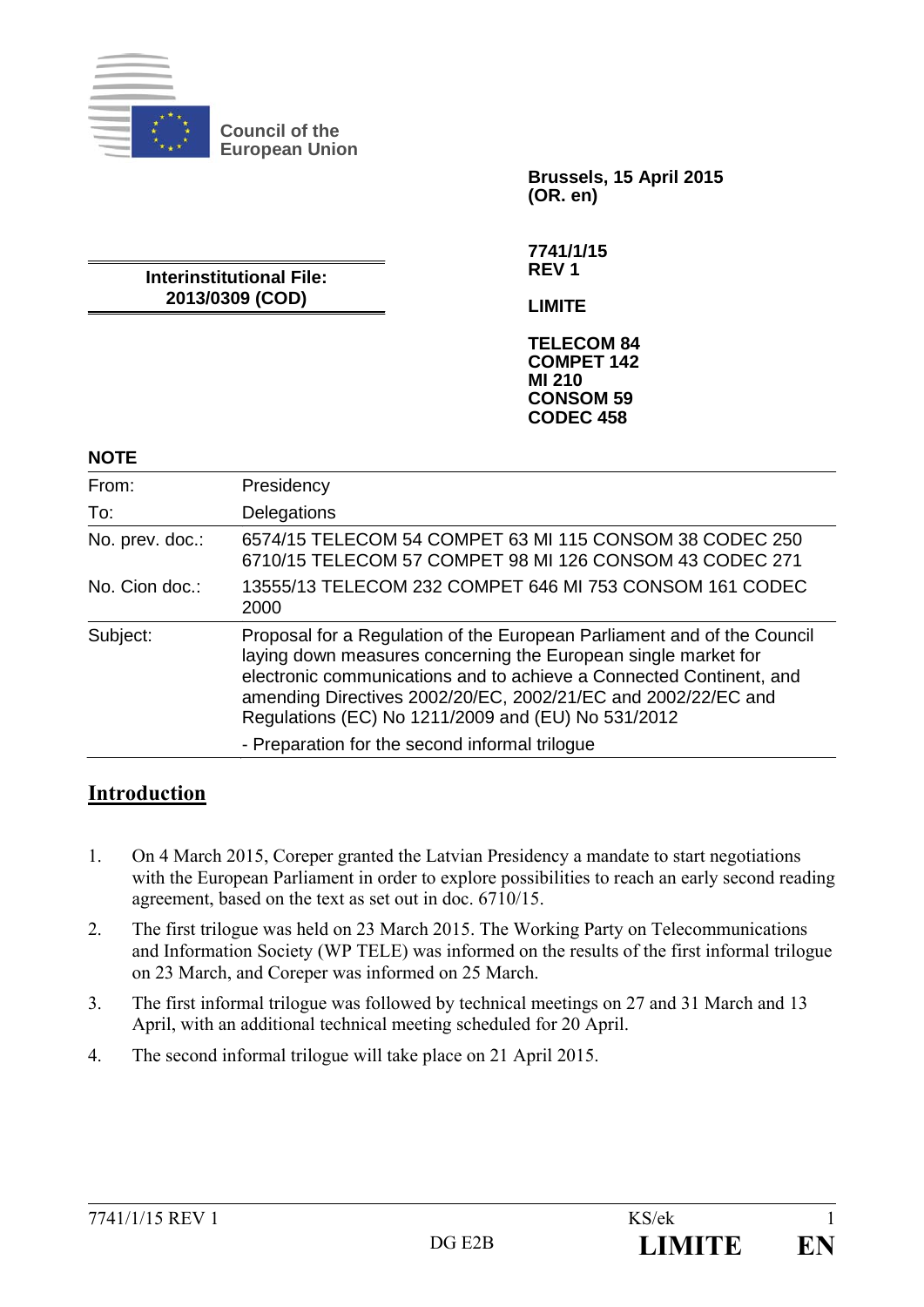## **Main elements**

5. The text in the Annex reflects the amendments made to the mandate granted by Coreper on 4 March 2015 (doc. 6710/15), based on the outcome of the WP TELE meeting on 14 April 2015 (compared to document 6710/15 additions are marked with **bold** and deletions are marked with strikethrough). These amendments are seeking to bring Council's and Parliament's positions closer on some of the issues before the second informal trilogue.

In particular, these amendments are seeking to respond to the Parliament's invitation to consider a quicker phasing out of retail roaming surcharges, and therefore an earlier wholesale review, and to examine opportunities on how to further strengthen end-user rights.

Regarding end-user rights, the Presidency proposes to strengthen them in roaming and open internet elements by the following amendments:

- In Article 3(4) (d), which deals with measures applied in order to prevent transmission of unsolicited communication and implement parental control measures, end-user's *request* has been replaced by end-user's *consent*, which can be withdrawn at any time. This has been further clarified in the new recital 9a.

- In Article 4, it has been added that providers of internet access services need to specify in a contract and make publically available certain information about the impact of traffic management measures and about the impact of any volume or speed limitations and quality of service parameters on internet access services.

- In Article 4, it has been added that providers of internet access services need to put in place procedures to address end-users' complaints relating to rights and obligations under Article 3.

Moreover, additional amendments to Regulation (EU) No 531/2012 have been proposed:

- In Article 6a(5), an obligation on roaming providers has been added to specify in a contract and make publically available certain information regarding tariff plans and any restrictions imposed on the consumption of regulated retail roaming services provided at the applicable domestic price level.

- Article 6b(1) has been amended to specify that the basic roaming allowance shall be available for a minimum of 7 days, and shall allow for a minimum daily consumption of 5 minutes of voice calls made, 5 minutes of voice calls received, 5 SMS sent and 10 MB of data service.

Finally, the following amendements have been made regarding the timeframe:

- The deadline for notification of penalties in Article 5 has been changed to 30 April 2016 (previously 30 June 2016), to take account of the revised application date.

- In Article 6, paragraph 9, the deadline for Commission's report on the review of the wholesale roaming market in Article 19(2) has been shortened to 31 December 2017 (previously 30 June 2018).

- Article 8 proposes that the Regulation applies from 30 April 2016 (previously 30 June 2016), with the exception of, *inter alia*, the deadline for roaming contracts concluded before the entry into force of the Regulation, which has been changed to 31 October 2016 (previously 1 January 2017).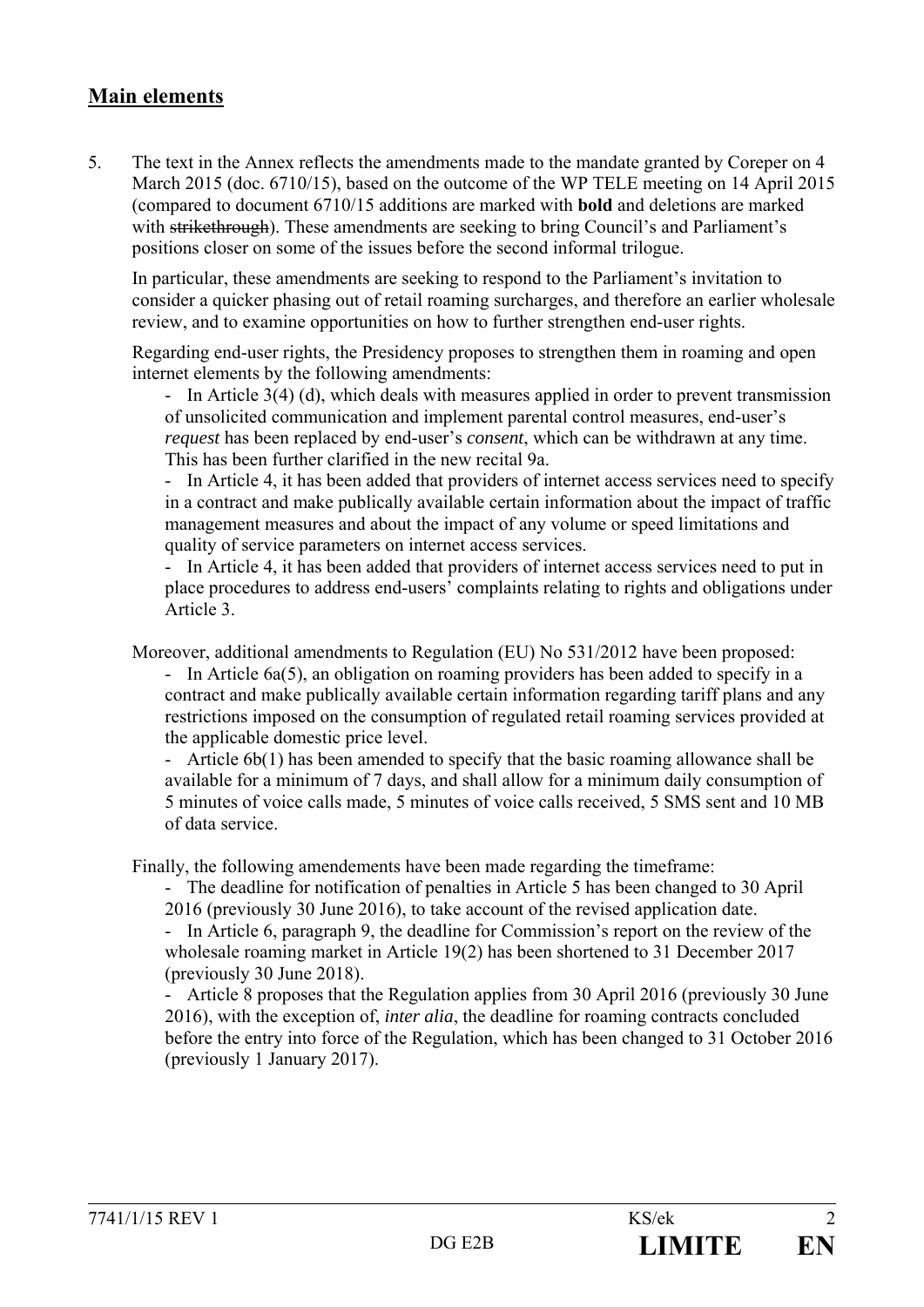## **Next steps**

6. In the second informal trilogue, the Latvian Presidency will continue to insist that the scope of the proposal is limited to provisions on roaming and open internet/net neutrality only. The Presidency will propose the text in the Annex as a compromise proposal.

Depending on the progress made, the third and final informal trilogue could be held in the first half of May 2015.

The Presidency will continue working closely with the WP TELE, which will be fully involved in the preparations of the negotiations with the European Parliament and the examination of possible draft compromise solutions.

The Presidency plans to debrief Coreper on the outcome of the second informal trilogue on 22 April 2015.

# **Conclusions**

7. Coreper is invited to approve the amended mandate as set out in the Annex for the Presidency to continue negotiations with the European Parliament with a view to reach an early second reading agreement.

 $\frac{1}{2}$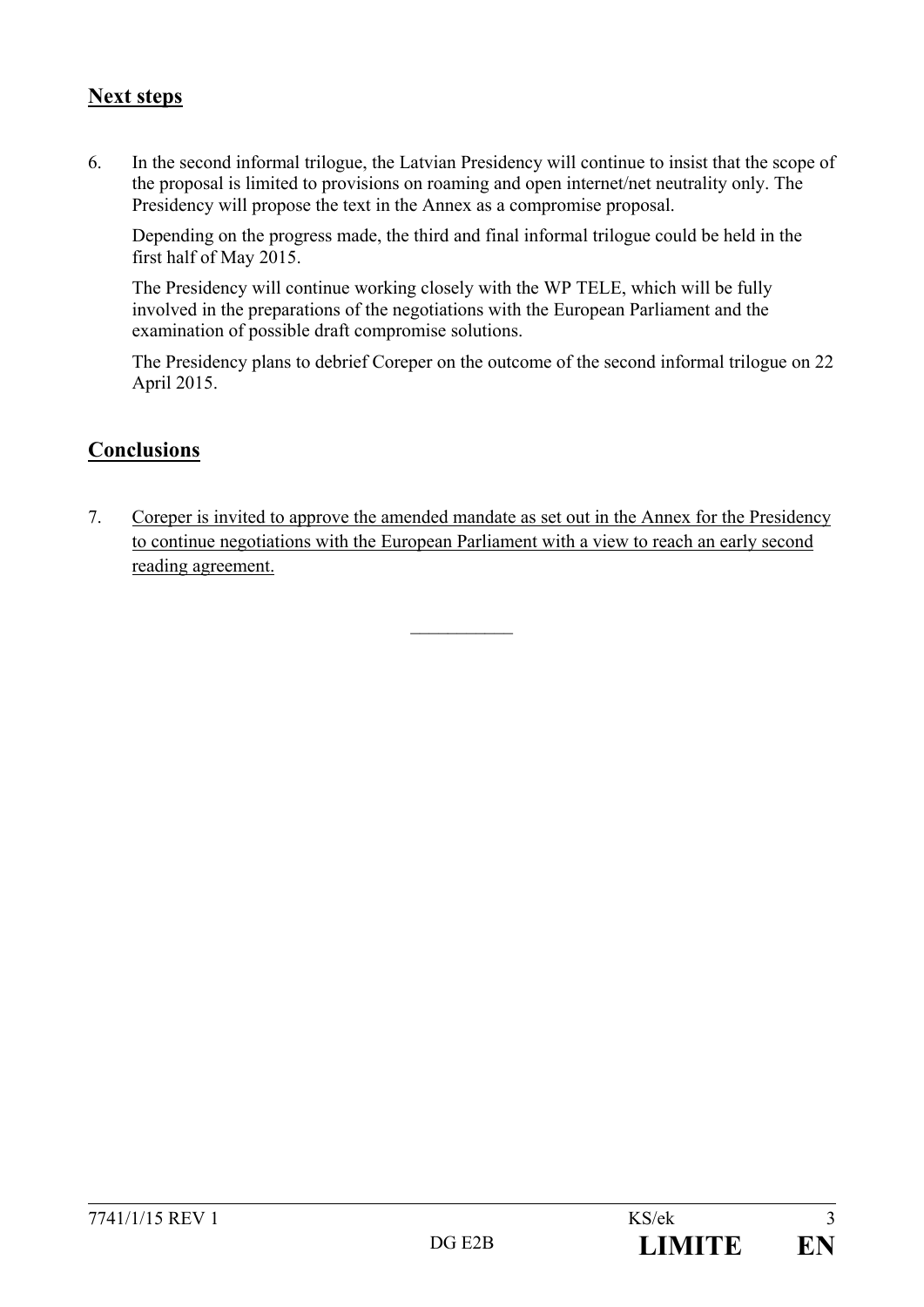#### Proposal for a

## REGULATION OF THE EUROPEAN PARLIAMENT AND OF THE COUNCIL

laying down measures concerning open internet and amending Regulation (EU) No 531/2012 of the European Parliament and of the Council of 13 June 2012 on roaming on public mobile communications networks within the Union

(Text with EEA relevance)

## THE EUROPEAN PARLIAMENT AND THE COUNCIL OF THE EUROPEAN UNION,

Having regard to the Treaty on the Functioning of the European Union, and in particular Article 114 thereof,

Having regard to the proposal from the European Commission,

After transmission of the draft legislative act to the national Parliaments,

Having regard to the opinion of the European Economic and Social Committee<sup>1</sup>,

Having regard to the opinion of the Committee of the Regions<sup>2</sup>,

Acting in accordance with the ordinary legislative procedure,

Whereas:

(1) This Regulation aims at harmonising rules on safeguarding access to open internet by ensuring end-users' right to access and distribute information and lawful content, run applications and use services of their choice, as well as by establishing common rules on traffic management which not only protect end-users but simultaneously guarantee the continued functioning of the Internet ecosystem as an engine of innovation. Reforms in the field of roaming should give end-users the confidence to stay connected when they travel in the Union, and should become over time a driver of convergent pricing and other conditions in the Union.

 **1** OJ  $C$ , , p. . **2**

OJ  $C$ , , p. .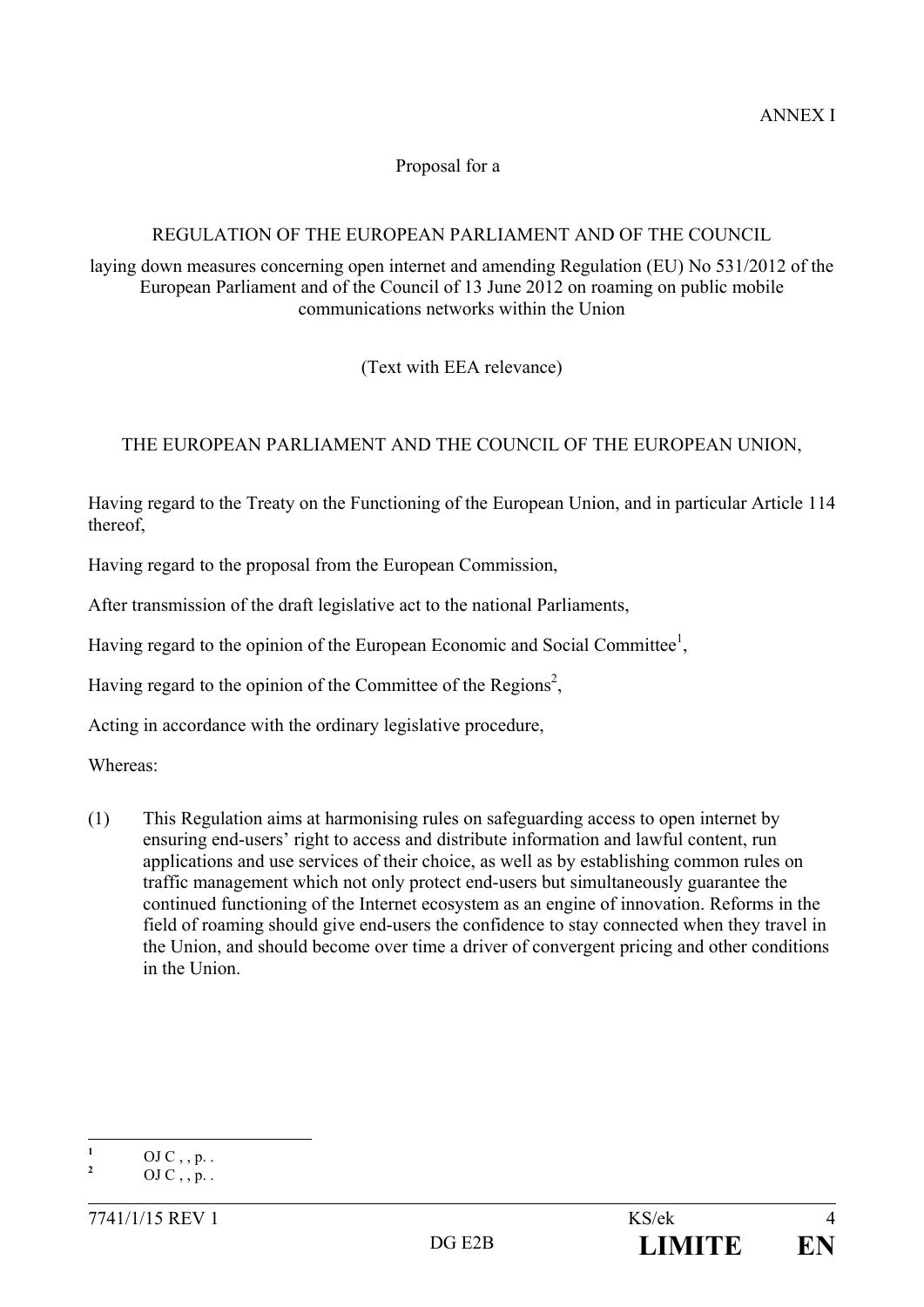- (2) The measures provided in this Regulation respect the principle of technological neutrality, that is to say they neither impose nor discriminate in favour of the use of a particular type of technology.
- (3) The internet has developed over the past decades as an open platform for innovation with low access barriers for end-users, content and application providers and internet service providers. The existing regulatory framework aims at promoting the ability of end-users to access and distribute information or run applications and services of their choice. However, a significant number of end-users are affected by traffic management practices which block or slow down specific applications. These tendencies require common rules at the Union level to maintain the open internet and to avoid fragmentation of the single market resulting from individual Member States' measures.
- (4) End-users should be free to choose between various types of terminal equipment (defined in Directive 2008/63/EC on competition in the markets in telecommunications terminal equipment) to access the internet. Providers of internet access service should not impose restrictions on the use of terminal equipment connecting to the network, in addition to those imposed by terminal equipment's manufacturers or distributors in compliance with Union law.
- (5) Internet access service is any service that provides connectivity to the internet, irrespective of the network technology and terminal equipment used by end-user. However, for reasons outside the control of internet access service providers, some end points of the internet may not always be accessible, for instance due to measures taken by public authorities. Therefore, a provider is deemed to comply with its obligation related to the offering an internet access service within the meaning of this Regulation when that service provides connectivity to substantially all end points of the internet.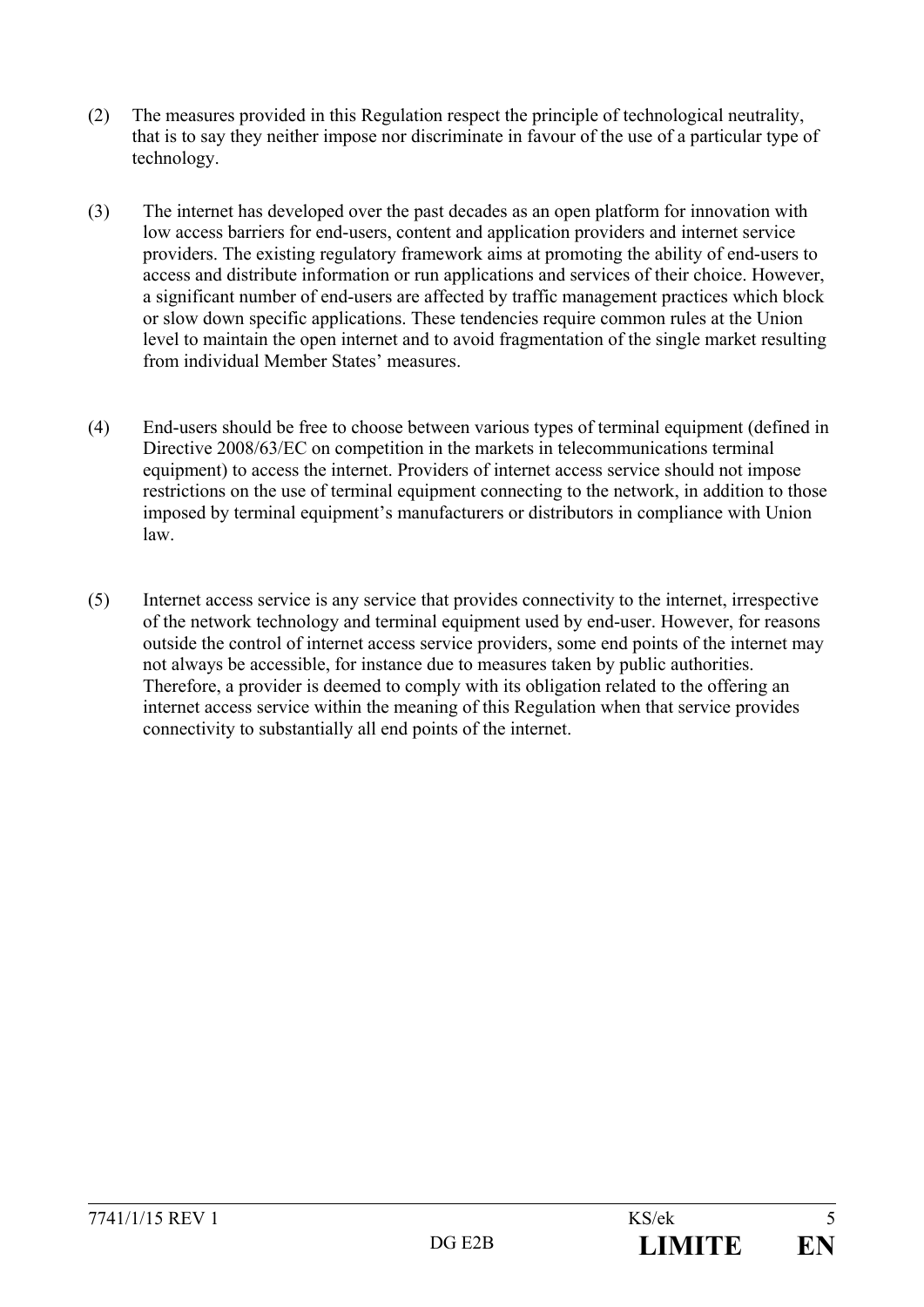- $(6)$  In order to exercise their right set out in Article 3(1), end-users should be free to agree with providers of internet access services on tariffs with specific data volumes and speeds or on other technical or commercial characteristics of the internet access service. Such agreements, as well as commercial practices conducted by providers of internet access service, should not limit the exercise of the right set out in Article 3(1) and thus circumvent provisions of this Regulation on safeguarding internet access. Commercial practices should not, given their scale, lead to situations where end-users' choice is significantly reduced in practice. Since the right to open internet is based on end-user's choice to access preferred content and information, such practices would therefore result in undermining the essence of this right.
- (7) There is demand on the part of content, applications and services providers, as well as on the part of end-users, for the provision of electronic communication services other than internet access services, based on specific quality of service levels. Agreements in this respect could also play an important role in the provision of services with a public interest as well as in the development of new services such as machine-to-machine communications. At the same time, such agreements should allow providers of electronic communications to the public to better balance traffic and prevent network congestion. End-users, including providers of content, applications and services**,** should therefore remain free to conclude agreements with providers of electronic communications to the public, which require specific levels of quality of service. Such services should not be offered as a replacement for internet access services, and their provision should not impair in a material manner the availability and quality of internet access services for other end-users. National regulatory authorities should ensure that providers of electronic communications to the public comply with this requirement, as set out in Article 4. In this respect, national regulatory authorities should assess whether the negative impact on the availability and quality of internet access services is material by analysing, inter alia, quality parameters such as timing and reliability parameters (latency, jitter, packet loss), levels and effects of congestion in the network, actual versus advertised speeds, performance of internet access services compared with services other than internet access services, and quality as perceived by end-users.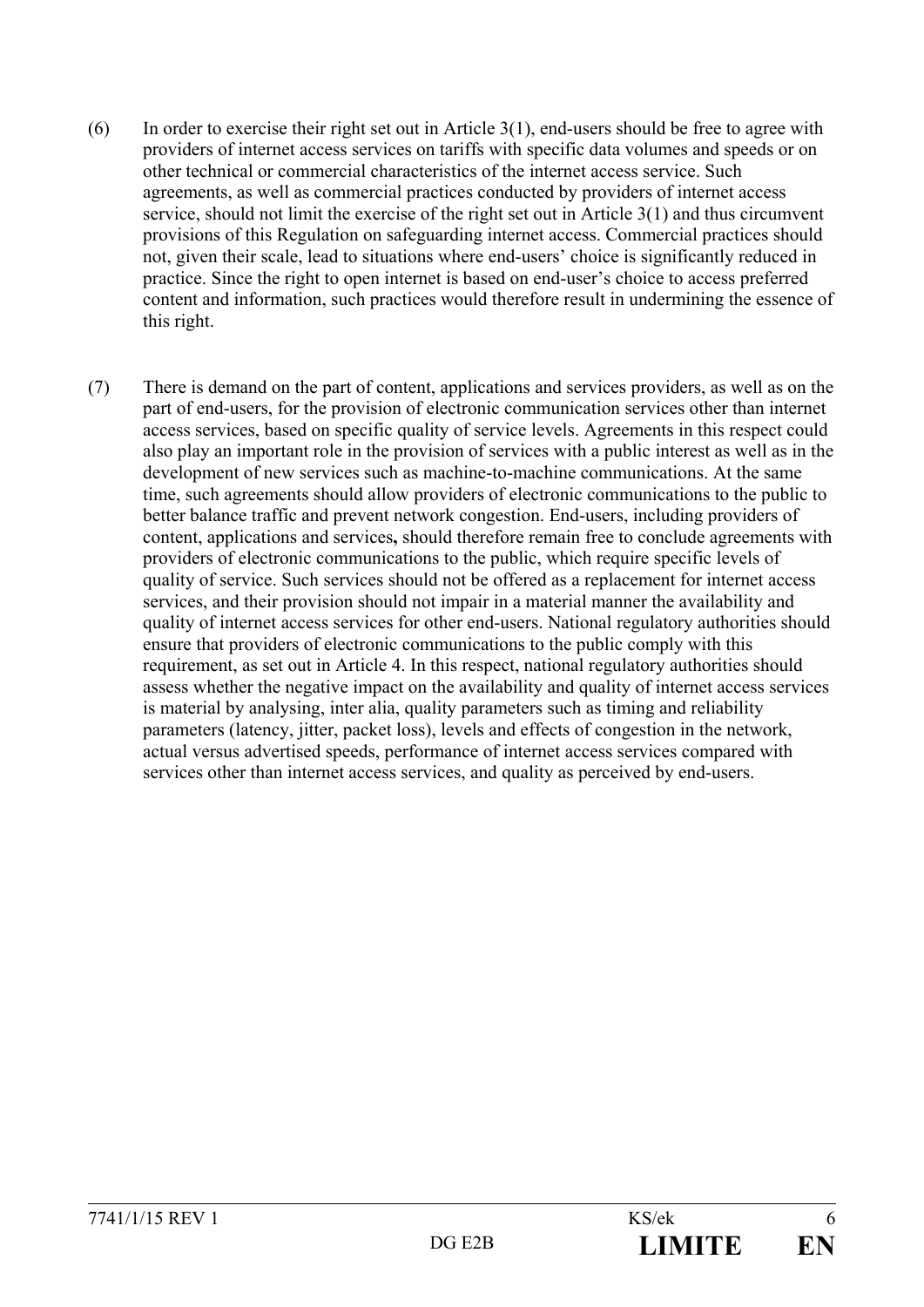- (8) End-users should have rights to access their preferred content and information, to use and provide preferred services and applications, as well as terminal equipment. Reasonable traffic management contributes to an efficient use of network resources and thus also protects the freedom of internet access service providers to conduct a business. Innovation by content service and application providers should be fostered. In order to be considered reasonable, traffic management measures applied by providers of internet access services should be transparent, proportionate, non-discriminatory and should not constitute anticompetitive behaviour. The requirement for traffic management measures to be nondiscriminatory does not preclude providers of internet access services to implement traffic management measures which take into account objectively different quality of service requirements of certain traffic (for example, latency or high bandwidth). Blocking, slowing down, altering, degrading or discriminating against specific content, applications or services should be prohibited, subject to justified and defined exceptions laid down in this Regulation. Content, services and applications should be protected because of the negative impact of blocking or other restrictive measures on end-user choice and innovation. Rules against altering content, services or applications refer to a modification of the content of the communication, but do not ban non-discriminatory data compression techniques which reduce the size of a data file without any modification of the content. Such compression enables a more efficient use of scarce resources and serves the end-users' interest in reducing data volumes, increasing speed and enhancing the experience of using the content, services or applications in question.
- (9) Providers of internet access service may be subject to legal obligations requiring, for example, blocking of specific content, applications or services. Those legal obligations should be laid down in Union or national legislation (for example, Union or national legislation related to the lawfulness of information, content, applications or services**,** or legislation related to public safety), in compliance with Union law, or they should be established in measures implementing or applying such legislation, such as national measures of general application, courts orders, decisions of public authorities vested with relevant powers**,** or other measures ensuring compliance with such legislation (for example, obligations to comply with court orders or orders by public authorities requiring to block unlawful content). The requirement to comply with Union law relates, among others, to the compliance with the requirements of the Charter of Fundamental rights of the European Union in relation to limitations of fundamental rights and freedoms. Reasonable traffic management should also allow actions to protect the integrity of the network, for instance in preventing cyber-attacks through the spread of malicious software or end-users' identity theft through spyware. In the operation of their networks, providers of internet access services should be allowed to implement reasonable traffic management measures to avoid congestion of the network. Exceptionally, more restrictive traffic management measures affecting certain categories of content, applications or services may be necessary for the purpose of preventing network congestion, i.e. situations where congestion is pending. Moreover, minimising the effects of actual network congestion should be considered reasonable provided that network congestion occurs only temporarily or in exceptional circumstances. This includes situations, especially in mobile access networks, where despite operators' efforts to ensure the most efficient use of the resources available and thus prevent congestion, demand occasionally exceeds the available capacity of the network, for example in large sport events, public demonstrations and other situations where a large number of users is trying to make use of the network at the same time.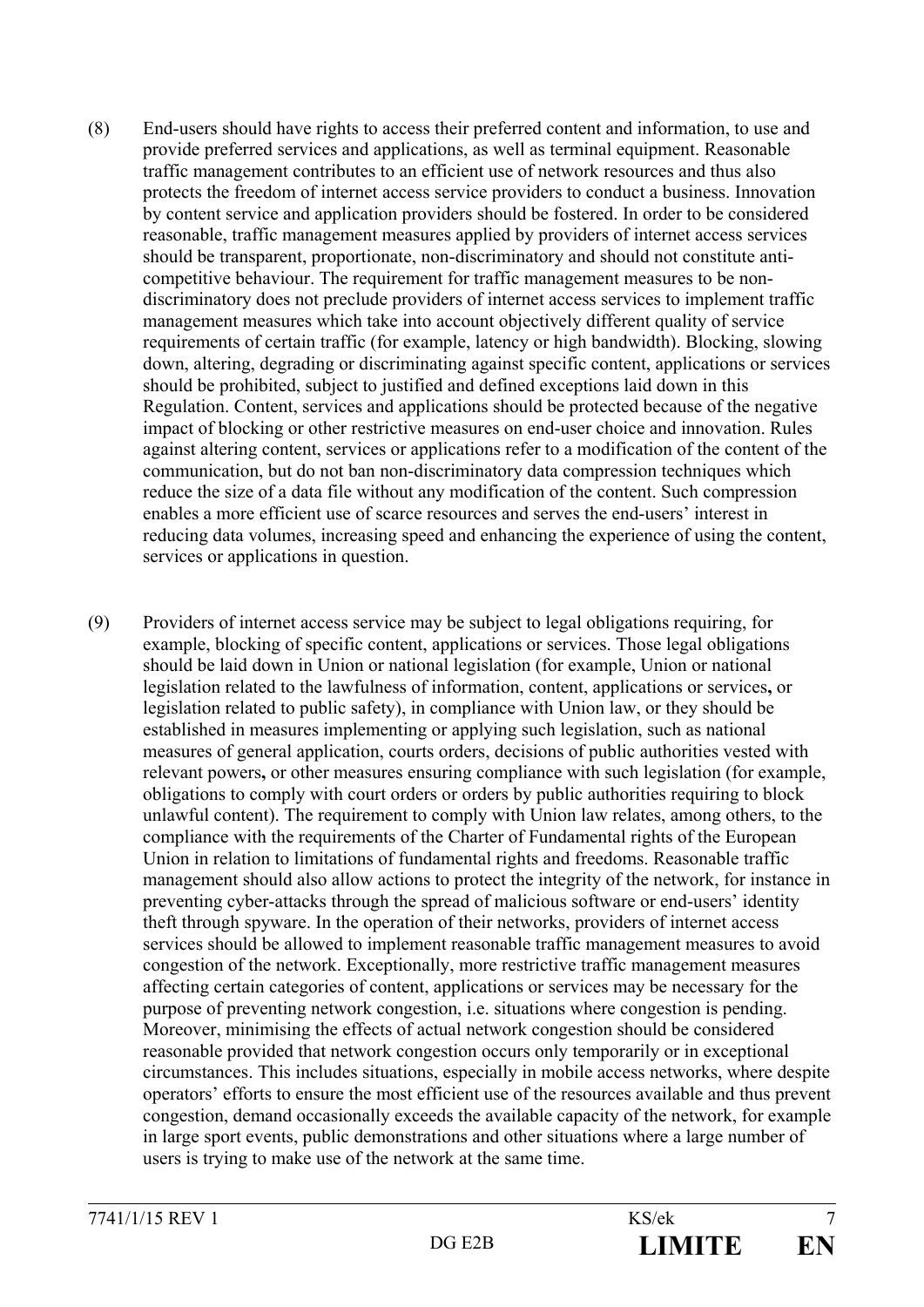- **(9a) For the purposes of this Regulation, prior explicit consent should mean any freely given specific, distinct and informed indication of end-user's wishes by which the enduser signifies his unambiguous agreement to allow the provider of internet access services to prevent the transmission of unsolicited communication or to implement parental control measures. In addition, it is also important to recall that according to Article 20 of the Universal Service Directive**<sup>3</sup> **, contracts for services providing connection to a public communications network and/or publicly available electronic communications services should inform consumers and other end-users so requesting about, inter alia, any conditions which limit access to and/or use of services and applications. Finally, and for the purposes of giving effect to the provision requiring a prior explicit consent of the end-user for the implementation of parental control measures by the provider of the internet access services, this Regulation should be applied in accordance with national rules. Therefore, this Regulation does not affect national rules which define, for example, parental rights and obligations. In this respect, and by way of an example, the aim of parental control measures could be to prevent the access of minors to content, applications and services, such as those involving pornography or gratuitous violence, which might seriously impair minors' physical, mental or moral development.**
- (10) This Regulation does not seek to regulate the lawfulness of the information, content, application or services, nor the procedures, requirements and safeguards related thereto. These matters remain thus subject to Union legislation or national legislation in compliance with Union law, including measures giving effect to such Union or national legislation (for example, court orders, administrative decisions or other measures implementing**,** applying or ensuring compliance with such legislation). If those measures prohibit end-users to access unlawful content (such as, for example, child pornography), end-users should abide by those obligations by virtue of and in accordance with that Union or national law.
- (11) National regulatory authorities play an essential role in ensuring that end-users are effectively able to exercise the right to avail of open internet access. To this end, national regulatory authorities should have monitoring and reporting obligations, and should ensure compliance of providers of electronic communications to the public with the obligation to ensure sufficient network capacity for the provision of non-discriminatory internet access services of high quality which should not be impaired by provision of services with a specific level of quality. National regulatory authorities should enforce compliance with Article 3, and should have powers to impose minimum quality of service requirements on all or individual providers of electronic communications to the public if this is necessary to prevent degradation of the quality of service of internet access services for other end-users. In doing so, national regulatory authorities should take utmost account of relevant guidance from BEREC.

 **3 Directive 2002/22/EC of the European Parliament and of the Council of 7 March 2002 on universal service and users' rights relating to electronic communications networks and services (Universal Service Directive) (OJ L OJ L 108, 24.4.2002, p. 51).**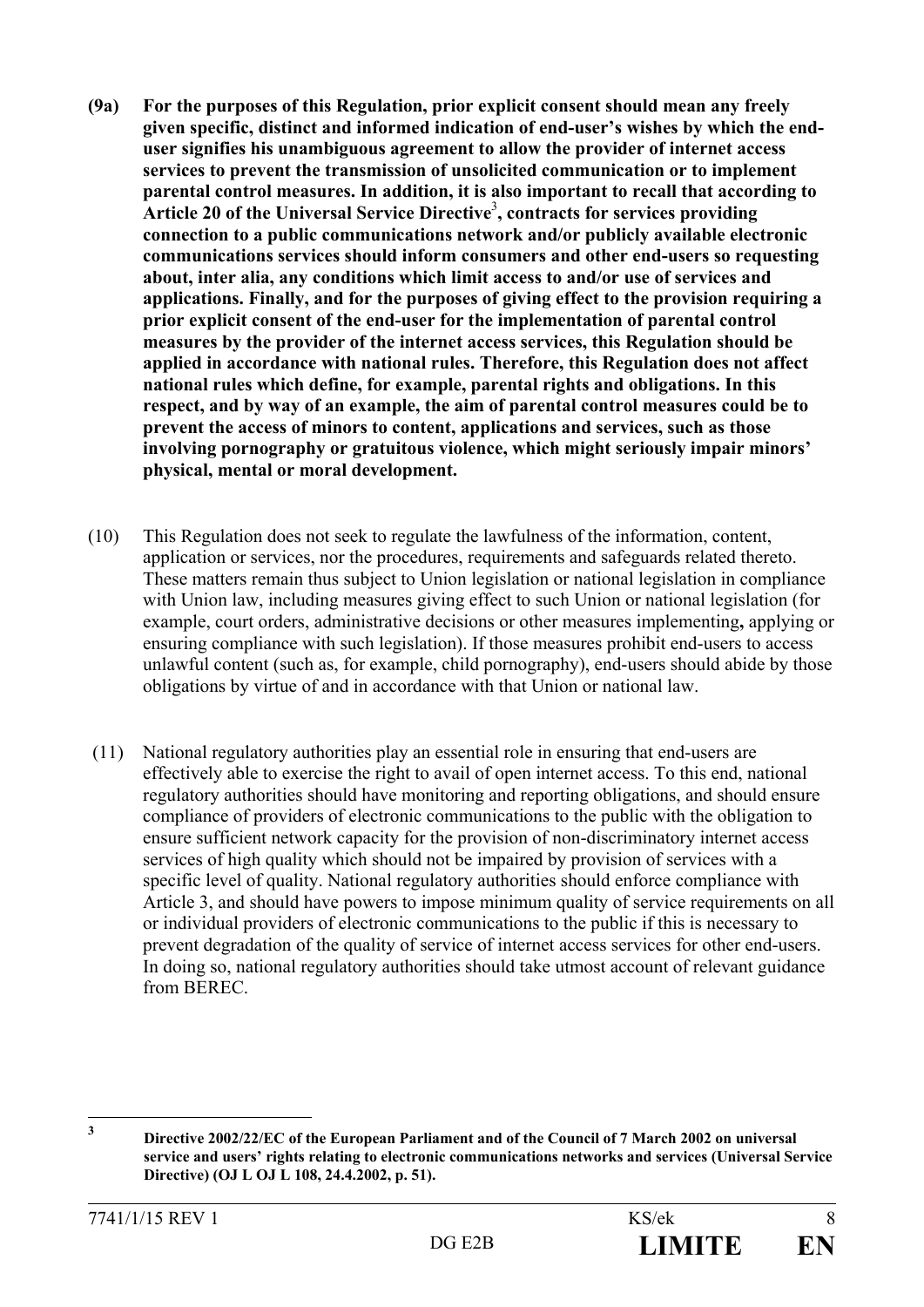- (12) The mobile communications market remains fragmented in the Union, with no mobile network covering all Member States. As a consequence, in order to provide mobile communications services to their domestic customers travelling within the Union, roaming providers have to purchase wholesale roaming services from operators in a visited Member State.
- (13) Regulation No 531/2012 establishes the policy objective that the difference between roaming and domestic tariffs should approach zero. However, the ultimate aim of eliminating the difference between domestic charges and roaming charges cannot be attained in a sustainable manner with the observed level of wholesale charges. Therefore, a transitional period is needed, allowing roaming providers to adapt to wholesale market conditions while providing their customers with a possibility to satisfy their communications needs. During the period concerned, roaming providers should offer roaming services at levels not exceeding those applicable for domestic services, with a possibility to add a surcharge. The relevant domestic retail price should be equal to the retail per-unit domestic charge. However, in situations where there are no specific domestic retail prices that could be used as a basis for a regulated roaming service (for example, in case of domestic unlimited tariff plans, bundles or domestic tariffs which do not include data), the domestic retail price should be deemed to be the same charging mechanism as if the customer would be consuming the domestic tariff in his Member State.
- (14) Moreover, with a view to ensuring basic mobile phone usage for consumers when periodically travelling, the Regulation should determine the minimum level of a basic roaming allowance. This transitory basic roaming allowance should be simple and transparent, and set at a level which ensures that consumers' basic communication needs are facilitated while travelling within the EU, until the necessary review of underlying wholesale roaming market conditions has been undertaken. The basic roaming allowance should mirror the variety of services included in the tariff plan of the customer, and should take account of the average travelling and domestic consumption patterns of all Europeans, it being understood that such an average pattern will not reflect the practices of all individual consumers.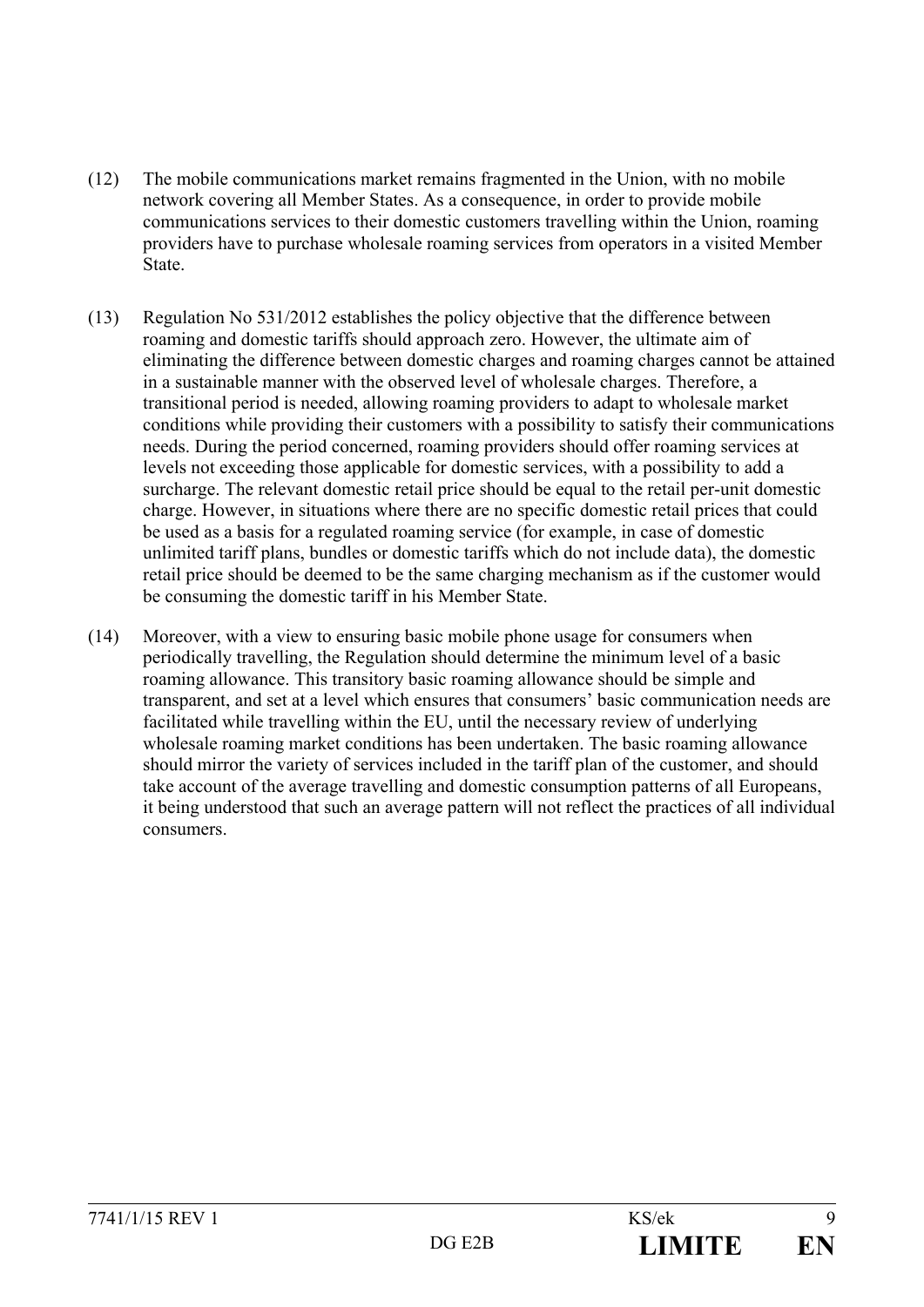- (15) With a view to improving competition in the retail roaming market, Regulation (EU) No 531/2012 requires domestic providers to enable their customers to access regulated voice, SMS and roaming services, provided as a bundle by any alternative roaming provider. Given that the retail roaming regime set out in Articles 6a and 6b of this Regulation is expected to substantially decrease the retail roaming charges set out in Articles 8, 10 and 13 of Regulation (EU) No 531/2012, it would no longer be proportionate to oblige operators to implement this type of separate sale of regulated roaming services. Providers which have already enabled their customers to access regulated voice, SMS and roaming services, provided as a bundle by any alternative roaming provider, may continue to do so. On the other hand, while the basic roaming allowance and the mechanism which limits the surcharge over the domestic retail price provide data roaming customers with certain safeguards against excessive roaming charges, it may not allow roaming customers to confidently replicate the domestic consumption patterns for data roaming services. Given the increasing demand and importance of data roaming services, roaming customers should be provided with alternative ways of accessing data roaming services when travelling. Therefore, the obligation on domestic and roaming providers not to prevent customers from accessing regulated data roaming services provided directly on a visited network by an alternative roaming provider as provided for in Regulation (EU) No 531/2012 should be maintained.
- (16) In accordance with the calling party pays principle mobile customers do not pay for receiving domestic mobile calls, instead the cost of terminating a call in the network of the called party is covered in the retail charge of the calling party. The convergence of mobile termination rates across the Member States should allow for the implementation of the same principle for regulated roaming calls. However, since this is not yet the case, this Regulation allows roaming providers, after the respective basic roaming allowance is exceeded, to charge a retail roaming fee for incoming calls, provided it does not exceed the average maximum wholesale mobile termination rate set across the Union. This is considered to be a transitory regime until the Commission addresses this outstanding issue. In addition, in order to prevent anomalous or abusive usage of regulated roaming calls received, roaming providers may apply appropriate usage policies. These usage policies may include limitations on the volumes of roaming calls received in case those volumes significantly exceed the average volumes of domestic calls received.
- (17) Regulation (EU) No 531/2012 should therefore be amended accordingly.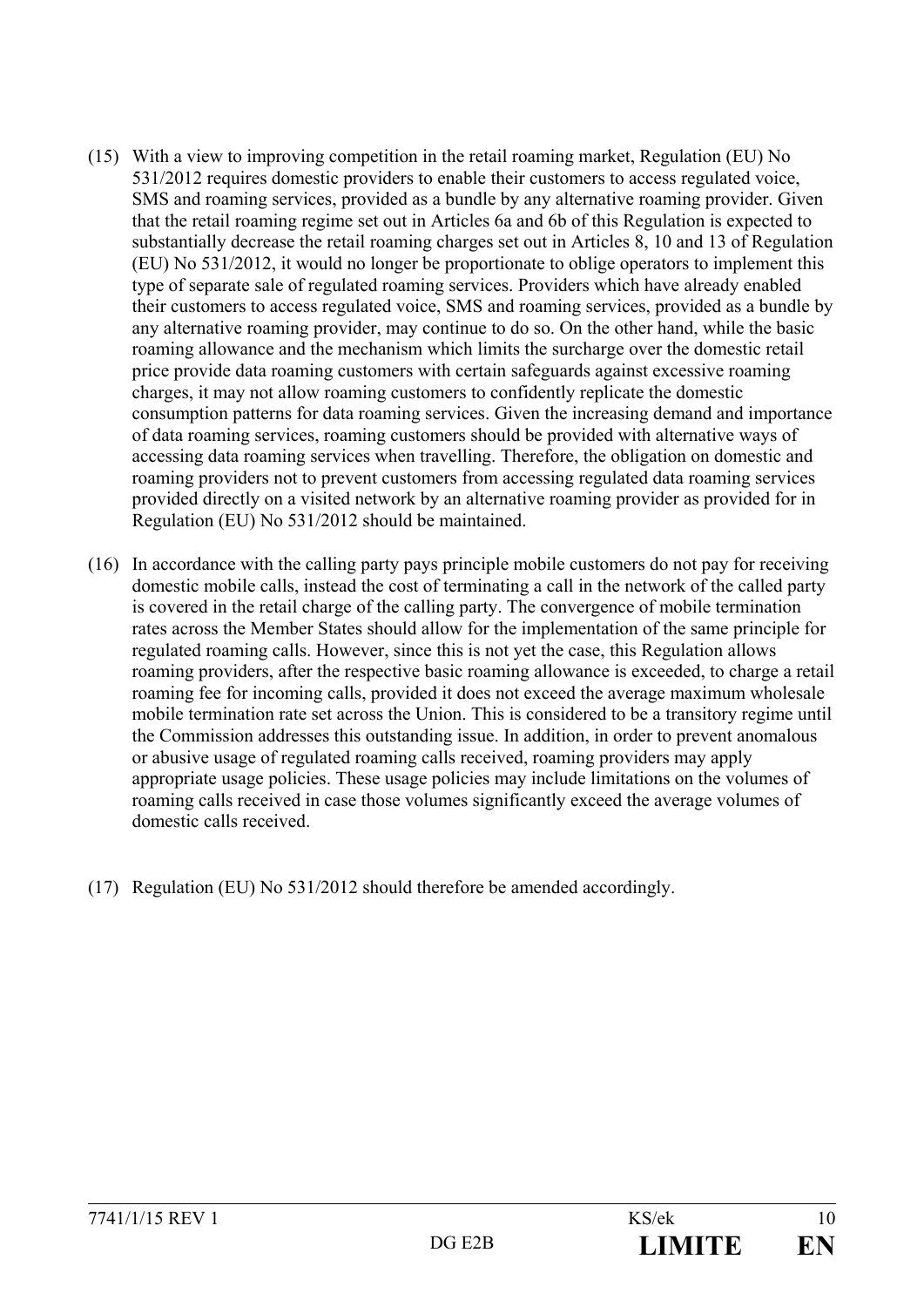- (18) This Regulation should constitute a specific measure within the meaning of Article 1(5) of Directive 2002/21/EC<sup>4</sup>. Therefore, where providers of Union-wide roaming services make changes to their retail roaming tariffs and to accompanying roaming usage policies in order to comply with the requirements of this Regulation, such changes should not trigger for mobile customers any right under national laws transposing the current regulatory framework for electronic communications to withdraw from their contracts.
- **(18a) In order to strengthen the rights of end-users, including the rights of roaming customers, laid down in this Regulation, this Regulation lays down in relation to internet access services and regulated retail roaming services specific information requirements for contracts and specific transparency requirements. It also establishes a complaint mechanism in relation to end-users' right to access open internet. Finally, since this Regulation constitutes a specific measure in relation to the Framework**  Directive and the Specific Directives<sup>5</sup>, the information and transparency requirements **in relation to internet access service and regulated retail roaming services complement those Directives. Those Directives should be without prejudice to this Regulation.**
- (19) This Regulation complies with the fundamental rights and observes the principles recognised in particular by the Charter of Fundamental Rights of the European Union, notably the protection of personal data, the freedom of expression and information, the freedom to conduct a business, non-discrimination and consumer protection.
- (20) Since the objective of this Regulation, namely to establish common rules necessary for safeguarding open internet and decreasing retail roaming charges, cannot be sufficiently achieved by the Member States and can therefore, by reason of its scale and effects, be better achieved at Union level, the Union may adopt measures in accordance with the principle of subsidiarity as set out in Article 5 of the Treaty on European Union. In accordance with the principle of proportionality, as set out in that Article, this Regulation does not go beyond what is necessary in order to achieve that objective.

## HAVE ADOPTED THIS REGULATION:

 $\overline{4}$ 

Directive 2002/21/EC of the European Parliament and of the Council of 7 March 2002 on a common regulatory framework for electronic communications networks and services (Framework Directive) (OJ L 108, 24.4.2002, p. 33).<br>**5** Directive 2002/3

**Directive 2002/20/EC of the European Parliament and of the Council of 7 March 2002 on the authorisation of electronic communications networks and services (Authorisation Directive), Directive 2002/19/EC of the European Parliament and of the Council of 7 March 2002 on access to, and interconnection of, electronic communications networks and associated facilities (Access Directive), Directive 2002/22/EC of the European Parliament and of the Council of 7 March 2002 on universal service and users' rights relating to electronic communications networks and services (Universal Service Directive), and Directive 2002/58/EC of the European Parliament and of the Council of 12 July 2002 concerning the processing of personal data and the protection of privacy in the electronic communications sector (Directive on privacy and electronic communications).**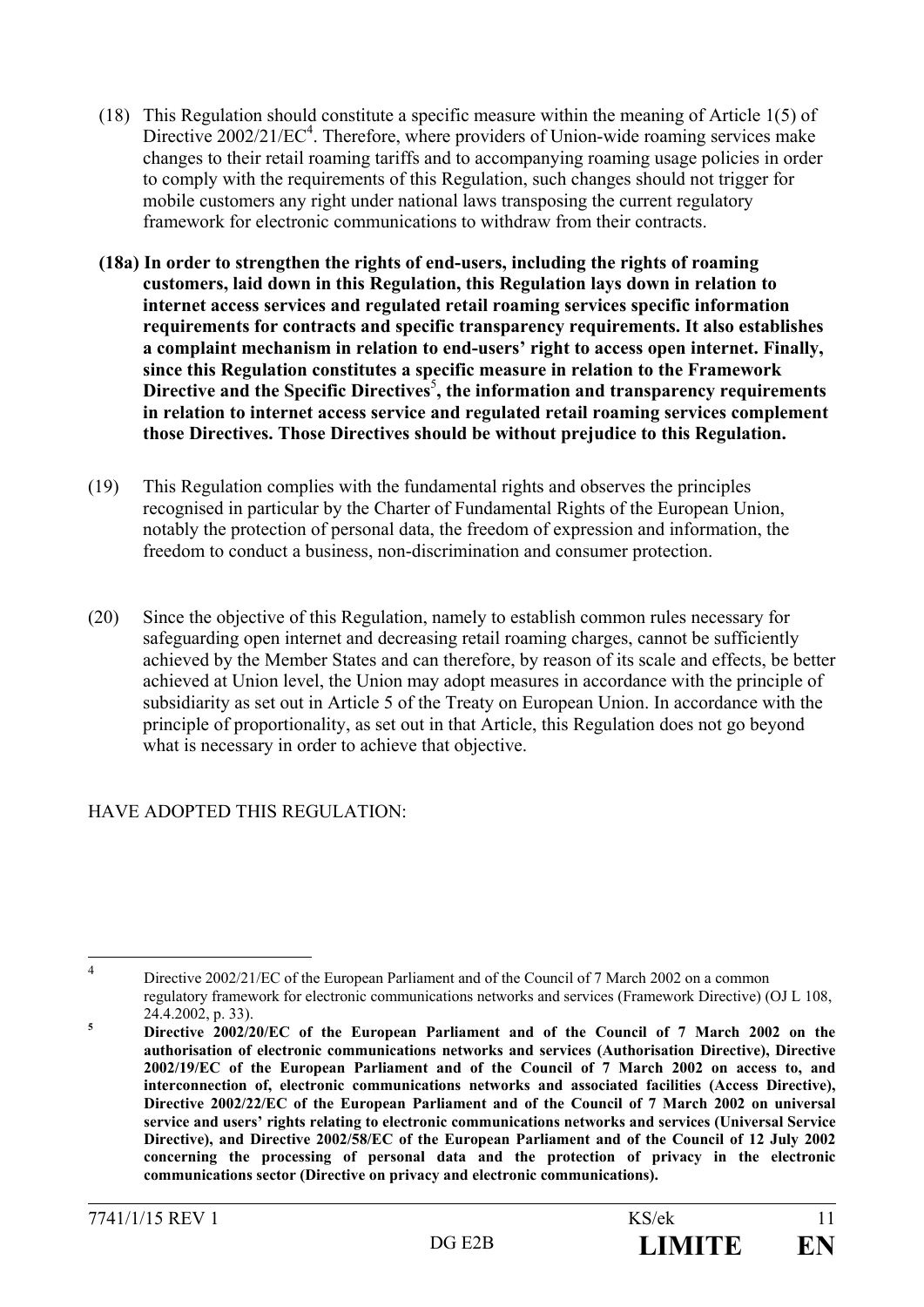### *Article 1 – Objective and scope*

1. This Regulation establishes common rules on open internet access safeguarding related enduser's rights and ensuring non-discriminatory treatment of traffic in provision of internet access services.

2. This Regulation sets up a new retail pricing mechanism which decreases retail charges for Unionwide regulated roaming services **with a view to phasing out retail roaming surcharges without distorting home and visited markets**.

#### *Article 2 – Definitions*

For the purposes of this Regulation, the definitions set out in Directive 2002/21/EC shall apply.

The following definitions shall also apply:

(1) "internet access service" means a publicly available electronic communications service that provides access to the internet, and thereby connectivity to substantially all end points of the internet, irrespective of the network technology and terminal equipment used;

(2) "provider of electronic communications to the public" means an undertaking providing public electronic communications networks or publicly available electronic communications services.

*Article 3 – Safeguarding of open internet access* 

1. End-users shall have the right to access and distribute information and content, use and provide applications and services and use terminal equipment of their choice, irrespective of the end-user's or provider's location or the location, origin or destination of the service, information or content, via their internet access service in accordance with this Article.

2. Providers of internet access services and end-users may agree on commercial and technical conditions and characteristics of internet access services, such as price, volume and speed. Such agreements, and any commercial practices conducted by providers of internet access services, shall not limit the exercise of the right of end-users set out in paragraph 1.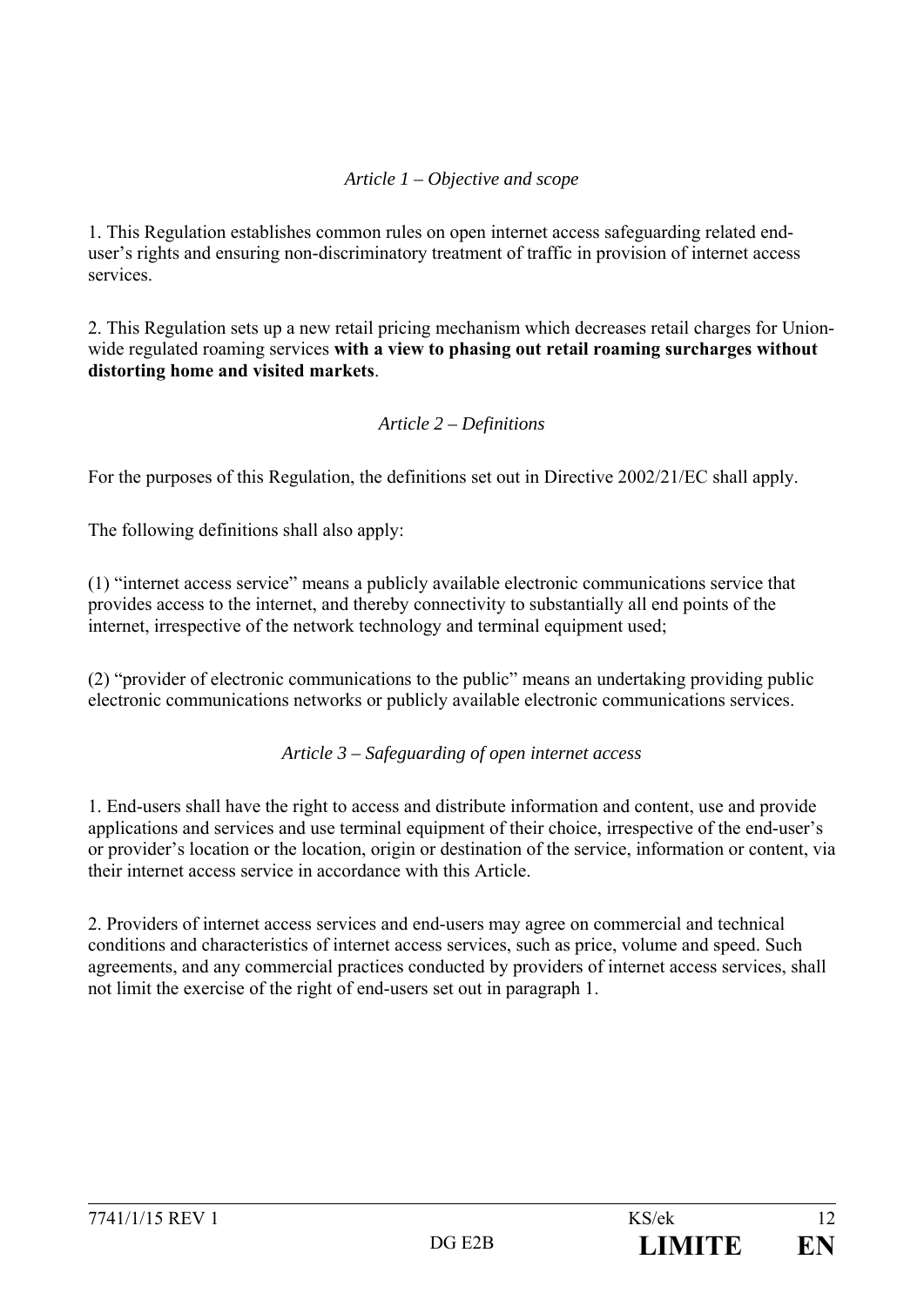3. Providers of electronic communications to the public, including providers of internet access services, shall be free to enter into agreements with end-users, including providers of content, applications and services to deliver a service other than internet access services, which requires a specific level of quality. Providers of electronic communications to the public, including providers of internet access services, shall ensure that sufficient network capacity is available so that the availability and quality of internet access services for other end-users are not impaired in a material manner.

4. Subject to this paragraph, providers of internet access services shall equally treat equivalent types of traffic when providing internet access services.

Providers of internet access services may implement traffic management measures. Such measures shall be transparent, non-discriminatory, proportionate and shall not constitute anti-competitive behaviour. When implementing these measures, providers of internet access services shall not block, slow down, alter, degrade or discriminate against specific content, applications or services, except as necessary, and only for as long as necessary, to:

a) comply with legal obligations to which the internet access service provider is subject;

b) preserve the integrity and security of the network, services provided via this network, and the end-users' terminal equipment;

c) prevent pending network congestion and mitigate the effects of exceptional or temporary network congestion, provided that equivalent types of traffic are treated equally;

d) comply with an explicit request of the end-user, in order to prevent transmission of unsolicited communication within the meaning of Article 13 of Directive  $2002/58/EC^6$  or implement parental control measures**, subject to a prior explicit consent of the end-user**. **The end-user shall be given the possibility to withdraw this consent at any time.**

The legal obligations referred to in point (a) shall be laid down in Union legislation or national legislation, in compliance with Union law, or in measures giving effect to such Union or national legislation, including orders by courts or public authorities vested with relevant powers.

5. Traffic management measures may only entail processing of personal data that is necessary and proportionate to achieve the objectives of paragraph  $4(a-d)$ . Such processing shall be carried out in accordance with Directive 95/46. Traffic management measures shall also comply with Directive 2002/58.

6. Paragraph 1 is without prejudice to Union law or national law, in compliance with Union law, related to the lawfulness of the information, content, application or services.

**6**

Directive 2002/58/EC of the European Parliament and of the Council of 12 July 2002 concerning the processing of personal data and the protection of privacy in the electronic communications sector (Directive on privacy and electronic communications) (OJ L 201 , 31.07.2002, p. 37).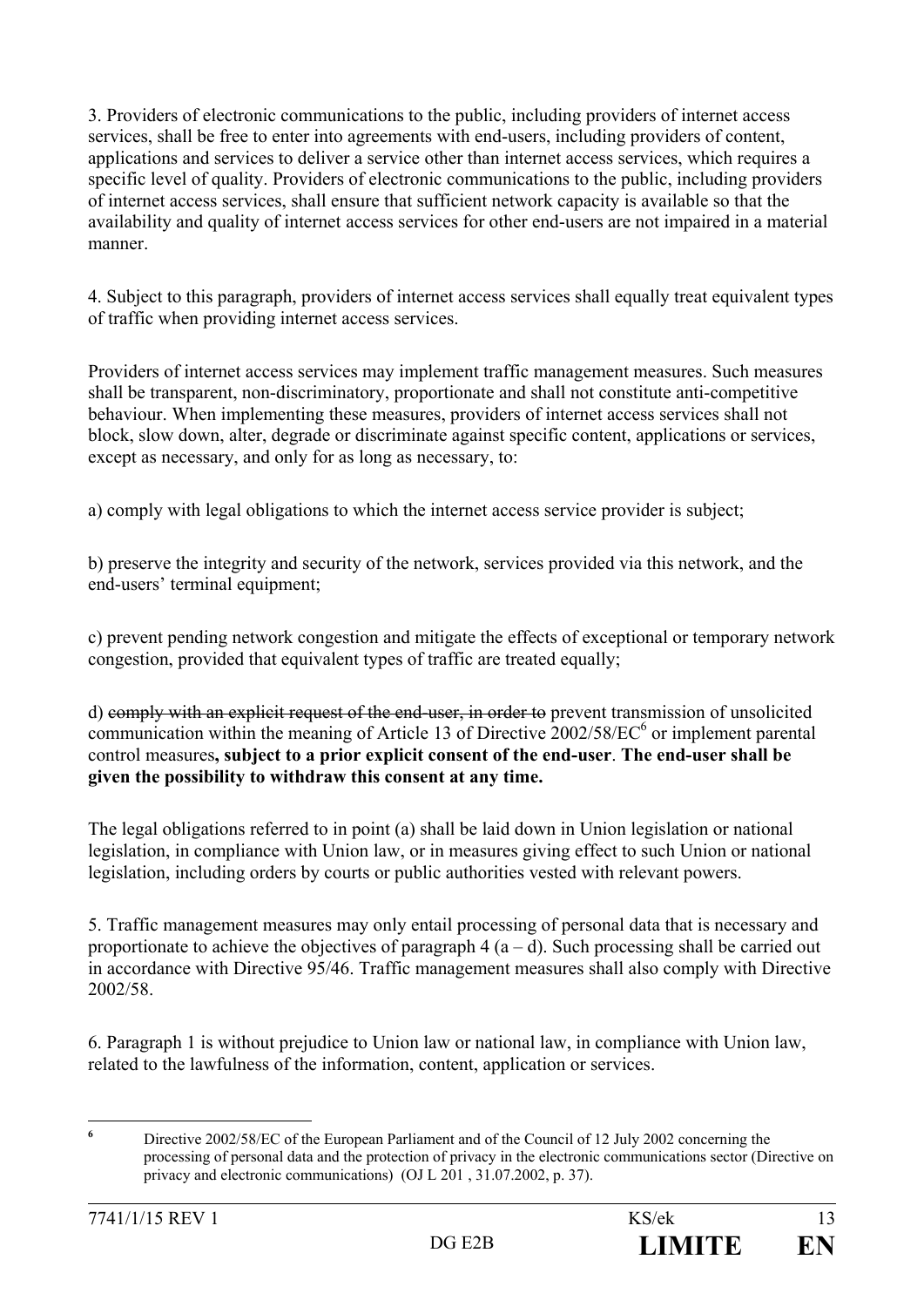#### *Article 4 – Safeguards for quality of service and the availability of internet access services*

1. National regulatory authorities shall closely monitor and ensure compliance with Article 3, and shall promote the continued availability of internet access services at levels of quality that reflects advances in technology. For those purposes national regulatory authorities may impose technical characteristics and minimum quality of service requirements. National regulatory authorities shall publish reports on an annual basis regarding their monitoring and findings, and provide those reports to the Commission and BEREC.

2. Providers of electronic communication services to the public, including providers of internet access services, shall make available, at the request of the national regulatory authority, information about how their network traffic and capacity are managed, as well as justifications for any traffic management measures applied. Article 5 of the Framework Directive shall apply, mutatis mutandis, in respect of the provision of information under this Article.

#### **2a. Providers of internet access services shall ensure that a contract which includes an internet access service shall specify the following information:**

**(a) information on how traffic management measures applied by that provider could impact on internet access service quality;** 

**(b) a clear and comprehensible explanation as to how any volume limitation, speed and other quality of service parameters may in practice have an impact on internet access services, in particular the use of content, applications and services.** 

**Providers of internet access services shall publish the information referred to in first subparagraph.** 

#### **2b. Providers of internet access services shall put in place transparent, simple and efficient procedures to address complaints of end-users relating to rights and obligations under Article 3.**

3. No later than nine months after this Regulation enters into force, in order to contribute to the consistent application of this Regulation, BEREC shall, after consulting stakeholders and in close cooperation with the Commission, lay down guidelines for the implementation of the obligations of national competent authorities under this Article, including with respect to the application of traffic management measures set out in Article 3(4) and for monitoring of compliance.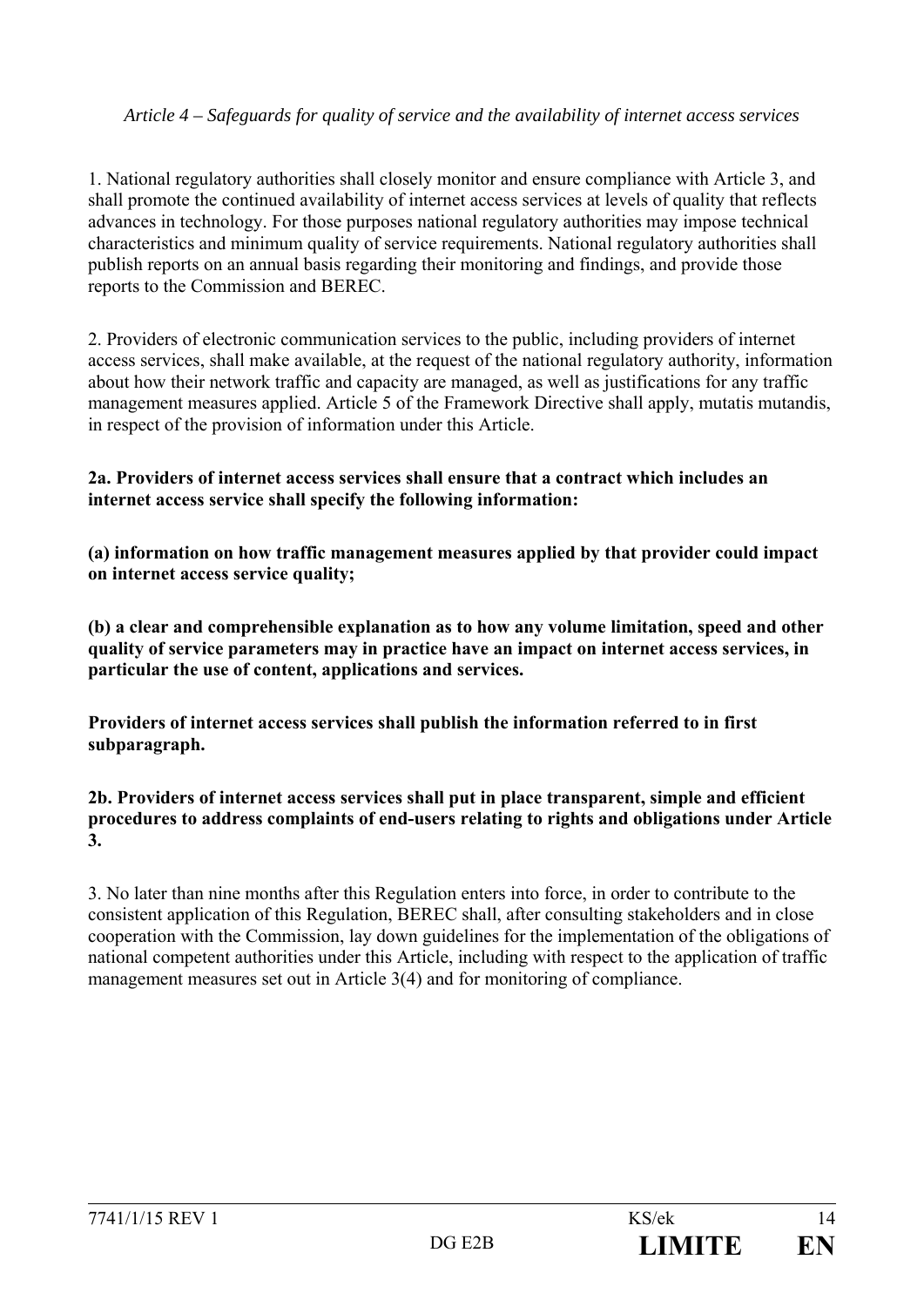#### *Article 5 – Penalties*

Member States shall lay down the rules on penalties applicable to infringements of the provisions in Articles 3 and 4 and shall take all measures necessary to ensure that they are implemented. The penalties provided for must be effective, proportionate and dissuasive. Member States shall notify those provisions to the Commission by 30 June **April** 2016 at the latest and shall notify it without delay of any subsequent amendment affecting them.

#### *Article 6 – Amendments to Regulation (EU) No 531/2012*

Regulation (EU) No 531/2012 is amended as follows:

- (1) In Article 1, paragraph 7 is deleted.
- (2) In Article 2, paragraph 2 is amended as follows:
	- a) points (i), (l) and (n) are deleted;
	- b) the following points are added:
		- (r) *"domestic retail price" means roaming provider's retail per unit domestic charge applicable to calls made and SMS sent (both originated and terminated on different public communications networks within the same Member State), and to data consumed by a customer. In case there is no specific domestic retail price per unit, the domestic retail price shall be deemed to be the same charging mechanism as if the customer would be consuming the domestic tariff in his Member State;*
		- (s) *"basic roaming allowance" means a certain number of minutes of regulated roaming voice calls made and received, a certain number of regulated roaming SMS sent and a certain amount of megabytes of regulated data roaming services, which the roaming provider must offer to its roaming customers for a certain number of not necessarily consecutive days per calendar year at a price which shall not exceed the respective domestic retail price;*
		- (t) *"separate sale of regulated retail data roaming services" means the provision of regulated data roaming services provided to roaming customers directly on a visited network by an alternative roaming provider*.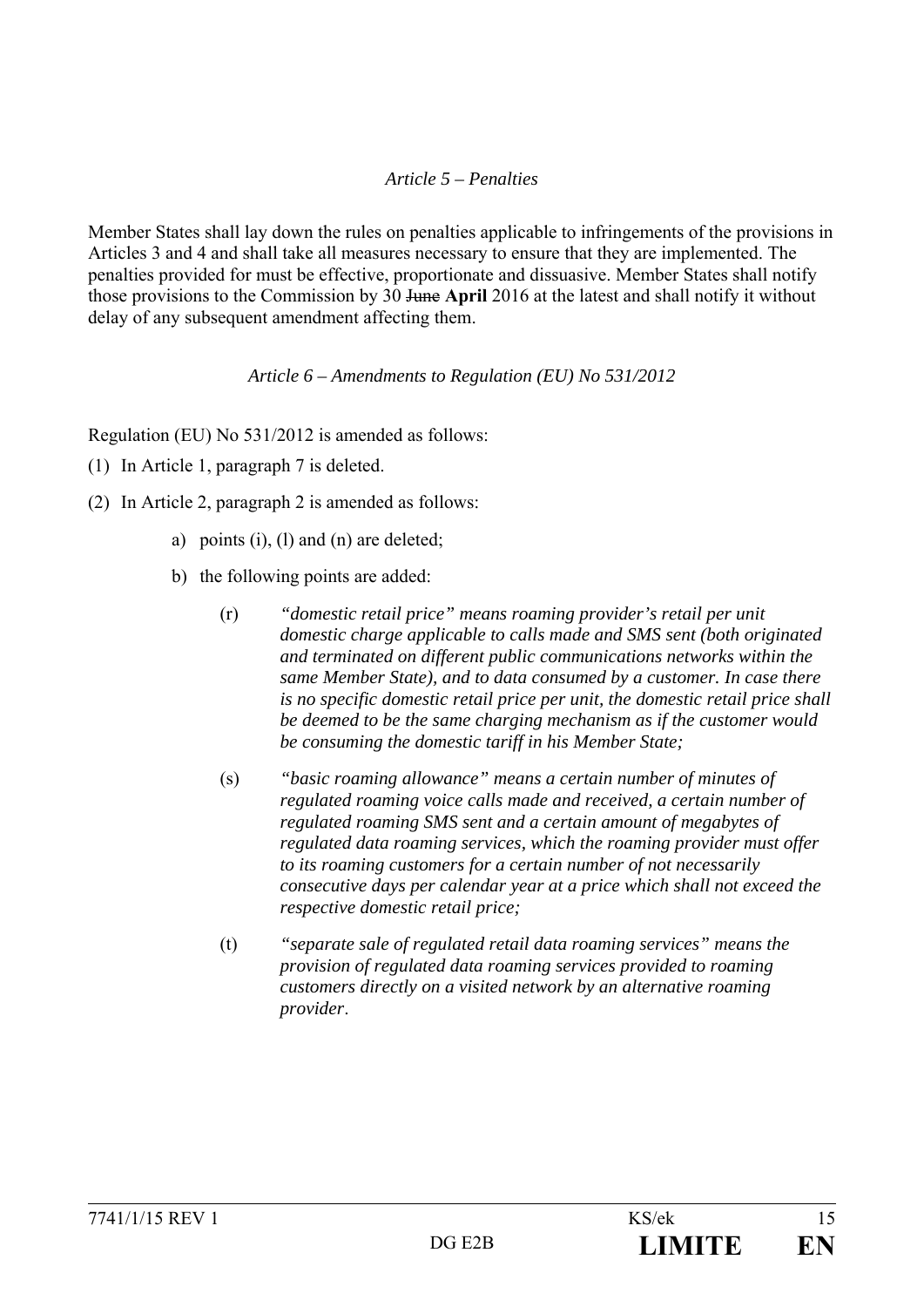- (3) Article 4 is amended as follows:
	- (a) the title of Article 4 is replaced by the following:

Separate sale of regulated retail *data* roaming services.

- (b) paragraph 1, the first subparagraph is deleted;
- (c) paragraphs 4 and 5 are deleted.
- (4) Article 5 is amended as follows:
	- (a) the title of Article 5 is replaced by the following:

Implementation of separate sale of regulated retail *data* roaming services.

(b)paragraph 1 is replaced by the following:

Domestic providers shall implement the *obligation related to* separate sale of regulated retail *data* roaming services provided for in Article 4 so that roaming customers can use separate regulated *data* roaming services. Domestic providers shall meet all reasonable requests for access to facilities and related support services relevant for the separate sale of regulated retail *data* roaming services. Access to those facilities and support services that are necessary for the separate sale of regulated *data* roaming services, including user authentication services, shall be free of charge and shall not entail any direct charges to roaming customers.

(c) paragraph 2 is replaced by the following:

In order to ensure consistent and simultaneous implementation across the Union of the separate sale of regulated retail *data* roaming services, the Commission shall, by means of implementing acts and after having consulted BEREC, adopt detailed rules on a technical solution for the implementation of the separate sale of regulated retail *data* roaming services. Those implementing acts shall be adopted in accordance with the examination procedure referred to in Article 6(2).

(d) in paragraph 3, the introduction is amended as follows:

The technical solution to implement the separate sale of regulated retail *data* roaming services shall meet the following criteria:

(5) Articles 8, 10 and 13 are deleted and replaced as follows: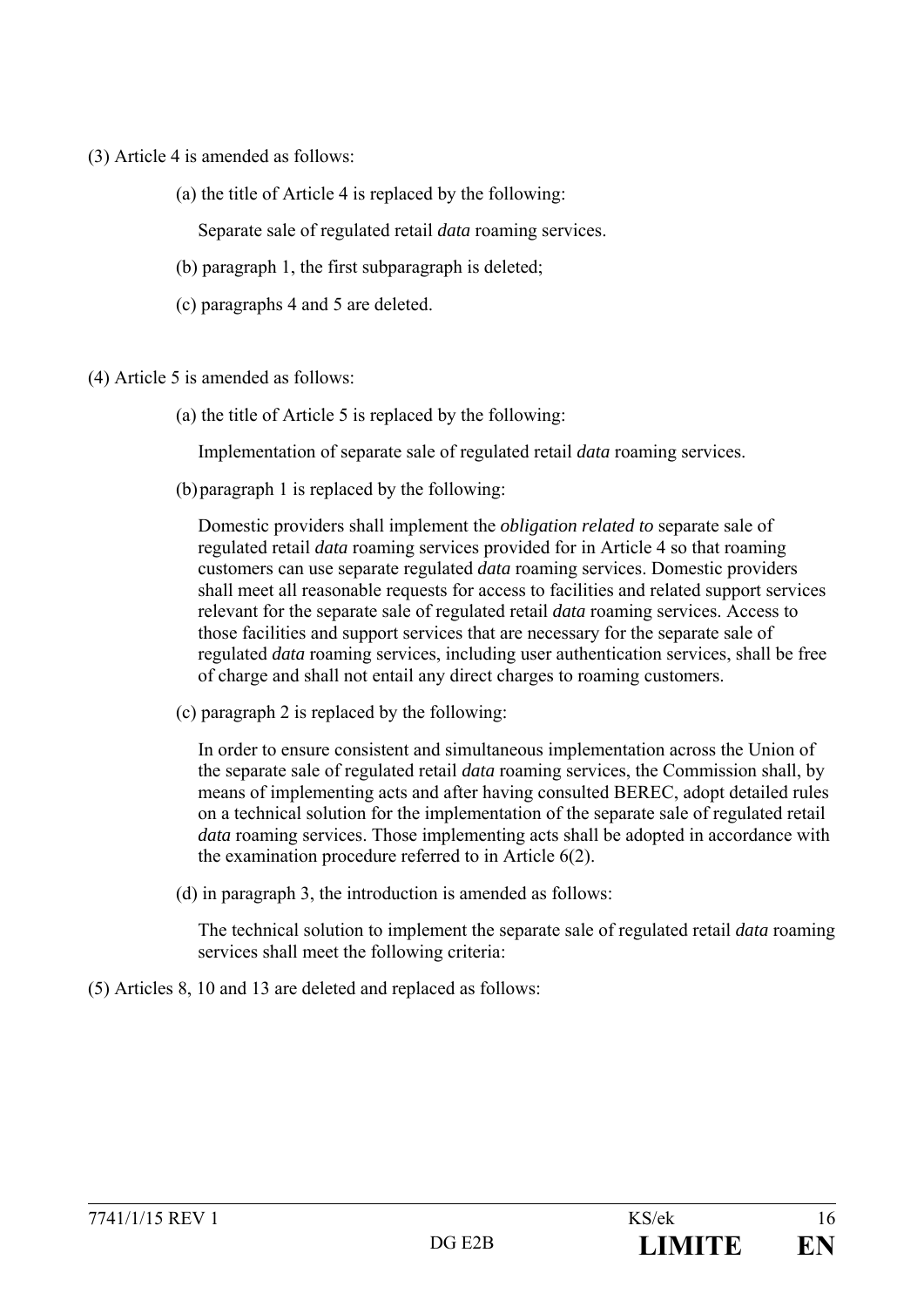#### *Article 6a*

#### *Retail roaming charges*

*1. Roaming providers shall include in all tariff plans containing regulated roaming services a basic roaming allowance referred to in Article 6b(1). For consumption within the basic allowance, roaming providers may not levy any surcharge in comparison to the domestic retail price for mobile communications services on roaming customers in any Member State for any regulated roaming call made or received, for any regulated roaming SMS/MMS message sent and for any regulated data roaming services used, nor any general charge to enable the terminal equipment or service to be used abroad.* 

*2. Without prejudice to the third subparagraph, if roaming providers apply a surcharge for the consumption of regulated roaming services in excess of the basic roaming allowance, it shall meet the following requirements:* 

*(a) the surcharge applied for regulated roaming calls made, regulated roaming SMS messages sent and regulated data roaming services shall not exceed the maximum wholesale charges provided for in Articles 7(2), 9(1) and 12(1), respectively.* 

*(b) the surcharge applied for regulated roaming calls received shall not exceed the weighted average of maximum mobile termination rates across the Union set out in accordance with paragraph 3.* 

*Roaming providers may implement usage policies necessary to prevent anomalous or abusive usage of calls received.* 

*Roaming providers shall not apply any surcharge to a regulated roaming SMS message received or to a roaming voicemail message received. This shall be without prejudice to other applicable charges such as those for listening to such messages.* 

*Roaming providers shall charge roaming calls made and received on a per second basis. Roaming providers may apply an initial minimum charging period not exceeding 30 seconds to calls made. Roaming providers shall charge its customers for the provision of regulated data roaming services on a per-kilobyte basis, except for Multimedia Messaging Service (MMS) messages which may be charged on a per-unit basis.* 

*This paragraph shall not preclude offers which provide roaming customers, for a per diem or any other fixed periodic charge, a certain volume allowance consistent with ordinary domestic usage and typical travel periods provided that the amount of the consumption of the full amount of the volume included in the offer leads to a unit price per regulated roaming calls made, calls received, SMS messages sent and data roaming services which does not exceed the respective domestic retail price and the maximum surcharge as set out in the first subparagraph.*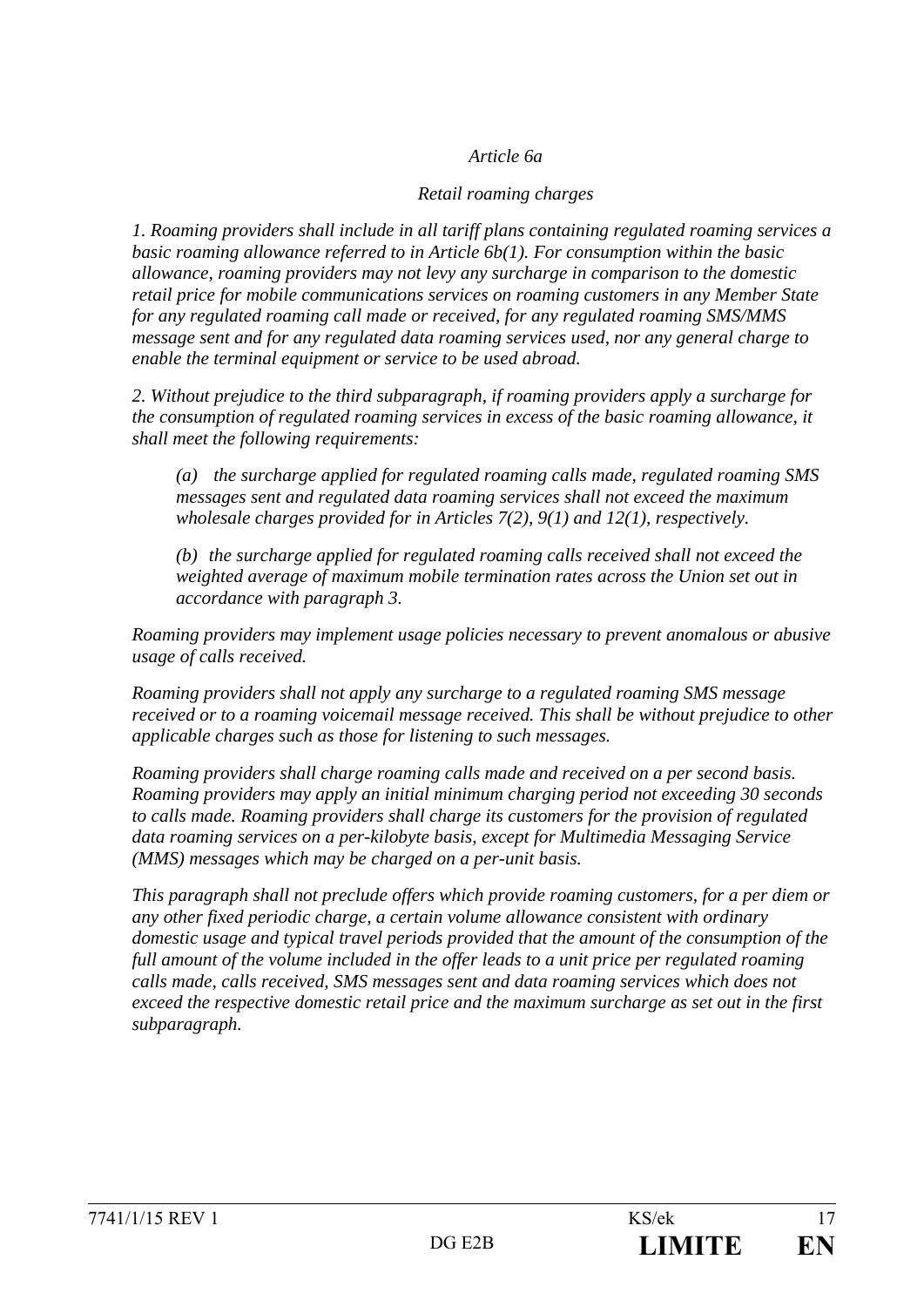*3. By 1 January 2016, BEREC shall set out the weighted average of maximum mobile termination rates referred to in point (b) of paragraph 2 on the basis of (i) the maximum level of mobile termination rates imposed in the market for wholesale voice call termination on individual mobile networks by the national regulatory authorities in accordance with Articles 7 and 16 of the Framework Directive and Article 13 of Directive 2002/19/EC, and (ii) total number of subscribers in Member States. At the request from BEREC, national regulatory authorities shall communicate to BEREC the information referred to in (ii). BEREC shall review the average of maximum mobile termination rates set out in accordance with this Article every year from the date of application of this Regulation.*

*Decisions taken by the Board of Regulators of BEREC for the purposes of this paragraph may be subject of proceedings before the Court of Justice of the European Union.* 

*4. Roaming providers may offer and roaming customers may deliberately choose a roaming tariff other than the one set out in paragraphs 1 and 2, by virtue of which roaming customers benefit from a different tariff for regulated roaming service than they would have been accorded in the absence of such a choice. The roaming provider shall remind those roaming customers of the nature of the roaming advantages which would thereby be lost.* 

*Without prejudice to the previous subparagraph, roaming providers shall apply the tariff set out in paragraphs 1 and 2 to all existing and new roaming customers automatically.* 

*When roaming customers deliberately choose to switch from or back to the tariff set out in paragraphs 1 and 2, any switch shall be made within one working day of receipt of the request and shall be free of charge. Roaming providers may delay a switch until the previous roaming tariff has been effective for a minimum specified period not exceeding two months.* 

*5. Roaming providers shall ensure that a contract which includes any type of regulated retail roaming service shall specify the main characteristics of that regulated retail roaming service provided, including in particular:* 

*(a) the specific tariff plan or tariff plans and, for each such tariff plan, the types of services offered, including the volumes of communications;* 

*(b) any restrictions, including the basic roaming allowance, imposed on the consumption of regulated retail roaming services provided at the applicable domestic price level. The information on the basic roaming allowance shall include the volume of the allowance and the availability in the number of days, and the charges which apply in excess of the basic roaming allowance within the EU (in the currency of the home bill provided by the customer's domestic provider).* 

*Roaming providers shall publish the information referred to in first subparagraph.*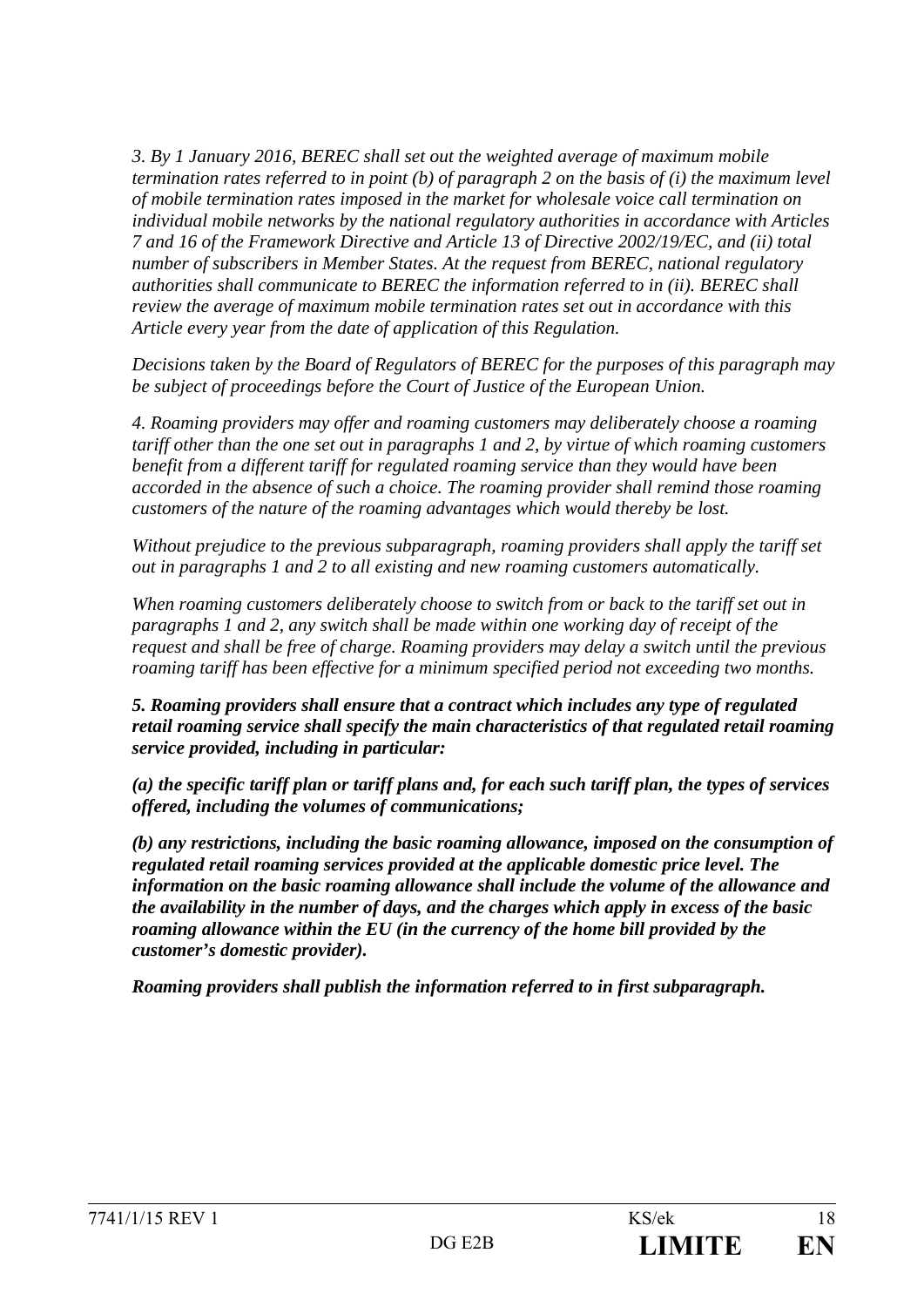#### *Article 6b*

#### *Basic roaming allowance*

*1. The basic roaming allowance shall be available at minimum for [a] 7 days per calendar year and shall allow a minimum daily consumption of [b] 5 minutes of regulated roaming voice calls made,*  $\overline{\text{+b+5}}$  *minutes of regulated roaming voice calls received,*  $\overline{\text{+c+5}}$  *regulated roaming SMS messages sent and [d] 10 megabytes of regulated data roaming services.* 

*2. Roaming providers shall publish and include in their contracts detailed quantified information on how the basic roaming allowance is applied, by reference to its main pricing or volume parameters.* 

(6) In Article 14, paragraphs 1 and 3 are replaced as follows:

1. To alert roaming customers to the fact that they *may* be subject to roaming charges when making or receiving a call or when sending an SMS message, each roaming provider shall, except when the customer has notified the roaming provider that he does not require this service, provide the customer, automatically by means of a Message Service, without undue delay and free of charge, when he enters a Member State other than that of his domestic provider, with basic personalised pricing information on the roaming charges (including VAT) that apply to the making and receiving of calls and to the sending of SMS messages by that customer in the visited Member State.

That basic personalised information shall include *information on the basic roaming allowance (volume and availability in number of days) and on the charges which apply in excess of the basic roaming allowance within the EU* (in the currency of the home bill provided by the customer's domestic provider) to which the customer may be subject under his tariff scheme for:

(a) making regulated roaming calls within the visited Member State and back to the Member State of his domestic provider, as well as for regulated roaming calls received; and

(b) sending regulated roaming SMS messages while in the visited Member State.

### *[Subparagraphs 3-5 unchanged]*

The first, second, fourth and fifth subparagraphs, *with exception of the reference to the basic roaming allowance therein,* shall also apply to voice and SMS roaming services used by roaming customers travelling outside the Union and provided by a roaming provider.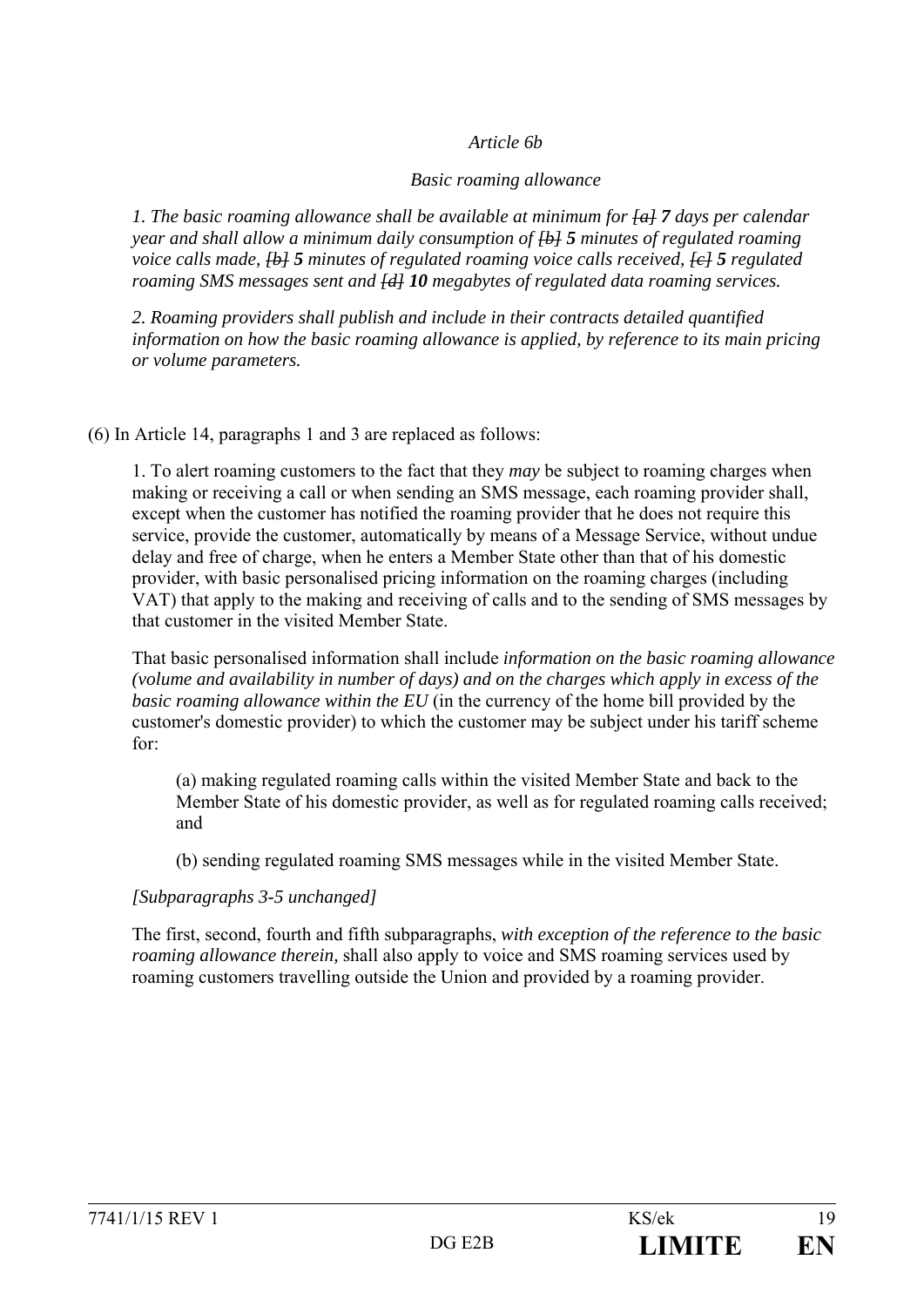3. Roaming providers shall provide all users with full information on applicable roaming charges, when subscriptions are taken out. They shall also provide their roaming customers with updates on applicable roaming charges without undue delay each time there is a change in these charges.

They shall send a reminder at reasonable intervals thereafter to all customers who have opted for another tariff*.*

(7) In Article 15, paragraphs 2 and 6 are replaced as follows:

2. An automatic message from the roaming provider shall inform the roaming customer that the latter is *using regulated data roaming services and provide basic personalised information on the basic roaming allowance (volume and availability in number of days) and on the charges which apply in excess of the basic roaming allowance* (in the currency of the home bill provided by the customer's domestic provider), expressed in price per megabyte, applicable to the provision of regulated data roaming services to that roaming customer in the Member State concerned, except where the customer has notified the roaming provider that he does not require that information.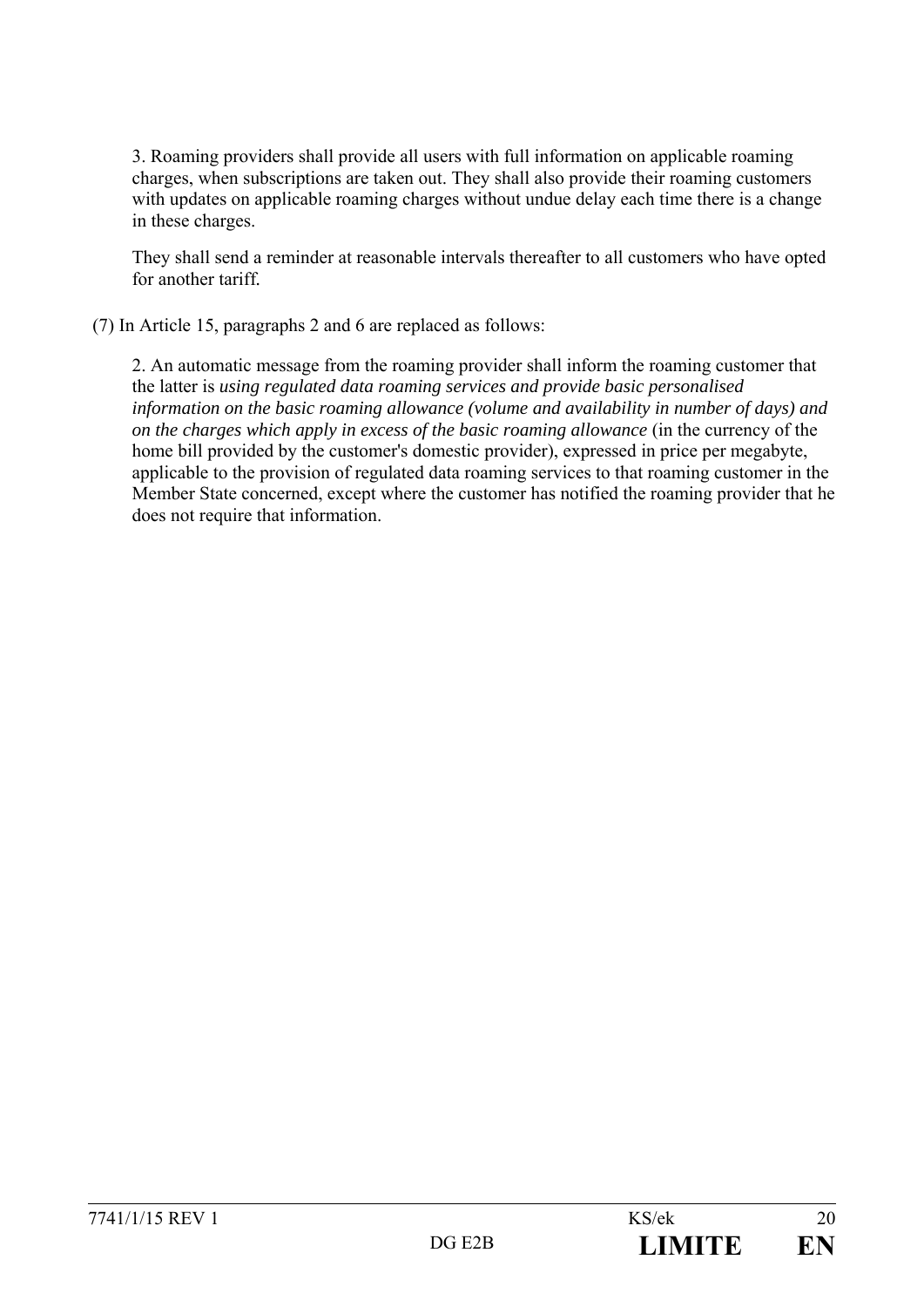*The basic personalised information* shall be delivered to the roaming customer's mobile device, for example by an SMS message, an e-mail or a pop-up window on the mobile device, every time the roaming customer enters a Member State other than that of his domestic provider and initiates for the first time a data roaming service in that particular Member State. It shall be provided free of charge at the moment the roaming customer initiates a regulated data roaming service, by an appropriate means adapted to facilitate its receipt and easy comprehension.

#### *[Subparagraph 3 unchanged]*

6. This Article, with the exception of paragraph 5 *and of the reference to the basic roaming allowance in paragraph 2*, and subject to the second and third subparagraph of this paragraph, shall also apply to data roaming services used by roaming customers travelling outside the Union and provided by a roaming provider.

*[Subparagraphs 2 and 3 unchanged]*

(8) Article 16 is amended as follows:

a) in the first paragraph, the following subparagraph is added:

*National regulatory authorities shall monitor in particular whether roaming providers availing of Article 6a(4) engage in business practices which amount to circumvention of Articles 6a and 6b.* 

b) paragraph 2 is replaced by the following:

*National regulatory authorities shall make up-to-date information on the application of this Regulation, in particular Articles 6a, 6b, 7, 9, and 12 publicly available in a manner that enables interested parties to have easy access to it.* 

(9) Article 19 is replaced by the following:

*1. Upon entry into force of this Regulation, the Commission shall initiate a review of the wholesale roaming market with a view to assessing measures necessary, if any, to ensure phasing out of retail roaming surcharges. The Commission shall review, inter alia, the degree of competition in national wholesale markets, and in particular assess the level of wholesale costs incurred and wholesale charges applied, and the competitive situation of operators with limited geographic scope, including the effects of commercial agreements on competition as well as the ability of operators to take advantage of economies of scale. The Commission shall also assess the competition developments in the retail roaming markets. In particular, the review shall take into account the extent to which roaming providers have supplemented the basic roaming allowance, also in light of the BEREC assessment referred to paragraph 5, and the development of the level of the roaming surcharges.*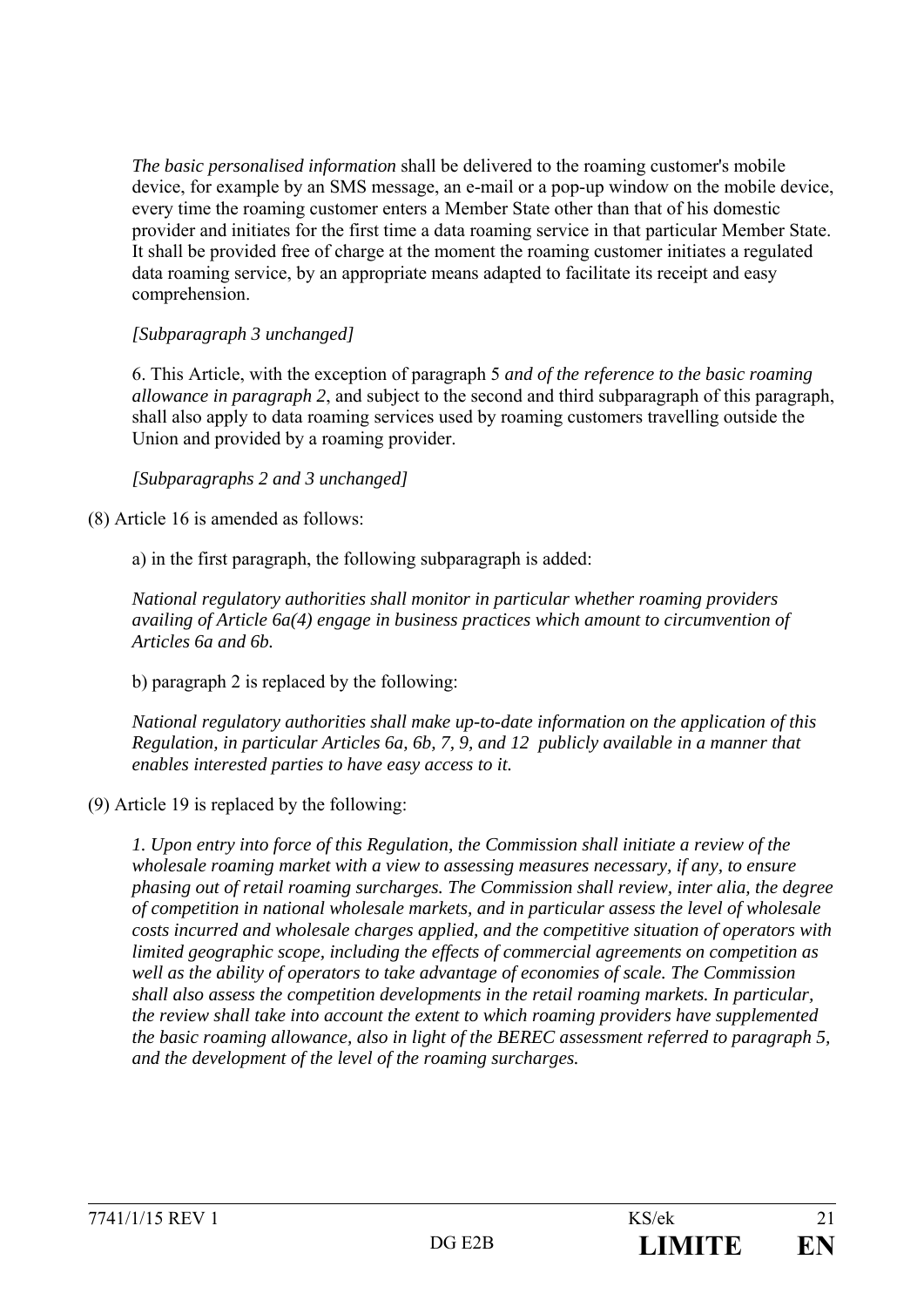*2. The Commission shall, by 30 June 2018 31 December 2017, after a public consultation, report to the European Parliament and the Council on the findings of the review referred to in paragraph 1.* 

*3. If the report referred to in paragraph 2 shows that there is no level playing field between roaming providers and consequently that there is a need to amend wholesale roaming charges or to provide for another solution to address the issues identified at wholesale level with a view to phase out retail roaming surcharges, the Commission shall, after consulting BEREC, make appropriate legislative proposals to the European Parliament and the Council to address this situation.* 

4. In addition, the Commission shall submit a report to the European Parliament and the Council every two years after the report referred to in paragraph 2. Each report shall include a summary of the monitoring of the provision of roaming services in the Union and an assessment of the progress towards achieving the objectives of this Regulation.

5. In order to assess the competitive developments in the Union-wide roaming markets, BEREC shall regularly collect data from national regulatory authorities on the development of retail and wholesale charges for regulated voice, SMS and data roaming services. Those data shall be notified to the Commission at least twice a year. The Commission shall make them public.

*On the basis of collected data, BEREC shall also report regularly on the evolution of pricing and consumption patterns in the Member States both for domestic and roaming services and the evolution of actual wholesale roaming rates for unbalanced traffic between roaming providers. BEREC shall annually publish information on market developments and provide their assessment on how these developments might affect the volume and availability of the basic roaming allowance.* 

BEREC shall also annually collect information from national regulatory authorities on transparency and comparability of different tariffs offered by operators to their customers. The Commission shall make those data and findings public.

### *Article 7 – Review clause*

The Commission shall review articles 3, 4 and 5 of this Regulation and report to the European Parliament and the Council. The first report shall be submitted no later than 30 June 2018. Subsequent reports shall be submitted every four years thereafter. The Commission shall, if necessary, submit appropriate proposals with a view to amending this Regulation.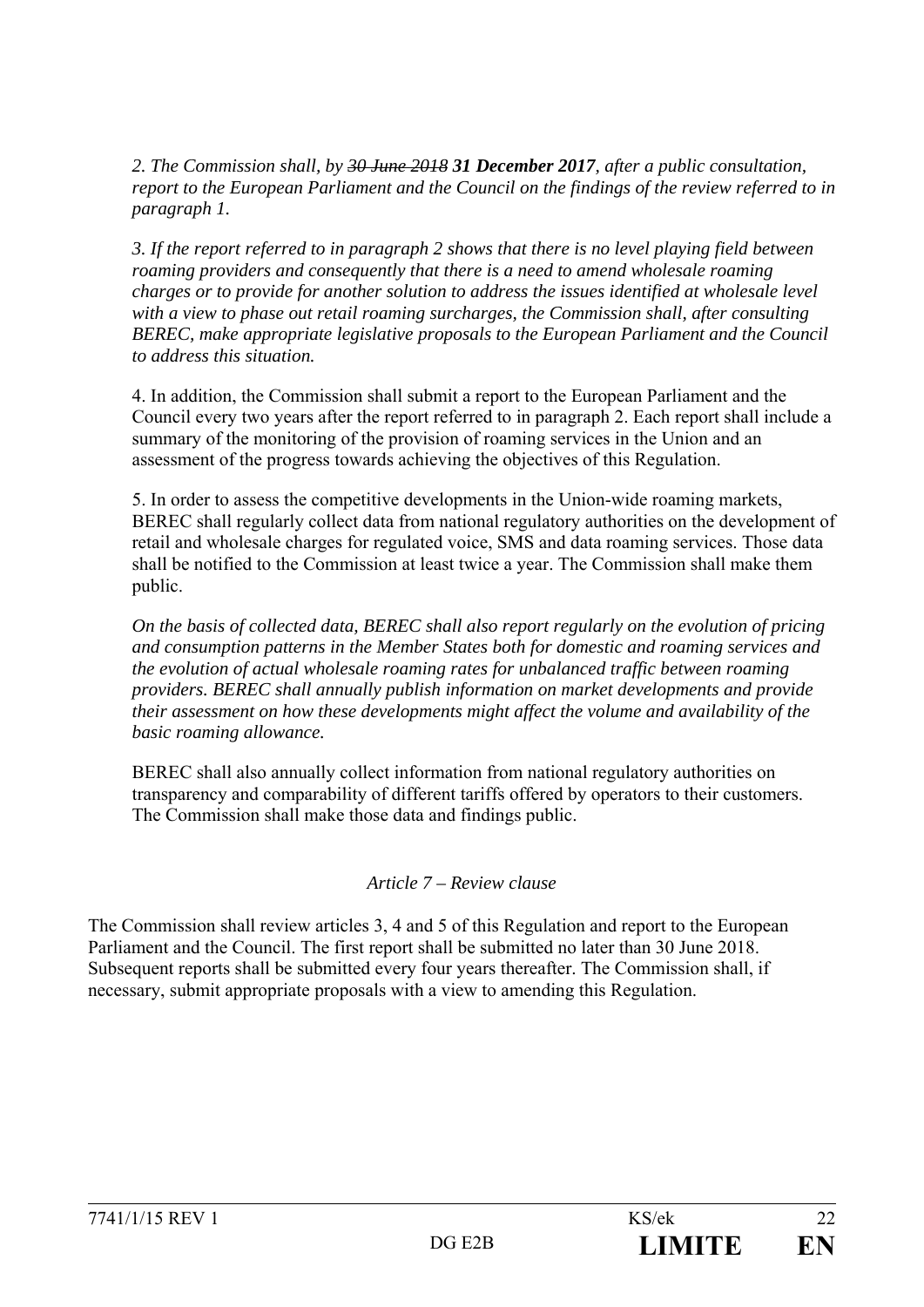#### *Article 8 – Entry into force*

1. This Regulation shall enter into force on the twentieth day following that of its publication in the Official Journal of the European Union.

2. It shall apply from 30 June **April** 2016, except for the following:

(a) point (c) of Article 6(4) which shall apply from the date of entry into force of this Regulation.

(b) Article 6(5), (6) and (7) shall apply to contracts, which include regulated roaming services and which were concluded before the date of entry into force of this Regulation, from <del>1 January 2017</del> 31 **October 2016**.

3. The provisions of Regulation 1203/2012 related to the technical modality for the implementation of accessing local data roaming services on a visited network shall continue to apply for the purposes of separate sale of retail regulated data roaming services until the adoption of the implementing act referred to in point (c) of Article 6(4) of this Regulation.

This Regulation shall be binding in its entirety and directly applicable in all Member States.

Done at Brussels,

*For the European Parliament For the Council The President The President* 

 $\frac{1}{2}$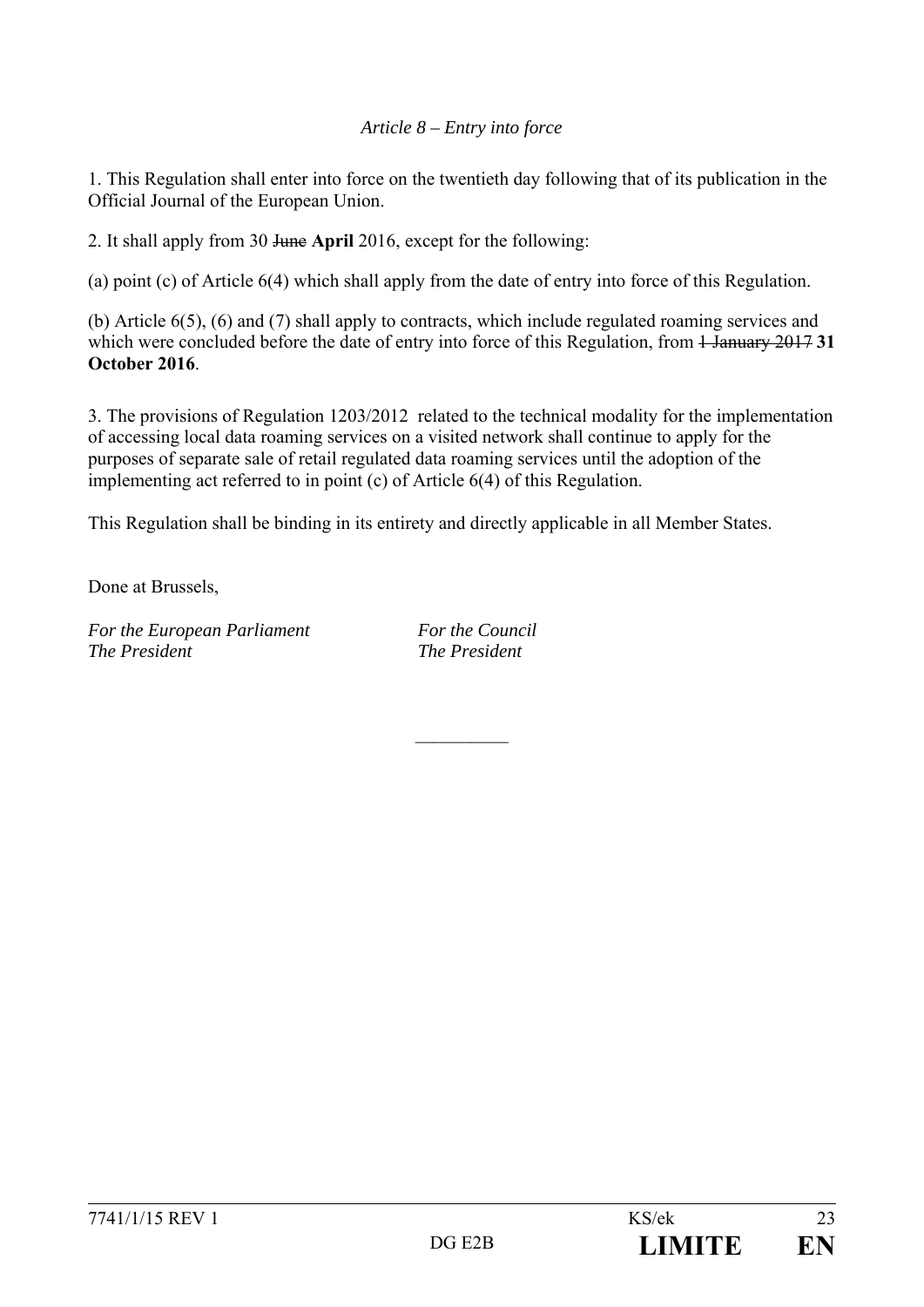#### Proposal for a

#### **REGULATION OF THE EUROPEAN PARLIAMENT AND OF THE COUNCIL**

laying down measures concerning the European single market for electronic communications and to achieve a Connected Continent, and amending Directives 2002/20/EC, 2002/21/EC and 2002/22/EC and Regulations (EC) No 1211/2009 and (EU) No 531/2012

| <b>COMMISSION</b>                                                                                                                                                                                                            | <b>EUROPEAN PARLIAMENT</b>                                                                                                                                                                                                                                                                                                                      | <b>COUNCIL</b>                                                                                                                                                                                                                                                                                                                                                                                                            | <b>COMMENTS-</b><br>Compromise proposals by<br>the Presidency |
|------------------------------------------------------------------------------------------------------------------------------------------------------------------------------------------------------------------------------|-------------------------------------------------------------------------------------------------------------------------------------------------------------------------------------------------------------------------------------------------------------------------------------------------------------------------------------------------|---------------------------------------------------------------------------------------------------------------------------------------------------------------------------------------------------------------------------------------------------------------------------------------------------------------------------------------------------------------------------------------------------------------------------|---------------------------------------------------------------|
| <b>Title</b>                                                                                                                                                                                                                 | <b>Title</b>                                                                                                                                                                                                                                                                                                                                    | <b>Title</b>                                                                                                                                                                                                                                                                                                                                                                                                              |                                                               |
| Proposal for a                                                                                                                                                                                                               | Proposal for a                                                                                                                                                                                                                                                                                                                                  | Proposal for a                                                                                                                                                                                                                                                                                                                                                                                                            |                                                               |
| REGULATION OF THE EUROPEAN<br><b>PARLIAMENT</b><br>OF<br><b>THE</b><br>AND<br><b>COUNCIL</b>                                                                                                                                 | REGULATION OF THE EUROPEAN<br><b>PARLIAMENT</b><br><b>THE</b><br><b>AND</b><br>OF<br><b>COUNCIL</b>                                                                                                                                                                                                                                             | REGULATION OF THE EUROPEAN PARLIAMENT<br>AND OF THE COUNCIL                                                                                                                                                                                                                                                                                                                                                               |                                                               |
| laying down measures concerning the<br>communications and to achieve a<br>Connected Continent, and amending<br>Directives 2002/20/EC, 2002/21/EC<br>and 2002/22/EC and Regulations (EC)<br>No 1211/2009 and (EU) No 531/2012 | laying down measures concerning the<br>European single market for electronic European single market for electronic<br>communications and to achieve a<br>Connected Continent, and amending<br>Directives 2002/20/EC, 2002/21/EC and<br>2002/22/EC and Regulations (EC) No<br>1211/2009 and (EU) No 531/2012 and<br><b>Decision 243/2012/EU.</b> | laying down measures concerning the European single<br>market for electronic communications and to achieve a<br>Connected Continent, open internet and amending<br>Directives 2002/20/EC, 2002/21/EC and 2002/22/EC<br>and Regulations (EC) No 1211/2009 and (EU) No<br>531/2012 of the European Parliament and of the<br>Council of 13 June 2012 on roaming on public mobile<br>communications networks within the Union |                                                               |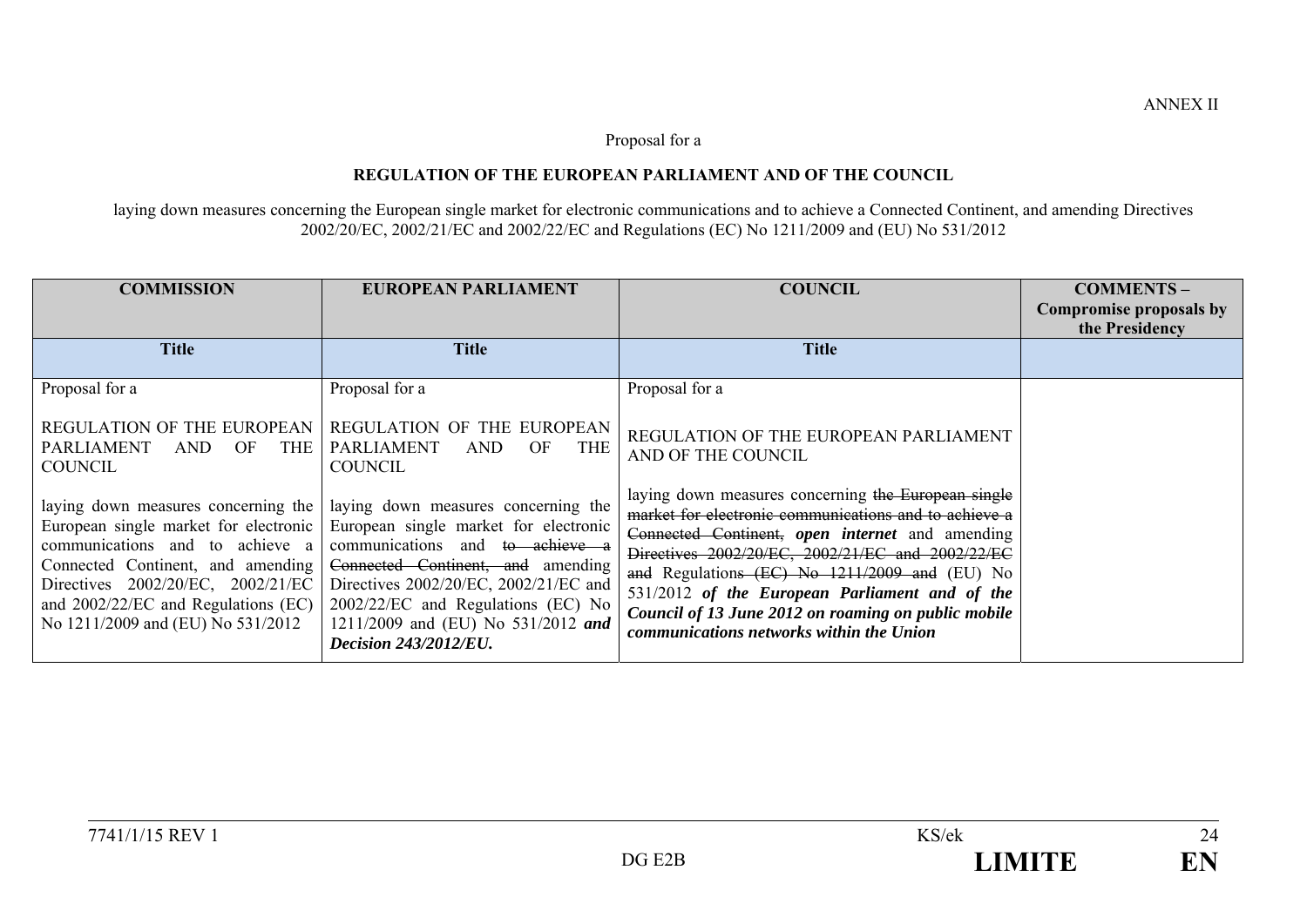| (1) Europe has to tap all sources of                                              |                                               | deleted |  |
|-----------------------------------------------------------------------------------|-----------------------------------------------|---------|--|
| growth to exit the crisis, create jobs                                            | (1) Europe has to tap all sources of          |         |  |
| regain its competitiveness.<br>and                                                | growth to exit the crisis, create jobs and    |         |  |
| Restoring growth and job creation in                                              | regain its competitiveness. Restoring         |         |  |
| the Union is the aim of the Europe                                                | growth and job creation in the Union is       |         |  |
|                                                                                   | the aim of the Europe 2020 Strategy.          |         |  |
| 2020 Strategy. The 2013 Spring                                                    | Furthermore, the Digital Sphere has           |         |  |
| Council<br>European<br>stressed<br>the<br>importance of the digital single market | become a part of the public space             |         |  |
|                                                                                   | where new forms of cross-border trade         |         |  |
| for growth and called for concrete                                                | are established, and business                 |         |  |
| measures, in order to establish a single                                          | opportunities for European companies          |         |  |
| market<br>information<br>and<br>in                                                | in the global digital economy are being       |         |  |
| communications technology (ICT) as                                                | created along with innovative market          |         |  |
| early as possible. In line with the                                               | development and social and cultural           |         |  |
| objectives of the Europe 2020 Strategy                                            | <i>interaction</i> . The 2013 Spring European |         |  |
| and with this call, this regulation aims                                          | Council stressed the importance of the        |         |  |
| at establishing a single market for                                               | digital single market for growth and          |         |  |
| electronic<br>communications<br>by                                                | called for concrete measures, in order to     |         |  |
| completing and adapting the existing                                              | establish a single market in information      |         |  |
| Union Regulatory Framework for                                                    | and communications technology (ICT)           |         |  |
| Electronic Communications.                                                        | as early as possible. In line with the        |         |  |
|                                                                                   | objectives of the Europe 2020 Strategy        |         |  |
|                                                                                   | and with this call, this regulation aims at   |         |  |
|                                                                                   | establishing contributing to the              |         |  |
|                                                                                   | <i>establishment of a single market for</i>   |         |  |
|                                                                                   | electronic communications by                  |         |  |
|                                                                                   | completing and adapting the existing          |         |  |
|                                                                                   | Union Regulatory Framework for                |         |  |
|                                                                                   | <b>Electronic Communications (Directives</b>  |         |  |
|                                                                                   | $2002/19/EC^7$ , $2002/20/EC^8$ ,             |         |  |

<sup>7</sup>Directive 2002/19/EC of the European Parliament and of the Council of 7 March 2002 on access to, and interconnection of, electronic communications networks and associated facilities (Access Directive) (OJ L 108, 24.4.2002,

<sup>&</sup>lt;sup>8</sup> Directive 2002/20/EC of the European Parliament and of the Council of 7 March 2002 on the authorisation of electronic communications networks and services (Authorisation Directive) (OJ L 108, 24.4.2002, p. 21).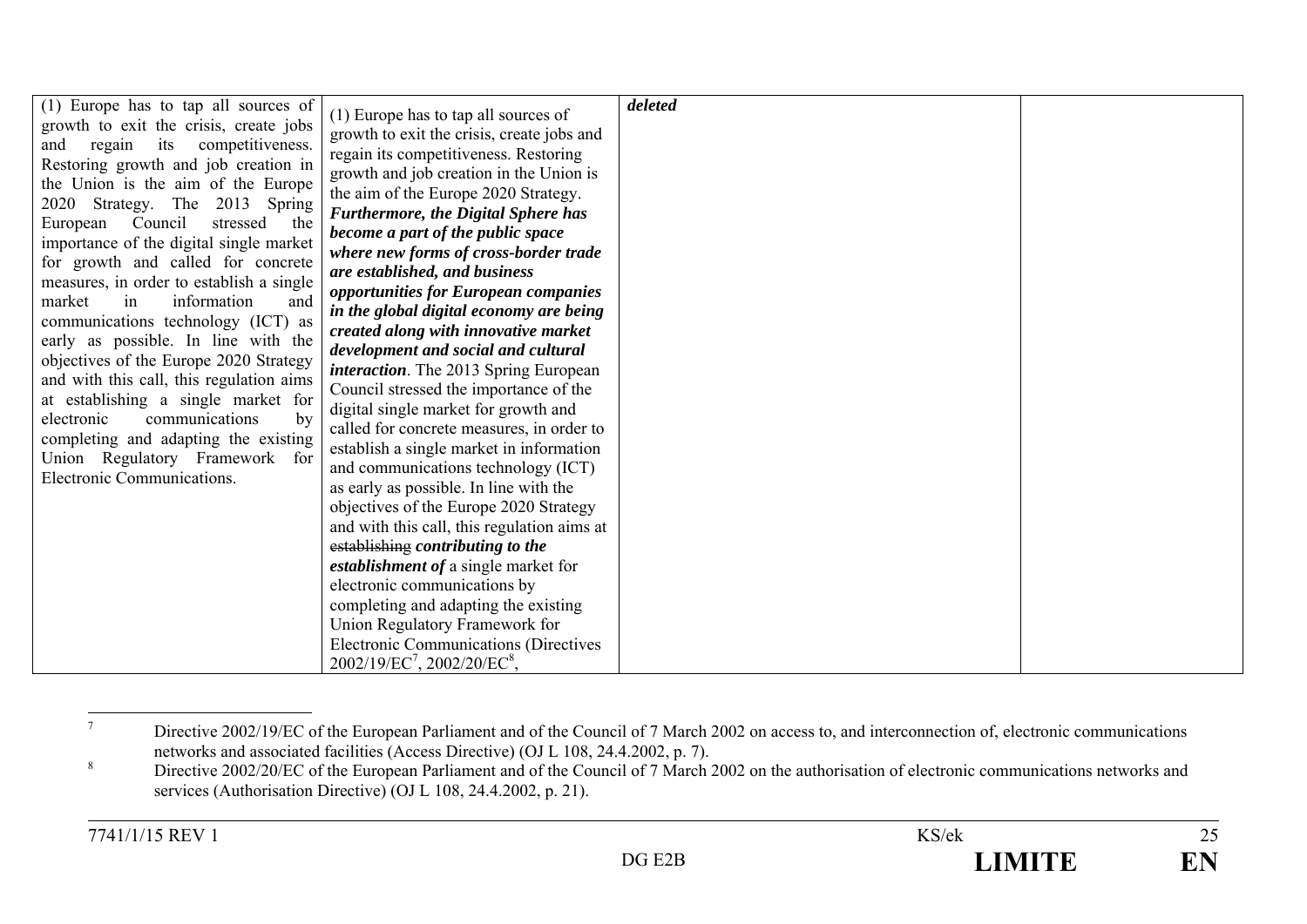|                                        | $2002/21/EC^9$ , $2002/22/EC^{10}$ ,<br>$2002/58/EC^{11}$ of the European<br>Parliament and of the Council,<br>Commission Directive $2002/77/EC^{12}$ , as<br>well as Regulations (EC) No<br>$1211/2009^{13}$ , (EU) No 531/2012 <sup>14</sup> of the<br>European Parliament and of the Council<br>and Decision No 243/2012/EU of the<br>European Parliament and of the<br>Council <sup>15</sup> ) in certain respects, and by<br>defining the overall content, aim and<br>timing of the next review of that<br>framework. |         |  |
|----------------------------------------|----------------------------------------------------------------------------------------------------------------------------------------------------------------------------------------------------------------------------------------------------------------------------------------------------------------------------------------------------------------------------------------------------------------------------------------------------------------------------------------------------------------------------|---------|--|
|                                        | (2) The Digital Agenda for Europe $(2)$ The Digital Agenda for Europe                                                                                                                                                                                                                                                                                                                                                                                                                                                      | deleted |  |
|                                        | (DAE), one of the flagship initiatives $(DAE)$ , one of the flagship initiatives of                                                                                                                                                                                                                                                                                                                                                                                                                                        |         |  |
|                                        | of Europe 2020 Strategy, has already Europe 2020 Strategy, has already                                                                                                                                                                                                                                                                                                                                                                                                                                                     |         |  |
| recognised the role of ICT and network | recognised the role of ICT and network                                                                                                                                                                                                                                                                                                                                                                                                                                                                                     |         |  |
| connectivity as an indispensable basis | connectivity as an indispensable basis                                                                                                                                                                                                                                                                                                                                                                                                                                                                                     |         |  |
|                                        | for the development of our economy for the development of our economy and                                                                                                                                                                                                                                                                                                                                                                                                                                                  |         |  |
|                                        | and society. For Europe to reap the society. For Europe to reap the benefits                                                                                                                                                                                                                                                                                                                                                                                                                                               |         |  |

<sup>&</sup>lt;sup>9</sup> Directive 2002/21/EC of the European Parliament and of the Council of 7 March 2002 on a common regulatory framework for electronic communications networks and services (Framework Directive) (OJ L 108, 24.4.2002, p. 33).

<sup>&</sup>lt;sup>10</sup> Directive 2002/22/EC of the European Parliament and of the Council of 7 March 2002 on universal service and users' rights relating to electronic communications networks and services (Universal Service Directive) (OJ L 108, 24.4.2002, p. 51).

<sup>&</sup>lt;sup>11</sup> Directive 2002/58/EC of the European Parliament and of the Council of 12 July 2002 concerning the processing of personal data and the protection of privacy in the electronic communications sector (E-Privacy Directive) (OJ L 201, 31.7.2002, p. 37).

<sup>&</sup>lt;sup>12</sup> Commission Directive 2002/77/EC of 16 September 2002 on competition in the markets for electronic communications networks and service (OJ L 249, 17.9.2002, p. 21).

<sup>&</sup>lt;sup>13</sup> Regulation (EC) No 1211/2009 of the European Parliament and of the Council of 25 November 2009 establishing the Body of European Regulators for Electronic Communications (BEREC) and the Office (OJ L 337, 18.12.2009, p. 1).

<sup>&</sup>lt;sup>14</sup> Regulation (EU) No 531/2012 of the European Parliament and of the Council of 13 June 2012 on roaming on public mobile communications networks within the Union (OJ L 172, 30.6.2012, p. 10).

<sup>&</sup>lt;sup>15</sup> Decision No 243/2012/EU of the European Parliament and of the Council of 14 March 2012 establishing a multiannual radio spectrum policy programme (OJ L 81, 21.3.2012, p. 7).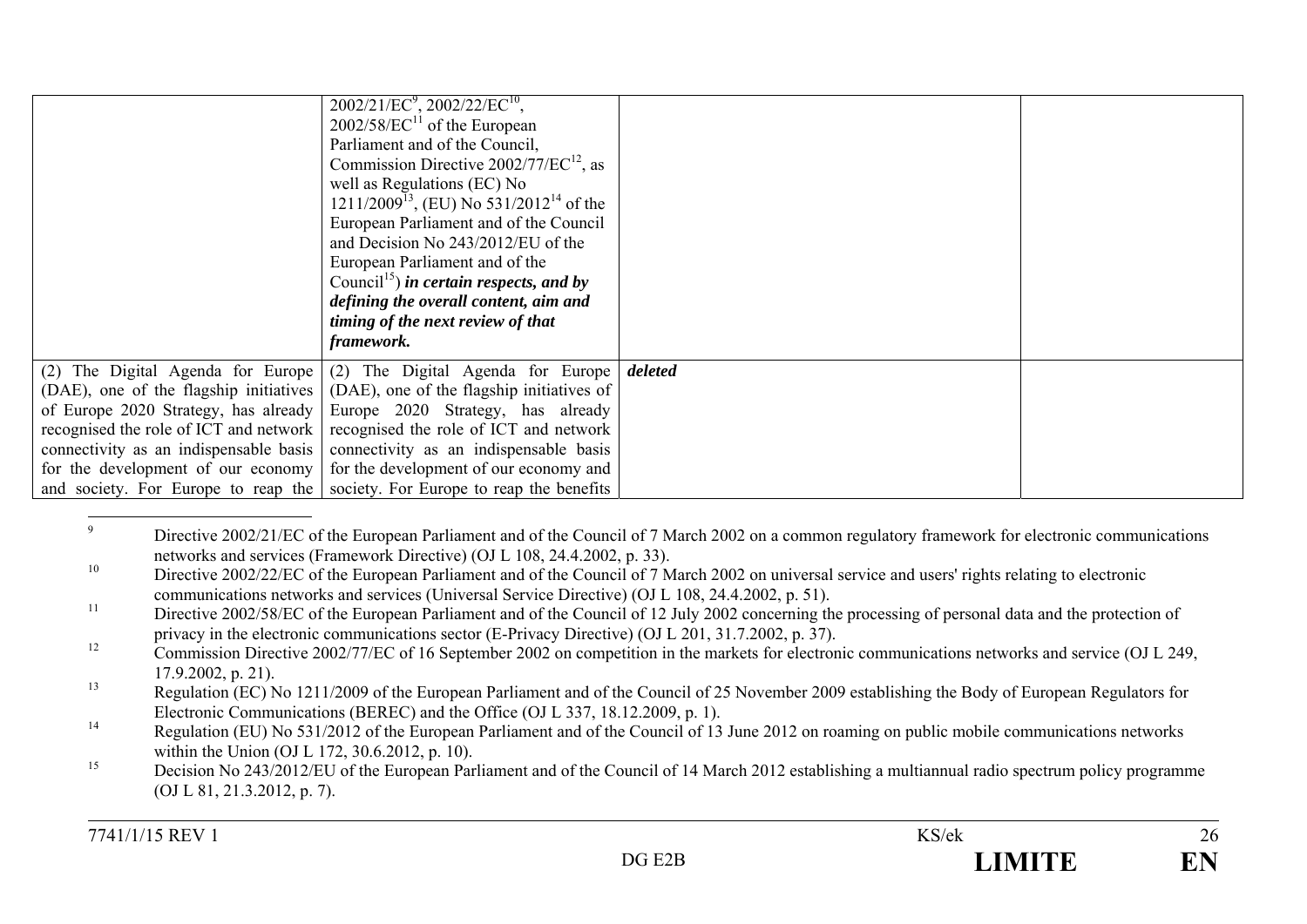| benefits of digital transformation, the  | of digital transformation, the Union                      |         |  |
|------------------------------------------|-----------------------------------------------------------|---------|--|
| Union needs a dynamic single market      | needs a dynamic single market in                          |         |  |
| in electronic communications for all     | electronic communications for<br>all                      |         |  |
| sectors and across all of Europe. Such a | sectors and across all of Europe. Such a                  |         |  |
| truly single communications market       | truly single communications market will                   |         |  |
| will be the backbone of an innovative    | be the backbone of an innovative and                      |         |  |
| and 'smart' digital economy and a        | 'smart' digital economy and a foundation                  |         |  |
| foundation of the digital single market  | of the digital single market where online                 |         |  |
| where online services can freely flow    | services can freely flow across borders                   |         |  |
| across borders.                          | within a single, open, standardised and                   |         |  |
|                                          | interoperable framework.                                  |         |  |
| (3) In a seamless single market in       | $(3)$ In a seamless single market in                      | deleted |  |
| communications,<br>the<br>electronic     | electronic communications, The freedom                    |         |  |
| freedom<br>to<br>provide<br>electronic   | to provide electronic communications                      |         |  |
| communications networks and services     | networks and services to every customer                   |         |  |
| to every customer in the Union and the   | in the Union and the right of each user to                |         |  |
| right of each end-user to choose the     | choose the best offer available on the                    |         |  |
| best offer available on the market       | market should be ensured and should not                   |         |  |
| should be ensured and should not be      | be hindered by the fragmentation of                       |         |  |
| hindered by the fragmentation of         | markets along national borders. The                       |         |  |
| markets along national borders. The      | current regulatory framework<br>for                       |         |  |
| current regulatory framework for         | electronic<br>communications,<br>while                    |         |  |
| electronic communications does not       | recognising<br>and<br>allowing<br>for                     |         |  |
| fully address such fragmentation, with   | objectively different conditions in the                   |         |  |
| national, rather than Union-wide         | Member States, does not fully address                     |         |  |
| general authorisation regimes, national  | such fragmentation with <i>due to other</i>               |         |  |
| spectrum<br>assignment<br>schemes,       | <i>causes, with diverging national<del>, rather</del></i> |         |  |
| differences<br>of Access<br>products     | then Union-wide implementation of the                     |         |  |
| available<br>for<br>electronic           | general authorisation regimes regime,                     |         |  |
| communications providers in different    | national spectrum assignment schemes,                     |         |  |
| Member States, and different sets of     | differences of access products available                  |         |  |
| sector-specific<br>consumer<br>rules     | for electronic communications providers                   |         |  |
| applicable. The Union rules in many      | in different and different sets of sector-                |         |  |
| cases merely define a baseline, and are  | specific consumer rules applicable. For                   |         |  |
| often implemented in diverging ways      | example, while Directive 2020/20/EC                       |         |  |

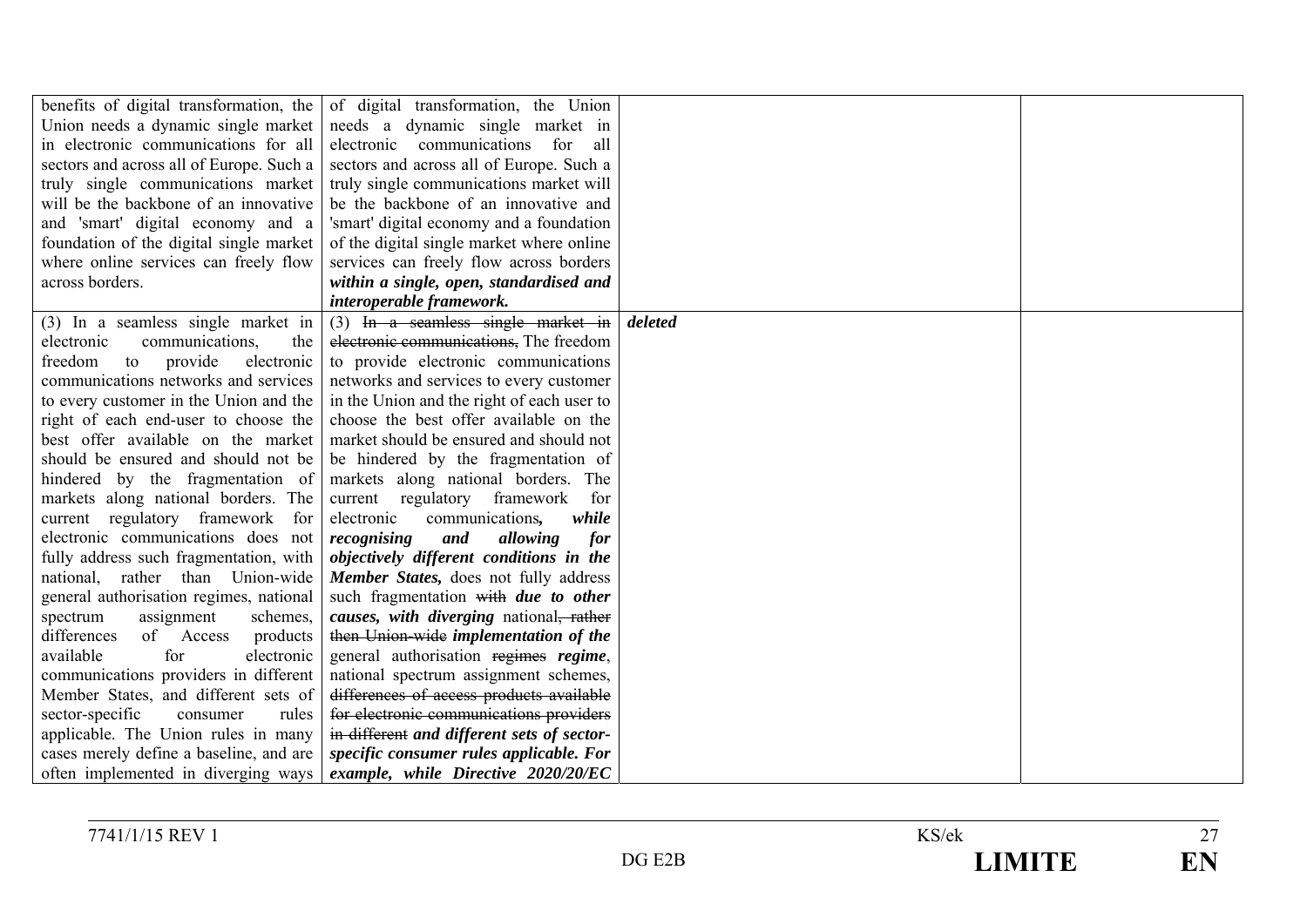| by the Member States.                    | (Authorisation Directive) limits the type      |         |  |
|------------------------------------------|------------------------------------------------|---------|--|
|                                          | of information which may be required,          |         |  |
|                                          | 12 Member States, and different sets of        |         |  |
|                                          | sector-specific consumer<br>— rules            |         |  |
|                                          | applicable. The Union rules in many            |         |  |
|                                          | eases merely define a baseline, and are        |         |  |
|                                          | often implemented in diverging ways            |         |  |
|                                          | demand additional detail such as a             |         |  |
|                                          | categorisation of the intended types of        |         |  |
|                                          | activities, the geographical scope of the      |         |  |
|                                          | activity, the targeted market, the             |         |  |
|                                          | company structure, including names of          |         |  |
|                                          | shareholders and of shareholders of            |         |  |
|                                          | shareholders, Chamber of Commerce              |         |  |
|                                          | certification and a criminal records of        |         |  |
|                                          | the representative of the undertaking.         |         |  |
|                                          | Additional requirements such as these          |         |  |
|                                          | underline the importance of a firm             |         |  |
|                                          | <i>policy</i> by the Member States             |         |  |
|                                          | Commission regarding infringement              |         |  |
|                                          | procedures.                                    |         |  |
| (4) A truly single market for electronic | (4) A truly single market for electronic       | deleted |  |
| should<br>communications<br>promote      | should<br>communications<br>promote            |         |  |
| competition, investment and innovation   | competition, <i>coordination</i> , investment, |         |  |
| in new and enhanced networks and         | innovation <i>and more capacity</i> in new     |         |  |
| services by fostering market integration | and enhanced networks and services by          |         |  |
| and cross-border service offerings. It   | fostering market integration and cross-        |         |  |
| should thus help to achieve the          | border service offerings, and should           |         |  |
| ambitious<br>broadband<br>high-speed     | reduce to a minimum unnecessary                |         |  |
| targets set out in the DAE. The          | regulatory burdens on undertakings. It         |         |  |
| availability<br>of<br>digital<br>growing | should thus help to achieve, and even          |         |  |
| infrastructures and services should in   | the ambitious high-speed<br>surpass,           |         |  |
| turn increase consumer choice, quality   | broadband targets set out in the DAE           |         |  |
| of service and diversity of content, and | and facilitate the emergence of services       |         |  |
| contribute to territorial and social     | and applications that are able to exploit      |         |  |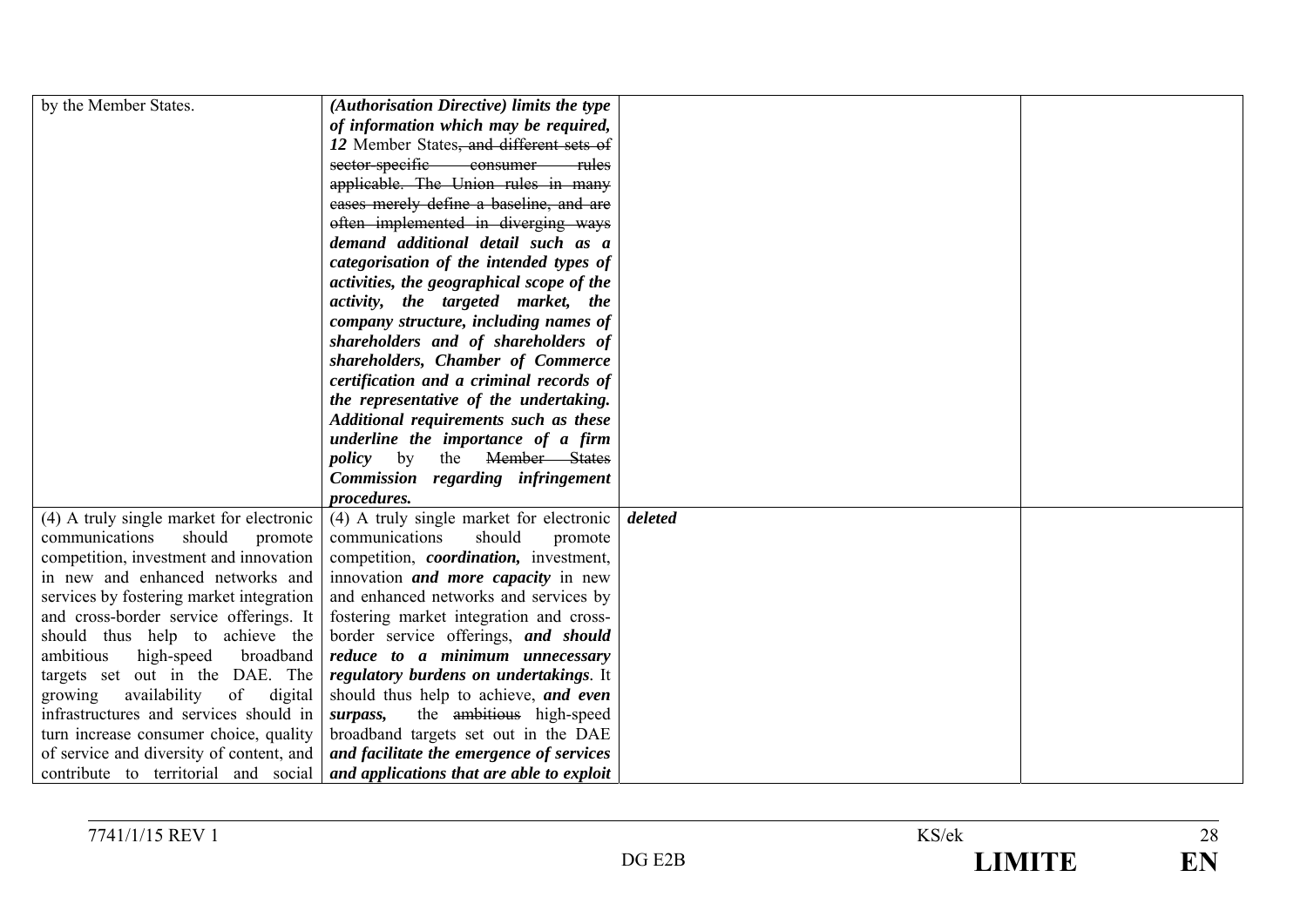| cohesion, as well as facilitating | open data and formats in an                |
|-----------------------------------|--------------------------------------------|
| mobility across the Union.        | interoperable, standardised and safe       |
|                                   | way, ensuring that they are available at   |
|                                   | same functional and non-<br><i>the</i>     |
|                                   | functional levels throughout the Union.    |
|                                   | The growing availability of digital        |
|                                   | infrastructures and services should in     |
|                                   | turn increase consumer choice, quality     |
|                                   | of service and diversity of content, and   |
|                                   | contribute to territorial and social       |
|                                   | cohesion, as well as facilitating mobility |
|                                   | across the Union.                          |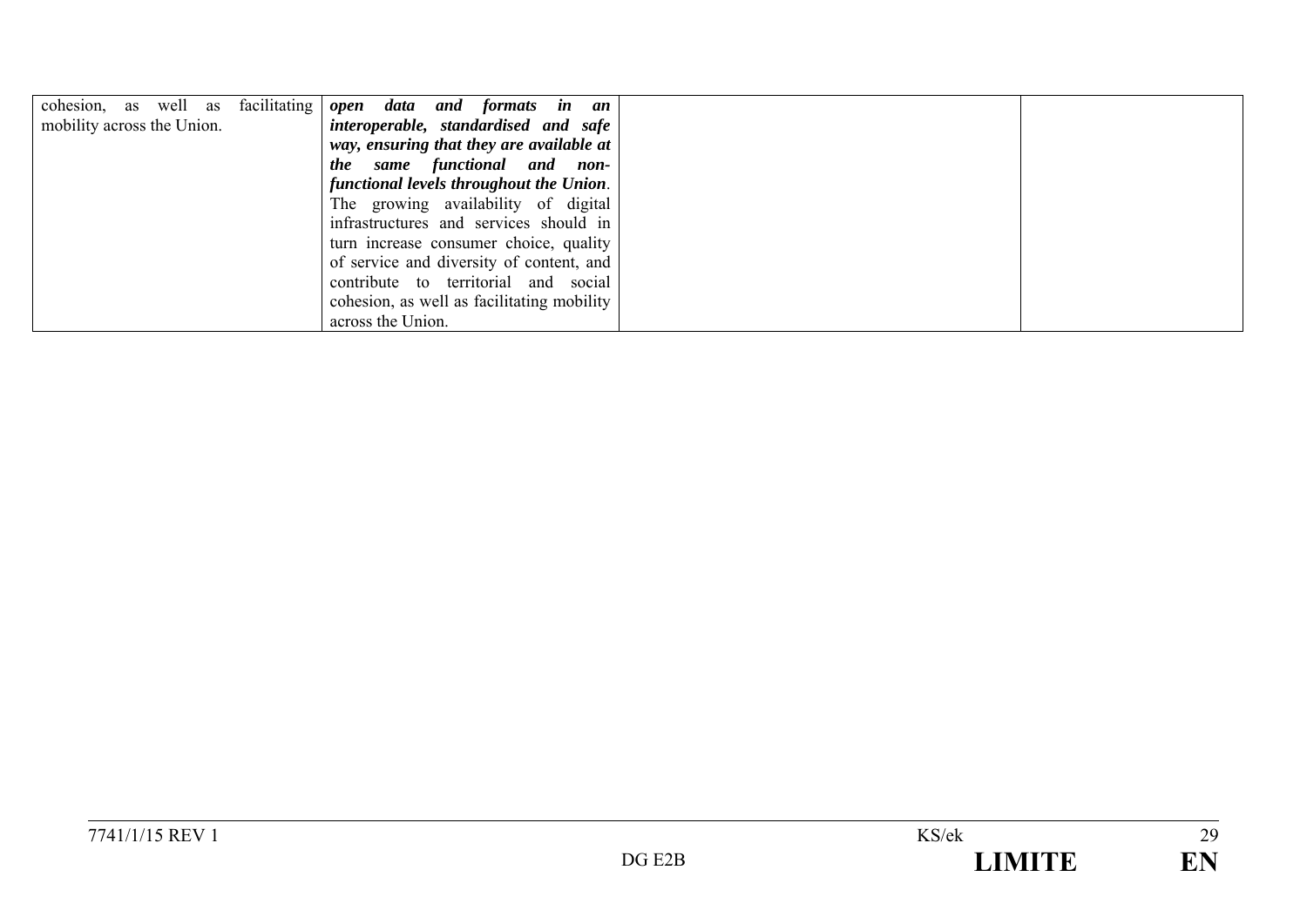| (4a) As the European Parliament's                |  |
|--------------------------------------------------|--|
| Directorate-General for Internal                 |  |
| Policies (Policy Department B -                  |  |
| Structural and Cohesion Policies)                |  |
| stresses in its 2013 study entitled              |  |
| 'Internet, Digital Agenda and                    |  |
| <b>Economic Development of European</b>          |  |
| Regions' ('the study'), a favourable             |  |
| regional context in terms of acceptance          |  |
| and receptiveness of ICT and                     |  |
| information society development is an            |  |
| <i>important or even decisive factor as this</i> |  |
| is the privileged place where demand             |  |
| for ICT development can emerge.                  |  |
| (4b) As the study notes, the regional            |  |
| level is pertinent for identifying the           |  |
| <i>opportunities offered</i> by<br><i>the</i>    |  |
| <b>Information Society and for carrying</b>      |  |
| out plans and programmes in support              |  |
| of it. The study also points out that the        |  |
| interplay between the different levels of        |  |
| governance yields great potential for            |  |
| growth. Top-down initiatives and                 |  |
| bottom-up projects should be combined,           |  |
| or at least developed in parallel, in            |  |
| order to attain the objective of creating        |  |
| a common digital market.                         |  |
|                                                  |  |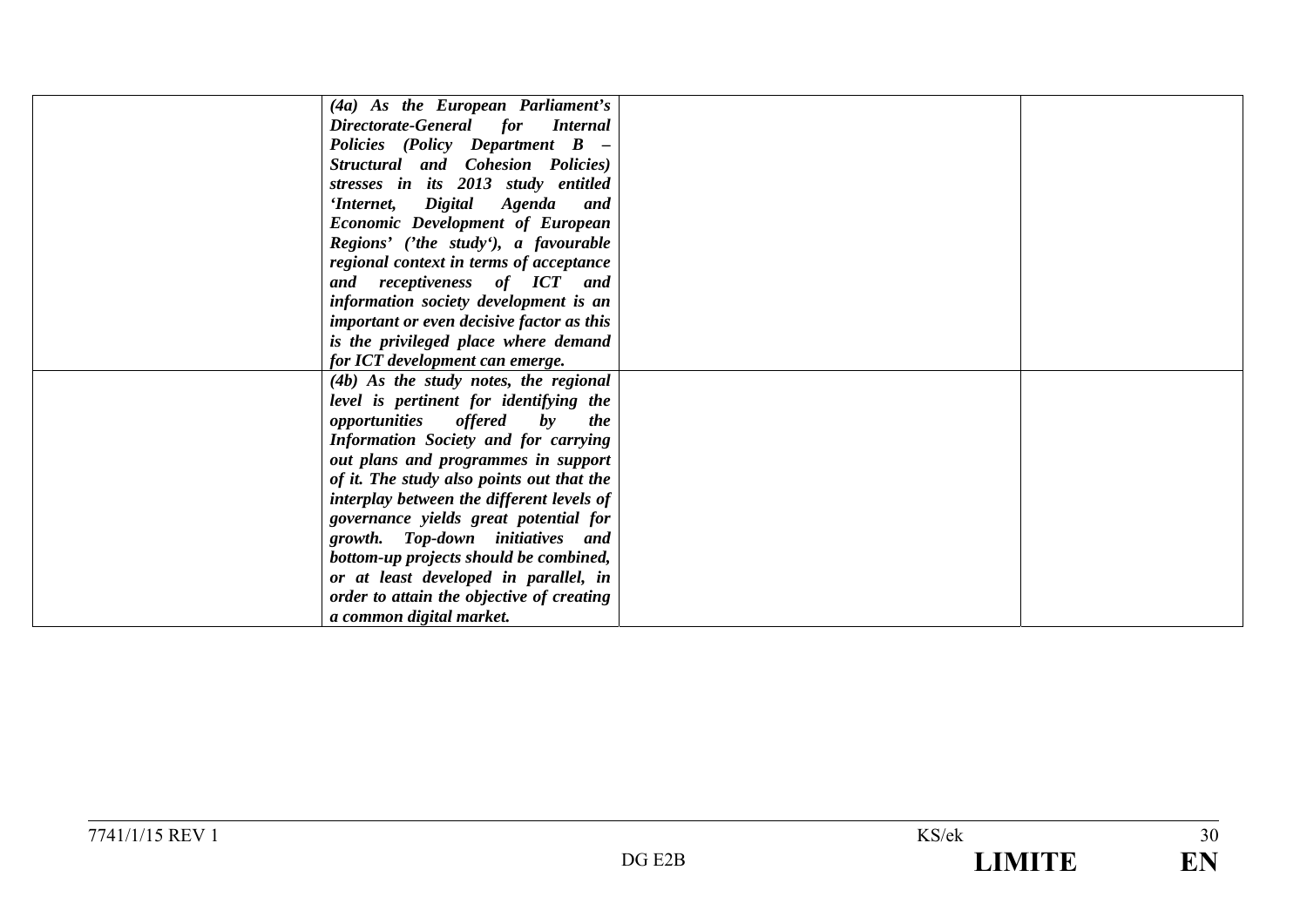| $(4c)$ If a European single market for     |  |
|--------------------------------------------|--|
| electronic communications is to be         |  |
| established and territorial and social     |  |
| cohesion are to be strengthened,           |  |
| investment priority $(2)(a)$ laid down in  |  |
| Article 5 of Regulation (EU) No            |  |
| 1301/2013 of the European Parliament       |  |
| and of the Council <sup>16</sup> should be |  |
| implemented with a view to improving       |  |
| broadband access and high-speed            |  |
| networks and supporting the use of new     |  |
| technologies and networks in the digital   |  |
| economy and all European regions           |  |
| should be put in a position to make        |  |
| investments in this area, as specified in  |  |
| Article 4 of that Regulation.              |  |
|                                            |  |
|                                            |  |

**<sup>16</sup>** *Regulation (EU) No 1301/2013 of the European Parliament and of the Council of 17 December 2013 on the European Regional Development Fund and on specific provisions concerning the Investment for growth and jobs goal and repealing Regulation (EC) No 1080/2006 (OJ L 347, 20.12.2013, p. 289).*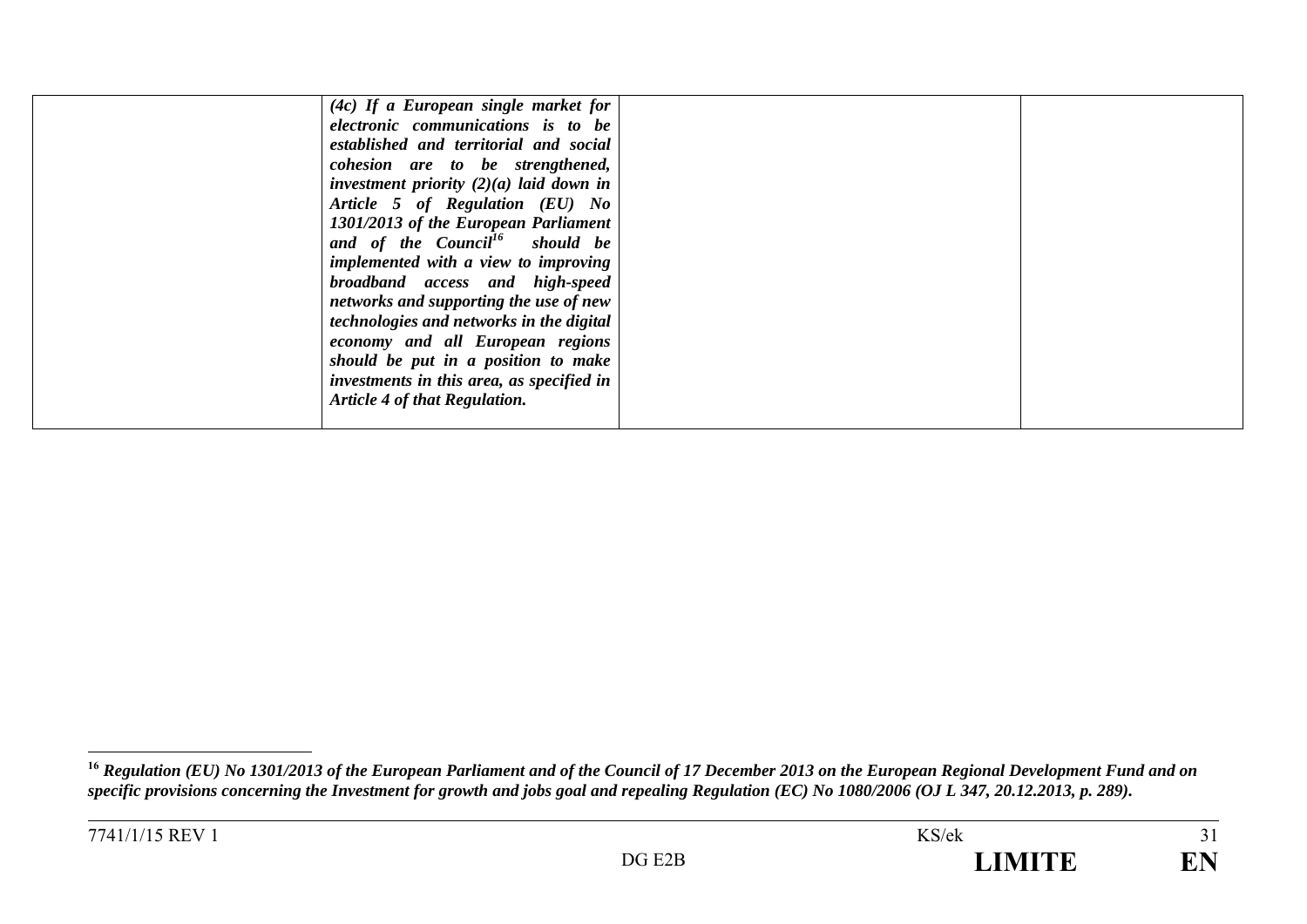| (4d)<br>Investment in the latest        |  |
|-----------------------------------------|--|
| infrastructure, which is essential if   |  |
| people in the Union are to be in a      |  |
| position to take advantage of new,      |  |
| <i>innovative</i> services must not be  |  |
| restricted to central or densely        |  |
| populated areas where it is certain to  |  |
| yield a return. Such investment must    |  |
| also be made at the same time in        |  |
| outlying and outermost regions, which   |  |
| are less densely populated and less     |  |
| developed, so that these regions do not |  |
| fall even further behind.               |  |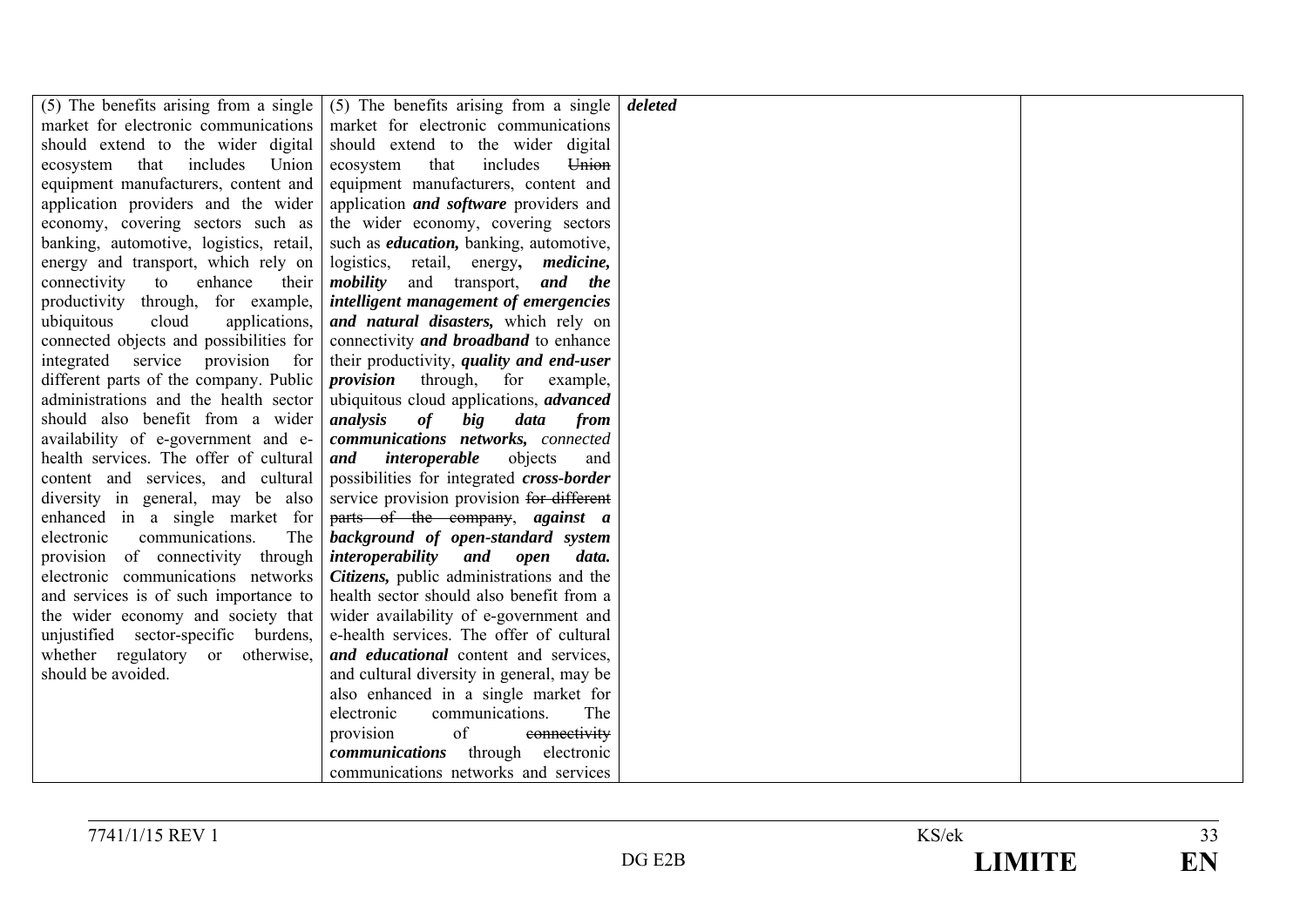|                                            | is of such importance to the wider              |                                                             |  |
|--------------------------------------------|-------------------------------------------------|-------------------------------------------------------------|--|
|                                            | economy and society and to the smart            |                                                             |  |
|                                            | cities of the future that unjustified           |                                                             |  |
|                                            | burdens,<br>sector-specific<br>whether          |                                                             |  |
|                                            | regulatory or otherwise, should be              |                                                             |  |
|                                            | avoided.                                        |                                                             |  |
| This Regulation aims at the<br>(6)         | $(6)$ This Regulation aims at <i>moving</i>     | $(6)$ (1) This Regulation aims at the completion of the     |  |
| completion of the single electronic        | further towards the completion of the           | single electronic communications market through action      |  |
| communications market through action       | electronic<br>communications<br>single          | on three broad, inter-related axes. First, it should secure |  |
| on three broad, inter-related axes. First, | market through action on three broad,           | the freedom to provide electronic communications            |  |
| it should secure the freedom to provide    | inter-related axes. First, it should seeure     | services across borders and networks in different           |  |
| electronic communications services         | <i>affirm</i> the freedom to provide electronic | Member States, building on the concept of a single EU       |  |
| across borders and networks in             | communications services across borders          | authorisation which puts in place the conditions for        |  |
| different Member States, building on       | and networks in different Member                | ensuring greater consistency and predictability in the      |  |
| the concept of a single<br>– EU            | States, building on the concept of a            | content and implementation of sector-specific               |  |
| authorisation which puts in place the      | single EU authorisation which puts in           | regulation throughout the Union.                            |  |
| conditions<br>for ensuring<br>greater      | place the conditions for ensuring greater       | Second, it is necessary to enable access on much more       |  |
| consistency and predictability in the      | consistency and predictability in the           | convergent terms and conditions to essential inputs for     |  |
| content and implementation of sector-      | content and implementation of sector-           | the cross-border provision of electronic                    |  |
| specific regulation throughout the         | specific regulation throughout the Union        | communications networks and services, not only for          |  |
| Union.                                     | by harmonising and simplifying the              | wireless broadband communications, for which both           |  |
| Second, it is necessary to enable access   | application of the general authorisation        | licensed and unlicensed spectrum is key, but also for       |  |
| on much more convergent terms and          | scheme. Second, it is necessary to              | fixed line connectivity. Third, in the interests of         |  |
| conditions to essential inputs for the     | enable access on much more convergent           | aligning business conditions and building the digital       |  |
| cross-border provision of electronic       | terms and conditions to essential inputs        | confidence of citizens, this Regulation should              |  |
| communications<br>networks<br>and          | for the cross-border provision of               | harmonise rules on the protection of end-users,             |  |
| services, not only for wireless            | electronic communications networks and          | especially consumers. This includes rules on                |  |
| broadband communications, for which        | services, not only address the conditions       | nondiscrimination, contractual information, termination     |  |
| both licensed and unlicensed spectrum      | and procedures for granting spectrum            | of contracts and switching, in addition to rules on         |  |
| is key, but also for fixed line            | for wireless<br>broadband<br>licenses           | access to online content, applications and services and     |  |
| connectivity. Third, in the interests of   | communications, for which both                  | on traffic management which not only protect end-users      |  |
| business conditions<br>aligning<br>and     | licensed and as well as the use of              | but simultaneously guarantee the continued functioning      |  |
| building<br>the digital confidence of      | unlicensed spectrum is key, but also for        | of the Internet ecosystem as an engine of                   |  |
| Regulation should<br>citizens,<br>this     | fixed line connectivity. Third, in the          | innovation.harmonising rules on safeguarding access         |  |
| harmonise rules on the protection of       | interests of aligning business conditions       | to open internet by ensuring end-users' right to access     |  |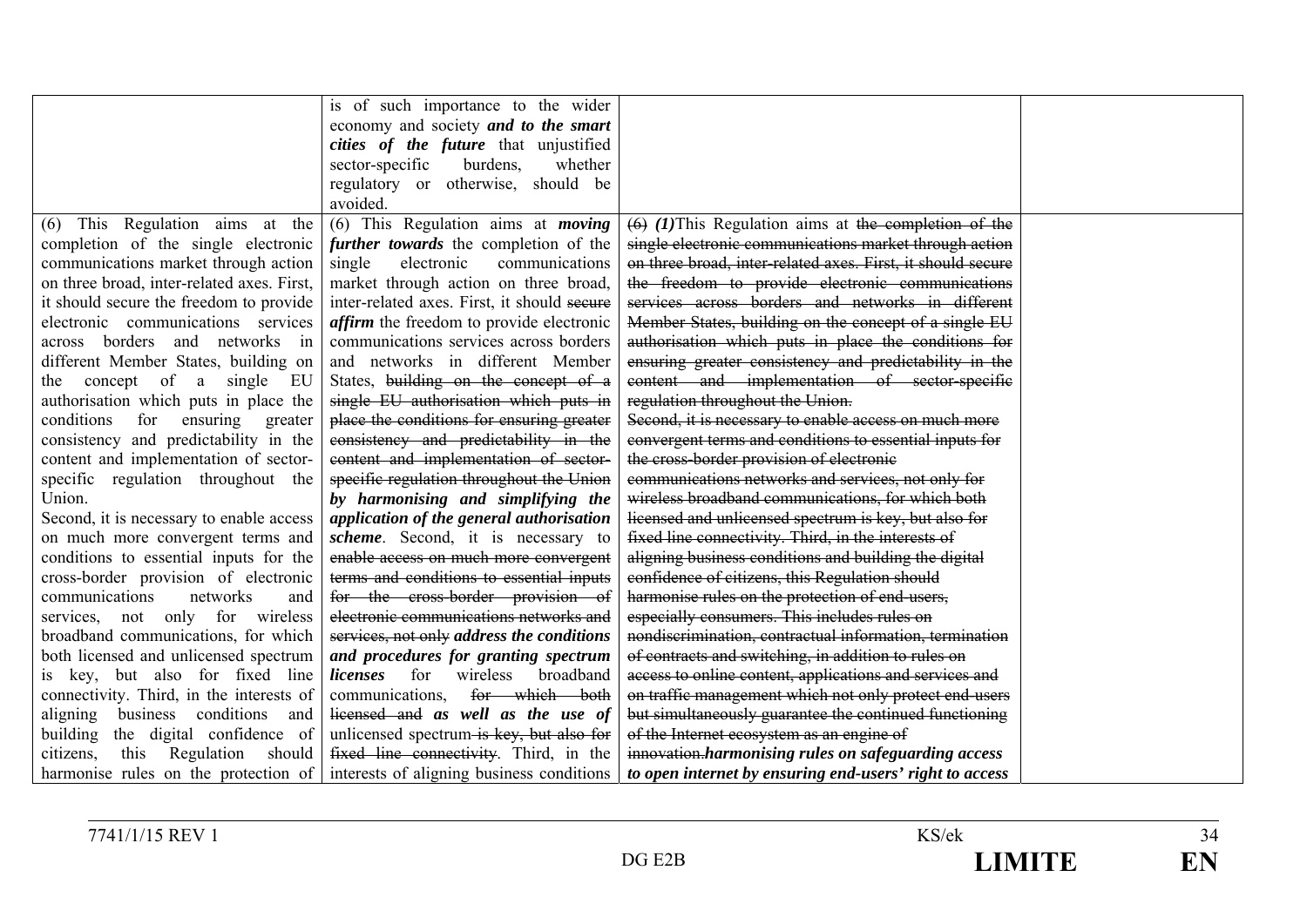| end-users, especially consumers. This            | and building the digital confidence of       | and distribute information and lawful content, run       |  |
|--------------------------------------------------|----------------------------------------------|----------------------------------------------------------|--|
| includes rules on nondiscrimination,             | this<br>Regulation<br>should<br>citizens,    | applications and use services of their choice, as well   |  |
| contractual information, termination of          | harmonise<br><i>address</i> rules<br>on the  | as by establishing common rules on traffic               |  |
| contracts and switching, in addition to          | of end-users,<br>protection<br>especially    | management which not only protect end-users but          |  |
| rules on access to online content,               | consumers. This includes rules on non-       | simultaneously guarantee the continued functioning of    |  |
| applications and services and on traffic         | discrimination, contractual information,     | the Internet ecosystem as an engine of innovation. In    |  |
| management which not only protect                | termination of contracts and switching,      | addition, further Reforms in the field of roaming should |  |
| end-users but simultaneously guarantee           | in addition to rules on access to online     | give end-users the confidence to stay connected when     |  |
| the continued functioning of the                 | content, applications and services and on    | they travel in the Union, and should become over time a  |  |
| Internet ecosystem as an engine of               | traffic management and shared,               | driver of convergent pricing and other conditions in the |  |
| innovation. In addition, further reforms         | common standards on user privacy and         | Union.                                                   |  |
| in the field of roaming should give end-         | data protection and security, which not      |                                                          |  |
| users the confidence to stay connected           | only<br>end-users<br>protect<br>but          |                                                          |  |
| when they travel in the Union, and               | simultaneously guarantee the continued       |                                                          |  |
| should become over time a driver of              | functioning of the Internet ecosystem as     |                                                          |  |
| convergent<br>pricing<br>other<br>and            | an engine of innovation. In addition,        |                                                          |  |
| conditions in the Union.                         | further reforms in the field of roaming      |                                                          |  |
|                                                  | should give users the confidence to stay     |                                                          |  |
|                                                  | connected when they travel in the            |                                                          |  |
|                                                  | Union, and should become over time a         |                                                          |  |
|                                                  | driver of convergent pricing and other       |                                                          |  |
|                                                  | eonditions without being subject to          |                                                          |  |
|                                                  | additional charges over and above the        |                                                          |  |
|                                                  | tariffs which they pay in the Union          |                                                          |  |
|                                                  | Member State where their contract was        |                                                          |  |
|                                                  | concluded.                                   |                                                          |  |
| (7) This Regulation should therefore             | This Regulation should therefore<br>(7)      | deleted                                                  |  |
| complement<br>the<br>Union<br>existing           | complement <i>supplement</i> the existing    |                                                          |  |
| regulatory<br>framework<br>(Directive)           | Union regulatory framework (Directive        |                                                          |  |
| of<br>2002/19/EC<br>the<br>European              | 2002/19/EC of the European Parliament        |                                                          |  |
| Council <sup>17</sup> ,<br>Parliament and of the | and of the Council <sup>17</sup> , Directive |                                                          |  |

<sup>&</sup>lt;sup>17</sup> Directive 2002/19/EC of the European Parliament and of the Council of 7 March 2002 on access to, and interconnection of, electronic communications networks and associated facilities (Access Directive) (OJ L 108, 24.4.2002, p. 7).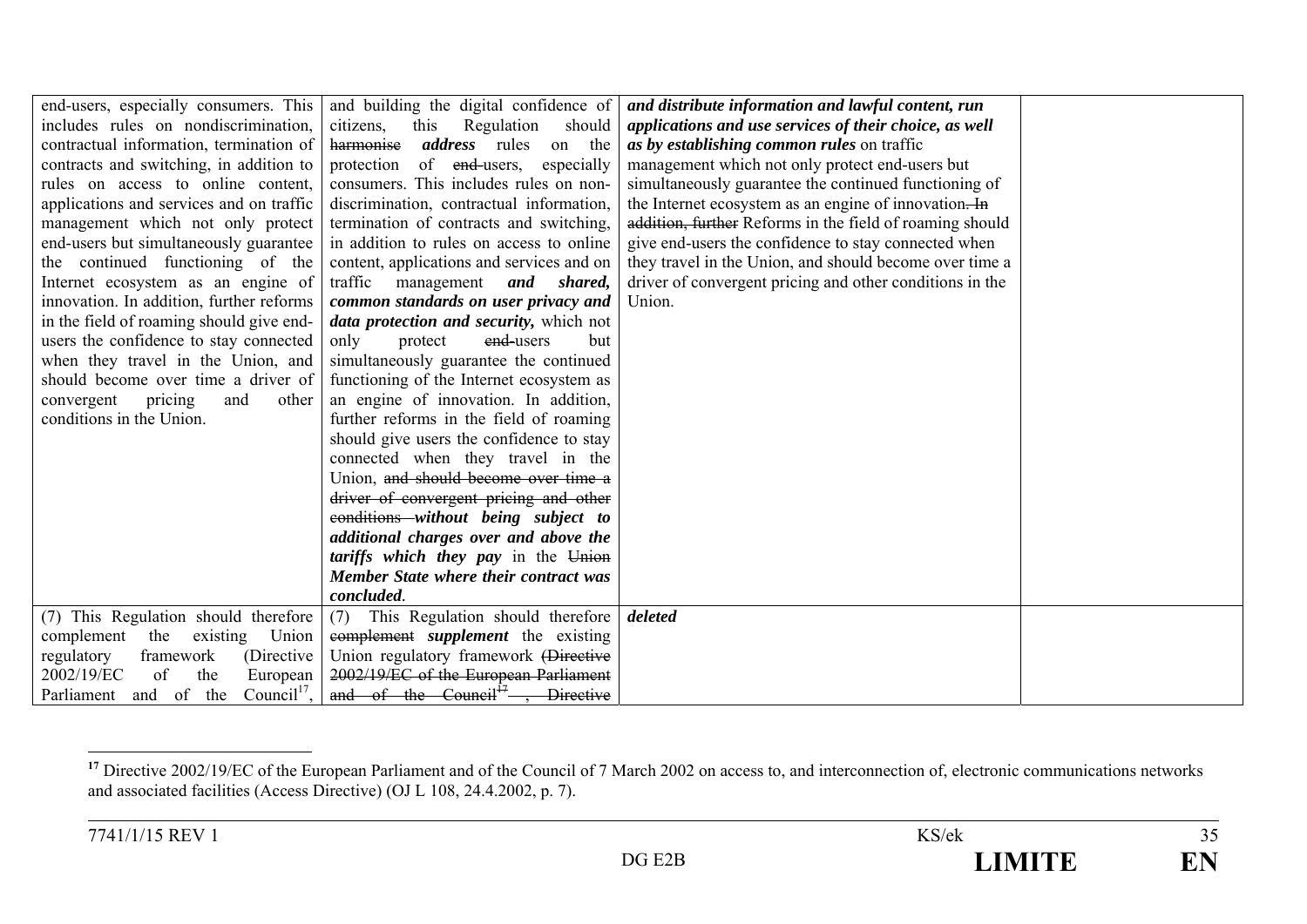| Directive 2002/20/EC of the European                    | 2002/20/EC of the European Parliament                                              |
|---------------------------------------------------------|------------------------------------------------------------------------------------|
| Parliament and of the Council <sup>18</sup> ,           | and of the Council <sup>18</sup> , Directive                                       |
| Directive $2002/21/EC$ of the European                  | 2002/21/EC of the European Parliament                                              |
| Parliament and of the Council <sup>19</sup> ,           | and of the Council <sup>19</sup> , Directive                                       |
| Directive 2002/22/EC of the European                    | 2002/22/EC of the European Parliament                                              |
| Parliament and of the Council <sup>20</sup> ,           | and of the Council <sup>20</sup> , Directive                                       |
| Directive 2002/58/EC of the European                    | 2002/58/EC of the European Parliament                                              |
| Parliament and of the Council <sup>21</sup> ,           | and of the Council <sup>21</sup> , Commission                                      |
| Commission Directive $2002/77/EC^{22}$ ,                | Directive $2002/77/EC^{22}$ , as well as                                           |
| as well as Regulation (EC) No                           | Regulation (EC) No 1211/2009 of the                                                |
| 1211/2009 of the European Parliament                    | European Parliament and of the                                                     |
| and of the Council <sup>23</sup> , Regulation (EU)      | $Count23$ , Regulation (EU) No                                                     |
| No $531/2012$ of the European                           | 531/2012 of the European Parliament                                                |
| Parliament and of the Council <sup>24</sup> and $\vert$ | and of the Council <sup>24</sup> and Decision No                                   |
| Decision No $243/2012/EU$ of the                        | $243/2012/EU$ of the European                                                      |
| European Parliament <sup>25</sup> ) and the             | $Partiament25$ and the applicable national                                         |
|                                                         | applicable national legislations adopted   legislations adopted in conformity with |
|                                                         | in conformity with Union law, by Union law, by <i>introducing certain</i>          |

<sup>&</sup>lt;sup>18</sup>Directive 2002/20/EC of the European Parliament and of the Council of 7 March 2002 on the authorisation of electronic communications networks and services (Authorisation Directive) (OJ L  $108$ , 24.4.2002, p. 21).

<sup>&</sup>lt;sup>19</sup> Directive 2002/21/EC of the European Parliament and of the Council of 7 March 2002 on a common regulatory framework for electronic communications networks and services (Framework Directive) (OJ L 108, 24.4.2002, p. 33).

<sup>&</sup>lt;sup>20</sup> Directive 2002/22/EC of the European Parliament and of the Council of 7 March 2002 on universal service and users' rights relating to electronic communications networks and services (Universal Service Directive) (OJ L 108, 24.4.2002, p. 51).

<sup>&</sup>lt;sup>21</sup> Directive 2002/58/EC of the European Parliament and of the Council of 12 July 2002 concerning the processing of personal data and the protection of privacy in the electronic communications sector (E-Privacy Directive) (OJ L 201, 31.7.2002, p. 37)

<sup>&</sup>lt;sup>22</sup> Commission Directive 2002/77/EC of 16 September 2002 on competition in the markets for electronic communications networks and service (OJ L 249, 17.9.2002, p. 21.)

<sup>&</sup>lt;sup>23</sup> Regulation (EC) No 1211/2009 of the European Parliament and of the Council of 25 November 2009 establishing the Body of European Regulators for Electronic Communications (BEREC) and the Office (OJ L 337, 18.12.2009, p. 1).

<sup>&</sup>lt;sup>24</sup> Regulation (EU) No 531/2012 of the European Parliament and of the Council of 13 June 2012 on roaming on public mobile communications networks within the Union (OJ L 172, 30.6.2012, p. 10.)

<sup>&</sup>lt;sup>25</sup> Decision No 243/2012/EU of the European Parliament and of the Council of 14 March 2012 establishing a multiannual radio spectrum policy programme (OJ L) 81, 21.3.2012, p. 7)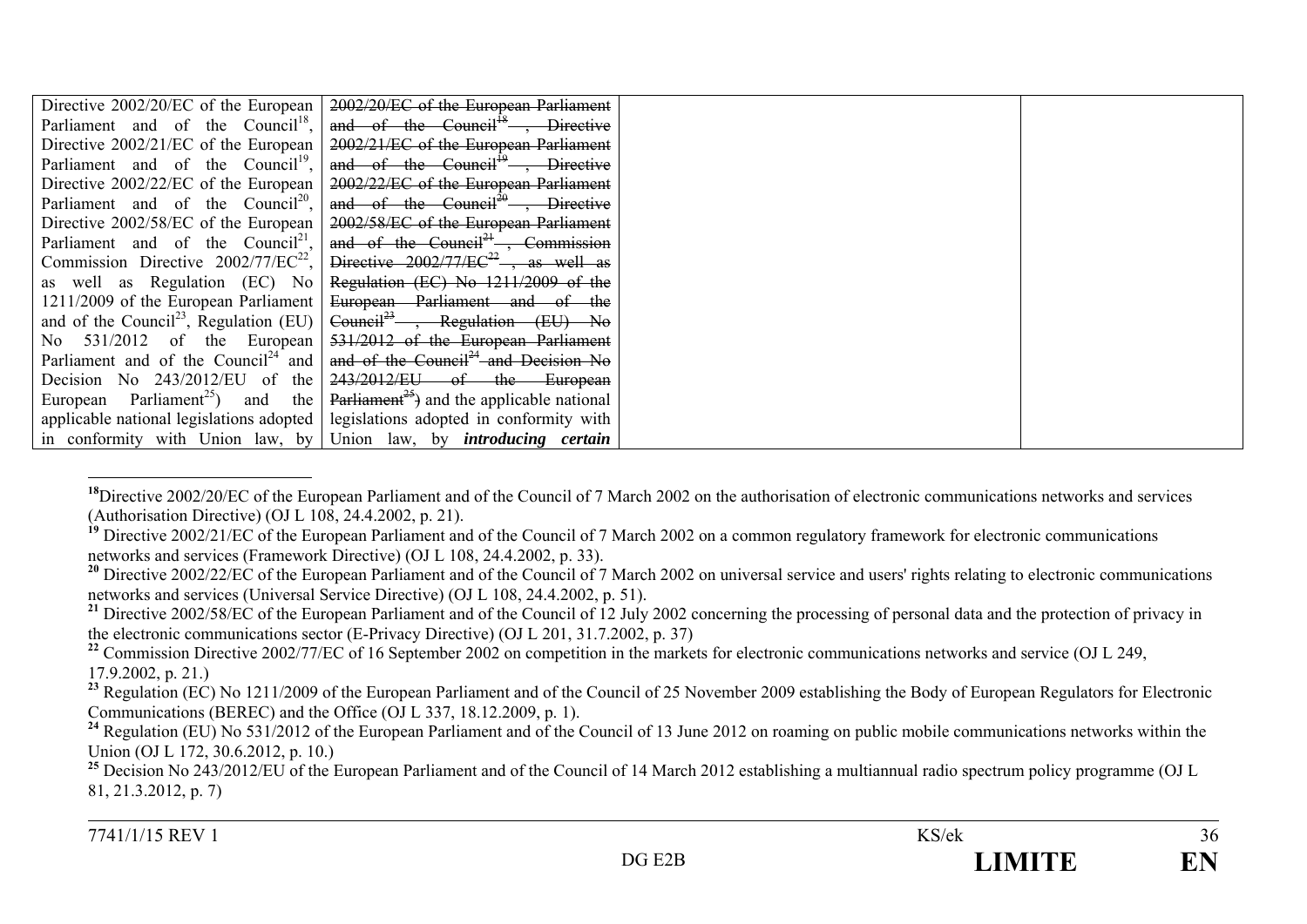| establishing   | specific rights and <i>targeted measures</i> establishing specific                |  |
|----------------|-----------------------------------------------------------------------------------|--|
|                | obligations for both electronic rights and obligations for both electronic        |  |
|                | communications providers and end- communications providers and end-               |  |
|                | users, by making consequential users, by making consequential                     |  |
|                | amendments to the existing Directives   amendments to the existing Directives     |  |
|                | and to Regulation (EU) No $531/2012$ in   and to Regulation (EU) No $531/2012$ in |  |
|                | order to secure greater convergence as order to secure greater convergence as     |  |
|                | well as some substantive changes well as some substantive changes                 |  |
|                | consistent with a more competitive consistent with a more competitive             |  |
| Single Market. | Single Market.                                                                    |  |
|                |                                                                                   |  |

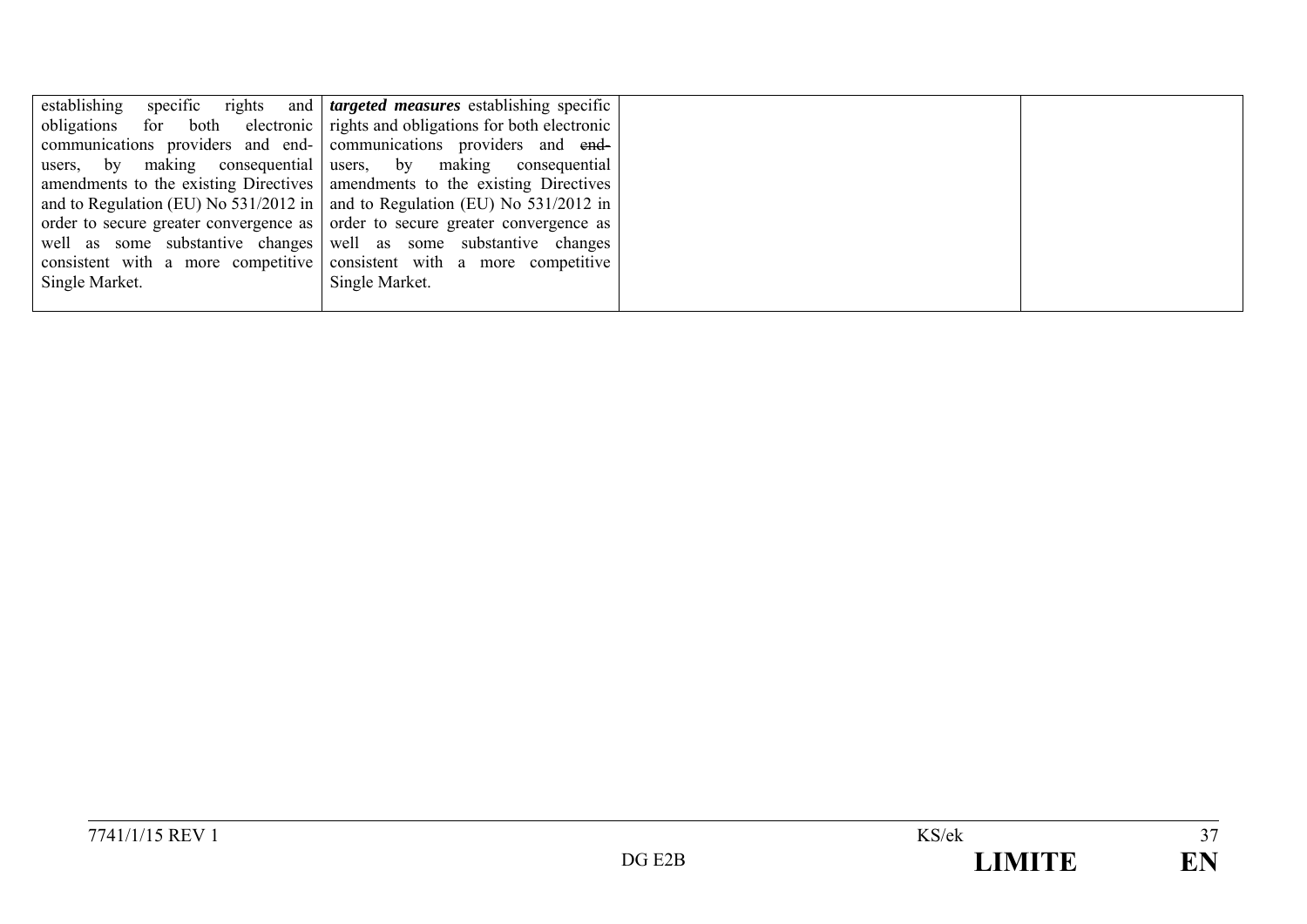| $(8)$ The measures provided in this<br>Regulation respect the principle of<br>technological neutrality, that is to say<br>they neither impose nor discriminate in<br>favour of the use of a particular type of<br>technology.                                                                                                                                                                                                                                                                                                                                                                                                                                                                                                                                                                                                                                                                                                                                                                                                                                                                           | $[no \ change]$                                                                                                                                                                                                                                                                                                                                                                                                                                                                                                                                                                                                                                                                                                                                                                                                                                                                                                                                                                                                                                                                                                                                                             | $(8)$ (2) The measures provided in this Regulation<br>respect the principle of technological neutrality, that is<br>to say they neither impose nor discriminate in favour of<br>the use of a particular type of technology. |  |
|---------------------------------------------------------------------------------------------------------------------------------------------------------------------------------------------------------------------------------------------------------------------------------------------------------------------------------------------------------------------------------------------------------------------------------------------------------------------------------------------------------------------------------------------------------------------------------------------------------------------------------------------------------------------------------------------------------------------------------------------------------------------------------------------------------------------------------------------------------------------------------------------------------------------------------------------------------------------------------------------------------------------------------------------------------------------------------------------------------|-----------------------------------------------------------------------------------------------------------------------------------------------------------------------------------------------------------------------------------------------------------------------------------------------------------------------------------------------------------------------------------------------------------------------------------------------------------------------------------------------------------------------------------------------------------------------------------------------------------------------------------------------------------------------------------------------------------------------------------------------------------------------------------------------------------------------------------------------------------------------------------------------------------------------------------------------------------------------------------------------------------------------------------------------------------------------------------------------------------------------------------------------------------------------------|-----------------------------------------------------------------------------------------------------------------------------------------------------------------------------------------------------------------------------|--|
| (9) The provision of cross-border<br>electronic communications is still<br>subject to greater burdens than those<br>confined to the national borders. In<br>particular, cross-border providers still<br>need to notify and pay fees in<br>individual host Member States. Holders<br>of a single EU authorisation should be<br>subject to a single notification system<br>in the Member State of their main<br>establishment (home Member State),<br>which will reduce the administrative<br>burden for cross-border operators. The<br>single EU authorisation should apply to<br>any undertaking that provides or<br>provide<br>electronic<br>intends<br>to<br>communications services and networks<br>in more than one Member State,<br>thereby entitling it to enjoy the rights<br>attached to the freedom to provide<br>electronic communications services<br>and networks in accordance with this<br>Regulation in any Member State. A<br>single EU authorisation defining the<br>framework<br>applicable<br>legal<br>to<br>electronic communications operators<br>providing services across Member | The provision of cross-border<br>(9)<br>electronic communications is still<br>subject to greater burdens than those<br>confined to the national borders. In<br>particular, cross-border providers still<br>need to notify and pay fees in individual<br>host Member States. Holders of a single<br>$EU$ A certain degree of harmonisation<br>of the general authorisation should be<br>subject to a single notification system in<br>the Member State of their main<br>establishment (home Member State),<br>which will reduce the administrative<br>burden for cross-border operators. The<br>single EU authorisation should apply to<br>any undertaking that provides or intends,<br>involving the Body of European<br><b>Regulators</b><br>for<br>Electronic<br><b>Communications</b> ( <b>BEREC</b> )<br>as the<br>recipient<br>of notifications,<br>should<br>further<br>the<br>practical<br>ensure<br><i>effectiveness of the freedom to provide</i><br>electronic communications services and<br>networks in more than one Member<br>State, thereby entitling it to enjoy the<br>rights attached to the freedom to provide<br>electronic communications services and | deleted                                                                                                                                                                                                                     |  |
| States on the basis of a general                                                                                                                                                                                                                                                                                                                                                                                                                                                                                                                                                                                                                                                                                                                                                                                                                                                                                                                                                                                                                                                                        | networks in accordance with this                                                                                                                                                                                                                                                                                                                                                                                                                                                                                                                                                                                                                                                                                                                                                                                                                                                                                                                                                                                                                                                                                                                                            |                                                                                                                                                                                                                             |  |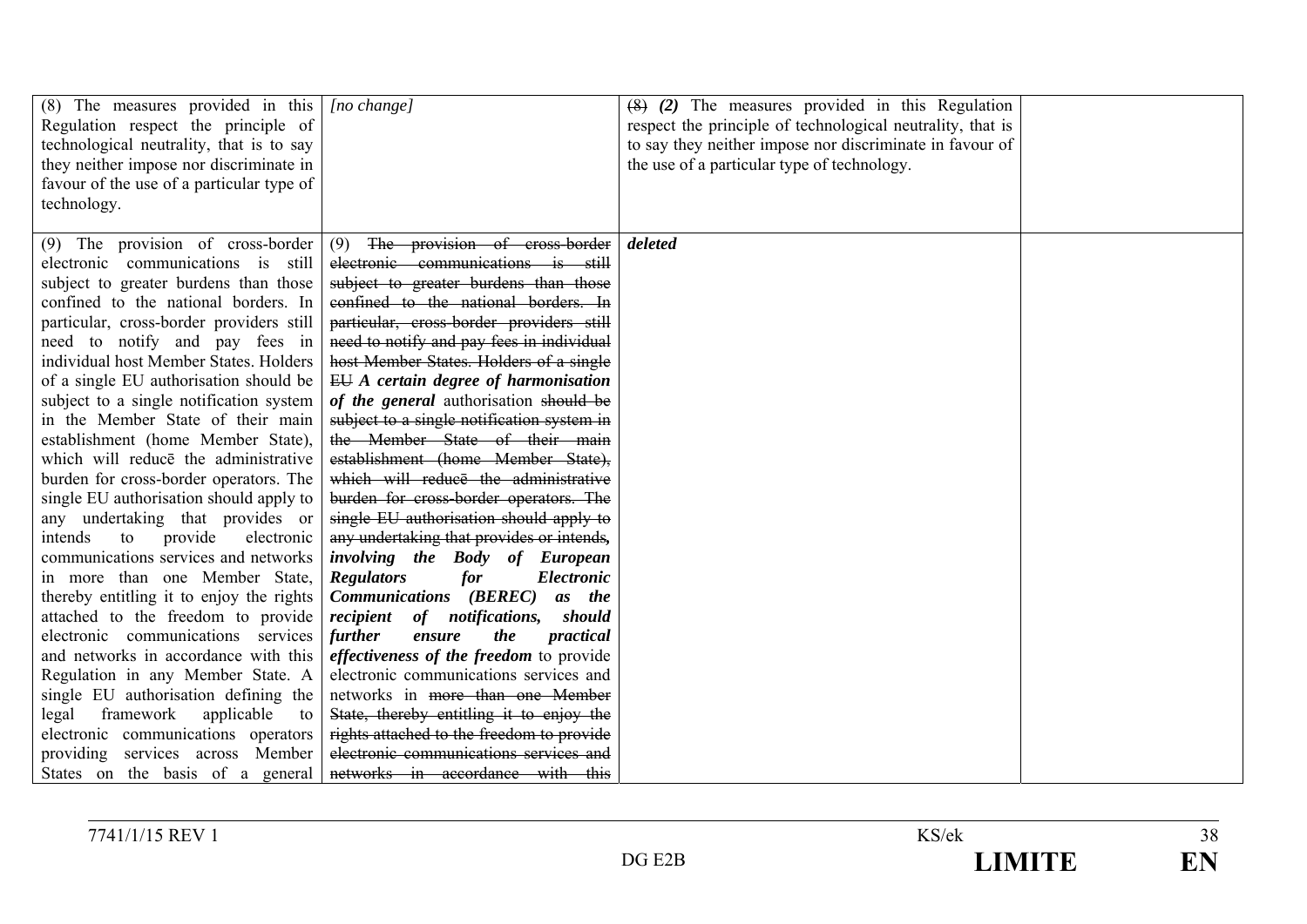| authorisation in the home Member         | Regulation in any Member State. A         |  |
|------------------------------------------|-------------------------------------------|--|
| State should ensure the effectiveness of | single EU authorisation defining the      |  |
| the freedom to provide electronic        | legal framework applicable to electronic  |  |
| communications services and networks     | communications operators providing        |  |
| in the whole Union.                      | services across Member States on the      |  |
|                                          | basis of a general authorisation in the   |  |
|                                          | home Member State should ensure the       |  |
|                                          | effectiveness of the freedom to provide   |  |
|                                          | electronic communications services and    |  |
|                                          | networks in the whole Union, the whole    |  |
|                                          | Union. Furthermore, notification is not   |  |
|                                          | mandatory in order to benefit from the    |  |
|                                          | general authorisation scheme and not      |  |
|                                          | all Member States require it. As a        |  |
|                                          | notification requirement imposes an       |  |
|                                          | administrative burden on the operator,    |  |
|                                          | Member States requiring notification      |  |
|                                          | should show that it is justified, in line |  |
|                                          | with Union policy on abolishing           |  |
|                                          | unnecessary regulatory burdens. The       |  |
|                                          | Commission should be required to          |  |
|                                          | evaluate such requirements and, where     |  |
|                                          | appropriate, be empowered to request      |  |
|                                          | their removal.                            |  |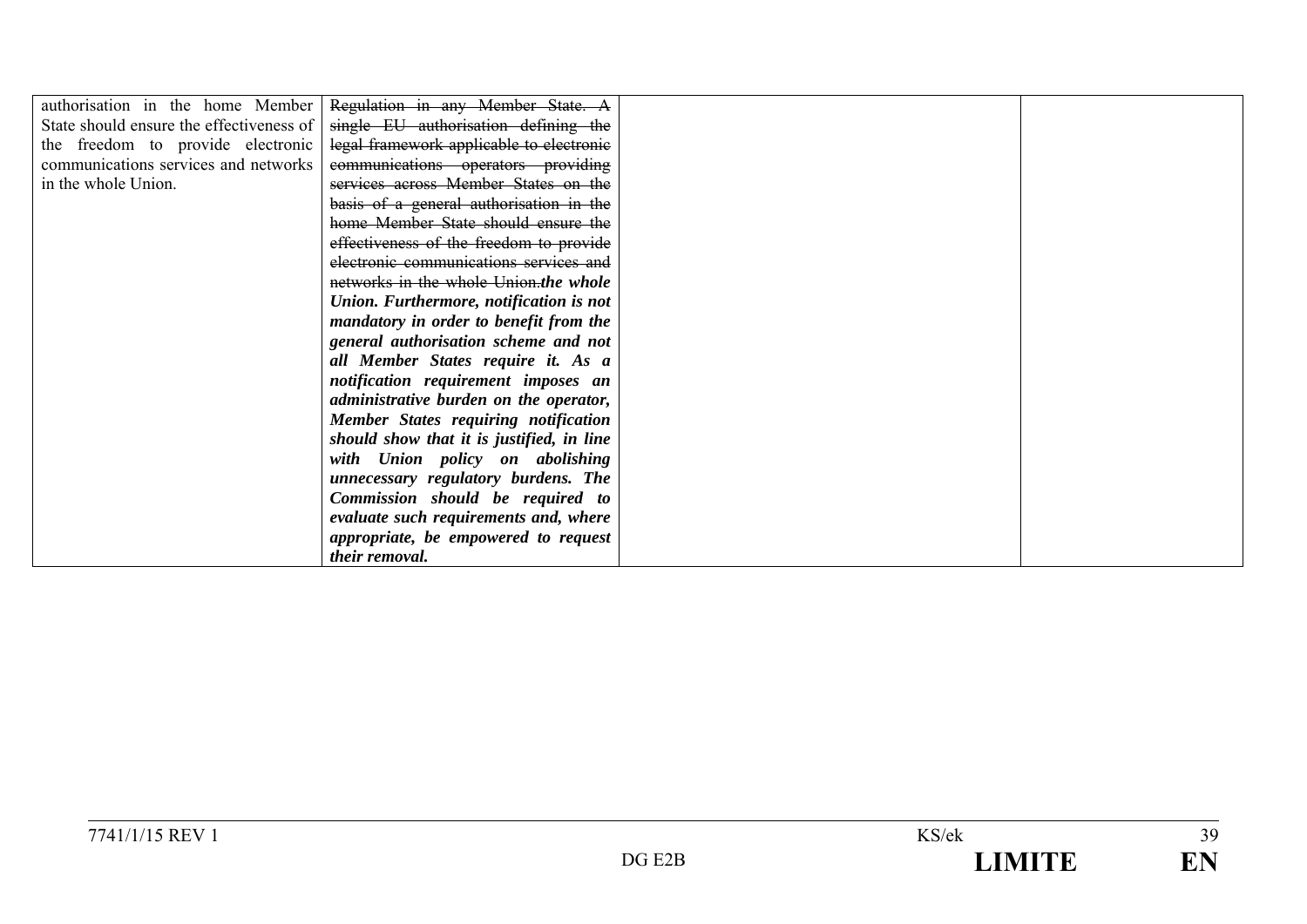| $(10)$ The provision of electronic deleted | deleted |  |
|--------------------------------------------|---------|--|
| communications services or networks        |         |  |
| across borders may take different          |         |  |
| forms, depending on several factors        |         |  |
| such as the kind of network or services    |         |  |
| provided, the extent of the physical       |         |  |
| infrastructure needed or the number of     |         |  |
| subscribers in the different Member        |         |  |
| States. The intention to provide           |         |  |
| electronic communications services         |         |  |
| cross-border or to operate an electronic   |         |  |
| communications network in more than        |         |  |
| one Member State may<br>be                 |         |  |
| demonstrated by activities such as         |         |  |
| negotiation of agreements on access to     |         |  |
| networks in a given Member State or        |         |  |
| marketing via an internet site in the      |         |  |
| language of the targeted Member State.     |         |  |
|                                            |         |  |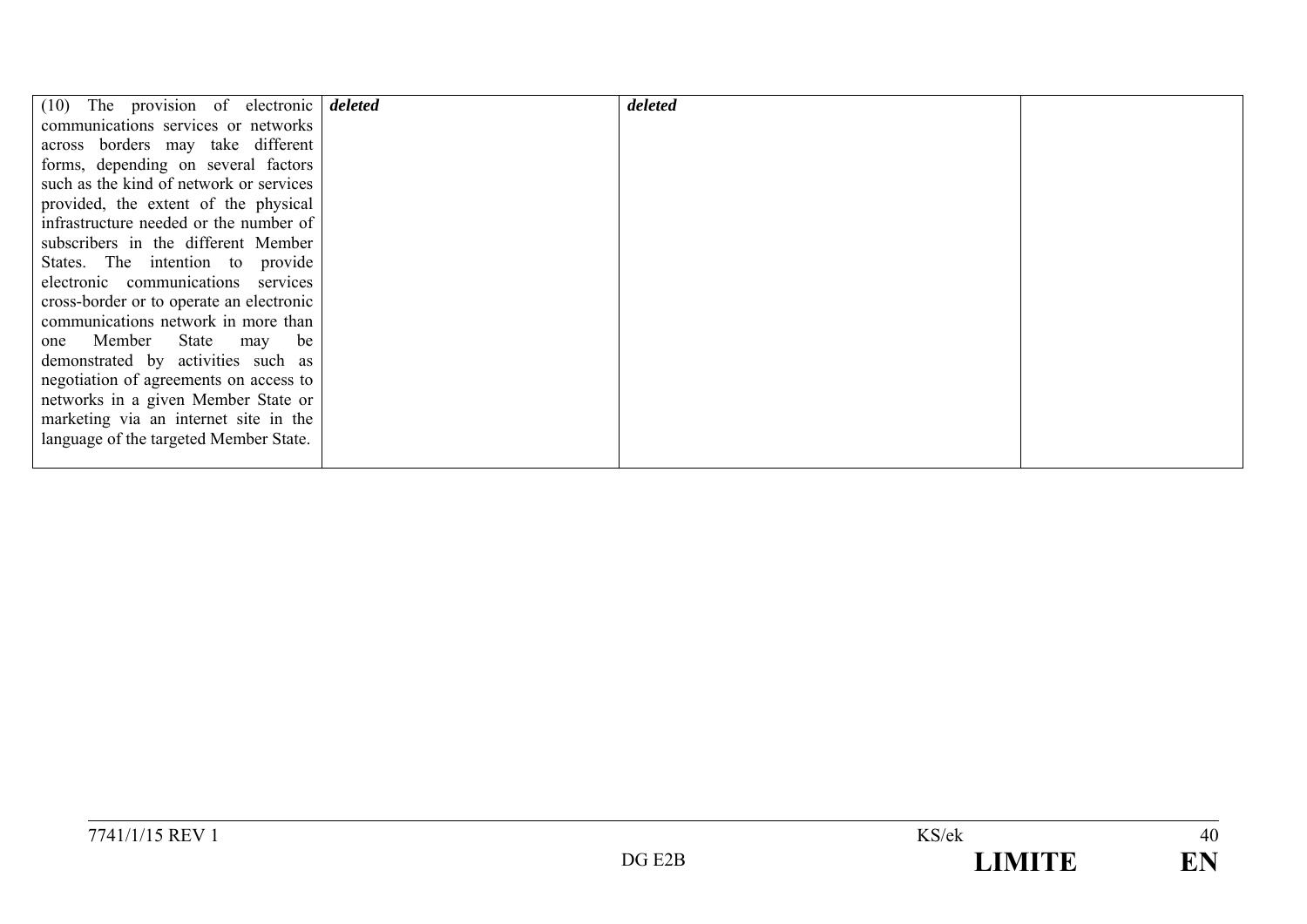| $(11)$ Irrespective of how the provider deleted | deleted |  |
|-------------------------------------------------|---------|--|
| chooses to operate electronic                   |         |  |
| communications networks or provide              |         |  |
| electronic communications services              |         |  |
| across borders, the regulatory regime           |         |  |
| applicable to a European electronic             |         |  |
| communications provider should be               |         |  |
| neutral vis-à-vis the commercial                |         |  |
| choices which underlie the organisation         |         |  |
| of functions and activities across              |         |  |
| Member States. Therefore, regardless            |         |  |
| of the corporate structure of the               |         |  |
| undertaking, the home Member State              |         |  |
| of a European electronic                        |         |  |
| communications provider should be               |         |  |
| considered to be the Member State               |         |  |
| where the strategic decisions                   |         |  |
| concerning the provision of electronic          |         |  |
| communications networks or services             |         |  |
| are taken.                                      |         |  |
|                                                 |         |  |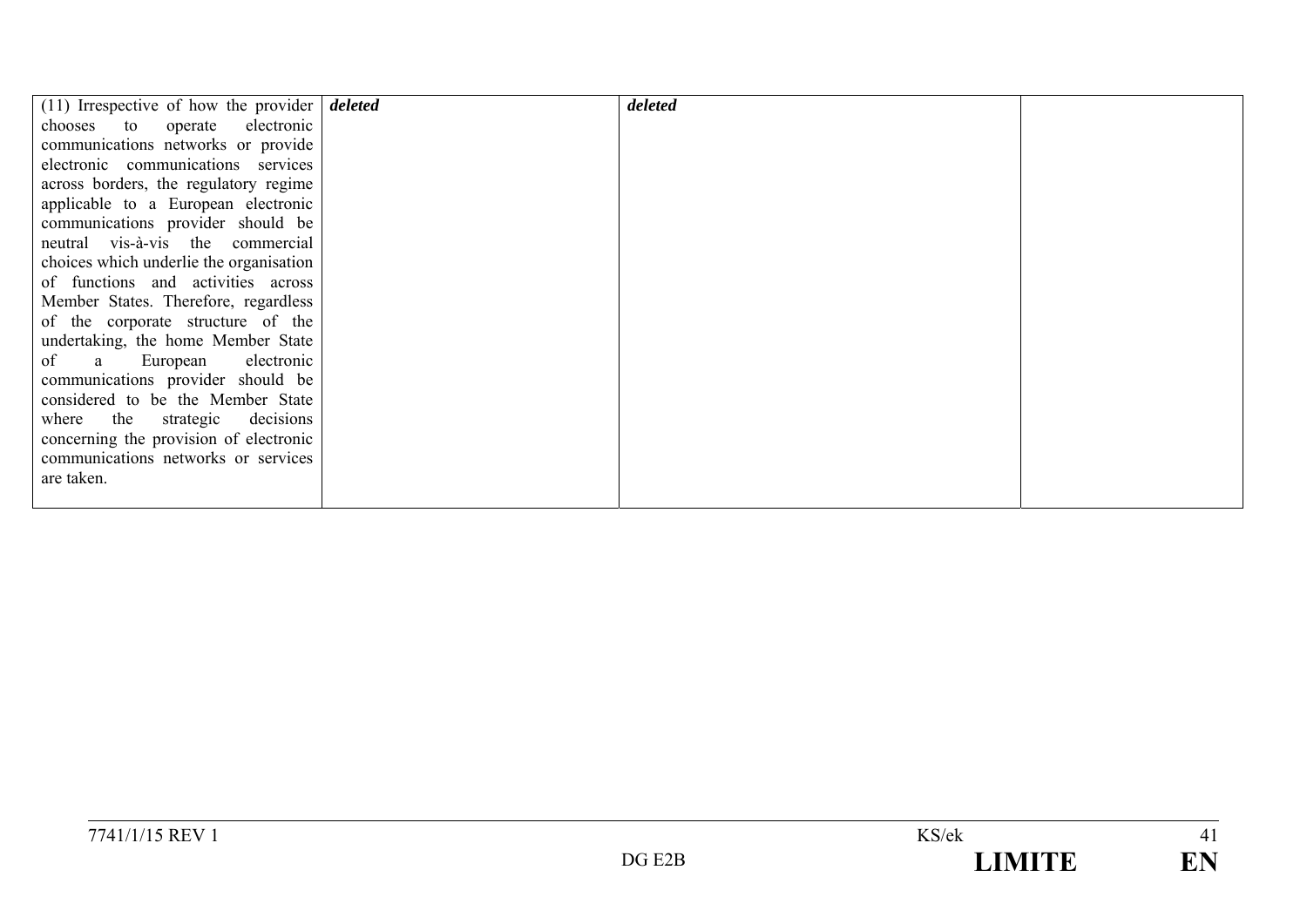| $(12)$ The single EU authorisation <i>deleted</i> |         | deleted |  |
|---------------------------------------------------|---------|---------|--|
| should be based on the general                    |         |         |  |
| authorisation in the home Member                  |         |         |  |
| State. It should not be made subject to           |         |         |  |
| conditions which are already applicable           |         |         |  |
| by virtue of other existing national law          |         |         |  |
| which is not specific to the electronic           |         |         |  |
| communications sector. In addition, the           |         |         |  |
| provisions of this Regulation and                 |         |         |  |
| Regulation (EU) No. 531/2012 should               |         |         |  |
| also apply to European electronic                 |         |         |  |
| communications providers.                         |         |         |  |
|                                                   |         |         |  |
|                                                   |         |         |  |
|                                                   |         |         |  |
| $(13)$ Most sector-specific conditions,           | deleted | deleted |  |
| for example concerning access to or               |         |         |  |
| security and integrity of networks or             |         |         |  |
| access to emergency services, are                 |         |         |  |
| strongly linked to the place where such           |         |         |  |
| network is located or the service is              |         |         |  |
| provided. Consequently a European                 |         |         |  |
| electronic communications provider                |         |         |  |
| may be subject to conditions applicable           |         |         |  |
| in the Member States where it operates,           |         |         |  |
| to the extent that this Regulation does           |         |         |  |
| not provide otherwise.                            |         |         |  |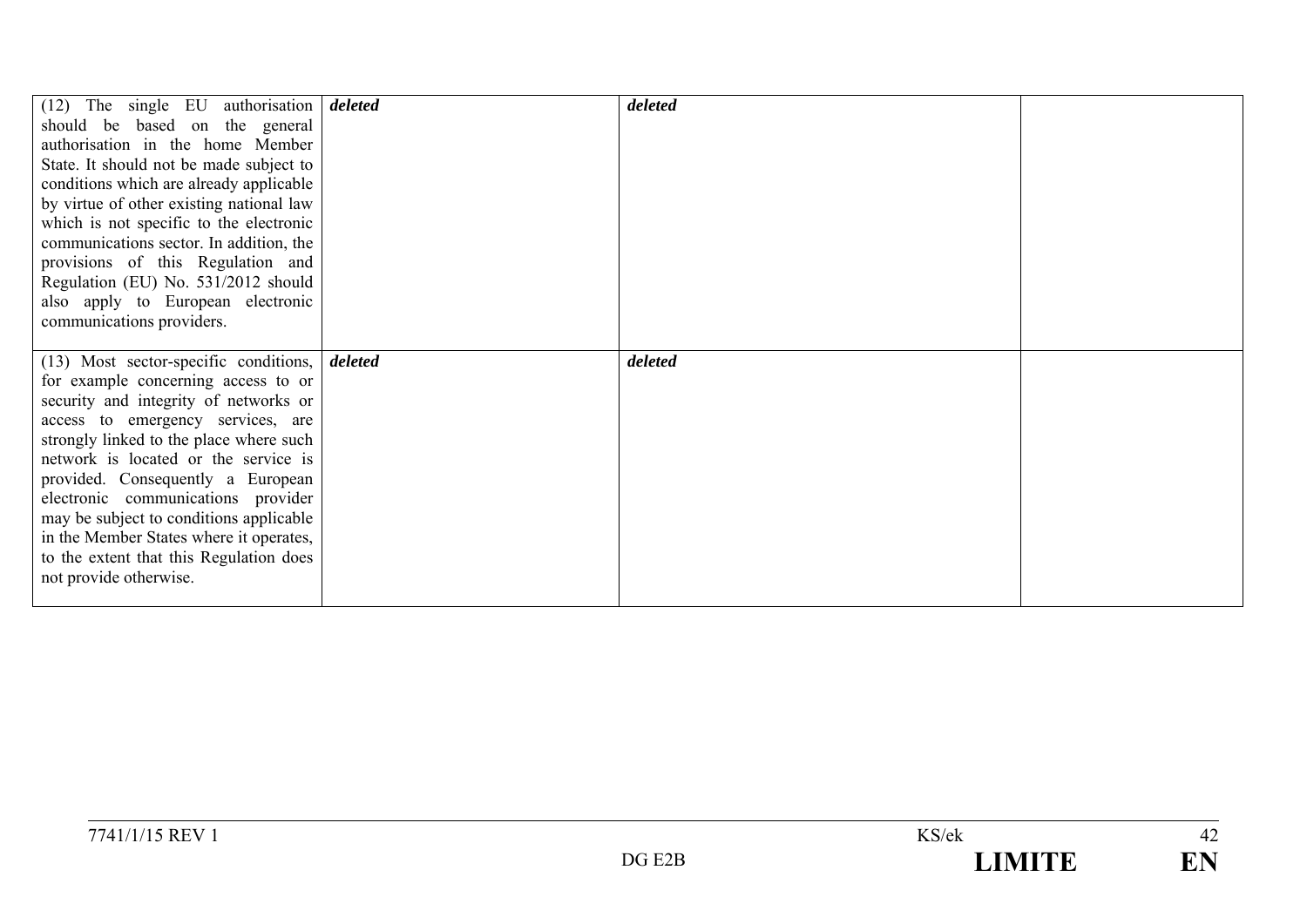| (14) Where Member States require         | $[no \ change]$ | deleted |  |
|------------------------------------------|-----------------|---------|--|
| contribution from the sector in order to |                 |         |  |
| finance universal service obligations    |                 |         |  |
| and to the administrative costs of the   |                 |         |  |
| national regulatory authorities, the     |                 |         |  |
| criteria<br>and procedures<br>for        |                 |         |  |
| apportioning contributions should be     |                 |         |  |
| proportionate and non-discriminatory     |                 |         |  |
| with regard to European electronic       |                 |         |  |
| communications providers, so as not to   |                 |         |  |
| hinder cross-border market entry, in     |                 |         |  |
| particular of new entrants and smaller   |                 |         |  |
| operators; individual undertakings'      |                 |         |  |
| contributions should therefore take into |                 |         |  |
| account the contributor's market share   |                 |         |  |
| in terms of turnover realised in the     |                 |         |  |
| relevant Member State and should be      |                 |         |  |
| subject to the application of a de       |                 |         |  |
| minimis threshold.                       |                 |         |  |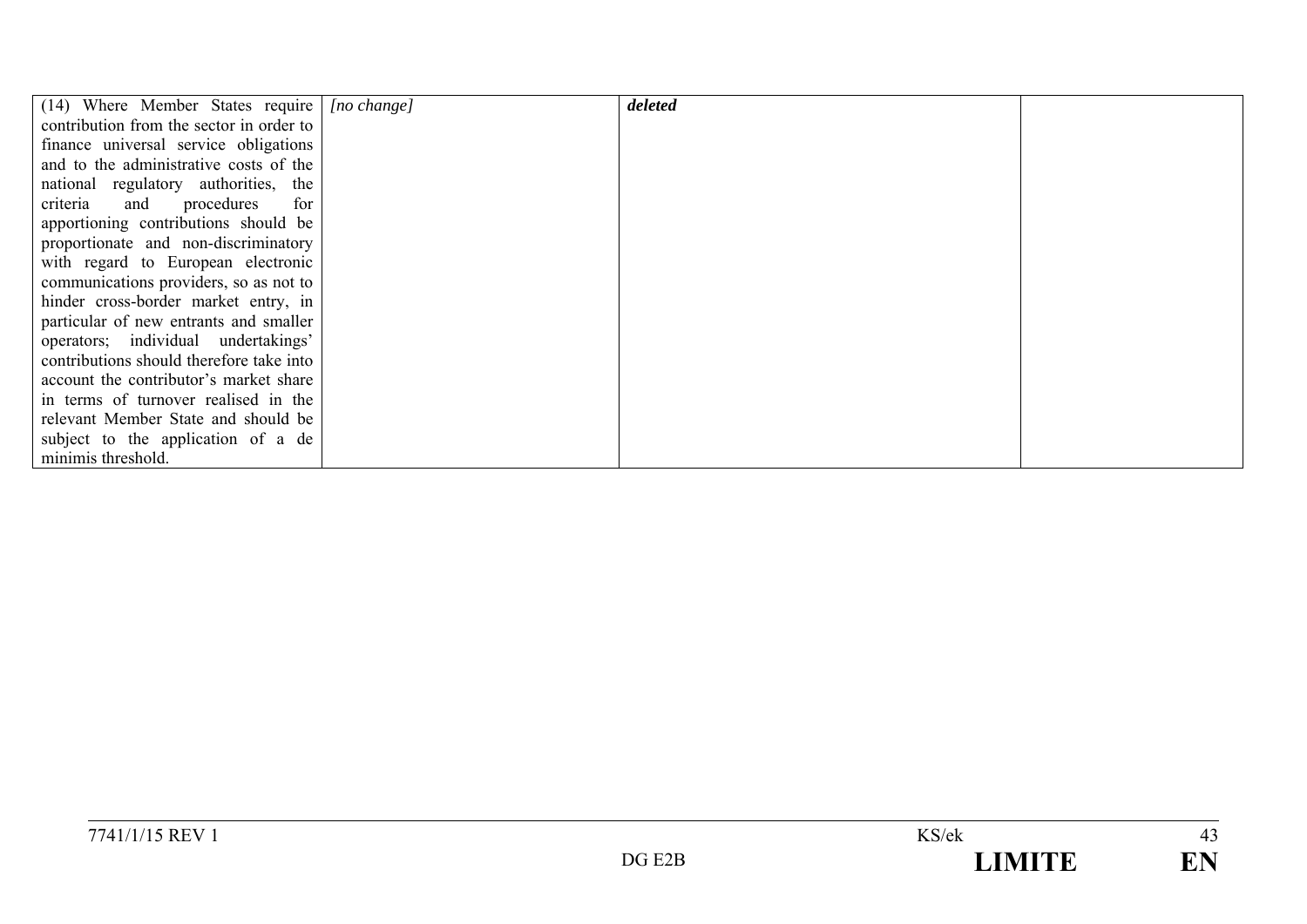| $(15)$ It is necessary to ensure that in | $(15)$ It is necessary to ensure that in    | deleted |  |
|------------------------------------------|---------------------------------------------|---------|--|
| similar circumstances there is no        | similar circumstances there is no           |         |  |
| discrimination in the treatment of any   | discrimination in the treatment of any      |         |  |
| European electronic communications       | European electronic communications          |         |  |
| provider by different Member States      | provider by different Member States and     |         |  |
| and that consistent regulatory practices | that consistent regulatory practices are    |         |  |
| are applied in the single market, in     | applied in the single market, in            |         |  |
| particular as regards measures falling   | particular as regards measures falling      |         |  |
| within the scope of Articles 15 or 16 of | within the scope of Articles 15 or 16 of    |         |  |
| EN 18 EN Directive 2002/21/EC, or        | EN 18 EN Directive 2002/21/EC, or           |         |  |
| Articles 5 or 8 of Directive             | Articles 5 or 8 of Directive 2002/19/EC.    |         |  |
| 2002/19/EC. European<br>electronic       | European electronic communications          |         |  |
| communications providers<br>should       | providers should therefore have a right     |         |  |
| therefore have a right to equal          | to equal treatment by the different         |         |  |
| treatment by the different Member        | Member States in objectively equivalent     |         |  |
| States in objectively equivalent         | situations in order to enable more          |         |  |
| situations in order to enable more       | integrated multi-territorial operations.    |         |  |
| integrated multi-territorial operations. | Furthermore, there should be specifice      |         |  |
| Furthermore, there should be specifice   | procedures at Union level for the review    |         |  |
| procedures at Union level for the        | of draft decisions on remedies within the   |         |  |
| review of draft decisions on remedies    | meaning of Article 7a of Directive          |         |  |
| within the meaning of Article 7a of      | 2002/21/EC in such cases, in order to       |         |  |
| Directive 2002/21/EC in such cases, in   | avoid unjustified divergences in            |         |  |
| order to avoid unjustified divergences   | obligations applicable to European          |         |  |
| in obligations applicable to European    | electronic communications providers in      |         |  |
| electronic communications providers in   | different Member States. The principle      |         |  |
| different Member States.                 | of equal treatment is a general             |         |  |
|                                          | principle of European Union law             |         |  |
|                                          | enshrined in Articles 20 and 21 of the      |         |  |
|                                          | <b>Charter of Fundamental Rights of the</b> |         |  |
|                                          | European Union. According to settled        |         |  |
|                                          | case-law, that principle requires that      |         |  |
|                                          | comparable situations must not be           |         |  |
|                                          | treated differently and that different      |         |  |
|                                          | situations must not be treated in the       |         |  |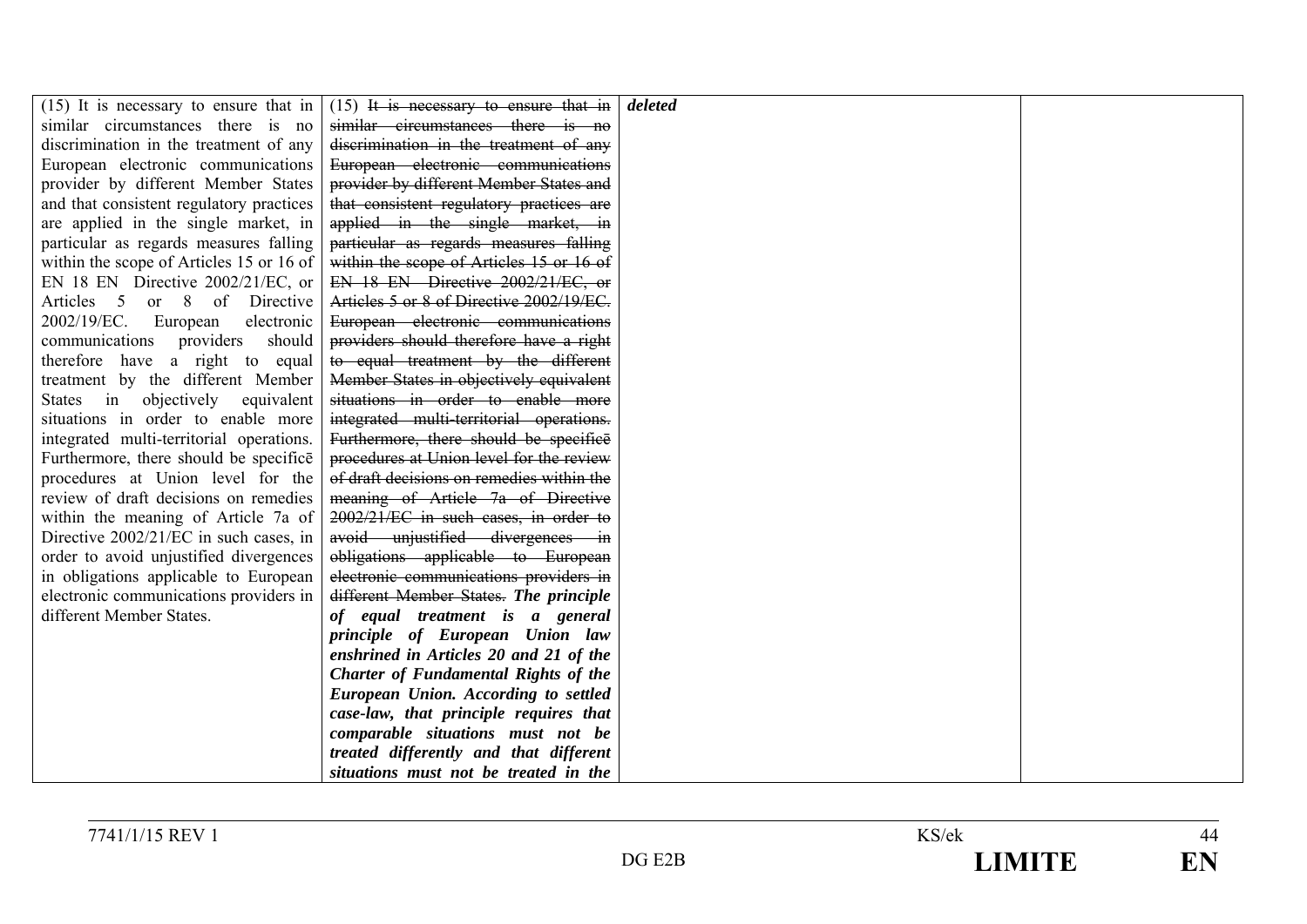| same way unless such treatment is         |  |
|-------------------------------------------|--|
| objectively justified. It is necessary to |  |
| ensure that in similar circumstances      |  |
| there is no discrimination in the         |  |
| <i>treatment</i> of any electronic        |  |
| communications provider by different      |  |
| Member States and that consistent         |  |
| regulatory practices are applied in the   |  |
| single market, in particular as regards   |  |
| measures falling within the scope of      |  |
| Articles 15 or 16 of Directive            |  |
| $2002/21/EC$ , or Articles 5 or 8 of      |  |
| Directive 2002/19/EC.                     |  |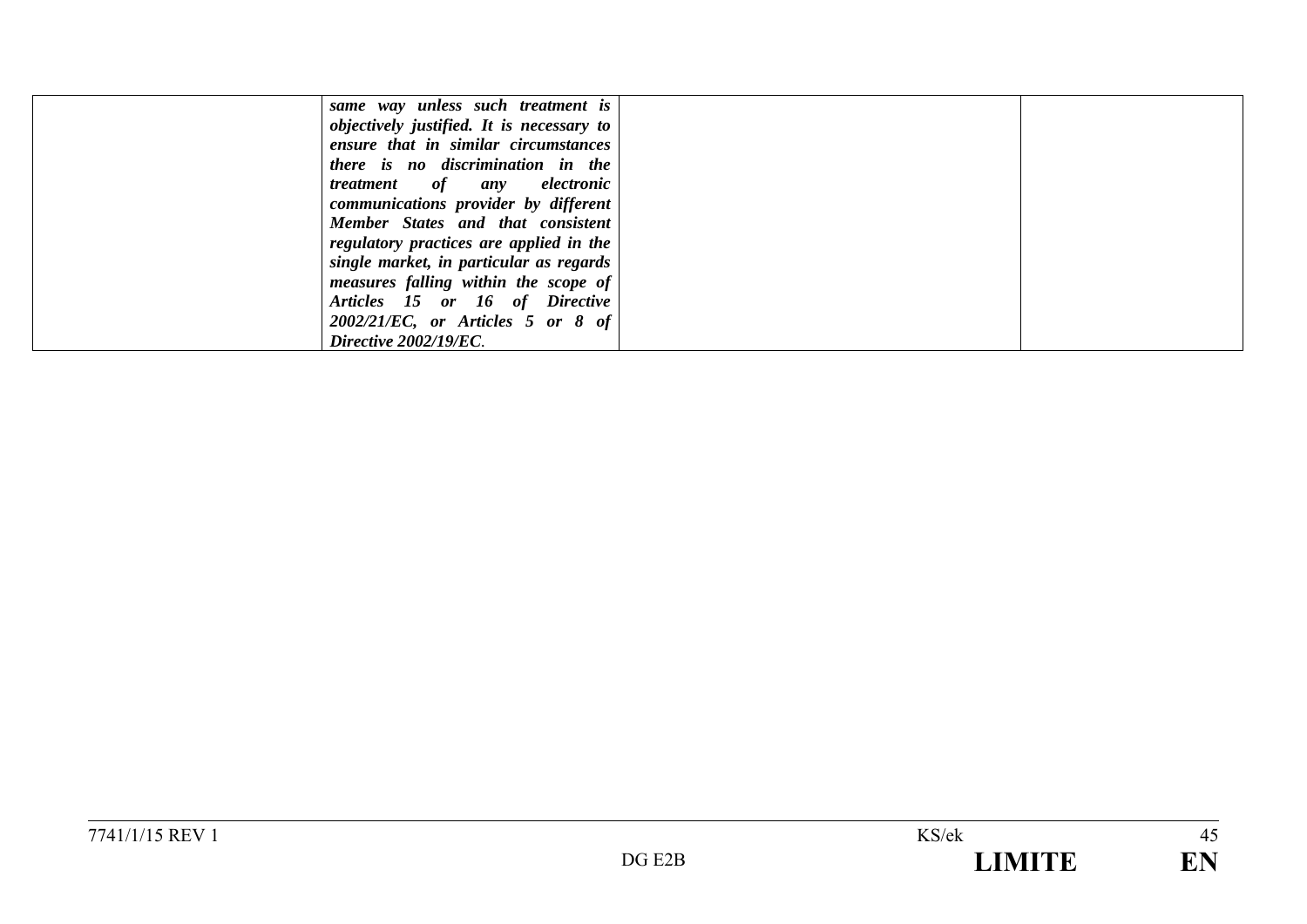| $(16)$ An allocation of regulatory and $\theta$ deleted | deleted |  |
|---------------------------------------------------------|---------|--|
| supervisory competences should be                       |         |  |
| established between the home and any                    |         |  |
| host Member State of European                           |         |  |
| electronic communications providers                     |         |  |
| with a view to reducing the barriers to                 |         |  |
| entry while ensuring that the applicable                |         |  |
| conditions for the provision of                         |         |  |
| electronic communications services                      |         |  |
| and networks by these providers are                     |         |  |
| properly enforced. Therefore, while                     |         |  |
| each national regulatory authority                      |         |  |
| should supervise compliance with the                    |         |  |
| conditions applicable in its territory in               |         |  |
| accordance with Union legislation,                      |         |  |
| including by means of sanctions and                     |         |  |
| interim measures, only the national                     |         |  |
| regulatory authority in the home                        |         |  |
| Member State should be entitled to                      |         |  |
| suspend or withdraw the rights of a                     |         |  |
| European electronic communications                      |         |  |
| provider to provide electronic                          |         |  |
| communications networks and services                    |         |  |
| in the whole Union or part thereof.                     |         |  |
|                                                         |         |  |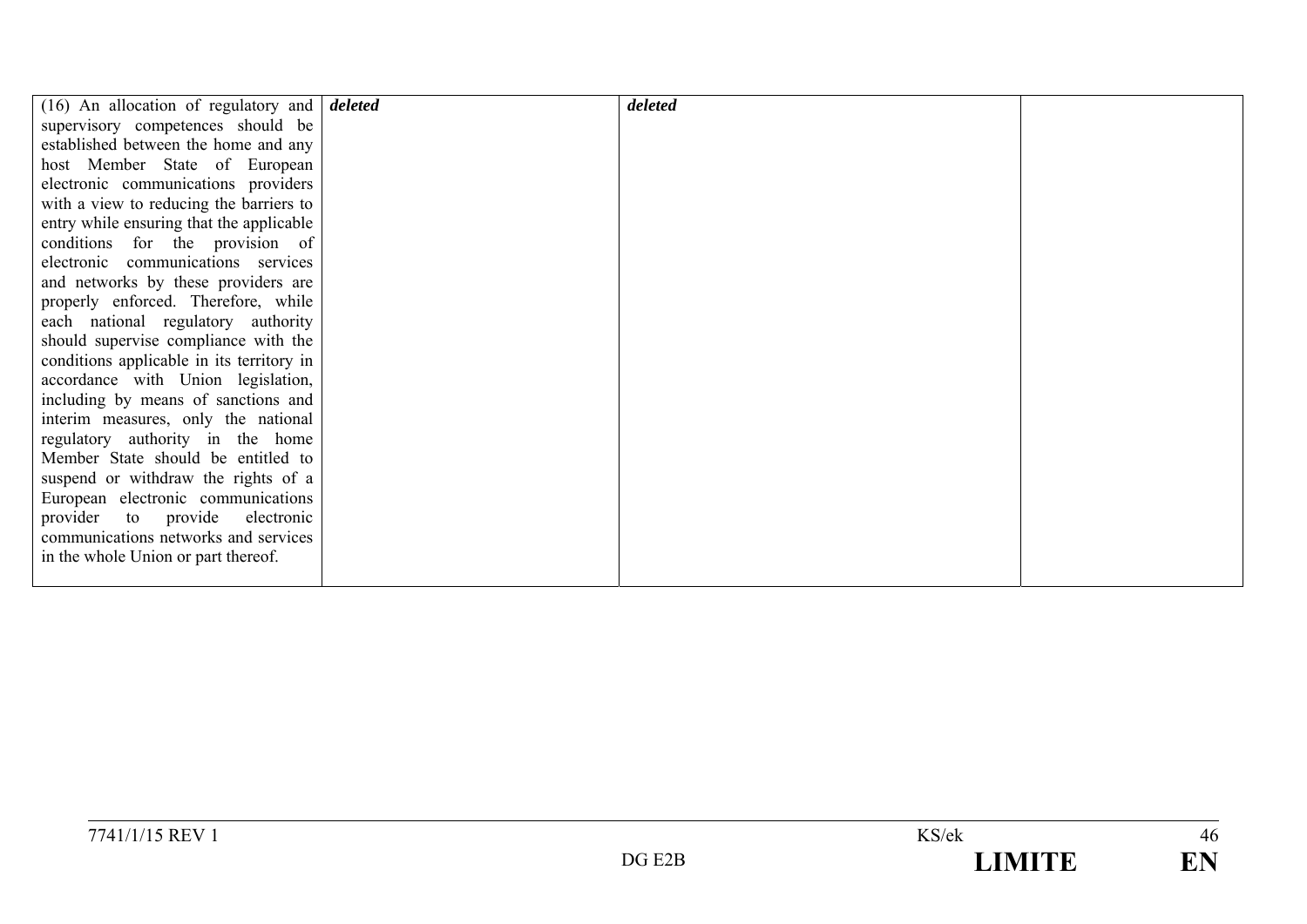|                                            | $(17)$ Radio spectrum is a public good $(17)$ Radio spectrum is a public good | deleted |  |
|--------------------------------------------|-------------------------------------------------------------------------------|---------|--|
| and an essential resource for the          | and an essential <i>finite</i> resource <i>vital for</i>                      |         |  |
| internal market for mobile, wireless       | the achievement of a wide range of                                            |         |  |
| broadband<br>and<br>satellite              | social, cultural and economic values for                                      |         |  |
| in<br>Union.<br>communications<br>the      | the internal market for mobile, wireless                                      |         |  |
| Development of wireless broadband          | broadband, <i>broadcasting</i> and satellite                                  |         |  |
| communications contributes to the          | communications in the Union. Radio                                            |         |  |
| implementation of the Digital Agenda       | spectrum policy in the Union should                                           |         |  |
| for Europe and in particular to the aim    | contribute to the freedom of expression,                                      |         |  |
| of securing access to broadband at a       | including the freedom of opinion and                                          |         |  |
| speed of no less than 30 Mbps by 2020      | the freedom to disseminate information                                        |         |  |
| for all Union citizens and of providing    | and ideas, irrespective of borders, as                                        |         |  |
| the Union with the highest possible        | well as freedom and plurality of the                                          |         |  |
| broadband<br>speed<br>and capacity.        | <i>media</i> . Development of wireless                                        |         |  |
| However, the Union has fallen behind       | broadband communications contributes                                          |         |  |
| other major global regions - North         | to the implementation of the Digital                                          |         |  |
| America, Africa and parts of Asia - in     | Agenda for Europe and in particular to                                        |         |  |
| terms of the roll-out and penetration of   | the aim of securing access to broadband                                       |         |  |
| the latest generation of wireless          | at a speed of no less than 30 Mbps by                                         |         |  |
| broadband<br>technologies that are         | 2020 for all Union citizens and of                                            |         |  |
| necessary to achieve those policy          | providing the Union with the highest                                          |         |  |
| goals. The piecemeal process of            | possible broadband speed and capacity.                                        |         |  |
| authorising and making available the       | However, while some regions of the                                            |         |  |
| 800 MHz band for wireless broadband        | Union has fallen behind other major                                           |         |  |
| communications, with over half of the      | global regions - North America, Africa                                        |         |  |
| Member States seeking a derogation or      | and parts of Asia - in terms of the roll-                                     |         |  |
| otherwise failing to do so by the          | out and penetration of the latest                                             |         |  |
| deadline laid down in the Radio            | generation of are far advanced, both                                          |         |  |
| Spectrum Policy Programme (RSPP)           | with respect to the policy goals of the                                       |         |  |
| Decision 243/2012 of the European          | Digital Agenda for Europe and                                                 |         |  |
| Parliament and the Council testifies to    | globally, others have been lagging                                            |         |  |
| the urgency of action even within the      | behind. In particular this is partly due                                      |         |  |
| term of the current RSPP. Union            | to the fragmentation of the Union                                             |         |  |
| measures to harmonise the conditions       | process for making available spectrum                                         |         |  |
| of availability and efficient use of radio | particularly suitable for high speed                                          |         |  |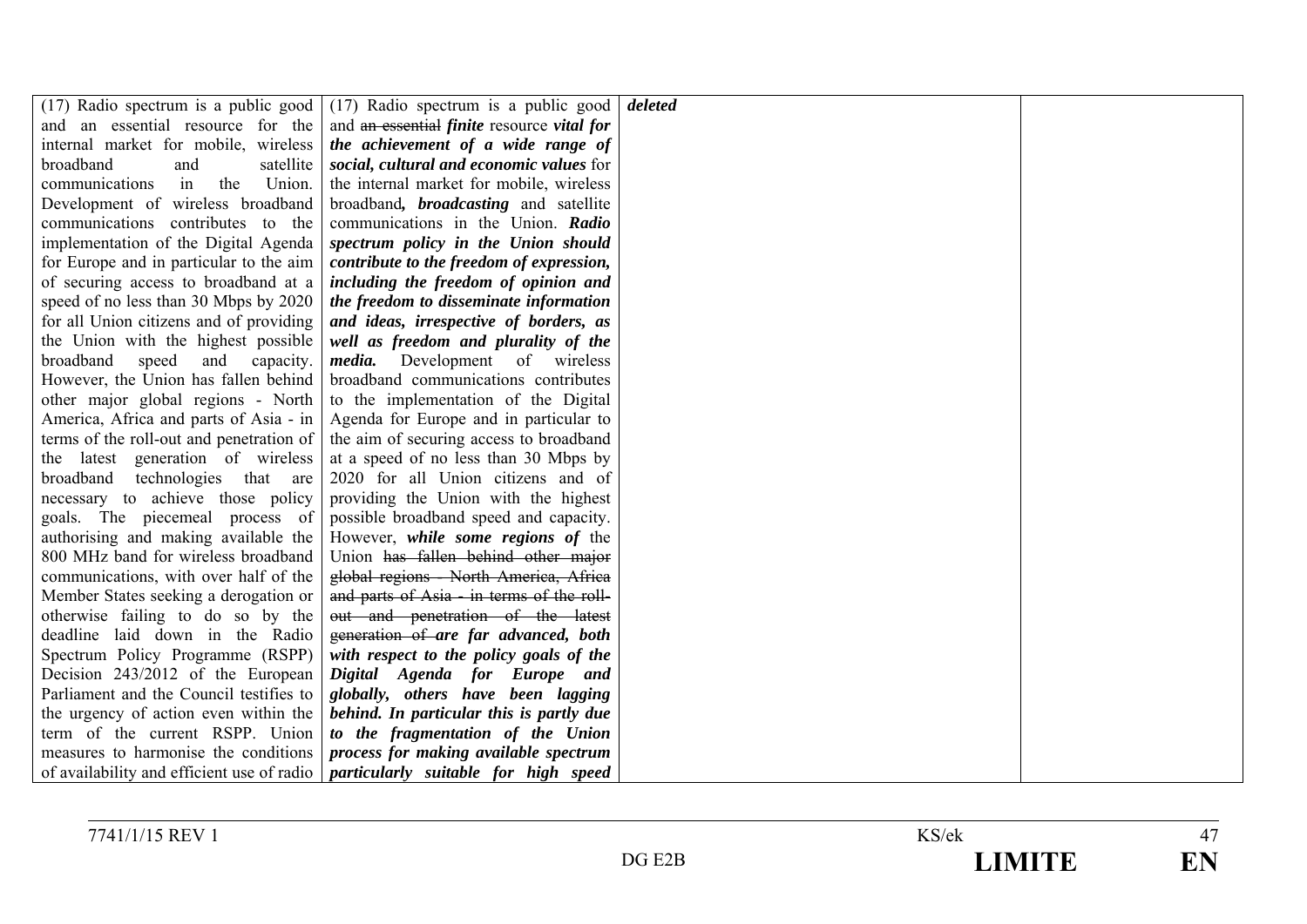| spectrum for wireless<br>broadband       | wireless broadband technologies that are    |  |
|------------------------------------------|---------------------------------------------|--|
| communications pursuant to Decision      | necessary to achieve access, which          |  |
| 676/2002/EC of the<br>European           | <i>jeopardises the achievement of those</i> |  |
| Parliament and the Council have not      | policy goals for the Union as a whole.      |  |
| been sufficient to address this problem. | The piecemeal process of authorising        |  |
|                                          | and making available the 800 MHz band       |  |
|                                          | for wireless broadband communications,      |  |
|                                          | with over half of the Member States         |  |
|                                          | seeking having been granted a               |  |
|                                          | derogation by the Commission or             |  |
|                                          | otherwise failing to do so by the           |  |
|                                          | deadline laid down in the Radio             |  |
|                                          | Spectrum Policy Programme (RSPP)            |  |
|                                          | Decision 243/2012 of the European           |  |
|                                          | Parliament and the Council, testifies to    |  |
|                                          | the urgency of action even within the       |  |
|                                          | term of the current Radio Spectrum          |  |
|                                          | Policy Programme. It also indicates a       |  |
|                                          | need for improvement in the                 |  |
|                                          | Commission's exercise of its powers, of     |  |
|                                          | crucial importance for the loyal            |  |
|                                          | implementation of Union measures and        |  |
|                                          | sincere cooperation between Member          |  |
|                                          | States. Stringent efforts by the            |  |
|                                          | Commission to enforce already adopted       |  |
|                                          | Union measures to harmonise the             |  |
|                                          | conditions of availability and efficient    |  |
|                                          | use of radio spectrum for wireless          |  |
|                                          | broadband communications pursuant to        |  |
|                                          | Decision 676/2002/EC of the European        |  |
|                                          | Parliament and of the Council have not      |  |
|                                          | been sufficient to address should, by       |  |
|                                          | themselves, contribute substantially to     |  |
|                                          | <i>addressing</i> this problem.             |  |
|                                          |                                             |  |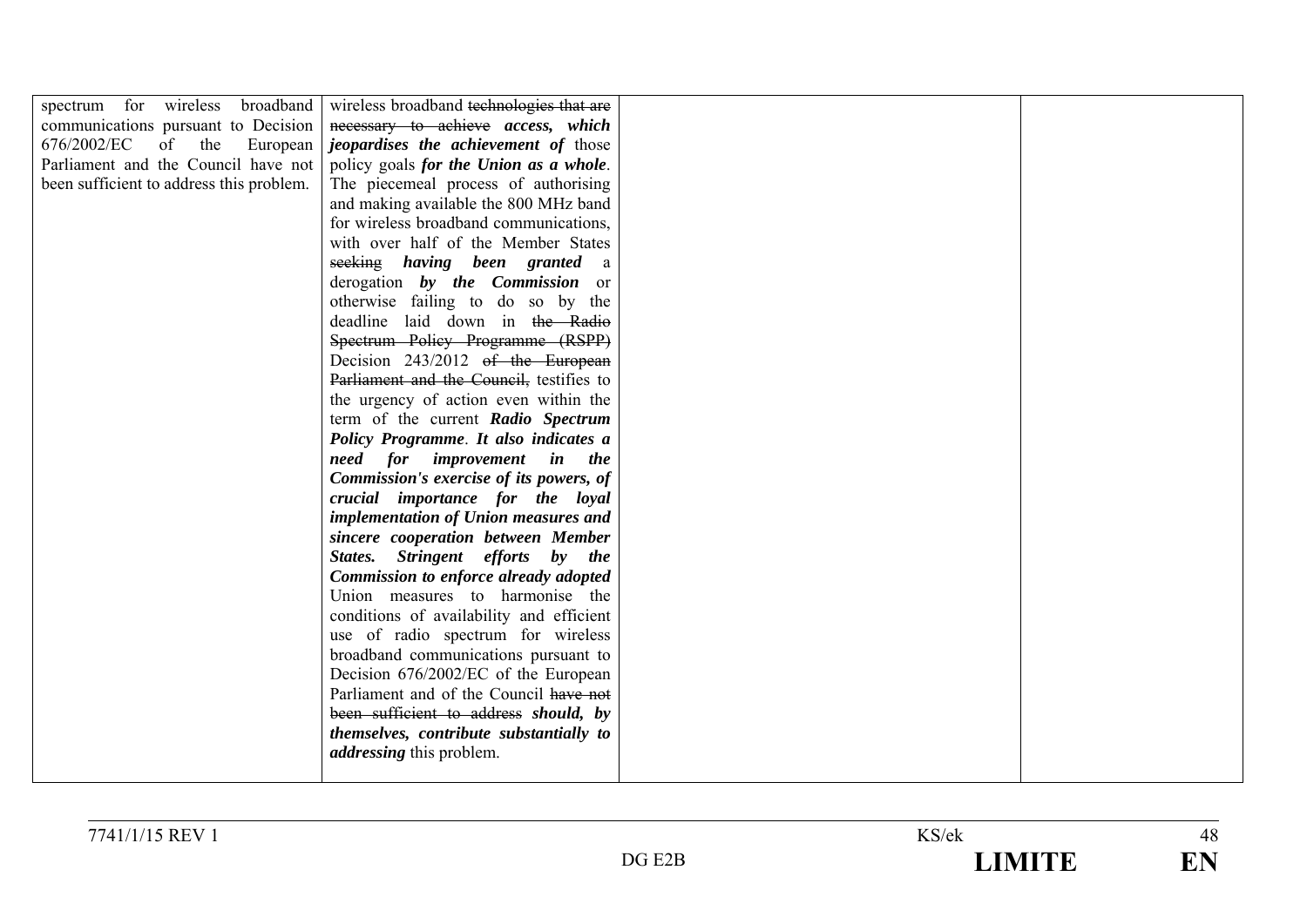|                                          | (17a) Trading and leasing of spectrum     |         |
|------------------------------------------|-------------------------------------------|---------|
|                                          | harmonised for wireless broadband         |         |
|                                          | communications increases flexibility      |         |
|                                          | and leads to more efficient allocation of |         |
|                                          | spectrum resources. It should therefore   |         |
|                                          | be further facilitated and stimulated,    |         |
|                                          | including by ensuring that all rights of  |         |
|                                          | use, including those already granted,     |         |
|                                          | are of a sufficiently long duration.      |         |
| (18) The application of various national | (18) The application of various national  | deleted |
| policies creates inconsistencies and     | policies creates inconsistencies and      |         |
| fragmentation of the internal market     | fragmentation of the internal market      |         |
| which hamper the roll-out of Union-      | which hamper the roll-out of Union-       |         |
| wide services and the completion of the  | wide services and the completion of the   |         |
| internal market for wireless broadband   | internal market for wireless broadband    |         |
| communications. It could in particular   | communications. It could in particular    |         |
| create unequal conditions for access to  | create unequal conditions for access to   |         |
| such services, hamper competition        | such services, hamper competition         |         |
| between undertakings established in      | between undertakings established in       |         |
| different Member States and stifle       | different Member States and stifle        |         |
| in<br>advanced<br>investments<br>more    | investments in more advanced networks     |         |
| networks and technologies and the        | and technologies and the emergence of     |         |
| emergence of innovative services,        | innovative services, thereby depriving    |         |
| thereby<br>citizens<br>depriving<br>and  | citizens and businesses of ubiquitous     |         |
| businesses of ubiquitous integrated      | integrated high-quality services and      |         |
| high-quality services and wireless       | broadband<br>wireless<br>operators<br>of  |         |
| broadband operators<br>of<br>increased   | increased efficiency gains from large-    |         |
| efficiency gains from largescale more    | scale more integrated<br>operations.      |         |
| integrated operations. Therefore, action | Therefore, action at Union level          |         |
| at Union level regarding certain aspects | regarding certain aspects of radio        |         |
| of radio spectrum assignment should      | spectrum assignment should accompany      |         |
| accompany the development of wide        | the development of wide integrated        |         |
| integrated coverage of advanced          | of<br>coverage<br>advanced<br>wireless    |         |
| wireless broadband communications        | broadband<br>communications<br>services   |         |
| services throughout the Union. At the    | throughout the Union. At the same time,   |         |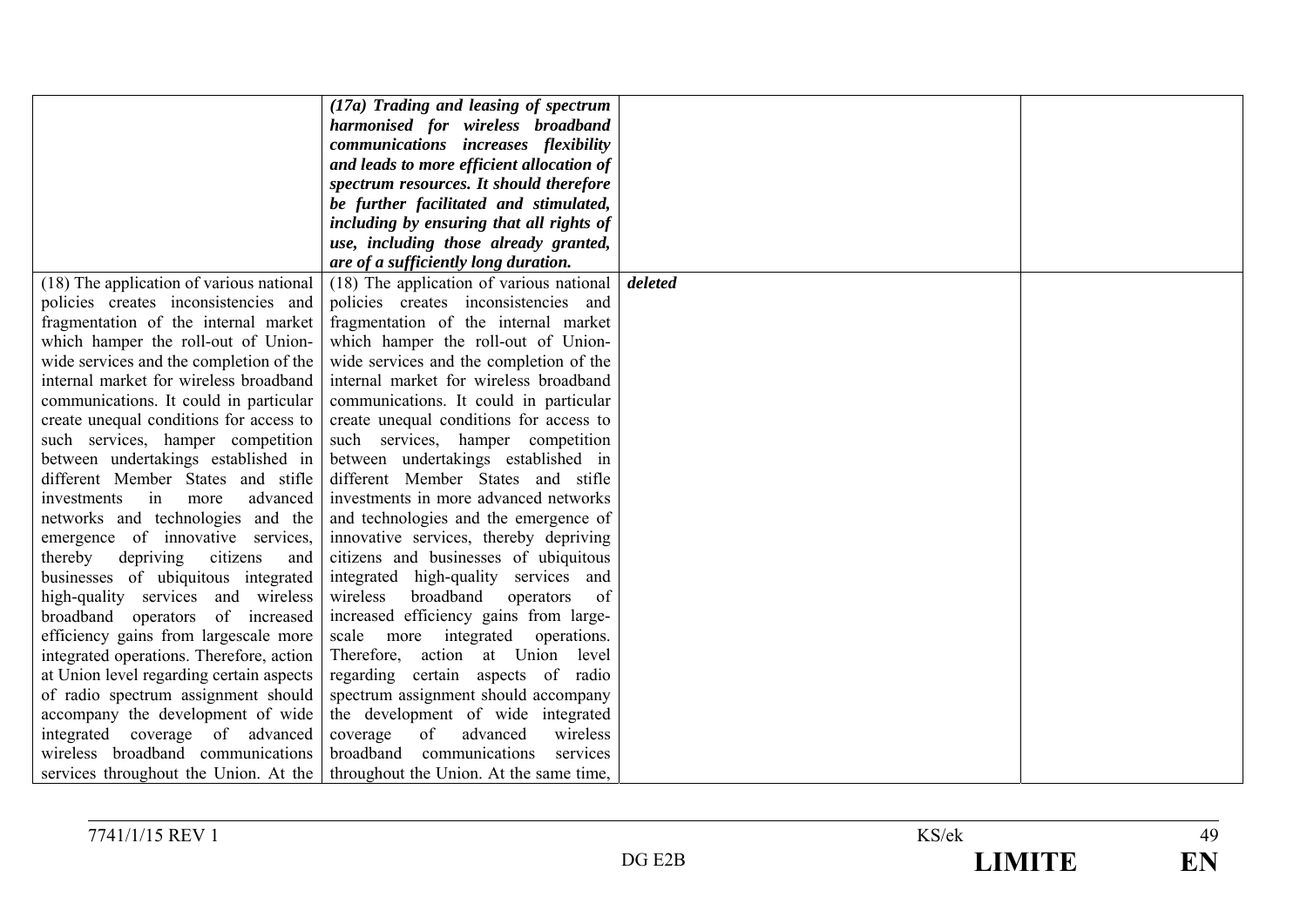|                                           | same time, Member States should <i>sufficient flexibility is needed to</i> |         |  |
|-------------------------------------------|----------------------------------------------------------------------------|---------|--|
| retain the right to adopt measures to     | accommodate<br>specific<br>national                                        |         |  |
| organise their radio spectrum for public  | requirements and Member States should                                      |         |  |
| order, public security purposes and       | retain the right to adopt measures to                                      |         |  |
| defence.                                  | organise their radio spectrum for                                          |         |  |
|                                           | <i>purposes of public order, public security</i>                           |         |  |
|                                           | purposes and defence and defence,                                          |         |  |
|                                           | safeguarding and promoting general                                         |         |  |
|                                           | interest objectives such as linguistic                                     |         |  |
|                                           | and cultural diversity and media                                           |         |  |
|                                           | pluralism.                                                                 |         |  |
| Electronic<br>(19)<br>communications      | (19) Electronic communications services                                    | deleted |  |
| services providers, including mobile      | providers, including mobile operators or                                   |         |  |
| operators or consortia of such            | consortia of such operators should be                                      |         |  |
| should<br>be<br>able<br>operators,<br>to  | able to e <del>ollectively</del> organise the                              |         |  |
| collectively organise the efficient and   | efficient,<br>technologically<br>modern,                                   |         |  |
| affordable coverage of a vast part of     | <i>advanced</i> and affordable coverage of a                               |         |  |
| the Union's territory to the long-term    | vast part of the Union's territory to the                                  |         |  |
| benefit of end users, and therefore use   | long-term benefit of end users, and                                        |         |  |
| radio spectrum across several Member      | therefore use radio spectrum across                                        |         |  |
| States with similar<br>conditions,        | several Member States with similar                                         |         |  |
| procedures, costs, timing, duration in    | conditions, procedures, costs, timing,                                     |         |  |
| harmonised<br>bands,<br>and<br>with       | duration in harmonised bands, and with                                     |         |  |
| radio<br>complementary<br>spectrum        | complementary<br>radio<br>spectrum                                         |         |  |
| packages, such as a combination of        | packages, such as a combination of                                         |         |  |
| lower and higher frequencies for          | lower and higher frequencies for                                           |         |  |
| coverage of densely and less densely      | coverage of densely and less densely                                       |         |  |
| populated areas. Initiatives in favour of | populated areas. Initiatives in favour of                                  |         |  |
| greater coordination and consistency      | greater coordination and consistency                                       |         |  |
| would also enhance the predictability     | would also enhance the predictability of                                   |         |  |
| the<br>of<br>network<br>investment        | the network investment environment.                                        |         |  |
| environment. Such predictability would    | Such predictability would also be greatly                                  |         |  |
| also be greatly favoured by a clear       | favoured by a clear policy in favour of                                    |         |  |
| policy in favour of long-term duration    | long-term duration of rights of use                                        |         |  |
| of rights of use related to radio         | related to radio spectrum, without                                         |         |  |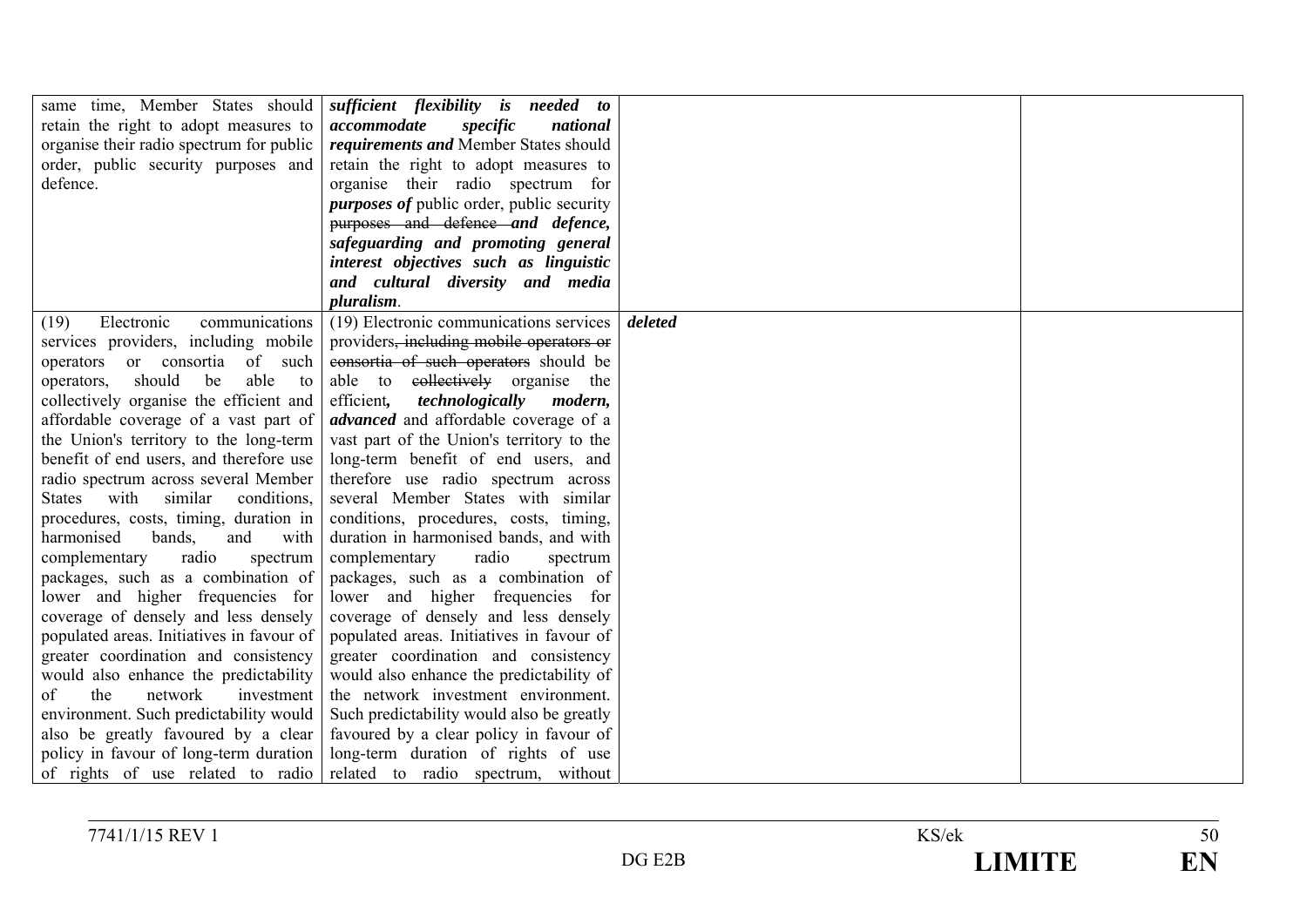| spectrum, without prejudice to the         | prejudice to the indefinite character of        |         |  |
|--------------------------------------------|-------------------------------------------------|---------|--|
| indefinite character of such rights in     | such rights in some Member States, and          |         |  |
| some Member States, and linked in its      | linked in its turn to elear <i>improved</i>     |         |  |
| turn to clear conditions for the transfer, | conditions for the transfer, lease or           |         |  |
| lease or sharing of part of all of the     | sharing of part of all of the radio             |         |  |
| radio spectrum subject to such an          | spectrum subject to such an individual          |         |  |
| individual right of use.                   | right of use.                                   |         |  |
| (20) Coordination and consistency of       | (20) Coordination and consistency of            | deleted |  |
| rights of use for radio spectrum should    | rights of use for radio spectrum should         |         |  |
| be improved, at least for the bands        | be improved <del>, at least for the bands</del> |         |  |
| which have been harmonised for             | which have been harmonised for                  |         |  |
| wireless fixed, nomadic and mobile         | wireless fixed, nomadic and mobile              |         |  |
| broadband<br>communications.<br>This       | broadband communications.<br>This               |         |  |
| includes the bands identified at ITU       | includes the bands identified at ITU            |         |  |
| for<br>International<br>level<br>Mobile    | for<br>level<br>International<br>Mobile         |         |  |
| Telecommunications (IMT) Advanced          | Telecommunications (IMT) Advanced               |         |  |
| systems, as well as bands used for         | systems, as well as bands used for radio        |         |  |
| radio local area networks (RLAN) such      | local area networks (RLAN) such as 2.4          |         |  |
| as 2.4 GHz and 5 GHz. It should also       | GHz and 5 GHz. It should also extend to         |         |  |
| extend to bands that may be                | bands that may be harmonised in the             |         |  |
| harmonised in the future for wireless      | for<br>wireless<br>future<br>broadband          |         |  |
| broadband<br>communications,<br>as         | communications, as envisaged in Article         |         |  |
| envisaged in Article 3(b) of the RSPP      | 3(b) of the RSPP and in the RSPG                |         |  |
| and in the RSPG Opinion on "Strategic      | Opinion on 'Strategic challenges facing         |         |  |
| challenges facing Europe in addressing     | Europe in addressing the growing radio          |         |  |
| the growing radio spectrum demand for      | spectrum<br>demand<br>for<br>wireless           |         |  |
| wireless broadband" adopted on 13          | broadband' adopted on 13 June 2013,             |         |  |
| June 2013, such as, in the near future,    | such as, in the near future, the 700 MHz,       |         |  |
| the 700 MHz, 1.5 GHz and 3.8-4.2           | 1.5 GHz and 3.8-4.2 GHz bands.                  |         |  |
| GHz bands.                                 | Considering the significant societal,           |         |  |
|                                            | cultural, social and economic impact of         |         |  |
|                                            | decisions regarding spectrum, such              |         |  |
|                                            | decisions should take due account of            |         |  |
|                                            | the considerations mentioned in Article         |         |  |
|                                            | 8a of Directive 2002/21/EC and, where           |         |  |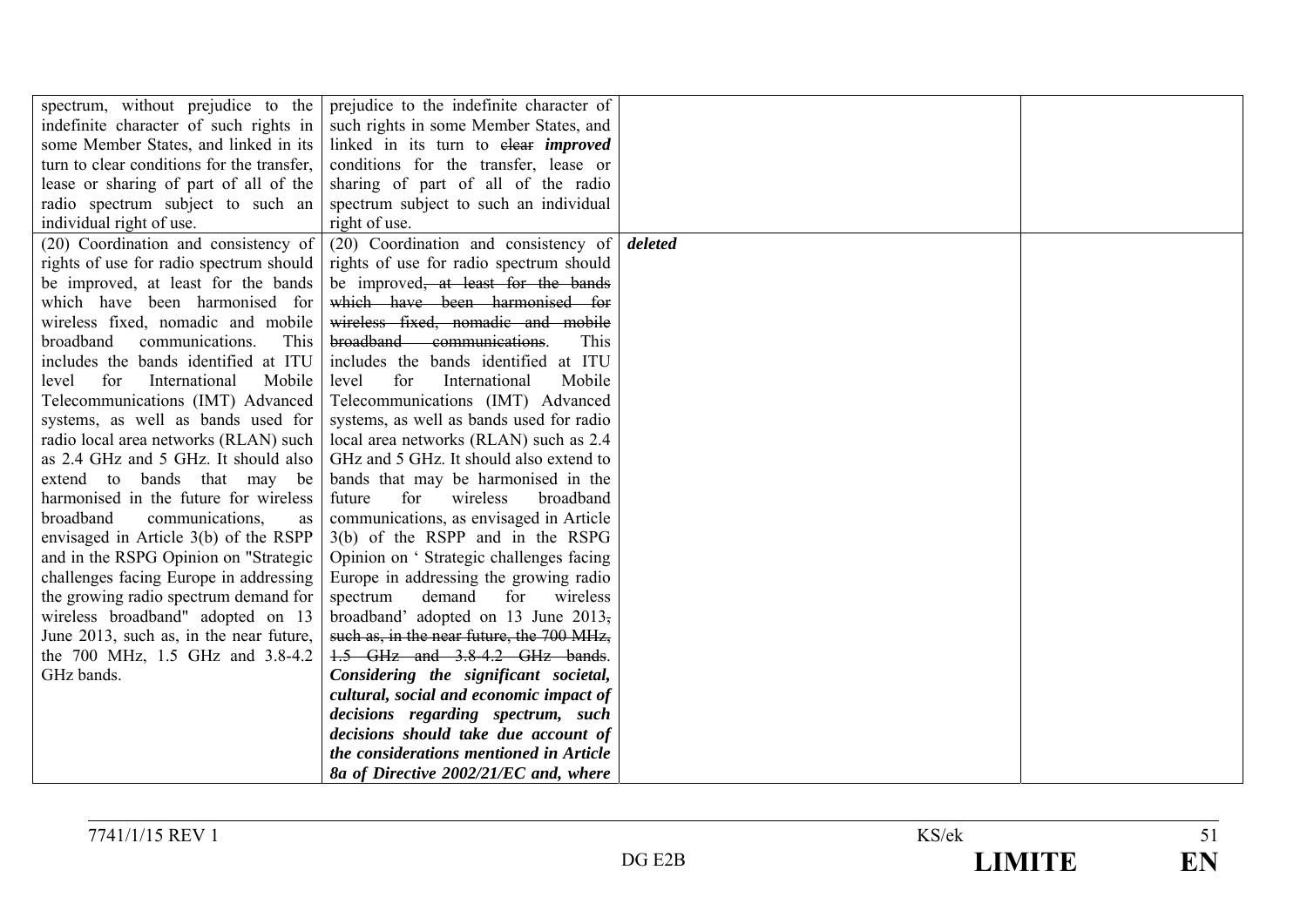|                                           | relevant, of the general-interest<br>objectives mentioned in Article 9(4) of |         |  |
|-------------------------------------------|------------------------------------------------------------------------------|---------|--|
|                                           | that Directive.                                                              |         |  |
| (21) Consistency between the different    | [no change]                                                                  | deleted |  |
| national radio spectrum assignment        |                                                                              |         |  |
| procedures would be favoured by more      |                                                                              |         |  |
| explicit provisions on the criteria       |                                                                              |         |  |
| relevant to the timing of authorisation   |                                                                              |         |  |
| procedures; the duration for which the    |                                                                              |         |  |
| rights of use are granted, fees and their |                                                                              |         |  |
| payment modalities; capacity and          |                                                                              |         |  |
| coverage obligations; definition of the   |                                                                              |         |  |
| range of radio spectrum and spectrum      |                                                                              |         |  |
| blocks subject to a granting procedure;   |                                                                              |         |  |
| objective threshold requirements for      |                                                                              |         |  |
| the promotion of effective competition;   |                                                                              |         |  |
| conditions for the tradability of rights  |                                                                              |         |  |
| of use, including sharing conditions.     |                                                                              |         |  |
| (22) Limitation of the burden of fees to  | $[no \space change]$                                                         | deleted |  |
| what is required by optimal radio         |                                                                              |         |  |
| spectrum management, with a balance       |                                                                              |         |  |
| between immediate payments and            |                                                                              |         |  |
| fees, would encourage<br>periodic         |                                                                              |         |  |
| infrastructure<br>investment in<br>and    |                                                                              |         |  |
| technology roll-out, and pass-on of the   |                                                                              |         |  |
| attendant cost advantages to end users.   |                                                                              |         |  |
| (23) More synchronised radio spectrum     | $[no \space change]$                                                         | deleted |  |
| assignments and consequential wireless    |                                                                              |         |  |
| broadband roll-out across the Union       |                                                                              |         |  |
| should support the achievement of         |                                                                              |         |  |
| scale effects in related industries such  |                                                                              |         |  |
| as for network equipment and terminal     |                                                                              |         |  |
| devices. Such industries could in turn    |                                                                              |         |  |
| take into account Union initiatives and   |                                                                              |         |  |
| policies regarding radio spectrum use,    |                                                                              |         |  |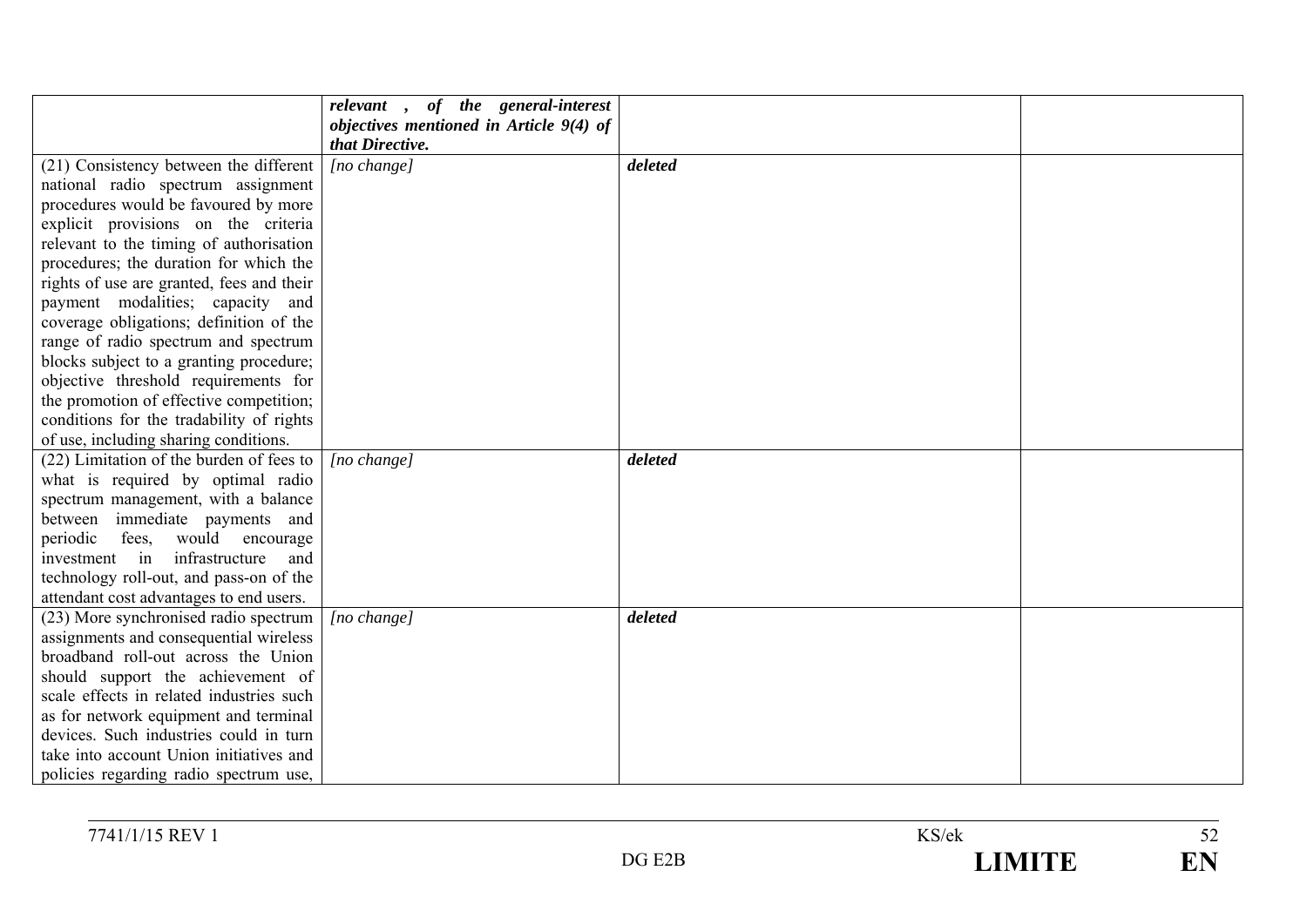| to a greater extent than has recently    |                                           |         |  |
|------------------------------------------|-------------------------------------------|---------|--|
| been the case. A harmonisation           |                                           |         |  |
| procedure for the EN 20 EN timetables    |                                           |         |  |
| for assignment and minimum or            |                                           |         |  |
| common duration of rights of use in      |                                           |         |  |
| such bands should therefore be           |                                           |         |  |
| established.                             |                                           |         |  |
| (24) As regards the other main           | $(24)$ As regards the other main          | deleted |  |
| substantive conditions which may be      | substantive conditions which may be       |         |  |
| attached to rights of use of radio       | attached to rights of use of radio        |         |  |
| spectrum for wireless broadband, the     | spectrum for wireless broadband, The      |         |  |
| convergent application by individual     | convergent application by individual      |         |  |
| Member States of the regulatory          | Member States of the regulatory           |         |  |
| principles and criteria set down in this | principles and criteria set down in this  |         |  |
| Regulation would be favoured by a        | Regulation the Union regulatory           |         |  |
| coordination mechanism whereby the       | framework would be favoured by a          |         |  |
| Commission and the competent             | coordination mechanism whereby the        |         |  |
| authorities of the other Member States   | Commission<br>and<br>the<br>competent     |         |  |
| have an opportunity to comment in        | authorities of the other Member States    |         |  |
| advance of the granting of rights of use | have an opportunity to comment in         |         |  |
| by a given Member State and whereby      | advance of the granting of rights of use  |         |  |
| the Commission has an opportunity,       | by a given Member State and whereby       |         |  |
| taking into account the views of the     | the Commission has an opportunity,        |         |  |
| Member<br>States,<br>forestall<br>to     | taking into account the views of the      |         |  |
| implementation of any proposal which     | Member<br>States,<br>forestall<br>to      |         |  |
| appears to be non-compliant with         | implementation of any proposal which      |         |  |
| Union law.                               | appears to be non-compliant with Union    |         |  |
|                                          | law.                                      |         |  |
| (25) Considering the massive growth in   | (25) Considering the massive growth in    | deleted |  |
| radio spectrum demand for wireless       | radio spectrum demand for wireless        |         |  |
| broadband, solutions for alternative     | broadband, solutions for alternative      |         |  |
| spectrally efficient access to wireless  | spectrally efficient access to wireless   |         |  |
| broadband should be promoted. This       | broadband<br>should<br>be<br>promoted.    |         |  |
| includes the use of low-power wireless   | <i>encouraged and not prevented.</i> This |         |  |
| access systems with a smallarea          | currently includes but is not restricted  |         |  |

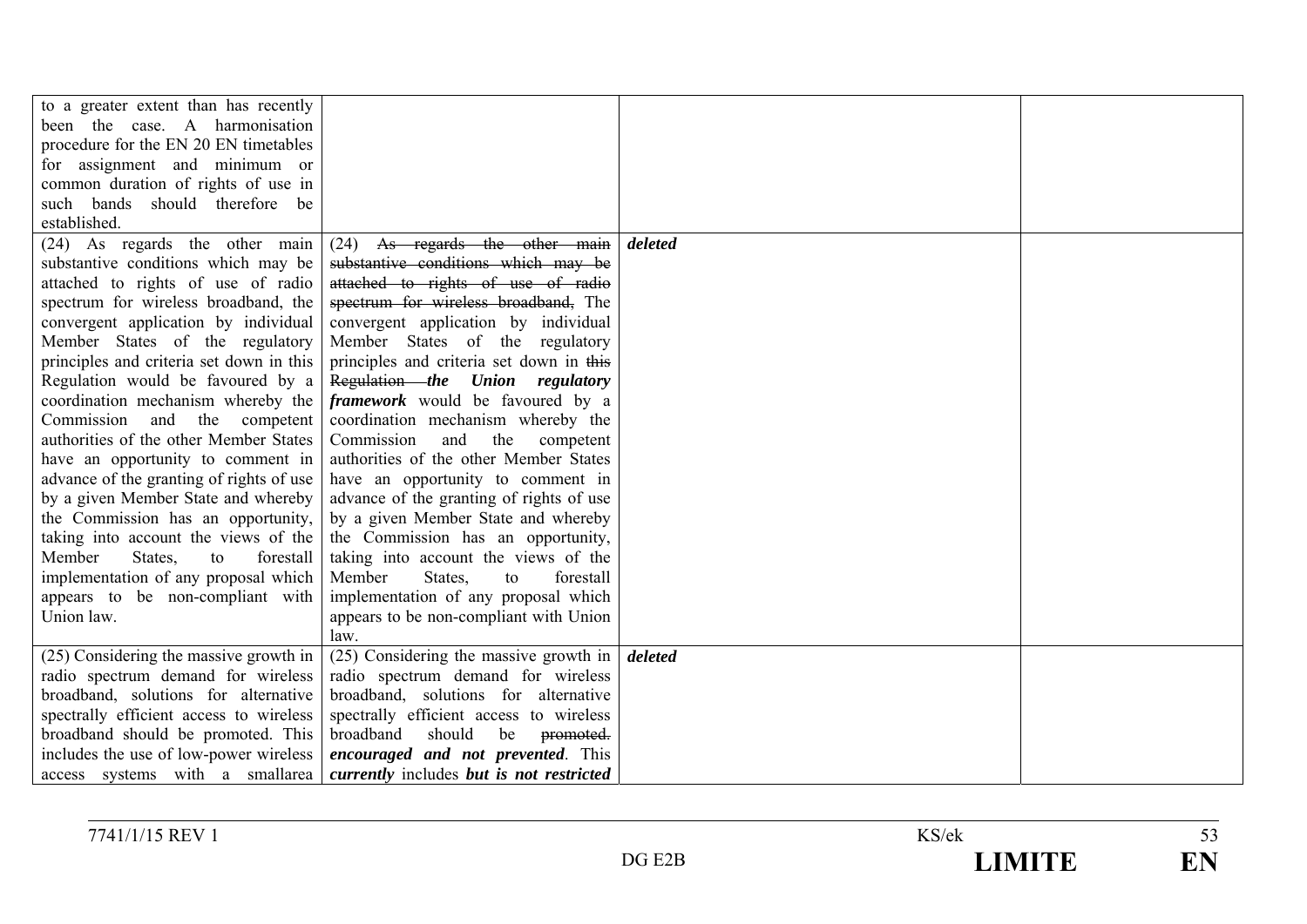| 'hotspots' of radio local area networks<br>(RLAN, also known as 'Wi-Fi'), as well<br>as networks of low-power small size<br>cellular Access points (also called<br>femto-, pico- or metrocells).                                                                                                                                                                                                                                                                                                                             | operating range such as so called $\frac{1}{10}$ to the use of low-power wireless access<br>systems with a small-area operating<br>range such as so called 'hotspots' of<br>radio local area networks (RLAN, also<br>known as 'Wi-Fi'), as well as networks<br>of low-power small size cellular access<br>points (also called femto-, pico- or<br>metrocells). Dynamic spectrum access,<br>including on a licence-exempt basis<br>and other innovative technologies and |         |  |
|------------------------------------------------------------------------------------------------------------------------------------------------------------------------------------------------------------------------------------------------------------------------------------------------------------------------------------------------------------------------------------------------------------------------------------------------------------------------------------------------------------------------------|-------------------------------------------------------------------------------------------------------------------------------------------------------------------------------------------------------------------------------------------------------------------------------------------------------------------------------------------------------------------------------------------------------------------------------------------------------------------------|---------|--|
|                                                                                                                                                                                                                                                                                                                                                                                                                                                                                                                              | uses of spectrum should be encouraged<br>and made possible.                                                                                                                                                                                                                                                                                                                                                                                                             |         |  |
| (26) Complementary wireless access<br>systems such as RLAN, in particular<br>publicly accessible RLAN access<br>points, increasingly allow access to the<br>internet for end users and allow mobile<br>traffic off-loading by mobile operators,<br>using harmonised radio spectrum<br>resources without requiring<br>an<br>individual authorisation or right of use<br>of the radio spectrum.                                                                                                                                | [no change]                                                                                                                                                                                                                                                                                                                                                                                                                                                             | deleted |  |
| (27) Most RLAN access points are so<br>far used by private users as a local<br>wireless extension of their fixed<br>broadband connection. If end users,<br>within the limits of their own internet<br>subscription, choose to share access to<br>their RLAN with others, the<br>availability of a large number of such<br>access points, particularly in densely<br>populated areas, should maximise<br>wireless data capacity through radio<br>spectrum re-use and create a cost-<br>effective<br>complementary<br>wireless | $[no \space change]$                                                                                                                                                                                                                                                                                                                                                                                                                                                    | deleted |  |

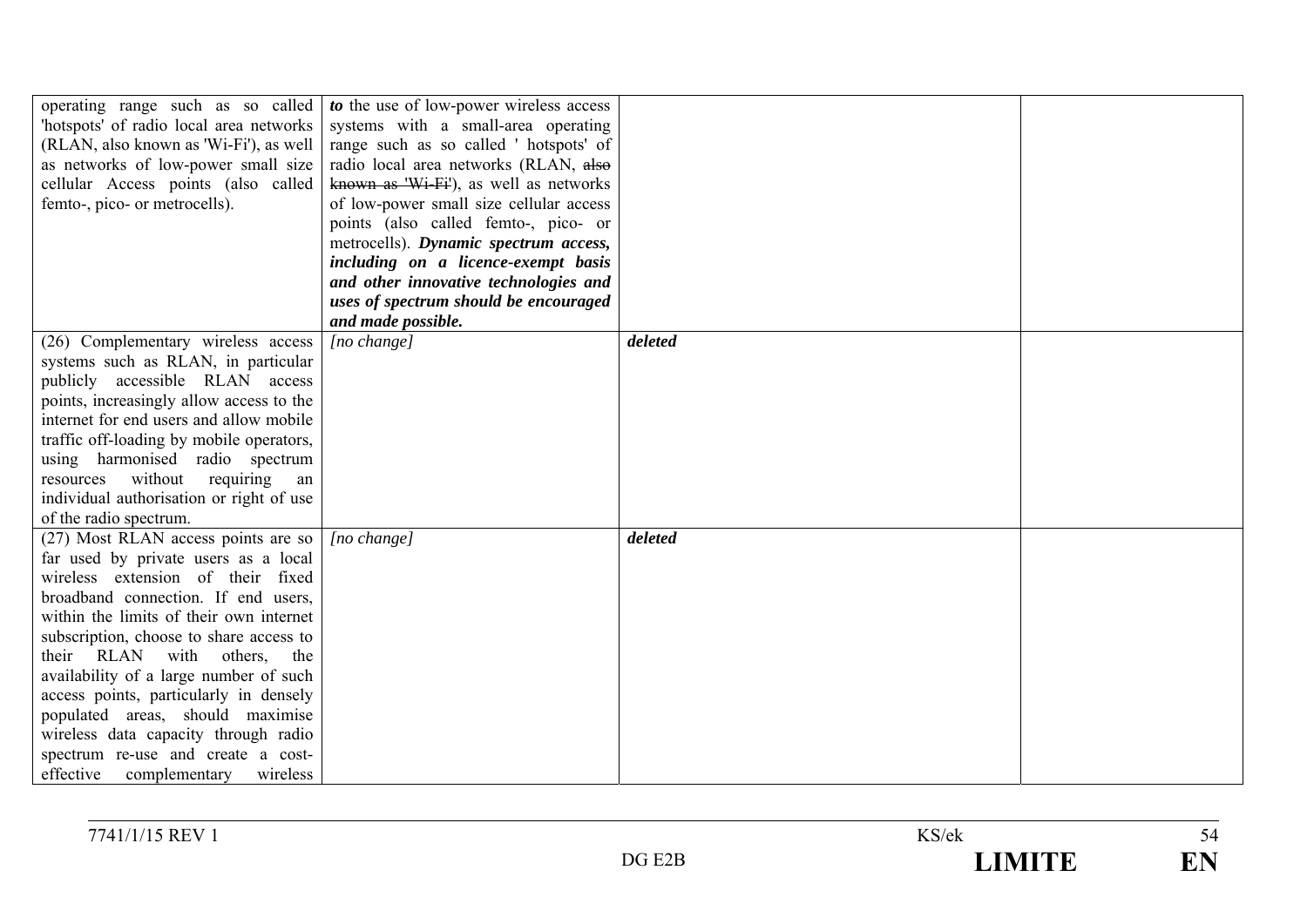| broadband infrastructure accessible to    |             |         |  |
|-------------------------------------------|-------------|---------|--|
| other end users. Therefore, unnecessary   |             |         |  |
| restrictions for end users to share       |             |         |  |
| access to their own RLAN access           |             |         |  |
| points with other end users or to         |             |         |  |
| connect to such Access points, should     |             |         |  |
| be removed or prevented.                  |             |         |  |
| addition,<br>(28)<br>In<br>unnecessary    | [no change] | deleted |  |
| restrictions to the deployment and        |             |         |  |
| interlinkage of RLAN access points        |             |         |  |
| should also be removed. Public            |             |         |  |
| authorities or providers of publice       |             |         |  |
| services increasingly use RLAN access     |             |         |  |
| points in their premises for their own    |             |         |  |
| purposes, for example for use by their    |             |         |  |
| personnel, to better facilitate cost-     |             |         |  |
| effective onsite access by citizens to e- |             |         |  |
| Government services, or to support        |             |         |  |
| provision of smart public services with   |             |         |  |
| real-time information, such as for        |             |         |  |
| public transport or traffic management.   |             |         |  |
| Such bodies could also provide access     |             |         |  |
| to such access points for citizens in     |             |         |  |
| general as an ancillary service to        |             |         |  |
| services offered to the public on such    |             |         |  |
| premises, and should be enabled to do     |             |         |  |
| so in conformity with competition and     |             |         |  |
| publice procurement rules. The making     |             |         |  |
| available of local access to electronic   |             |         |  |
| communications networks within or         |             |         |  |
| around a private property or a limited    |             |         |  |
| public area as an ancillary service to    |             |         |  |
| another activity that is not dependant    |             |         |  |
| on such an access, such as RLAN           |             |         |  |
| hotspots made available to customers      |             |         |  |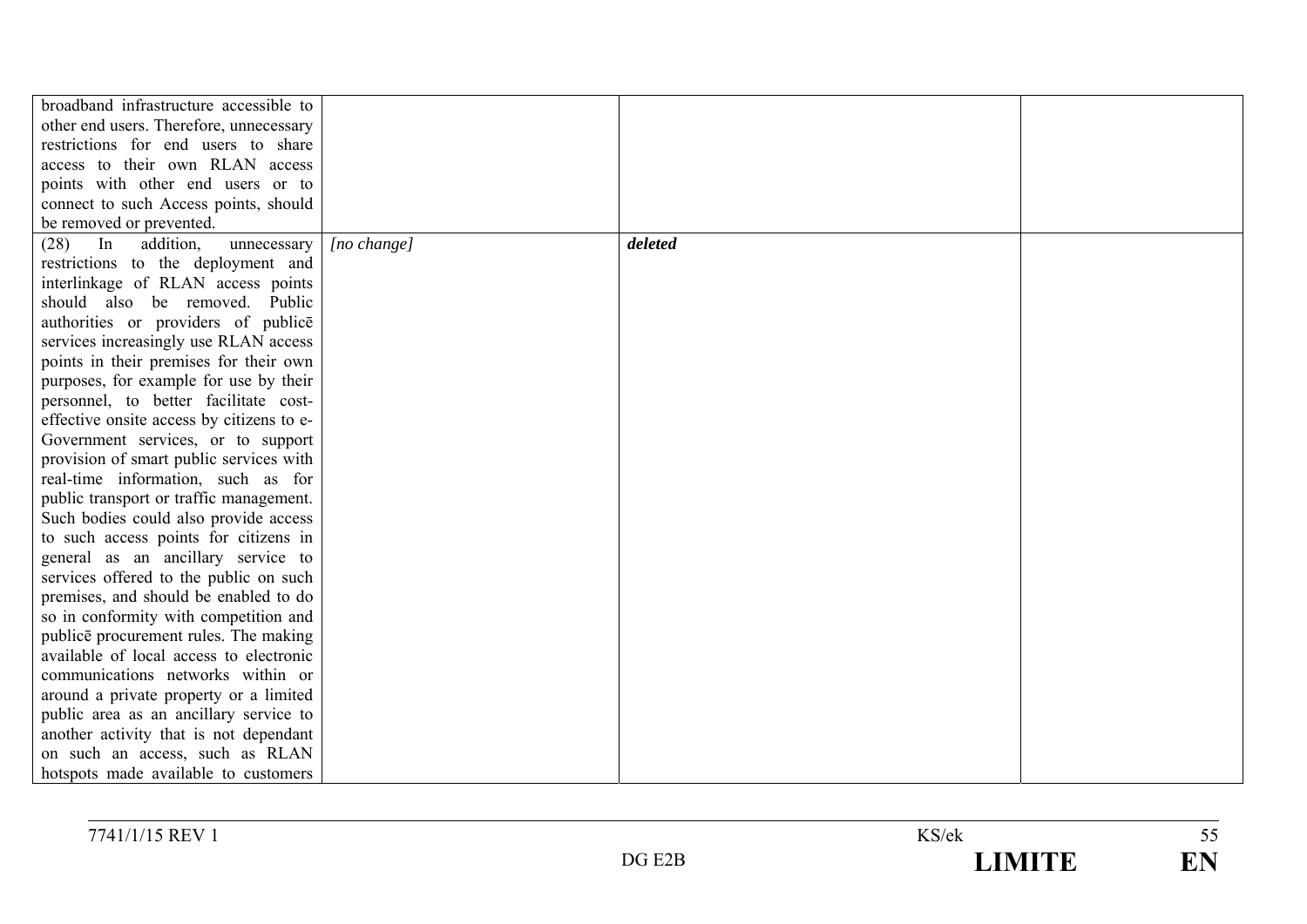| of other commercial activities or to the             |                      |         |  |
|------------------------------------------------------|----------------------|---------|--|
| general public in that area, should not              |                      |         |  |
| qualify such a provider as an electronic             |                      |         |  |
| communications provider.                             |                      |         |  |
| (29) Low power small-area wireless                   | $[no \space change]$ | deleted |  |
| access points are very small and                     |                      |         |  |
| unobtrusive equipment similar to                     |                      |         |  |
| domestic Wi-Fi routers, for which                    |                      |         |  |
| technical characteristics EN 21 EN                   |                      |         |  |
| should be specified at Union level for               |                      |         |  |
| their deployment and use in different                |                      |         |  |
| local contexts subject to general                    |                      |         |  |
| without<br>authorisation,<br>undue                   |                      |         |  |
| restrictions from individual planning or             |                      |         |  |
| other permits. The proportionality of                |                      |         |  |
| measures specifying the technical                    |                      |         |  |
| characteristics for such use to benefit              |                      |         |  |
| from general authorisation should be                 |                      |         |  |
| ensured through characteristics which                |                      |         |  |
| are significantly more restrictive than              |                      |         |  |
| the applicable maximum thresholds in                 |                      |         |  |
| Union measures regarding parameters                  |                      |         |  |
| such as power output.                                |                      |         |  |
| (30) Member States should ensure that <i>deleted</i> |                      | deleted |  |
| the management of radio spectrum at                  |                      |         |  |
| national level does not prevent other                |                      |         |  |
| Member States from using the radio                   |                      |         |  |
| spectrum to which they are entitled, or              |                      |         |  |
| from complying with their obligations                |                      |         |  |
| as regards bands for which the use is                |                      |         |  |
| harmonised at Union level. Building on               |                      |         |  |
| the existing activities of the RSPG, a               |                      |         |  |
| coordination mechanism is necessary                  |                      |         |  |
| to ensure that each Member State has                 |                      |         |  |
| equitable access to radio spectrum and               |                      |         |  |

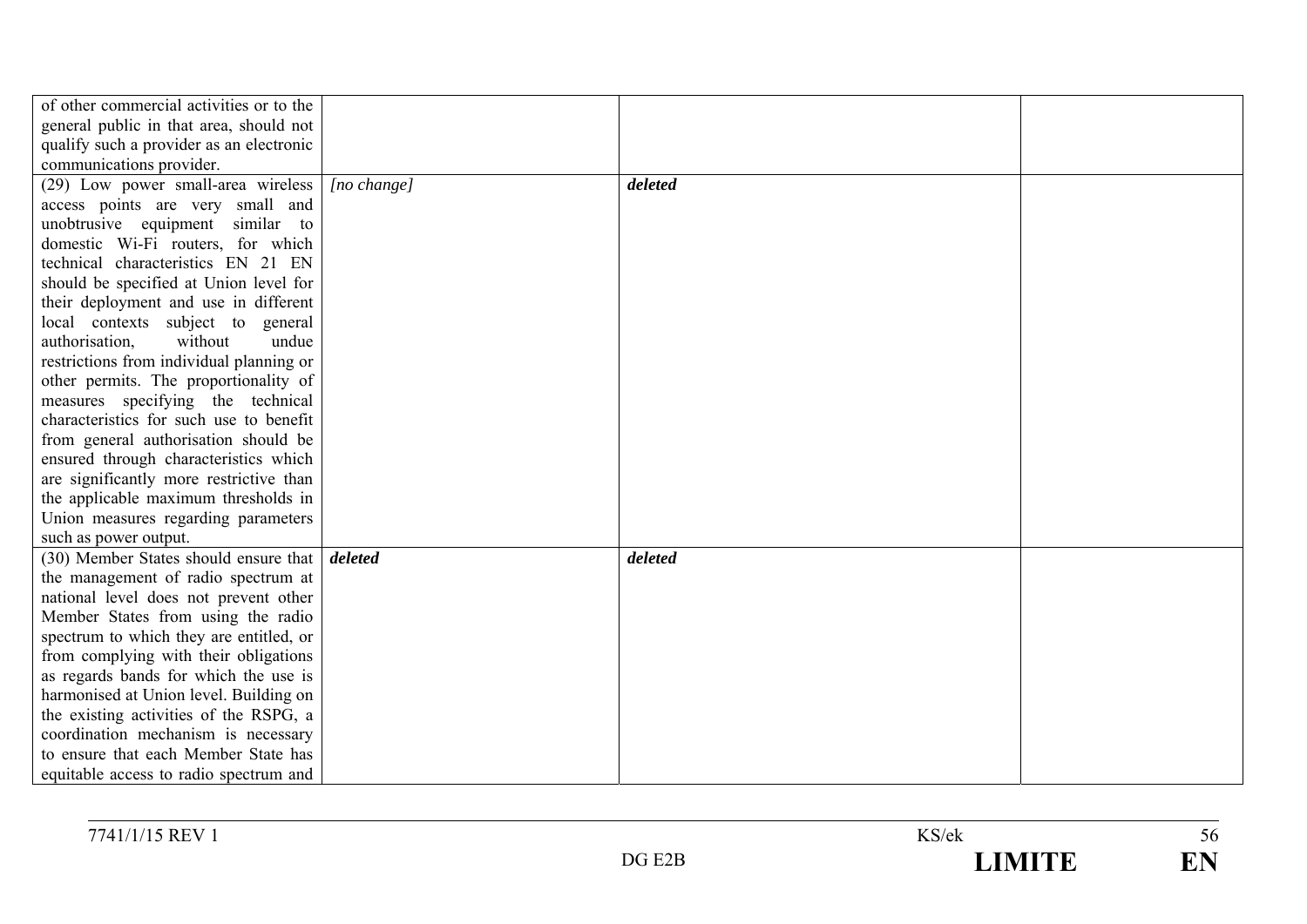| that the outcomes of coordination are<br>consistent and enforceable. |         |         |  |
|----------------------------------------------------------------------|---------|---------|--|
|                                                                      |         |         |  |
| $(31)$ Experience in the implementation                              | deleted | deleted |  |
| of the Union's regulatory framework                                  |         |         |  |
| indicates that existing provisions                                   |         |         |  |
| requiring the consistent application of                              |         |         |  |
| regulatory measures together with the                                |         |         |  |
| goal of contributing to the development                              |         |         |  |
| of the internal market have not created                              |         |         |  |
| sufficient incentives to design access                               |         |         |  |
| products on the basis of harmonised                                  |         |         |  |
| standards and processes, in particular                               |         |         |  |
| in relation to fixed networks. When                                  |         |         |  |
| operating in different Member States,                                |         |         |  |
| operators have difficulties in finding                               |         |         |  |
| access inputs with the right quality and                             |         |         |  |
| network and service interoperability                                 |         |         |  |
| levels, and when they are available,                                 |         |         |  |
| such inputs exhibit different technical                              |         |         |  |
| features. This increases costs and                                   |         |         |  |
| constitutes an obstacle to the provision                             |         |         |  |
| of services across national borders.                                 |         |         |  |
|                                                                      |         |         |  |
| $(32)$ The integration of the single                                 | deleted | deleted |  |
| market for electronic communications                                 |         |         |  |
| accelerated<br>through<br>would<br>be                                |         |         |  |
| establishment of a framework to define                               |         |         |  |
| certain key European virtual products,                               |         |         |  |
| which are particularly important for                                 |         |         |  |
| providers of electronic communication                                |         |         |  |
| services to provide cross-border                                     |         |         |  |
| services and to adopt a pan-Union                                    |         |         |  |
| strategy in an increasingly all-IP                                   |         |         |  |
| environment, based on key parameters                                 |         |         |  |

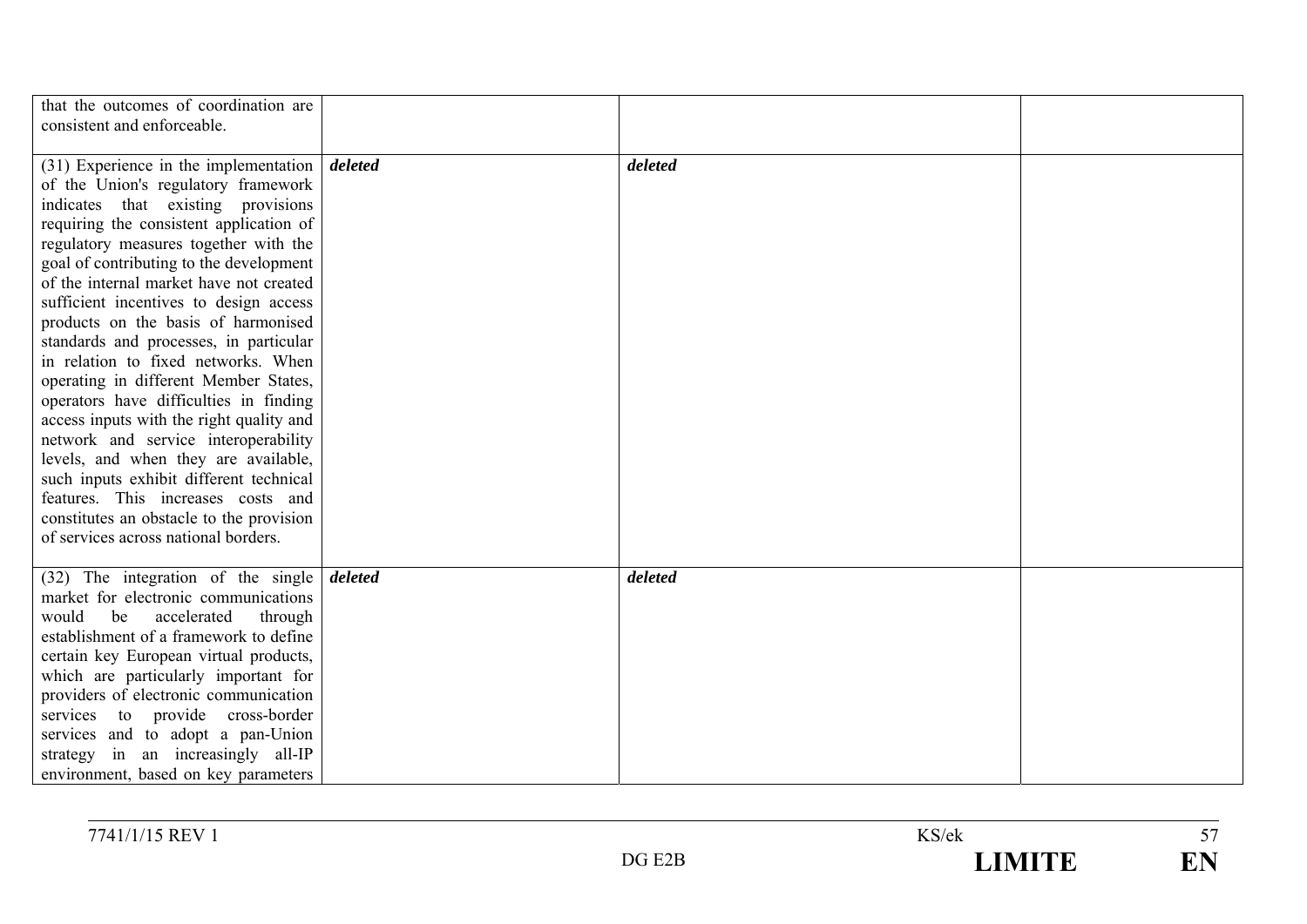| and minimum characteristics.                          |         |  |
|-------------------------------------------------------|---------|--|
| $(33)$ The operational needs served by <i>deleted</i> | deleted |  |
| various virtual products should be                    |         |  |
| addressed. European virtual broadband                 |         |  |
| access products should be available in                |         |  |
| cases where an operator with                          |         |  |
| significant market power has been                     |         |  |
| required under the terms of the                       |         |  |
| Framework Directive and the Access                    |         |  |
| Directive to provide access on                        |         |  |
| regulated terms at a specific access                  |         |  |
| point in its network. First, efficient                |         |  |
| cross-border entry should be facilitated              |         |  |
| by harmonised products that enable                    |         |  |
| initial provision by cross-border                     |         |  |
| providers of services to their end                    |         |  |
| customers without delay and with a                    |         |  |
| predictable and sufficient quality,                   |         |  |
| including services to<br>business                     |         |  |
| customers with multiple sites in                      |         |  |
| different Member States, where this                   |         |  |
| would be necessary and proportionate                  |         |  |
| pursuant to market analysis. These                    |         |  |
| harmonised products should<br>be                      |         |  |
| available for a sufficient period in                  |         |  |
| order to allow access seekers and                     |         |  |
| providers to plan medium and long                     |         |  |
| term investments.                                     |         |  |
|                                                       |         |  |
| (34) Secondly, sophisticated virtual <i>deleted</i>   | deleted |  |
| access products that require a higher                 |         |  |
| level of investment by access seekers                 |         |  |
| and allow them a greater level of                     |         |  |
| control and differentiation, particularly             |         |  |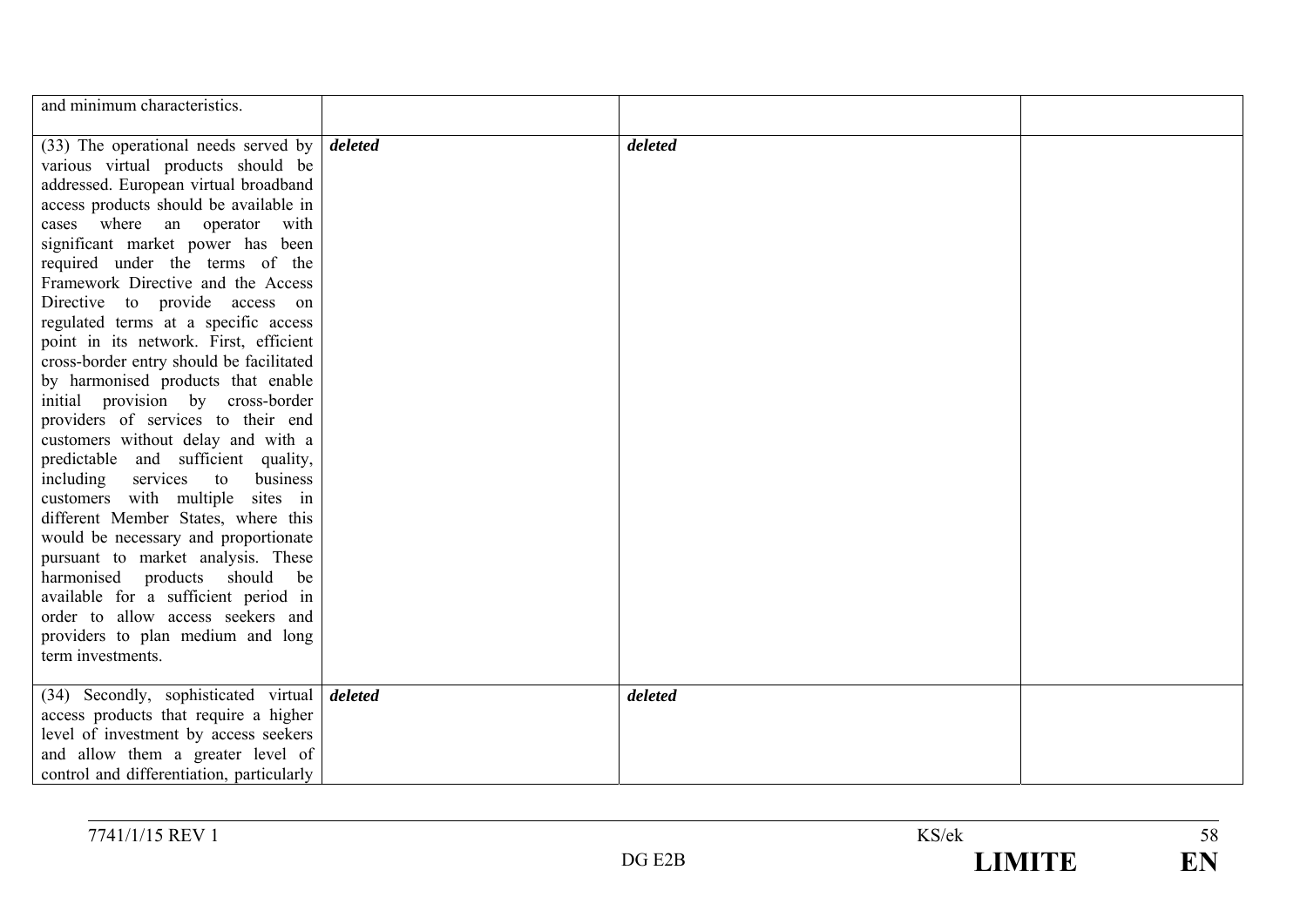| by providing access at a more local<br>level, are key to creating the conditions<br>for sustainable competition across the<br>internal market. Hence, these key<br>wholesale access products to next-<br>generation access (NGA) networks<br>should also be harmonised to facilitate<br>cross-border investment. Such virtual<br>broadband access products should be<br>designed<br>to<br>have<br>equivalent<br>functionalities to physical unbundling,<br>in order to broaden the range of<br>potential wholesale remedies available<br>for EN 22 EN consideration by<br>national regulatory authorities under<br>the proportionality assessment pursuant<br>to Directive 2002/19/EC. |                                                                                                                                                                                                                                                                                                                                                            |         |  |
|----------------------------------------------------------------------------------------------------------------------------------------------------------------------------------------------------------------------------------------------------------------------------------------------------------------------------------------------------------------------------------------------------------------------------------------------------------------------------------------------------------------------------------------------------------------------------------------------------------------------------------------------------------------------------------------|------------------------------------------------------------------------------------------------------------------------------------------------------------------------------------------------------------------------------------------------------------------------------------------------------------------------------------------------------------|---------|--|
| (35) Thirdly, it is also necessary to $\delta$ deleted<br>harmonise a wholesale access product<br>for terminating segments of leased<br>lines with enhanced interfaces, in order<br>to enable cross-border provision of<br>mission-critical connectivity services<br>for the most demanding business users.                                                                                                                                                                                                                                                                                                                                                                            |                                                                                                                                                                                                                                                                                                                                                            | deleted |  |
|                                                                                                                                                                                                                                                                                                                                                                                                                                                                                                                                                                                                                                                                                        | $(35a)$ There is a need to harmonise the<br>conditions for high-quality wholesale<br>products used for the supply of<br>business services to enable the<br>provision of seamless services to cross-<br>border and multi-national corporations<br>across the European Union. Such<br>harmonisation could play a significant<br>role in terms of EU business |         |  |

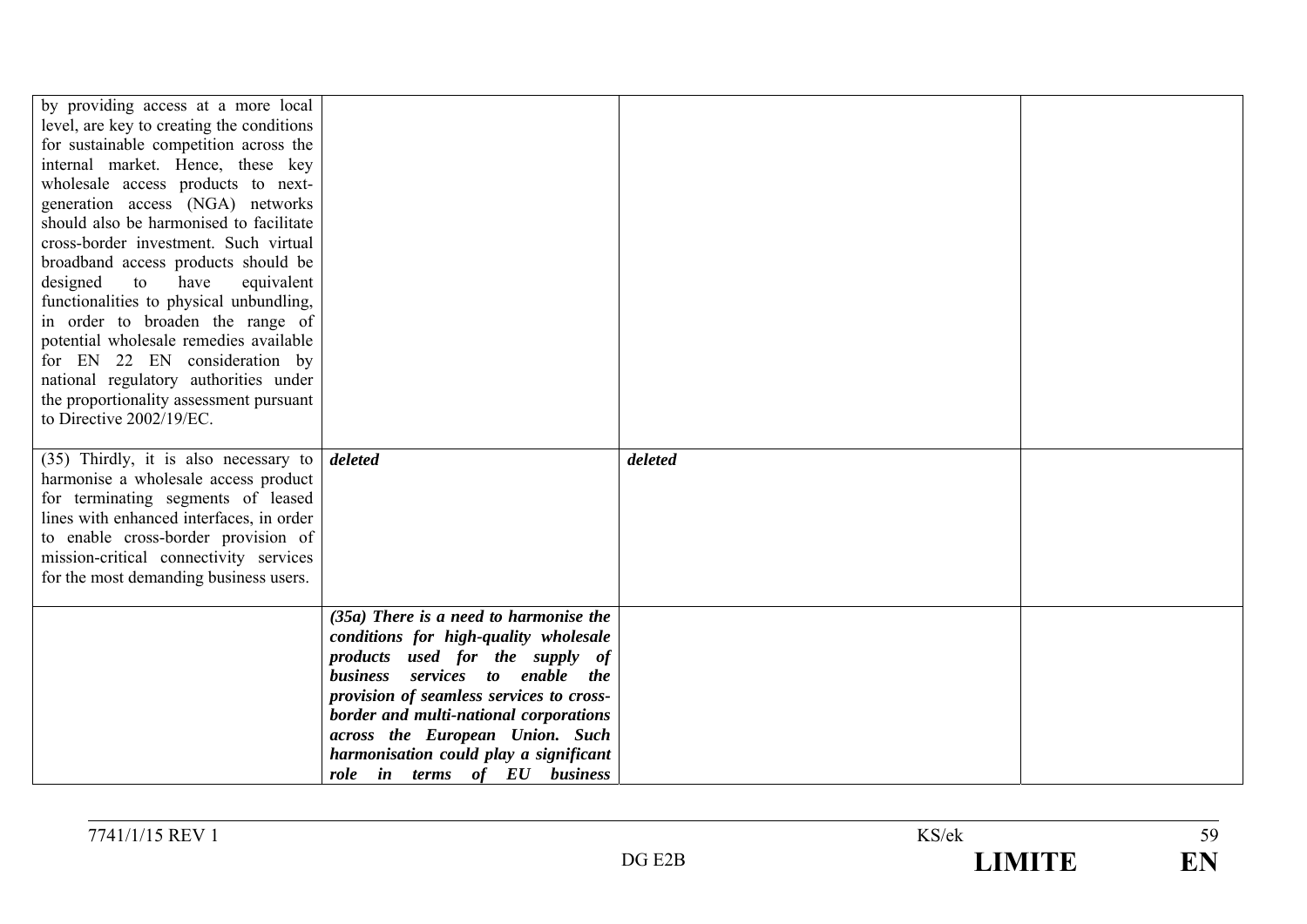|                                              | competitiveness       | with | regards | <i>to</i> |         |  |
|----------------------------------------------|-----------------------|------|---------|-----------|---------|--|
|                                              | communications costs. |      |         |           |         |  |
| $(36)$ In a context of progressive           | deleted               |      |         |           | deleted |  |
| migration to 'all IP networks', the lack     |                       |      |         |           |         |  |
| of availability of connectivity products     |                       |      |         |           |         |  |
| based on the IP protocol for different       |                       |      |         |           |         |  |
| classes of services with assured service     |                       |      |         |           |         |  |
| quality that enable communication            |                       |      |         |           |         |  |
| paths across network domains and             |                       |      |         |           |         |  |
| across network borders, both within          |                       |      |         |           |         |  |
| and between Member States, hinders           |                       |      |         |           |         |  |
| the development of applications that         |                       |      |         |           |         |  |
| rely on access to other networks, thus       |                       |      |         |           |         |  |
| limiting technological innovation.           |                       |      |         |           |         |  |
| Moreover, this situation prevents the        |                       |      |         |           |         |  |
| diffusion on a wider scale of                |                       |      |         |           |         |  |
| efficiencies which are associated with       |                       |      |         |           |         |  |
| the management and provision of              |                       |      |         |           |         |  |
| IPbased networks and connectivity            |                       |      |         |           |         |  |
| products with an assured service             |                       |      |         |           |         |  |
| quality level, in particular enhanced        |                       |      |         |           |         |  |
| security, reliability and flexibility, cost- |                       |      |         |           |         |  |
| effectiveness and faster provisioning,       |                       |      |         |           |         |  |
| which benefit network operators,             |                       |      |         |           |         |  |
| service providers and end users. A           |                       |      |         |           |         |  |
| harmonised approach to the design and        |                       |      |         |           |         |  |
| availability of these products is            |                       |      |         |           |         |  |
| therefore necessary, on reasonable           |                       |      |         |           |         |  |
| terms including, where requested, the        |                       |      |         |           |         |  |
| possibility of crosssupply by the            |                       |      |         |           |         |  |
| electronic<br>communications                 |                       |      |         |           |         |  |
| undertakings concerned.                      |                       |      |         |           |         |  |
| (37) The establishment of European   deleted |                       |      |         |           | deleted |  |
| virtual broadband access products            |                       |      |         |           |         |  |
|                                              |                       |      |         |           |         |  |

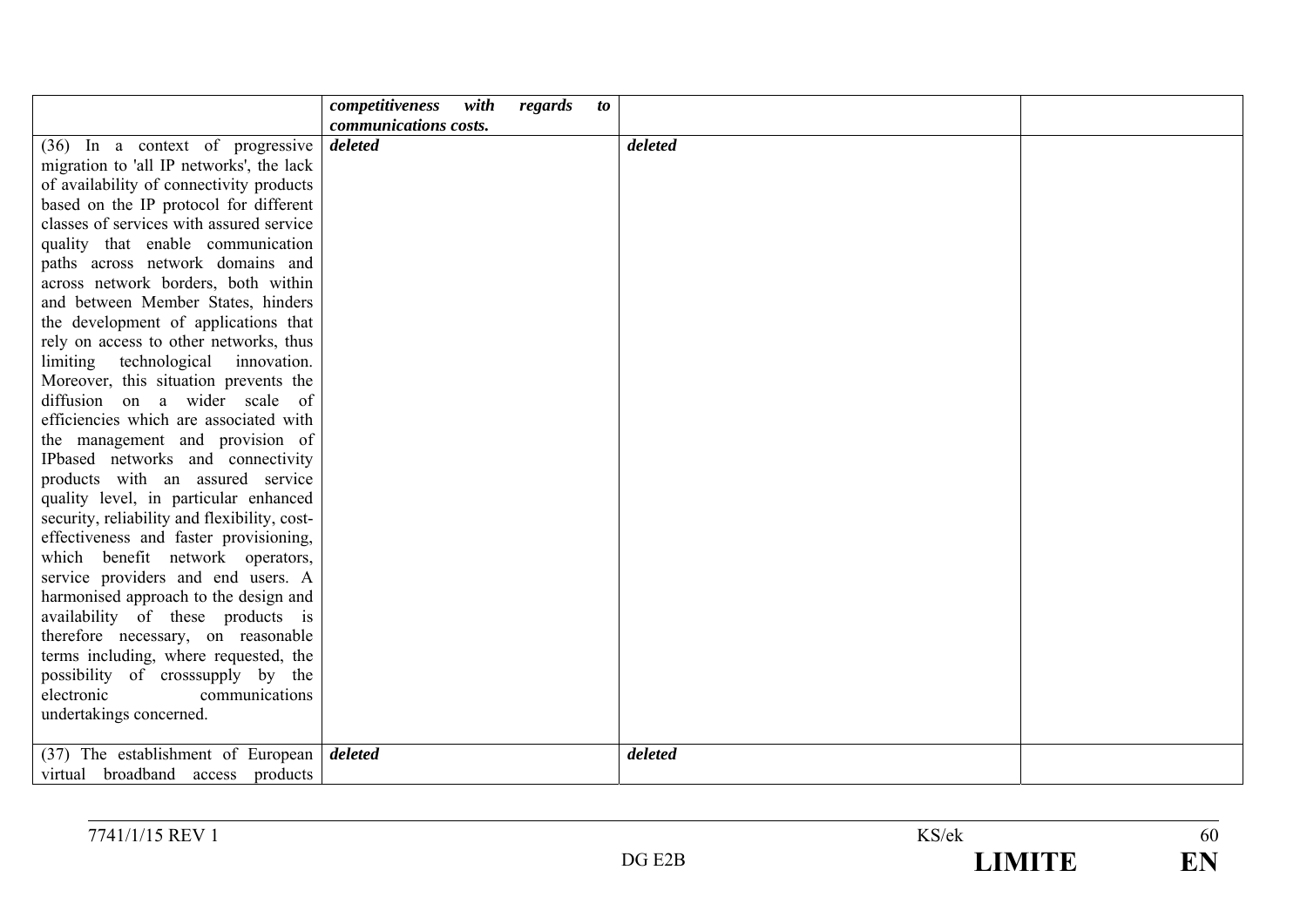| under this Regulation should be             |  |  |
|---------------------------------------------|--|--|
| reflected in the assessment by national     |  |  |
| regulatory authorities of the most          |  |  |
| appropriate access remedies to the          |  |  |
| networks of operators designated as         |  |  |
| having significant market power, while      |  |  |
| avoiding over-regulation through the        |  |  |
| multiplication<br>of<br>unnecessary         |  |  |
| wholesale access products, whether          |  |  |
| imposed pursuant to market analysis or      |  |  |
| provided under other conditions. In         |  |  |
| particular, the introduction of the         |  |  |
| European virtual access products            |  |  |
| should not, in and of itself, lead to an    |  |  |
| increase in the number of regulated         |  |  |
| access products imposed on a given          |  |  |
| operator. Moreover, the need for            |  |  |
| regulatory<br>national<br>authorities,      |  |  |
| following the adoption of this              |  |  |
| Regulation, to assess whether a             |  |  |
| European virtual broadband access           |  |  |
| product should be imposed instead of        |  |  |
| existing wholesale access remedies,         |  |  |
| and to assess the appropriateness of        |  |  |
| imposing a European virtual broadband       |  |  |
| access product in the context of future     |  |  |
| market reviews where they find              |  |  |
| significant market power, should not        |  |  |
| affect their responsibility to identify the |  |  |
| most appropriate and proportionate          |  |  |
| remedy to address the identified            |  |  |
| competition problem in accordance           |  |  |
| Directive<br>with Article 16<br>of          |  |  |
| 2002/21/EC.                                 |  |  |
|                                             |  |  |

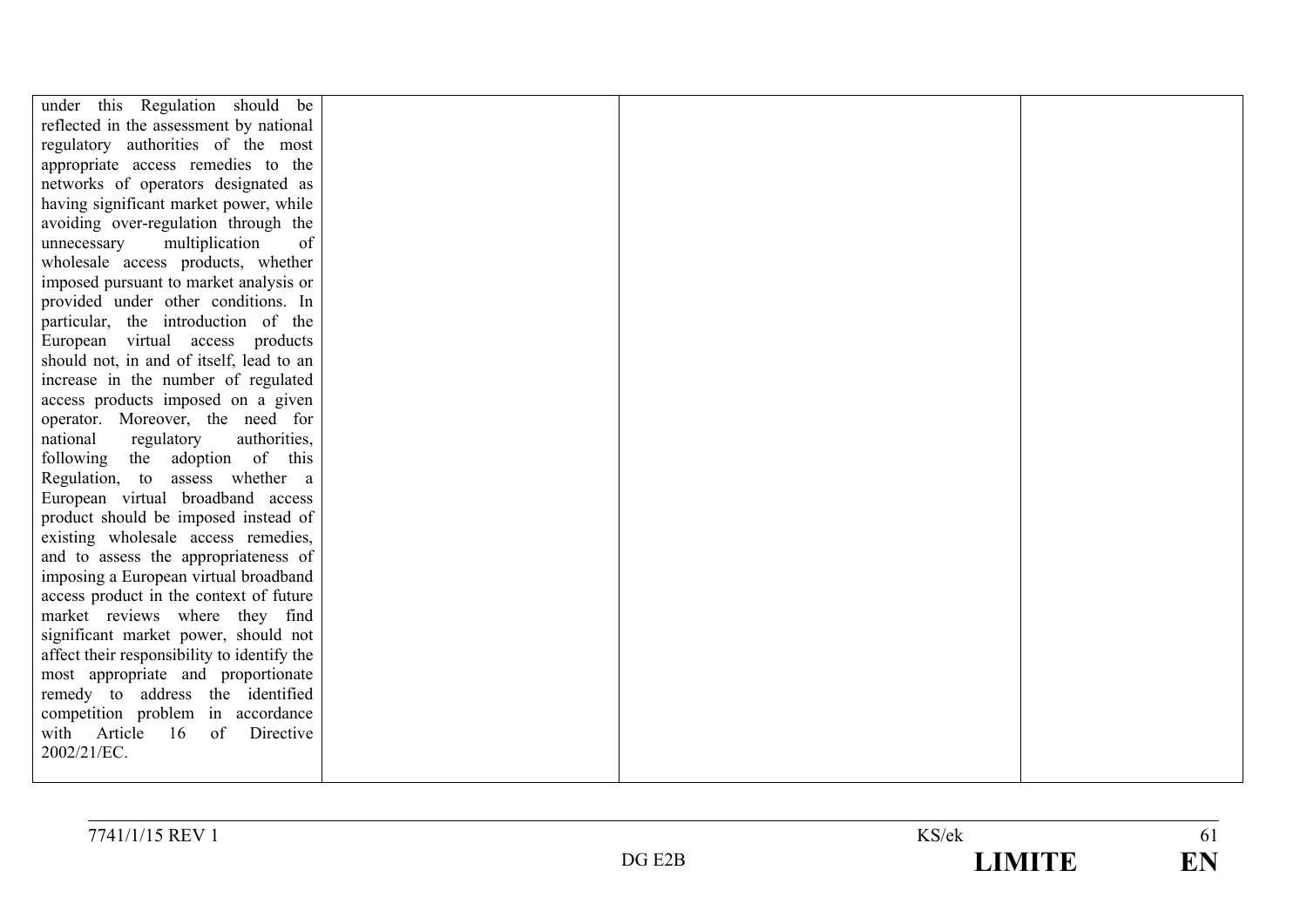| $(38)$ In the interests of regulatory    | deleted | deleted |  |
|------------------------------------------|---------|---------|--|
| predictability, key elements of evolving |         |         |  |
| decisional practice under the current    |         |         |  |
| legal framework which affect the         |         |         |  |
| conditions under which wholesale         |         |         |  |
| access products, including European      |         |         |  |
| virtual broadband access products, are   |         |         |  |
| made available for NGA networks,         |         |         |  |
| should also be reflected in the          |         |         |  |
| legislation. These should include        |         |         |  |
| provisions reflecting the importance,    |         |         |  |
| for the analysis of wholesale access     |         |         |  |
| markets and in particular of whether     |         |         |  |
| there is a need for price controls on    |         |         |  |
| such access to NGA networks, of the      |         |         |  |
| relationship between competitive         |         |         |  |
| constraints from alternative fixed and   |         |         |  |
| wireless infrastructures,<br>effective   |         |         |  |
| of<br>nondiscriminatory<br>guarantees    |         |         |  |
| access, and the existing level of        |         |         |  |
| competition in terms of price, choice    |         |         |  |
| and quality at retail level. The latter  |         |         |  |
| consideration ultimately determines the  |         |         |  |
| benefits to end users. For example, in   |         |         |  |
| the conduct of their case-by-case        |         |         |  |
| assessment pursuant to Article 16 of     |         |         |  |
| Directive 2002/21/EC and without         |         |         |  |
| prejudice to the assessment of           |         |         |  |
| significant market power and the         |         |         |  |
| application of EU competition rules,     |         |         |  |
| national regulatory authorities may      |         |         |  |
| consider that in the presence of two     |         |         |  |
| fixed NGA networks, EN 23 EN             |         |         |  |
| market conditions are competitive        |         |         |  |
| enough to be able to drive network       |         |         |  |

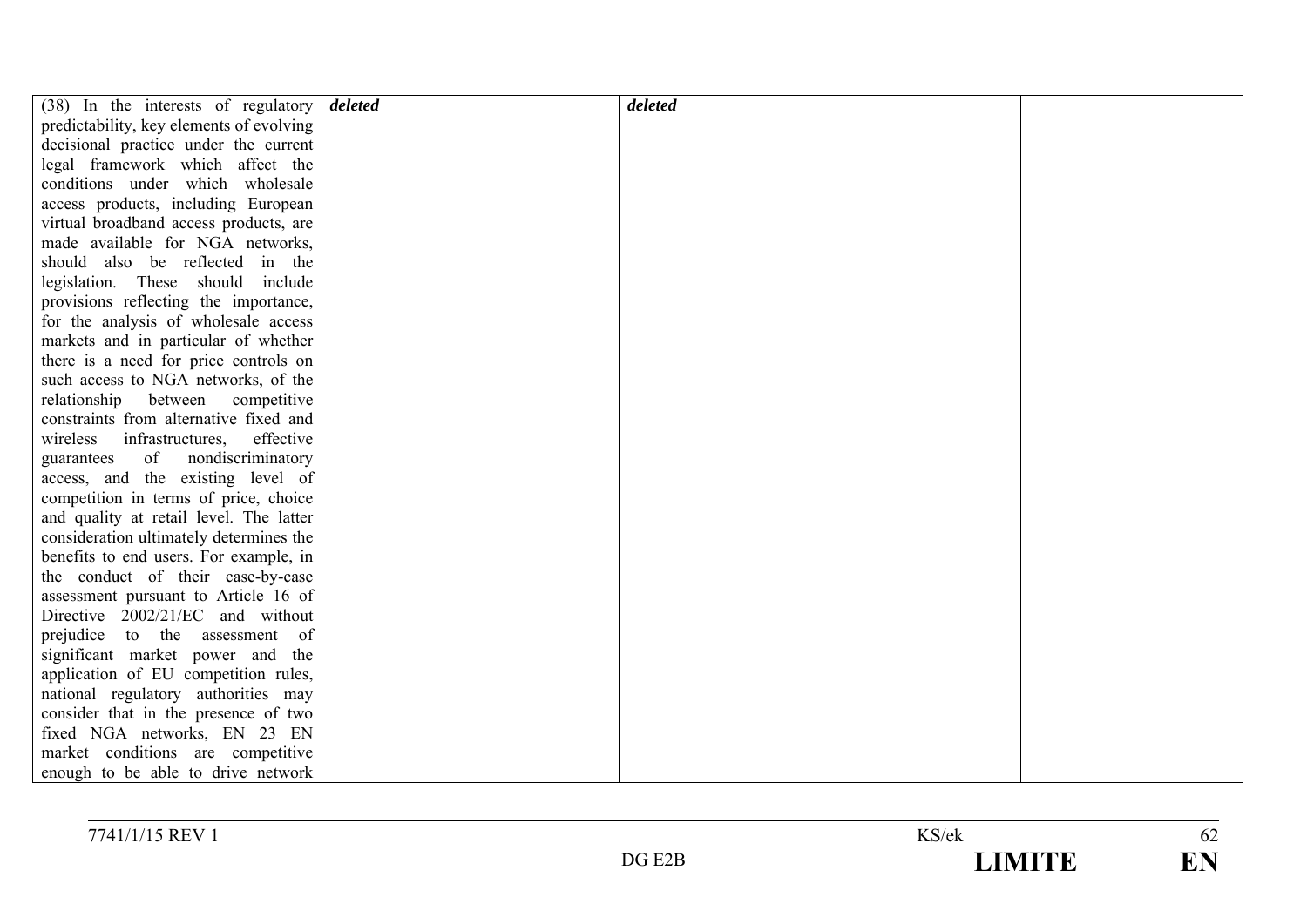| upgrades and to evolve towards the         |             |         |  |
|--------------------------------------------|-------------|---------|--|
| provision of ultra-fast services, which    |             |         |  |
| is one important parameter of retail       |             |         |  |
| competition.                               |             |         |  |
|                                            |             |         |  |
| (39) It is to be expected that intensified | [no change] | deleted |  |
| competition in a single market will lead   |             |         |  |
| to a reduction over time in sector-        |             |         |  |
| specific regulation based on market        |             |         |  |
| analysis. Indeed, one of the results of    |             |         |  |
| completing the Single Market should        |             |         |  |
| be a greater tendency towards effective    |             |         |  |
| competition on relevant markets, with      |             |         |  |
| ex post application of competition law     |             |         |  |
| increasingly being seen as sufficient to   |             |         |  |
| ensure market functioning. In order to     |             |         |  |
| ensure legal clarity and predictability    |             |         |  |
| of regulatory approaches<br>across         |             |         |  |
| borders, clear and binding criteria        |             |         |  |
| should be provided on how to assess        |             |         |  |
| whether a given market still justifies     |             |         |  |
| the imposition of ex-ante regulatory       |             |         |  |
| obligations, by reference to the           |             |         |  |
| durability of bottlenecks and the          |             |         |  |
| prospects of competition, in particular    |             |         |  |
| infrastructure-based competition, and      |             |         |  |
| the conditions of competition at retail    |             |         |  |
| level on parameters such as price,         |             |         |  |
| choice and quality, which are              |             |         |  |
| ultimately what is relevant to end users   |             |         |  |
| and to the global competitiveness of       |             |         |  |
| the EU economy. This should underpin       |             |         |  |
| successive reviews of the list of          |             |         |  |
| markets susceptible to ex ante             |             |         |  |
| regulation and help national regulators    |             |         |  |

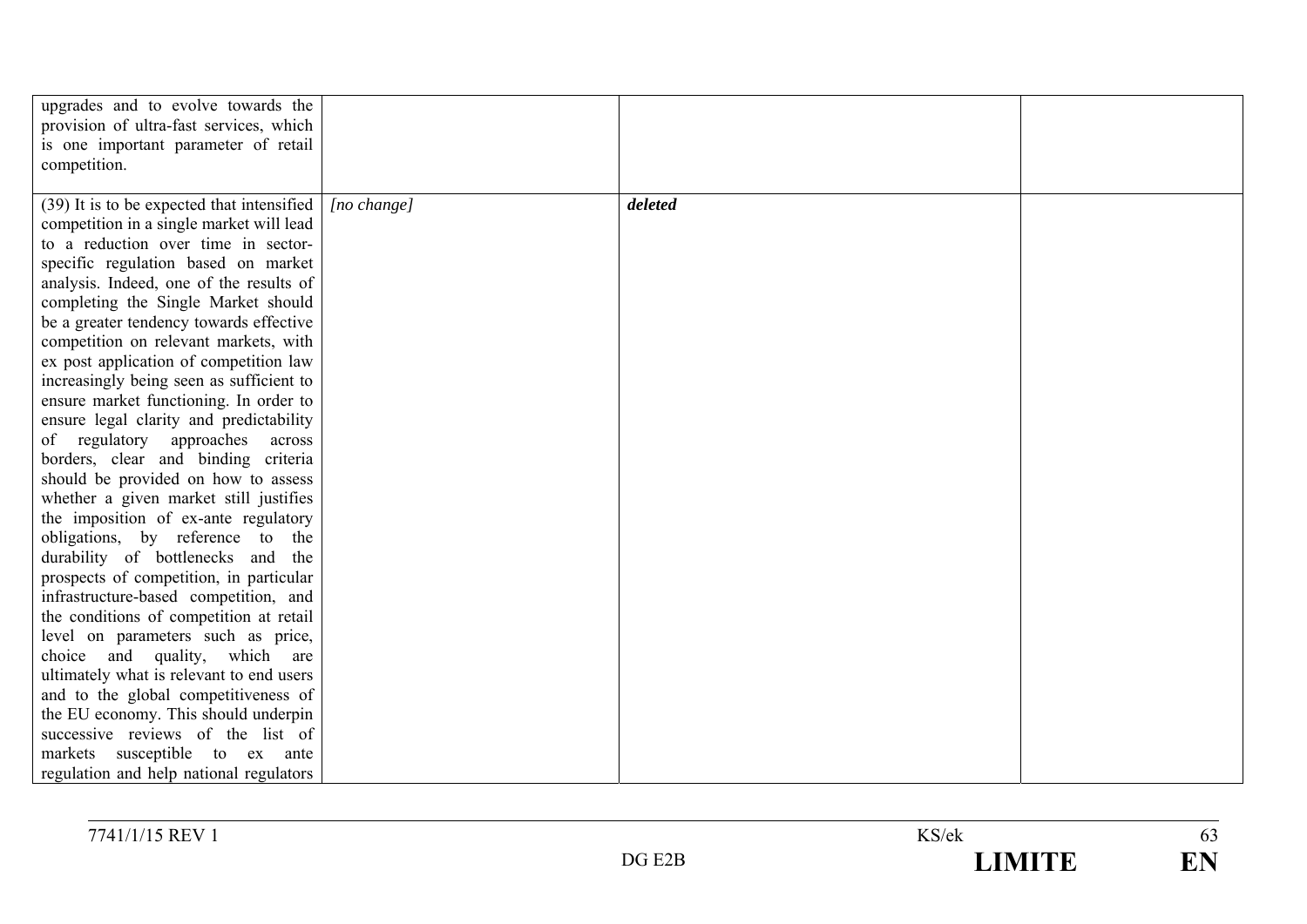| to focus their efforts where competition  |         |         |  |
|-------------------------------------------|---------|---------|--|
| is not yet effective and to do so in a    |         |         |  |
| convergent manner. The establishment      |         |         |  |
| of a true single market for electronic    |         |         |  |
| communications may in addition affect     |         |         |  |
| the geographical scope of markets, for    |         |         |  |
| the purposes of both sectorspecific       |         |         |  |
| regulation based on competition           |         |         |  |
| principles and the application of         |         |         |  |
| competition law itself.                   |         |         |  |
| (40) Disparities in the national          | deleted | deleted |  |
| implementation of sector-specific end-    |         |         |  |
| user protection rules create significant  |         |         |  |
| barriers to the single digital market, in |         |         |  |
| particular in the form of increased       |         |         |  |
| compliance costs for providers of         |         |         |  |
| electronic communications to<br>the       |         |         |  |
| publice wishing to offer services across  |         |         |  |
| Member<br>States.<br>Moreover,            |         |         |  |
| fragmentation and uncertainty as to the   |         |         |  |
| level of protection granted in different  |         |         |  |
| Member States undermines end-users'       |         |         |  |
| and dissuades them from<br>trust          |         |         |  |
| purchasing electronic communications      |         |         |  |
| services abroad. In order to achieve the  |         |         |  |
| Union's objective to remove barriers to   |         |         |  |
| the internal market it is necessary to    |         |         |  |
| replace existing, divergent national      |         |         |  |
| legal measures with a single and fully    |         |         |  |
| harmonised set of sector-specific rules   |         |         |  |
| which create a high common level of       |         |         |  |
| end-user protection.<br>Such<br>full      |         |         |  |
| harmonisation of the legal provisions     |         |         |  |
| should not prevent providers of           |         |         |  |
| electronic communications to<br>the       |         |         |  |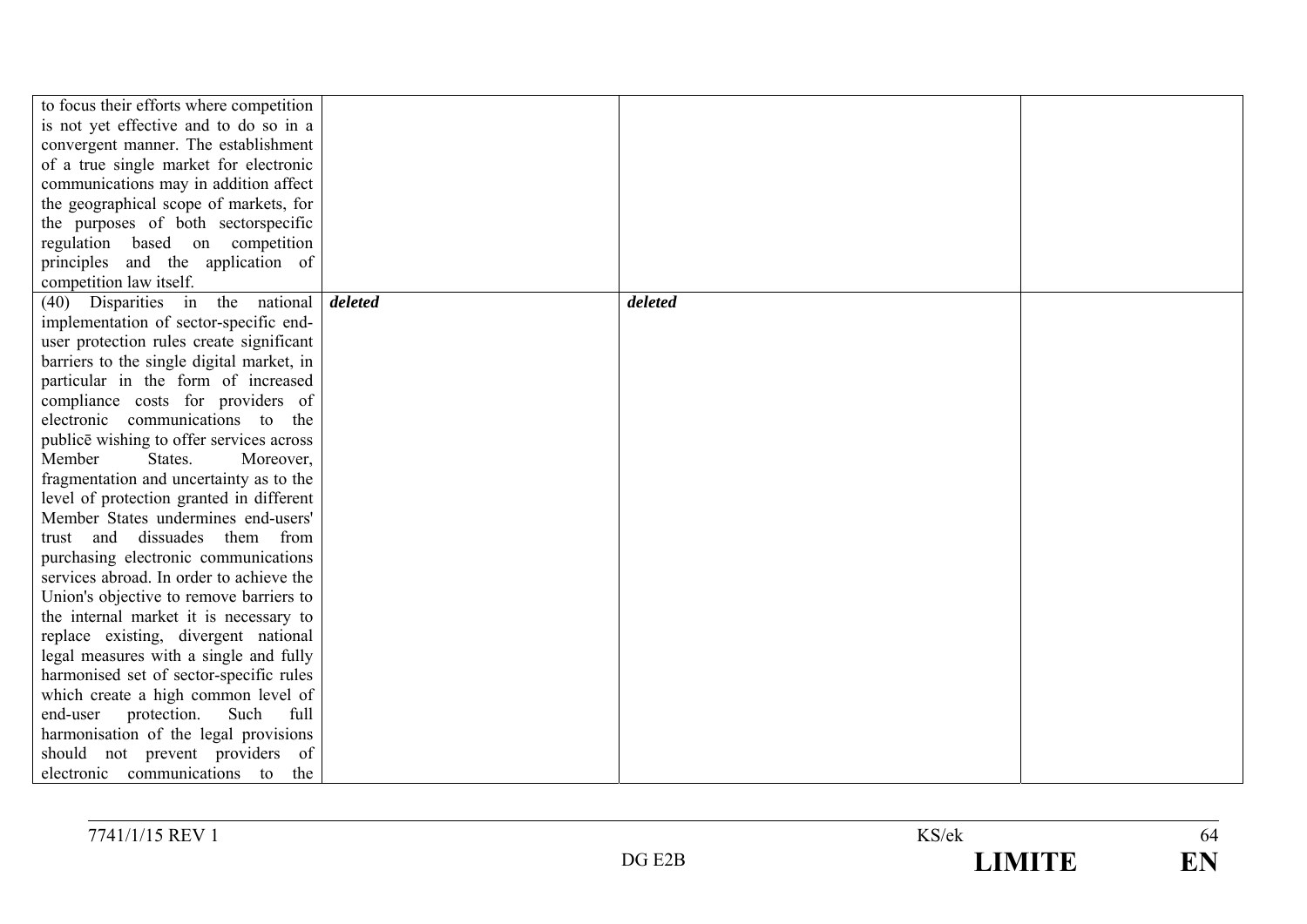| offering<br>public<br>from<br>end-users<br>contractual arrangements which go<br>beyond that level of protection.                                                                                                                                                                                                                                                                                                                                                                                                                                                                  |                                                                                                                                                                                                                                             |         |  |
|-----------------------------------------------------------------------------------------------------------------------------------------------------------------------------------------------------------------------------------------------------------------------------------------------------------------------------------------------------------------------------------------------------------------------------------------------------------------------------------------------------------------------------------------------------------------------------------|---------------------------------------------------------------------------------------------------------------------------------------------------------------------------------------------------------------------------------------------|---------|--|
| (41) As this Regulation harmonises<br>only certain sector-specific rules, it<br>should be without prejudice to the<br>general consumer protection rules, as<br>established by Union acts and national<br>legislation implementing them.                                                                                                                                                                                                                                                                                                                                           | (41) As This Regulation harmonises<br>only certain sector-specific rules, it<br>should be without prejudice to the<br>general consumer protection rules, as<br>established by Union acts law and<br>national legislation implementing them. | deleted |  |
| (42) Where the provisions in Chapters<br>4 and 5 of this Regulation refer to end-<br>users, such provisions should apply not<br>only to consumers but also to other<br>categories of endusers, primarily micro<br>enterprises. At their individual request,<br>end-users other than consumers should<br>be able to agree, by individual contract,<br>to deviate from certain provisions.                                                                                                                                                                                          | deleted                                                                                                                                                                                                                                     | deleted |  |
| (43) The completion of the single<br>market for electronic communications<br>also requires the removal of barriers for<br>end-users to have access to electronic<br>communications services across the<br>Union. Public<br>authorities<br>should<br>therefore not raise or maintain<br>obstacles to the cross-border purchase<br>services. Providers<br>of such<br>of<br>communications to<br>the<br>electronic<br>public should not deny or restrict<br>access or discriminate against end-<br>users on the basis of their nationality or<br>Member<br>State<br>of<br>residence. | [no change]                                                                                                                                                                                                                                 | deleted |  |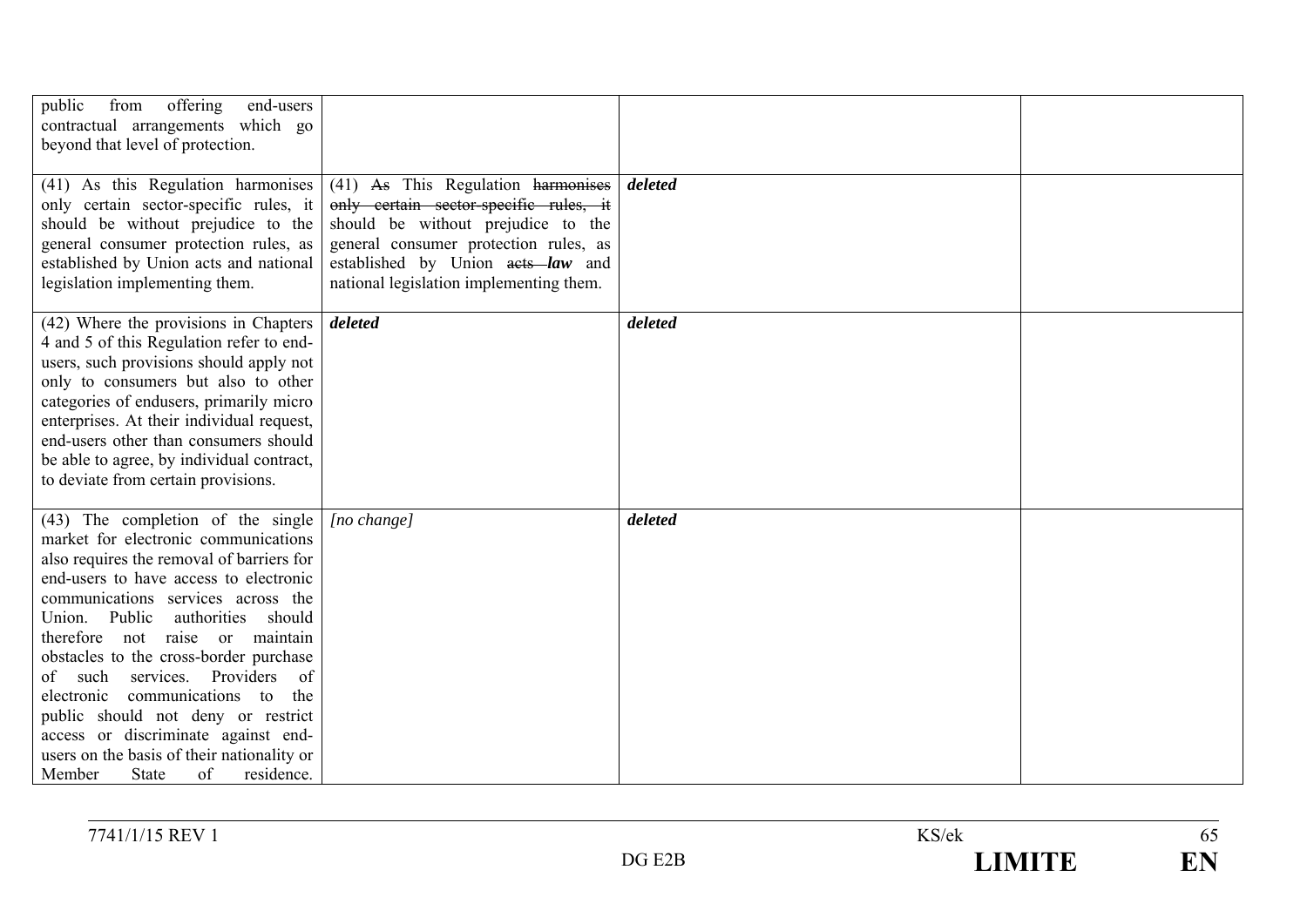| Differentiation should, however, be       |         |         |  |
|-------------------------------------------|---------|---------|--|
| possible on the basis of objectively      |         |         |  |
| justifiable differences in costs, risks   |         |         |  |
| and market conditions such as demand      |         |         |  |
| variations and pricing by competitors.    |         |         |  |
| (44) Very significant price differences   | deleted | deleted |  |
| continue to prevail, both for fixed and   |         |         |  |
| mobile communications,<br>between         |         |         |  |
| voice<br><b>SMS</b><br>domestic<br>and    |         |         |  |
| communications and those terminating      |         |         |  |
| in another Member State. While there      |         |         |  |
| are substantial variations between        |         |         |  |
| and<br>tariff<br>countries.<br>operators  |         |         |  |
| packages, and between mobile and          |         |         |  |
| fixed services, this continues to affect  |         |         |  |
| more vulnerable customer groups and       |         |         |  |
| pose barriers to seamless<br>to           |         |         |  |
| communication within the Union. This      |         |         |  |
| occurs in spite of a very significant     |         |         |  |
| reduction, and convergence in absolute    |         |         |  |
| terms, of termination rates in the        |         |         |  |
| different Member States, and low          |         |         |  |
| prices on transit markets. Moreover,      |         |         |  |
| the transition to an "all-IP" electronic  |         |         |  |
| communications environment should in      |         |         |  |
| due course bring additional cost          |         |         |  |
| reductions. Any significant retail tariff |         |         |  |
| differences between domestic fixed        |         |         |  |
| longdistance communications which         |         |         |  |
| are communications other than those       |         |         |  |
| within one local area identified by a     |         |         |  |
| geographic area code in the national      |         |         |  |
| numbering<br>fixed<br>plan,<br>and        |         |         |  |
| communications terminating in another     |         |         |  |
| Member State, should therefore be         |         |         |  |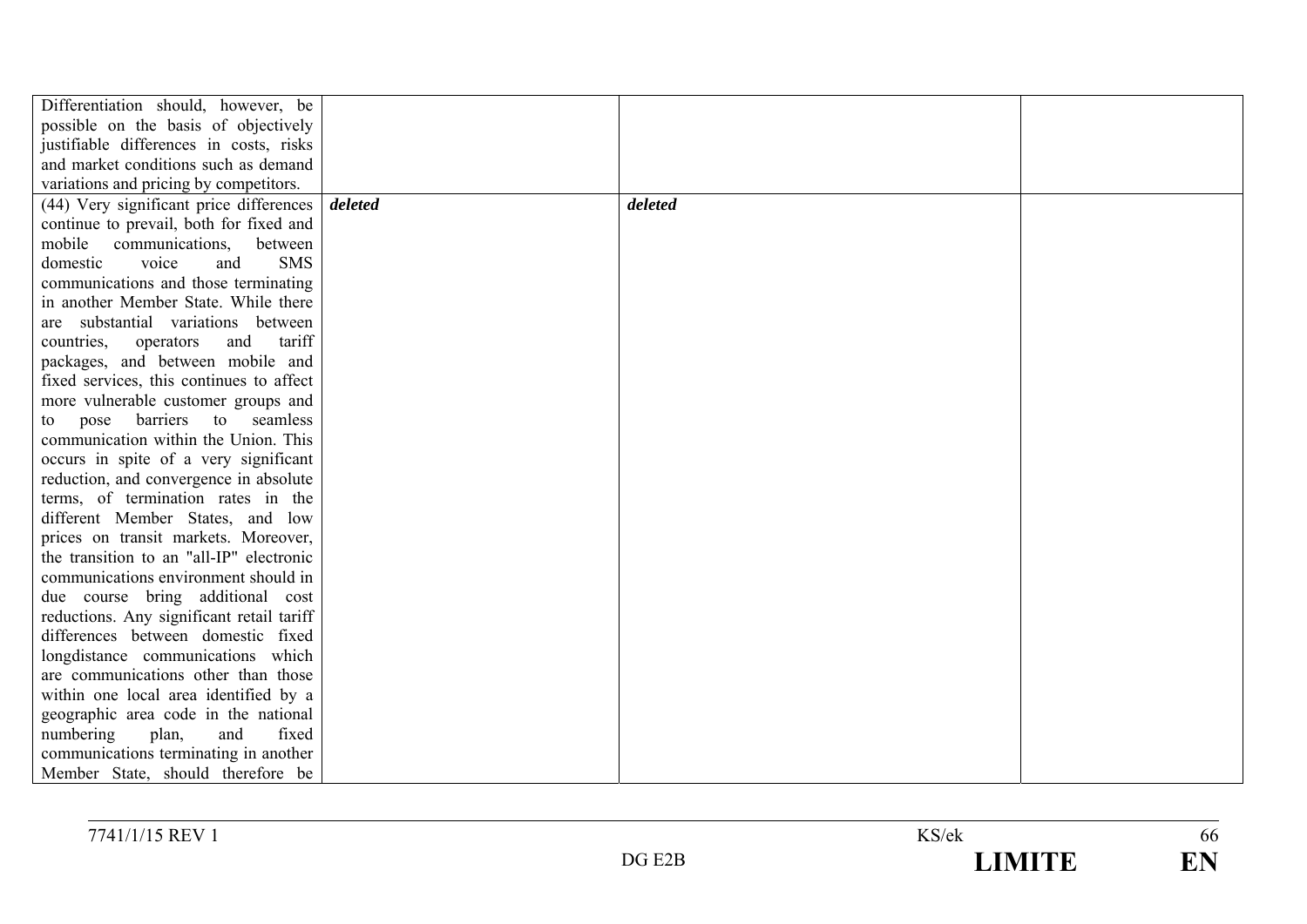| justified by reference to objective        |  |  |
|--------------------------------------------|--|--|
| criteria. Retail tariffs for international |  |  |
| mobile communications should not           |  |  |
| exceed the euro-voice and euro-SMS         |  |  |
| tariffs for regulated roaming calls and    |  |  |
| SMS messages, respectively, provided       |  |  |
| for in Regulation (EU) No 531/2012         |  |  |
| unless justified by reference to           |  |  |
| objective criteria. Such criteria may      |  |  |
| include additional<br>costs and a          |  |  |
| reasonable related<br>Other<br>margin.     |  |  |
| objective<br>include<br>factors<br>may     |  |  |
| differences in related price elasticity    |  |  |
| and the easy availability to all end       |  |  |
| users of alternative tariffs from          |  |  |
| providers of electronic communications     |  |  |
| to the public which offer cross-border     |  |  |
| communications within the Union at         |  |  |
| little or no extra charge, or of           |  |  |
| information society services with          |  |  |
| comparable functionalities, provided       |  |  |
| that end users are actively informed of    |  |  |
| such alternatives by their providers.      |  |  |
|                                            |  |  |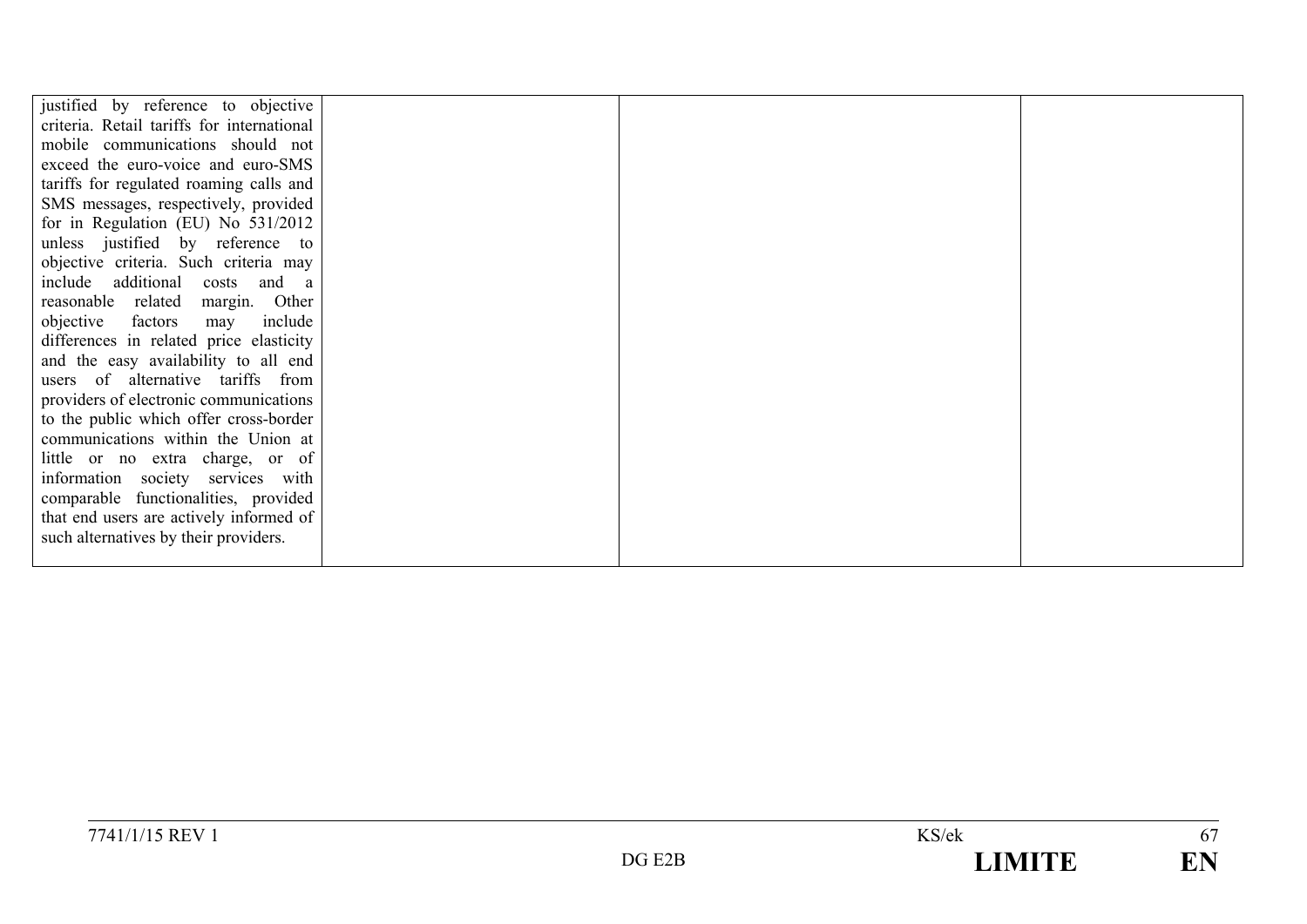| (45) The internet has developed over              | (45) The internet has developed over the         | $(45)$ (3) The internet has developed over the past     |  |
|---------------------------------------------------|--------------------------------------------------|---------------------------------------------------------|--|
| the past decades as an open platform              | past decades as an open platform for             | decades as an open platform for innovation with low     |  |
| for innovation with low access barriers           | innovation with low access barriers for          | access barriers for end-users, content and application  |  |
| for end-users, content and application            | end-users, content and application               | providers and internet service providers. The existing  |  |
| providers<br>internet<br>and<br>service           | providers and internet service providers.        | regulatory framework aims at promoting the ability of   |  |
| providers. The existing regulatory                | The <i>principle of 'net neutrality' in the</i>  | end-users to access and distribute information or run   |  |
| framework aims at promoting the                   | open internet means that traffic should          | applications and services of their choice. Recently,    |  |
| ability of end-users to access and                | treated<br><i>equally,</i><br>without<br>be      | However, the report of the Body of European             |  |
| distribute<br>information<br><sub>or</sub><br>run | discrimination,<br>restriction<br>or             | Regulators for Electronic Communications (BEREC)        |  |
| applications and services of their                | interference, independent of the sender,         | on traffic management practices published in May 2012   |  |
| choice. Recently, however, the report             | receiver, type, content, device, service         | and a study, commissioned by the Executive Agency       |  |
| of the Body of European Regulators for            | or application. As stated by the                 | for Consumers and Health and published in December      |  |
| Electronic Communications (BEREC)                 | <b>European Parliament resolution of 17</b>      | 2012, on the functioning of the market of internet      |  |
| on traffic management practices                   | November 2011 on the open internet               | access and provision from a consumer perspective,       |  |
| published in May 2012 and a study,                | and net neutrality in Europe <sup>20</sup> , the | showed that a significant number of end-users are       |  |
| commissioned by the Executive                     | internet's open character has been a             | affected by traffic management practices which block    |  |
| Agency for Consumers and Health and               | key driver of competitiveness, economic          | or slow down specific applications. These tendencies    |  |
| published in December 2012, on the                | growth, social development and                   | require elear <i>common</i> rules at the Union level to |  |
| functioning of the market of internet             | innovation - which has led to                    | maintain the open internet and to avoid fragmentation   |  |
| access and provision from a consumer              | spectacular levels of development in             | of the single market resulting from individual Member   |  |
| perspective, showed that a significant            | online applications, content and                 | States' measures.                                       |  |
| number of end-users are affected by               | services – and thus of growth in the             |                                                         |  |
| traffic management practices which                | offer of, and demand for, content and            |                                                         |  |
| block or slow<br>down specific                    | services, and has made it a vitally              |                                                         |  |
| applications. These tendencies require            | important accelerator in the free                |                                                         |  |
| clear rules at the Union level to                 | circulation of knowledge, ideas and              |                                                         |  |
| maintain the open internet and to avoid           | information, including in countries              |                                                         |  |
| fragmentation of the single market                | where access to independent media is             |                                                         |  |
| resulting from individual Member                  | limited.<br><b>The</b><br>existing<br>regulatory |                                                         |  |
| States' measures.                                 | framework aims at promoting the ability          |                                                         |  |
|                                                   | of users to access and distribute                |                                                         |  |
|                                                   | information or run applications and              |                                                         |  |
|                                                   | services of their choice. Recently,              |                                                         |  |
|                                                   |                                                  |                                                         |  |

*26P7\_TA(2011)0511 (OJ C 153 E, 31.5.2013, p. 128).*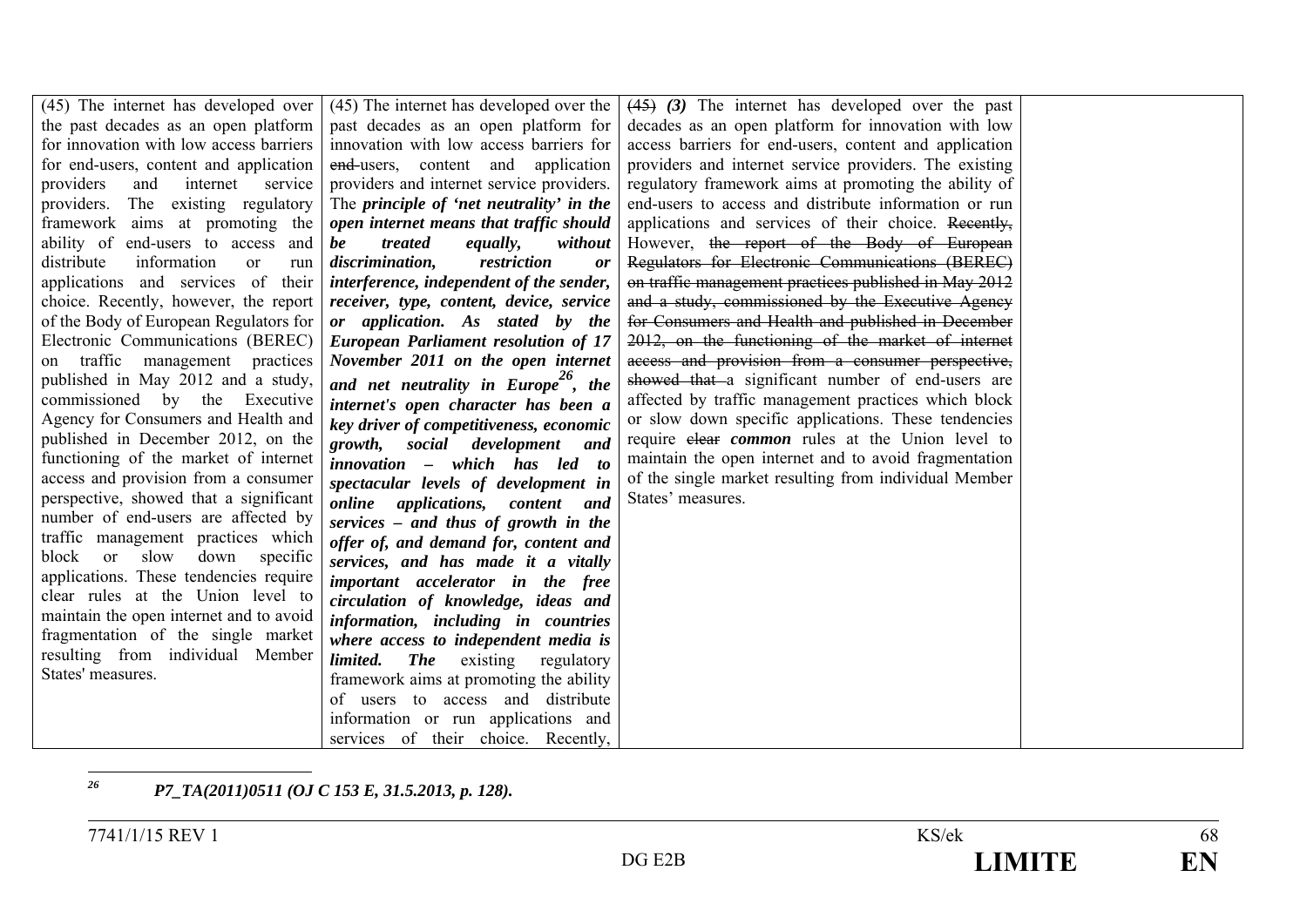|                   | however, the report of the Body of                        |  |
|-------------------|-----------------------------------------------------------|--|
|                   |                                                           |  |
|                   | European Regulators for Electronic                        |  |
|                   | Communications (BEREC) on traffic                         |  |
|                   | management practices published in May                     |  |
|                   | 2012 and a study, commissioned by the                     |  |
|                   | Executive Agency for Consumers and                        |  |
|                   | Health and published in December 2012,                    |  |
|                   | on the functioning of the market of                       |  |
|                   | internet access and provision from a                      |  |
|                   | consumer perspective, showed that a                       |  |
|                   | significant number of users are affected                  |  |
|                   | by traffic management practices which                     |  |
| block or          | slow down<br>specific                                     |  |
|                   | applications. These tendencies require                    |  |
|                   | clear rules at the Union level to maintain                |  |
|                   | the open internet and to avoid                            |  |
|                   | fragmentation of the single market                        |  |
|                   |                                                           |  |
|                   | resulting from individual Member                          |  |
| States' measures. |                                                           |  |
|                   | (4) End-users should be free to choose between            |  |
|                   | various types of terminal equipment (defined in           |  |
|                   | Directive 2008/63/EC on competition in the markets in     |  |
|                   | telecommunications terminal equipment) to access the      |  |
|                   | internet. Providers of internet access service should     |  |
|                   | not impose restrictions on the use of terminal            |  |
|                   | equipment connecting to the network, in addition to       |  |
|                   | those imposed by terminal equipment's manufacturers       |  |
|                   | or distributors in compliance with Union law.             |  |
|                   | (5) Internet access service is any service that provides  |  |
|                   | connectivity to the internet, irrespective of the network |  |
|                   | technology and terminal equipment used by end-user.       |  |
|                   | However, for reasons outside the control of internet      |  |
|                   | access service providers, some end points of the          |  |
|                   | internet may not always be accessible, for instance due   |  |
|                   | to measures taken by public authorities. Therefore, a     |  |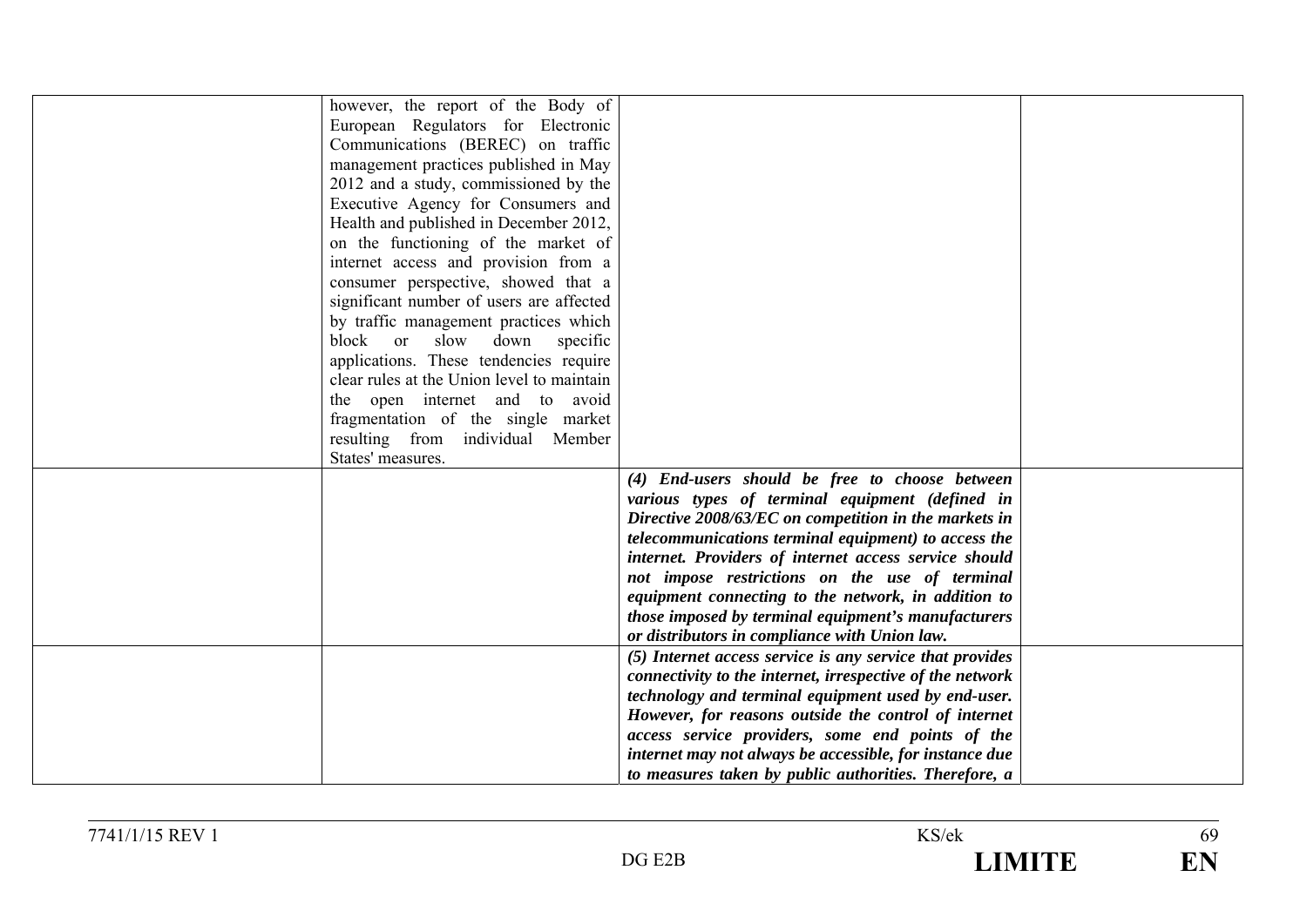|                                                                                                                                                                                                                                                                                                                                                                                                                                                                                    |                                                                                                                                                                                                                                                                                                                                                                                                                                                                                               | provider is deemed to comply with its obligation<br>related to the offering an internet access service<br>within the meaning of this Regulation when that<br>service provides connectivity to substantially all end<br><i>points of the internet.</i>                                                                                                                                                                                                                                                                                                                                                                                                                                                                                                                                                                                                                                                                           |  |
|------------------------------------------------------------------------------------------------------------------------------------------------------------------------------------------------------------------------------------------------------------------------------------------------------------------------------------------------------------------------------------------------------------------------------------------------------------------------------------|-----------------------------------------------------------------------------------------------------------------------------------------------------------------------------------------------------------------------------------------------------------------------------------------------------------------------------------------------------------------------------------------------------------------------------------------------------------------------------------------------|---------------------------------------------------------------------------------------------------------------------------------------------------------------------------------------------------------------------------------------------------------------------------------------------------------------------------------------------------------------------------------------------------------------------------------------------------------------------------------------------------------------------------------------------------------------------------------------------------------------------------------------------------------------------------------------------------------------------------------------------------------------------------------------------------------------------------------------------------------------------------------------------------------------------------------|--|
|                                                                                                                                                                                                                                                                                                                                                                                                                                                                                    |                                                                                                                                                                                                                                                                                                                                                                                                                                                                                               | (6) In order to exercise their right set out in Article<br>$3(1)$ , end-users should be free to agree with providers<br>of internet access services on tariffs with specific data<br>volumes and speeds or on other technical or<br>commercial characteristics of the internet access<br>service. Such agreements, as well as commercial<br>practices conducted by providers of internet access<br>service, should not limit the exercise of the right set<br>out in Article $3(1)$ and thus circumvent provisions of<br>this Regulation on safeguarding internet access.<br>Commercial practices should not, given their scale,<br>lead to situations where end-users' choice is<br>significantly reduced in practice. Since the right to<br>open internet is based on end-user's choice to access<br>preferred content and information, such practices<br>would therefore result in undermining the essence of<br>this right. |  |
| (46) The freedom of end-users to<br>access and distribute information and<br>lawful content, run applications and<br>use services of their choice is subject to<br>the respect of Union and compatible<br>national law. This Regulation defines<br>the limits for any restrictions to this<br>freedom by providers of electronic<br>communications to the public but is<br>without prejudice to other Union<br>legislation, including copyright rules<br>and Directive 2000/31/EC. | $(46)$ The freedom of end-users to access<br>and distribute information and lawful<br>content, run applications and use<br>services of their choice is subject to the<br>respect of Union and compatible<br>national law. This Regulation defines the<br>limits for any restrictions to this freedom<br>providers<br>of<br>electronic<br>by<br>communications to the public but is<br>without prejudice to other Union<br>legislation, including copyright rules and<br>Directive 2000/31/EC. | deleted                                                                                                                                                                                                                                                                                                                                                                                                                                                                                                                                                                                                                                                                                                                                                                                                                                                                                                                         |  |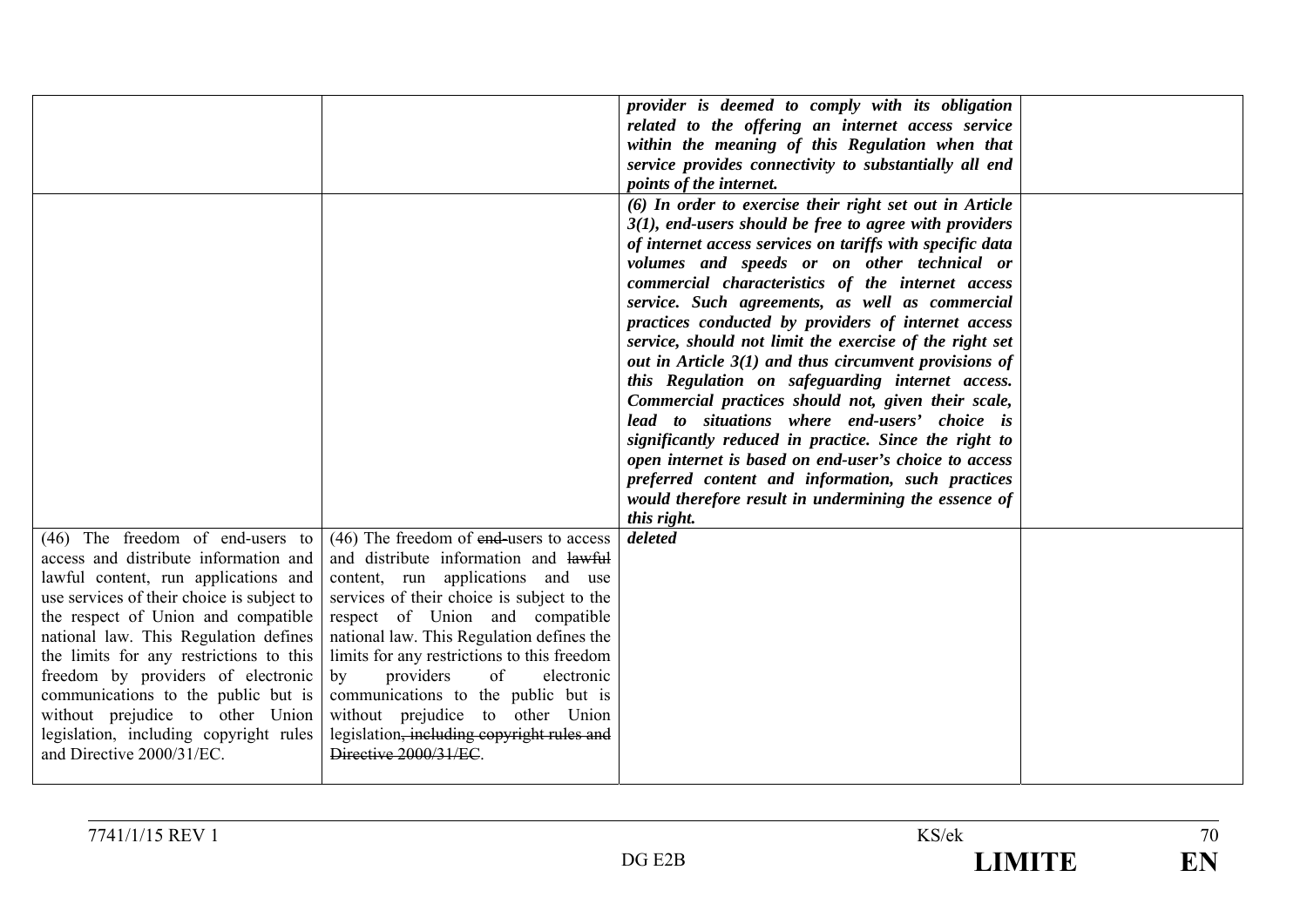| $(47)$ In an open internet, providers of | (47) In an open internet, providers of                                           | deleted |  |
|------------------------------------------|----------------------------------------------------------------------------------|---------|--|
| electronic communications to the         | electronic communications to the public                                          |         |  |
| public should, within contractually      | <i>internet access services should, within</i>                                   |         |  |
| agreed limits on data volumes and        | contractually agreed limits on data                                              |         |  |
| speeds for internet Access services, not | volumes and speeds for internet access                                           |         |  |
| block, slow down, degrade or             | services, not block, slow down, degrade                                          |         |  |
| discriminate against specific content,   | or discriminate against specific content,                                        |         |  |
| applications or services or specific     | applications or services or specific                                             |         |  |
| classes thereof except for a limited     | classes thereof except for a limited                                             |         |  |
| number<br>of<br>reasonable<br>traffic    | number<br>of<br>reasonable<br>traffic                                            |         |  |
| management measures. Such measures       | management measures. Such measures                                               |         |  |
| should be transparent, proportionate     | should be <i>technically necessary</i> ,                                         |         |  |
| and non-discriminatory. Reasonable       | transparent, proportionate and non-                                              |         |  |
| traffic<br>management<br>encompasses     | discriminatory.<br>Reasonable traffie                                            |         |  |
| prevention or impediment of serious      | management encompasses prevention or                                             |         |  |
| crimes, including voluntary actions of   | impediment of serious crimes, including                                          |         |  |
| providers to prevent access to and       | voluntary actions of providers to prevent                                        |         |  |
| distribution of child pornography.       | access to and distribution of child                                              |         |  |
| Minimising the effects of network        | pornography. Minimising the effects of                                           |         |  |
| congestion should be considered          | network congestion should be                                                     |         |  |
| reasonable provided that network         | considered reasonable provided that                                              |         |  |
| congestion occurs only temporarily or    | network congestion occurs only                                                   |         |  |
| in exceptional circumstances.            | temporarily or in exceptional                                                    |         |  |
|                                          | eireumstances Addressing<br>network                                              |         |  |
|                                          | congestion should be allowed provided                                            |         |  |
|                                          | that network congestion occurs only                                              |         |  |
|                                          | temporarily<br>$\boldsymbol{or}$<br>$\boldsymbol{i}$ n<br>exceptional            |         |  |
|                                          | circumstances. National Regulatory                                               |         |  |
|                                          | Authorities should be able to require<br>that a provider demonstrates that equal |         |  |
|                                          |                                                                                  |         |  |
|                                          | treatment of traffic will be substantially<br>less efficient.                    |         |  |
|                                          | (47a) This Regulation is without                                                 |         |  |
|                                          | prejudice to Directive 2002/58/EC.                                               |         |  |
| (48) Volume-based tariffs should be      | (48) Volume-based tariffs should be                                              |         |  |
|                                          |                                                                                  | deleted |  |

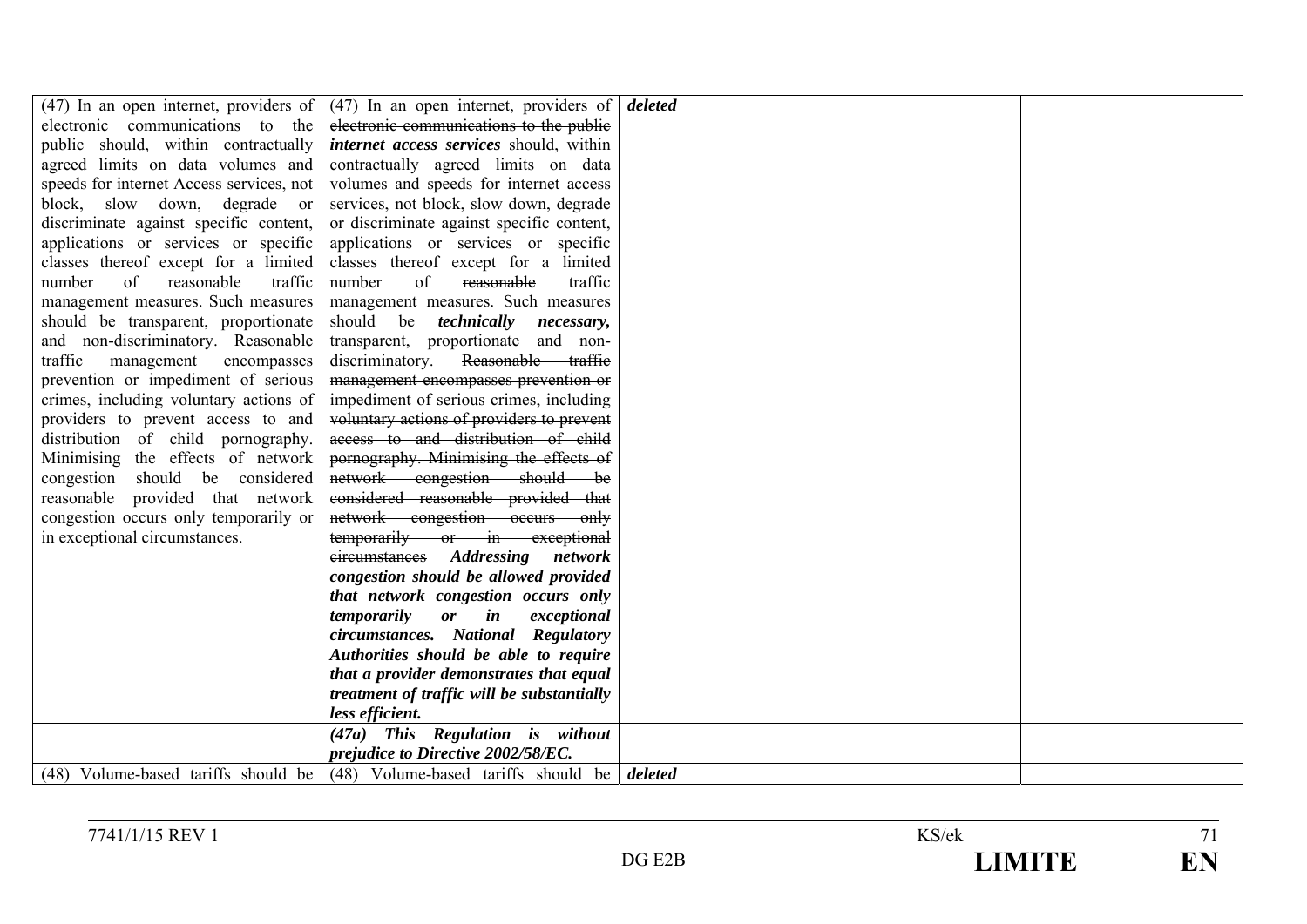| with<br>considered<br>compatible<br>the  | considered compatible with the principle        |                                                           |  |
|------------------------------------------|-------------------------------------------------|-----------------------------------------------------------|--|
| principle of an open internet as long as | of an open internet as long as they allow       |                                                           |  |
| they allow end-users to choose the       | end-users to<br>choose<br>the<br>tariff         |                                                           |  |
| tariff corresponding to their normal     | corresponding to their normal data              |                                                           |  |
| data consumption based on transparent    | consumption based on <i>clear</i> , transparent |                                                           |  |
| information about the conditions and     | <i>and explicit</i> information about the       |                                                           |  |
| implications of such choice. At the      | conditions and implications of such             |                                                           |  |
| same time, such tariffs should enable    | choice. At the same time, such tariffs          |                                                           |  |
| providers of electronic communications   | should enable providers of electronic           |                                                           |  |
| to the public to better adapt network    | communications to the public internet           |                                                           |  |
| capacities to expected data volumes. It  | access services to better adapt network         |                                                           |  |
| is essential that end-users are fully    | capacities to expected data volumes. It is      |                                                           |  |
| informed before agreeing to any data     | essential that end-users are fully              |                                                           |  |
| volume or speed limitations and the      | informed before agreeing to any data            |                                                           |  |
| tariffs applicable, that they<br>can     | volume or speed limitations and the             |                                                           |  |
| continuously<br>monitor<br>their         | tariffs<br>applicable, that they<br>can         |                                                           |  |
| consumption<br>and<br>easily<br>acquire  | continuously monitor their consumption          |                                                           |  |
| extensions of the available data         | and easily acquire extensions of the            |                                                           |  |
| volumes if desired.                      | available data volumes if desired.              |                                                           |  |
|                                          |                                                 |                                                           |  |
| (49) There is also end-user demand for   | $(49)$ There is also end- It should be          | $(49)$ (7) There is also end-user demand for services and |  |
| services and applications requiring an   | <i>possible to meet</i> user demand for         | applications requiring an enhanced level of assured       |  |
| enhanced level of assured service        | services and applications requiring an          | service quality offered by providers of electronic        |  |
| quality offered by providers of          | enhanced level of assured service quality       | communications to the public or by content,               |  |
| electronic communications to<br>the      | offered by providers of electronic              | applications or service providers on the part of content, |  |
| public or by content, applications or    | communications to the public or by              | applications and services providers, as well as on the    |  |
| service providers. Such services may     | content, applications or service                | part of end-users, for the provision of electronic        |  |
| comprise inter alia broadcasting via     | providers. Such services may comprise           | communication services other than internet access         |  |
| Internet Protocol (IP-TV), video-        | inter alia broadcasting via Internet            | services, based on specific quality of service levels.    |  |
| health<br>conferencing and certain       | Protocol (IP-TV), video-conferencing            | Such services may comprise inter alia broadcasting via    |  |
| End-users<br>should<br>applications.     | and certain health applications. End-           | Internet Protocol (IP-TV), video-conferencing and         |  |
| therefore also be free to conclude       | Users should therefore also be free to          | eertain health applications. Agreements in this respect   |  |
| agreements on the provision of           | conclude agreements on the provision of         | could also play an important role in the provision of     |  |
| specialised services with an enhanced    | specialised services with an enhanced           | services with a public interest as well as in the         |  |
| quality of service with either providers | quality of service with either providers        | development of new services such as machine-to-           |  |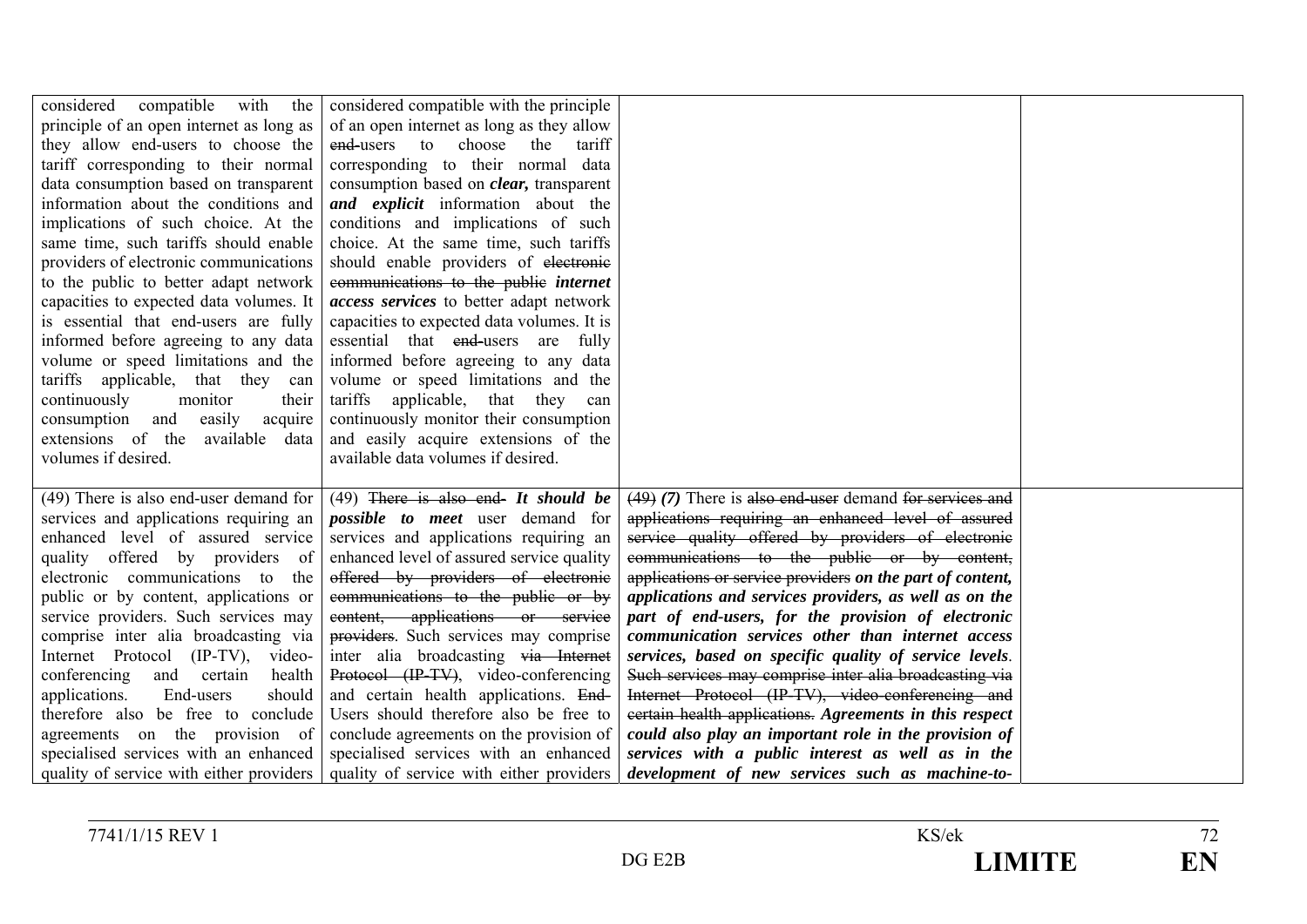| of electronic communications to the<br>public or providers of content,<br>applications or services. | of internet access services, providers of<br>electronic communications to the public<br>or providers of content, applications or<br>services. Where such agreements are<br>concluded with the provider of internet<br>access, that provider should ensure that<br>the enhanced quality service does not<br>cause material detriment to the general<br>quality of internet access. Furthermore,<br>traffic management measures should<br>not be applied in such a way as to<br>discriminate<br><i>between</i><br>competing<br>services. | machine communications. At the same time, such<br>agreements should allow providers of electronic<br>communications to the public to better balance traffic<br>and prevent network congestion. End-users, including<br>providers of content, applications and services End-<br>users should therefore also be <i>remain</i> free to conclude<br>with<br>providers<br>electronic<br>agreements<br>of<br>communications to the public, on the provision of<br>specialised which require specific levels of quality of<br>service with an enhanced quality of service with either<br>providers of electronic communications to the public or<br>providers of content, applications or services. Such<br>services should not be offered as a replacement for<br>internet access services, and their provision should not<br>impair in a material manner the availability and<br>quality of internet access services for other end-users.<br>National regulatory authorities should ensure that<br>providers of electronic communications to the public<br>comply with this requirement, as set out in Article 4.<br>In this respect, national regulatory authorities should<br>assess whether the negative impact on the availability<br>and quality of internet access services is material by<br>analysing, inter alia, quality parameters such as<br>timing and reliability parameters (latency, jitter,<br>packet loss), levels and effects of congestion in the<br>network, actual versus advertised speeds, performance |  |
|-----------------------------------------------------------------------------------------------------|----------------------------------------------------------------------------------------------------------------------------------------------------------------------------------------------------------------------------------------------------------------------------------------------------------------------------------------------------------------------------------------------------------------------------------------------------------------------------------------------------------------------------------------|---------------------------------------------------------------------------------------------------------------------------------------------------------------------------------------------------------------------------------------------------------------------------------------------------------------------------------------------------------------------------------------------------------------------------------------------------------------------------------------------------------------------------------------------------------------------------------------------------------------------------------------------------------------------------------------------------------------------------------------------------------------------------------------------------------------------------------------------------------------------------------------------------------------------------------------------------------------------------------------------------------------------------------------------------------------------------------------------------------------------------------------------------------------------------------------------------------------------------------------------------------------------------------------------------------------------------------------------------------------------------------------------------------------------------------------------------------------------------------------------------------------------------|--|
|                                                                                                     |                                                                                                                                                                                                                                                                                                                                                                                                                                                                                                                                        | of internet access services compared with services<br>other than internet access services, and quality as                                                                                                                                                                                                                                                                                                                                                                                                                                                                                                                                                                                                                                                                                                                                                                                                                                                                                                                                                                                                                                                                                                                                                                                                                                                                                                                                                                                                                 |  |
|                                                                                                     |                                                                                                                                                                                                                                                                                                                                                                                                                                                                                                                                        | perceived by end-users.                                                                                                                                                                                                                                                                                                                                                                                                                                                                                                                                                                                                                                                                                                                                                                                                                                                                                                                                                                                                                                                                                                                                                                                                                                                                                                                                                                                                                                                                                                   |  |
|                                                                                                     |                                                                                                                                                                                                                                                                                                                                                                                                                                                                                                                                        | (8) End-users should have rights to access their                                                                                                                                                                                                                                                                                                                                                                                                                                                                                                                                                                                                                                                                                                                                                                                                                                                                                                                                                                                                                                                                                                                                                                                                                                                                                                                                                                                                                                                                          |  |
|                                                                                                     |                                                                                                                                                                                                                                                                                                                                                                                                                                                                                                                                        | preferred content and information, to use and provide                                                                                                                                                                                                                                                                                                                                                                                                                                                                                                                                                                                                                                                                                                                                                                                                                                                                                                                                                                                                                                                                                                                                                                                                                                                                                                                                                                                                                                                                     |  |
|                                                                                                     |                                                                                                                                                                                                                                                                                                                                                                                                                                                                                                                                        | preferred services and applications, as well as<br>terminal equipment. Reasonable traffic management                                                                                                                                                                                                                                                                                                                                                                                                                                                                                                                                                                                                                                                                                                                                                                                                                                                                                                                                                                                                                                                                                                                                                                                                                                                                                                                                                                                                                      |  |
|                                                                                                     |                                                                                                                                                                                                                                                                                                                                                                                                                                                                                                                                        | contributes to an efficient use of network resources                                                                                                                                                                                                                                                                                                                                                                                                                                                                                                                                                                                                                                                                                                                                                                                                                                                                                                                                                                                                                                                                                                                                                                                                                                                                                                                                                                                                                                                                      |  |
|                                                                                                     |                                                                                                                                                                                                                                                                                                                                                                                                                                                                                                                                        | and thus also protects the freedom of internet access                                                                                                                                                                                                                                                                                                                                                                                                                                                                                                                                                                                                                                                                                                                                                                                                                                                                                                                                                                                                                                                                                                                                                                                                                                                                                                                                                                                                                                                                     |  |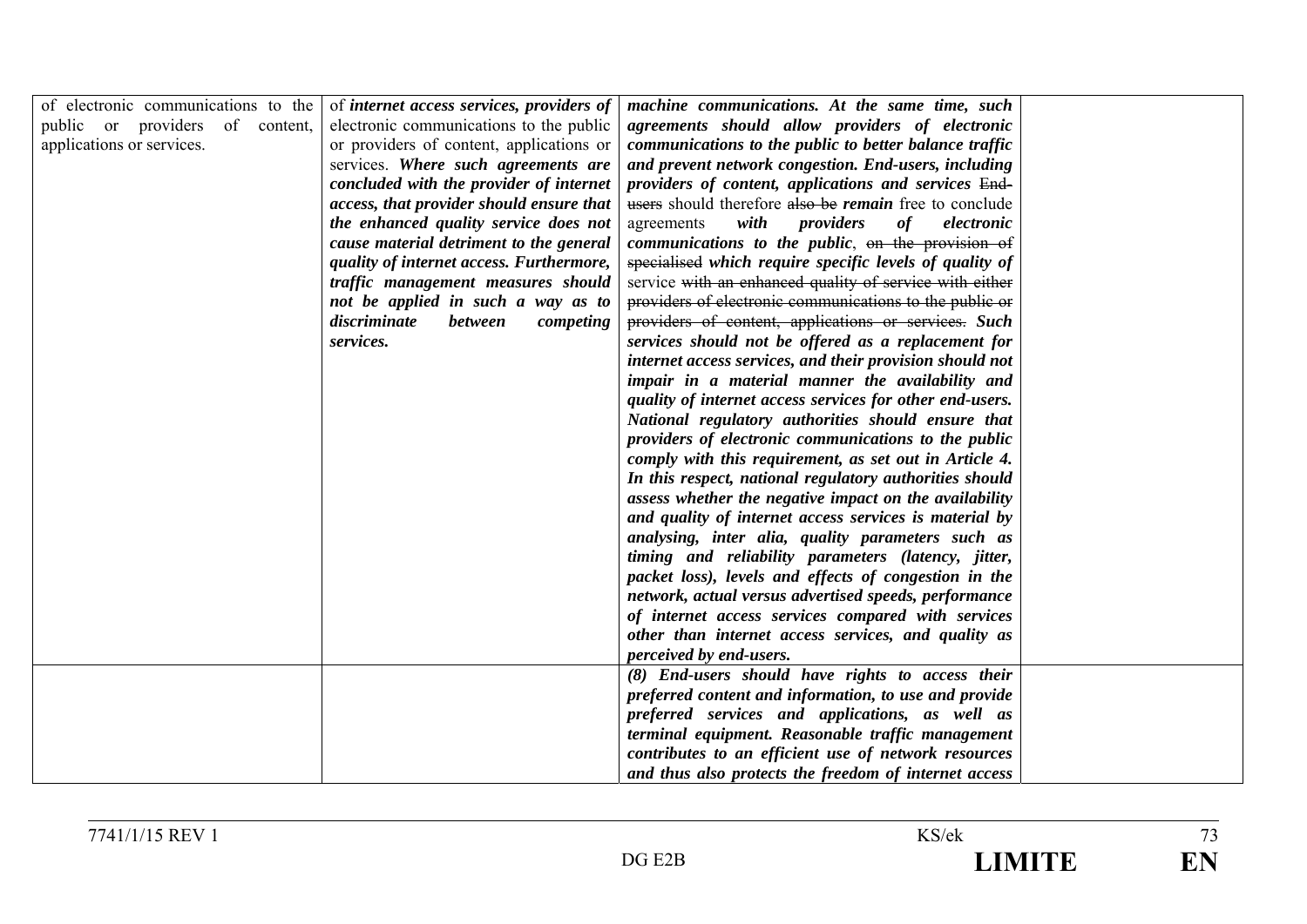|  | service providers to conduct a business. Innovation by       |  |
|--|--------------------------------------------------------------|--|
|  | content service and application providers should be          |  |
|  | fostered. In order to be considered reasonable, traffic      |  |
|  | management measures applied by providers of                  |  |
|  | internet access services should be transparent,              |  |
|  | proportionate, non-discriminatory and should not             |  |
|  | <b>The</b><br>constitute<br>anti-competitive<br>behaviour.   |  |
|  | requirement for traffic management measures to be            |  |
|  | non-discriminatory does not preclude providers of            |  |
|  | internet access services to implement traffic                |  |
|  | management measures which take into account                  |  |
|  | objectively different quality of service requirements of     |  |
|  | certain traffic (for example, latency or high                |  |
|  | bandwidth). Blocking, slowing down, altering,                |  |
|  | degrading or discriminating against specific content,        |  |
|  | applications or services should be prohibited, subject       |  |
|  | to justified and defined exceptions laid down in this        |  |
|  | <b>Regulation.</b> Content, services and applications should |  |
|  | be protected because of the negative impact of               |  |
|  | blocking or other restrictive measures on end-user           |  |
|  | choice and innovation. Rules against altering content,       |  |
|  | services or applications refer to a modification of the      |  |
|  | content of the communication, but do not ban non-            |  |
|  | discriminatory data compression techniques which             |  |
|  | reduce the size of a data file without any modification      |  |
|  | of the content. Such compression enables a more              |  |
|  | efficient use of scarce resources and serves the end-        |  |
|  | users' interest in reducing data volumes, increasing         |  |
|  | speed and enhancing the experience of using the              |  |
|  | content, services or applications in question.               |  |
|  |                                                              |  |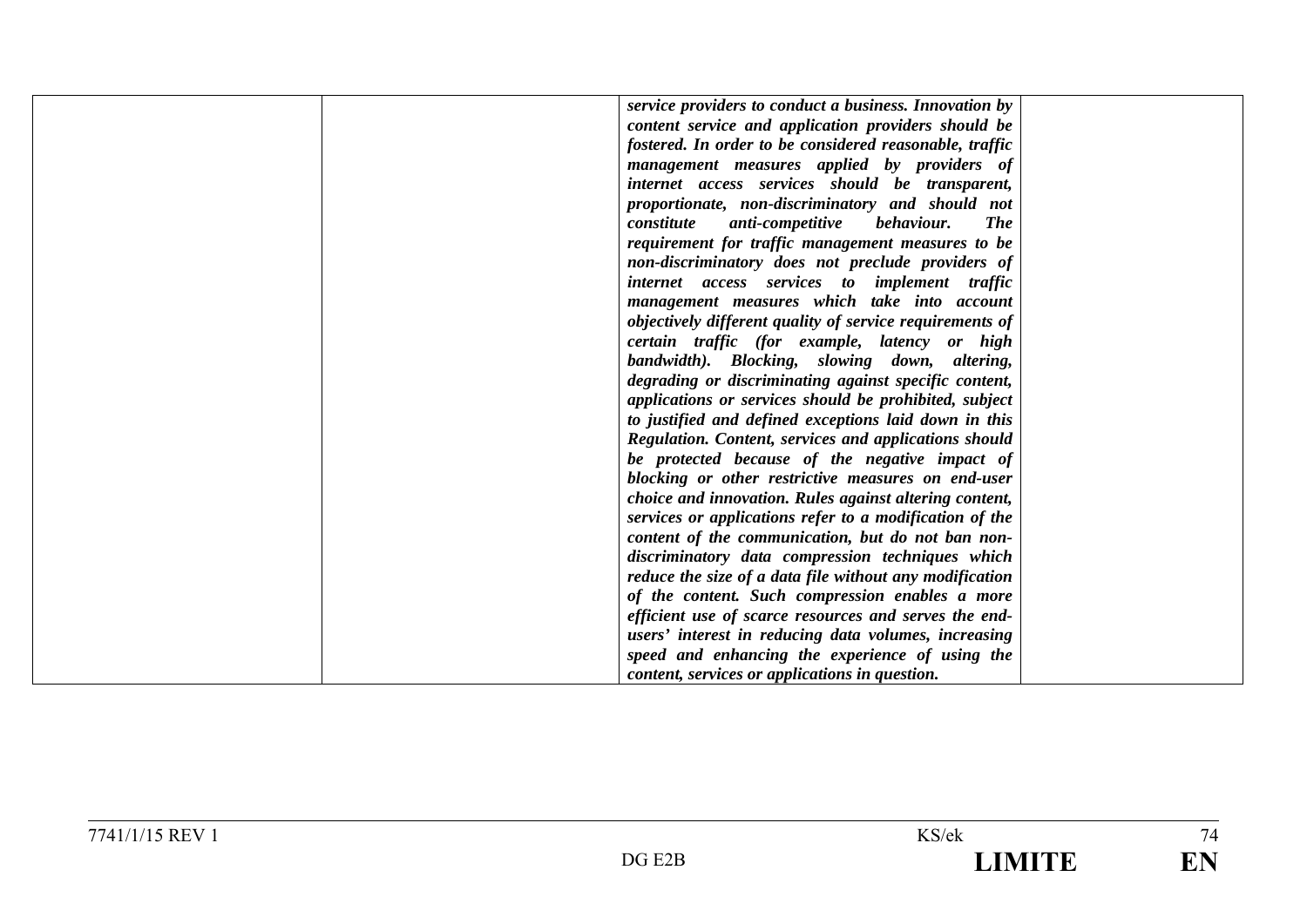|  | (9) Providers of internet access service may be subject  |  |
|--|----------------------------------------------------------|--|
|  | to legal obligations requiring, for example, blocking of |  |
|  | specific content, applications. Those legal obligations  |  |
|  | should be laid down in Union or national legislation     |  |
|  | (for example, Union or national legislation related to   |  |
|  | the lawfulness of information, content, applications or  |  |
|  | services, or legislation related to public safety), in   |  |
|  | compliance with Union law, or they should be             |  |
|  | established in measures implementing or applying         |  |
|  | such legislation, such as national measures of general   |  |
|  | application, courts orders, decisions of public          |  |
|  | authorities vested with relevant powers, or other        |  |
|  | measures ensuring compliance with such legislation       |  |
|  | (for example, obligations to comply with court orders    |  |
|  | or orders by public authorities requiring to block       |  |
|  | unlawful content). The requirement to comply with        |  |
|  | Union law relates, among others, to the compliance       |  |
|  | with the requirements of the Charter of Fundamental      |  |
|  | rights of the European Union in relation to limitations  |  |
|  | of fundamental rights and freedoms. Reasonable           |  |
|  | traffic management should also allow actions to          |  |
|  | protect the integrity of the network, for instance in    |  |
|  | preventing cyber-attacks through the spread of           |  |
|  | malicious software or end-users' identity theft through  |  |
|  | spyware. In the operation of their networks, providers   |  |
|  | of internet access services should be allowed to         |  |
|  | implement reasonable traffic management measures         |  |
|  | to avoid congestion of the network. Exceptionally,       |  |
|  | more restrictive traffic management measures             |  |
|  | affecting certain categories of content, applications or |  |
|  | services may be necessary for the purpose of             |  |
|  | preventing network congestion, i.e. situations where     |  |
|  | congestion is pending. Moreover, minimising the          |  |
|  | effects of actual network congestion should be           |  |
|  | considered reasonable provided that network              |  |
|  |                                                          |  |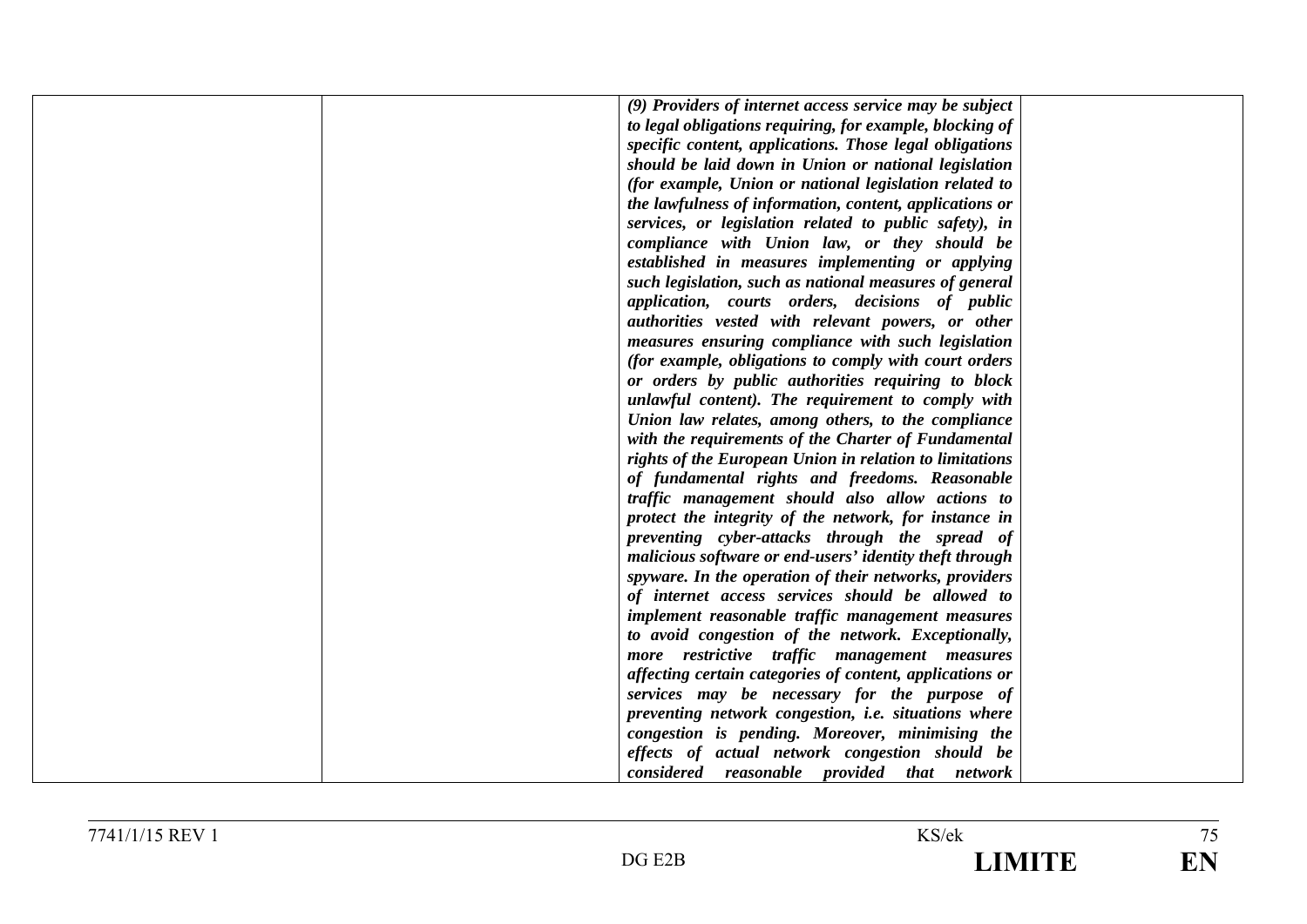|  | congestion occurs only temporarily or in exceptional<br>circumstances. This includes situations, especially in<br>mobile access networks, where despite operators'<br>efforts to ensure the most efficient use of the resources<br>available and thus prevent congestion, demand<br>occasionally exceeds the available capacity of the<br>network, for example in large sport events, public<br>demonstrations and other situations where a large<br>number of users is trying to make use of the network<br>at the same time. |                                                                                                                                                                                                                                                                                                                                                                                                                                                                                                                                                                                                                                                                                                                          |
|--|--------------------------------------------------------------------------------------------------------------------------------------------------------------------------------------------------------------------------------------------------------------------------------------------------------------------------------------------------------------------------------------------------------------------------------------------------------------------------------------------------------------------------------|--------------------------------------------------------------------------------------------------------------------------------------------------------------------------------------------------------------------------------------------------------------------------------------------------------------------------------------------------------------------------------------------------------------------------------------------------------------------------------------------------------------------------------------------------------------------------------------------------------------------------------------------------------------------------------------------------------------------------|
|  |                                                                                                                                                                                                                                                                                                                                                                                                                                                                                                                                | (9a) For the purposes of this<br>Regulation, prior explicit<br>consent should mean any<br>freely given specific, distinct<br>and informed indication of<br>end-user's wishes by which<br>the end-user signifies his<br>unambiguous agreement to<br>allow the provider of internet<br>access services to prevent the<br>transmission of unsolicited<br>communication<br>or<br>to<br>implement parental control<br>measures. In addition, it is<br>also important to recall that<br>according to Article 20 of the<br><b>Universal</b><br><b>Service</b><br>Directive <sup>27</sup> , contracts for<br>services<br>providing<br>connection to a public<br>network<br><i>communications</i><br>and/or publicly<br>available |

<sup>27</sup> *Directive 2002/22/EC of the European Parliament and of the Council of 7 March 2002 on universal service and users' rights relating to electronic communications networks and services (Universal Service Directive) (OJ L OJ L 108, 24.4.2002, p. 51).*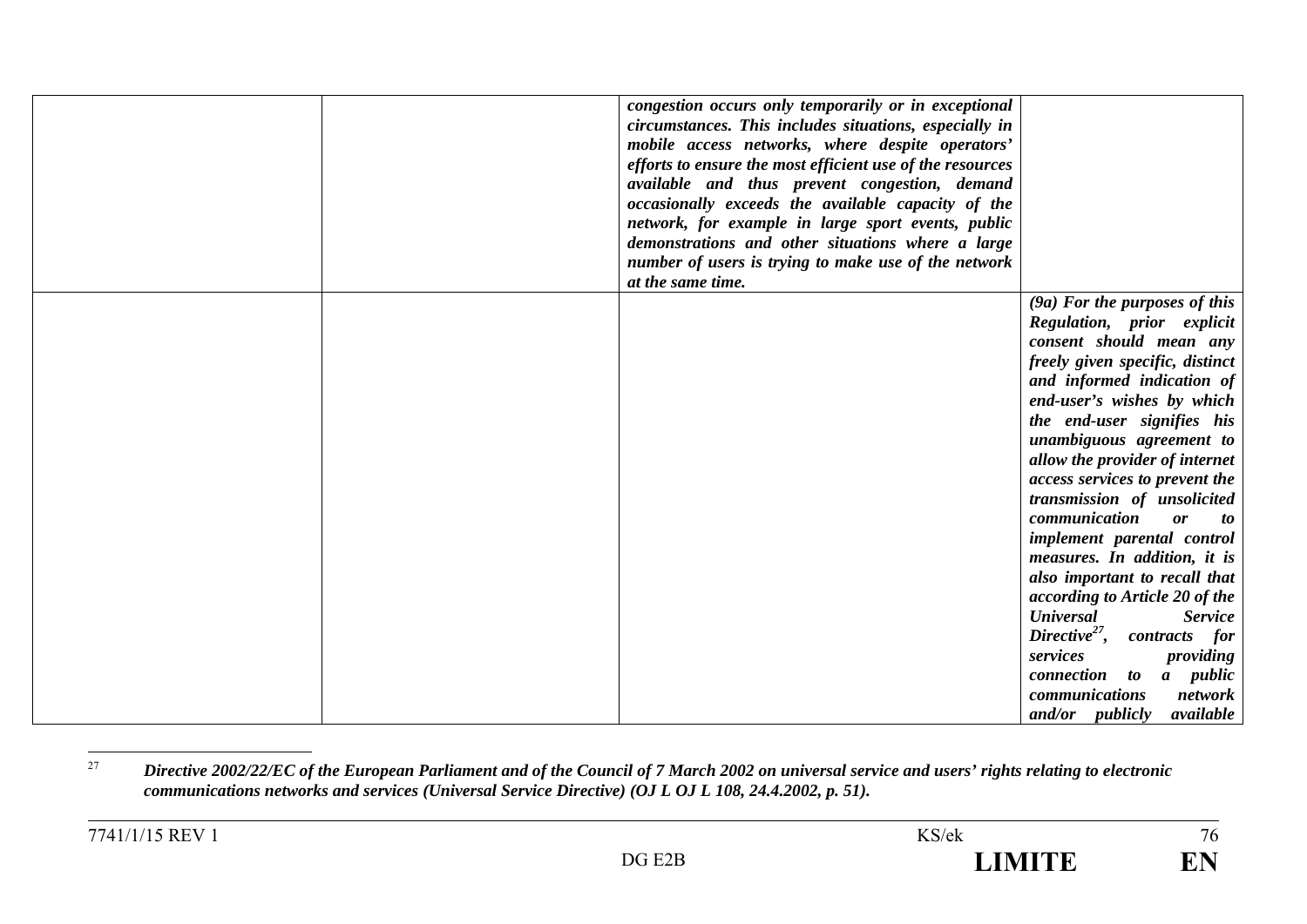|  | electronic communications           |  |
|--|-------------------------------------|--|
|  | should<br>services<br>inform        |  |
|  | consumers and other end-            |  |
|  | users so requesting about,          |  |
|  | inter alia, any conditions          |  |
|  | which limit access to and/or        |  |
|  | of services<br>and<br>use           |  |
|  | applications. Finally, and for      |  |
|  | the purposes of giving effect       |  |
|  | to the provision requiring a        |  |
|  | prior explicit consent of the       |  |
|  | end-user<br>for<br><i>the</i>       |  |
|  | implementation of parental          |  |
|  | control measures by the             |  |
|  | provider of the internet            |  |
|  | services,<br>this<br>access         |  |
|  | <b>Regulation should be applied</b> |  |
|  | in accordance with national         |  |
|  | rules.<br>Therefore,<br><i>this</i> |  |
|  | Regulation does not affect          |  |
|  | national rules which define,        |  |
|  | for example, parental rights        |  |
|  | and obligations. In this            |  |
|  | respect, and by way of an           |  |
|  | example, the aim of parental        |  |
|  | control measures could be to        |  |
|  | prevent the access of minors        |  |
|  | to content, applications and        |  |
|  | services, such as those             |  |
|  | involving pornography or            |  |
|  | gratuitous violence, which          |  |
|  | might seriously<br>impair           |  |
|  | minors' physical, mental or         |  |
|  | moral development.                  |  |

 $\frac{1}{77}$ 

EN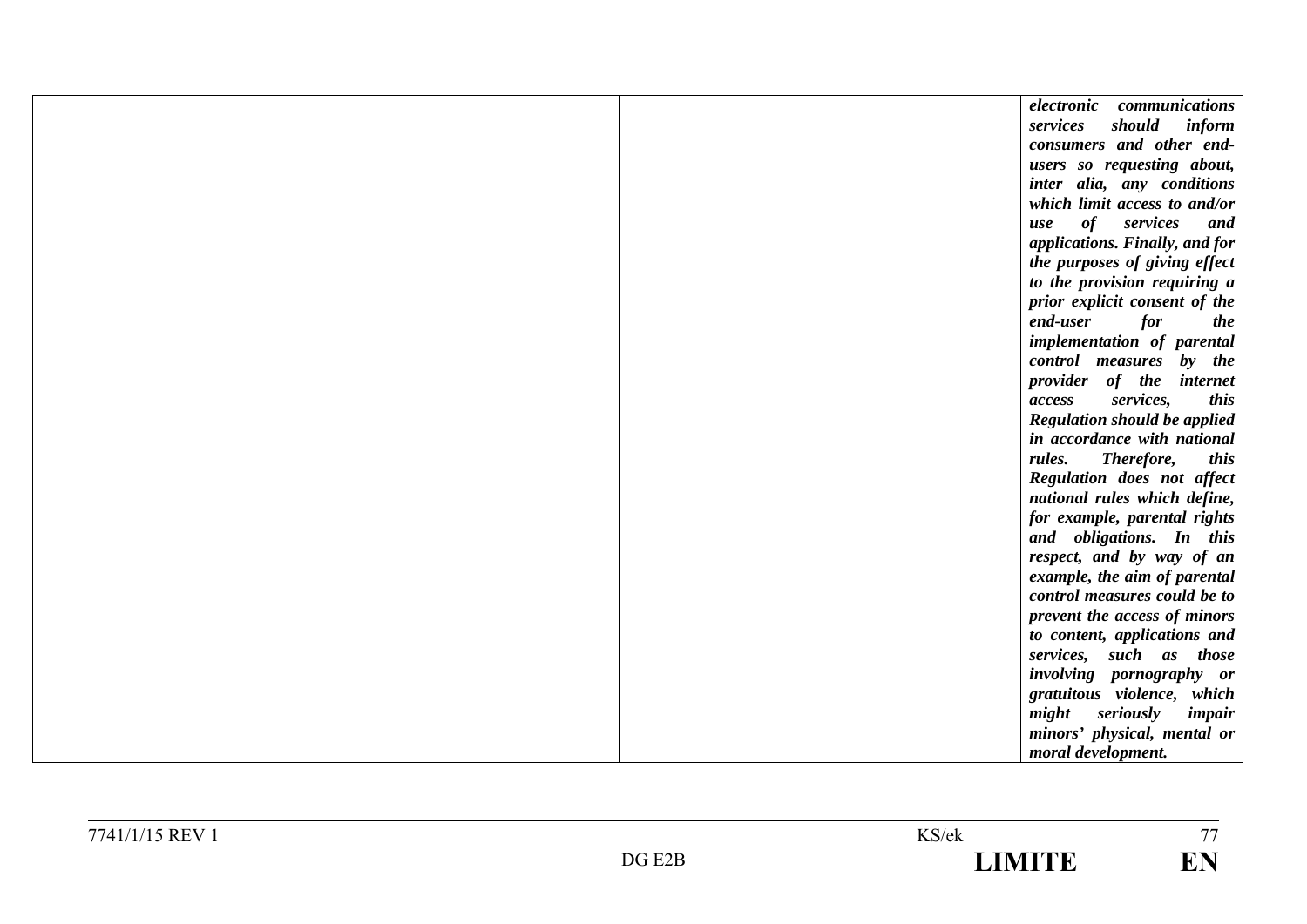|                                                                 |                                                                                   | (10) This Regulation does not seek to regulate the<br>lawfulness of the information, content, application or |  |
|-----------------------------------------------------------------|-----------------------------------------------------------------------------------|--------------------------------------------------------------------------------------------------------------|--|
|                                                                 |                                                                                   | services, nor the procedures, requirements and                                                               |  |
|                                                                 |                                                                                   | safeguards related thereto. These matters remain thus                                                        |  |
|                                                                 |                                                                                   | subject to Union legislation or national legislation in                                                      |  |
|                                                                 |                                                                                   | compliance with Union law, including measures                                                                |  |
|                                                                 |                                                                                   | giving effect to such Union or national legislation (for                                                     |  |
|                                                                 |                                                                                   | example, court orders, administrative decisions or                                                           |  |
|                                                                 |                                                                                   | other measures implementing $\theta$ , applying or ensuring                                                  |  |
|                                                                 |                                                                                   | compliance with such legislation). If those measures                                                         |  |
|                                                                 |                                                                                   | prohibit end-users to access unlawful content (such                                                          |  |
|                                                                 |                                                                                   | as, for example, child pornography), end-users should                                                        |  |
|                                                                 |                                                                                   | abide by those obligations by virtue of and in                                                               |  |
|                                                                 |                                                                                   | accordance with that Union or national law.                                                                  |  |
| (50) In addition, there is demand on the                        | (50) In addition, there is demand on the                                          | deleted                                                                                                      |  |
| part of content, applications and                               | part of content, applications and services                                        |                                                                                                              |  |
| services providers, for the provision of                        | providers, for the provision of                                                   |                                                                                                              |  |
| transmission services based on flexible                         | transmission services based on flexible                                           |                                                                                                              |  |
| quality parameters, including lower                             | quality parameters, including lower                                               |                                                                                                              |  |
| levels of priority for traffic which is not                     | levels of priority for traffic which is not                                       |                                                                                                              |  |
| time-sensitive. The possibility for<br>applications and service | time-sensitive. The possibility for<br>applications<br>content,<br>and<br>service |                                                                                                              |  |
| content,<br>providers to negotiate such flexible                | providers to negotiate such flexible                                              |                                                                                                              |  |
| quality of service levels with providers                        | quality of service levels with providers                                          |                                                                                                              |  |
| of electronic communications to the                             | of electronic communications to the                                               |                                                                                                              |  |
| public is necessary for the provision of                        | public is <i>may also be</i> necessary for the                                    |                                                                                                              |  |
| specialised services and is expected to                         | provision of specialised services and is                                          |                                                                                                              |  |
| play an important role in the                                   | expected to play an important role in the                                         |                                                                                                              |  |
| development of new services such as                             | development of new certain services                                               |                                                                                                              |  |
| machine-to-machine<br>(M2M)                                     | such as machine-to-machine (M2M)                                                  |                                                                                                              |  |
| communications. At the same time                                | communications. At the same time such                                             |                                                                                                              |  |
| should allow<br>arrangements<br>such                            | arrangements should allow providers of                                            |                                                                                                              |  |
| providers of electronic communications                          | electronic communications to the public                                           |                                                                                                              |  |
| to the public to better balance traffic                         | to better balance traffic and prevent                                             |                                                                                                              |  |
| and prevent network congestion.                                 | network congestion.<br>Providers of                                               |                                                                                                              |  |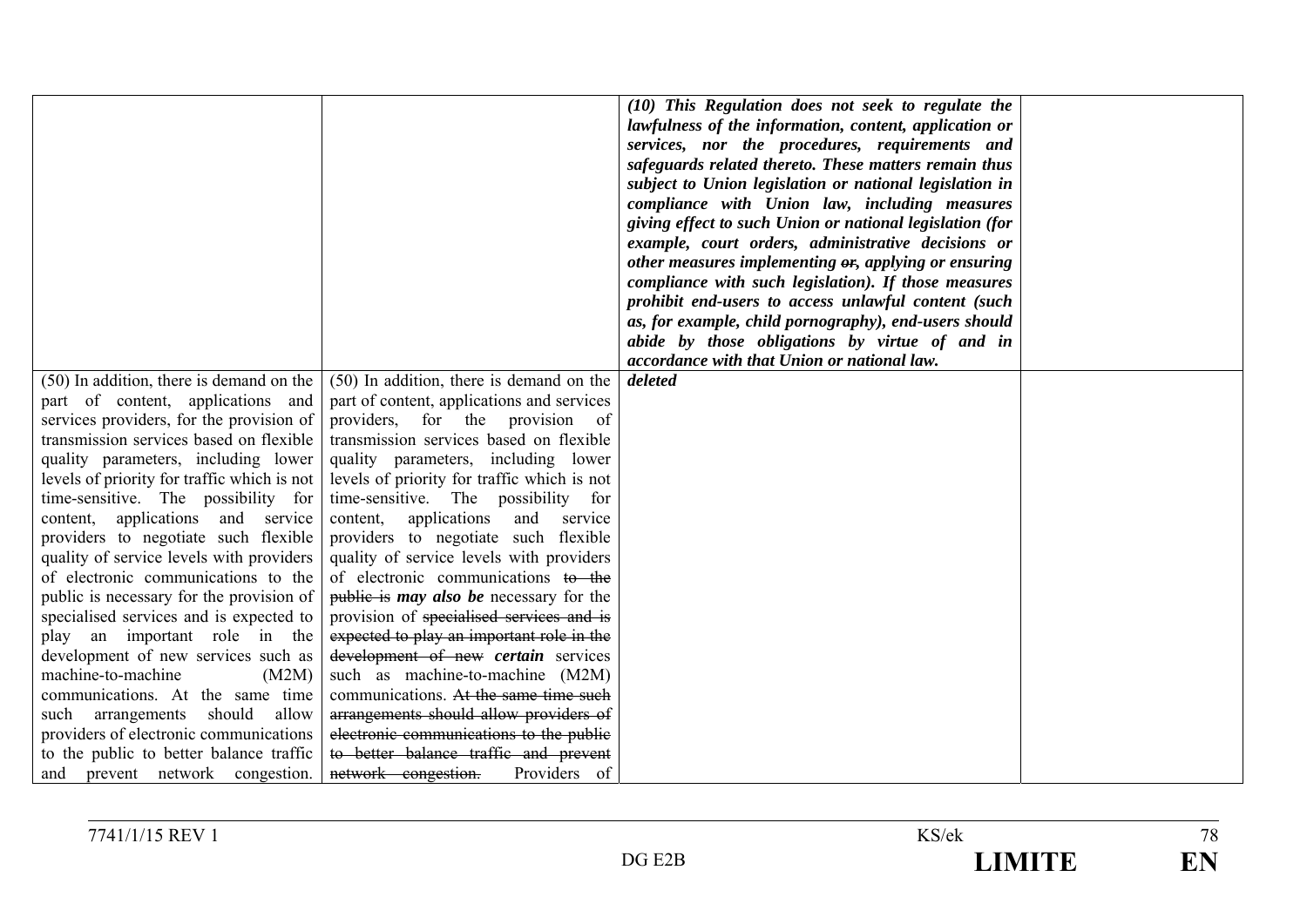| Providers of content, applications and<br>services and providers of electronic<br>communications to the public should<br>therefore be free to conclude<br>specialised services agreements on<br>defined levels of quality of service as<br>long as such agreements do not<br>substantially impair the general quality<br>of internet access services.                                                                                                                                                                                                                                                                                                                                                                                                                                                                                                                                                                                                                                                                                                | content, applications and services and<br>providers of electronic communications<br>to the public should therefore <i>continue</i><br>to be free to conclude specialised<br>services agreements on defined levels of<br>quality of service as long as such<br>agreements do not substantially impair<br>the general quality of internet access<br>services.                                                                                                                                                                                                                                                                                                                                                                                                                                                                                                                                                                                                                                                                                                                   |                                                                                                                                                                                                                                                                                                                                                                                                                                                                                                                                                                                                                                                                                                                                                                                                                                                                                                                                                                                                                                                                                                                                                                                                                                                                                                                                                                                                                                                                         |  |
|------------------------------------------------------------------------------------------------------------------------------------------------------------------------------------------------------------------------------------------------------------------------------------------------------------------------------------------------------------------------------------------------------------------------------------------------------------------------------------------------------------------------------------------------------------------------------------------------------------------------------------------------------------------------------------------------------------------------------------------------------------------------------------------------------------------------------------------------------------------------------------------------------------------------------------------------------------------------------------------------------------------------------------------------------|-------------------------------------------------------------------------------------------------------------------------------------------------------------------------------------------------------------------------------------------------------------------------------------------------------------------------------------------------------------------------------------------------------------------------------------------------------------------------------------------------------------------------------------------------------------------------------------------------------------------------------------------------------------------------------------------------------------------------------------------------------------------------------------------------------------------------------------------------------------------------------------------------------------------------------------------------------------------------------------------------------------------------------------------------------------------------------|-------------------------------------------------------------------------------------------------------------------------------------------------------------------------------------------------------------------------------------------------------------------------------------------------------------------------------------------------------------------------------------------------------------------------------------------------------------------------------------------------------------------------------------------------------------------------------------------------------------------------------------------------------------------------------------------------------------------------------------------------------------------------------------------------------------------------------------------------------------------------------------------------------------------------------------------------------------------------------------------------------------------------------------------------------------------------------------------------------------------------------------------------------------------------------------------------------------------------------------------------------------------------------------------------------------------------------------------------------------------------------------------------------------------------------------------------------------------------|--|
| (51) National regulatory authorities<br>play an essential role in ensuring that<br>end-users are effectively able to<br>exercise this freedom to avail of open<br>internet access. To this end national<br>regulatory authorities should have<br>monitoring and reporting obligations,<br>and ensure compliance of providers of<br>electronic communications to the<br>public and the availability of non-<br>discriminatory internet access services<br>of high quality which are not impaired<br>by specialised services. In their<br>assessment of a possible general<br>impairment of internet access services,<br>national regulatory authorities should<br>take account of quality parameters such<br>as timing and reliability parameters<br>(latency, jitter, packet loss), levels and<br>effects of congestion in the network,<br>actual versus advertised<br>speeds,<br>performance of internet access services<br>compared with specialised services,<br>and quality as perceived by end-users.<br>National regulatory authorities should | (51) National regulatory authorities play<br>an essential role in ensuring that end-<br>users are effectively able to exercise this<br>freedom to avail of open internet access.<br>To this end national regulatory<br>authorities should have monitoring and<br>reporting<br>obligations,<br>and ensure<br>compliance of providers of <i>internet</i><br>access services, other providers of<br>electronic communications to the public<br>and other service providers and the<br>availability<br>of non-discriminatory<br>internet access services of high quality<br>which are not impaired by specialised<br>services. In their assessment of a<br>possible general impairment of internet<br>access services, national regulatory<br>authorities should take account of<br>quality parameters such as timing and<br>reliability parameters (latency, jitter,<br>packet loss), levels and effects of<br>congestion in the network, actual versus<br>advertised speeds, performance of<br>internet access services compared with<br>specialised enhanced quality services, | $(51)$ (11) National regulatory authorities play an<br>essential role in ensuring that end-users are effectively<br>able to exercise the right to avail of open internet<br>access. To this end, national regulatory authorities<br>should have monitoring and reporting obligations, and<br>should ensure compliance of providers of electronic<br>communications to the public and the availability with<br>the obligation to ensure sufficient network capacity<br>for the provision of non-discriminatory internet access<br>services of high quality which are <i>should</i> not be<br>impaired by specialised provision of services with a<br>specific level of quality. In their assessment of a<br>possible appreciable negative impact on internet access<br>services for other end-users, national regulatory<br>authorities should take account of quality parameters<br>such as timing and reliability parameters (latency, jitter,<br>packet loss), levels and effects of congestion in the<br>network, actual versus advertised speeds, performance<br>of internet access services compared with services with<br>a specific level of quality, and quality as perceived by<br>end-users. National regulatory authorities should be<br>empowered enforce compliance with Article 3, and<br>should have powers to impose minimum quality of<br>service requirements on all or individual providers of<br>electronic communications to the public if this is |  |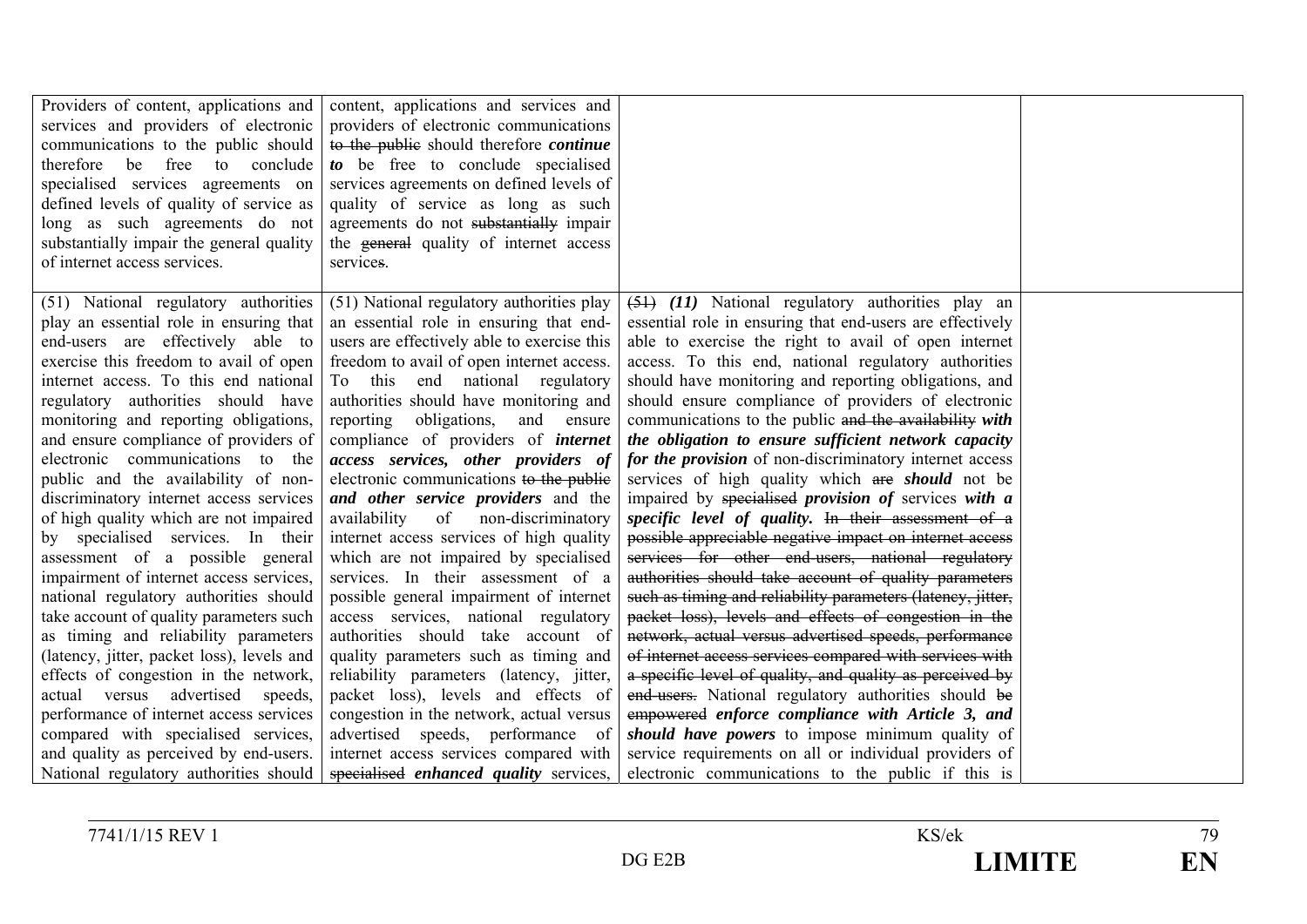| be empowered to impose minimum<br>quality of service requirements on all<br>or individual providers of electronic<br>communications to the public if this is<br>necessary<br>to<br>prevent<br>general<br>impairment/degradation of the quality<br>of service of internet access services. | and quality as perceived by end-users.<br>National regulatory authorities should<br>establish<br>complaint<br>procedures<br>providing effective, simple and readily<br>available redress mechanisms for end<br>users and be empowered to impose<br>minimum<br>service<br>quality<br>of<br>requirements on all or individual<br>providers of internet access services,<br>providers<br><i>other</i><br>of<br>electronic<br>communications to the public and other<br>service providers if this is necessary to<br>prevent general-impairment/degradation<br>of the quality of service of internet<br>access services. | necessary to prevent general impairment/degradation of<br>the quality of service of internet access services for<br>other end-users. In doing so, national regulatory<br>authorities should take utmost account of relevant<br>guidance from BEREC. |  |
|-------------------------------------------------------------------------------------------------------------------------------------------------------------------------------------------------------------------------------------------------------------------------------------------|----------------------------------------------------------------------------------------------------------------------------------------------------------------------------------------------------------------------------------------------------------------------------------------------------------------------------------------------------------------------------------------------------------------------------------------------------------------------------------------------------------------------------------------------------------------------------------------------------------------------|-----------------------------------------------------------------------------------------------------------------------------------------------------------------------------------------------------------------------------------------------------|--|
| (52) The measures to ensure better<br>transparency and comparability of                                                                                                                                                                                                                   | (52) The measures to ensure better<br>transparency and comparability of                                                                                                                                                                                                                                                                                                                                                                                                                                                                                                                                              | deleted                                                                                                                                                                                                                                             |  |
| prices, tariffs, terms and conditions,                                                                                                                                                                                                                                                    | prices, tariffs, terms and conditions, and                                                                                                                                                                                                                                                                                                                                                                                                                                                                                                                                                                           |                                                                                                                                                                                                                                                     |  |
| and quality of service parameters                                                                                                                                                                                                                                                         | quality of service parameters including                                                                                                                                                                                                                                                                                                                                                                                                                                                                                                                                                                              |                                                                                                                                                                                                                                                     |  |
| including those specific to the                                                                                                                                                                                                                                                           | those specific to the provision of internet                                                                                                                                                                                                                                                                                                                                                                                                                                                                                                                                                                          |                                                                                                                                                                                                                                                     |  |
| provision of internet access services,                                                                                                                                                                                                                                                    | access services, should increase the                                                                                                                                                                                                                                                                                                                                                                                                                                                                                                                                                                                 |                                                                                                                                                                                                                                                     |  |
| should increase the ability of end-users                                                                                                                                                                                                                                                  | ability of end-users to optimise their                                                                                                                                                                                                                                                                                                                                                                                                                                                                                                                                                                               |                                                                                                                                                                                                                                                     |  |
| to optimise their selection of providers                                                                                                                                                                                                                                                  | selection of providers and thus benefit                                                                                                                                                                                                                                                                                                                                                                                                                                                                                                                                                                              |                                                                                                                                                                                                                                                     |  |
| thus<br>benefit<br>and<br>fully<br>from                                                                                                                                                                                                                                                   | fully from competition. Any voluntary                                                                                                                                                                                                                                                                                                                                                                                                                                                                                                                                                                                |                                                                                                                                                                                                                                                     |  |
| competition.                                                                                                                                                                                                                                                                              | certification scheme for interactive                                                                                                                                                                                                                                                                                                                                                                                                                                                                                                                                                                                 |                                                                                                                                                                                                                                                     |  |
|                                                                                                                                                                                                                                                                                           | comparison websites,<br>guides or                                                                                                                                                                                                                                                                                                                                                                                                                                                                                                                                                                                    |                                                                                                                                                                                                                                                     |  |
|                                                                                                                                                                                                                                                                                           | similar tools should be independent<br>from any provider of electronic                                                                                                                                                                                                                                                                                                                                                                                                                                                                                                                                               |                                                                                                                                                                                                                                                     |  |
|                                                                                                                                                                                                                                                                                           | communications, use plain and clear                                                                                                                                                                                                                                                                                                                                                                                                                                                                                                                                                                                  |                                                                                                                                                                                                                                                     |  |
|                                                                                                                                                                                                                                                                                           | language, use complete and up-to-date                                                                                                                                                                                                                                                                                                                                                                                                                                                                                                                                                                                |                                                                                                                                                                                                                                                     |  |
|                                                                                                                                                                                                                                                                                           | information,<br>have<br>transparent                                                                                                                                                                                                                                                                                                                                                                                                                                                                                                                                                                                  |                                                                                                                                                                                                                                                     |  |
|                                                                                                                                                                                                                                                                                           | methodology,<br>reliable<br>be<br>and                                                                                                                                                                                                                                                                                                                                                                                                                                                                                                                                                                                |                                                                                                                                                                                                                                                     |  |
|                                                                                                                                                                                                                                                                                           | according<br>accessibility<br>Web<br>to                                                                                                                                                                                                                                                                                                                                                                                                                                                                                                                                                                              |                                                                                                                                                                                                                                                     |  |
|                                                                                                                                                                                                                                                                                           | <b>Content Accessibility Guidelines 2.0</b>                                                                                                                                                                                                                                                                                                                                                                                                                                                                                                                                                                          |                                                                                                                                                                                                                                                     |  |
|                                                                                                                                                                                                                                                                                           | and have an effective complaints                                                                                                                                                                                                                                                                                                                                                                                                                                                                                                                                                                                     |                                                                                                                                                                                                                                                     |  |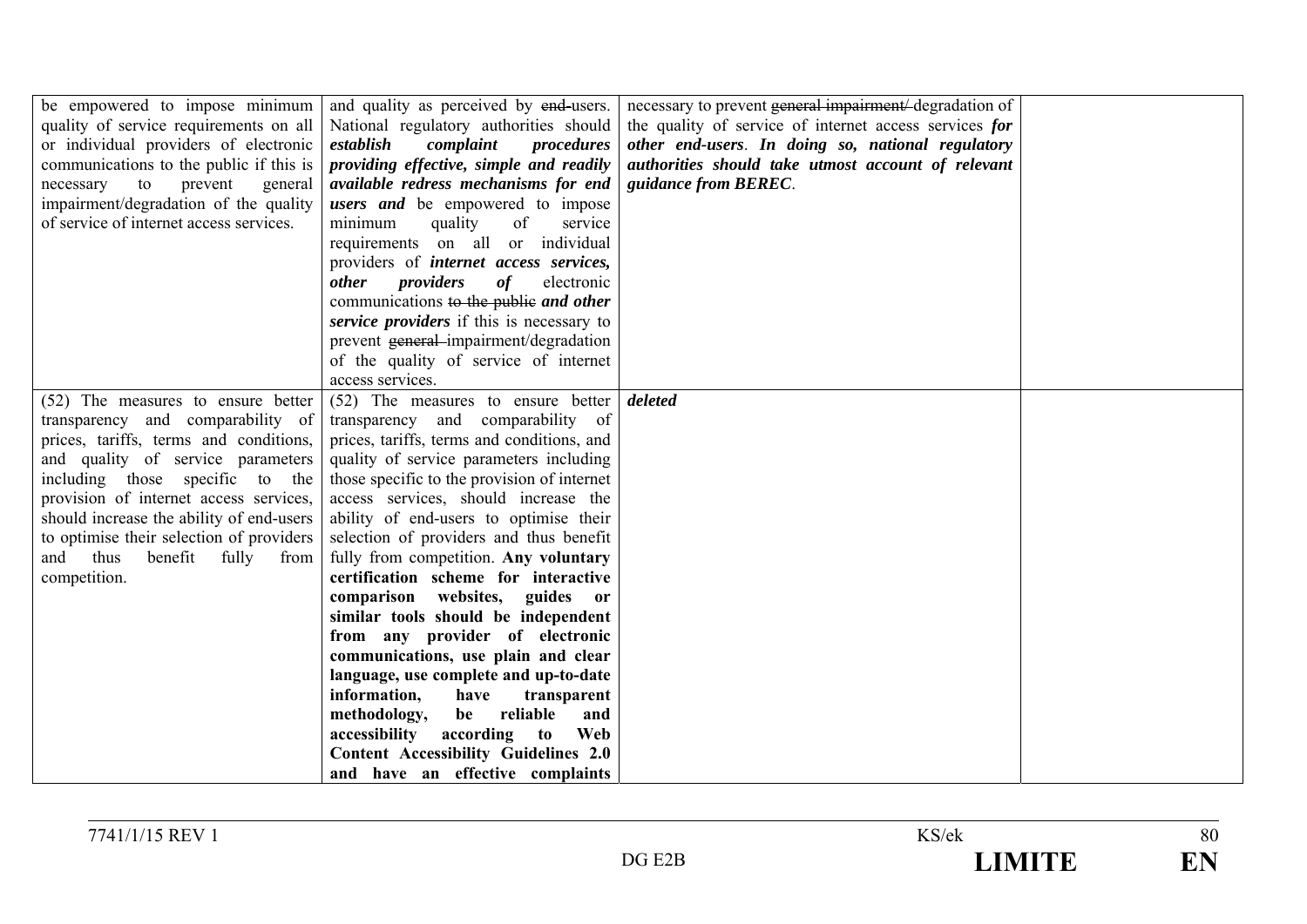|                                            | handling procedure                                                        |         |  |
|--------------------------------------------|---------------------------------------------------------------------------|---------|--|
| (53) End-users should be adequately        | deleted                                                                   | deleted |  |
| informed of the price and the type of      |                                                                           |         |  |
| service offered before they purchase a     |                                                                           |         |  |
| service. This information should also      |                                                                           |         |  |
| be provided immediately prior to           |                                                                           |         |  |
| connection of the call when a call to a    |                                                                           |         |  |
| specific number or service is subject to   |                                                                           |         |  |
| particular pricing conditions, such as     |                                                                           |         |  |
| calls to premium rate services which       |                                                                           |         |  |
| are often subject to a special rate.       |                                                                           |         |  |
| Where such an obligation<br>$\overline{1}$ |                                                                           |         |  |
| disproportionate in view of the duration   |                                                                           |         |  |
| and cost of the tariff information for     |                                                                           |         |  |
| the service provider compared to the       |                                                                           |         |  |
| average call duration and the cost risk    |                                                                           |         |  |
| to which the end-user is exposed,          |                                                                           |         |  |
| national regulatory authorities may        |                                                                           |         |  |
| grant a derogation. End-users should       |                                                                           |         |  |
| also be informed if a free-phone           |                                                                           |         |  |
| number is subject to additional charges.   |                                                                           |         |  |
|                                            |                                                                           |         |  |
| Providers<br>of<br>electronic<br>(54)      | Providers<br>of<br>(54)<br>electronic                                     | deleted |  |
| communications to the public should        | communications to the public should                                       |         |  |
| inform end-users adequately inter alia     | inform end-users adequately inter alia on                                 |         |  |
| on their services and tariffs, quality of  | their services and tariffs, quality of                                    |         |  |
| service<br>parameters,<br>access<br>to     | service parameters, access to emergency                                   |         |  |
| emergency services and any limitation,     | services and any limitation, and the                                      |         |  |
| and the choice of services and products    | choice of services and products designed                                  |         |  |
| designed for disabled consumers. This      | for disabled consumers. In the case of                                    |         |  |
| information should be provided in a        | tariff plans with a predefined volume of                                  |         |  |
| clear and transparent manner and be        | communications,<br>providers<br><b>of</b><br>electronic communications to |         |  |
| specific to the Member States where        | <i>the</i>                                                                |         |  |
| the services are provided, and in the      | public should also inform on the ability                                  |         |  |
| event of any change, be updated.           | of consumers and other end-users so                                       |         |  |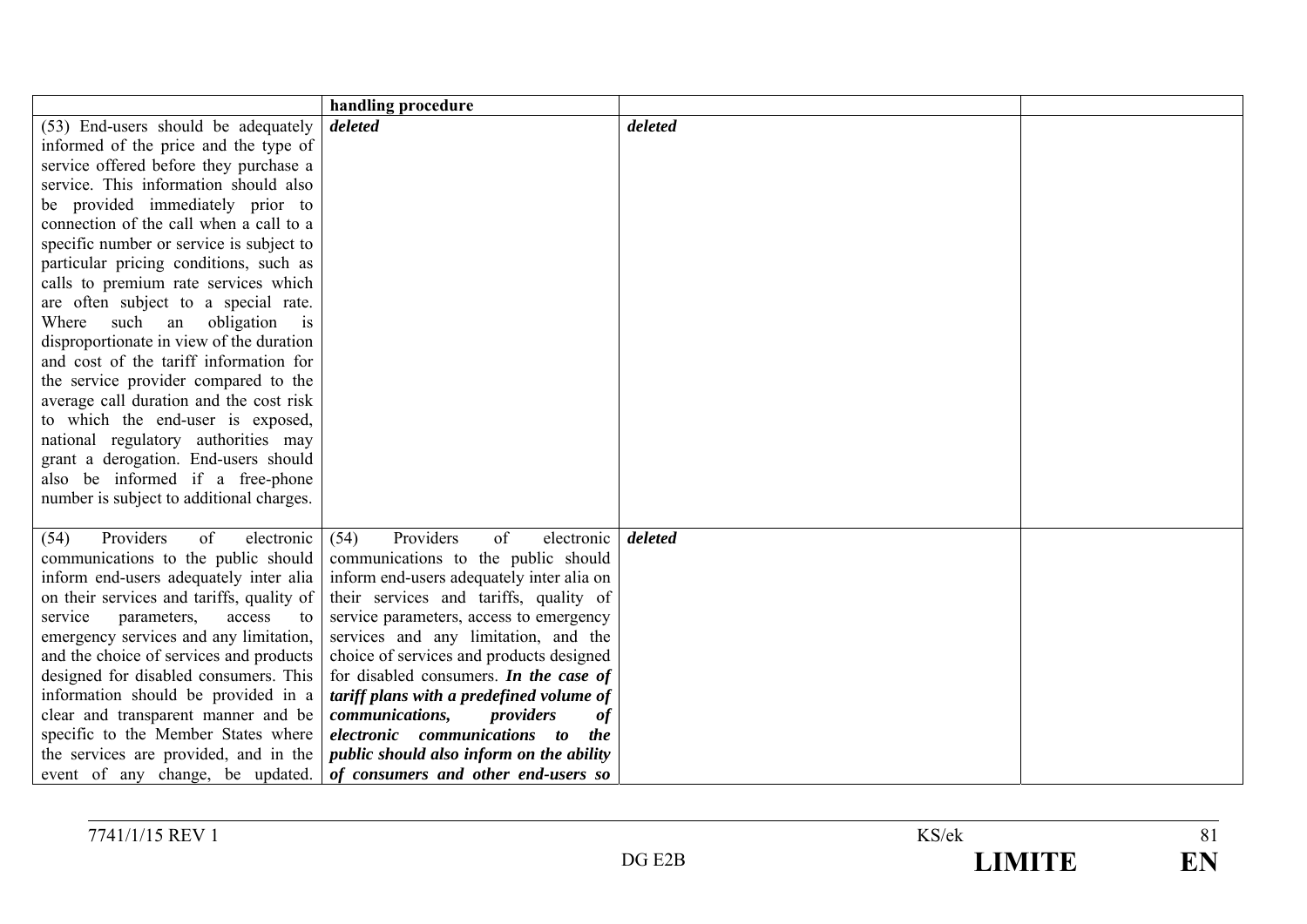| Providers should be exempted from<br>such information requirements as<br>regards those offers which<br>are<br>individually negotiated.                                                                                                                                                                                                                                                                                                                                                                                      | requesting to roll-over any unused<br>volume of the previous billing period<br><i>into the current billing period.</i> This<br>information should be provided in a<br>clear and transparent manner and be<br>specific to the Member States where the<br>services are provided, and in the event of<br>any change, be updated. Providers<br>should be<br>exempted<br>from such                                                                                                                                                                            |         |  |
|-----------------------------------------------------------------------------------------------------------------------------------------------------------------------------------------------------------------------------------------------------------------------------------------------------------------------------------------------------------------------------------------------------------------------------------------------------------------------------------------------------------------------------|----------------------------------------------------------------------------------------------------------------------------------------------------------------------------------------------------------------------------------------------------------------------------------------------------------------------------------------------------------------------------------------------------------------------------------------------------------------------------------------------------------------------------------------------------------|---------|--|
|                                                                                                                                                                                                                                                                                                                                                                                                                                                                                                                             | information requirements as regards<br>those offers which are individually<br>negotiated.                                                                                                                                                                                                                                                                                                                                                                                                                                                                |         |  |
| Availability<br>of comparable<br>(55)<br>information on products and services is<br>paramount to the ability of end-users to<br>make an independent evaluation of<br>Experience<br>shows<br>offers.<br>that<br>availability of reliable and comparable<br>increases<br>information<br>end-user<br>confidence in the use of services and<br>enhances the willingness to exercise<br>their choice.                                                                                                                            | [no change]                                                                                                                                                                                                                                                                                                                                                                                                                                                                                                                                              | deleted |  |
| (56) Contracts are an important means<br>of giving end-users a high level of<br>transparency of information and legal<br>certainty. Providers of electronic<br>communications to the publice should<br>clear<br>end-users<br>give<br>and<br>comprehensible information on all<br>essential elements of the contract<br>before the end-user is bound by the<br>contract. The information should be<br>mandatory and not be altered except by<br>subsequent agreement of the end-user<br>and the provider. The Commission and | (56) Contracts are an important means of<br>giving end-users a high level of<br>transparency of information and legal<br>certainty. Providers of<br>electronic<br>communications to the public should<br>give end-users clear and comprehensible<br>information on all essential elements of<br>the contract before the user is bound by<br>the contract. The information should be<br>mandatory and not be altered except by<br>subsequent agreement of the end-user<br>and the provider. The Commission and<br>several national regulatory authorities | deleted |  |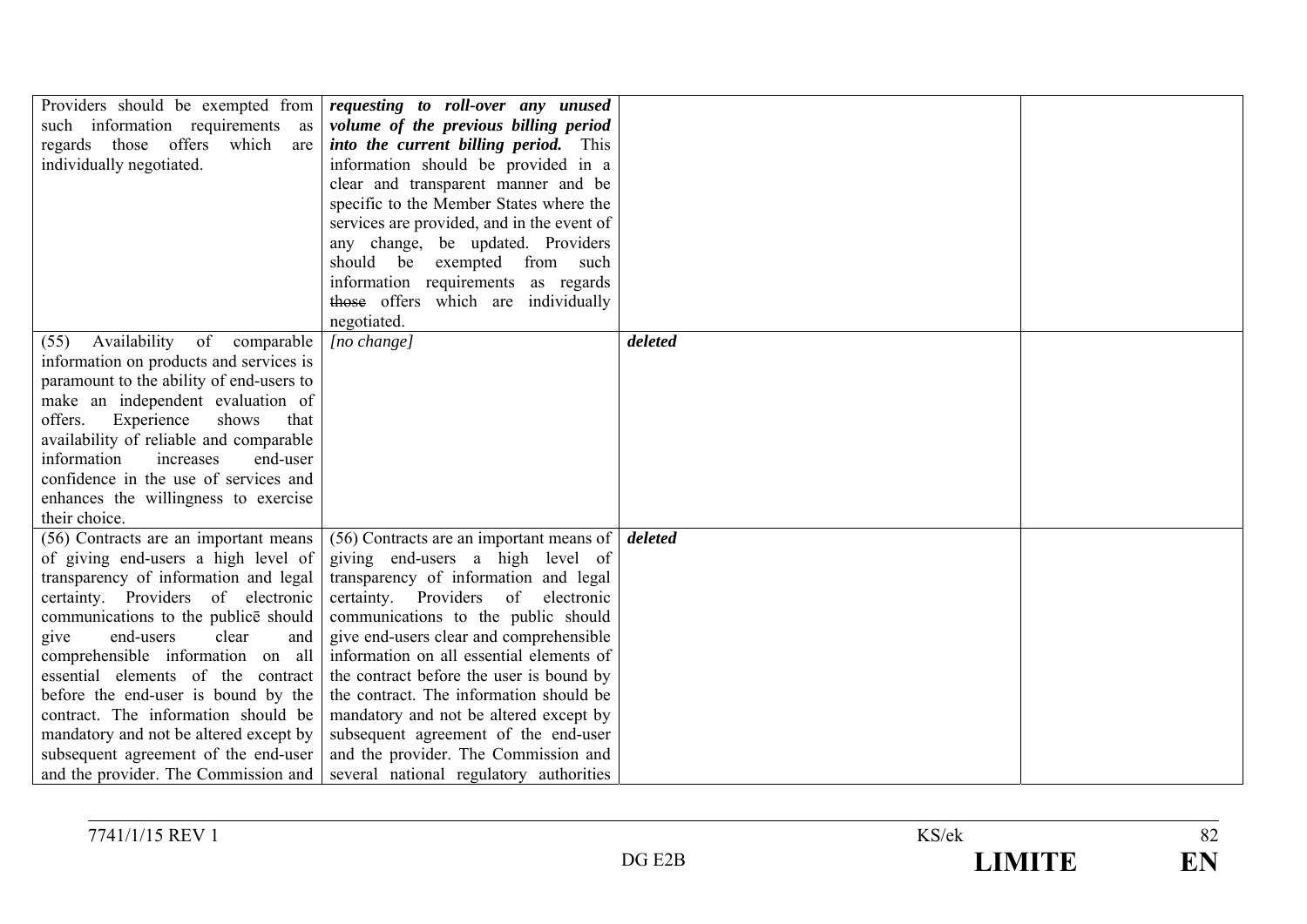| several national regulatory authorities   | considerable<br>found<br>recently                                 |         |  |
|-------------------------------------------|-------------------------------------------------------------------|---------|--|
| recently<br>found<br>considerable         | discrepancies between the advertised                              |         |  |
| discrepancies between the advertised      | speed of internet access services and the                         |         |  |
| speed of internet access services and     | speed actually available to end-users.                            |         |  |
| the speed actually available to end-      | Providers of electronic communications                            |         |  |
| Providers<br>of<br>electronic<br>users.   | to the public should therefore inform                             |         |  |
| communications to the public should       | end-users, prior to the conclusion of the                         |         |  |
| therefore inform end-users, prior to the  | contract, of the speed and other quality                          |         |  |
| conclusion of the contract, of the speed  | of service parameters which they can                              |         |  |
| and other quality of service parameters   | realistically deliver at the end-user's                           |         |  |
| which they can realistically deliver at   | main location. For fixed and mobile                               |         |  |
| the end-user's main location.             | data links, normally available speed is                           |         |  |
|                                           | the speed of a communications service                             |         |  |
|                                           | that a consumer could expect to receive                           |         |  |
|                                           | most of the time when accessing the                               |         |  |
|                                           | service, regardless of the time of day.                           |         |  |
|                                           | Normally available speed should be                                |         |  |
|                                           | derived from estimated speed ranges,                              |         |  |
|                                           | speed averages, peak-hour speed and                               |         |  |
|                                           | minimal speed. The methodology                                    |         |  |
|                                           | should be established in BEREC                                    |         |  |
|                                           | guidelines and regularly reviewed and                             |         |  |
|                                           | updated to reflect technology and                                 |         |  |
|                                           | evolution.<br>infrastructure<br><b>Member</b>                     |         |  |
|                                           | States should ensure that providers                               |         |  |
|                                           | enable end-users to have access to                                |         |  |
|                                           | comparable<br>information<br><i>the</i><br>$\mathbf{0}\mathbf{n}$ |         |  |
|                                           | coverage of the mobile networks,                                  |         |  |
|                                           | including different technologies in                               |         |  |
|                                           | their Member State, prior to the                                  |         |  |
|                                           | conclusion of the contract, to enable                             |         |  |
|                                           | those end-users to make informed                                  |         |  |
|                                           | <i>purchasing decisions.</i>                                      |         |  |
| With<br>terminal<br>(57)<br>respect<br>to | (57) With respect to terminal equipment,                          | deleted |  |
| equipment, contracts should specify       | contracts should specify any restrictions                         |         |  |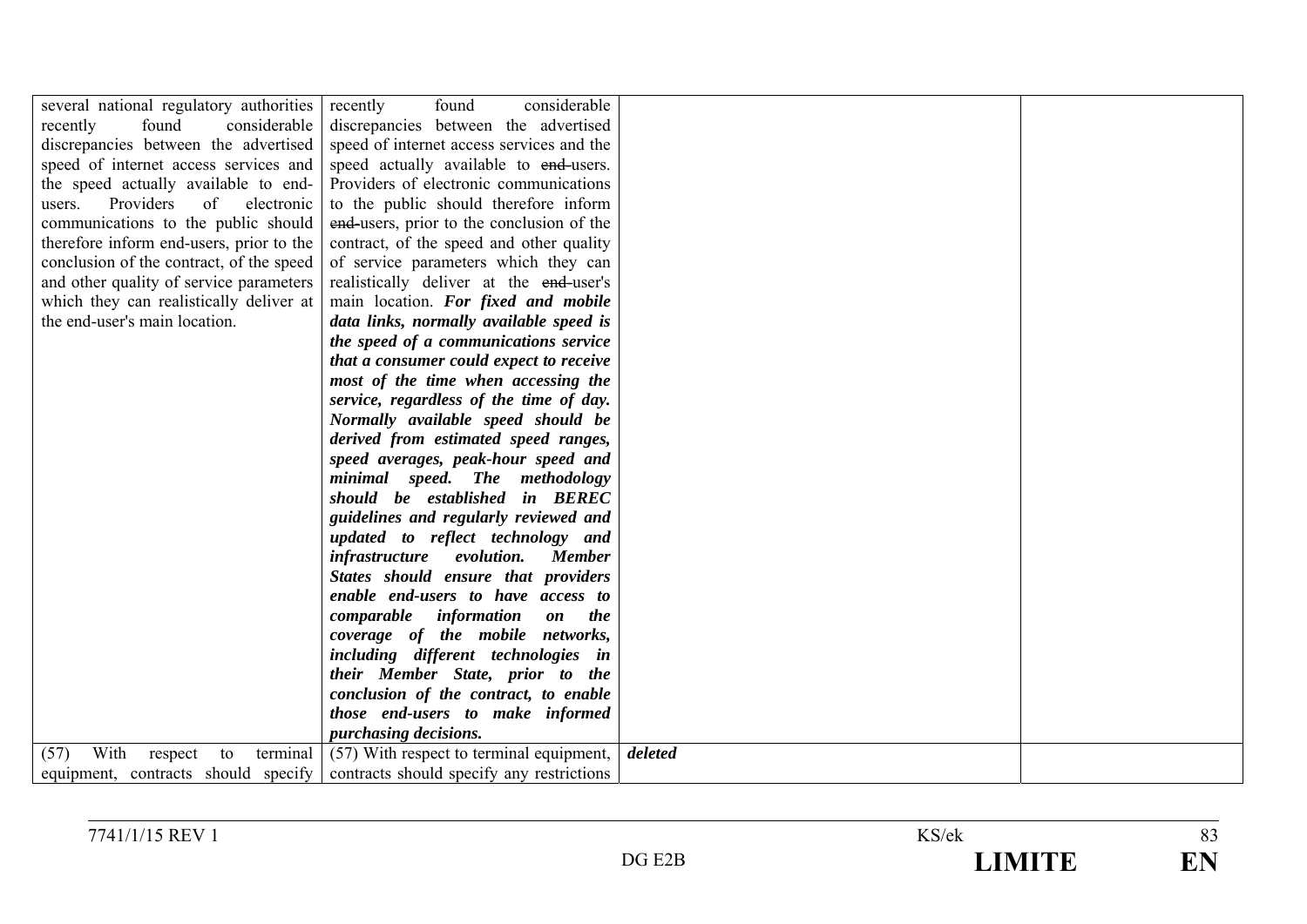| any restrictions imposed by the          | imposed by the provider on the use of           |         |  |
|------------------------------------------|-------------------------------------------------|---------|--|
| provider on the use of the equipment,    | the equipment, for example by way of            |         |  |
| for example by way of 'SIM-locking'      | 'SIM-locking' mobile devices, and any           |         |  |
| mobile devices, and any charges due on   | charges due on termination of the               |         |  |
| termination of the contract prior to the | contract prior to the agreed expiry date.       |         |  |
| agreed expiry date. No charges should    | No charges should be due after expiry of        |         |  |
| be due after expiry of the agreed        | the agreed contract duration. Contracts         |         |  |
| contract duration.                       | should also specify the types of after-         |         |  |
|                                          | sales services, maintenance services            |         |  |
|                                          | and<br>customer<br>services<br>support          |         |  |
|                                          | provided. Whenever possible, that               |         |  |
|                                          | <i>information should</i><br>also include       |         |  |
|                                          | technical information, provided on              |         |  |
|                                          | demand,<br>concerning<br>the proper             |         |  |
|                                          | functioning of the end-user's chosen            |         |  |
|                                          | terminal equipment. Provided that no            |         |  |
|                                          | technical incompatibility has been              |         |  |
|                                          | identified, that information should be          |         |  |
|                                          | provided free of charge.                        |         |  |
| (58) In order to avoid bill shocks, end- | $(58)$ In order to avoid bill shocks, for all   | deleted |  |
| users should be able to define           | <i>post-paid services</i> , end-users should be |         |  |
| maximum financial limits for the         | able to define set a predefined                 |         |  |
| charges related to their usage of calls  | maximum financial limit for the charges         |         |  |
| and internet access services. This       | related to their usage of calls and             |         |  |
| facility should be available free of     |                                                 |         |  |
|                                          | internet access services. This facility         |         |  |
| charge, with an appropriate notification | should be available free of charge, with        |         |  |
| that can be consulted<br>again           | <i>include</i> an appropriate notification that |         |  |
| subsequently, when the limit is being    | can be consulted again subsequently,            |         |  |
| approached. Upon reaching<br>the         | when the limit is being approached.             |         |  |
| maximum limit, end-users should no       | Upon reaching the maximum limit, end-           |         |  |
| longer receive or be charged for those   | users should no longer receive or be            |         |  |
| services unless they specifically        | charged for those services unless they          |         |  |
| request the continued provision as       | specifically request the continued              |         |  |
| agreed with the provider.                | provision as agreed with the provider.          |         |  |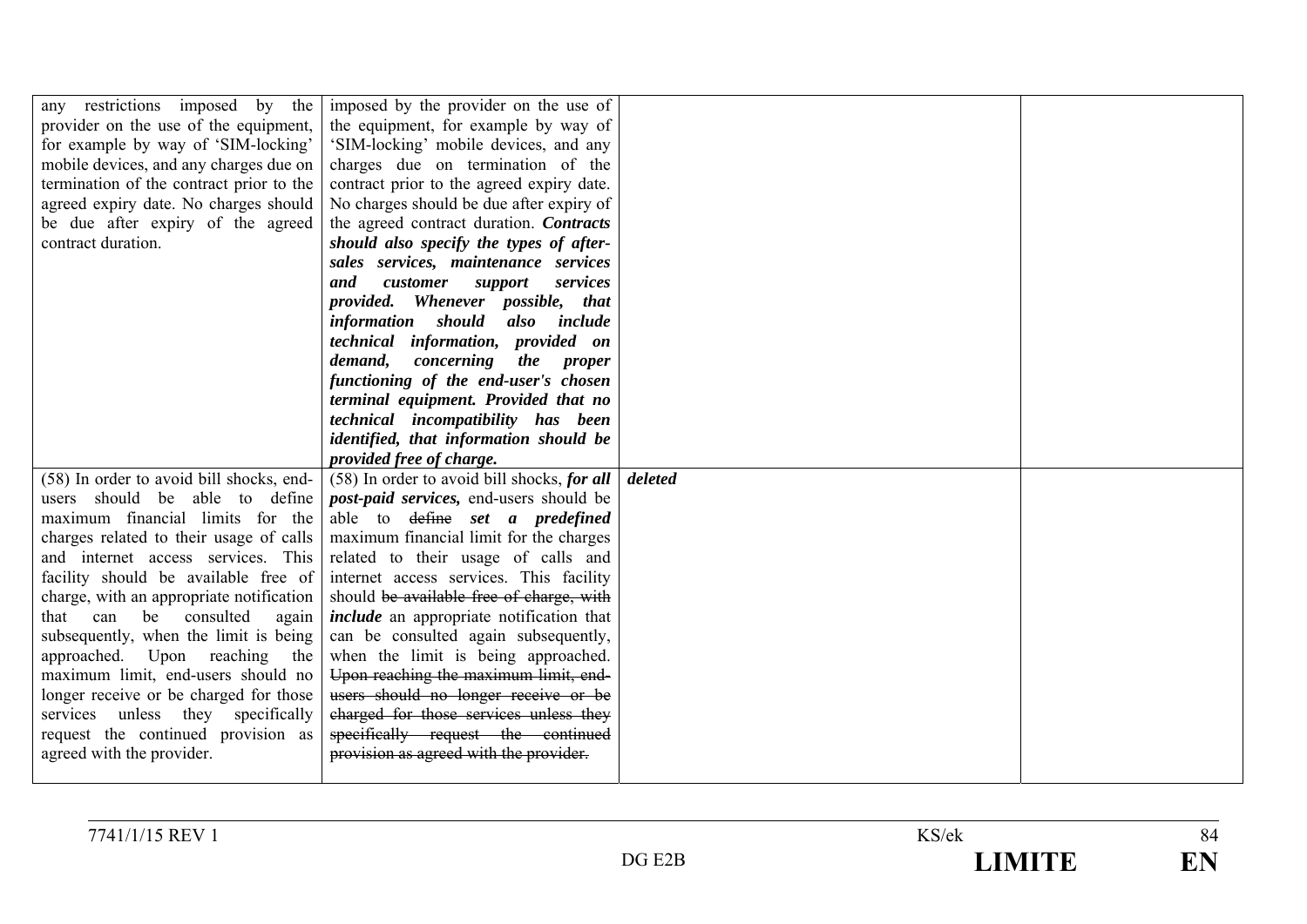|                                      | (58a) The processing of personal data                   |         |  |
|--------------------------------------|---------------------------------------------------------|---------|--|
|                                      | referred to in Regulation of the                        |         |  |
|                                      | European Parliament and of the                          |         |  |
|                                      | Council<br>laying<br>down<br>measures                   |         |  |
|                                      | concerning the European Single                          |         |  |
|                                      | Market for electronic communications                    |         |  |
|                                      | and to achieve a Connected Continent                    |         |  |
|                                      | should comply with Directive 95/46 of                   |         |  |
|                                      | the European Parliament and of the                      |         |  |
|                                      | $Count^{28}$ ,<br>which governs<br><i>the</i>           |         |  |
|                                      | processing of personal data carried out                 |         |  |
|                                      | in the Member States pursuant to this                   |         |  |
|                                      | Regulation and under the supervision                    |         |  |
|                                      | of the Member States' competent                         |         |  |
|                                      | <i>authorities</i> , <i>in particular</i><br><i>the</i> |         |  |
|                                      | <i>independent public</i><br><i>authorities</i>         |         |  |
|                                      | designated by the Member States, and                    |         |  |
|                                      | with Directive 2002/58/EC.                              |         |  |
|                                      | (58b) The processing of personal data                   |         |  |
|                                      | referred to in Regulation of the                        |         |  |
|                                      | European Parliament and of the                          |         |  |
|                                      | Council laying down measures                            |         |  |
|                                      | concerning the European Single                          |         |  |
|                                      | Market for electronic communications                    |         |  |
|                                      | and to achieve a Connected Continent                    |         |  |
|                                      | should comply with Regulation (EC)                      |         |  |
|                                      | No 45/2001 of the European                              |         |  |
|                                      | Parliament and of the Council <sup>29</sup> .           |         |  |
| (59) Experience from Member States   | deleted                                                 | deleted |  |
| and from a recent study commissioned |                                                         |         |  |
| the Executive Agency for<br>by       |                                                         |         |  |

**<sup>28</sup>** *Directive 95/46/EC of the European Parliament and of the Council of 24 October 1995 on the protection of individuals with regard to the processing of personal data and on the free movement of such data (OJ L 281, 23.11.1995, p. 31).* **29** *OJ L 8, 12.1.2001 p. 1.*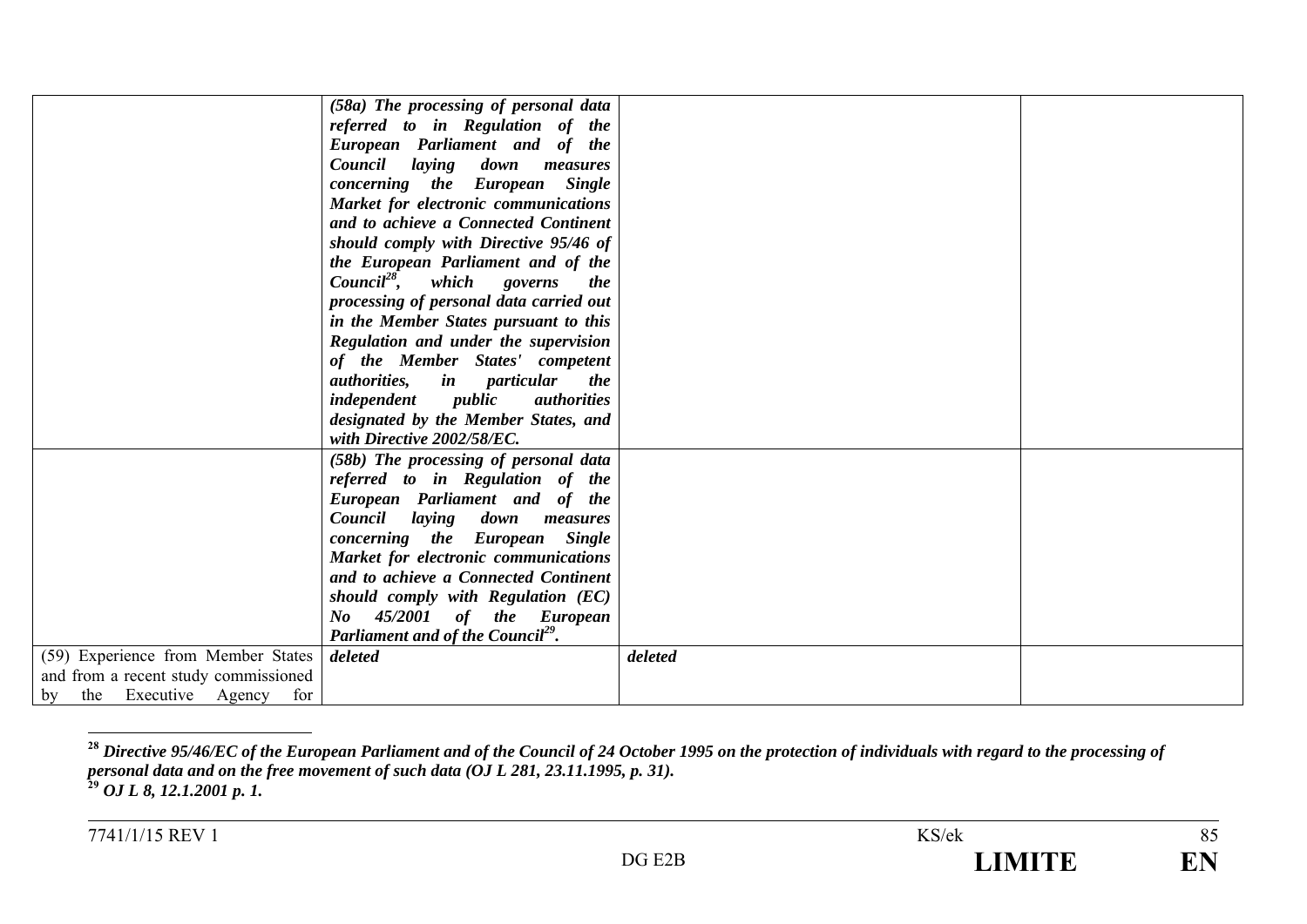| Consumers and Health has shown that       |             |  |
|-------------------------------------------|-------------|--|
| long contract periods and automatic or    |             |  |
| tacit extensions of contracts constitute  |             |  |
| significant obstacles to changing a       |             |  |
| provider. It is thus desirable that end-  |             |  |
| users should be able to terminate,        |             |  |
| without incurring any costs, a contract   |             |  |
| six months after its conclusion. In such  |             |  |
| a case, endusers may be requested to      |             |  |
| compensate their providers for the        |             |  |
| residual value of subsidised terminal     |             |  |
| equipment or for the pro rata temporis    |             |  |
| value of any other promotions.            |             |  |
| Contracts which have been tacitly         |             |  |
| extended<br>should be subject to          |             |  |
| termination with a one-month notice       |             |  |
| period.                                   |             |  |
|                                           |             |  |
| $(60)$ Any significant changes to the     | [no change] |  |
| contractual conditions imposed by         |             |  |
| providers of electronic communications    |             |  |
| services to the public to the detriment   |             |  |
| of the end-user, for example in relation  |             |  |
| to charges, tariffs, data volume          |             |  |
| limitations, data speeds, coverage, or    |             |  |
| the processing of personal data, should   |             |  |
| be considered as giving rise to the right |             |  |
| of the end-user to terminate the          |             |  |
| contract without incurring any costs.     |             |  |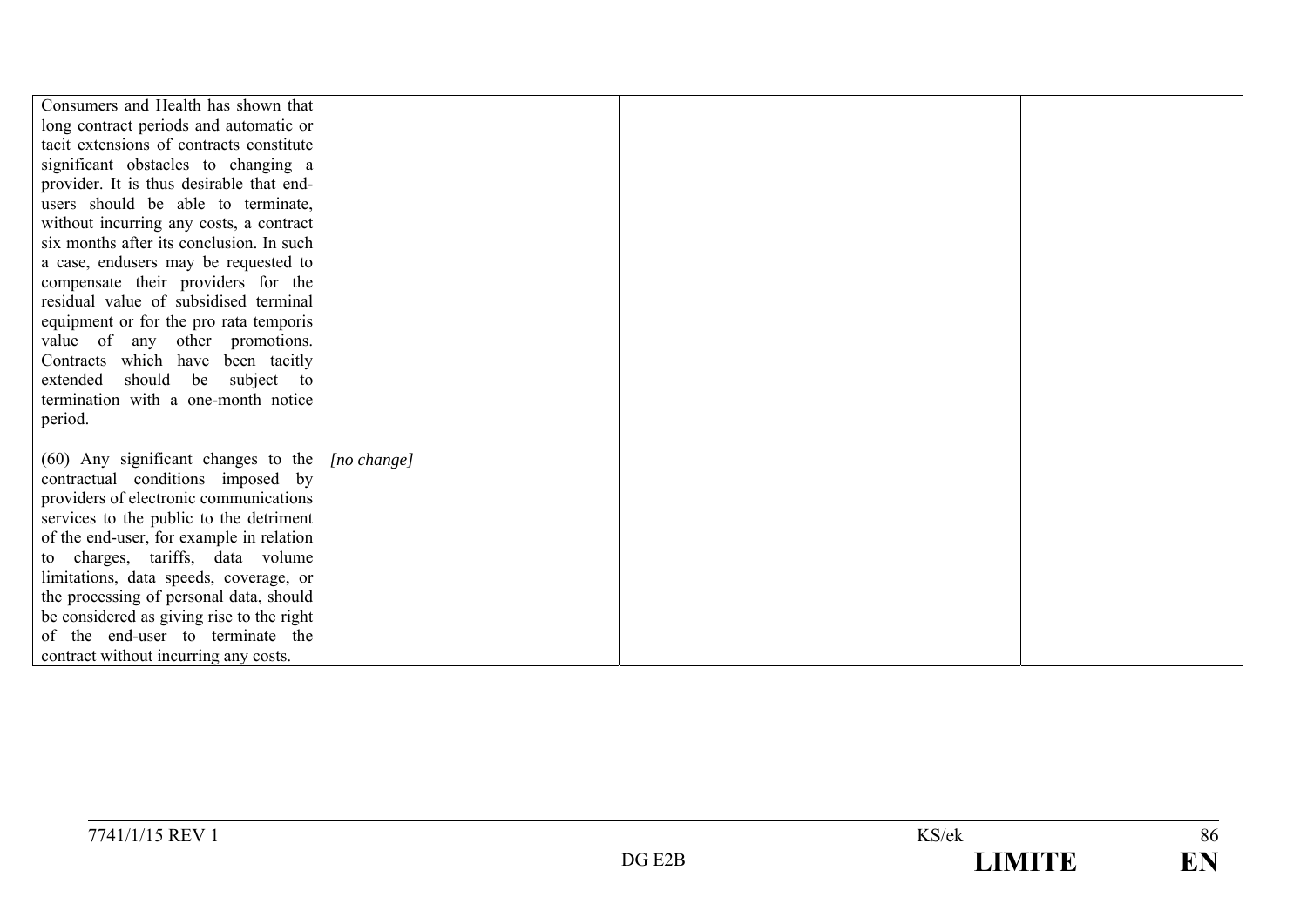| (61) Bundles comprising electronic        | $[no \space change]$ | deleted |  |
|-------------------------------------------|----------------------|---------|--|
| communications and other services         |                      |         |  |
| such as linear broadcasting have          |                      |         |  |
| become increasingly widespread and        |                      |         |  |
| an important element<br>of<br>are         |                      |         |  |
| competition.<br>Where<br>divergent        |                      |         |  |
| contractual<br>rules<br>on<br>contract    |                      |         |  |
| termination and switching apply to the    |                      |         |  |
| different services composing such         |                      |         |  |
| bundles, end-users are effectively        |                      |         |  |
| switching<br>from<br>prevented<br>to      |                      |         |  |
| competitive offers for the entire bundle  |                      |         |  |
| or parts of it. The provisions of this    |                      |         |  |
| Regulation<br>regarding<br>contract       |                      |         |  |
| termination and switching should,         |                      |         |  |
| therefore, apply to all elements of such  |                      |         |  |
| a bundle.                                 |                      |         |  |
| $(62)$ In order to take full advantage of | $[no \space change]$ | deleted |  |
| the competitive environment, end-users    |                      |         |  |
| should be able to make informed           |                      |         |  |
| choices and switch providers when it is   |                      |         |  |
| in their interests. Endusers should       |                      |         |  |
| therefore be able to switch without       |                      |         |  |
| being hindered by legal, technical or     |                      |         |  |
| obstacles,<br>procedural<br>including     |                      |         |  |
| contractual conditions and charges.       |                      |         |  |
| Number portability is a key facilitator   |                      |         |  |
| of consumer choice and effective          |                      |         |  |
| competition. It should be implemented     |                      |         |  |
| within a minimum delay so that the        |                      |         |  |
| number is effectively activated within    |                      |         |  |
| one working day of concluding an          |                      |         |  |
| agreement to port a number. Settlement    |                      |         |  |
| of outstanding bills should not be a      |                      |         |  |
| condition for execution of a porting      |                      |         |  |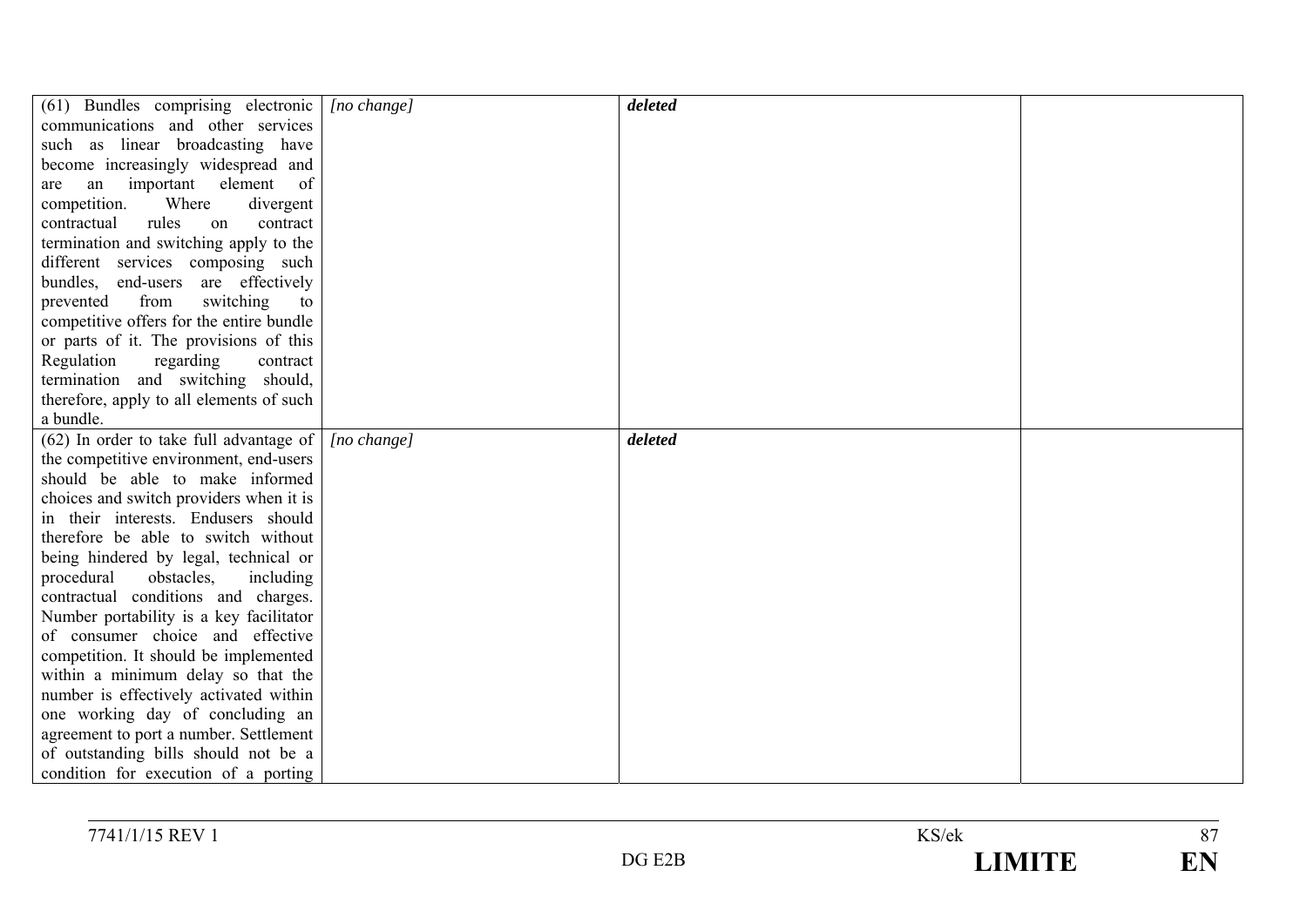| request.                                  |                                                      |         |  |
|-------------------------------------------|------------------------------------------------------|---------|--|
| (63) In order to support the provision    | $(63)$ In order to support the provision of          | deleted |  |
| of one-stop-shops and to facilitate a     | one-stop-shops and to facilitate a                   |         |  |
| seamless switching experience for end-    | seamless switching experience for end-               |         |  |
| users, the switching process should be    | users, the switching process should be               |         |  |
| led by the receiving provider of          | led by the receiving provider of                     |         |  |
| electronic communications to the          | electronic communications to the public              |         |  |
| public. The transferring provider of      | <b>BEREC</b> should be empowered to lay              |         |  |
| electronic communications to the          | down guidelines setting out the                      |         |  |
| public should not delay or hamper the     | respective responsibilities<br>of<br>the             |         |  |
| switching<br>process.<br>Automated        | receiving and transferring provider in               |         |  |
| processes should be used as widely as     | the switching and porting process,                   |         |  |
| possible and a high level of protection   | ensuring inter alia that the transferring            |         |  |
| of personal data should be ensured.       | provider of electronic communications                |         |  |
| Availability of transparent, accurate     | to the public should <i>does</i> not delay or        |         |  |
| and timely information on switching       | hamper<br>the<br>switching<br>process,               |         |  |
| increase<br>should<br>end-users'<br>the   | Automated processes should be used as                |         |  |
| confidence in switching and make them     | widely that the process is automated as              |         |  |
| more willing to engage actively in the    | <i>much</i> as possible and <i>that</i> a high level |         |  |
| competitive process.                      | of protection of personal data should be             |         |  |
|                                           | is ensured. Those guidelines should                  |         |  |
|                                           | also address the question of how to                  |         |  |
|                                           | ensure continuity in the experience of               |         |  |
|                                           | end-users,<br>including<br>through                   |         |  |
|                                           | identifiers, such as email addresses,                |         |  |
|                                           | through, for instance, the opportunity               |         |  |
|                                           | to opt for an email forwarding facility.             |         |  |
|                                           | Availability of transparent, accurate and            |         |  |
|                                           | timely information on switching should               |         |  |
|                                           | increase the end-users' confidence in                |         |  |
|                                           | switching and make them more willing                 |         |  |
|                                           | to engage actively in the competitive                |         |  |
|                                           | process.                                             |         |  |
| with<br>transferring<br>Contracts<br>(64) | deleted                                              | deleted |  |
| providers of electronic communications    |                                                      |         |  |

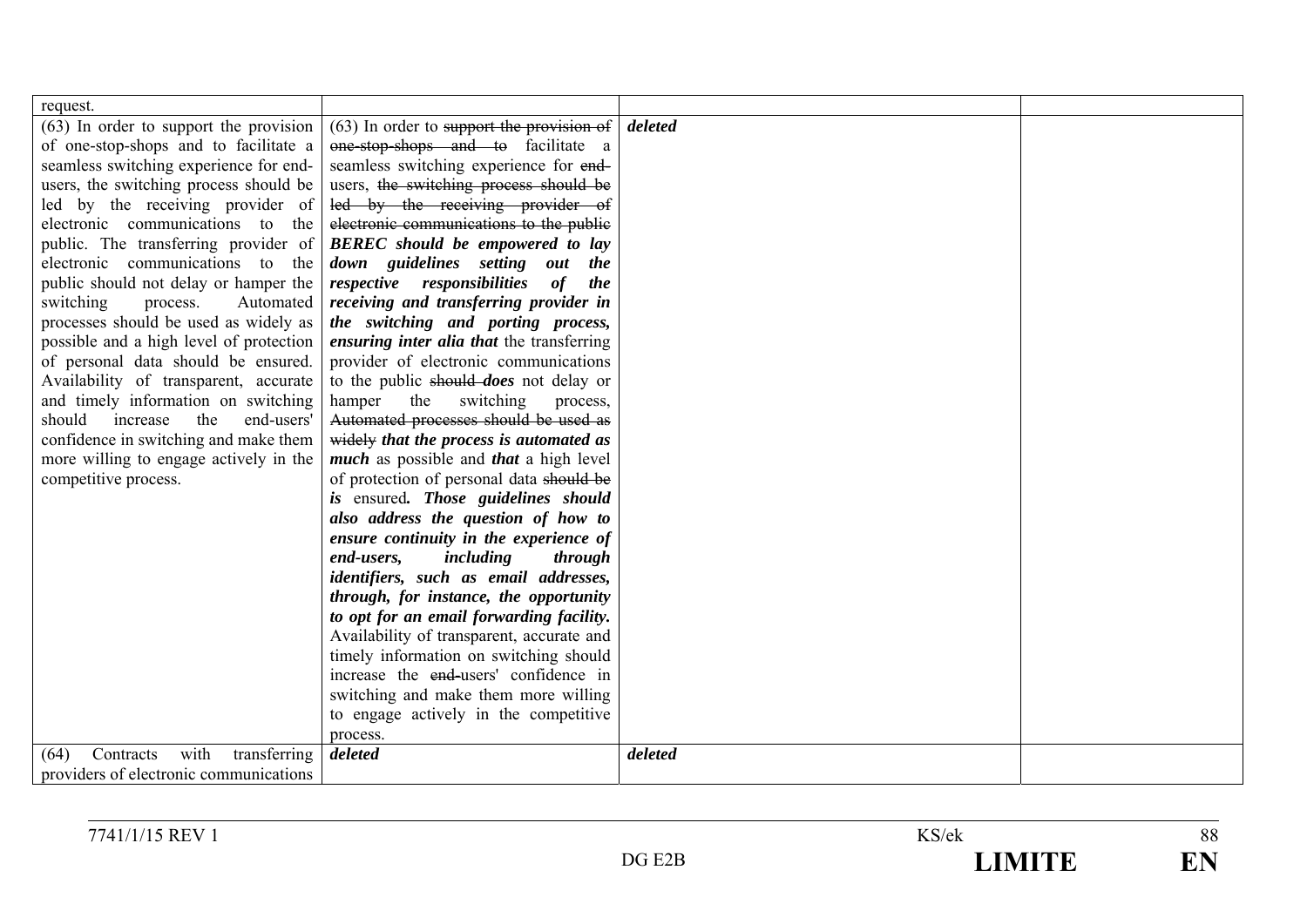| to the public should be cancelled<br>automatically after switching without<br>any additional steps being required<br>from end-users. In the case of pre-paid<br>services any credit balance which has<br>not been spent should be refunded to<br>the switching consumer.                                                                                                                                                                                                                                                                                                    |                      |         |  |
|-----------------------------------------------------------------------------------------------------------------------------------------------------------------------------------------------------------------------------------------------------------------------------------------------------------------------------------------------------------------------------------------------------------------------------------------------------------------------------------------------------------------------------------------------------------------------------|----------------------|---------|--|
| $(65)$ End-users need to experience deleted<br>continuity when changing important<br>identifiers such as email addresses. To<br>this end, and to ensure that email<br>communications are not lost, end-users<br>should be given the opportunity to opt,<br>free of charge, for an email forwarding<br>facility offered by the transferring<br>internet access service provider in<br>cases where the end-user has an email<br>address provided by the transferring<br>provider.                                                                                             |                      | deleted |  |
| (66) Competent national authorities<br>may prescribe the global processes of<br>porting numbers and switching, taking<br>technological<br>account<br>into<br>development and the need to ensure a<br>swift, efficient and consumer-friendly<br>switching process. Competent national<br>authorities should be able to impose<br>proportionate measures to protect end-<br>adequately throughout the<br>users<br>switching<br>including<br>process<br>appropriate sanctions that are necessary<br>to minimise risks of abuse or delays<br>and of end-users being switched to | $[no \space change]$ | deleted |  |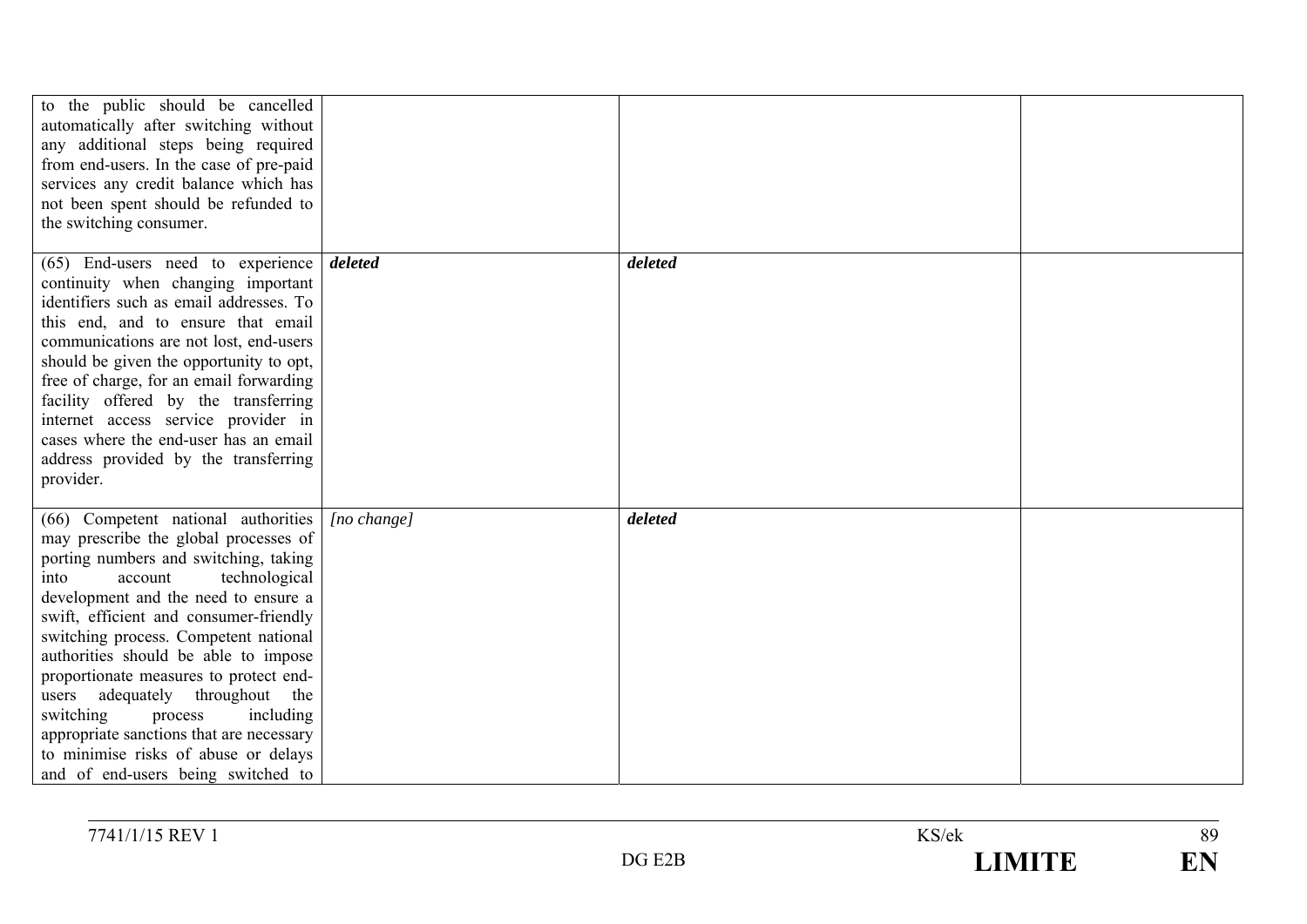| another provider without their consent.<br>They should also be able to set an<br>automatic compensation mechanism<br>for end-users in such instances.<br>(67) National regulatory authorities<br>should be able to take effective action<br>to monitor and secure compliance with                                                                                                                                                                                                                                                                                                                                                                                       | [no change] | deleted |  |
|-------------------------------------------------------------------------------------------------------------------------------------------------------------------------------------------------------------------------------------------------------------------------------------------------------------------------------------------------------------------------------------------------------------------------------------------------------------------------------------------------------------------------------------------------------------------------------------------------------------------------------------------------------------------------|-------------|---------|--|
| the provisions of this Regulation,<br>including the power to impose effective<br>financial or administrative penalties in<br>the event of any breach thereof.                                                                                                                                                                                                                                                                                                                                                                                                                                                                                                           |             |         |  |
| $(68)$ In order to take account of market<br>and technical developments, the power<br>to adopt acts in accordance with Article<br>290 of the Treaty on the Functioning of<br>the European Union should be<br>delegated to the Commission in respect<br>of adapting the Annexes. It is of<br>particular<br>importance<br>that the<br>Commission carry out appropriate<br>consultations during its preparatory<br>work, including at expert level. The<br>Commission, when preparing and<br>drawing-up delegated acts, should<br>ensure a simultaneous, timely and<br>appropriate transmission of relevant<br>documents to the European Parliament<br>and to the Council. | deleted     | deleted |  |
| $(69)$ In order to ensure uniform<br>conditions for the implementation of<br>this Regulation, implementing powers<br>should<br>be<br>conferred<br>on<br>the<br>Commission as regards the decision<br>requiring Member States to adapt their                                                                                                                                                                                                                                                                                                                                                                                                                             | [no change] | deleted |  |

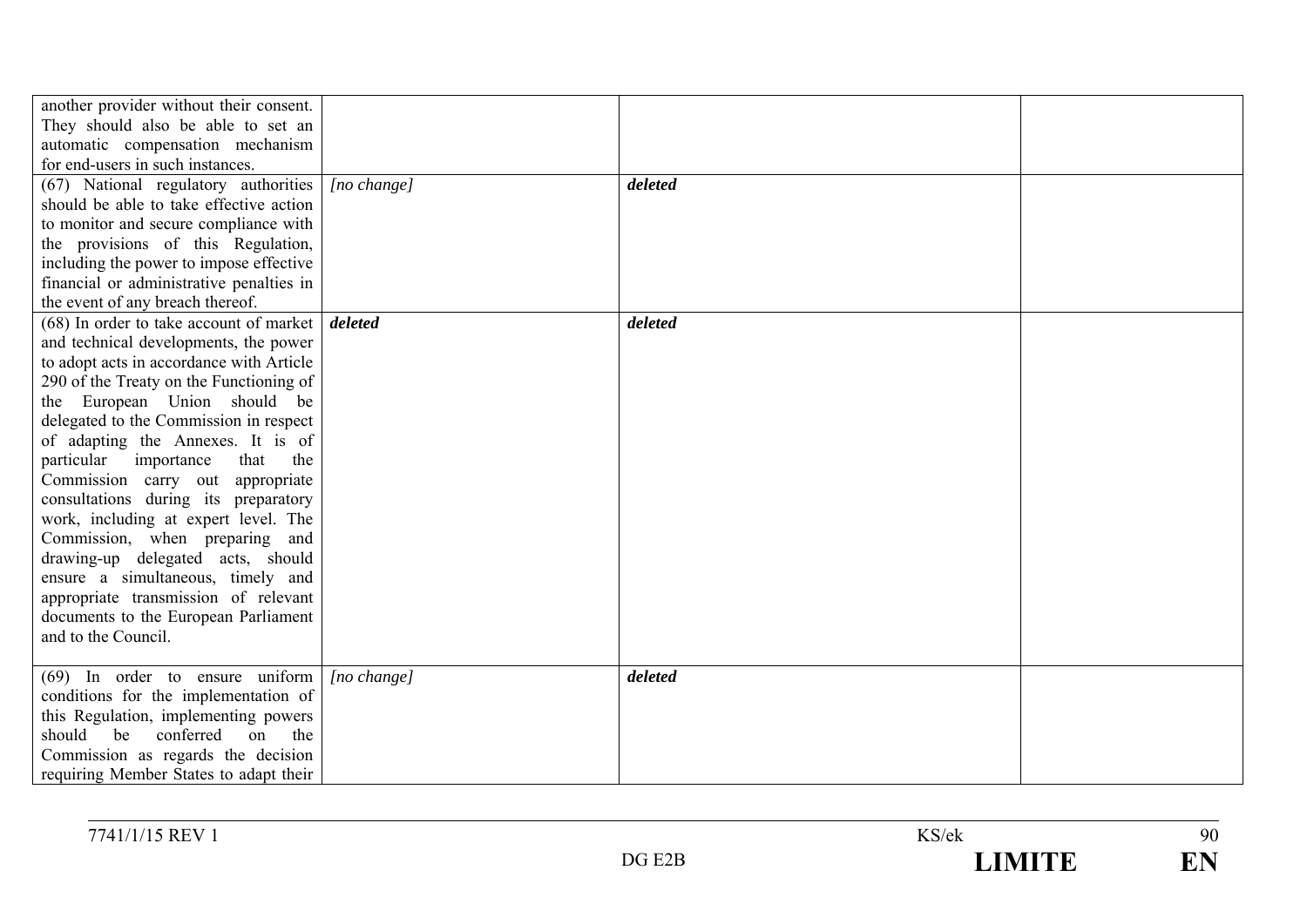| plans for compliance with a common            |                                            |         |  |
|-----------------------------------------------|--------------------------------------------|---------|--|
| timetable for granting rights of use and      |                                            |         |  |
| allowing actual use.                          |                                            |         |  |
| (70) The implementing powers relating         | (70) The implementing powers relating      | deleted |  |
| to the harmonisation and coordination         | to the harmonisation and coordination of   |         |  |
| of authorisation of radio spectrum,           | authorisation of radio<br>spectrum,        |         |  |
| characteristics of small-area wireless        | characteristics of small-area wireless     |         |  |
| access points, coordination between           | access points, coordination between        |         |  |
| Member States regarding allocation of         | Member States regarding allocation of      |         |  |
| radio spectrum, more detailed technical       | radio spectrum, more detailed technical    |         |  |
| and methodological rules concerning           | and methodological rules concerning        |         |  |
| European virtual access products and          | European virtual access products and the   |         |  |
| the safeguarding of internet access and       | safeguarding of internet access and of     |         |  |
| of reasonable traffic management and          | reasonable traffic management and          |         |  |
| quality of service, should be exercised       | quality of service and fair use criteria   |         |  |
| in accordance with Regulation (EU)            | should be exercised in accordance with     |         |  |
| No182/2011<br>of<br>the European              | Regulation (EU) No182/2011 of the          |         |  |
| Parliament and of the Council <sup>14</sup> . | European Parliament and<br>of the          |         |  |
|                                               | Council $^{30}$ .                          |         |  |
| (71) In order to ensure consistency           | (71) In order to ensure consistency        | deleted |  |
| between the objective and the measures        | between the objective and the measures     |         |  |
| needed to complete the single market          | needed to complete the single market for   |         |  |
| for electronic communications pursuant        | electronic communications pursuant to      |         |  |
| to this Regulation and some specific          | meet the objectives of this Regulation     |         |  |
| existing legislative provisions and to        | and some specific existing legislative     |         |  |
| reflect key elements of evolving              | provisions and to reflect key elements of  |         |  |
| Directive<br>decisional<br>practice,          | evolving decisional practice, Directive    |         |  |
| 2002/21/EC,<br>Directives<br>the              | $2002/21/EC$ , the Directives $2002/20/EC$ |         |  |
| 2002/20/EC<br>and 2002/22/EC<br>and           | and 2002/22/EC, Regulations No             |         |  |
| Regulation No $531/2012$ should be            | 531/2012 and (EC) No 1211/2009, as         |         |  |
| amended.<br>This includes<br>making           | well as Decision No 243/2012/EU,           |         |  |
| provision for Directive $2002/21/EC$          | should be amended. This includes           |         |  |

<sup>&</sup>lt;sup>30</sup> Regulation (EU) No 182/2011 of the European Parliament and of the Council laying down the rules and general principles concerning mechanisms for control by the Member States of the Commission's exercise of implementing powers (OJ L 55, 28.2.2011, p. 13).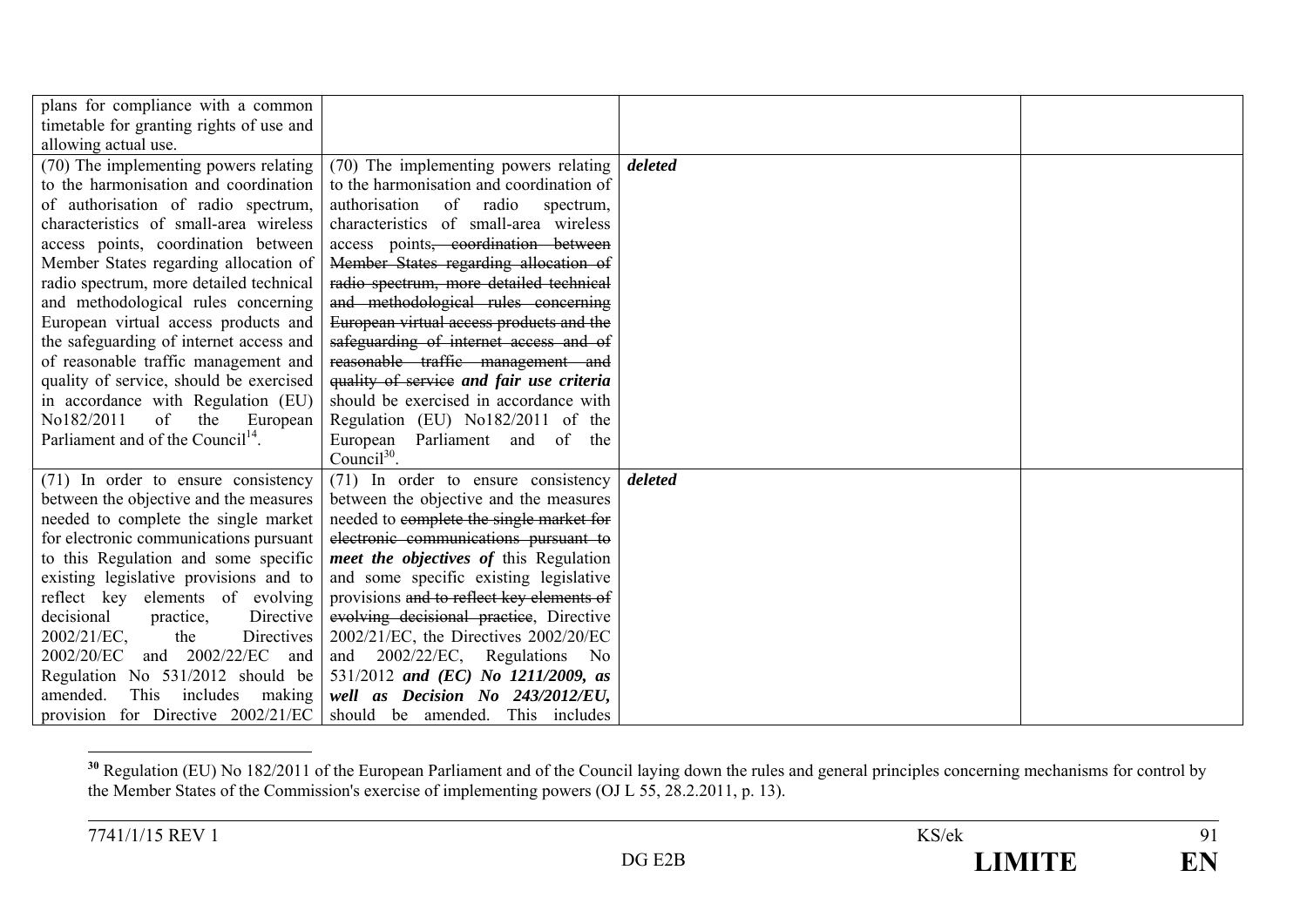| and the related Directives to be read in | making provision for Directive           |                                                        |  |
|------------------------------------------|------------------------------------------|--------------------------------------------------------|--|
| conjunction with this Regulation, the    | 2002/21/EC and the related Directives to |                                                        |  |
| introduction of strengthened powers of   | be read in conjunction with this         |                                                        |  |
| the Commission in order to ensure        | Regulation, the introduction of          |                                                        |  |
| consistency of remedies imposed on       | strengthened powers of the Commission    |                                                        |  |
| European electronic communications       | in order to ensure consistency of        |                                                        |  |
| providers having significant market      | remedies imposed on European             |                                                        |  |
| power in the context of the European     | electronic communications providers      |                                                        |  |
| consultation mechanism, harmonisation    | having significant market power in the   |                                                        |  |
| of the criteria adopted in assessing the | context of the European consultation     |                                                        |  |
| definition and competitiveness of        | mechanism harmonisation of the criteria  |                                                        |  |
| relevant markets, the adaptation of the  | adopted in assessing the definition and  |                                                        |  |
| notification system under Directive      | competitiveness of relevant markets, the |                                                        |  |
| 2002/20/EC in view of the single EU      | adaptation of the notification system    |                                                        |  |
| authorisation as well as the repeal of   | under Directive 2002/20/EC in view of    |                                                        |  |
| provisions on minimum harmonisation      | the single EU authorisation as well as   |                                                        |  |
| of end-users rights provided in          | the repeal of provisions on minimum      |                                                        |  |
| Directive 2002/22/EC made redundant      | harmonisation of end-users rights        |                                                        |  |
| by the full harmonisation provided in    | provided in Directive 2002/22/EC made    |                                                        |  |
| this Regulation.                         | redundant by the full harmonisation      |                                                        |  |
|                                          | provided in this Regulation.             |                                                        |  |
| (72) The mobile communications           | deleted                                  | $(72)$ (12) The mobile communications market remains   |  |
| market remains fragmented in the         |                                          | fragmented in the Union, with no mobile network        |  |
| Union, with no mobile network            |                                          | covering all Member States. As a consequence, in order |  |
| covering all Member States. As a         |                                          | to provide mobile communications services to their     |  |
| consequence, in order to provide         |                                          | domestic customers travelling within the Union,        |  |
| mobile communications services to        |                                          | roaming providers have to purchase wholesale roaming   |  |
| their domestic customers travelling      |                                          | services from operators in a visited Member State.     |  |
| within the Union, roaming providers      |                                          | These wholesale charges constitute an important        |  |
| have to purchase wholesale roaming       |                                          | impediment to providing roaming services at price      |  |
| services from operators in a visited     |                                          | levels corresponding to domestic mobile services.      |  |
| Member State. These wholesale            |                                          | Therefore further measures should be adopted to        |  |
| constitute an<br>important<br>charges    |                                          | facilitate lowering these charges. Commercial or       |  |
| impediment to providing roaming          |                                          | technical agreements among roaming providers which     |  |
| services at price levels corresponding   |                                          | allow a virtual extension of their network coverage    |  |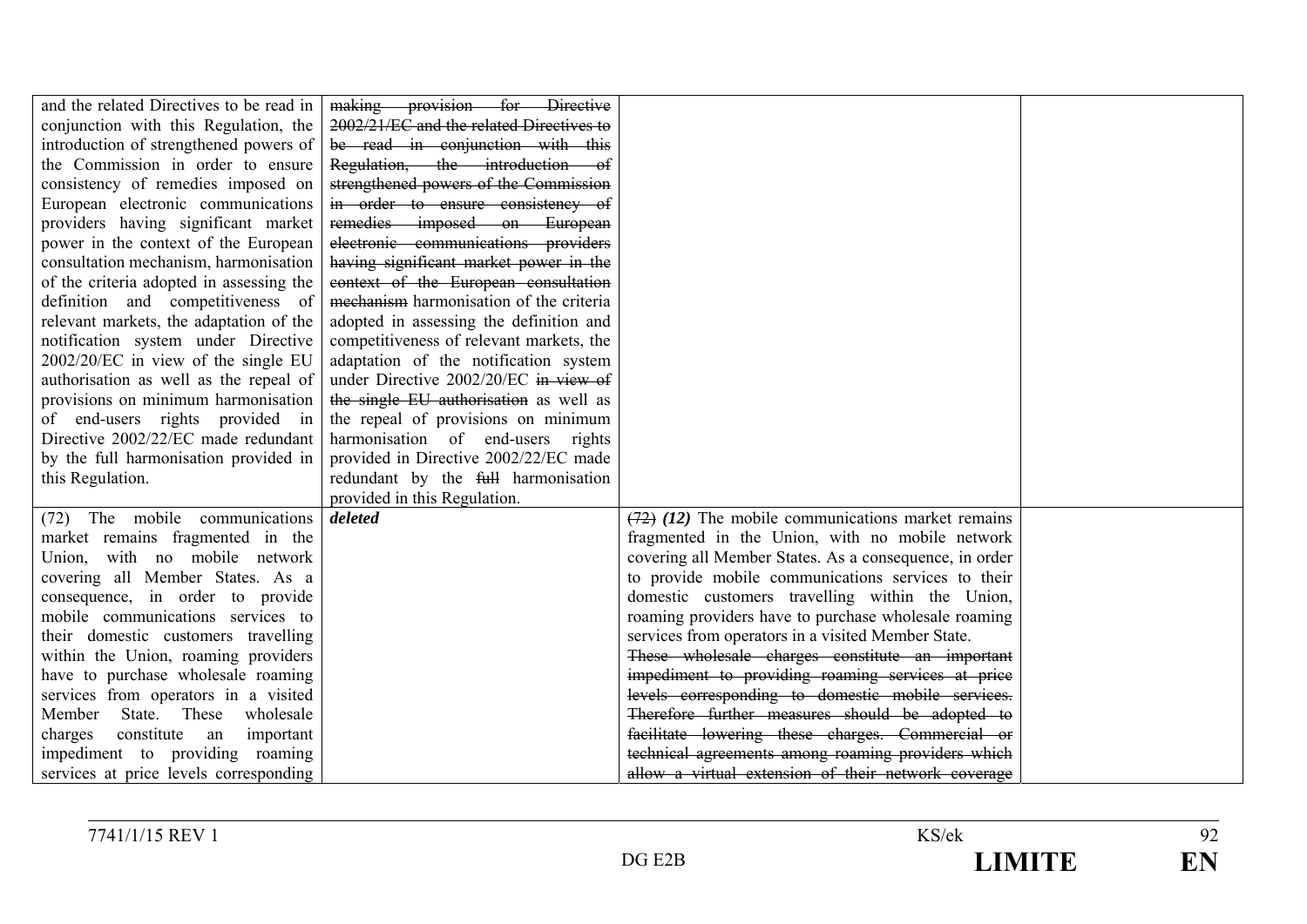| to domestic mobile services. Therefore      |         | across the Union provide a means to internalise           |  |
|---------------------------------------------|---------|-----------------------------------------------------------|--|
| further measures should be adopted to       |         | wholesale costs. To provide appropriate incentives,       |  |
| facilitate lowering these charges.          |         | certain regulatory obligations laid down in Regulation    |  |
| Commercial or technical agreements          |         | (EC) No 531/2012 of the European Parliament and the       |  |
| among roaming providers which allow         |         | $Count34$ should be adapted. In particular, when          |  |
| a virtual extension of their network        |         | roaming providers, through their own networks or          |  |
| coverage across the Union provide a         |         | through bilateral or multilateral roaming agreements      |  |
| means to internalise wholesale costs.       |         | ensure that all customers in the Union are offered by     |  |
| To provide appropriate incentives,          |         | default roaming tariffs at the level of domestic tariffs, |  |
| certain regulatory obligations laid         |         | the obligation of domestic providers to enable their      |  |
| down in Regulation (EC) No 531/2012         |         | customers to access voice. SMS and data                   |  |
| of the European Parliament and the          |         | -roaming services of any alternative roaming provider     |  |
| Council <sup>31</sup> should be adapted. In |         | should not apply to such providers, subject to a          |  |
| particular, when roaming providers,         |         | transitional period where such access has already been    |  |
| through their own networks or through       |         | granted.                                                  |  |
| bilateral or multilateral roaming           |         |                                                           |  |
| agreements ensure that all customers in     |         |                                                           |  |
| the Union are offered by default            |         |                                                           |  |
| roaming tariffs at the level of domestic    |         |                                                           |  |
| tariffs, the obligation of domestic         |         |                                                           |  |
| providers to enable their customers to      |         |                                                           |  |
| access voice, SMS and data roaming          |         |                                                           |  |
| services of any alternative roaming         |         |                                                           |  |
| provider should not apply to such           |         |                                                           |  |
| providers, subject to a transitional        |         |                                                           |  |
| period where such access has already        |         |                                                           |  |
| been granted.                               |         |                                                           |  |
|                                             |         |                                                           |  |
| (73) Bilateral or multilateral roaming      | deleted |                                                           |  |
| agreements can allow a mobile               |         |                                                           |  |
| operator to treat roaming by its            |         |                                                           |  |
| domestic customers on the networks of       |         |                                                           |  |

<sup>&</sup>lt;sup>31</sup> Regulation (EU) No 531/2012 of the European Parliament and the Council of 13 June 2012 on roaming on public mobile communications networks within the Union (OJ L 172, 30.6.2012, p. 10).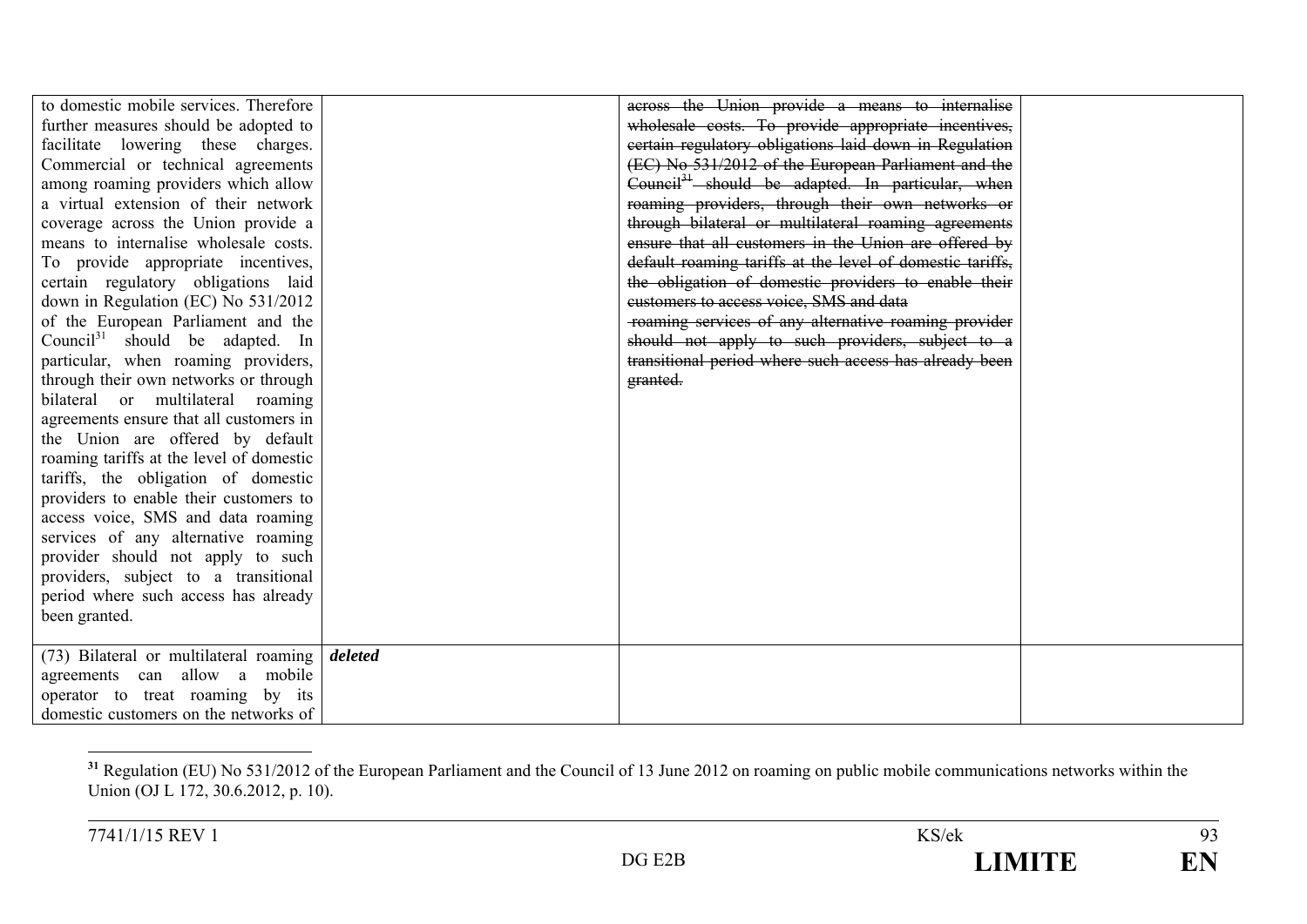| partners as being to a significant degree<br>equivalent to providing services to such<br>customers on its own networks, with<br>consequential effects on its retail<br>pricing for such virtual on-net coverage<br>across the Union. Such an arrangement<br>at the wholesale level could allow the<br>development of new roaming products<br>and therefore increase choice and<br>competition at retail level. |                                                         |  |
|----------------------------------------------------------------------------------------------------------------------------------------------------------------------------------------------------------------------------------------------------------------------------------------------------------------------------------------------------------------------------------------------------------------|---------------------------------------------------------|--|
| (74) The Digital Agenda for Europe   deleted                                                                                                                                                                                                                                                                                                                                                                   | $(74)$ $(13)$ The Digital Agenda for Europe and         |  |
| and Regulation No 531/2012 establish                                                                                                                                                                                                                                                                                                                                                                           | Regulation No 531/2012 establishes the policy           |  |
| the policy objective that the difference                                                                                                                                                                                                                                                                                                                                                                       | objective that the difference between roaming and       |  |
| between roaming and domestic tariffs                                                                                                                                                                                                                                                                                                                                                                           | domestic tariffs should approach zero. However, the     |  |
| should approach zero. In practical                                                                                                                                                                                                                                                                                                                                                                             | ultimate aim of eliminating the difference between      |  |
| terms, this requires that consumers                                                                                                                                                                                                                                                                                                                                                                            | domestic charges and roaming charges cannot be          |  |
| falling into any of the broad observable                                                                                                                                                                                                                                                                                                                                                                       | attained in a sustainable manner with the observed      |  |
| categories of domestic consumption,                                                                                                                                                                                                                                                                                                                                                                            | level of wholesale charges. Therefore, a transitional   |  |
| identified by reference to a party's                                                                                                                                                                                                                                                                                                                                                                           | period is needed, allowing roaming providers to adapt   |  |
| various domestic retail packages,                                                                                                                                                                                                                                                                                                                                                                              | to wholesale market conditions while providing their    |  |
| should be in a position to confidently                                                                                                                                                                                                                                                                                                                                                                         | customers with a possibility to satisfy their           |  |
| replicate<br>the typical<br>domestic                                                                                                                                                                                                                                                                                                                                                                           | communications needs. During the period concerned,      |  |
| consumption pattern associated with                                                                                                                                                                                                                                                                                                                                                                            | roaming providers should offer roaming services at      |  |
| their respective<br>domestic<br>retail                                                                                                                                                                                                                                                                                                                                                                         | levels not exceeding those applicable for domestic      |  |
| packages while periodically travelling                                                                                                                                                                                                                                                                                                                                                                         | services, with a possibility to add a surcharge. The    |  |
| within the Union, without additional                                                                                                                                                                                                                                                                                                                                                                           | relevant domestic retail price should be equal to the   |  |
| costs to those incurred in a domestic                                                                                                                                                                                                                                                                                                                                                                          | retail per-unit domestic charge. However, in situations |  |
| setting. Such broad categories may be                                                                                                                                                                                                                                                                                                                                                                          | where there are no specific domestic retail prices that |  |
| identified from current commercial                                                                                                                                                                                                                                                                                                                                                                             | could be used as a basis for a regulated roaming        |  |
| practice by reference, for example, to                                                                                                                                                                                                                                                                                                                                                                         | service (for example, in case of domestic unlimited     |  |
| the differentiation in domestic retail                                                                                                                                                                                                                                                                                                                                                                         | tariff plans, bundles or domestic tariffs which do not  |  |
| packages between pre-paid and post-                                                                                                                                                                                                                                                                                                                                                                            | include data), the domestic retail price should be      |  |
| paid customers; GSM-only packages                                                                                                                                                                                                                                                                                                                                                                              | deemed to be the same charging mechanism as if the      |  |
| (i.e. voice, SMS); packages adapted for                                                                                                                                                                                                                                                                                                                                                                        | customer would be consuming the domestic tariff in      |  |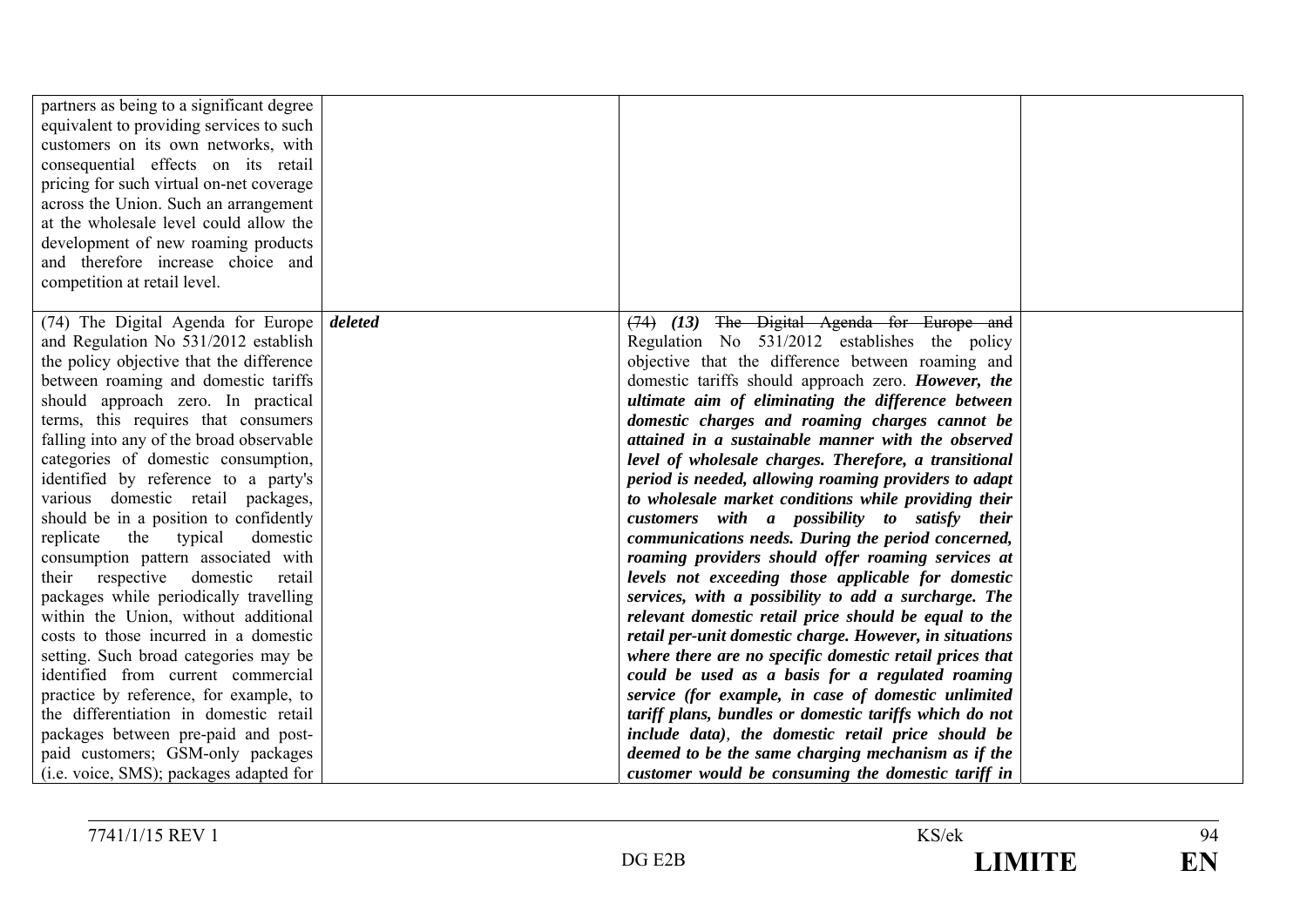| different volumes of consumption;<br>his Member State. In practical terms, this requires that<br>packages for business and consumer<br>consumers falling into any of the broad observable<br>categories of domestic consumption, identified by<br>use respectively; retail packages with<br>reference to a party's various domestic retail packages,<br>prices per unit consumed and those<br>which provide "buckets" of units (e.g.<br>should be in a position to confidently replicate the<br>typical domestic consumption pattern associated with<br>voice minutes, megabytes of data) for a<br>their respective domestic retail packages while<br>standard fee, irrespective of actual<br>periodically travelling within the Union, without<br>consumption. The diversity of retail<br>additional costs to those incurred in a domestic setting.<br>tariff plans and packages available to<br>Such broad categories may be identified from current<br>customers in domestic mobile markets<br>commercial practice by reference, for example, to the<br>across the Union accommodates<br>differentiation in domestic retail packages between pre-<br>varying user demands associated with a<br>paid and post-paid customers; GSM-only packages (i.e.<br>competitive market. That flexibility in<br>voice, SMS); packages adapted for different volumes of<br>domestic markets should also be<br>consumption; packages for business and consumer use<br>reflected in the intra-Union roaming<br>respectively; retail packages with prices per unit<br>environment, while bearing in mind<br>consumed and those which provide "buckets" of units<br>that the need of roaming providers for<br>(e.g. voice minutes, megabytes of data) for a standard<br>wholesale inputs from independent<br>network operators in different Member<br>fee, irrespective of actual consumption. The diversity of<br>retail tariff plans and packages available to customers in<br>States may still justify the imposition<br>domestic mobile markets across the Union<br>of limits by reference to reasonable use<br>accommodates varying user demands associated with a<br>if domestic tariffs are applied to such<br>competitive market. That flexibility in domestic<br>roaming consumption.<br>markets should also be reflected in the intra-Union<br>roaming environment, while bearing in mind that the<br>need of roaming providers for wholesale inputs from<br>independent network operators in different Member<br>States may still justify the imposition of limits by<br>reference to reasonable use if domestic tariffs are<br>applied to such roaming consumption. |  |  |
|------------------------------------------------------------------------------------------------------------------------------------------------------------------------------------------------------------------------------------------------------------------------------------------------------------------------------------------------------------------------------------------------------------------------------------------------------------------------------------------------------------------------------------------------------------------------------------------------------------------------------------------------------------------------------------------------------------------------------------------------------------------------------------------------------------------------------------------------------------------------------------------------------------------------------------------------------------------------------------------------------------------------------------------------------------------------------------------------------------------------------------------------------------------------------------------------------------------------------------------------------------------------------------------------------------------------------------------------------------------------------------------------------------------------------------------------------------------------------------------------------------------------------------------------------------------------------------------------------------------------------------------------------------------------------------------------------------------------------------------------------------------------------------------------------------------------------------------------------------------------------------------------------------------------------------------------------------------------------------------------------------------------------------------------------------------------------------------------------------------------------------------------------------------------------------------------------------------------------------------------------------------------------------------------------------------------------------------------------------------------------------------------------------------------------------------------------------------------------------------------------------------------------------------------------------------------------------------------------------------------------------------------------------------|--|--|
|                                                                                                                                                                                                                                                                                                                                                                                                                                                                                                                                                                                                                                                                                                                                                                                                                                                                                                                                                                                                                                                                                                                                                                                                                                                                                                                                                                                                                                                                                                                                                                                                                                                                                                                                                                                                                                                                                                                                                                                                                                                                                                                                                                                                                                                                                                                                                                                                                                                                                                                                                                                                                                                                  |  |  |
|                                                                                                                                                                                                                                                                                                                                                                                                                                                                                                                                                                                                                                                                                                                                                                                                                                                                                                                                                                                                                                                                                                                                                                                                                                                                                                                                                                                                                                                                                                                                                                                                                                                                                                                                                                                                                                                                                                                                                                                                                                                                                                                                                                                                                                                                                                                                                                                                                                                                                                                                                                                                                                                                  |  |  |
|                                                                                                                                                                                                                                                                                                                                                                                                                                                                                                                                                                                                                                                                                                                                                                                                                                                                                                                                                                                                                                                                                                                                                                                                                                                                                                                                                                                                                                                                                                                                                                                                                                                                                                                                                                                                                                                                                                                                                                                                                                                                                                                                                                                                                                                                                                                                                                                                                                                                                                                                                                                                                                                                  |  |  |
|                                                                                                                                                                                                                                                                                                                                                                                                                                                                                                                                                                                                                                                                                                                                                                                                                                                                                                                                                                                                                                                                                                                                                                                                                                                                                                                                                                                                                                                                                                                                                                                                                                                                                                                                                                                                                                                                                                                                                                                                                                                                                                                                                                                                                                                                                                                                                                                                                                                                                                                                                                                                                                                                  |  |  |
|                                                                                                                                                                                                                                                                                                                                                                                                                                                                                                                                                                                                                                                                                                                                                                                                                                                                                                                                                                                                                                                                                                                                                                                                                                                                                                                                                                                                                                                                                                                                                                                                                                                                                                                                                                                                                                                                                                                                                                                                                                                                                                                                                                                                                                                                                                                                                                                                                                                                                                                                                                                                                                                                  |  |  |
|                                                                                                                                                                                                                                                                                                                                                                                                                                                                                                                                                                                                                                                                                                                                                                                                                                                                                                                                                                                                                                                                                                                                                                                                                                                                                                                                                                                                                                                                                                                                                                                                                                                                                                                                                                                                                                                                                                                                                                                                                                                                                                                                                                                                                                                                                                                                                                                                                                                                                                                                                                                                                                                                  |  |  |
|                                                                                                                                                                                                                                                                                                                                                                                                                                                                                                                                                                                                                                                                                                                                                                                                                                                                                                                                                                                                                                                                                                                                                                                                                                                                                                                                                                                                                                                                                                                                                                                                                                                                                                                                                                                                                                                                                                                                                                                                                                                                                                                                                                                                                                                                                                                                                                                                                                                                                                                                                                                                                                                                  |  |  |
|                                                                                                                                                                                                                                                                                                                                                                                                                                                                                                                                                                                                                                                                                                                                                                                                                                                                                                                                                                                                                                                                                                                                                                                                                                                                                                                                                                                                                                                                                                                                                                                                                                                                                                                                                                                                                                                                                                                                                                                                                                                                                                                                                                                                                                                                                                                                                                                                                                                                                                                                                                                                                                                                  |  |  |
|                                                                                                                                                                                                                                                                                                                                                                                                                                                                                                                                                                                                                                                                                                                                                                                                                                                                                                                                                                                                                                                                                                                                                                                                                                                                                                                                                                                                                                                                                                                                                                                                                                                                                                                                                                                                                                                                                                                                                                                                                                                                                                                                                                                                                                                                                                                                                                                                                                                                                                                                                                                                                                                                  |  |  |
|                                                                                                                                                                                                                                                                                                                                                                                                                                                                                                                                                                                                                                                                                                                                                                                                                                                                                                                                                                                                                                                                                                                                                                                                                                                                                                                                                                                                                                                                                                                                                                                                                                                                                                                                                                                                                                                                                                                                                                                                                                                                                                                                                                                                                                                                                                                                                                                                                                                                                                                                                                                                                                                                  |  |  |
|                                                                                                                                                                                                                                                                                                                                                                                                                                                                                                                                                                                                                                                                                                                                                                                                                                                                                                                                                                                                                                                                                                                                                                                                                                                                                                                                                                                                                                                                                                                                                                                                                                                                                                                                                                                                                                                                                                                                                                                                                                                                                                                                                                                                                                                                                                                                                                                                                                                                                                                                                                                                                                                                  |  |  |
|                                                                                                                                                                                                                                                                                                                                                                                                                                                                                                                                                                                                                                                                                                                                                                                                                                                                                                                                                                                                                                                                                                                                                                                                                                                                                                                                                                                                                                                                                                                                                                                                                                                                                                                                                                                                                                                                                                                                                                                                                                                                                                                                                                                                                                                                                                                                                                                                                                                                                                                                                                                                                                                                  |  |  |
|                                                                                                                                                                                                                                                                                                                                                                                                                                                                                                                                                                                                                                                                                                                                                                                                                                                                                                                                                                                                                                                                                                                                                                                                                                                                                                                                                                                                                                                                                                                                                                                                                                                                                                                                                                                                                                                                                                                                                                                                                                                                                                                                                                                                                                                                                                                                                                                                                                                                                                                                                                                                                                                                  |  |  |
|                                                                                                                                                                                                                                                                                                                                                                                                                                                                                                                                                                                                                                                                                                                                                                                                                                                                                                                                                                                                                                                                                                                                                                                                                                                                                                                                                                                                                                                                                                                                                                                                                                                                                                                                                                                                                                                                                                                                                                                                                                                                                                                                                                                                                                                                                                                                                                                                                                                                                                                                                                                                                                                                  |  |  |
|                                                                                                                                                                                                                                                                                                                                                                                                                                                                                                                                                                                                                                                                                                                                                                                                                                                                                                                                                                                                                                                                                                                                                                                                                                                                                                                                                                                                                                                                                                                                                                                                                                                                                                                                                                                                                                                                                                                                                                                                                                                                                                                                                                                                                                                                                                                                                                                                                                                                                                                                                                                                                                                                  |  |  |
|                                                                                                                                                                                                                                                                                                                                                                                                                                                                                                                                                                                                                                                                                                                                                                                                                                                                                                                                                                                                                                                                                                                                                                                                                                                                                                                                                                                                                                                                                                                                                                                                                                                                                                                                                                                                                                                                                                                                                                                                                                                                                                                                                                                                                                                                                                                                                                                                                                                                                                                                                                                                                                                                  |  |  |
|                                                                                                                                                                                                                                                                                                                                                                                                                                                                                                                                                                                                                                                                                                                                                                                                                                                                                                                                                                                                                                                                                                                                                                                                                                                                                                                                                                                                                                                                                                                                                                                                                                                                                                                                                                                                                                                                                                                                                                                                                                                                                                                                                                                                                                                                                                                                                                                                                                                                                                                                                                                                                                                                  |  |  |
|                                                                                                                                                                                                                                                                                                                                                                                                                                                                                                                                                                                                                                                                                                                                                                                                                                                                                                                                                                                                                                                                                                                                                                                                                                                                                                                                                                                                                                                                                                                                                                                                                                                                                                                                                                                                                                                                                                                                                                                                                                                                                                                                                                                                                                                                                                                                                                                                                                                                                                                                                                                                                                                                  |  |  |
|                                                                                                                                                                                                                                                                                                                                                                                                                                                                                                                                                                                                                                                                                                                                                                                                                                                                                                                                                                                                                                                                                                                                                                                                                                                                                                                                                                                                                                                                                                                                                                                                                                                                                                                                                                                                                                                                                                                                                                                                                                                                                                                                                                                                                                                                                                                                                                                                                                                                                                                                                                                                                                                                  |  |  |
|                                                                                                                                                                                                                                                                                                                                                                                                                                                                                                                                                                                                                                                                                                                                                                                                                                                                                                                                                                                                                                                                                                                                                                                                                                                                                                                                                                                                                                                                                                                                                                                                                                                                                                                                                                                                                                                                                                                                                                                                                                                                                                                                                                                                                                                                                                                                                                                                                                                                                                                                                                                                                                                                  |  |  |
|                                                                                                                                                                                                                                                                                                                                                                                                                                                                                                                                                                                                                                                                                                                                                                                                                                                                                                                                                                                                                                                                                                                                                                                                                                                                                                                                                                                                                                                                                                                                                                                                                                                                                                                                                                                                                                                                                                                                                                                                                                                                                                                                                                                                                                                                                                                                                                                                                                                                                                                                                                                                                                                                  |  |  |
|                                                                                                                                                                                                                                                                                                                                                                                                                                                                                                                                                                                                                                                                                                                                                                                                                                                                                                                                                                                                                                                                                                                                                                                                                                                                                                                                                                                                                                                                                                                                                                                                                                                                                                                                                                                                                                                                                                                                                                                                                                                                                                                                                                                                                                                                                                                                                                                                                                                                                                                                                                                                                                                                  |  |  |
|                                                                                                                                                                                                                                                                                                                                                                                                                                                                                                                                                                                                                                                                                                                                                                                                                                                                                                                                                                                                                                                                                                                                                                                                                                                                                                                                                                                                                                                                                                                                                                                                                                                                                                                                                                                                                                                                                                                                                                                                                                                                                                                                                                                                                                                                                                                                                                                                                                                                                                                                                                                                                                                                  |  |  |
|                                                                                                                                                                                                                                                                                                                                                                                                                                                                                                                                                                                                                                                                                                                                                                                                                                                                                                                                                                                                                                                                                                                                                                                                                                                                                                                                                                                                                                                                                                                                                                                                                                                                                                                                                                                                                                                                                                                                                                                                                                                                                                                                                                                                                                                                                                                                                                                                                                                                                                                                                                                                                                                                  |  |  |
|                                                                                                                                                                                                                                                                                                                                                                                                                                                                                                                                                                                                                                                                                                                                                                                                                                                                                                                                                                                                                                                                                                                                                                                                                                                                                                                                                                                                                                                                                                                                                                                                                                                                                                                                                                                                                                                                                                                                                                                                                                                                                                                                                                                                                                                                                                                                                                                                                                                                                                                                                                                                                                                                  |  |  |
|                                                                                                                                                                                                                                                                                                                                                                                                                                                                                                                                                                                                                                                                                                                                                                                                                                                                                                                                                                                                                                                                                                                                                                                                                                                                                                                                                                                                                                                                                                                                                                                                                                                                                                                                                                                                                                                                                                                                                                                                                                                                                                                                                                                                                                                                                                                                                                                                                                                                                                                                                                                                                                                                  |  |  |
|                                                                                                                                                                                                                                                                                                                                                                                                                                                                                                                                                                                                                                                                                                                                                                                                                                                                                                                                                                                                                                                                                                                                                                                                                                                                                                                                                                                                                                                                                                                                                                                                                                                                                                                                                                                                                                                                                                                                                                                                                                                                                                                                                                                                                                                                                                                                                                                                                                                                                                                                                                                                                                                                  |  |  |
|                                                                                                                                                                                                                                                                                                                                                                                                                                                                                                                                                                                                                                                                                                                                                                                                                                                                                                                                                                                                                                                                                                                                                                                                                                                                                                                                                                                                                                                                                                                                                                                                                                                                                                                                                                                                                                                                                                                                                                                                                                                                                                                                                                                                                                                                                                                                                                                                                                                                                                                                                                                                                                                                  |  |  |
|                                                                                                                                                                                                                                                                                                                                                                                                                                                                                                                                                                                                                                                                                                                                                                                                                                                                                                                                                                                                                                                                                                                                                                                                                                                                                                                                                                                                                                                                                                                                                                                                                                                                                                                                                                                                                                                                                                                                                                                                                                                                                                                                                                                                                                                                                                                                                                                                                                                                                                                                                                                                                                                                  |  |  |
|                                                                                                                                                                                                                                                                                                                                                                                                                                                                                                                                                                                                                                                                                                                                                                                                                                                                                                                                                                                                                                                                                                                                                                                                                                                                                                                                                                                                                                                                                                                                                                                                                                                                                                                                                                                                                                                                                                                                                                                                                                                                                                                                                                                                                                                                                                                                                                                                                                                                                                                                                                                                                                                                  |  |  |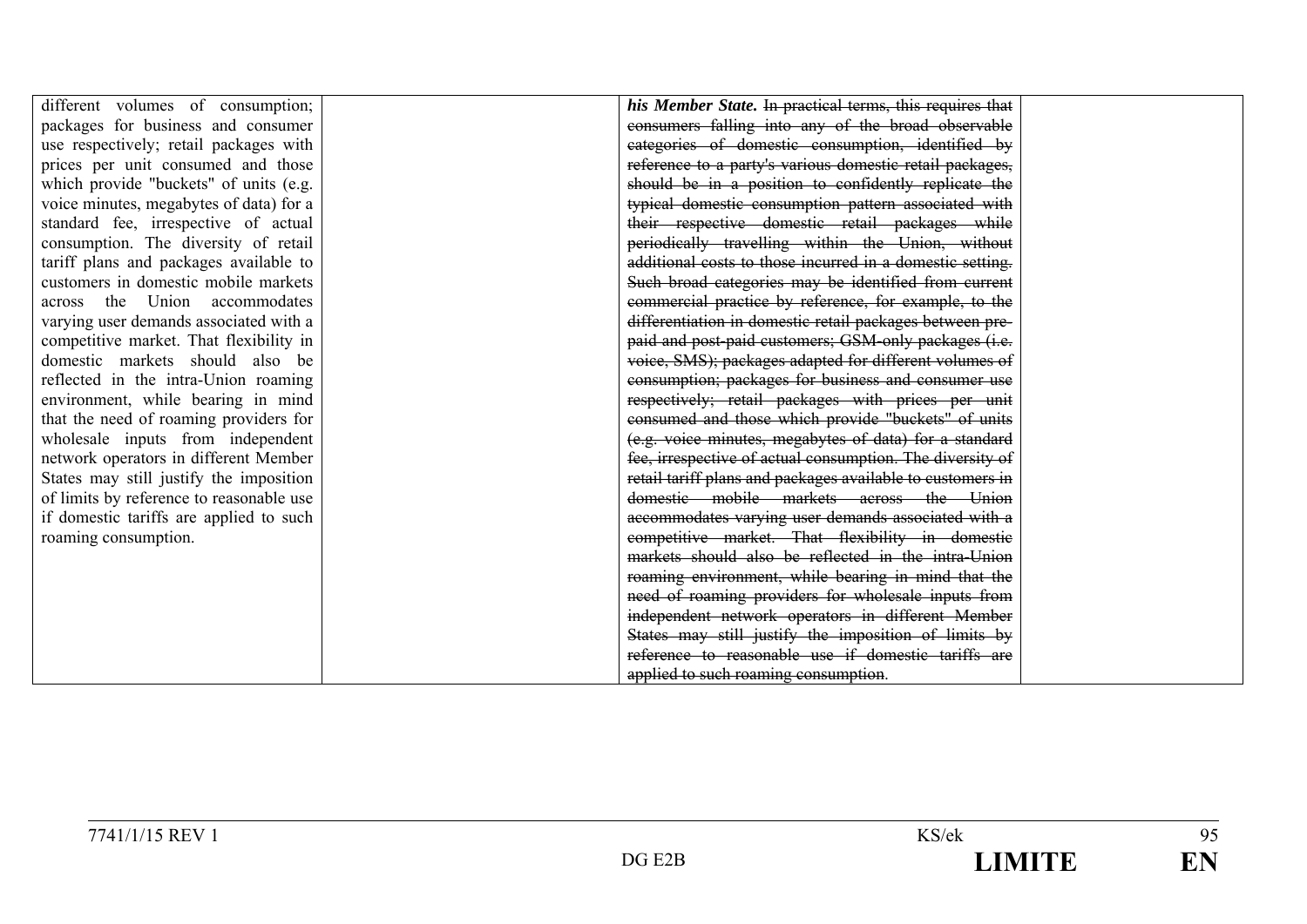| (14) Moreover, with a view to ensuring basic mobile     |
|---------------------------------------------------------|
| phone usage for consumers when periodically             |
| travelling, the Regulation should determine the         |
| minimum level of a basic roaming allowance. This        |
| transitory basic roaming allowance should be simple     |
| and transparent, and set at a level which ensures that  |
| consumers' basic communication needs are facilitated    |
| while travelling within the EU, until the necessary     |
| review of underlying wholesale roaming market           |
| conditions has been undertaken. The basic roaming       |
| allowance should mirror the variety of services         |
| included in the tariff plan of the customer, and should |
| take account of the average travelling and domestic     |
| consumption patterns of all Europeans, it being         |
| understood that such an average pattern will not        |
| reflect the practices of all individual consumers.      |
| (15) With a view to improving competition in the retail |
| roaming market, Regulation (EU) No 531/2012             |
| requires domestic providers to enable their customers   |
| to access regulated voice, SMS and roaming services,    |
| provided as a bundle by any alternative roaming         |
| provider. Given that the retail roaming regime set out  |
| in Articles 6a and 6b of this Regulation is expected to |
| substantially decrease the retail roaming charges set   |
| out in Articles 8, 10 and 13 of Regulation (EU) No      |
| 531/2012, it would no longer be proportionate to        |
| oblige operators to implement this type of separate     |
| sale of regulated roaming services. Providers which     |
| have already enabled their customers to access          |
| regulated voice, SMS and roaming services, provided     |
| as a bundle by any alternative roaming provider, may    |
| continue to do so. On the other hand, while the basic   |
| roaming allowance and the mechanism which limits        |
| the surcharge over the domestic retail price provide    |
| data roaming customers with certain safeguards          |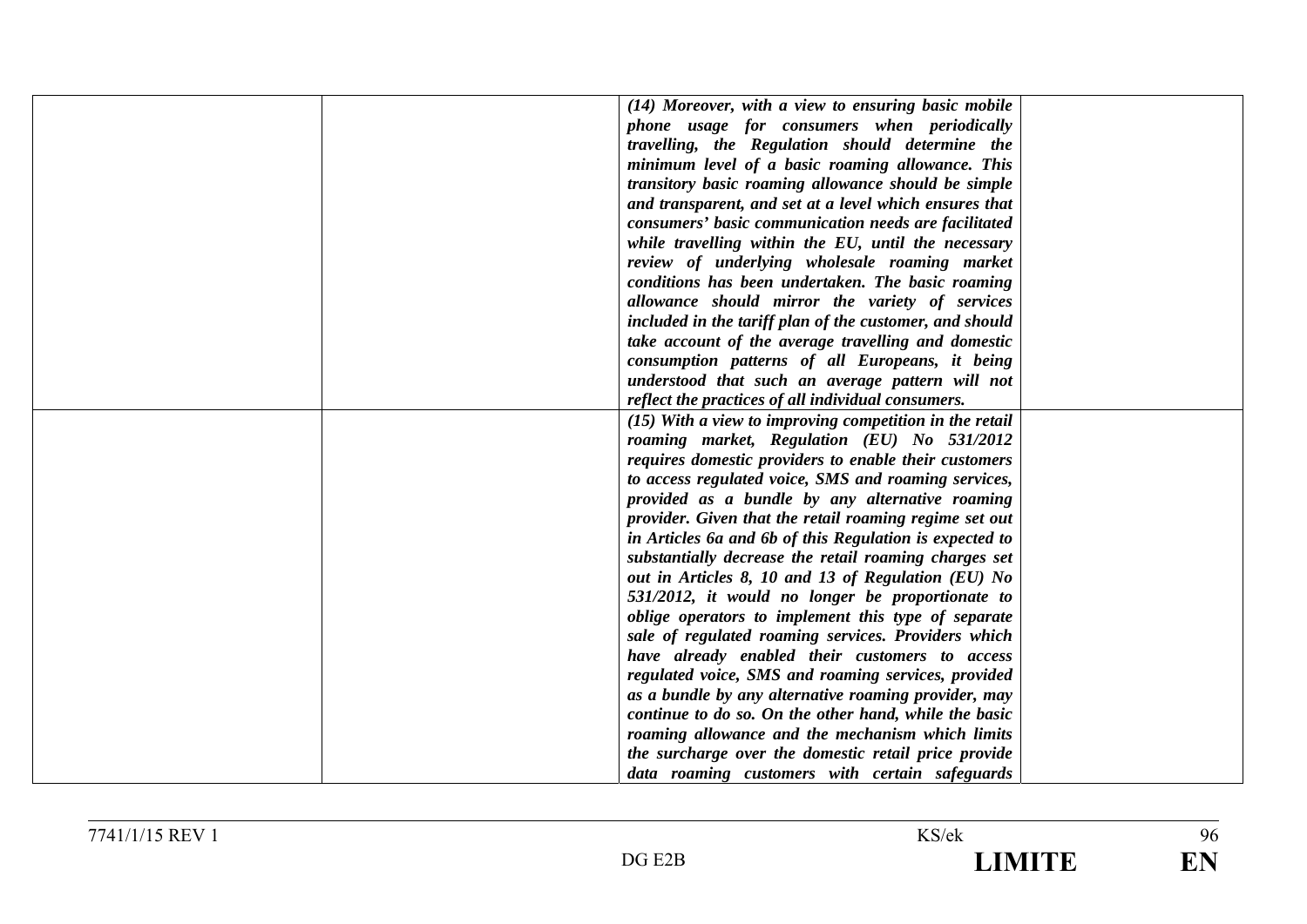|  | against excessive roaming charges, it may not allow       |  |
|--|-----------------------------------------------------------|--|
|  | roaming customers to confidently replicate the            |  |
|  | domestic consumption patterns for data roaming            |  |
|  | services. Given the increasing demand and importance      |  |
|  | of data roaming services, roaming customers should        |  |
|  | be provided with alternative ways of accessing data       |  |
|  | roaming services when travelling. Therefore, the          |  |
|  | obligation on domestic and roaming providers not to       |  |
|  | prevent customers from accessing regulated data           |  |
|  | roaming services provided directly on a visited           |  |
|  | network by an alternative roaming provider as             |  |
|  | provided for in Regulation (EU) No 531/2012 should        |  |
|  | be maintained.                                            |  |
|  | $(16)$ In accordance with the calling party pays          |  |
|  | principle mobile customers do not pay for receiving       |  |
|  | domestic mobile calls, instead the cost of terminating a  |  |
|  | call in the network of the called party is covered in the |  |
|  | retail charge of the calling party. The convergence of    |  |
|  | mobile termination rates across the Member States         |  |
|  | should allow for the implementation of the same           |  |
|  | principle for regulated roaming calls. However, since     |  |
|  | this is not yet the case, this Regulation allows roaming  |  |
|  | providers, after the respective basic roaming             |  |
|  | allowance is exceeded, to charge a retail roaming fee     |  |
|  | for incoming calls, provided it does not exceed the       |  |
|  | average maximum wholesale mobile termination rate         |  |
|  | set across the Union. This is considered to be a          |  |
|  | transitory regime until the Commission addresses this     |  |
|  | outstanding issue. In addition, in order to prevent       |  |
|  | anomalous or abusive usage of regulated roaming           |  |
|  | calls received, roaming providers may apply               |  |
|  | appropriate usage policies. These usage policies may      |  |
|  | include limitations on the volumes of roaming calls       |  |
|  | received in case those volumes significantly exceed the   |  |
|  | average volumes of domestic calls received.               |  |
|  |                                                           |  |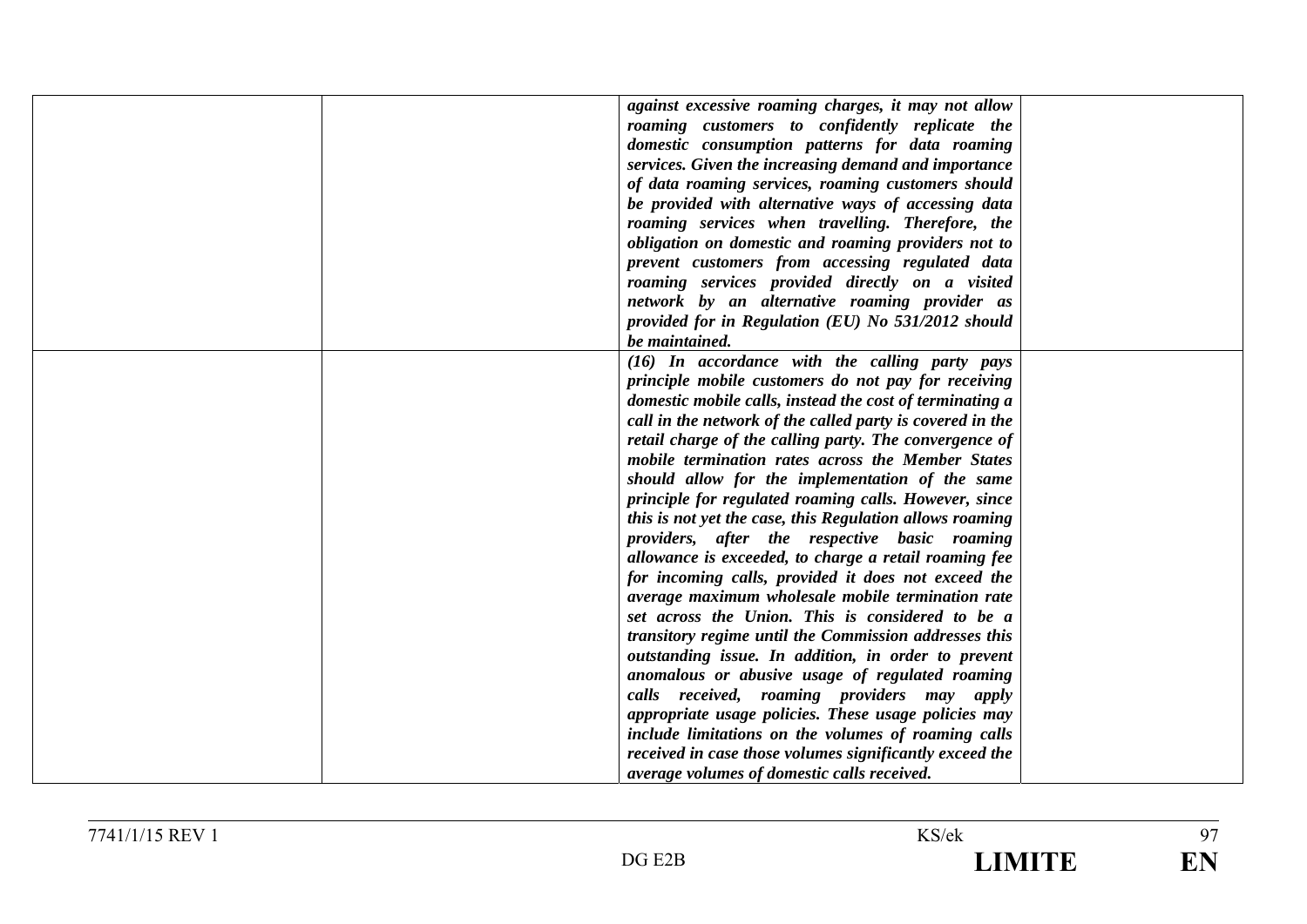| $(75)$ While it is in the first place for                           | $(75)$ While it is in the first place for                                   | deleted |  |
|---------------------------------------------------------------------|-----------------------------------------------------------------------------|---------|--|
| roaming providers to assess themselves                              | roaming providers to assess themselves                                      |         |  |
| the reasonable character of the volumes                             | the reasonable character of the volumes                                     |         |  |
| of roaming voice calls, SMS and data                                | of roaming voice calls, SMS and data to                                     |         |  |
| to be covered at domestic rates under                               | be covered at domestic rates under their                                    |         |  |
| their various retail packages, national                             | various retail packages, they may,                                          |         |  |
| regulatory authorities should supervise                             | notwithstanding the abolition of retail                                     |         |  |
| the application by roaming providers of                             | roaming charges by 15 December 2015,                                        |         |  |
| such reasonable use limits and ensure                               | apply a 'fair use clause' to the                                            |         |  |
| that they are specifically defined by                               | consumption of regulated<br>retail                                          |         |  |
| reference to detailed quantified                                    | roaming services provided at the                                            |         |  |
| information in the contracts in terms                               | applicable domestic price level, by                                         |         |  |
| which are clear and transparent to                                  | reference to fair use criteria. These                                       |         |  |
| customers. In so doing, national                                    | criteria should be applied in such a way                                    |         |  |
| regulatory authorities should take                                  | that consumers are in a position to                                         |         |  |
| utmost account of relevant guidance                                 | confidently<br>replicate the<br>typical                                     |         |  |
| from BEREC. In its guidance, BEREC                                  | domestic<br>consumption<br>pattern                                          |         |  |
| should identify various usage patterns                              | associated<br>with<br><i>their</i><br>respective                            |         |  |
| substantiated by the underlying voice,                              | domestic<br>retail<br>packages<br>while                                     |         |  |
| data and SMS usage trends at the                                    | periodically travelling within the                                          |         |  |
| Union level, and the evolution of                                   | <b>Union</b> . National regulatory authorities                              |         |  |
| expectations as regards in particular<br>wireless data consumption. | should supervise the application by<br>roaming providers of such reasonable |         |  |
|                                                                     | <i>fair</i> use limits and ensure that they are                             |         |  |
|                                                                     | specifically defined by reference to                                        |         |  |
|                                                                     | detailed quantified information in the                                      |         |  |
|                                                                     | contracts in terms which are clear and                                      |         |  |
|                                                                     | transparent to customers. In so doing,                                      |         |  |
|                                                                     | national regulatory authorities should                                      |         |  |
|                                                                     | take utmost account of relevant guidance                                    |         |  |
|                                                                     | from BEREC, based on the results of a                                       |         |  |
|                                                                     | public consultation, for the application                                    |         |  |
|                                                                     | of fair use criteria in retail contracts                                    |         |  |
|                                                                     | provided by roaming providers. In its                                       |         |  |
|                                                                     | guidance, BEREC should identify                                             |         |  |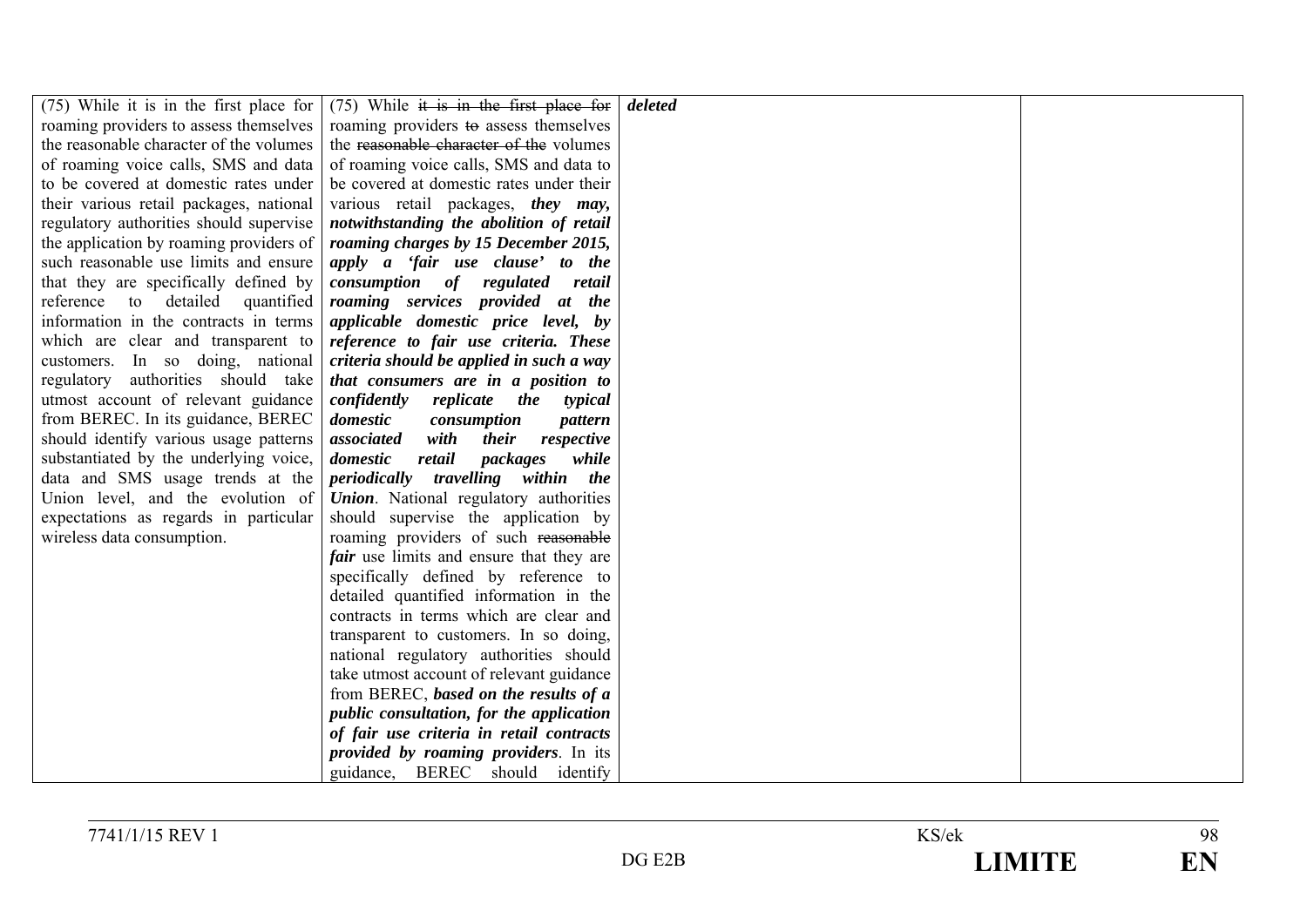|                                               | various usage patterns substantiated by             |         |  |
|-----------------------------------------------|-----------------------------------------------------|---------|--|
|                                               | the underlying voice, data and SMS                  |         |  |
|                                               | usage trends at the Union level, and the            |         |  |
|                                               | evolution of expectations as regards in             |         |  |
|                                               | particular wireless data consumption.               |         |  |
|                                               | The maximum eurotariff price caps                   |         |  |
|                                               | should continue to serve as a safeguard             |         |  |
|                                               | limit for charges for consumption in                |         |  |
|                                               | excess of fair use limits until the expiry          |         |  |
|                                               | of the Regulation (EU) No 531/2012.                 |         |  |
| In addition, the significant<br>(76)          | $(76)$ In addition, the significant                 | deleted |  |
| reduction in mobile termination rates         | reduction in mobile termination rates               |         |  |
| throughout the Union in the recent past       | throughout the Union in the recent past             |         |  |
| should now allow the elimination of           | should now allow the elimination of                 |         |  |
| additional roaming<br>charges<br>for          | additional roaming charges for incoming             |         |  |
| incoming calls.                               | ealls. order to provide clarity and legal           |         |  |
|                                               | certainty, the date of 15 December 2015             |         |  |
|                                               | should be set for the final phasing out             |         |  |
|                                               | of retail roaming surcharges which                  |         |  |
|                                               | began with Regulation (EC) No                       |         |  |
|                                               | 717/2007 of the European Parliament                 |         |  |
|                                               | and of the Council <sup>32</sup> . In addition, the |         |  |
|                                               |                                                     |         |  |
|                                               | Commission should by 30 June 2015,                  |         |  |
|                                               | in advance of that final abolition of               |         |  |
|                                               | retail surcharges, report on any                    |         |  |
|                                               | necessary changes to the wholesale                  |         |  |
|                                               | rates or wholesale market mechanisms,               |         |  |
|                                               | taking into account also mobile                     |         |  |
|                                               | termination rates (MTR) applicable to               |         |  |
|                                               | roaming throughout the Union.                       |         |  |
| (77) In order to provide stability and        | deleted                                             | deleted |  |
| leadership<br><b>BEREC</b><br>to<br>strategic |                                                     |         |  |

*<sup>32</sup> Regulation (EC) No 717/2007 of the European Parliament and of the Council of 27 June 2007 on roaming on public mobile telephone networks within the Community and amending Directive 2002/21/EC (OJ L 171, 29.6.2007, p. 32)*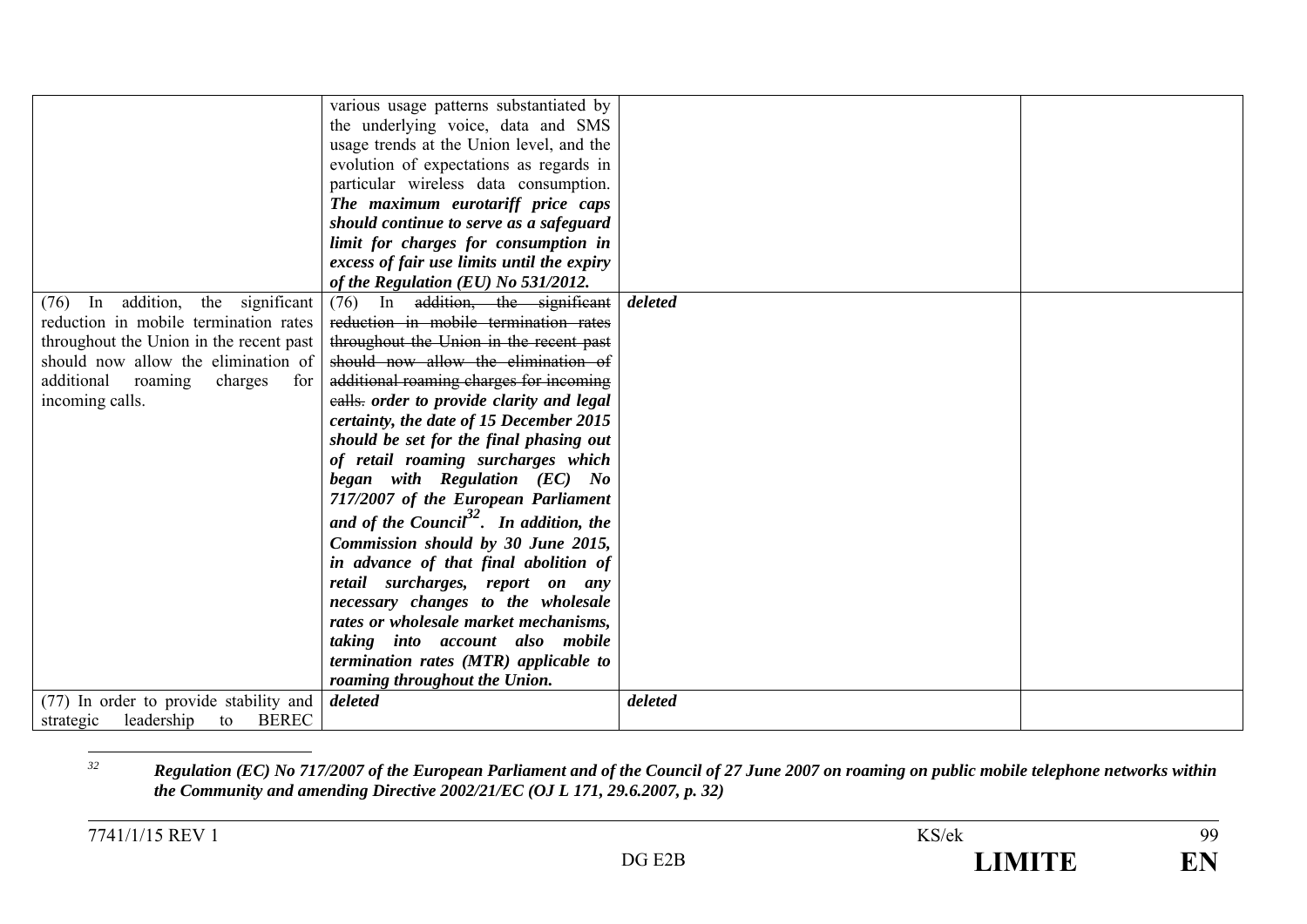| activities, BEREC Board of Regulators      |                                        |                                                  |  |
|--------------------------------------------|----------------------------------------|--------------------------------------------------|--|
| should be represented by a full-time       |                                        |                                                  |  |
| Chairperson appointed by the Board of      |                                        |                                                  |  |
| Regulators, on the basis of merit, skills, |                                        |                                                  |  |
| of<br>knowledge<br>electronic              |                                        |                                                  |  |
| communication market participants and      |                                        |                                                  |  |
| markets, and of experience relevant to     |                                        |                                                  |  |
| supervision and regulation, following      |                                        |                                                  |  |
| an open selection procedure organised      |                                        |                                                  |  |
| and managed by the Board of                |                                        |                                                  |  |
| Regulators<br>assisted<br>by<br>the        |                                        |                                                  |  |
| Commission. For the designation of the     |                                        |                                                  |  |
| first Chairperson of the Board of          |                                        |                                                  |  |
| Regulators, the Commission should,         |                                        |                                                  |  |
| inter alia, draw up a shortlist of         |                                        |                                                  |  |
| candidates on the basis of merit, skills,  |                                        |                                                  |  |
| knowledge<br>of<br>electronic              |                                        |                                                  |  |
| communication market participants and      |                                        |                                                  |  |
| markets, and of experience relevant to     |                                        |                                                  |  |
| supervision and regulation. For the        |                                        |                                                  |  |
| subsequent<br>designations,<br>the         |                                        |                                                  |  |
| opportunity of having a shortlist drawn    |                                        |                                                  |  |
| up by the Commission should be             |                                        |                                                  |  |
| reviewed in a report to be established     |                                        |                                                  |  |
| pursuant to this Regulation. The Office    |                                        |                                                  |  |
| of BEREC should therefore comprise         |                                        |                                                  |  |
| the Chairperson of the Board of            |                                        |                                                  |  |
| Regulators, a Management Committee         |                                        |                                                  |  |
| and an Administrative Manager.             |                                        |                                                  |  |
|                                            |                                        |                                                  |  |
| Directives<br>2002/20/EC,<br>(78)          | (78) Directives 2002/20/EC, 2002/21/EC | (78) (17) Directives 2002/20/EC, 2002/21/EC and  |  |
| and 2002/22/EC<br>2002/21/EC<br>and        | and 2002/22/EC and Regulations (EC)    | 2002/22/EC and Regulations (EC) No 1211/2009 and |  |
| Regulations (EC) No 1211/2009 and          | No 1211/2009 and (EU) No 531/2012,     | (EU) No 531/2012 should therefore be amended     |  |
| (EU) No 531/2012 should therefore be       | as well as Decision 243/2012/EU,       | accordingly.                                     |  |
| amended accordingly.                       | should<br>therefore<br>amended<br>be   |                                                  |  |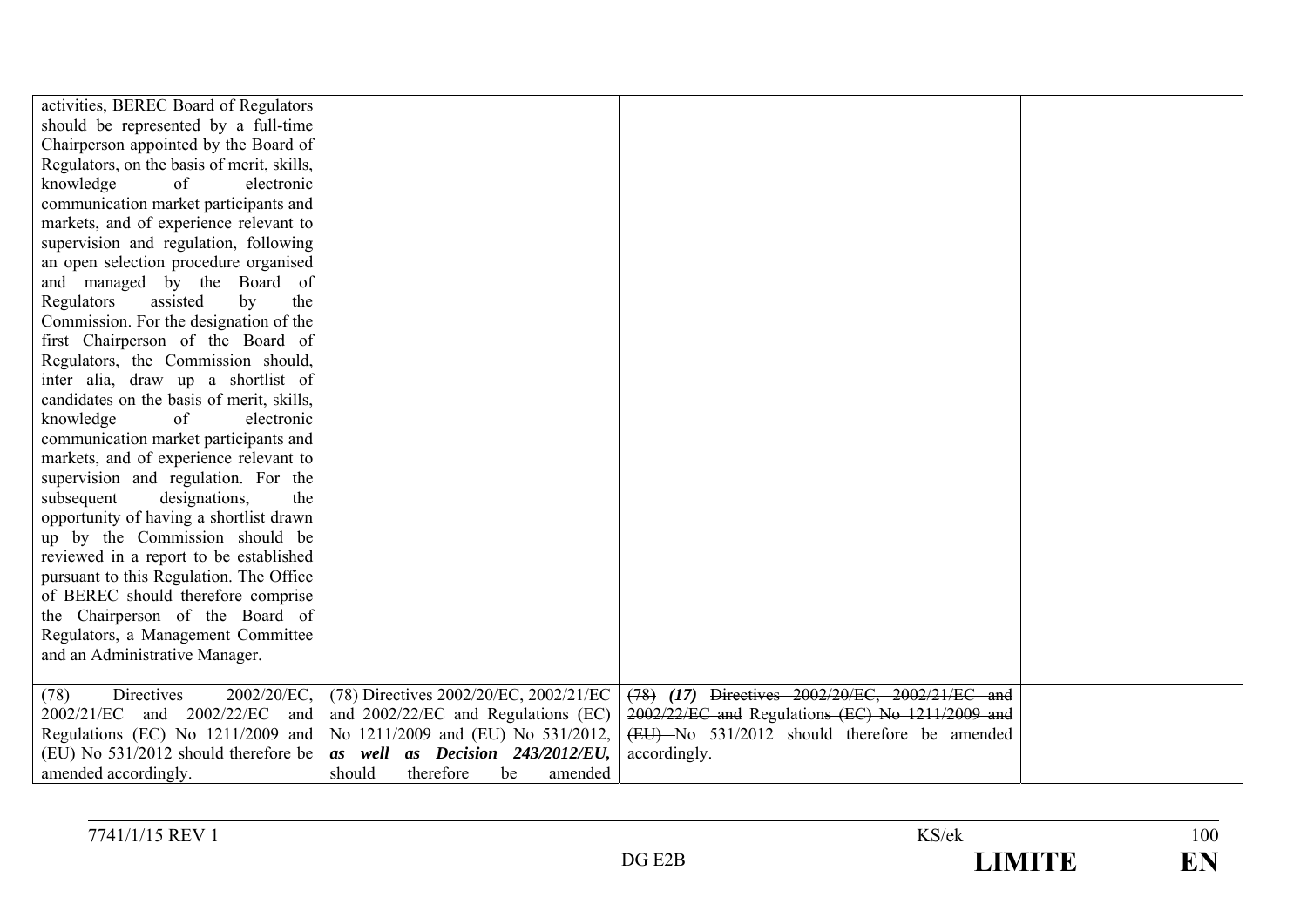| accordingly. |                                                                                                                                                                                                                                                                                                                                                                                                                                                                                                                                                     |                                                                                                                                                                                                                                              |
|--------------|-----------------------------------------------------------------------------------------------------------------------------------------------------------------------------------------------------------------------------------------------------------------------------------------------------------------------------------------------------------------------------------------------------------------------------------------------------------------------------------------------------------------------------------------------------|----------------------------------------------------------------------------------------------------------------------------------------------------------------------------------------------------------------------------------------------|
|              |                                                                                                                                                                                                                                                                                                                                                                                                                                                                                                                                                     |                                                                                                                                                                                                                                              |
|              |                                                                                                                                                                                                                                                                                                                                                                                                                                                                                                                                                     |                                                                                                                                                                                                                                              |
|              | (18) This Regulation should constitute a specific<br>measure within the meaning of Article $1(5)$ of<br>Directive $2002/21/EC^{33}$ . Therefore, where providers of<br>Union-wide roaming services make changes to their<br>retail roaming tariffs and to accompanying roaming<br>usage policies in order to comply with the<br>requirements of this Regulation, such changes should<br>not trigger for mobile customers any right under<br>national laws transposing the current regulatory<br>framework for electronic communications to withdraw |                                                                                                                                                                                                                                              |
|              | from their contracts.                                                                                                                                                                                                                                                                                                                                                                                                                                                                                                                               |                                                                                                                                                                                                                                              |
|              |                                                                                                                                                                                                                                                                                                                                                                                                                                                                                                                                                     | $(18a)$ In order to strengthen<br>the rights of end-users,<br>including the rights of<br>roaming customers, laid<br>down in this Regulation, this<br>Regulation lays down in<br>relation to internet access<br>services and regulated retail |
|              |                                                                                                                                                                                                                                                                                                                                                                                                                                                                                                                                                     | roaming services specific<br>information requirements<br>for contracts and specific<br>transparency requirements.<br>also<br>$\bm{I}$ t<br>establishes<br>$\boldsymbol{a}$<br>mechanism<br>complaint<br>in                                   |
|              |                                                                                                                                                                                                                                                                                                                                                                                                                                                                                                                                                     | relation to end-users' right<br>to access open internet.<br>Finally,<br>since<br><i>this</i><br><b>Regulation</b> constitutes<br>$\boldsymbol{a}$                                                                                            |

**<sup>33</sup>** *Directive 2002/21/EC of the European Parliament and of the Council of 7 March 2002 on a common regulatory framework for electronic communications networks and services (Framework Directive) (OJ L 108, 24.4.2002, p. 33).*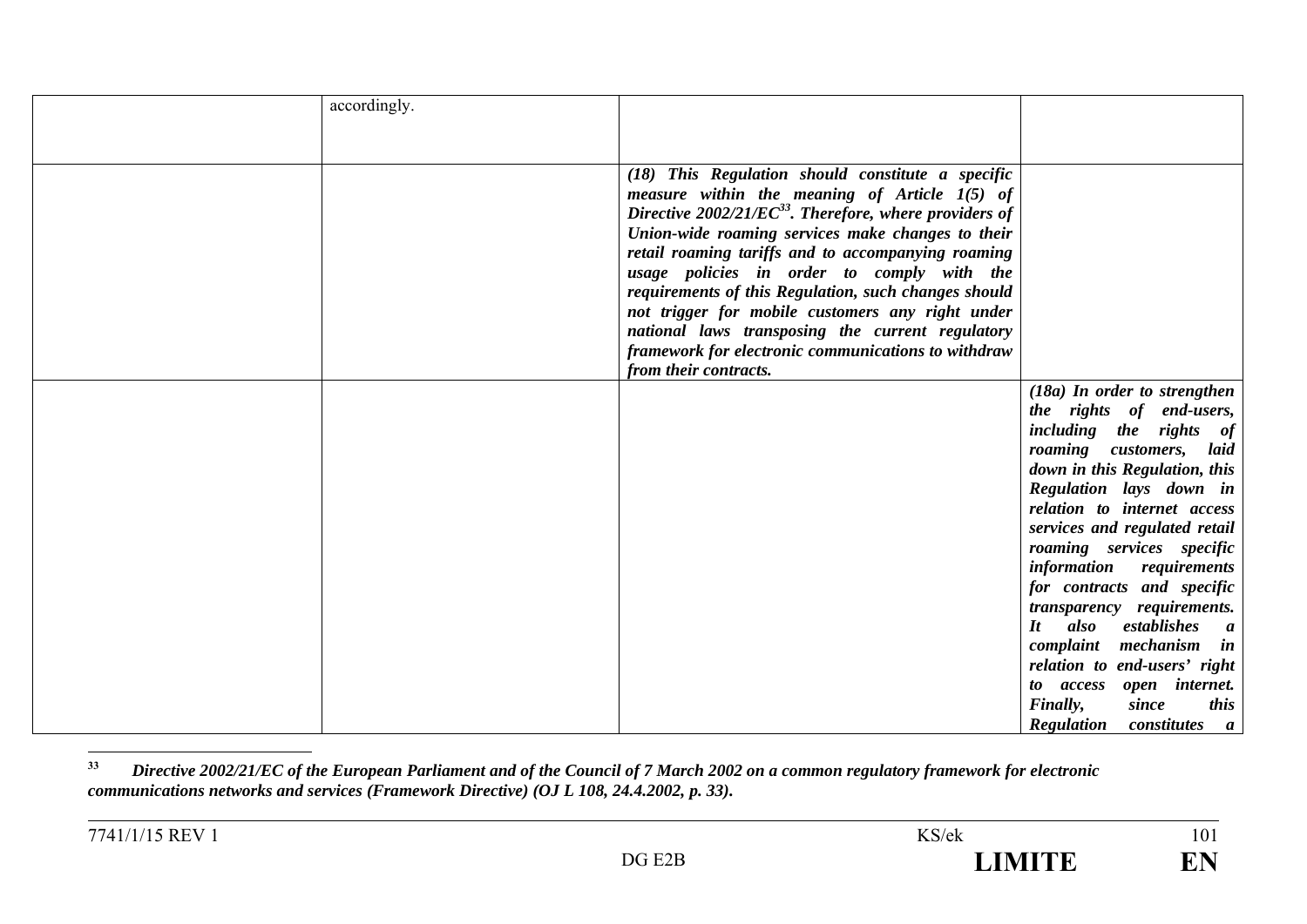| (79) The Commission may always seek<br>it considers it necessary for the<br>implementation of the provisions of<br>this Regulation. | (79) The Commission may always<br>BEREC's opinion in accordance with <i>should</i> seek BEREC's opinion in<br>Regulation (EC) No $1211/2009$ , when accordance with Regulation (EC) No<br>$1211/2009$ , when it considers it<br>necessary for the implementation of the<br>provisions of this Regulation.                                       | deleted | specific measure in relation<br>to the Framework Directive<br>and the Specific Directives <sup>34</sup> ,<br><i>the</i><br>information<br>and<br>transparency requirements<br>in relation to internet access<br>service and regulated retail<br>roaming<br>services<br>complement those Directives.<br>Those Directives should be<br>without prejudice to this<br>Regulation. |
|-------------------------------------------------------------------------------------------------------------------------------------|-------------------------------------------------------------------------------------------------------------------------------------------------------------------------------------------------------------------------------------------------------------------------------------------------------------------------------------------------|---------|-------------------------------------------------------------------------------------------------------------------------------------------------------------------------------------------------------------------------------------------------------------------------------------------------------------------------------------------------------------------------------|
|                                                                                                                                     | (79 a) The regulatory framework for<br>electronic communications should be<br>reviewed as called for in the European<br><b>Parliament</b><br>resolution<br>on<br><b>Implementation</b> report<br>the<br>on<br>regulatory framework for electronic<br>communications <sup>35</sup> . The review should<br>be based on ex-post assessments of the |         |                                                                                                                                                                                                                                                                                                                                                                               |

**<sup>34</sup>** *Directive 2002/20/EC of the European Parliament and of the Council of 7 March 2002 on the authorisation of electronic communications networks and services (Authorisation Directive), Directive 2002/19/EC of the European Parliament and of the Council of 7 March 2002 on access to, and interconnection of, electronic communications networks and associated facilities (Access Directive), Directive 2002/22/EC of the European Parliament and of the Council of 7 March 2002 on universal service and users' rights relating to electronic communications networks and services (Universal Service Directive), and Directive 2002/58/EC of the European Parliament and of the Council of 12 July 2002 concerning the processing of personal data and the protection of privacy in the electronic communications sector (Directive on privacy and electronic communications).*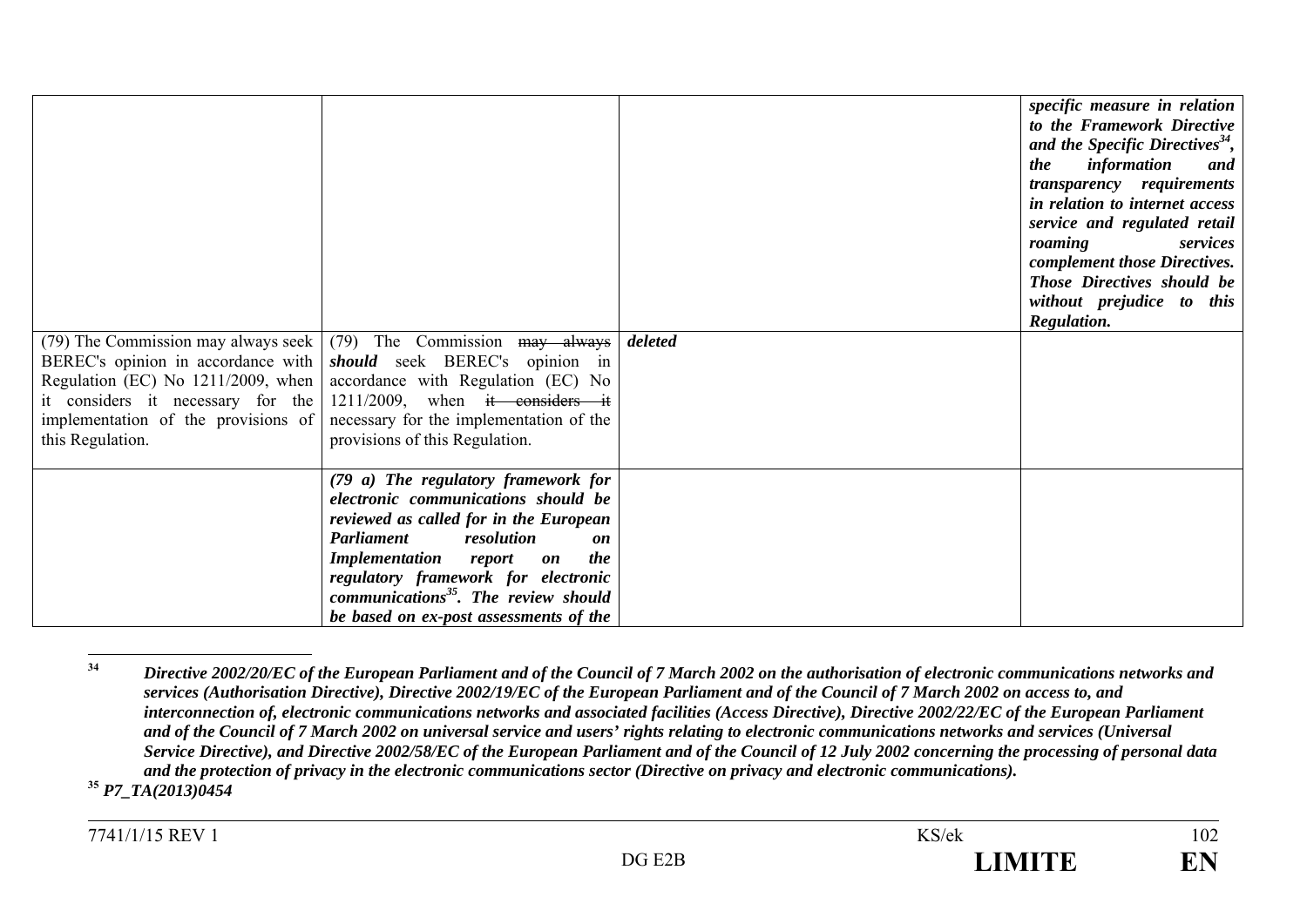|                                                                               | impact of the framework since 2009, a<br>full consultation and a thorough ex-<br>ante assessment of expected impacts of<br>the proposals emanating from the<br>review. The proposals should be<br>presented in sufficient time to enable<br>the legislator to analyse and debate<br>them properly. |                                                                                                                      |  |
|-------------------------------------------------------------------------------|----------------------------------------------------------------------------------------------------------------------------------------------------------------------------------------------------------------------------------------------------------------------------------------------------|----------------------------------------------------------------------------------------------------------------------|--|
| This<br>Regulation<br>(80)<br>respects                                        | [no change]                                                                                                                                                                                                                                                                                        | $(80)$ (19) This Regulation respects complies with the<br>fundamental rights and observes the rights and             |  |
| fundamental rights and observes the<br>rights and principles enshrined in the |                                                                                                                                                                                                                                                                                                    | principles enshrined in <i>recognised</i> in <i>particular</i> by the                                                |  |
| Charter of Fundamental Rights of the                                          |                                                                                                                                                                                                                                                                                                    | Charter of Fundamental Rights of the European Union,                                                                 |  |
| European Union, notably Article 8 (the                                        |                                                                                                                                                                                                                                                                                                    | notably Article 8 (the protection of personal data),                                                                 |  |
| protection of personal data), Article 11                                      |                                                                                                                                                                                                                                                                                                    | Article $11$ (, the freedom of expression and                                                                        |  |
| of expression<br>(freedom<br>and                                              |                                                                                                                                                                                                                                                                                                    | information), Article 16 (the freedom to conduct a                                                                   |  |
| information), Article 16 (freedom to                                          |                                                                                                                                                                                                                                                                                                    | business), Article 21 (, non-discrimination and Article                                                              |  |
| conduct a business), Article 21                                               |                                                                                                                                                                                                                                                                                                    | 38 (consumer protection.                                                                                             |  |
| (nondiscrimination) and Article 38                                            |                                                                                                                                                                                                                                                                                                    |                                                                                                                      |  |
| (consumer protection).                                                        |                                                                                                                                                                                                                                                                                                    |                                                                                                                      |  |
| (81) Since the objective of this                                              | $[no \ change]$                                                                                                                                                                                                                                                                                    | $(81)$ (20) Since the objective of this Regulation, namely                                                           |  |
| Regulation, namely to establish the                                           |                                                                                                                                                                                                                                                                                                    | to establish the regulatory principles and detailed rules                                                            |  |
| regulatory principles and detailed rules                                      |                                                                                                                                                                                                                                                                                                    | necessary to complete a European single market for                                                                   |  |
| necessary to complete a European<br>for<br>electronic                         |                                                                                                                                                                                                                                                                                                    | electronic communications, common rules necessary                                                                    |  |
| single<br>market<br>communications, cannot be sufficiently                    |                                                                                                                                                                                                                                                                                                    | for safeguarding open internet and decreasing retail                                                                 |  |
| achieved by the Member States and can                                         |                                                                                                                                                                                                                                                                                                    | <i>roaming charges</i> , cannot be sufficiently achieved by<br>the Member States and can therefore, by reason of its |  |
| therefore, by reason of its scale and                                         |                                                                                                                                                                                                                                                                                                    | scale and effects, be better achieved at Union level, the                                                            |  |
| effects, be better achieved at Union                                          |                                                                                                                                                                                                                                                                                                    | Union may adopt measures in accordance with the                                                                      |  |
| level, the Union may adopt measures in                                        |                                                                                                                                                                                                                                                                                                    | principle of subsidiarity as set out in Article 5 of the                                                             |  |
| accordance with the principle of                                              |                                                                                                                                                                                                                                                                                                    | Treaty on European Union. In accordance with the                                                                     |  |
| subsidiarity as set out in Article 5 of                                       |                                                                                                                                                                                                                                                                                                    | principle of proportionality, as set out in that Article,                                                            |  |
| the Treaty on European Union. In                                              |                                                                                                                                                                                                                                                                                                    | this Regulation does not go beyond what is necessary in                                                              |  |
| accordance with the principle of                                              |                                                                                                                                                                                                                                                                                                    | order to achieve that objective.                                                                                     |  |
| proportionality, as set out in that                                           |                                                                                                                                                                                                                                                                                                    |                                                                                                                      |  |
| Article, this Regulation does not go                                          |                                                                                                                                                                                                                                                                                                    |                                                                                                                      |  |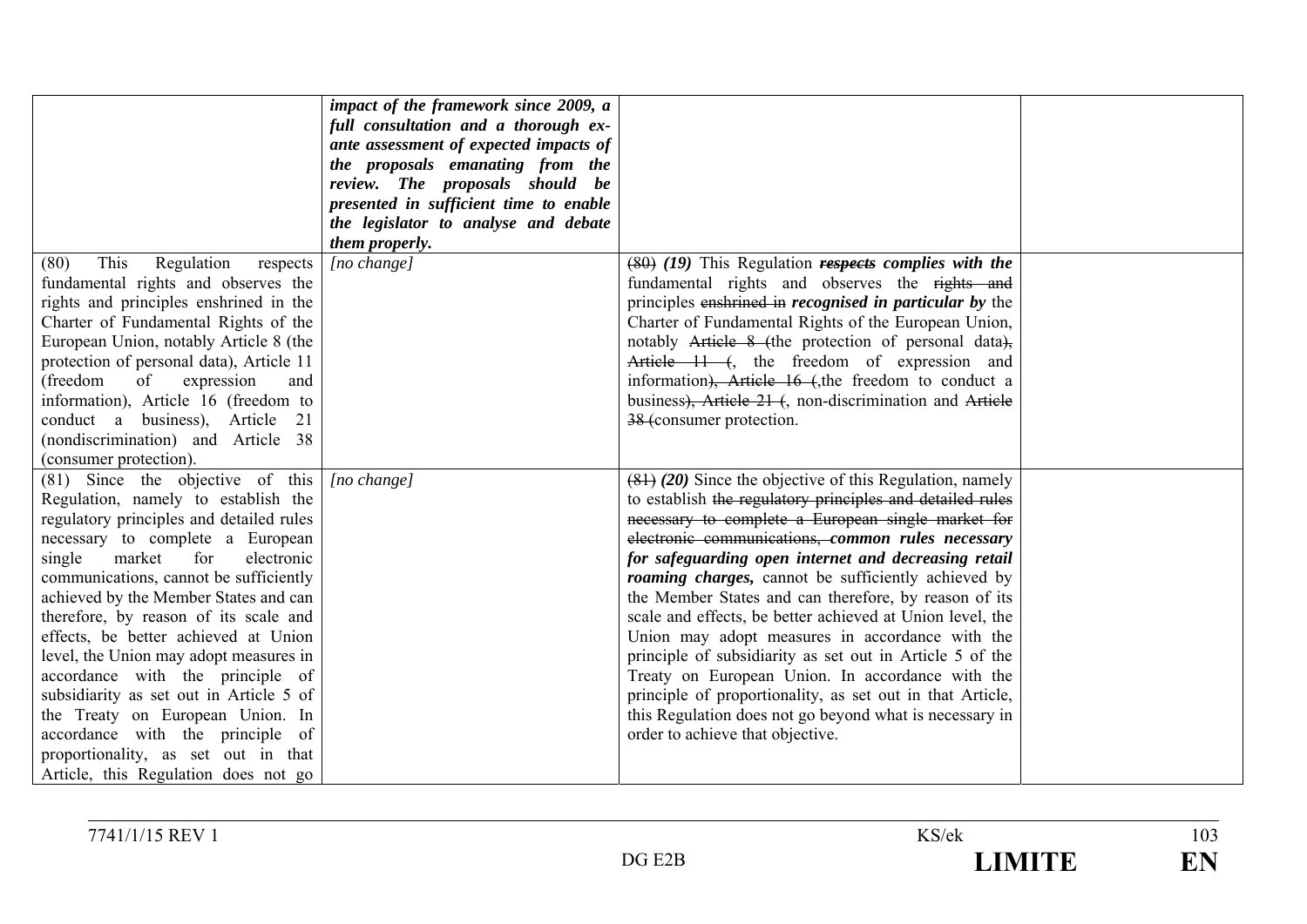| beyond what is necessary in order to<br>achieve that objective. |                                                 |                                                       |  |
|-----------------------------------------------------------------|-------------------------------------------------|-------------------------------------------------------|--|
| <b>Chapter I</b>                                                | [no changes]                                    | Chapter I                                             |  |
| <b>General provisions</b>                                       |                                                 | General provisions                                    |  |
| Article 1 – Objective and scope                                 |                                                 | Article $1 -$ Objective and scope                     |  |
|                                                                 |                                                 |                                                       |  |
| 1. This Regulation establishes the                              | 1. This Regulation establishes the              | This Regulation establishes the regulatory principles |  |
| regulatory principles and detailed rules                        | regulatory principles and detailed rules        | and detailed rules necessary to complete a European   |  |
| necessary to complete a European                                | necessary to complete a European single         | single market for electronic communications where:    |  |
| market<br>for<br>electronic<br>single                           | market for electronic communications            | common rules on open internet access safeguarding     |  |
| communications where:                                           | where:                                          | related end-user's rights and ensuring non-           |  |
|                                                                 |                                                 | discriminatory treatment of traffic in provision of   |  |
|                                                                 |                                                 | internet access services.                             |  |
| providers<br>of<br>electronic<br>(a)                            | providers of electronic<br>(a)                  | deleted                                               |  |
| communications services and networks                            | communications services and networks            |                                                       |  |
| have the right, the ability and the                             | have facilitate the practical exercise of       |                                                       |  |
| incentive to develop, extend and                                | the right, the ability and the incentive to     |                                                       |  |
| operate their networks and to provide                           | develop, extend and of providers of             |                                                       |  |
| services irrespective of where the                              | electronic communications services and          |                                                       |  |
| provider is established or its customers                        | networks to operate their networks and          |                                                       |  |
| are situated in the Union,                                      | to provide services irrespective of where       |                                                       |  |
|                                                                 | the provider is established or its              |                                                       |  |
|                                                                 | customers are situated in the Union             |                                                       |  |
|                                                                 | through a harmonised and simplified             |                                                       |  |
|                                                                 | notification system based on a                  |                                                       |  |
|                                                                 | harmonised template,                            |                                                       |  |
| (b) citizens and businesses have the                            | citizens and businesses have<br>(b)             | deleted                                               |  |
| right and the possibility to access                             | <i>facilitate the practical exercise of the</i> |                                                       |  |
| competitive, secure and reliable                                | right and the possibility of citizens and       |                                                       |  |
| electronic communications services,                             | <b>businesses</b> to access competitive, secure |                                                       |  |
| irrespective of where they are provided                         | and reliable electronic communications          |                                                       |  |
| from in the Union, without being                                | services, irrespective of where they are        |                                                       |  |
| hampered by cross-border restrictions                           | provided from in the Union, with                |                                                       |  |
| or unjustified additional costs.                                | common rules to guarantee high                  |                                                       |  |
|                                                                 | standards of protection, privacy and            |                                                       |  |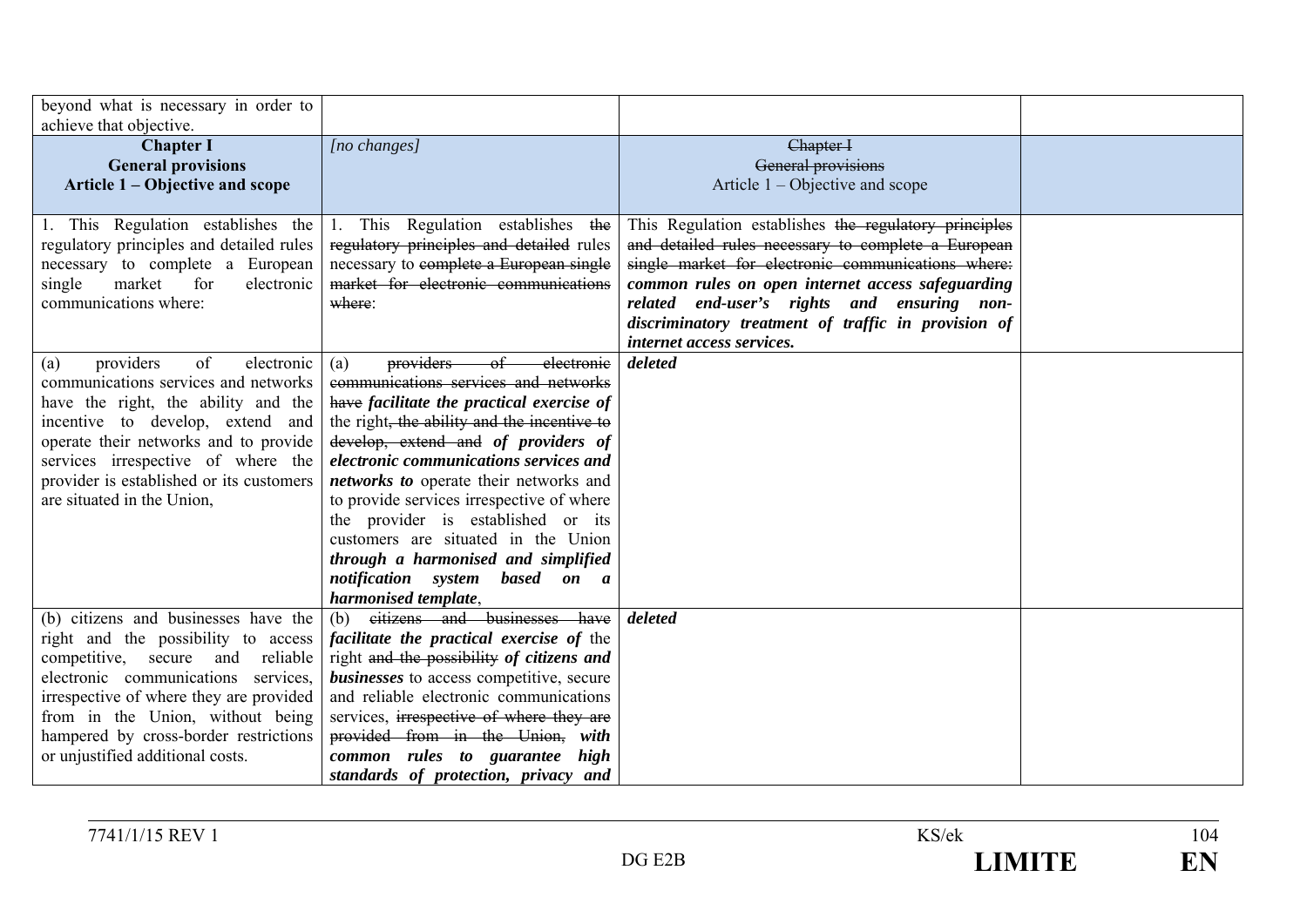|                                          | security of their personal data, without                                 |                                                         |                                                  |
|------------------------------------------|--------------------------------------------------------------------------|---------------------------------------------------------|--------------------------------------------------|
|                                          | being hampered by cross-border<br>restrictions or unjustified additional |                                                         |                                                  |
|                                          | costs and penalties,                                                     |                                                         |                                                  |
|                                          | (ba) achieve a more coordinated Union                                    |                                                         |                                                  |
|                                          | framework for harmonised radio                                           |                                                         |                                                  |
|                                          | spectrum for wireless broadband                                          |                                                         |                                                  |
|                                          | communications services;                                                 |                                                         |                                                  |
|                                          | (bb) to address the phasing out of                                       |                                                         |                                                  |
|                                          | unjustified surcharges for roaming<br>communications within the Union.   |                                                         |                                                  |
| This Regulation establishes in<br>2.     | 2. This Regulation establishes in                                        | 2. This Regulation establishes in particular regulatory | 2. This Regulation establishes                   |
| regulatory<br>particular<br>principles   | particular regulatory principles pursuant                                | principles pursuant to which the Commission, the Body   | in particular regulatory                         |
| pursuant to which the Commission, the    | to which the Commission, the Body of                                     | of European Regulators for Electronic Communications    | principles pursuant to which                     |
| Body of European Regulators for          | European Regulators for Electronic                                       | (BEREC) and the national competent authorities shall    | the Commission, the Body of                      |
| Electronic Communications (BEREC)        | Communications (BEREC)<br>and the                                        | act, each within its own competences, in conjunction    | European Regulators for                          |
| and the national competent authorities   | national <i>and regional</i><br>competent                                | with the provisions of Directives 2002/19/EC,           | Electronic Communications                        |
| shall act, each within its own           | authorities shall act, each within its own                               | 2002/20/EC, 2002/21/EC and 2002/22/EC:                  | (BEREC) and the national                         |
| competences, in conjunction with the     | competences, in conjunction with the                                     | sets up a new retail pricing mechanism which            | competent authorities shall                      |
| provisions of Directives 2002/19/EC,     | provisions of Directives 2002/19/EC,                                     | decreases retail charges for Union-wide regulated       | act, each within its own                         |
| 2002/21/EC<br>2002/20/EC,<br>and         | $2002/20/EC$ ,<br>2002/21/EC<br>and                                      | roaming services.                                       | competences, in conjunction                      |
| 2002/22/EC:                              | 2002/22/EC:                                                              |                                                         | with the provisions of<br>Directives 2002/19/EC, |
|                                          |                                                                          |                                                         | 2002/20/EC, 2002/21/EC and                       |
|                                          |                                                                          |                                                         | $2002/22/EC$ : sets up a new                     |
|                                          |                                                                          |                                                         | retail pricing mechanism                         |
|                                          |                                                                          |                                                         | which<br>decreases<br>retail                     |
|                                          |                                                                          |                                                         | for Union-wide<br>charges                        |
|                                          |                                                                          |                                                         | regulated roaming services                       |
|                                          |                                                                          |                                                         | with a view to phasing out                       |
|                                          |                                                                          |                                                         | retail roaming surcharges                        |
|                                          |                                                                          |                                                         | without distorting home and                      |
|                                          |                                                                          |                                                         | visited markets.                                 |
| a) to secure simplified, predictable and | deleted                                                                  | deleted                                                 |                                                  |
| regulatory<br>conditions<br>convergent   |                                                                          |                                                         |                                                  |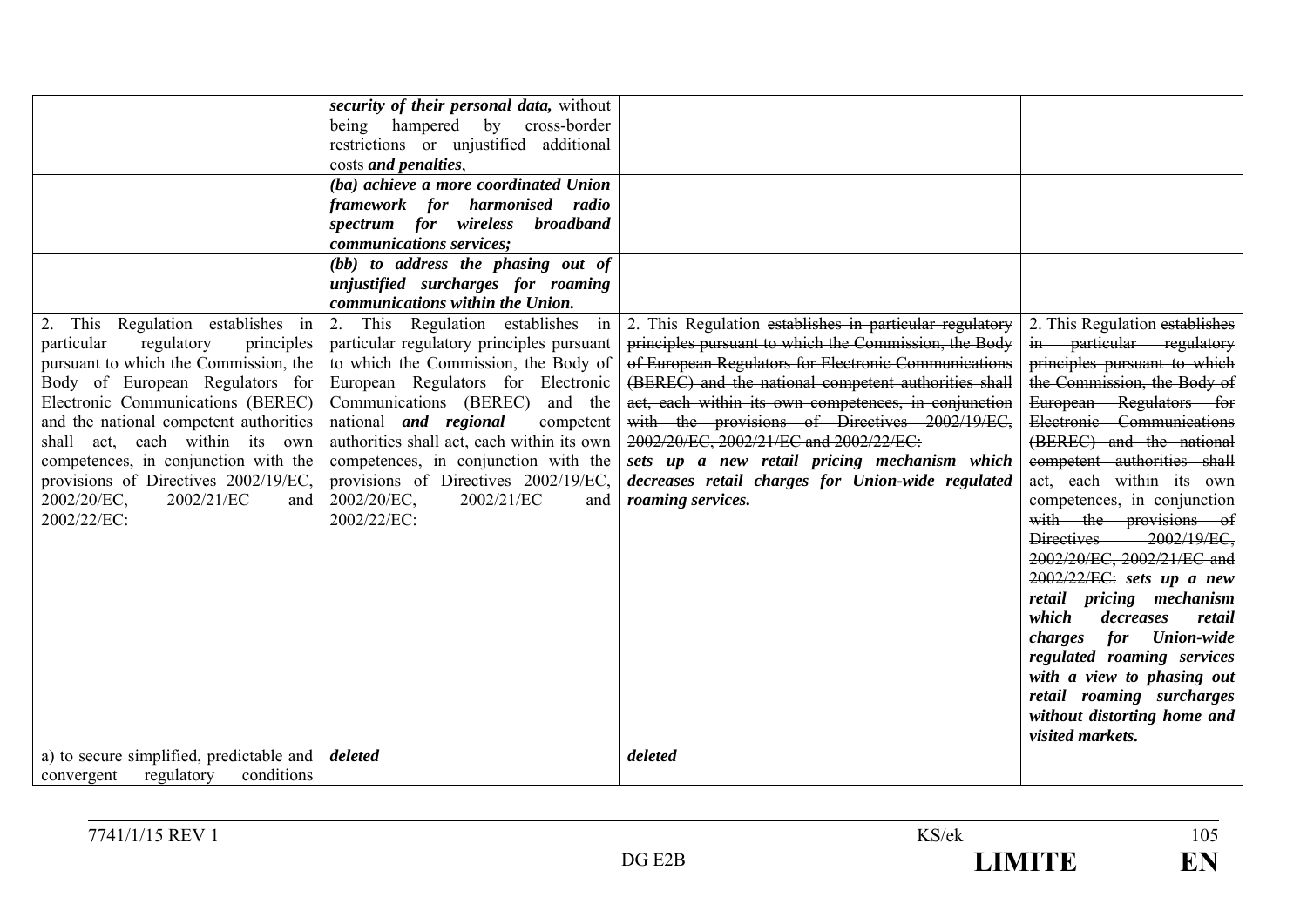| key administrative and<br>regarding<br>commercial parameters, including as<br>regards<br>the<br>proportionality<br>of<br>individual obligations which may be                                                                                                                    |                                                                                                                                                                                                                                                                        |         |  |
|---------------------------------------------------------------------------------------------------------------------------------------------------------------------------------------------------------------------------------------------------------------------------------|------------------------------------------------------------------------------------------------------------------------------------------------------------------------------------------------------------------------------------------------------------------------|---------|--|
| imposed pursuant to market analysis;                                                                                                                                                                                                                                            |                                                                                                                                                                                                                                                                        |         |  |
| b) to promote sustainable competition<br>within the single market and the global<br>competitiveness of the Union, and to<br>sector-specific<br>reduce<br>market<br>regulation accordingly as and when<br>these objectives are achieved;                                         | deleted                                                                                                                                                                                                                                                                | deleted |  |
| c) to favour investment and innovation<br>in new and enhanced high-capacity<br>infrastructures which reach throughout<br>the Union and which can cater for<br>evolving end-user demand;                                                                                         | (c) to favour investment and innovation<br>in new and enhanced high-capacity<br>infrastructures which and to ensure that<br>they reach throughout the Union and<br>which can cater for evolving end-user<br>demand, wherever end-users may be<br>located in the Union; | deleted |  |
| d) to facilitate innovative and high-<br>quality service provision;                                                                                                                                                                                                             | deleted                                                                                                                                                                                                                                                                | deleted |  |
| e) to ensure the availability and highly<br>efficient use of radio spectrum,<br>whether<br>subject<br>to<br>general<br>authorisation or to individual rights of<br>use, for wireless broadband services in<br>support of innovation, investment, jobs<br>and end-user benefits; | deleted                                                                                                                                                                                                                                                                | deleted |  |
| f) to serve the interests of citizens and<br>end-users in connectivity by fostering<br>the investment conditions for an<br>increase in the choice and quality of<br>network access and of service, and by<br>facilitating mobility across the Union                             | deleted                                                                                                                                                                                                                                                                | deleted |  |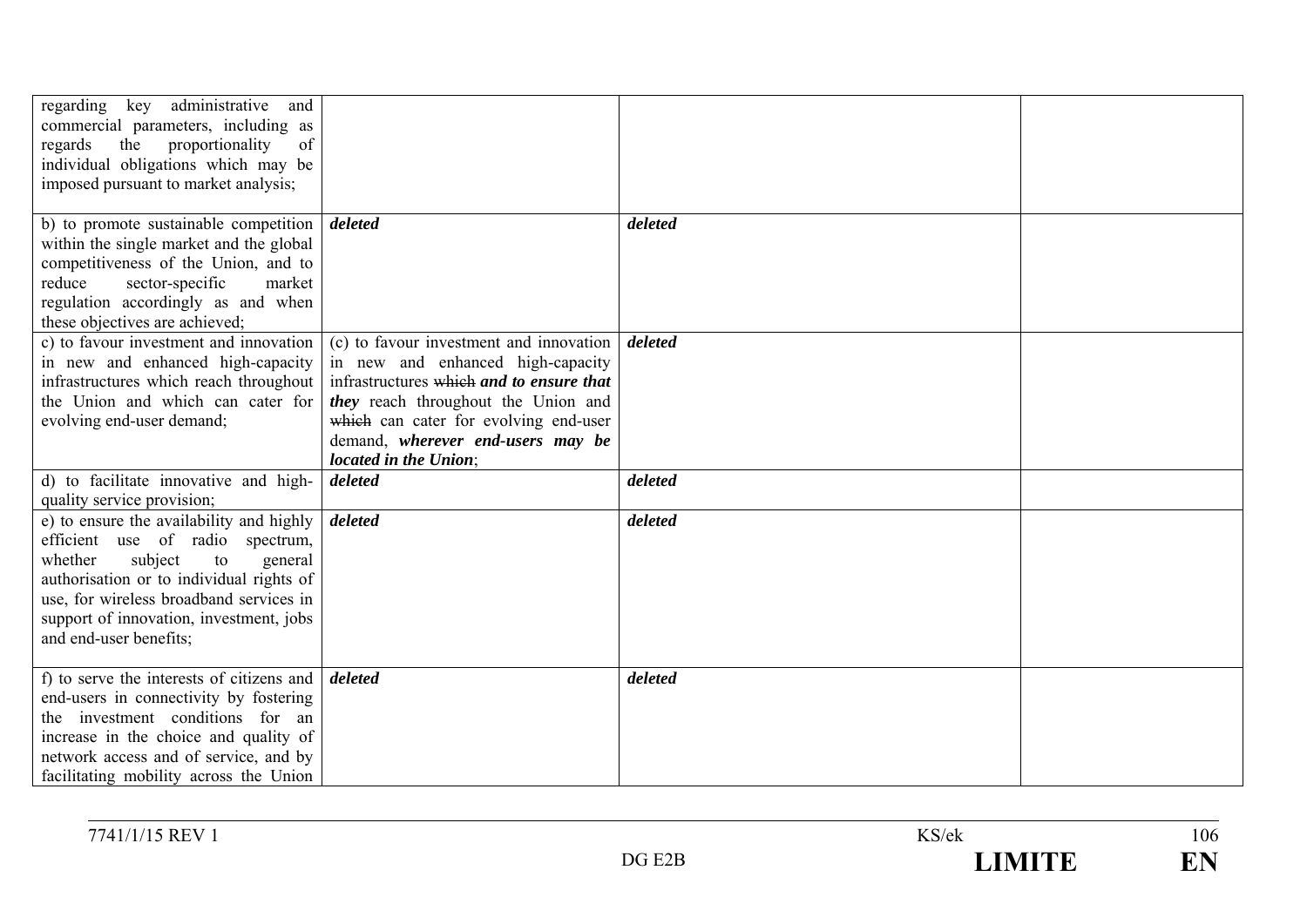| both<br>territorial<br>social<br>and<br>and<br>inclusion.                                                                                                                                                            |         |         |  |
|----------------------------------------------------------------------------------------------------------------------------------------------------------------------------------------------------------------------|---------|---------|--|
| 3. In order to ensure implementation of $\vert$ <i>deleted</i><br>the overarching regulatory principles<br>set out in paragraph 2, this Regulation<br>furthermore establishes the necessary<br>detailed rules for:   |         | deleted |  |
| (a) a single EU authorisation for $\delta$ deleted<br>European electronic communications<br>providers;                                                                                                               |         | deleted |  |
| (b) further convergence of regulatory<br>conditions as regards the necessity and<br>proportionality of remedies imposed by<br>national regulatory authorities on<br>European electronic communications<br>providers; | deleted | deleted |  |
| (c) the harmonised provision at Union<br>level of certain wholesale products for<br>broadband under convergent regulatory<br>conditions;                                                                             | deleted | deleted |  |
| (d) a coordinated European framework  <br>for the assignment of harmonised radio<br>spectrum for wireless broadband<br>communications services, thereby<br>creating a European wireless space;                       | deleted | deleted |  |
| (e) the harmonisation of rules related to<br>rights of end-users and the promotion<br>of effective competition in retail<br>markets, thereby creating a European                                                     | deleted | deleted |  |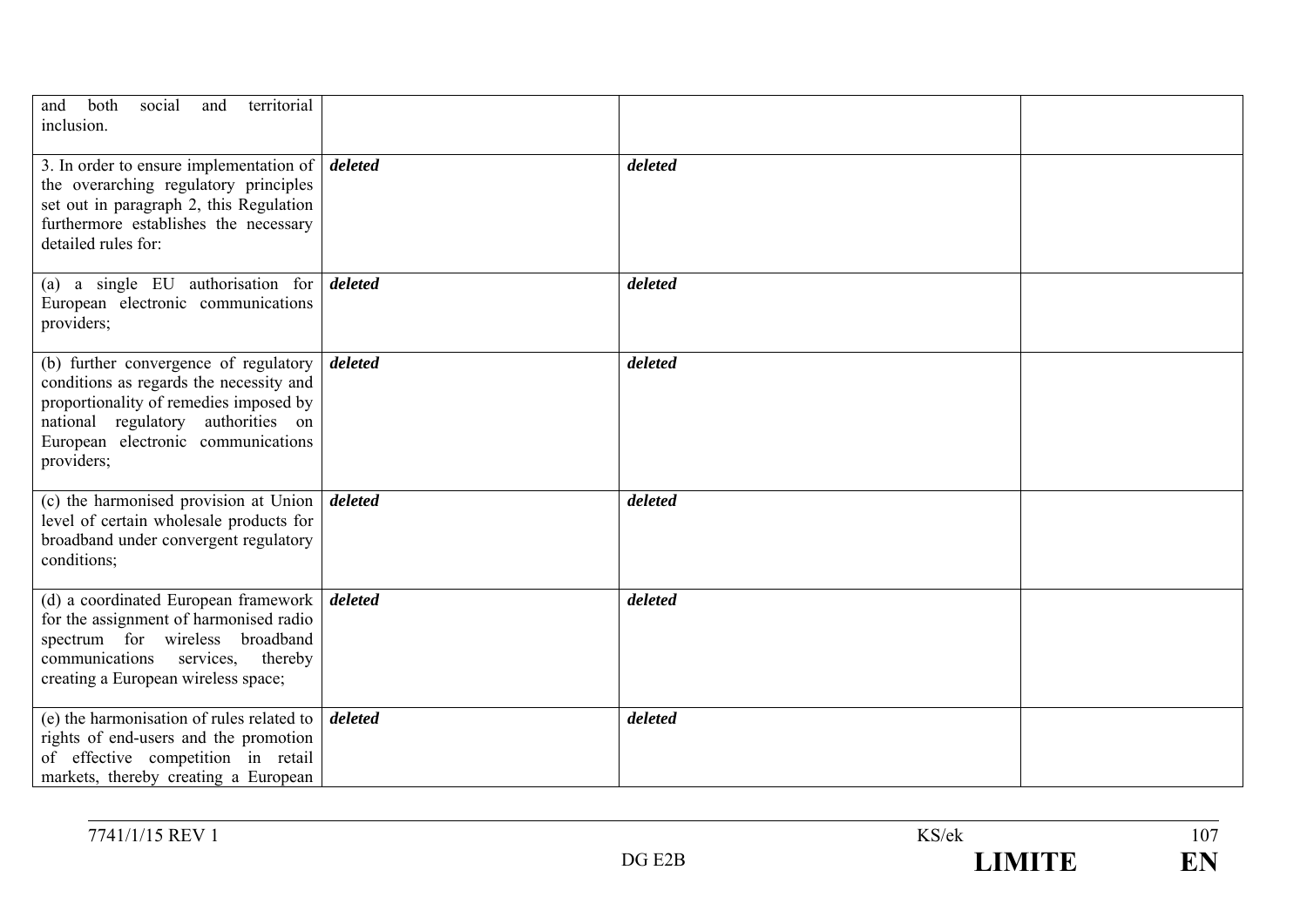| electronic<br>for<br>consumer<br>space<br>communications;                                                                                                                                                                                                                                                                                                                                                              |                                                                                                                                                                                                                         |                                                                                                                                                                                                            |  |
|------------------------------------------------------------------------------------------------------------------------------------------------------------------------------------------------------------------------------------------------------------------------------------------------------------------------------------------------------------------------------------------------------------------------|-------------------------------------------------------------------------------------------------------------------------------------------------------------------------------------------------------------------------|------------------------------------------------------------------------------------------------------------------------------------------------------------------------------------------------------------|--|
| (f) the phasing out of unjustified<br>for<br>intra-Union<br>surcharges<br>communications<br>roaming<br>and<br>communications within the Union.                                                                                                                                                                                                                                                                         | deleted                                                                                                                                                                                                                 | deleted                                                                                                                                                                                                    |  |
|                                                                                                                                                                                                                                                                                                                                                                                                                        | 3a. The provisions of this Regulation<br>shall be without prejudice to the Union<br>acquis relating to data protection and<br>Articles 7 and 8 of the Charter of<br><b>Fundamental Rights of the European</b><br>Union. |                                                                                                                                                                                                            |  |
| <b>Article 2 – Definitions</b>                                                                                                                                                                                                                                                                                                                                                                                         | [no changes]                                                                                                                                                                                                            | [no change]                                                                                                                                                                                                |  |
| For the purposes of this Regulation, the<br>definitions set out in Directives<br>2002/19/EC, 2002/20/EC, 2002/21/EC,<br>2002/22/EC and 2002/77/EC shall<br>apply. The following definitions shall<br>also apply:                                                                                                                                                                                                       | [no change]                                                                                                                                                                                                             | For the purposes of this Regulation, the definitions set<br>out in Directives 2002/19/EC, 2002/20/EC,<br>2002/21/EC, 2002/22/EC and 2002/77/EC shall apply.<br>The following definitions shall also apply: |  |
| $(1)$ "European<br>electronic<br>communications provider" means an<br>undertaking established in the Union<br>providing or intending to provide<br>electronic communications networks or<br>services, whether directly or by means<br>of one or more subsidiaries, directed to<br>more than one Member State and<br>be considered a<br>which cannot<br>subsidiary of another<br>electronic<br>communications provider; | deleted                                                                                                                                                                                                                 | deleted                                                                                                                                                                                                    |  |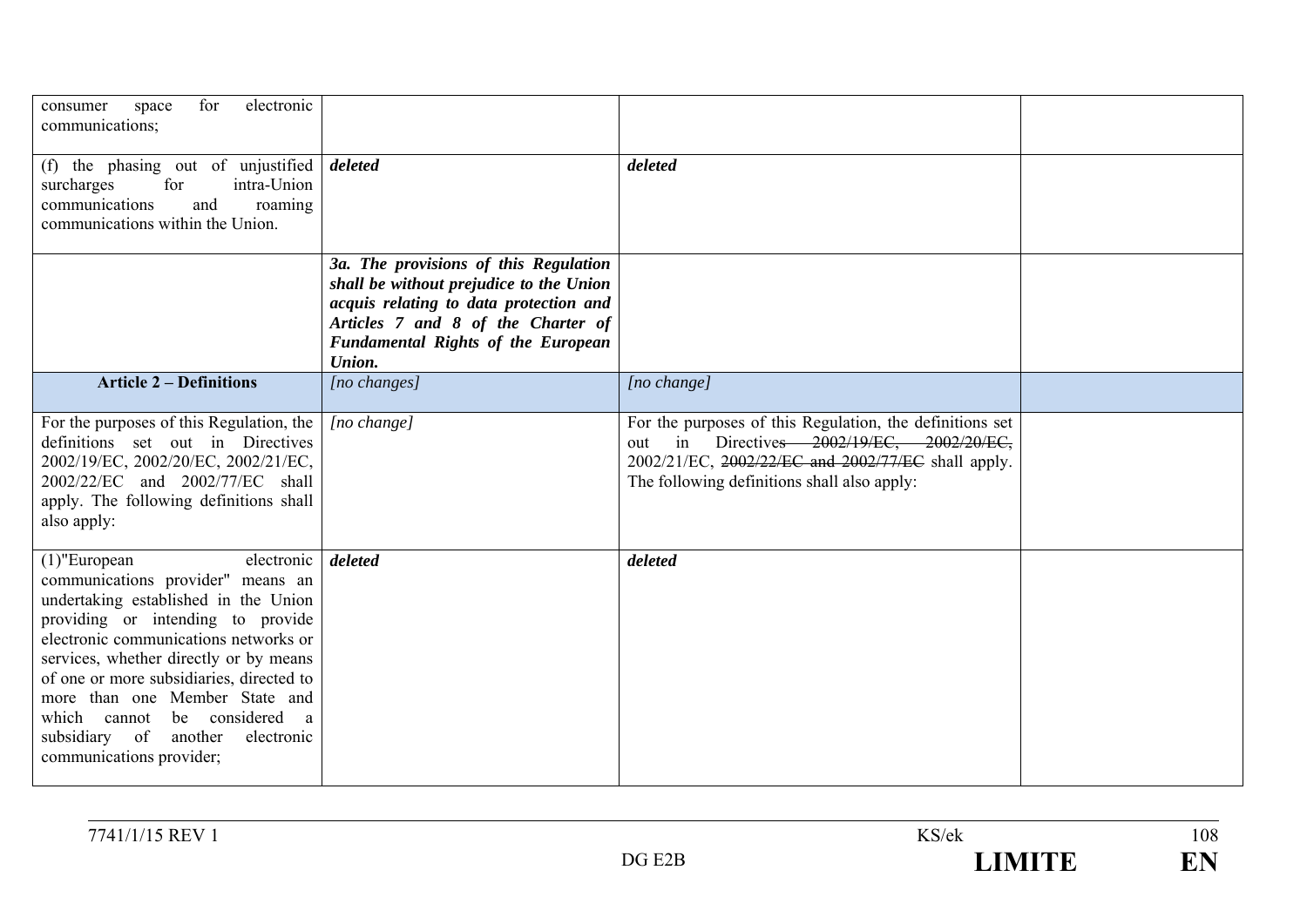| $(2)$ "provider<br>of<br>electronic  <br>communications to the public" means<br>an undertaking providing public<br>electronic communications networks or<br>available<br>electronic<br>publicly<br>communications services;                                  | $[no \space change]$ | [no change] |  |
|--------------------------------------------------------------------------------------------------------------------------------------------------------------------------------------------------------------------------------------------------------------|----------------------|-------------|--|
| (3) "subsidiary" means an undertaking<br>in which another undertaking directly<br>or indirectly:                                                                                                                                                             | deleted              | deleted     |  |
| (i) has the power to exercise more than<br>half the voting rights, or                                                                                                                                                                                        | deleted              | deleted     |  |
| (ii) has the power to appoint more than<br>half the members of the supervisory<br>board, board of management or bodies<br>legally representing the undertaking, or                                                                                           | deleted              | deleted     |  |
| (iii) has the right to manage the<br>undertaking's affairs;                                                                                                                                                                                                  | deleted              | deleted     |  |
| (4) "single EU authorisation" means<br>the legal framework applicable to a<br>European electronic communications<br>provider in the whole Union based on<br>the general authorisation in the home<br>Member State and in accordance with<br>this Regulation; | deleted              | deleted     |  |
| $(5)$ "home Member State" means the<br>Member State where the European<br>electronic communications provider<br>has its main establishment;                                                                                                                  | deleted              | deleted     |  |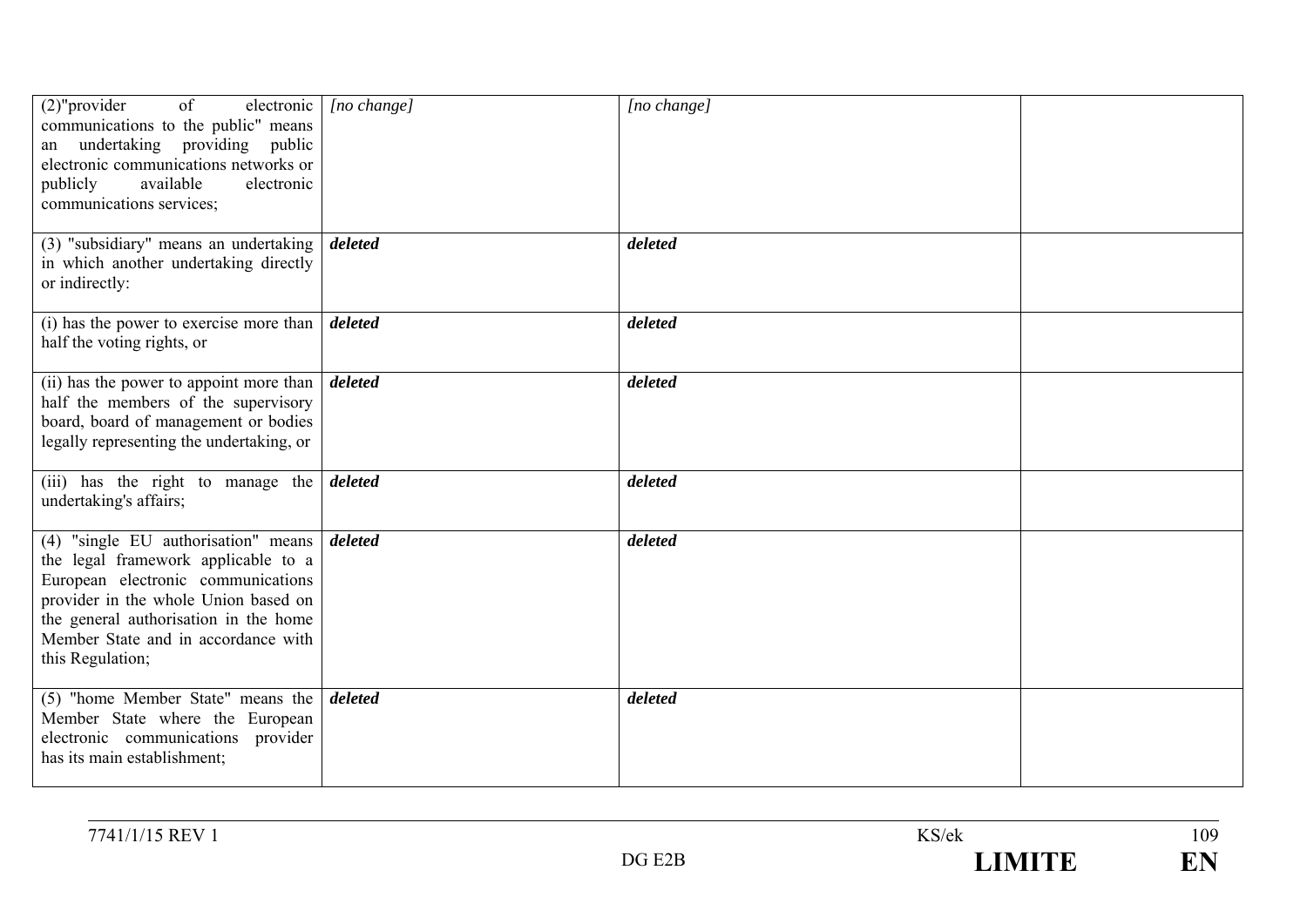| $(6)$ "main establishment" means the<br>place of establishment in the Member<br>State where the main decisions are<br>taken as to the investments in and<br>conduct of the provision of electronic<br>communications services or networks<br>in the Union;                                                                                                                                      | deleted                                                                                                                                                                                                                                                                                                                                                                                                                                                                                                                                                  | deleted |  |
|-------------------------------------------------------------------------------------------------------------------------------------------------------------------------------------------------------------------------------------------------------------------------------------------------------------------------------------------------------------------------------------------------|----------------------------------------------------------------------------------------------------------------------------------------------------------------------------------------------------------------------------------------------------------------------------------------------------------------------------------------------------------------------------------------------------------------------------------------------------------------------------------------------------------------------------------------------------------|---------|--|
| (7) "host Member State" means any<br>Member State different from the home<br>Member State where a European<br>electronic communications provider<br>provides electronic communications<br>networks or services;                                                                                                                                                                                 | deleted                                                                                                                                                                                                                                                                                                                                                                                                                                                                                                                                                  | deleted |  |
| wireless broadband communications"<br>means radio spectrum for which the<br>conditions of availability and efficient<br>use are harmonised at Union level, in<br>particular pursuant<br>Decision<br>to<br>676/2002/EC<br>of<br>European<br>the<br>Parliament and the Council <sup>36</sup> , and<br>electronic<br>which<br>for<br>serves<br>communications services other than<br>broadcasting; | $(8)$ "harmonised radio spectrum for $(8)$ 'harmonised radio spectrum for<br>wireless broadband communications'<br>means radio spectrum for which the<br>conditions of availability, and efficient,<br><i>efficiency and primary</i> use are<br>harmonised at Union level, in particular<br>pursuant to-accordance with provisions<br>laid down in Directive 2002/21/EC and<br>Decision 676/2002/EC of the European<br>Parliament and the Council <sup>36</sup> , and which<br>serves for electronic communications<br>services other than broadcasting; | deleted |  |
| (9) "small-area wireless access point"<br>means a low power wireless network<br>access equipment of small size<br>operating within a small range, which                                                                                                                                                                                                                                         | (9) 'small-area wireless access point'<br>means a low power wireless network<br>access equipment of small size operating<br>within a small range, <i>using licensed</i><br>may or may not be part of a publice spectrum or a combination of licensed                                                                                                                                                                                                                                                                                                     | deleted |  |

<sup>&</sup>lt;sup>36</sup> Decision 676/2002/EC of the European Parliament and the Council of 7 March 2002 on a regulatory framework for radio spectrum policy in the European Community (Radio Spectrum Decision) (OJ L 108, 24.4.2002, p. 1).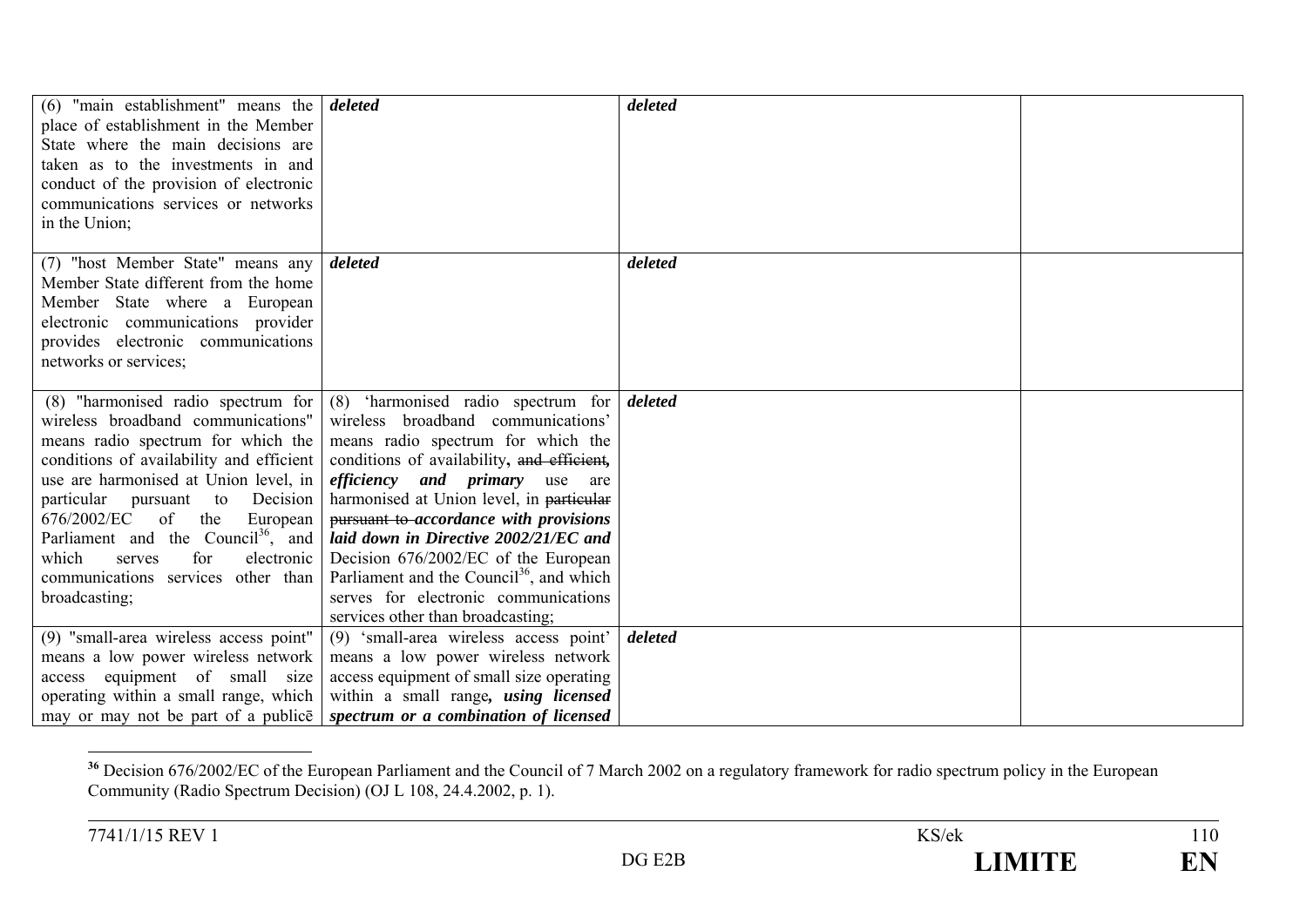| mobile<br>communications<br>terrestrial<br>network, and be equipped with one or<br>more low visual impact antennas,<br>which allows wireless access by the<br>public to electronic communications<br>networks regardless of the underlying<br>network topology;                                                                                                                                                                                              | and license-exempt spectrum, which<br>may or may not be part of a public<br>terrestrial mobile communications<br>network, and be equipped with one or<br>more low visual impact antennas, which<br>allows wireless access by the public to<br>electronic communications networks<br>regardless of the underlying network<br>topology;                                                                              |         |  |
|--------------------------------------------------------------------------------------------------------------------------------------------------------------------------------------------------------------------------------------------------------------------------------------------------------------------------------------------------------------------------------------------------------------------------------------------------------------|--------------------------------------------------------------------------------------------------------------------------------------------------------------------------------------------------------------------------------------------------------------------------------------------------------------------------------------------------------------------------------------------------------------------|---------|--|
| (10) "radio local area network"<br>(RLAN) means a low power wireless<br>access system, operating within a small<br>range, with a low risk of interference to<br>other such systems deployed in close<br>proximity by other users, using on a<br>non-exclusive basis spectrum for which<br>the conditions of availability and<br>efficient use for this purpose are<br>harmonised at Union level;                                                             | (10), radio local area network" (RLAN)<br>means a low power wireless access<br>system, operating within a small range,<br>with a low risk of interference to other<br>such systems deployed in close<br>proximity by other users, using on a<br>non-exclusive license-exempt<br>basis<br>spectrum for which the conditions of<br>availability and efficient use for this<br>purpose are harmonised at Union level; | deleted |  |
| (11) "virtual broadband access" means<br>a type of wholesale access to<br>broadband networks that consists of a<br>virtual access link to the customer<br>premises over any access network<br>excluding<br>architecture,<br>physical<br>with<br>unbundling,<br>together<br>a<br>transmission service to a defined set of<br>points of handover, and including<br>specific network elements, specific<br>network functionalities and ancillary IT<br>systems; | deleted                                                                                                                                                                                                                                                                                                                                                                                                            | deleted |  |
| (12) "assured service quality $(ASQ)$ <i>deleted</i><br>connectivity product" means a product                                                                                                                                                                                                                                                                                                                                                                |                                                                                                                                                                                                                                                                                                                                                                                                                    | deleted |  |

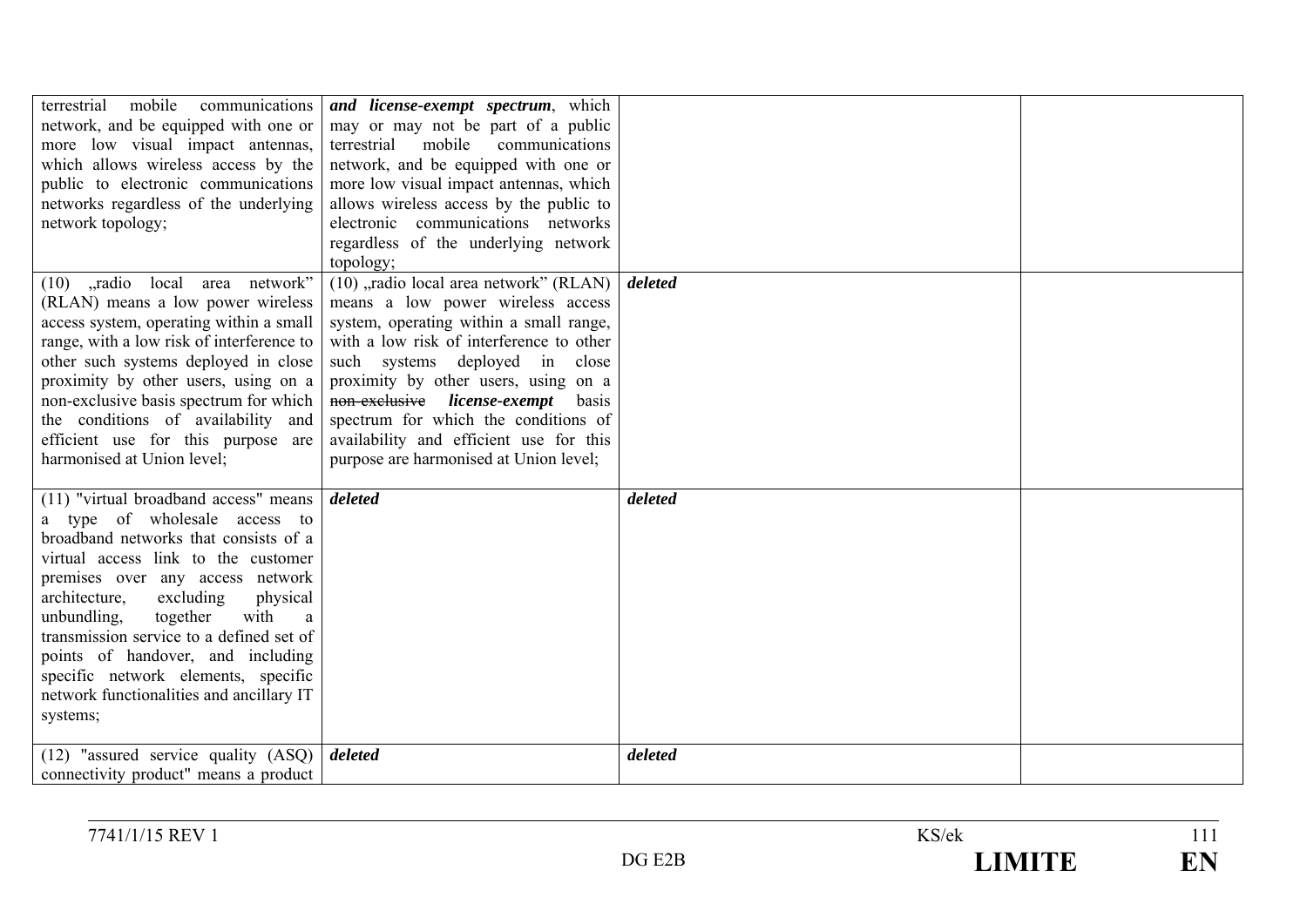| that is made available at the internet<br>protocol (IP) exchange, which enables<br>customers to set up an IP<br>communication link between a point of<br>interconnection and one or several<br>fixed network termination points, and<br>enables defined levels of end to end<br>network performance for the provision<br>of specific services to end users on the<br>basis of the delivery of a specified<br>guaranteed quality of service, based on<br>specified parameters; |                                                                                                                                                                                                                                                                                                                                                    |                                                                                                                                                                                                                                                                                                                                                         |  |
|-------------------------------------------------------------------------------------------------------------------------------------------------------------------------------------------------------------------------------------------------------------------------------------------------------------------------------------------------------------------------------------------------------------------------------------------------------------------------------|----------------------------------------------------------------------------------------------------------------------------------------------------------------------------------------------------------------------------------------------------------------------------------------------------------------------------------------------------|---------------------------------------------------------------------------------------------------------------------------------------------------------------------------------------------------------------------------------------------------------------------------------------------------------------------------------------------------------|--|
|                                                                                                                                                                                                                                                                                                                                                                                                                                                                               | $(12 \quad a)'$ net neutrality"<br>means the<br>principle according to which all<br>internet traffic is treated equally,<br>without discrimination, restriction or<br>interference, independently of its<br>sender, recipient, type, content, device,<br>service or application;                                                                   |                                                                                                                                                                                                                                                                                                                                                         |  |
| (13) "long-distance communications"<br>means voice or messages services<br>terminating outside the local exchange<br>and regional charging areas as<br>identified by a geographic area code in<br>the national numbering plan;                                                                                                                                                                                                                                                | deleted                                                                                                                                                                                                                                                                                                                                            | deleted                                                                                                                                                                                                                                                                                                                                                 |  |
| (14) "internet access service" means a<br>publicly<br>available<br>electronic<br>communications service that provides<br>connectivity to the internet, and<br>thereby connectivity between virtually<br>all end points connected to the internet,<br>irrespective of the network technology<br>used;                                                                                                                                                                          | (14) 'internet access service' means a<br>available<br>publicly<br>electronic<br>communications service that provides<br>the<br>connectivity to<br>internet <i>in</i><br>accordance with the principle of net<br><i>neutrality</i> , and thereby connectivity<br>between virtually all<br>end points<br>connected to of the internet, irrespective | $(14)$ (1) "internet access service" means a publicly<br>available electronic communications service that<br>provides connectivity <i>access</i> to the internet, and thereby<br>connectivity between virtually to substantially all end<br>points connected to of the internet, irrespective of the<br>network technology and terminal equipment used; |  |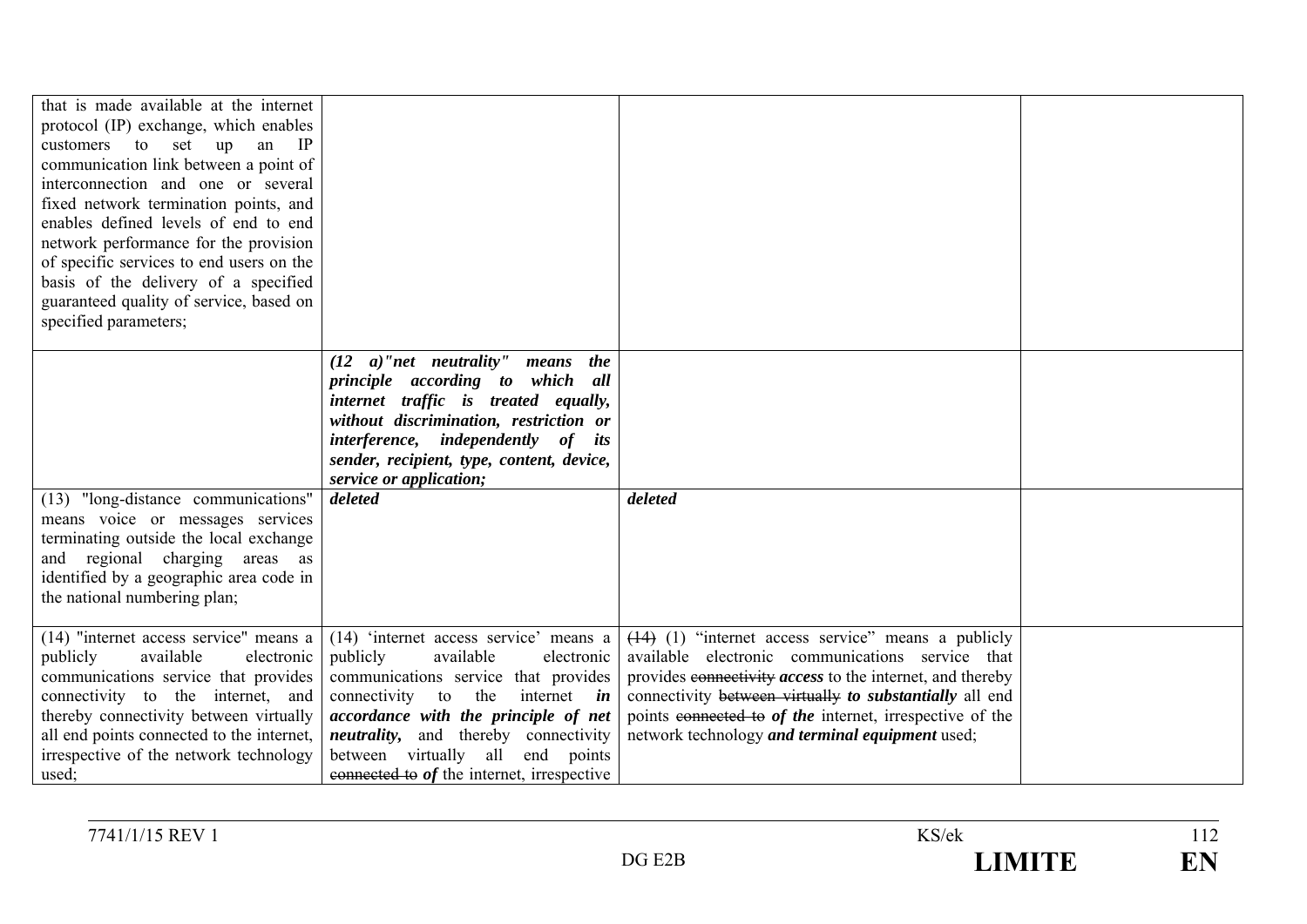|                                                                                                                                                                                                                                                                                                                                                                                                                                                                                                                      | of the network technology or terminal<br><i>equipment</i> used;                                                                                                                                                                                                                                                                                                                                                                                                                                                                                                                                                                                                                                                                                                                     |         |  |
|----------------------------------------------------------------------------------------------------------------------------------------------------------------------------------------------------------------------------------------------------------------------------------------------------------------------------------------------------------------------------------------------------------------------------------------------------------------------------------------------------------------------|-------------------------------------------------------------------------------------------------------------------------------------------------------------------------------------------------------------------------------------------------------------------------------------------------------------------------------------------------------------------------------------------------------------------------------------------------------------------------------------------------------------------------------------------------------------------------------------------------------------------------------------------------------------------------------------------------------------------------------------------------------------------------------------|---------|--|
| (15) "specialised service" means an<br>electronic communications service or<br>any other service that provides the<br>capability to access specific content,<br>applications or services,<br>or a<br>combination thereof, and<br>whose<br>technical characteristics are controlled<br>from end-to-end or provides the<br>capability to send or receive data to or<br>from a determined number of parties or<br>endpoints; and that is not marketed or<br>widely used as a substitute for internet<br>access service; | (15) 'specialised service' means an<br>electronic communications service or<br>any other service that provides the<br>eapability to access specific content,<br>applications or services, or a<br>combination thereof, and whose<br>technical characteristics are controlled<br>from end-to-end or provides the<br>capability to send or receive data to or<br>from a determined number of parties or<br>endpoints; optimised for specific<br>content, applications or services, or a<br>combination thereof, provided over<br>logically distinct capacity, relying on<br>strict admission control, offering<br>functionality<br>requiring<br>enhanced<br>quality from end to end and that is not<br>marketed or widely used usable as a<br>substitute for internet access service; | deleted |  |
| (16) "receiving provider of electronic<br>communications to the public" means<br>provider<br>of<br>electronic<br>the<br>communications to the public to which<br>the telephone number or service is<br>transferred;                                                                                                                                                                                                                                                                                                  | deleted                                                                                                                                                                                                                                                                                                                                                                                                                                                                                                                                                                                                                                                                                                                                                                             | deleted |  |
| (17) "transferring provider of electronic<br>communications to the public" means<br>of<br>provider<br>electronic<br>the<br>communications to the public from<br>which a telephone number or service is<br>transferred.                                                                                                                                                                                                                                                                                               | deleted                                                                                                                                                                                                                                                                                                                                                                                                                                                                                                                                                                                                                                                                                                                                                                             | deleted |  |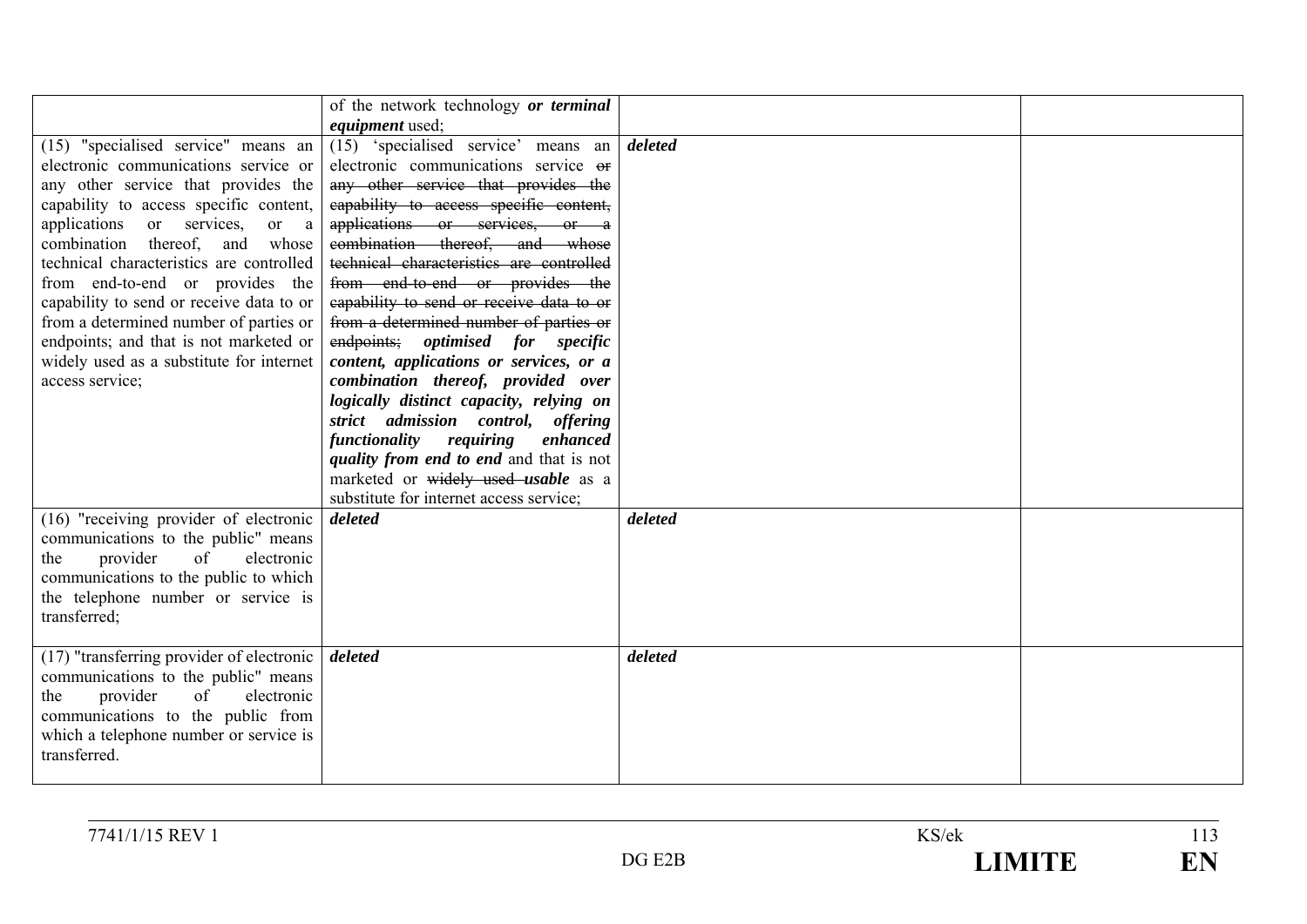| <b>Chapter II</b><br><b>Single EU authorisation</b><br>Article 3 – Freedom to provide<br>electronic communications across the<br>Union                                                                                                                                                                                                                                                                                          | [no changes]                                                                                                                                                                                                                                                                                                                                                                                                                        | deleted |  |
|---------------------------------------------------------------------------------------------------------------------------------------------------------------------------------------------------------------------------------------------------------------------------------------------------------------------------------------------------------------------------------------------------------------------------------|-------------------------------------------------------------------------------------------------------------------------------------------------------------------------------------------------------------------------------------------------------------------------------------------------------------------------------------------------------------------------------------------------------------------------------------|---------|--|
| electronic<br>European<br>A<br>1.<br>communications provider has the right<br>to provide electronic communications<br>networks and services in the whole<br>Union and to exercise the rights linked<br>to the provision of such networks and<br>services in each Member State where it<br>operates pursuant to a single EU<br>authorisation which is subject only to<br>the notification requirements provided<br>in Article 4. | A European<br>electronic<br>Any<br>1.<br>communications provider has the right<br>to provide electronic communications<br>networks and services in the whole<br>Union and to exercise the rights linked<br>to the provision of such networks and<br>services in each Member State where it<br>operates pursuant to a single EU<br>authorisation which is subject only to the<br>notification requirements provided in<br>Artiele 4. | deleted |  |
| The<br>electronic<br>2.<br>European<br>communications provider is subject to<br>the rules and conditions applied in each<br>Member State concerned in compliance<br>with Union law unless otherwise<br>provided in this Regulation and without<br>prejudice to Regulation (EU) No<br>531/2012.                                                                                                                                  | deleted                                                                                                                                                                                                                                                                                                                                                                                                                             | deleted |  |
| 3. By way of derogation from Article<br>12 of Directive 2002/20/EC, a<br>European electronic communications<br>provider<br>be<br>subject<br>may<br>to<br>administrative charges applicable in the<br>host Member State only if it has an<br>for<br>electronic<br>annual<br>turnover<br>communications<br>services<br>in<br>that<br>Member State above 0.5% of the total                                                         | deleted                                                                                                                                                                                                                                                                                                                                                                                                                             | deleted |  |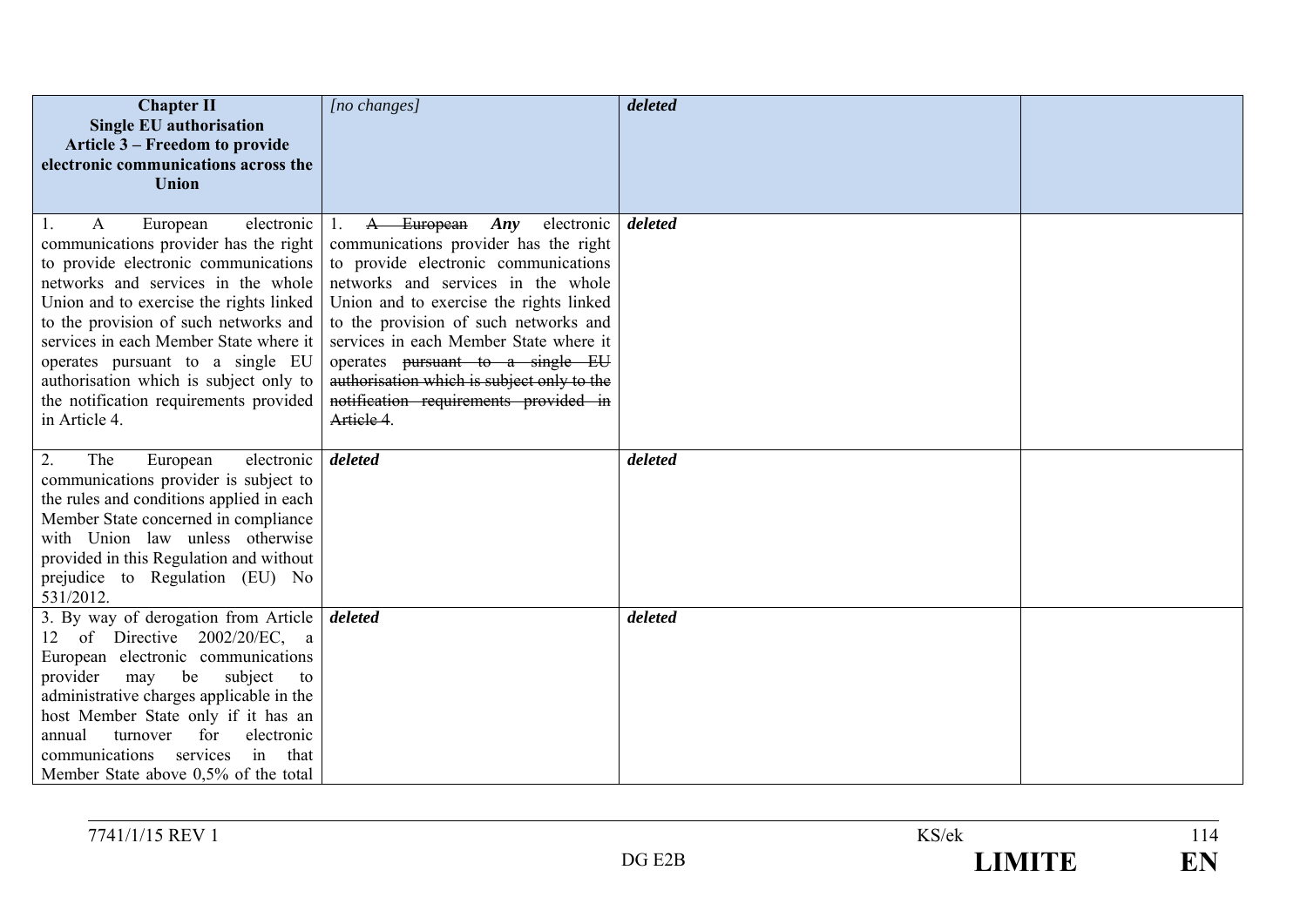| national electronic communications<br>turnover. In levying these charges only<br>electronic<br>turnover<br>for<br>the<br>communications<br>services in the<br>Member State concerned shall be taken<br>into account.                                                                                                                                                                                                                                                                                                                                                                |                                                                                                                                                                                                                                                                                                                                              |                    |  |
|-------------------------------------------------------------------------------------------------------------------------------------------------------------------------------------------------------------------------------------------------------------------------------------------------------------------------------------------------------------------------------------------------------------------------------------------------------------------------------------------------------------------------------------------------------------------------------------|----------------------------------------------------------------------------------------------------------------------------------------------------------------------------------------------------------------------------------------------------------------------------------------------------------------------------------------------|--------------------|--|
| 4. By way of derogation from Article<br>13(1)(b) of Directive $2002/22/EC$ a<br>European electronic communications<br>provider may be subject to the<br>contributions imposed to share the net<br>cost of universal service obligations in<br>the host Member State only if it has an<br>turnover for<br>annual<br>electronic<br>communications services in that<br>Member State above 3% of the total<br>electronic communications<br>national<br>turnover. In levying any such<br>contribution only the turnover in the<br>Member State concerned shall be taken<br>into account. | deleted                                                                                                                                                                                                                                                                                                                                      | deleted            |  |
| $\mathbf{A}$<br>electronic<br>5.<br>European<br>communications provider shall be<br>entitled to equal treatment by the<br>national regulatory authorities of<br>different Member States in objectively<br>equivalent situations.<br>6. In the event of a dispute between                                                                                                                                                                                                                                                                                                            | 5. A European National regulatory<br>authorities shall be entitled to equal<br>electronic<br>treatment<br>treat<br>communications provider <i>providers</i><br>objectively equivalent<br><i>equally</i> in<br><i>comparable</i> situations, of different<br><i>irrespective of their</i> Member States<br>State of establishment.<br>deleted | deleted<br>deleted |  |
| undertakings involving a European<br>electronic communications provider<br>regarding obligations applicable in                                                                                                                                                                                                                                                                                                                                                                                                                                                                      |                                                                                                                                                                                                                                                                                                                                              |                    |  |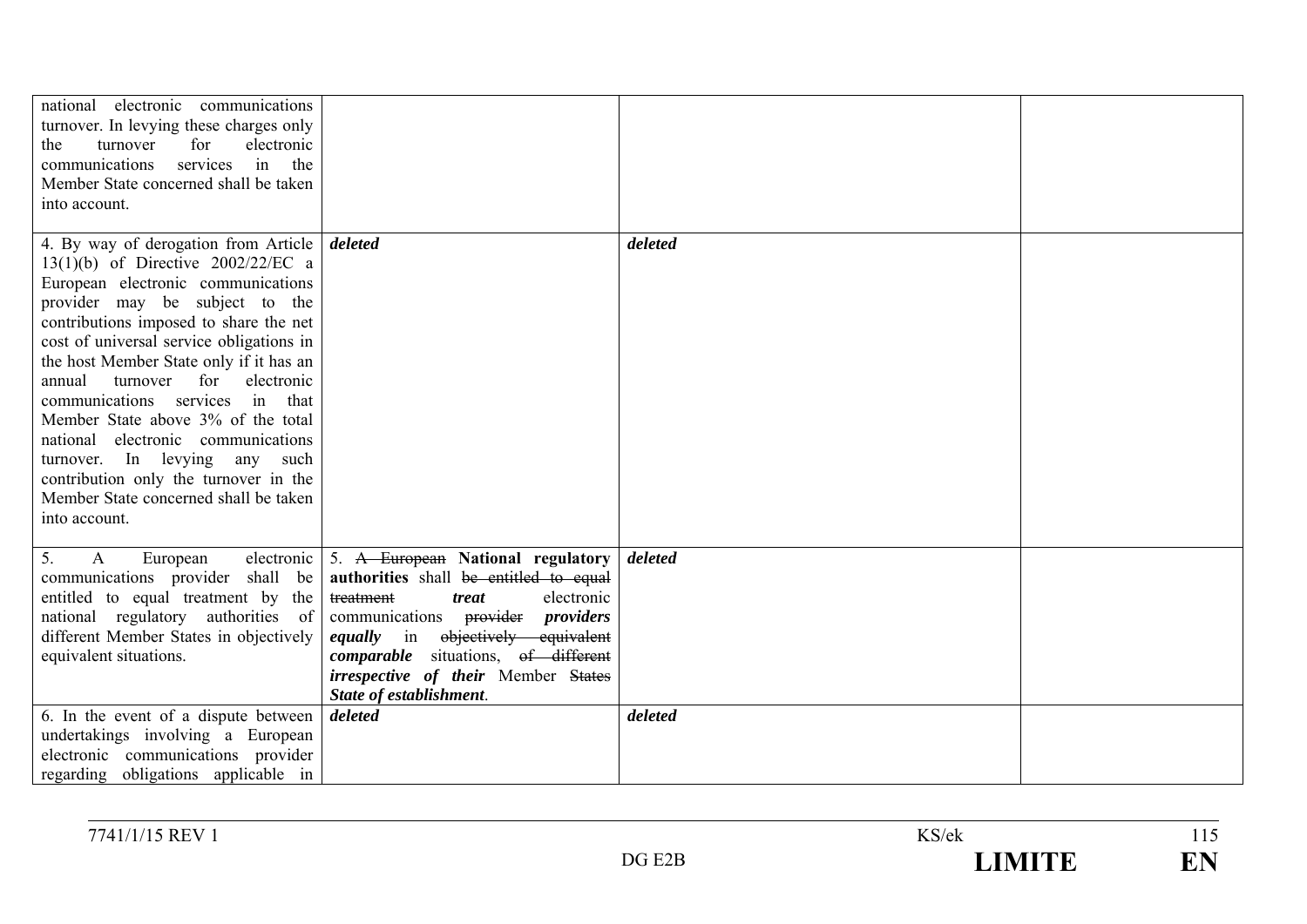| with<br>accordance<br>Directives<br>2002/19/EC, 2002/20/EC, 2002/21/EC<br>and 2002/22/EC, this Regulation or<br>Regulation (EU) No 531/2012 in a host<br>Member State, the European electronic<br>communications provider may consult<br>the national regulatory authority in the<br>home Member State, which may<br>deliver an opinion with a view to<br>ensuring the development of consistent<br>regulatory practices. The national<br>regulatory authority in the host<br>Member State shall take utmost<br>account of the opinion issued by the<br>national regulatory authority of the<br>home Member State when deciding the<br>dispute. |                 |         |  |
|-------------------------------------------------------------------------------------------------------------------------------------------------------------------------------------------------------------------------------------------------------------------------------------------------------------------------------------------------------------------------------------------------------------------------------------------------------------------------------------------------------------------------------------------------------------------------------------------------------------------------------------------------|-----------------|---------|--|
| 7. European electronic communications<br>providers who, at the date of entry into<br>force of this Regulation, have the right<br>to provide electronic communications<br>networks and services in more than one<br>Member State shall submit the<br>notification provided for in Article 4 at<br>the latest by 1 July 2016.                                                                                                                                                                                                                                                                                                                     | deleted         | deleted |  |
| <b>Article 4 - Notification procedure for</b><br><b>European electronic communications</b><br>providers                                                                                                                                                                                                                                                                                                                                                                                                                                                                                                                                         | $\vert$ deleted | deleted |  |
| European<br>electronic  <br>A<br>communications provider shall submit<br>a single notification in accordance with<br>this Regulation to the national                                                                                                                                                                                                                                                                                                                                                                                                                                                                                            | deleted         | deleted |  |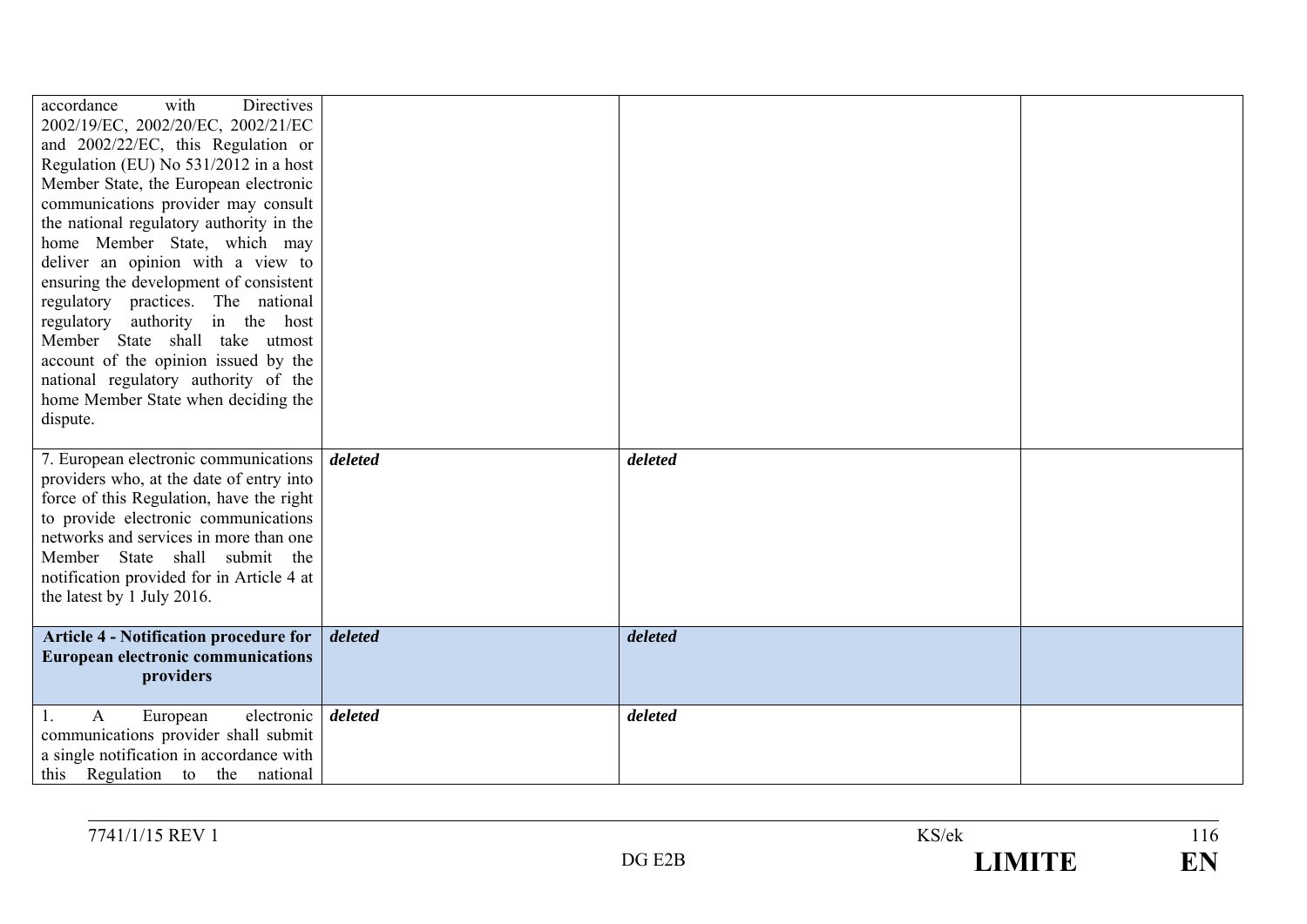| regulatory authority of the home<br>Member State, before beginning<br>activity in at least one Member State.                                                                                                                                                                                                                                                                                                                                                                                                                                  |         |         |  |
|-----------------------------------------------------------------------------------------------------------------------------------------------------------------------------------------------------------------------------------------------------------------------------------------------------------------------------------------------------------------------------------------------------------------------------------------------------------------------------------------------------------------------------------------------|---------|---------|--|
| 2. The notification shall contain a<br>declaration of the provision or the<br>intention to commence the provision of<br>electronic communications networks<br>and services and shall be accompanied<br>by the following information only:                                                                                                                                                                                                                                                                                                     | deleted | deleted |  |
| (a) the name of the provider, his legal<br>status and form, registration number,<br>where the provider is registered in<br>trade or other similar public register,<br>the geographical address of the main<br>establishment, a contact person, a short<br>description of the networks or services<br>provided or intended to be provided,<br>including identification of the home<br>Member State;                                                                                                                                            | deleted | deleted |  |
| (b) the host Member State(s) where the<br>services and the networks are provided<br>or intended to be provided directly or<br>by subsidiaries and, in the latter case,<br>the name, his legal status and EN 35<br>form, geographical address,<br>EN<br>registration number, where the provider<br>is registered in trade or other similar<br>public register in the host Member<br>State, and contact point of any<br>concerned<br>and<br>subsidiary<br>the<br>respective operating areas. Where a<br>subsidiary is controlled jointly by two | deleted | deleted |  |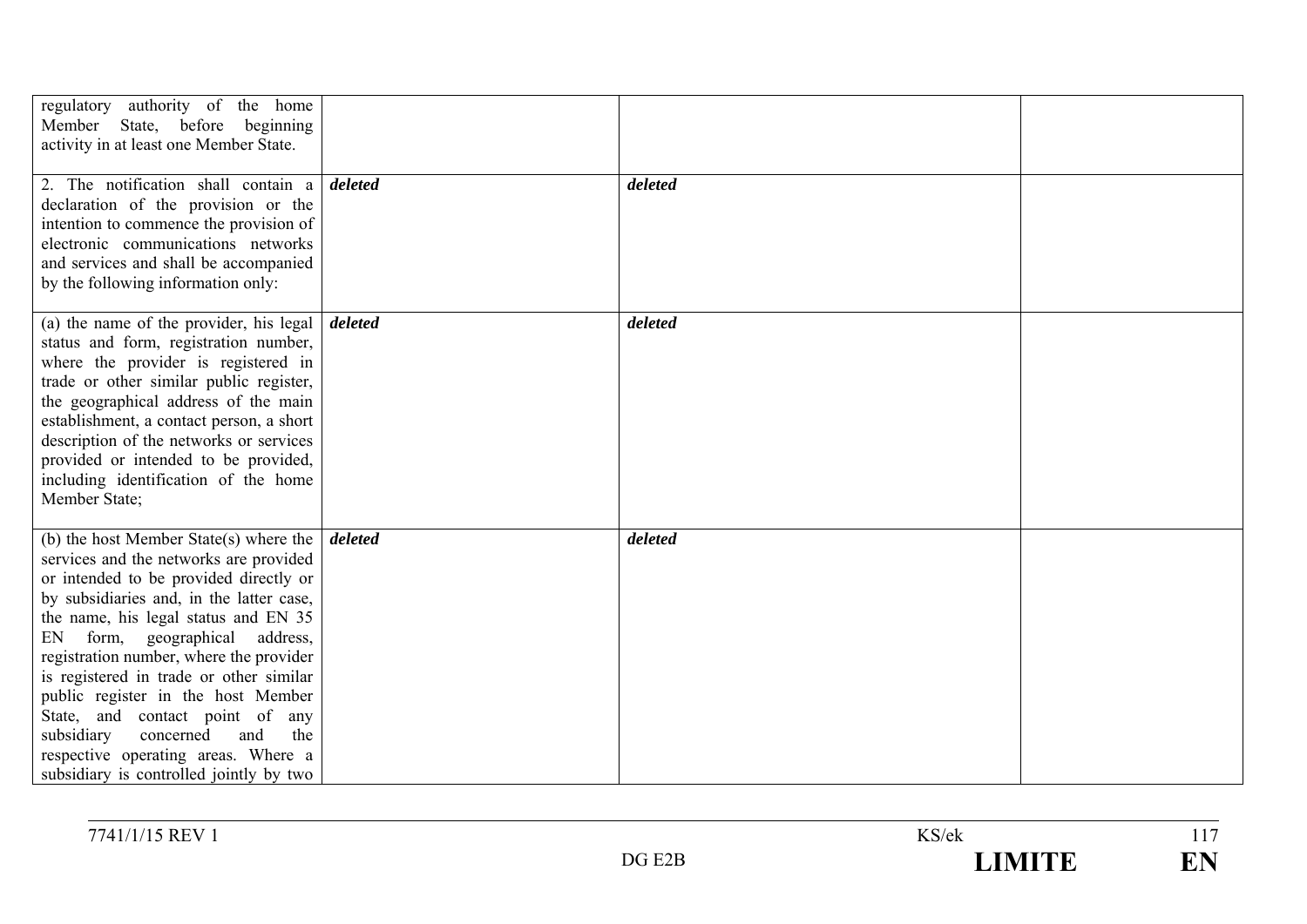| or more electronic communications<br>providers<br>with<br>their<br>main<br>establishments in different Member<br>States the subsidiary shall indicate the<br>relevant home Member State among<br>those of the parent companies for the<br>purpose of this Regulation and shall be<br>notified by the parente company of that<br>home Member State accordingly. The<br>notification shall be submitted in the<br>language or languages applicable in the<br>home Member State and in any host<br>Member State.                                                                    |         |         |  |
|----------------------------------------------------------------------------------------------------------------------------------------------------------------------------------------------------------------------------------------------------------------------------------------------------------------------------------------------------------------------------------------------------------------------------------------------------------------------------------------------------------------------------------------------------------------------------------|---------|---------|--|
| 3. Any change to the information<br>accordance<br>submitted<br>in<br>with<br>paragraph 2 shall be made available to<br>the national regulatory authority of the<br>home Member State within one month<br>following the change. In the event that<br>the change to be notified concerns the<br>provide<br>intention to<br>electronic<br>communications networks or services<br>in a host Member State that is not<br>covered by a previous notification, the<br>European electronic communications<br>provider may begin activity in that host<br>Member State upon notification. | deleted | deleted |  |
| the<br>4.<br>Non-compliance<br>with<br>notification requirement laid down in<br>this Article shall constitute a breach of<br>the common conditions applicable to<br>European<br>electronic<br>the<br>communications provider in the home                                                                                                                                                                                                                                                                                                                                         | deleted | deleted |  |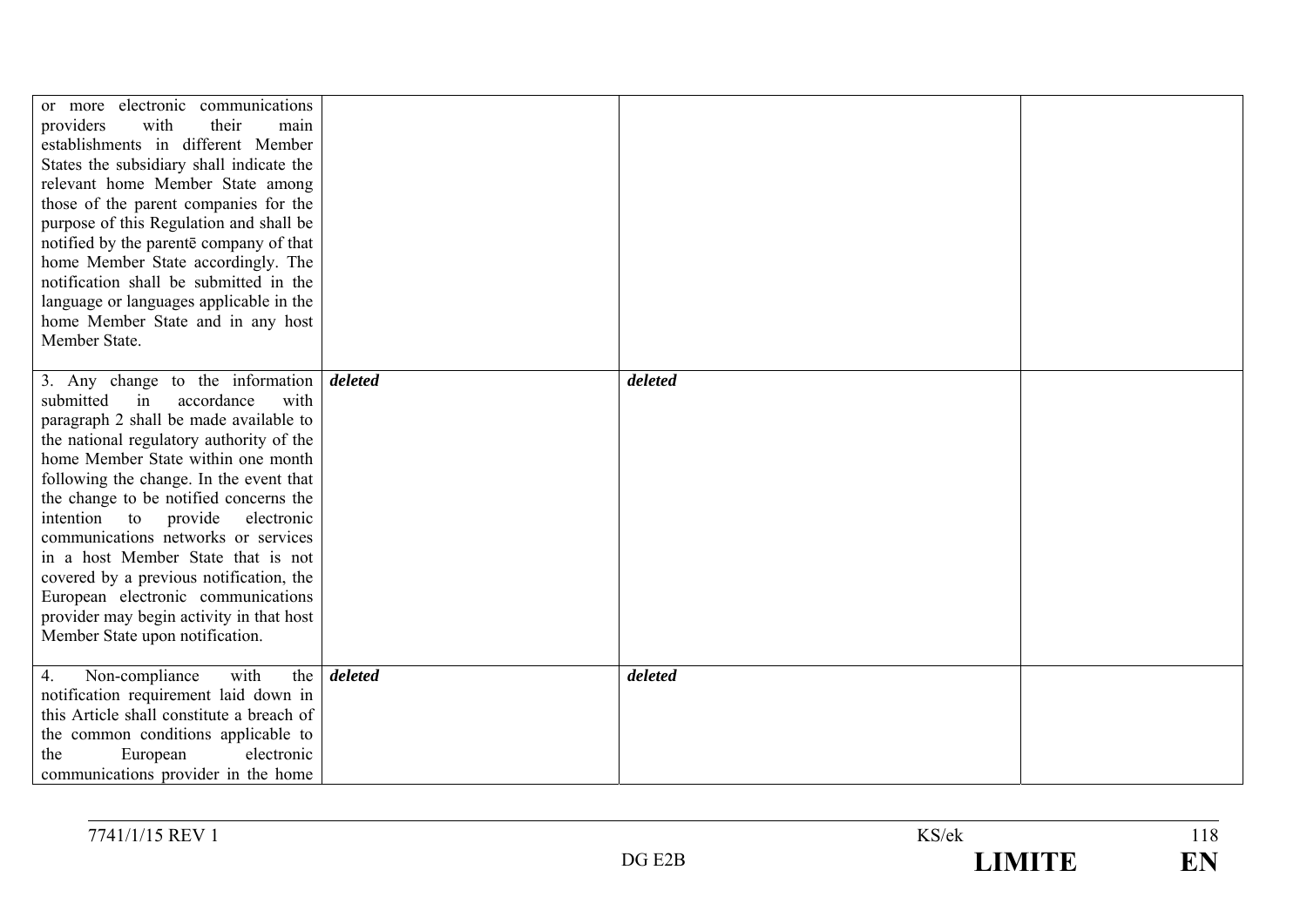| Member State.                                                                                                                                                                                                                                                                                                                                                                                                                                                                                                                                                          |         |         |  |
|------------------------------------------------------------------------------------------------------------------------------------------------------------------------------------------------------------------------------------------------------------------------------------------------------------------------------------------------------------------------------------------------------------------------------------------------------------------------------------------------------------------------------------------------------------------------|---------|---------|--|
| 5. The national regulatory authority of $\vert$ <i>deleted</i><br>the home Member State shall forward<br>the information received in accordance<br>with paragraph 2 and any change to<br>that information in accordance with<br>paragraph 3 to the national regulatory<br>authorities of the concerned host<br>Member States and to the BEREC<br>Office within one week following<br>reception of such information or any<br>change. The BEREC Office shall<br>maintain a publicly accessible registry<br>of notifications made in accordance<br>with this Regulation. |         | deleted |  |
| 6. At the request of a European <i>deleted</i><br>electronic communications provider,<br>the national regulatory authority of the<br>home Member State shall issue a<br>declaration in accordance with Article<br>9 of Directive 2002/20/EC, specifying<br>that the undertaking in question is<br>subject to the single EU authorisation.                                                                                                                                                                                                                              |         | deleted |  |
| 7. In the event that one or more<br>national regulatory authorities in<br>different Member States consider that<br>the identification of the home Member<br>State in a notification made in<br>accordance with paragraph 2 or any<br>change to the provided information<br>made available in accordance with<br>paragraph 3 does not correspond or no                                                                                                                                                                                                                  | deleted | deleted |  |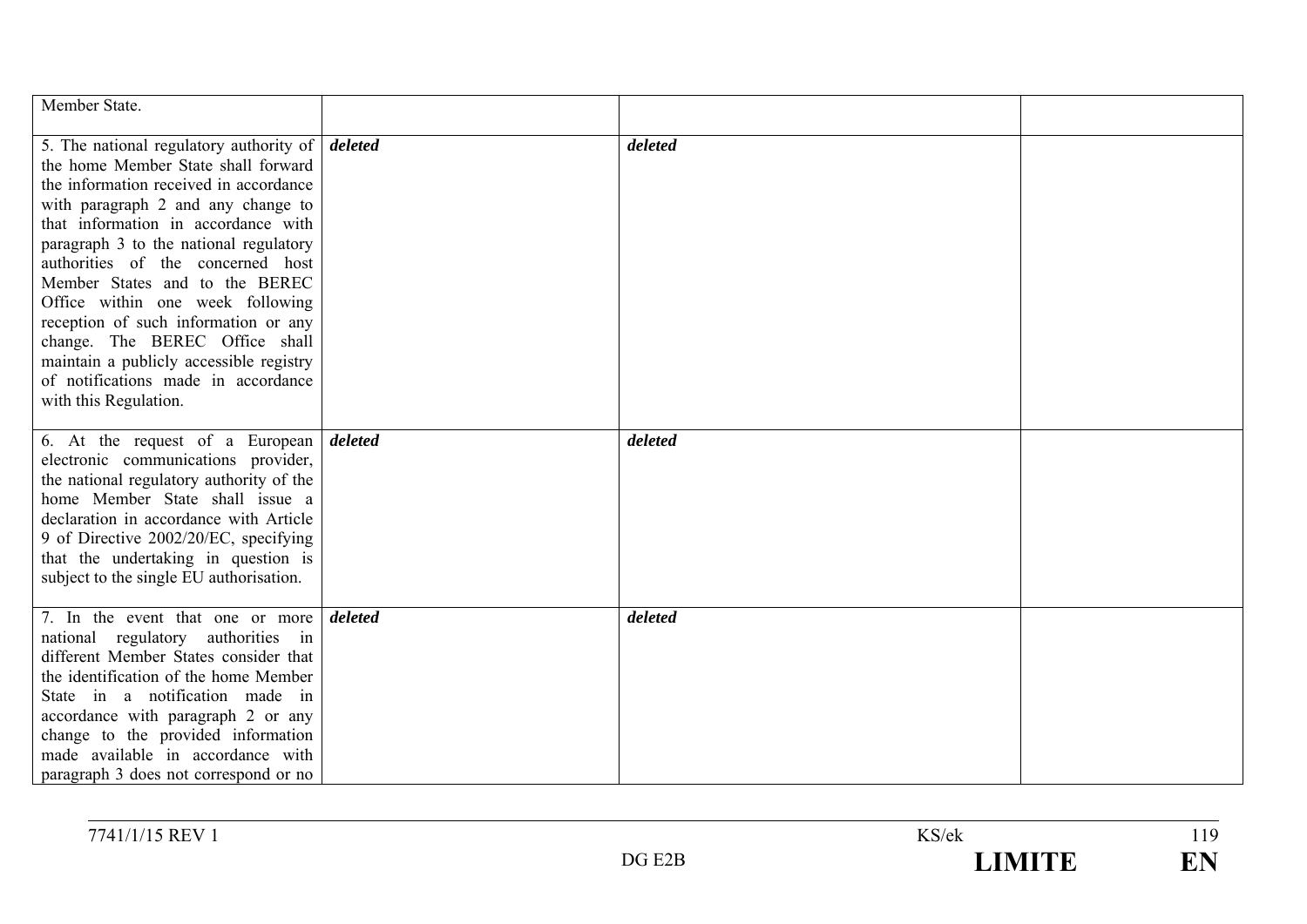| longer corresponds to the main<br>establishment of the undertaking<br>pursuant to this Regulation, it shall<br>refer the issue to the Commission,<br>substantiating the grounds on which it<br>bases its assessment. A copy of the<br>referral shall be communicated to the<br>BEREC Office for information. The<br>Commission, having given the relevant<br>European electronic communications<br>provider and the national regulatory<br>authority of the disputed home Member<br>State the opportunity to express their<br>views, shall issue a decision<br>determining the home Member State of<br>the undertaking in question pursuant to<br>this Regulation within three months<br>following the referral of the issue. |         |         |  |
|-------------------------------------------------------------------------------------------------------------------------------------------------------------------------------------------------------------------------------------------------------------------------------------------------------------------------------------------------------------------------------------------------------------------------------------------------------------------------------------------------------------------------------------------------------------------------------------------------------------------------------------------------------------------------------------------------------------------------------|---------|---------|--|
| Article 5 – Compliance with the<br>single EU authorisation                                                                                                                                                                                                                                                                                                                                                                                                                                                                                                                                                                                                                                                                    | deleted | deleted |  |
| 1. The national regulatory authority of $\vert$ <i>deleted</i><br>each concerned Member State shall<br>monitor and ensure, in accordance with<br>its national legislation implementing<br>the procedures provided for in Article<br>10 of Directive 2002/20/EC, that<br>European electronic communications<br>providers comply with the rules and<br>conditions applicable in its territory in<br>accordance with Article 3.<br><b>EN 36 EN</b>                                                                                                                                                                                                                                                                               |         | deleted |  |
| 2. The national regulatory authority of $\vert$ <i>deleted</i>                                                                                                                                                                                                                                                                                                                                                                                                                                                                                                                                                                                                                                                                |         | deleted |  |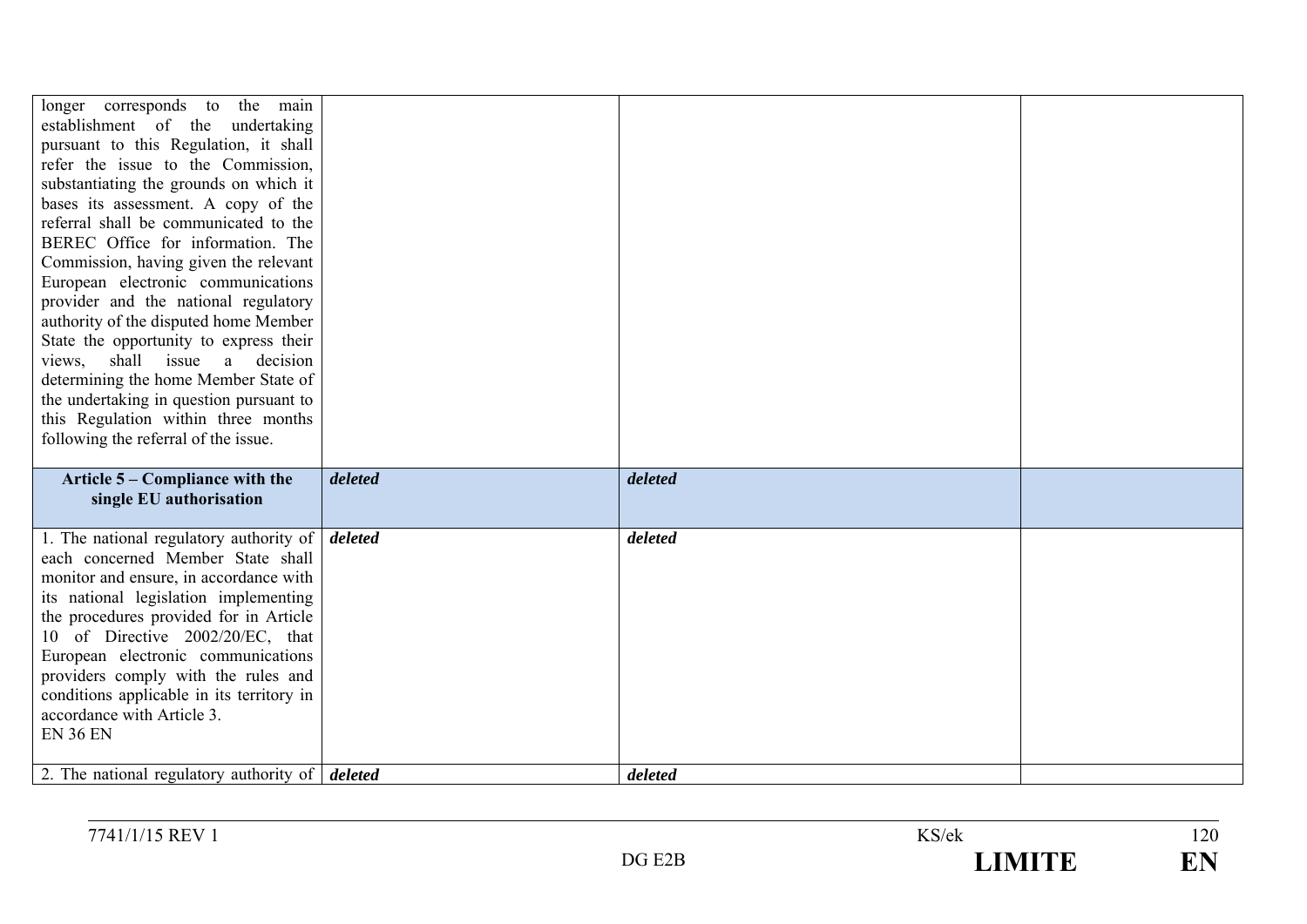| a host Member State shall transmit to<br>the national regulatory authority of the<br>home Member State any relevant<br>information concerning individual<br>measures adopted in relation to a<br>European electronic communications<br>provider with a view to ensuring<br>compliance with the rules and<br>conditions applicable in its territory in<br>accordance with Article 3.                                                                                                                                                                                                                                                                                      |         |                    |  |
|--------------------------------------------------------------------------------------------------------------------------------------------------------------------------------------------------------------------------------------------------------------------------------------------------------------------------------------------------------------------------------------------------------------------------------------------------------------------------------------------------------------------------------------------------------------------------------------------------------------------------------------------------------------------------|---------|--------------------|--|
| Article 6 – Suspension and<br>withdrawal of the rights to provide<br>electronic communications of<br><b>European electronic communications</b><br>providers                                                                                                                                                                                                                                                                                                                                                                                                                                                                                                              | deleted | deleted            |  |
| 1. Without prejudice to measures<br>concerning suspension or withdrawal<br>of rights of use for spectrum or<br>numbers granted by any concerned<br>Member State and interim measures<br>adopted in accordance with paragraph<br>3, only the national regulatory<br>authority of the home Member State<br>may suspend or withdraw the rights of<br>a European electronic communications<br>provider to provide<br>electronic<br>communications networks and services<br>in the whole Union or part thereof in<br>accordance with national legislation<br>implementing Article<br>$10(5)$ of<br>Directive 2002/20/EC.<br>2. In cases of serious or repeated <i>deleted</i> | deleted | deleted<br>deleted |  |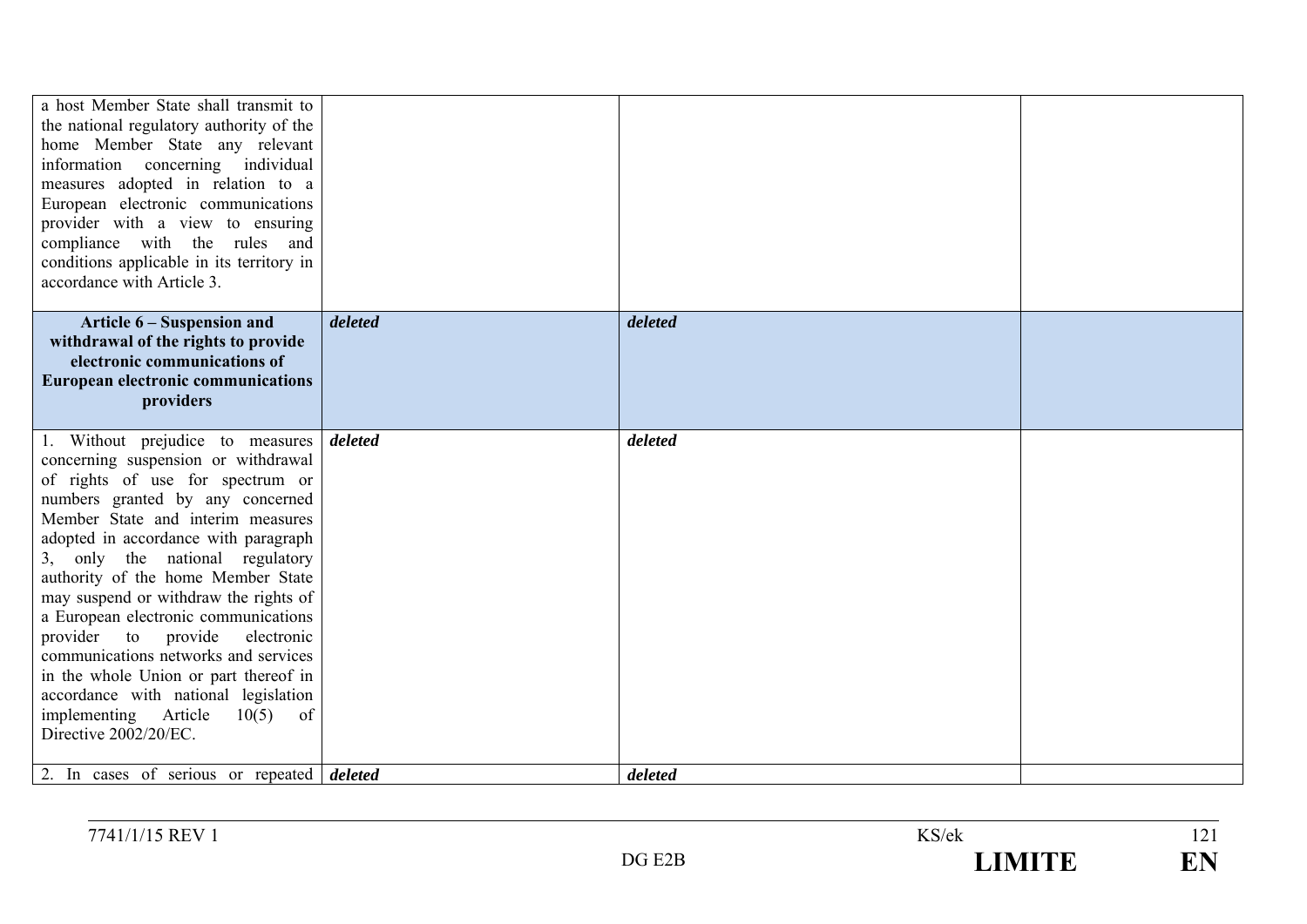| breaches of the rules and conditions<br>applicable in a host Member State in<br>accordance with Article 3, where<br>aimed<br>at<br>measures<br>ensuring<br>compliance taken by the national<br>regulatory authority in the host<br>Member State in accordance with<br>Article 5 have failed, it shall inform the<br>national regulatory authority in the<br>home Member State and request that it<br>adopts the measures provided for in<br>paragraph 1. |         |  |
|----------------------------------------------------------------------------------------------------------------------------------------------------------------------------------------------------------------------------------------------------------------------------------------------------------------------------------------------------------------------------------------------------------------------------------------------------------|---------|--|
| 3. Until a final decision on a request deleted<br>in<br>accordance<br>with<br>submitted                                                                                                                                                                                                                                                                                                                                                                  | deleted |  |
| paragraph 2 is adopted by the national                                                                                                                                                                                                                                                                                                                                                                                                                   |         |  |
| regulatory authority of the home                                                                                                                                                                                                                                                                                                                                                                                                                         |         |  |
| Member State, the national regulatory                                                                                                                                                                                                                                                                                                                                                                                                                    |         |  |
| authority of the host Member State                                                                                                                                                                                                                                                                                                                                                                                                                       |         |  |
| may take urgent interim measures in                                                                                                                                                                                                                                                                                                                                                                                                                      |         |  |
| accordance with national legislation                                                                                                                                                                                                                                                                                                                                                                                                                     |         |  |
| implementing Article<br>10(6)<br>of                                                                                                                                                                                                                                                                                                                                                                                                                      |         |  |
| Directive 2002/20/EC where it has                                                                                                                                                                                                                                                                                                                                                                                                                        |         |  |
| evidence of a breach of the rules and                                                                                                                                                                                                                                                                                                                                                                                                                    |         |  |
| conditions applicable in its territory in                                                                                                                                                                                                                                                                                                                                                                                                                |         |  |
| accordance with Article 3. By way of                                                                                                                                                                                                                                                                                                                                                                                                                     |         |  |
| derogation from the three months time-                                                                                                                                                                                                                                                                                                                                                                                                                   |         |  |
| limit provided for in Article $10(6)$ of<br>Directive 2002/20/EC, such interim                                                                                                                                                                                                                                                                                                                                                                           |         |  |
| measures may be valid until the                                                                                                                                                                                                                                                                                                                                                                                                                          |         |  |
| national regulatory authority of the                                                                                                                                                                                                                                                                                                                                                                                                                     |         |  |
| home Member State adopts a final                                                                                                                                                                                                                                                                                                                                                                                                                         |         |  |
| decision. The Commission, BEREC                                                                                                                                                                                                                                                                                                                                                                                                                          |         |  |
| and the national regulatory authorities                                                                                                                                                                                                                                                                                                                                                                                                                  |         |  |
| of the home Member State and other                                                                                                                                                                                                                                                                                                                                                                                                                       |         |  |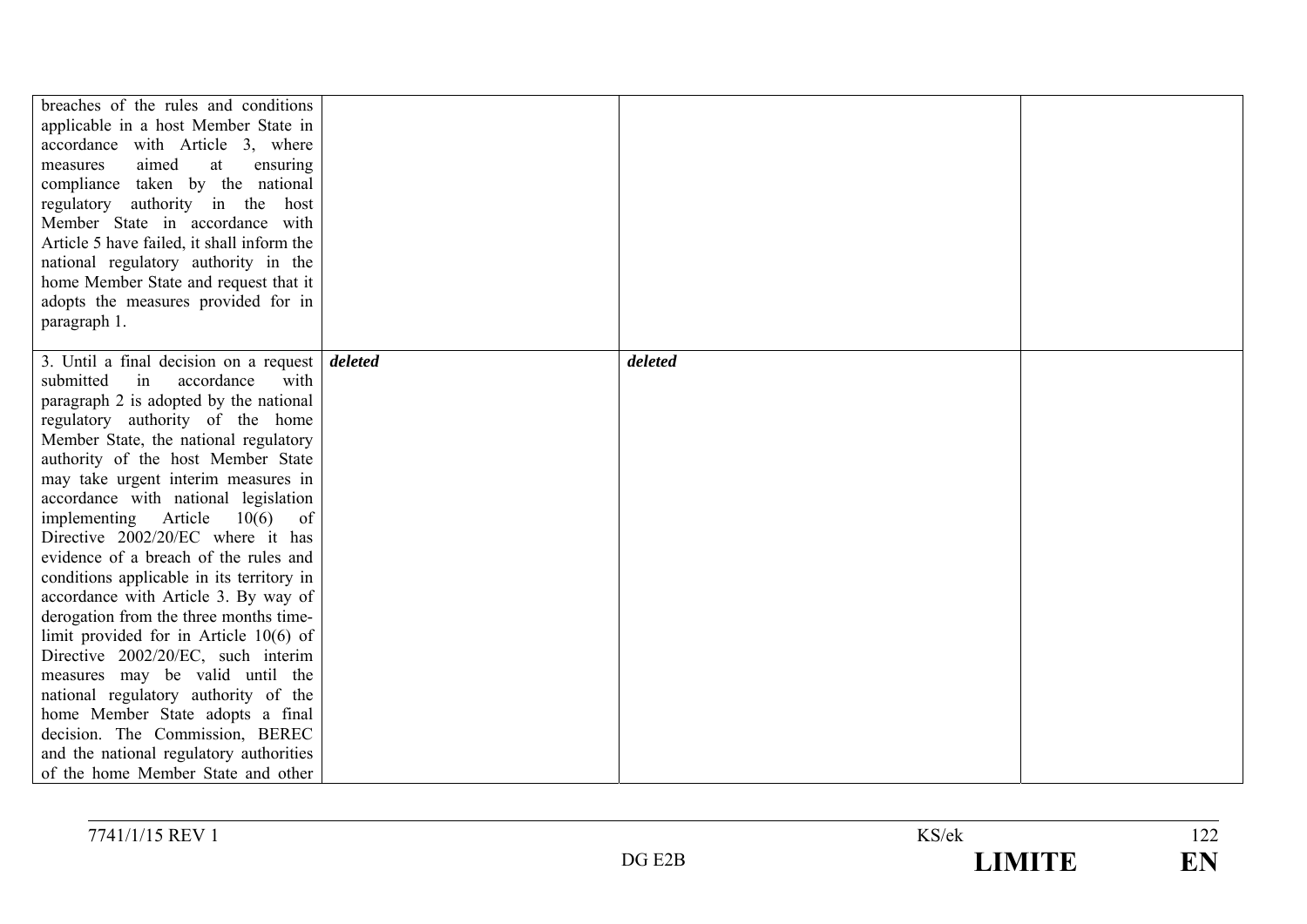| host Member States shall be informed<br>of the interim measure adopted in due<br>time.                                                                                                                                                                                                                                                                                                                                                                                                                                                                                                                   |         |  |
|----------------------------------------------------------------------------------------------------------------------------------------------------------------------------------------------------------------------------------------------------------------------------------------------------------------------------------------------------------------------------------------------------------------------------------------------------------------------------------------------------------------------------------------------------------------------------------------------------------|---------|--|
| 4. Where the national regulatory deleted<br>authority of the home Member State<br>considers taking a decision to suspend<br>or withdraw rights of a European<br>electronic communications provider in<br>accordance with paragraph 1 either on<br>its own initiative or at the request of<br>the national regulatory authority of a<br>host Member State, it shall notify its<br>intention to the national regulatory<br>authorities of any host Member State<br>affected by such a decision. The<br>national regulatory authority of a host<br>Member State may deliver an opinion<br>within one month. | deleted |  |
| 5. Taking utmost account of any <i>deleted</i><br>opinion of the national regulatory<br>authority of the host Member States<br>concerned, the national regulatory<br>authority of the home Member State<br>shall adopt a final decision and shall<br>communicate it to the Commission,<br>BEREC and the national regulatory<br>authorities of the host Member States<br>affected by such a decision within one<br>week after its adoption.                                                                                                                                                               | deleted |  |
| 6. Where the national regulatory <i>deleted</i><br>authority of the home Member State<br>has decided to suspende or withdraw                                                                                                                                                                                                                                                                                                                                                                                                                                                                             | deleted |  |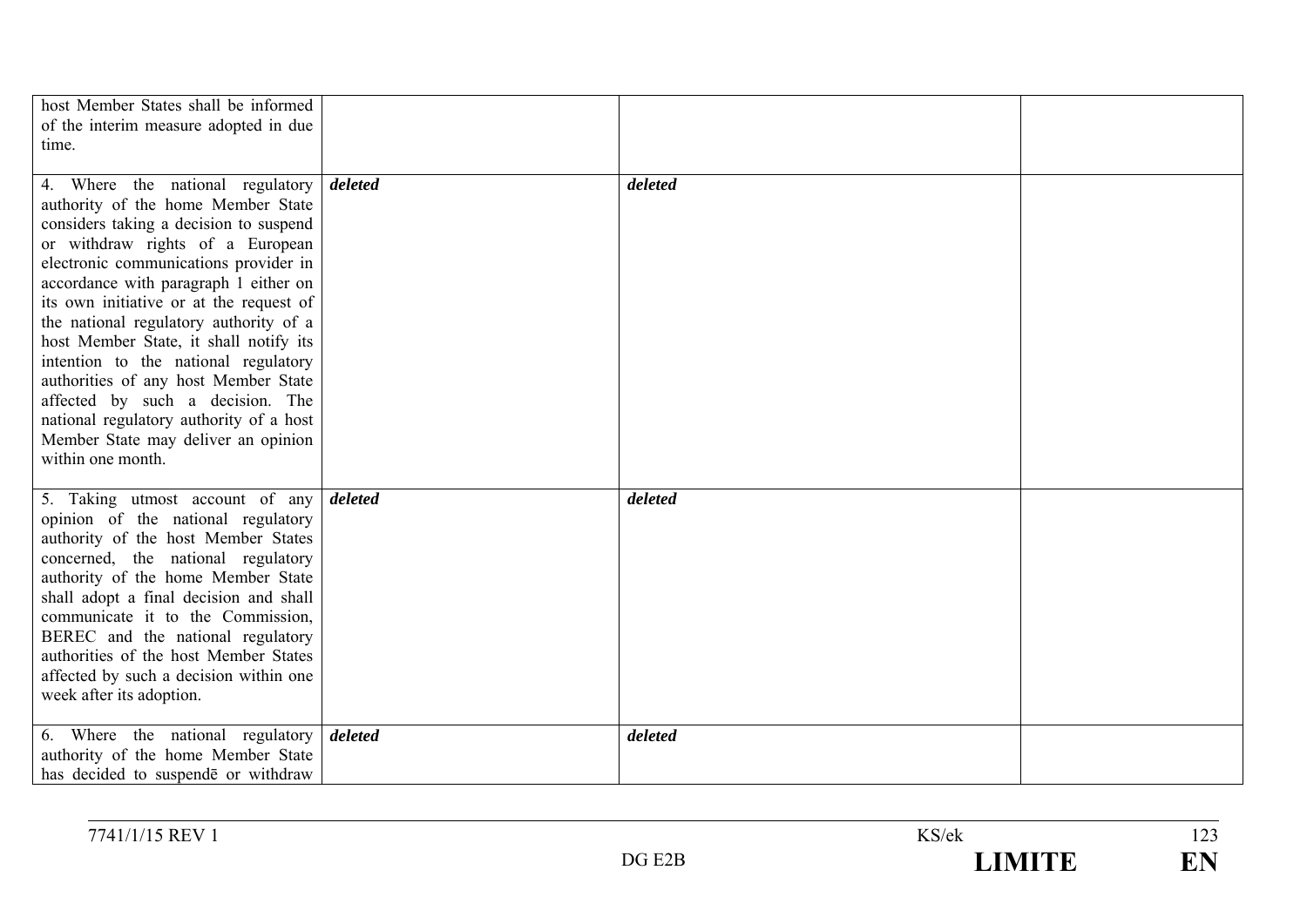| rights of a European electronic<br>provider<br>communications<br>in<br>accordance with paragraph 1, the<br>national regulatory authority of any<br>host Member State concerned shall<br>take appropriate measures to prevent<br>European<br>electronic<br>the<br>communications provider from further<br>providing services or networks<br>concerned by this decision within its<br>territory.                                                                 |              |         |  |
|----------------------------------------------------------------------------------------------------------------------------------------------------------------------------------------------------------------------------------------------------------------------------------------------------------------------------------------------------------------------------------------------------------------------------------------------------------------|--------------|---------|--|
| <b>Article 7 – Coordination of</b>                                                                                                                                                                                                                                                                                                                                                                                                                             | deleted      | deleted |  |
| enforcement measures                                                                                                                                                                                                                                                                                                                                                                                                                                           |              |         |  |
| 1. When applying Article 6, the<br>national regulatory authority of the<br>home Member State shall take<br>supervisory or enforcement measures<br>related<br>electronic<br>to<br>an<br>communications service or network<br>provided in another Member State or<br>which has caused damage in another<br>Member State with the same diligence<br>as if the electronic communications<br>service or network concerned was<br>provided in the home Member State. | deleted      | deleted |  |
| 2. The Member States shall ensure that<br>within their territories it is possible to<br>serve the legal documents relating to<br>measures taken in accordance with<br>Articles 5 and 6.                                                                                                                                                                                                                                                                        | deleted      | deleted |  |
| <b>Chapter III</b><br><b>European inputs</b>                                                                                                                                                                                                                                                                                                                                                                                                                   | [no changes] | deleted |  |

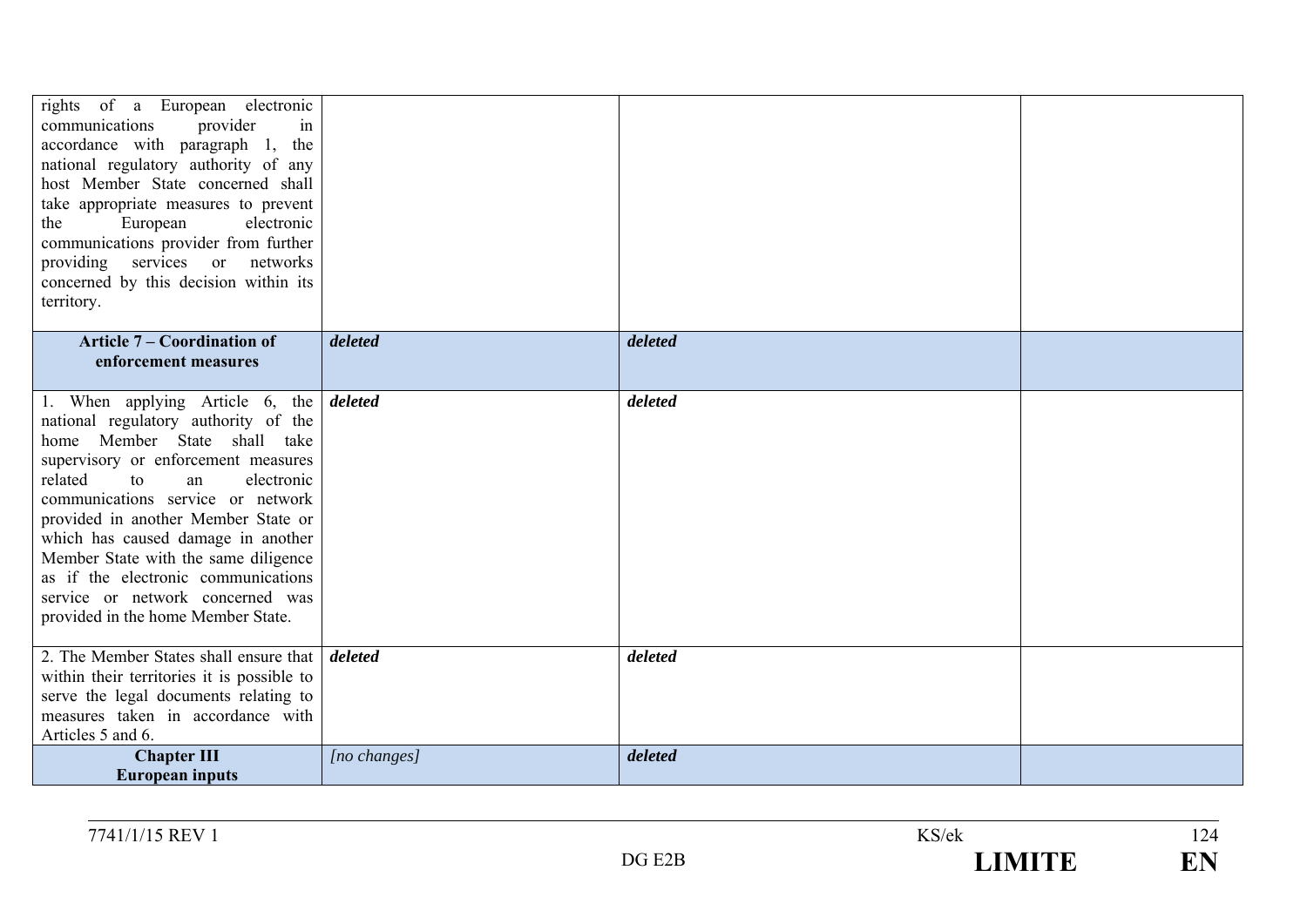| <b>Section 1 - Coordination of use of</b><br>radio spectrum within the single<br>market Article 8 – Scope of<br>application and general provisions |                                                                                                                                                                                                 |         |  |
|----------------------------------------------------------------------------------------------------------------------------------------------------|-------------------------------------------------------------------------------------------------------------------------------------------------------------------------------------------------|---------|--|
| This section shall apply to                                                                                                                        | 1. This section shall apply to harmonised                                                                                                                                                       | deleted |  |
| harmonised radio spectrum for wireless                                                                                                             | radio spectrum for wireless broadband                                                                                                                                                           |         |  |
| broadband communications.                                                                                                                          | communications in accordance with                                                                                                                                                               |         |  |
|                                                                                                                                                    | 2002/21/EC,<br><b>Directive</b><br><b>Decision</b><br>676/2002/EC<br><b>Decision</b><br>and                                                                                                     |         |  |
|                                                                                                                                                    | 243/201/EU.                                                                                                                                                                                     |         |  |
| This section shall be without                                                                                                                      | 2. This section shall be without                                                                                                                                                                | deleted |  |
| prejudice to the right of the Member                                                                                                               | prejudice to the right of the Member                                                                                                                                                            |         |  |
| States to benefit from fees imposed to                                                                                                             | States to benefit from fees imposed to                                                                                                                                                          |         |  |
| ensure the optimal use of radio                                                                                                                    | ensure the optimal use of radio spectrum                                                                                                                                                        |         |  |
| spectrum resources in accordance with                                                                                                              | resources in accordance with Article 13                                                                                                                                                         |         |  |
| Article 13 of Directive 2002/20/EC and                                                                                                             | of Directive 2002/20/EC and to organise                                                                                                                                                         |         |  |
| to organise and use their radio                                                                                                                    | and use their radio spectrum for public                                                                                                                                                         |         |  |
| spectrum for public order, public                                                                                                                  | order, public security and defence                                                                                                                                                              |         |  |
| security and defence.                                                                                                                              | safeguarding general interest objectives                                                                                                                                                        |         |  |
|                                                                                                                                                    | such as cultural diversity and media                                                                                                                                                            |         |  |
|                                                                                                                                                    | pluralism.                                                                                                                                                                                      |         |  |
| 3. In the exercise of powers conferred                                                                                                             | 3. In the exercise of powers conferred in                                                                                                                                                       | deleted |  |
| in this section, the Commission shall                                                                                                              | this section, the Commission shall take                                                                                                                                                         |         |  |
| take utmost account of any relevant                                                                                                                | utmost account of any relevant opinion                                                                                                                                                          |         |  |
| opinion issued by the Radio Spectrum                                                                                                               | issued by the Radio Spectrum Policy                                                                                                                                                             |         |  |
|                                                                                                                                                    |                                                                                                                                                                                                 |         |  |
|                                                                                                                                                    |                                                                                                                                                                                                 |         |  |
|                                                                                                                                                    |                                                                                                                                                                                                 |         |  |
|                                                                                                                                                    |                                                                                                                                                                                                 |         |  |
| Policy Group (RSPG) established by<br>Commission Decision $2002/622/EC^{37}$ .                                                                     | (RSPG)<br>established<br>Group<br>by<br>Commission Decision $2002/622/EC^{37}$<br>and of any regulatory best practice,<br>report or advice issued by BEREC on<br>matters within its competence. |         |  |

**<sup>37</sup>** Commission Decision 2002/622/EC of 26 July 2002 establishing a Radio Spectrum Policy Group (OJ L 198, 27.07.2002, p. 49)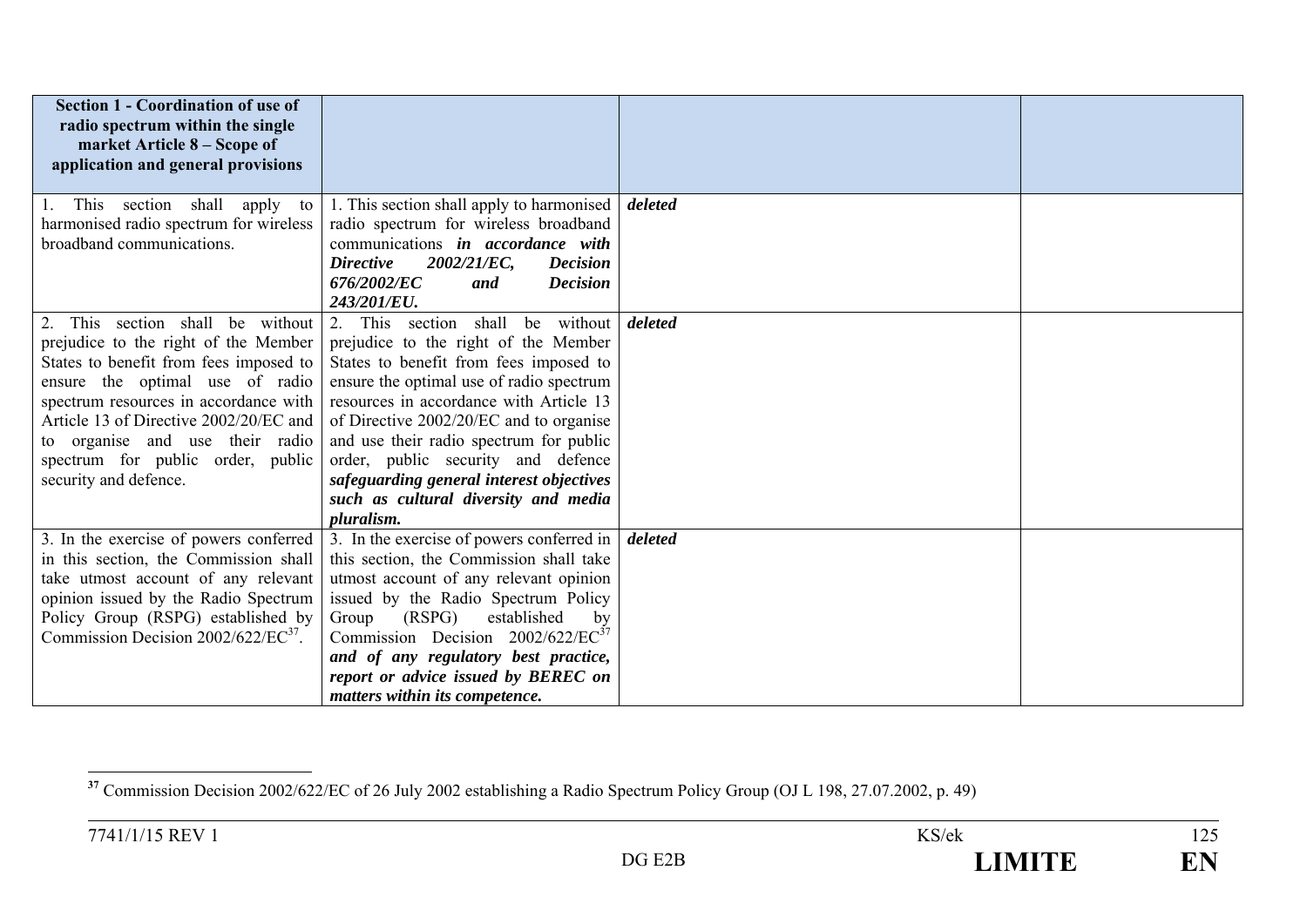| Article 8a                                  |  |
|---------------------------------------------|--|
|                                             |  |
|                                             |  |
| Harmonisation of certain aspects            |  |
| relating to transfer or lease of            |  |
| individual rights to use radio              |  |
| frequencies and their duration              |  |
| 1. Without prejudice to Directive           |  |
| 2002/21 or to the application of            |  |
| competition rules to undertakings, the      |  |
| following shall apply with respect to the   |  |
| transfer or lease of rights of use of       |  |
| spectrum, or parts thereof, identified in   |  |
| Article 6(8) of Decision No                 |  |
| 243/2012/EU:                                |  |
| (a) Member States shall make current        |  |
| details of all such rights of use publicly  |  |
| available in a standardised electronic      |  |
| format;                                     |  |
| (b) Member States may not refuse to         |  |
| allow a transfer or lease to an existing    |  |
| holder of such rights of use;               |  |
| $(c)$ in cases not covered by point $(b)$ , |  |
| Member States may refuse a transfer         |  |
| only where it is found that there is a      |  |
| clear risk that the new holder would be     |  |
| unable to meet the existing conditions      |  |
| for the right of use;                       |  |
| (d) in cases not covered by point $(b)$ ,   |  |
| Member States may not refuse a lease        |  |
| where the transferor undertakes to          |  |
| remain liable for meeting the existing      |  |
| conditions for the right of use.            |  |
| 2. Any administrative charge imposed        |  |
| on undertakings in connection with          |  |

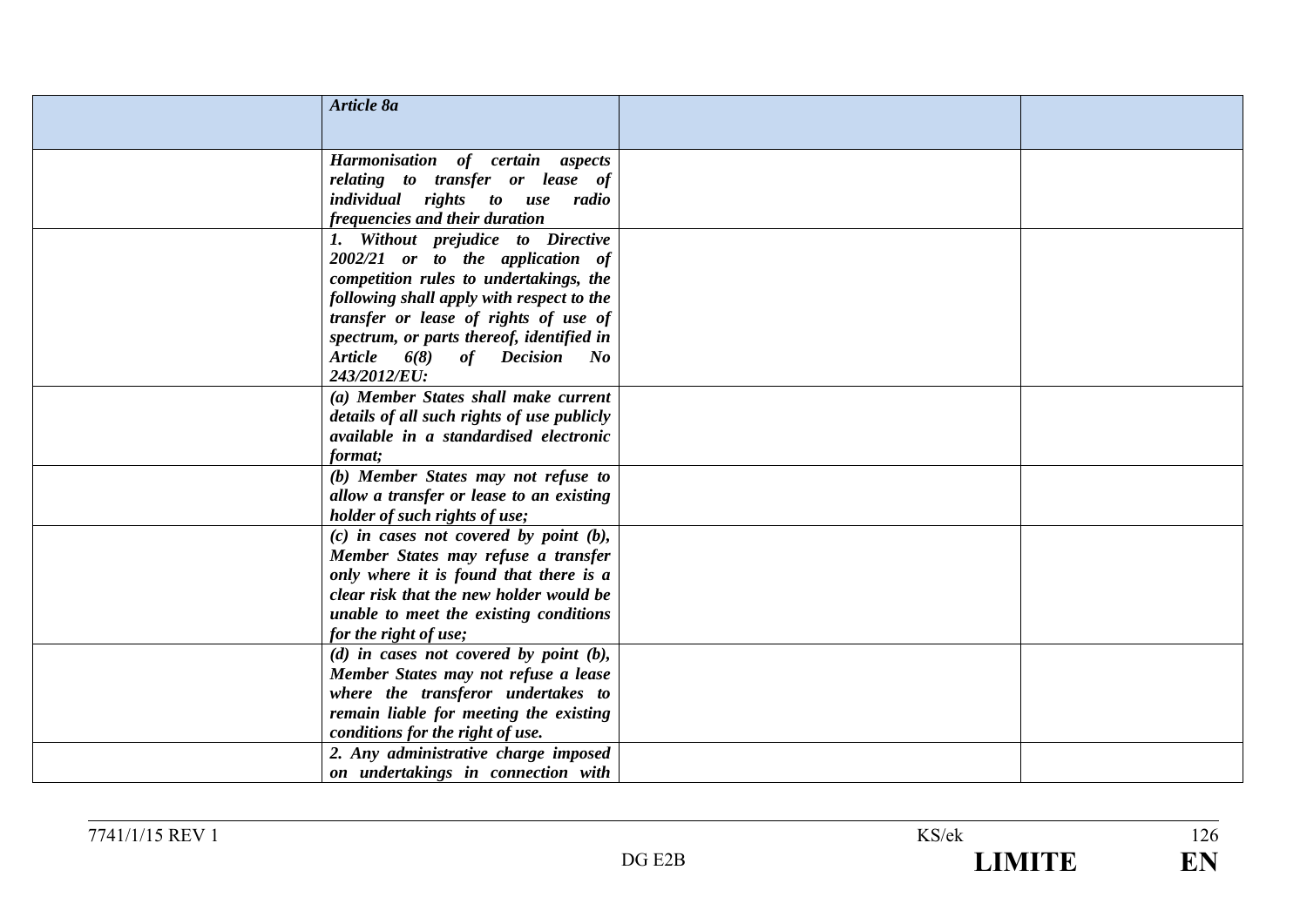| processing an application for the             |  |
|-----------------------------------------------|--|
| transfer or lease of spectrum shall, in       |  |
| total, cover only the administrative          |  |
| costs, including ancillary steps such as      |  |
| the issuance of a new right of use,           |  |
| incurred in processing the application.       |  |
| Any such charges shall be imposed in          |  |
| <i>objective,</i><br>transparent<br>an<br>and |  |
| proportionate manner which minimises          |  |
| additional administrative costs and           |  |
| attendant charges. Article 12(2) of           |  |
| Directive 2002/20/EC shall apply to           |  |
| charges imposed under this paragraph.         |  |
|                                               |  |
| 3. All rights of use of spectrum shall be     |  |
| granted with a minimum duration of 25         |  |
| years, and in any case for a duration         |  |
| appropriate to incentivise investment         |  |
| and competition and discourage the            |  |
| under-use or 'hoarding' of spectrum.          |  |
| Member States may grant rights of use         |  |
| of indefinite duration.                       |  |
| 4. Member States may provide for              |  |
| proportionate and non-discriminatory          |  |
| withdrawal of rights, including those         |  |
| with a 25 year minimum duration, in           |  |
| order to ensure the efficient use of          |  |
| spectrum including, but not limited to,       |  |
| spectrum<br>management purposes,              |  |
| national security, breach of licence,         |  |
| harmonised change of use of a band            |  |
| and non-payment of fees.                      |  |
| 5. The duration of all existing rights of     |  |
| use of spectrum is hereby extended to         |  |
| 25 years from their date of grant,            |  |
|                                               |  |
| without prejudice to other conditions         |  |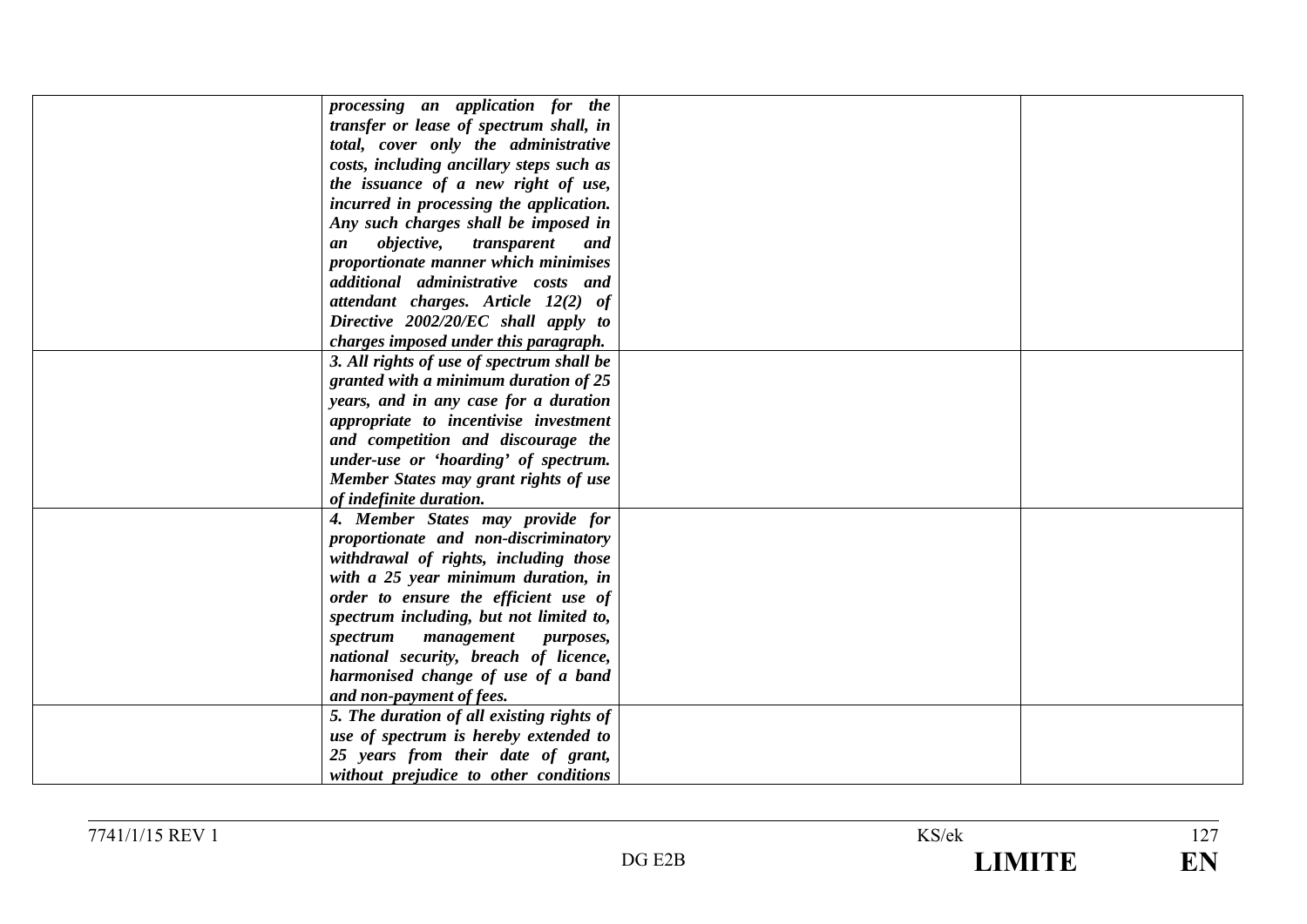| Article 9 – Radio Spectrum use for                                                                                                                                                                                                                                                                                                                                                                                                                                   | attached to the right of use and to<br>rights of use of indefinite duration.<br>6. The introduction of minimum 25<br>year licence duration should not<br>impede the ability of regulators to issue<br>temporary licences and licences for<br>secondary uses in a harmonised band.<br>[no changes]                                                                                                                                                                                                                                                                         | deleted |  |
|----------------------------------------------------------------------------------------------------------------------------------------------------------------------------------------------------------------------------------------------------------------------------------------------------------------------------------------------------------------------------------------------------------------------------------------------------------------------|---------------------------------------------------------------------------------------------------------------------------------------------------------------------------------------------------------------------------------------------------------------------------------------------------------------------------------------------------------------------------------------------------------------------------------------------------------------------------------------------------------------------------------------------------------------------------|---------|--|
| wireless broadband<br>communications: regulatory<br>principles                                                                                                                                                                                                                                                                                                                                                                                                       |                                                                                                                                                                                                                                                                                                                                                                                                                                                                                                                                                                           |         |  |
| 1. The national competent authorities<br>for radio spectrum shall contribute to<br>the development of a wireless space<br>where investment and competitive<br>conditions for high-speed wireless<br>broadband communications converge<br>and which enables planning and<br>provision of integrated multi-territorial<br>networks and services and economies<br>of scale, thereby fostering innovation,<br>economic growth and the long-term<br>benefit of end users. | 1. Without prejudice to general interest<br><i>objectives</i> , the national competent<br>authorities for radio spectrum shall<br>contribute to the development of a<br>wireless space where investment and<br>competitive conditions for high-speed<br>wireless broadband communications<br>converge and which enables planning<br>of<br>and<br>provision<br>integrated,<br><i>interoperable, open</i> multi-territorial<br>networks and services and economies of<br>scale, thereby fostering innovation,<br>economic growth and the long-term<br>benefit of end users. | deleted |  |
| The national competent authorities<br>shall refrain from applying procedures<br>or imposing conditions for the use of<br>radio spectrum which may unduly<br>impede<br>European<br>electronic<br>providers<br>from<br>communications<br>integrated<br>electronic<br>providing<br>communications networks and services                                                                                                                                                 | The national competent authorities shall<br>refrain from applying procedures or<br>imposing conditions for the use of radio<br>spectrum which may unduly impede<br>European electronic communications<br>providers from providing integrated<br>electronic communications networks and<br>services in several Member States or<br>in several Member States or throughout   throughout the Union. They shall ensure                                                                                                                                                        | deleted |  |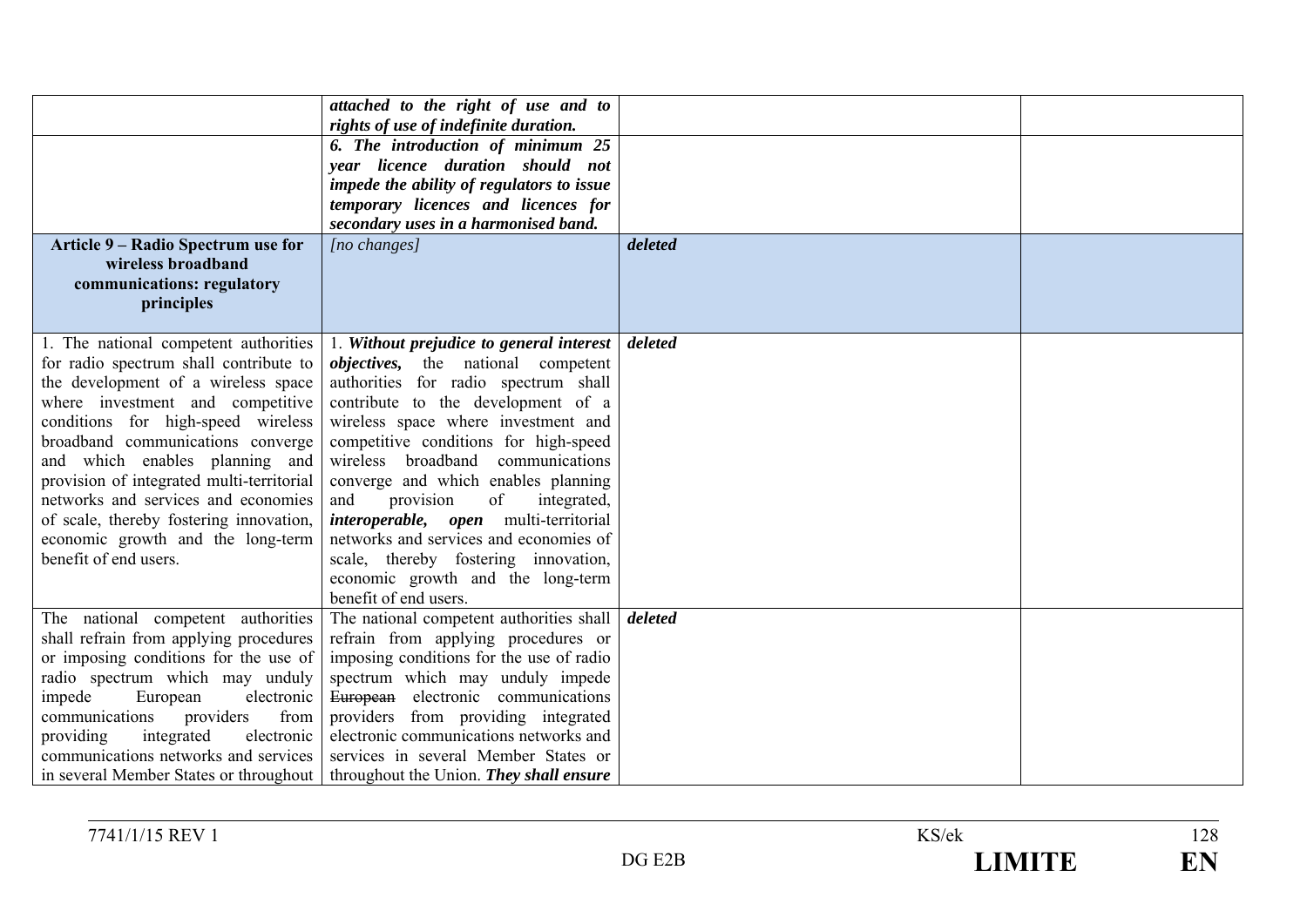| the Union.<br>2. The national competent authorities<br>shall<br>apply<br>the<br>least<br>onerous<br>authorisation system possible for<br>allowing the use of radio spectrum, on<br>the basis of objective, transparent,<br>nondiscriminatory and proportionate<br>criteria, in such a way as to maximise<br>flexibility and efficiency in radio<br>and to<br>spectrum<br>use<br>promote<br>comparable conditions throughout the<br>Union for integrated multi-territorial | that the development of such a wireless<br>space does not unduly impede, by<br>creating interferences, the operation of<br>existing services or applications in the<br>concerned spectrum bands as well as in<br>adjacent bands.<br>2. The national competent authorities<br>shall<br>apply<br>the<br>least<br>onerous<br>authorisation system possible for<br>allowing the use of radio spectrum, on<br>the basis of objective, transparent, non-<br>discriminatory<br>and<br>proportionate<br>criteria, in such a way as to maximise<br>flexibility and<br>efficiency in radio<br>and<br>spectrum<br>to promote<br>use<br>comparable conditions throughout the<br>Union for integrated multi-territorial | deleted |  |
|---------------------------------------------------------------------------------------------------------------------------------------------------------------------------------------------------------------------------------------------------------------------------------------------------------------------------------------------------------------------------------------------------------------------------------------------------------------------------|------------------------------------------------------------------------------------------------------------------------------------------------------------------------------------------------------------------------------------------------------------------------------------------------------------------------------------------------------------------------------------------------------------------------------------------------------------------------------------------------------------------------------------------------------------------------------------------------------------------------------------------------------------------------------------------------------------|---------|--|
| operations<br>investments<br>and<br>by<br>European electronic communications<br>providers.                                                                                                                                                                                                                                                                                                                                                                                | investments and operations by European<br>electronic communications providers.                                                                                                                                                                                                                                                                                                                                                                                                                                                                                                                                                                                                                             |         |  |
| 3. When establishing authorisation<br>conditions and procedures for the use<br>of radio spectrum, national competent<br>authorities shall have regard in<br>particular to equal treatment between<br>existing and potential operators and<br>electronic<br>between<br>European<br>communications providers and other<br>undertakings.                                                                                                                                     | 3. When establishing authorisation<br>conditions and procedures for the use of<br>radio spectrum, national competent<br>authorities shall have regard in particular<br>to equal objective, transparent and non-<br><i>discriminatory</i> treatment<br>between<br>existing and potential operators, and as<br>well as to collective, shared and<br>unlicensed use of spectrum. National<br>competent authorities shall also ensure<br>the coexistence between-existing and<br>potential operators and between<br>European electronic communications<br>providers and other undertakings                                                                                                                     | deleted |  |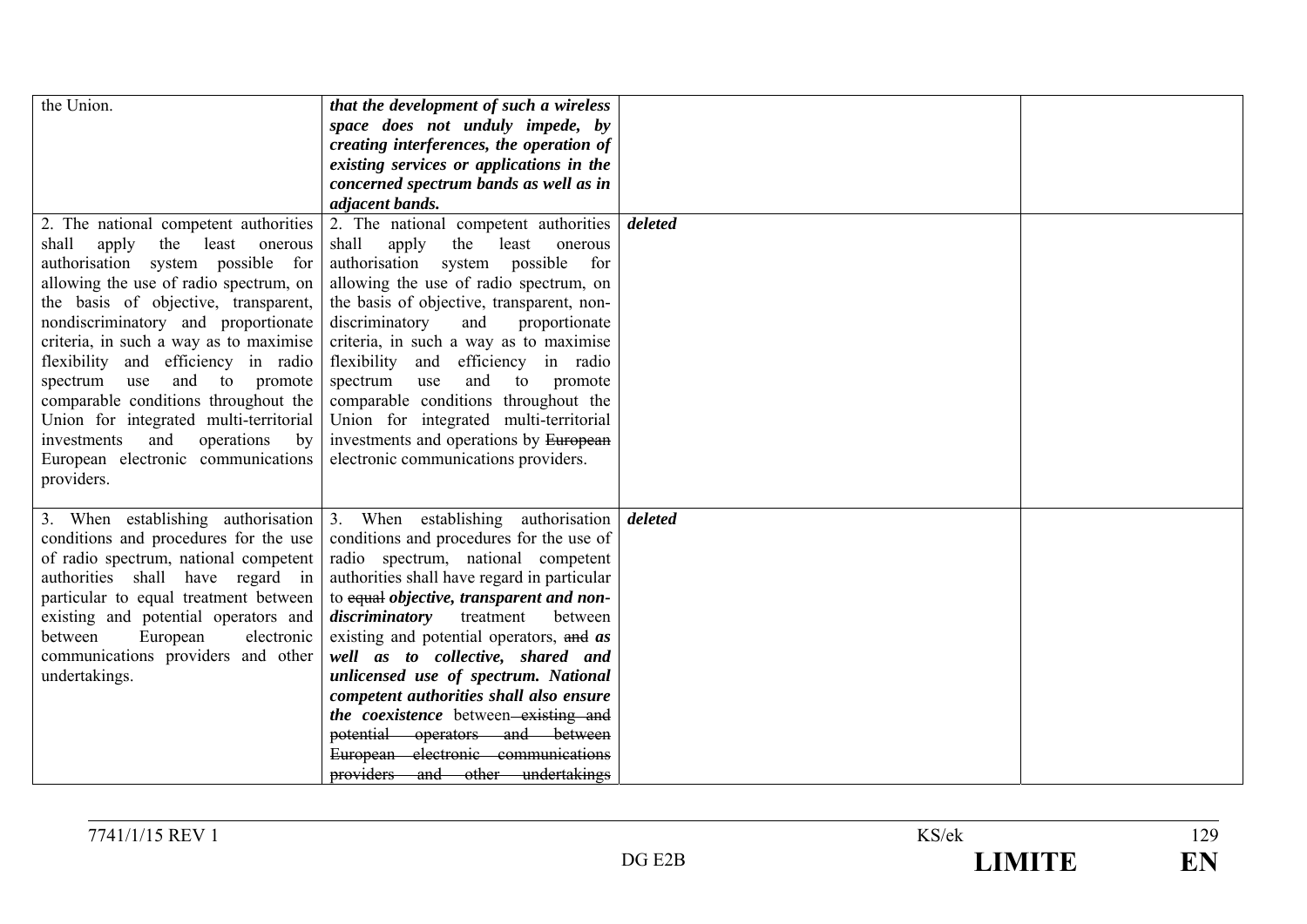| 4. Without prejudice to paragraph 5,                                                                                                                                                                                                                               | existing and new radio spectrum users.<br>To this end, they shall conduct a<br>comprehensive impact assessment as<br>well as consultations, which both shall<br><i>involve all stakeholders.</i><br>4. Without prejudice to paragraph 5, the          | deleted |  |
|--------------------------------------------------------------------------------------------------------------------------------------------------------------------------------------------------------------------------------------------------------------------|-------------------------------------------------------------------------------------------------------------------------------------------------------------------------------------------------------------------------------------------------------|---------|--|
| the national competent authorities shall<br>take into account and, where necessary,<br>shall reconcile the following regulatory<br>principles<br>when<br>establishing<br>conditions<br>authorisation<br>and<br>procedures for rights of use for radio<br>spectrum: | national competent authorities shall take<br>into account and, where necessary, shall<br>reconcile the following regulatory<br>when<br>principles<br>establishing<br>authorisation conditions and procedures<br>for rights of use for radio spectrum: |         |  |
| a) maximisation of end user interest,<br>including end users' interest in both<br>efficient long-term investment and<br>innovation in wireless networks and<br>services and in effective competition;                                                              | a) maximisation of end user interest,<br>including end users' interest in both<br>efficient long-term investment and<br>innovation in wireless networks and<br>services and in effective competition;                                                 | deleted |  |
| b) ensuring the most efficient use and<br>effective<br>of radio<br>management<br>spectrum;                                                                                                                                                                         | b) ensuring the most efficient use and<br>effective management of radio spectrum<br>as well as availabity of unlicensed<br>spectrum;                                                                                                                  | deleted |  |
| c) ensuring predictable and comparable<br>conditions to enable the planning of<br>network investments and services on a<br>multi-territorial<br>basis<br>the<br>and<br>achievement of scale economies;                                                             | c) ensuring predictable and comparable<br>conditions to enable the planning of<br>long-term network investments and<br>services on a multi-territorial basis and<br>the achievement of scale economies;                                               | deleted |  |
| the<br>and  <br>necessity<br>d)<br>ensuring<br>the conditions<br>of<br>proportionality<br>imposed,<br>including<br>through<br>an<br>objective assessment of whether it is<br>justified<br>to<br>impose                                                             | $\mathbf{d}$<br>the<br>and<br>necessity<br>ensuring<br>of<br>proportionality<br>the<br>conditions<br>imposed, including through an objective<br>and transparent assessment of whether<br>additional it is justified to impose additional              | deleted |  |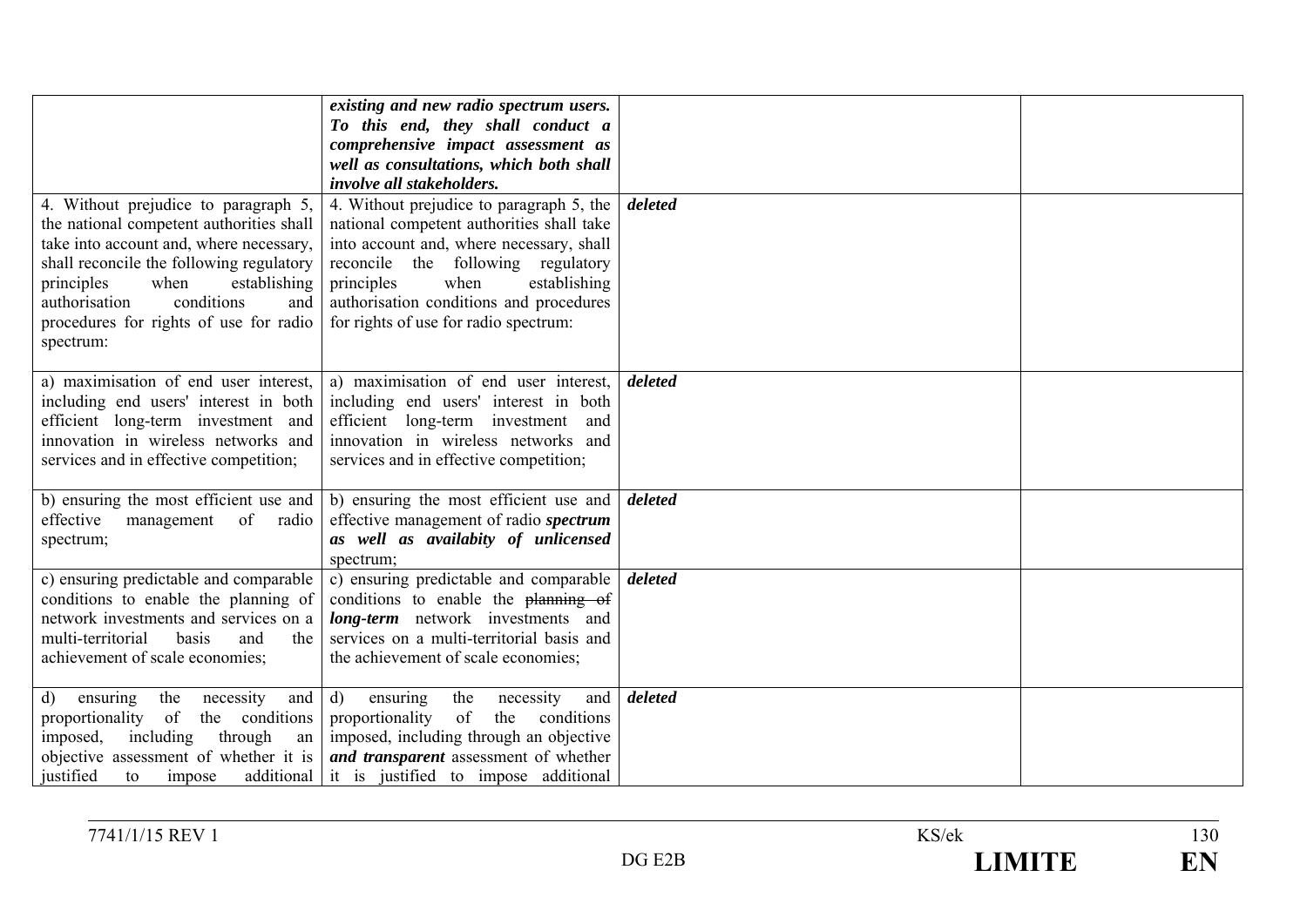| conditions which could be in favour of    | conditions which could be in favour of    |         |  |
|-------------------------------------------|-------------------------------------------|---------|--|
| or to the detriment of certain operators; | or to the detriment of certain operators; |         |  |
| e) ensuring wide territorial coverage of  | e) ensuring wide territorial coverage of  | deleted |  |
| high-speed<br>wireless<br>broadband       | high-speed wireless broadband networks    |         |  |
| networks and a high level of              | and a high level of penetration and       |         |  |
| penetration and consumption of related    | consumption of related services at the    |         |  |
| services.                                 | same time taking account of the public    |         |  |
|                                           | interest and the social, cultural and     |         |  |
|                                           | economic value of spectrum as a whole.    |         |  |
|                                           | ea) ensuring that any change in policy    |         |  |
|                                           | with regard to the efficient use of       |         |  |
|                                           | spectrum takes account of its impact on   |         |  |
|                                           | the public interest in terms of harmful   |         |  |
|                                           | interference and costs.                   |         |  |
| 5. When considering whether to            | $[no\, changes]$                          | deleted |  |
| impose any of the specific conditions     |                                           |         |  |
| in respect of rights of use of radio      |                                           |         |  |
| spectrum referred to in Article 10,       |                                           |         |  |
| national competent authorities shall      |                                           |         |  |
| have particular regard to the criteria    |                                           |         |  |
| laid down in that Article.                |                                           |         |  |
|                                           |                                           |         |  |
|                                           | National competent authorities<br>5a.     |         |  |
|                                           | shall ensure that information is          |         |  |
|                                           | available on authorisation conditions     |         |  |
|                                           | and procedures for the use of radio       |         |  |
|                                           | spectrum, and allow stakeholders to       |         |  |
|                                           | present their views during the process.   |         |  |
| Article 10 – Relevant criteria to be      | [no changes]                              | deleted |  |
| taken in account for use of radio         |                                           |         |  |
| spectrum                                  |                                           |         |  |
|                                           |                                           |         |  |
| 1. When determining the amount and        | $[no\, changes]$                          | deleted |  |
| type of radio spectrum to be assigned     |                                           |         |  |
| in a given procedure for granting rights  |                                           |         |  |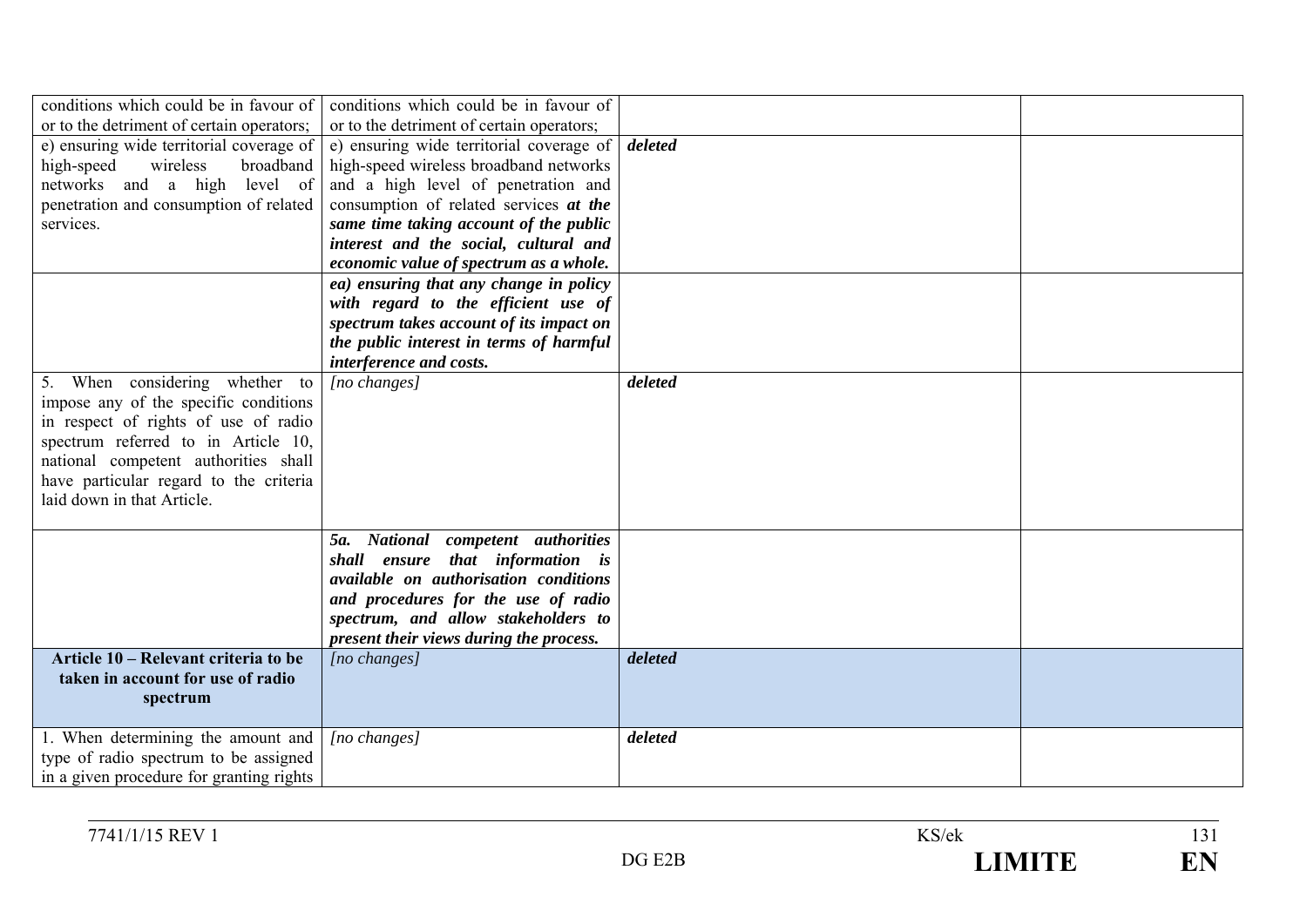| of use for radio spectrum, the national<br>competent authorities shall have regard<br>to the following:                                                                                                                                                                   |                                                                                                                                                                                                                          |         |  |
|---------------------------------------------------------------------------------------------------------------------------------------------------------------------------------------------------------------------------------------------------------------------------|--------------------------------------------------------------------------------------------------------------------------------------------------------------------------------------------------------------------------|---------|--|
| (a) the technical characteristics of<br>different available radio spectrum<br>bands,                                                                                                                                                                                      | (a) the technical characteristics and the<br>current and planned use of different<br>available radio spectrum bands,                                                                                                     | deleted |  |
| (b) the possible combination in a single<br>procedure of complementary bands;<br>and                                                                                                                                                                                      | [no changes]                                                                                                                                                                                                             | deleted |  |
| (c) the relevance of coherent portfolios<br>of radio spectrum rights of use in<br>different Member States to the<br>provision of networks or services to the<br>entire Union market or a significant<br>part thereof.                                                     | $[no\ changes]$                                                                                                                                                                                                          | deleted |  |
| 2. When determining whether to<br>specify any minimum or maximum<br>amount of radio spectrum, which<br>would be defined in respect of a right<br>of use in a given band or in a<br>combination of complementary bands,<br>national competent authorities shall<br>ensure: | $[no\ changes]$                                                                                                                                                                                                          | deleted |  |
| (a) the most efficient use of the radio<br>spectrum in accordance with Article<br>$9(4)(b)$ , taking into account the<br>characteristics of the band or bands<br>concerned;                                                                                               | (a) the most efficient use of the radio<br>spectrum in accordance with Article<br>$9(4)(b)$ , taking into<br>account the<br>characteristics and the current and<br><i>planned</i> use of the band or bands<br>concerned; | deleted |  |
| (b) efficient network investment in $ $ [no changes]                                                                                                                                                                                                                      |                                                                                                                                                                                                                          | deleted |  |

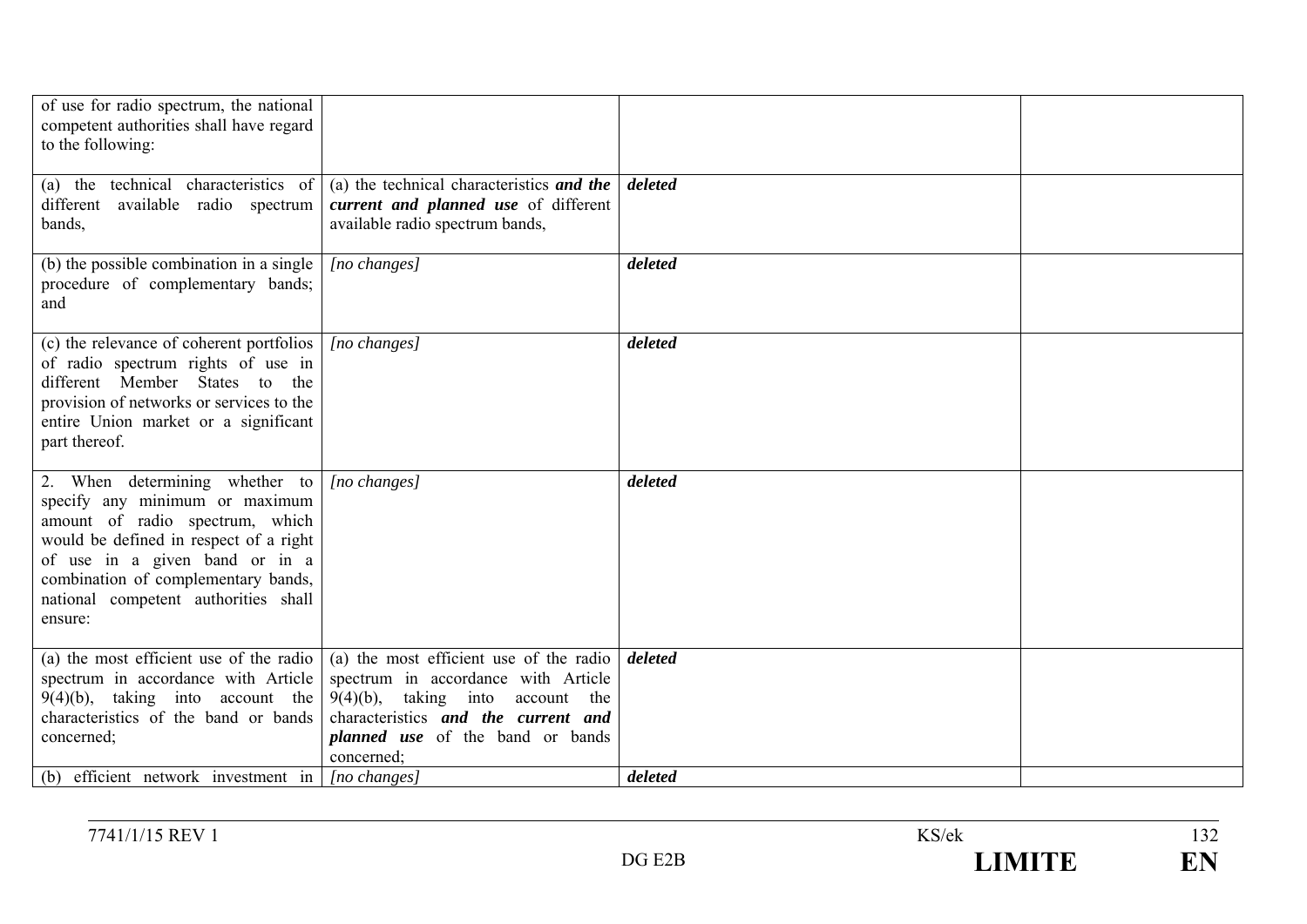| accordance with Article $9(4)(a)$ . This<br>paragraph shall be without prejudice to<br>the application of paragraph 5 as<br>regards conditions defining maximum<br>amounts of radio spectrum.                                                                      |                                                                                                                                                                                                                                                                                                     |         |  |
|--------------------------------------------------------------------------------------------------------------------------------------------------------------------------------------------------------------------------------------------------------------------|-----------------------------------------------------------------------------------------------------------------------------------------------------------------------------------------------------------------------------------------------------------------------------------------------------|---------|--|
| 3. National competent authorities shall<br>ensure that the fees for rights of use for<br>radio spectrum, if any:                                                                                                                                                   | National competent authorities shall<br>ensure that the fees for rights of use for<br>radio spectrum <i>of all types</i> , if any:                                                                                                                                                                  | deleted |  |
| (a) appropriately reflect the social and<br>economic value of the radio spectrum,<br>including beneficial externalities;                                                                                                                                           | (a) appropriately reflect the social,<br><i>cultural</i> and economic value of the radio<br>including<br>beneficial<br>spectrum,<br>externalities;                                                                                                                                                  | deleted |  |
| (b) avoid under-utilisation and foster<br>investment in the capacity, coverage<br>and quality of networks and services;                                                                                                                                            | (b) avoid under-utilisation and foster<br>investment in capacity, coverage and<br>quality of networks and services;                                                                                                                                                                                 | deleted |  |
| (c) avoid discrimination and ensure<br>equality of opportunity between<br>operators, including between existing<br>and potential operators;                                                                                                                        | (c) avoid discrimination and ensure<br>equality<br>of opportunity<br>between<br>operators, including between existing<br>and potential operators;                                                                                                                                                   | deleted |  |
| (d) achieve an optimal distribution<br>between immediate and, if any,<br>periodic payments, having regard in<br>particular to the need to incentivise<br>rapid network roll-out and radio<br>spectrum utilisation in accordance with<br>Article $9(4)(b)$ and (e). | (d) achieve an optimal distribution<br>between immediate and, if any, upfront<br><i>and, preferably</i> , periodic payments,<br>having regard in particular to the need to<br>incentivise rapid network roll-out and<br>radio spectrum utilisation in accordance<br>with Article $9(4)(b)$ and (e); | deleted |  |
|                                                                                                                                                                                                                                                                    | (da) are paid not more than one year<br>before operators can start using the<br>radio spectrum.                                                                                                                                                                                                     |         |  |
|                                                                                                                                                                                                                                                                    | <b>The</b><br>technical<br>and<br>regulatory<br>conditions attached to the rights of use                                                                                                                                                                                                            |         |  |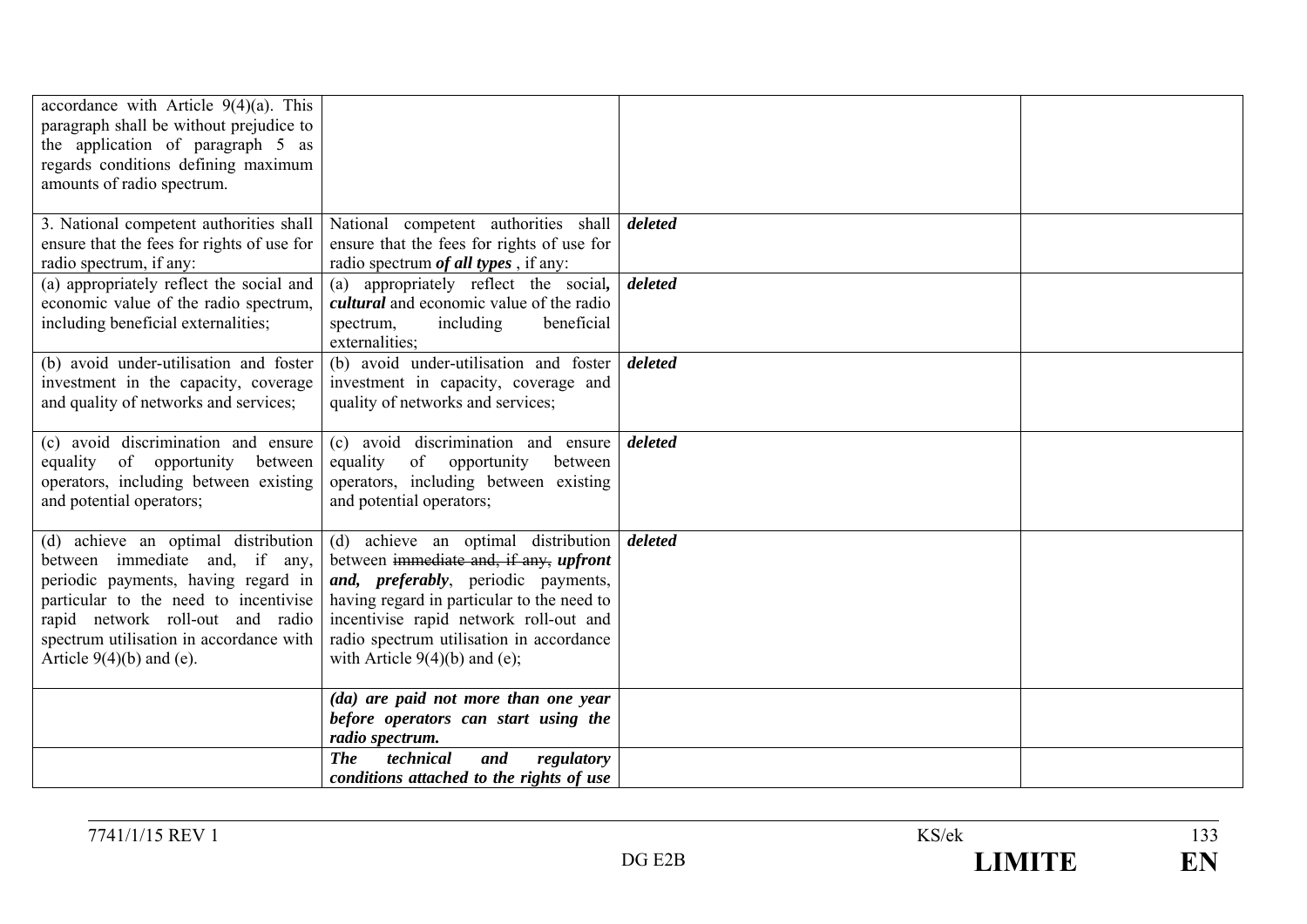| This paragraph shall be without<br>prejudice to the application of<br>paragraph 5 as regards any conditions<br>resulting in differentiated fees between<br>operators which are laid down with a<br>view to<br>promoting<br>effective<br>competition.                                                                                                                                                        | for radio spectrum shall be defined and<br>available to the operators and<br>stakeholders prior the start of the<br>auction process.<br>This paragraph shall be without<br>prejudice to the application of paragraph<br>5 as regards any conditions resulting in<br>differentiated fees between operators<br>which are laid down with a view to<br>promoting effective competition. | deleted |  |
|-------------------------------------------------------------------------------------------------------------------------------------------------------------------------------------------------------------------------------------------------------------------------------------------------------------------------------------------------------------------------------------------------------------|-------------------------------------------------------------------------------------------------------------------------------------------------------------------------------------------------------------------------------------------------------------------------------------------------------------------------------------------------------------------------------------|---------|--|
| 4. National competent authorities may<br>impose obligations to reach minimum<br>territorial coverage only when they are<br>and proportionate, in<br>necessary<br>accordance with Article $9(4)(d)$ , to<br>achieve specific objectives of general<br>interest determined at national level.<br>When imposing such obligations, the<br>national competent authorities shall<br>have regard to the following: | $[no \space change]$                                                                                                                                                                                                                                                                                                                                                                | deleted |  |
| (a) any pre-existing coverage of the<br>national territory by the relevant<br>services, or by other electronic<br>communications services;                                                                                                                                                                                                                                                                  | [no change]                                                                                                                                                                                                                                                                                                                                                                         | deleted |  |
| (b) the minimisation of the number of $ $ [no change]<br>operators potentially subject to such<br>obligations;                                                                                                                                                                                                                                                                                              |                                                                                                                                                                                                                                                                                                                                                                                     | deleted |  |
| (c) the possibility of burden sharing<br>reciprocity<br>various<br>among<br>and<br>operators, including providers of other<br>electronic communications services;                                                                                                                                                                                                                                           | [no change]                                                                                                                                                                                                                                                                                                                                                                         | deleted |  |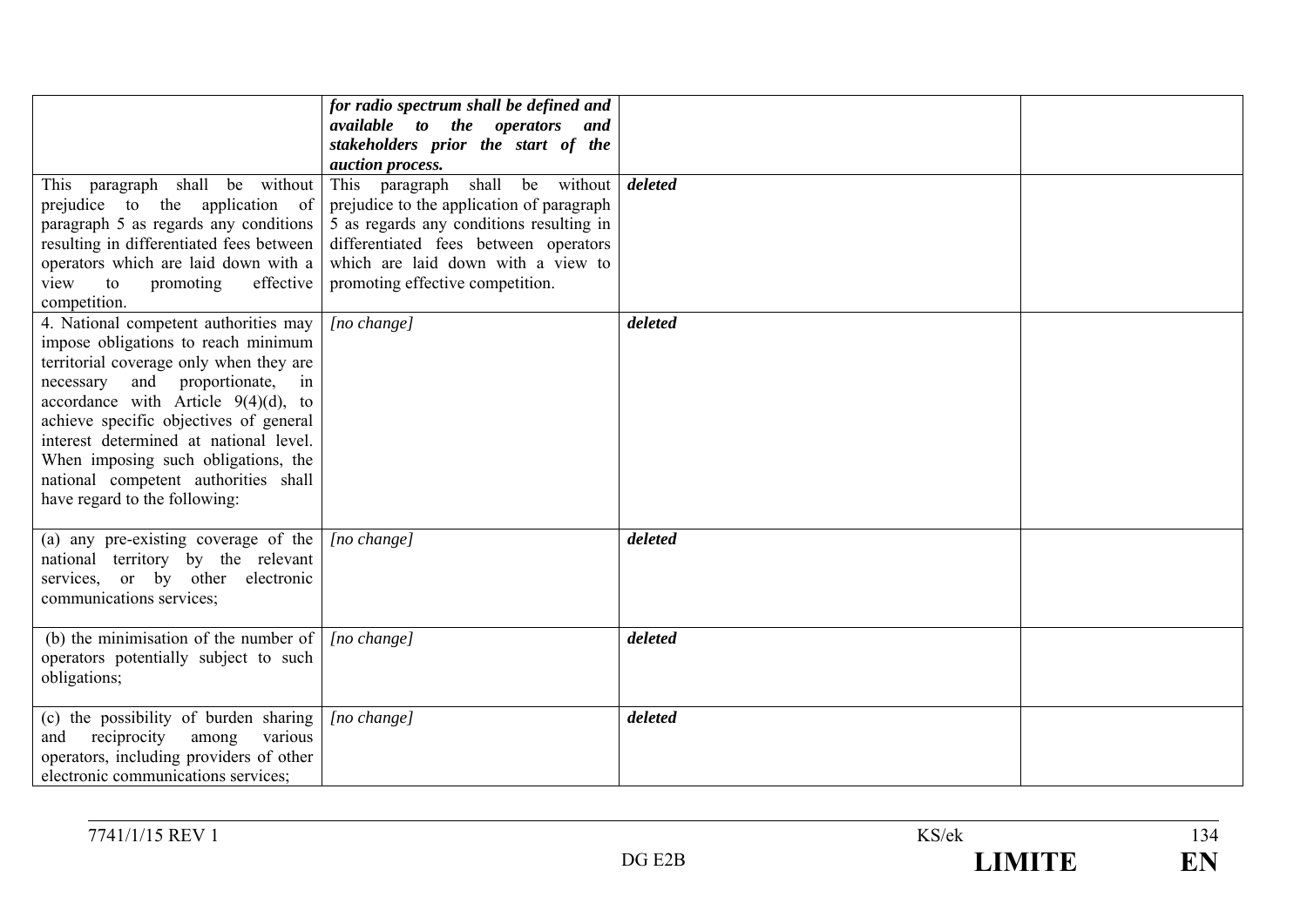| (d) the investments required to achieve<br>such coverage and the need to reflect<br>these in the applicable fees;                                                                                                                                                                                                                                                                                                     | [no change]          | deleted |  |
|-----------------------------------------------------------------------------------------------------------------------------------------------------------------------------------------------------------------------------------------------------------------------------------------------------------------------------------------------------------------------------------------------------------------------|----------------------|---------|--|
| (e) the technical suitability of the<br>relevant bands for efficient provision of<br>wide territorial coverage.                                                                                                                                                                                                                                                                                                       | $[no \space change]$ | deleted |  |
| 5. When determining whether to<br>impose any of the measures to promote<br>effective competition provided for in<br>Article 5(2) of Decision No<br>243/2012/EC of the<br>European<br>Parliament and the Council, 29 national<br>competent authorities shall base their<br>decision on an objective, prospective<br>assessment of the following, taking<br>into account market conditions and<br>available benchmarks: | $[no \space change]$ | deleted |  |
| effective<br>whether or not<br>(a)<br>competition is likely to be maintained<br>or achieved in the absence of such<br>measures, and                                                                                                                                                                                                                                                                                   | [no change]          | deleted |  |
| (b) the likely effect of such temporary<br>measures on existing and future<br>investments by market operators.                                                                                                                                                                                                                                                                                                        | $[no \space change]$ | deleted |  |
| 6. National competent authorities shall<br>determine conditions under which<br>undertakings may transfer or lease part<br>or all of their individual rights to use<br>radio spectrum to other undertakings,                                                                                                                                                                                                           | $[no \space change]$ | deleted |  |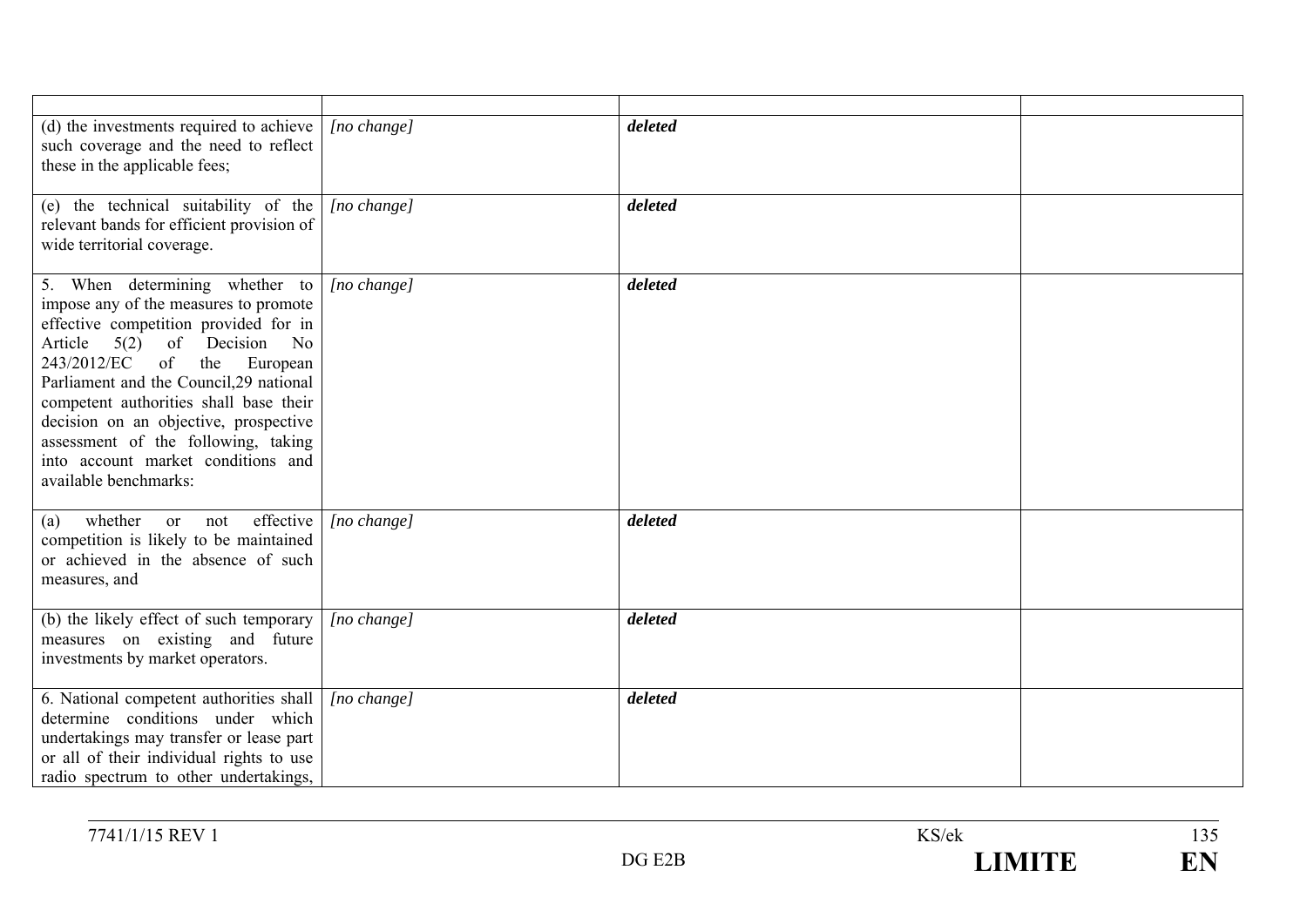| including the sharing of such radio<br>spectrum. When determining those<br>national<br>conditions,<br>competent<br>authorities shall have regard to the<br>following:                                                   |                      |         |  |
|-------------------------------------------------------------------------------------------------------------------------------------------------------------------------------------------------------------------------|----------------------|---------|--|
| (a) optimisation of efficient radio<br>spectrum use in accordance with<br>Article $9(4)(b)$ ;                                                                                                                           | [no change]          | deleted |  |
| (b) enabling the exploitation of<br>beneficial sharing opportunities;                                                                                                                                                   | [no change]          | deleted |  |
| (c) reconciliation of the interests of<br>existing and potential right-holders;                                                                                                                                         | $[no \space change]$ | deleted |  |
| (d) creation of a better-functioning,<br>more liquid market for access to radio<br>spectrum. This paragraph shall be<br>without prejudice to the application of<br>competition rules to undertakings.                   | $[no \space change]$ | deleted |  |
| 7. National competent authorities shall<br>authorise the sharing of passive and<br>active infrastructure and the joint roll-<br>out of infrastructure for wireless<br>broadband communications, taking into<br>account: | [no change]          | deleted |  |
| (a) the state of infrastructure-based<br>competition and any additional service-<br>based competition;                                                                                                                  | [no change]          | deleted |  |
| (b) the requirements of efficient radio<br>spectrum use;                                                                                                                                                                | [no change]          | deleted |  |

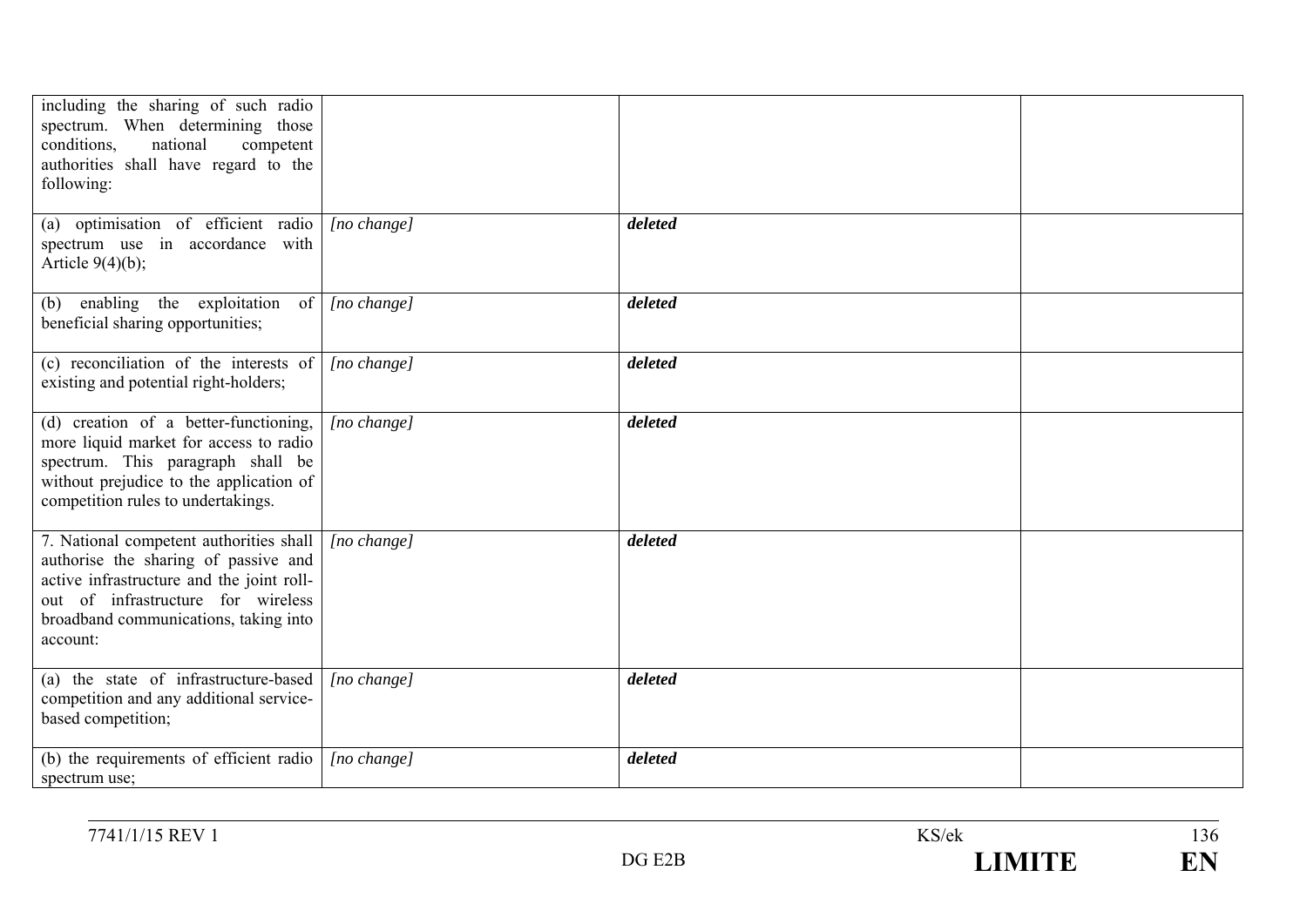| (c) increased choice and a higher<br>quality of service for end users;                                                                                                                                                                                                                                                                                                                                                                                                | [no change]                                                                                                                                                                                                                                                                                                                                                                                                                                                                                                                                 | deleted |  |
|-----------------------------------------------------------------------------------------------------------------------------------------------------------------------------------------------------------------------------------------------------------------------------------------------------------------------------------------------------------------------------------------------------------------------------------------------------------------------|---------------------------------------------------------------------------------------------------------------------------------------------------------------------------------------------------------------------------------------------------------------------------------------------------------------------------------------------------------------------------------------------------------------------------------------------------------------------------------------------------------------------------------------------|---------|--|
| (d) technological innovation. This<br>paragraph shall be without prejudice to<br>the application of competition rules to<br>undertakings.                                                                                                                                                                                                                                                                                                                             | [no change]                                                                                                                                                                                                                                                                                                                                                                                                                                                                                                                                 | deleted |  |
| <b>Article 11 - Additional provisions</b><br>related to conditions for use of radio<br>spectrum                                                                                                                                                                                                                                                                                                                                                                       | [no changes]                                                                                                                                                                                                                                                                                                                                                                                                                                                                                                                                | deleted |  |
| 1. Where the technical conditions for<br>the availability and efficient use of<br>harmonised radio spectrum for wireless<br>broadband communications make it<br>possible to use the relevant radio<br>spectrum under a general authorisation<br>regime, national competent authorities<br>shall avoid imposing any additional<br>condition and shall prevent any<br>alternative use from impeding the<br>effective<br>application<br>of<br>such<br>harmonised regime. | 1. Where the technical conditions for the<br>availability<br>and efficient use of<br>harmonised radio spectrum for wireless<br>broadband communications make it<br>possible to use the relevant radio<br>spectrum under a general authorisation<br>regime, national competent authorities<br>shall avoid imposing any additional<br>condition and shall prevent<br>any<br>alternative use from impeding the<br>effective application of such harmonised<br>regime. This shall be without prejudice<br>to the provisions of Article $2(8)$ . | deleted |  |
| 2. National competent authorities shall<br>conditions<br>establish<br>authorisation<br>whereby an individual authorisation or<br>right of use may be revoked or<br>cancelled in case of persistent failure to<br>use the relevant radio spectrum. The<br>revocation or cancellation may be<br>subject to appropriate compensation<br>when the failure to use the radio<br>spectrum is due to grounds beyond the                                                       | [no change]                                                                                                                                                                                                                                                                                                                                                                                                                                                                                                                                 | deleted |  |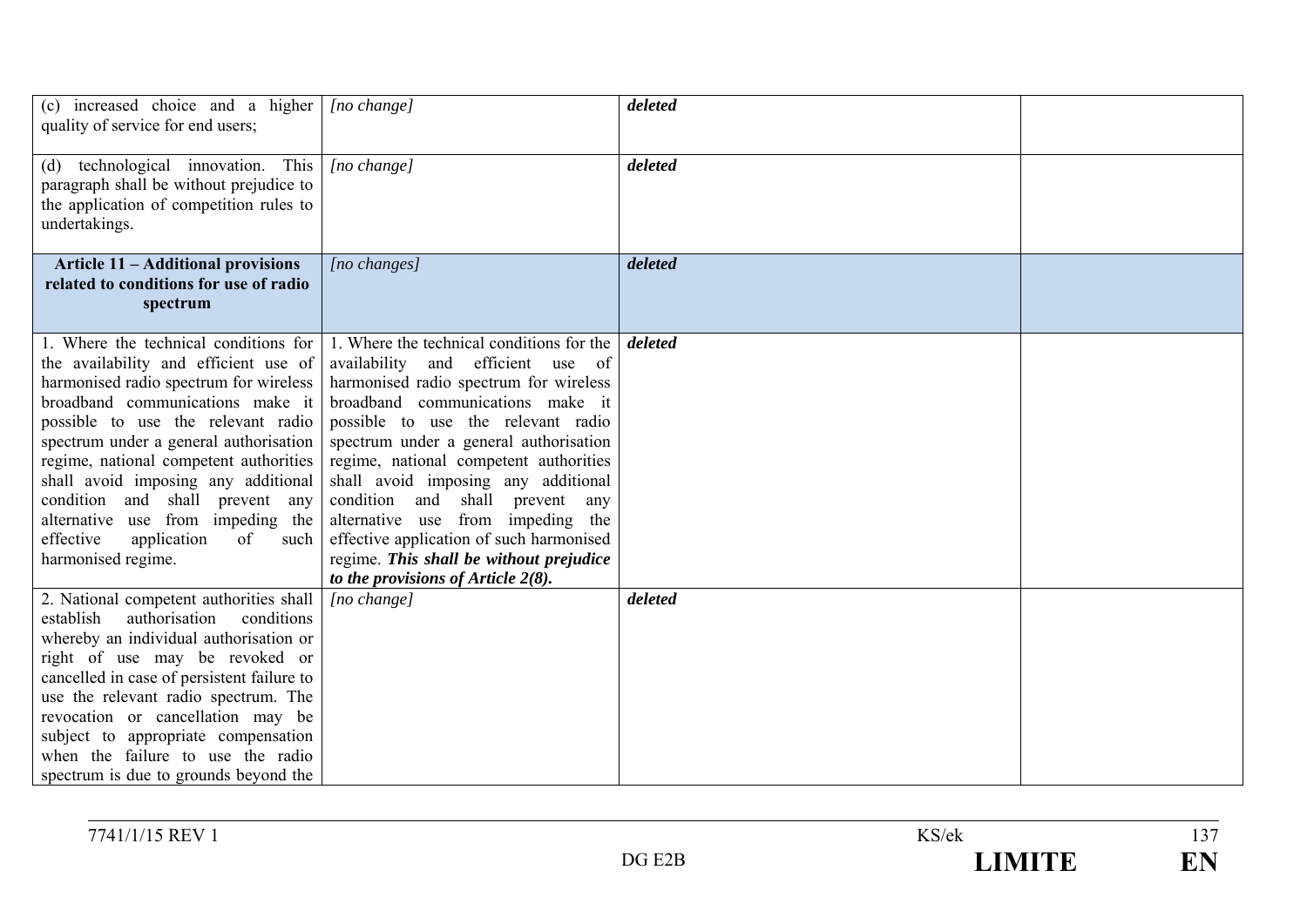| control of the operator, and is<br>objectively justified.                                                                                                                                                                                                                                                                                                                                                    |                      |         |  |
|--------------------------------------------------------------------------------------------------------------------------------------------------------------------------------------------------------------------------------------------------------------------------------------------------------------------------------------------------------------------------------------------------------------|----------------------|---------|--|
| 3. National competent authorities shall<br>consider the need to establish, in<br>conformity with competition rules, and<br>with a view to the timely freeing up or<br>sharing of sufficient harmonised radio<br>spectrum in cost-efficient bands for<br>high-capacity<br>wireless<br>broadband<br>services:                                                                                                  | [no change]          | deleted |  |
| appropriate compensation or<br>(a)<br>incentive payments to existing users or<br>radio spectrum usage right holders,<br>inter alia through incorporation in the<br>bidding system or fixed amount for<br>rights of use; or                                                                                                                                                                                   | [no change]          | deleted |  |
| (b) incentive payments to be paid by<br>existing users or radio spectrum usage<br>right holders.                                                                                                                                                                                                                                                                                                             | $[no \space change]$ | deleted |  |
| 4. The national competent authorities<br>shall consider the need to fix<br>appropriate minimum technology<br>performance levels for different bands<br>in accordance with Article $6(3)$ of<br>Decision No 243/2012/EC with a view<br>to improving spectral efficiency and<br>without prejudice to measures adopted<br>under Decision No 676/2002. When<br>fixing those levels, they shall in<br>particular: | $[no \space change]$ | deleted |  |
| (a) have regard to the cycles of $ $ [no change]                                                                                                                                                                                                                                                                                                                                                             |                      | deleted |  |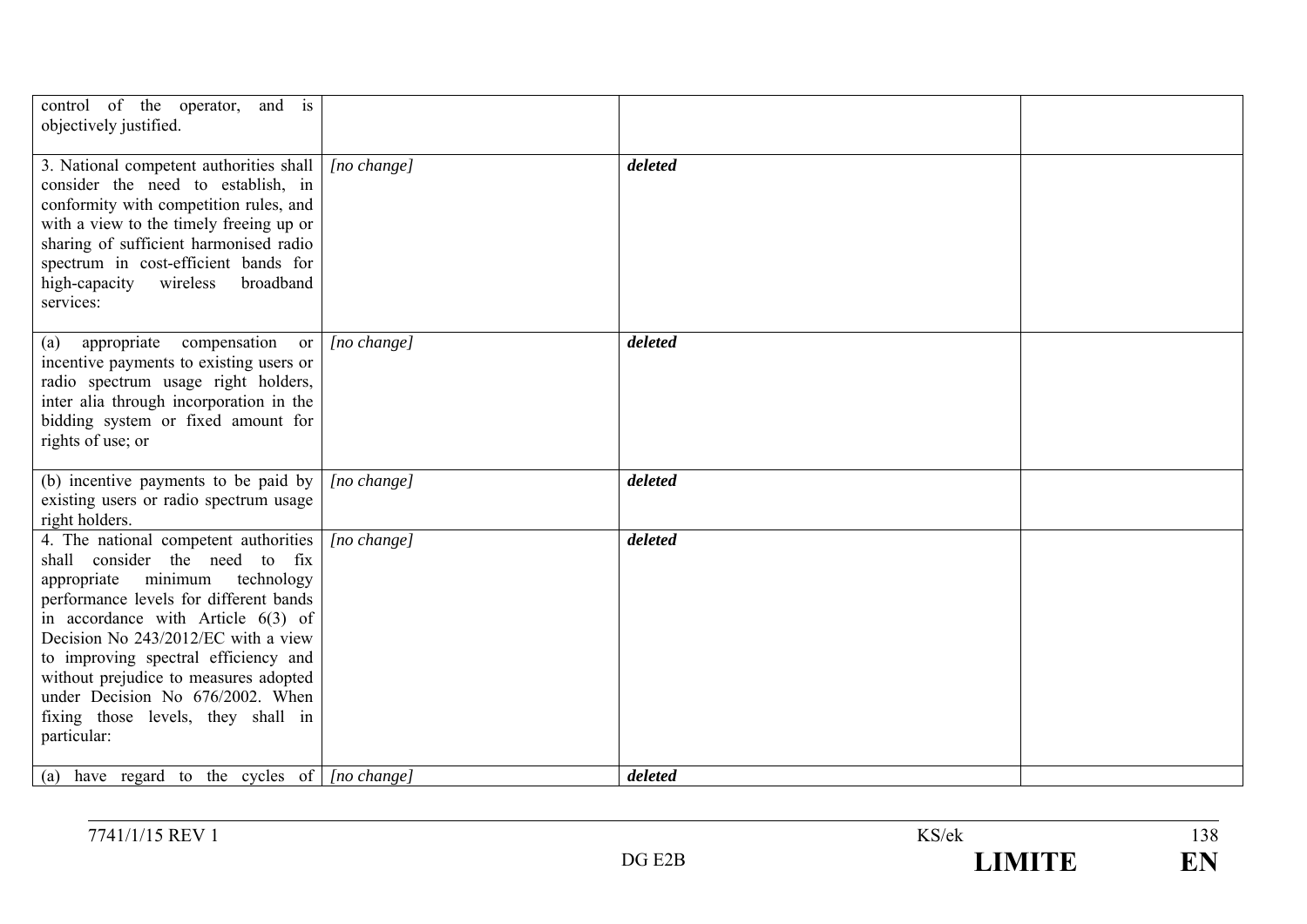| technology<br>development<br>and of<br>renewal of equipment, in particular<br>terminal equipment; and                                                                                                                                                                                                                                                                          |                                                                                                                                                                                                                                                                                                                                                                                                                                                                                                                                        |         |  |
|--------------------------------------------------------------------------------------------------------------------------------------------------------------------------------------------------------------------------------------------------------------------------------------------------------------------------------------------------------------------------------|----------------------------------------------------------------------------------------------------------------------------------------------------------------------------------------------------------------------------------------------------------------------------------------------------------------------------------------------------------------------------------------------------------------------------------------------------------------------------------------------------------------------------------------|---------|--|
| (b) apply the principle of technology<br>neutrality to achieve the specified<br>performance level, in accordance with<br>Article 9 of Directive 2002/21/EC.                                                                                                                                                                                                                    | $[no \space change]$                                                                                                                                                                                                                                                                                                                                                                                                                                                                                                                   | deleted |  |
| <b>Article 12 - Harmonisation of certain</b><br>authorisation conditions relative to<br>wireless broadband communications                                                                                                                                                                                                                                                      | [no changes]                                                                                                                                                                                                                                                                                                                                                                                                                                                                                                                           | deleted |  |
| 1. National competent authorities shall<br>establish timetables for the granting or<br>reassignment of rights of use, or for the<br>renewal of those rights under the terms<br>of existing rights, which shall apply to<br>radio spectrum harmonised for wireless<br>broadband communications.                                                                                 | 1. Taking full account of Directive<br>2002/21/EC, in particular Articles 7, 8,<br>8a, 9 and 9a thereof, Decision No<br>and Decision<br><i>676/2002/EU</i><br>$\bm{N}$<br>243/2012/EU, in particular Articles 2,<br>3, 5 and 6 thereof, national competent<br>authorities shall establish timetables for<br>the granting or reassignment of rights of<br>use, or for the renewal of those rights<br>under the terms of existing rights, which<br>shall apply to radio spectrum<br>harmonised for wireless broadband<br>communications. | deleted |  |
| The duration of the rights of use or the<br>dates for subsequent renewal shall be<br>set well in advance of the relevant<br>procedure included in the timetable<br>referred to in the first subparagraph.<br>The timetables, durations and renewal<br>cycles shall take account of the need<br>predictable<br>investment<br>for<br>a<br>environment, the effective possibility | deleted                                                                                                                                                                                                                                                                                                                                                                                                                                                                                                                                | deleted |  |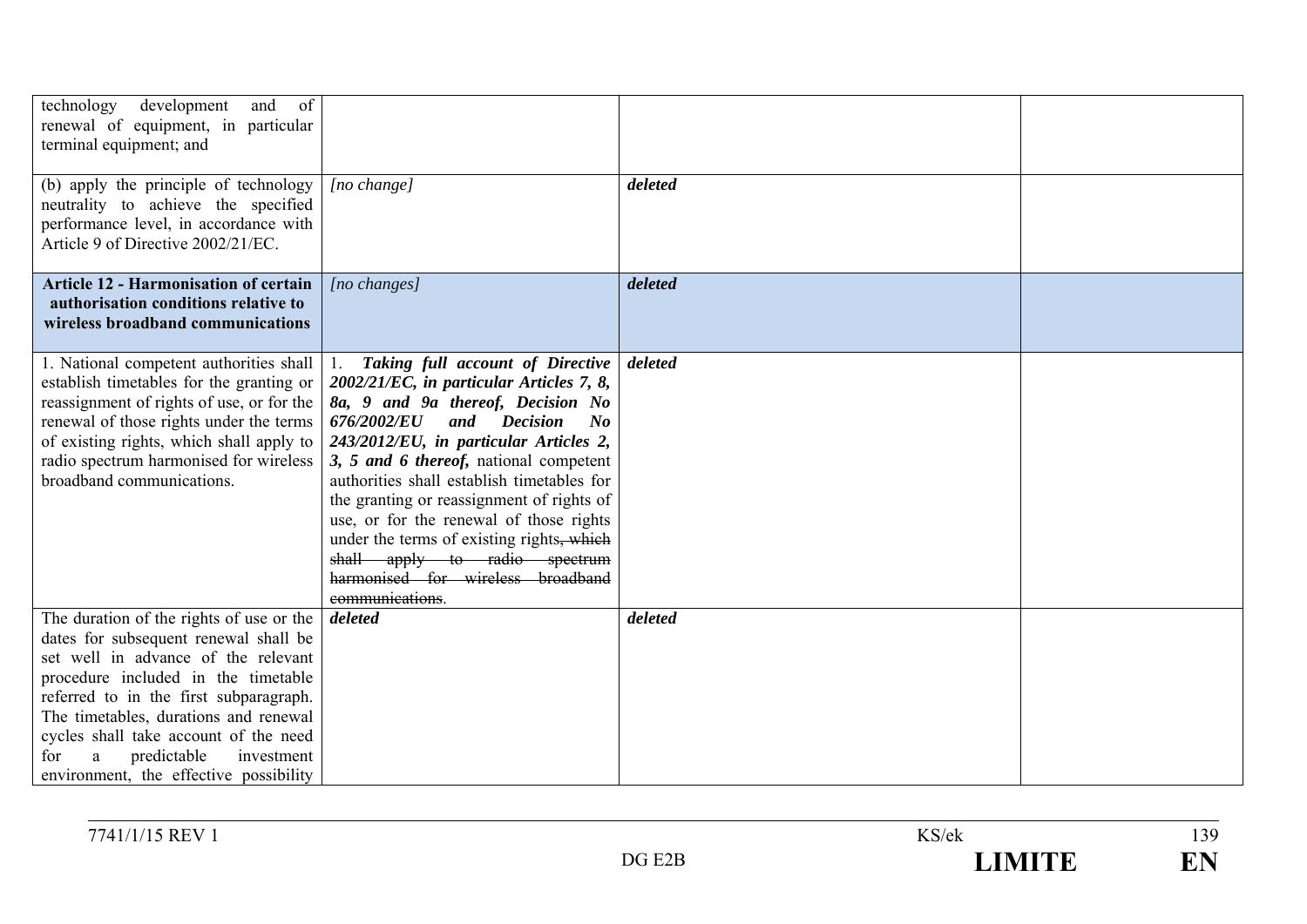| to release any relevant new radio<br>bands<br>harmonised<br>spectrum<br>for<br>wireless broadband communications<br>and of the period for amortisation of<br>related investments under competitive<br>conditions.                                                                                                                                                                                                                                                                          |                                                                                                                                                                                                                                                                                                                                                                                                                                                                                                                                  |         |  |
|--------------------------------------------------------------------------------------------------------------------------------------------------------------------------------------------------------------------------------------------------------------------------------------------------------------------------------------------------------------------------------------------------------------------------------------------------------------------------------------------|----------------------------------------------------------------------------------------------------------------------------------------------------------------------------------------------------------------------------------------------------------------------------------------------------------------------------------------------------------------------------------------------------------------------------------------------------------------------------------------------------------------------------------|---------|--|
| 2. In order to ensure a coherent<br>of paragraph<br>implementation<br>throughout the Union and in particular<br>to enable the synchronised availability<br>of wireless services within the Union,<br>the Commission may, by way of<br>implementing acts:                                                                                                                                                                                                                                   | 2. In order to ensure a coherent<br>of<br>implementation<br>paragraph<br>throughout the Union and in particular to<br>enable the synchronised availability of<br>wireless services within the Union, the<br>Commission may shall, by way of<br>implementing acts to be adopted within<br>one year from the date of entry into                                                                                                                                                                                                    | deleted |  |
| (a) establish a common timetable for<br>the Union as a whole, or timetables<br>appropriate to the circumstances of<br>different categories of Member States,<br>the date or dates by which individual<br>rights of use for a harmonised band, or<br>a combination of complementary<br>harmonised bands, shall be granted and<br>actual use of the radio spectrum shall<br>be allowed for exclusive or shared<br>provision of wireless<br>broadband<br>communications throughout the Union; | force of this Regulation:<br>(a) establish a common timetable for the<br>Union as a whole, or timetables<br>appropriate to the circumstances of<br>different categories of Member States,<br>the date or dates by which individual<br>rights of use for a harmonised band, or a<br>combination<br>of<br>complementary<br>harmonised bands, shall be granted and<br>actual use of the radio spectrum shall be<br>allowed for exclusive<br>or shared<br>provision of wireless<br>broadband<br>communications throughout the Union; | deleted |  |
| (b) determine a minimum duration for<br>the rights granted in the harmonised<br>bands;                                                                                                                                                                                                                                                                                                                                                                                                     | (b) determine a minimum duration <i>that</i><br>is no less than 25 years, for the rights<br>granted in the harmonised bands, and in<br>any case for a duration appropriate to<br>incentivise investment, innovation and<br>competition, and discourage the under-<br>use or 'hoarding' of spectrum; or                                                                                                                                                                                                                           | deleted |  |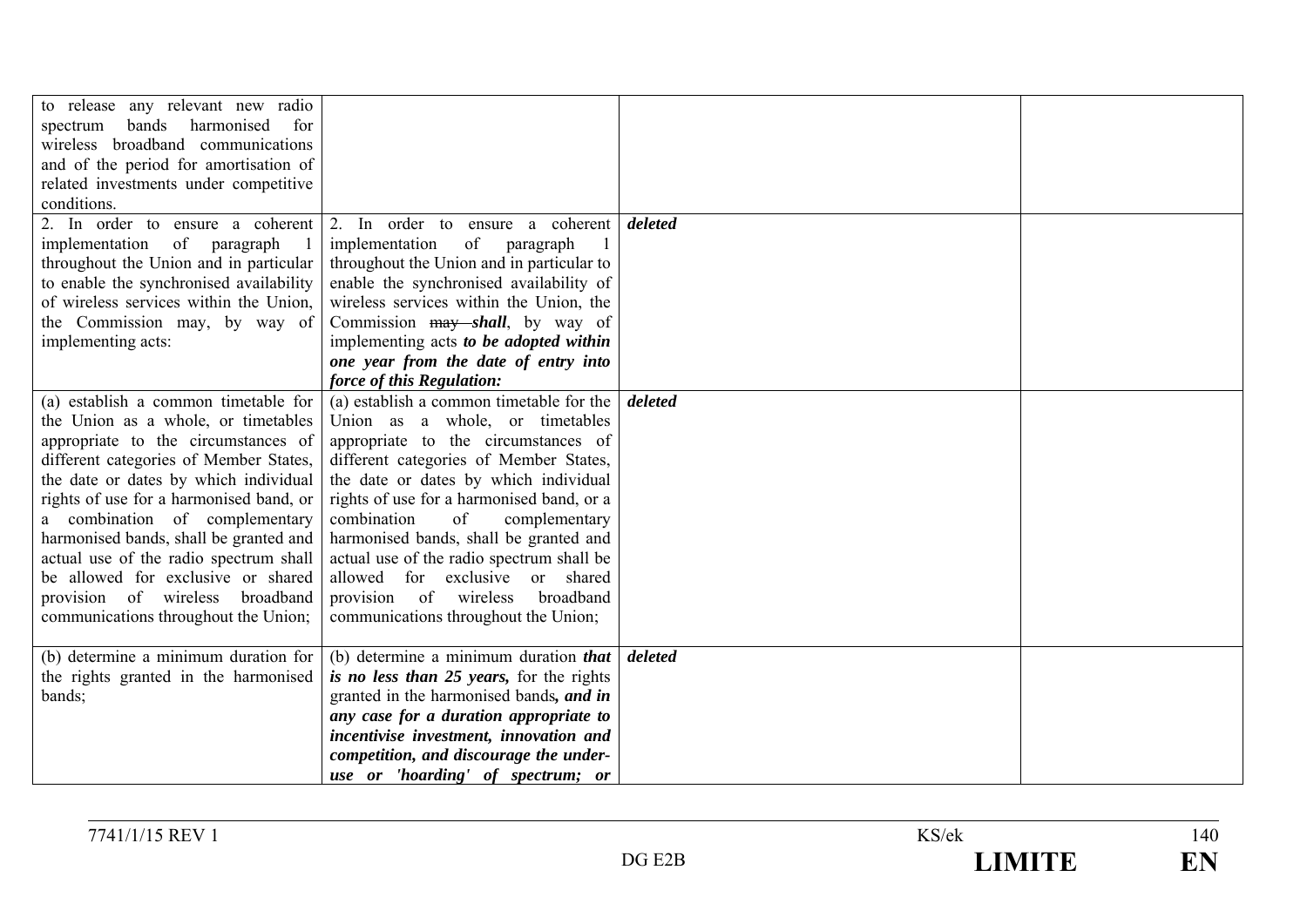|                                                                                                                                                                                                                                                                                                                                                                                                                                                                                             | determine that the rights are to be                                                                                                                                                                                                                                                                                                                                                                                                                                                                          |         |  |
|---------------------------------------------------------------------------------------------------------------------------------------------------------------------------------------------------------------------------------------------------------------------------------------------------------------------------------------------------------------------------------------------------------------------------------------------------------------------------------------------|--------------------------------------------------------------------------------------------------------------------------------------------------------------------------------------------------------------------------------------------------------------------------------------------------------------------------------------------------------------------------------------------------------------------------------------------------------------------------------------------------------------|---------|--|
|                                                                                                                                                                                                                                                                                                                                                                                                                                                                                             | granted for an indefinite duration;                                                                                                                                                                                                                                                                                                                                                                                                                                                                          |         |  |
| (c) determine, in the case of rights<br>which are not indefinite in character, a<br>synchronised expiry or renewal date for<br>the Union as a whole;                                                                                                                                                                                                                                                                                                                                        | (c) determine, in the case of rights which<br>are not indefinite in character, a<br>synchronised expiry or renewal date for<br>the Union as a whole;                                                                                                                                                                                                                                                                                                                                                         | deleted |  |
| (d) define the date of expiry of any<br>existing rights of use of harmonised<br>than<br>for wireless<br>bands other<br>broadband communications, or, in the<br>case of rights of indefinite duration, the<br>date by which the right of use shall be<br>amended, in order to allow the<br>provision of wireless<br>broadband<br>communications.                                                                                                                                             | (d) define the date $ef$ expiry of any<br>existing rights of use of by which, in<br><b>bands</b> harmonised bands other than for<br>wireless broadband communications, or,<br>in the case of rights of indefinite<br>duration, the date by which the right of<br>use an existing right of use of spectrum<br>shall be amended, in order to allow the<br>provision of wireless broadband<br>communications.                                                                                                   | deleted |  |
| Those implementing acts shall be<br>adopted in accordance with the<br>examination procedure referred to in<br>Article $33(2)$ .                                                                                                                                                                                                                                                                                                                                                             | Those implementing acts shall be<br>adopted in accordance with the<br>examination procedure referred to in<br>Article 33(2) as well as without<br>prejudice to the provisions set in article<br>9 (3) and (4) of Directive 2002/21/EC.                                                                                                                                                                                                                                                                       | deleted |  |
| 3. The Commission may also adopt<br>implementing acts harmonising the<br>date of expiry or renewal of individual<br>rights to use radio spectrum for<br>wireless broadband in harmonised<br>bands, which already exist at the date<br>of adoption of such acts, with a view to<br>synchronising throughout the Union<br>the date for renewal or reassignment of<br>rights of use for such bands, including<br>possible synchronisation with the date<br>of renewal or reassignment of other | Subject to<br><b>Article</b><br>$8a(4)$ ,<br>the<br>Commission may shall also adopt<br>implementing acts within one year from<br>the date of entry into force of this<br>Regulation, harmonising the date of<br>expiry or renewal of individual rights to<br>use radio spectrum for wireless<br>broadband in harmonised bands, which<br>already exist at the date of adoption of<br>such acts, with a view to synchronising<br>throughout the Union the date for<br>renewal or reassignment of rights of use | deleted |  |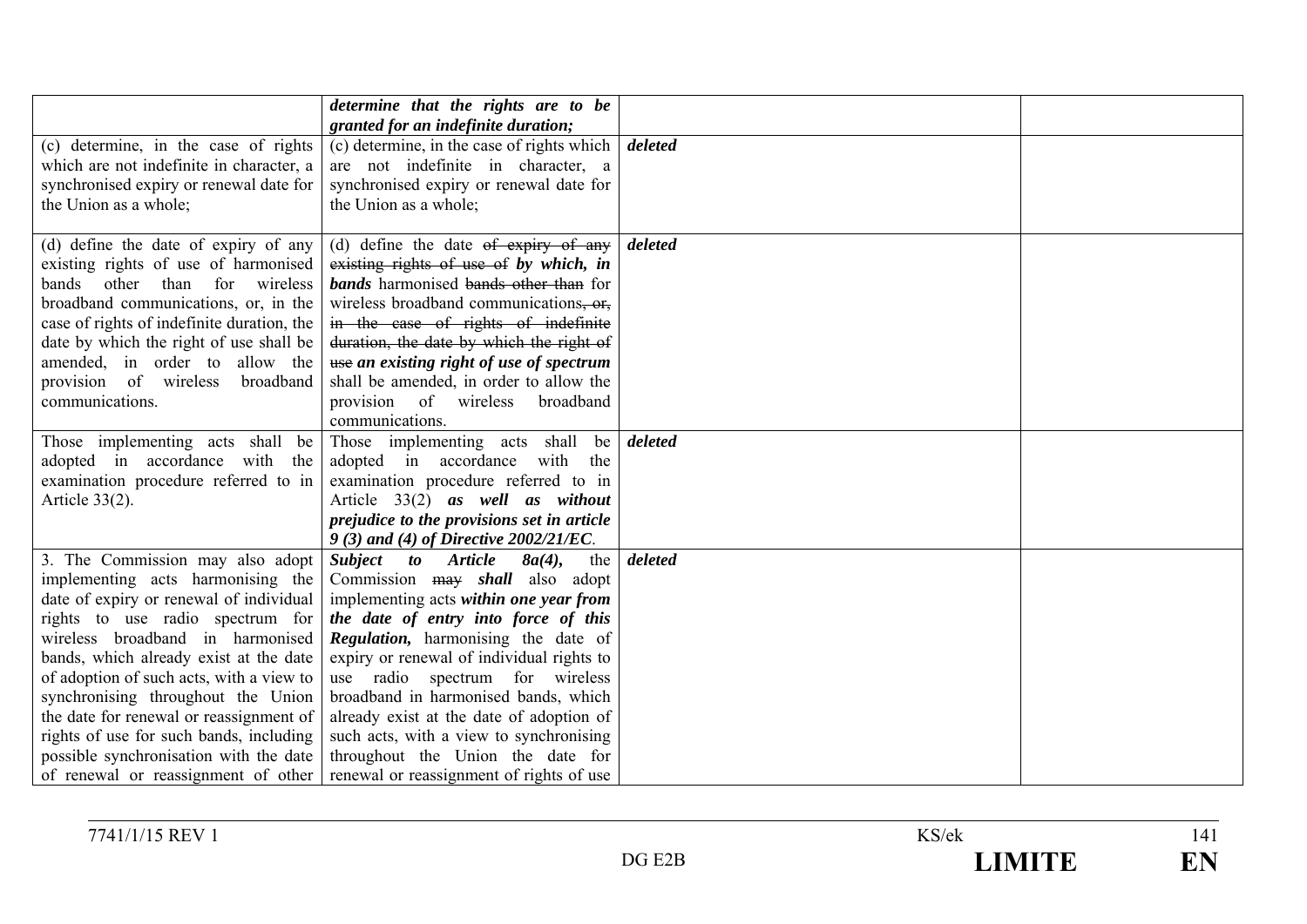| bands harmonised by implementing          | for such bands, including possible        |         |  |
|-------------------------------------------|-------------------------------------------|---------|--|
| measures adopted in accordance with       | synchronisation with the date of renewal  |         |  |
| paragraph 2 or with this paragraph.       | or reassignment of other bands            |         |  |
| Those implementing acts shall be          | harmonised by implementing measures       |         |  |
| adopted in accordance with the            | adopted in accordance with paragraph 2    |         |  |
| examination procedure referred to in      | or with this paragraph.<br>Those          |         |  |
| Article $33(2)$ .                         | implementing acts shall be adopted in     |         |  |
|                                           | accordance with the examination           |         |  |
|                                           | procedure referred to in Article 33(2).   |         |  |
| Where implementing acts provided for      | Where implementing acts provided for      | deleted |  |
| in this paragraph define a harmonised     | in this paragraph define a harmonised     |         |  |
| date for renewal or reassignment of       | date for renewal or reassignment of       |         |  |
| rights of use of radio spectrum which     | rights of use of radio spectrum which     |         |  |
| falls after the date of expiry or renewal | falls after the date of expiry or renewal |         |  |
| of any existing individual rights of use  | of any existing individual rights of use  |         |  |
| of such radio spectrum in any of the      | of such radio spectrum in any of the      |         |  |
| Member States, the national competent     | Member States, the national competent     |         |  |
| authorities shall extend the existing     | authorities shall extend the existing     |         |  |
| rights until the harmonised date under    | duration of those rights until the        |         |  |
| the same previously applicable            | harmonised date under the same            |         |  |
| substantive authorisation conditions,     | previously applicable substantive         |         |  |
| including any applicable periodic fees.   | authorisation of use shall be extended    |         |  |
|                                           | without prejudice to other conditions     |         |  |
|                                           | including any applicable periodic fees    |         |  |
|                                           | attached to those rights.                 |         |  |
| Where the extension period granted in     | deleted                                   | deleted |  |
| accordance<br>with<br>the<br>second       |                                           |         |  |
| is<br>significant<br>subparagraph<br>in   |                                           |         |  |
| comparison with the original duration     |                                           |         |  |
| of the rights of use, national competent  |                                           |         |  |
| authorities may subject the extension of  |                                           |         |  |
| rights to any adaptations of the          |                                           |         |  |
| previously applicable authorisation       |                                           |         |  |
| conditions which are necessary in the     |                                           |         |  |
| light of the changed circumstances, EN    |                                           |         |  |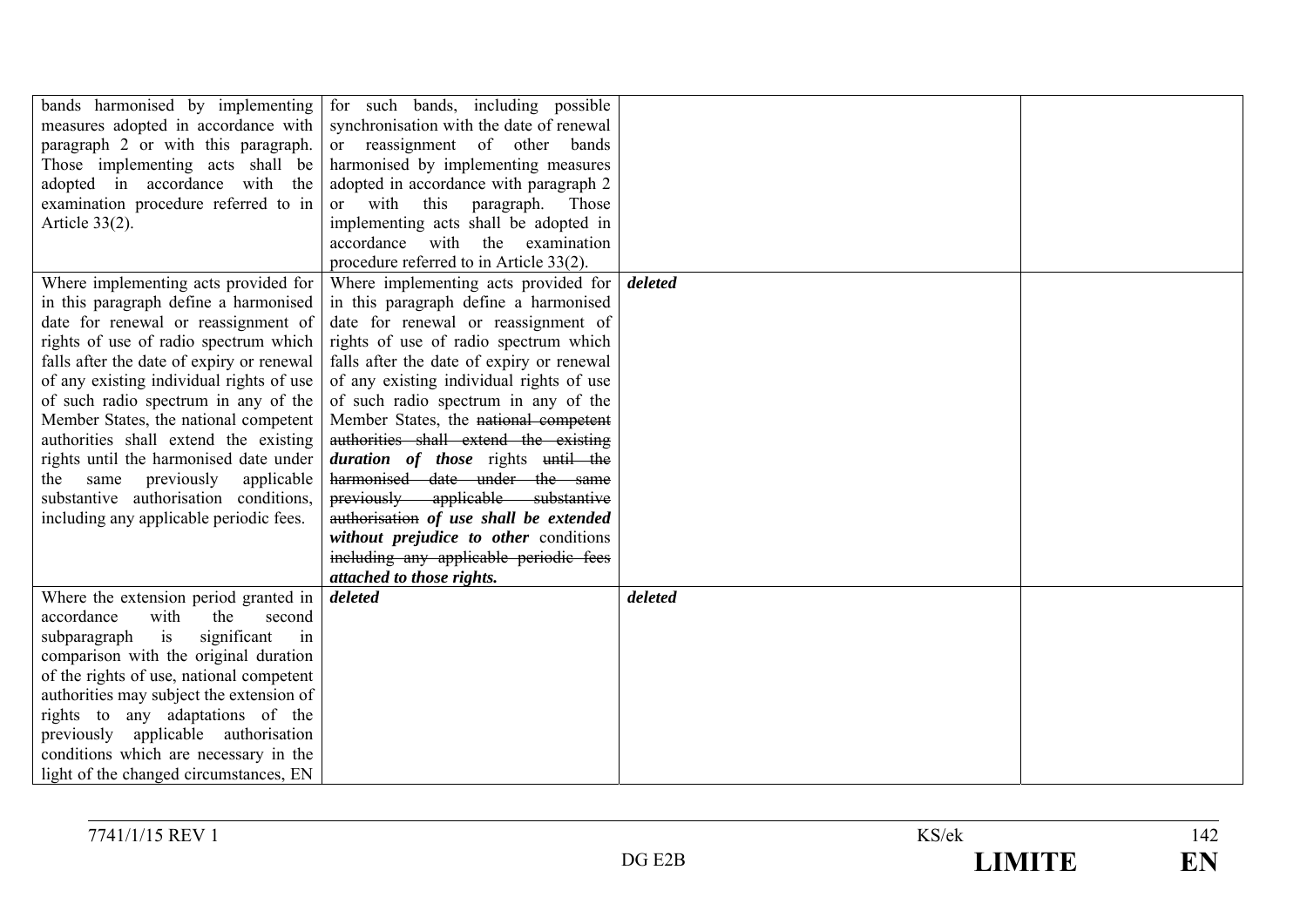| 42 EN including the imposition of<br>additional fees. These additional fees<br>shall be based on an application pro<br>rata temporis of any initial fee for the<br>original rights of use which was<br>expressly calculated by reference to the<br>originally foreseen duration. |                                                                                                                                                                                                                                                                                                                                                       |         |  |
|----------------------------------------------------------------------------------------------------------------------------------------------------------------------------------------------------------------------------------------------------------------------------------|-------------------------------------------------------------------------------------------------------------------------------------------------------------------------------------------------------------------------------------------------------------------------------------------------------------------------------------------------------|---------|--|
| this paragraph shall not require the<br>shortening of the duration of existing<br>rights of use in any Member State<br>except in accordance with Article 14(2)<br>of Directive 2002/20/EC and shall not<br>apply to existing rights of indefinite<br>duration.                   | The implementing acts provided for in $\vert$ The implementing acts provided for in<br>this paragraph shall not require the<br>shortening of the duration of existing<br>rights of use in any Member State except<br>in accordance with Article 14(2) of<br>Directive 2002/20/EC and shall not<br>apply to existing rights of indefinite<br>duration. | deleted |  |
| Where the Commission adopts an<br>implementing<br>act<br>pursuant<br>to<br>paragraph 2, it may apply<br>the 1<br>provisions of this paragraph mutatis<br>mutandis to any rights of use of the<br>harmonised band concerned<br>for<br>wireless broadband.                         | Where the Commission adopts an<br>implementing act pursuant to paragraph<br>2, it may apply the provisions of this<br>paragraph mutatis mutandis to any rights<br>of use of the harmonised band concerned<br>for wireless broadband.                                                                                                                  | deleted |  |
| 4. When adopting the implementing<br>acts provided for in paragraphs 2 and 3,<br>the Commission shall have regard to:                                                                                                                                                            | $[no\ changes]$                                                                                                                                                                                                                                                                                                                                       | deleted |  |
| (a) the regulatory principles set out in $\vert$<br>Article 9;                                                                                                                                                                                                                   | [no changes]                                                                                                                                                                                                                                                                                                                                          | deleted |  |
| (b) objective variations across the<br>Union in the needs for additional radio<br>spectrum for wireless broadband<br>provision, while taking into account<br>common radio spectrum needs for<br>integrated networks covering several                                             | $[no\ changes]$                                                                                                                                                                                                                                                                                                                                       | deleted |  |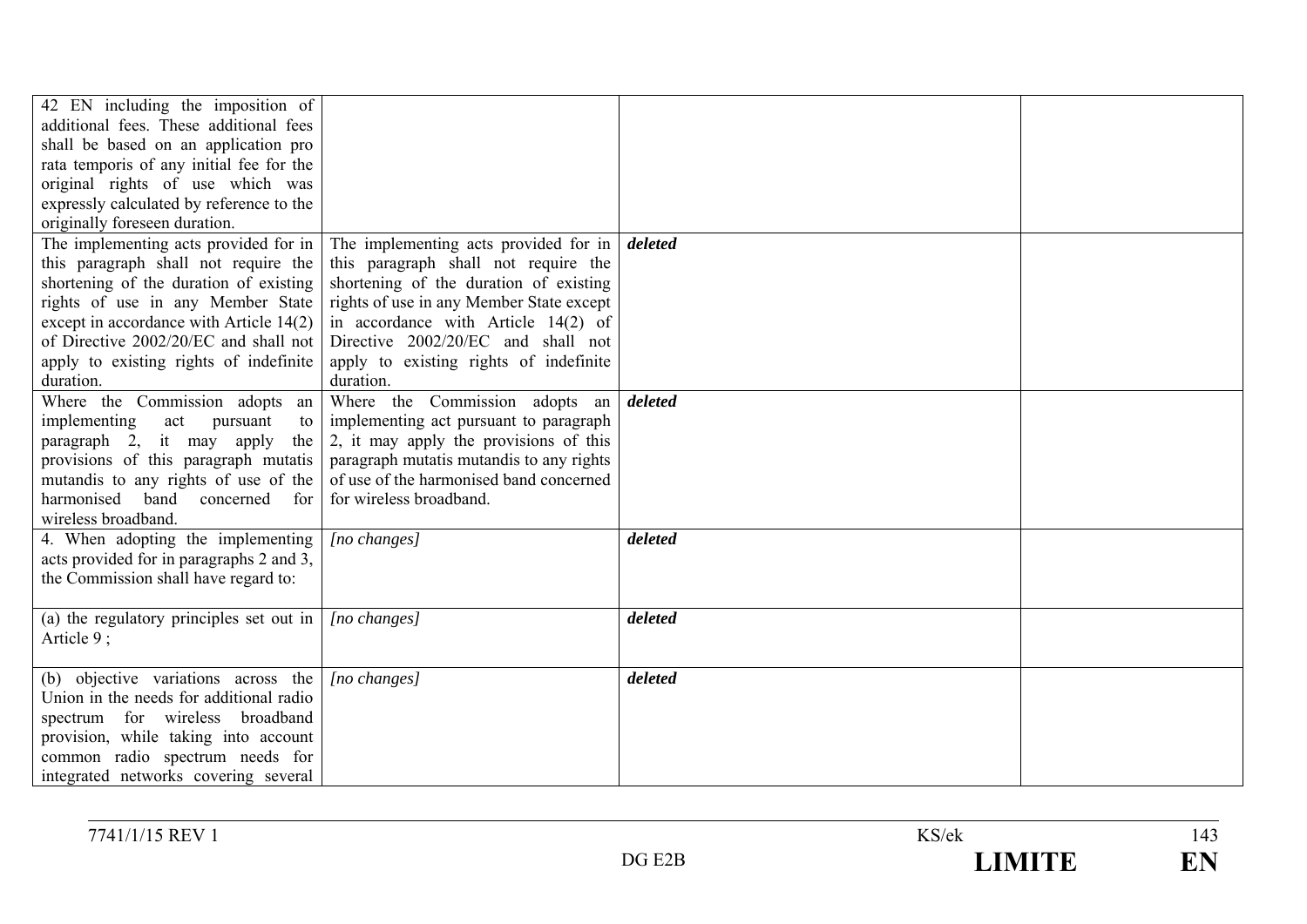| Member States;                                                                                                                                                                                                                                                                                                                                                                                                                                                                                                                                                                                                                                                                                                                                                                                                                                                                                                                                                                                 |                  |         |  |
|------------------------------------------------------------------------------------------------------------------------------------------------------------------------------------------------------------------------------------------------------------------------------------------------------------------------------------------------------------------------------------------------------------------------------------------------------------------------------------------------------------------------------------------------------------------------------------------------------------------------------------------------------------------------------------------------------------------------------------------------------------------------------------------------------------------------------------------------------------------------------------------------------------------------------------------------------------------------------------------------|------------------|---------|--|
| (c) the predictability of operating<br>conditions for existing radio spectrum<br>users;                                                                                                                                                                                                                                                                                                                                                                                                                                                                                                                                                                                                                                                                                                                                                                                                                                                                                                        | [no changes]     | deleted |  |
| (d) the take-up, development and<br>investment cycles of<br>successive<br>generations of wireless broadband<br>technologies;                                                                                                                                                                                                                                                                                                                                                                                                                                                                                                                                                                                                                                                                                                                                                                                                                                                                   | $[no\, changes]$ | deleted |  |
| (e) end-user demand for high-capacity<br>wireless broadband communications.<br>In determining timetables for different<br>categories of Member States which<br>have not already granted individual<br>rights of use and allowed actual use of<br>the harmonised band in question, the<br>Commission shall have due regard to<br>any submissions made by Member<br>States regarding the way radio<br>spectrum rights have been historically<br>granted, the grounds of restriction<br>provided for in in Article $9(3)$ and $(4)$<br>of Directive $2002/21/EC$ , the possible<br>need to vacate the band in question, the<br>effects on competition or geographical<br>or technical constraints, taking into<br>account the effect on the internal<br>market. The Commission shall ensure<br>that implementation is not unduly<br>deferred and that any variation in<br>timetables between Member States<br>does not result in undue differences in<br>the competitive or regulatory situations | $[no\ changes]$  | deleted |  |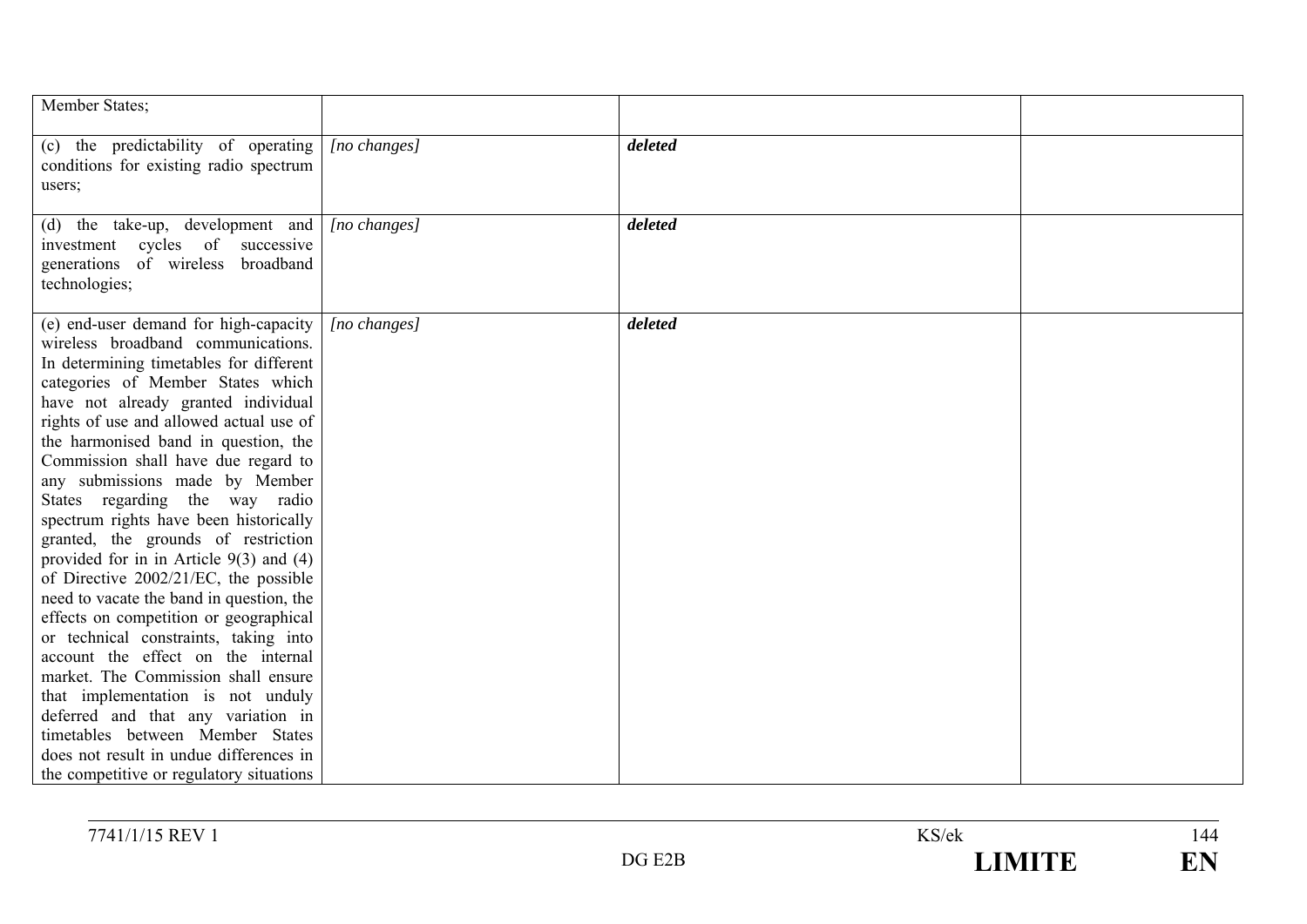| between Member States.                                                                                                                                                                                                                                                                                                                                                                                                                                                                                                                                                                                                                                                             |                                                                                                                                                                                                                                                                                                                                                                                                                                                                                                                                                                                                                                                                                    |         |  |
|------------------------------------------------------------------------------------------------------------------------------------------------------------------------------------------------------------------------------------------------------------------------------------------------------------------------------------------------------------------------------------------------------------------------------------------------------------------------------------------------------------------------------------------------------------------------------------------------------------------------------------------------------------------------------------|------------------------------------------------------------------------------------------------------------------------------------------------------------------------------------------------------------------------------------------------------------------------------------------------------------------------------------------------------------------------------------------------------------------------------------------------------------------------------------------------------------------------------------------------------------------------------------------------------------------------------------------------------------------------------------|---------|--|
| 5. Paragraph 2 shall be without<br>prejudice to the right of the Member<br>States to grant rights of use for and to<br>allow actual use of a harmonised band<br>before the adoption of an implementing<br>act in respect of that band, subject to<br>compliance<br>with<br>the<br>second<br>subparagraph of this paragraph, or in<br>advance of the harmonised date<br>established by an implementing act for<br>that band.                                                                                                                                                                                                                                                        | $[no\ changes]$                                                                                                                                                                                                                                                                                                                                                                                                                                                                                                                                                                                                                                                                    | deleted |  |
| Where national competent authorities<br>grant rights of use in a harmonised<br>band before the adoption of an<br>implementing act in respect of that<br>band, they shall define the conditions<br>of such grant, and in particular those<br>relative to duration, in such a way that<br>beneficiaries of the rights of use are<br>made aware of the possibility that the<br>Commission<br>would<br>adopt<br>implementing acts in accordance with<br>paragraph 2 establishing a minimum<br>duration of such rights or a<br>synchronised expiry or renewal cycle<br>for the Union as a whole. This<br>subparagraph shall not apply to the<br>grant of rights of indefinite duration. | Where national competent authorities<br>grant rights of use in a harmonised band<br>before the adoption of an implementing<br>act in respect of that band, they shall<br>define the conditions of such grant, and<br>in particular those relative to duration, in<br>such a way that beneficiaries of the<br>rights of use are made aware of the<br>possibility that the Commission would<br>will adopt implementing acts in<br>accordance<br>with<br>paragraph<br>establishing a minimum duration of such<br>rights or a synchronised expiry or<br>renewal cycle for the Union as a whole.<br>This subparagraph shall not apply to the<br>grant of rights of indefinite duration. | deleted |  |
| 6. For the harmonised bands for which<br>a common timetable for granting rights<br>of use and allowing actual use has been<br>established in an implementing act                                                                                                                                                                                                                                                                                                                                                                                                                                                                                                                   | For the harmonised bands for which a<br>common timetable for granting rights of<br>use and allowing actual use has been<br>established in an implementing act                                                                                                                                                                                                                                                                                                                                                                                                                                                                                                                      | deleted |  |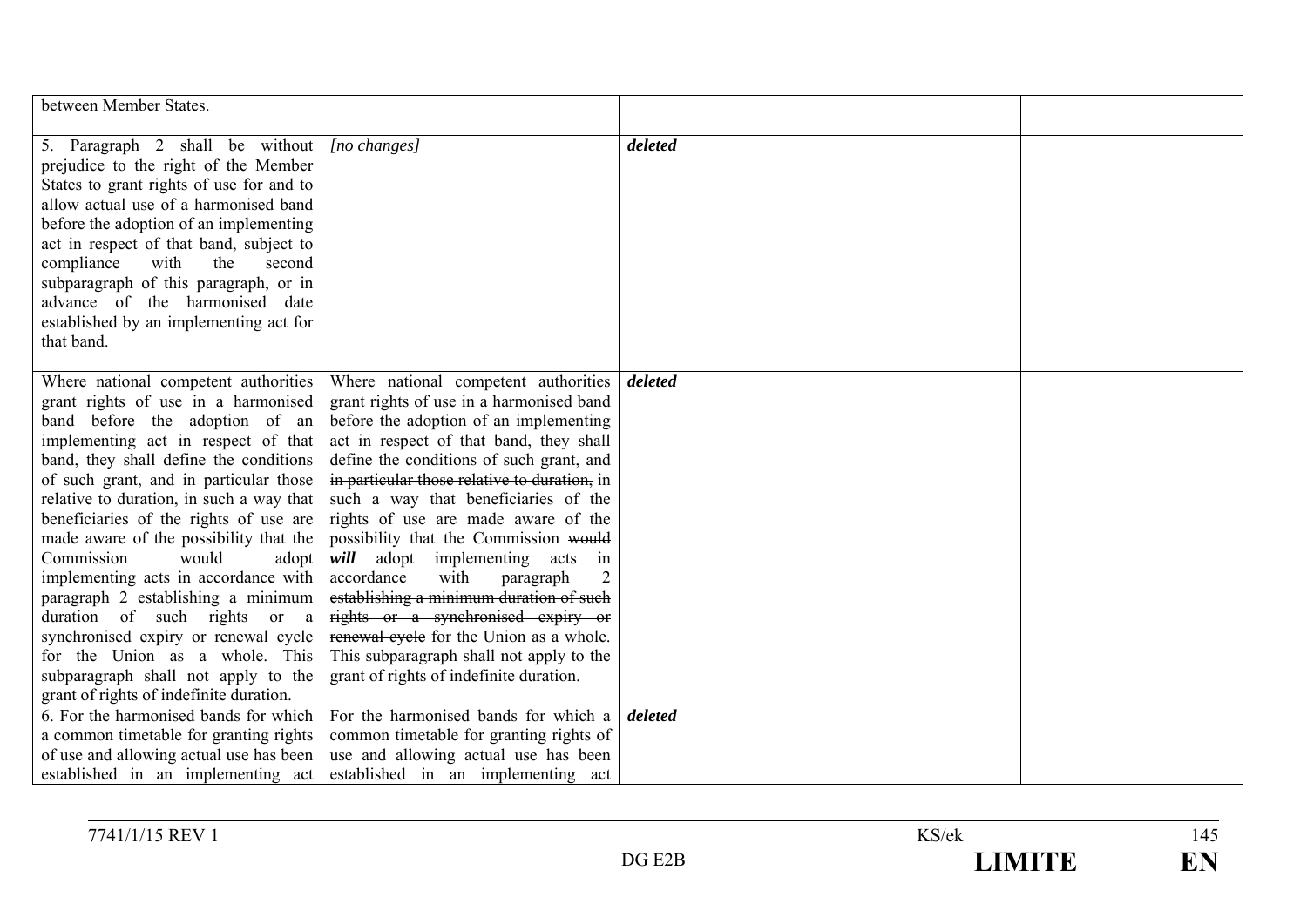| adopted in accordance with paragraph     | adopted in accordance with paragraph 2,                 |         |  |
|------------------------------------------|---------------------------------------------------------|---------|--|
| 2, national competent authorities shall  | national competent authorities shall                    |         |  |
| provide timely and sufficiently detailed | provide timely and sufficiently detailed                |         |  |
| information to the Commission on their   | information to the Commission on their                  |         |  |
| plans to ensure compliance. The          | plans to ensure compliance. The                         |         |  |
| Commission may EN 43 EN adopt            | Commission may shall adopt an                           |         |  |
| implementing acts defining the format    | implementing acts <i>act</i> defining the               |         |  |
| and procedures for the provision of      | format and procedures for the provision                 |         |  |
| such information. Those implementing     | of such information within one year                     |         |  |
| acts shall be adopted in accordance      | from the date of entry into force of this               |         |  |
| the examination procedure<br>with        | <b>Regulation.</b> Those That implementing              |         |  |
| referred to in Article 33(2).            | aets act shall be adopted in accordance                 |         |  |
|                                          | with the examination procedure referred                 |         |  |
|                                          | to in Article $33(2)$ .                                 |         |  |
| Where the Commission considers,          | [no change]                                             | deleted |  |
| upon reviewing such detailed plans       |                                                         |         |  |
| provided by a Member State, that it is   |                                                         |         |  |
| unlikely that the Member State in        |                                                         |         |  |
| question will be able to comply with     |                                                         |         |  |
| the timetable applicable to it, the      |                                                         |         |  |
| Commission may adopt a decision by       |                                                         |         |  |
| means of implementing act requiring      |                                                         |         |  |
| that Member State to adapt its plans in  |                                                         |         |  |
| an appropriate way to ensure such        |                                                         |         |  |
| compliance.                              |                                                         |         |  |
|                                          | <b>Article 12a</b>                                      |         |  |
|                                          | Joint authorisation process to grant                    |         |  |
|                                          | individual rights of use of radio                       |         |  |
|                                          | spectrum                                                |         |  |
|                                          | 1. Two or several Member States may                     |         |  |
|                                          | cooperate with each other, and with the                 |         |  |
|                                          | <i>in meeting</i><br><i>Commission,</i><br><i>their</i> |         |  |
|                                          | obligations under Article 6 and 7 of the                |         |  |
|                                          | Authorisation Directive with a view to                  |         |  |
|                                          | establish a joint authorisation process                 |         |  |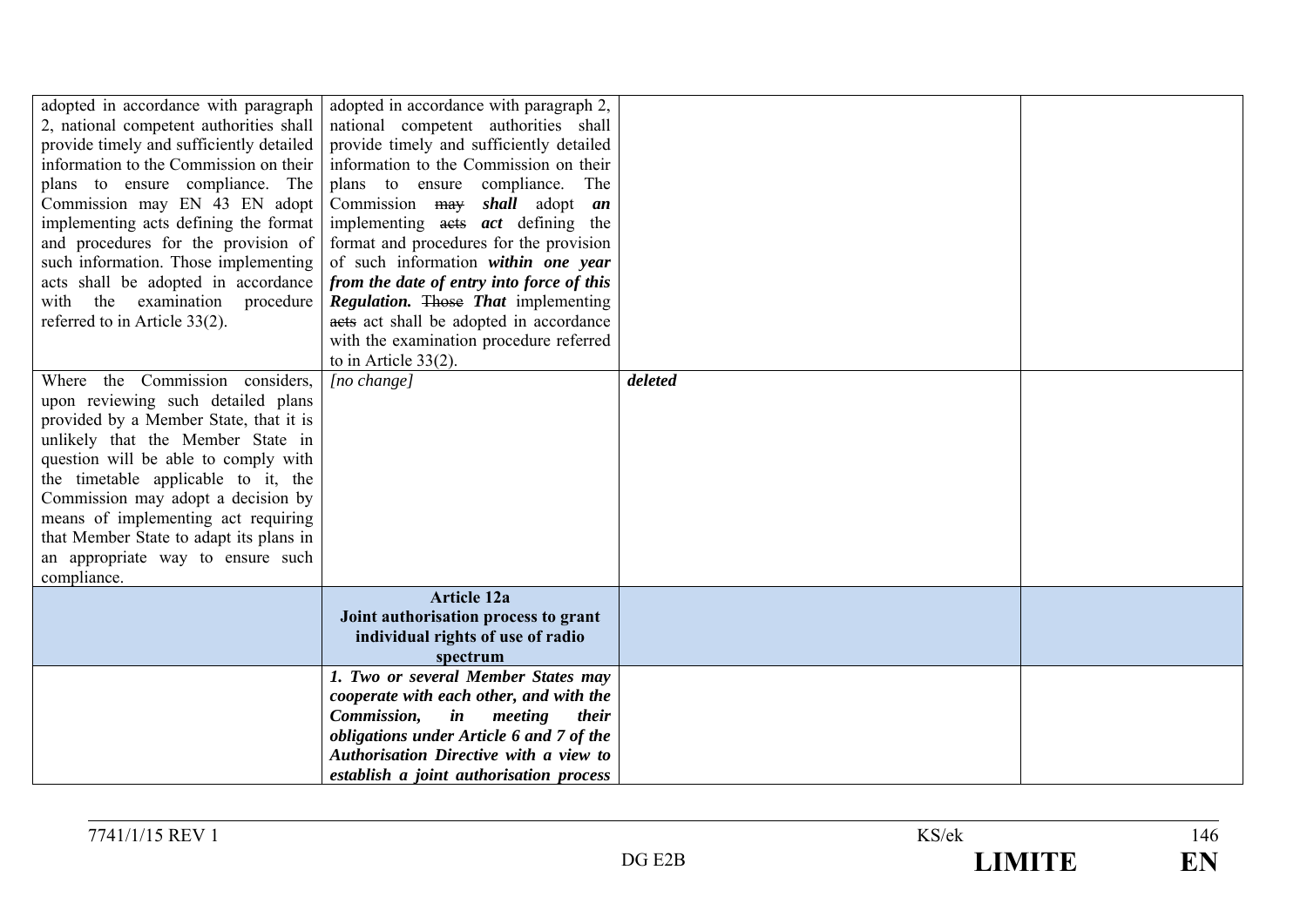| to grant individual rights of use of        |  |
|---------------------------------------------|--|
| radio spectrum, in line, where              |  |
| applicable, with any common timetable       |  |
| established in accordance with Article      |  |
| 12(2). The joint authorisation process      |  |
| shall meet the following criteria:          |  |
| the<br>national<br>individual<br>(a)        |  |
| <i>authorisation processes</i><br>shall be  |  |
| initiated and implemented by the            |  |
| national<br>competent<br><i>authorities</i> |  |
| according to a common schedule;             |  |
| (b) it shall provide where appropriate      |  |
| for common conditions and procedures        |  |
| for the selection and granting of           |  |
| individual rights among the Member          |  |
| <b>States concerned;</b>                    |  |
| $(c)$ it shall provide where appropriate    |  |
| for common or comparable conditions         |  |
| to be attached to the individual rights of  |  |
| use among the Member States                 |  |
| concerned inter alia allowing operators     |  |
| to be granted consistent spectrum           |  |
| portfolios with regard to the spectrum      |  |
| blocks to be assigned.                      |  |
| 2. Where Member States intend to            |  |
| establish a joint authorisation process,    |  |
| the national competent authorities          |  |
| concerned shall simultaneously make         |  |
| their draft measures accessible to the      |  |
| Commission and the competent                |  |
| authorities. The Commission shall           |  |
| inform the other Member States.             |  |
| 3. A joint authorisation process shall be   |  |
| open at any time to other Member            |  |
| States.                                     |  |
|                                             |  |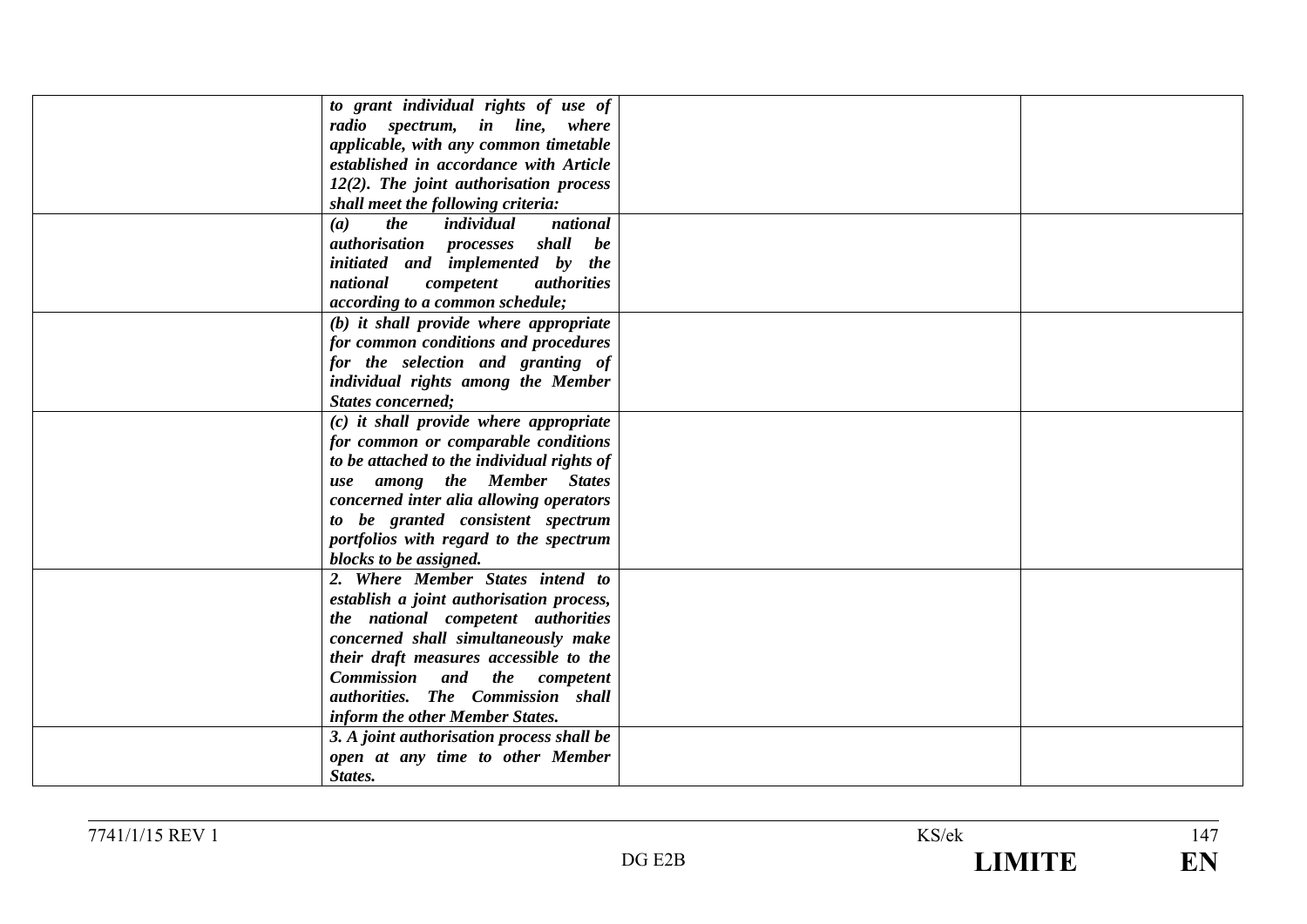| Article 13 – Coordination of<br>authorisation procedures and<br>conditions for the use of radio<br>spectrum for wireless broadband in<br>the internal market                                                                                                                                                                                                                                                                                                                                                                                                                                                                                                                                                                                                                                                                                                                                                                                                                                                                                                 | [no changes]               | deleted            |  |
|--------------------------------------------------------------------------------------------------------------------------------------------------------------------------------------------------------------------------------------------------------------------------------------------------------------------------------------------------------------------------------------------------------------------------------------------------------------------------------------------------------------------------------------------------------------------------------------------------------------------------------------------------------------------------------------------------------------------------------------------------------------------------------------------------------------------------------------------------------------------------------------------------------------------------------------------------------------------------------------------------------------------------------------------------------------|----------------------------|--------------------|--|
| 1. Where a national competent<br>authority intends to subject the use of<br>spectrum to a<br>radio<br>general<br>authorisation or to grant individual<br>rights of use of radio spectrum, or to<br>amend rights and obligations in relation<br>to the use of radio spectrum in<br>accordance with Article 14 of Directive<br>2002/20/EC, it shall make accessible<br>its draft measure, together with the<br>reasoning thereof, simultaneously to<br>the Commission and the competent<br>authorities for radio spectrum of the<br>other Member States, upon completion<br>of the public consultation referred to in<br>Article 6 of Directive 2002/21/EC, if<br>applicable, and in any event only at a<br>stage in its preparation which allows it<br>to provide to the Commission and the<br>competent authorities of the other<br>Member States sufficient and stable<br>information on all relevant matters.<br>The national competent authority shall<br>provide information which shall<br>include at least the following matters,<br>where applicable: | [no change]                | deleted            |  |
| (a) the type of authorisation process;<br>(b) the timing of the authorisation                                                                                                                                                                                                                                                                                                                                                                                                                                                                                                                                                                                                                                                                                                                                                                                                                                                                                                                                                                                | [no change]<br>[no change] | deleted<br>deleted |  |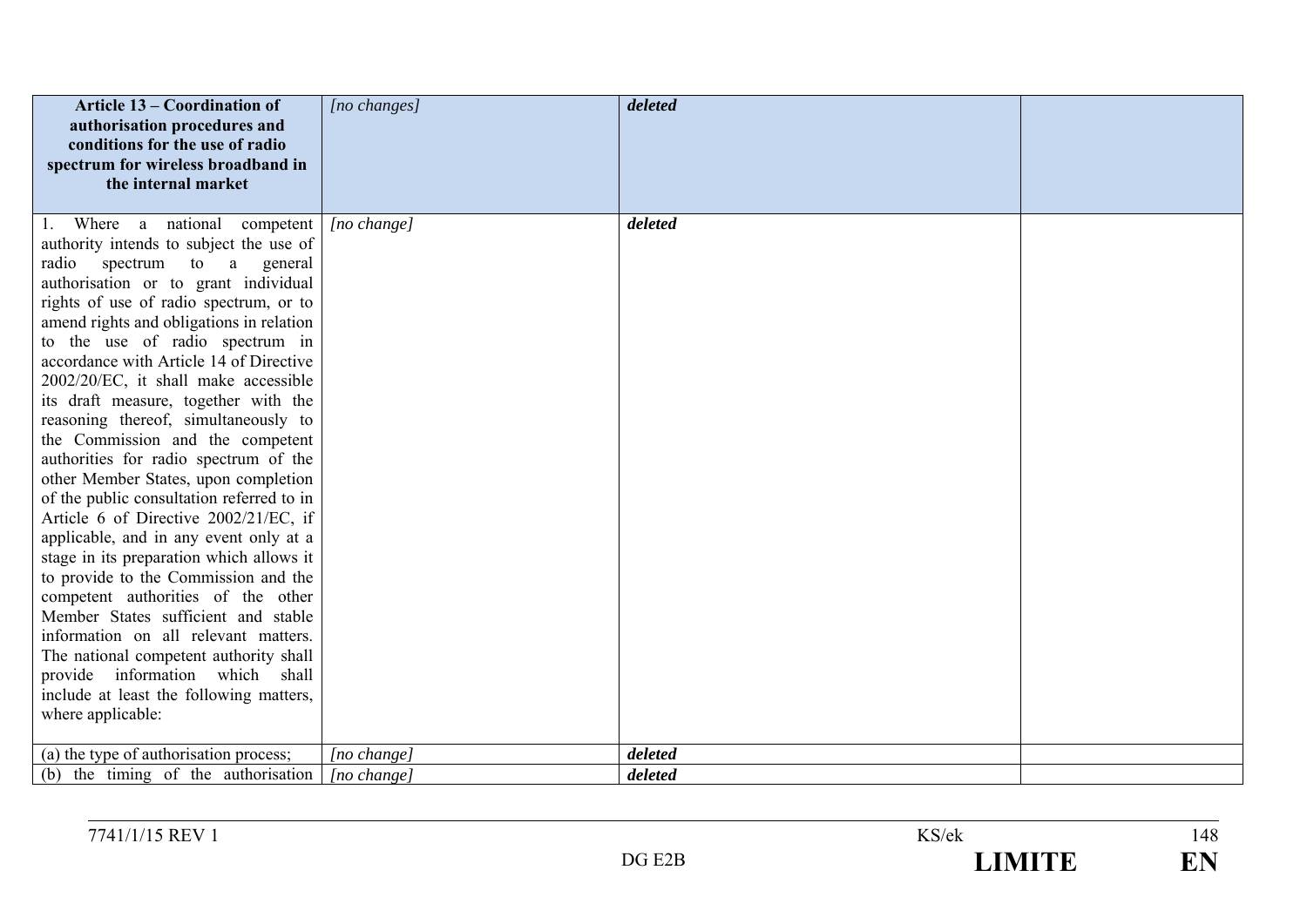| process;                                                                                                                    |                                                                                                                                                                                                                            |         |  |
|-----------------------------------------------------------------------------------------------------------------------------|----------------------------------------------------------------------------------------------------------------------------------------------------------------------------------------------------------------------------|---------|--|
| (c) the duration of the rights of use;                                                                                      | (c) the duration of the rights of use,<br>which shall be no less than 25 years,<br>and in any case appropriate to<br>incentivise investment and competition,<br>and discourage the under-use or<br>'hoarding' of spectrum; | deleted |  |
| (d) the type and amount of radio<br>spectrum available, as a whole or to<br>any given undertaking;                          | $[no \space change]$                                                                                                                                                                                                       | deleted |  |
| (e) the amount and structure of any fees<br>to be paid;                                                                     | $[no \space change]$                                                                                                                                                                                                       | deleted |  |
| compensation or<br>incentives<br>(f)<br>regarding the vacation or sharing of<br>radio spectrum by existing users;           | [no change]                                                                                                                                                                                                                | deleted |  |
| (g) coverage obligations;                                                                                                   | [no change]                                                                                                                                                                                                                | deleted |  |
| (h) wholesale access, national or<br>regional roaming requirements;                                                         | [no change]                                                                                                                                                                                                                | deleted |  |
| (i) the reservation of radio spectrum for<br>certain types of operators, or the<br>exclusion of certain types of operators; | $[no \space change]$                                                                                                                                                                                                       | deleted |  |
| (j) conditions related to the assignment,<br>transfer or accumulation of rights of<br>use;                                  | (j) conditions related to the assignment,<br>reassignment, transfer or accumulation<br>of rights of use;                                                                                                                   | deleted |  |
| (k) the possibility to use radio spectrum<br>on a shared basis;                                                             | $[no \space change]$                                                                                                                                                                                                       | deleted |  |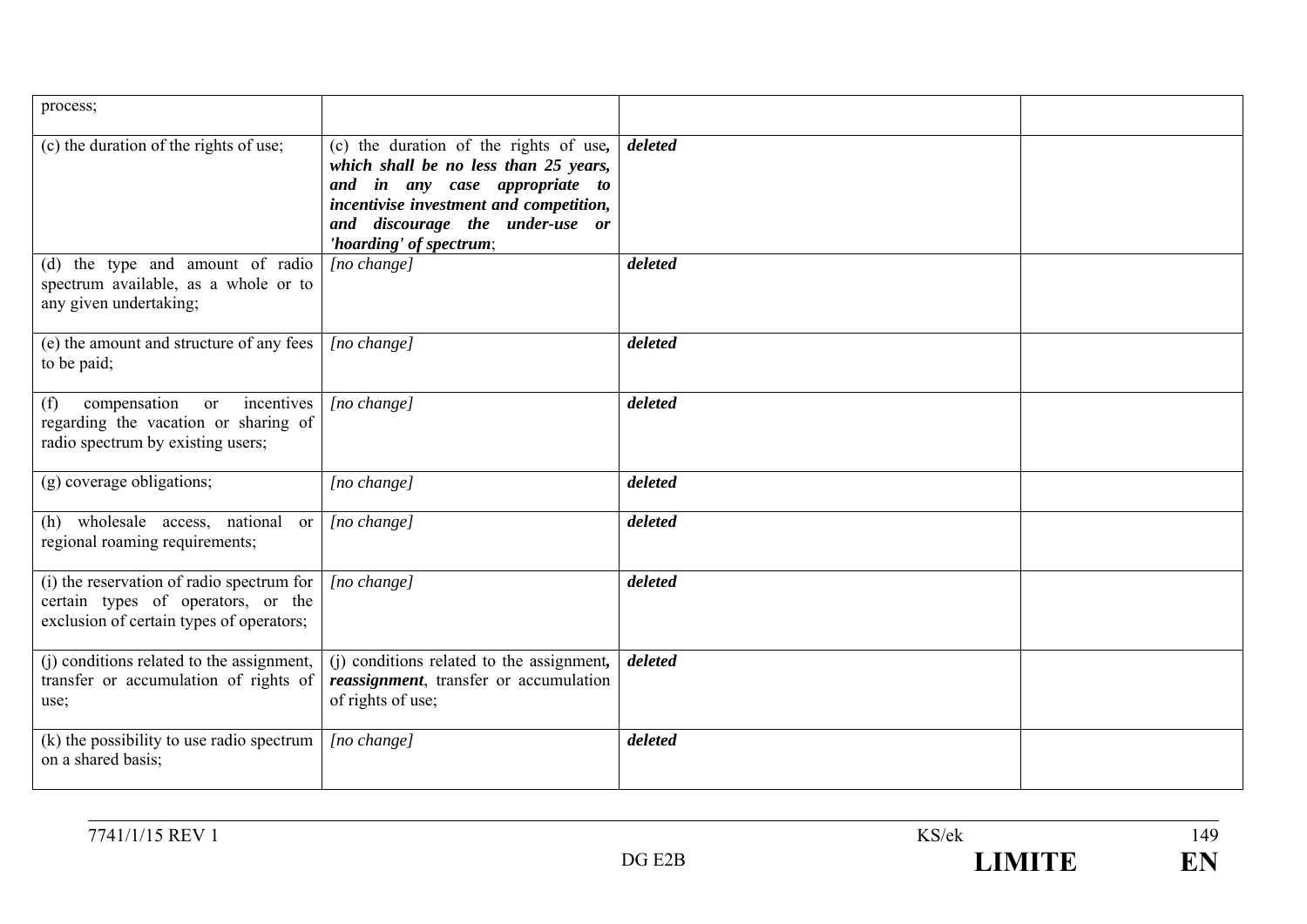| (l) infrastructure sharing;                                                                                                                                                                                                                                                                                                                                  | [no change]          | deleted |  |
|--------------------------------------------------------------------------------------------------------------------------------------------------------------------------------------------------------------------------------------------------------------------------------------------------------------------------------------------------------------|----------------------|---------|--|
| (m) minimum technology performance<br>levels;                                                                                                                                                                                                                                                                                                                | [no change]          | deleted |  |
| (n) restrictions applied in accordance<br>with Articles $9(3)$ and $9(4)$ of Directive<br>$2002/21/EC$ ; (o) a revocation or<br>withdrawal of one or several rights of<br>use or an amendment of rights or<br>conditions attached to such rights<br>which cannot be considered as minor<br>within the meaning of Article $14(1)$ of<br>Directive 2002/20/EC. | $[no \space change]$ | deleted |  |
| 2. National competent authorities and<br>the Commission may make comments<br>to the competent authority concerned<br>within a period of two months. The<br>two-month period shall not be<br>extended. When assessing the draft<br>measure in accordance with this<br>Article, the Commission shall have<br>regard in particular to:                          | $[no \ change]$      | deleted |  |
| (a) the provisions of Directives<br>2002/20/EC and 2002/21/EC and<br>Decision No. 243/2012/EC;                                                                                                                                                                                                                                                               | [no change]          | deleted |  |
| (b) the regulatory principles set out in<br>Article 9;                                                                                                                                                                                                                                                                                                       | $[no \space change]$ | deleted |  |
| (c) the relevant criteria for certain<br>specific conditions set out in Article 10<br>and the additional provisions set out in                                                                                                                                                                                                                               | $[no \space change]$ | deleted |  |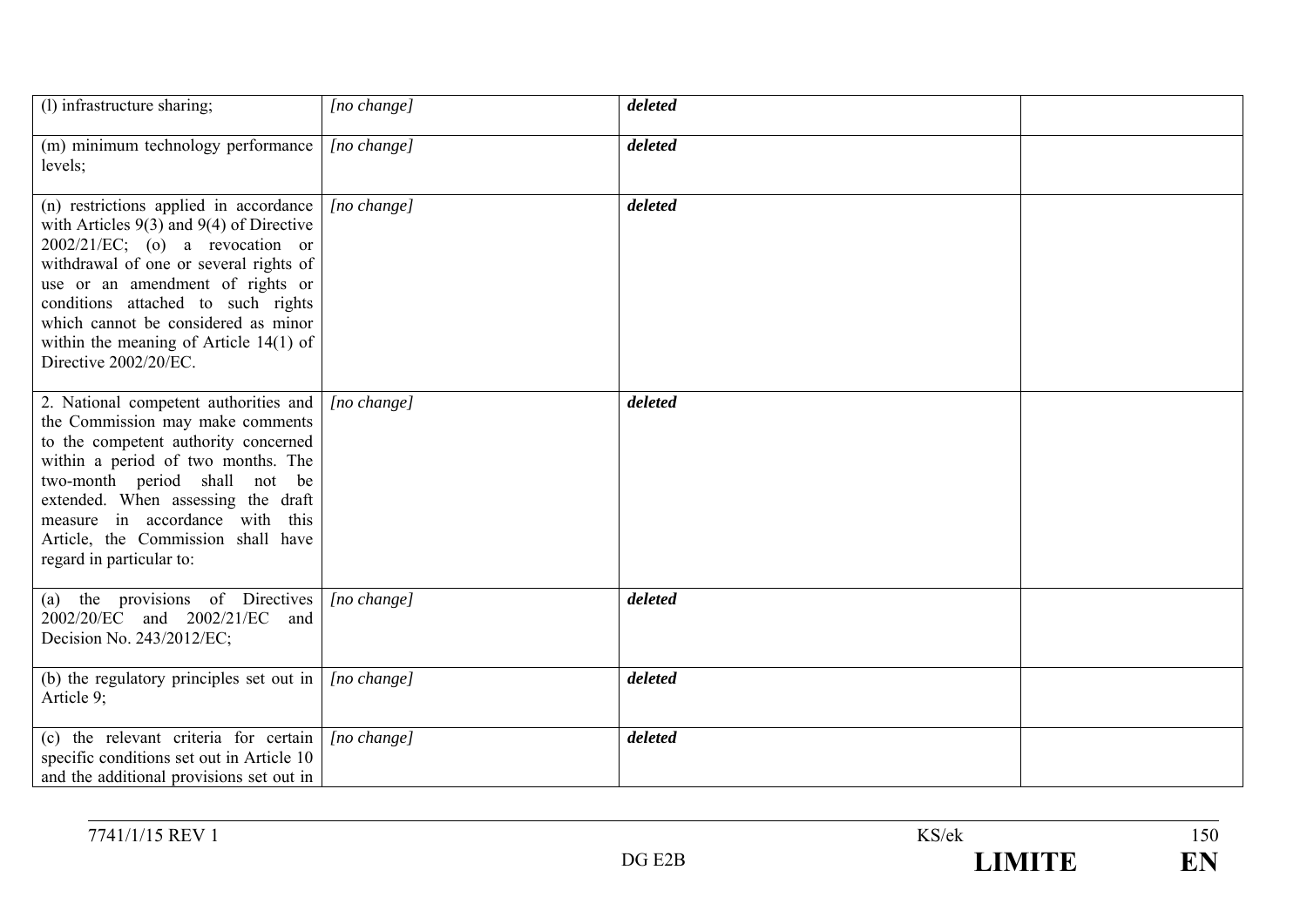| Article 11;                                                                                                                                                                                                                                                                                                                                                                                                                                                                                                                                                                                                                                  |                                                                                   |         |  |
|----------------------------------------------------------------------------------------------------------------------------------------------------------------------------------------------------------------------------------------------------------------------------------------------------------------------------------------------------------------------------------------------------------------------------------------------------------------------------------------------------------------------------------------------------------------------------------------------------------------------------------------------|-----------------------------------------------------------------------------------|---------|--|
| (d) any implementing act adopted in<br>accordance with Article 12;                                                                                                                                                                                                                                                                                                                                                                                                                                                                                                                                                                           | (d) any implementing $\frac{1}{4}$ acts adopted in<br>accordance with Article 12; | deleted |  |
| (e) coherence with recent, pending or<br>planned procedures in other Member<br>States, and possible effects on trade<br>between Member States. If, within this<br>period, the Commission notifies the<br>competent authority that the draft<br>measure would create a barrier to the<br>internal market or that it has serious<br>doubts as to its compatibility with<br>Union law, the draft measure shall not<br>be adopted for an additional period of<br>two months. The Commission shall<br>also inform the competent authorities<br>of the other Member States of the<br>position it has taken on the draft<br>measure in such a case. | [no change]                                                                       | deleted |  |
| 3. Within the additional two-month<br>period referred to in paragraph 2, the<br>Commission and<br>the competent<br>authority concerned shall cooperate<br>closely to identify the most appropriate<br>and effective measure in the light of the<br>criteria referred to in paragraph 2,<br>whilst taking due account of the views<br>of market participants and the need to<br>ensure the development of consistent<br>regulatory practice.                                                                                                                                                                                                  | [no change]                                                                       | deleted |  |
| 4. At any stage during the procedure,                                                                                                                                                                                                                                                                                                                                                                                                                                                                                                                                                                                                        | [no change]                                                                       | deleted |  |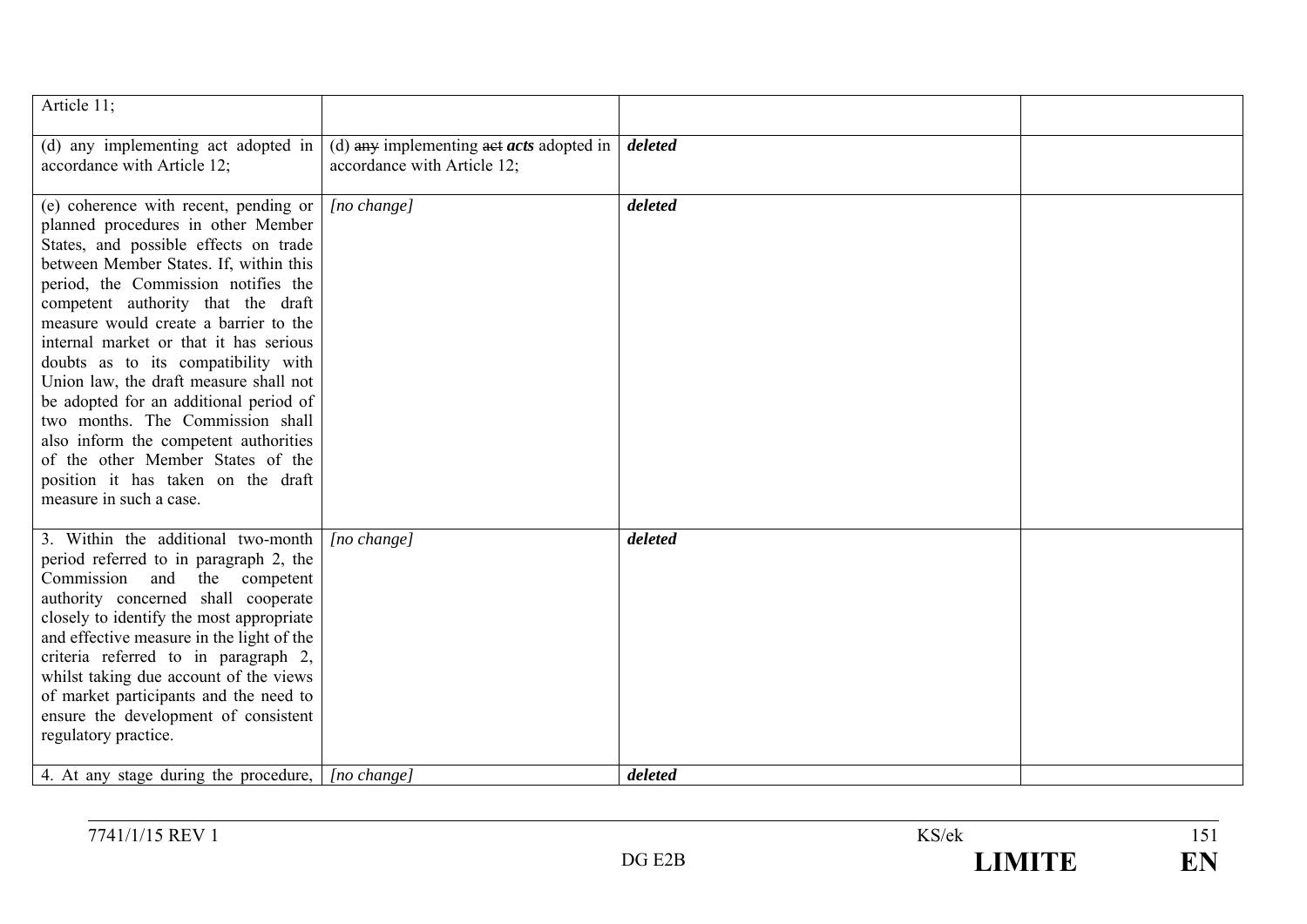| the competent authority may amend or<br>withdraw its draft measure taking<br>utmost account of the Commission's<br>notification referred to in paragraph 2.                                                                                                                                                                                                                                                                     |                      |         |  |
|---------------------------------------------------------------------------------------------------------------------------------------------------------------------------------------------------------------------------------------------------------------------------------------------------------------------------------------------------------------------------------------------------------------------------------|----------------------|---------|--|
| 5. Within the additional two-month<br>period referred in paragraph 2, the<br>Commission may:                                                                                                                                                                                                                                                                                                                                    | [no change]          | deleted |  |
| a) present a draft decision to the<br>Communications Committee requiring<br>the competent authority concerned to<br>withdraw the draft measure. The draft<br>decision shall be accompanied by a<br>detailed and objective analysis of why<br>the Commission considers that the draft<br>measure should not be adopted as<br>notified, together where necessary with<br>specific proposals for amending the<br>draft measure; or | $[no \space change]$ | deleted |  |
| b) take a decision changing its position<br>in relation to the draft measure<br>concerned.                                                                                                                                                                                                                                                                                                                                      | [no change]          | deleted |  |
| 6. Where the Commission has not<br>presented a draft decision referred to in<br>paragraph $5(a)$ or takes a decision<br>referred to in paragraph $5(b)$ , the<br>competent authority concerned may<br>adopte the draft measure. Where the<br>Commission has presented a draft<br>decision referred to in accordance with<br>paragraph $5(a)$ , the draft measure shall<br>not be adopted by the competent                       | [no change]          | deleted |  |

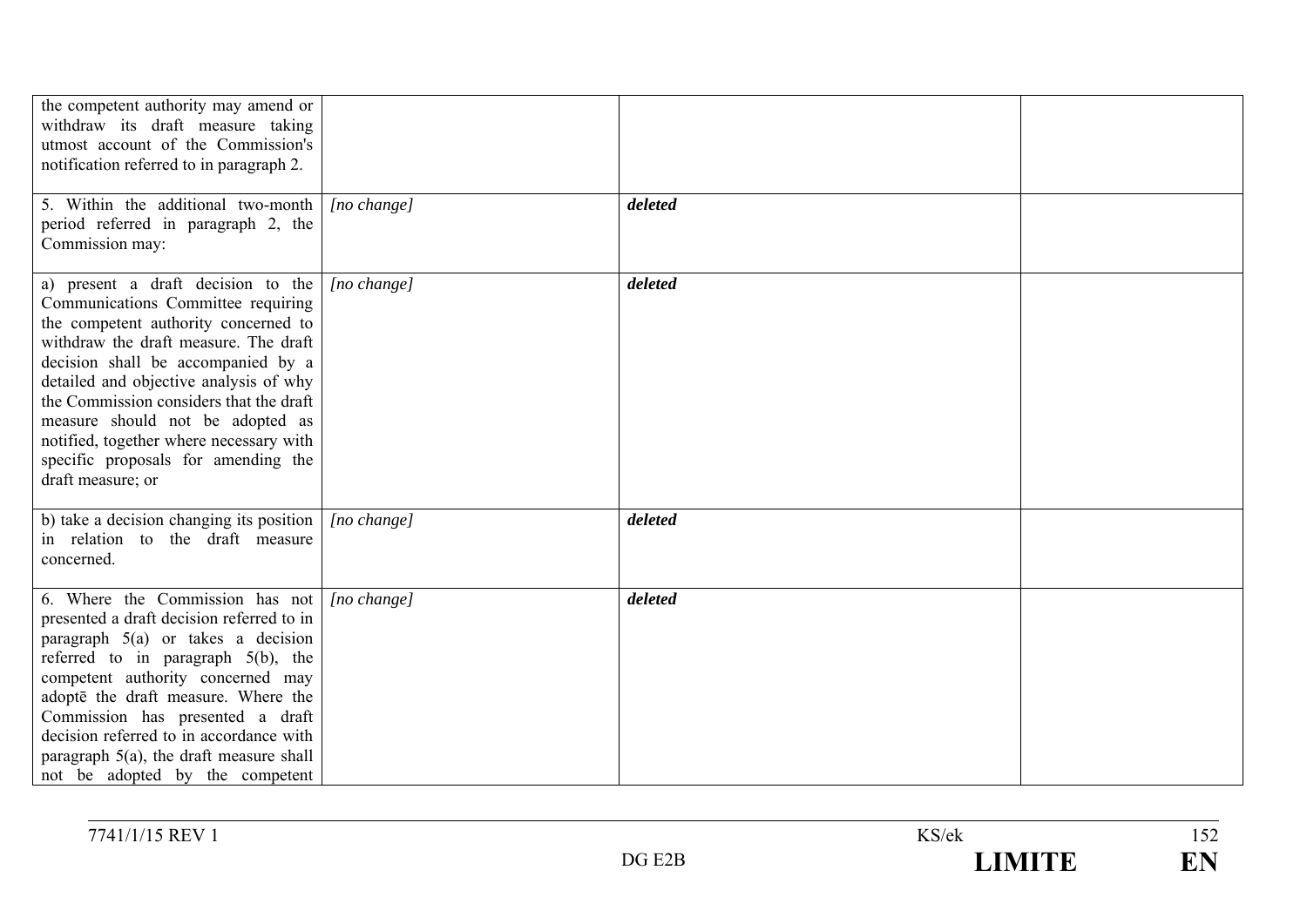| authority for a period not exceeding six<br>months from the notification sent to the<br>competent authority pursuant to<br>paragraph 2. The Commission may<br>decide to change its position in relation<br>to the draft measure concerned at any<br>stage of the procedure, including after<br>the submission of a draft decision to<br>the Communications Committee.                                                                                                                           |             |         |  |
|-------------------------------------------------------------------------------------------------------------------------------------------------------------------------------------------------------------------------------------------------------------------------------------------------------------------------------------------------------------------------------------------------------------------------------------------------------------------------------------------------|-------------|---------|--|
| 7. The Commission shall adopt any<br>decision requiring the competent<br>authority to withdraw its draft measure<br>by means of implementing acts. Those<br>implementing act shall be adopted in<br>accordance with the examination<br>procedure referred to in Article 33(2).                                                                                                                                                                                                                  | [no change] | deleted |  |
| 8. Where the Commission has adopted<br>decision in accordance with<br>a —<br>paragraph 7, the competent authority<br>shall amend or withdraw the draft<br>measure within six months of the date<br>of notification of the Commission's<br>decision. When the draft measure is<br>amended, the competent authority shall<br>undertake a public consultation where<br>appropriate, and shall make the<br>amended draft measure accessible to<br>the Commission in accordance with<br>paragraph 1. | [no change] | deleted |  |
| 9. The competent authority concerned<br>shall take the utmost account of any<br>comments of competent authorities of                                                                                                                                                                                                                                                                                                                                                                            | [no change] | deleted |  |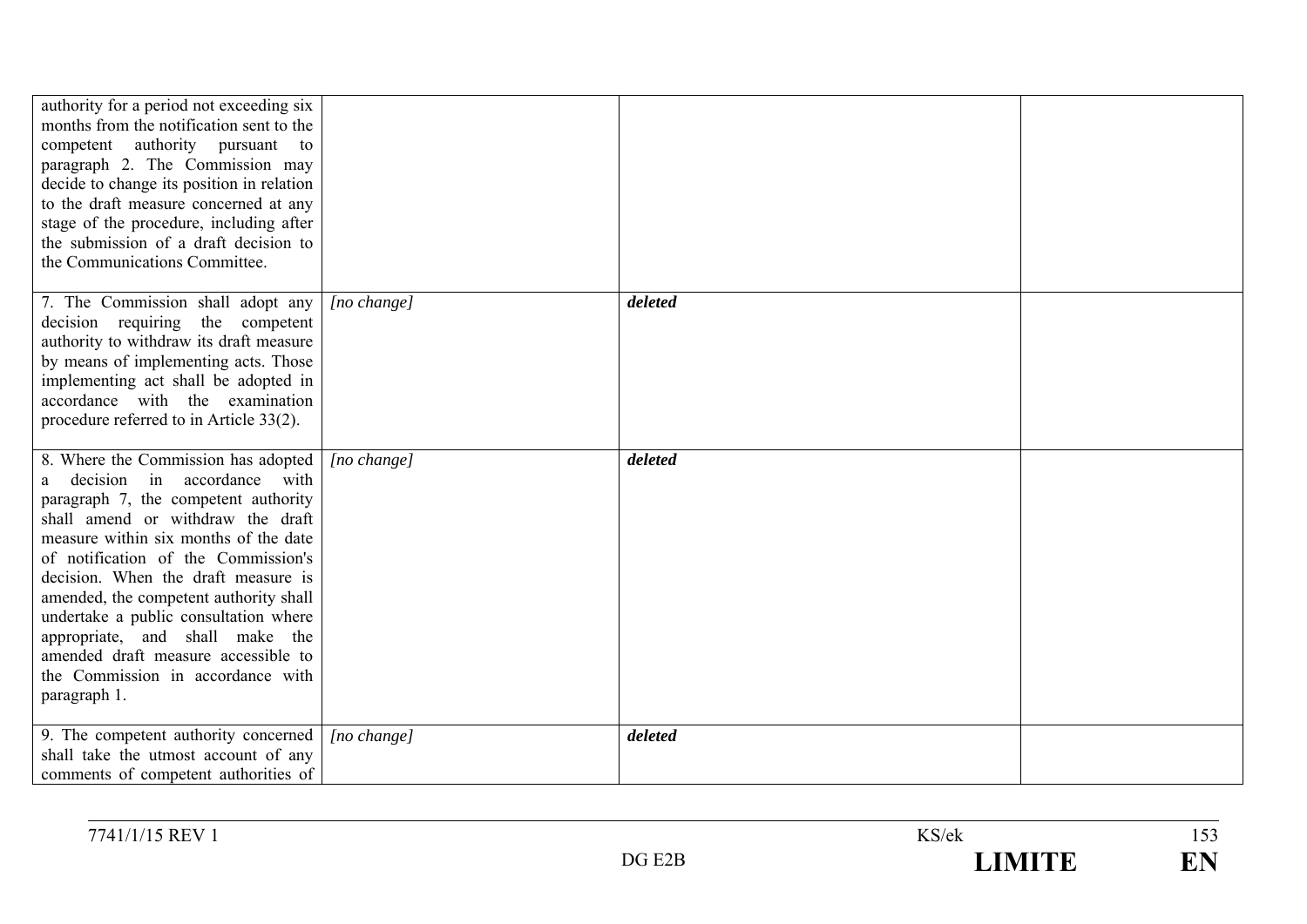| the other Member States and the<br>Commission and may, except in cases<br>covered by the third sub-paragraph of<br>paragraph 2, by the second sub-<br>paragraph of paragraph 6 and by<br>paragraph 7, adopt the resulting draft<br>measure and where it does so, shall<br>communicate it to the Commission.             |              |         |  |
|-------------------------------------------------------------------------------------------------------------------------------------------------------------------------------------------------------------------------------------------------------------------------------------------------------------------------|--------------|---------|--|
| 10. The competent authority shall<br>inform the Commission of the results<br>of the procedure to which its measure<br>relates once that procedure has been<br>concluded.                                                                                                                                                | [no change]  | deleted |  |
| Article 14 – Access to radio local<br>area networks                                                                                                                                                                                                                                                                     | [no changes] | deleted |  |
| 1. National competent authorities shall<br>allow the provision of access through<br>radio local area networks to the<br>network of a provider of electronic<br>communications to the public as well<br>as the use of the harmonised radio<br>spectrum for such provision, subject<br>only to general authorisation.     | [no change]  | deleted |  |
| 2. National competent authorities shall<br>not prevent providers of electronic<br>communications to the public from<br>allowing access for the public to their<br>networks, through radio local area<br>networks, which may be located at an<br>end user's premises, subject to<br>compliance<br>with<br>the<br>general | [no change]  | deleted |  |

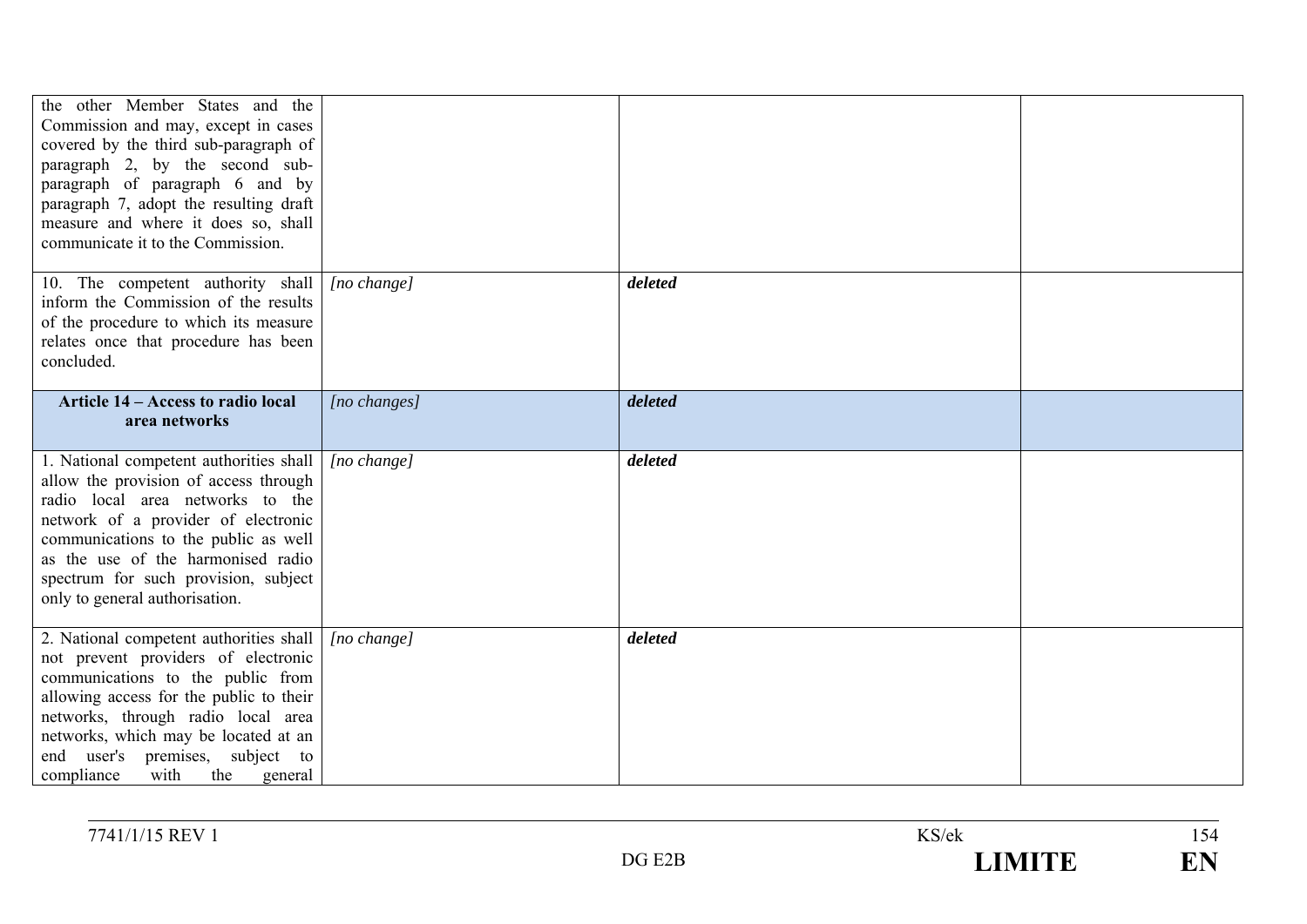| authorisation conditions and the prior<br>informed agreement of the end user.                                                                                                                                                                                                                                                                                 |                 |         |  |
|---------------------------------------------------------------------------------------------------------------------------------------------------------------------------------------------------------------------------------------------------------------------------------------------------------------------------------------------------------------|-----------------|---------|--|
| 3.<br>Providers<br>of<br>electronic<br>communications to the public shall not<br>unilaterally restrict:                                                                                                                                                                                                                                                       | [no change]     | deleted |  |
| a) the right of end users to accede to<br>radio local area networks of their<br>choice provided by third parties;                                                                                                                                                                                                                                             | $[no \ change]$ | deleted |  |
| b) the right of end users to allow<br>reciprocally or more generally access<br>to the networks of such providers by<br>other end users through radio local area<br>networks, including on the basis of<br>third-party initiatives which federate<br>and make publicly accessible the radio<br>local area networks of different end<br>users.                  | [no change]     | deleted |  |
| 4. National competent authorities shall<br>not restrict the right of end users to<br>allow reciprocally or more generally<br>access to their radio local area<br>networks by other end users, including<br>on the basis of third-party initiatives<br>which federate and make publicly<br>accessible the radio local area networks<br>of different end users. | [no change]     | deleted |  |
| 5. National competent authorities shall<br>not restrict the provision of public<br>access to radio local area networks:                                                                                                                                                                                                                                       | [no change]     | deleted |  |
| (a) by public authorities on or in the $ $ [no change]                                                                                                                                                                                                                                                                                                        |                 | deleted |  |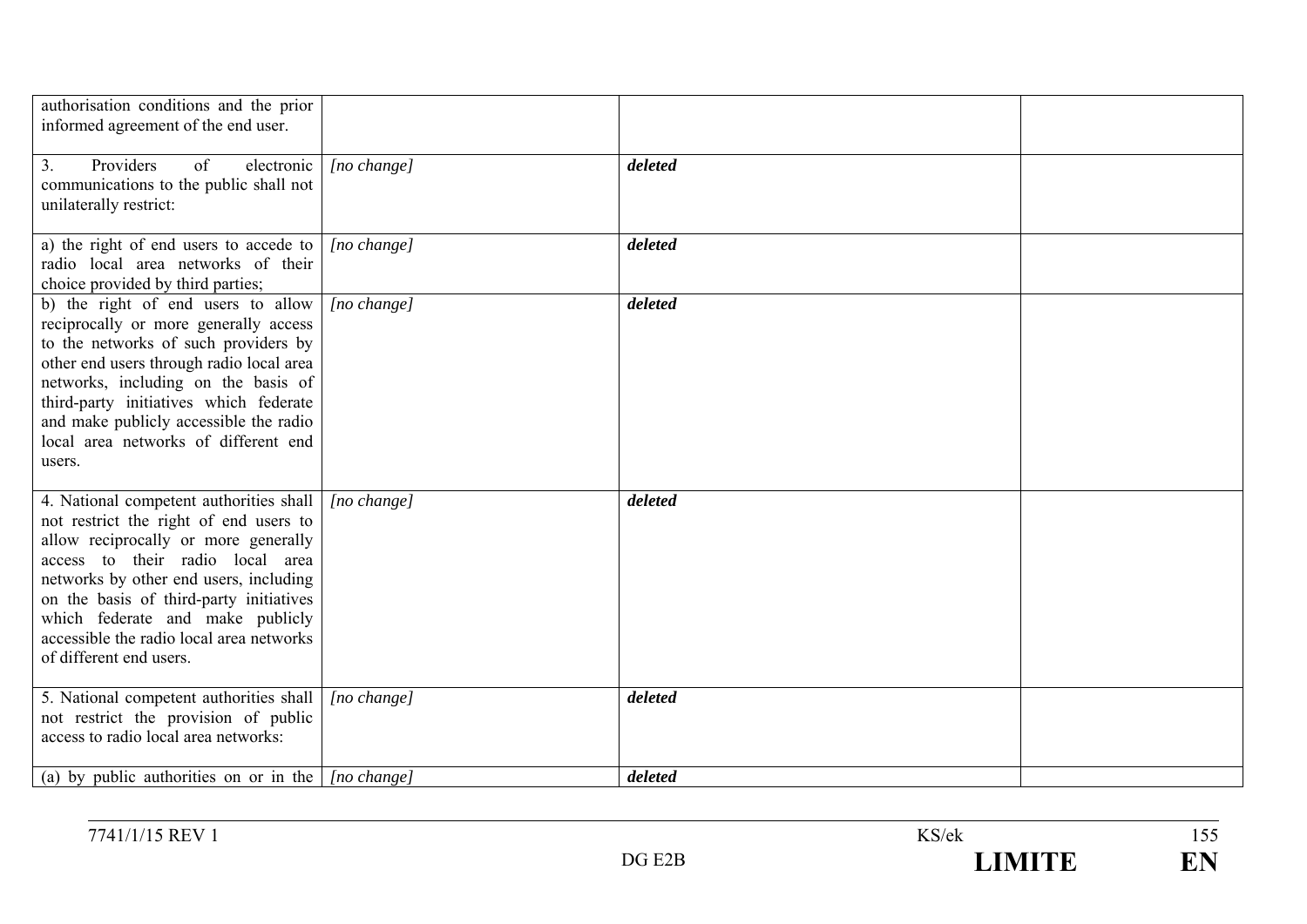| immediate<br>vicinity<br>of premises<br>occupied by such publice authorities,<br>when it is ancillary to the public<br>services provided on such premises;                                                                                                                                                                                                                                                                                                       |                      |         |  |
|------------------------------------------------------------------------------------------------------------------------------------------------------------------------------------------------------------------------------------------------------------------------------------------------------------------------------------------------------------------------------------------------------------------------------------------------------------------|----------------------|---------|--|
| (b) by initiatives of non-governmental<br>organisations or public authorities to<br>federate and make reciprocally or more<br>generally accessible the radio local area<br>networks of different end users,<br>including, where applicable, the radio<br>local area networks to which public<br>access is provided in accordance with<br>sub-point $(a)$ .                                                                                                       | [no change]          | deleted |  |
| 6. An undertaking, public authority or<br>other end user shall not be deemed to<br>provider of electronic<br>a<br>be<br>communications to the public solely by<br>virtue of the provision of public access<br>to radio local area networks, where<br>such provision is not commercial in<br>character, or is merely ancillary to<br>another commercial activity or public<br>service which is not dependent on the<br>conveyance of signals on such<br>networks. | $[no \space change]$ | deleted |  |
| Article 15 – Deployment and<br>operation of small-area wireless<br>access points                                                                                                                                                                                                                                                                                                                                                                                 | $[no \; changes]$    | deleted |  |
| 1. National competent authorities shall<br>allow the deployment, connection and<br>operation of unobtrusive small-area                                                                                                                                                                                                                                                                                                                                           | $[no \space change]$ | deleted |  |

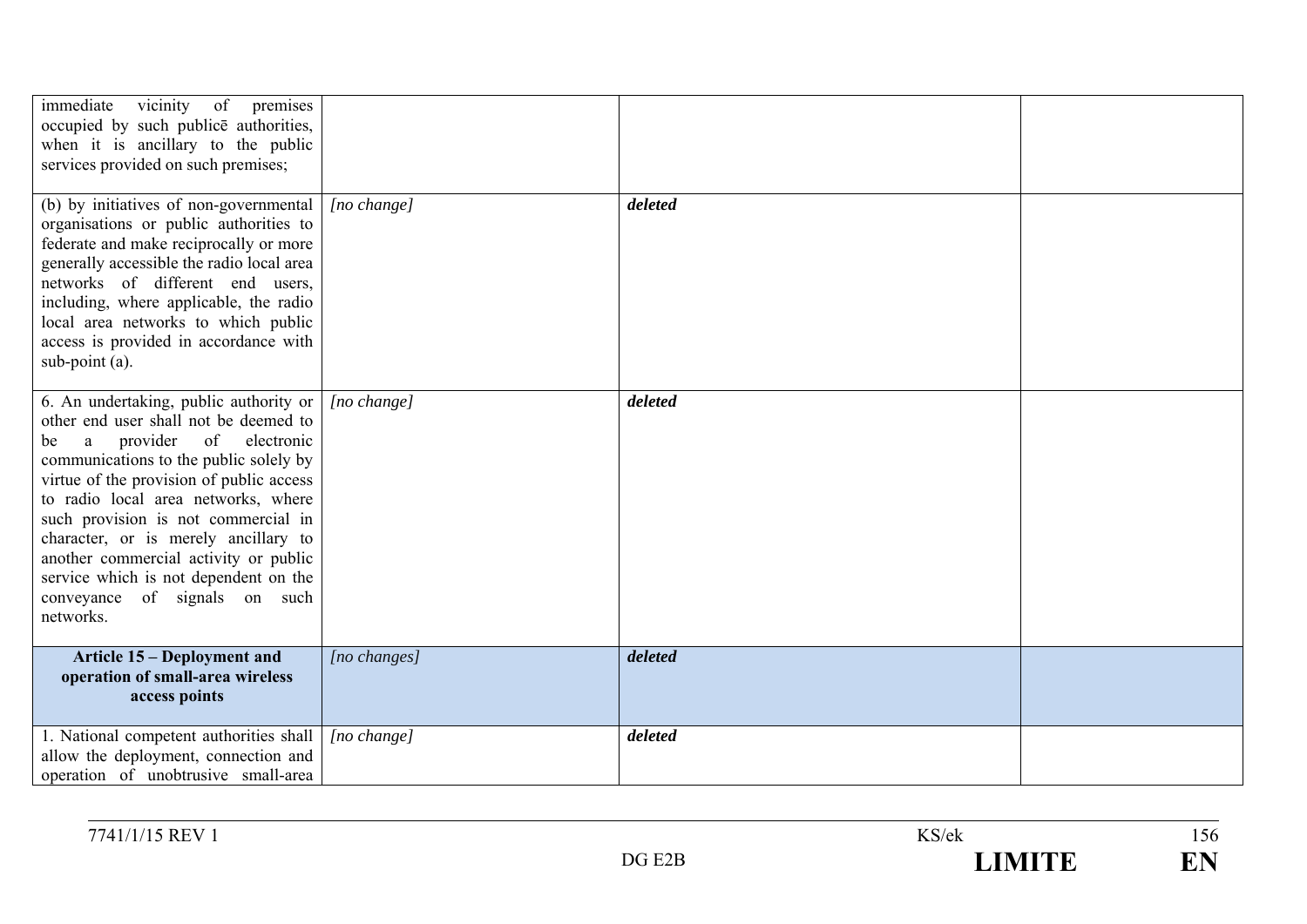| wireless access points under the<br>general authorisation regime and shall<br>not unduly restrict that deployment,<br>connection or operation through<br>individual town planning permits or in |                                                                                               |         |  |
|-------------------------------------------------------------------------------------------------------------------------------------------------------------------------------------------------|-----------------------------------------------------------------------------------------------|---------|--|
| any other way, whenever such use is in                                                                                                                                                          |                                                                                               |         |  |
| compliance<br>with<br>implementing<br>adopted<br>measures<br>pursuant<br>to                                                                                                                     |                                                                                               |         |  |
| paragraph 2. This paragraph is without                                                                                                                                                          |                                                                                               |         |  |
| prejudice to the authorisation regime                                                                                                                                                           |                                                                                               |         |  |
| for the radio spectrum employed to<br>operate small-area wireless access                                                                                                                        |                                                                                               |         |  |
| points.                                                                                                                                                                                         |                                                                                               |         |  |
|                                                                                                                                                                                                 |                                                                                               |         |  |
|                                                                                                                                                                                                 | 2. For the purposes of the uniform $\vert$ 2. For the purposes of the uniform                 | deleted |  |
| implementation<br>of<br>the<br>general<br>regime<br>authorisation<br>for<br>the                                                                                                                 | implementation<br><sub>of</sub><br>the<br>general<br>authorisation regime for the deployment, |         |  |
| deployment, connection and operation                                                                                                                                                            | connection and operation of small-area                                                        |         |  |
| of small-area wireless access points                                                                                                                                                            | wireless access points pursuant to                                                            |         |  |
| pursuant to<br>paragraph 1, the                                                                                                                                                                 | paragraph 1, the Commission may shall,                                                        |         |  |
| Commission may, by means of an                                                                                                                                                                  | by means of an implementing act to be                                                         |         |  |
| implementing act, specify technical<br>for<br>characteristics<br>the<br>design,                                                                                                                 | adopted within one year from the date<br>of entry into force of this Regulation,              |         |  |
| deployment and operation of small-                                                                                                                                                              | specify technical characteristics for the                                                     |         |  |
| area wireless access points, compliance                                                                                                                                                         | design, deployment and operation of                                                           |         |  |
| which<br>shall<br>ensure<br>their<br>with                                                                                                                                                       | small-area wireless access points,                                                            |         |  |
| unobtrusive character when in use in                                                                                                                                                            | compliance with which shall ensure their                                                      |         |  |
| different<br>local<br>The<br>contexts.<br>shall specify<br>Commission<br>those                                                                                                                  | unobtrusive character when in use in<br>different<br>The<br>local<br>contexts.                |         |  |
| technical characteristics by reference to                                                                                                                                                       | Commission shall<br>specify<br>those                                                          |         |  |
| the maximum size, power and                                                                                                                                                                     | technical characteristics by reference to                                                     |         |  |
| electromagnetic characteristics, as well                                                                                                                                                        | the maximum size, power<br>and                                                                |         |  |
| as the visual impact, of the deployed                                                                                                                                                           | electromagnetic characteristics, as well                                                      |         |  |
| small-area wireless access points.                                                                                                                                                              | as the visual impact, of the deployed                                                         |         |  |
|                                                                                                                                                                                                 | Those technical characteristics for use   small-area wireless access points. Those            |         |  |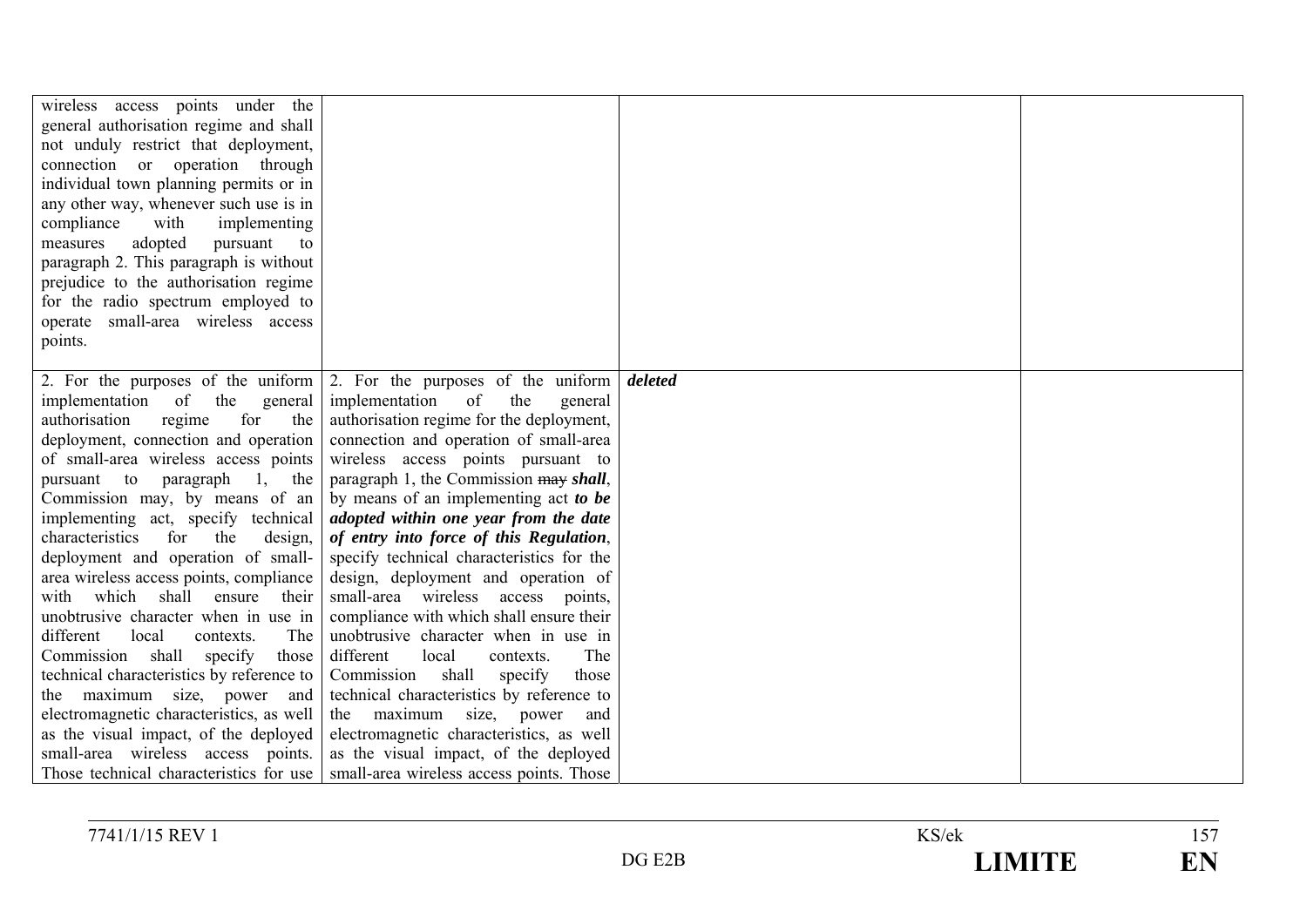| of smallarea wireless access points         | technical characteristics for use of small-       |         |  |
|---------------------------------------------|---------------------------------------------------|---------|--|
| shall at a minimum comply with the          | area wireless access points shall at a            |         |  |
| of<br>Directive  <br>requirements           | minimum comply with the requirements              |         |  |
| $2013/35/EU^{38}$ and with the thresholds   | of Directive $2013/35/EU^{38}$ and with the       |         |  |
| defined in Council Recommendation           | thresholds defined<br>Council<br>in               |         |  |
| No 1999/519/EC <sup>39</sup> .              | Recommendation No 1999/519/EC <sup>39</sup> .     |         |  |
| The characteristics specified in order      | The <i>technical</i> characteristics specified in | deleted |  |
| for the deployment, connection and          | order for the deployment, connection              |         |  |
| operation of smallarea wireless access      | and operation of small-area wireless              |         |  |
| point to benefit from paragraph 1 shall     | access point to benefit from paragraph 1          |         |  |
| be without prejudice to the essential       | shall be without prejudice to the                 |         |  |
| requirements of Directive 1999/5/EC         | essential requirements of Directive               |         |  |
| of the European Parliament and the          | 1999/5/EC of the European Parliament              |         |  |
| Council relative to the placing on the      | and the Council relative to the placing           |         |  |
| market of such products <sup>40</sup> .     | on the market of such products <sup>40</sup> .    |         |  |
| Article 16 – Radio spectrum                 | deleted                                           | deleted |  |
| coordination among Member States            |                                                   |         |  |
|                                             |                                                   |         |  |
| 1. Without prejudice<br>their<br>to         | deleted                                           | deleted |  |
| obligations under relevant international    |                                                   |         |  |
| agreements including ITU Radio              |                                                   |         |  |
| Regulations, the national competent         |                                                   |         |  |
| authorities shall ensure that the use of    |                                                   |         |  |
| radio spectrum is organised on their        |                                                   |         |  |
| territory, and shall in particular take all |                                                   |         |  |
| necessary radio spectrum allocation or      |                                                   |         |  |
| assignment measures, in order that no       |                                                   |         |  |

<sup>&</sup>lt;sup>38</sup> Directive 2013/35/EU of the European Parliament and of the Council of 26 June 2013 on the minimum health and safety requirements regarding the exposure of workers to the risks arising from physical agents (electromagnetic fields) (20th individual Directive within the meaning of Article 16(1) of Directive 89/391/EEC) and repealing Directive  $2004/40/\overline{EC}$  (OJ L 179, 29.6.2013, p. 1).

<sup>&</sup>lt;sup>39</sup> Recommendation 1999/519/EC of the Council of 12 July 1999 on the limitation of exposure of the general public to electromagnetic fields (0 Hz to 300 GHz) (OJ L 1999, 30.7.1999, p. 59).

**<sup>40</sup>** Directive 1999/5/EC of the European Parliament and the Council of 9 March 1999 on radio equipment and telecommunications terminal equipment and the mutual recognition of their conformity  $(OJ L 91, 7.4.1999, p. 10)$ .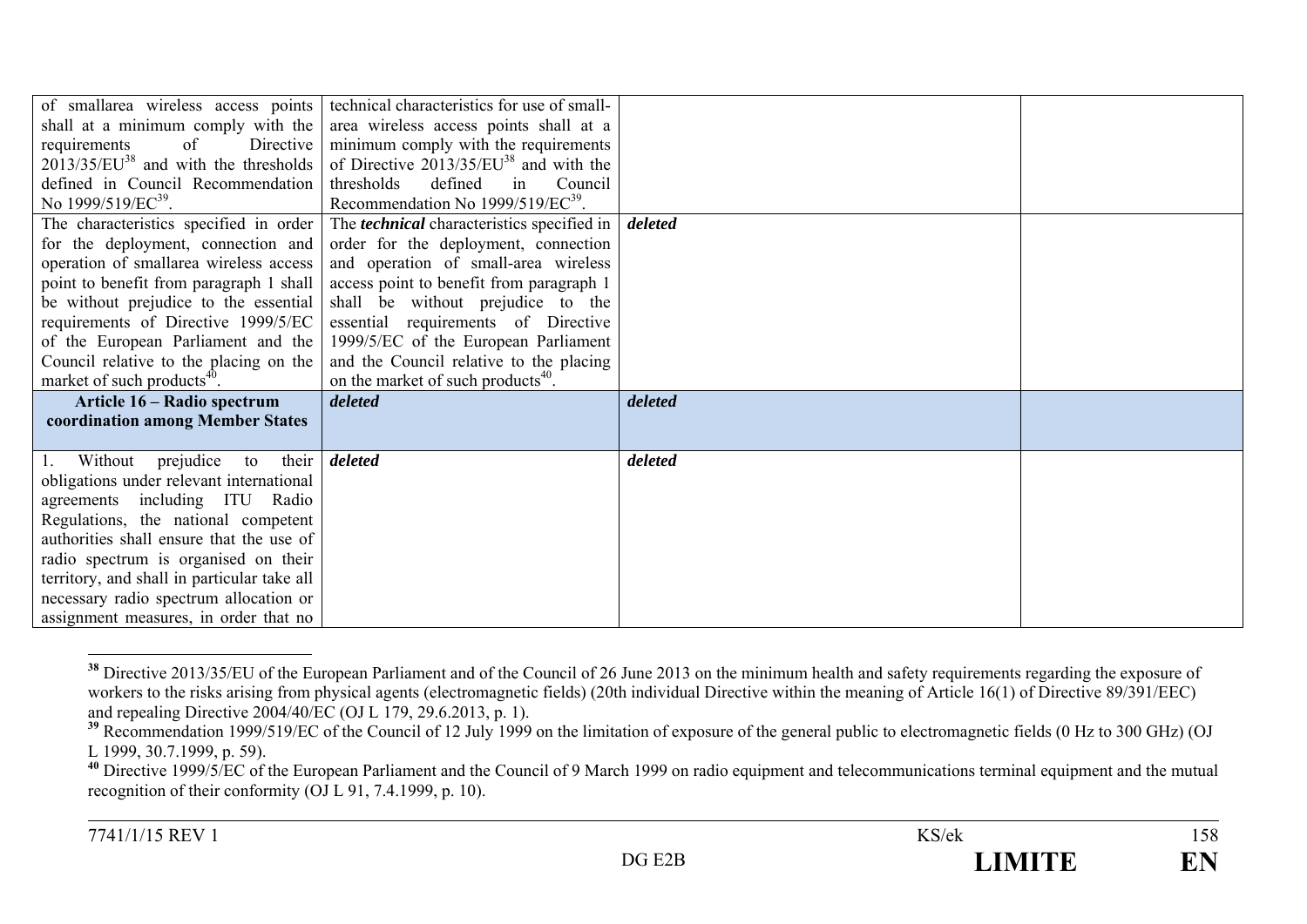| other Member State is impeded from<br>allowing on its territory the use of a<br>harmonised<br>in<br>band<br>specific<br>accordance with Union legislation.                                                                                                                                                                                                                                                                                                                                                                                                                                                                                                                                                                |         |         |  |
|---------------------------------------------------------------------------------------------------------------------------------------------------------------------------------------------------------------------------------------------------------------------------------------------------------------------------------------------------------------------------------------------------------------------------------------------------------------------------------------------------------------------------------------------------------------------------------------------------------------------------------------------------------------------------------------------------------------------------|---------|---------|--|
| 2. Member States shall cooperate with<br>each other in the cross-border<br>coordination of the use of radio<br>spectrum in order to ensure compliance<br>with paragraph 1 and to ensure that no<br>Member State is denied equitable<br>access to radio spectrum.                                                                                                                                                                                                                                                                                                                                                                                                                                                          | deleted | deleted |  |
| 3. Any concerned Member State may<br>invite the Radio Spectrum Policy<br>Group to use its good offices to assist it<br>and any other Member State in<br>complying with this Article. The<br>Commission may adopt implementing<br>measures to ensure that coordinated<br>outcomes respect the requirement of<br>equitable access to radio spectrum<br>among the relevant Member States, to<br>resolve any practical inconsistencies<br>between distinct coordinated outcomes<br>between different Member States, or to<br>ensure the enforcement of coordinated<br>solutions under Union law. Those<br>implementing acts shall be adopted in<br>accordance with the examination<br>procedure referred to in Article 33(2). | deleted | deleted |  |
| Section 2 – European virtual access<br>products Article 17 – European<br>virtual broadband access producet                                                                                                                                                                                                                                                                                                                                                                                                                                                                                                                                                                                                                | deleted | deleted |  |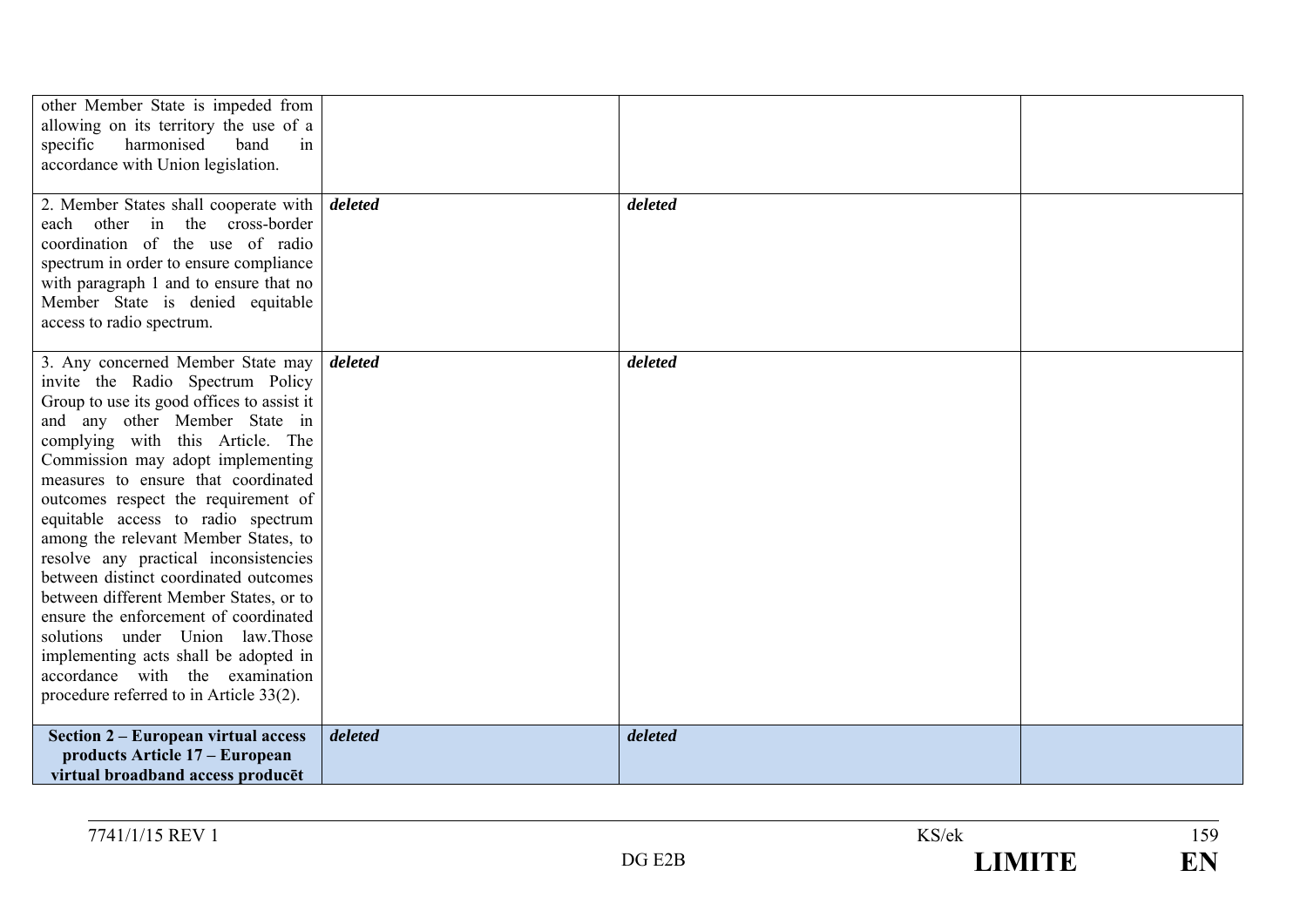| 1. The provision of a virtual broadband<br>access product imposed in accordance<br>with Article 8 and 12 of Directive<br>2002/19/EC shall be considered as the<br>provision of a European virtual<br>broadband access product if it is<br>supplied in accordance with the<br>minimum parameters listed in one of<br>the Offers set out in Annex I and<br>cumulatively meets the following<br>substantive requirements: | deleted | deleted |  |
|------------------------------------------------------------------------------------------------------------------------------------------------------------------------------------------------------------------------------------------------------------------------------------------------------------------------------------------------------------------------------------------------------------------------|---------|---------|--|
| (a) ability to be offered as a high<br>quality product anywhere in the Union;                                                                                                                                                                                                                                                                                                                                          | deleted | deleted |  |
| (b) maximum degree of network and<br>service interoperability and non-<br>discriminatory network management<br>between operators consistently with<br>network topology;                                                                                                                                                                                                                                                | deleted | deleted |  |
| (c) capacity to serve end-users on<br>competitive terms;                                                                                                                                                                                                                                                                                                                                                               | deleted | deleted |  |
| (d) cost-effectiveness, taking into<br>account the capacity to be implemented<br>on existing and newly built networks<br>and to co-exist with other access<br>products that may be provided on the<br>same network infrastructure;                                                                                                                                                                                     | deleted | deleted |  |
| operational<br>effectiveness,<br>$\overline{\text{in}}$<br>(e)<br>particular in respect of limiting to the<br>possible<br>implementation<br>extent                                                                                                                                                                                                                                                                     | deleted | deleted |  |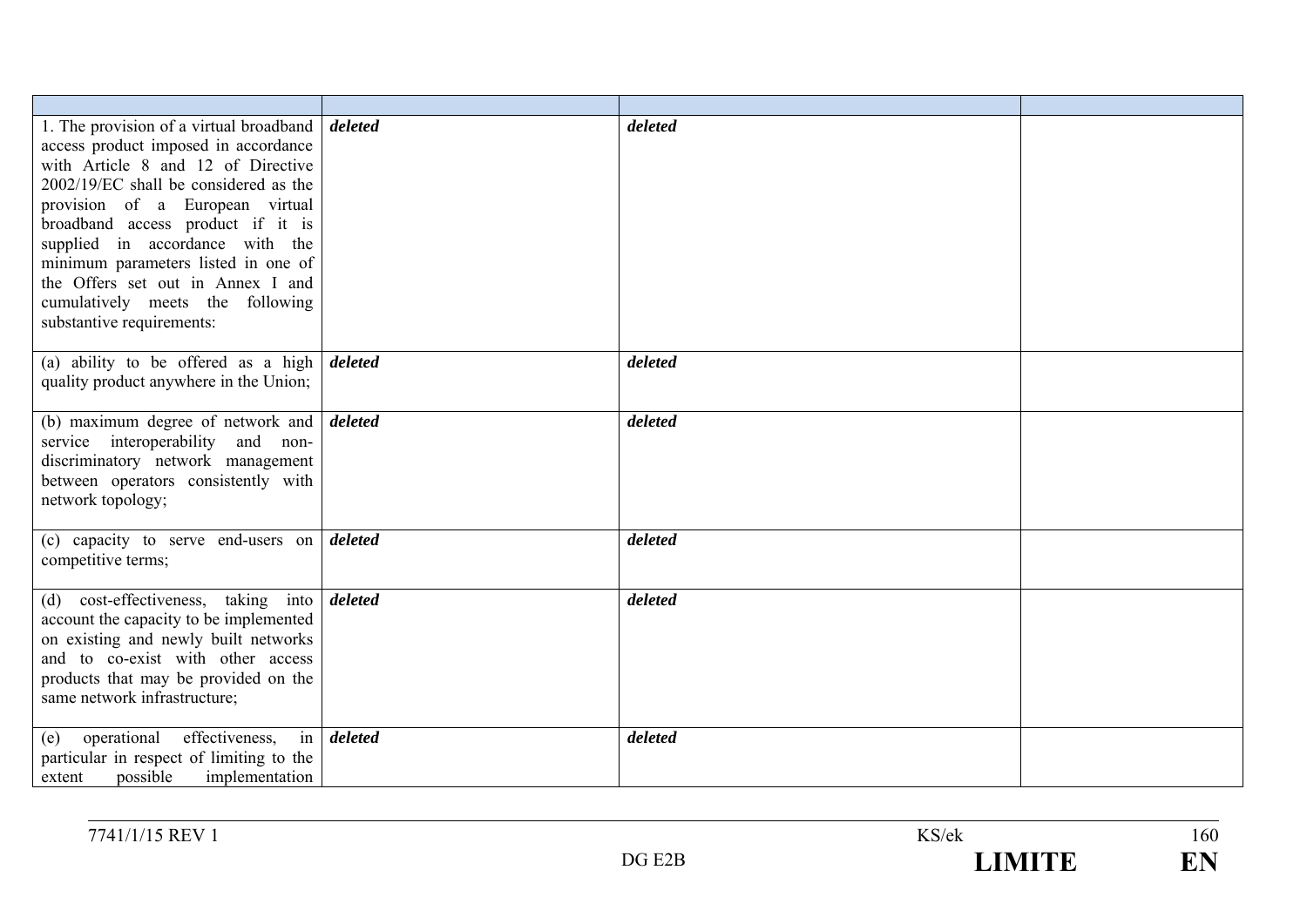| obstacles and deployment costs for<br>virtual broadband access providers and<br>virtual broadband access seekers;                                                                                                                                                                     |                                                                                                                                                                                                                                                                                                                                                                                                                                                                                                                                    |         |  |
|---------------------------------------------------------------------------------------------------------------------------------------------------------------------------------------------------------------------------------------------------------------------------------------|------------------------------------------------------------------------------------------------------------------------------------------------------------------------------------------------------------------------------------------------------------------------------------------------------------------------------------------------------------------------------------------------------------------------------------------------------------------------------------------------------------------------------------|---------|--|
| (f) respect of the rules on protection of $\vert$ deleted<br>privacy, personal data, security and<br>integrity of networks and transparency<br>in conformity with Union law.                                                                                                          |                                                                                                                                                                                                                                                                                                                                                                                                                                                                                                                                    | deleted |  |
| Commission<br>shall<br>2.<br>The<br>be  <br>empowered to adopt delegated acts in<br>accordance with Article 32 in order to<br>adapt Annex I in light of market and<br>technological developments, so as to<br>continue to meet the substantive<br>requirements listed in paragraph 1. | deleted                                                                                                                                                                                                                                                                                                                                                                                                                                                                                                                            | deleted |  |
|                                                                                                                                                                                                                                                                                       | Article 17a<br>Wholesale high-quality access<br>products allowing the provision of<br>business communications services                                                                                                                                                                                                                                                                                                                                                                                                             |         |  |
|                                                                                                                                                                                                                                                                                       | 1. National Regulatory Authorities<br>shall consider the proportionality of<br>imposing on providers of electronic<br>communications services designated in<br>accordance with article 16 of Directive<br>2002/21/EC (Framework Directive) as<br>having significant market power in a<br>relevant market relating to the<br>provision of wholesale high-quality<br>electronic communications services an<br>obligation to publish a wholesale<br>reference offer taking into account the<br><b>BEREC</b> guidelines referred to in |         |  |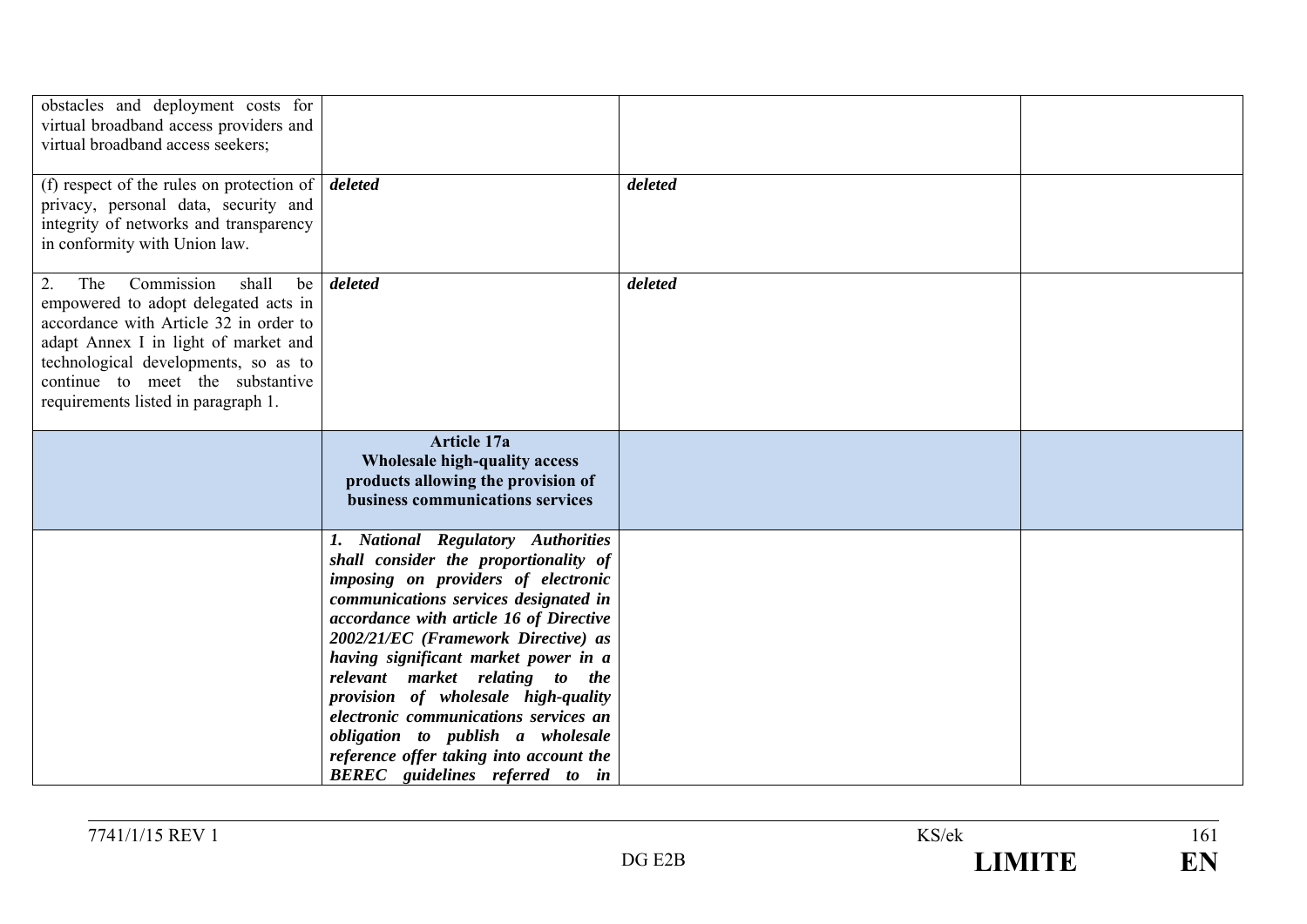|                                                                                                                                                                                                                                                                                                                                                                                                                                                       | paragraph 2. This consideration should<br>take place within one month after the<br>publication of the BEREC guideline.<br>2. By 31 December 2015 BEREC shall,<br>after consulting stakeholders and in<br>cooperation with the Commission lay<br>down guidelines<br>specifying<br>the<br>elements to be included in the reference<br>offer. The guidelines should cover<br>terminating segments of leased lines as<br>a minimum and may cover other<br>business wholesale access products that<br><b>BEREC</b> deems appropriate taking into<br>account retail and wholesale demand<br>as well as regulatory best practices.<br><b>NRAs may require additional elements</b><br>to be included in the reference offer.<br><b>BEREC</b> shall review these guidelines<br>regularly in light of market and<br>technological developments. |         |  |
|-------------------------------------------------------------------------------------------------------------------------------------------------------------------------------------------------------------------------------------------------------------------------------------------------------------------------------------------------------------------------------------------------------------------------------------------------------|---------------------------------------------------------------------------------------------------------------------------------------------------------------------------------------------------------------------------------------------------------------------------------------------------------------------------------------------------------------------------------------------------------------------------------------------------------------------------------------------------------------------------------------------------------------------------------------------------------------------------------------------------------------------------------------------------------------------------------------------------------------------------------------------------------------------------------------|---------|--|
| <b>Article 18 - Regulatory conditions</b><br>related to European virtual<br>broadband access producet                                                                                                                                                                                                                                                                                                                                                 | deleted                                                                                                                                                                                                                                                                                                                                                                                                                                                                                                                                                                                                                                                                                                                                                                                                                               | deleted |  |
| 1. A national regulatory authority<br>which has previously imposed on an<br>operator in accordance with Articles 8<br>and 12 of Directive 2002/19/EC any<br>obligation to provide wholesale access<br>to a next-generation network shall<br>assess whether it would be appropriate<br>and proportionate to impose instead an<br>obligation to supply a European virtual<br>broadband<br>access product which<br>provides<br>least<br>equivalent<br>at | deleted                                                                                                                                                                                                                                                                                                                                                                                                                                                                                                                                                                                                                                                                                                                                                                                                                               | deleted |  |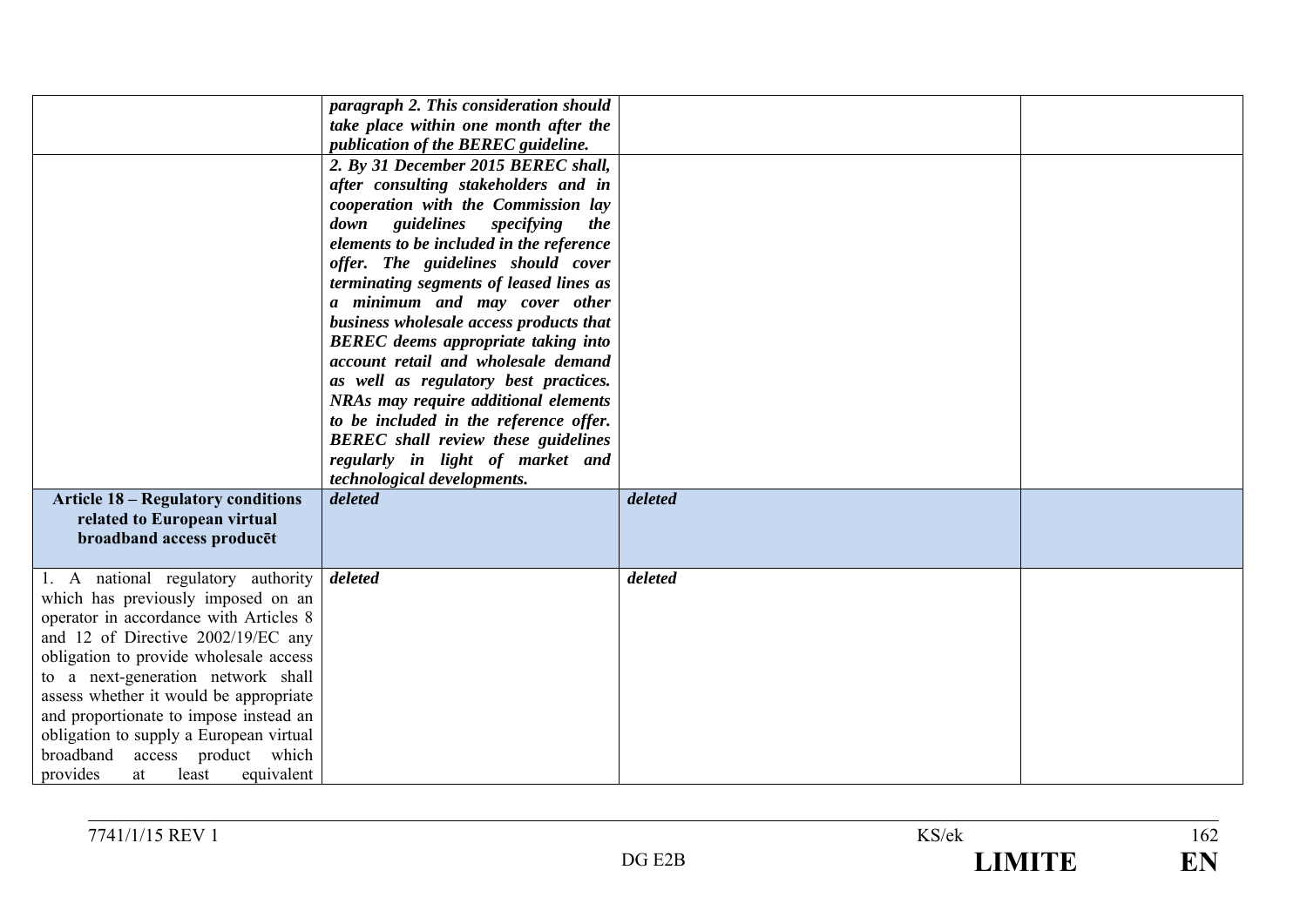| functionalities to the currently imposed<br>wholesale access products National<br>regulatory authorities referred to in the<br>first subparagraph shall conduct the<br>requisite assessment of existing<br>wholesale access remedies as soon as<br>possible after the entry into force of<br>this Regulation, irrespective of the<br>timing of the analysis of relevant<br>markets in accordance with Article<br>16(6) of Directive 2002/21/EC. Where<br>a national regulatory authority which<br>has previously imposed an obligation<br>to provide virtual broadband access<br>considers, following its assessment<br>pursuant to the first subparagraph, that<br>a European virtual broadband access<br>product is not appropriate in the<br>specifice circumstances, it shall<br>provide a reasoned explanation in its<br>draft measure in accordance with the<br>procedure set out in Articles 6 and 7 of |         |  |
|----------------------------------------------------------------------------------------------------------------------------------------------------------------------------------------------------------------------------------------------------------------------------------------------------------------------------------------------------------------------------------------------------------------------------------------------------------------------------------------------------------------------------------------------------------------------------------------------------------------------------------------------------------------------------------------------------------------------------------------------------------------------------------------------------------------------------------------------------------------------------------------------------------------|---------|--|
| Directive 2002/21/EC.                                                                                                                                                                                                                                                                                                                                                                                                                                                                                                                                                                                                                                                                                                                                                                                                                                                                                          |         |  |
| 2. Where a national regulatory <i>deleted</i><br>authority intends to impose on an<br>operator an obligation to provide<br>wholesale access to a next-generation<br>network in accordance with Articles 8<br>and 12 of Directive 2002/19/EC, it<br>shall assess in particular, in addition to<br>the factors set out in Article $12(2)$ of<br>that Directive, the respective merits of<br>imposing                                                                                                                                                                                                                                                                                                                                                                                                                                                                                                             | deleted |  |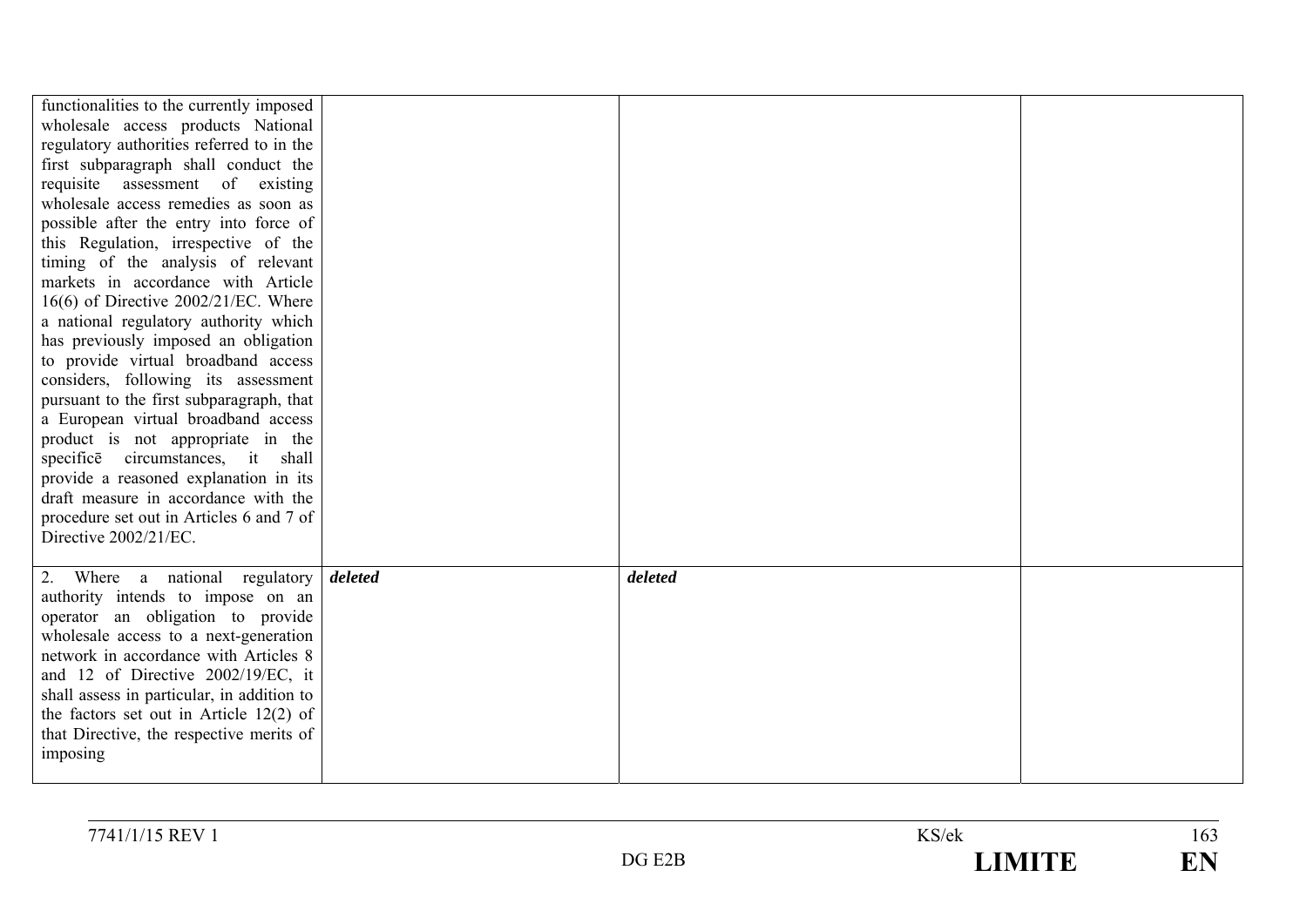| (i) a passive wholesale input, such as $\vert$ <i>deleted</i><br>physical unbundled access to the local<br>loop or the subloop;                                                                                                                                                                                                                                                                                                                                                                                                                                                                                                                                                                                                                                                                                                       |                   | deleted |  |
|---------------------------------------------------------------------------------------------------------------------------------------------------------------------------------------------------------------------------------------------------------------------------------------------------------------------------------------------------------------------------------------------------------------------------------------------------------------------------------------------------------------------------------------------------------------------------------------------------------------------------------------------------------------------------------------------------------------------------------------------------------------------------------------------------------------------------------------|-------------------|---------|--|
| (ii) a non-physical or virtual wholesale<br>offering<br>equivalent<br>input<br>functionalities, and in particular a<br>European virtual broadband access<br>product that satisfies the substantive<br>requirements and parameters set out in<br>Article $17(1)$ and in Annex I, point 1,<br>of this Regulation.                                                                                                                                                                                                                                                                                                                                                                                                                                                                                                                       | deleted           | deleted |  |
| 3. By way of derogation from Article <i>deleted</i><br>12(3) of Directive $2002/19$ /EC, where<br>a national regulatory authority intends<br>to impose on an operator an obligation<br>to provide virtual broadband access in<br>accordance with Articles 8 and 12 of<br>that Directive, it shall impose an<br>obligation to supply a European virtual<br>broadband access product which has<br>the most relevant functionalities to<br>meet the regulatory need identified in<br>its assessment. Where a national<br>regulatory authority considers that a<br>European virtual broadband access<br>product would not be appropriate in the<br>specific circumstances, it shall provide<br>a reasoned explanation in its draft<br>measure in accordance with the<br>procedure set out in Articles 6 and 7 of<br>Directive 2002/21/EC. |                   | deleted |  |
| When<br>4.<br>assessing<br>pursuant                                                                                                                                                                                                                                                                                                                                                                                                                                                                                                                                                                                                                                                                                                                                                                                                   | to <i>deleted</i> | deleted |  |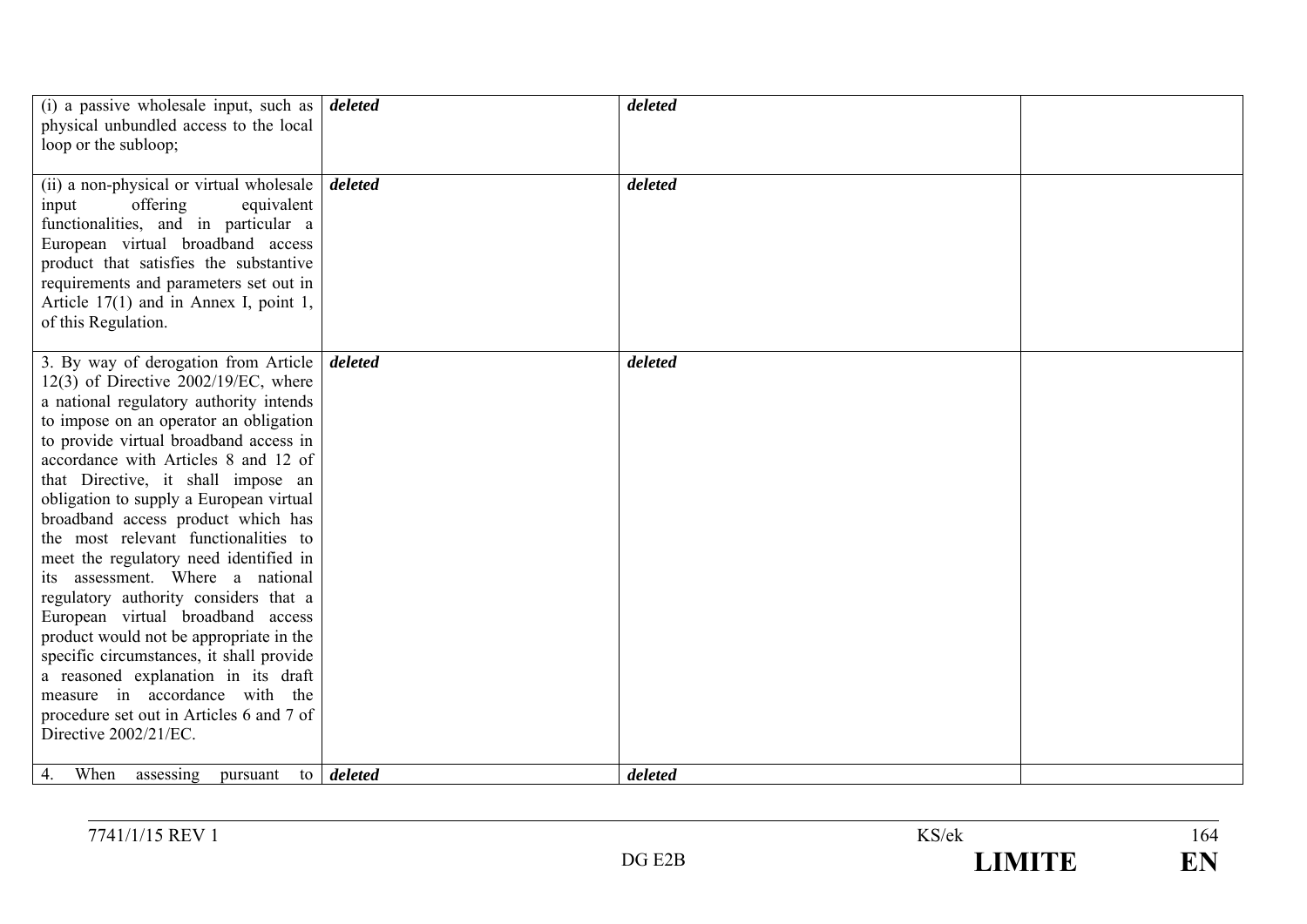| paragraphs 1, 2 or 3 whether to impose<br>a European virtual broadband access<br>product instead of any other possible<br>wholesale access product, the national<br>regulatory authority shall have regard<br>to the interest in convergent regulatory<br>conditions throughout the Union for<br>wholesale access remedies, the current<br>and prospective state of infrastructure-<br>based competition and the evolution of<br>market conditions towards provision of<br>competing next-generation networks,<br>to investments made respectively by<br>the operator designated as having<br>significant market power and by<br>access-seekers, and to the amortisation |         |  |
|--------------------------------------------------------------------------------------------------------------------------------------------------------------------------------------------------------------------------------------------------------------------------------------------------------------------------------------------------------------------------------------------------------------------------------------------------------------------------------------------------------------------------------------------------------------------------------------------------------------------------------------------------------------------------|---------|--|
| period for such investments. The<br>national regulatory authority shall set a<br>transitional period for replacing an                                                                                                                                                                                                                                                                                                                                                                                                                                                                                                                                                    |         |  |
| existing wholesale access product by a<br>European virtual broadband access<br>product if necessary.                                                                                                                                                                                                                                                                                                                                                                                                                                                                                                                                                                     |         |  |
| 5. By way of derogation from Article <i>deleted</i><br>$9(3)$ of Directive 2002/19/EC, where<br>an operator has obligations under<br>Articles 8 and 12 of that Directive to<br>provide a European virtual broadband<br>access product, national regulatory<br>authorities shall ensure the publication<br>of a reference offer containing at least<br>the elements set out in Annex I, point<br>1, point 2 or point 3, as the case may<br>be.                                                                                                                                                                                                                            | deleted |  |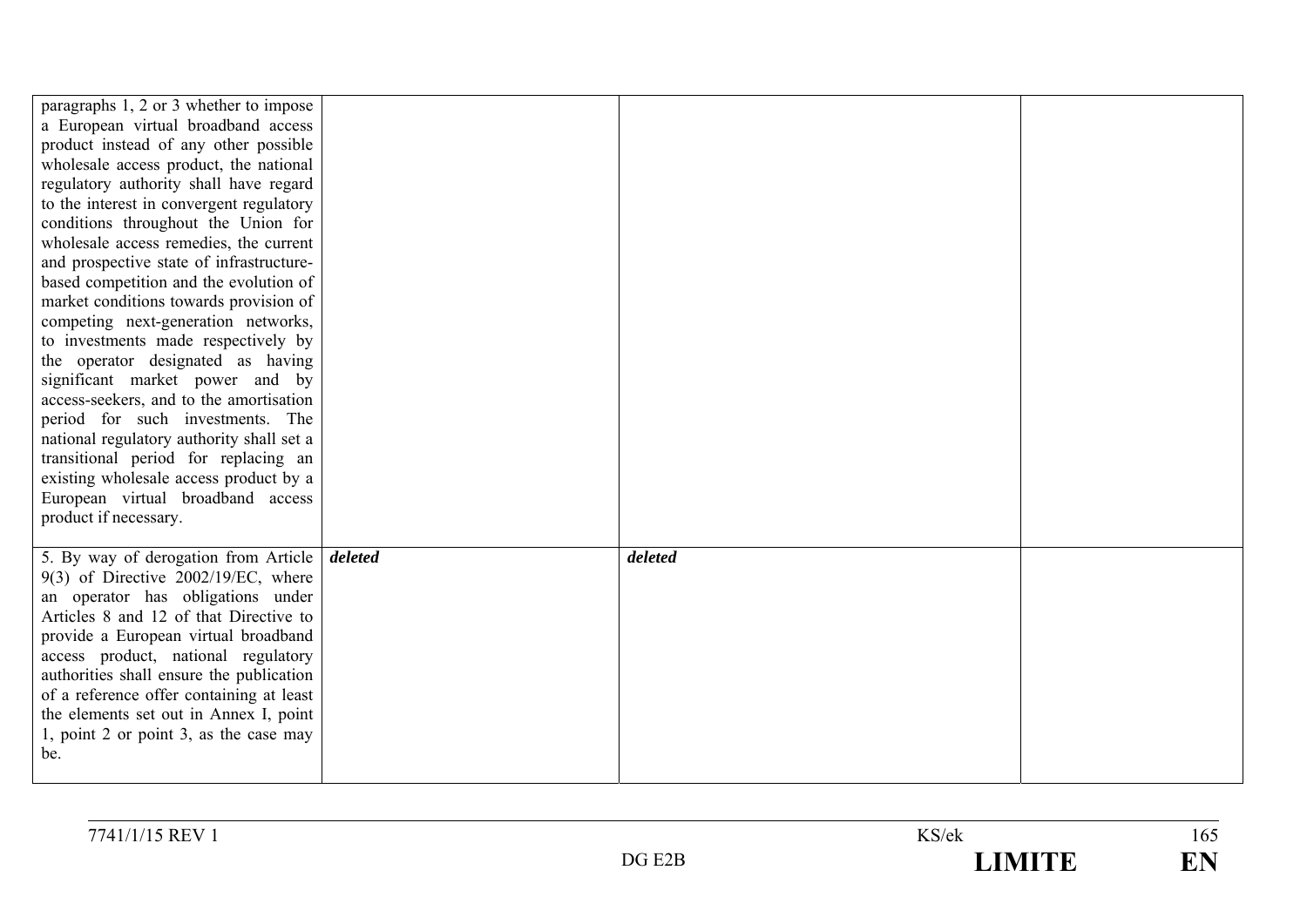| 6. By way of derogation from Article             | deleted | deleted |  |
|--------------------------------------------------|---------|---------|--|
| 16(3) of Directive 2002/21/EC, a                 |         |         |  |
| national regulatory authority shall not          |         |         |  |
| impose a mandatory period of notice              |         |         |  |
| before withdrawing a previously                  |         |         |  |
| imposed obligation to offer a European           |         |         |  |
| virtual broadband access product that            |         |         |  |
| satisfies the substantive requirements           |         |         |  |
| and parameters set out in Article $17(1)$        |         |         |  |
| and in Annex I, point 2 of EN 49 EN              |         |         |  |
| this Regulation, if the operator                 |         |         |  |
| concerned voluntarily commits to make            |         |         |  |
| such product available at the request of         |         |         |  |
| third parties on fair and reasonable             |         |         |  |
| terms for a further period of three              |         |         |  |
| years.                                           |         |         |  |
|                                                  |         |         |  |
| 7. Where a national regulatory                   | deleted | deleted |  |
| authority is considering, in the context         |         |         |  |
| of an assessment pursuant to                     |         |         |  |
| paragraphs 2 or 3, whether or not to             |         |         |  |
| impose or maintain price controls in             |         |         |  |
| accordance with Article 13 of Directive          |         |         |  |
| 2002/19/EC for wholesale access to               |         |         |  |
| next-generation networks, whether by             |         |         |  |
| means of one of the European virtual             |         |         |  |
| broadband<br>products<br>access<br><sub>or</sub> |         |         |  |
| otherwise, it shall consider the state of        |         |         |  |
| competition in respect of the prices,            |         |         |  |
| choice and quality of products offered           |         |         |  |
| at retail level. It shall have regard to the     |         |         |  |
| effectiveness of protection against              |         |         |  |
| discrimination at wholesale level and to         |         |         |  |
| infrastructure-based<br>state<br>of<br>the       |         |         |  |
| competition from other fixed line or             |         |         |  |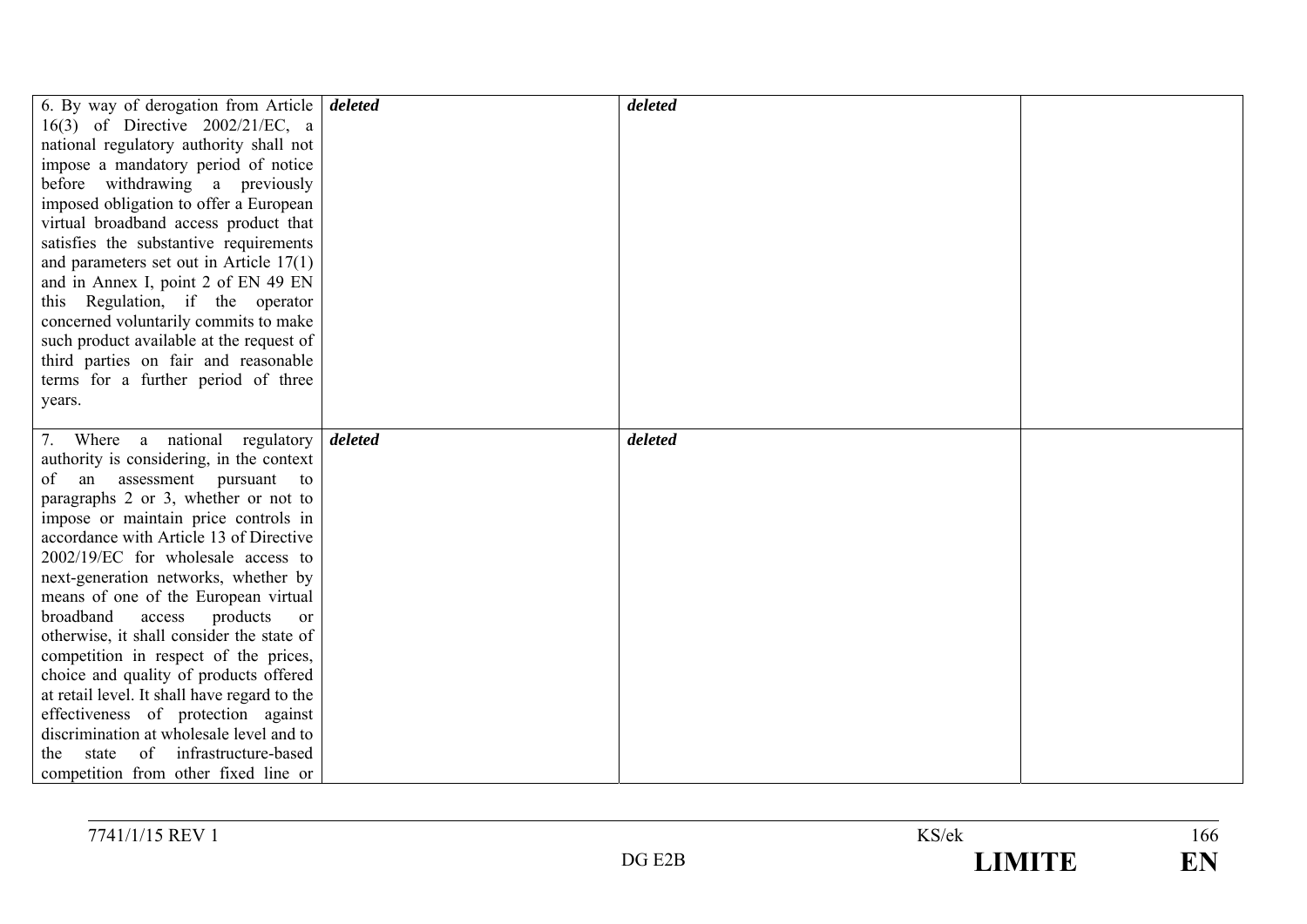| wireless networks, giving due weight<br>the<br>role<br>existing<br>of<br>to<br>infrastructurebased<br>competition<br>between next-generation networks in<br>driving further improvements in quality<br>for end users, in order to determine                                                                                                                                                                                                                                                                                                                                                                                                                                                                                                                         |         |         |  |
|---------------------------------------------------------------------------------------------------------------------------------------------------------------------------------------------------------------------------------------------------------------------------------------------------------------------------------------------------------------------------------------------------------------------------------------------------------------------------------------------------------------------------------------------------------------------------------------------------------------------------------------------------------------------------------------------------------------------------------------------------------------------|---------|---------|--|
| whether price controls for wholesale<br>access would not be necessary or<br>proportionate in the specific case.                                                                                                                                                                                                                                                                                                                                                                                                                                                                                                                                                                                                                                                     |         |         |  |
| Article 19 - Assured service quality<br>(ASQ) connectivity product                                                                                                                                                                                                                                                                                                                                                                                                                                                                                                                                                                                                                                                                                                  | deleted | deleted |  |
| 1. Any operator shall have the right to<br>provide a European ASQ connectivity<br>product as specified in paragraph 4.                                                                                                                                                                                                                                                                                                                                                                                                                                                                                                                                                                                                                                              | deleted | deleted |  |
| 2. Any operator shall meet any<br>reasonable request to provide a<br>European ASQ connectivity product as<br>specified in paragraph 4 submitted in<br>writing by an authorised provider of<br>electronic communications services.<br>Any refusal to provide a European<br>ASQ product shall be based on<br>objective criteria. The operator shall<br>state the reasons for any refusal within<br>one month from the written request. It<br>shall be deemed to be an objective<br>ground of refusal that the party<br>requesting the supply of a European<br>ASQ connectivity product is unable or<br>unwilling to make available, whether<br>within the Union or in third countries, a<br>European ASQ connectivity product to<br>the requested party on reasonable | deleted | deleted |  |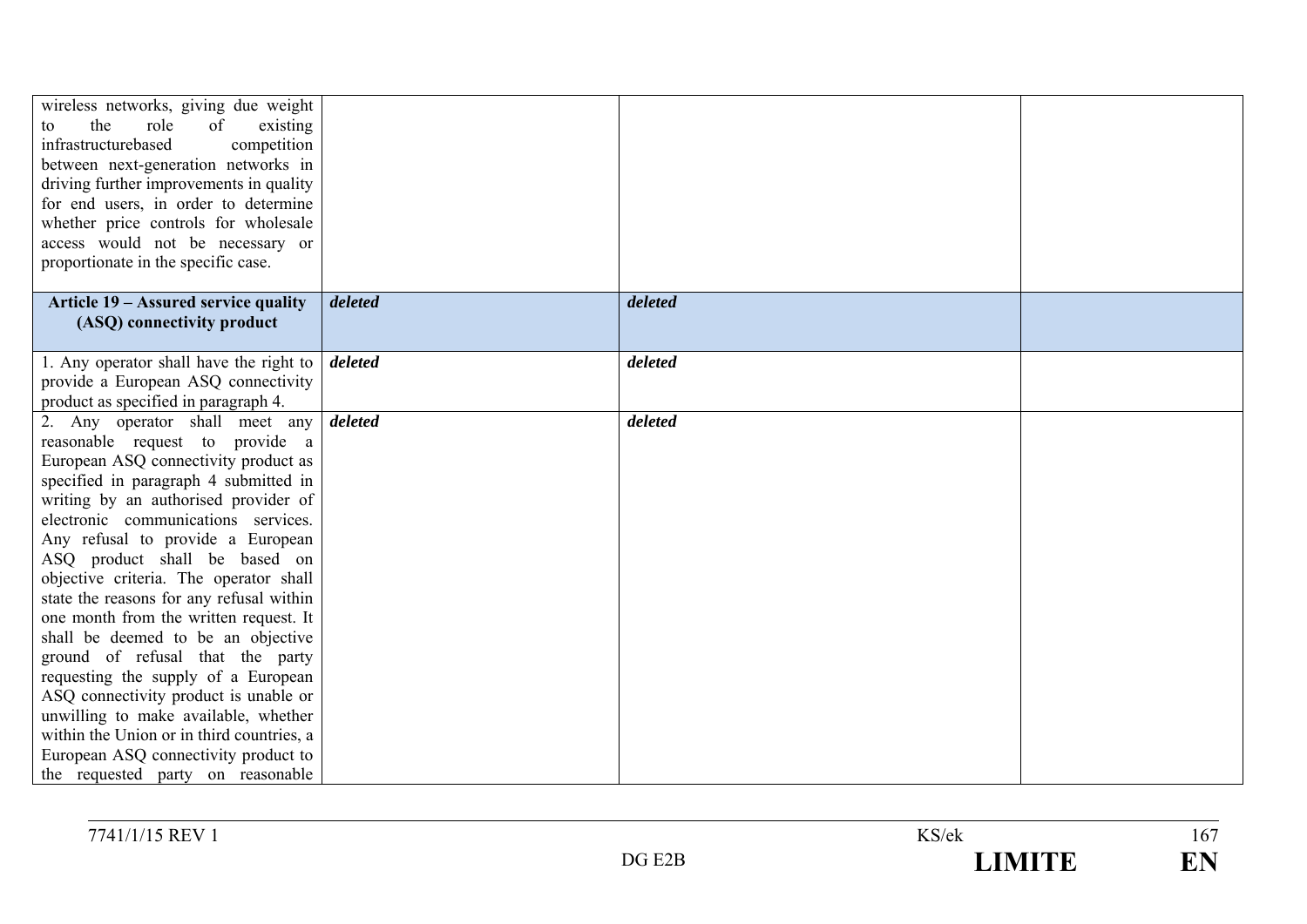| terms, if the latter so requests.                                                                                                                                                                                                                                                                                                                                                                                   |         |         |  |
|---------------------------------------------------------------------------------------------------------------------------------------------------------------------------------------------------------------------------------------------------------------------------------------------------------------------------------------------------------------------------------------------------------------------|---------|---------|--|
| 3. Where the request is refused or $\delta$ deleted<br>agreement on specific terms and<br>conditions, including price, has not<br>been reached within two months from<br>the written request, either party is<br>entitled to refer the issue to the relevant<br>national regulatory authority pursuant<br>to Article 20 of Directive 2002/21/EC.<br>In such a case, Article $3(6)$ of this<br>Regulation may apply. |         | deleted |  |
| 4. The provision of a connectivity<br>product shall be considered as the<br>provision of a European ASQ<br>connectivity product if it is supplied in<br>accordance with<br>the minimum<br>parameters listed in Annex II and<br>cumulatively meets the following<br>substantive requirements:                                                                                                                        | deleted | deleted |  |
| (a) ability to be offered as a high<br>quality product anywhere in the Union;                                                                                                                                                                                                                                                                                                                                       | deleted | deleted |  |
| (b) enabling service providers to meet<br>the needs of their end-users;                                                                                                                                                                                                                                                                                                                                             | deleted | deleted |  |
| (c) cost-effectiveness, taking<br>into<br>account existing solutions that may be<br>provided on the same networks;                                                                                                                                                                                                                                                                                                  | deleted | deleted |  |
| operational effectiveness,<br>in<br>(d)<br>particular in respect of limiting to the<br>possible<br>implementation<br>extent<br>obstacles and deployment costs for                                                                                                                                                                                                                                                   | deleted | deleted |  |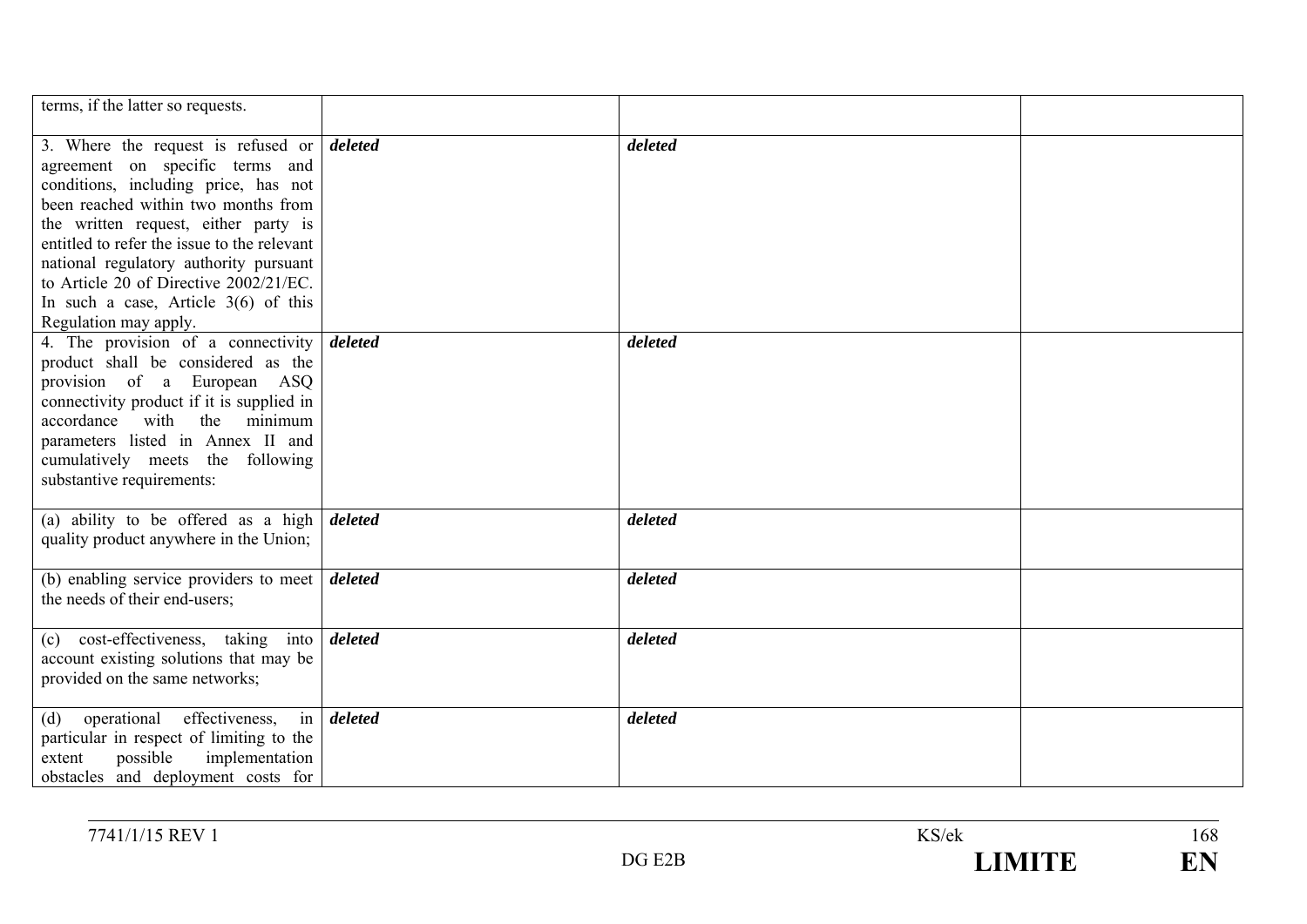| customers; and                                                                                                                                                                                                                                                                                                                                                                                                                                                                                                                                                                                                                                 |         |         |  |
|------------------------------------------------------------------------------------------------------------------------------------------------------------------------------------------------------------------------------------------------------------------------------------------------------------------------------------------------------------------------------------------------------------------------------------------------------------------------------------------------------------------------------------------------------------------------------------------------------------------------------------------------|---------|---------|--|
| (e) ensuring that the rules on protection<br>of privacy, personal data, security and<br>integrity of networks and transparency<br>in accordance with Union law are<br>respected.                                                                                                                                                                                                                                                                                                                                                                                                                                                               | deleted | deleted |  |
| Commission<br>shall<br>The<br>be<br>5.<br>empowered to adopt delegated acts in<br>accordance with Article 32 in order to<br>adapt Annex II in light of market and<br>technological developments, so as to<br>continue to meet the substantive<br>requirements listed in paragraph 4.                                                                                                                                                                                                                                                                                                                                                           | deleted | deleted |  |
| <b>Article 20 - Measures relating to</b><br><b>European access products</b>                                                                                                                                                                                                                                                                                                                                                                                                                                                                                                                                                                    | deleted | deleted |  |
| 1. The Commission shall adopt by 1<br>January 2016 implementing acts laying<br>uniform<br>technical<br>down<br>and<br>methodological<br>rules<br>for<br>the<br>implementation of a European virtual<br>broadband access product within the<br>meaning of Article 17 and of Annex I,<br>point 1, in accordance with the criteria<br>and parameters specified therein and in<br>order to ensure the equivalence of the<br>functionality of such a virtual<br>wholesale access product to next-<br>generation networks with that of a<br>physical unbundled access product.<br>Those implementing acts shall be<br>adopted in accordance with the | deleted | deleted |  |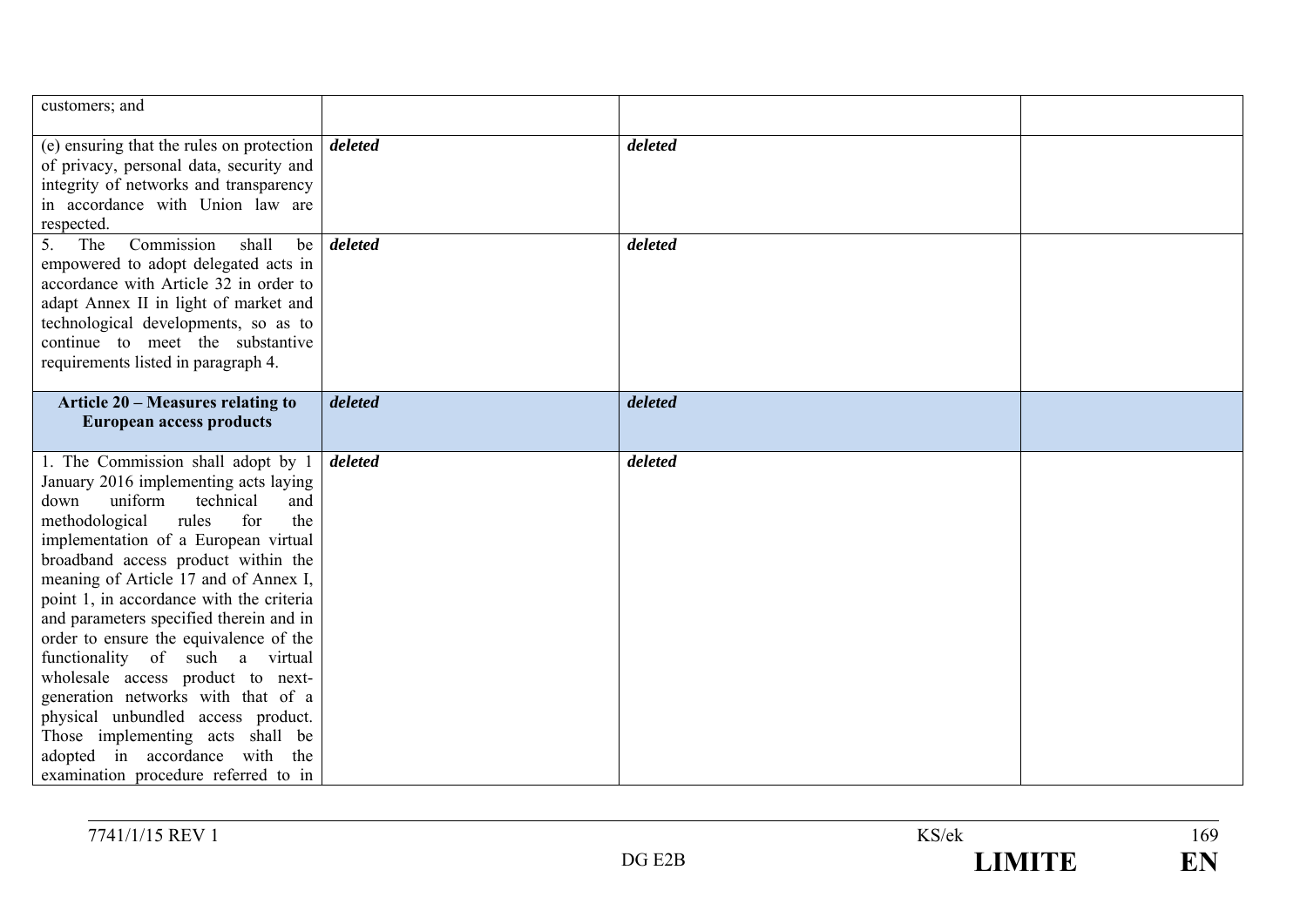| Article $33(2)$ .                                                                                                                                                                                                                                                                                                                                                                                                                                                                                            |                                                                                                                                                  |         |  |
|--------------------------------------------------------------------------------------------------------------------------------------------------------------------------------------------------------------------------------------------------------------------------------------------------------------------------------------------------------------------------------------------------------------------------------------------------------------------------------------------------------------|--------------------------------------------------------------------------------------------------------------------------------------------------|---------|--|
| 2.<br>The Commission may<br>implementing<br>laying<br>acts<br>down<br>uniform technical and methodological<br>rules for the implementation of one or<br>more of the European access products<br>within the meaning of Articles 17 and<br>19 and of Annex I, points 2 and 3, and<br>Annex II, in accordance with the<br>respective criteria and parameters<br>specified therein. Those implementing<br>acts shall be adopted in accordance<br>with the examination procedure<br>referred to in Article 33(2). | adopt <i>deleted</i>                                                                                                                             | deleted |  |
| <b>Chapter IV</b><br>Harmonised rights of end-users<br><b>Article 21 – Elimination of</b><br>restrictions and discrimination                                                                                                                                                                                                                                                                                                                                                                                 | Chapter IV<br>Harmonised Users' rights of end-users<br>to open internet access<br>Article 21 – Elimination of restrictions<br>and discrimination | deleted |  |
| 1. The freedom of end-users to use<br>electronic<br>communications<br>public<br>or publicly<br>available<br>networks<br>communications services<br>electronic<br>provided by an undertaking established<br>in another Member State shall not be<br>restricted by public authorities.                                                                                                                                                                                                                         | $[no \space change]$                                                                                                                             | deleted |  |
| 2.<br>Providers<br>of<br>electronic<br>communications to the public shall not<br>apply any discriminatory requirements<br>or conditions of access or use to end-<br>based<br>on the end-user's<br>users                                                                                                                                                                                                                                                                                                      | [no change]                                                                                                                                      | deleted |  |

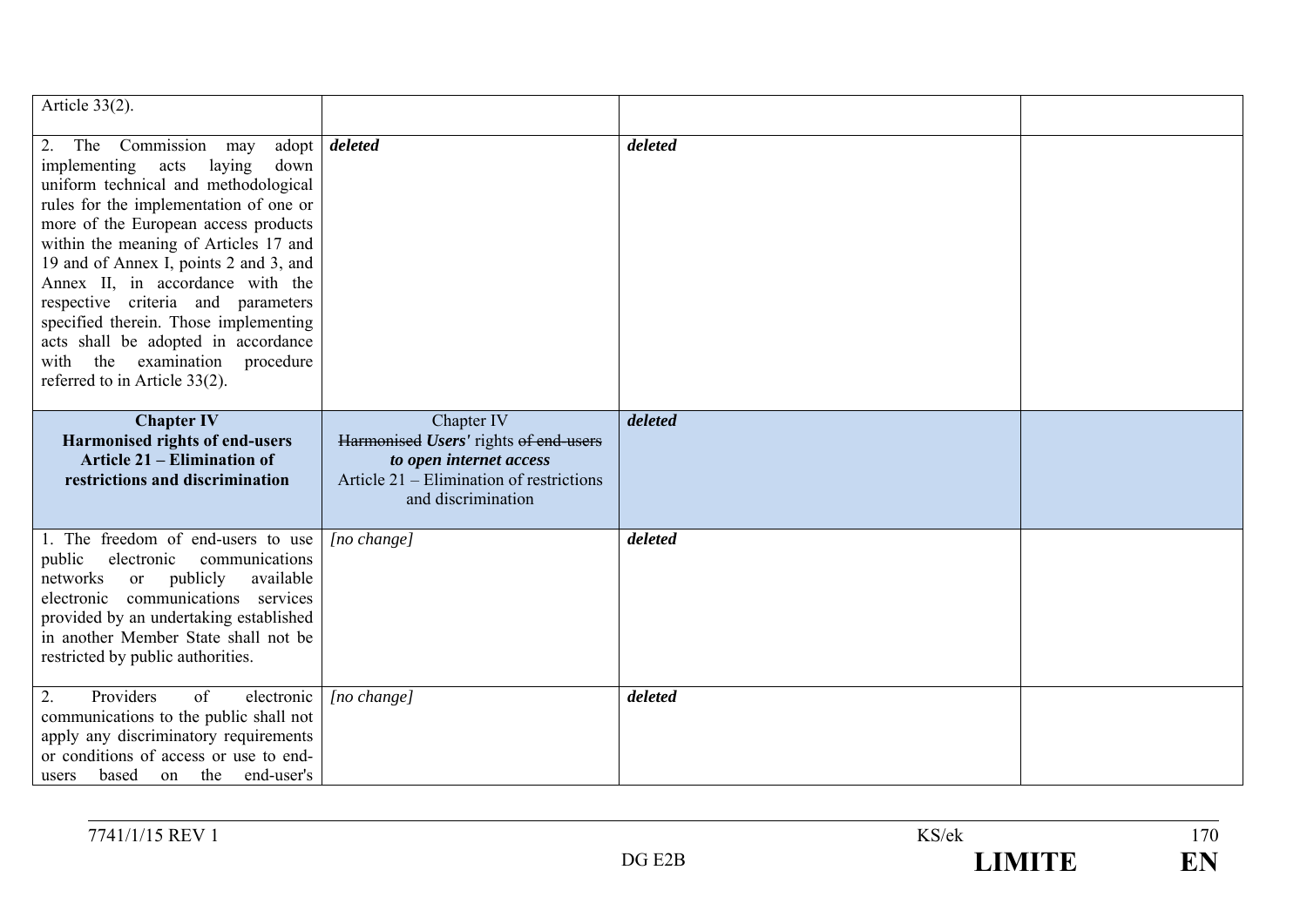| nationality or place of residence unless<br>such differences are objectively<br>justified.                                                                                                                                                                                                                                                                                                                                                                     |         |         |  |
|----------------------------------------------------------------------------------------------------------------------------------------------------------------------------------------------------------------------------------------------------------------------------------------------------------------------------------------------------------------------------------------------------------------------------------------------------------------|---------|---------|--|
| Providers<br>of<br>electronic<br>3.<br>communications to the public shall not<br>tariffs<br>for<br>intra-Union<br>apply<br>communications terminating in another<br>Member State which are higher, unless<br>objectively justified:                                                                                                                                                                                                                            | deleted | deleted |  |
| a) as regards fixed communications,<br>than tariffs for domestic long-distance<br>communications;                                                                                                                                                                                                                                                                                                                                                              | deleted | deleted |  |
| b) as regards mobile communications,<br>than the euro-tariffs for regulated voice<br>and SMS roaming communications,<br>respectively, established in Regulation<br>(EC) No 531/2012.                                                                                                                                                                                                                                                                           | deleted | deleted |  |
| Article 22 - Cross-border dispute<br>resolution                                                                                                                                                                                                                                                                                                                                                                                                                | deleted | deleted |  |
| 1. The out-of-court procedures set up in<br>accordance with Article 34 (1) of<br>Directive 2002/22/EC shall also apply<br>to disputes related to contracts between<br>consumers, and other end-users to the<br>that<br>such<br>out-of-court<br>extent<br>procedures are available also for them,<br>electronic<br>providers<br>of<br>and<br>communications to the public which<br>are established in another Member<br>State. For disputes within the scope of | deleted | deleted |  |

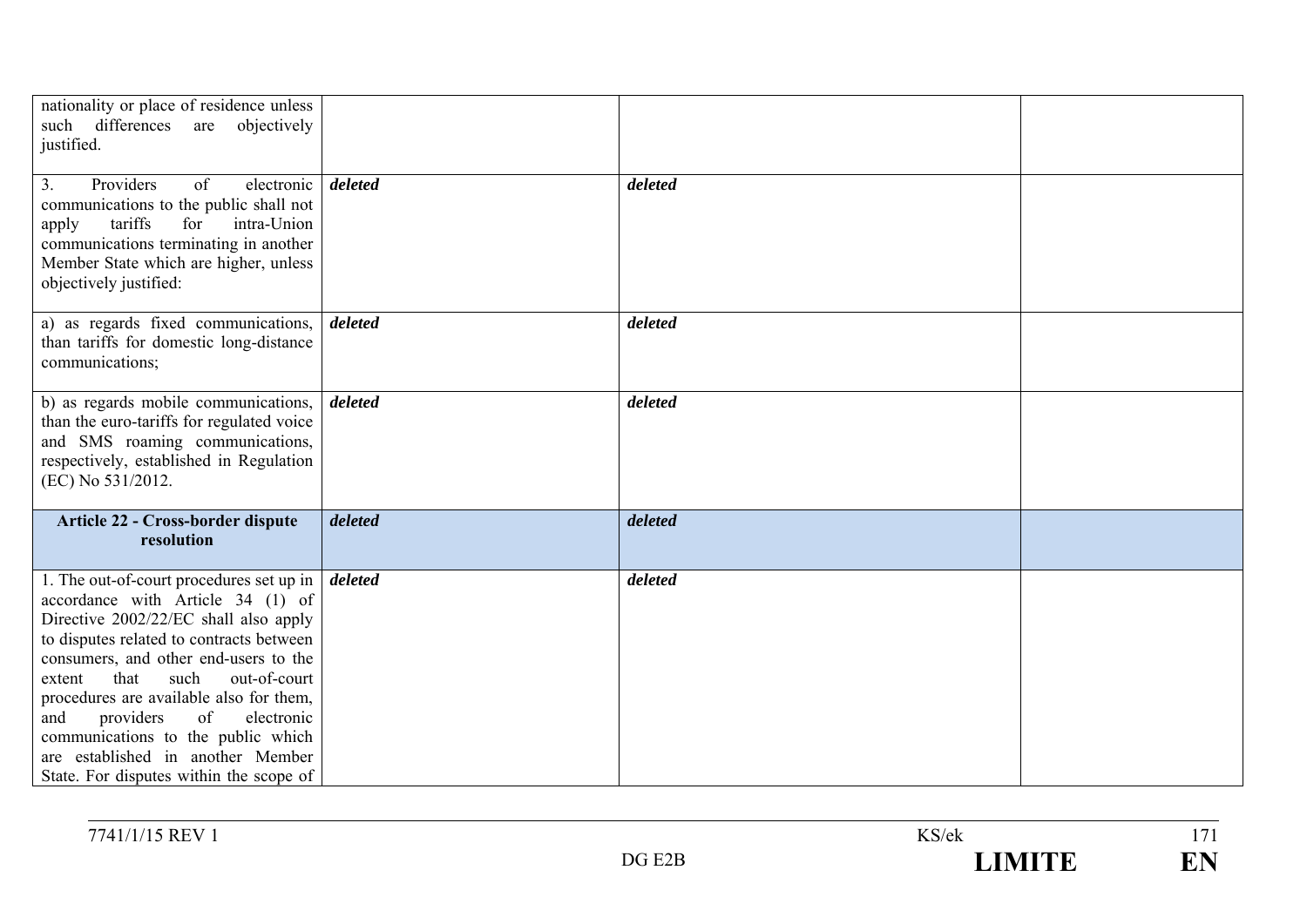| Directive $2013/11/EU^{41}$ , the provisions<br>of that Directive shall apply.      |                                                                                      |                                                                                                                    |  |
|-------------------------------------------------------------------------------------|--------------------------------------------------------------------------------------|--------------------------------------------------------------------------------------------------------------------|--|
|                                                                                     |                                                                                      |                                                                                                                    |  |
| Article 23 - Freedom to provide and<br>avail of open internet access, and           | Article 23 - Freedom to provide and<br>avail of open internet access, and            | Article 23 - Freedom to provide and avail of open<br>internet access, and reasonable traffic management            |  |
| reasonable traffic<br>management                                                    | reasonable traffic management                                                        | Safeguarding of open internet access                                                                               |  |
| 1. End-users shall be free to access and                                            | 1. End-Users shall be free have the right                                            | 1. End-users shall be free have the right to access and                                                            |  |
| distribute information and content, run                                             | to access and distribute information and                                             | distribute information and content, run use and provide                                                            |  |
| applications and use services of their<br>choice via their internet access service. | content, run <i>and provide</i> applications                                         | applications and use services and use terminal                                                                     |  |
| End-users shall be free to enter into                                               | and use services and use terminals of<br>their choice via their internet access      | <i>equipment</i> of their choice via their internet access<br>service irrespective of the end-user's or provider's |  |
| agreements on data volumes and                                                      | service., irrespective of the end-user's                                             | location or the location, origin or destination of the                                                             |  |
| speeds with providers of internet access                                            | or provider's location or the location,                                              | service, information or content, via their internet                                                                |  |
| services and, in accordance with any                                                | origin or destination of the service,                                                | access service in accordance with this Article.                                                                    |  |
| such agreements relative to data                                                    | information or content, via their                                                    | End-users shall be free to enter into agreements on data                                                           |  |
| volumes, to avail of any offers by<br>of internet<br>providers                      | internet access service. End-users shall<br>be free to enter into agreements on data | volumes and speeds with providers of internet access<br>services and, in accordance with any such agreements       |  |
| content.<br>applications and services.                                              | volumes and speeds with providers of                                                 | relative to data volumes, to avail of any offers by                                                                |  |
|                                                                                     | internet access services and, in                                                     | providers of internet content, applications and services.                                                          |  |
|                                                                                     | accordance with any such agreements                                                  |                                                                                                                    |  |
|                                                                                     | relative to data volumes, to avail of any                                            |                                                                                                                    |  |
|                                                                                     | offers by providers of internet content,                                             |                                                                                                                    |  |
|                                                                                     | applications and services.                                                           |                                                                                                                    |  |
| 2. End-users shall also be free to agree                                            | 2. End-users shall also be free to agree                                             | 2. Providers of internet access services and end-users                                                             |  |
| with either providers of electronic<br>communications to the public or with         | with either providers Providers of<br>of<br>electronic<br><i>internet</i><br>access, | shall also be free to may agree with either providers of<br>electronic communications to the public or with        |  |
| providers of content, applications and                                              | communications to the public or with                                                 | providers of content, applications and services on the                                                             |  |
| services on the provision of specialised                                            | and providers of content, applications                                               | provision of specialised services with an enhanced                                                                 |  |
| services with an enhanced quality of                                                | and services <i>shall be free to offer</i> on the                                    | quality of service. In order to enable the provision of                                                            |  |
| service. In order to enable the provision                                           | provision of specialised services to end-                                            | specialised services to end-users, providers of content,                                                           |  |
| of specialised services to end-users,                                               | users. Such services shall only be                                                   | applications and services and providers of electronic                                                              |  |

<sup>&</sup>lt;sup>41</sup> Directive 2013/11/EU of the European Parliament and of the Council of 21 May 2013 on alternative dispute resolution for consumer disputes and amending Regulation (EC) No 2006/2004 and Directive 2009/22/EC, OJ L 165 of 18 June 2013, p.63.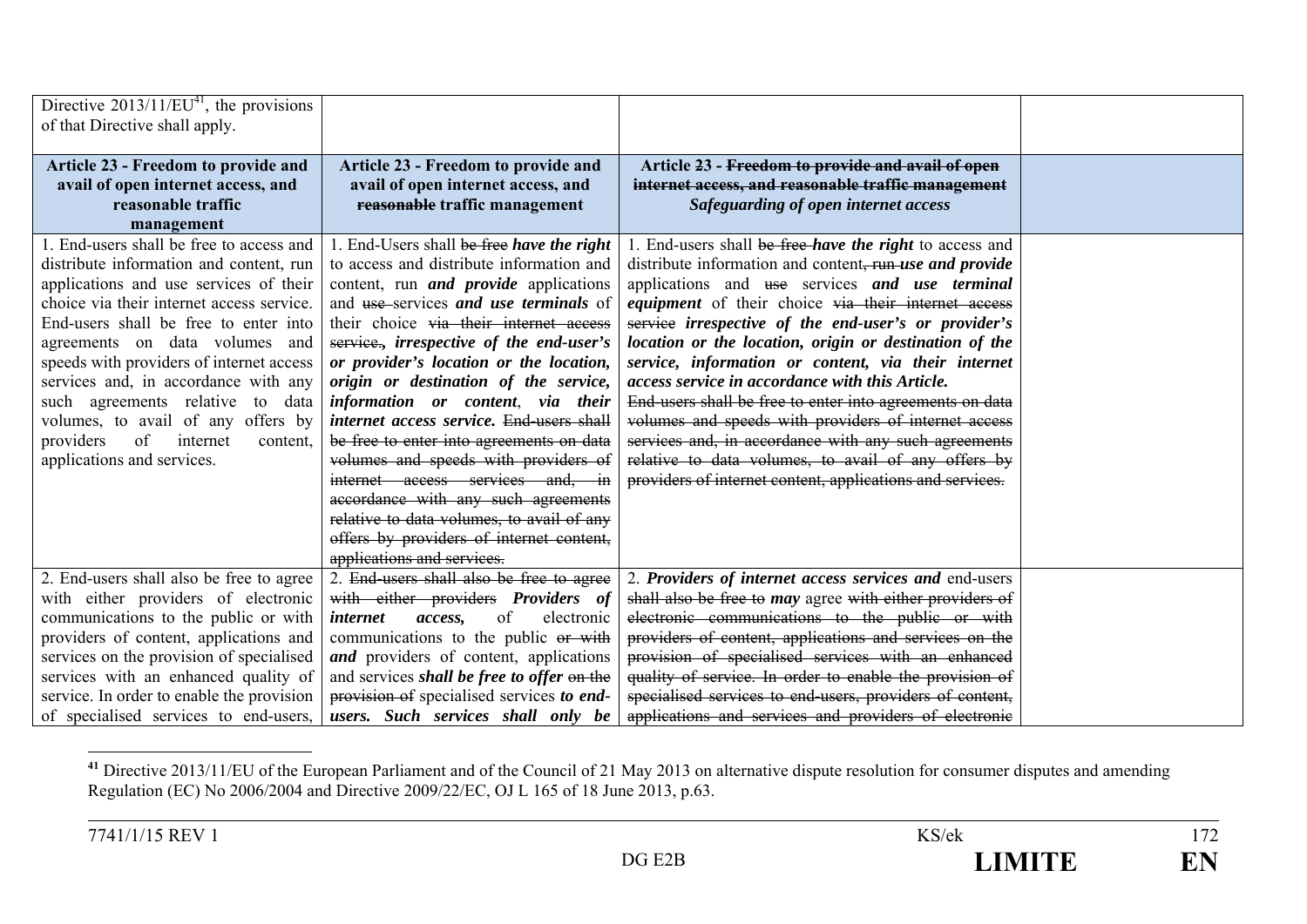| providers of content, applications and<br>services and providers of electronic<br>communications to the public shall be<br>free to enter into agreements with each<br>other to transmit the related data<br>volumes or traffic as specialised<br>services with a defined quality of<br>service or dedicated capacity. The<br>provision of specialised services shall<br>not impair in a recurring or continuous<br>manner the general quality of internet<br>access services. | offered if the network capacity is<br>sufficient to provide them in addition to<br>internet access services and they are<br>not to the detriment of the availability<br>or with an enhanced quality of service<br>internet access services. Providers of<br>internet access to end-users shall not<br>between functionally<br>discriminate<br>equivalent services and applications. $\overline{H}$<br>order to enable the provision of<br>specialised services to end-users,<br>providers of content, applications and<br>services and providers of electronic<br>communications to the public shall be<br>free to enter into agreements with each<br>other to transmit the related data<br>volumes or traffic as specialised services<br>with a defined quality of service or<br>dedicated capacity. The provision of<br>specialised services shall not impair in a<br>recurring or continuous manner the<br>general quality of internet access<br>services. | communications to the public shall be free to enter into<br>agreements with each other to transmit the related data<br>volumes or traffic as specialised services with a defined<br>quality of service or dedicated capacity. The provision<br>of specialised services shall not impair in a recurring or<br>continuous manner the general quality of internet access<br>services, on commercial and technical conditions and<br>characteristics of internet access services, such as<br>price, volume and speed. Such agreements, and any<br>commercial practices conducted by providers of<br>internet access services, shall not limit the exercise of<br>the right of end-users set out in paragraph 1. |  |
|-------------------------------------------------------------------------------------------------------------------------------------------------------------------------------------------------------------------------------------------------------------------------------------------------------------------------------------------------------------------------------------------------------------------------------------------------------------------------------|---------------------------------------------------------------------------------------------------------------------------------------------------------------------------------------------------------------------------------------------------------------------------------------------------------------------------------------------------------------------------------------------------------------------------------------------------------------------------------------------------------------------------------------------------------------------------------------------------------------------------------------------------------------------------------------------------------------------------------------------------------------------------------------------------------------------------------------------------------------------------------------------------------------------------------------------------------------|-------------------------------------------------------------------------------------------------------------------------------------------------------------------------------------------------------------------------------------------------------------------------------------------------------------------------------------------------------------------------------------------------------------------------------------------------------------------------------------------------------------------------------------------------------------------------------------------------------------------------------------------------------------------------------------------------------------|--|
| 3. This Article is without prejudice to<br>Union or national legislation related to<br>the lawfulness of the information,<br>content, application or services<br>transmitted.                                                                                                                                                                                                                                                                                                 | [deleted]                                                                                                                                                                                                                                                                                                                                                                                                                                                                                                                                                                                                                                                                                                                                                                                                                                                                                                                                                     | 3. This Article is without prejudice to Union or national<br>legislation related to the lawfulness of the information,<br>content, application or services transmitted. Providers<br>of electronic communications to the public, including<br>providers of internet access services, shall be free to<br>enter into agreements with end-users, including<br>providers of content, applications and services to<br>deliver a service other than internet access services,<br>which requires a specific level of quality. Providers of<br>electronic communications to the public, including<br>providers of internet access services, shall ensure that                                                      |  |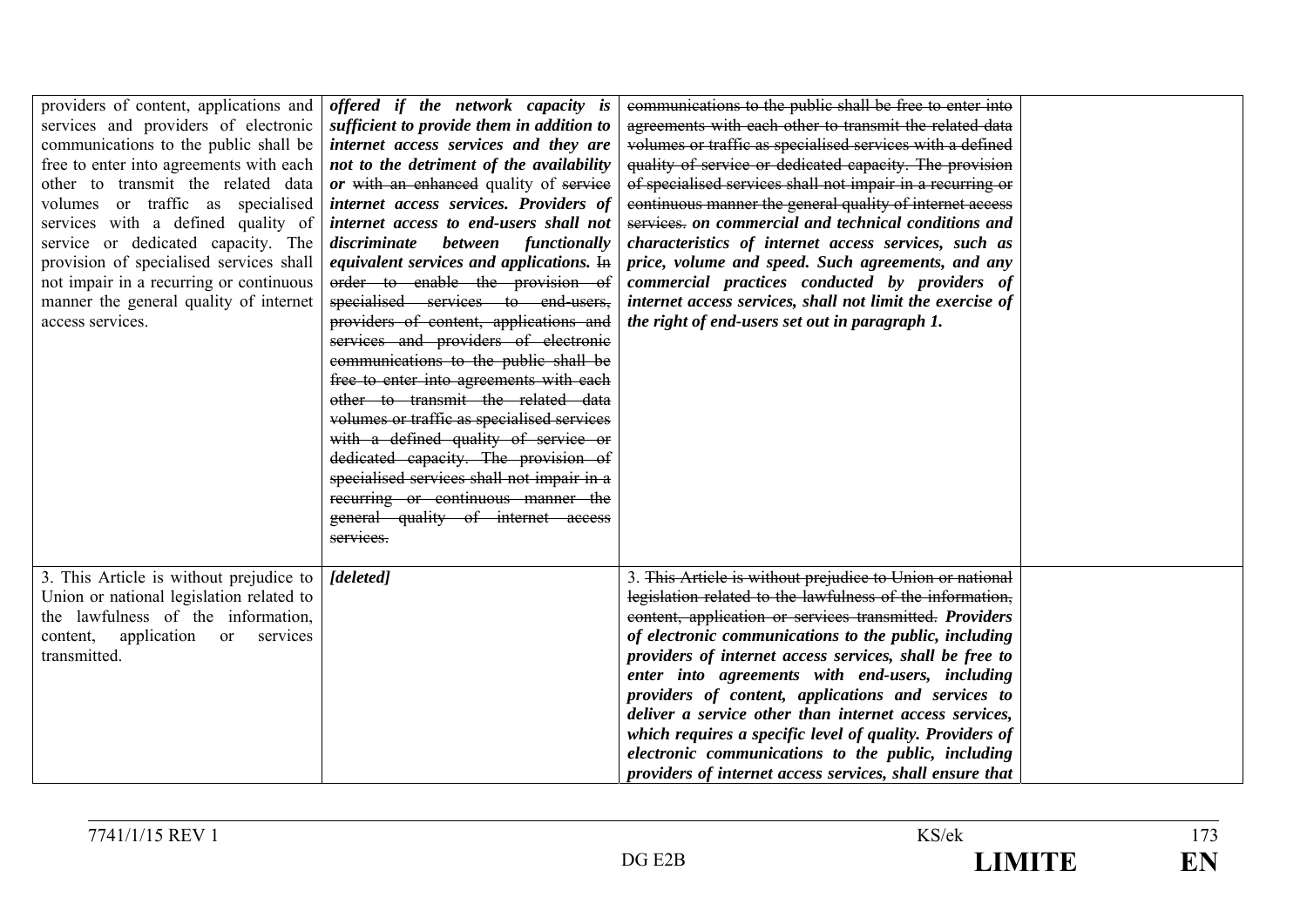|                                                                                                                                                                                                                                      |                                                                                                                                                                                                                                                                                                                                                                                                                                                                                                                                                                                        | sufficient network capacity is available so that the<br>availability and quality of internet access services for<br>other end-users are not impaired in a material<br>manner.                                                                                                                                                                                                                                                                                                         |  |
|--------------------------------------------------------------------------------------------------------------------------------------------------------------------------------------------------------------------------------------|----------------------------------------------------------------------------------------------------------------------------------------------------------------------------------------------------------------------------------------------------------------------------------------------------------------------------------------------------------------------------------------------------------------------------------------------------------------------------------------------------------------------------------------------------------------------------------------|---------------------------------------------------------------------------------------------------------------------------------------------------------------------------------------------------------------------------------------------------------------------------------------------------------------------------------------------------------------------------------------------------------------------------------------------------------------------------------------|--|
| 4. The exercise of the freedoms<br>provided for in paragraphs 1 and 2<br>shall be facilitated by the provision of<br>complete information in accordance<br>with Article $25(1)$ , Article 26 (2), and<br>Article $27(1)$ and $(2)$ . | 4. The exercise of the freedoms provided<br>for in paragraphs 1 and 2 shall be<br>facilitated by the provision of End-users<br>shall be provided with complete<br>information in accordance with Article<br>$25(1)$ , Article 26 (2), and Article 27 (1)<br>and $(2)$ -Article 20(2), Article 21(3) and<br>Article 21a of Directive 2002/22/EC,<br>including information on any traffic<br>management measures applied that<br>might affect access to and distribution<br>of information, content, applications<br>and services as specified in paragraphs<br>1 and 2 of this Article. | 4. The exercise of the freedoms provided for in<br>paragraphs 1 and 2 shall be facilitated by the provision<br>of complete information in accordance with Article<br>$25(1)$ , Article 26 (2), and Article 27 (1) and (2). Subject<br>to this paragraph, providers of internet access services<br>shall equally treat equivalent types of traffic when<br>providing internet access services.                                                                                         |  |
|                                                                                                                                                                                                                                      |                                                                                                                                                                                                                                                                                                                                                                                                                                                                                                                                                                                        | Providers of internet access services may implement<br>traffic management measures. Such measures shall be<br>transparent, non-discriminatory, proportionate and<br>shall not constitute anti-competitive behaviour. When<br>implementing these measures, providers of internet<br>access services shall not block, slow down, alter,<br>degrade or discriminate against specific content,<br>applications or services except as necessary, and only<br>for as long as necessary, to: |  |
|                                                                                                                                                                                                                                      |                                                                                                                                                                                                                                                                                                                                                                                                                                                                                                                                                                                        | a) comply with legal obligations to which the internet<br>access service provider is subject;                                                                                                                                                                                                                                                                                                                                                                                         |  |
|                                                                                                                                                                                                                                      |                                                                                                                                                                                                                                                                                                                                                                                                                                                                                                                                                                                        | b) preserve the integrity and security of the network,<br>services provided via this network, and the end-users'<br>terminal equipment;                                                                                                                                                                                                                                                                                                                                               |  |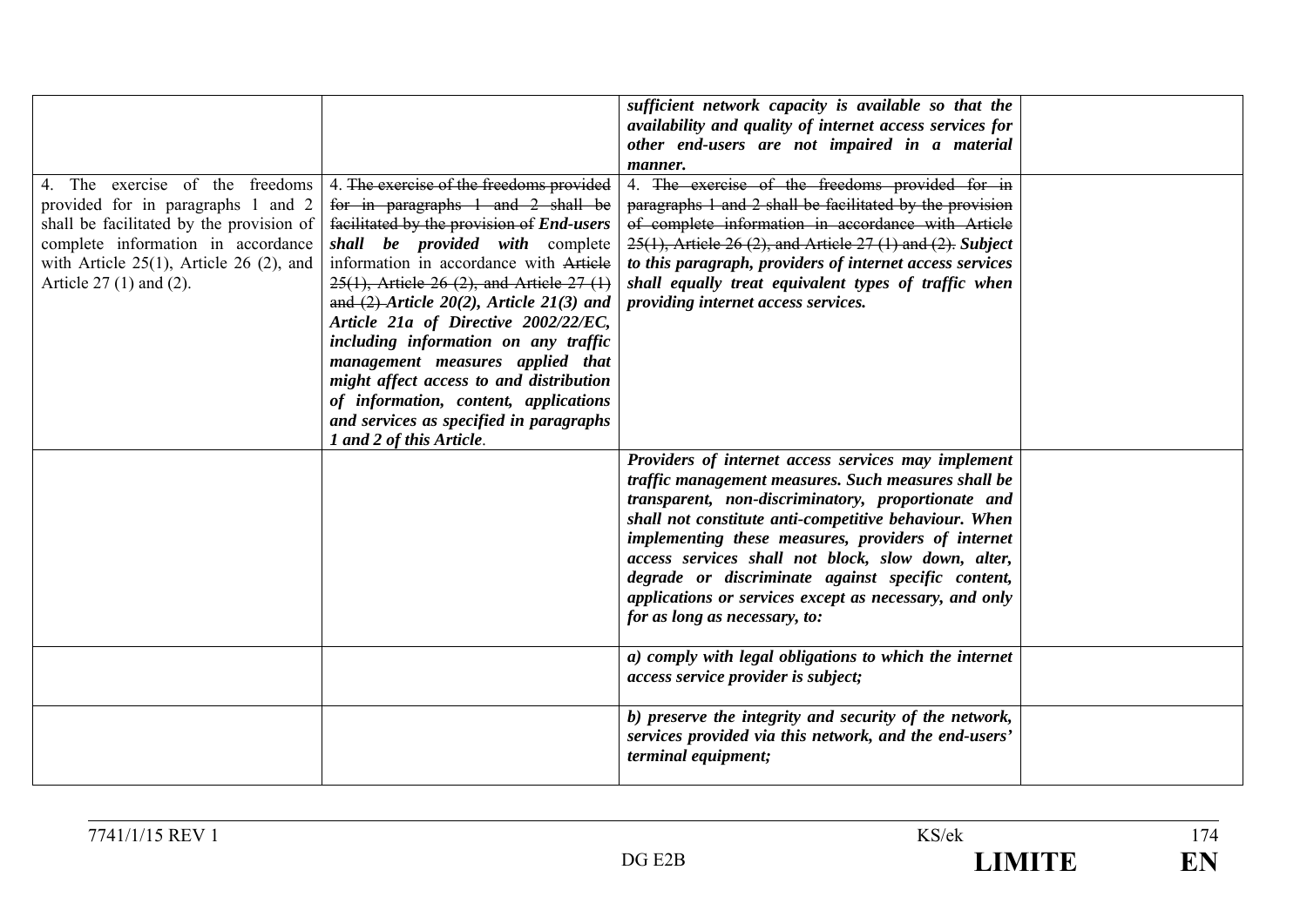|                                                                                                                                                                                                                                                                                                             |                                                                                                                                                                                                                                                                                                                 | c) prevent pending network congestion and mitigate<br>the effects of exceptional or temporary network<br>congestion, provided that equivalent types of traffic<br>are treated equally;                                                                                                                                                                                                                     |                                                                                                                                                                                                                                                                                                                                                          |
|-------------------------------------------------------------------------------------------------------------------------------------------------------------------------------------------------------------------------------------------------------------------------------------------------------------|-----------------------------------------------------------------------------------------------------------------------------------------------------------------------------------------------------------------------------------------------------------------------------------------------------------------|------------------------------------------------------------------------------------------------------------------------------------------------------------------------------------------------------------------------------------------------------------------------------------------------------------------------------------------------------------------------------------------------------------|----------------------------------------------------------------------------------------------------------------------------------------------------------------------------------------------------------------------------------------------------------------------------------------------------------------------------------------------------------|
|                                                                                                                                                                                                                                                                                                             |                                                                                                                                                                                                                                                                                                                 | d) comply with an explicit request from the end-user,<br>in order to prevent transmission of unsolicited<br>communication within the meaning of Article 13 of<br>Directive $2002/58/EC^{42}$ or to implement parental<br><i>control measures.</i>                                                                                                                                                          | d) prevent transmission of<br>unsolicited communication<br>within the<br><i>meaning of</i><br><b>Article</b><br>13<br>of Directive<br>$2002/58/EC^{43}$ or implement<br>parental control measures,<br>subject to a prior explicit<br>consent of the end-user. The<br>end-user shall be given the<br>possibility to withdraw this<br>consent at any time. |
|                                                                                                                                                                                                                                                                                                             |                                                                                                                                                                                                                                                                                                                 | The legal obligations referred to in point $(a)$ shall be<br>laid down in Union legislation or national legislation,<br>in compliance with Union law, or in measures giving<br>effect to such Union or national legislation, including<br>orders by courts or public authorities vested with<br>relevant powers.                                                                                           |                                                                                                                                                                                                                                                                                                                                                          |
| Within<br>the<br>of<br>5 <sub>1</sub><br>limits<br>any<br>contractually agreed data volumes or<br>speeds for internet access services,<br>providers of internet access services<br>shall not restrict the freedoms provided<br>for in paragraph 1 by blocking, slowing<br>down, degrading or discriminating | 5. Within the limits of any contractually<br>agreed-Providers of internet access<br>services and end-users may agree to set<br><i>limits on</i> data volumes or speeds for<br>internet access services, providers of<br>internet access services shall not restrict<br>the freedoms provided for in paragraph 1 | 5. Within the limits of any contractually agreed data<br>volumes or speeds for internet access services,<br>providers of internet access services shall not restrict<br>the freedoms provided for in paragraph 1 by blocking,<br>slowing down, degrading or discriminating against<br>specific content, applications or services, or specific<br>classes thereof, except in cases where it is necessary to |                                                                                                                                                                                                                                                                                                                                                          |

<sup>42</sup> *Directive 2002/58/EC of the European Parliament and of the Council of 12 July 2002 concerning the processing of personal data and the protection of privacy in the electronic communications sector (Directive on privacy and electronic communications) (OJ L 201 , 31.07.2002, p. 37).*

<sup>&</sup>lt;sup>43</sup> Directive 2002/58/EC of the European Parliament and of the Council of 12 July 2002 concerning the processing of personal data and the protection of *privacy in the electronic communications sector (Directive on privacy and electronic communications) (OJ L 201 , 31.07.2002, p. 37).*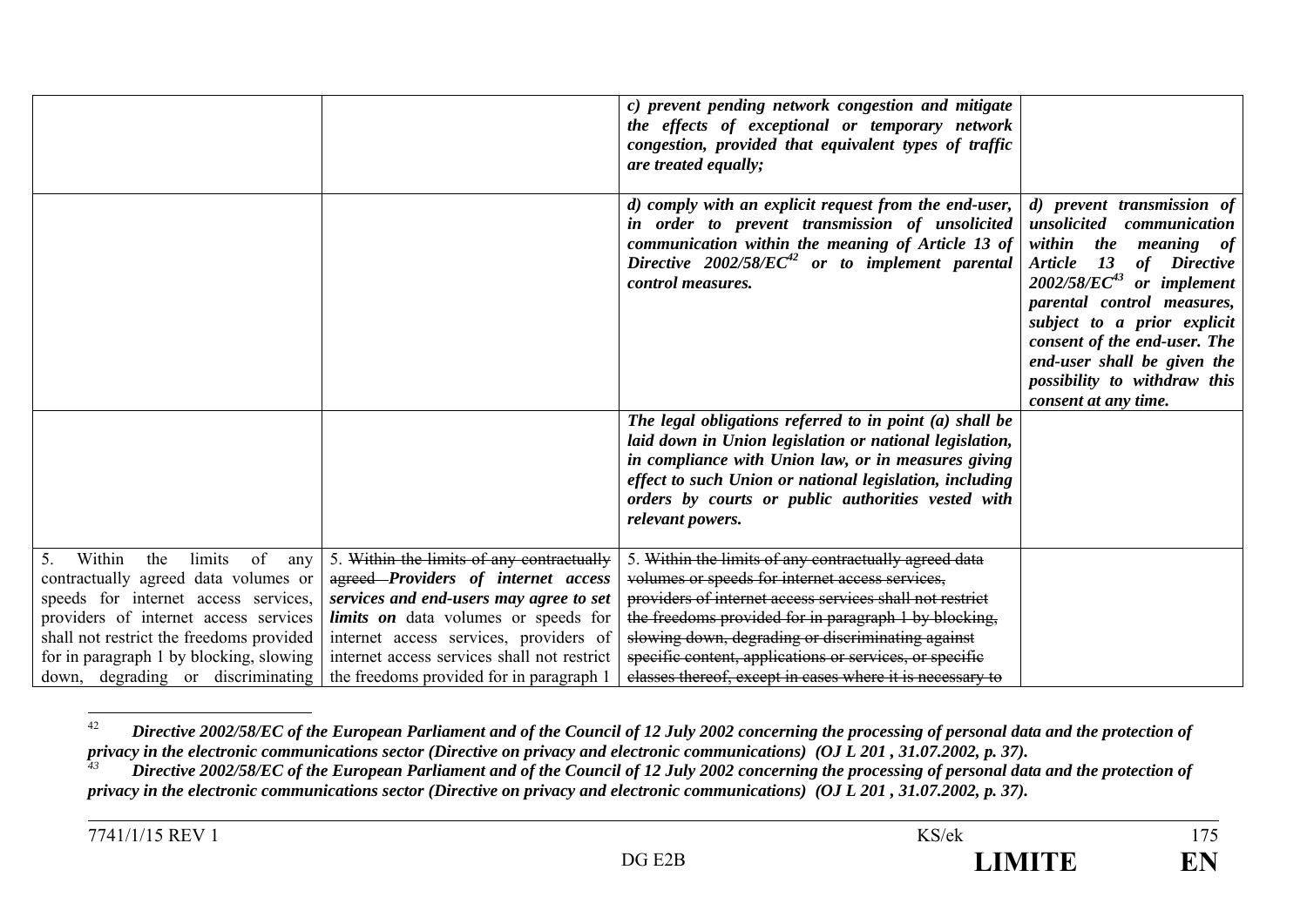| against specific content, applications or<br>services, or specific classes thereof,<br>except in cases where it is necessary to<br>apply reasonable traffic management<br>Reasonable<br>traffic<br>measures.<br>shall<br>be<br>management<br>measures<br>non-discriminatory,<br>transparent,<br>proportionate and necessary to: | by blocking, slowing down, <i>altering</i><br>degrading or discriminating against<br>specific content, applications or services,<br>or specific classes thereof, except in<br>cases where it is necessary to apply<br>traffic management measures. Traffic<br>shall<br>management<br>measures<br>be<br>non-discriminatory,<br>transparent,<br>proportionate and necessary to: | apply reasonable traffic management measures.<br>Reasonable traffic management measures shall be<br>transparent, non-discriminatory, proportionate and<br>necessary to: Traffic management measures may only<br>entail processing of personal data that is necessary<br>and proportionate to achieve the objectives of<br>paragraph $4(a-d)$ . Such processing shall be carried<br>out in accordance with Directive 95/46. Traffic<br>management measures shall also comply with<br>Directive 2002/58. |  |
|---------------------------------------------------------------------------------------------------------------------------------------------------------------------------------------------------------------------------------------------------------------------------------------------------------------------------------|-------------------------------------------------------------------------------------------------------------------------------------------------------------------------------------------------------------------------------------------------------------------------------------------------------------------------------------------------------------------------------|--------------------------------------------------------------------------------------------------------------------------------------------------------------------------------------------------------------------------------------------------------------------------------------------------------------------------------------------------------------------------------------------------------------------------------------------------------------------------------------------------------|--|
| a) implement a legislative provision or<br>a court order, or prevent or impede<br>serious crimes;                                                                                                                                                                                                                               | a) implement a legislative provision or a<br>court order <del>, or prevent or impede serious</del><br>erimes;                                                                                                                                                                                                                                                                 | deleted                                                                                                                                                                                                                                                                                                                                                                                                                                                                                                |  |
| b) preserve the integrity and security of<br>the network, services provided via this<br>network, and the end-users' terminals;                                                                                                                                                                                                  | b) preserve the integrity and security of<br>the network, services provided via this<br>network, and the end-users' terminals;                                                                                                                                                                                                                                                | deleted                                                                                                                                                                                                                                                                                                                                                                                                                                                                                                |  |
| the transmission<br>of<br>$\mathbf{c})$<br>prevent<br>unsolicited communications to end-<br>users who have given their prior<br>consent to such restrictive measures;                                                                                                                                                           | deleted                                                                                                                                                                                                                                                                                                                                                                       | deleted                                                                                                                                                                                                                                                                                                                                                                                                                                                                                                |  |
| d) minimise the effects of temporary or<br>network<br>exceptional<br>congestion<br>provided that equivalent types of traffic<br>are treated equally.                                                                                                                                                                            | d) minimise prevent or mitigate the<br>effects of temporary or and exceptional<br>network congestion provided that<br>equivalent types of traffic are treated<br>equally.                                                                                                                                                                                                     | deleted                                                                                                                                                                                                                                                                                                                                                                                                                                                                                                |  |
| Reasonable traffic management shall<br>only entail processing of data that is<br>necessary and proportionate to achieve<br>the purposes set out in this paragraph.                                                                                                                                                              | Traffic<br>Reasonable<br>management<br>measures shall not be maintained<br>longer than necessary.<br><b>Directive</b><br>Without<br>prejudice<br>to<br>95/46/EC,<br>traffic<br>management                                                                                                                                                                                     | deleted                                                                                                                                                                                                                                                                                                                                                                                                                                                                                                |  |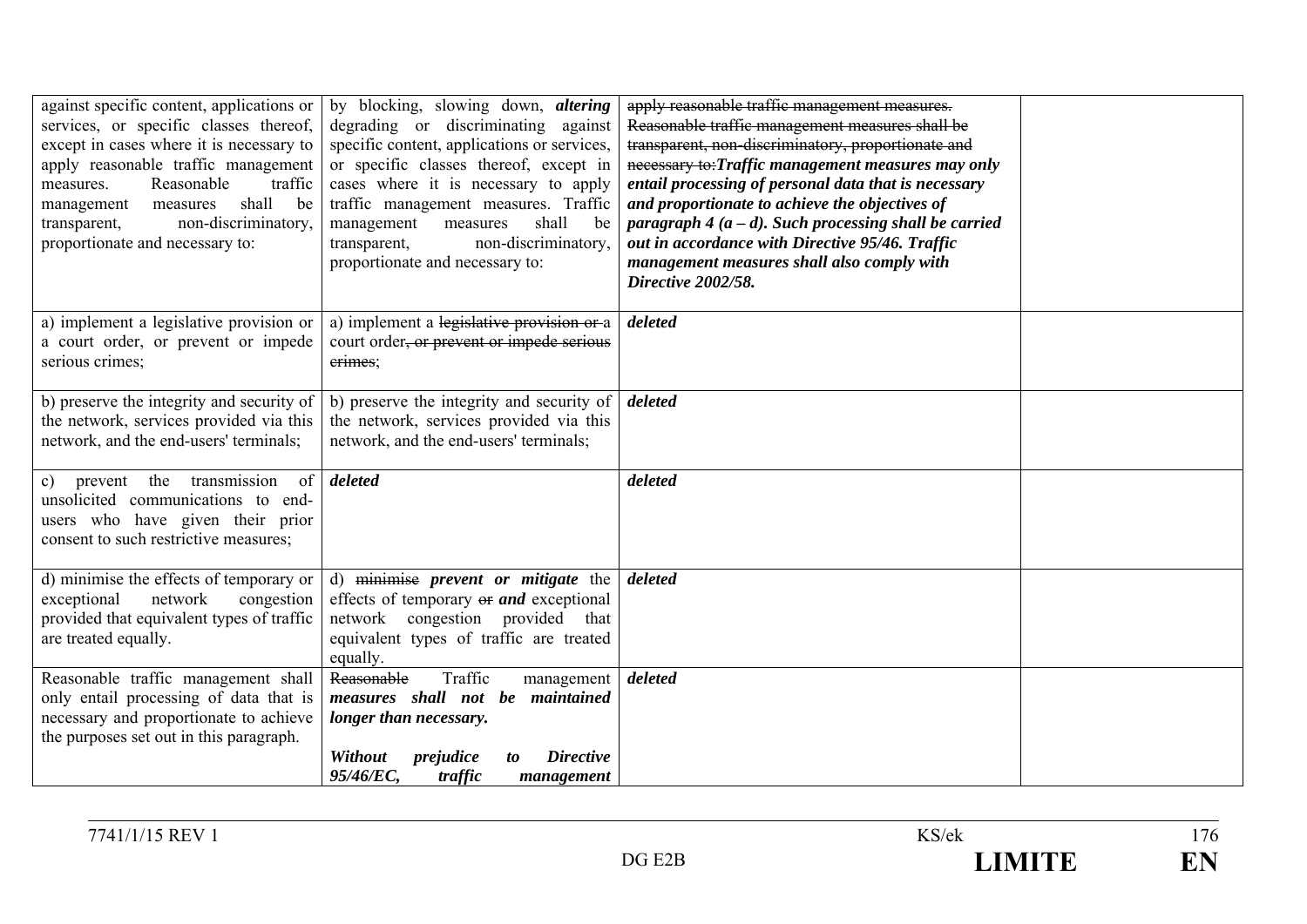|                                                                                                                                                                                                                                                                                                                                                                                                                                                        | measures shall only entail such<br>processing of personal data that is<br>necessary and proportionate to achieve<br>the purposes set out in this paragraph,<br>and shall also be subject to Directive<br>2002/58/EC, in particular with respect<br>to confidentiality of communications.<br>Providers of internet access services<br>shall put in place appropriate, clear,<br>open and efficient procedures aimed at<br>addressing<br>complaints<br>alleging<br>breaches of this Article.<br>Such procedures shall be without<br>prejudice to the end-users right to refer<br>the matter to the national regulatory<br><i>authority.</i> | 6. Paragraph 1 is without prejudice to Union law or                                                                                                                                                                                                                                                                                                                                                                                                                                                                                                                                                                                                                |  |
|--------------------------------------------------------------------------------------------------------------------------------------------------------------------------------------------------------------------------------------------------------------------------------------------------------------------------------------------------------------------------------------------------------------------------------------------------------|-------------------------------------------------------------------------------------------------------------------------------------------------------------------------------------------------------------------------------------------------------------------------------------------------------------------------------------------------------------------------------------------------------------------------------------------------------------------------------------------------------------------------------------------------------------------------------------------------------------------------------------------|--------------------------------------------------------------------------------------------------------------------------------------------------------------------------------------------------------------------------------------------------------------------------------------------------------------------------------------------------------------------------------------------------------------------------------------------------------------------------------------------------------------------------------------------------------------------------------------------------------------------------------------------------------------------|--|
|                                                                                                                                                                                                                                                                                                                                                                                                                                                        |                                                                                                                                                                                                                                                                                                                                                                                                                                                                                                                                                                                                                                           | national law, in compliance with Union law, related to<br>the lawfulness of the information, content, application<br>or services.                                                                                                                                                                                                                                                                                                                                                                                                                                                                                                                                  |  |
| Article 24 - Safeguards for quality of<br>service                                                                                                                                                                                                                                                                                                                                                                                                      | [no changes]                                                                                                                                                                                                                                                                                                                                                                                                                                                                                                                                                                                                                              | Article 24 - Safeguards for quality of service the<br>availability of internet access services                                                                                                                                                                                                                                                                                                                                                                                                                                                                                                                                                                     |  |
| 1. National regulatory authorities shall<br>closely monitor and ensure<br>the<br>effective ability of endusers to benefit<br>from the freedoms provided for in<br>Article $23$ (1) and (2), compliance with<br>Article 23 (5), and the continued<br>availability of non-discriminatory<br>internet access services at levels of<br>quality that reflect advances in<br>technology and that are not impaired<br>by specialised services. They shall, in | 1. National regulatory authorities shall<br>closely monitor and ensure the effective<br>ability of end-users to benefit from the<br>freedoms provided for in-In exercising<br>their powers under Article 30a with<br><i>respect to</i> Article $23(1)$ and $(2)$ ,<br>compliance with Article 23 (5), and -,<br>national regulatory authorities shall<br>closely monitor compliance with Article<br>$23(5)$ and the continued availability of<br>non-discriminatory<br>internet<br>access                                                                                                                                                 | 1. National regulatory authorities shall closely monitor<br>and ensure the effective ability of endusers to benefit<br>from the freedoms provided for in Article 23 (1) and<br>$\frac{2}{2}$ , compliance with Article $\frac{23}{5}$ (5) 3, and shall<br><i>promote</i> the continued availability of non-<br>discriminatory internet access services at levels of<br>quality that reflects advances in technology and that are<br>not impaired by specialised services. They shall, in<br>cooperation with other competent national authorities,<br>also monitor the effects of specialised services on<br>eultural diversity and innovation. For those purposes |  |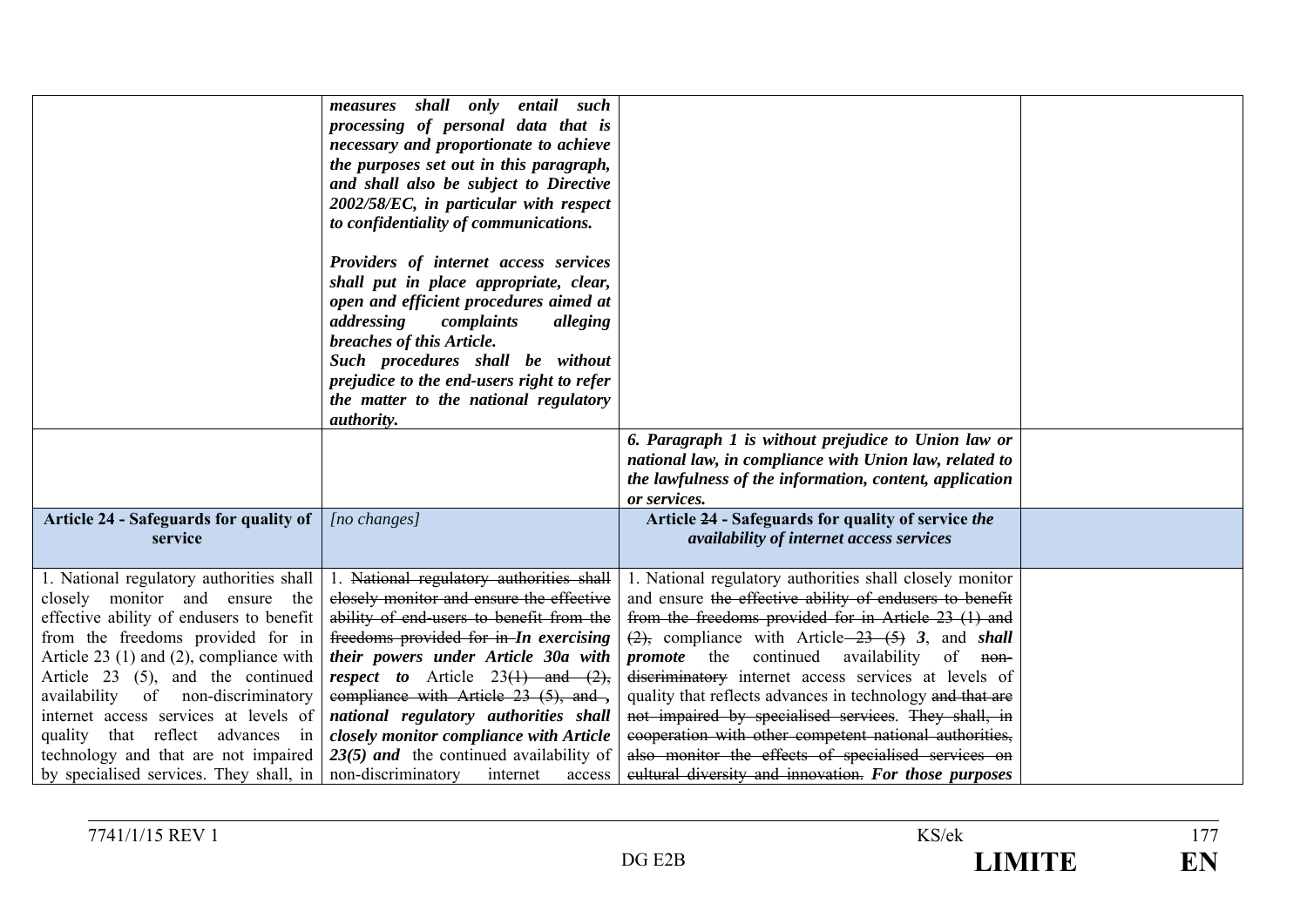| cooperation with other competent<br>national authorities, also monitor the<br>effects of specialised services on<br>cultural diversity and innovation.<br>National regulatory authorities shall<br>report on an annual basis to the<br>Commission and BEREC on their<br>monitoring and findings.                                                                                                                                                      | services at levels of quality that reflect<br>advances in technology and that are not<br>impaired by specialised services. They<br>shall, in cooperation with other<br>competent national authorities, also<br>monitor the effects of specialized<br>cultural diversity and<br>services on<br>innovation.<br>National<br>regulatory<br>authorities shall report publish reports<br>on an annual basis regarding their<br>monitoring and findings, and provide<br>those reports to the Commission and<br>BEREC-on their monitoring and<br>findings.                                    | national regulatory authorities may impose technical<br>characteristics and minimum quality of service<br>requirements. National regulatory authorities shall<br>report <i>publish reports</i> on an annual basis <i>regarding</i><br>their monitoring and findings, and provide those<br>reports to the Commission and BEREC on their<br>monitoring and findings.                                                                                                                                                                                                                                                                                                                                                                                                                                                                                                                                                                       |                                                                                      |
|-------------------------------------------------------------------------------------------------------------------------------------------------------------------------------------------------------------------------------------------------------------------------------------------------------------------------------------------------------------------------------------------------------------------------------------------------------|---------------------------------------------------------------------------------------------------------------------------------------------------------------------------------------------------------------------------------------------------------------------------------------------------------------------------------------------------------------------------------------------------------------------------------------------------------------------------------------------------------------------------------------------------------------------------------------|------------------------------------------------------------------------------------------------------------------------------------------------------------------------------------------------------------------------------------------------------------------------------------------------------------------------------------------------------------------------------------------------------------------------------------------------------------------------------------------------------------------------------------------------------------------------------------------------------------------------------------------------------------------------------------------------------------------------------------------------------------------------------------------------------------------------------------------------------------------------------------------------------------------------------------------|--------------------------------------------------------------------------------------|
| 2. In order to prevent the general<br>impairment of quality of service for<br>internet access services or to safeguard<br>the ability of end-users to access and<br>distribute content or information or to<br>run applications and services of their<br>choice, national regulatory authorities<br>shall have the power to impose<br>minimum<br>quality<br>of<br>service<br>requirements on providers of electronic<br>communications to the public. | 2. In order to prevent the general<br>impairment of quality of service for<br>internet access services or to safeguard<br>the ability of end-users to access and<br>distribute content or information or to<br>run applications, services and software<br>of their choice, national regulatory<br>authorities shall have the power to<br>impose minimum quality of service<br>requirements, and where appropriate,<br>other quality of service parameters, as<br>defined by the national regulatory<br><i>authorities</i> on providers of electronic<br>communications to the public. | 2. In order to prevent the general impairment of quality<br>of service for internet access services or to safeguard<br>the ability of end-users to access and distribute content<br>or information or to run applications and services of<br>their choice, national regulatory authorities shall have<br>the power to impose minimum quality of service<br>requirements on providers of electronic<br>communications to the public. Providers of electronic<br>communication services to the public, including<br>providers of internet access services, shall make<br>available, at the request of the national regulatory<br>authority, information about how their network traffic<br>and capacity are managed, as well as justifications for<br>any traffic management measures applied. Article 5 of<br>the Framework Directive shall apply, mutatis<br>mutandis, in respect of the provision of information<br>under this Article. | 2a. Providers of internet                                                            |
|                                                                                                                                                                                                                                                                                                                                                                                                                                                       |                                                                                                                                                                                                                                                                                                                                                                                                                                                                                                                                                                                       |                                                                                                                                                                                                                                                                                                                                                                                                                                                                                                                                                                                                                                                                                                                                                                                                                                                                                                                                          | access services shall ensure<br>that a contract which<br>includes an internet access |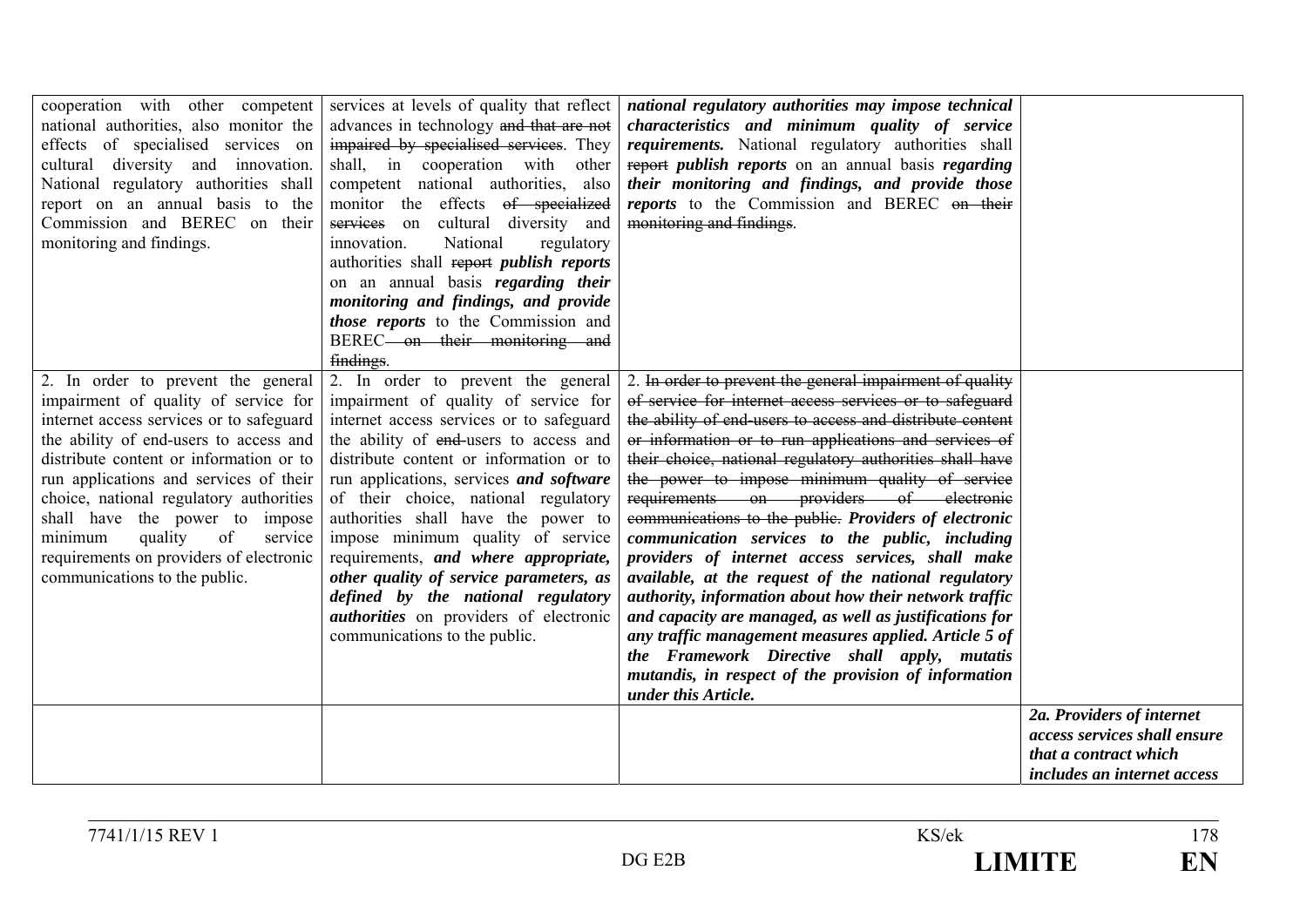|                                           |                                           |         | service shall specify the           |
|-------------------------------------------|-------------------------------------------|---------|-------------------------------------|
|                                           |                                           |         | following information:              |
|                                           |                                           |         | (a) information on how              |
|                                           |                                           |         | traffic management                  |
|                                           |                                           |         | measures applied by that            |
|                                           |                                           |         | provider could impact on            |
|                                           |                                           |         | internet access service             |
|                                           |                                           |         | quality;                            |
|                                           |                                           |         | $(b)$ a clear and                   |
|                                           |                                           |         | comprehensible explanation          |
|                                           |                                           |         | as to how any volume                |
|                                           |                                           |         | limitation, speed and other         |
|                                           |                                           |         | quality of service parameters       |
|                                           |                                           |         | may in practice have an             |
|                                           |                                           |         | impact on internet access           |
|                                           |                                           |         | services, in particular the         |
|                                           |                                           |         | use of content, applications        |
|                                           |                                           |         | and services.                       |
|                                           |                                           |         | <b>Providers of internet access</b> |
|                                           |                                           |         | services shall publish the          |
|                                           |                                           |         | information referred to in          |
|                                           |                                           |         | first subparagraph.                 |
|                                           |                                           |         | 2b. Providers of internet           |
|                                           |                                           |         | access services shall put in        |
|                                           |                                           |         | place transparent, simple           |
|                                           |                                           |         | and efficient procedures to         |
|                                           |                                           |         | address complaints of end-          |
|                                           |                                           |         | users relating to rights and        |
|                                           |                                           |         | obligations under Article 3.        |
| National regulatory authorities shall, in | National regulatory authorities shall, in | deleted |                                     |
| good time before imposing any such        | good time before imposing any such        |         |                                     |
| requirements, provide the Commission      | requirements, provide the Commission      |         |                                     |
| with a summary of the grounds for         | with a summary of the grounds for         |         |                                     |
| action, the envisaged requirements and    | action, the envisaged requirements and    |         |                                     |
| the proposed course of action. This       | the proposed course of action. This       |         |                                     |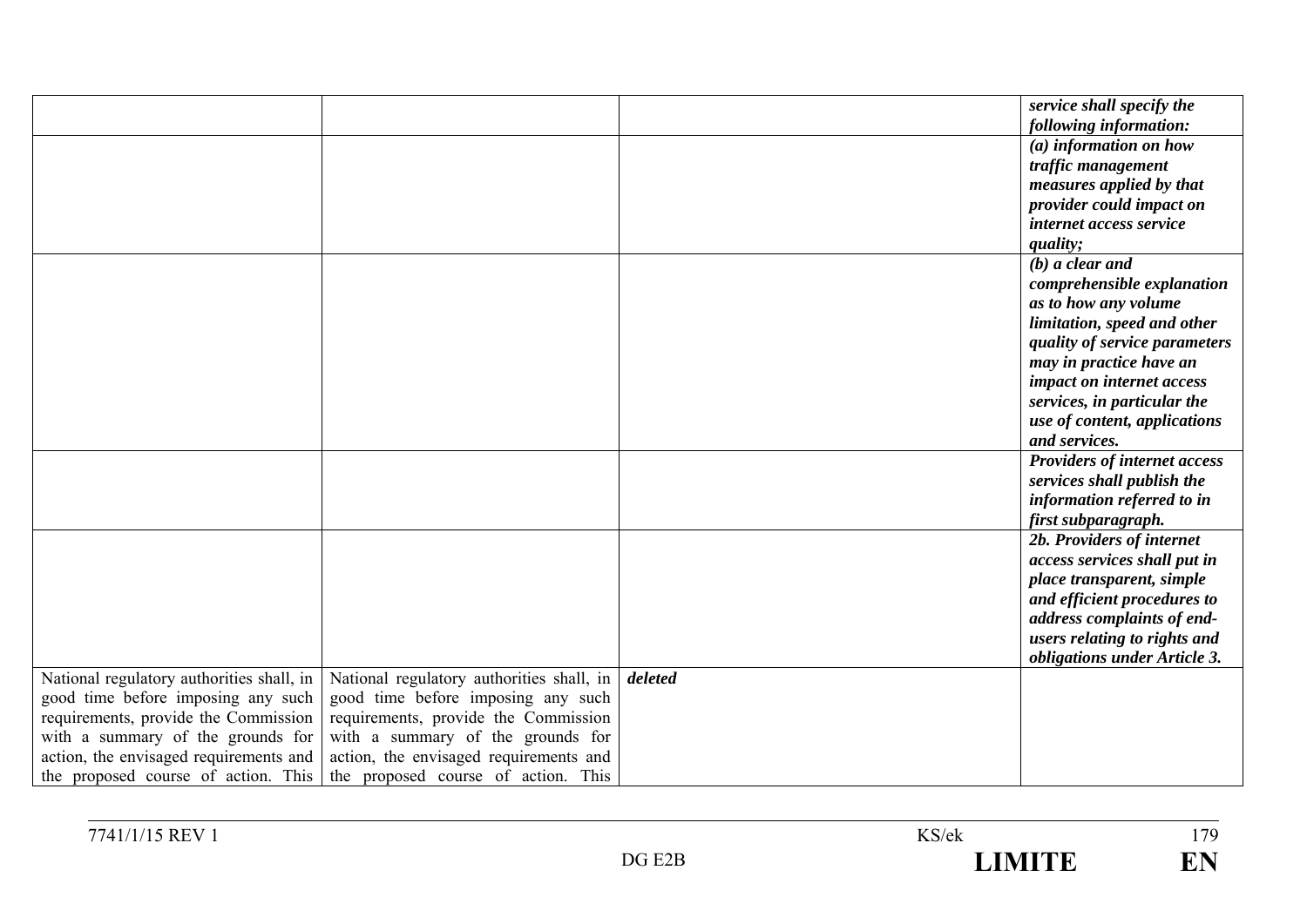| information<br>shall<br>be<br>also<br>made   | information shall also be made available         |                                                           |  |
|----------------------------------------------|--------------------------------------------------|-----------------------------------------------------------|--|
| available to BEREC. The Commission           | to BEREC. The Commission may,                    |                                                           |  |
|                                              |                                                  |                                                           |  |
| having<br>examined<br>may,<br>such           | having examined such information,                |                                                           |  |
| information, make comments<br><sub>or</sub>  | make comments or recommendations                 |                                                           |  |
| recommendations<br>thereupon,<br>in          | thereupon, in particular to ensure that          |                                                           |  |
| particular to ensure that the envisaged      | the envisaged requirements do not                |                                                           |  |
| requirements do not adversely affect         | adversely affect the functioning of the          |                                                           |  |
| the functioning of the internal market.      | market.<br>The envisaged<br>internal             |                                                           |  |
| The envisaged requirements shall not         | requirements shall not be adopted during         |                                                           |  |
| be adopted during a period of two            | a period of two months from the receipt          |                                                           |  |
| months from the receipt of complete          | of complete information by the                   |                                                           |  |
| information by the Commission unless         | Commission unless otherwise agreed               |                                                           |  |
| otherwise<br>agreed<br>between<br>the        | between the Commission and the                   |                                                           |  |
| Commission<br>and<br>the<br>national         | national regulatory authority, or the            |                                                           |  |
| authority,<br>the<br>regulatory<br><b>or</b> | Commission has informed the national             |                                                           |  |
| Commission has informed the national         | regulatory authority of a shortened              |                                                           |  |
| regulatory authority of a shortened          | examination period, or the Commission            |                                                           |  |
| examination period, or the Commission        | has made comments<br>$-$ or                      |                                                           |  |
| made<br>has<br>comments<br><sub>or</sub>     | recommendations. National regulatory             |                                                           |  |
| recommendations. National regulatory         | authorities shall take the utmost account        |                                                           |  |
| authorities shall take the utmost            | of the Commission's comments or                  |                                                           |  |
| of<br>Commission's<br>the<br>account         | recommendations<br>and<br>shall                  |                                                           |  |
| comments or recommendations and              |                                                  |                                                           |  |
|                                              | communicate the adopted requirements             |                                                           |  |
| communicate<br>the<br>adopted<br>shall       | to the Commission and BEREC.                     |                                                           |  |
| requirements to the Commission and           |                                                  |                                                           |  |
| BEREC.                                       |                                                  |                                                           |  |
| The Commission<br>3.<br>adopt<br>may         | 3. Within six months of adoption of this         | 3. The Commission may adopt implementing acts             |  |
| implementing acts defining uniform           | regulation, BEREC<br>shall,<br>after             | defining uniform conditions for the implementation of     |  |
| conditions for the implementation of         | consulting stakeholders and in close             | the obligations of national competent authorities under   |  |
| the obligations of national competent        | <i>cooperation with the Commission may</i>       | this Article. Those implementing acts shall be adopted    |  |
| authorities under this Article. Those        | adopt implementing acts, lay down                | in accordance with the examination procedure referred     |  |
| implementing acts shall be adopted in        | general guidelines defining uniform              | to in Article $33(2)$ . No later than nine months after   |  |
| accordance with the examination              | conditions for the implementation of the         | this Regulation enters into force, in order to            |  |
| procedure referred to in Article 33 (2).     | obligations of national competent                | contribute to the consistent application of this          |  |
|                                              | authorities under this Article, <i>including</i> | <b>Regulation, BEREC</b><br>shall,<br>after<br>consulting |  |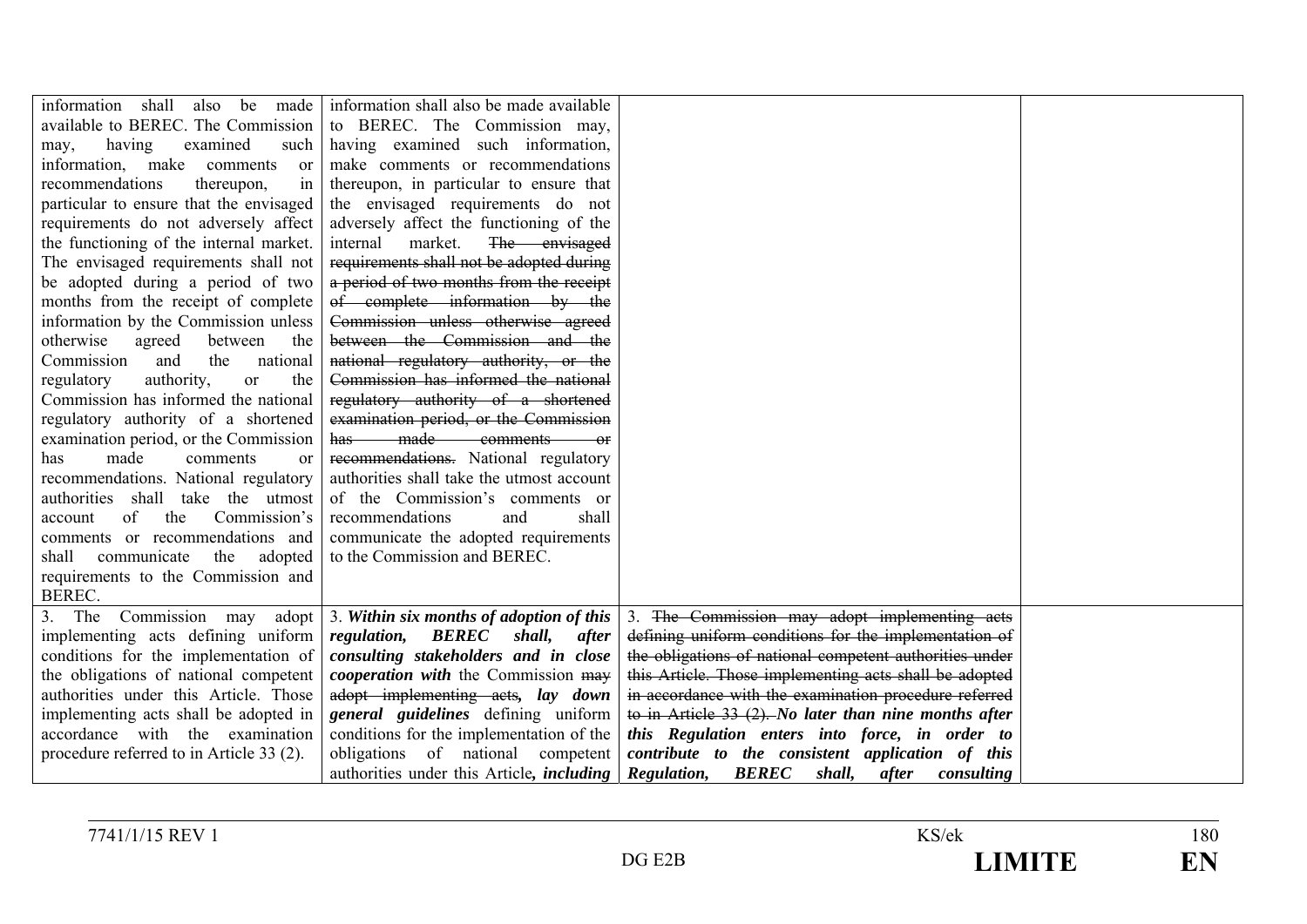|                                                                                                                                                                                                                          | with respect to the application of traffic<br>management measures and for<br>monitoring of compliance. Those<br>implementing acts shall be adopted in<br>accordance with the examination<br>procedure referred to in Article 33 (2).                                                                                                                                              | stakeholders and in close cooperation with the<br>Commission, lay down guidelines<br><i>for</i><br><i>the</i><br>implementation of the obligations of national<br>competent authorities under this Article, including<br>with respect to the application of traffic management<br>measures set out in Article $3(4)$ and for monitoring of<br>compliance. |  |
|--------------------------------------------------------------------------------------------------------------------------------------------------------------------------------------------------------------------------|-----------------------------------------------------------------------------------------------------------------------------------------------------------------------------------------------------------------------------------------------------------------------------------------------------------------------------------------------------------------------------------|-----------------------------------------------------------------------------------------------------------------------------------------------------------------------------------------------------------------------------------------------------------------------------------------------------------------------------------------------------------|--|
|                                                                                                                                                                                                                          | <b>Article 24a - Review</b>                                                                                                                                                                                                                                                                                                                                                       |                                                                                                                                                                                                                                                                                                                                                           |  |
| <b>Article 25 - Transparency and</b>                                                                                                                                                                                     | The Commission shall, in close<br>cooperation with BEREC, review the<br>functioning of the provisions on<br>specialised services and, after a public<br>consultation, shall report and submit<br>any appropriate proposals to the<br><b>European Parliament and the Council</b><br>by [insert date three years after the date<br>of applicability of this regulation].<br>deleted | deleted                                                                                                                                                                                                                                                                                                                                                   |  |
| publication of information                                                                                                                                                                                               |                                                                                                                                                                                                                                                                                                                                                                                   |                                                                                                                                                                                                                                                                                                                                                           |  |
| Providers<br>of<br>electronic<br>1.<br>communications to the public shall,<br>save for offers which are individually<br>publish<br>negotiated,<br>transparent,<br>comparable, adequate and up-to-date<br>information on: | deleted                                                                                                                                                                                                                                                                                                                                                                           | deleted                                                                                                                                                                                                                                                                                                                                                   |  |
| a) their name, address and contact<br>information;                                                                                                                                                                       | deleted                                                                                                                                                                                                                                                                                                                                                                           | deleted                                                                                                                                                                                                                                                                                                                                                   |  |
| b) for each tariff plan the services<br>offered and the relevant quality of<br>service parameters, the applicable                                                                                                        | deleted                                                                                                                                                                                                                                                                                                                                                                           | deleted                                                                                                                                                                                                                                                                                                                                                   |  |

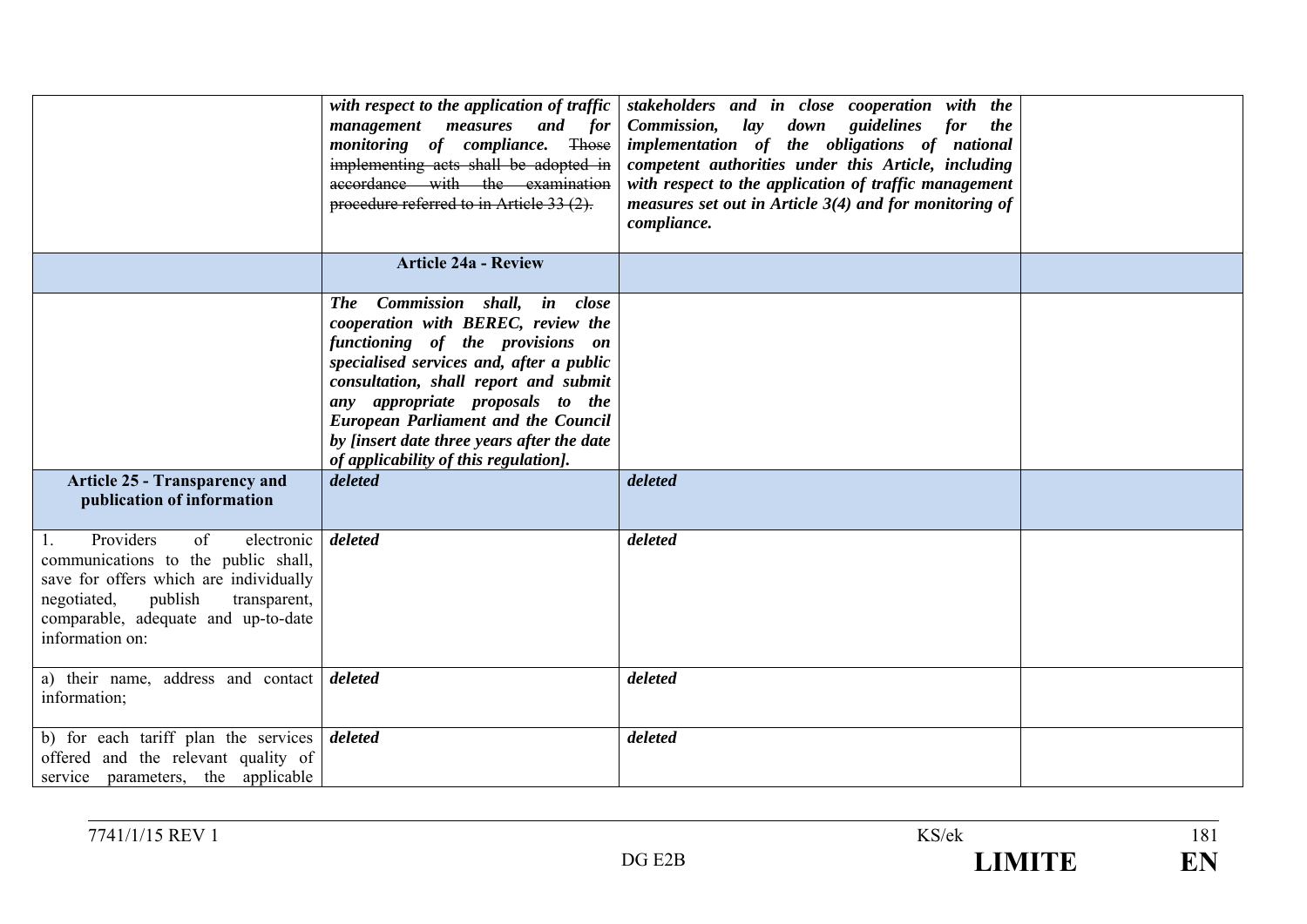| prices (for consumers including taxes)<br>and any applicable charges (access,<br>usage, maintenance and any additional<br>charges), as well as costs with respect                                                                                                                                                                                                               |         |         |  |
|---------------------------------------------------------------------------------------------------------------------------------------------------------------------------------------------------------------------------------------------------------------------------------------------------------------------------------------------------------------------------------|---------|---------|--|
| to terminal equipment;<br>c) applicable tariffs regarding any<br>number or service subject to particular<br>pricing conditions;                                                                                                                                                                                                                                                 | deleted | deleted |  |
| d) the quality of their services, in $\theta$ deleted<br>accordance with implementing acts<br>provided for in paragraph 2;                                                                                                                                                                                                                                                      |         | deleted |  |
| e) internet access services, where<br>offered, specifying the following:                                                                                                                                                                                                                                                                                                        | deleted | deleted |  |
| (i) actually available data speed for $\boldsymbol{delta}$<br>download and upload in the end-user's<br>Member State of residence, including<br>at peak-hours; EN 53 EN                                                                                                                                                                                                          |         | deleted |  |
| (ii) the level of applicable data volume<br>limitations, if any; the prices for<br>increasing the available data volume on<br>an ad hoc or lasting basis; the data<br>speed, and its cost, available after full<br>consumption of the applicable data<br>volume, if limited; and the means for<br>end-users to monitor at any moment<br>the current level of their consumption; | deleted | deleted |  |
| (iii) a clear and comprehensible<br>explanation as to how any data volume<br>limitation, the actually available speed<br>and other quality parameters, and the                                                                                                                                                                                                                  | deleted | deleted |  |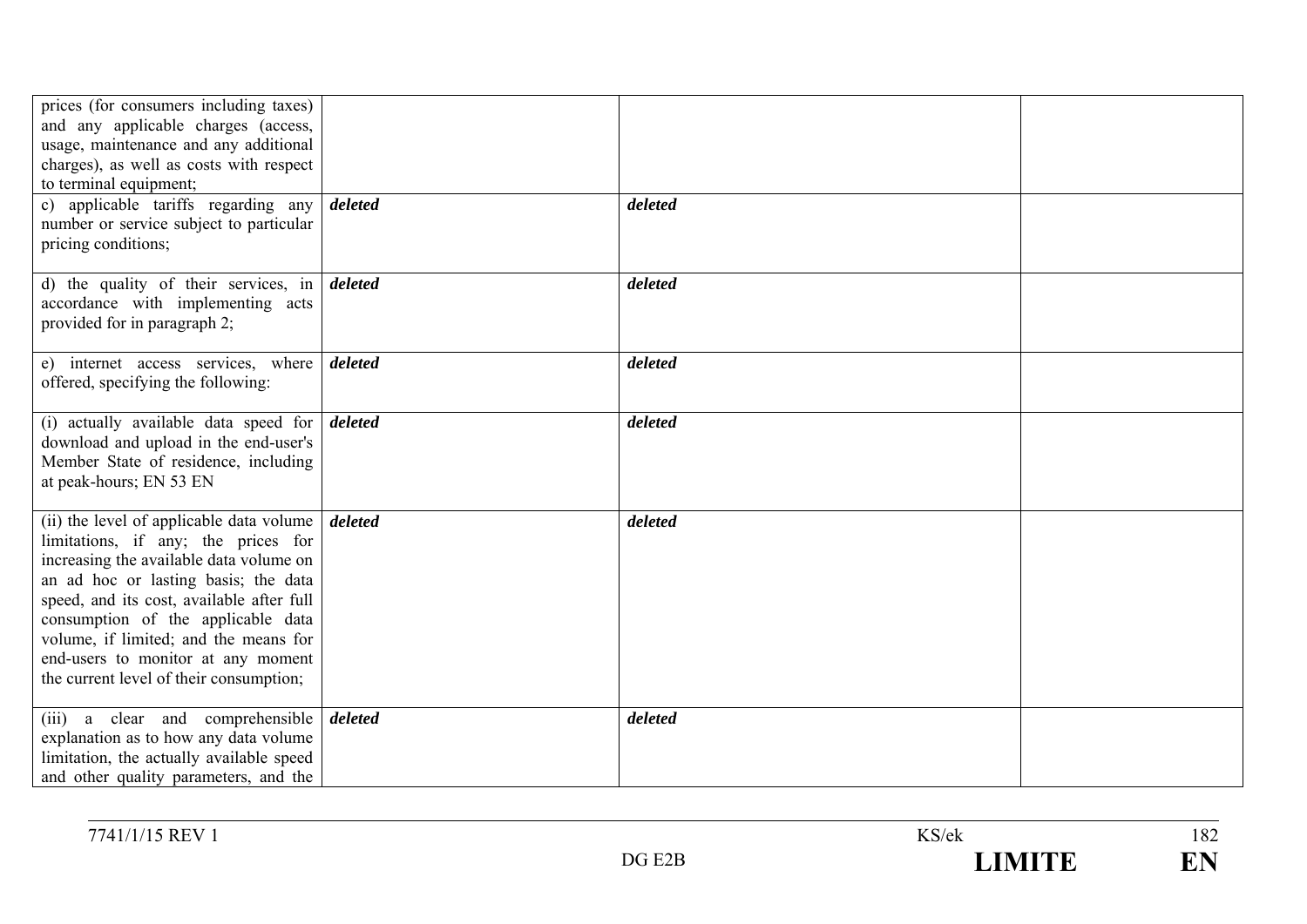| simultaneous use of specialised<br>services with an enhanced quality of<br>service, may practically impact the use<br>of content, applications and services;                                                                                                                                                                                                                            |         |         |  |
|-----------------------------------------------------------------------------------------------------------------------------------------------------------------------------------------------------------------------------------------------------------------------------------------------------------------------------------------------------------------------------------------|---------|---------|--|
| (iv) information on any procedures put<br>in place by the provider to measure and<br>shape traffic so as to avoid congestion<br>of a network, and on how those<br>procedures could affect service quality<br>and the protection of personal data;                                                                                                                                       | deleted | deleted |  |
| f<br>taken<br>to<br>measures<br>ensure<br>equivalence in access for disabled end-<br>users, including regularly updated<br>information on details of products and<br>services designed for them;                                                                                                                                                                                        | deleted | deleted |  |
| g) their standard contract terms and $\frac{d}{dt}$<br>conditions, including any minimum<br>contractual period, the conditions for<br>and any charges due on early<br>termination of a contract, the<br>procedures and direct charges related to<br>switching and portability of numbers<br>and other identifiers, and compensation<br>arrangements for delay or abuse of<br>switching; |         | deleted |  |
| h) access to emergency services and $\frac{d}{dt}$<br>caller location information for all<br>services offered, any limitations on the<br>provision of emergency services under<br>Article 26 of Directive 2002/22/EC,<br>and any changes thereto;                                                                                                                                       |         | deleted |  |

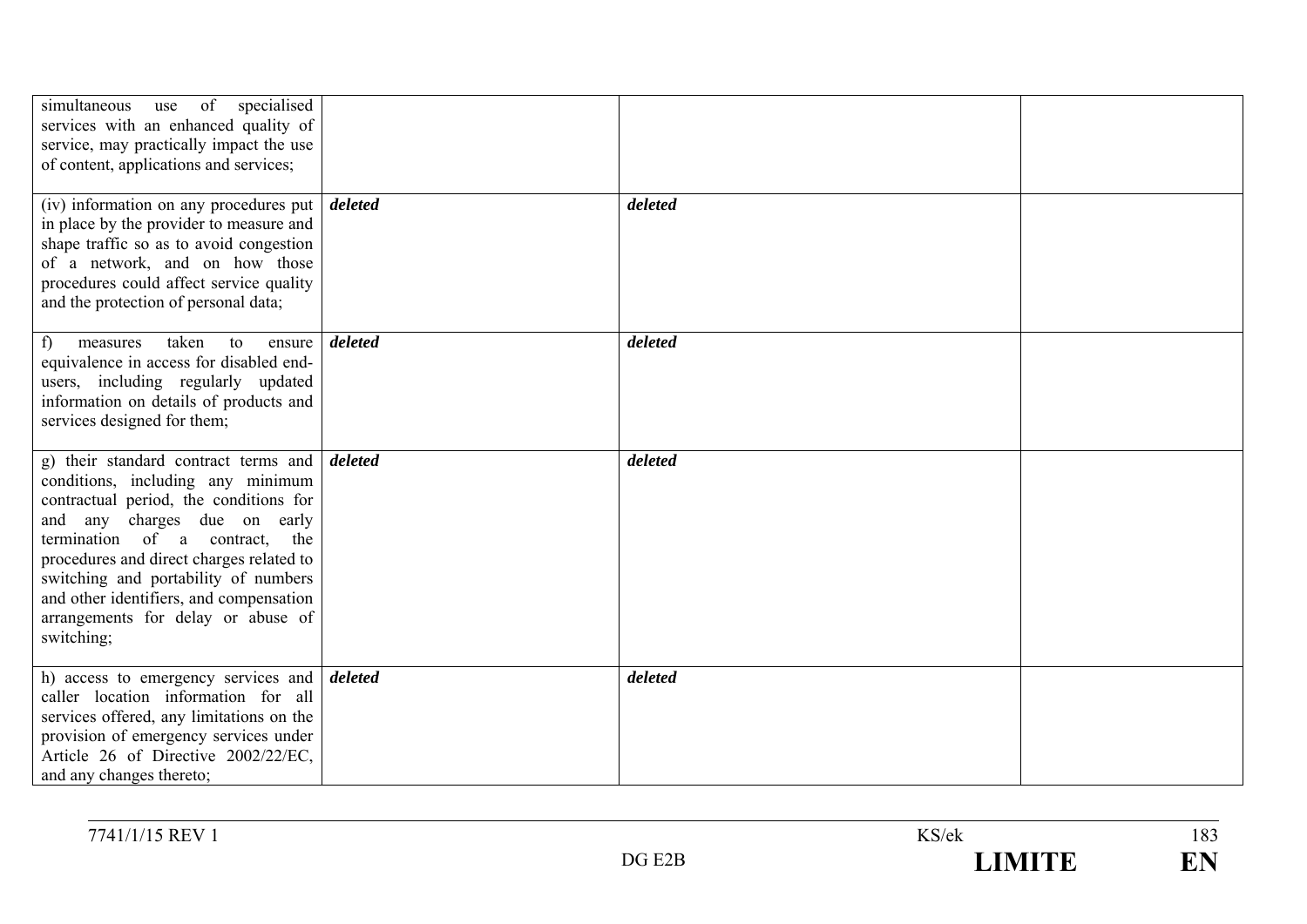| i) rights as regards universal service,    | deleted | deleted |  |
|--------------------------------------------|---------|---------|--|
| including, where appropriate, the          |         |         |  |
| facilities and services mentioned in       |         |         |  |
| Annex I to Directive 2002/22/EC. The       |         |         |  |
| information shall be published in a        |         |         |  |
| clear, comprehensive and<br>easily         |         |         |  |
| accessible form in<br>the<br>official      |         |         |  |
| language(s) of the Member State where      |         |         |  |
| the service is offered, and be updated     |         |         |  |
| regularly. The information shall, on       |         |         |  |
| request, be supplied to the relevant       |         |         |  |
| national regulatory authorities in         |         |         |  |
| advance of its publication. Any            |         |         |  |
| differentiation in the conditions applied  |         |         |  |
| to consumers and other end-users shall     |         |         |  |
| be made explicit.                          |         |         |  |
|                                            |         |         |  |
| 2. The Commission may adopt <i>deleted</i> |         | deleted |  |
| implementing acts specifying the           |         |         |  |
| methods for measuring the speed of         |         |         |  |
| internet access services, the quality of   |         |         |  |
|                                            |         |         |  |
| service parameters and the methods for     |         |         |  |
| measuring them, and the content, form      |         |         |  |
| and manner of the information to be        |         |         |  |
| published, including possible quality      |         |         |  |
| mechanisms.<br>The<br>certification        |         |         |  |
| Commission may take into account the       |         |         |  |
| definitions<br>parameters,<br>and          |         |         |  |
| measurement methods set out in Annex       |         |         |  |
| III of the Directive 2002/22/EC. Those     |         |         |  |
| implementing acts shall be adopted in      |         |         |  |
| accordance with the examination            |         |         |  |
| procedure referred to in Article 33(2).    |         |         |  |

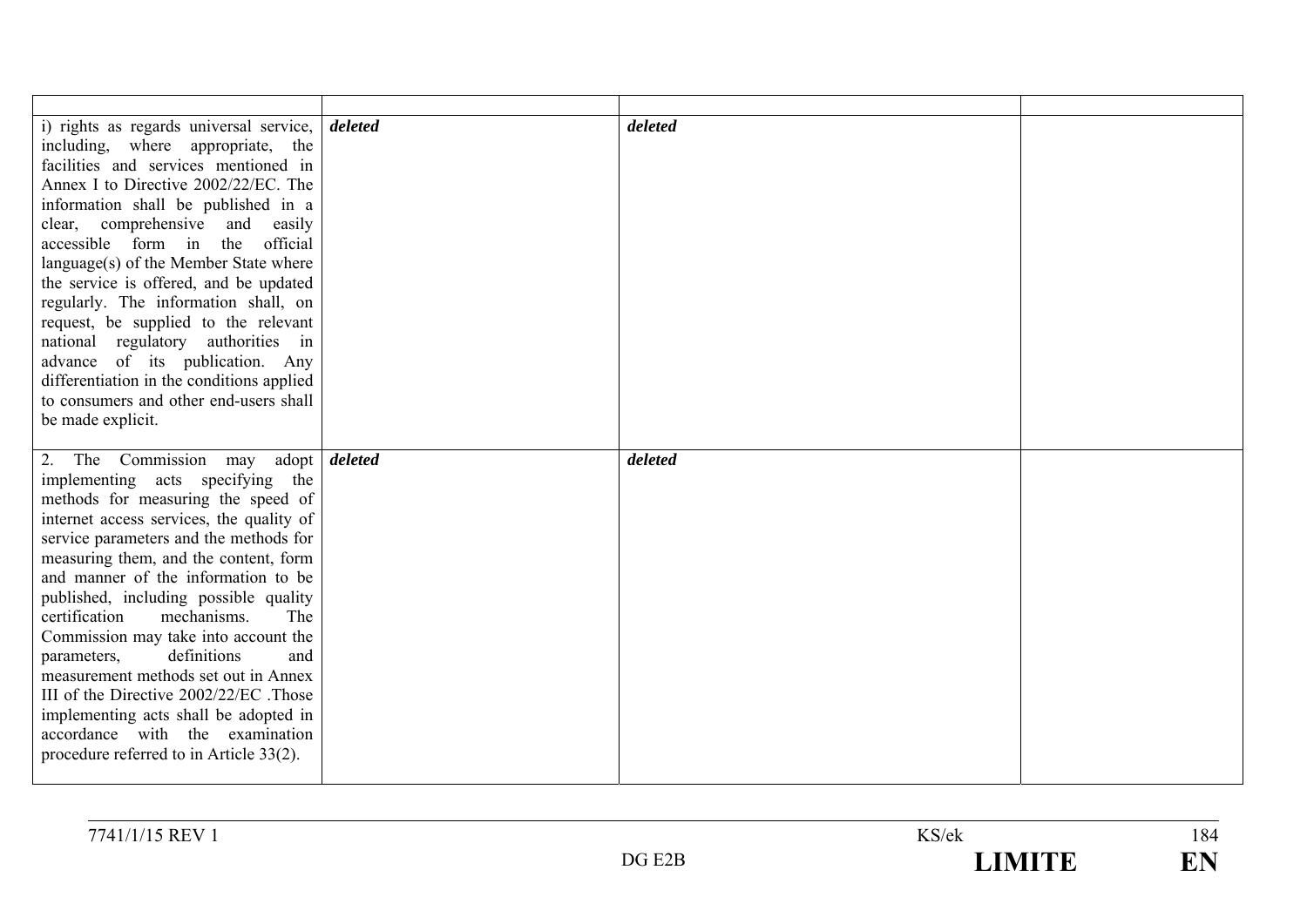| 3. End-users shall have access to         | deleted | deleted |  |
|-------------------------------------------|---------|---------|--|
| independent evaluation tools allowing     |         |         |  |
| them to compare the performance of        |         |         |  |
| electronic communications network         |         |         |  |
| access and services and the cost of       |         |         |  |
| alternative usage patterns. To this end   |         |         |  |
| Member States shall establish a           |         |         |  |
| voluntary certification scheme for        |         |         |  |
| interactive websites, guides or similar   |         |         |  |
| tools. Certification shall be granted on  |         |         |  |
| the basis of objective, transparent and   |         |         |  |
| proportionate<br>requirements,<br>in      |         |         |  |
| particular independence from<br>any       |         |         |  |
| provider of electronic communications     |         |         |  |
| to the public, the use of plain language, |         |         |  |
| the provision of complete and up-to-      |         |         |  |
| date information, and the operation of    |         |         |  |
| an effective complaints handling          |         |         |  |
| procedure. Where certified comparison     |         |         |  |
| facilities are not available on the       |         |         |  |
| market free of charge or at a reasonable  |         |         |  |
| price, national regulatory authorities or |         |         |  |
| other competent national authorities      |         |         |  |
| shall make such facilities available      |         |         |  |
| themselves or through third EN 54 EN      |         |         |  |
| parties in compliance with the            |         |         |  |
| certification<br>requirements.<br>The     |         |         |  |
| information published by providers of     |         |         |  |
| electronic communications to the          |         |         |  |
| public shall be accessible, free of       |         |         |  |
| charge, for the purposes of making        |         |         |  |
| available comparison facilities.          |         |         |  |
| 4. Upon request of the relevant public    | deleted | deleted |  |
| authorities, providers of electronic      |         |         |  |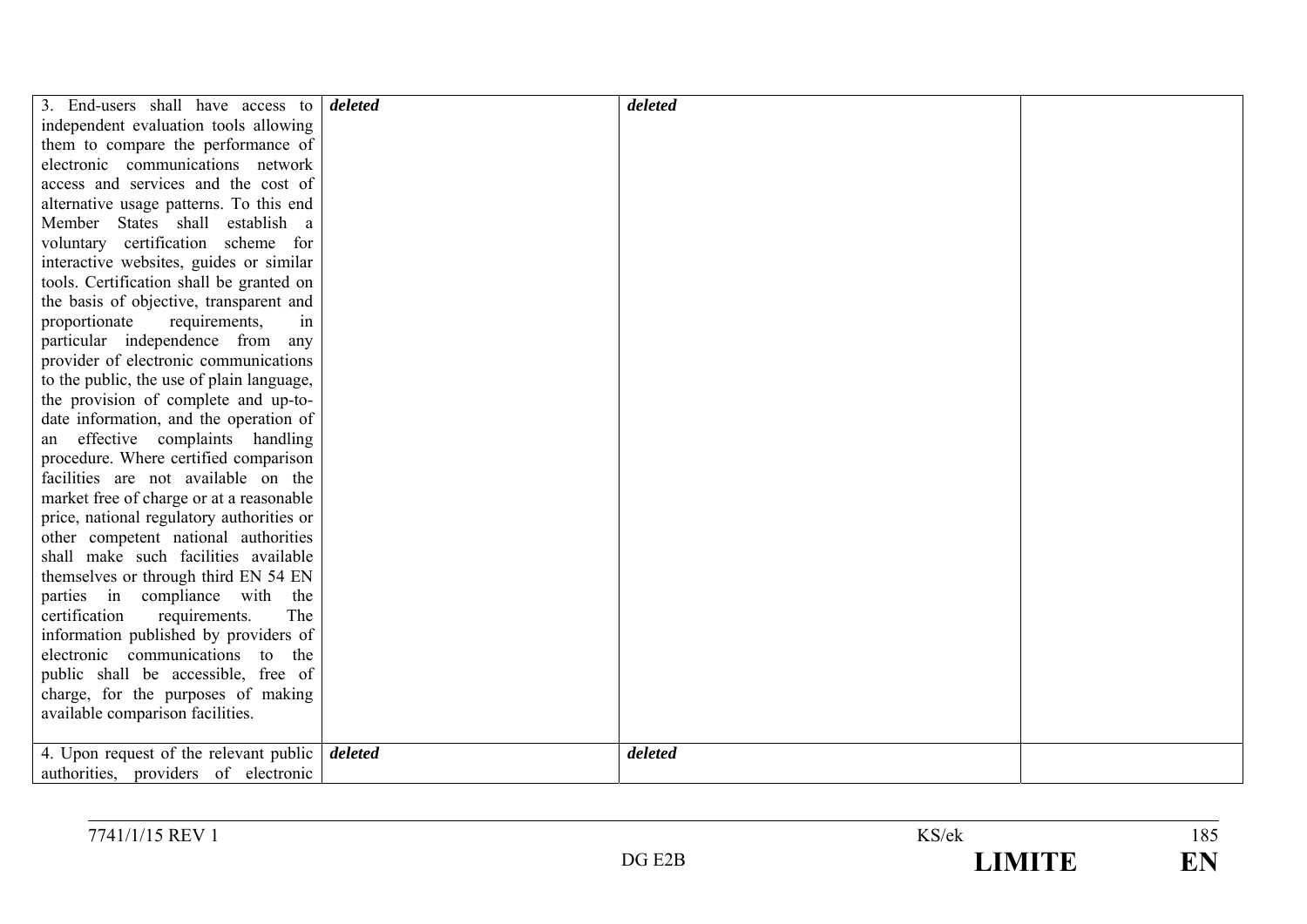| communications to the public shall<br>distribute public interest information<br>free of charge to end-users, where<br>appropriate, by the same means as<br>those ordinarily used by them in their<br>communications with end-users. In<br>such a case, that information shall be<br>provided by the relevant publice<br>authorities to the providers of<br>electronic communications to<br>the<br>public in a standardised format and<br>may, inter alia, cover the following<br>topics: |         |         |  |
|------------------------------------------------------------------------------------------------------------------------------------------------------------------------------------------------------------------------------------------------------------------------------------------------------------------------------------------------------------------------------------------------------------------------------------------------------------------------------------------|---------|---------|--|
| (a) the most common uses of electronic<br>communications services to engage in<br>unlawful activities or to disseminate<br>harmful content, particularly where it<br>may prejudice respect for the rights and<br>freedoms of others, including<br>infringements of data protection rights,<br>copyright and related rights, and their<br>legal consequences; and                                                                                                                         | deleted | deleted |  |
| (b) the means of protection against $\frac{d}{dt}$<br>risks to personal security and unlawful<br>access to personal data when using<br>electronic communications services.                                                                                                                                                                                                                                                                                                               |         | deleted |  |
| <b>Article 26 - Information</b><br>requirements for contracts                                                                                                                                                                                                                                                                                                                                                                                                                            | deleted | deleted |  |
| 1. Before a contract on the provision of $\vert$ <i>deleted</i><br>connection to a public electronic<br>communications network or publicly                                                                                                                                                                                                                                                                                                                                               |         | deleted |  |

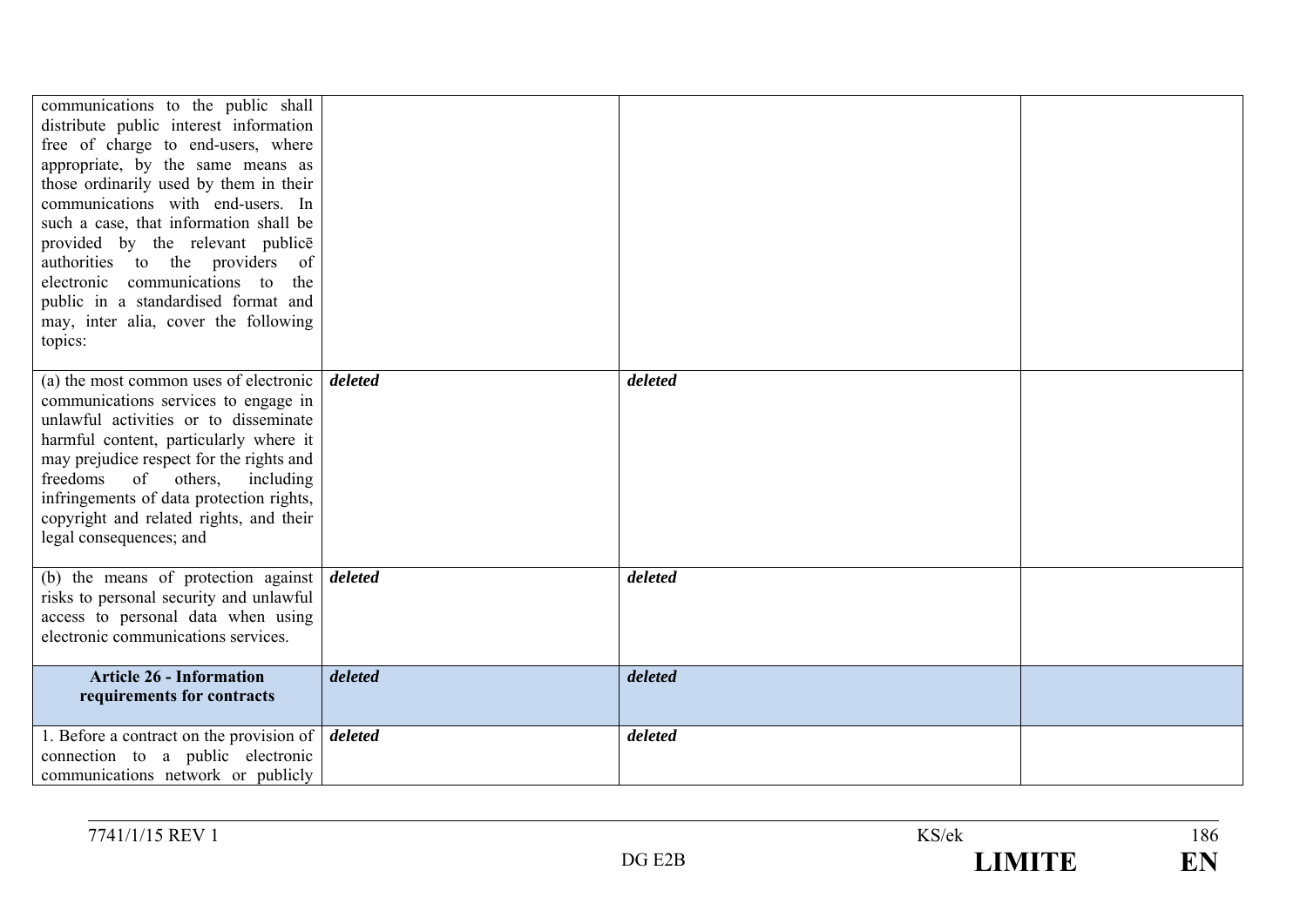| available electronic communications<br>services becomes binding providers of<br>electronic communications to the<br>public shall provide consumers, and<br>other end-users unless they have<br>explicitly agreed otherwise, at least the<br>following information: |         |         |  |
|--------------------------------------------------------------------------------------------------------------------------------------------------------------------------------------------------------------------------------------------------------------------|---------|---------|--|
| (a) the identity, address and contact $\boldsymbol{delta}$<br>information of the provider and, if<br>different, the address and contact<br>information for any complaints;                                                                                         |         | deleted |  |
| (b) the main characteristics of the $\theta$ deleted<br>services provided, including<br>in<br>particular:                                                                                                                                                          |         | deleted |  |
| (i) for each tariff plan the types of $\delta$<br>services offered, the included volumes<br>of communications and all relevant<br>quality of service parameters, including<br>the time for the initial connection;                                                 |         | deleted |  |
| (ii) whether and in which Member<br>States access to emergency services<br>and caller location information is being<br>provided and any limitations on the<br>provision of emergency services in<br>accordance with Article 26 of Directive<br>2002/22/EC;         | deleted | deleted |  |
| (iii) the types of after-sales services,<br>maintenance services and customer<br>services<br>provided,<br>the<br>support<br>conditions and charges for these                                                                                                       | deleted | deleted |  |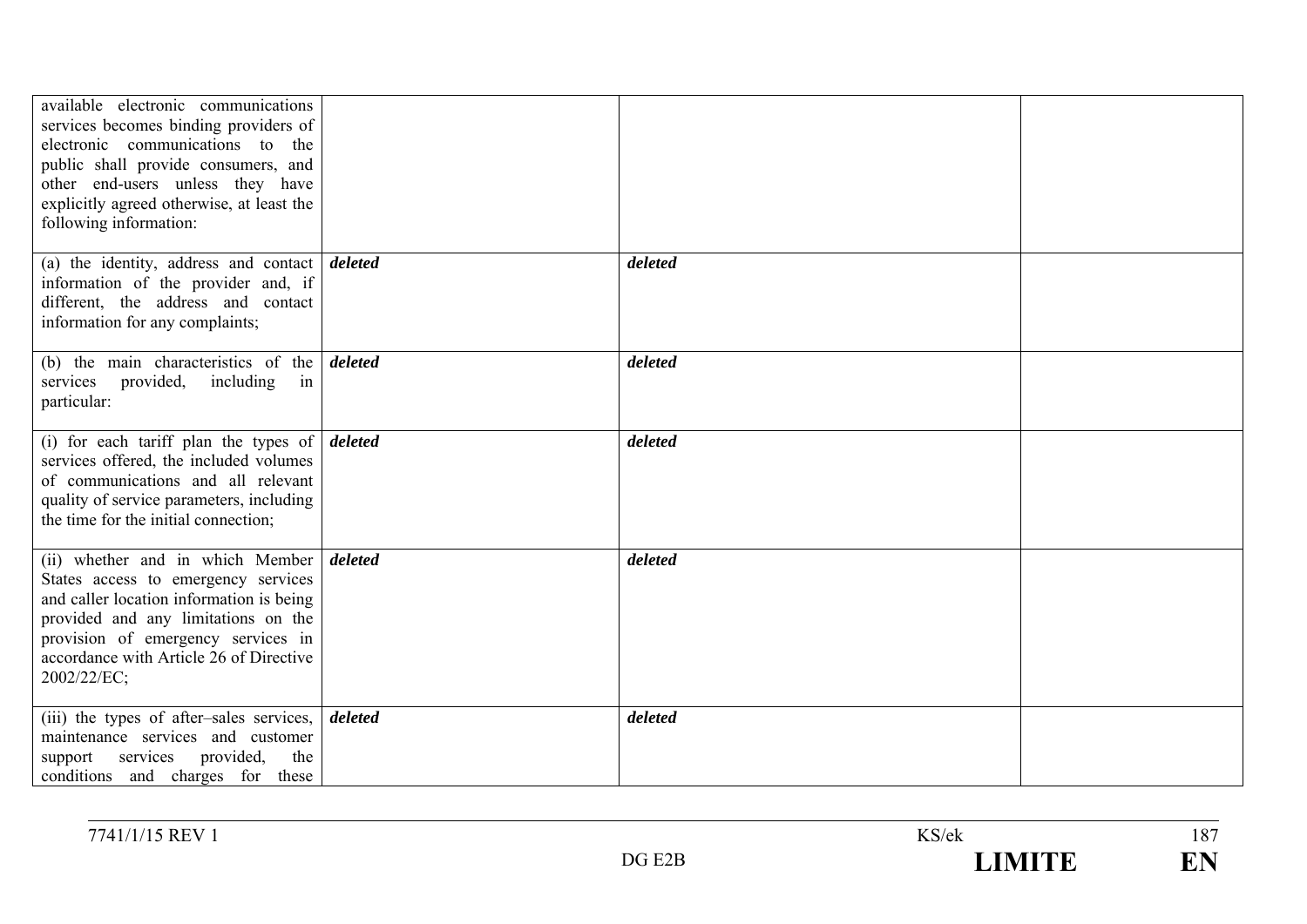| services, and the means of contacting<br>these services;                                                                                                                                                                                                                                         |         |         |  |
|--------------------------------------------------------------------------------------------------------------------------------------------------------------------------------------------------------------------------------------------------------------------------------------------------|---------|---------|--|
| (iv) any restrictions imposed by the $\vert$ deleted<br>provider on the use of terminal<br>supplied,<br>equipment<br>including<br>information on unlocking the terminal<br>equipment and any charges involved if<br>the contract is terminated before the<br>end of the minimum contract period; |         | deleted |  |
| (c) details of prices and tariffs (for $\vert$ deleted<br>consumers including taxes and possibly<br>due additional charges) and the means<br>by which up-to-date information on all<br>applicable tariffs and charges are made<br>available;                                                     |         | deleted |  |
| (d) payment methods offered and any $\vert$ <i>deleted</i><br>cost differences due to the payment<br>method, and available facilities to<br>safeguard bill transparency<br>and<br>monitor the level of consumption;                                                                              |         | deleted |  |
| (e) the duration of the contract and the<br>conditions for renewal and termination,<br>including:                                                                                                                                                                                                | deleted | deleted |  |
| (i) any minimum usage or duration $\vert$ deleted<br>required to benefit from promotional<br>terms;                                                                                                                                                                                              |         | deleted |  |
| (ii) any charges related to switching<br>and portability of numbers and other<br>identifiers, including compensation                                                                                                                                                                             | deleted | deleted |  |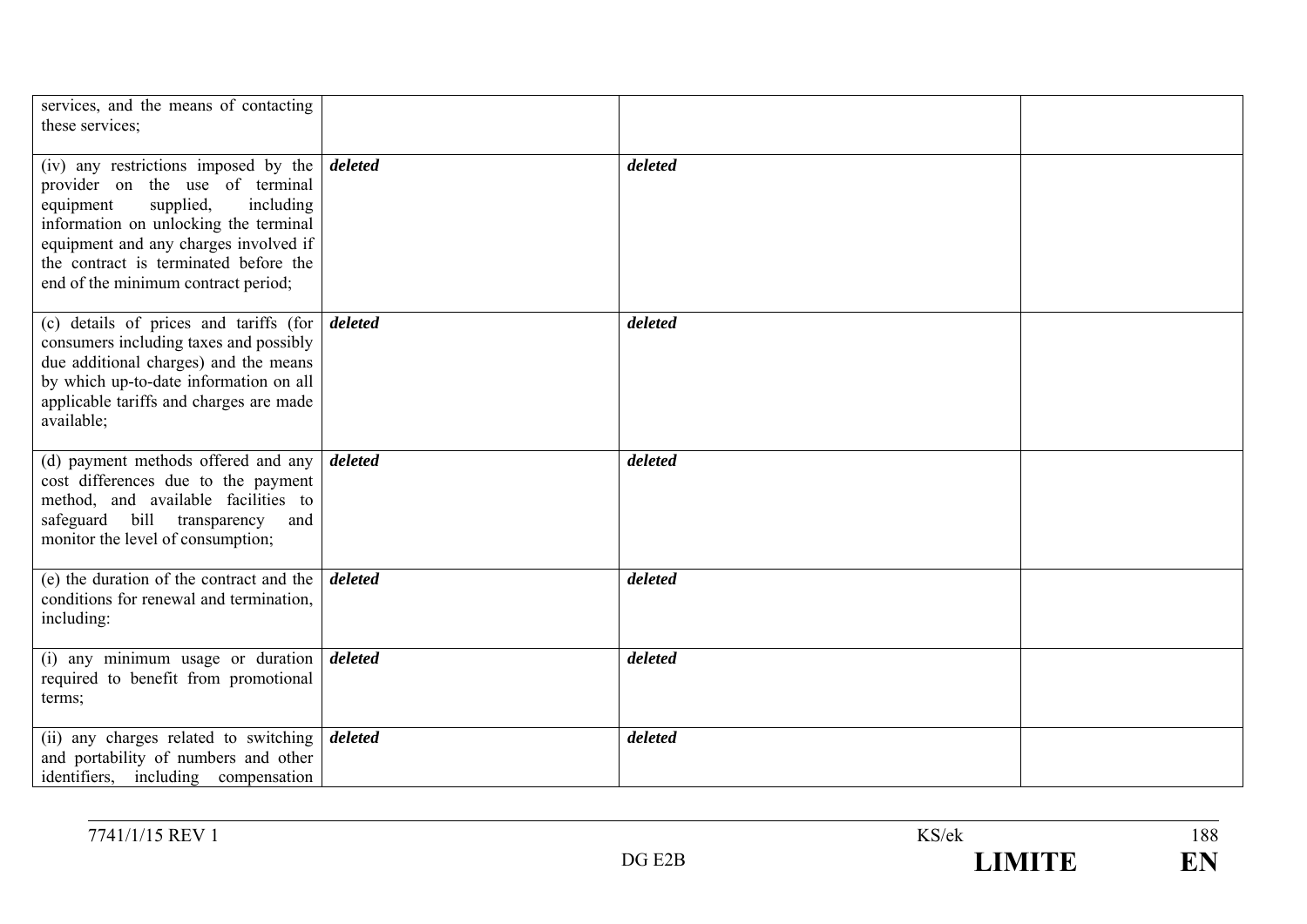| arrangements for delay or abuse of<br>switching;                                                                                                                                                                                                                    |         |         |  |
|---------------------------------------------------------------------------------------------------------------------------------------------------------------------------------------------------------------------------------------------------------------------|---------|---------|--|
| charges due on early<br>$(iii)$ any<br>termination of the contract, including<br>any cost recovery with respect to<br>terminal equipment (on the basis of<br>customary depreciation methods) and<br>other promotional advantages (on a pro<br>rata temporis basis); | deleted | deleted |  |
| (f) any compensation and refund<br>arrangements, including an explicit<br>reference to statutory rights of the end-<br>user, which apply if contracted service<br>quality levels are not met;                                                                       | deleted | deleted |  |
| (g) where an obligation exists in $\delta$ deleted<br>accordance with Article 25 of Directive<br>2002/22/EC, the end-users' options as<br>to whether or not to include their<br>personal data in a directory, and the<br>data concerned;                            |         | deleted |  |
| (h) for disabled end-users, details of $\delta$<br>products and services designed for<br>them;                                                                                                                                                                      |         | deleted |  |
| (i) the means of initiating procedures<br>for the settlement of disputes, including<br>cross-border disputes, in accordance<br>Article 34 of Directive<br>with<br>2002/22/EC and Article 22 of this<br>Regulation;                                                  | deleted | deleted |  |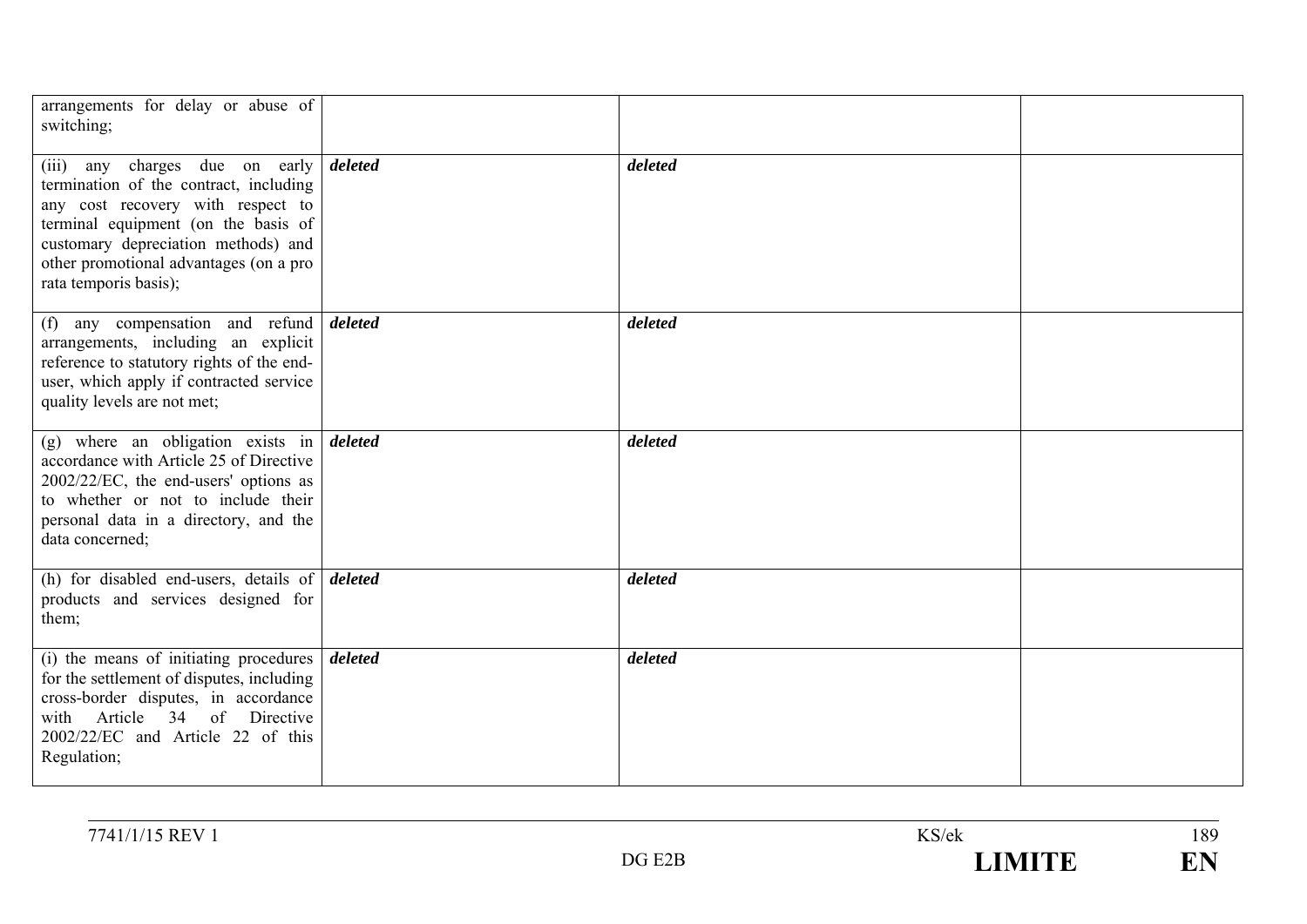| (i) the type of action that might be $\vert$ deleted<br>taken by the provider in reaction to<br>security or integrity incidents or threats<br>and vulnerabilities.                                                                                                                                                                                                                          |         | deleted |  |
|---------------------------------------------------------------------------------------------------------------------------------------------------------------------------------------------------------------------------------------------------------------------------------------------------------------------------------------------------------------------------------------------|---------|---------|--|
| 2. In addition to paragraph 1, providers $\vert$ <i>deleted</i><br>of electronic communications to the<br>public shall provide end-users, unless<br>otherwise agreed by an end-user who is<br>not a consumer, at least the following<br>information with respect to their<br>internet access services:                                                                                      |         | deleted |  |
| (a) the level of applicable data volume $\int$ <i>deleted</i><br>limitations, if any; the prices for<br>increasing the available data volume on<br>an ad hoc or lasting basis; the data<br>speed, and its cost, available after full<br>consumption of the applicable data<br>volume, if limited; and how end-users<br>can at any moment monitor the current<br>level of their consumption; |         | deleted |  |
| (b) the actually available data speed for $\vert$ <i>deleted</i><br>download and upload at the main<br>location of the enduser, including<br>actual speed ranges, speed averages<br>and peak-hour speed, including the<br>potential impact of allowing access to<br>third parties through a radio local area<br>network;                                                                    |         | deleted |  |
| (c) other quality of service parameters;                                                                                                                                                                                                                                                                                                                                                    | deleted | deleted |  |
| (d) information on any procedures put $\boldsymbol{delta}$                                                                                                                                                                                                                                                                                                                                  |         | deleted |  |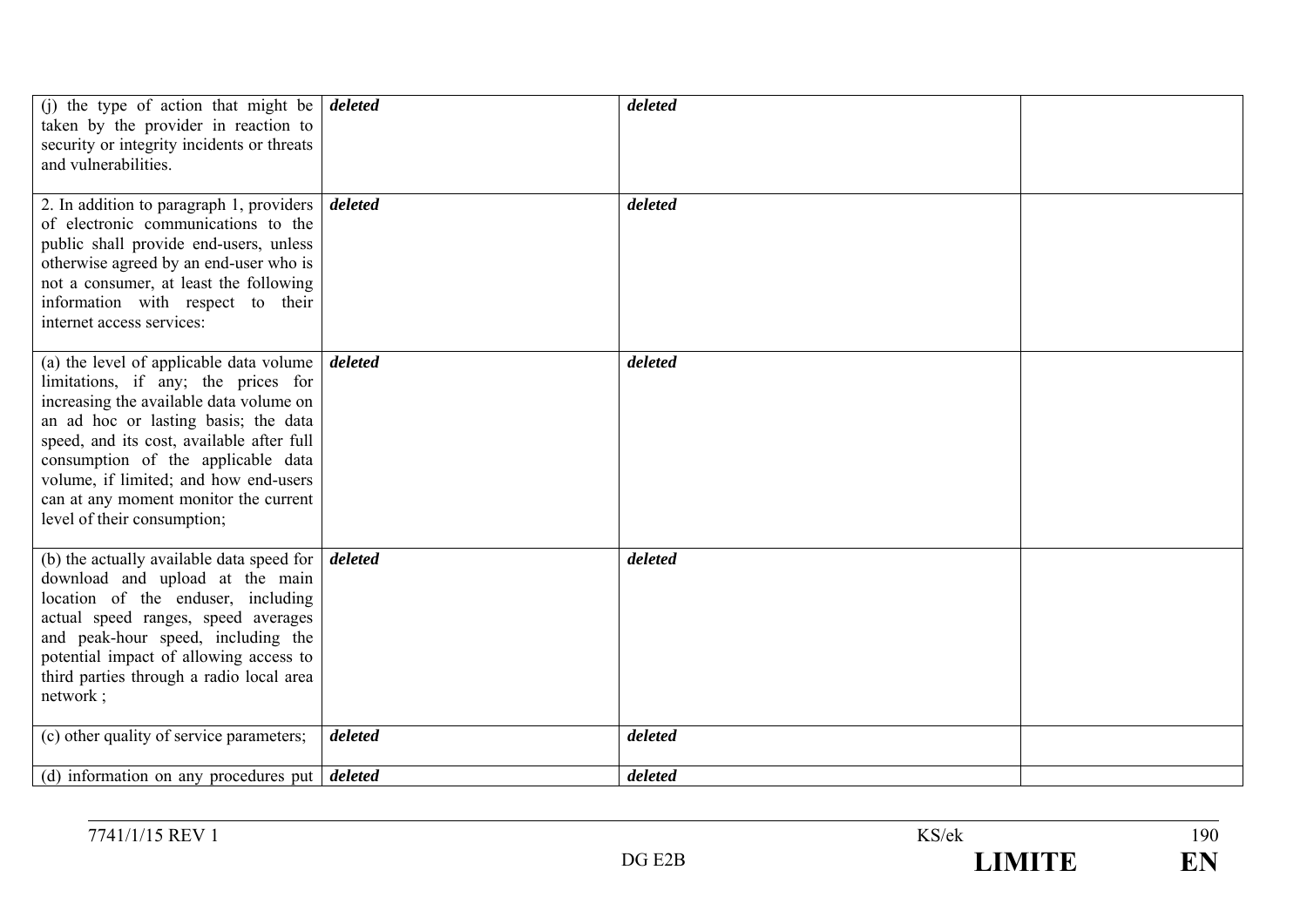| in place by the provider to measure and<br>shape traffic so as to avoid congestion<br>of a network, and information on how<br>those procedures could impact on<br>service quality and protection of<br>personal data;                                                                                                                                                                                                                                                   |         |         |  |
|-------------------------------------------------------------------------------------------------------------------------------------------------------------------------------------------------------------------------------------------------------------------------------------------------------------------------------------------------------------------------------------------------------------------------------------------------------------------------|---------|---------|--|
| and comprehensible<br>a clear<br>(e)<br>explanation as to how any volume<br>limitation, the actually available speed<br>and other quality of service parameters,<br>and the simultaneous use of specialised<br>services with an enhanced quality of<br>service, may practically impact the use<br>of content, applications and services.                                                                                                                                | deleted | deleted |  |
| 3. The information referred to in<br>paragraphs 1 and 2 shall be provided in<br>a clear, comprehensive and easily<br>accessible manner and in an official<br>language of the end-user's Member<br>State of residence, and shall be updated<br>regularly. It shall form an integral part<br>of the contract and shall not be altered<br>unless the contracting parties expressly<br>agree otherwise. The end-user shall<br>receive a copy of the contract in<br>writing. | deleted | deleted |  |
| The Commission may<br>adopt  <br>4.<br>implementing acts specifying the<br>details of the information requirements<br>in paragraph<br>listed<br>2. Those<br>implementing acts shall be adopted in<br>accordance with the examination                                                                                                                                                                                                                                    | deleted | deleted |  |

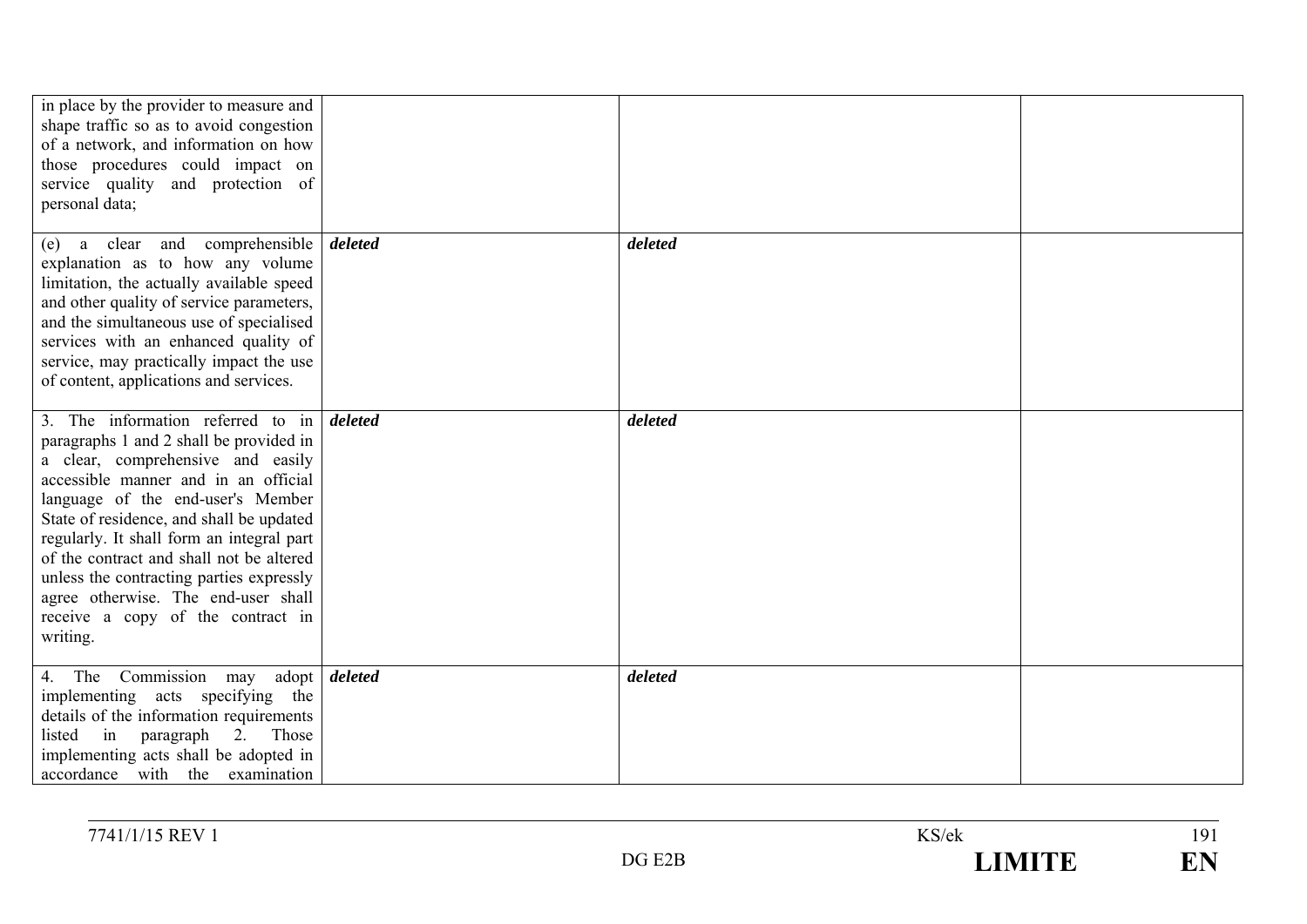| procedure referred to in Article 33(2).                                                                                                                                                                                                                                                                                                                                                                                                                                                                             |         |         |  |
|---------------------------------------------------------------------------------------------------------------------------------------------------------------------------------------------------------------------------------------------------------------------------------------------------------------------------------------------------------------------------------------------------------------------------------------------------------------------------------------------------------------------|---------|---------|--|
| 5. The contract shall also include, upon<br>request by the relevant public<br>authorities, any information provided<br>by these authorities for this purpose on<br>the use of electronic EN 56 EN<br>communications networks and services<br>to engage in unlawful activities or to<br>disseminate harmful content, and on<br>the means of protection against risks to<br>personal security and unlawful<br>processing of personal data, referred to<br>in Article $25(4)$ and relevant to the<br>service provided. | deleted | deleted |  |
| <b>Article 27 – Control of consumption</b>                                                                                                                                                                                                                                                                                                                                                                                                                                                                          | deleted | deleted |  |
| Providers<br>of<br>electronic<br>communications to the public shall<br>offer end-users the opportunity to opt,<br>free of charge, for a facility which<br>information<br>provides<br>on<br>the<br>accumulated consumption of different                                                                                                                                                                                                                                                                              | deleted | deleted |  |
| electronic communications services<br>expressed in the currency in which the<br>end-user is billed. Such a facility shall<br>guarantee that, without the end-user's<br>consent, the accumulated expenditure<br>over a specified period of use does not<br>exceed a specified financial limit set by<br>the end-user.                                                                                                                                                                                                |         |         |  |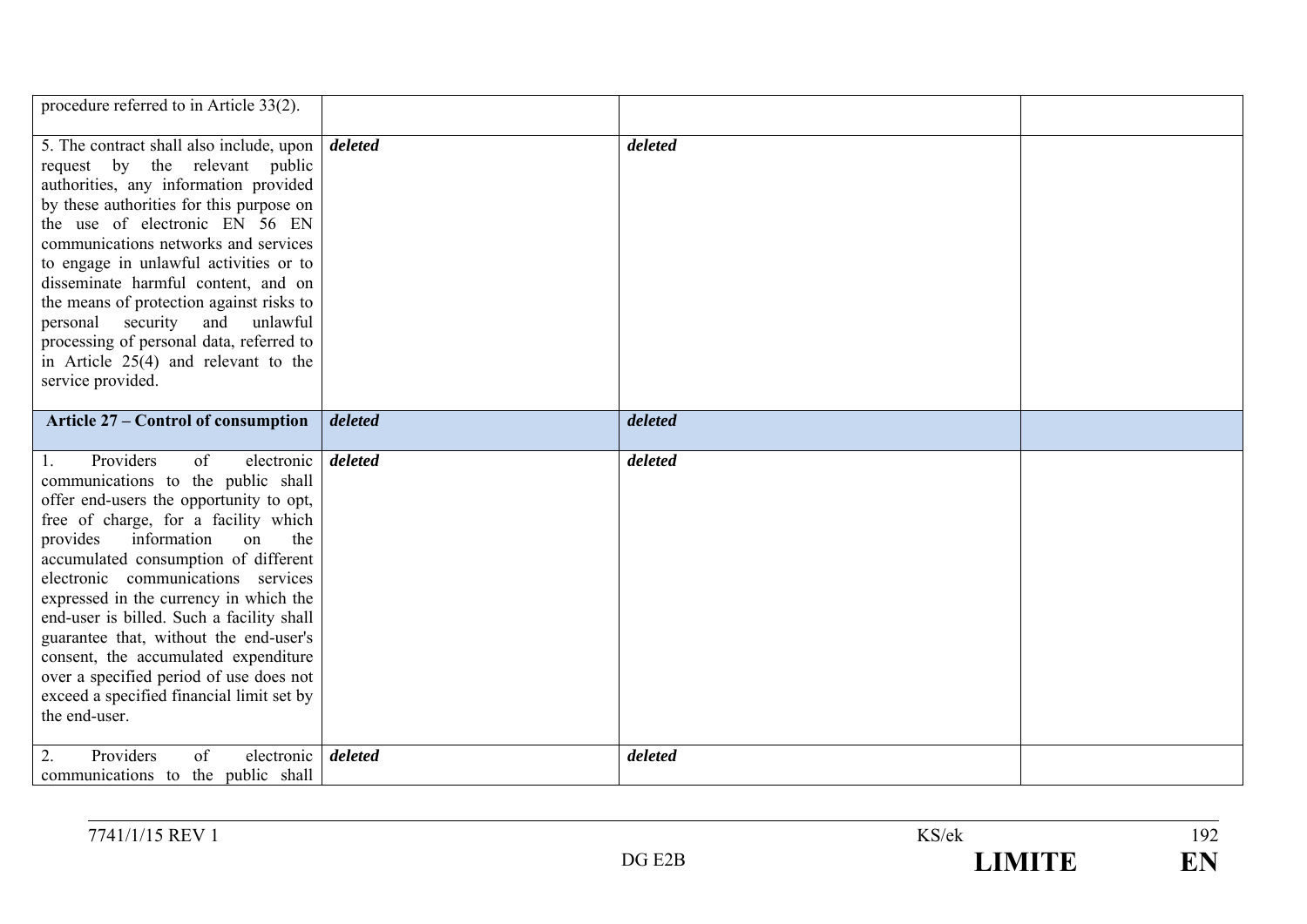| ensure that an appropriate notification            |         |  |
|----------------------------------------------------|---------|--|
| is sent to the end-user when the                   |         |  |
| consumption of services has reached                |         |  |
| 80% of the financial limit set in                  |         |  |
| accordance with paragraph 1. The                   |         |  |
| notification shall indicate the procedure          |         |  |
| to be followed to continue the                     |         |  |
| provision of those services, including             |         |  |
| their cost. The provider shall cease to            |         |  |
| provide the specified services and to              |         |  |
| charge the end-user for it if the                  |         |  |
| financial limit would otherwise be                 |         |  |
| exceeded, unless and until the end-user            |         |  |
| requests the continued or renewed                  |         |  |
| provision of those services. After                 |         |  |
| having reached the financial limit end-            |         |  |
| users shall continue to be able to                 |         |  |
| receive calls and SMS messages and                 |         |  |
| access free-phone numbers<br>and                   |         |  |
| emergency services by dialling the                 |         |  |
| European emergency number 112 free                 |         |  |
| of charge until the end of the agreed              |         |  |
| billing period.                                    |         |  |
|                                                    |         |  |
| Providers<br>of<br>3.<br>electronic <i>deleted</i> | deleted |  |
| communications to the public shall,                |         |  |
| immediately prior to connecting the                |         |  |
| call, enable end-users to access easily            |         |  |
| and without incurring any costs                    |         |  |
| information on applicable<br>tariffs               |         |  |
| regarding any number or service                    |         |  |
| subject to particular pricing conditions           |         |  |
| unless the national regulatory authority           |         |  |
| has granted a prior derogation for                 |         |  |
| reasons of proportionality. Any such               |         |  |
|                                                    |         |  |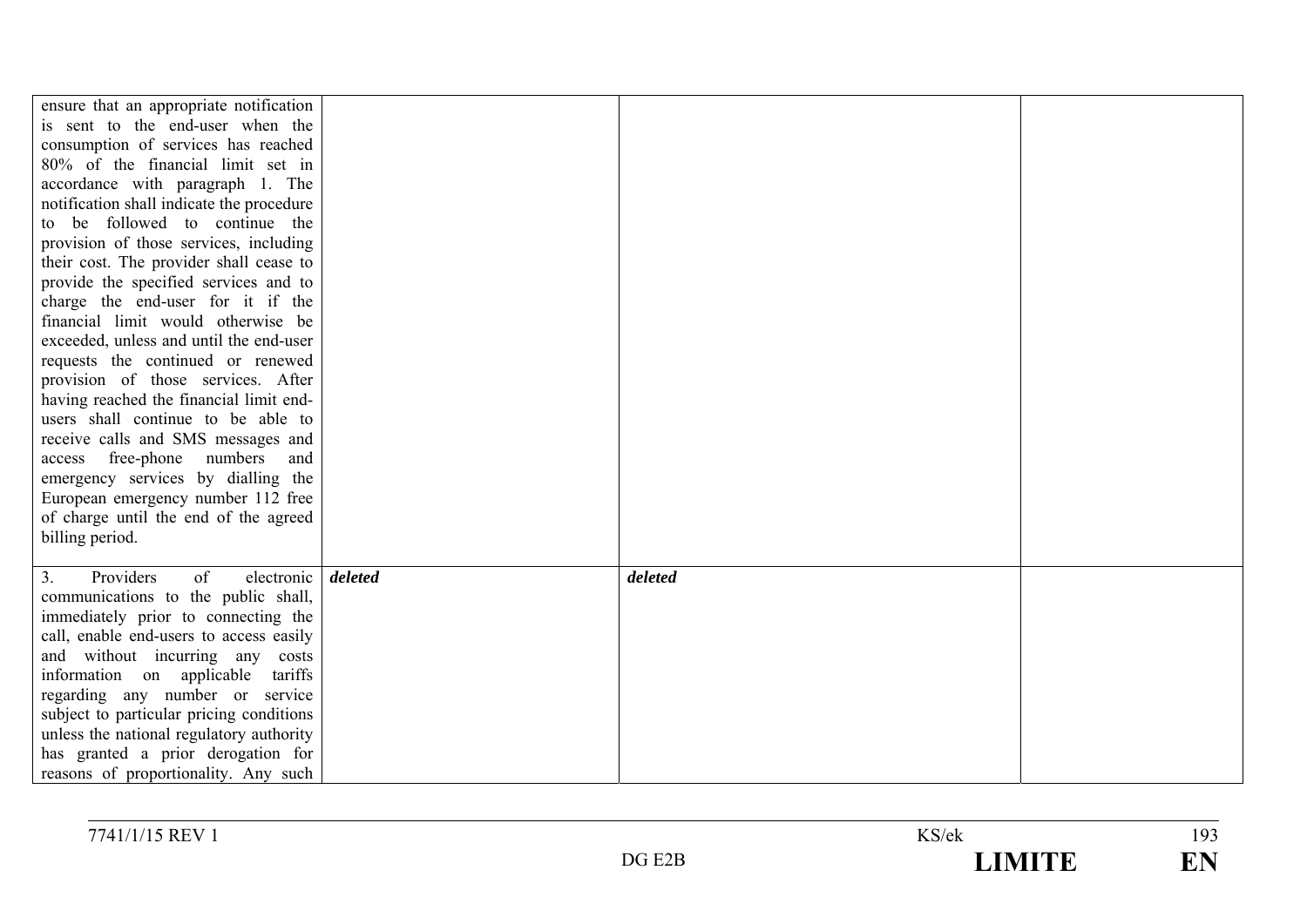| information shall be provided in a<br>comparable fashion for all such<br>numbers or services.<br>Providers<br>of<br>electronic  <br>4.<br>communications to the public shall<br>offer end-users the opportunity to opt,                                                                                                                                                                                                                                                                                               | deleted | deleted |  |
|-----------------------------------------------------------------------------------------------------------------------------------------------------------------------------------------------------------------------------------------------------------------------------------------------------------------------------------------------------------------------------------------------------------------------------------------------------------------------------------------------------------------------|---------|---------|--|
| free of charge for receiving itemised<br>bills.                                                                                                                                                                                                                                                                                                                                                                                                                                                                       |         |         |  |
| <b>Article 28 - Contract termination</b>                                                                                                                                                                                                                                                                                                                                                                                                                                                                              | deleted | deleted |  |
| 1. Contracts concluded<br>between  <br>consumers and providers of electronic<br>communications to the public shall not<br>provide for a minimum duration that<br>exceeds 24 months. Providers of<br>electronic communications to<br>the<br>public shall offer end-users<br>the<br>possibility to conclude a contract with<br>a maximum duration of 12 months.                                                                                                                                                         | deleted | deleted |  |
| 2. Consumers, and other end-users<br>unless they have otherwise agreed,<br>shall have the right to terminate a<br>contract with a one-month notice<br>period, where six months or more have<br>elapsed since conclusion of the<br>contract. No compensation shall be due<br>other than for the residual value of<br>subsidised equipment bundled with the<br>contract at the moment of the contract<br>conclusion and a pro rata temporis<br>reimbursement<br>for<br>any<br>other<br>promotional advantages marked as | deleted | deleted |  |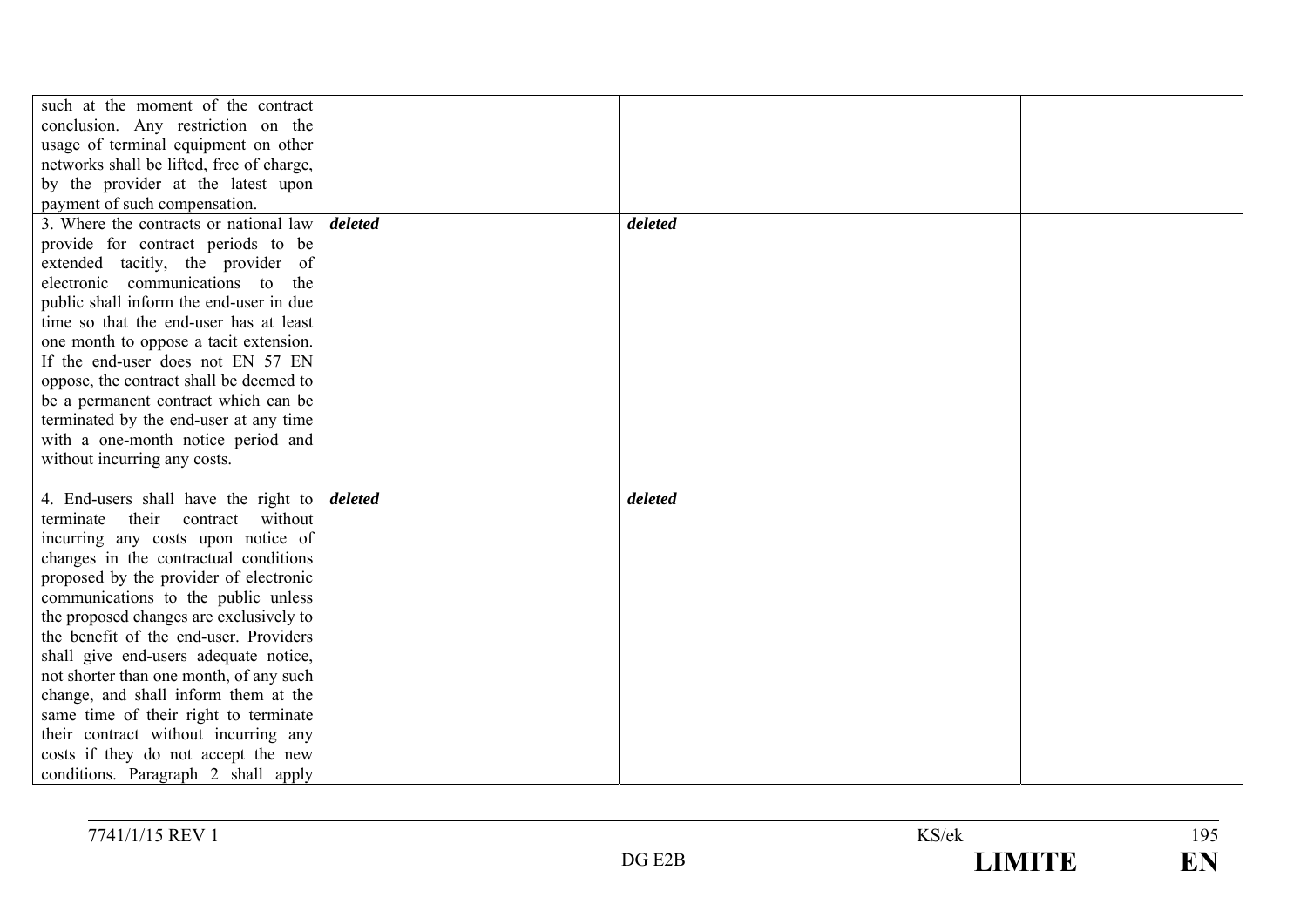| mutatis mutandis.                                                                                                                                                                                                                                                                                                                                                                                                                        |         |         |  |
|------------------------------------------------------------------------------------------------------------------------------------------------------------------------------------------------------------------------------------------------------------------------------------------------------------------------------------------------------------------------------------------------------------------------------------------|---------|---------|--|
| 5. Any significant and non-temporary<br>discrepancy between the<br>actual<br>performance regarding speed or other<br>quality parameters and the performance<br>indicated by the provider of electronic<br>communications to the public in<br>accordance with Article 26 shall be<br>as nonconformity<br>considered<br>of<br>performance for the purpose<br>of<br>determining the end-user's remedies in<br>accordance with national law. | deleted | deleted |  |
| 6. A subscription to additional services  <br>provided by the same provider of<br>electronic communications to the<br>public shall not re-start the initial<br>contract period unless the price of the<br>additional<br>$s$ ervice $(s)$ significantly<br>exceeds that of the initial services or<br>the additional services are offered at a<br>special promotional price linked to the<br>renewal of the existing contract.            | deleted | deleted |  |
| Providers<br>of<br>7.<br>electronic<br>communications to the public shall<br>apply conditions and procedures for<br>contract termination which do not raise<br>obstacles to or disincentives against<br>changing service provider.                                                                                                                                                                                                       | deleted | deleted |  |
| <b>Article 29 - Bundled offers</b>                                                                                                                                                                                                                                                                                                                                                                                                       | deleted | deleted |  |
| If a bundle of services offered to $\delta$                                                                                                                                                                                                                                                                                                                                                                                              |         | deleted |  |

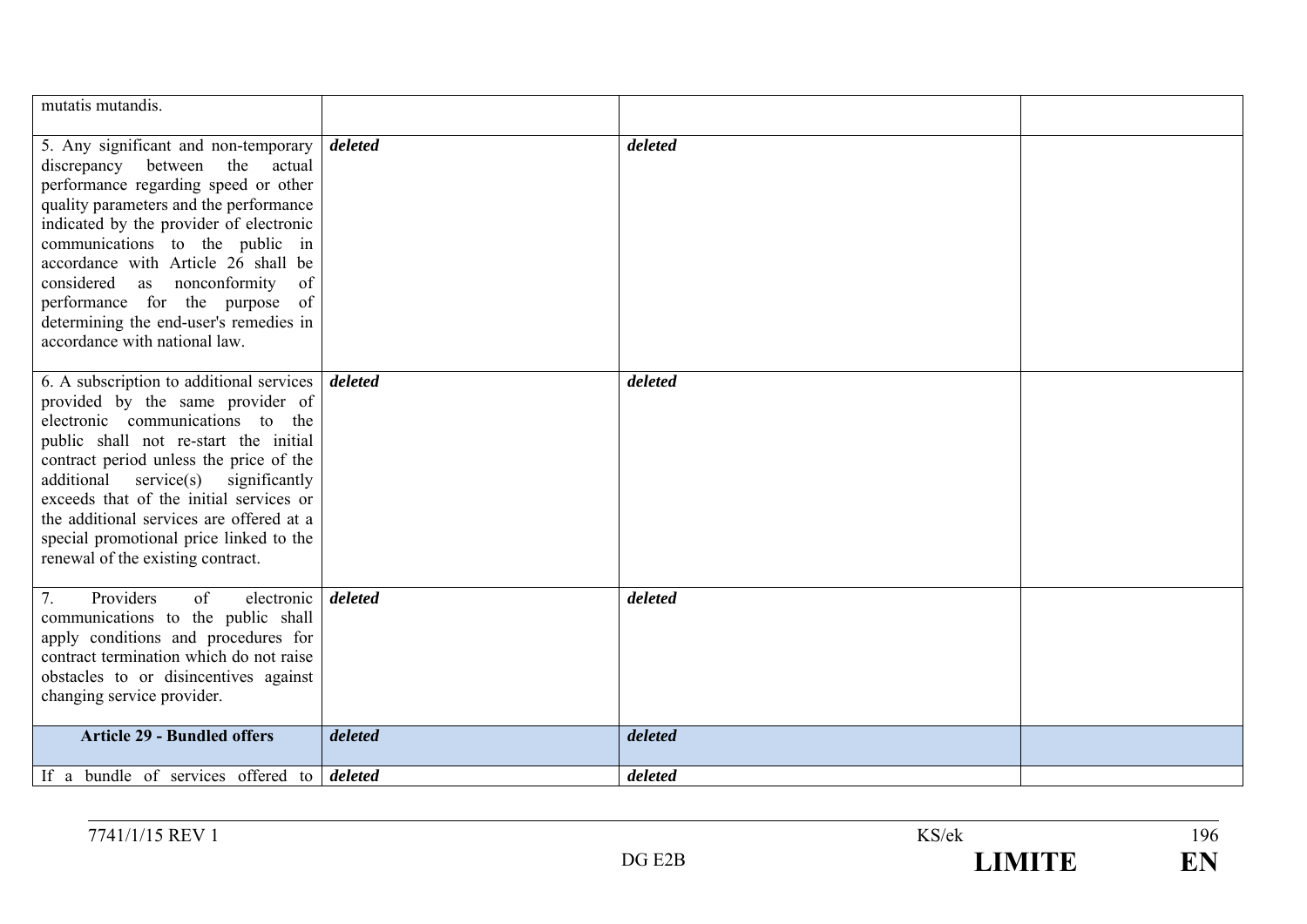| least a<br>consumers<br>comprises at<br>connection<br>to<br>electronic<br>an<br>communications<br>network<br>or one<br>electronic communications service,<br>Articles 28 and 30 of this Regulation<br>shall apply to all elements of the<br>bundle.                                                                                                                                                                                                                                                                                                                                                                                                                                                                                                                       |         |         |  |
|---------------------------------------------------------------------------------------------------------------------------------------------------------------------------------------------------------------------------------------------------------------------------------------------------------------------------------------------------------------------------------------------------------------------------------------------------------------------------------------------------------------------------------------------------------------------------------------------------------------------------------------------------------------------------------------------------------------------------------------------------------------------------|---------|---------|--|
| <b>Chapter V</b><br><b>Facilitating change of providers</b><br><b>Article 30 - Switching and portability</b><br>of numbers                                                                                                                                                                                                                                                                                                                                                                                                                                                                                                                                                                                                                                                | deleted | deleted |  |
| 1. All end-users with numbers from a<br>national telephone numbering plan who<br>so request shall have the right to retain<br>their number(s) independently of the<br>provider of electronic communications<br>to the public providing the service in<br>accordance with Part C of Annex I to<br>Directive 2002/22/EC, provided the<br>is<br>electronic<br>provider<br>an<br>provider in the<br>communications<br>Member State to which the national<br>numbering plan relates or is a<br>European electronic communications<br>provider which has notified to the<br>competent regulatory authority of the<br>home Member State the fact that it<br>provides or intends to provide such<br>services in the Member State to which<br>the national numbering plan relates. | deleted | deleted |  |
| Pricing between providers of <i>deleted</i><br>electronic communications to the                                                                                                                                                                                                                                                                                                                                                                                                                                                                                                                                                                                                                                                                                           |         | deleted |  |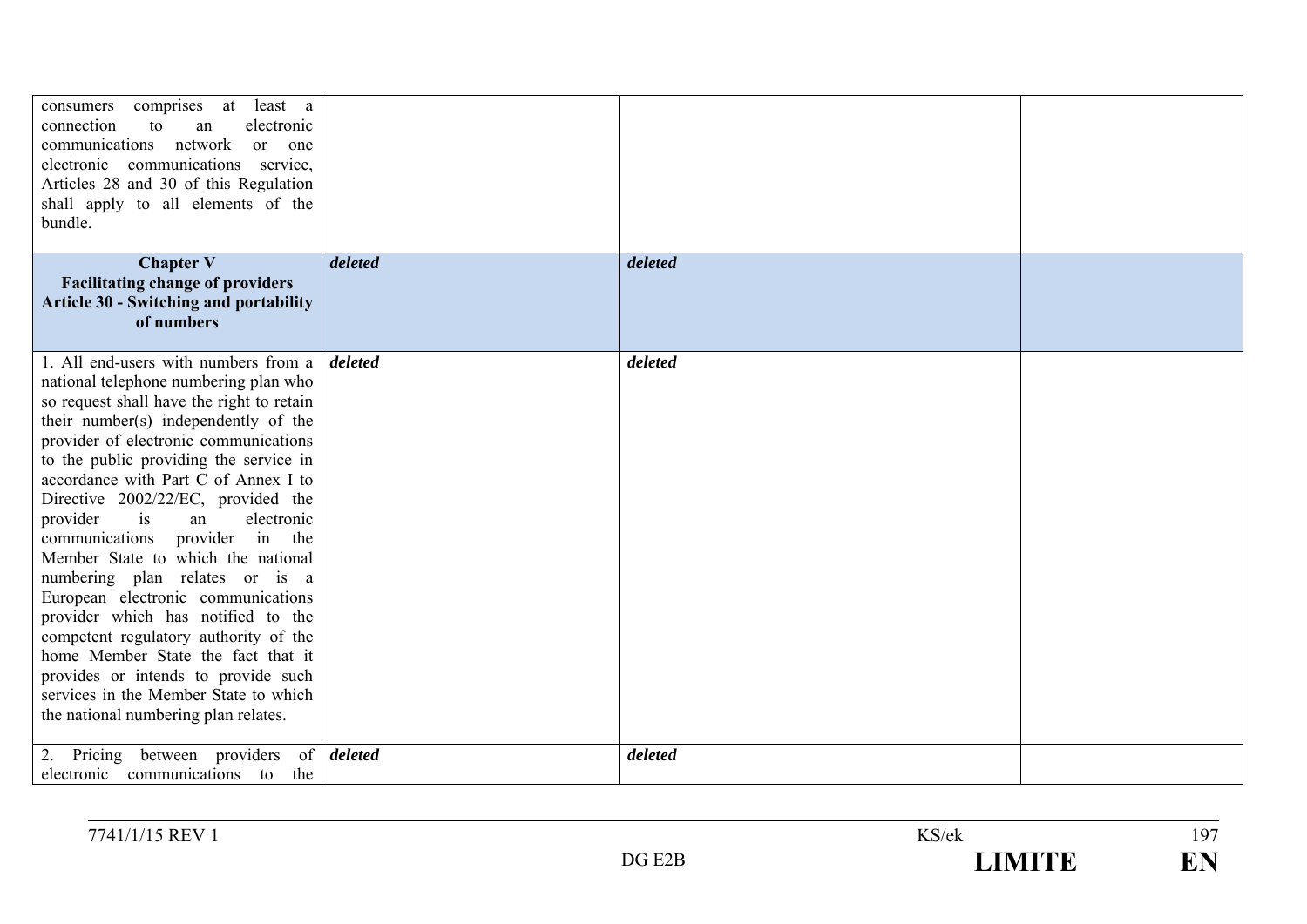| public related to the provision of<br>number portability shall be cost-<br>oriented, and direct charges to end-<br>users, if any, shall not act as a<br>disincentive for end-users against<br>changing provider.                                                                                                                                                                                                     |         |         |  |
|----------------------------------------------------------------------------------------------------------------------------------------------------------------------------------------------------------------------------------------------------------------------------------------------------------------------------------------------------------------------------------------------------------------------|---------|---------|--|
| 3. Porting of numbers and their<br>activation shall be carried out within<br>the shortest possible time. For end-<br>users who have concluded<br>an<br>agreement to port a number to a new<br>provider that EN 58 EN number shall<br>be activated within one working day<br>from the conclusion of such agreement.<br>Loss of service during the process of<br>porting, if any, shall not exceed one<br>working day. | deleted | deleted |  |
| 4. The receiving provider of electronic  <br>communications to the public shall lead<br>the switching and porting process. End-<br>shall<br>receive<br>adequate<br>users<br>information on switching before and<br>during the switching process, and also<br>immediately after it is concluded. End-<br>users shall not be switched to another<br>provider against their will.                                       | deleted | deleted |  |
| 5. The end-users' contracts with<br>transferring providers of electronic<br>communications to the public shall be<br>terminated<br>automatically<br>after<br>conclusion of the switch. Transferring<br>providers of electronic communications<br>to the public shall refund any                                                                                                                                      | deleted | deleted |  |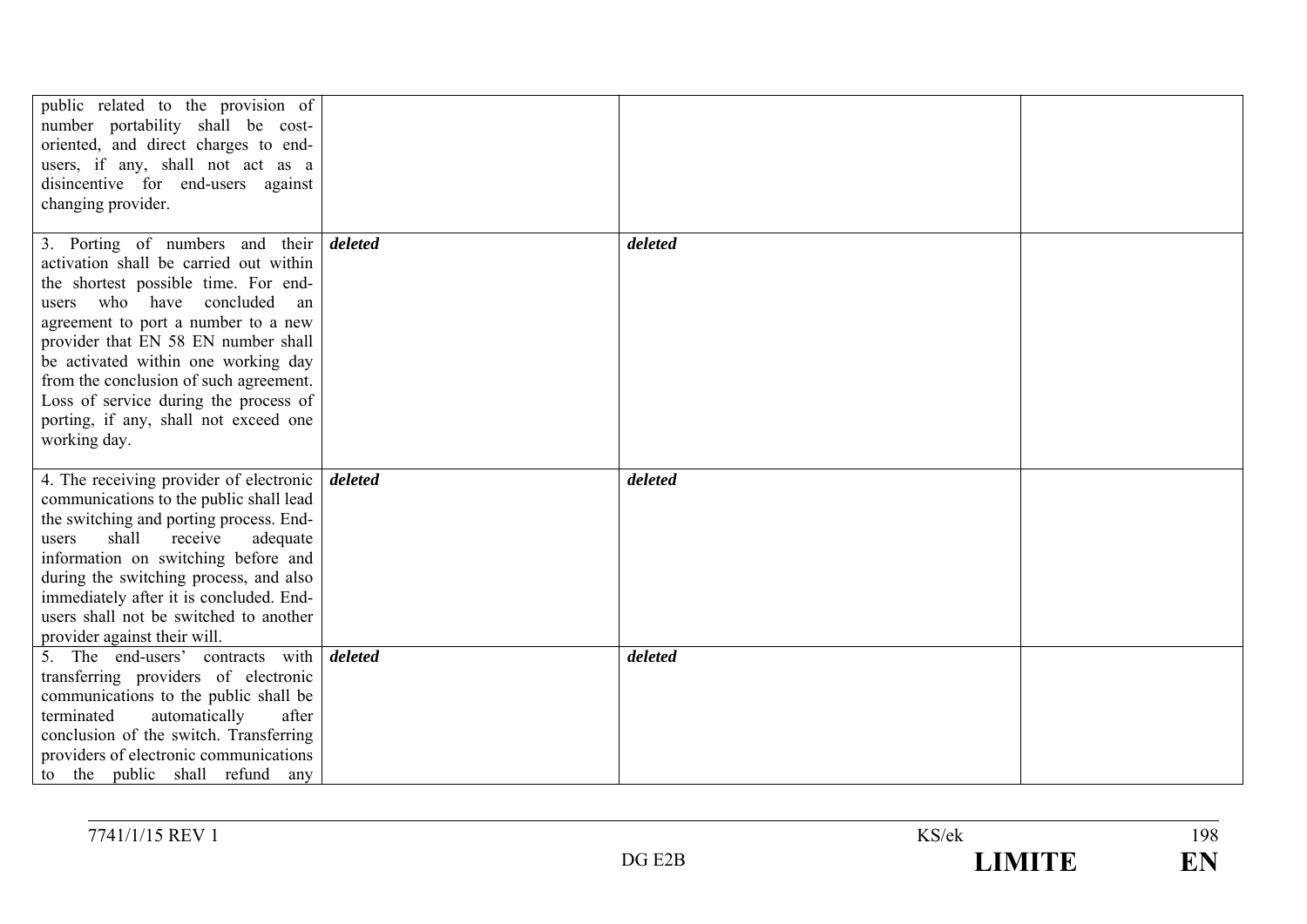| remaining credit to the consumers<br>using pre-paid services.                                                                                                                                                                                                                                                                                                                                                                                                                                                                                                                                                                                                                                                                                                                                                                                                                                                                                                       |         |         |  |
|---------------------------------------------------------------------------------------------------------------------------------------------------------------------------------------------------------------------------------------------------------------------------------------------------------------------------------------------------------------------------------------------------------------------------------------------------------------------------------------------------------------------------------------------------------------------------------------------------------------------------------------------------------------------------------------------------------------------------------------------------------------------------------------------------------------------------------------------------------------------------------------------------------------------------------------------------------------------|---------|---------|--|
| Providers<br>of<br>electronic<br>6.<br>communications to the public which<br>delay or abuse switching, including by<br>not making available information<br>necessary for porting in a timely<br>manner, shall be obliged to compensate<br>end-users who are exposed to such<br>delay or abuse.                                                                                                                                                                                                                                                                                                                                                                                                                                                                                                                                                                                                                                                                      | deleted | deleted |  |
| 7. In the event that an end-user <i>deleted</i><br>switching to a new provider of internet<br>access services has an email address<br>provided by the transferring provider,<br>the latter shall, upon request by the<br>enduser, forward to any email address<br>indicated by the end-user, free of<br>charge, all email communications<br>addressed to the end-user's previous<br>email address for a period of 12<br>months. This email forwarding service<br>shall include an automatic response<br>message to all email senders alerting<br>them about the end-user's new email<br>address. The end-user shall have the<br>option of requesting that the new email<br>address should not be disclosed in the<br>automatic<br>response<br>message.<br>Following the initial 12-month period,<br>the transferring provider of electronic<br>communications to the public shall<br>give the end-user an option to extend<br>the period for email forwarding, at a |         | deleted |  |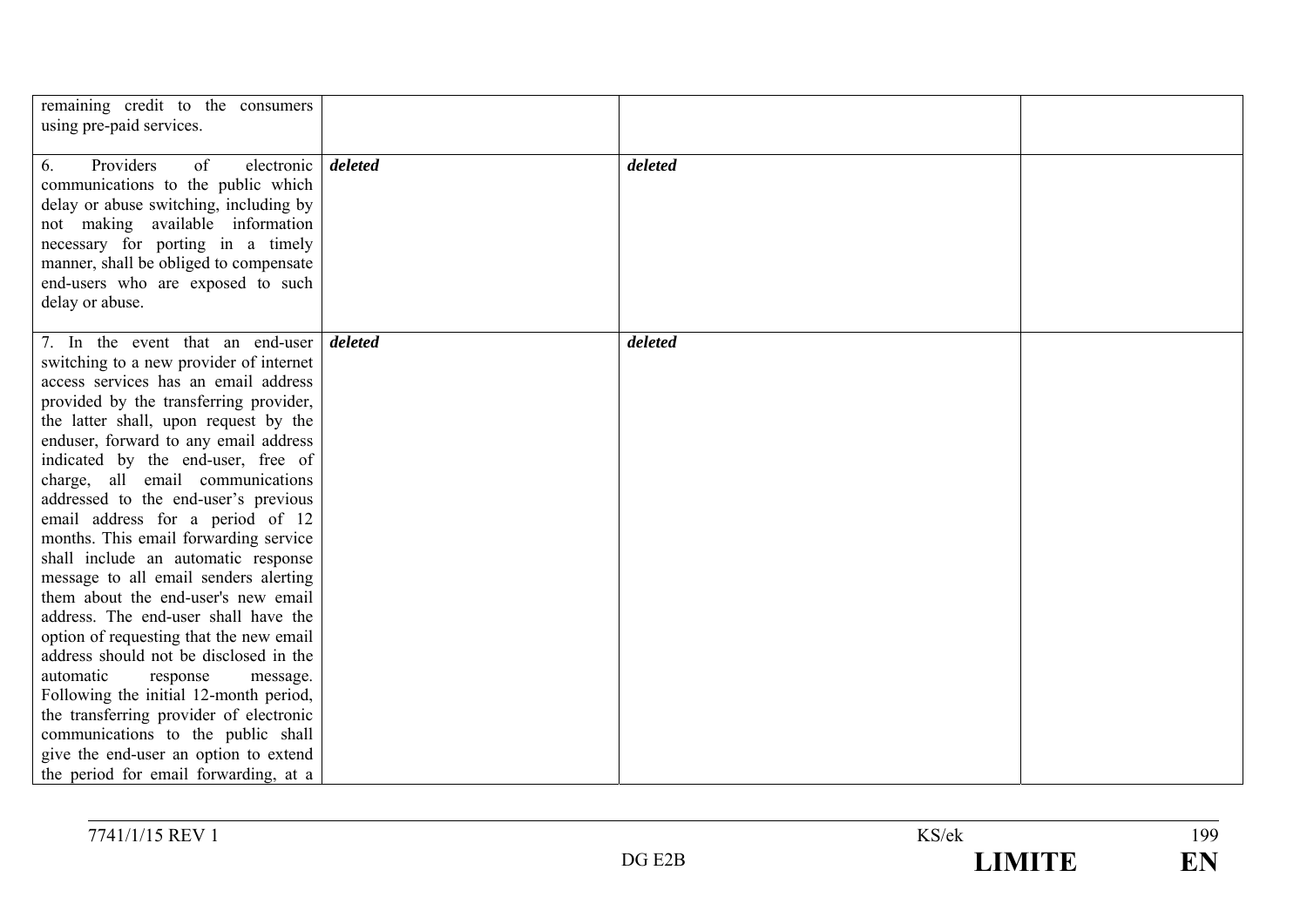| charge if required. The transferring<br>provider of electronic communications<br>to the public shall not allocate the end-<br>users' initial email address to another<br>end-user before a period of two years<br>following contract termination, and in<br>any case during the period for which<br>the email forwarding has been<br>extended.                                              |                                                                                                                                                                                                                     |         |  |
|---------------------------------------------------------------------------------------------------------------------------------------------------------------------------------------------------------------------------------------------------------------------------------------------------------------------------------------------------------------------------------------------|---------------------------------------------------------------------------------------------------------------------------------------------------------------------------------------------------------------------|---------|--|
| 8. The competent national authorities <i>deleted</i><br>may establish the global processes of<br>switching and porting, including<br>provision of appropriate sanctions on<br>providers and compensations for<br>endusers. They shall take into account<br>end-user<br>necessary<br>protection<br>throughout the switching process and<br>the need to ensure efficiency of such<br>process. |                                                                                                                                                                                                                     | deleted |  |
|                                                                                                                                                                                                                                                                                                                                                                                             | Article 30 a<br><b>Supervision and enforcement</b>                                                                                                                                                                  |         |  |
|                                                                                                                                                                                                                                                                                                                                                                                             | 1. National regulatory authorities shall<br>have the necessary resources to<br>monitor and supervise compliance with<br>this Regulation within their territories.                                                   |         |  |
|                                                                                                                                                                                                                                                                                                                                                                                             | 2. National regulatory authorities shall<br>make up-to-date information on the<br>application of this Regulation publicly<br>available in a manner that enables<br>interested parties to have easy access to<br>it. |         |  |
|                                                                                                                                                                                                                                                                                                                                                                                             | 3. National regulatory authorities shall<br>have the power to require undertakings                                                                                                                                  |         |  |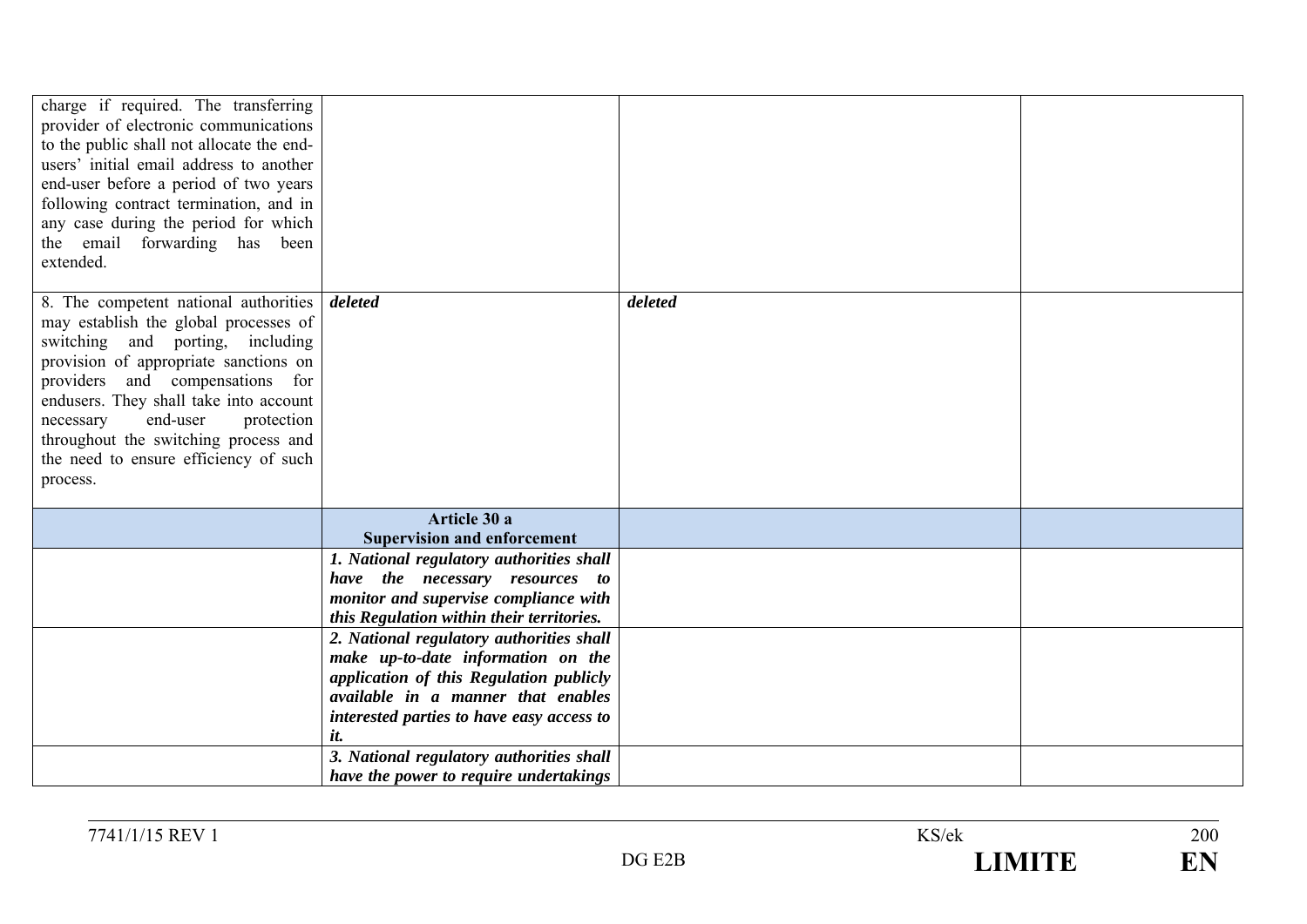| <b>Chapter VI</b><br><b>Organisational and final provisions</b><br><b>Article 31 – Penalties</b>                                                              | subject to obligations under this<br>Regulation to supply all information<br>relevant to the implementation and<br>enforcement of this Regulation. Those<br>undertakings shall provide such<br>information promptly on request and in<br>accordance with time limits and the<br>level of detail required by the national<br>regulatory authority.<br>4. National regulatory authorities may<br>intervene on their own initiative in<br>order to ensure compliance with this<br>Regulation.<br>5. National regulatory authorities shall<br>put in place appropriate, clear, open<br>and efficient procedures to address<br>complaints alleging breaches of Article<br>23. National regulatory authorities<br>shall respond to complaints without<br>undue delay.<br>6. Where a national regulatory<br>authority finds that a breach of the<br>obligations set out in this Regulation<br>has occurred, it shall require the<br>immediate cessation of such a breach.<br>[no changes] | <b>Chapter VI</b><br>Organisational and final provisions<br>Article $315$ – Penalties                                                                                                                        |                                                                                                                           |
|---------------------------------------------------------------------------------------------------------------------------------------------------------------|------------------------------------------------------------------------------------------------------------------------------------------------------------------------------------------------------------------------------------------------------------------------------------------------------------------------------------------------------------------------------------------------------------------------------------------------------------------------------------------------------------------------------------------------------------------------------------------------------------------------------------------------------------------------------------------------------------------------------------------------------------------------------------------------------------------------------------------------------------------------------------------------------------------------------------------------------------------------------------|--------------------------------------------------------------------------------------------------------------------------------------------------------------------------------------------------------------|---------------------------------------------------------------------------------------------------------------------------|
| Member States shall lay down the rules<br>penalties<br>applicable<br>to<br>on                                                                                 | [no change]                                                                                                                                                                                                                                                                                                                                                                                                                                                                                                                                                                                                                                                                                                                                                                                                                                                                                                                                                                        | Member States shall lay down the rules on penalties<br>applicable to infringements of the provisions of this                                                                                                 | Member States shall lay<br>down the rules on penalties                                                                    |
| infringements of the provisions of this<br>Regulation and shall take all measures<br>necessary to ensure that they are<br>implemented. The penalties provided |                                                                                                                                                                                                                                                                                                                                                                                                                                                                                                                                                                                                                                                                                                                                                                                                                                                                                                                                                                                    | Regulation in Articles 3 and 4 and shall take all<br>measures necessary to ensure that they are<br>implemented. The penalties provided for must be<br>effective, proportionate and dissuasive. Member States | applicable to infringements of<br>the provisions of this<br>Regulation in Articles 3 and<br>4 and shall take all measures |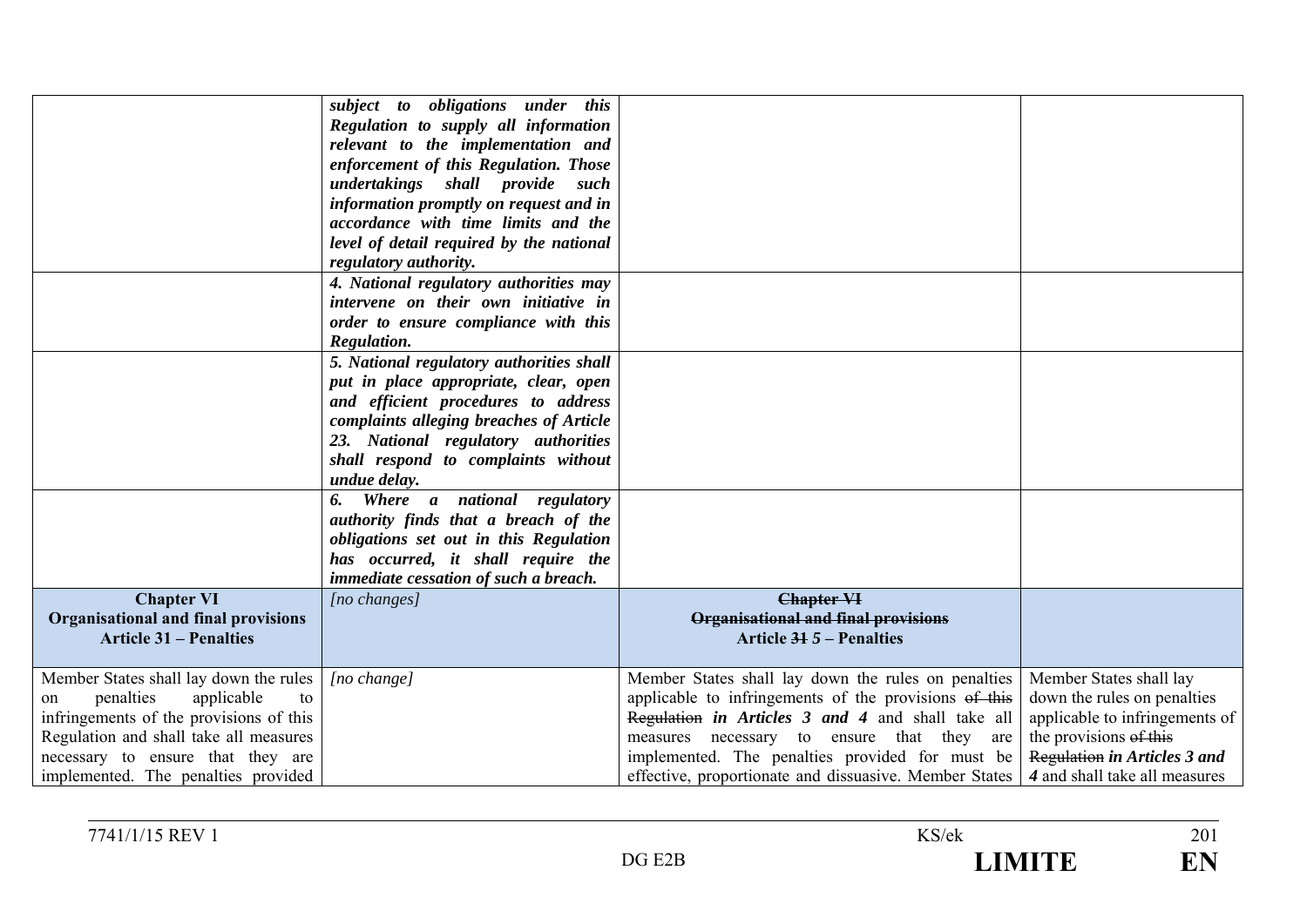| for must be effective, proportionate and<br>dissuasive. Member States shall notify<br>those provisions to the Commission by<br>1 July 2016 at the latest and shall<br>notify it without delay of any<br>subsequent amendment affecting them.        |         | shall notify those provisions to the Commission by $\pm$<br>July 30 June 2016 at the latest and shall notify it<br>without delay of any subsequent amendment affecting<br>them. | necessary to ensure that they<br>are implemented. The<br>penalties provided for must<br>be effective, proportionate<br>and dissuasive. Member<br>States shall notify those<br>provisions to the Commission<br>by $1$ -July 30 April 2016 at the<br>latest and shall notify it<br>without delay of any<br>subsequent amendment<br>affecting them. |
|-----------------------------------------------------------------------------------------------------------------------------------------------------------------------------------------------------------------------------------------------------|---------|---------------------------------------------------------------------------------------------------------------------------------------------------------------------------------|--------------------------------------------------------------------------------------------------------------------------------------------------------------------------------------------------------------------------------------------------------------------------------------------------------------------------------------------------|
| With regard to European electronic<br>communications providers, penalties<br>shall be imposed in accordance with<br>Chapter II regarding the respective<br>competences of national regulatory<br>authorities in the home and host<br>Member States. | deleted | deleted                                                                                                                                                                         |                                                                                                                                                                                                                                                                                                                                                  |
| <b>Article 32 – Delegation of powers</b>                                                                                                                                                                                                            | deleted | deleted                                                                                                                                                                         |                                                                                                                                                                                                                                                                                                                                                  |
| 1. The power to adopt delegated acts is<br>conferred on the Commission subject<br>to the conditions laid down in this<br>Article.                                                                                                                   | deleted | deleted                                                                                                                                                                         |                                                                                                                                                                                                                                                                                                                                                  |
| 2. The power to adopt delegated acts<br>referred to in Articles $17(2)$ and $19(5)$<br>shall be conferred on the Commission<br>for an indeterminate period of time<br>from the [date entry into force of the<br>Regulation]                         | deleted | deleted                                                                                                                                                                         |                                                                                                                                                                                                                                                                                                                                                  |
| 3. The delegation of power referred to<br>in Articles $17(2)$ and $19(5)$ may be                                                                                                                                                                    | deleted | deleted                                                                                                                                                                         |                                                                                                                                                                                                                                                                                                                                                  |

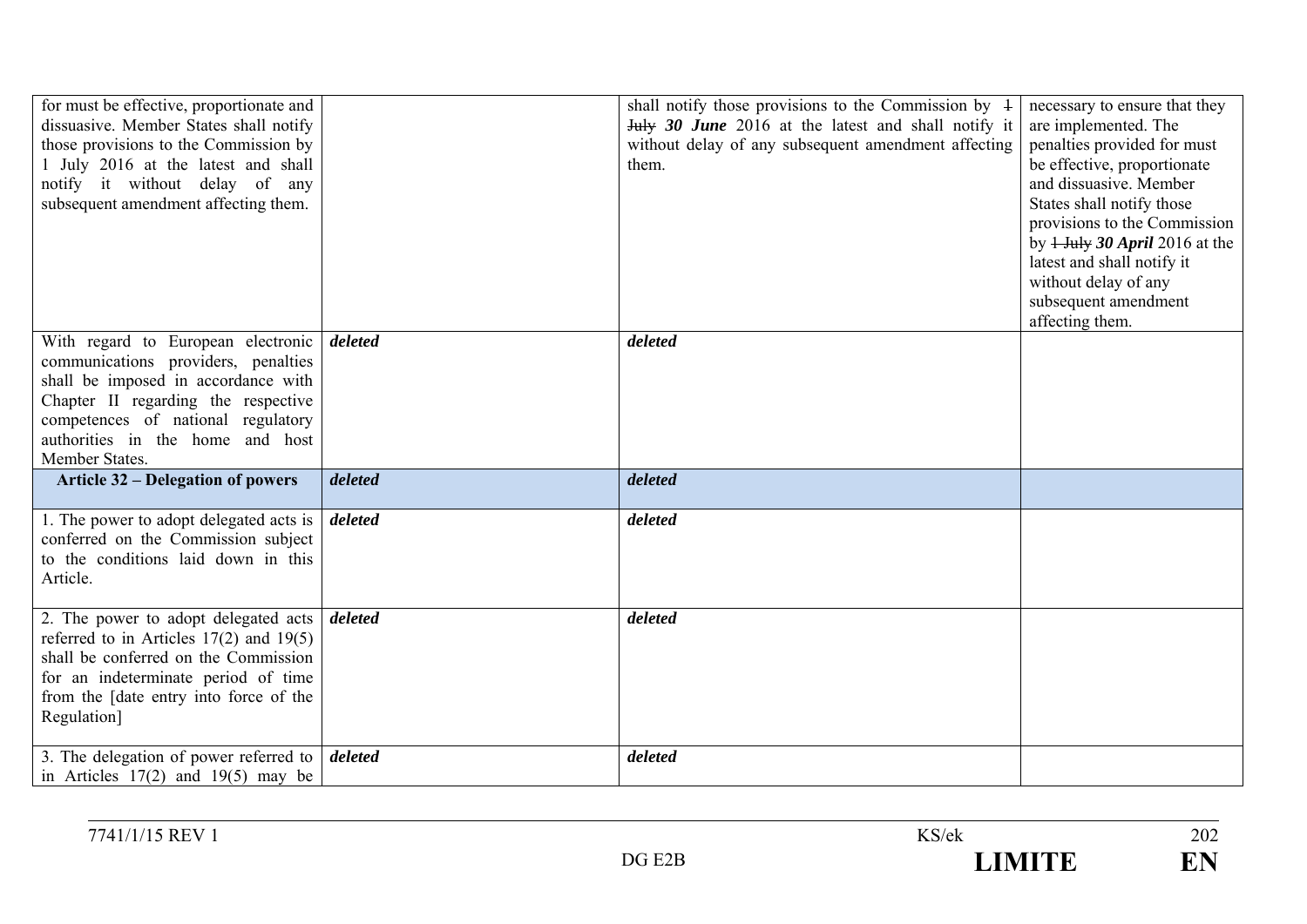| revoked at any time by the European<br>Parliament or by the Council. A<br>decision of revocation shall put an end<br>to the delegation of the power specified<br>in that decision. It shall take effect the<br>day following the publication of the<br>decision in the Official Journal of the<br>European Union or at a later date<br>specified therein. It shall not affect the<br>validity of any delegated acts already<br>in force.                                                                                                                                               |              |         |  |
|----------------------------------------------------------------------------------------------------------------------------------------------------------------------------------------------------------------------------------------------------------------------------------------------------------------------------------------------------------------------------------------------------------------------------------------------------------------------------------------------------------------------------------------------------------------------------------------|--------------|---------|--|
|                                                                                                                                                                                                                                                                                                                                                                                                                                                                                                                                                                                        |              |         |  |
| 4. As soon as it adopts a delegated act,<br>the Commission shall notify it<br>simultaneously to the European<br>Parliament and to the Council.                                                                                                                                                                                                                                                                                                                                                                                                                                         | deleted      | deleted |  |
| 5. A delegated act adopted pursuant to<br>Articles $17(2)$ and $19(5)$ shall enter into<br>force only if no objection has been<br>expressed either by the European<br>Parliament or the Council within a<br>period of two months of notification of<br>that act to the European Parliament and<br>the Council or if, before the expiry of<br>that period, the European Parliament<br>and the Council have both informed the<br>Commission that they will not object.<br>That period shall be extended by two<br>months at the initiative of the European<br>Parliament or the Council. | deleted      | deleted |  |
| Article 33 – Committee procedure                                                                                                                                                                                                                                                                                                                                                                                                                                                                                                                                                       | [no changes] | deleted |  |
| 1. The Commission shall be assisted by                                                                                                                                                                                                                                                                                                                                                                                                                                                                                                                                                 | [no change]  | deleted |  |
|                                                                                                                                                                                                                                                                                                                                                                                                                                                                                                                                                                                        |              |         |  |

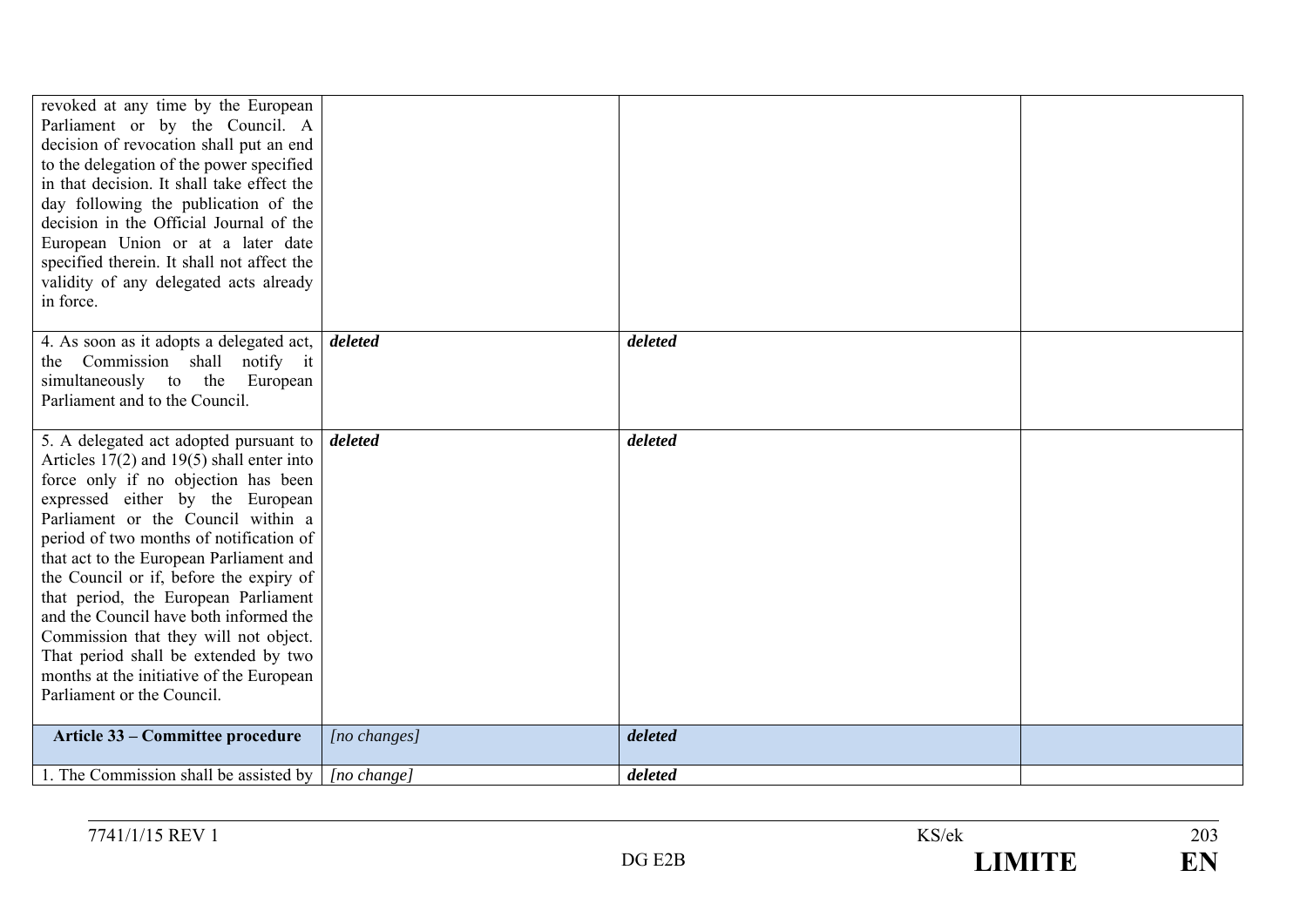| the<br>Communications<br>Committee<br>established by Article 22(1) of<br>Directive 2002/21/EC. That committee<br>shall be a committee within the<br>meaning of Regulation (EU) No<br>182/2011. |                                                                                                                                                                                                                                                                                                                                                                                                                                                                                                                                                                                                                                                                          |         |  |
|------------------------------------------------------------------------------------------------------------------------------------------------------------------------------------------------|--------------------------------------------------------------------------------------------------------------------------------------------------------------------------------------------------------------------------------------------------------------------------------------------------------------------------------------------------------------------------------------------------------------------------------------------------------------------------------------------------------------------------------------------------------------------------------------------------------------------------------------------------------------------------|---------|--|
| 2. Where reference is made to this<br>paragraph, Article 5 of Regulation<br>(EU) No 182/2011 shall apply.                                                                                      | $[no \ change]$                                                                                                                                                                                                                                                                                                                                                                                                                                                                                                                                                                                                                                                          | deleted |  |
| <b>Article 34 - Amendments to</b><br>Directive 2002/20/EC                                                                                                                                      | [no changes]                                                                                                                                                                                                                                                                                                                                                                                                                                                                                                                                                                                                                                                             | deleted |  |
| Article<br>3(2),<br>the<br>second  <br>In<br>subparagraph is deleted.                                                                                                                          | (1) In Article 3 $3(2)$ , the second<br>subparagraph is deleted is amended as<br>follows:                                                                                                                                                                                                                                                                                                                                                                                                                                                                                                                                                                                | deleted |  |
|                                                                                                                                                                                                | $a)$ paragraph 2 is replaced by the<br>following:                                                                                                                                                                                                                                                                                                                                                                                                                                                                                                                                                                                                                        |         |  |
|                                                                                                                                                                                                | "2. The provision of electronic<br>communications networks or the<br>provision of electronic communications<br>services may, without prejudice to the<br>specific obligations referred to in<br>Article $6(2)$ or rights of use referred to<br>in Article 5, only be subject to a general<br><i>authorisation.</i><br>The undertaking<br>concerned may be required Where a<br>Member State deems that a notification<br>requirement is justified, that Member<br>State may require undertakings to<br>submit a notification but to BEREC but<br>it may not be required require them to<br>obtain an explicit decision or any other<br>administrative act by the national | deleted |  |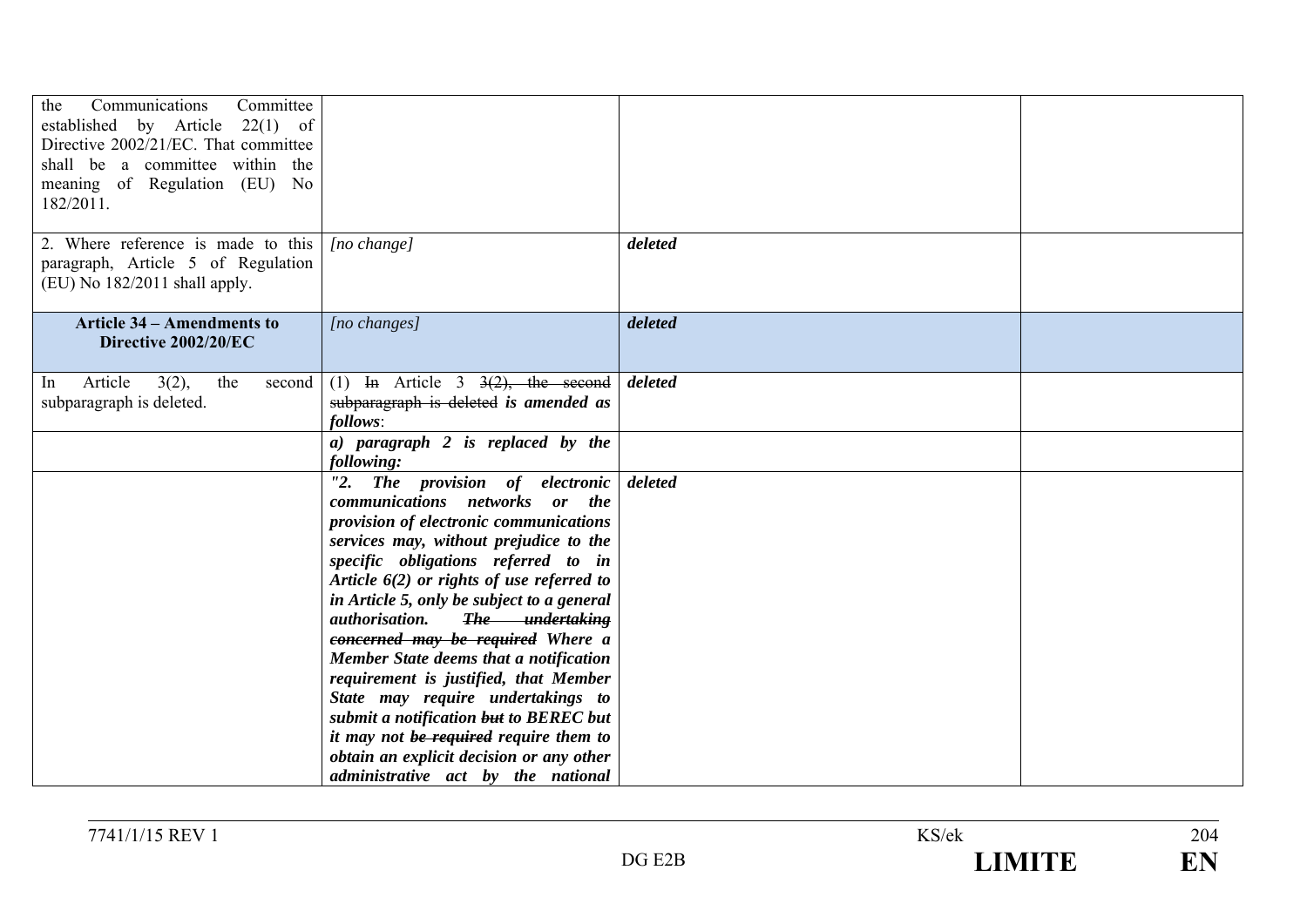| regulatory authority or any other          |  |
|--------------------------------------------|--|
| authority before exercising the rights     |  |
| stemming from the authorisation. Upon      |  |
| notification to BEREC, when required,      |  |
|                                            |  |
| an undertaking may begin activity,         |  |
| where necessary subject to the             |  |
| provisions on rights of use in Articles 5, |  |
| 6 and 7.'                                  |  |
| $(b)$ paragraph $3$ is replaced by the     |  |
| following:                                 |  |
| '3. A notification referred to in          |  |
| paragraph 2 shall not entail more than     |  |
| a declaration on a harmonised template     |  |
| in the form set out in part D of the       |  |
| Annex by a legal or natural person to      |  |
| <b>BEREC</b> of the intention to commence  |  |
| provision<br>of<br>the<br>electronic       |  |
| communication networks or services         |  |
| and the submission of the minimal          |  |
| information which is required to allow     |  |
| <b>BEREC</b> and the national regulatory   |  |
| authority to keep a register or list of    |  |
| providers of electronic communications     |  |
| networks and services. Member States       |  |
| may not impose any additional or           |  |
| separate notification requirements.'       |  |
| $(c)$ the following paragraph is added:    |  |
| '3a. Member States shall provide the       |  |
| <b>Commission and the other Member</b>     |  |
|                                            |  |
| States with a reasoned notification        |  |
| within 12 months following the date of     |  |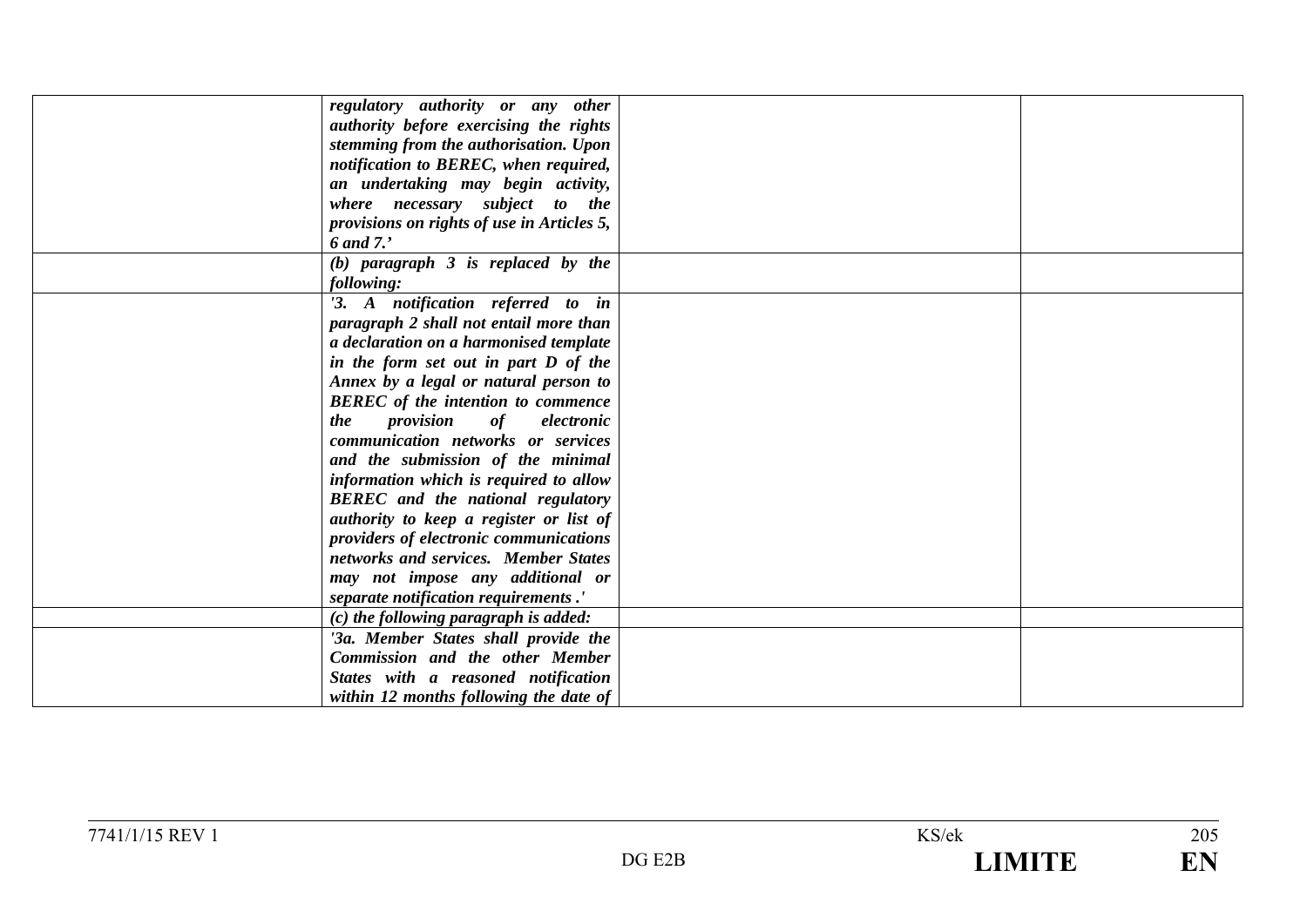| application of Regulation EU No                       |  |
|-------------------------------------------------------|--|
| $\left[\ldots/\ldots\right]^{44}$ if they deem that a |  |
| notification requirement is justified.                |  |
| The Commission shall examine the                      |  |
| notification and, where appropriate,                  |  |
| adopt a decision within a period of                   |  |
| three months from the date of the                     |  |
| notification requesting the Member                    |  |
| State in question to abolish the                      |  |
| notification requirement.                             |  |
| $(2)$ In Article 10, the following new                |  |
| <i>paragraph 6a is added :</i>                        |  |
| '6a. A national regulatory authority                  |  |
| shall notify BEREC of any measures                    |  |
| intended to be taken by it under                      |  |
| paragraphs 5 and 6. Within two months                 |  |
| from receipt of a notification, during                |  |
| which period the national regulatory                  |  |
| authority may not adopt a final                       |  |
| measure, BEREC shall adopt a                          |  |
| reasoned opinion if it considers that the             |  |
| draft measure would create a barrier to               |  |
| the single market. BEREC shall                        |  |
| forward any opinion to the national                   |  |
| regulatory authority<br>and the                       |  |
| Commission. The national regulatory                   |  |
| authority shall take the utmost account               |  |
| of any BEREC opinion and shall                        |  |
| communicate any final measure to                      |  |
| <b>BEREC.</b> BEREC shall update its                  |  |
| register accordingly.'                                |  |

**<sup>44</sup>** *Regulation (EU) No [XX/2014]of the European Parliament and of the Commission of ... laying down measures concerning the European single market for electronic communications and amending Directives 2002/20/EC, 2002/21/EC and 2002/22/EC and Regulations (EC) No 1211:/2009 and (EU) No 531/2012 (OJ L... , p. ...).'*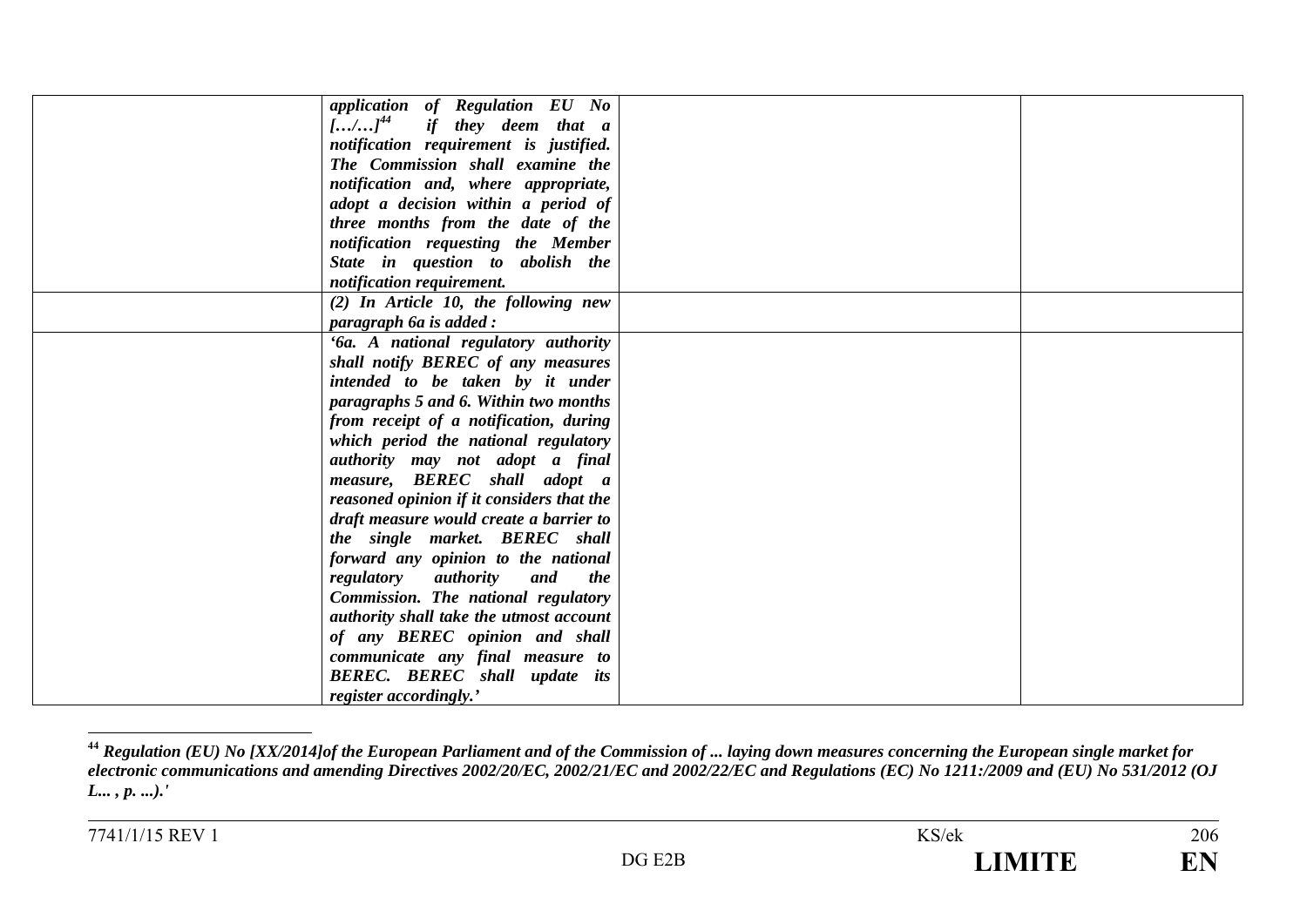|                                   | $(3)$ In the Annex, the following part D   |         |  |
|-----------------------------------|--------------------------------------------|---------|--|
|                                   | is added:                                  |         |  |
|                                   | 'D. Information required in a              |         |  |
|                                   | notification pursuant to Article 3         |         |  |
|                                   | notification shall contain a<br>$\bm{A}$   |         |  |
|                                   | declaration of the intention to            |         |  |
|                                   | commence the provision of electronic       |         |  |
|                                   | communications networks and services       |         |  |
|                                   | and shall be accompanied by the            |         |  |
|                                   |                                            |         |  |
|                                   | following information only:                |         |  |
|                                   | 1. the name of the provider,               |         |  |
|                                   | 2. the provider's legal status, form and   |         |  |
|                                   | registration number, where the             |         |  |
|                                   | provider is registered in a trade or other |         |  |
|                                   | similar public register,                   |         |  |
|                                   | 3. the geographical address of the         |         |  |
|                                   | provider's main establishment,             |         |  |
|                                   | 4. a contact person,                       |         |  |
|                                   | 5. a short description of the networks or  |         |  |
|                                   | services intended to be provided,          |         |  |
|                                   | 6. the Member States concerned, and        |         |  |
|                                   | 7. an estimated date for starting the      |         |  |
|                                   | <i>activity</i> .'                         |         |  |
|                                   | <b>Article 34a</b>                         |         |  |
|                                   | <b>Amendments to Decision No</b>           |         |  |
|                                   | 243/2012/EU                                |         |  |
|                                   | In Article 6(8) of Decision No             |         |  |
|                                   | 243/2012/EU,<br>following<br><i>the</i>    |         |  |
|                                   | subparagraph is added:                     |         |  |
|                                   | 'Member States shall allow the transfer    |         |  |
|                                   | leasing of any additional<br><b>or</b>     |         |  |
|                                   | harmonised bands on the same basis as      |         |  |
|                                   | those enumerated in the first              |         |  |
|                                   | subparagraph.'                             |         |  |
| <b>Article 35 – Amendments to</b> | [no changes]                               | deleted |  |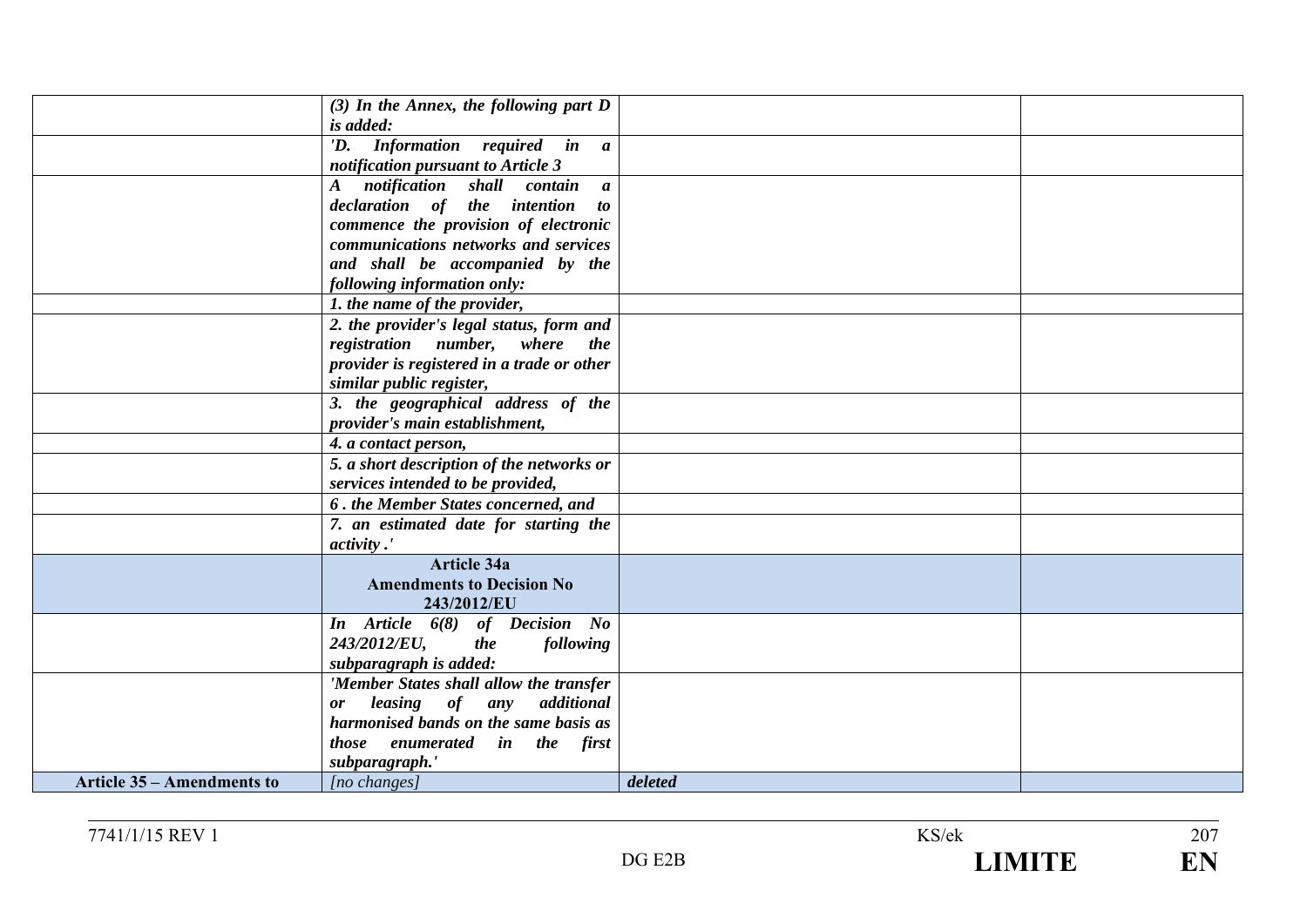| Directive 2002/21/EC                                                                                                                                                                                                                       |                                                                                                                                                                                                                                                            |         |  |
|--------------------------------------------------------------------------------------------------------------------------------------------------------------------------------------------------------------------------------------------|------------------------------------------------------------------------------------------------------------------------------------------------------------------------------------------------------------------------------------------------------------|---------|--|
| Directive $2002/21/EC$ is amended as $ [no \space change]$<br>follows:                                                                                                                                                                     |                                                                                                                                                                                                                                                            | deleted |  |
| (1) In Article 1, the following $\delta$ deleted<br>paragraph 6 is added:<br>'This Directive and the Specific<br>Directives shall be interpreted and<br>applied in conjunction with the<br>provisions of Regulation<br>No<br>$[XX/2014]$ . |                                                                                                                                                                                                                                                            | deleted |  |
|                                                                                                                                                                                                                                            | $(a)$ In Article 2, point g is amended as<br>follows:                                                                                                                                                                                                      |         |  |
|                                                                                                                                                                                                                                            | 'national regulatory authority' means<br>the body charged by a Member State<br>with the regulatory tasks assigned in<br>this Directive and the Specific<br>Directives;                                                                                     |         |  |
|                                                                                                                                                                                                                                            | $(1b)$ In Article 3, paragraph 3a is<br>replaced by the following:                                                                                                                                                                                         |         |  |
|                                                                                                                                                                                                                                            | '3a. Without prejudice to the provisions<br>of paragraphs 4 and 5, each national<br>regulatory authority<br>shall<br>be<br>responsible at least for ex-ante market<br>regulation under Articles 7, 7a, 15 and<br>16 of this Directive and Articles 9 to13b |         |  |
|                                                                                                                                                                                                                                            | $\text{Directive}$ 2002/19/EC;<br>of<br><i>for</i><br>numbering, naming and addressing,<br>co-location and sharing of network<br>elements and associated facilities and                                                                                    |         |  |
|                                                                                                                                                                                                                                            | for the resolution of disputes between<br>undertakings in accordance with<br>Articles 10, 12, 20 and 21 of this                                                                                                                                            |         |  |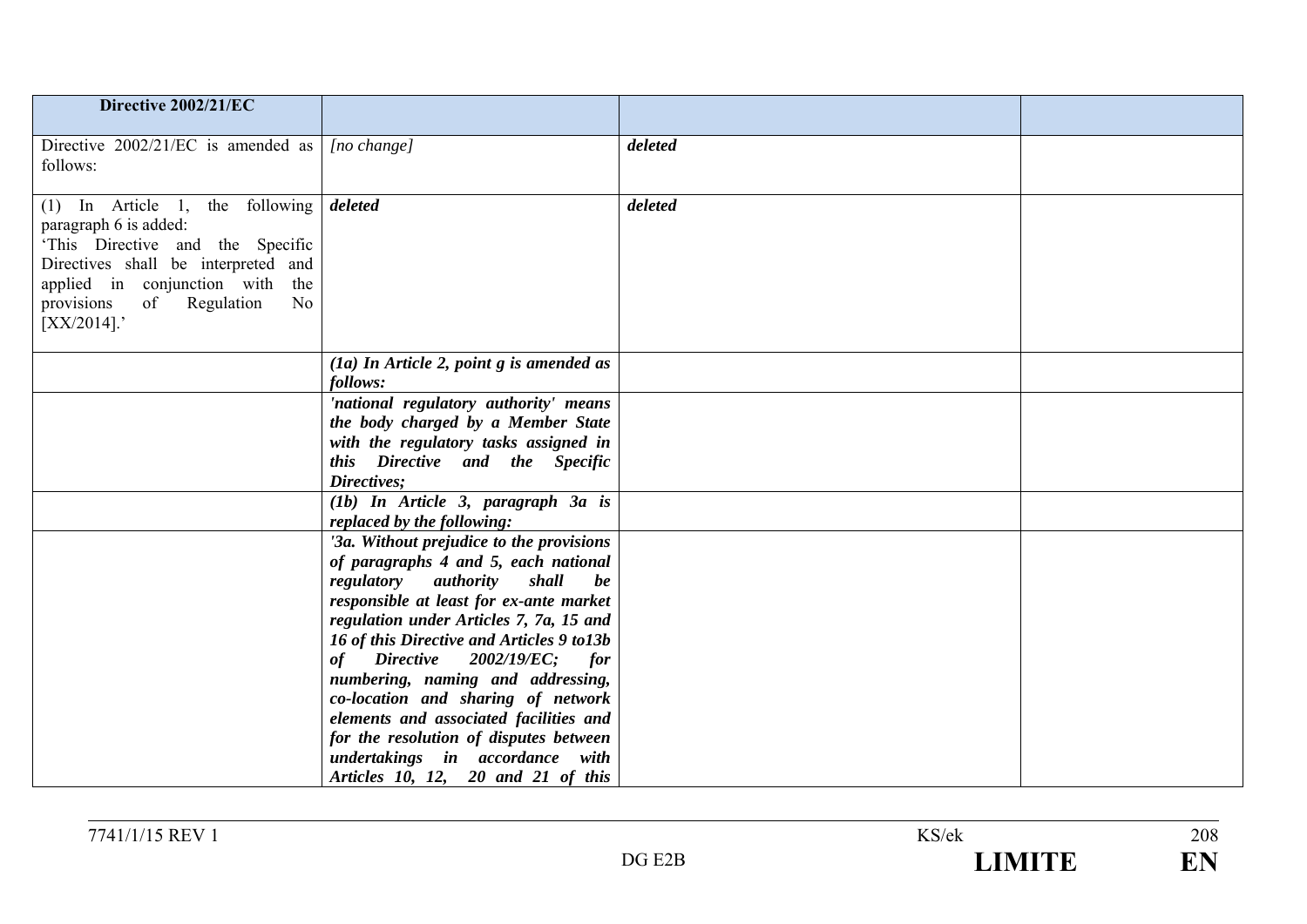| Directive and for affordability of tariffs,        |  |
|----------------------------------------------------|--|
| quality of service of designated                   |  |
| undertakings, costing of universal                 |  |
| service obligation, regulatory controls            |  |
| retail<br>services,<br>contracts,<br>on            |  |
| transparency and publication of                    |  |
| <i>information</i> , <i>quality</i><br>of service, |  |
| ensuring equivalence in access and                 |  |
| choice for disabled<br>end-users,                  |  |
| emergency services and the single                  |  |
| European emergency call number,                    |  |
| access to numbers and services,                    |  |
| provision of additional facilities and             |  |
| facilitating change of provider under              |  |
| Articles 9, 11, 12, 17, 20, 20a, 21, 21a,          |  |
| 22, 23a, 26, 26a, 28, 29 and 30 of                 |  |
| Directive 2002/22/EC, issues related to            |  |
| authorisation under Directive 2002/20,             |  |
| as well as for Directive 2002/58/EC.               |  |
| Each national regulatory authority                 |  |
| shall act independently and shall not              |  |
| seek or take instructions from any                 |  |
| other body in relation to the exercise of          |  |
| these tasks assigned to them under                 |  |
| national law implementing Community                |  |
| law. This shall not prevent supervision            |  |
| accordance<br>with<br>national<br>in               |  |
| constitutional law. Only appeal bodies             |  |
| set up in accordance with Article 4                |  |
| shall have the power to suspend or                 |  |
| overturn decisions by the national                 |  |
| regulatory authorities. Member States              |  |
| shall ensure that the head of a national           |  |
| regulatory<br>authority,<br>where<br>or            |  |
| applicable, members of the collegiate              |  |
|                                                    |  |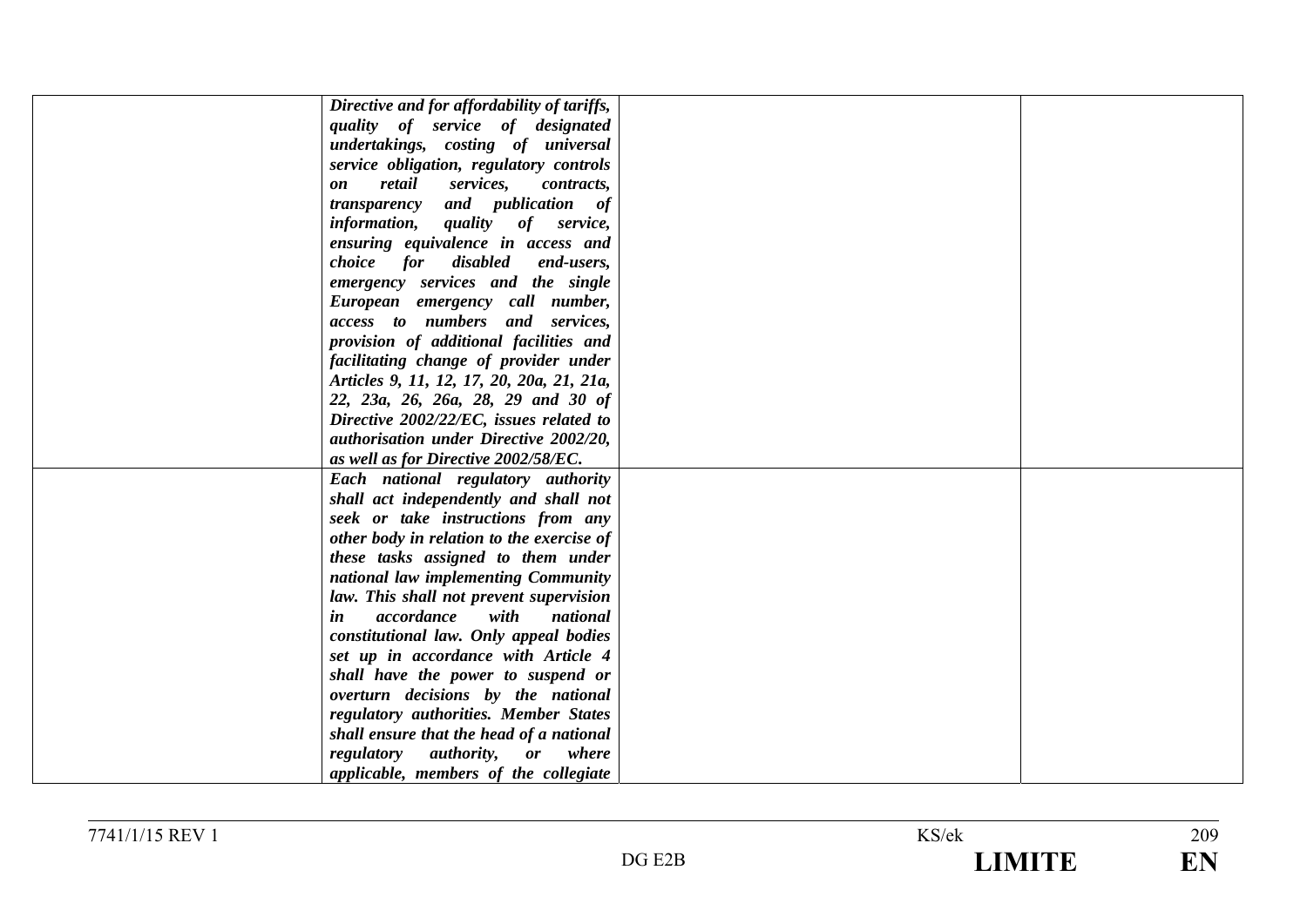|                                          | body fulfilling that function within a                                           |         |  |
|------------------------------------------|----------------------------------------------------------------------------------|---------|--|
|                                          | national regulatory authority referred                                           |         |  |
|                                          | to in the first subparagraph or their                                            |         |  |
|                                          | replacements may be dismissed only if                                            |         |  |
|                                          | they no longer fulfil the conditions                                             |         |  |
|                                          | required for the performance of their                                            |         |  |
|                                          | duties which are laid down in advance                                            |         |  |
|                                          | in national law. The decision to dismiss                                         |         |  |
|                                          | the head of the national regulatory                                              |         |  |
|                                          | <i>authority concerned,</i><br><b>or</b><br>where                                |         |  |
|                                          | applicable members of the collegiate                                             |         |  |
|                                          | body fulfilling that function shall be                                           |         |  |
|                                          | made public at the time of dismissal.                                            |         |  |
|                                          | The dismissed head of the national                                               |         |  |
|                                          | <i>authority,</i><br>regulatory<br>where<br>or                                   |         |  |
|                                          | applicable, members of the collegiate                                            |         |  |
|                                          | body fulfilling that function shall                                              |         |  |
|                                          | receive a statement of reasons and shall                                         |         |  |
|                                          | have the right to request its publication,                                       |         |  |
|                                          | where this would not otherwise take                                              |         |  |
|                                          | place, in which case it shall be                                                 |         |  |
|                                          | published.                                                                       |         |  |
| Member States<br>shall<br>that<br>ensure | Member States shall ensure that                                                  | deleted |  |
| national regulatory authorities referred | national regulatory authorities referred                                         |         |  |
| to in the first subparagraph have        | to in the first subparagraph have                                                |         |  |
| separate annual budgets. The budgets     | separate annual budgets and that the                                             |         |  |
| shall be made public. Member States      | budgets are sufficient for the                                                   |         |  |
| shall<br>also ensure that national       | performance of their tasks. The budgets                                          |         |  |
| regulatory authorities have adequate     | and audited annual accounts shall be                                             |         |  |
| financial and human resources to         | made public by each national                                                     |         |  |
| enable them to actively participate in   | regulatory authority. Each national                                              |         |  |
|                                          | and contribute to the Body of European   regulatory authority shall be organised |         |  |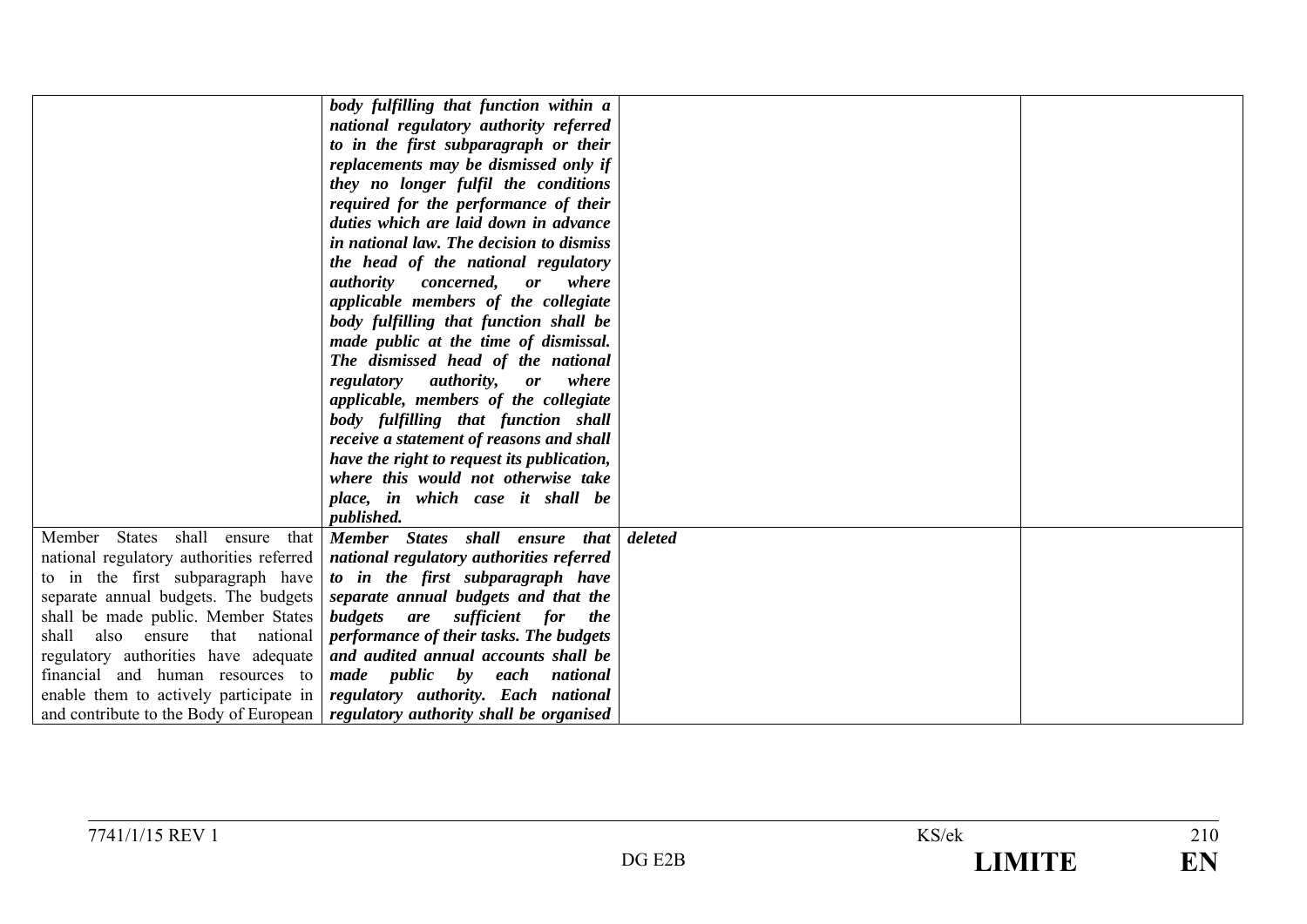| Regulators<br>for<br>Electronic<br>Communications (BEREC) <sup>45</sup> . | and operated so as to safeguard the<br>objectivity and impartiality of its<br>activities and shall have a number of<br>competent personnel at its disposal for<br>the proper performance of its tasks.<br>Member States shall also ensure that<br>national regulatory authorities have<br>adequate financial<br>and<br>human<br>resources to enable them to actively<br>participate in and contribute to the<br><b>Body of European Regulators for</b><br><b>Electronic</b><br><b>Communications</b><br>$(BEREC)^{45}$ . |         |  |
|---------------------------------------------------------------------------|--------------------------------------------------------------------------------------------------------------------------------------------------------------------------------------------------------------------------------------------------------------------------------------------------------------------------------------------------------------------------------------------------------------------------------------------------------------------------------------------------------------------------|---------|--|
| $(2)$ Article 7a is amended as follows: $-$                               | deleted                                                                                                                                                                                                                                                                                                                                                                                                                                                                                                                  | deleted |  |
| (a) in paragraph 1, the first sub-                                        | deleted                                                                                                                                                                                                                                                                                                                                                                                                                                                                                                                  | deleted |  |
| paragraph is replaced by the following:                                   |                                                                                                                                                                                                                                                                                                                                                                                                                                                                                                                          |         |  |
| '1. Where an intended measure covered                                     | deleted                                                                                                                                                                                                                                                                                                                                                                                                                                                                                                                  | deleted |  |
| by Article $7(3)$ aims at imposing,                                       |                                                                                                                                                                                                                                                                                                                                                                                                                                                                                                                          |         |  |
| amending or withdrawing an obligation                                     |                                                                                                                                                                                                                                                                                                                                                                                                                                                                                                                          |         |  |
| on an operator in application of Article                                  |                                                                                                                                                                                                                                                                                                                                                                                                                                                                                                                          |         |  |
| 16 of this Directive in conjunction with                                  |                                                                                                                                                                                                                                                                                                                                                                                                                                                                                                                          |         |  |
| Article 5 and Articles 9 to 13 of                                         |                                                                                                                                                                                                                                                                                                                                                                                                                                                                                                                          |         |  |
| 2002/19/EC<br>Directive<br>(Access)                                       |                                                                                                                                                                                                                                                                                                                                                                                                                                                                                                                          |         |  |
| Directive), and Article 17 of Directive                                   |                                                                                                                                                                                                                                                                                                                                                                                                                                                                                                                          |         |  |
| 2002/22/EC<br>Service<br>(Universal)                                      |                                                                                                                                                                                                                                                                                                                                                                                                                                                                                                                          |         |  |
| Directive), the Commission may,                                           |                                                                                                                                                                                                                                                                                                                                                                                                                                                                                                                          |         |  |
| within the period of one month                                            |                                                                                                                                                                                                                                                                                                                                                                                                                                                                                                                          |         |  |
| provided for by Article $7(3)$ of this                                    |                                                                                                                                                                                                                                                                                                                                                                                                                                                                                                                          |         |  |
| Directive, notify the national regulatory                                 |                                                                                                                                                                                                                                                                                                                                                                                                                                                                                                                          |         |  |
| authority concerned and BEREC of its                                      |                                                                                                                                                                                                                                                                                                                                                                                                                                                                                                                          |         |  |
| reasons for considering that the draft                                    |                                                                                                                                                                                                                                                                                                                                                                                                                                                                                                                          |         |  |
| measure would create a barrier to the                                     |                                                                                                                                                                                                                                                                                                                                                                                                                                                                                                                          |         |  |

<sup>&</sup>lt;sup>45</sup> Regulation (EC) No 1211/2009 of the European Parliament and of the Council of 25 November 2009 establishing the Body of European Regulators for Electronic Communications (BEREC) and the Office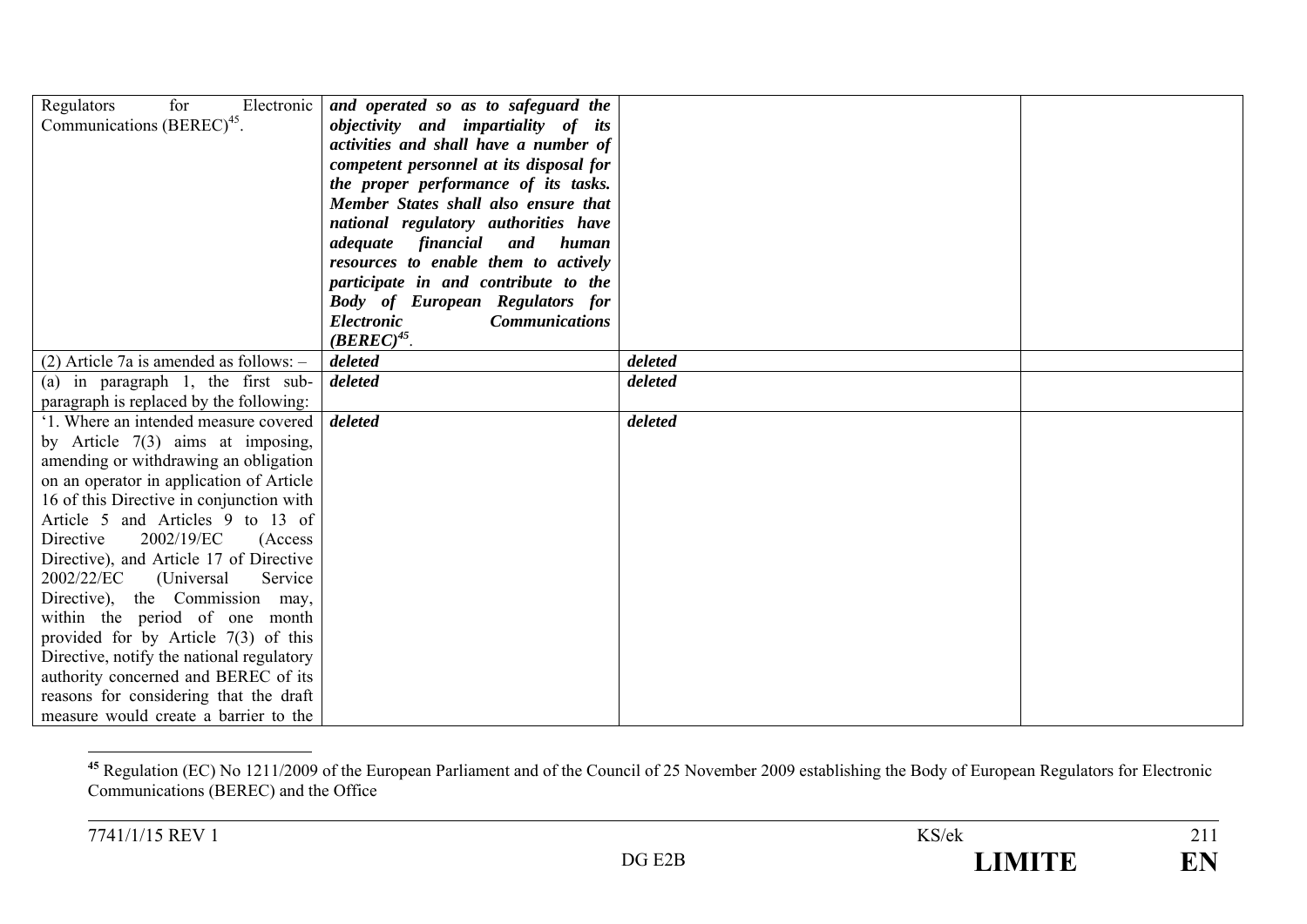| single market or its serious doubts as to<br>its EN 60 EN compatibility with Union<br>law, taking into account as appropriate<br>any Recommendation adopted pursuant<br>to Article $19(1)$ of this Directive<br>concerning the harmonised application<br>of specific provisions of this Directive<br>and the Specific Directives. In such a<br>case, the draft measure shall not be<br>adopted for a further three months<br>following<br>the<br>Commission's<br>notification.'                                                                                                                                                                                                                                                                                                                                                                                              |         |  |
|------------------------------------------------------------------------------------------------------------------------------------------------------------------------------------------------------------------------------------------------------------------------------------------------------------------------------------------------------------------------------------------------------------------------------------------------------------------------------------------------------------------------------------------------------------------------------------------------------------------------------------------------------------------------------------------------------------------------------------------------------------------------------------------------------------------------------------------------------------------------------|---------|--|
| - (b) paragraph 2 is replaced by the <i>deleted</i><br>following:<br>'2. Within the three-month period<br>referred to in paragraph 1, the<br>Commission, BEREC and the national<br>regulatory authority concerned shall<br>cooperate closely to identify the most<br>appropriate and effective measure in<br>the light of the objectives laid down in<br>Article 8, whilst taking due account of<br>the views of market participants and<br>the need to ensure the development of<br>consistent regulatory practice. When<br>the intended measure aims at imposing,<br>amending or withdrawing an obligation<br>electronic<br>European<br>a<br>on<br>communications provider within the<br>meaning of Regulation [XXX/2014] in<br>a host Member State, the national<br>regulatory authority of the home<br>Member State may also participate in<br>the cooperation process.' | deleted |  |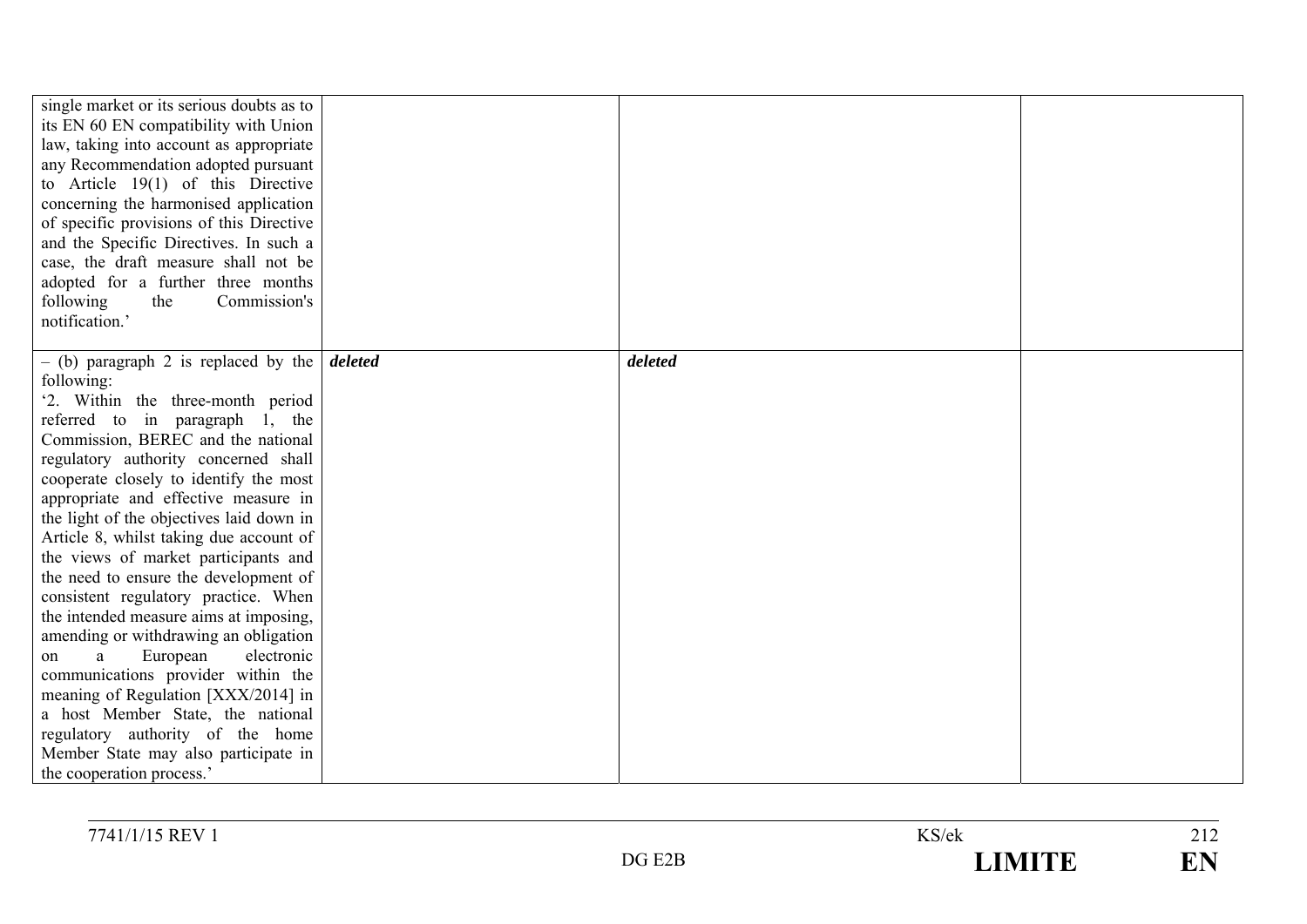| $-$ (c) in paragraph 5 the following point $\frac{d}{dt}$<br>(aa) is inserted:                                                                                                                                                                                                                                                                                                       |                                                                                                                                                                                                   | deleted |  |
|--------------------------------------------------------------------------------------------------------------------------------------------------------------------------------------------------------------------------------------------------------------------------------------------------------------------------------------------------------------------------------------|---------------------------------------------------------------------------------------------------------------------------------------------------------------------------------------------------|---------|--|
| '(aa) take a decision requiring the <i>deleted</i><br>national regulatory authority concerned<br>to withdraw the draft measure, together<br>with specific proposals for amending it,<br>when the intended measure aims at<br>imposing, amending or withdrawing an<br>obligation on a European electronic<br>communications provider within the<br>meaning of Regulation [XXX/2014].' |                                                                                                                                                                                                   | deleted |  |
| $-$ (d) in paragraph 6 the following sub-<br>paragraph is added:<br>'Article 7(6) shall apply in the cases<br>where the Commission takes a decision<br>in accordance with paragraph 5 point<br>$(aa)$ .                                                                                                                                                                              | deleted                                                                                                                                                                                           | deleted |  |
|                                                                                                                                                                                                                                                                                                                                                                                      | $(2a)$ In Article 8(4), point (g) is deleted.                                                                                                                                                     |         |  |
|                                                                                                                                                                                                                                                                                                                                                                                      | $(2b)$ In Article $9b(3)$ , the first                                                                                                                                                             |         |  |
|                                                                                                                                                                                                                                                                                                                                                                                      | subparagraph is replaced by the<br>following:                                                                                                                                                     |         |  |
|                                                                                                                                                                                                                                                                                                                                                                                      | '3. The Commission shall adopt<br>appropriate implementing measures to<br>facilitate the transfer or lease of rights<br>to use radio frequencies between<br>undertakings. Those measures shall be | deleted |  |
|                                                                                                                                                                                                                                                                                                                                                                                      | adopted by within 12 months following                                                                                                                                                             |         |  |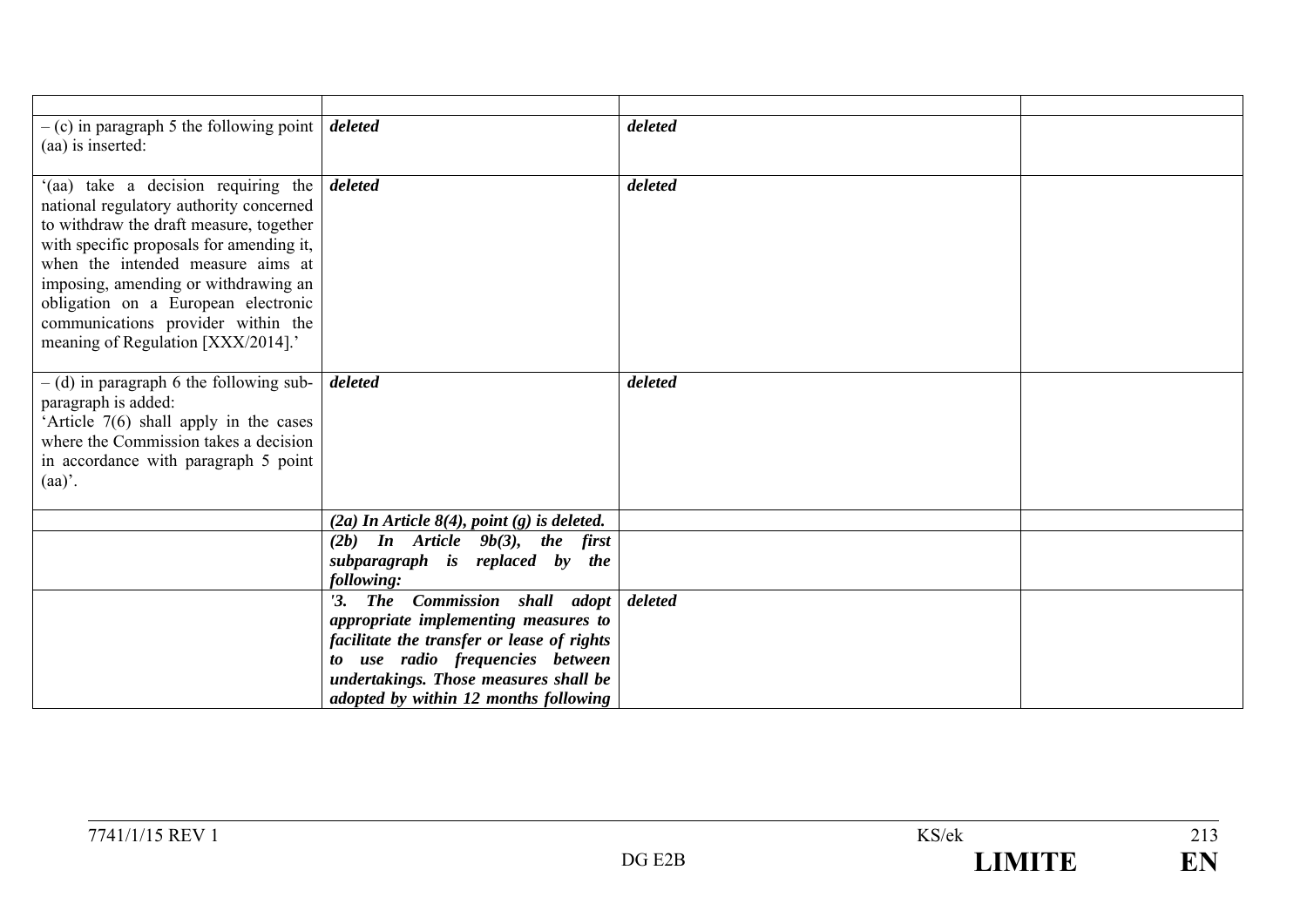|                                          | the date of application of Regulation |         |  |
|------------------------------------------|---------------------------------------|---------|--|
|                                          | $[/]^{46}$ . Those measures shall not |         |  |
|                                          | cover frequencies which are used for  |         |  |
|                                          | broadcasting.                         |         |  |
| (3) Article 15 is amended as follows:    | [no change]                           | deleted |  |
|                                          |                                       |         |  |
| $-$ (a) the following sub-paragraph is   | [no change]                           | deleted |  |
| inserted between the first and second    |                                       |         |  |
| subparagraphs of paragraph 1:            |                                       |         |  |
| 'In assessing whether a given market     |                                       |         |  |
| has characteristics which may justify    |                                       |         |  |
| the imposition of ex-ante regulatory     |                                       |         |  |
| obligations, and therefore has to be     |                                       |         |  |
| included in the Recommendation, the      |                                       |         |  |
| Commission shall have regard in          |                                       |         |  |
| particular to the need for convergent    |                                       |         |  |
| regulation throughout the Union, to the  |                                       |         |  |
| need to promote efficient investment     |                                       |         |  |
| and innovation in the interests of end   |                                       |         |  |
| users and of the global competitiveness  |                                       |         |  |
| of the Union economy, and to the         |                                       |         |  |
| relevance of the market concerned,       |                                       |         |  |
| alongside other factors such as existing |                                       |         |  |
| infrastructure-based competition at      |                                       |         |  |
| retail level, to competition on the      |                                       |         |  |
| prices, choice and quality of products   |                                       |         |  |
| offered to end users. The Commission     |                                       |         |  |
| shall consider all relevant competitive  |                                       |         |  |
| constraints, irrespective of whether the |                                       |         |  |
| networks, services or applications       |                                       |         |  |
| which impose such constraints are        |                                       |         |  |

**<sup>46</sup>** *Regulation (EU) No XXX/20XX of the European Parliament and of the Commission of ...... laying down measures concerning the European single market for electronic communications and amending Directives 2002/20/EC, 2002/21/EC and 2002/22/EC and Regulations (EC) No 1211:/2009 and (EU) No 531/2012 (OJ L XXX, XX.XX.20XX, p. X).*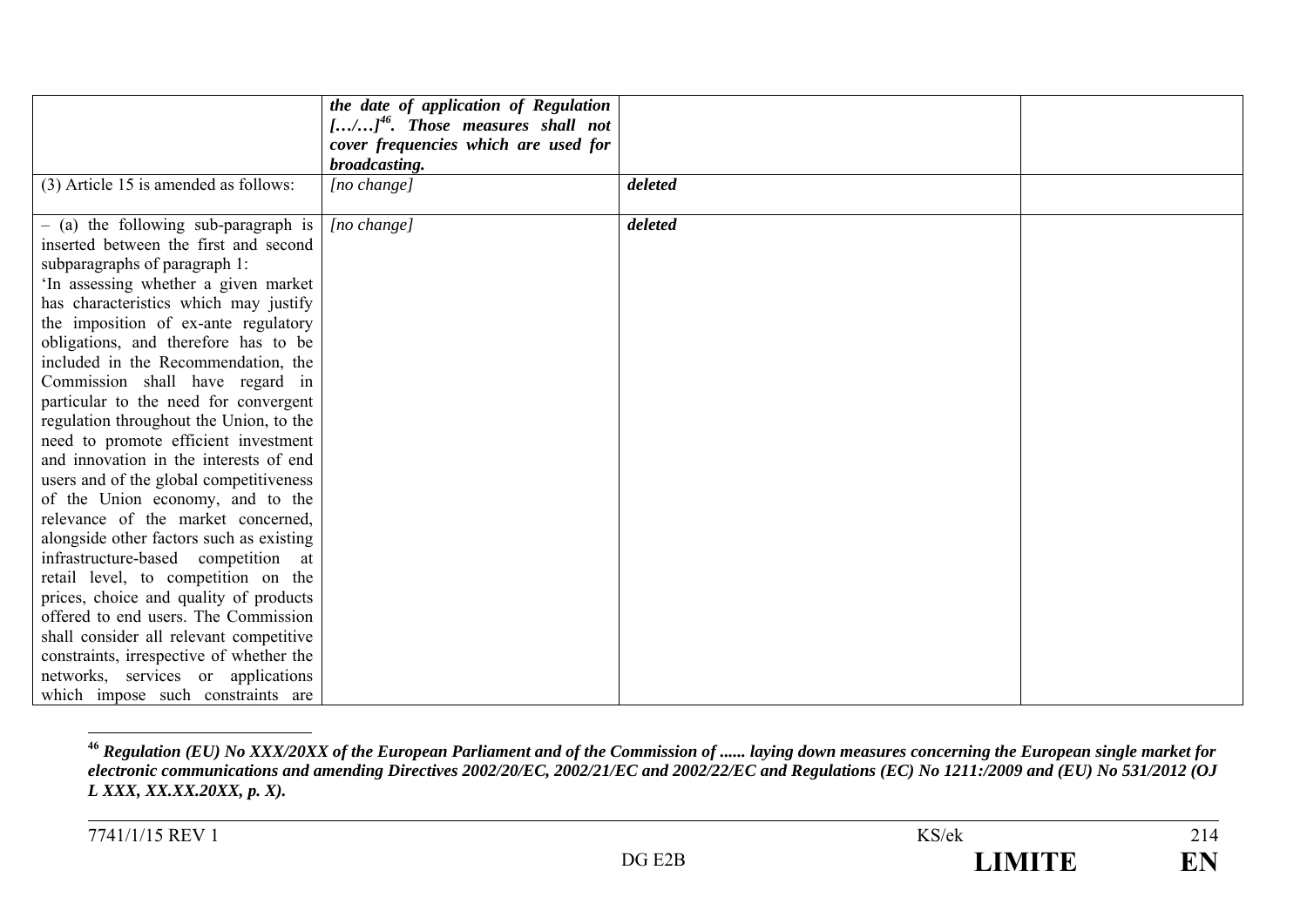| deemed<br>electronic<br>be<br>to<br>communications networks, electronic<br>communications services, or other<br>types of service or application which<br>are comparable from the perspective of<br>the end-user, in order to determine<br>whether, as a general matter in the<br>Union or a significant part thereof, the<br>following<br>three<br>criteria<br>are<br>cumulatively met: |                      |         |  |
|-----------------------------------------------------------------------------------------------------------------------------------------------------------------------------------------------------------------------------------------------------------------------------------------------------------------------------------------------------------------------------------------|----------------------|---------|--|
| (a) the presence of high and non-<br>transitory structural, legal or regulatory<br>barriers to entry;                                                                                                                                                                                                                                                                                   | $[no \space change]$ | deleted |  |
| (b) the market structure does not tend<br>towards effective competition within<br>the relevant time horizon, having<br>regard to the state of infrastructure-<br>based and other competition behind the<br>barriers to entry;                                                                                                                                                           | [no change]          | deleted |  |
| law<br>alone<br>is<br>competition<br>(c)<br>insufficient to adequately address the<br>identified market failure(s).'                                                                                                                                                                                                                                                                    | [no change]          | deleted |  |
| $-$ (b) in paragraph 3 the following sub-<br>paragraph is added:<br>In the exercise of its powers pursuant<br>to Article 7, the Commission shall<br>verify whether the three criteria set out<br>in paragraph 1 are cumulatively met<br>when reviewing the compatibility with<br>Union law of a draft measure that<br>concludes:                                                        | [no change]          | deleted |  |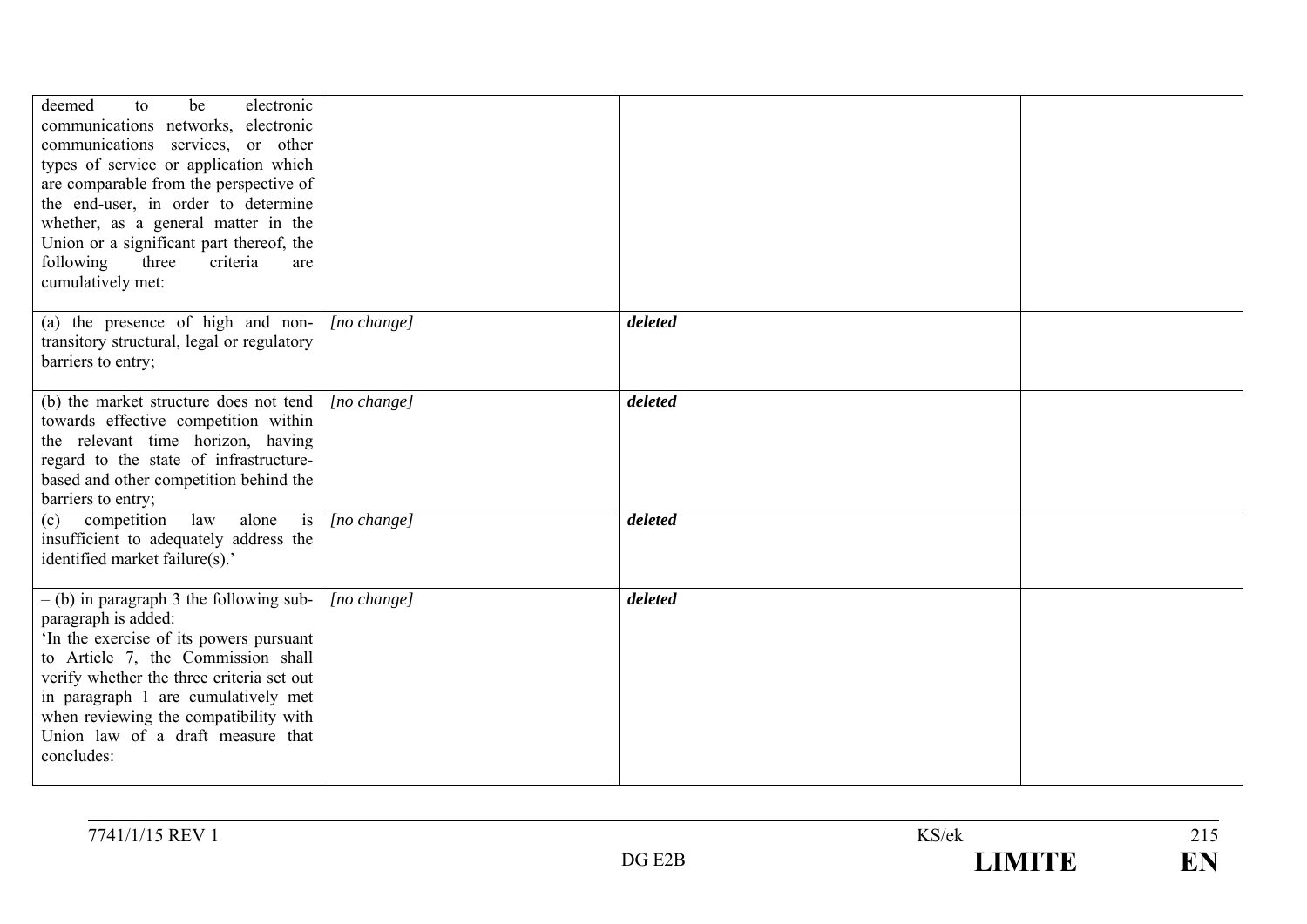| (4) The first paragraph of Article 19 is<br>deleted<br>$[no \space change]$<br>amended as follows:<br>'Without prejudice to Article 9 of this<br>'Without prejudice to Article 9 of this<br>deleted<br>Directive and Articles 6 and 8 of<br>Directive and Articles 6 and 8 of<br>Directive 2002/20/EC (Authorisation<br>Directive 2002/20/EC (Authorisation<br>Directive), where the Commission finds<br>Directive), where the Commission<br>that divergences in the implementation<br>that divergences<br>finds<br>in the<br>by the national regulatory authorities of<br>implementation by the<br>national<br>regulatory authorities of the regulatory<br>the regulatory tasks specified in this<br>tasks specified in this Directive, and<br>Directive, and the Specific Directives<br>and Regulation No [XX/2014] may<br>the Specific Directives and Regulation<br>create a barrier to the internal market,<br>No [XX/2014] may create a barrier to<br>the internal market, the Commission<br>the Commission may shall, taking the<br>may, taking the utmost account of the<br>utmost account of the opinion of<br>BEREC, issue a recommendation or a<br>opinion of BEREC, issue a<br>recommendation or a decision on the<br>decision on the harmonised application<br>of the provisions in this Directive, the<br>harmonised<br>application<br>of<br>the<br>provisions in this Directive, the<br>Specific Directives and Regulation No<br>$[XX/2014]$ in order to further the<br>Specific Directives and Regulation No<br>$[XX/2014]$ in order to further the<br>achievement of the objectives set out in<br>achievement of the objectives set out in<br>Article 8.'<br>Article 8.' | (a) that a given market that is not $ $ [no change]<br>identified in the Recommendation has<br>characteristics justifying the imposition<br>of regulatory obligations, in the<br>specific national circumstances; or<br>b) that a market identified in the<br>Recommendation does not require<br>regulation in the specifice national<br>circumstances.' | $[no \space change]$ | deleted<br>deleted |  |
|------------------------------------------------------------------------------------------------------------------------------------------------------------------------------------------------------------------------------------------------------------------------------------------------------------------------------------------------------------------------------------------------------------------------------------------------------------------------------------------------------------------------------------------------------------------------------------------------------------------------------------------------------------------------------------------------------------------------------------------------------------------------------------------------------------------------------------------------------------------------------------------------------------------------------------------------------------------------------------------------------------------------------------------------------------------------------------------------------------------------------------------------------------------------------------------------------------------------------------------------------------------------------------------------------------------------------------------------------------------------------------------------------------------------------------------------------------------------------------------------------------------------------------------------------------------------------------------------------------------------------------------------------------------------------------------|----------------------------------------------------------------------------------------------------------------------------------------------------------------------------------------------------------------------------------------------------------------------------------------------------------------------------------------------------------|----------------------|--------------------|--|
|                                                                                                                                                                                                                                                                                                                                                                                                                                                                                                                                                                                                                                                                                                                                                                                                                                                                                                                                                                                                                                                                                                                                                                                                                                                                                                                                                                                                                                                                                                                                                                                                                                                                                          |                                                                                                                                                                                                                                                                                                                                                          |                      |                    |  |
| deleted<br><b>Article 36 – Amendments to</b><br>$[no \; changes]$                                                                                                                                                                                                                                                                                                                                                                                                                                                                                                                                                                                                                                                                                                                                                                                                                                                                                                                                                                                                                                                                                                                                                                                                                                                                                                                                                                                                                                                                                                                                                                                                                        |                                                                                                                                                                                                                                                                                                                                                          |                      |                    |  |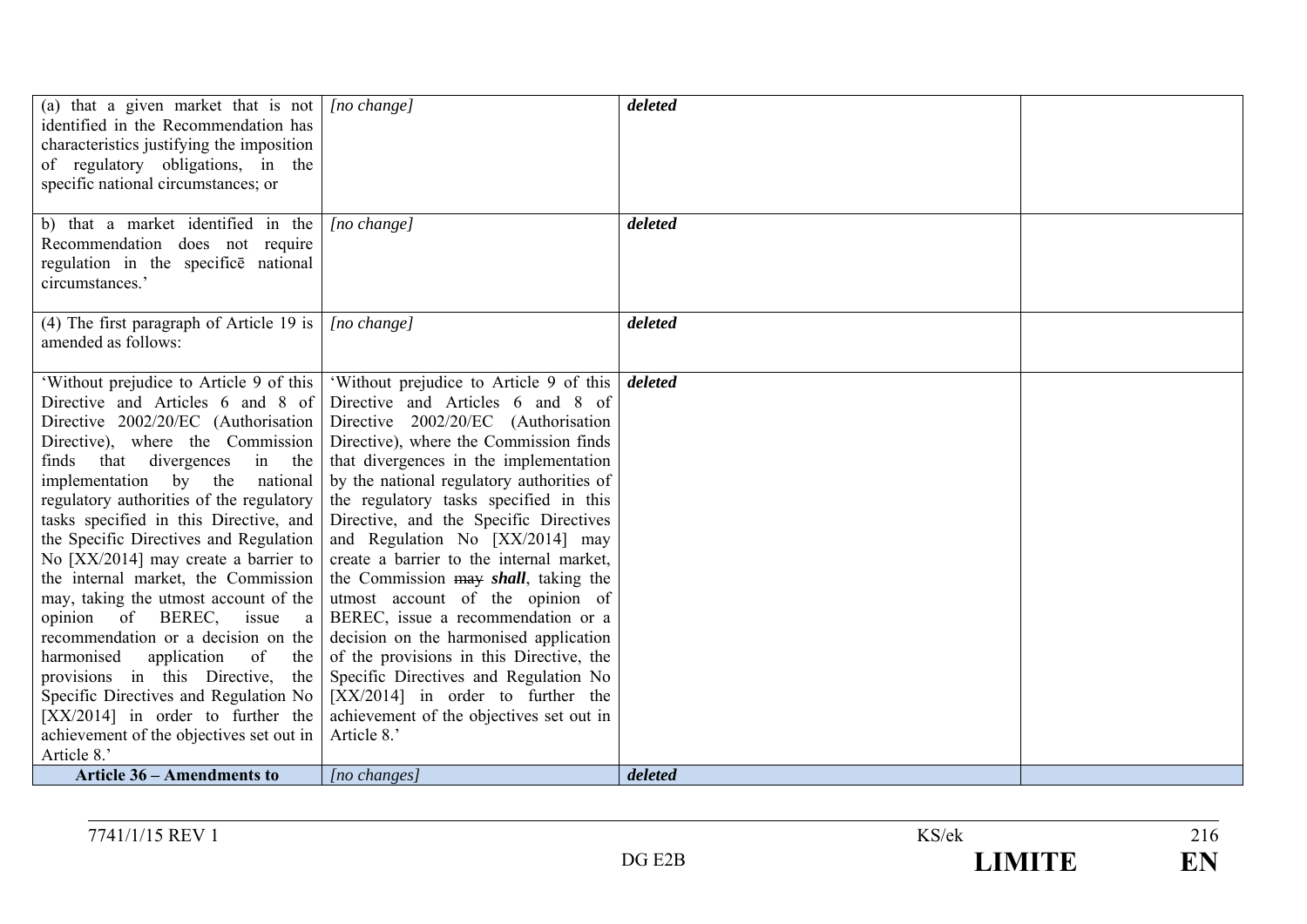| Directive 2002/22/EC                                                               |                                                                                                                                           |         |  |
|------------------------------------------------------------------------------------|-------------------------------------------------------------------------------------------------------------------------------------------|---------|--|
| 1. With effect from 1 July 2016,<br>Directive 2002/22/EC is amended as<br>follows: | $[no \space change]$                                                                                                                      | deleted |  |
| (1) In Article $1(3)$ , the first sentence is<br>deleted.                          |                                                                                                                                           |         |  |
|                                                                                    | $(1a)$ In the second subparagraph of<br>Article 2, the following points are<br>inserted:                                                  |         |  |
|                                                                                    | $\sqrt{\frac{f(a)}{f(a)}}$ receiving provider of electronic<br>communications to the public' means<br>provider<br>of<br>the<br>electronic |         |  |
|                                                                                    | communications to the public to which<br>the telephone number or service is<br>transferred.';                                             |         |  |
|                                                                                    | (fb) 'transferring provider of electronic<br>communications to the public' means<br>provider<br>electronic<br>of<br>the                   |         |  |
|                                                                                    | communications to the public from<br>which a telephone number or service is<br>transferred.                                               |         |  |
|                                                                                    | $(1b)$ The title of Article 20 is replaced<br>by:                                                                                         |         |  |
|                                                                                    | <i><b>Information</b></i><br>requirements<br>for<br>contracts';                                                                           |         |  |
|                                                                                    | (1c) In Article 20, the following<br>paragraph is inserted:                                                                               |         |  |
|                                                                                    | '-1a. Member States shall ensure that<br>the information referred to in                                                                   |         |  |
|                                                                                    | paragraphs 1 and 1a is provided prior<br>to contract conclusion in a clear,<br>comprehensive and easily accessible                        |         |  |
|                                                                                    | manner and without prejudice to the                                                                                                       |         |  |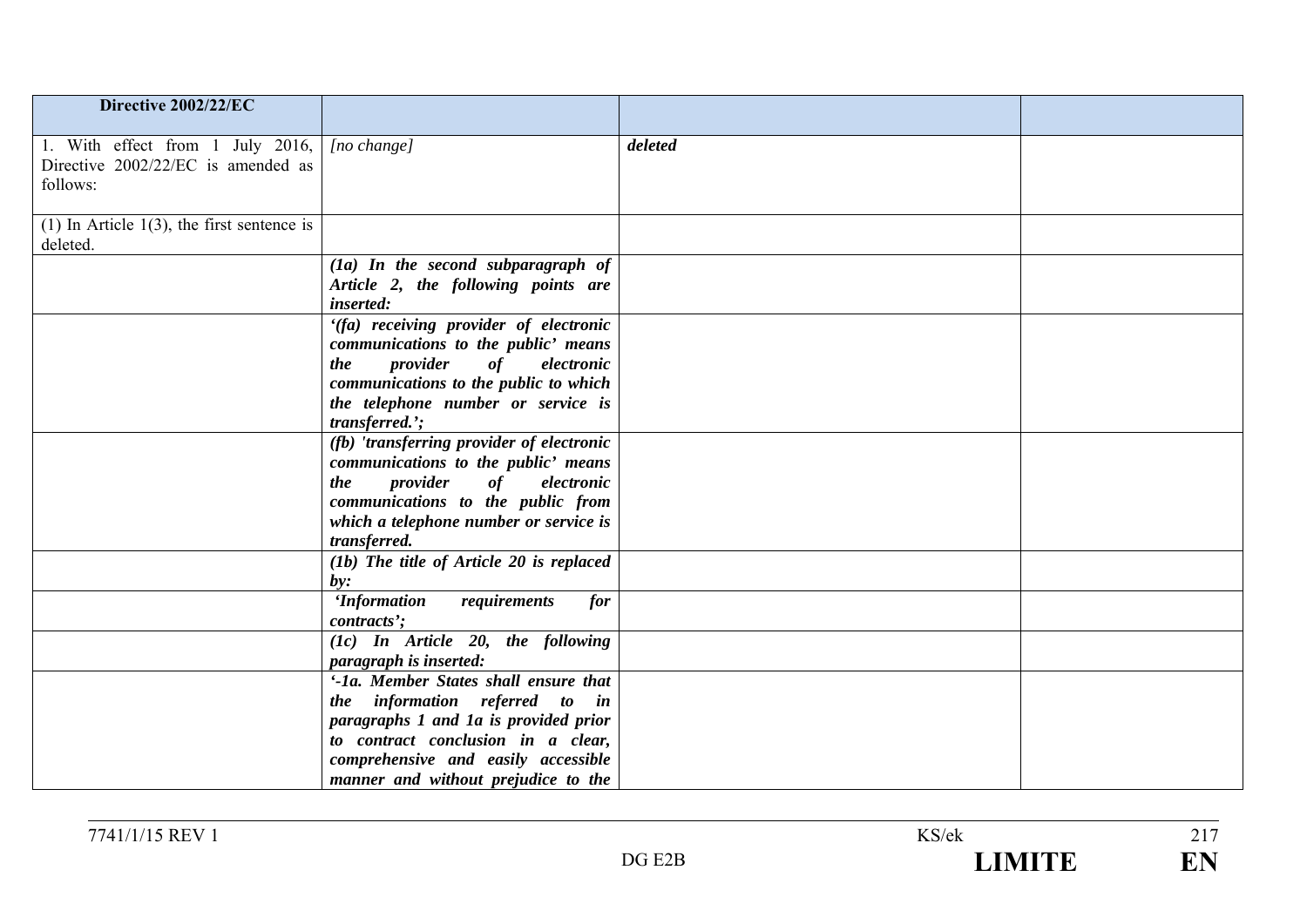| requirements set out in Directive         |  |
|-------------------------------------------|--|
| $2011/83/EU47$ regarding off-premises/    |  |
| distance contracts. The consumer and      |  |
| other end-user so requesting shall have   |  |
| access to a copy of the contract on a     |  |
| durable medium.                           |  |
| Member States may maintain or             |  |
| introduce in their national law           |  |
| language requirements regarding the       |  |
| contractual information, so as to         |  |
| ensure that such information is easily    |  |
| understood by the consumer or other       |  |
| end-user so requesting.                   |  |
| $(1d)$ Article $20(1)$ is replaced by the |  |
| following:                                |  |
| '1. Member States shall ensure that,      |  |
| when subscribing to services providing    |  |
| connection to a public communications     |  |
| network and/or publicly available         |  |
| electronic communications services,       |  |
| consumers, and other end-users so         |  |
| requesting, have a right to a contract    |  |
| with an undertaking or undertakings       |  |
| providing such connection and/or          |  |
| services. The contract shall specify at   |  |
| least the following information:          |  |
| (a) the identity, address and contact     |  |
| information of the undertaking and, if    |  |
| different, the address and contact        |  |
| information for any complaints;           |  |
| (b) the main characteristics of the       |  |

**<sup>47</sup>** *Directive 2011/83/EU of the European Parliament and of the Council of 25 October 2011 on consumer rights, amending Council Directive 93/13/EEC and Directive 1999/44/EC of the European Parliament and of the Council and repealing Council Directive 85/577/EEC and Directive 97/7/EC of the European Parliament and of the Council (OJ L 304, 22.11.2011, p. 64).*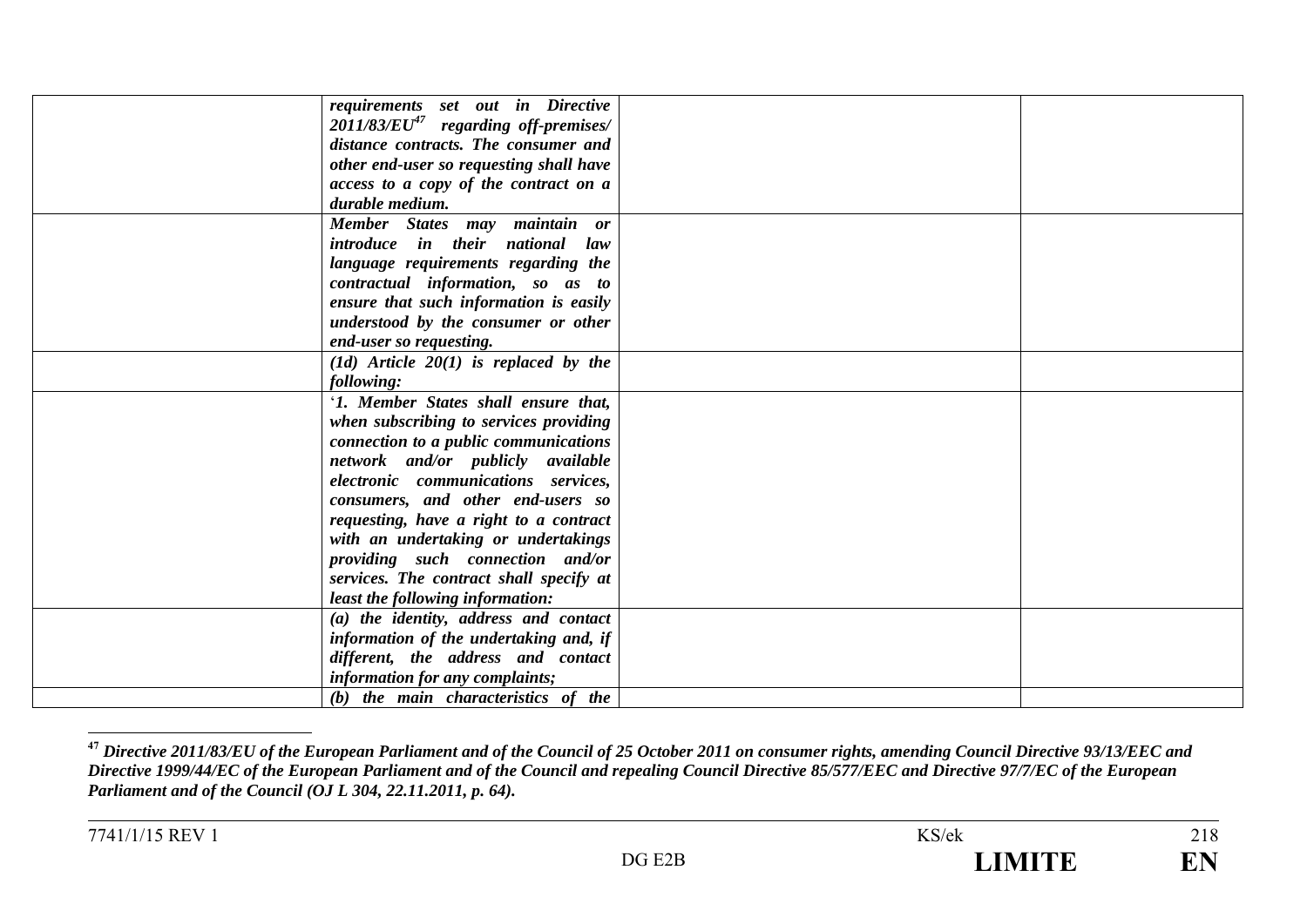| including<br>services<br>provided,<br>in     |  |
|----------------------------------------------|--|
| particular,                                  |  |
| (i) the specific tariff plan or tariff plans |  |
| to which the contract applies and, for       |  |
| each such tariff plan, the types of          |  |
| services offered, including the volumes      |  |
| of communications;                           |  |
| access to information<br>(ii)<br>on          |  |
| emergency services and caller location       |  |
| for all relevant services offered, and       |  |
| any limitations on the provision of          |  |
| emergency services under Article 26,         |  |
| (iii) the minimum service quality levels     |  |
| offered, namely the time for the initial     |  |
| connection and, where appropriate,           |  |
| other quality of service parameters, as      |  |
| defined by the national regulatory           |  |
| <i>authorities,</i>                          |  |
| (iv) the types of after-sales services,      |  |
| maintenance services and customer            |  |
| support services provided, including,        |  |
| where feasible, technical information        |  |
| for the proper functioning of the end-       |  |
| user's chosen terminal equipment, the        |  |
| conditions and charges for those             |  |
| services, and the means of contacting        |  |
| those services,                              |  |
| $(v)$ any restrictions imposed by the        |  |
| provider on the use of terminal              |  |
| supplied,<br>equipment<br>including          |  |
| information on unlocking the terminal        |  |
| equipment and any charges involved if        |  |
| the contract is terminated before the        |  |
| end of the minimum contract period;          |  |
| (vi) any restrictions imposed on the         |  |
|                                              |  |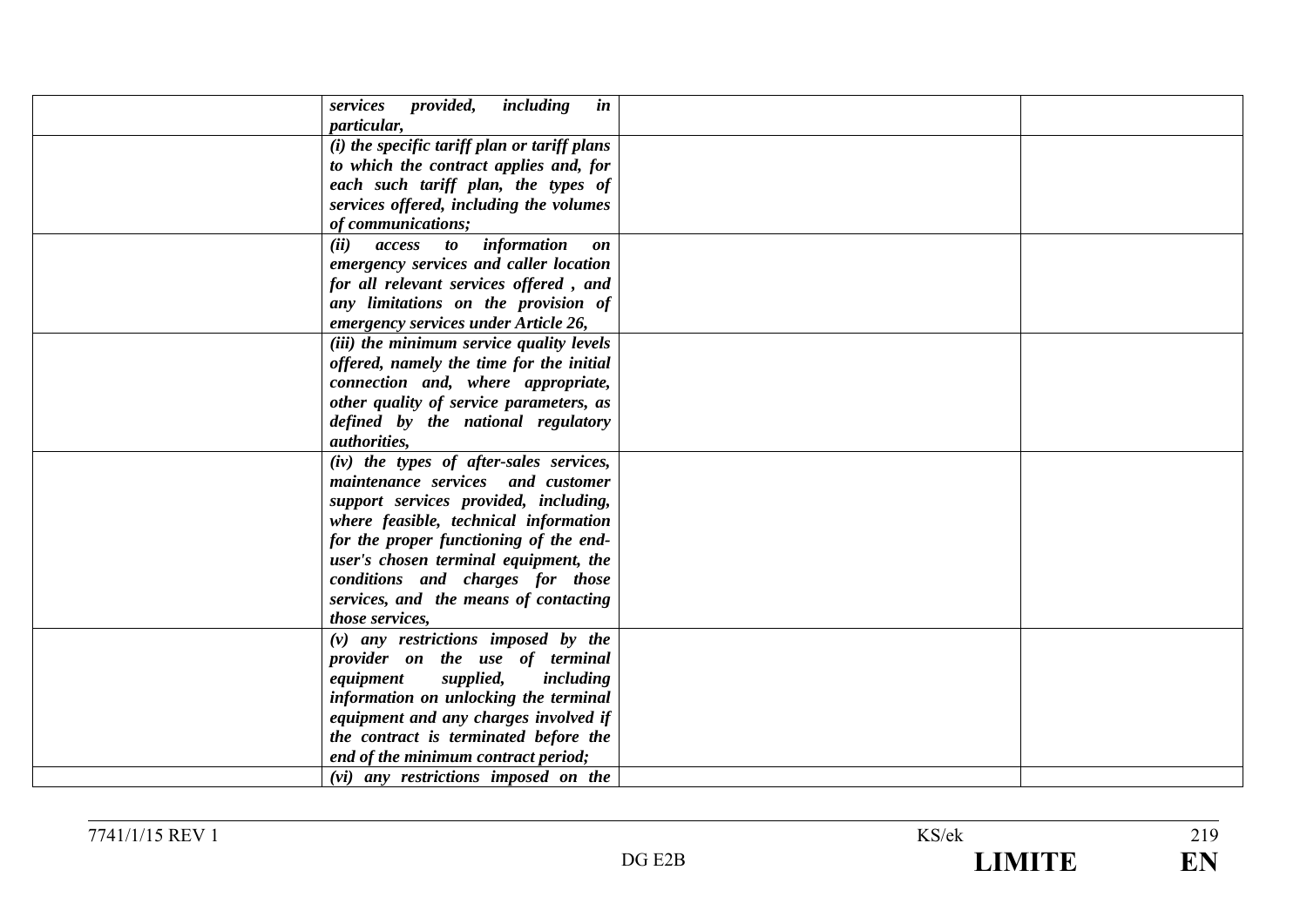| consumption of regulated<br>retail         |  |
|--------------------------------------------|--|
|                                            |  |
| roaming services provided at the           |  |
| applicable domestic price level, by        |  |
| reference to fair use criteria, including  |  |
| detailed information on how such fair      |  |
| use criteria are applied in relation to    |  |
| the main pricing, volume or other          |  |
| parameters of the tariff plan in           |  |
| question;                                  |  |
| (c) where an obligation exists under       |  |
| Article 25, the subscriber's options as to |  |
| whether or not to include his or her       |  |
| personal data in a directory and their     |  |
| ability to verify, correct or withdraw     |  |
| their entry;                               |  |
| (d) details of prices and tariffs          |  |
| including taxes and additional charges     |  |
| that may possibly be levied, and the       |  |
| means by which up-to-date information      |  |
| all applicable tariffs<br>and<br>on        |  |
| maintenance charges may be obtained;       |  |
|                                            |  |
| (da) payment methods offered and any       |  |
| differences in costs due to the payment    |  |
| method chosen, and available facilities    |  |
| to safeguard bill transparency and         |  |
| monitor the level of consumption;          |  |
| (e) the duration of the contract and the   |  |
| conditions for renewal and termination     |  |
| of services and of the contract,           |  |
| including:                                 |  |
| (i) any minimum usage or duration          |  |
| required to benefit from promotional       |  |
| terms,                                     |  |
| (ii) any charges related to switching      |  |
| and portability of numbers and other       |  |
|                                            |  |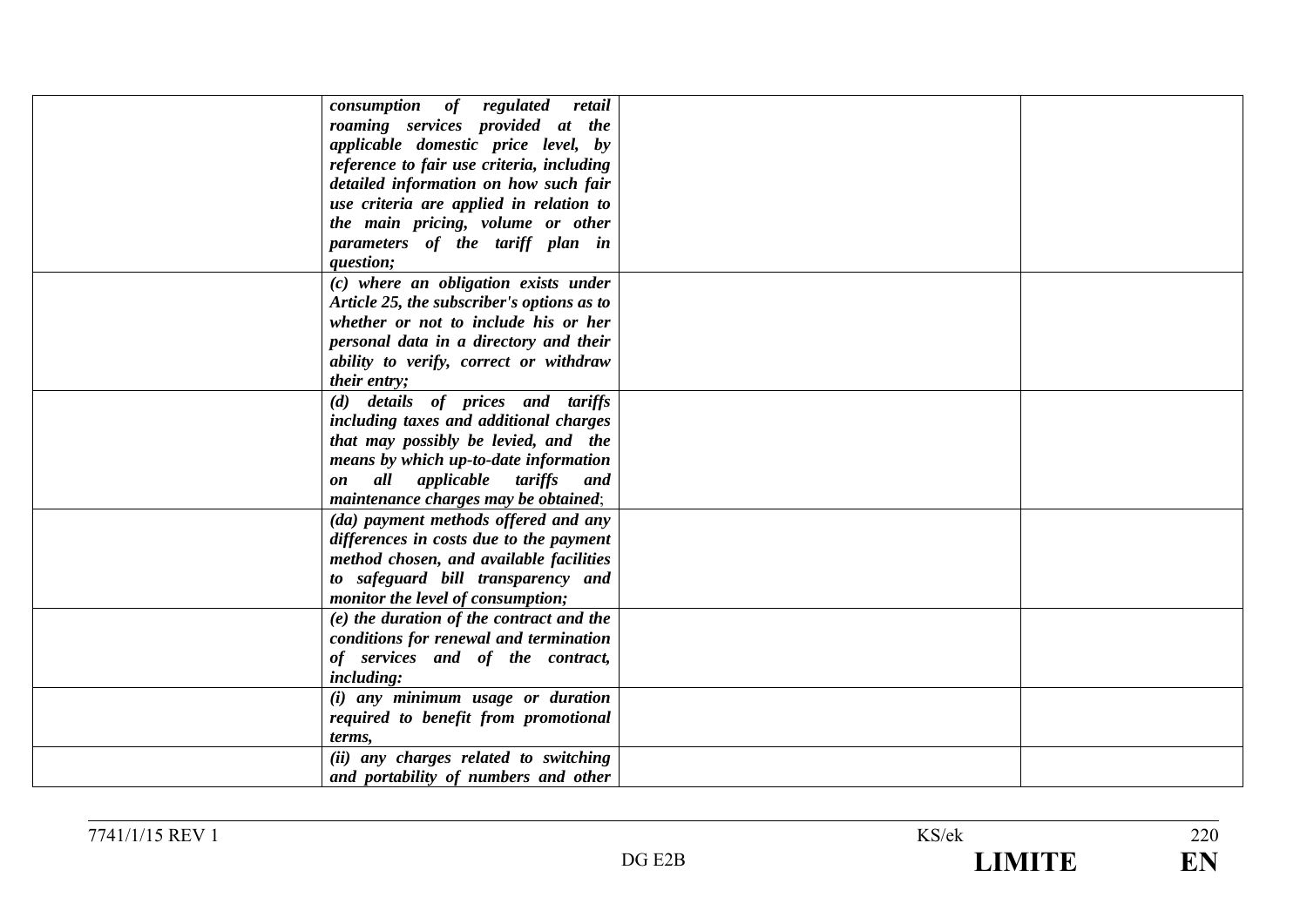| identifiers, including compensation and     |  |
|---------------------------------------------|--|
| refund arrangements for delay or abuse      |  |
| of switching;                               |  |
| (iii) any charges due on early              |  |
| termination of the contract, including      |  |
| any cost recovery with respect to           |  |
| terminal equipment, on the basis of         |  |
| customary depreciation methods, and         |  |
| other promotional advantages, on a pro      |  |
| rata temporis basis,                        |  |
| (f) any compensation and the refund         |  |
| <i>including,</i><br>where<br>arrangements, |  |
|                                             |  |
| applicable, an explicit reference to        |  |
| statutory rights of the consumer which      |  |
| apply if contracted service quality levels  |  |
| are not met;                                |  |
| $(g)$ the means of initiating procedures    |  |
| for the settlement of disputes, including   |  |
| cross-border disputes, in accordance        |  |
| with Article 34;                            |  |
| (ga) details on how disabled end-users      |  |
| can obtain information on products          |  |
| and services designed for them;             |  |
| $(h)$ the type of action that might be      |  |
| taken by the undertaking in reaction to     |  |
| security or integrity incidents or threats  |  |
| and vulnerabilities.                        |  |
| Member States may also require that         |  |
| the contract include any information        |  |
| which may be provided by the relevant       |  |
| public authorities for this purpose on      |  |
| the use of electronic communications        |  |
|                                             |  |
| networks and services to engage in          |  |
| unlawful activities or to disseminate       |  |
| harmful content, and on the means of        |  |

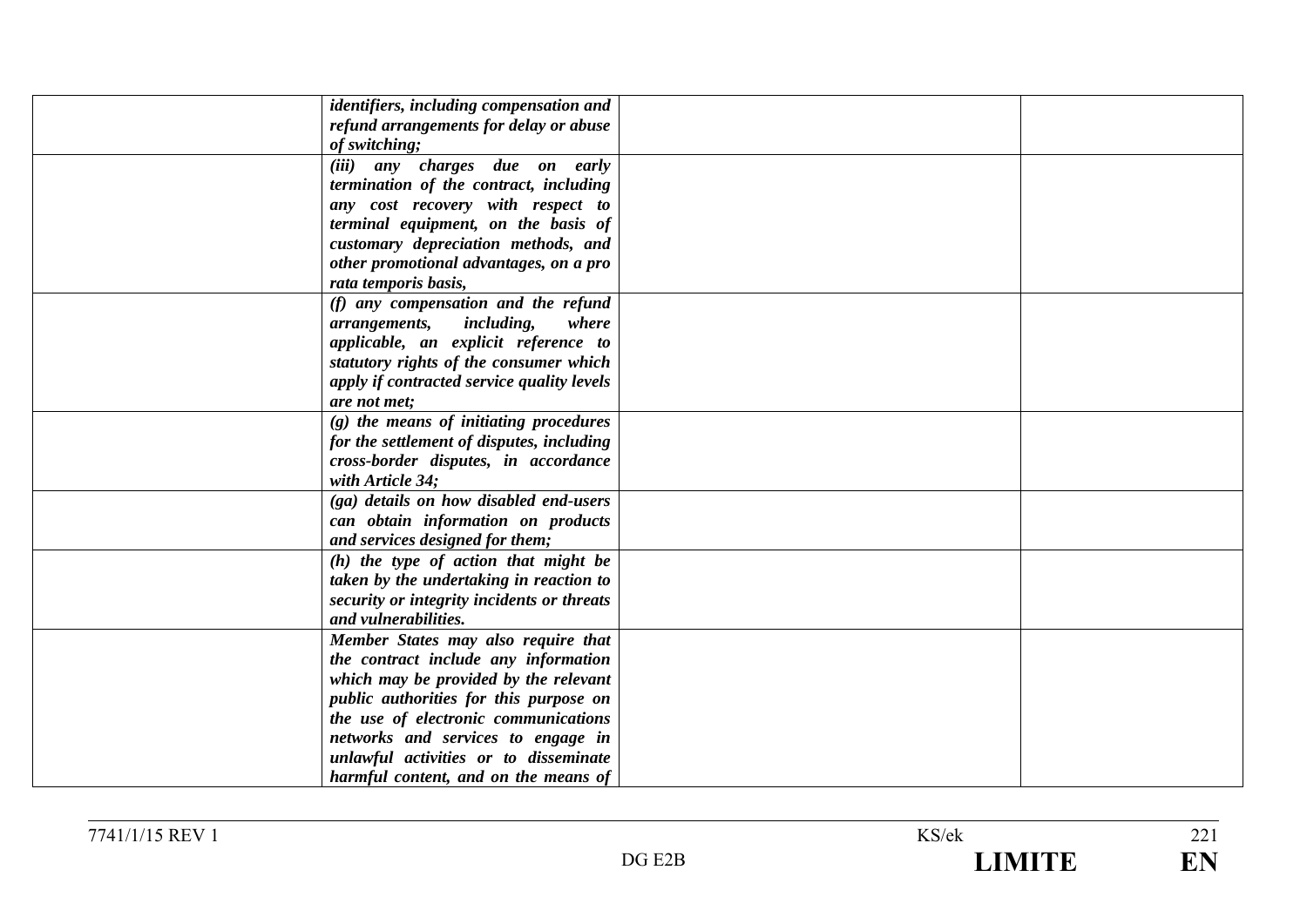| protection against risks to personal        |  |
|---------------------------------------------|--|
| security, privacy and personal data,        |  |
| referred to in Article $21(4)$ and relevant |  |
| to the service provided.'                   |  |
| $(1e)$ In Article 20, the following         |  |
| paragraph is inserted:                      |  |
| 'Ia. In addition to the information         |  |
| referred to in paragraph 1, if the          |  |
| contract includes the provision of          |  |
| internet access services, that contract     |  |
| shall also include the following            |  |
| information:                                |  |
| (a) details of unit data pricing plans,     |  |
| pricing plans for bulk data and any         |  |
| applicable thresholds related to the        |  |
| specific tariff plan or tariff plans to     |  |
| which the contract applies. For data        |  |
| volumes above thresholds, unit or bulk      |  |
| pricing on an ad hoc or lasting basis       |  |
| and any data speed limitations that may     |  |
| be applied to the specific tariff plan or   |  |
| tariff plans to which the contract          |  |
| applies;                                    |  |
| (b) how end-users can monitor the           |  |
| current level of their consumption,         |  |
| whether and how any voluntary limits        |  |
| can be set;                                 |  |
| (c) for fixed data links, the normally      |  |
| available and minimum download and          |  |
| upload speed at the main location of        |  |
| the end-user;                               |  |
| (d) for mobile data links, the estimated    |  |
| and minimum download and upload             |  |
| speed when connected through the            |  |
| provider's wireless network in the end-     |  |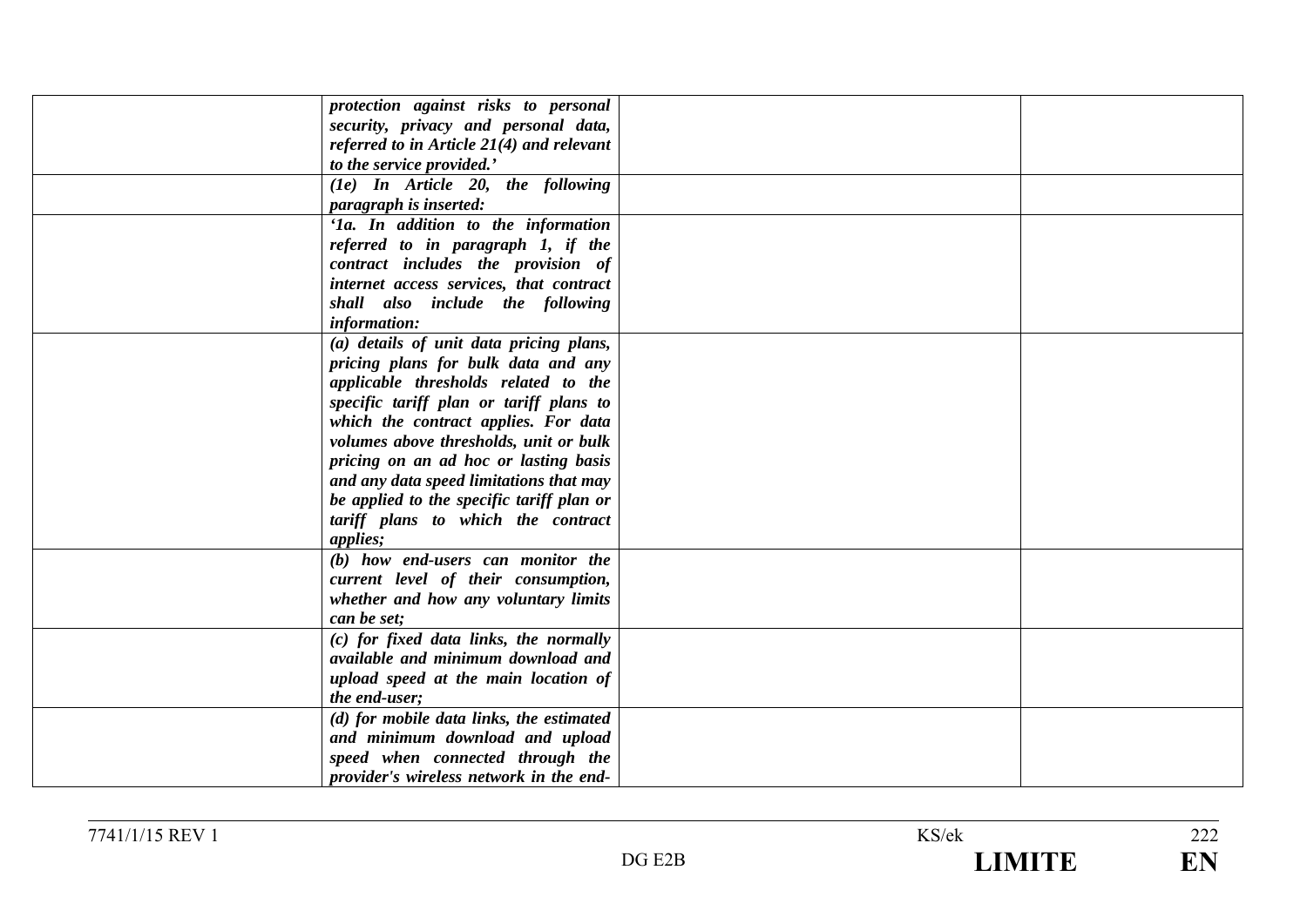| user's Member State of residence;             |  |
|-----------------------------------------------|--|
| (e) other quality of service parameters,      |  |
| as set out in accordance with Article 24      |  |
| (2) of Regulation (EU) / <sup>48</sup> ;      |  |
| (f) information on any procedures put         |  |
| in place by the provider to measure and       |  |
| shape traffic including an indication of      |  |
| underlying<br>communication<br><i>the</i>     |  |
| inspection methods used for reasonable        |  |
| traffic management measures and               |  |
| information on how those procedures           |  |
| could impact on service quality, end-         |  |
| users' privacy and the protection of          |  |
| personal data; and                            |  |
| $(g)$ a clear and comprehensible              |  |
| explanation as to how any volume              |  |
| limitation, the speed and other quality       |  |
| of service parameters may in practice         |  |
| have an impact on internet access             |  |
| services, in particular the use of            |  |
| content, applications and services.           |  |
| $(1f)$ Article 20 $(2)$ is deleted            |  |
| $(1g)$ In Article 20, the following           |  |
| paragraph is added:                           |  |
| '2a. Member States may maintain or            |  |
| additional<br>introduce<br>contractual        |  |
| information requirements in relation to       |  |
| contracts to which this Article applies.';    |  |
| $(1h)$ In Article 20, the following           |  |
| paragraph is added:                           |  |
| '2b. BEREC shall issue guidelines for         |  |
| establishment<br><i>of</i><br>standard<br>the |  |
| contractual information<br>templates          |  |

**<sup>48</sup>** *OL: Please insert the number of this Regulation.*

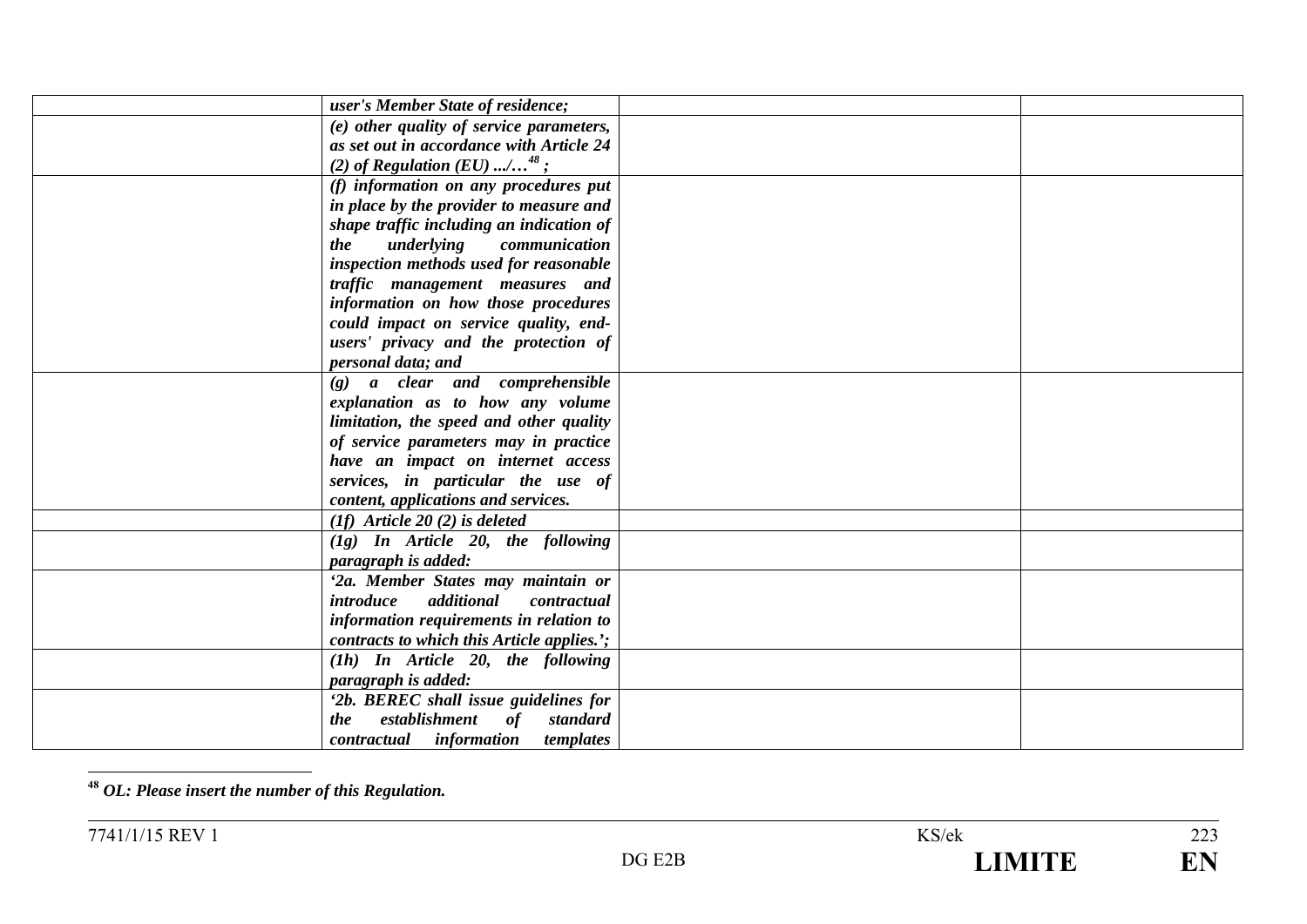| containing the information required      |  |
|------------------------------------------|--|
| under paragraphs 1 and 1a of this        |  |
| Article.                                 |  |
| National regulatory authorities may      |  |
| specify additional requirements on the   |  |
| content, form and manner of the          |  |
| contractual information to<br>be         |  |
| published, including in particular data  |  |
| delivery speeds, taking utmost account   |  |
| of the BEREC guidelines for the          |  |
| methods of measuring the speed and       |  |
| for the content, form and manner of      |  |
| the information to be published, as set  |  |
| out in Article $21(3a)$ ;                |  |
| (1i) The following Article is inserted:  |  |
| 'Article 20a                             |  |
| <b>Contract duration and termination</b> |  |
| 1. Member States shall ensure that the   |  |
| maximum duration of contracts            |  |
| concluded between consumers and          |  |
| providers of electronic communications   |  |
| to the public is 24 months. Providers of |  |
| electronic communications to the         |  |
| public shall offer end-users the         |  |
| possibility of 12 month contracts.       |  |
| 2. The consumer shall have the right to  |  |
| withdraw from a distance or off          |  |
| premises contract within 14 days after   |  |
| its conclusion in accordance with        |  |
| Directive 2011/83/EU.                    |  |
| 3. Where a contract or national law      |  |
| provides for contract periods with a     |  |
| fixed term (as opposed to a minimum      |  |
| term) to be automatically rolled over,   |  |
| provider<br>of<br>the<br>electronic      |  |

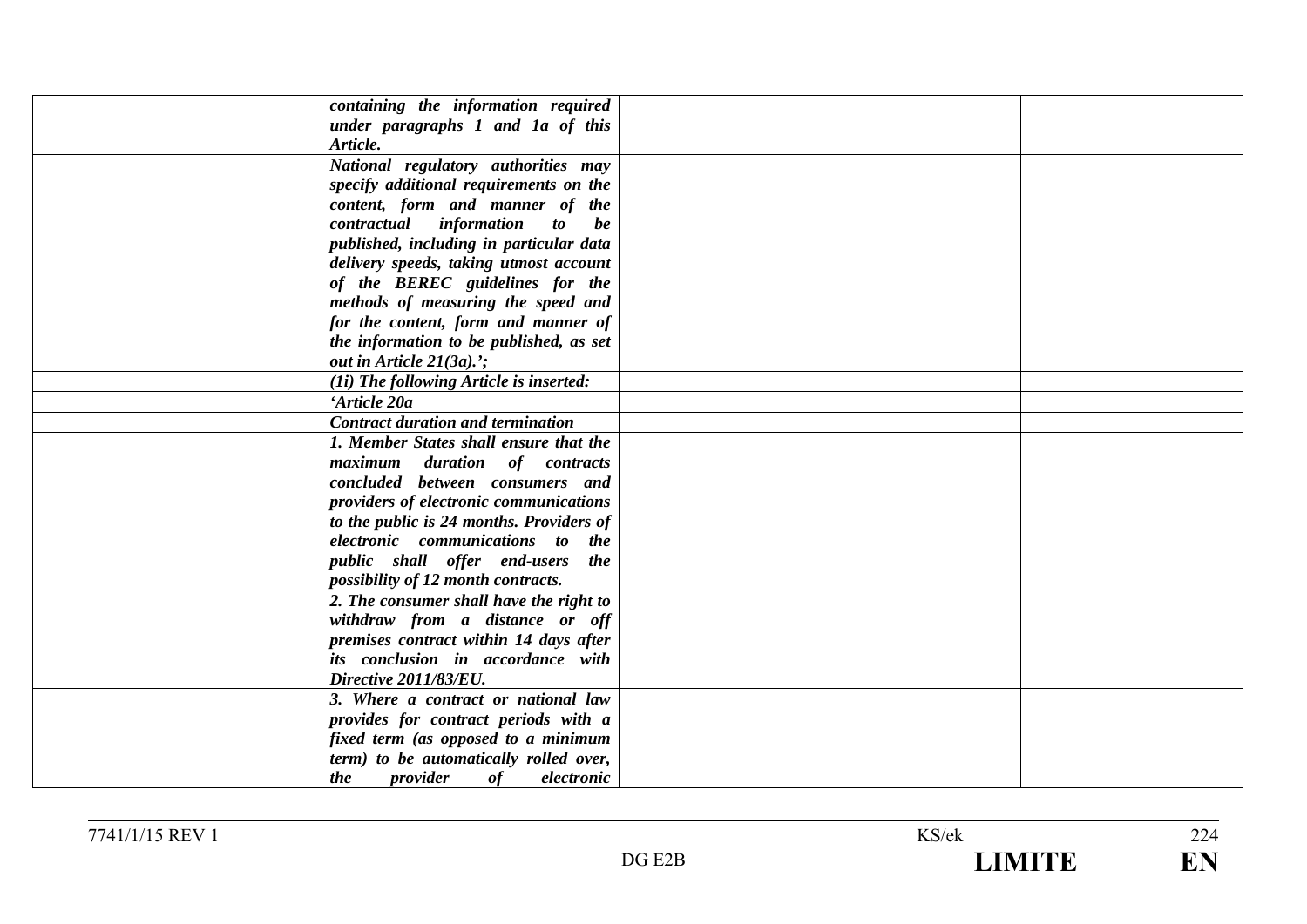| communications to the public shall         |  |
|--------------------------------------------|--|
| inform the consumer in due time            |  |
| thereof so that the consumer has at        |  |
| least one month to oppose such             |  |
| automatic roll-over. If the consumer       |  |
| does not oppose such automatic roll-       |  |
| over, the contract shall be deemed to be   |  |
| a permanent rolling contract which can     |  |
| be terminated by the consumer, at any      |  |
| time with a one-month notice period        |  |
| and without incurring any costs except     |  |
| the cost of providing service during the   |  |
| notice period.                             |  |
| 4. Member States shall ensure that         |  |
| consumers have the right to terminate      |  |
| their contract without incurring any       |  |
| costs upon receiving notice of changes     |  |
| in the contractual conditions proposed     |  |
| the provider of electronic<br>$\bm{b}$     |  |
| communications to the public unless        |  |
| the proposed changes are exclusively to    |  |
| the benefit of the end-user. Providers     |  |
| shall give consumers adequate notice,      |  |
| not less than one month, of any such       |  |
| change, and shall inform them at the       |  |
| same time of their right to terminate      |  |
| their contract without incurring any       |  |
| costs if they do not accept the new        |  |
| contractual conditions. Paragraph 2        |  |
| shall apply mutatis mutandis.              |  |
| Any<br>significant<br>5.<br>discrepancy,   |  |
| continuous or regularly recurring,         |  |
| between the actual performance             |  |
| regarding speed or other quality of        |  |
| service<br>and<br><i>parameters</i><br>the |  |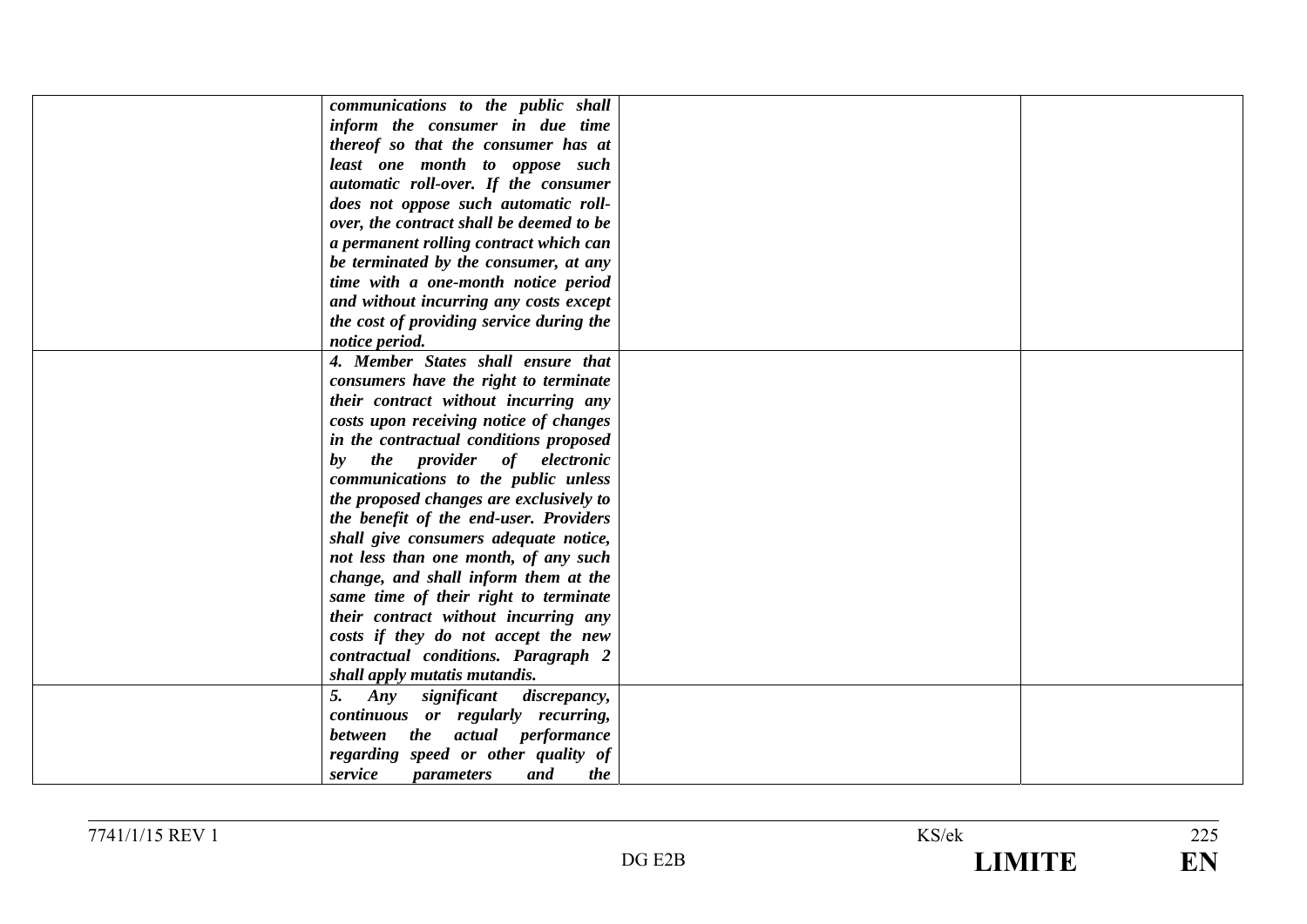| performance indicated by the provider               |  |
|-----------------------------------------------------|--|
|                                                     |  |
| of electronic communications to the                 |  |
| public in accordance with Article 20                |  |
| shall be deemed to constitute non-                  |  |
| conformity of performance for the                   |  |
| purposes of determining the remedies                |  |
| <i>available</i> to the consumer in                 |  |
| accordance with national law.                       |  |
| 6. Member States shall ensure that a                |  |
| subscription to additional services                 |  |
| provided by the same provider of                    |  |
| electronic communications to the                    |  |
| public shall not re-start the initial               |  |
| contract period unless the additional               |  |
| services are offered at a special                   |  |
| promotional price available only on the             |  |
| condition that the existing contract                |  |
| period is re-started.                               |  |
| 7. Member States shall ensure that                  |  |
| providers of electronic communications              |  |
| to the public apply conditions and                  |  |
| procedures for contract termination                 |  |
| which do not raise obstacles to or                  |  |
| disincentives against changing service              |  |
| providers.                                          |  |
| 8. If a bundle of services offered to               |  |
| consumers comprises at least a                      |  |
| connection<br>$\boldsymbol{to}$<br>electronic<br>an |  |
| communications network or an                        |  |
| electronic communications service, the              |  |
| provisions of this Article shall apply to           |  |
| all elements of the bundle.                         |  |
| 9. Member States may maintain or                    |  |
|                                                     |  |
| introduce additional requirements to                |  |
| ensure a higher level of consumer                   |  |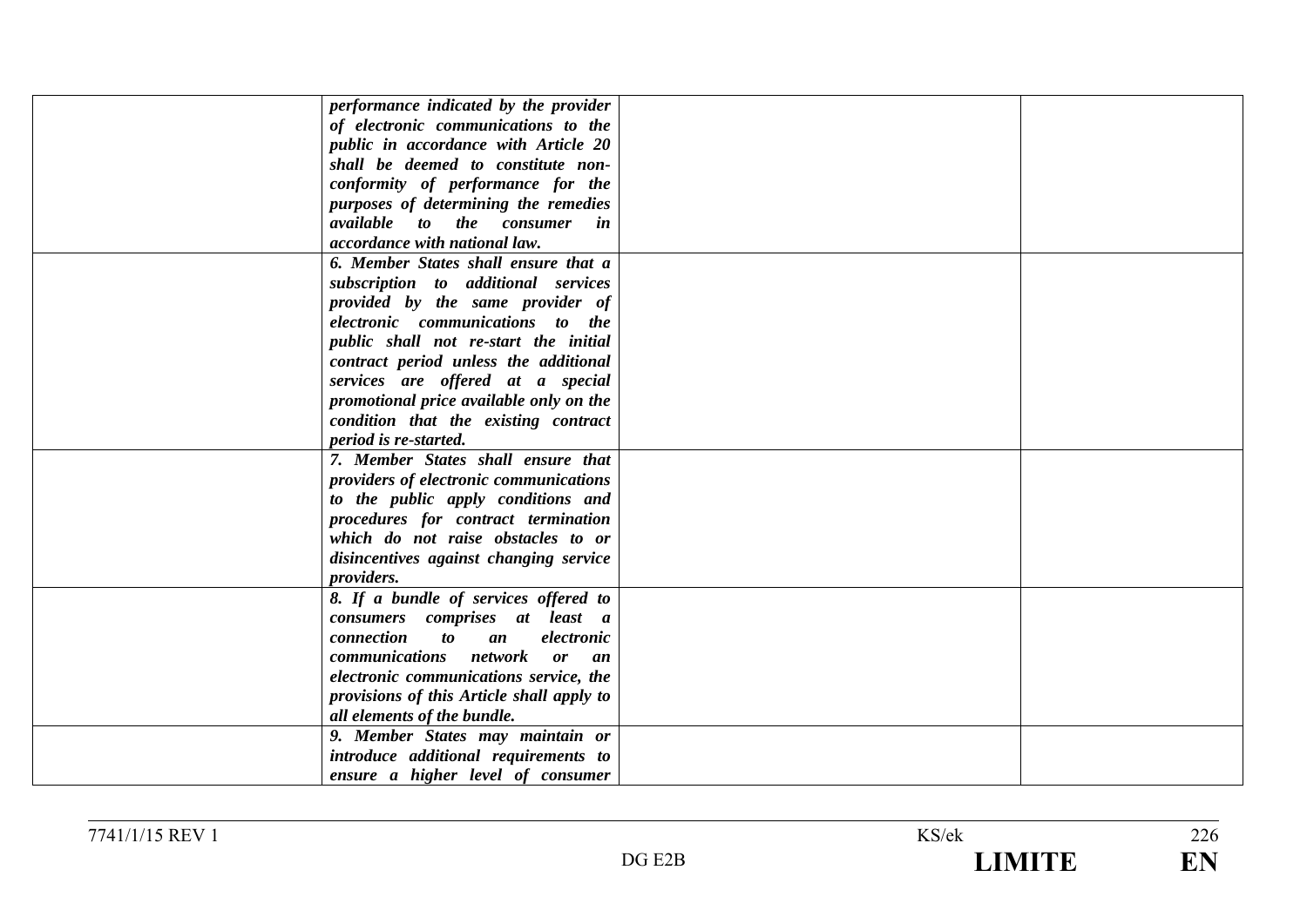| protection in relation to contracts to     |  |
|--------------------------------------------|--|
| which this Article applies.';              |  |
| $(1j)$ Article 21 is replaced by the       |  |
| following:                                 |  |
| 'Article 21                                |  |
| '1. Member States shall ensure that        |  |
| national regulatory authorities are able   |  |
| to oblige undertakings providing public    |  |
| electronic communications networks         |  |
| and/or publicly available electronic       |  |
| communications services to publish         |  |
| transparent, comparable, adequate and      |  |
| up-to-date information on applicable       |  |
| prices and tariffs, on any charges due     |  |
| on early termination of a contract and     |  |
| on standard terms and conditions in        |  |
| respect of access to, and use of, services |  |
| provided by them to end-users in           |  |
| accordance with Annex II. Such             |  |
| information shall be published in a        |  |
| clear, comprehensive and easily            |  |
| accessible form and shall be updated       |  |
| regularly. Any differentiation in the      |  |
| conditions applied to consumers and        |  |
| other end-users so requesting shall be     |  |
| made explicit.                             |  |
| National regulatory authorities may        |  |
| specify<br>additional<br>requirements      |  |
| regarding the form in which such           |  |
| information is to be published, which      |  |
| may in particular include the              |  |
| introduction of language requirements      |  |
| so as to ensure that such information is   |  |
| easily understood by consumers and         |  |
| other end-users so requesting. Member      |  |
|                                            |  |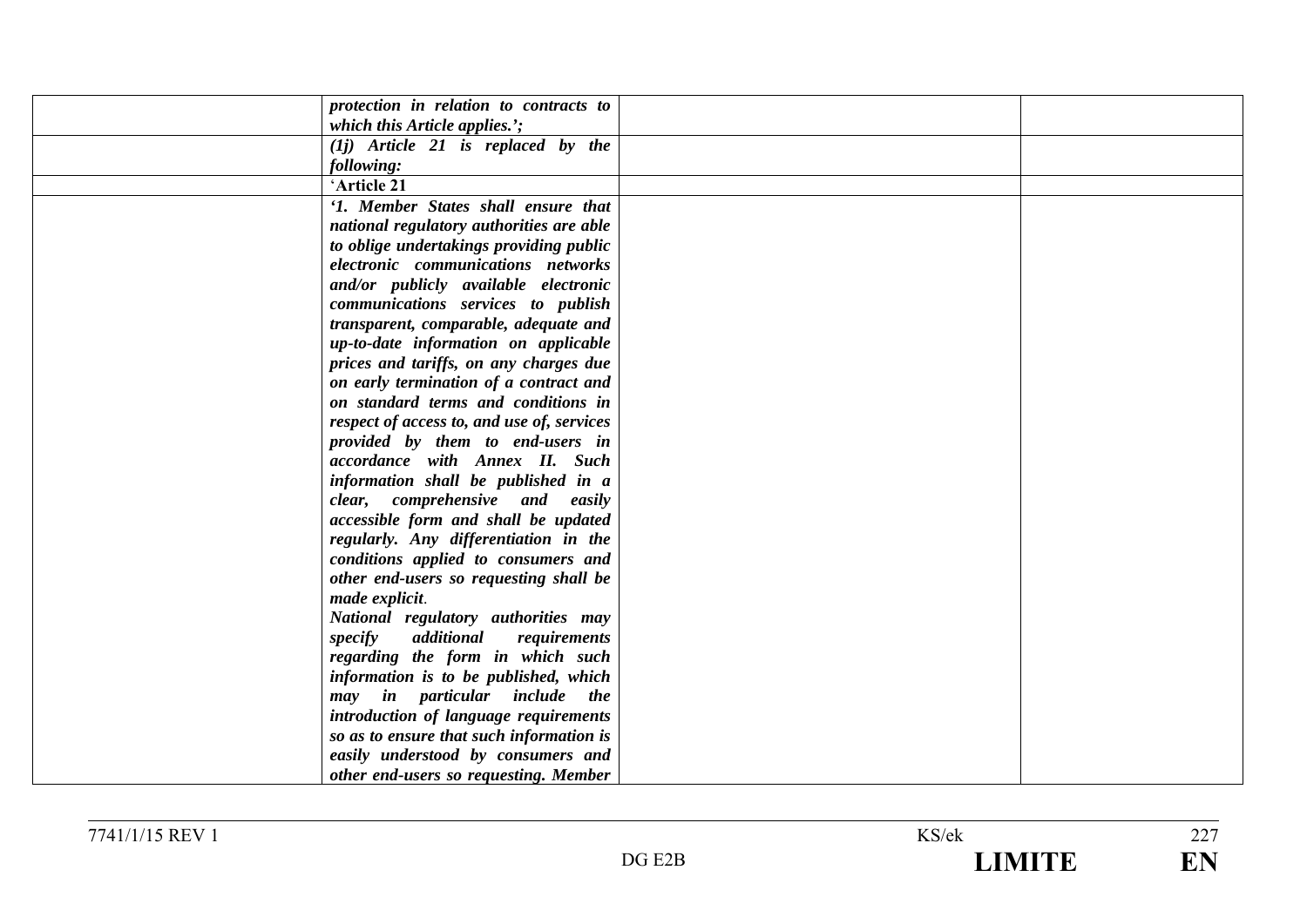| States shall ensure that providers of    |  |
|------------------------------------------|--|
| electronic communications to the         |  |
| public are obliged upon request to       |  |
| supply the information, to the relevant  |  |
| national regulatory authorities, in      |  |
| advance of its publication.              |  |
| 2. National regulatory authorities shall |  |
| ensure that consumers and other end-     |  |
| users so requesting have access to       |  |
| independent evaluation tools to enable   |  |
| them to compare the performance of       |  |
| electronic communications network        |  |
| access and services and the cost of      |  |
| alternative usage patterns. Where such   |  |
| facilities are not available on the      |  |
| market free of charge or at a            |  |
| reasonable price, Member States shall    |  |
| ensure that national regulatory          |  |
| authorities are able to make such        |  |
| guides or techniques available           |  |
| themselves or through third party        |  |
| procurement. Third parties shall have a  |  |
| right to use, free of charge, the        |  |
| information published by undertakings    |  |
| providing electronic communications      |  |
| networks and/or publicly available       |  |
| electronic communications services for   |  |
| the purposes of selling or making        |  |
| available such independent evaluation    |  |
| tools.                                   |  |
| 2a. Member States shall ensure that      |  |
| national regulatory authorities, under   |  |
| guidance from BEREC and following        |  |
| consultation with relevant stakeholders, |  |
| establish a voluntary certification      |  |
|                                          |  |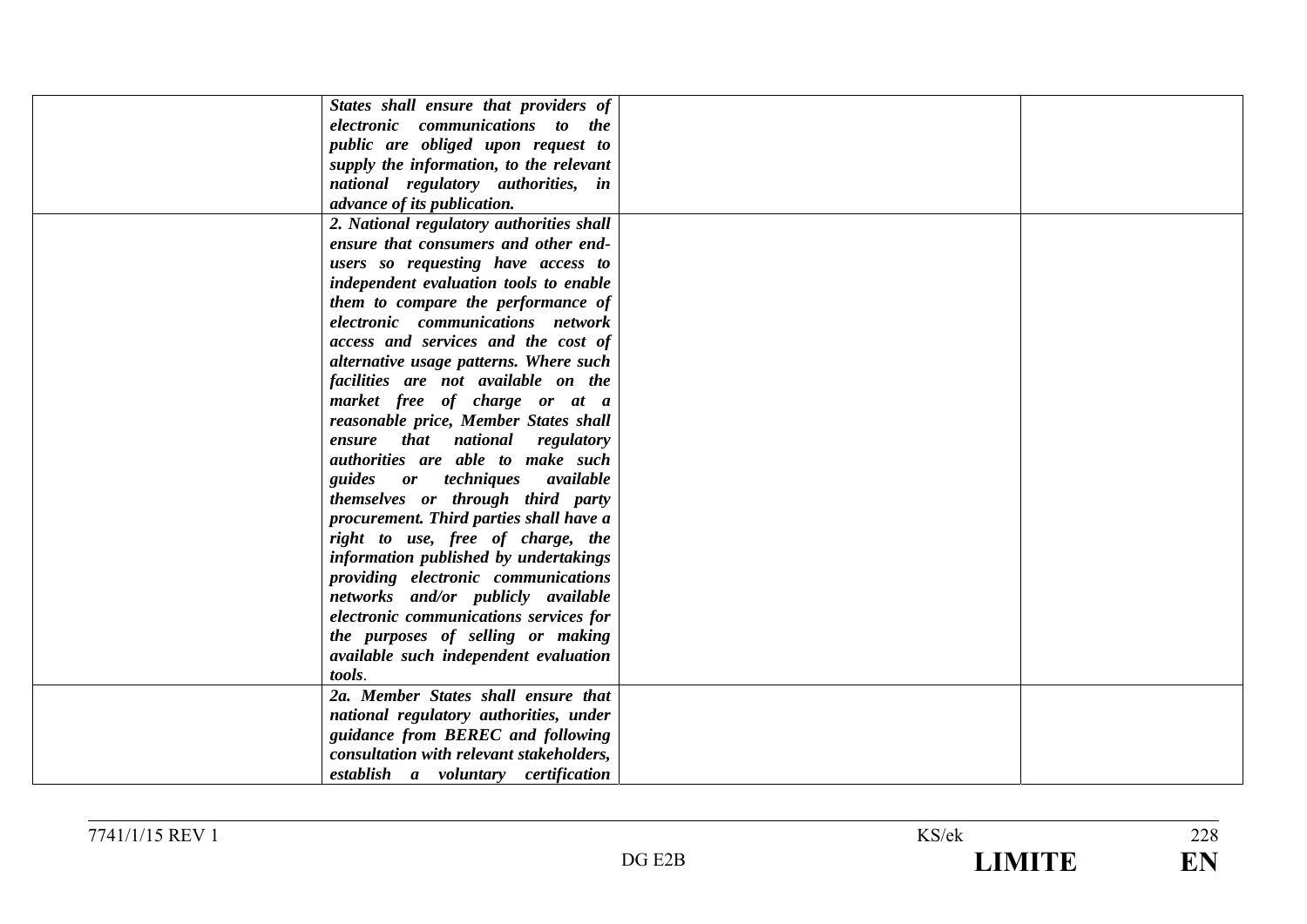| scheme for interactive comparison             |  |
|-----------------------------------------------|--|
| websites, guides or similar tools, based      |  |
| <i>objective,</i><br>transparent<br>and<br>on |  |
| proportionate requirements, including         |  |
| in particular independence from any           |  |
| provider of electronic communications         |  |
| to the public.                                |  |
| 3. Member States shall ensure that            |  |
| national regulatory authorities are able      |  |
| to oblige undertakings providing public       |  |
| electronic communications networks            |  |
| and/or publicly available electronic          |  |
| communications services to inter alia:        |  |
| (a) provide end-users with applicable         |  |
| tariff information regarding any              |  |
| number or service subject to particular       |  |
| pricing conditions; with respect to           |  |
| individual categories of services,            |  |
| national regulatory authorities may           |  |
| require such information to be provided       |  |
| immediately prior to connecting the           |  |
| call;                                         |  |
| (b) provide end-users with information        |  |
| on access to emergency services and           |  |
| caller location for all relevant services     |  |
| offered, and any limitations on the           |  |
| provision of emergency services under         |  |
| Article 26, and to ensure that any            |  |
|                                               |  |
| changes are notified without delay;           |  |
| (da) provide information on internet          |  |
| access services, where offered,               |  |
| specifying the following:                     |  |
| (i) for fixed data links, the normally        |  |
| available and minimum download and            |  |
| upload speed in the end-user's Member         |  |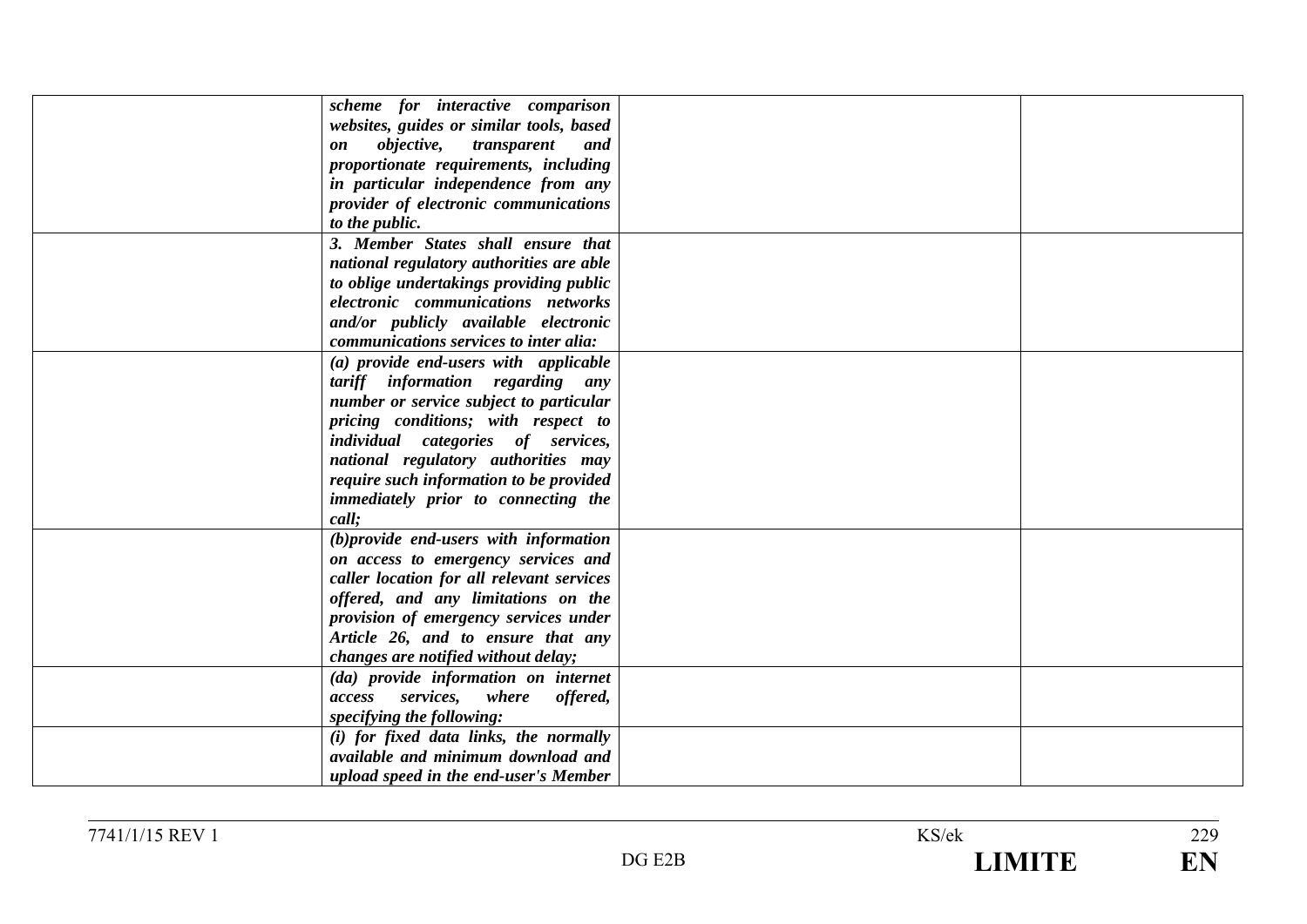| State of residence; for mobile data               |  |
|---------------------------------------------------|--|
| links, the estimated and minimum                  |  |
| download and upload speed when                    |  |
| connected through the provider's                  |  |
| wireless network in the end-user's                |  |
| <b>Member State of residence;</b>                 |  |
| (ii) details of unit data pricing plans,          |  |
| pricing plans for bulk data and any               |  |
| applicable thresholds. For data                   |  |
| volumes above thresholds: unit or bulk            |  |
| pricing on an ad hoc or lasting basis             |  |
| and any data speed limitations that may           |  |
| be applied;                                       |  |
| (iii) how end-users can monitor the               |  |
| current level of their consumption,               |  |
| whether and how any voluntary                     |  |
| limitations can be set;                           |  |
| (iv) a clear and comprehensible                   |  |
| explanation as to how any data volume             |  |
| limitation, the speed and other quality           |  |
| of service parameters may in practice             |  |
| have an impact on the use of internet             |  |
| access services, in particular the use of         |  |
| content, applications and services;               |  |
| $(v)$ information on any procedures put           |  |
| in place by the provider to measure and           |  |
| shape traffic as defined in Article $23(5)$       |  |
| of Regulation $(EU)$ / <sup>49</sup> including an |  |
| indication<br>of the<br>underlying                |  |
| communication inspection methods                  |  |
| for<br>used<br>reasonable<br>traffic              |  |
| and<br>management<br>measures                     |  |
| information on how those procedures               |  |
|                                                   |  |

**<sup>49</sup>** *OJ: Please insert the number of this Regulation.*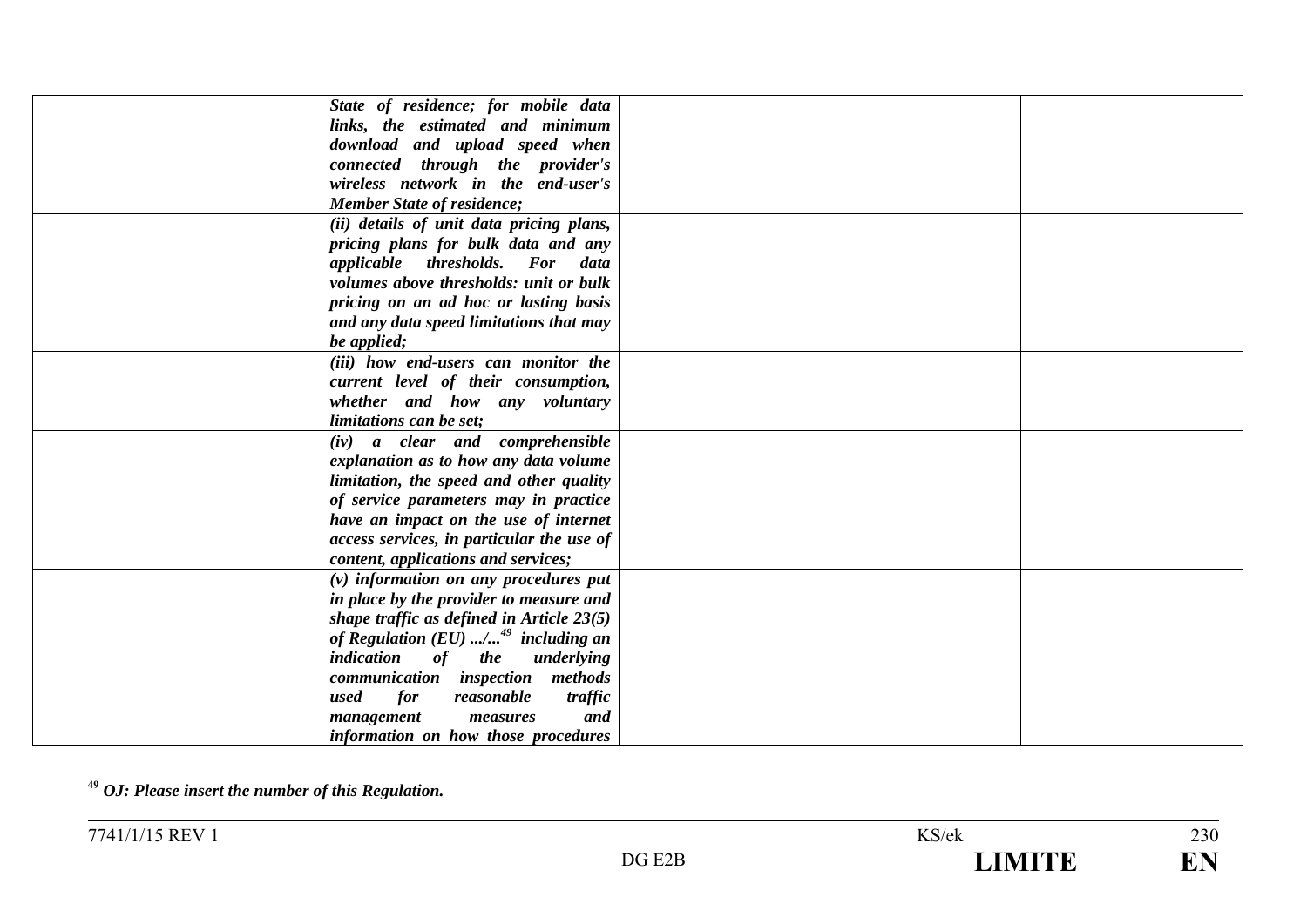| could impact on service quality, end-     |                                                                                                                                                                                                                                                                                                                                                                                                                                                                                                                                                                            |  |
|-------------------------------------------|----------------------------------------------------------------------------------------------------------------------------------------------------------------------------------------------------------------------------------------------------------------------------------------------------------------------------------------------------------------------------------------------------------------------------------------------------------------------------------------------------------------------------------------------------------------------------|--|
|                                           |                                                                                                                                                                                                                                                                                                                                                                                                                                                                                                                                                                            |  |
|                                           |                                                                                                                                                                                                                                                                                                                                                                                                                                                                                                                                                                            |  |
| (e) inform consumers, and other end-      |                                                                                                                                                                                                                                                                                                                                                                                                                                                                                                                                                                            |  |
| users where applicable, of their right to |                                                                                                                                                                                                                                                                                                                                                                                                                                                                                                                                                                            |  |
| determine whether or not to include       |                                                                                                                                                                                                                                                                                                                                                                                                                                                                                                                                                                            |  |
| their personal data in a directory, and   |                                                                                                                                                                                                                                                                                                                                                                                                                                                                                                                                                                            |  |
| of the types of data concerned, in        |                                                                                                                                                                                                                                                                                                                                                                                                                                                                                                                                                                            |  |
| accordance with Article 12 of Directive   |                                                                                                                                                                                                                                                                                                                                                                                                                                                                                                                                                                            |  |
| 2002/58/EC; and                           |                                                                                                                                                                                                                                                                                                                                                                                                                                                                                                                                                                            |  |
| disabled<br>inform<br>(f)<br>regularly    |                                                                                                                                                                                                                                                                                                                                                                                                                                                                                                                                                                            |  |
| consumers, and other end-users, where     |                                                                                                                                                                                                                                                                                                                                                                                                                                                                                                                                                                            |  |
|                                           |                                                                                                                                                                                                                                                                                                                                                                                                                                                                                                                                                                            |  |
|                                           |                                                                                                                                                                                                                                                                                                                                                                                                                                                                                                                                                                            |  |
| measures taken to ensure equivalence      |                                                                                                                                                                                                                                                                                                                                                                                                                                                                                                                                                                            |  |
| of access;                                |                                                                                                                                                                                                                                                                                                                                                                                                                                                                                                                                                                            |  |
|                                           |                                                                                                                                                                                                                                                                                                                                                                                                                                                                                                                                                                            |  |
| national<br>$\boldsymbol{H}$              |                                                                                                                                                                                                                                                                                                                                                                                                                                                                                                                                                                            |  |
|                                           |                                                                                                                                                                                                                                                                                                                                                                                                                                                                                                                                                                            |  |
|                                           |                                                                                                                                                                                                                                                                                                                                                                                                                                                                                                                                                                            |  |
|                                           |                                                                                                                                                                                                                                                                                                                                                                                                                                                                                                                                                                            |  |
| <b>States</b>                             |                                                                                                                                                                                                                                                                                                                                                                                                                                                                                                                                                                            |  |
|                                           |                                                                                                                                                                                                                                                                                                                                                                                                                                                                                                                                                                            |  |
|                                           |                                                                                                                                                                                                                                                                                                                                                                                                                                                                                                                                                                            |  |
|                                           |                                                                                                                                                                                                                                                                                                                                                                                                                                                                                                                                                                            |  |
|                                           |                                                                                                                                                                                                                                                                                                                                                                                                                                                                                                                                                                            |  |
| paragraph 3a of this Article.             |                                                                                                                                                                                                                                                                                                                                                                                                                                                                                                                                                                            |  |
|                                           |                                                                                                                                                                                                                                                                                                                                                                                                                                                                                                                                                                            |  |
| stakeholders and in close cooperation     |                                                                                                                                                                                                                                                                                                                                                                                                                                                                                                                                                                            |  |
|                                           |                                                                                                                                                                                                                                                                                                                                                                                                                                                                                                                                                                            |  |
| general guidelines for the methods of     |                                                                                                                                                                                                                                                                                                                                                                                                                                                                                                                                                                            |  |
| measuring the speed, the quality of       |                                                                                                                                                                                                                                                                                                                                                                                                                                                                                                                                                                            |  |
| service parameters to be measured         |                                                                                                                                                                                                                                                                                                                                                                                                                                                                                                                                                                            |  |
|                                           | users' privacy and the protection of<br><i>personal data;</i><br>applicable, of details of products and<br>services designed for them and the<br>deemed appropriate,<br>regulatory authorities may promote<br>self- or co-regulatory measures prior to<br>imposing any obligation. Member<br>specify additional<br>may<br>requirements on the content, form and<br>manner of the information to be<br>published, taking utmost account of the<br><b>BEREC</b> guidelines referred to in<br>3a. By $^{50}$ , BEREC, after consulting<br>with the Commission, shall lay down |  |

**<sup>50</sup>** *OJ: Please insert the date of application of this Regulation.*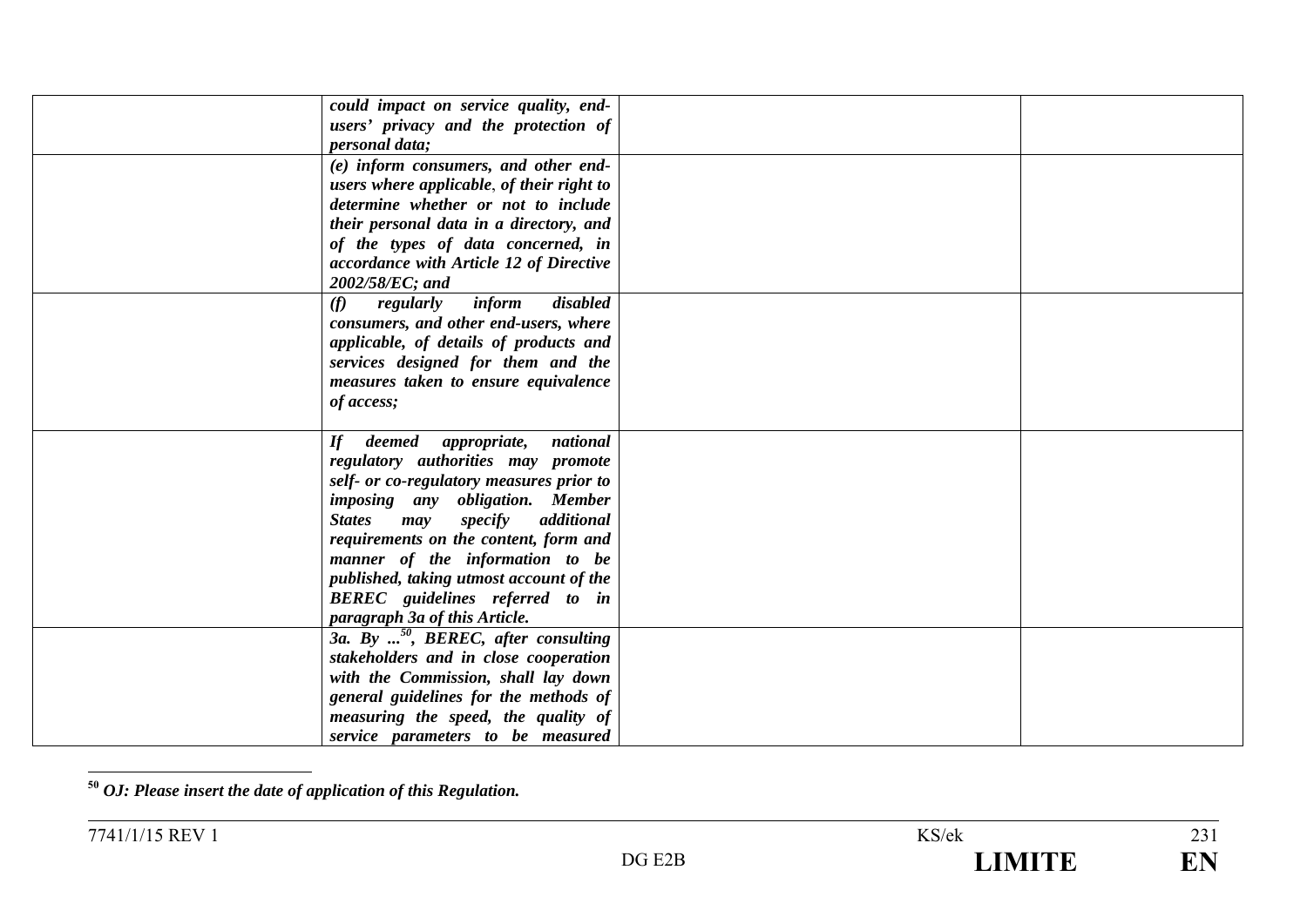| (inter alia average versus advertised      |  |
|--------------------------------------------|--|
| speeds; quality as perceived by users),    |  |
| and the methods for measuring them         |  |
| over time, as well as the content, form    |  |
| and manner of the information to be        |  |
| published, including possible quality      |  |
| certification mechanisms, in order to      |  |
| ensure that end-users, including           |  |
| disabled end-users, have access to         |  |
| comprehensive, comparable, reliable        |  |
| and user-friendly information. Where       |  |
| appropriate, the parameters, definitions   |  |
| and measurement methods set out in         |  |
| Annex III may be used.                     |  |
| 4. Member States may require that the      |  |
| undertakings referred to in paragraph      |  |
| 3 distribute public interest information   |  |
| free of charge to end-users, where         |  |
| appropriate, by the same means as          |  |
| those ordinarily used by them in their     |  |
| communications with end-users. In          |  |
| such a case, that information shall be     |  |
| provided by the relevant public            |  |
| <i>authorities to the providers of</i>     |  |
| electronic communications to<br><i>the</i> |  |
| public in a standardised format and        |  |
| may, inter alia, cover the following       |  |
| topics:                                    |  |
| (a) the most common uses of electronic     |  |
| communications services to engage in       |  |
| unlawful activities or to disseminate      |  |
| harmful content, particularly where it     |  |
| may prejudice respect for the rights and   |  |
| freedoms<br>of others, including           |  |
| infringements of data protection rights,   |  |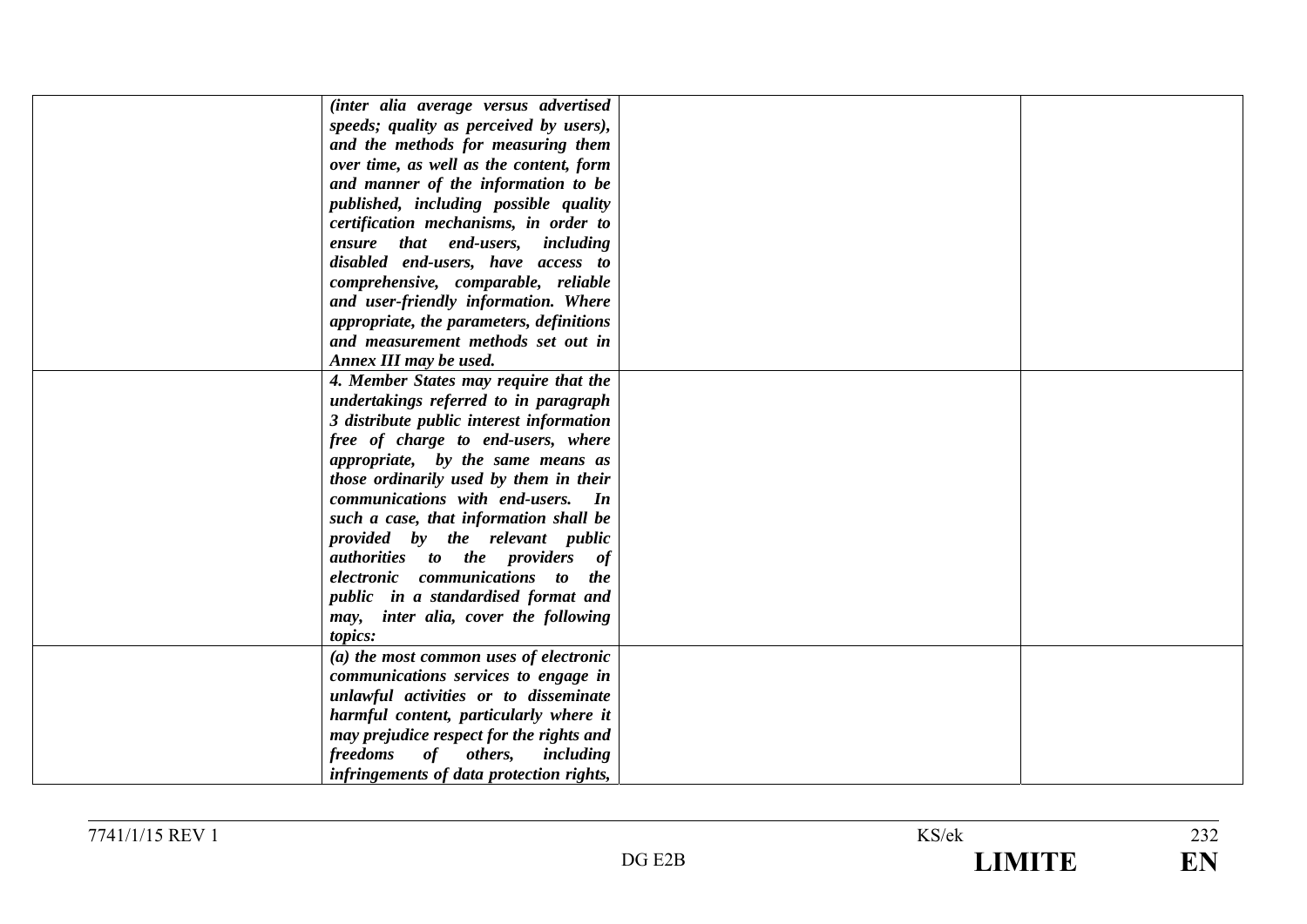| copyright and related rights, and their    |  |
|--------------------------------------------|--|
| legal consequences; and                    |  |
| (b) the means of protection against        |  |
| risks to personal security, privacy and    |  |
| personal data when using electronic        |  |
| communications services."                  |  |
| (1k) The following Article is inserted:    |  |
| 'Article 21a                               |  |
| <b>Control of consumption</b>              |  |
| 1. Member States shall ensure that         |  |
| providers of electronic communications     |  |
| offer consumers and end-users the          |  |
| facility to monitor and control their      |  |
| usage of electronic communications         |  |
| services billed on time or volume          |  |
| <i>consumption.</i><br>This facility must  |  |
| <i>include:</i>                            |  |
| (a) for pre-paid and post-paid services,   |  |
| access to timely information on their      |  |
| service consumption free of charge;        |  |
| (b) for post-paid services, the ability to |  |
| set free of charge a predefined            |  |
| financial cap on their usage, to request   |  |
| notification when a predefined             |  |
| proportion of the cap and the cap itself   |  |
| has been reached, the procedure to be      |  |
| followed to continue usage if the cap is   |  |
| exceeded, and the applicable pricing       |  |
| plans;                                     |  |
| (c) itemised bills on a durable medium.    |  |
| 2. BEREC shall lay down guidelines         |  |
| for the implementation of paragraph 1.     |  |
| After having reached the financial limit   |  |
| end-users shall continue to be able to     |  |
| receive calls and SMS messages and         |  |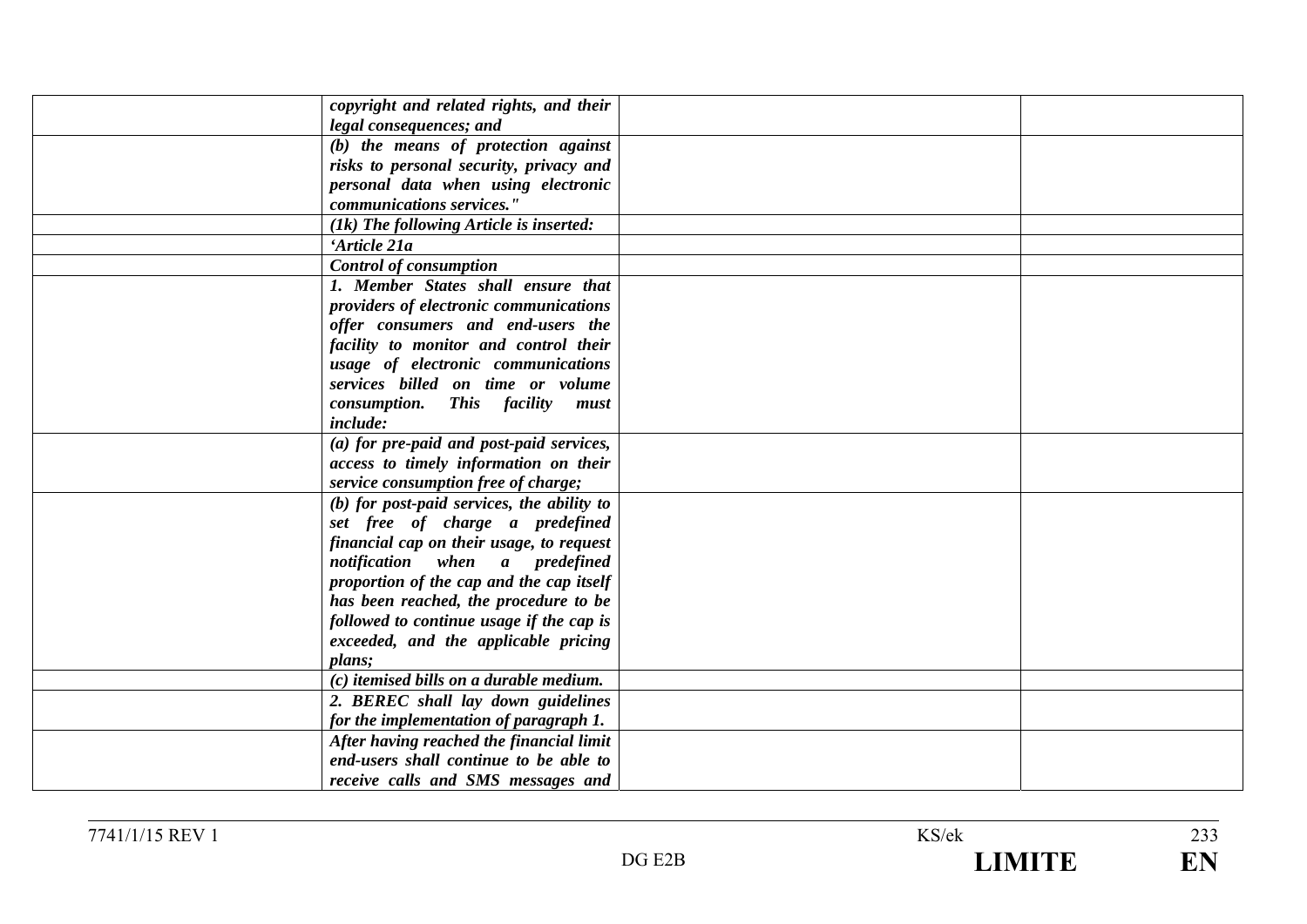|                                    | access free-phone numbers and                 |         |  |
|------------------------------------|-----------------------------------------------|---------|--|
|                                    |                                               |         |  |
|                                    | emergency services by dialling the            |         |  |
|                                    | European emergency call number '112'          |         |  |
|                                    | free of charge until the end of the           |         |  |
|                                    | agreed billing period.'                       |         |  |
| (2) Articles 20, 21, 22 and 30 are | $(2)$ Articles 20, 21, 22 and 30 are Article  | deleted |  |
| deleted.                           | 22 is deleted.                                |         |  |
|                                    |                                               |         |  |
|                                    | $(2a)$ Article 26 is replaced by the          |         |  |
|                                    | following:                                    |         |  |
|                                    | '1. Member States shall ensure that all       |         |  |
|                                    | end-users of the service referred to in       |         |  |
|                                    | paragraph 2, including users of public        |         |  |
|                                    | pay telephones are able to call the           |         |  |
|                                    | emergency services free of charge and         |         |  |
|                                    | without having to use any means of            |         |  |
|                                    | payment, by using the single European         |         |  |
|                                    | emergency call number '112' and any           |         |  |
|                                    | national emergency call number                |         |  |
|                                    | specified by Member States.                   |         |  |
|                                    | 1a. Member States shall ensure that all       |         |  |
|                                    | of<br>private<br>electronic<br>users          |         |  |
|                                    | communication networks are able to            |         |  |
|                                    | call the emergency services, or, where        |         |  |
|                                    | applicable, the internal emergency            |         |  |
|                                    | services, free of charge, by using the        |         |  |
|                                    | single European emergency call                |         |  |
|                                    | number '112' and any national                 |         |  |
|                                    | emergency call number specified by the        |         |  |
|                                    | <b>Member States.</b>                         |         |  |
|                                    | 2. Member States, in consultation with        |         |  |
|                                    | national<br>regulatory<br><i>authorities,</i> |         |  |
|                                    |                                               |         |  |
|                                    | emergency services and providers, shall       |         |  |
|                                    | ensure that undertakings providing            |         |  |
|                                    | with<br>electronic<br>end-users<br>an         |         |  |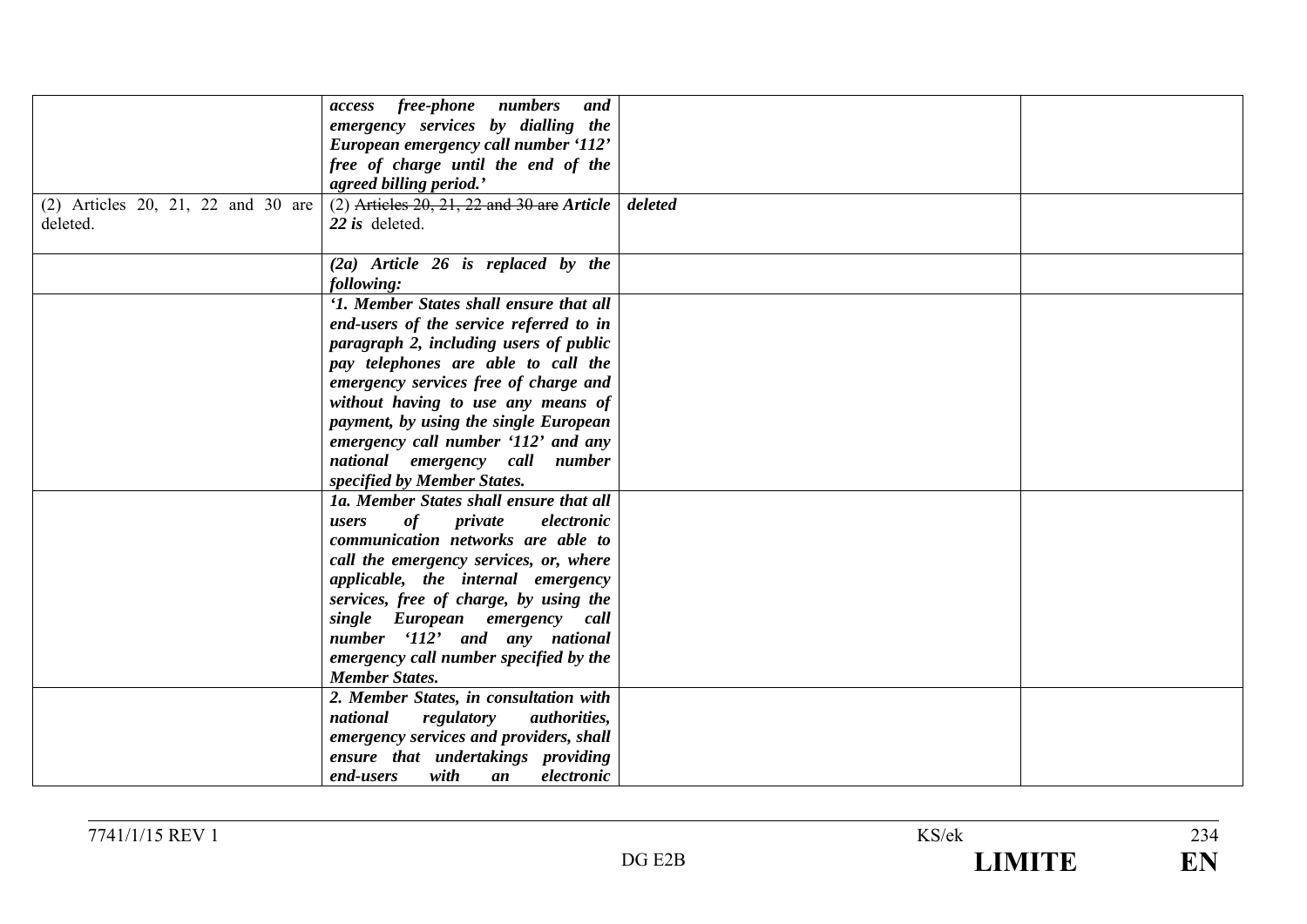| communications service for originating<br>national calls to a number or numbers<br>in a national telephone numbering plan<br>provide access to emergency services.<br>3. Member States shall ensure that calls<br>to the single European emergency call<br>number '112' are appropriately<br>answered and handled in the manner<br>best suited to the national organisation<br>of emergency systems. Such calls shall<br>be answered and handled at least as<br>expeditiously and effectively as calls to<br>the national emergency number or<br>numbers, where these continue to be in<br>use. |  |
|-------------------------------------------------------------------------------------------------------------------------------------------------------------------------------------------------------------------------------------------------------------------------------------------------------------------------------------------------------------------------------------------------------------------------------------------------------------------------------------------------------------------------------------------------------------------------------------------------|--|
| The Commission, in consultation with<br>the relevant competent authorities,<br>shall adopt a recommendation on<br>performance indicators for Member<br><b>States. The Commission shall submit to</b><br>the European Parliament and the<br>Council a report on the effectiveness of<br>the implementation of the European<br>emergency call number '112' and on<br>the functioning of the performance<br>indicators by the 31 December 2015<br>and every two years thereafter.                                                                                                                  |  |
| 4. Member States shall ensure that<br>access for disabled end-users to<br>emergency services is equivalent to that<br>enjoyed by other end-users. Measures<br>taken to ensure that disabled end-users                                                                                                                                                                                                                                                                                                                                                                                           |  |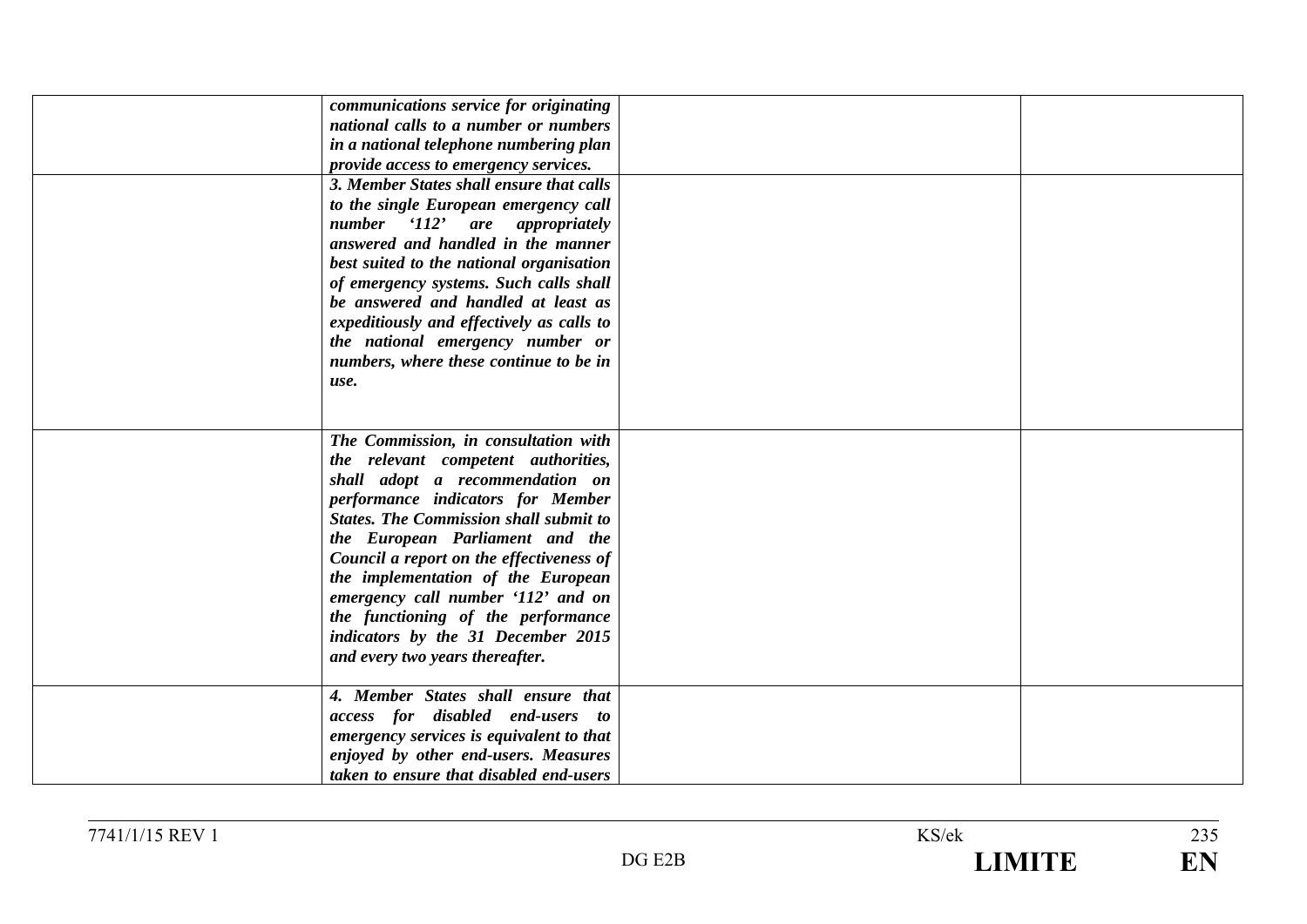| are able to access emergency services       |  |
|---------------------------------------------|--|
| whilst travelling in other Member           |  |
| States shall be based to the greatest       |  |
| extent possible on European standards       |  |
| specifications published<br>in<br><b>or</b> |  |
| accordance with the provisions of           |  |
| Article 17 of Directive 2002/21/EC          |  |
| (Framework Directive), and they shall       |  |
| not prevent Member States from              |  |
| adopting additional requirements in         |  |
| order to pursue the objectives set out in   |  |
| this Article.                               |  |
| 5. Member States shall ensure that          |  |
| undertakings concerned make caller          |  |
| location information available free of      |  |
| charge to the authority handling            |  |
| emergency calls as soon as the call         |  |
| reaches that authority. This shall apply    |  |
|                                             |  |
| to all calls to the single European         |  |
| emergency call number '112'. Member         |  |
| States may extend this obligation to        |  |
| cover calls to national emergency           |  |
| numbers. The Commission shall ensure        |  |
| that competent regulatory authorities       |  |
| shall lay down criteria for the accuracy    |  |
| and reliability of the location             |  |
| information provided in accordance          |  |
| with paragraph 7 and taking utmost          |  |
| account of the BEREC guidelines.            |  |
|                                             |  |
| By (6 months after the DATE OF              |  |
| <b>APPLICATION DEADLINE) BEREC,</b>         |  |
| after consulting relevant stakeholders      |  |
| and in close cooperation with the           |  |
| Commission, shall lay down guidelines       |  |
|                                             |  |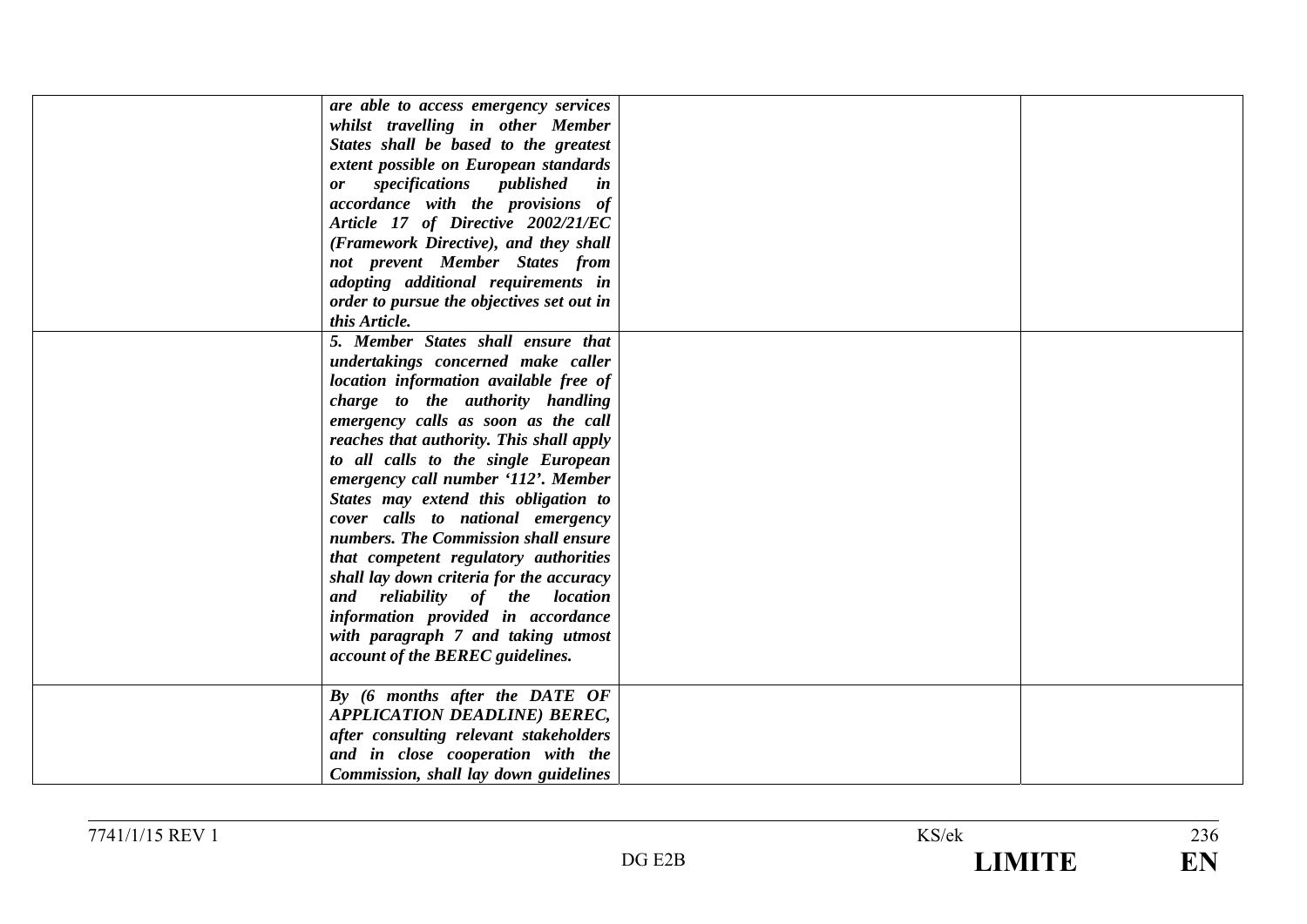| for the criteria for the accuracy and<br>reliability of the caller location<br>information provided to emergency<br>services. Those guidelines shall take<br>into account the feasibility of using a<br>mobile terminal equipped with a GNSS<br>devices of mobile terminals in order to<br>improve the accuracy and reliability of<br>the caller location information of a<br>$112$ ' call.                                                                                                                                        |  |
|------------------------------------------------------------------------------------------------------------------------------------------------------------------------------------------------------------------------------------------------------------------------------------------------------------------------------------------------------------------------------------------------------------------------------------------------------------------------------------------------------------------------------------|--|
| 6. Member States and the Commission                                                                                                                                                                                                                                                                                                                                                                                                                                                                                                |  |
| shall ensure that citizens<br>are<br><i>adequately informed</i><br>about<br>the<br>existence and use of the single<br>European emergency call number<br>'112', in particular through initiatives<br>specifically targeting persons travelling                                                                                                                                                                                                                                                                                      |  |
| between Member<br>States.<br><b>The</b><br><b>Commission</b> shall support<br>and<br>complement Member States' action.                                                                                                                                                                                                                                                                                                                                                                                                             |  |
| 7. In order to ensure the effective<br>access to '112' services in the Member<br>States, the Commission, having<br>consulted BEREC, shall be empowered<br>to adopt delegated acts in accordance<br>with Article 37a concerning caller<br>location criteria and key performance<br>indicators on access to '112'. However,<br>these measures shall be adopted<br>without prejudice to, and shall have no<br>impact on, the organisation of<br>emergency services, which remains of<br>the exclusive competence of Member<br>States. |  |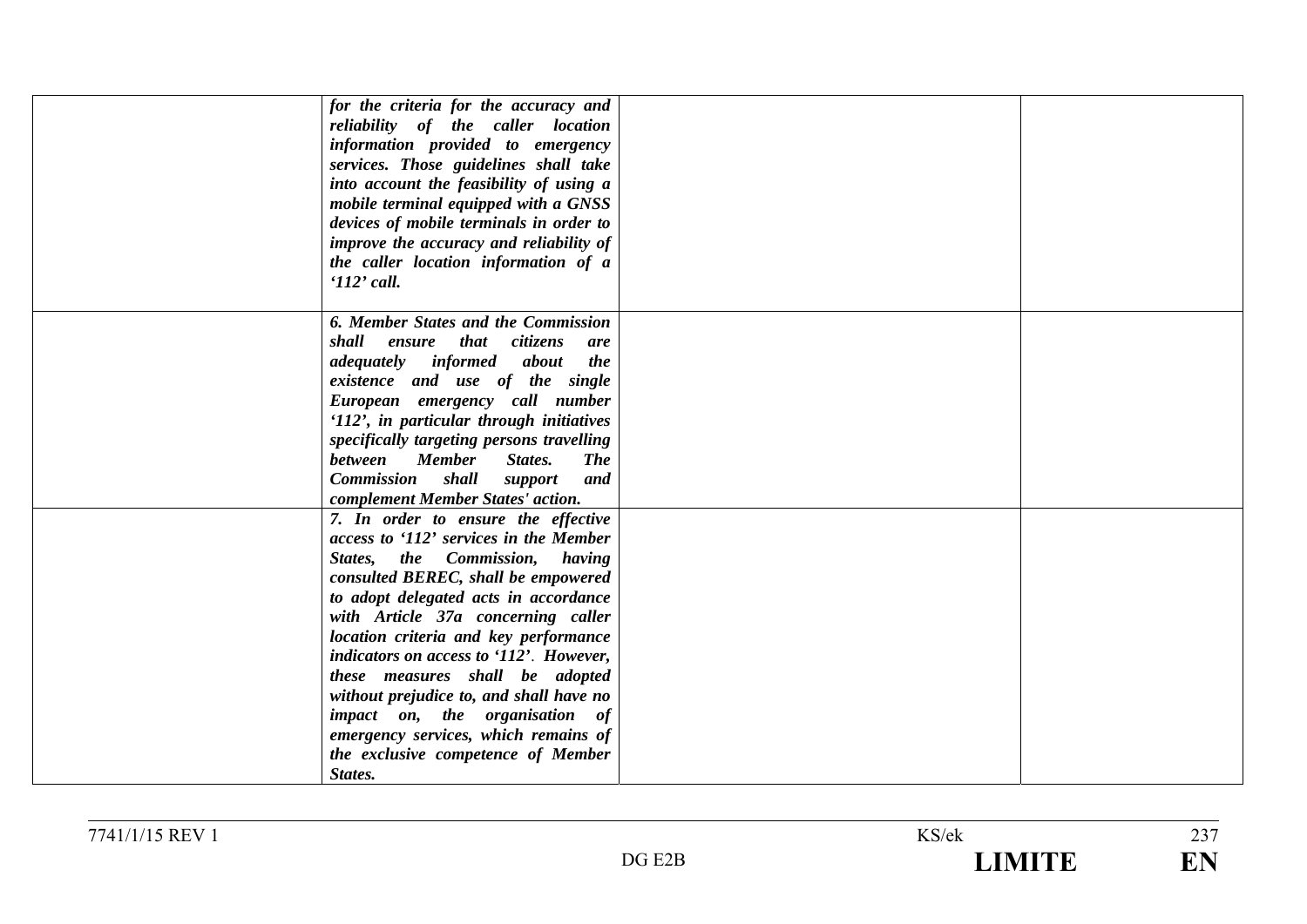| 7a. The Commission shall maintain a                                   |  |
|-----------------------------------------------------------------------|--|
| database of E.164 numbers of                                          |  |
| European emergency services to ensure                                 |  |
| that they are able to contact each other                              |  |
| from one Member State to another.';                                   |  |
| (2b) The following Article is inserted:                               |  |
| 'Article 26 a                                                         |  |
| Reverse EU '112'<br>communication                                     |  |
| system                                                                |  |
| No later than [1 year after the                                       |  |
| transposition deadline] the Commission                                |  |
| shall submit a report to the European                                 |  |
| Parliament and the Council on the                                     |  |
| feasibility for setting up a Reverse EU                               |  |
| '112' communication system using                                      |  |
| existing electronic communication                                     |  |
| networks, that covers the whole Union,                                |  |
| is universal, multilingual, accessible,                               |  |
| straightforward and effective in order                                |  |
| to alert the public in the event of an                                |  |
| imminent or developing disaster or                                    |  |
| major state of emergency.                                             |  |
| The Commission shall consult BEREC                                    |  |
| and civil defence services, and examine                               |  |
| the standards and specifications                                      |  |
| necessary for the setting up of the                                   |  |
| system referred to in paragraph 1.                                    |  |
| While preparing that report the<br>Commission shall take into account |  |
| existing national and regional '112'                                  |  |
| systems and shall comply with the                                     |  |
| Union law on the protection of private                                |  |
| data. Where appropriate, that report                                  |  |
| shall be accompanied by a legislative                                 |  |
|                                                                       |  |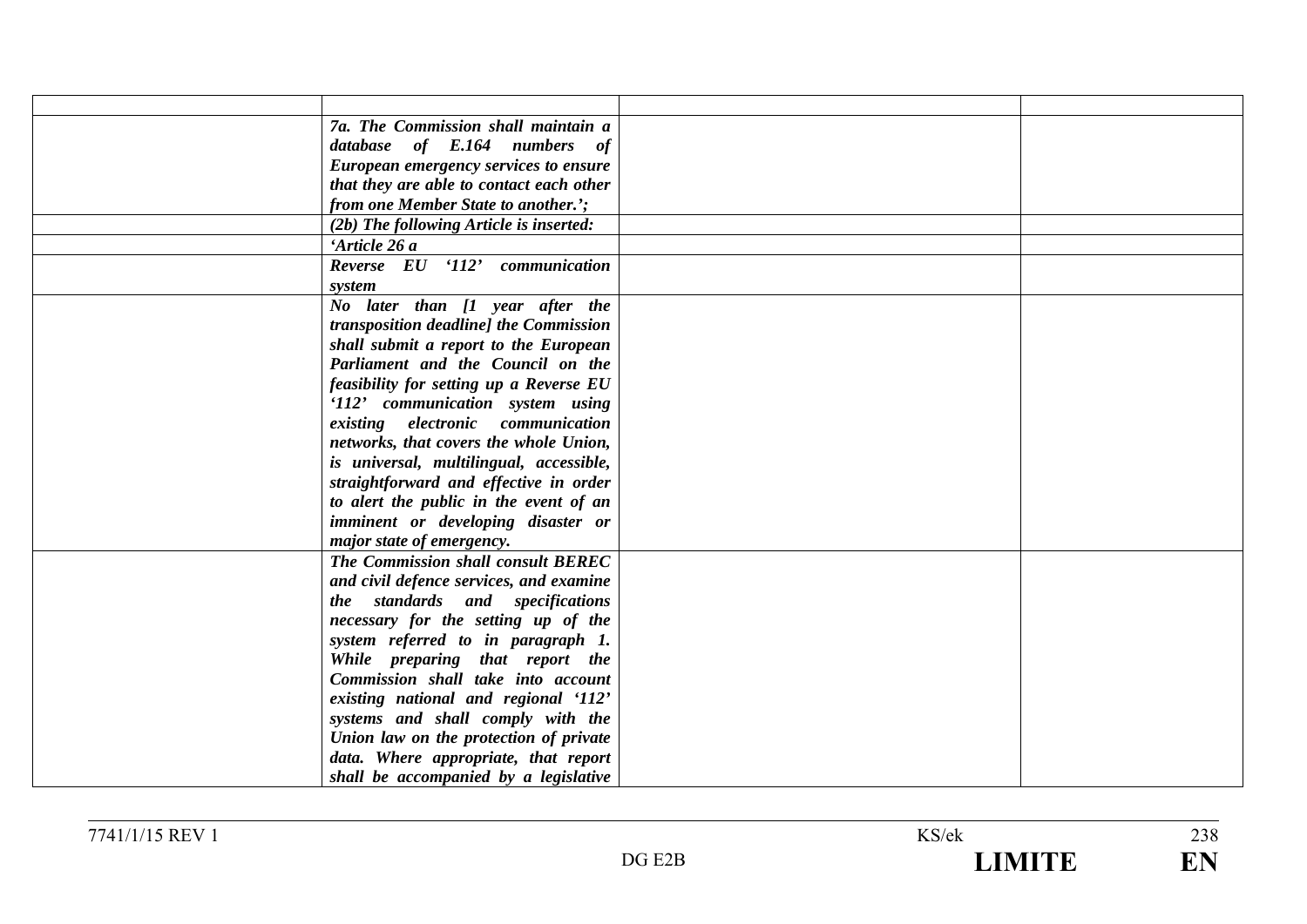| proposal.';                               |  |
|-------------------------------------------|--|
|                                           |  |
| $(2c)$ Article 30 is replaced by the      |  |
| following:                                |  |
| '1. Member States shall ensure that all   |  |
| subscribers with numbers from the         |  |
| national telephone numbering plan         |  |
| who so request can retain their           |  |
| $number(s)$ independently of the          |  |
| provider of electronic communications     |  |
| to the public providing the service in    |  |
| accordance with the provisions of Part    |  |
| $C$ of Annex $I$ .'                       |  |
| 2. National regulatory authorities shall  |  |
| ensure that pricing between operators     |  |
| and/or service providers related to the   |  |
| provision of number portability is cost-  |  |
| oriented, and that direct charges to      |  |
| subscribers, if any, do not act as a      |  |
| disincentive for subscribers against      |  |
| changing service provider.                |  |
| 3. National regulatory authorities shall  |  |
| not impose retail tariffs for the porting |  |
| of numbers in a manner that would         |  |
| distort competition, such as by setting   |  |
| specific or common retail tariffs.        |  |
| 4. Porting of numbers and their           |  |
| subsequent activation shall be carried    |  |
| out within the shortest possible time     |  |
| For end-users who have concluded an       |  |
| agreement to port a number to a new       |  |
| provider that number shall be activated   |  |
|                                           |  |
| within one working day.                   |  |
| Without prejudice to the first            |  |
| subparagraph, competent national          |  |
| authorities may establish the global      |  |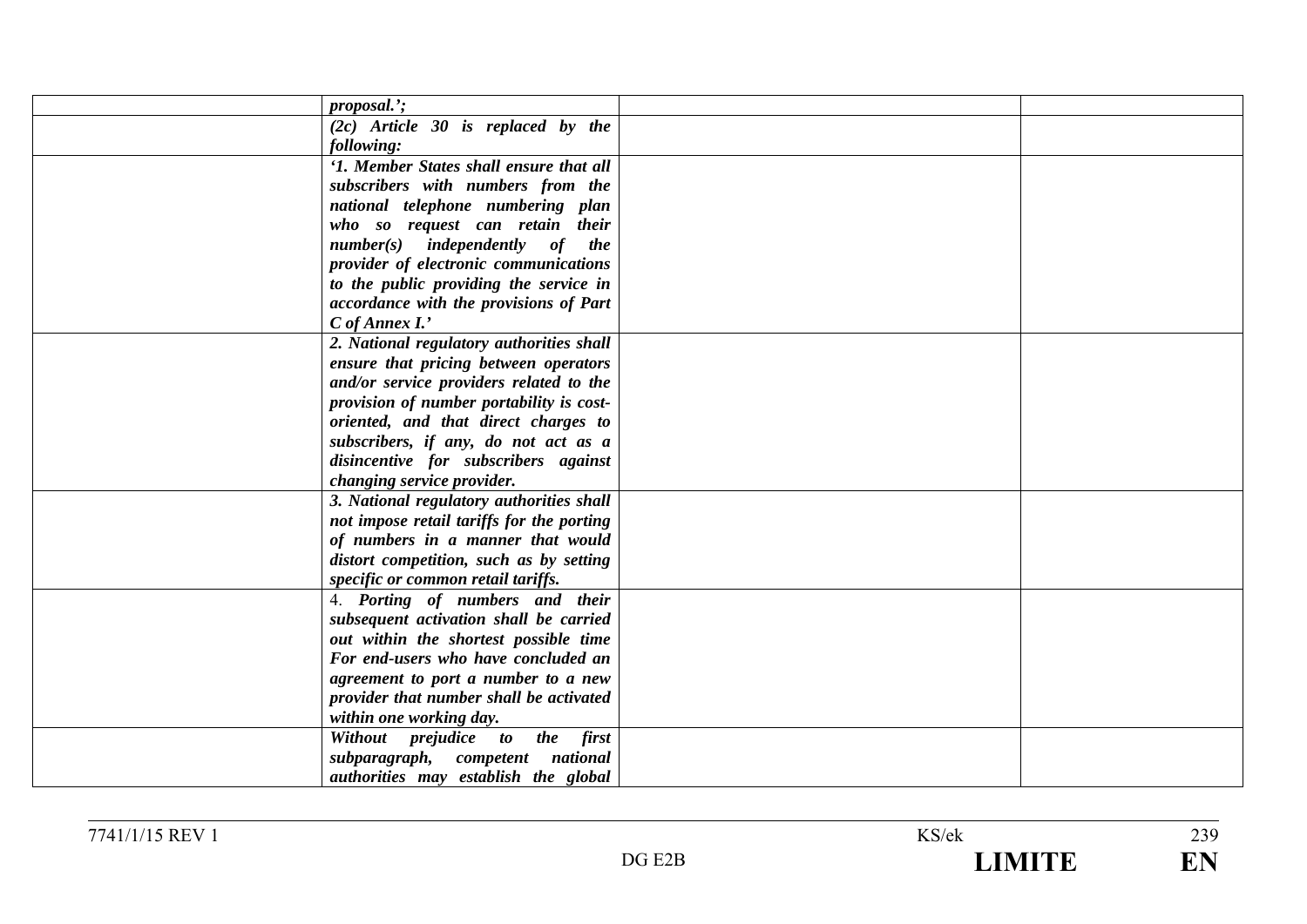| process of switching and porting of        |  |
|--------------------------------------------|--|
| numbers taking into account the            |  |
| <b>BEREC</b> guidelines referred to in     |  |
| paragraph 4b. They shall take into         |  |
| account necessary end-user protection      |  |
| throughout the switching process, the      |  |
| need to ensure the efficiency of such a    |  |
| process for the end-user, the need to      |  |
| maintain continuity of service to the      |  |
| end-user and the need to ensure that       |  |
| switching processes are not harmful to     |  |
| competition. In any event, loss of         |  |
| service during the process of porting      |  |
| shall not exceed one working day. End-     |  |
| users shall not be switched to another     |  |
| provider against their will.               |  |
| Member States shall ensure that            |  |
| appropriate sanctions on undertakings      |  |
| are provided for, including an             |  |
| obligation to compensate subscribers in    |  |
| case of delay in porting, of not making    |  |
| available information necessary for        |  |
| porting in a timely manner, or abuse of    |  |
| porting by them or on their behalf.        |  |
| 4a. The receiving provider of electronic   |  |
| communications to the public shall lead    |  |
| the switching and porting process. End-    |  |
| shall<br>receive<br>adequate<br>users      |  |
| information on switching before and        |  |
| during the switching process, and also     |  |
| <i>immediately after it is concluded.</i>  |  |
| 4b. BEREC shall lay down guidelines        |  |
| on all the modalities and procedures of    |  |
| the switching and porting process, in      |  |
| particular the respective responsibilities |  |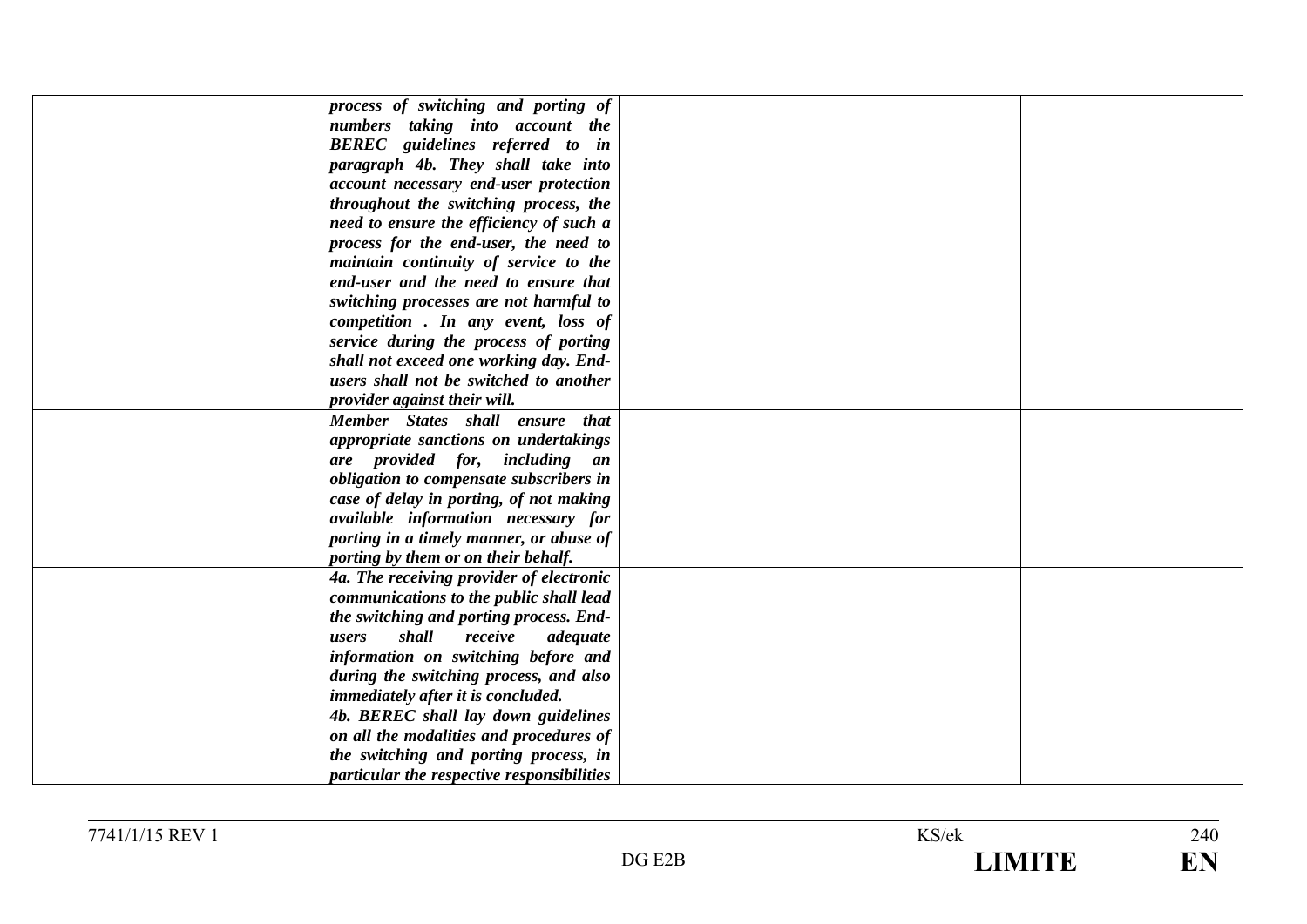| of the receiving and transferring                   |  |
|-----------------------------------------------------|--|
| provider in the process of switching                |  |
| and porting, information to be provided             |  |
| to consumers during that process,                   |  |
| timely termination of an existing                   |  |
| contract the refund of any pre-                     |  |
| payments and effective e-mail                       |  |
| forwarding services.                                |  |
| 4c. If a bundle of services offered to              |  |
| consumers comprises at least a                      |  |
| connection<br>$\boldsymbol{to}$<br>electronic<br>an |  |
| communications network or an                        |  |
| electronic communications service, the              |  |
| provisions of this Article shall apply to           |  |
| all elements of the bundle.';                       |  |
| (2d) In Article 34 the following                    |  |
| paragraph is added:                                 |  |
| '1a. The out-of-court procedures set up             |  |
| in accordance with paragraph 1 shall                |  |
| also apply to disputes related to                   |  |
| contracts between consumers, and                    |  |
| other end-users to the extent that such             |  |
| out-of-court procedures are available               |  |
| also for them, and providers of                     |  |
| electronic communications to the                    |  |
| public which are established in another             |  |
| Member State. In the case of disputes               |  |
| falling within the scope of Directive               |  |
| $2013/11/EU^{51}$ , the provisions of that          |  |
| Directive shall apply.                              |  |
| (2e) The following Article 37a is                   |  |
| <i>inserted:</i>                                    |  |

**<sup>51</sup>** *Directive 2013/11/EU of the European Parliament and of the Council of 21 May 2013 on alternative dispute resolution for consumer disputes and amending Regulation (EC) No 2006/2004 and Directive 2009/22/EC (OJ L 165, 18 6 2013, p.63).*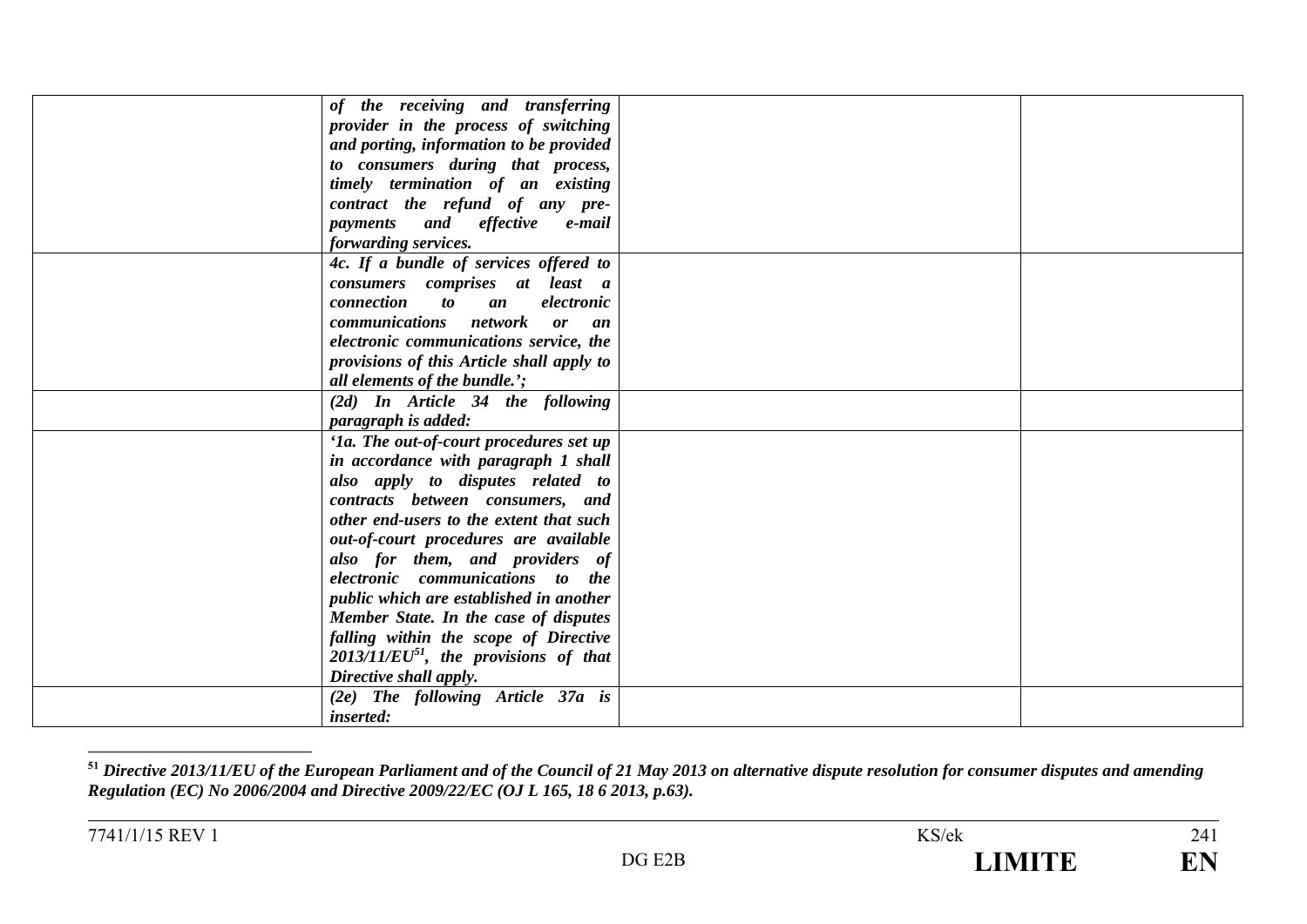| 'Article 37a                                               |  |
|------------------------------------------------------------|--|
| <b>Exercise of the delegation</b>                          |  |
| 1. The power to adopt delegated acts is                    |  |
| conferred on the Commission subject to                     |  |
| the conditions laid down in this Article.                  |  |
| 2. The power to adopt delegated acts                       |  |
| referred to in Article 26 shall be                         |  |
| conferred on the Commission for an                         |  |
| indeterminate period of time from $\ldots$ <sup>52</sup> . |  |
| 3. The delegation of power referred to                     |  |
| in Article 26 may be revoked at any                        |  |
| time by the European Parliament or by                      |  |
| the Council. A decision to revoke shall                    |  |
| put an end to the delegation of the                        |  |
| power specified in that decision. It shall                 |  |
| take effect the day following the                          |  |
| publication of the decision in the                         |  |
| Official Journal of the European                           |  |
| Union or at a later date specified                         |  |
| therein. It shall not affect the validity of               |  |
| any delegated acts already in force.                       |  |
| 4. As soon as it adopts a delegated act,                   |  |
| the Commission shall notify it                             |  |
| simultaneously to the European                             |  |
| <b>Parliament and to the Council.</b>                      |  |
| $(2f)$ In Annex II, point 1 is replaced by                 |  |
| the following:                                             |  |
| '1. Name $(s)$ , address $(es)$ and contact                |  |
| information of undertaking $(s)$                           |  |
| <i>i.e. names and head office addresses of</i>             |  |
| undertakings<br>providing<br>public                        |  |
| communications<br>and/or<br>networks                       |  |
| <i>publicly available telephone services.</i> ;            |  |

**<sup>52</sup>** *OJ: Please insert the date of entry into force of this Regulation*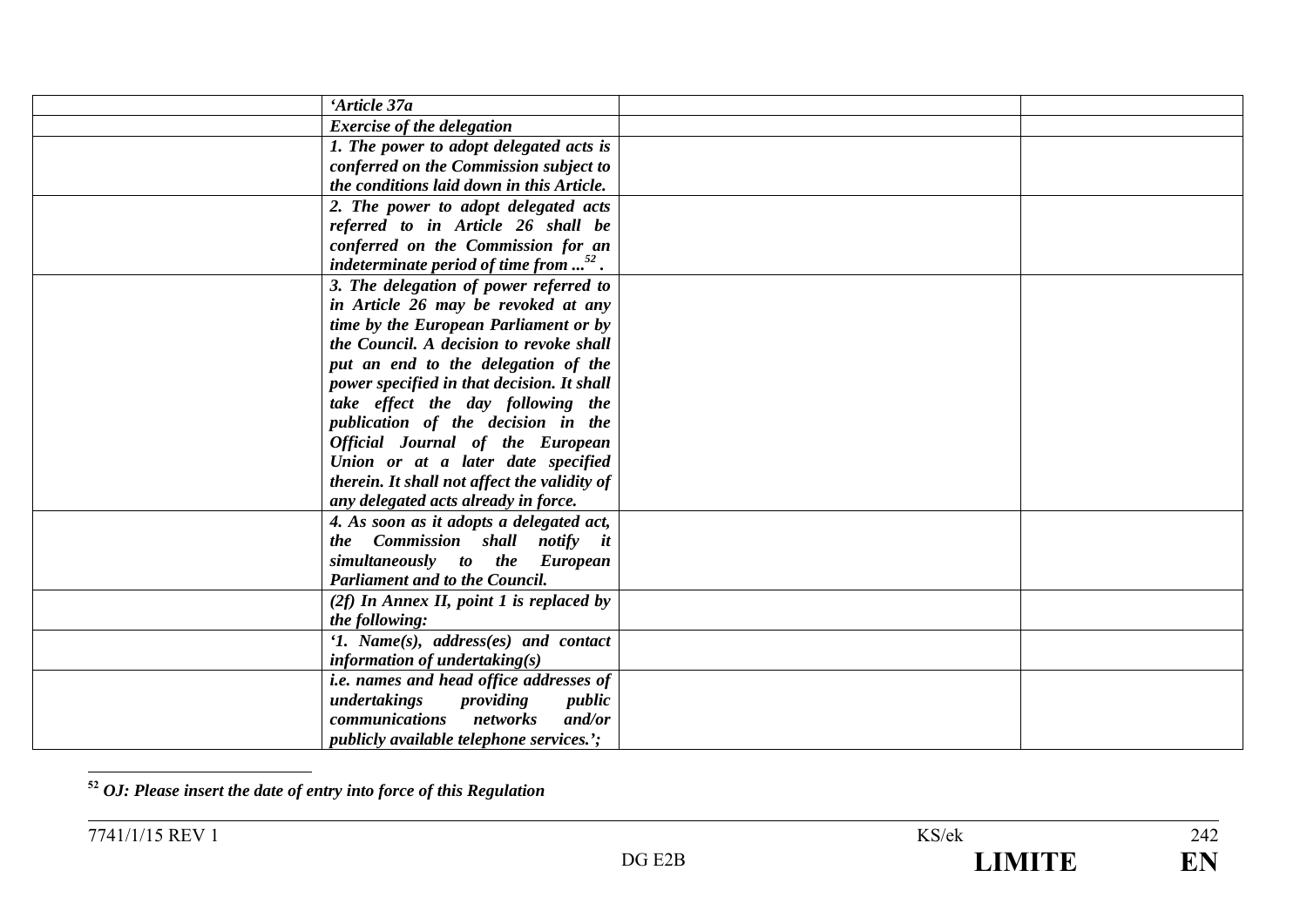| $(2g)$ In Annex II, point 2.2 is replaced |  |
|-------------------------------------------|--|
| by the following:                         |  |
| '2.2. For each tariff plan, the services  |  |
| provided and the relevant quality of      |  |
| service parameters, the applicable tariff |  |
| plan(s) and, for each such tariff plan,   |  |
| the types of services offered, including  |  |
| the volumes of communications, and        |  |
| any applicable charges (access, usage,    |  |
| maintenance and any additional            |  |
| charges), as well as costs with respect   |  |
| to terminal equipment.';                  |  |
| (2h) In Annex II, the following point is  |  |
| <i>inserted:</i>                          |  |
| '2.2.a. Additional information on         |  |
| internet access services, where offered,  |  |
| including in particular details on data   |  |
| pricing, download and upload data         |  |
| speeds and any applicable speed           |  |
| limitations, on possibilities to monitor  |  |
| consumption levels, on any applicable     |  |
| traffic management procedures and         |  |
| their impact on service quality, on end-  |  |
| user privacy and on the protection of     |  |
| <i>personal data.</i> ';                  |  |
| $(2i)$ In Annex II, Point 2.5 is replaced |  |
| by the following:                         |  |
| '2.5. Standard contract terms and         |  |
| conditions, including any minimum         |  |
| contractual period, the conditions for    |  |
| and any charges due on early              |  |
| termination of the contract, the          |  |
| procedures and direct charges related     |  |
| to the switching and portability of       |  |
| numbers and other identifiers, if         |  |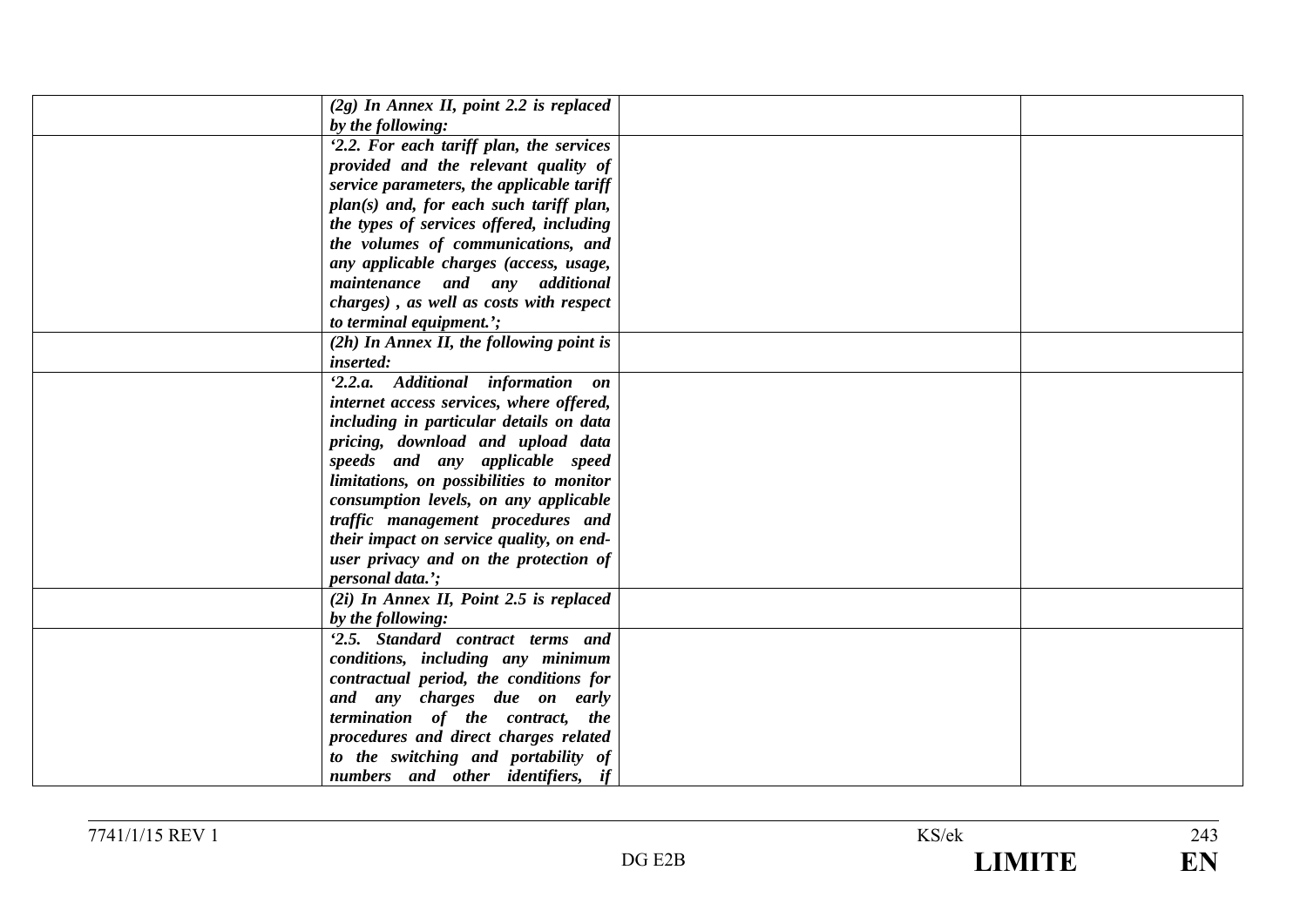|                                                                                                                                                                                                                                                                                        | compensation<br>relevant,<br>and<br>arrangements for delay or abuse of<br>switching.' |                                                                                                                                                                                                                                                                                                                                                                                       |
|----------------------------------------------------------------------------------------------------------------------------------------------------------------------------------------------------------------------------------------------------------------------------------------|---------------------------------------------------------------------------------------|---------------------------------------------------------------------------------------------------------------------------------------------------------------------------------------------------------------------------------------------------------------------------------------------------------------------------------------------------------------------------------------|
| 2. Member States shall maintain in<br>force until 1 July 2016 all measures<br>transposing the provisions referred to<br>in paragraph 1.                                                                                                                                                | $[no\ changes]$                                                                       | deleted                                                                                                                                                                                                                                                                                                                                                                               |
| <b>Article 37 – Amendments to</b><br>Regulation (EU) No 531/2012                                                                                                                                                                                                                       | [no changes]                                                                          | Article 376 - Amendments to Regulation (EU) No<br>531/2012                                                                                                                                                                                                                                                                                                                            |
| Regulation (EU) No $531/2012$ is<br>amended as follows:                                                                                                                                                                                                                                | $[no\ changes]$                                                                       | [no changes]                                                                                                                                                                                                                                                                                                                                                                          |
| (1) In Article $1(1)$ , the following third<br>subparagraph is inserted:<br>'This Regulation shall apply to<br>roaming services provided in the Union<br>to end users whose domestic provider<br>a provider of electronic<br>is<br>communications to the public in a<br>Member State.' | deleted                                                                               | In Article $1(1)$ , the following third subparagraph is<br>inserted:<br>(3) 'This Regulation shall apply to roaming services<br>provided in the Union to end users whose domestic<br>provider is a provider of electronic communications to<br>the public in a Member State.' paragraph 7 is deleted.                                                                                 |
| (2) In Article 2 (2), the following point $\vert$<br>$(r)$ is inserted:                                                                                                                                                                                                                | deleted                                                                               | (4) In Article 2 $(2)$ the following point $(r)$ is inserted:<br>paragraph 2 is amended as follows:<br>a) points $(i)$ , $(l)$ and $(n)$ are deleted;                                                                                                                                                                                                                                 |
|                                                                                                                                                                                                                                                                                        |                                                                                       | b) the following points are added:                                                                                                                                                                                                                                                                                                                                                    |
|                                                                                                                                                                                                                                                                                        |                                                                                       | "domestic retail price" means roaming<br>(r)<br>provider's retail per unit domestic charge applicable to<br>calls made and SMS sent (both originated and<br>terminated on different public communications<br>networks within the same Member State), and to data<br>consumed by a customer. In case there is no specific<br>domestic retail price per unit, the domestic retail price |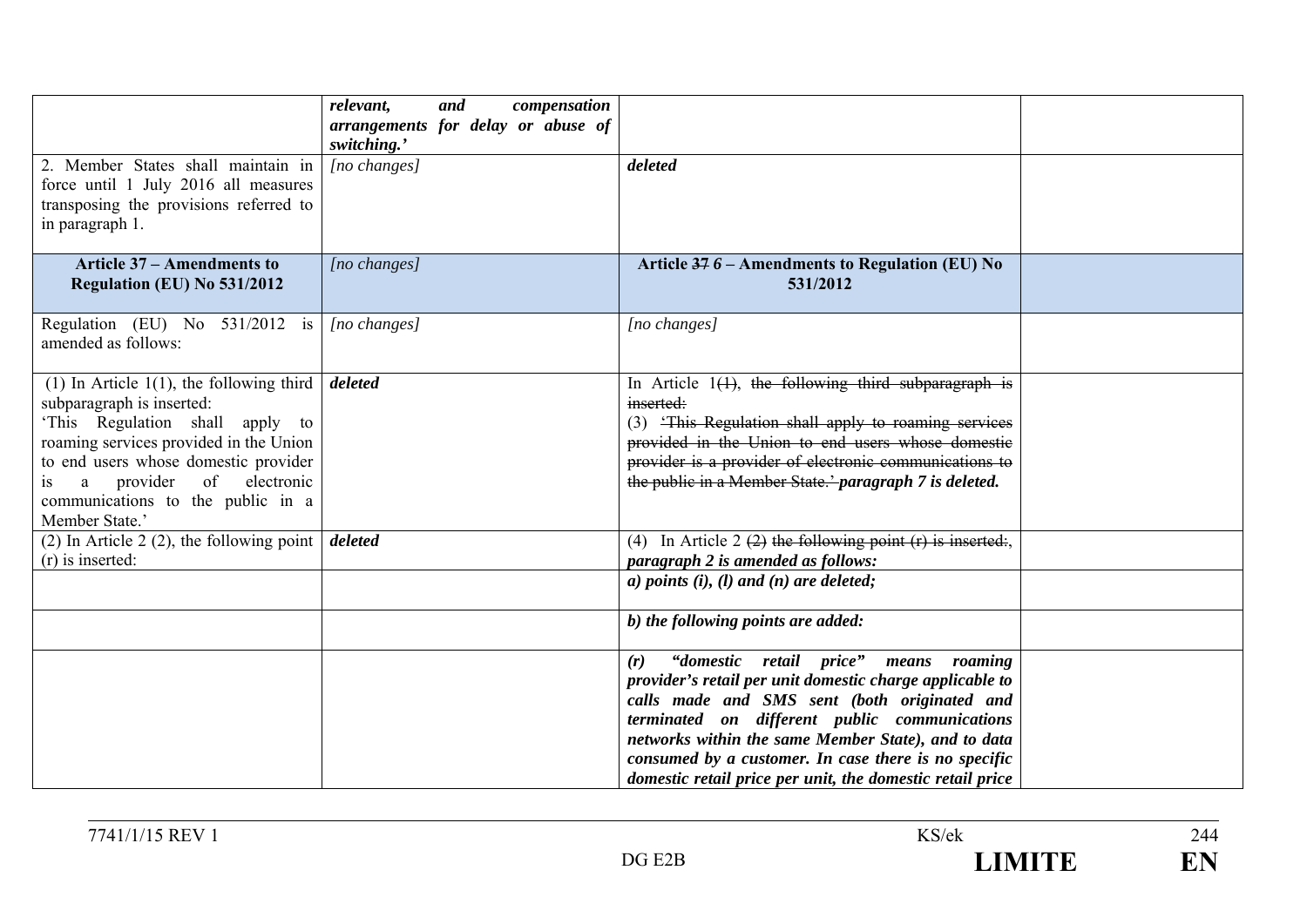|                                                                                                                                                                                                                                                                                                                                                                                                               |         | shall be deemed to be the same charging mechanism<br>as if the customer would be consuming the domestic<br>tariff in his Member State;<br>(s)"basic roaming allowance" means a certain                                                                                                                                                                                                                                            |  |
|---------------------------------------------------------------------------------------------------------------------------------------------------------------------------------------------------------------------------------------------------------------------------------------------------------------------------------------------------------------------------------------------------------------|---------|-----------------------------------------------------------------------------------------------------------------------------------------------------------------------------------------------------------------------------------------------------------------------------------------------------------------------------------------------------------------------------------------------------------------------------------|--|
|                                                                                                                                                                                                                                                                                                                                                                                                               |         | number of minutes of regulated roaming voice calls<br>made and received, a certain number of regulated<br>roaming SMS sent and a certain amount of megabytes<br>of regulated data roaming services, which the roaming<br>provider must offer to its roaming customers for a<br>certain number of not necessarily consecutive days per<br>calendar year at a price which shall not exceed the<br>respective domestic retail price; |  |
|                                                                                                                                                                                                                                                                                                                                                                                                               |         | $(t)$ "separate sale of regulated retail data roaming<br>services" means the provision of regulated data<br>roaming services provided to roaming customers<br>directly on a visited network by an alternative roaming<br>provider.                                                                                                                                                                                                |  |
| '(r) "bilateral or multilateral roaming<br>agreement" means one or more<br>commercial or technical agreements<br>among roaming providers that allow<br>the virtual extension of the home<br>network coverage and the sustainable<br>provision by each roaming provider of<br>regulated retail roaming services at the<br>same price level as their respective<br>domestic mobile communications<br>services.' | deleted | deleted                                                                                                                                                                                                                                                                                                                                                                                                                           |  |
| (3) In Article 4, the following $\delta$ deleted<br>paragraph 7 is added:<br>'7. This Article shall not apply to                                                                                                                                                                                                                                                                                              |         | (3) In Article 4, the following paragraph $7$ is added is<br>amended as follows:<br>'7. This Article shall not apply to roaming providers that                                                                                                                                                                                                                                                                                    |  |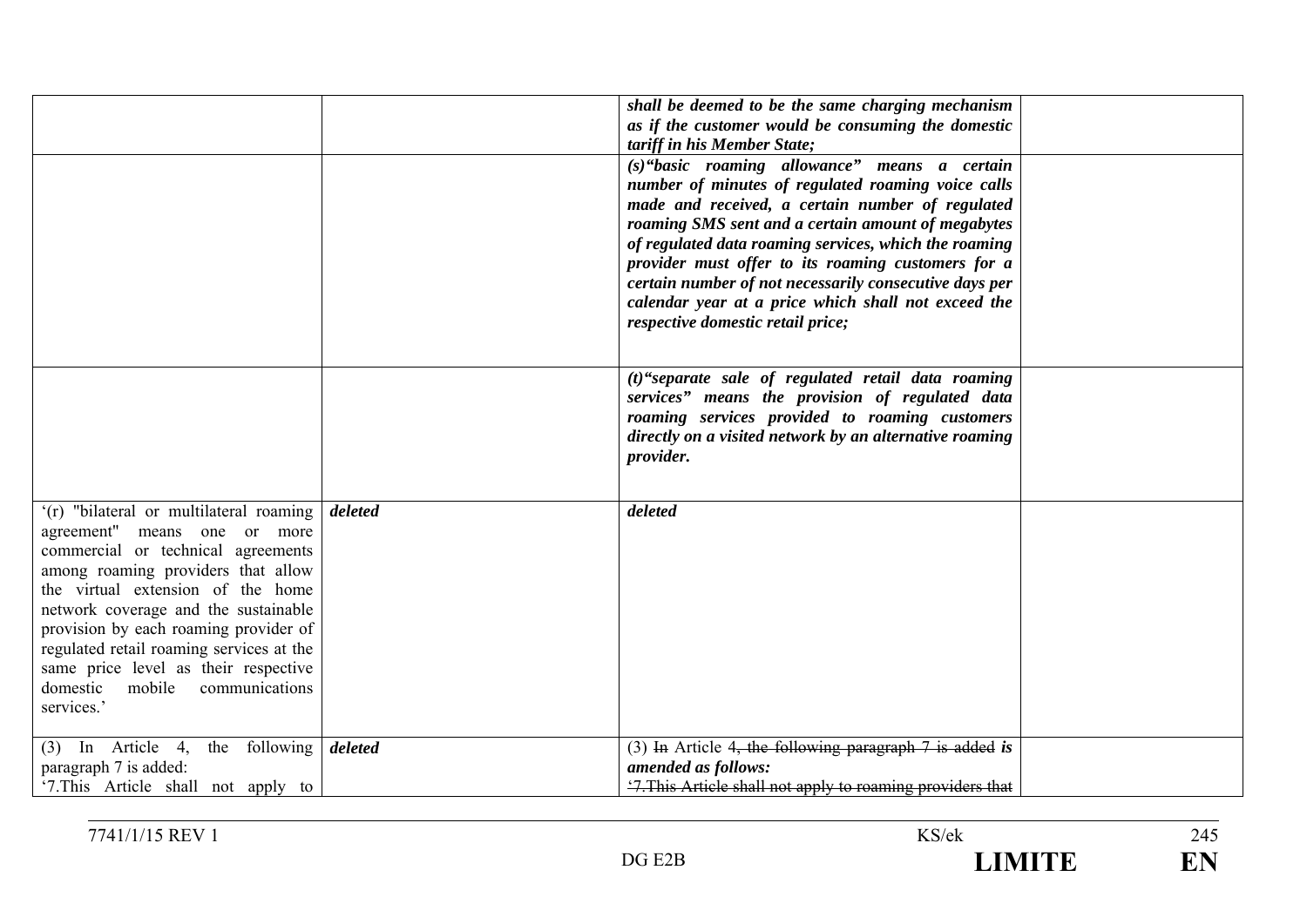| roaming providers that provide<br>regulated retail roaming services in<br>accordance with Article 4a.' |         | provide regulated retail roaming services in accordance<br>with Article 4a.'                                                                                                                                                                                                                                                                                                                                                                                                                                                                                                                                                                                                                                    |
|--------------------------------------------------------------------------------------------------------|---------|-----------------------------------------------------------------------------------------------------------------------------------------------------------------------------------------------------------------------------------------------------------------------------------------------------------------------------------------------------------------------------------------------------------------------------------------------------------------------------------------------------------------------------------------------------------------------------------------------------------------------------------------------------------------------------------------------------------------|
|                                                                                                        |         | (a) the title of Article 4 is replaced by the following:<br>Separate sale of regulated retail data roaming<br>services.                                                                                                                                                                                                                                                                                                                                                                                                                                                                                                                                                                                         |
|                                                                                                        |         | $(b)$ paragraph 1, the first subparagraph is deleted;                                                                                                                                                                                                                                                                                                                                                                                                                                                                                                                                                                                                                                                           |
|                                                                                                        |         | $(c)$ paragraphs 4 and 5 are deleted.                                                                                                                                                                                                                                                                                                                                                                                                                                                                                                                                                                                                                                                                           |
| (4) The following Article 4a is<br>inserted:                                                           | deleted | (4) The following Article $4a\ 5$ is inserted amended as<br>follows:                                                                                                                                                                                                                                                                                                                                                                                                                                                                                                                                                                                                                                            |
|                                                                                                        |         | (a) the title of Article 5 is replaced by the following:                                                                                                                                                                                                                                                                                                                                                                                                                                                                                                                                                                                                                                                        |
|                                                                                                        |         | Implementation of separate sale of regulated retail<br>data roaming services.                                                                                                                                                                                                                                                                                                                                                                                                                                                                                                                                                                                                                                   |
|                                                                                                        |         | $(b)$ paragraph 1 is replaced by the following:                                                                                                                                                                                                                                                                                                                                                                                                                                                                                                                                                                                                                                                                 |
|                                                                                                        |         | Domestic providers shall implement the obligation<br>related to separate sale of regulated retail data<br>roaming services provided for in Article 4 so that<br>roaming customers can use separate regulated data<br>roaming services. Domestic providers shall meet all<br>reasonable requests for access to facilities and related<br>support services relevant for the separate sale of<br>regulated retail data roaming services. Access to those<br>facilities and support services that are necessary for<br>the separate sale of regulated data roaming services,<br>including user authentication services, shall be free of<br>charge and shall not entail any direct charges to<br>roaming customers. |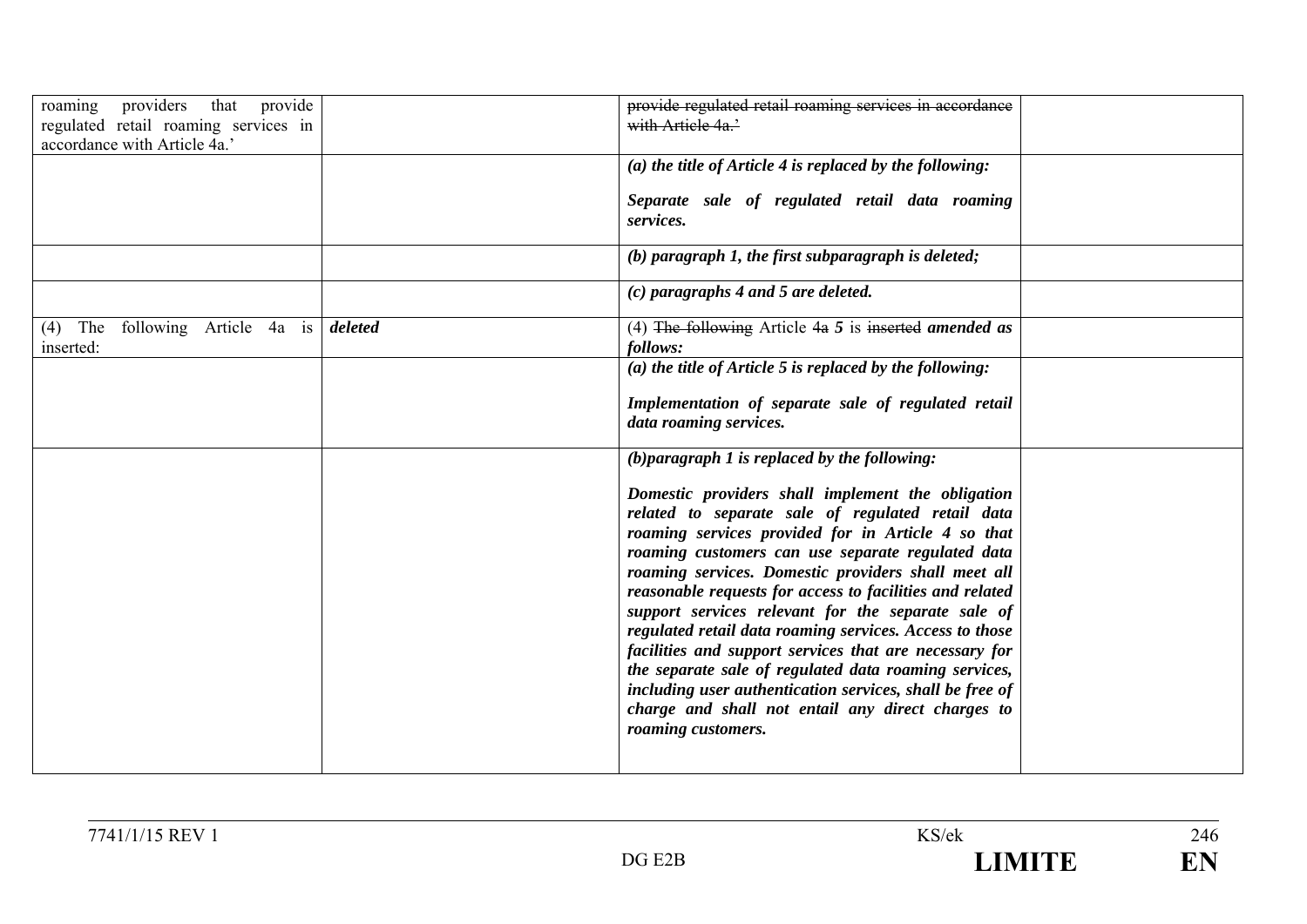|                                                                                                                                                                                                                                                                                                                                                                                                     |         | $(c)$ paragraph 2 is replaced by the following:<br>In order to ensure consistent and simultaneous<br>implementation across the Union of the separate sale<br>of regulated retail data roaming services, the<br>Commission shall, by means of implementing acts and<br>after having consulted BEREC, adopt detailed rules<br>on a technical solution for the implementation of the<br>separate sale of regulated retail data roaming services.<br>Those implementing acts shall be adopted in<br>accordance with the examination procedure referred<br>to in Article $6(2)$ . |  |
|-----------------------------------------------------------------------------------------------------------------------------------------------------------------------------------------------------------------------------------------------------------------------------------------------------------------------------------------------------------------------------------------------------|---------|------------------------------------------------------------------------------------------------------------------------------------------------------------------------------------------------------------------------------------------------------------------------------------------------------------------------------------------------------------------------------------------------------------------------------------------------------------------------------------------------------------------------------------------------------------------------------|--|
|                                                                                                                                                                                                                                                                                                                                                                                                     |         | $(d)$ in paragraph 3, the introduction is amended as<br>follows:<br>The technical solution to implement the separate sale<br>of regulated retail data roaming services shall meet<br>the following criteria:                                                                                                                                                                                                                                                                                                                                                                 |  |
| 'Article 4a                                                                                                                                                                                                                                                                                                                                                                                         | deleted | deleted                                                                                                                                                                                                                                                                                                                                                                                                                                                                                                                                                                      |  |
| 1. This Article shall apply to roaming<br>providers which:<br>(a) apply, by default and in all their<br>respective retail packages that include<br>regulated<br>roaming services, the<br>applicable domestic service rate to both<br>domestic services and regulated<br>roaming services throughout the Union,<br>as if the regulated roaming services<br>were consumed on the home network;<br>and | deleted | deleted                                                                                                                                                                                                                                                                                                                                                                                                                                                                                                                                                                      |  |
| (b) ensure, whether through their own $\vert$ deleted<br>networks or by virtue of bilateral or                                                                                                                                                                                                                                                                                                      |         | deleted                                                                                                                                                                                                                                                                                                                                                                                                                                                                                                                                                                      |  |

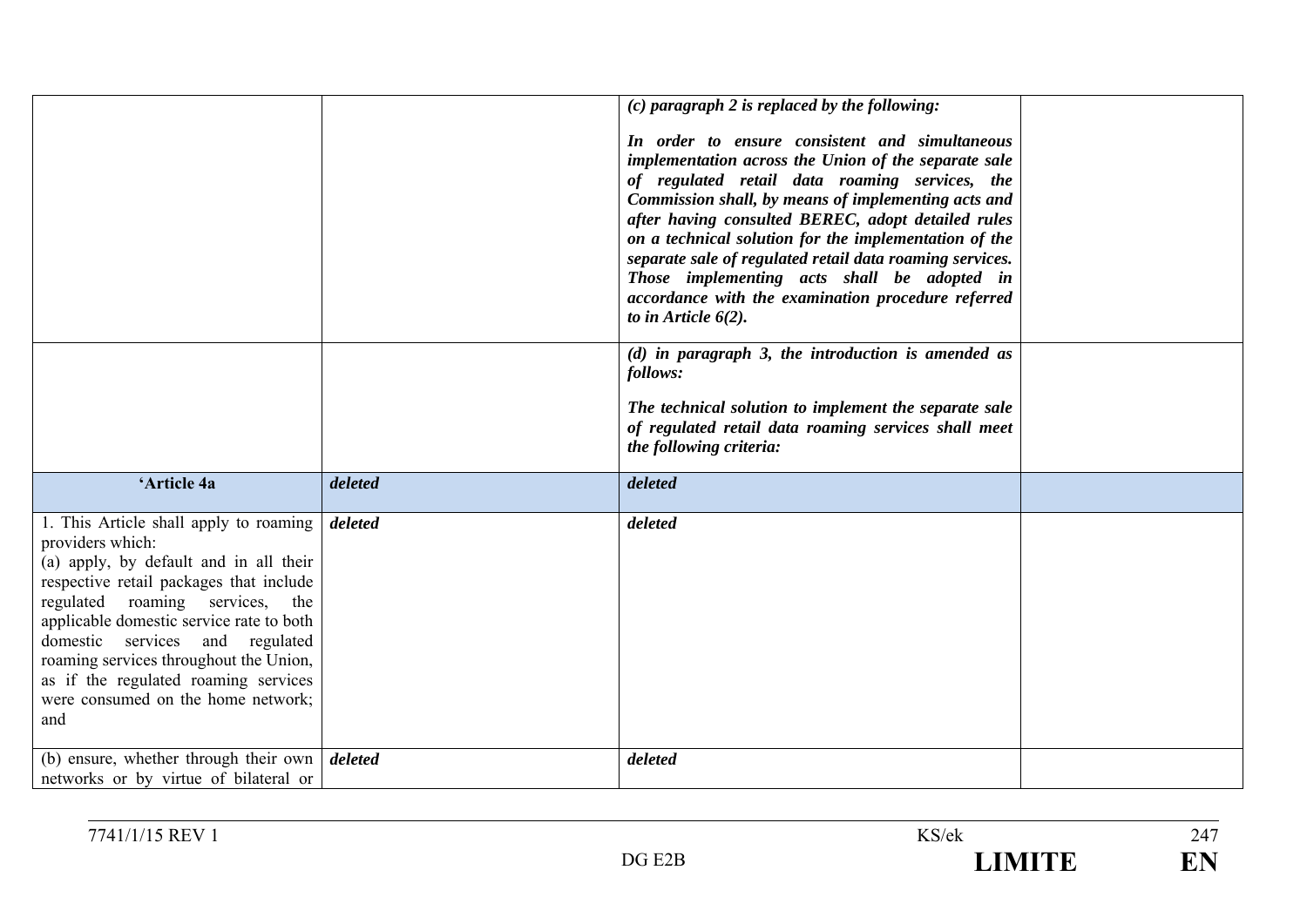| multilateral roaming agreements with                |         |  |
|-----------------------------------------------------|---------|--|
| other roaming providers, that the                   |         |  |
| provisions of point (a) are complied                |         |  |
| with by at least one roaming provider               |         |  |
| in all Member States.                               |         |  |
| 2. Paragraphs 1, 6 and 7 shall not $\delta$ deleted | deleted |  |
| preclude the limitation by a roaming                |         |  |
| provider of consumption of regulated                |         |  |
| retail roaming services at the applicable           |         |  |
| domestic service rate by reference to a             |         |  |
| reasonable<br>criterion.<br>use<br>Any              |         |  |
| reasonable use criterion shall be                   |         |  |
| applied in such a way that consumers                |         |  |
| availing of the roaming provider's                  |         |  |
| various domestic retail packages are in             |         |  |
| a position to confidently replicate the             |         |  |
| typical domestic consumption pattern                |         |  |
| associated with their respective                    |         |  |
| domestic retail packages while                      |         |  |
| periodically travelling within the                  |         |  |
| Union. A roaming provider availing of               |         |  |
| this possibility shall publish, in                  |         |  |
| accordance with Article $25(1)(b)$ of               |         |  |
| Regulation XXX/2014, and include in                 |         |  |
| its contracts, in accordance with Article           |         |  |
| $26(1)(b)$ and (c) of that Regulation,              |         |  |
| detailed quantified information on how              |         |  |
| the reasonable use criterion is applied,            |         |  |
| by reference to the main pricing,                   |         |  |
| volume or other parameters of the retail            |         |  |
| package in question. By 31 December                 |         |  |
| 2014, BEREC shall, after consulting                 |         |  |
| stakeholders and in close cooperation               |         |  |
| with the Commission, lay down                       |         |  |
| general guidelines for the application              |         |  |

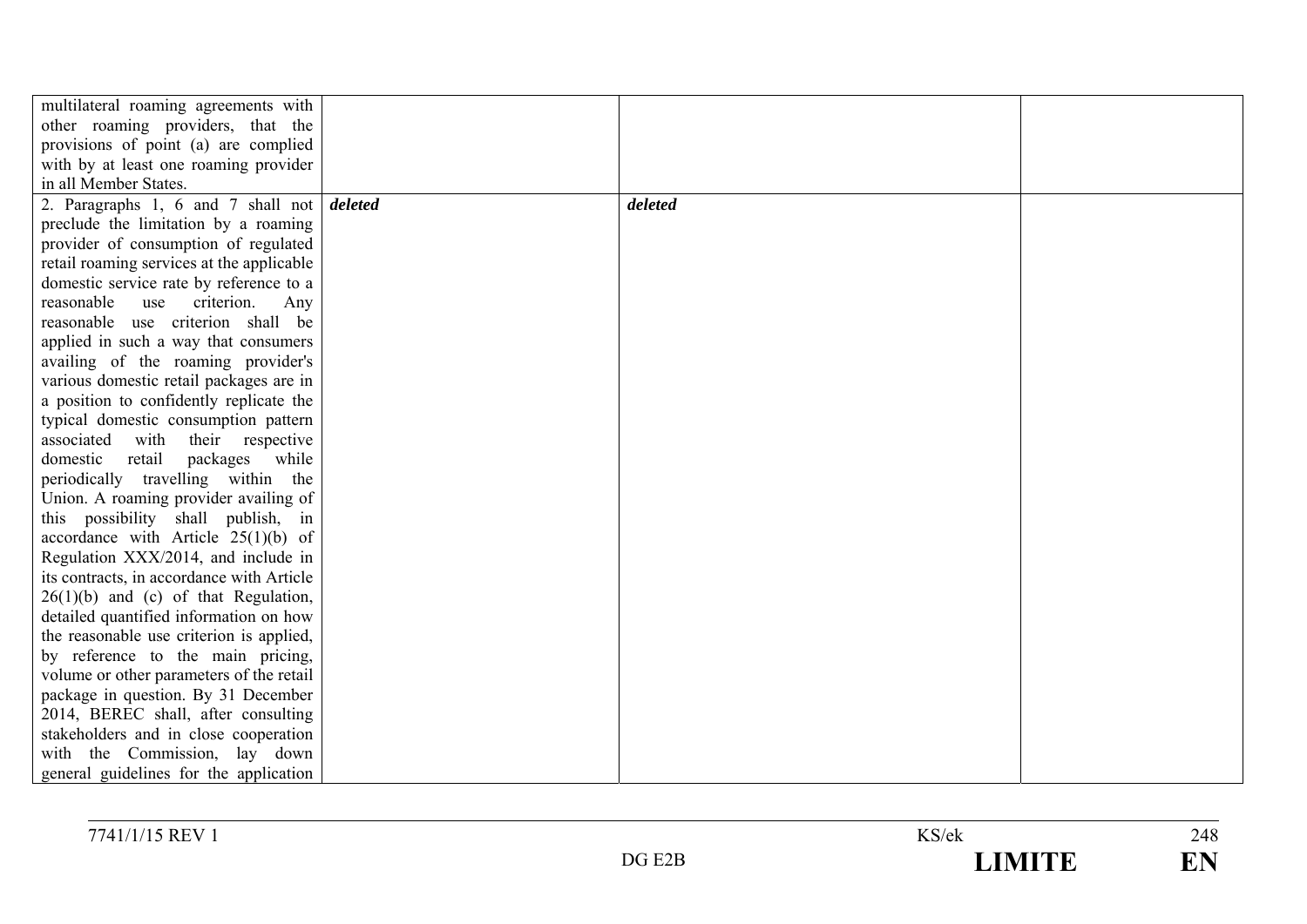| of reasonable use criteria in the retail<br>contracts<br>provided by roaming<br>providers availing of this Article.<br>BEREC shall develop such guidelines<br>by reference to the overall objective set<br>out in the first subparagraph, and shall<br>have regard in particular to the<br>evolution of pricing and consumption<br>patterns in the Member States, to the<br>degree of convergence of domestic<br>price levels across the Union, to any<br>observable effect of roaming at<br>domestic service rates on the evolution<br>of such rates, and to the evolution of<br>wholesale<br>for<br>roaming<br>rates<br>unbalanced traffic between roaming |         |  |
|--------------------------------------------------------------------------------------------------------------------------------------------------------------------------------------------------------------------------------------------------------------------------------------------------------------------------------------------------------------------------------------------------------------------------------------------------------------------------------------------------------------------------------------------------------------------------------------------------------------------------------------------------------------|---------|--|
| providers. The competent national<br>regulatory authority shall monitor and                                                                                                                                                                                                                                                                                                                                                                                                                                                                                                                                                                                  |         |  |
| supervise the application of reasonable<br>use criteria, taking utmost account of                                                                                                                                                                                                                                                                                                                                                                                                                                                                                                                                                                            |         |  |
| the BEREC general guidelines once<br>they are adopted, and shall ensure that                                                                                                                                                                                                                                                                                                                                                                                                                                                                                                                                                                                 |         |  |
| unreasonable terms are not applied.                                                                                                                                                                                                                                                                                                                                                                                                                                                                                                                                                                                                                          |         |  |
| 3. Individual end-users served by a $\theta$ deleted                                                                                                                                                                                                                                                                                                                                                                                                                                                                                                                                                                                                         | deleted |  |
| roaming provider availing of this<br>Article may, upon their own request,                                                                                                                                                                                                                                                                                                                                                                                                                                                                                                                                                                                    |         |  |
| make a deliberate and explicit choice to                                                                                                                                                                                                                                                                                                                                                                                                                                                                                                                                                                                                                     |         |  |
| renounce the benefit of the application                                                                                                                                                                                                                                                                                                                                                                                                                                                                                                                                                                                                                      |         |  |
| to regulated roaming services of the<br>applicable domestic service rate under                                                                                                                                                                                                                                                                                                                                                                                                                                                                                                                                                                               |         |  |
| a given retail package in return for                                                                                                                                                                                                                                                                                                                                                                                                                                                                                                                                                                                                                         |         |  |
| other advantages offered by that                                                                                                                                                                                                                                                                                                                                                                                                                                                                                                                                                                                                                             |         |  |
| provider. The roaming provider shall                                                                                                                                                                                                                                                                                                                                                                                                                                                                                                                                                                                                                         |         |  |
| remind those end users of the nature of                                                                                                                                                                                                                                                                                                                                                                                                                                                                                                                                                                                                                      |         |  |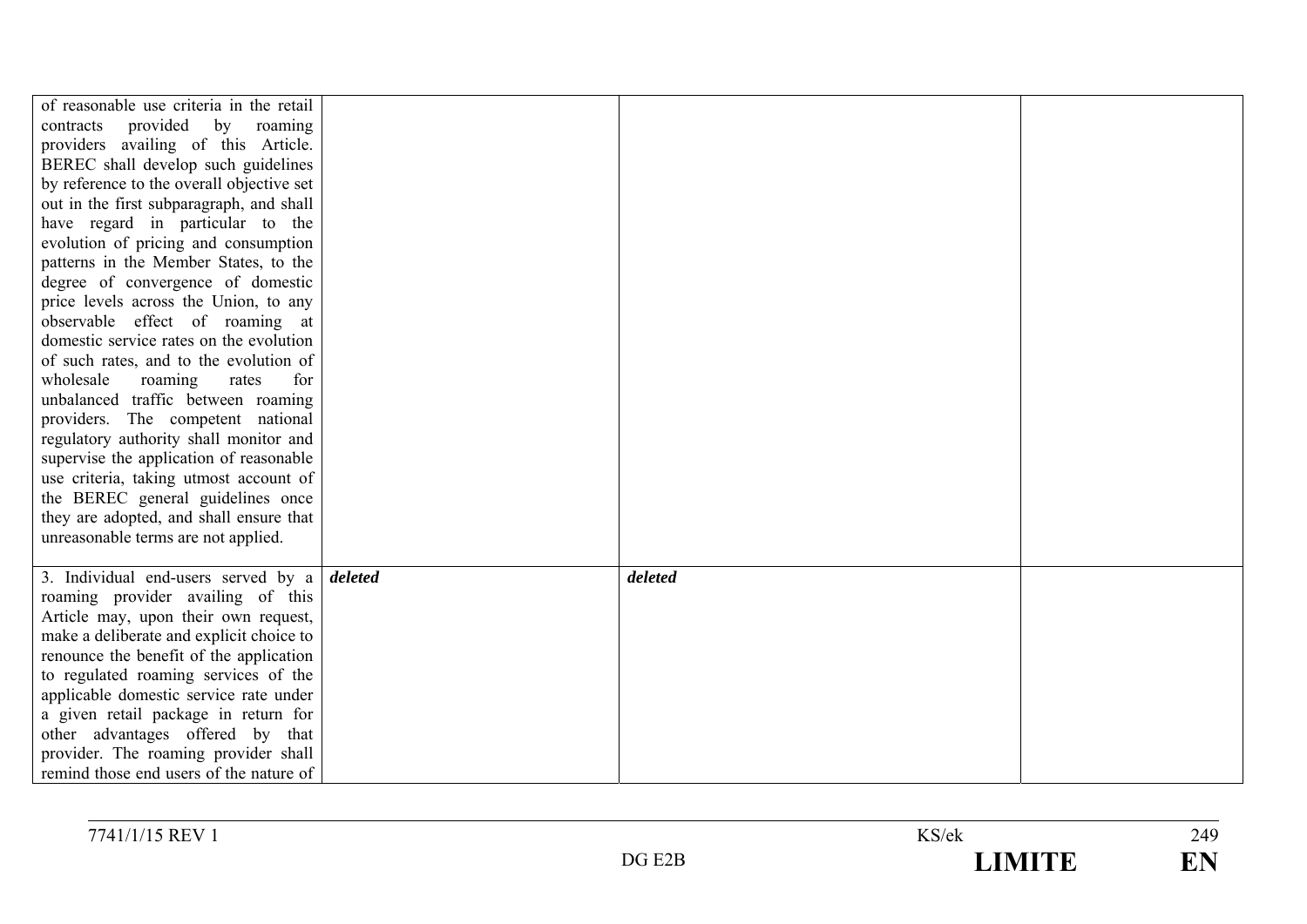| the roaming advantages which would<br>thereby be lost. National regulatory<br>authorities shall monitor in particular<br>whether roaming providers availing of<br>this Article engage in business<br>practices which would amount to<br>circumvention of the default regime.                                                                                                                                                                                                                                                                                                                                                                                                                                                                                                                                                                                                               |         |         |  |
|--------------------------------------------------------------------------------------------------------------------------------------------------------------------------------------------------------------------------------------------------------------------------------------------------------------------------------------------------------------------------------------------------------------------------------------------------------------------------------------------------------------------------------------------------------------------------------------------------------------------------------------------------------------------------------------------------------------------------------------------------------------------------------------------------------------------------------------------------------------------------------------------|---------|---------|--|
| 4. Regulated retail roaming charges<br>laid down in Articles 8, 10 and 13 shall<br>not apply to roaming services offered<br>by a roaming provider availing of this<br>Article to the extent that these are<br>charged at the level of the applicable<br>domestic service rate. Where a roaming<br>provider availing of this Article applies<br>charges which are different from the<br>applicable domestic service rate for<br>consumption of regulated roaming<br>services going beyond reasonable use<br>of such services in accordance with<br>paragraph 2, or where an individual<br>end user explicitly renounces the<br>benefit of domestic service rates for<br>regulated EN 63 EN roaming services<br>in accordance with paragraph 3, the<br>charges for those regulated roaming<br>services shall not exceed the retail<br>roaming charges laid down in Articles<br>8, 10 and 13. | deleted | deleted |  |
| 5. A roaming provider wishing to avail $\vert$ <i>deleted</i><br>of this Article shall notify its own<br>declaration and any bilateral or<br>multilateral agreements by virtue of                                                                                                                                                                                                                                                                                                                                                                                                                                                                                                                                                                                                                                                                                                          |         | deleted |  |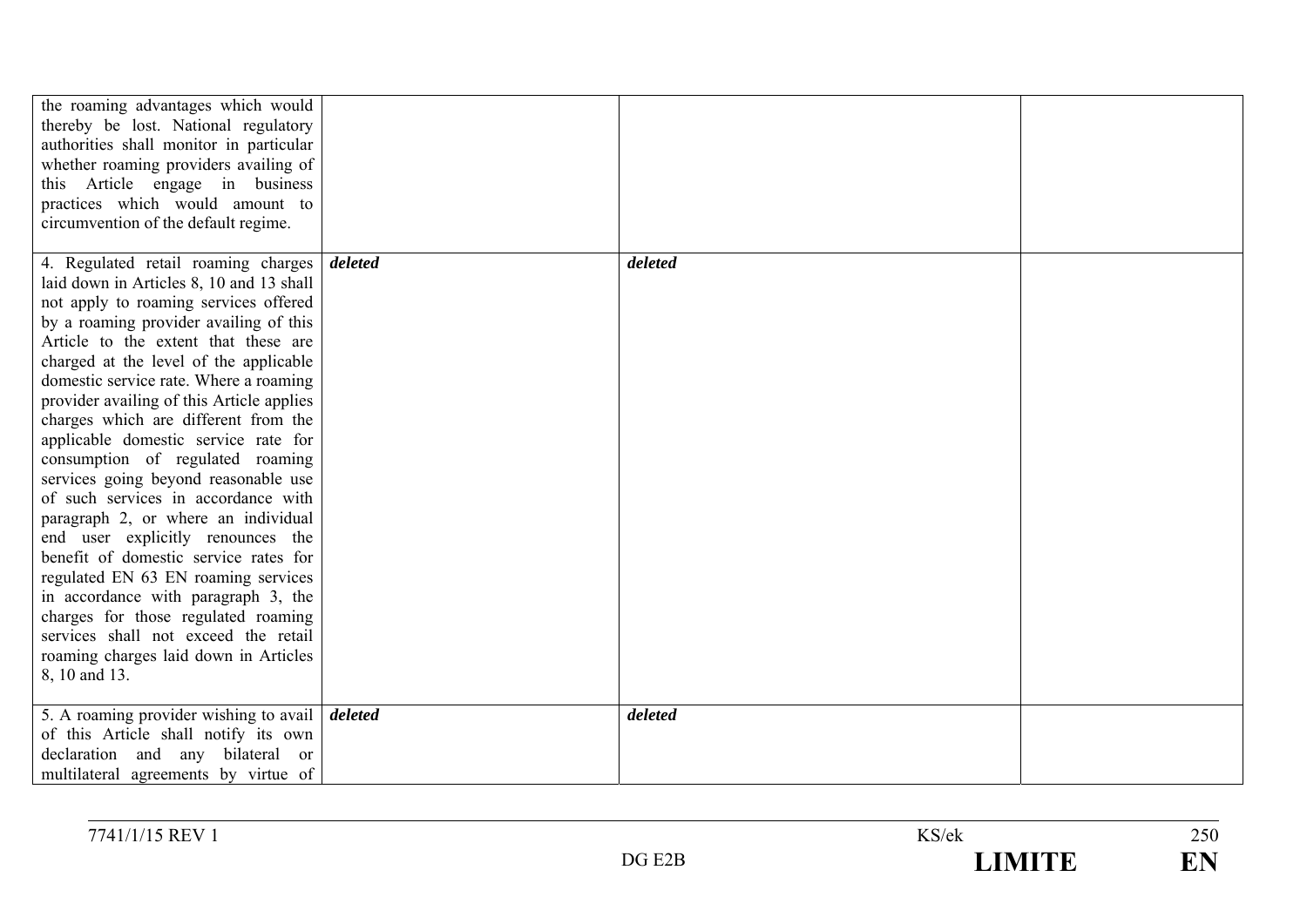| which it fulfills the conditions of<br>paragraph 1, and any changes thereto,<br>to the BEREC Office. The notifying<br>roaming provider shall include in its<br>notification proof of agreement to such<br>notification by any contractual partners<br>to notified bilateral or multilateral<br>roaming agreements.                             |         |         |  |
|------------------------------------------------------------------------------------------------------------------------------------------------------------------------------------------------------------------------------------------------------------------------------------------------------------------------------------------------|---------|---------|--|
| 6. In the period from 1 July 2014 until<br>30 June 2016, this Article shall apply<br>to roaming providers which do not<br>fulfill the conditions set out in<br>paragraph 1, when they respect the<br>following conditions:                                                                                                                     | deleted | deleted |  |
| (a) the roaming provider notifies its $\boldsymbol{delta}$<br>own declarataion and any relevant<br>bilateral or multilateral<br>roaming<br>agreements to the BEREC Office in<br>accordance with paragraph 5, making<br>specific reference to this paragraph;                                                                                   |         | deleted |  |
| (b) the roaming provider ensures,<br>whether through its own networks or<br>by virtue of bilateral or multilateral<br>roaming agreements with<br>other<br>roaming providers, that the conditions<br>of points $(c)$ , $(d)$ and $(e)$ are complied<br>with in at least 17 Member States<br>representing 70% of the population of<br>the Union; | deleted | deleted |  |
| (c) the roaming provider and any $\delta$ deleted<br>contractual partners within the meaning                                                                                                                                                                                                                                                   |         | deleted |  |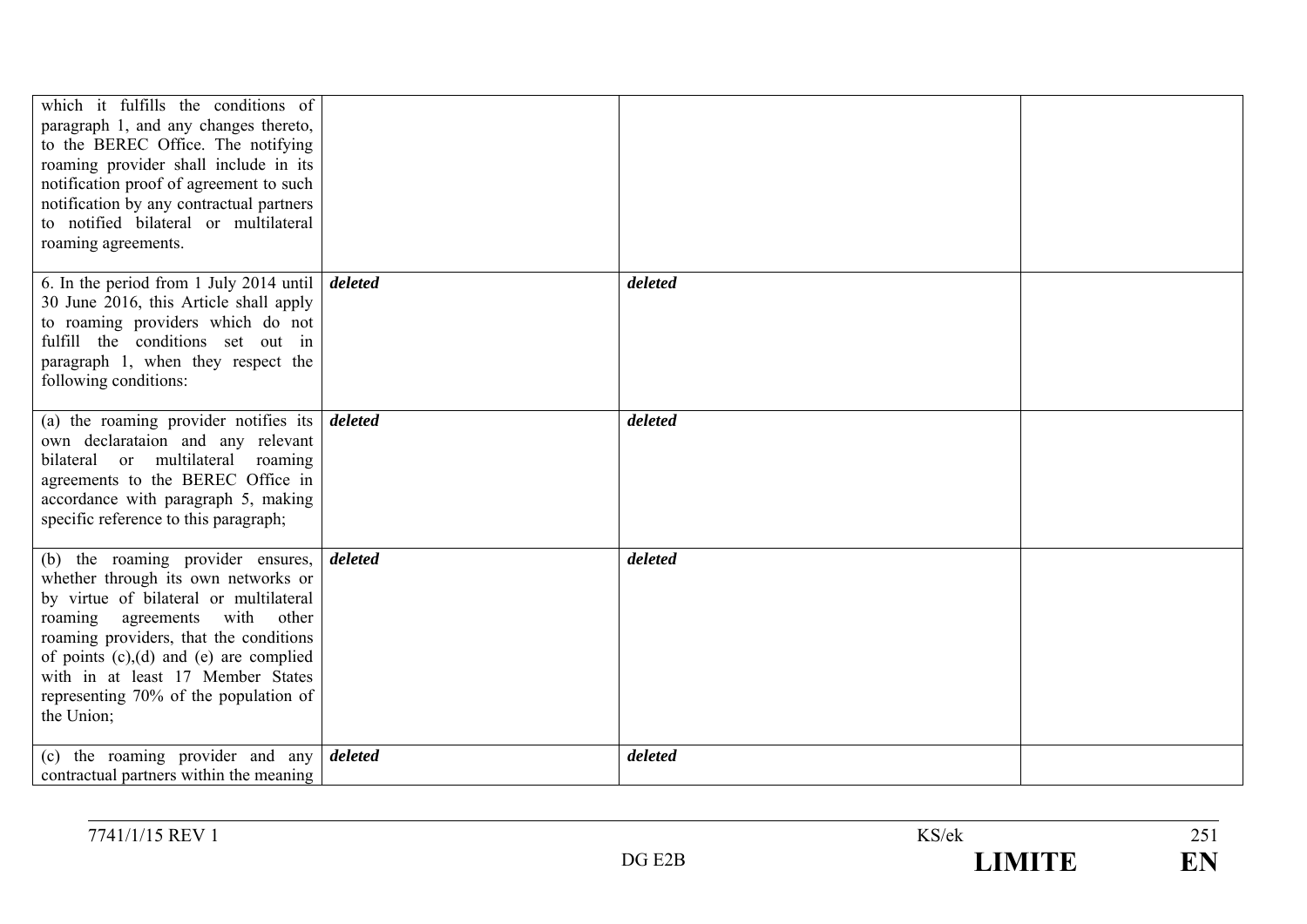| of point (b) each undertakes to make<br>available and actively offer, at the<br>latest as from 1 July 2014, or as from<br>the date of notification, whichever is<br>the later, at least one retail package<br>with a tariff option according to which<br>the applicable domestic service rate<br>applies to both domestic services and<br>regulated roaming services throughout<br>the Union, as if those regulated<br>roaming services were consumed on<br>the home network; |         |         |  |
|-------------------------------------------------------------------------------------------------------------------------------------------------------------------------------------------------------------------------------------------------------------------------------------------------------------------------------------------------------------------------------------------------------------------------------------------------------------------------------|---------|---------|--|
| (d) the roaming provider and any<br>contractual partners within the meaning<br>of point (b) each undertakes to make<br>available and actively offer, at the<br>latest as from 1 July 2015, or as from<br>the date of notification, whichever is<br>the later, such tariff options in retail<br>packages which, on 1 January of that<br>year, were used by at least 50% of their<br>respective customer base;                                                                  | deleted | deleted |  |
| (e) the roaming provider and any<br>contractual partners within the meaning<br>of point (b) each undertakes to comply,<br>at the latest as from 1 July 2016, with<br>paragraph $1(b)$ in all of their respective<br>retail packages. The roaming provider<br>availing of this Article and any<br>contractual partners within the meaning<br>of point (b) may, as an alternative to<br>the undertaking referred to in point (d),<br>undertake, as from 1 July 2015, or as      | deleted | deleted |  |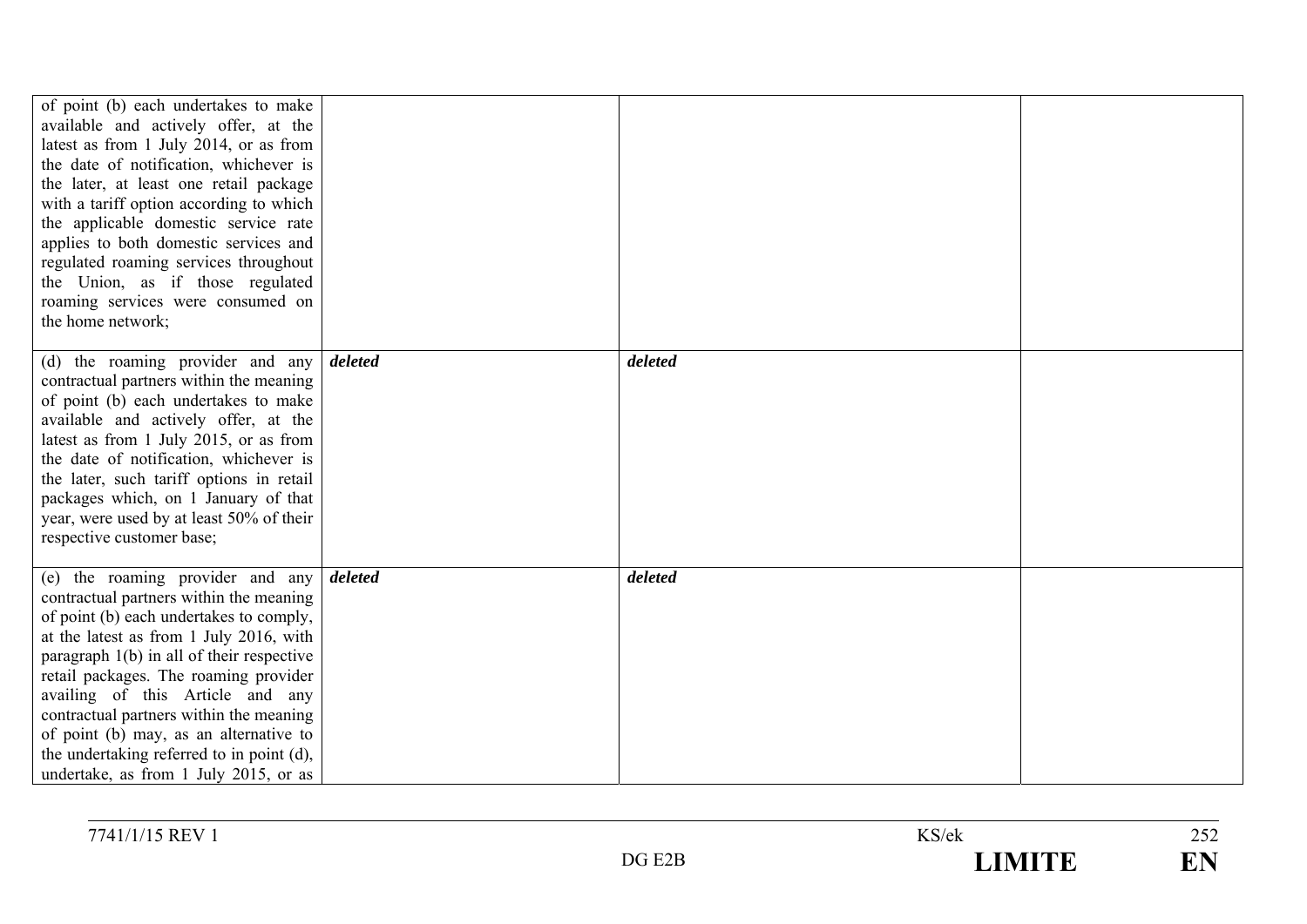| of notification,<br>from<br>the<br>date                         |         |  |
|-----------------------------------------------------------------|---------|--|
| whichever is the later, that any roaming                        |         |  |
| surcharges applied in addition to the                           |         |  |
| applicable domestic service rate in its                         |         |  |
| various retail packages are, in                                 |         |  |
| aggregate, no more than 50% of those                            |         |  |
| applicable in those packages on 1                               |         |  |
| January 2015, irrespective of whether                           |         |  |
| such surcharges are calculated on the                           |         |  |
| basis of units such as voice minutes or                         |         |  |
| megabytes, of periods such as days or                           |         |  |
| weeks of roaming, or by any other                               |         |  |
| or combination thereof.<br>means                                |         |  |
| Roaming providers invoking this point                           |         |  |
| shall demonstrate compliance with the                           |         |  |
| requirement of a 50% reduction to the                           |         |  |
| national regulatory authority and shall                         |         |  |
| supply all necessary supporting                                 |         |  |
| evidence requested of them. Where the                           |         |  |
| roaming provider availing of this                               |         |  |
| Article notifies its own declaration and                        |         |  |
| any relevant bilateral or multilateral                          |         |  |
| roaming agreements to the BEREC                                 |         |  |
| Office pursuant to point (a) of the first                       |         |  |
| subparagraph and thereby falls under                            |         |  |
| this paragraph, the notifying roaming                           |         |  |
| provider and any contractual partners                           |         |  |
| within the meaning of point (b) shall                           |         |  |
| each be bound to comply with their                              |         |  |
| respective undertakings in accordance                           |         |  |
| with points $(c)$ , $(d)$ and                                   |         |  |
|                                                                 |         |  |
| (e) of the first subparagraph, including $\frac{d}{dt}$ deleted | deleted |  |
| any alternative undertaking to that                             |         |  |
| provided for in point                                           |         |  |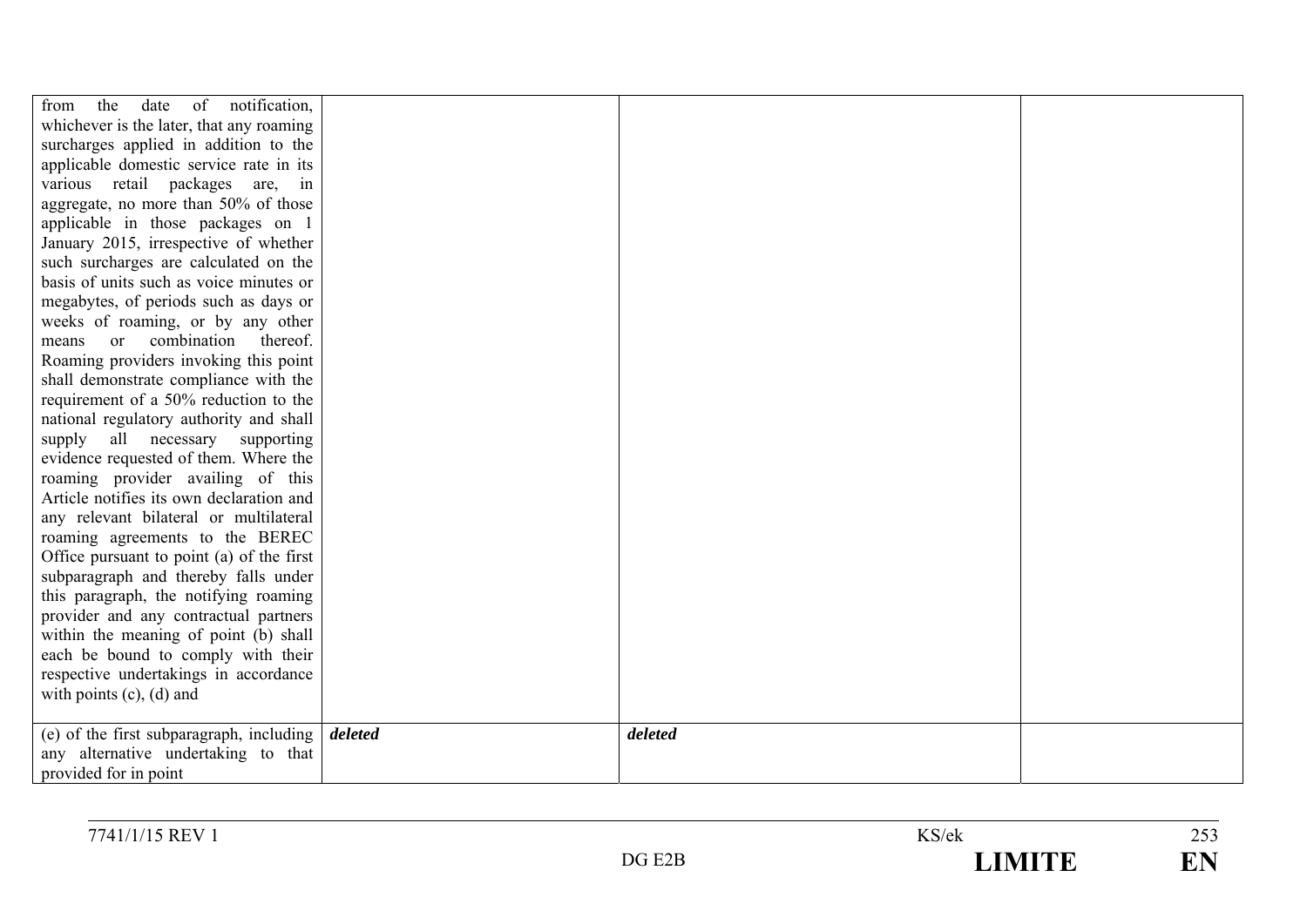| (d) of that subparagraph, until at least 1<br>July 2018.                                                                                                                                                                                                                                                                                                                                                                               | deleted | deleted |  |
|----------------------------------------------------------------------------------------------------------------------------------------------------------------------------------------------------------------------------------------------------------------------------------------------------------------------------------------------------------------------------------------------------------------------------------------|---------|---------|--|
| 7. In the period from 1 July 2014 until<br>30 June 2016, this Article shall apply<br>to roaming providers which do not<br>fulfill the conditions set out in<br>paragraph 1, when they respect the<br>following conditions:                                                                                                                                                                                                             | deleted | deleted |  |
| (a) the roaming provider notifies its $\boldsymbol{delta}$<br>own declarataion and any relevant<br>bilateral or multilateral roaming<br>agreements to the BEREC Office in<br>accordance with paragraph 5, making<br>specific reference to this paragraph;                                                                                                                                                                              |         | deleted |  |
| (b) the roaming provider ensures,<br>whether through its own networks or<br>by virtue of bilateral or multilateral<br>roaming agreements with other<br>roaming providers, that the conditions<br>of paragraph $1(a)$ are complied with in<br>at least 10 Member States representing<br>30% of the population of the Union, at<br>the latest as from 1 July 2014, or as<br>from the<br>date of notification,<br>whichever is the later; | deleted | deleted |  |
| (c) the roaming provider ensures,<br>whether through its own networks or<br>by virtue of bilateral or multilateral<br>with other<br>roaming<br>agreements<br>roaming providers, that the conditions<br>of paragraph $1(a)$ are complied with in<br>at least 14 Member States representing                                                                                                                                              | deleted | deleted |  |

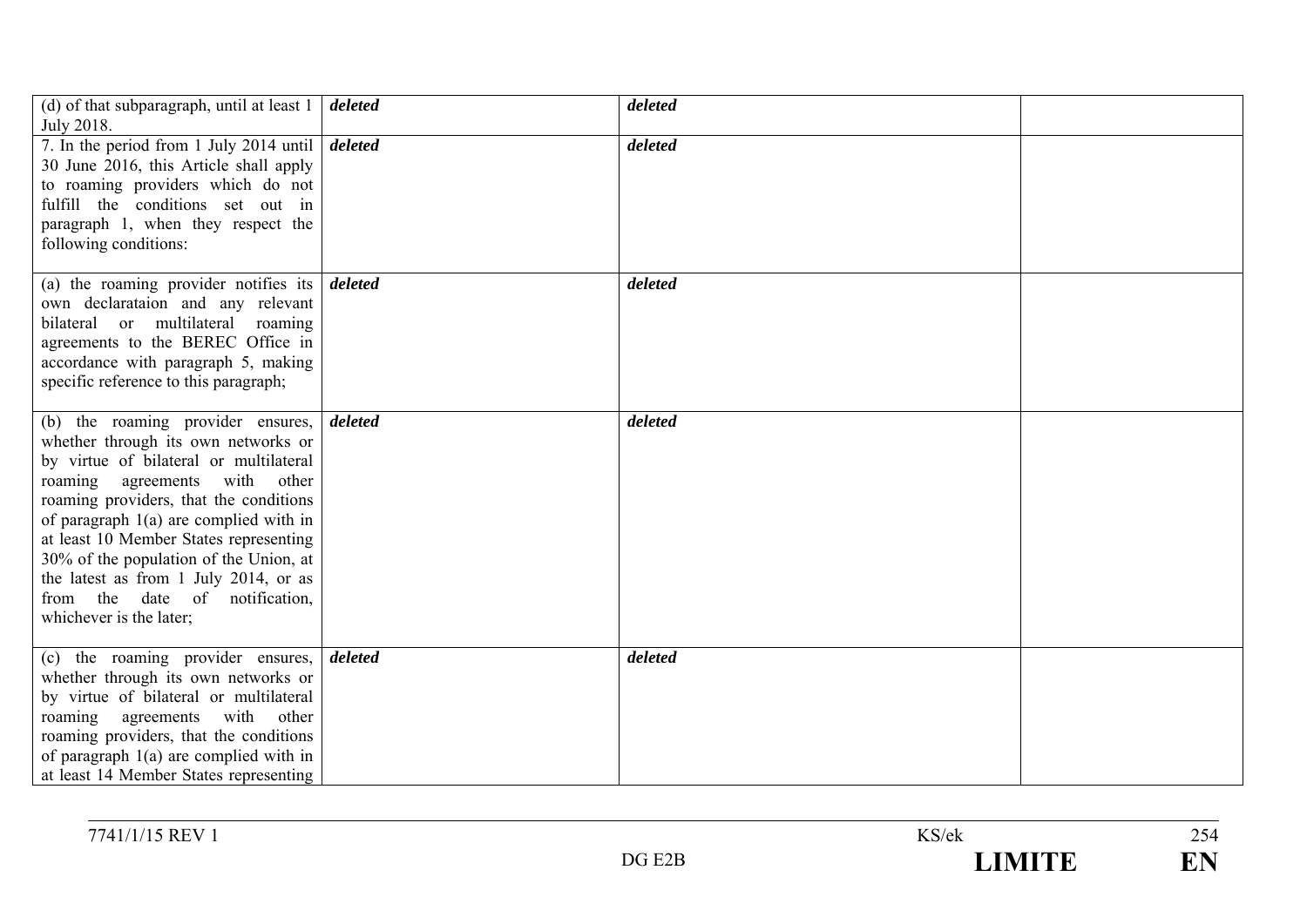| 50% of the population of the Union, at                 |         |         |  |
|--------------------------------------------------------|---------|---------|--|
| the latest as from 1 July 2015, or as                  |         |         |  |
| from the date of notification,                         |         |         |  |
| whichever is the later;                                |         |         |  |
|                                                        |         |         |  |
| (d) the roaming provider ensures,                      | deleted | deleted |  |
| whether through its own networks or                    |         |         |  |
| by virtue of bilateral or multilateral                 |         |         |  |
| with other<br>roaming agreements                       |         |         |  |
| roaming providers, that the conditions                 |         |         |  |
| of paragraph $1(a)$ are complied with in               |         |         |  |
| at least 17 Member States representing                 |         |         |  |
| 70% of the population of the Union, at                 |         |         |  |
| the latest as from 1 July 2016. Where a                |         |         |  |
| roaming provider availing of this                      |         |         |  |
| Article notifies its own declaration and               |         |         |  |
| any relevant bilateral or multilateral                 |         |         |  |
| roaming agreements to the BEREC                        |         |         |  |
| Office pursuant to point (a) of the first              |         |         |  |
| subparagraph and thereby falls under                   |         |         |  |
| this paragraph, the notifying roaming                  |         |         |  |
| provider and any contractual partners                  |         |         |  |
| within the meaning of point (b) shall                  |         |         |  |
| each be bound to comply with their                     |         |         |  |
| respective undertakings to comply with                 |         |         |  |
| the conditions of paragraph $1(a)$ , until             |         |         |  |
| at least 1 July 2018.                                  |         |         |  |
|                                                        |         |         |  |
| 8. Roaming providers shall negotiate in <i>deleted</i> |         | deleted |  |
| good faith the arrangements towards                    |         |         |  |
| establishing bilateral or multilateral                 |         |         |  |
| roaming agreements, on fair and                        |         |         |  |
| reasonable terms having regard to the                  |         |         |  |
| objective that such agreements with                    |         |         |  |
| other roaming providers should allow                   |         |         |  |

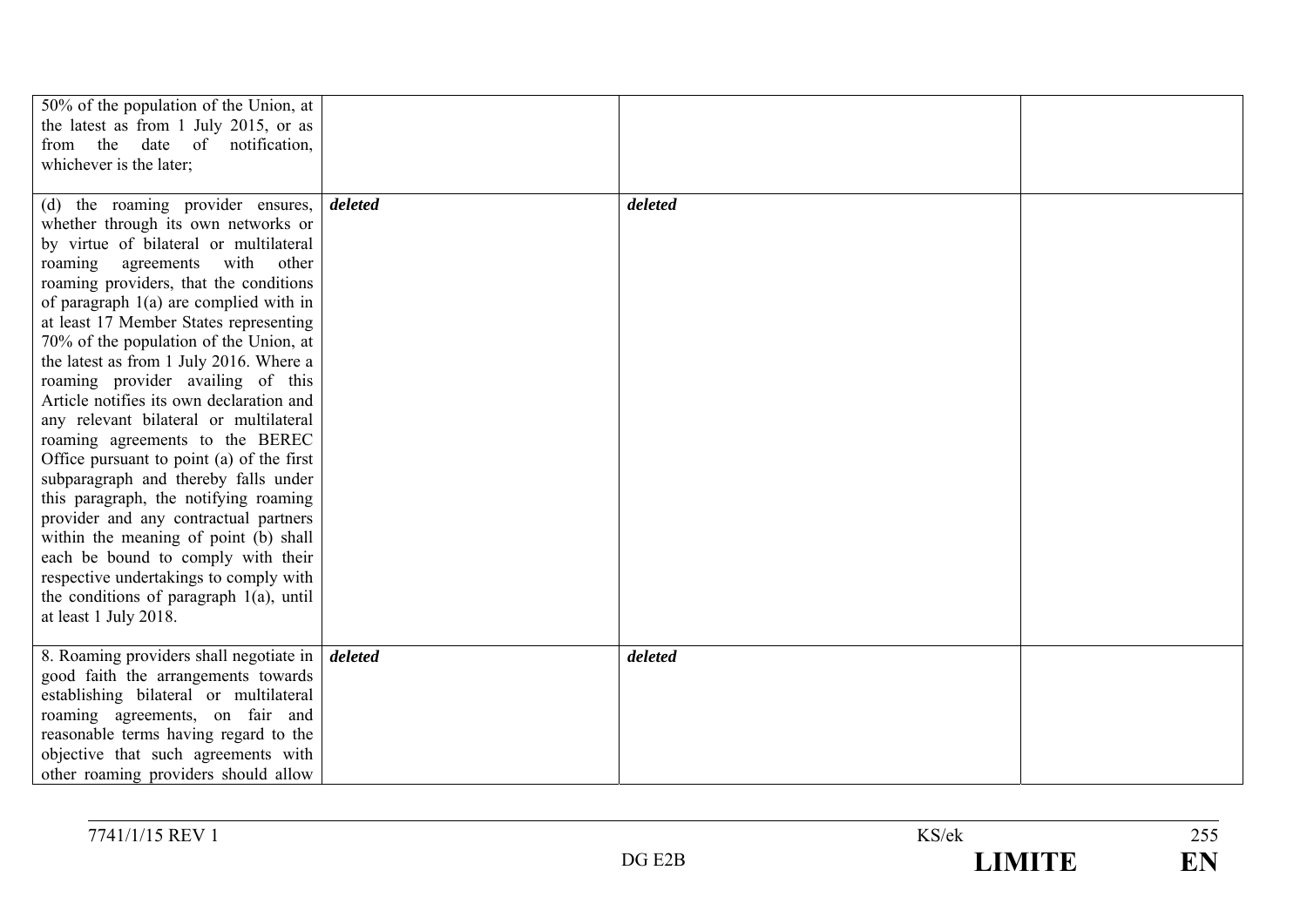| the virtual extension of the home                                             |         |         |  |
|-------------------------------------------------------------------------------|---------|---------|--|
| network coverage and the sustainable                                          |         |         |  |
| provision by each of the roaming                                              |         |         |  |
| providers availing of this Article of                                         |         |         |  |
| regulated retail roaming services at the                                      |         |         |  |
| same price level as their respective                                          |         |         |  |
| domestic<br>mobile<br>communications                                          |         |         |  |
| services.                                                                     |         |         |  |
|                                                                               |         |         |  |
| 9. By way of exception to paragraph 1,                                        | deleted | deleted |  |
| after 1 July 2016, this Article shall                                         |         |         |  |
| apply to roaming providers availing of                                        |         |         |  |
| this Article when those roaming                                               |         |         |  |
| providers demonstrate that they have                                          |         |         |  |
| sought in good faith to establish or<br>extend a bilateral or multilateral    |         |         |  |
|                                                                               |         |         |  |
| roaming agreements on the basis of fair<br>and reasonable terms in all Member |         |         |  |
|                                                                               |         |         |  |
| States where they do not yet fulfill the                                      |         |         |  |
| requirements of 1 and have been                                               |         |         |  |
| unable to secure any bilateral or                                             |         |         |  |
| multilateral roaming agreement with a                                         |         |         |  |
| roaming provider in one or more                                               |         |         |  |
| Member States, provided they comply<br>with the minimum coverage referred to  |         |         |  |
| in paragraph 6(b) and with all other                                          |         |         |  |
| relevant provisions of this Article. In                                       |         |         |  |
| those cases, roaming providers availing                                       |         |         |  |
| of this Article shall continue to seek to                                     |         |         |  |
| establish<br>reasonable terms<br>for                                          |         |         |  |
| conclusion of a roaming agreement                                             |         |         |  |
| with a roaming provider from any                                              |         |         |  |
| unrepresented Member State.                                                   |         |         |  |
|                                                                               |         |         |  |
| 10. Where an alternative roaming deleted                                      |         | deleted |  |

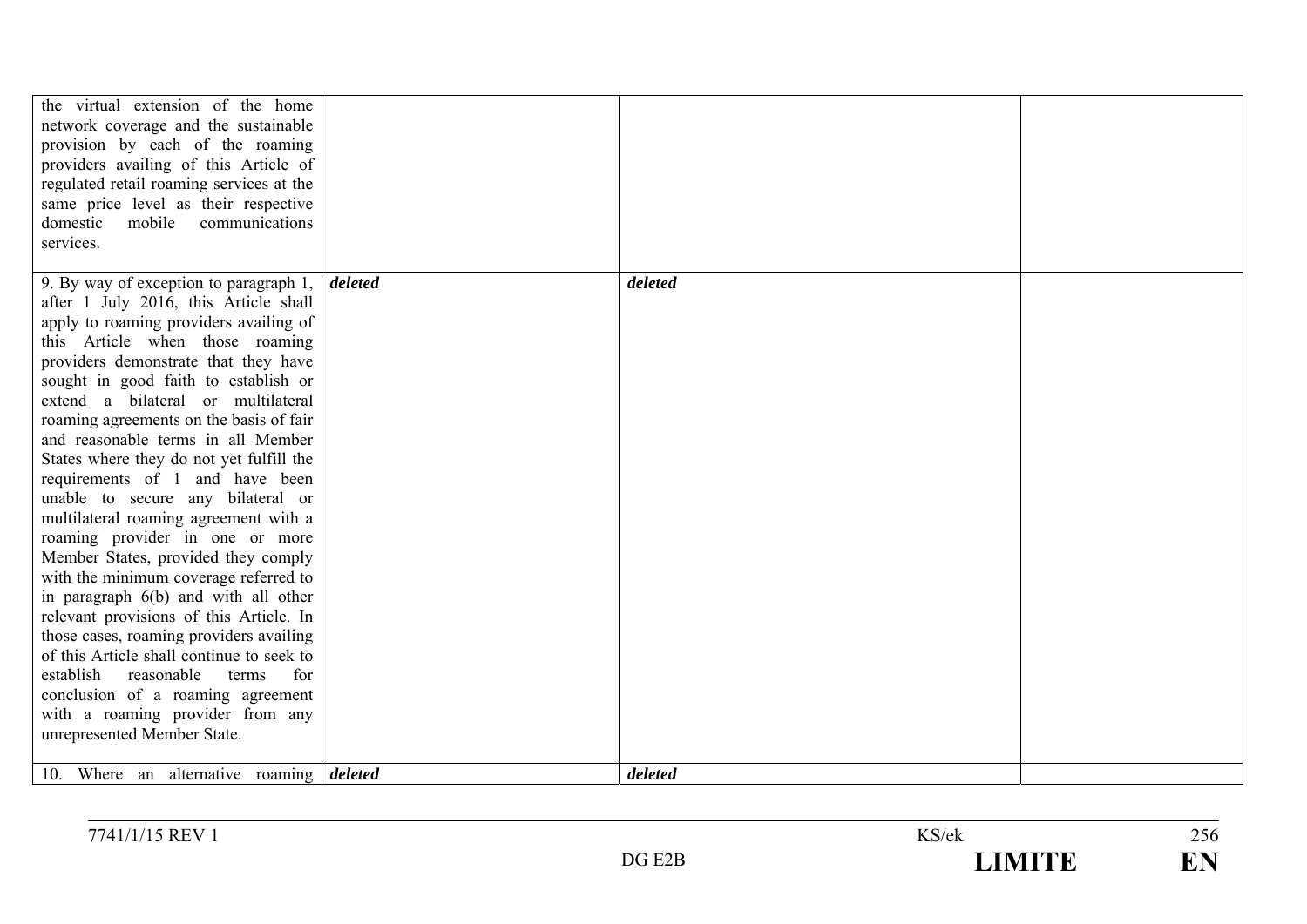| provider has already been granted<br>access to a domestic provider's<br>customers pursuant to Article $4(1)$ and<br>has already made the necessary<br>investments to serve those customers,<br>Article $4(7)$ shall not apply to such a<br>domestic provider during a transitional<br>period of three years. The transitional<br>period is without prejudice to the need<br>to respect any longer contractual period |                                                                             |         |  |
|----------------------------------------------------------------------------------------------------------------------------------------------------------------------------------------------------------------------------------------------------------------------------------------------------------------------------------------------------------------------------------------------------------------------|-----------------------------------------------------------------------------|---------|--|
| agreed with the alternative roaming                                                                                                                                                                                                                                                                                                                                                                                  |                                                                             |         |  |
| provider. EN 65 EN                                                                                                                                                                                                                                                                                                                                                                                                   |                                                                             |         |  |
| 11. This Article is without prejudice to<br>the application of Union competition<br>rules to bilateral and multilateral<br>roaming agreements.                                                                                                                                                                                                                                                                       | deleted                                                                     | deleted |  |
|                                                                                                                                                                                                                                                                                                                                                                                                                      | (4a) The following articles are inserted:                                   |         |  |
|                                                                                                                                                                                                                                                                                                                                                                                                                      | 'Article 6a                                                                 |         |  |
|                                                                                                                                                                                                                                                                                                                                                                                                                      | <b>Abolition of retail roaming charges</b>                                  |         |  |
|                                                                                                                                                                                                                                                                                                                                                                                                                      | With effect from 15 December 2015,                                          |         |  |
|                                                                                                                                                                                                                                                                                                                                                                                                                      | roaming providers shall not levy any                                        |         |  |
|                                                                                                                                                                                                                                                                                                                                                                                                                      | surcharge in comparison to the charges                                      |         |  |
|                                                                                                                                                                                                                                                                                                                                                                                                                      | for mobile communications services at                                       |         |  |
|                                                                                                                                                                                                                                                                                                                                                                                                                      | domestic level on roaming customers in                                      |         |  |
|                                                                                                                                                                                                                                                                                                                                                                                                                      | any Member States for any regulated                                         |         |  |
|                                                                                                                                                                                                                                                                                                                                                                                                                      | roaming call made or received, for any<br>regulated roaming SMS/MMS message |         |  |
|                                                                                                                                                                                                                                                                                                                                                                                                                      | sent and for any regulated data                                             |         |  |
|                                                                                                                                                                                                                                                                                                                                                                                                                      | roaming services used, nor any general                                      |         |  |
|                                                                                                                                                                                                                                                                                                                                                                                                                      | charge to enable the terminal                                               |         |  |
|                                                                                                                                                                                                                                                                                                                                                                                                                      | equipment or service to be used abroad.                                     |         |  |
|                                                                                                                                                                                                                                                                                                                                                                                                                      | Article 6b                                                                  |         |  |
|                                                                                                                                                                                                                                                                                                                                                                                                                      | Fair usage                                                                  |         |  |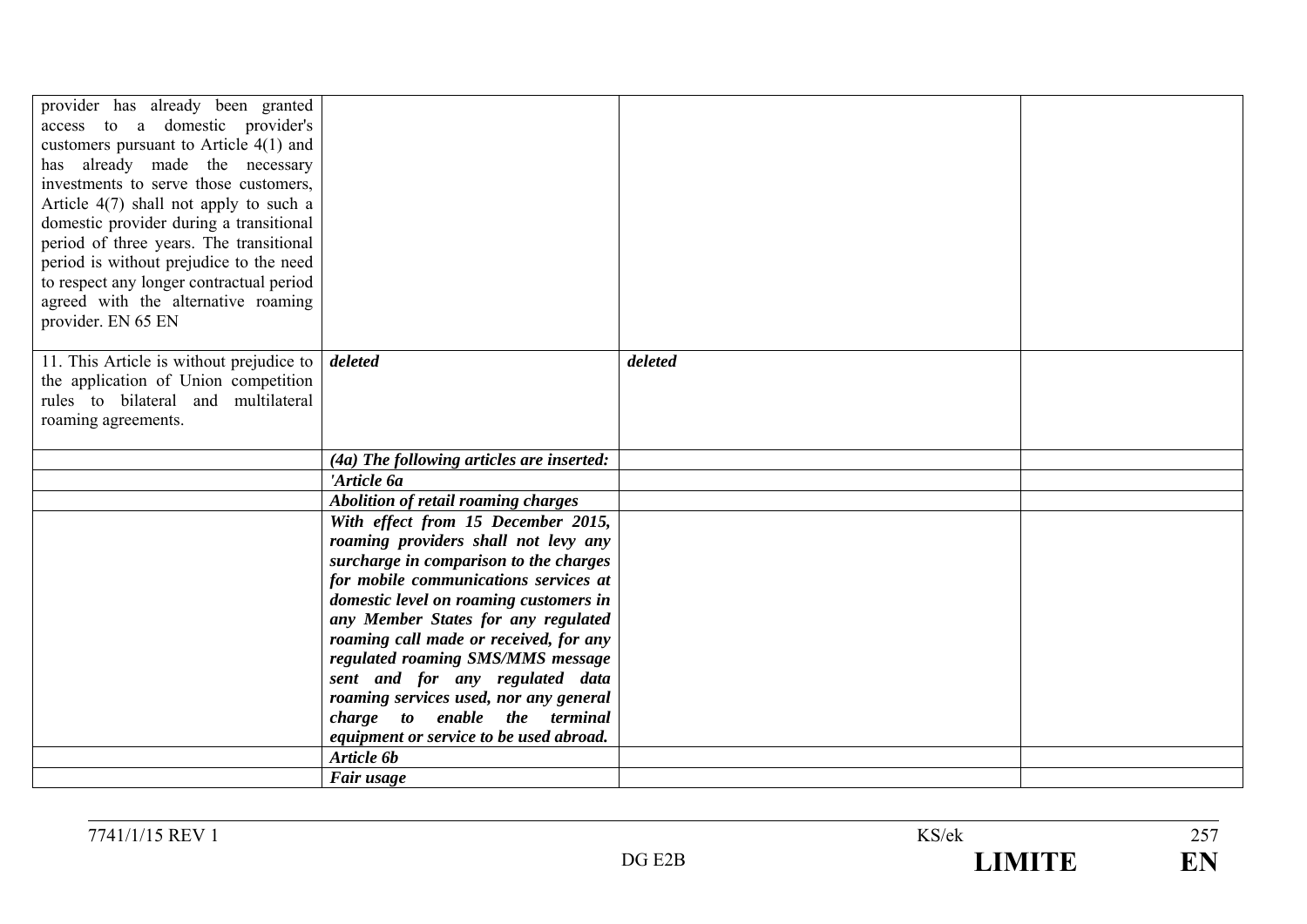| 1. By way of derogation from article 6a,   |  |
|--------------------------------------------|--|
| and to prevent anomalous or abusive        |  |
| usage of retail roaming services,          |  |
| roaming providers may apply a 'fair        |  |
| use clause' to the consumption of          |  |
| regulated retail roaming services          |  |
| provided at the applicable domestic        |  |
| price level, by reference to fair use      |  |
| criteria. These criteria shall be applied  |  |
| in such a way that consumers are in a      |  |
| position to confidently replicate the      |  |
| typical domestic consumption pattern       |  |
| associated with their respective           |  |
| domestic retail packages while             |  |
| periodically travelling within the         |  |
| Union.                                     |  |
| 2. In accordance with Article 20 of        |  |
| <b>Directive</b><br>2002/22/EC,<br>roaming |  |
| providers shall publish and include in     |  |
| their contracts detailed quantified        |  |
| information on how any fair use            |  |
| criteria are applied, by reference to the  |  |
| main pricing, volume or other              |  |
| parameters of the retail package in        |  |
| question.                                  |  |
| 3. By 31 December 2014, BEREC shall,       |  |
| after consulting stakeholders and in       |  |
| close cooperation with the Commission,     |  |
| lay down general guidelines for the        |  |
| application of fair use criteria in retail |  |
| contracts provided by roaming              |  |
| providers. BEREC shall have regard in      |  |
| particular to the evolution of pricing     |  |
| and consumption patterns in the            |  |
| Member States, to the degree of            |  |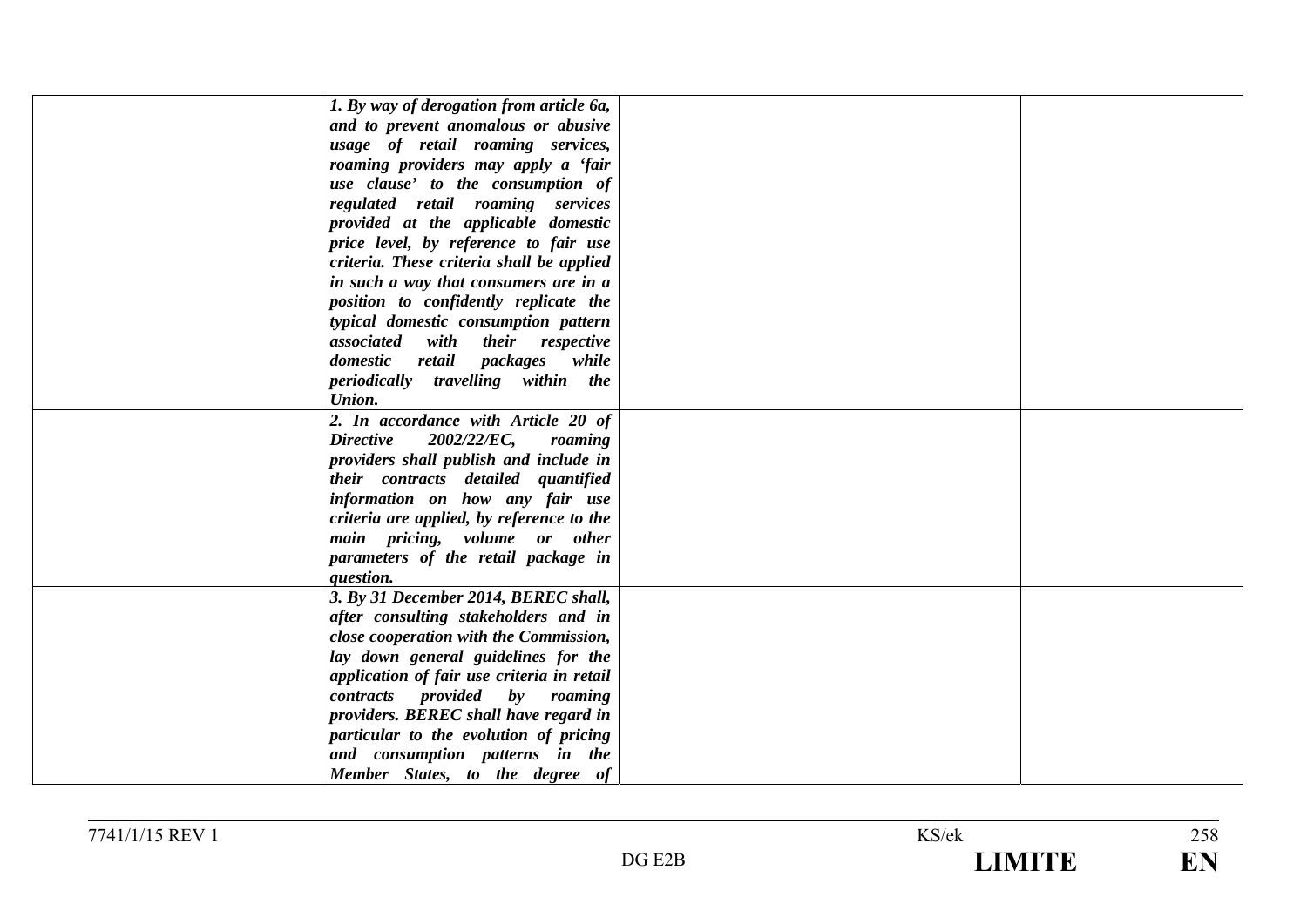| convergence of domestic price levels       |  |
|--------------------------------------------|--|
| across the Union, to any observable        |  |
| effect of roaming at domestic service      |  |
| rates on the evolution of such rates,      |  |
| and to the evolution of effective          |  |
| wholesale<br>roaming<br>rates<br>for       |  |
| unbalanced traffic between roaming         |  |
| providers. In addition, BEREC's            |  |
| guidelines may also have regard to         |  |
| relevant objective variations between      |  |
| Member States or between roaming           |  |
| providers in respect of factors such as    |  |
| domestic price levels, typical volumes     |  |
| included in retail packages or the         |  |
| average period during which customers      |  |
| travel within the Union.                   |  |
| 4. In order to ensure consistent and       |  |
| simultaneous implementation across         |  |
| the Union of the application of the fair   |  |
| use criteria, the Commission shall, by     |  |
|                                            |  |
| means of implementing acts and based       |  |
| on the BEREC guidelines referred on        |  |
| paragraph 3, adopt, by 30 June 2015,       |  |
| detailed rules on the application of fair  |  |
| use criteria.                              |  |
| 5. The competent national regulatory       |  |
| authority shall strictly monitor and       |  |
| supervise the application of fair use      |  |
| criteria as defined by the Commission      |  |
| implementing act referred<br>on            |  |
| paragraph 4, taking utmost account of      |  |
| the BEREC general guidelines, of           |  |
| relevant objective factors specific to its |  |
| Member State and of relevant objective     |  |
| variations between roaming providers,      |  |

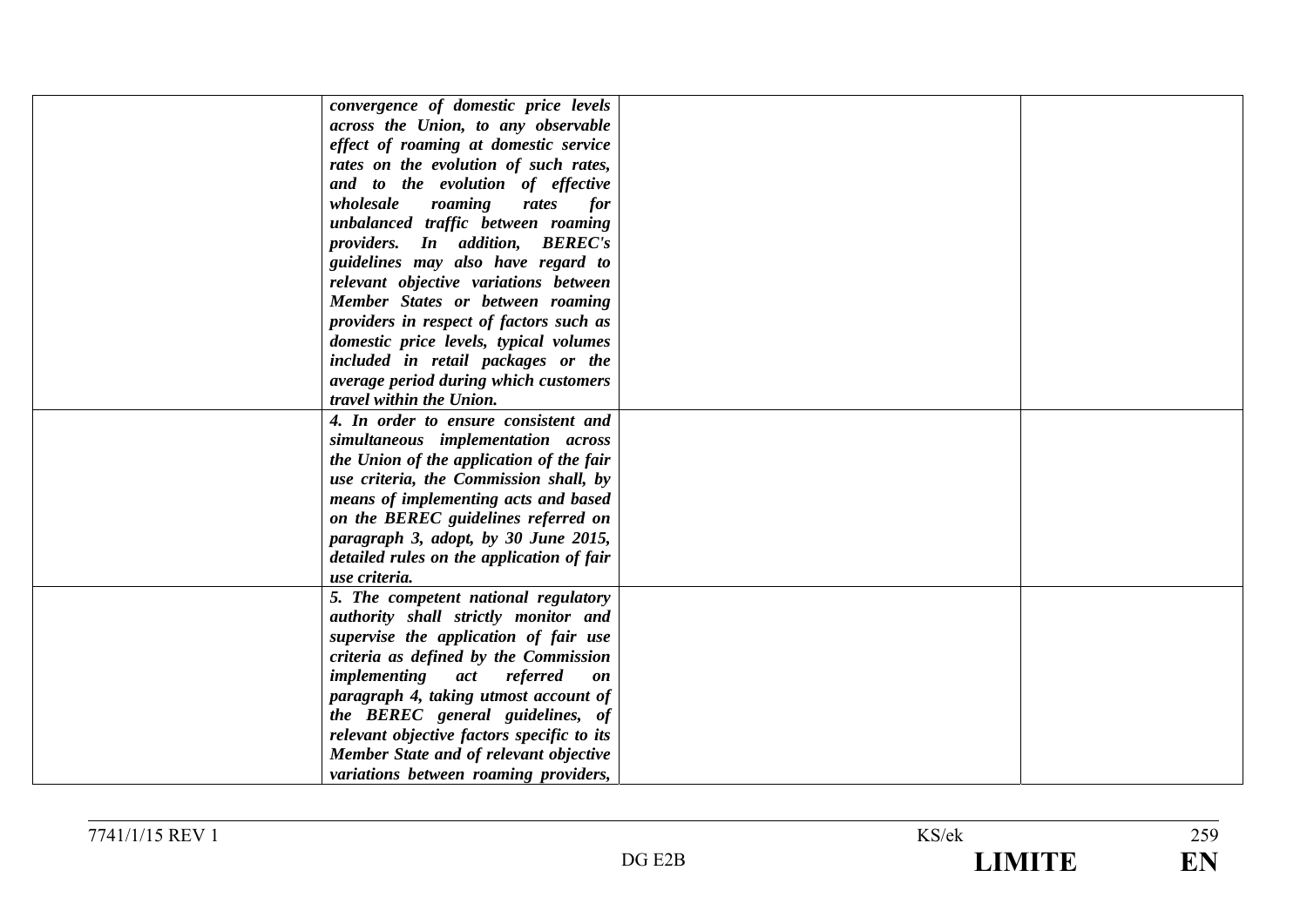|                                    | and shall ensure that unreasonable<br>terms are not applied. |                                                         |  |
|------------------------------------|--------------------------------------------------------------|---------------------------------------------------------|--|
|                                    |                                                              |                                                         |  |
|                                    | 6. The retail charges for euro tariff                        |                                                         |  |
|                                    | services established by articles 8, 10                       |                                                         |  |
|                                    | and 13 of this Regulation apply for                          |                                                         |  |
|                                    | regulated roaming services in excess of                      |                                                         |  |
|                                    | any fair usage limit applied in                              |                                                         |  |
|                                    | accordance with article 6b.'                                 |                                                         |  |
| $(5)$ In Article 8, paragraph 2 is | $[no \space change]$                                         | (5) In Articles 8, paragraph 2 is amended 10 and 13 are |  |
| amended as follows:                |                                                              | deleted and replaced as follows:                        |  |
|                                    |                                                              | Article 6a                                              |  |
|                                    |                                                              | <b>Retail roaming charges</b>                           |  |
|                                    |                                                              | 1. Roaming providers shall include in all tariff plans  |  |
|                                    |                                                              | containing regulated roaming services a basic           |  |
|                                    |                                                              | roaming allowance referred to in Article $6b(1)$ . For  |  |
|                                    |                                                              | consumption within the basic allowance, roaming         |  |
|                                    |                                                              | providers may not levy any surcharge in comparison      |  |
|                                    |                                                              | to the domestic retail price for mobile communications  |  |
|                                    |                                                              | services on roaming customers in any Member State       |  |
|                                    |                                                              | for any regulated roaming call made or received, for    |  |
|                                    |                                                              |                                                         |  |
|                                    |                                                              | any regulated roaming SMS/MMS message sent and          |  |
|                                    |                                                              | for any regulated data roaming services used, nor any   |  |
|                                    |                                                              | general charge to enable the terminal equipment or      |  |
|                                    |                                                              | service to be used abroad.                              |  |
|                                    |                                                              |                                                         |  |
|                                    |                                                              | 2. Without prejudice to the third subparagraph, if      |  |
|                                    |                                                              | roaming providers apply a surcharge for the             |  |
|                                    |                                                              | consumption of regulated roaming services in excess     |  |
|                                    |                                                              | of the basic roaming allowance, it shall meet the       |  |
|                                    |                                                              | following requirements:                                 |  |
|                                    |                                                              |                                                         |  |
|                                    |                                                              | (a)the surcharge applied for regulated roaming calls    |  |
|                                    |                                                              | made, regulated roaming SMS messages sent and           |  |
|                                    |                                                              | regulated data roaming services shall not exceed the    |  |
|                                    |                                                              | maximum wholesale charges provided for in Articles      |  |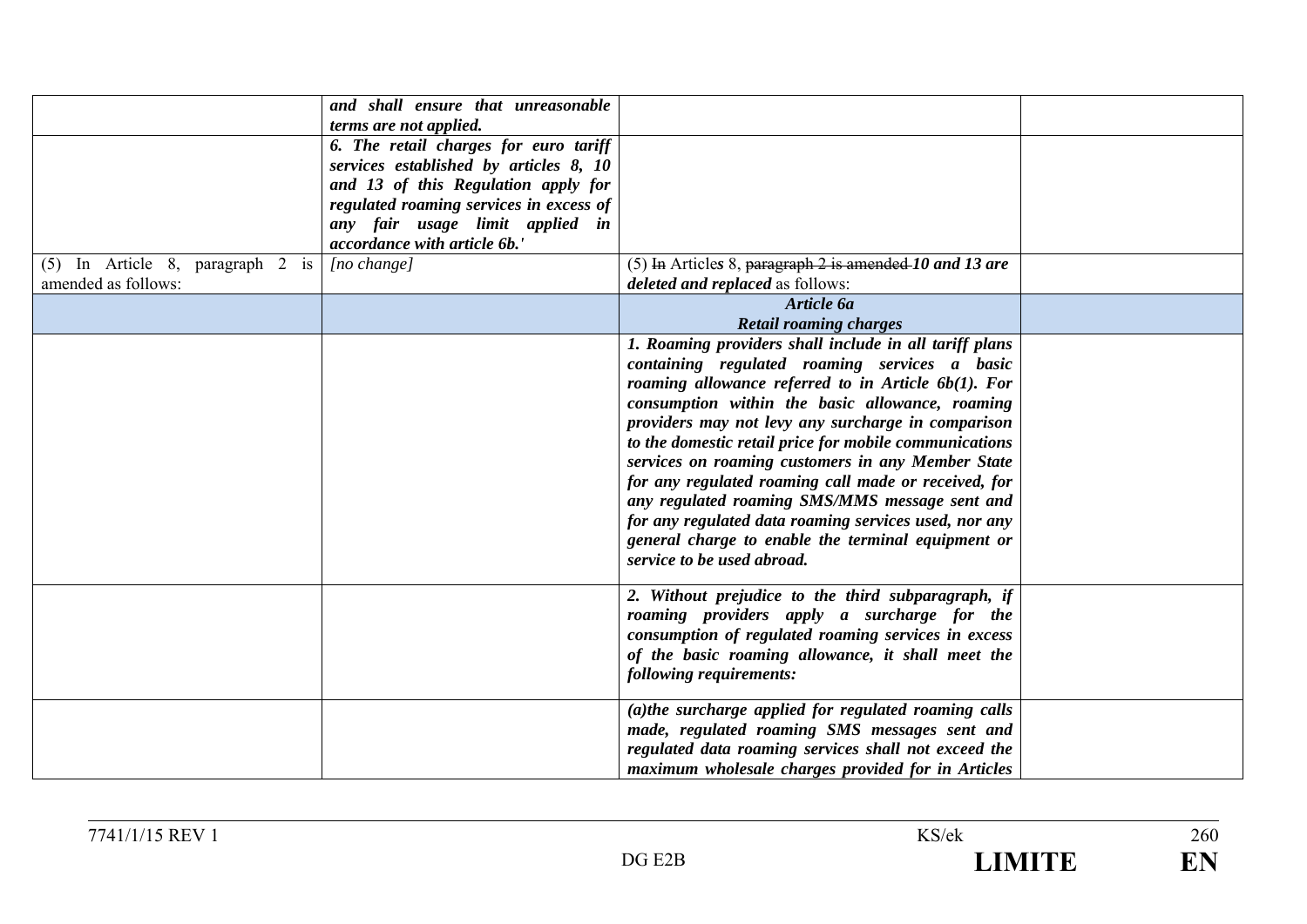| $7(2)$ , $9(1)$ and $12(1)$ , respectively.                                                                                                                                                                                                                                                                                                                                                                                                                                                     |
|-------------------------------------------------------------------------------------------------------------------------------------------------------------------------------------------------------------------------------------------------------------------------------------------------------------------------------------------------------------------------------------------------------------------------------------------------------------------------------------------------|
| (b)the surcharge applied for regulated roaming calls<br>received shall not exceed the weighted average of<br>maximum mobile termination rates across the Union<br>set out in accordance with paragraph 3.                                                                                                                                                                                                                                                                                       |
| Roaming providers may implement usage policies<br>necessary to prevent anomalous or abusive usage of<br>calls received.                                                                                                                                                                                                                                                                                                                                                                         |
| Roaming providers shall not apply any surcharge to a<br>regulated roaming SMS message received or to a<br>roaming voicemail message received. This shall be<br>without prejudice to other applicable charges such as<br>those for listening to such messages.                                                                                                                                                                                                                                   |
| Roaming providers shall charge roaming calls made<br>and received on a per second basis. Roaming<br>providers may apply an initial minimum charging<br>period not exceeding 30 seconds to calls made.<br>Roaming providers shall charge its customers for the<br>provision of regulated data roaming services on a per-<br>kilobyte basis, except for Multimedia Messaging<br>Service (MMS) messages which may be charged on a<br>per-unit basis.                                               |
| This paragraph shall not preclude offers which<br>provide roaming customers, for a per diem or any<br>other fixed periodic charge, a certain volume<br>allowance consistent with ordinary domestic usage<br>and typical travel periods provided that the amount of<br>the consumption of the full amount of the volume<br>included in the offer leads to a unit price per regulated<br>roaming calls made, calls received, SMS messages<br>sent and data roaming services which does not exceed |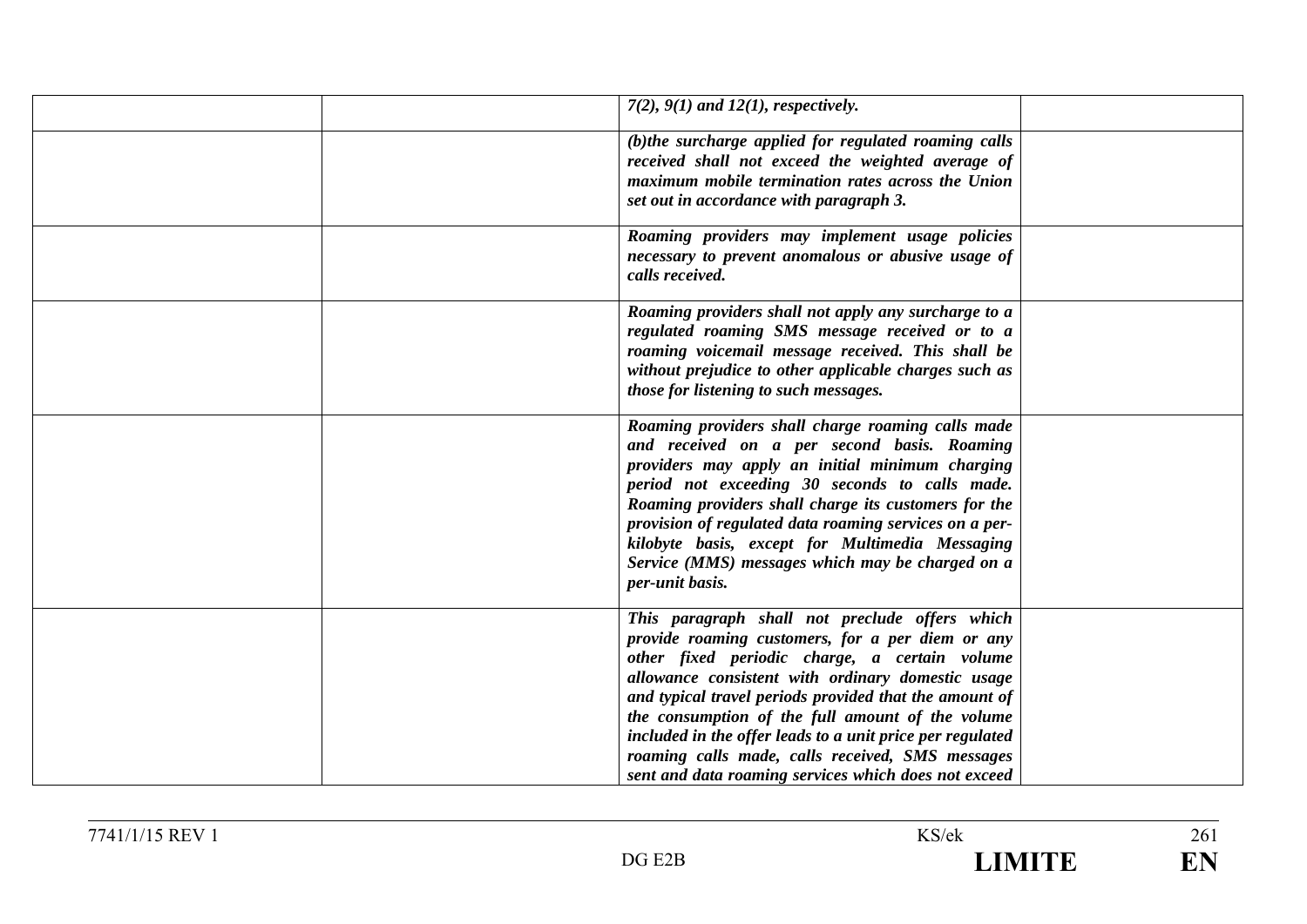| the respective domestic retail price and the maximum<br>surcharge as set out in the first subparagraph.                                                                                                                                                                                                                                                                                                                                                                                                                                                                                                                                                                                                                                                                                                                                                    |
|------------------------------------------------------------------------------------------------------------------------------------------------------------------------------------------------------------------------------------------------------------------------------------------------------------------------------------------------------------------------------------------------------------------------------------------------------------------------------------------------------------------------------------------------------------------------------------------------------------------------------------------------------------------------------------------------------------------------------------------------------------------------------------------------------------------------------------------------------------|
| 3. By 1 January 2016, BEREC shall set out the<br>weighted average of maximum mobile termination<br>rates referred to in point (b) of paragraph 2 on the<br>basis of (i) the maximum level of mobile termination<br>rates imposed in the market for wholesale voice call<br>termination on individual mobile networks by the<br>national regulatory authorities in accordance with<br>Articles 7 and 16 of the Framework Directive and<br>Article 13 of Directive 2002/19/EC, and (ii) total<br>number of subscribers in Member States. At the<br>request from BEREC, national regulatory authorities<br>shall communicate to BEREC the information<br>referred to in (ii). BEREC shall review the average of<br>maximum mobile termination rates set out in<br>accordance with this Article every year from the date<br>of application of this Regulation. |
| Decisions taken by the Board of Regulators of<br>BEREC for the purposes of this paragraph may be<br>subject of proceedings before the Court of Justice of<br>the European Union.                                                                                                                                                                                                                                                                                                                                                                                                                                                                                                                                                                                                                                                                           |
| 4. Roaming providers may offer and roaming<br>customers may deliberately choose a roaming tariff<br>other than the one set out in paragraphs 1 and 2, by<br>virtue of which roaming customers benefit from a<br>different tariff for regulated roaming service than they<br>would have been accorded in the absence of such a<br>choice. The roaming provider shall remind those<br>roaming customers of the nature of the roaming<br>advantages which would thereby be lost.                                                                                                                                                                                                                                                                                                                                                                              |
| Without prejudice to the previous subparagraph,<br>roaming providers shall apply the tariff set out in                                                                                                                                                                                                                                                                                                                                                                                                                                                                                                                                                                                                                                                                                                                                                     |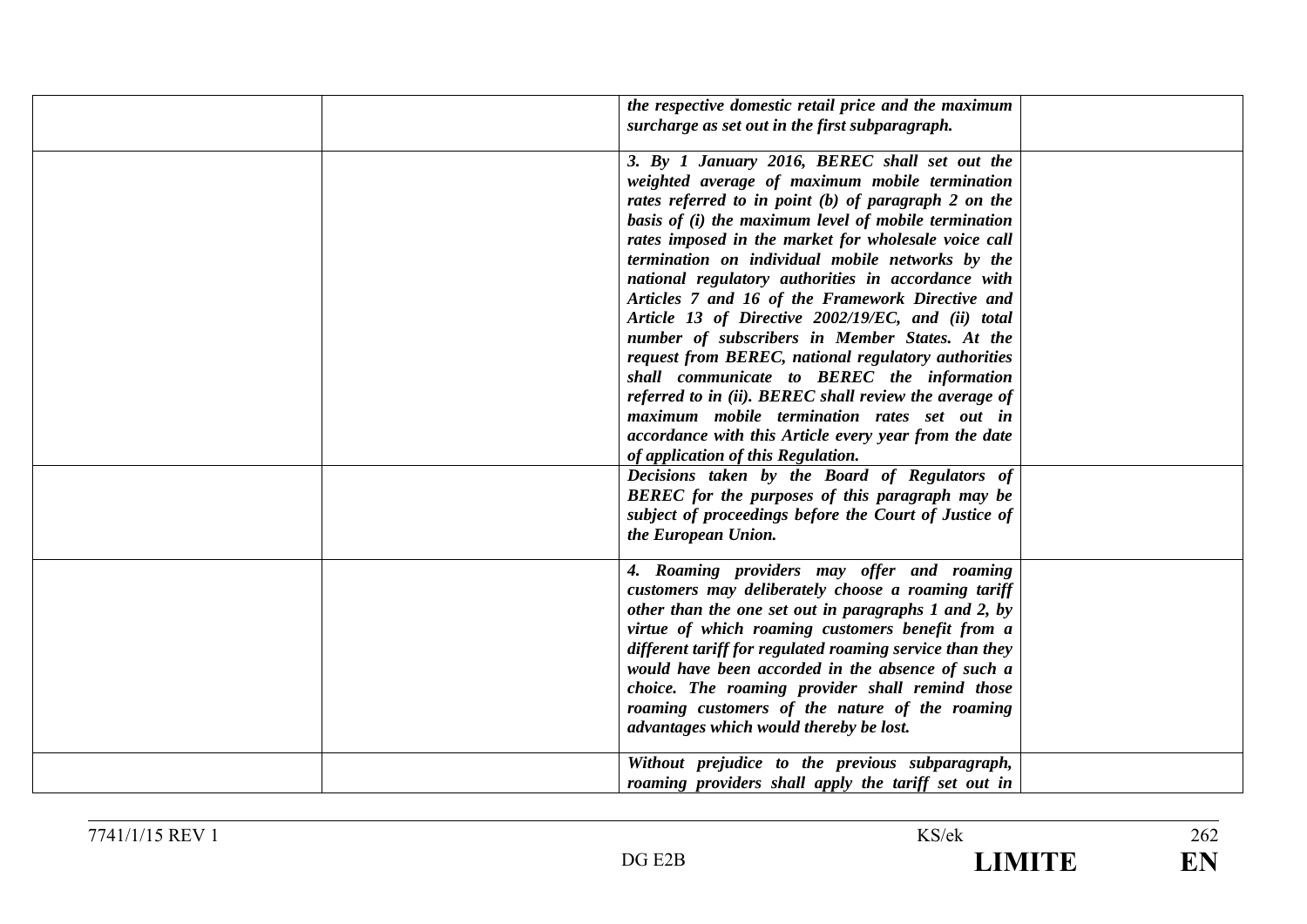| paragraphs 1 and 2 to all existing and new roaming      |                                   |
|---------------------------------------------------------|-----------------------------------|
| customers automatically.                                |                                   |
| When roaming customers deliberately choose to           |                                   |
| switch from or back to the tariff set out in paragraphs |                                   |
| 1 and 2, any switch shall be made within one working    |                                   |
| day of receipt of the request and shall be free of      |                                   |
| charge. Roaming providers may delay a switch until      |                                   |
| the previous roaming tariff has been effective for a    |                                   |
| minimum specified period not exceeding two months.      |                                   |
|                                                         |                                   |
|                                                         | 5. Roaming providers shall        |
|                                                         | ensure that a contract which      |
|                                                         | includes<br>any<br>type<br>of     |
|                                                         | regulated retail roaming          |
|                                                         | service shall specify the         |
|                                                         | main characteristics of that      |
|                                                         | regulated retail roaming          |
|                                                         | service provided, including       |
|                                                         | <i>in particular:</i>             |
|                                                         | $(a)$ the specific tariff plan or |
|                                                         | tariff plans and, for each        |
|                                                         | such tariff plan, the types of    |
|                                                         | services offered, including       |
|                                                         | volumes<br>the<br>of              |
|                                                         | communications;                   |
|                                                         | (b)<br>restrictions,              |
|                                                         | any                               |
|                                                         | including the basic roaming       |
|                                                         | allowance, imposed on the         |
|                                                         | consumption of regulated          |
|                                                         | retail roaming<br>services        |
|                                                         | provided at the applicable        |
|                                                         | domestic price level. The         |
|                                                         | information on the basic          |
|                                                         | roaming allowance shall           |
|                                                         | include the volume of the         |
|                                                         | allowance<br>and<br>the           |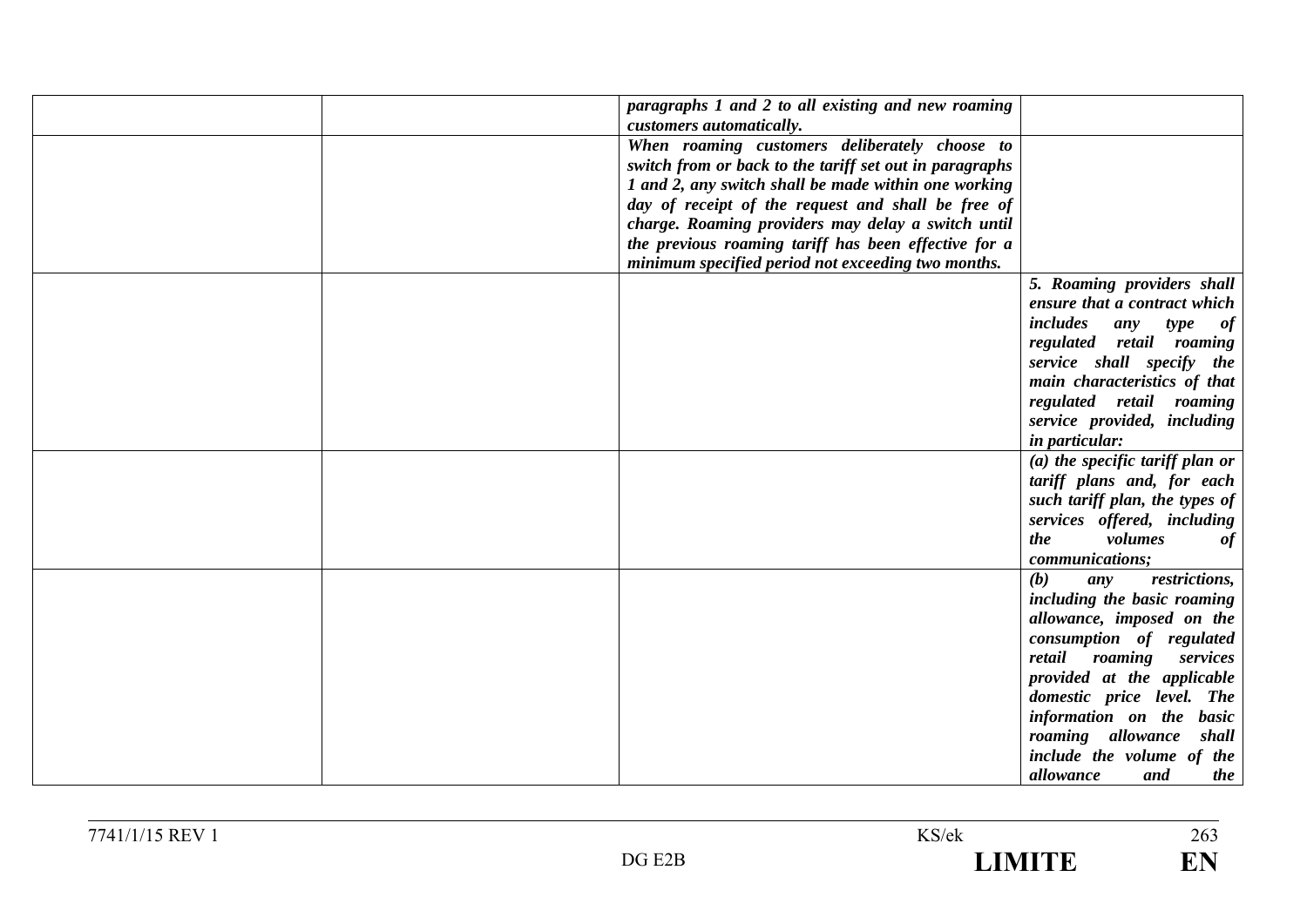|                                                                                                                                      | availability in the number of<br>days, and the charges which<br>apply in excess of the basic<br>roaming allowance within<br>the EU (in the currency of<br>the home bill provided by the<br>customer's<br>domestic<br><i>provider</i> ).<br>Roaming providers shall<br>publish<br>information<br>the                                                                                                                                                                                                                                                                                                                                                                                                                                                                                               |
|--------------------------------------------------------------------------------------------------------------------------------------|---------------------------------------------------------------------------------------------------------------------------------------------------------------------------------------------------------------------------------------------------------------------------------------------------------------------------------------------------------------------------------------------------------------------------------------------------------------------------------------------------------------------------------------------------------------------------------------------------------------------------------------------------------------------------------------------------------------------------------------------------------------------------------------------------|
|                                                                                                                                      | referred<br><i>to</i><br>$\boldsymbol{i}$ n<br>first<br>subparagraph.                                                                                                                                                                                                                                                                                                                                                                                                                                                                                                                                                                                                                                                                                                                             |
|                                                                                                                                      | Article 6b<br><b>Basic roaming allowance</b>                                                                                                                                                                                                                                                                                                                                                                                                                                                                                                                                                                                                                                                                                                                                                      |
|                                                                                                                                      | 1. The basic roaming allowance shall be available at<br><b>The</b><br>basic<br>roaming<br>1.<br>minimum for [a] days per calendar year and shall<br>allowance shall be available<br>allow a minimum daily consumption of [b] minutes of<br>at minimum for 7 days per<br>regulated roaming voice calls made, [b] minutes of<br>calendar year and shall<br>regulated roaming voice calls received, [c] regulated<br>allow a minimum daily<br>roaming SMS messages sent and [d] megabytes of<br>consumption of 5 minutes of<br>regulated data roaming services.<br>regulated roaming voice<br>calls made, 5 minutes of<br>regulated<br>roaming voice<br>calls received, 5 regulated<br>roaming SMS messages sent<br>and<br><i>10</i><br>megabytes<br>of<br>regulated<br>data<br>roaming<br>services. |
|                                                                                                                                      | 2. Roaming providers shall publish and include in<br>their contracts detailed quantified information on how<br>the basic roaming allowance is applied, by reference<br>to its main pricing or volume parameters.                                                                                                                                                                                                                                                                                                                                                                                                                                                                                                                                                                                  |
| (a) the first subparagraph is replaced by<br>first<br>subparagraph<br>$(a)$ the<br>is<br>replaced by the following:<br>the following | deleted                                                                                                                                                                                                                                                                                                                                                                                                                                                                                                                                                                                                                                                                                                                                                                                           |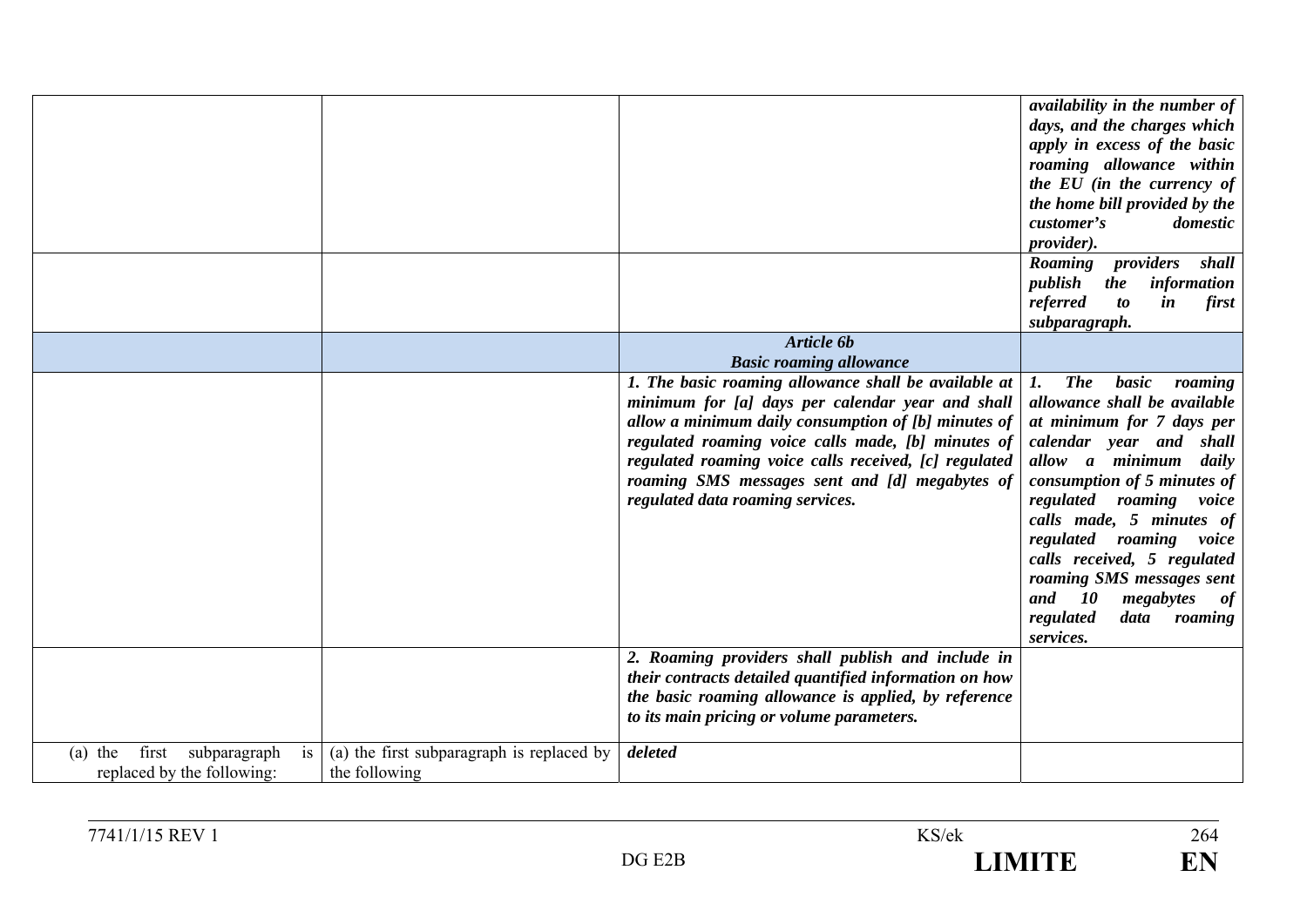| '2. With effect from 1 July 2013, the   | '2. With effect from 1 July 2013 2012,    | deleted |  |
|-----------------------------------------|-------------------------------------------|---------|--|
| retail charge (excluding VAT) for a     | the retail charge (excluding VAT) for a   |         |  |
| euro-voice tariff which a roaming       | euro-voice tariff which a roaming         |         |  |
| provider may levy on its roaming        | provider may levy on its roaming          |         |  |
| customer for the provision of a         | customer for the provision of a regulated |         |  |
| regulated roaming call may vary for     | roaming call may vary for any roaming     |         |  |
| any roaming call but shall not exceed   | call but shall not exceed EUR $0.24$ 0.29 |         |  |
| EUR 0,24 per minute for any call made   | per minute for any call made or EUR       |         |  |
| or EUR 0,07 per minute for any call     | $0.07$ 0,08 per minute for any call       |         |  |
| received. The maximum retail charge     | received. The maximum retail charge for   |         |  |
| for calls made shall decrease to EUR    | calls made shall decrease to EUR 0.19     |         |  |
| 0,19 on 1 July 2014. As of 1 July 2014, | $0,24$ on 1 July 20132014. As of and to   |         |  |
| roaming providers shall not levy any    | EUR $0,19$ on 1 July 2014, roaming        |         |  |
| charge on their roaming customers for   | providers and the maximum retail          |         |  |
| calls received, without prejudice to    | charge for calls received shall not levy  |         |  |
| measures taken to prevent anomalous     | any charge on their roaming customers     |         |  |
| or fraudulent usage. Without prejudice  | for calls received, without prejudice to  |         |  |
| to Article 19 those maximum retail      | measures taken to prevent anomalous or    |         |  |
| charges for the euro-voice tariff shall | fraudulent usage. Without prejudice to    |         |  |
| remain valid until 30 June 2017.'       | Article 19 those maximum retail charges   |         |  |
|                                         | for the euro-voice tariff shall remain    |         |  |
|                                         | valid until 30 June 2017.' decrease to    |         |  |
|                                         | EUR 0,07 on 1 July 2013 and to EUR        |         |  |
|                                         | $0,05$ on 1 July 2014. The maximum        |         |  |
|                                         | charges applicable as of 1 July 2014      |         |  |
|                                         | shall expire 16 December 2015 save for    |         |  |
|                                         | regulated roaming calls in excess of      |         |  |
|                                         | any fair use limit applied in accordance  |         |  |
|                                         | with Article 6b.'                         |         |  |
| (b) the third subparagraph is replaced  | deleted                                   | deleted |  |
| by the following:                       |                                           |         |  |
| 'Every roaming provider shall charge    |                                           |         |  |
| its roaming customers for the provision |                                           |         |  |
| of any regulated roaming call to which  |                                           |         |  |

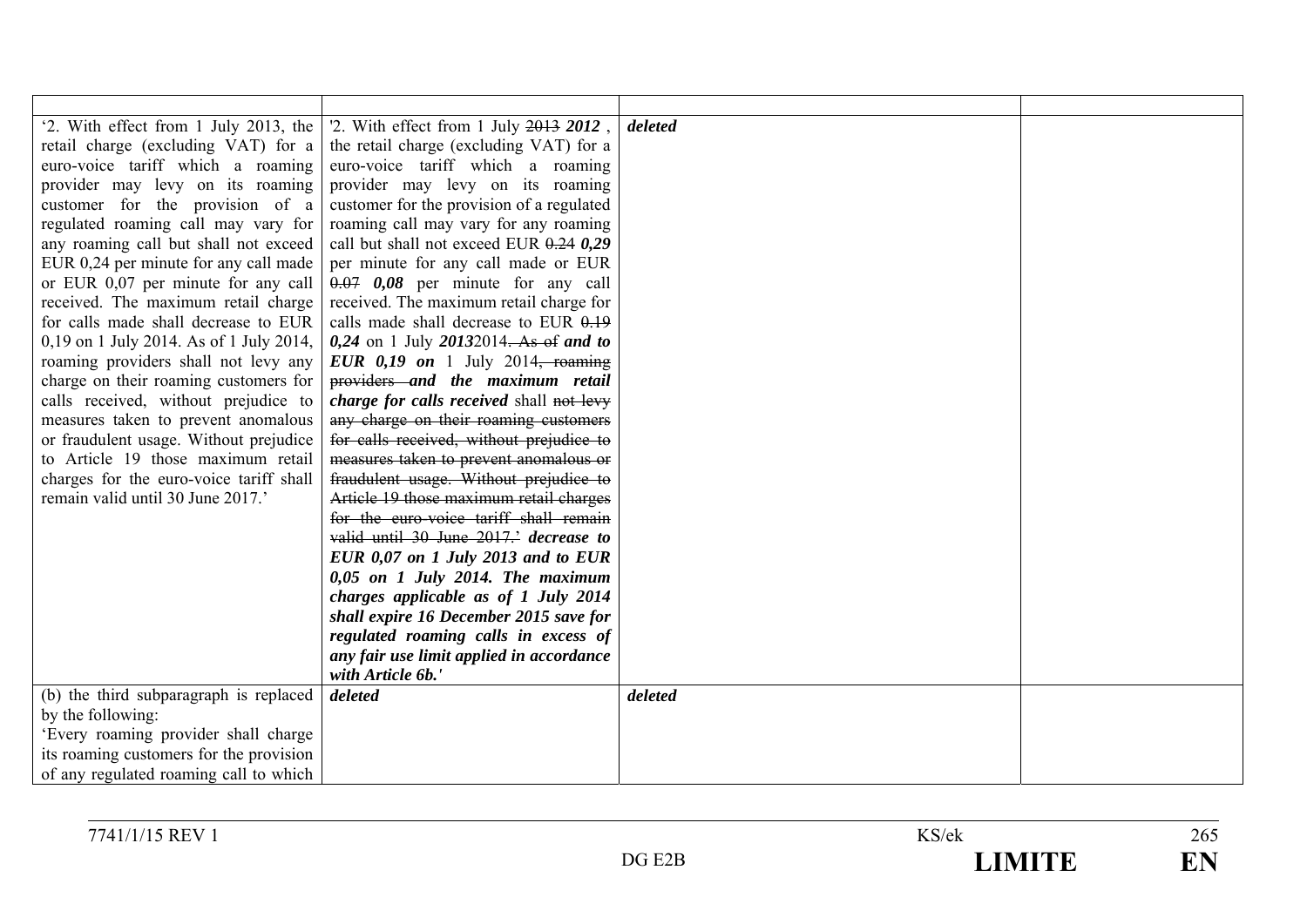| a euro-voice tariff applies on a per-<br>second basis.' |                                                                                                                     |  |
|---------------------------------------------------------|---------------------------------------------------------------------------------------------------------------------|--|
|                                                         | $(5a)$ In Article 10, paragraph 2 is<br>replaced by the following:                                                  |  |
|                                                         | '2. With effect from 1 July 2012, the<br>retail charge (excluding VAT) for a<br>euro-SMS tariff which a roaming     |  |
|                                                         | provider may levy on its roaming<br>customer for a regulated roaming SMS<br>message sent by that roaming customer   |  |
|                                                         | may vary for any regulated roaming<br>SMS message but shall not exceed                                              |  |
|                                                         | EUR 0,09. That maximum charge shall<br>decrease to EUR $0.08$ on 1 July 2013<br>and to EUR 0,06 on 1 July 2014. The |  |
|                                                         | maximum charges applicable as of 1<br>July 2014 shall expire 16 December<br>2015 save for regulated roaming SMS     |  |
|                                                         | messages in excess of any fair use limit<br>applied in accordance with Article 6b.'                                 |  |
|                                                         | (5b) In Article 13, paragraph 2, the first<br>subparagraph is replaced by the<br>following:                         |  |
|                                                         | '2. With effect from 1 July 2012, the<br>retail charge (excluding VAT) of a<br>euro-data tariff which a roaming     |  |
|                                                         | provider may levy on its roaming<br>customer for the provision of a                                                 |  |
|                                                         | regulated data roaming service shall<br>not exceed EUR 0,70 per megabyte<br>used. The maximum retail charge for     |  |
|                                                         | data used shall decrease to EUR 0,45<br>per megabyte used on 1 July 2013 and<br>to EUR 0,20 per megabyte used on 1  |  |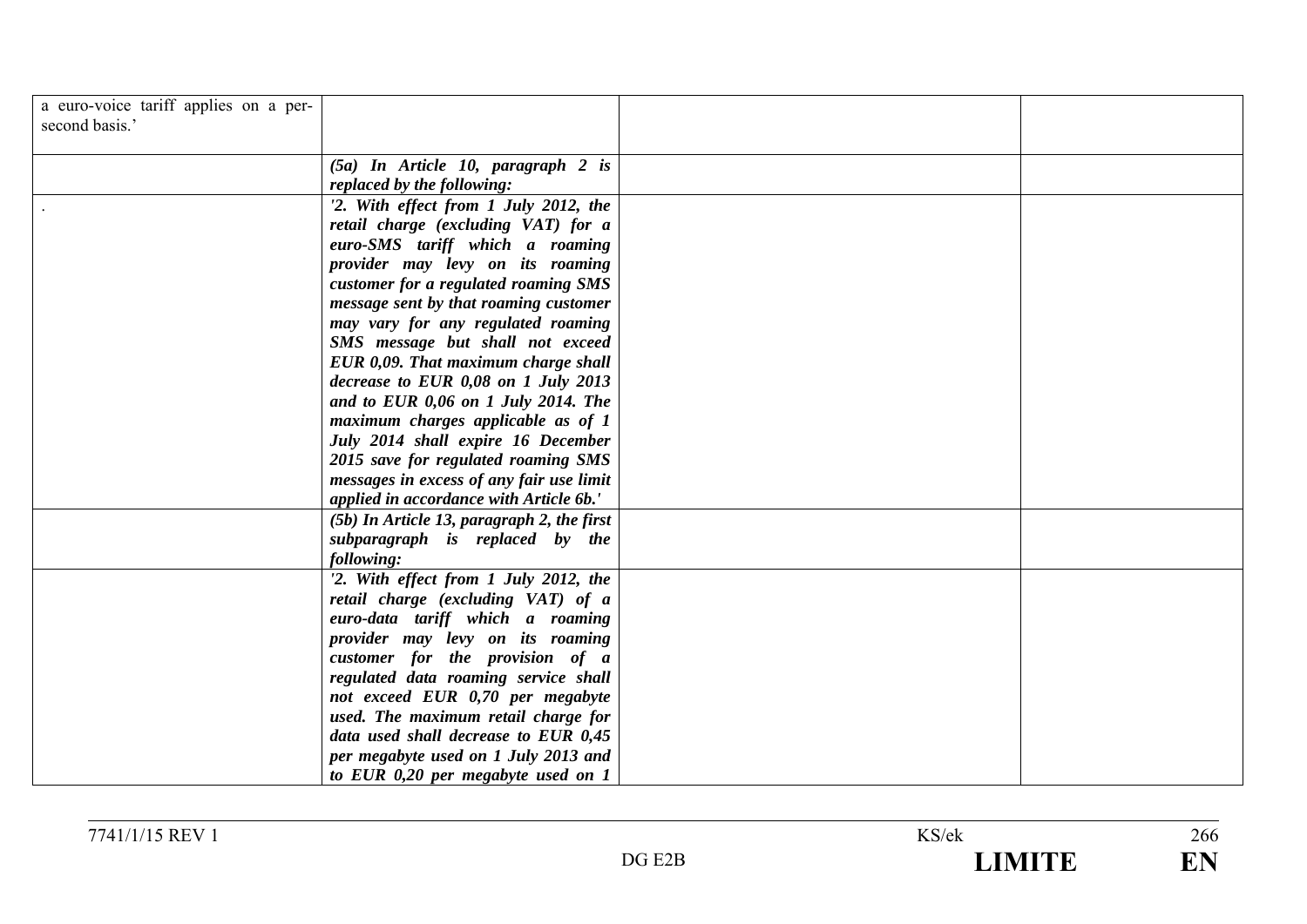|                                                                                                                                                                                                                                                                                                                                                                                                                                                                                                                                                                                                                                                                                                                                                  | July 2014. The maximum charges<br>applicable as of 1 July 2014 shall<br>expire 16 December 2015 save for<br>regulated data roaming services in<br>excess of any fair use limit applied in<br>accordance with Article 6b.' |                                                                                                                                                                                                                  |  |
|--------------------------------------------------------------------------------------------------------------------------------------------------------------------------------------------------------------------------------------------------------------------------------------------------------------------------------------------------------------------------------------------------------------------------------------------------------------------------------------------------------------------------------------------------------------------------------------------------------------------------------------------------------------------------------------------------------------------------------------------------|---------------------------------------------------------------------------------------------------------------------------------------------------------------------------------------------------------------------------|------------------------------------------------------------------------------------------------------------------------------------------------------------------------------------------------------------------|--|
| $(6)$ In Article 14, the following<br>paragraph 1a is inserted:                                                                                                                                                                                                                                                                                                                                                                                                                                                                                                                                                                                                                                                                                  | deleted                                                                                                                                                                                                                   | (6) In Article 14, the following paragraphs $1a$ is<br>inserted and 3 are replaced as follows:                                                                                                                   |  |
| When the consumption<br>$\Omega$ .<br>regulated retail roaming services at the<br>applicable domestic service rate is<br>limited by reference to a reasonable use<br>criterion in accordance with Article<br>$4a(2)$ , roaming providers shall alert<br>customers<br>when<br>roaming<br>the<br>consumption of roaming calls and SMS<br>messages has reached the reasonable<br>use limit and at the same time shall<br>provide roaming customers with basic<br>personalised pricing information on the<br>roaming charges applicable to making<br>a voice call or sending an SMS<br>message outside the domestic service<br>rate or package in accordance with the<br>second, fourth and fifth sub-paragraphs<br>of paragraph 1 of this Article.' | of <i>deleted</i>                                                                                                                                                                                                         | deleted                                                                                                                                                                                                          |  |
|                                                                                                                                                                                                                                                                                                                                                                                                                                                                                                                                                                                                                                                                                                                                                  | (6a) Article 14 is deleted and replaced<br>by the following with effect from 15<br>December 2015.                                                                                                                         |                                                                                                                                                                                                                  |  |
|                                                                                                                                                                                                                                                                                                                                                                                                                                                                                                                                                                                                                                                                                                                                                  | '1. To alert roaming customers to the<br>fact that they will be subject to roaming<br>charges when making or receiving a<br>call or when sending an SMS message,                                                          | 1. To alert roaming customers to the fact that they will<br>may be subject to roaming charges when making or<br>receiving a call or when sending an SMS message,<br>each roaming provider shall, except when the |  |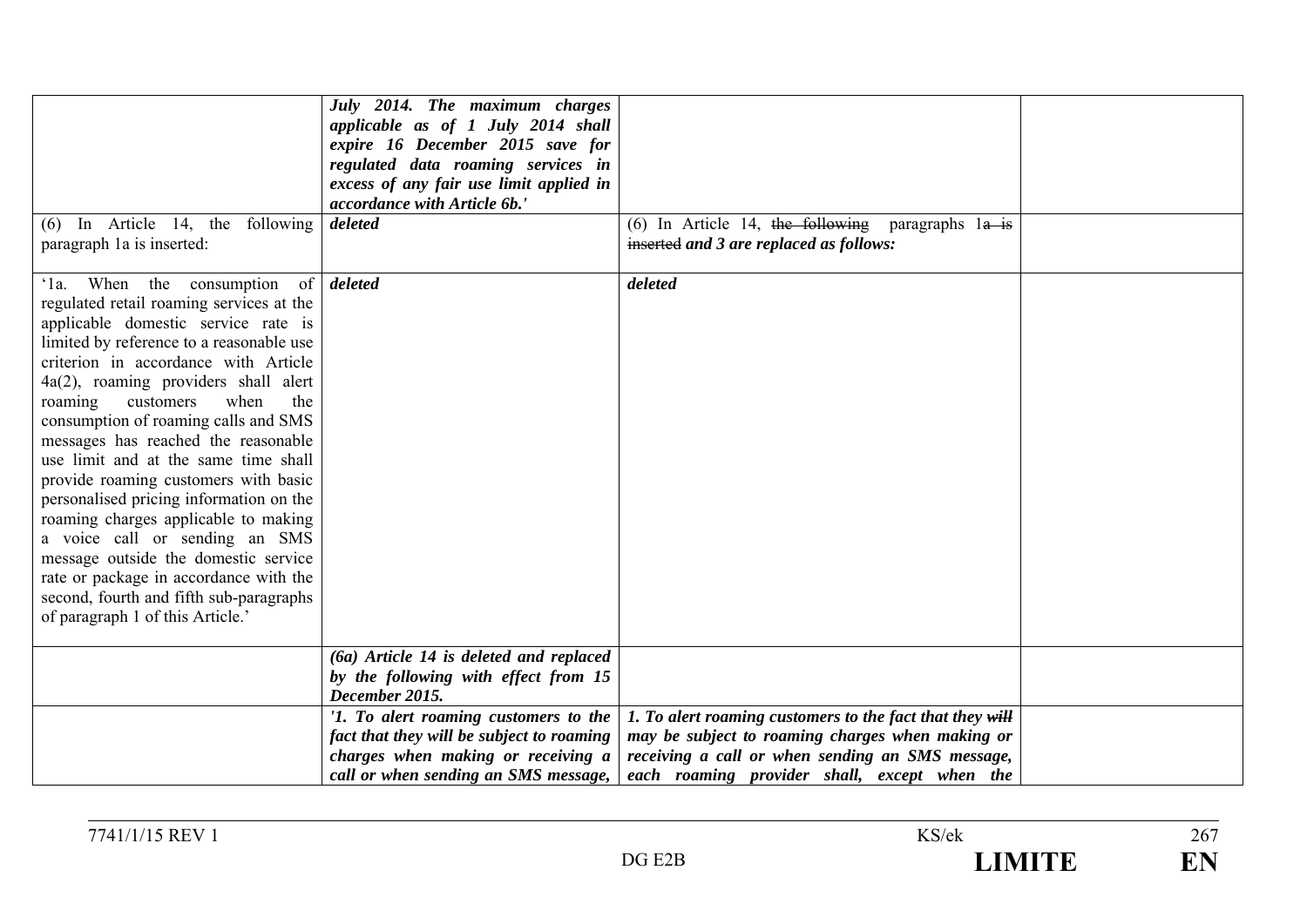| each roaming provider shall, except<br>when the customer has notified the<br>roaming provider that he does not<br>require this service, provide the<br>customer, automatically by means of a<br>Message Service, without undue delay<br>and free of charge, when he enters a<br>Member State other than that of his<br><i>provider,</i><br>domestic<br>with<br>basic<br>personalised pricing information on the<br>roaming charges (including VAT) that<br>apply to the making and receiving of<br>calls and to the sending of SMS<br>messages by that customer in the visited<br><b>Member State.</b> | customer has notified the roaming provider that he<br>does not require this service, provide the customer,<br>automatically by means of a Message Service, without<br>undue delay and free of charge, when he enters a<br>Member State other than that of his domestic provider,<br>with basic personalised pricing information on the<br>roaming charges (including VAT) that apply to the<br>making and receiving of calls and to the sending of<br>SMS messages by that customer in the visited Member<br>State. |  |
|--------------------------------------------------------------------------------------------------------------------------------------------------------------------------------------------------------------------------------------------------------------------------------------------------------------------------------------------------------------------------------------------------------------------------------------------------------------------------------------------------------------------------------------------------------------------------------------------------------|---------------------------------------------------------------------------------------------------------------------------------------------------------------------------------------------------------------------------------------------------------------------------------------------------------------------------------------------------------------------------------------------------------------------------------------------------------------------------------------------------------------------|--|
| basic<br><b>That</b><br><i>personalised pricing</i><br>shall<br>include<br>information<br><i>the</i><br>maximum charges (in the currency of<br>the home bill provided by the<br>customer's domestic provider) to which<br>the customer may be subject under his<br>tariff scheme for:                                                                                                                                                                                                                                                                                                                  | That basic personalised information shall include<br>information on the basic roaming allowance (volume<br>and availability in number of days) and on the charges<br>which apply in excess of the basic roaming allowance<br>within the EU (in the currency of the home bill<br>provided by the customer's domestic provider) to<br>which the customer may be subject under his tariff<br>scheme for:                                                                                                               |  |
| (a) making regulated roaming calls<br>within the visited Member State and<br>back to the Member State of his<br>domestic provider, as well as for<br>regulated roaming calls received; and                                                                                                                                                                                                                                                                                                                                                                                                             | (a) making regulated roaming calls within the visited<br>Member State and back to the Member State of his<br>domestic provider, as well as for regulated roaming<br>calls received; and                                                                                                                                                                                                                                                                                                                             |  |
| (b) sending regulated roaming SMS<br>messages while in the visited Member<br>State.<br>It shall also include the free-of-charge                                                                                                                                                                                                                                                                                                                                                                                                                                                                        | (b) sending regulated roaming SMS messages while in<br>the visited Member State.                                                                                                                                                                                                                                                                                                                                                                                                                                    |  |
| number referred to in paragraph 2 for                                                                                                                                                                                                                                                                                                                                                                                                                                                                                                                                                                  |                                                                                                                                                                                                                                                                                                                                                                                                                                                                                                                     |  |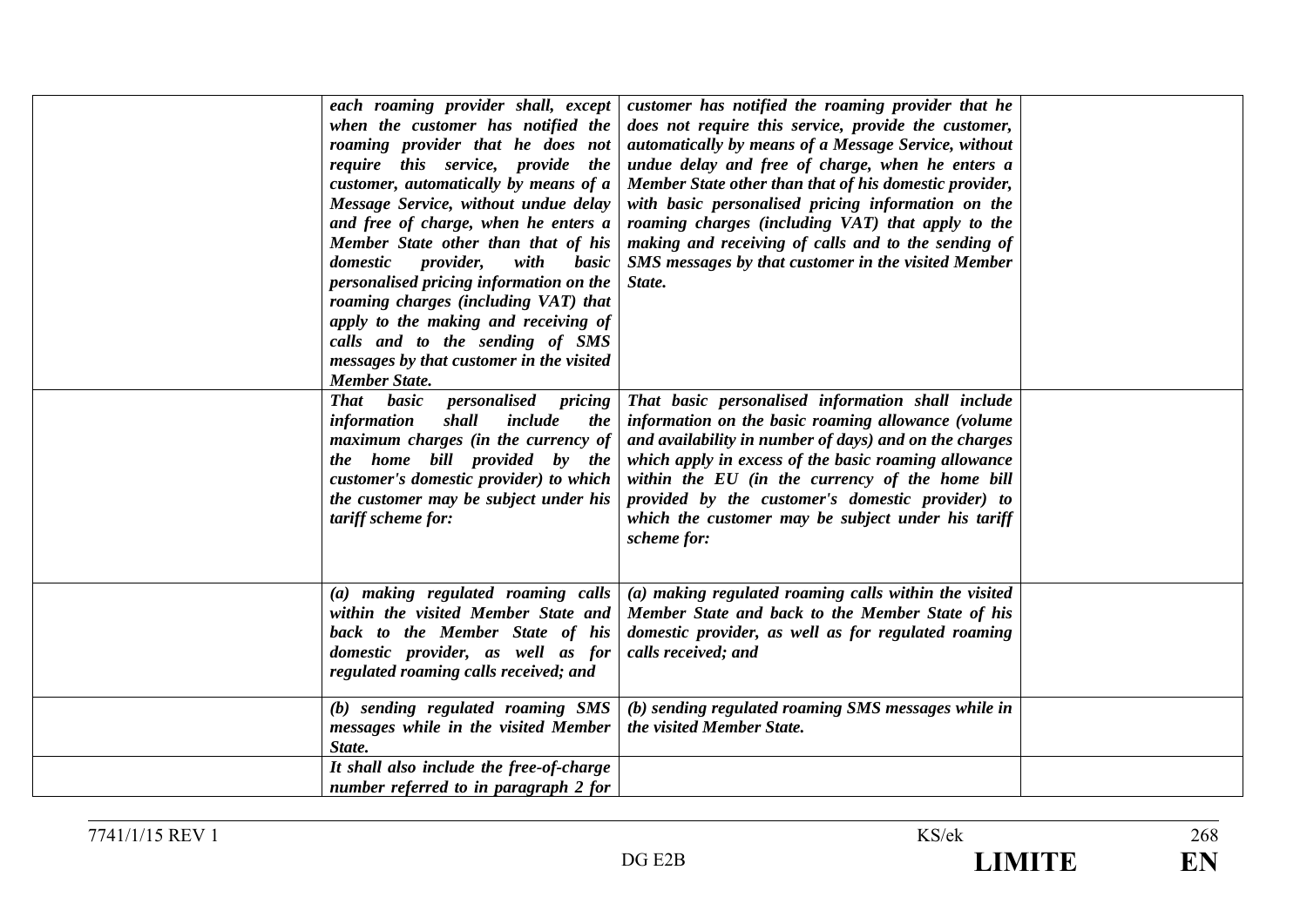| obtaining more detailed information       |                                                         |  |
|-------------------------------------------|---------------------------------------------------------|--|
| and information on the possibility of     |                                                         |  |
| <i>accessing emergency services</i> by    |                                                         |  |
| dialling the European emergency           |                                                         |  |
| number 112 free of charge.                |                                                         |  |
| On the occasion of each message, a        |                                                         |  |
| customer shall have the opportunity to    |                                                         |  |
| give notice to the roaming provider,      |                                                         |  |
| free of charge and in an easy manner,     |                                                         |  |
| that he does not require the automatic    |                                                         |  |
| Message Service. A customer who has       |                                                         |  |
| given notice that he does not require     |                                                         |  |
| the automatic Message Service shall       |                                                         |  |
| have the right at any time and free of    |                                                         |  |
| charge to require the roaming provider    |                                                         |  |
| to provide the service again.             |                                                         |  |
| Roaming providers shall provide blind     |                                                         |  |
| or partially-sighted customers with the   |                                                         |  |
| basic personalised pricing information    |                                                         |  |
| referred to in the first subparagraph     |                                                         |  |
| automatically, by voice call, free of     |                                                         |  |
| charge, if they so request.               |                                                         |  |
|                                           | The first, second, fourth and fifth subparagraphs, with |  |
|                                           | exception of the reference to the basic roaming         |  |
|                                           | allowance therein, shall also apply to voice and SMS    |  |
|                                           | roaming services used by roaming customers              |  |
|                                           | travelling outside the Union and provided by a          |  |
|                                           | roaming provider.                                       |  |
| 2. In addition to paragraph 1,            |                                                         |  |
| customers shall have the right to         |                                                         |  |
| request and receive, free of charge, and  |                                                         |  |
| irrespective of their location within the |                                                         |  |
| Union, more detailed personalised         |                                                         |  |
| pricing information on the roaming        |                                                         |  |
|                                           |                                                         |  |

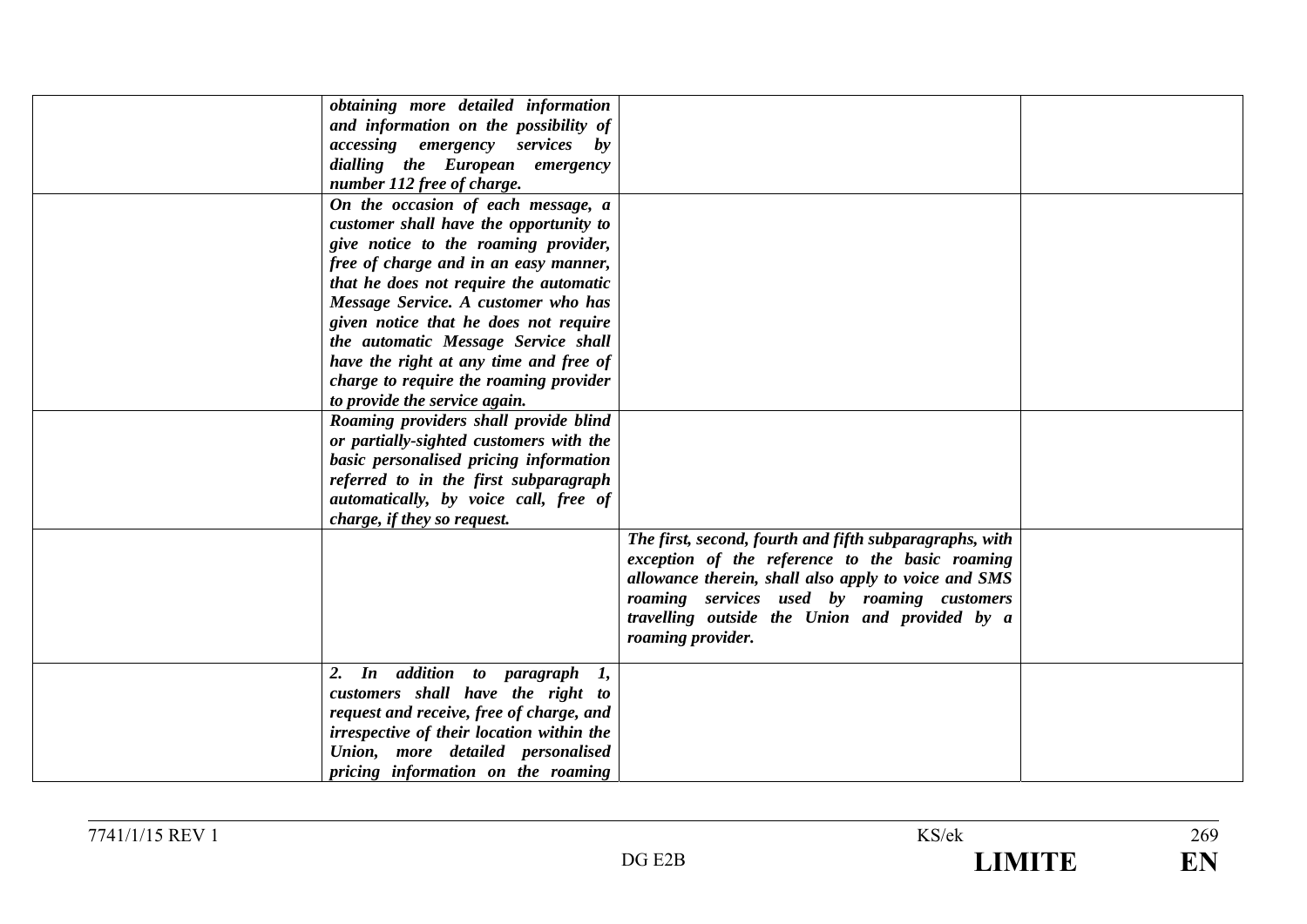| charges that apply in the visited                                              |                                                        |  |
|--------------------------------------------------------------------------------|--------------------------------------------------------|--|
|                                                                                |                                                        |  |
| network to voice calls and SMS, and                                            |                                                        |  |
| information on the transparency                                                |                                                        |  |
| measures applicable by virtue of this                                          |                                                        |  |
| Regulation, by means of a mobile voice                                         |                                                        |  |
| call or by SMS. Such a request shall be                                        |                                                        |  |
| to a free-of-charge number designated                                          |                                                        |  |
| for this purpose by the roaming                                                |                                                        |  |
| provider. Obligations provided for in                                          |                                                        |  |
| paragraph 1 shall not apply to devices                                         |                                                        |  |
| which<br>$\boldsymbol{d}\boldsymbol{o}$<br><i>not</i><br><b>SMS</b><br>support |                                                        |  |
| functionality.                                                                 |                                                        |  |
|                                                                                | 3. Roaming providers shall provide all users with full |  |
|                                                                                | information on applicable roaming charges, when        |  |
|                                                                                | subscriptions are taken out. They shall also provide   |  |
|                                                                                | their roaming customers with updates on applicable     |  |
|                                                                                | roaming charges without undue delay each time there    |  |
|                                                                                | is a change in these charges.                          |  |
|                                                                                |                                                        |  |
|                                                                                | They shall send a reminder at reasonable intervals     |  |
|                                                                                | thereafter to all customers who have opted for another |  |
|                                                                                | tariff.                                                |  |
| Roaming providers shall make<br>4.                                             |                                                        |  |
| available<br>information<br>their<br>$\boldsymbol{to}$                         |                                                        |  |
| customers on how to avoid inadvertent                                          |                                                        |  |
| roaming in border regions. Roaming                                             |                                                        |  |
| providers shall take reasonable steps to                                       |                                                        |  |
| protect their customers from paying                                            |                                                        |  |
| roaming charges for inadvertently                                              |                                                        |  |
| accessed roaming services while                                                |                                                        |  |
| situated in their home Member State.                                           |                                                        |  |
| 4a. The present article shall also apply                                       |                                                        |  |
| to roaming calls and roaming                                                   |                                                        |  |
| SMS/MMS messages used by roaming                                               |                                                        |  |
| customers travelling outside the Union                                         |                                                        |  |
| and provided by a roaming provider.                                            |                                                        |  |
|                                                                                |                                                        |  |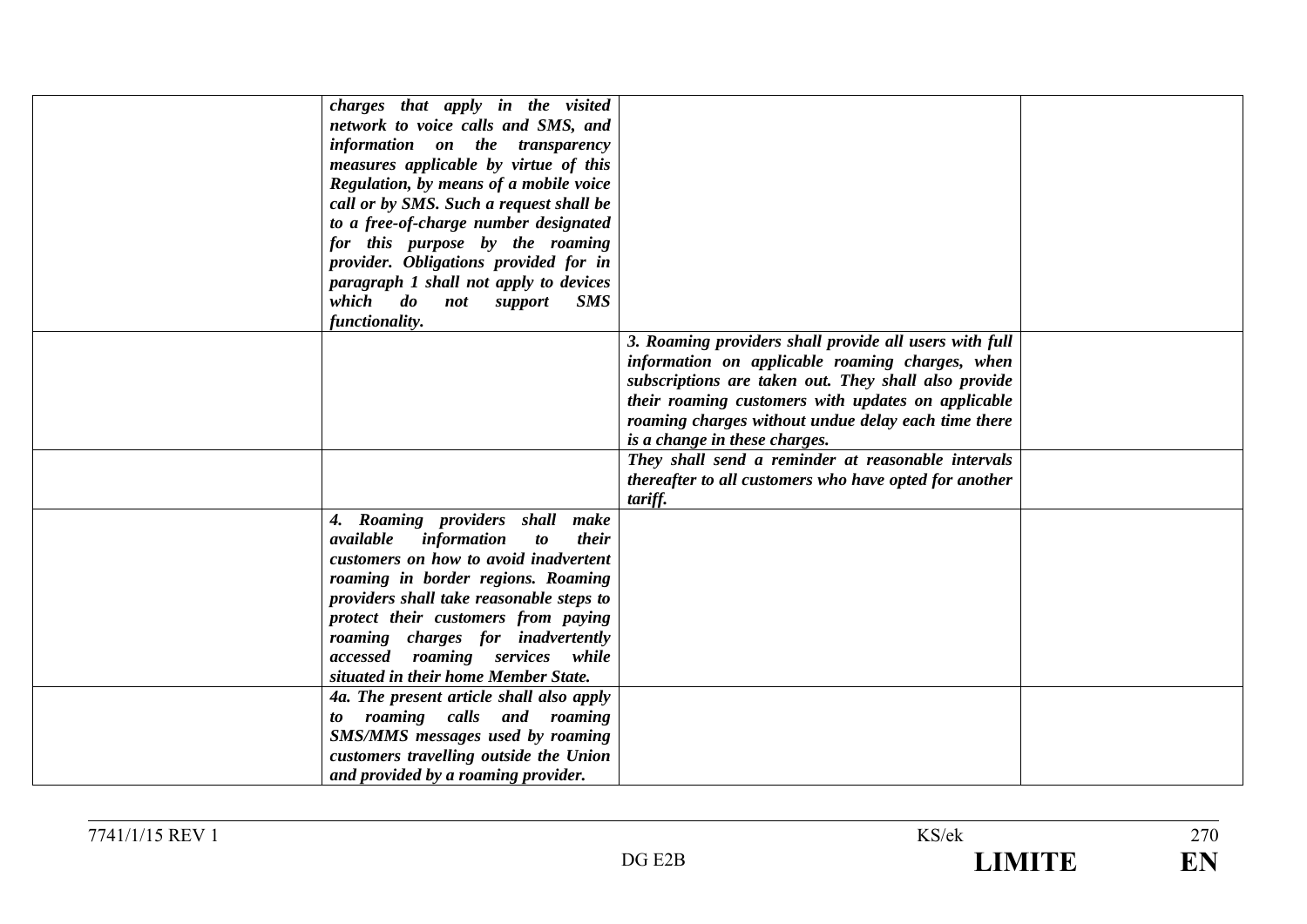|                                                                                                                                                                                                                                                                                                                                                                                                                                                                                                                                                                                                                                                                                                                                                                                                                                                     | With effect from 15 December 2015,<br>this article shall also apply in cases<br>where the consumption of roaming<br>calls and roaming SMS/MMS messages<br>at the applicable domestic service rate<br>is limited by reference to a fair use<br>criterion in accordance with Article 6b<br>and when the consumption has reached<br>the fair use limit. |                                                                                                  |  |
|-----------------------------------------------------------------------------------------------------------------------------------------------------------------------------------------------------------------------------------------------------------------------------------------------------------------------------------------------------------------------------------------------------------------------------------------------------------------------------------------------------------------------------------------------------------------------------------------------------------------------------------------------------------------------------------------------------------------------------------------------------------------------------------------------------------------------------------------------------|------------------------------------------------------------------------------------------------------------------------------------------------------------------------------------------------------------------------------------------------------------------------------------------------------------------------------------------------------|--------------------------------------------------------------------------------------------------|--|
| (7) In Article 15, the following<br>paragraph 2a is inserted:                                                                                                                                                                                                                                                                                                                                                                                                                                                                                                                                                                                                                                                                                                                                                                                       | deleted                                                                                                                                                                                                                                                                                                                                              | $(7)$ In Article 15, the following paragraphs $2a$ is inserted<br>and 6 are replaced as follows: |  |
| When the consumption of <i>deleted</i><br>$2a$ .<br>regulated retail roaming services at the<br>applicable domestic service rate is<br>limited by reference to a reasonable use<br>criterion in accordance with Article<br>4a(2), roaming providers shall alert<br>customers<br>when<br>the<br>roaming<br>consumption of data roaming services<br>has reached the reasonable use limit<br>and at the same time shall provide<br>with<br>basic<br>customers<br>roaming<br>personalised pricing information on the<br>roaming charges applicable to data<br>roaming outside the domestic service<br>rate or package in accordance with<br>paragraph 2 of this Article. Paragraph 3<br>of this Article shall apply to data<br>roaming services consumed outside the<br>applicable domestic service rates or<br>packages referred to in Article 4a(2).' |                                                                                                                                                                                                                                                                                                                                                      | deleted                                                                                          |  |

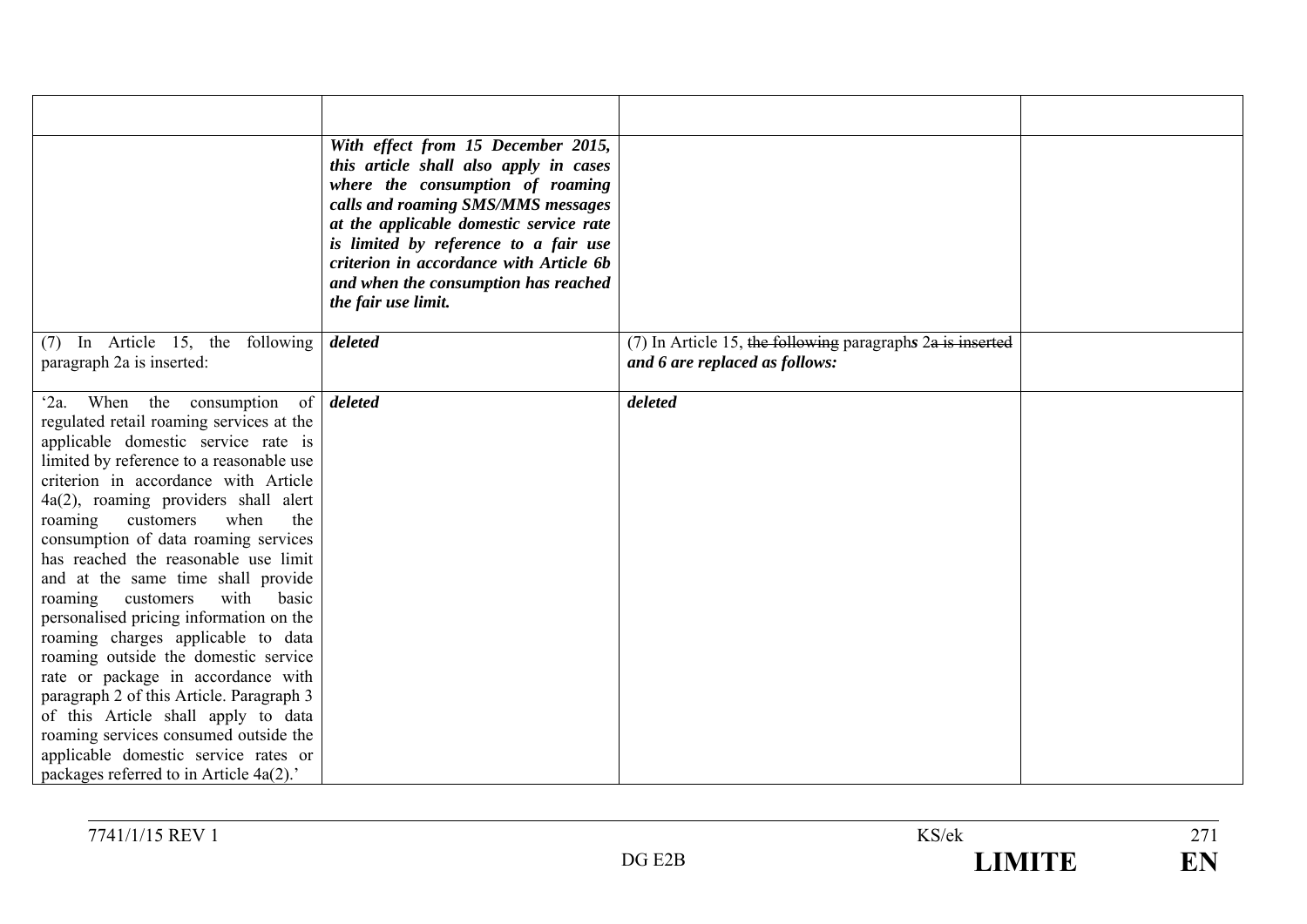| $(7a)$ Article 15 is deleted and replaced |                                                                                            |  |
|-------------------------------------------|--------------------------------------------------------------------------------------------|--|
| by the following with effect from 15      |                                                                                            |  |
| December 2015:                            |                                                                                            |  |
| <b>Transparency</b><br>and<br>safeguard   |                                                                                            |  |
| mechanisms for retail data roaming        |                                                                                            |  |
| services                                  |                                                                                            |  |
| 1. Roaming providers shall ensure that    |                                                                                            |  |
| their roaming customers, both before      |                                                                                            |  |
| and after the conclusion of a contract,   |                                                                                            |  |
| are kept adequately informed of the       |                                                                                            |  |
| charges which apply to their use of       |                                                                                            |  |
| regulated data roaming services, in       |                                                                                            |  |
| ways which facilitate customers'          |                                                                                            |  |
| understanding of the financial            |                                                                                            |  |
| consequences of such use and permit       |                                                                                            |  |
| them to monitor and control their         |                                                                                            |  |
| expenditure on regulated data roaming     |                                                                                            |  |
| services in accordance with paragraphs    |                                                                                            |  |
| 2 and 3.                                  |                                                                                            |  |
| Where appropriate, roaming providers      |                                                                                            |  |
| shall inform their customers, before the  |                                                                                            |  |
| conclusion of a contract and on a         |                                                                                            |  |
| regular basis thereafter, of the risk of  |                                                                                            |  |
| automatic and uncontrolled data           |                                                                                            |  |
| roaming connection and download.          |                                                                                            |  |
| Furthermore, roaming providers shall      |                                                                                            |  |
| notify to their customers, free of charge |                                                                                            |  |
| and in a clear and easily                 |                                                                                            |  |
| understandable manner, how to switch      |                                                                                            |  |
| off these automatic data roaming          |                                                                                            |  |
| connections in order to avoid             |                                                                                            |  |
| uncontrolled consumption of data          |                                                                                            |  |
| roaming services.                         |                                                                                            |  |
|                                           | 2. An automatic message from the $\vert$ 2. An automatic message from the roaming provider |  |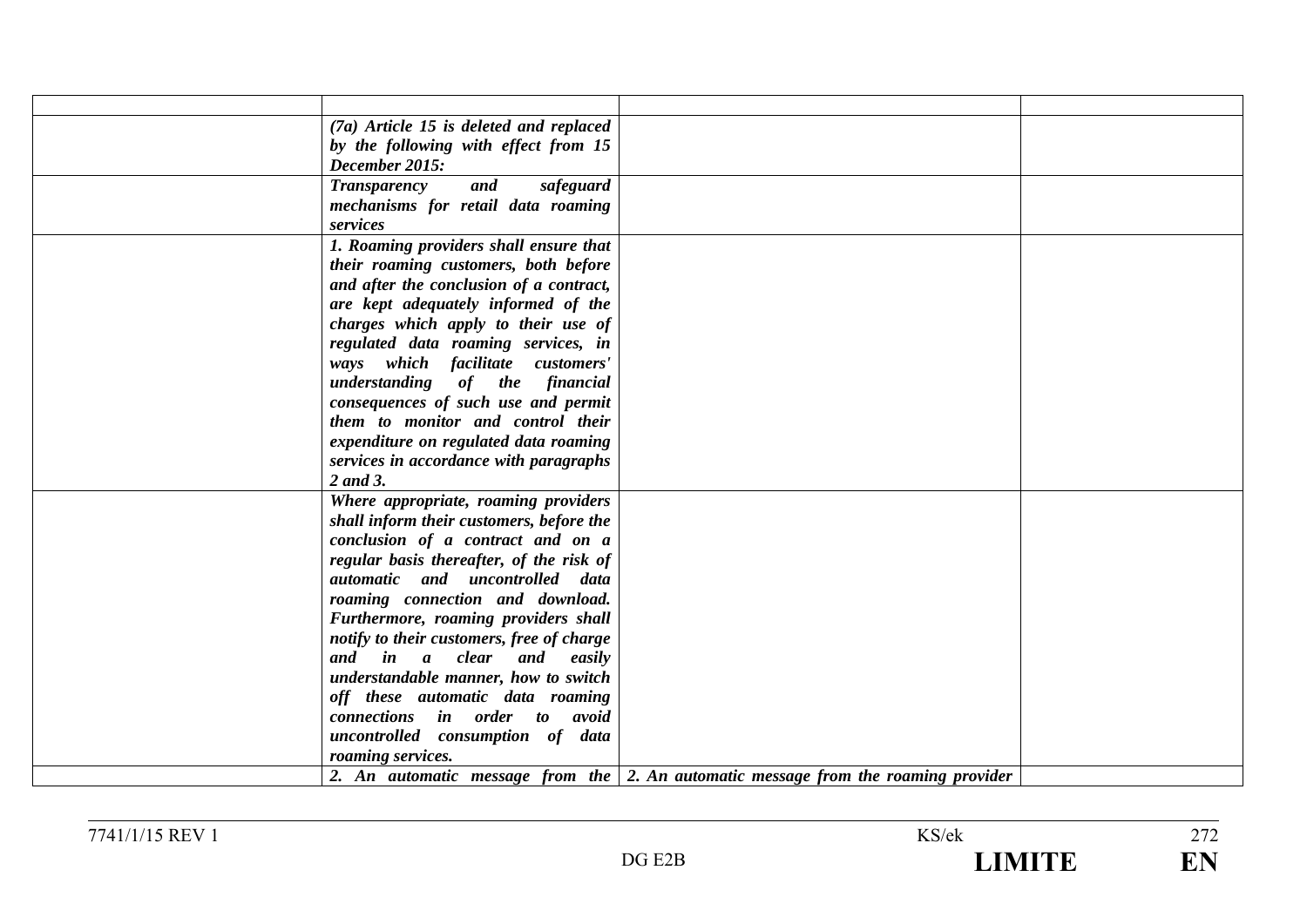| roaming provider shall inform the<br>roaming customer that the latter is<br>roaming and provide basic personalised<br>tariff information on the charges (in<br>the currency of the home bill provided<br>by the customer's domestic provider),<br>expressed in price per megabyte,<br>applicable to the provision of regulated<br>data roaming services to that roaming<br>customer in the Member State<br>concerned, except where the customer<br>has notified the roaming provider that                                                                                                                          | shall inform the roaming customer that the latter is<br>using regulated data roaming services and provide<br>basic personalised information on the basic roaming<br>allowance (volume and availability in number of days)<br>and on the charges which apply in excess of the basic<br>roaming allowance (in the currency of the home bill<br>provided by the customer's domestic provider),<br>expressed in price per megabyte, applicable to the<br>provision of regulated data roaming services to that<br>roaming customer in the Member State concerned,<br>except where the customer has notified the roaming<br>provider that he does not require that information. |  |
|--------------------------------------------------------------------------------------------------------------------------------------------------------------------------------------------------------------------------------------------------------------------------------------------------------------------------------------------------------------------------------------------------------------------------------------------------------------------------------------------------------------------------------------------------------------------------------------------------------------------|---------------------------------------------------------------------------------------------------------------------------------------------------------------------------------------------------------------------------------------------------------------------------------------------------------------------------------------------------------------------------------------------------------------------------------------------------------------------------------------------------------------------------------------------------------------------------------------------------------------------------------------------------------------------------|--|
| he does not require that information.<br><b>Such</b><br>basic personalised<br>tariff<br>information shall be delivered to the<br>roaming customer's mobile device, for<br>example by an SMS message, an e-mail<br>or a pop-up window on the mobile<br>device, every time the roaming<br>customer enters a Member State other<br>than that of his domestic provider and<br>initiates for the first time a data<br>roaming service in that particular<br>Member State. It shall be provided free<br>of charge at the moment the roaming<br>customer initiates a regulated data<br>roaming service, by an appropriate | The basic personalised information shall be delivered<br>to the roaming customer's mobile device, for example<br>by an SMS message, an e-mail or a pop-up window on<br>the mobile device, every time the roaming customer<br>enters a Member State other than that of his domestic<br>provider and initiates for the first time a data roaming<br>service in that particular Member State. It shall be<br>provided free of charge at the moment the roaming<br>customer initiates a regulated data roaming service, by<br>an appropriate means adapted to facilitate its receipt<br>and easy comprehension.                                                               |  |
| means adapted to facilitate its receipt<br>and easy comprehension.<br>A customer who has notified his<br>roaming provider that he does not<br>the<br><i>automatic</i><br>tariff<br>require<br>information shall have the right at any<br>time and free of charge to require the<br>roaming provider to provide this service                                                                                                                                                                                                                                                                                        |                                                                                                                                                                                                                                                                                                                                                                                                                                                                                                                                                                                                                                                                           |  |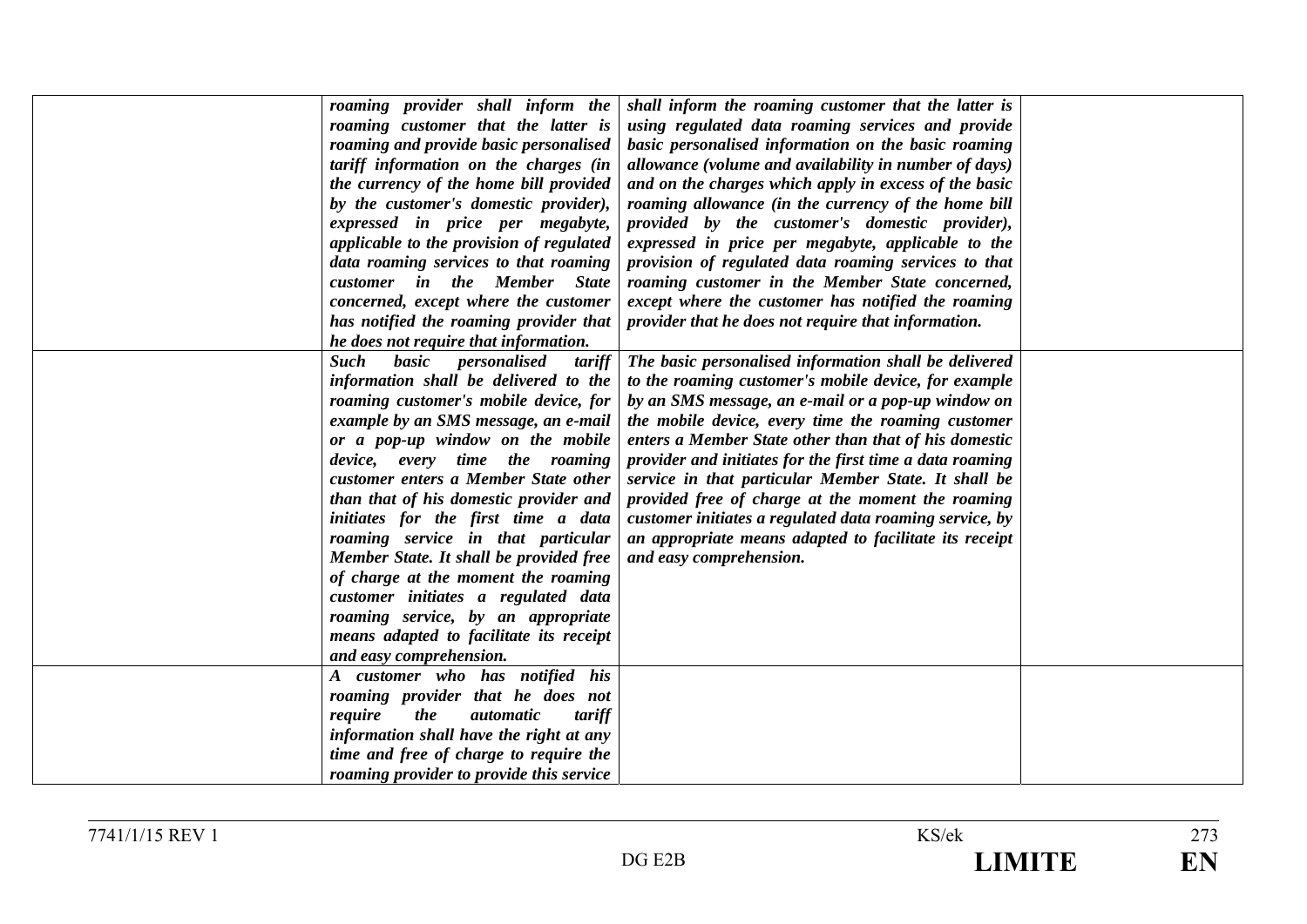| again.                                     |  |
|--------------------------------------------|--|
| 3. Each roaming provider shall grant to    |  |
| all their roaming customers the            |  |
| opportunity to opt deliberately and free   |  |
| of charge for a facility which provides    |  |
| information on the accumulated             |  |
| consumption expressed in volume or in      |  |
| the currency in which the roaming          |  |
| customer is billed for regulated data      |  |
| roaming services and which guarantees      |  |
| that, without the customer's explicit      |  |
| consent, the accumulated expenditure       |  |
| for regulated data roaming services        |  |
| over a specified period of use,            |  |
| excluding MMS billed on a per-unit         |  |
| basis, does not exceed a specified         |  |
| financial limit.                           |  |
| To this end, the roaming provider shall    |  |
| make available one or more maximum         |  |
| financial limits for specified periods of  |  |
| use, provided that the customer is         |  |
| informed in advance of the                 |  |
| corresponding volume amounts. One of       |  |
| those limits (the default financial limit) |  |
| shall be close to, but not exceed, EUR     |  |
| 50 of outstanding charges per monthly      |  |
| billing period (excluding VAT).            |  |
| Alternatively, the roaming provider        |  |
| may establish limits expressed in          |  |
| volume, provided that the customer is      |  |
| informed in advance of the                 |  |
| corresponding financial amounts. One       |  |
| of those limits (the default volume        |  |
| limit) shall have a corresponding          |  |
| financial amount not exceeding EUR         |  |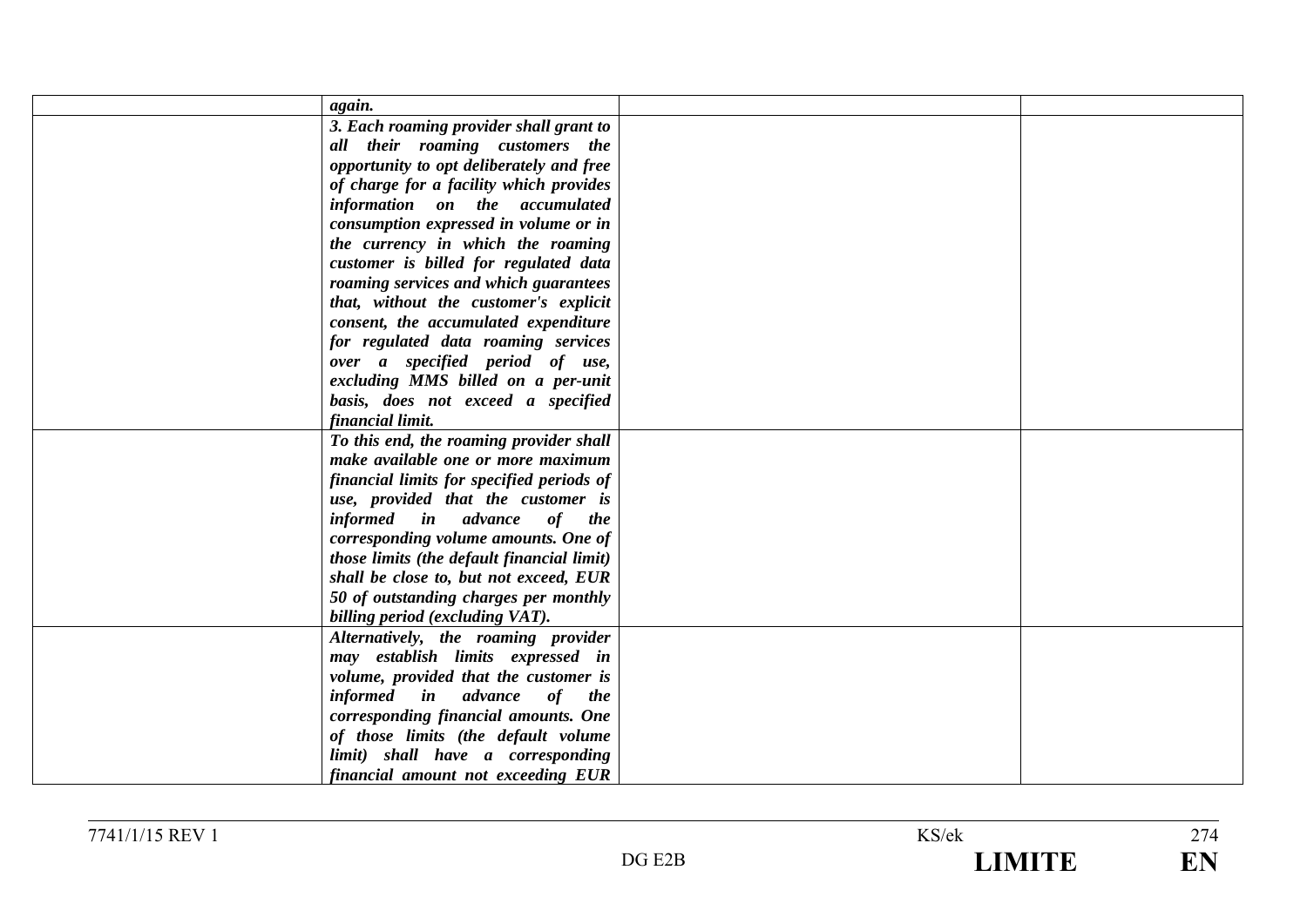| 50 of outstanding charges per monthly<br>billing period (excluding VAT). |  |
|--------------------------------------------------------------------------|--|
|                                                                          |  |
| In addition, the roaming provider may                                    |  |
| offer to its roaming customers other                                     |  |
| limits with different, that is, higher or                                |  |
| lower, maximum monthly financial                                         |  |
| limits.                                                                  |  |
| The default limits referred to in the                                    |  |
| second and third subparagraphs shall                                     |  |
| be applicable to all customers who have                                  |  |
| not opted for another limit.                                             |  |
| Each roaming provider shall also                                         |  |
| ensure that an appropriate notification                                  |  |
| is sent to the roaming customer's                                        |  |
| mobile device, for example by an SMS                                     |  |
| message, an e-mail or a pop-up window                                    |  |
| on the computer, when the data                                           |  |
| roaming services have reached 80 % of                                    |  |
| the agreed financial or volume limit.                                    |  |
| Each customer shall have the right to                                    |  |
| require the roaming provider to stop                                     |  |
| sending such notifications and shall                                     |  |
| have the right, at any time and free of                                  |  |
| charge, to require the provider to                                       |  |
| provide the service again.                                               |  |
| When the financial or volume limit                                       |  |
| would otherwise be exceeded, a                                           |  |
| notification shall be sent to the                                        |  |
| roaming customer's mobile device.                                        |  |
| That notification shall indicate the                                     |  |
| procedure to be followed if the                                          |  |
| customer wishes to continue provision                                    |  |
| of those services and the cost associated                                |  |
| with each additional unit to be                                          |  |
| consumed. If the roaming customer                                        |  |
|                                                                          |  |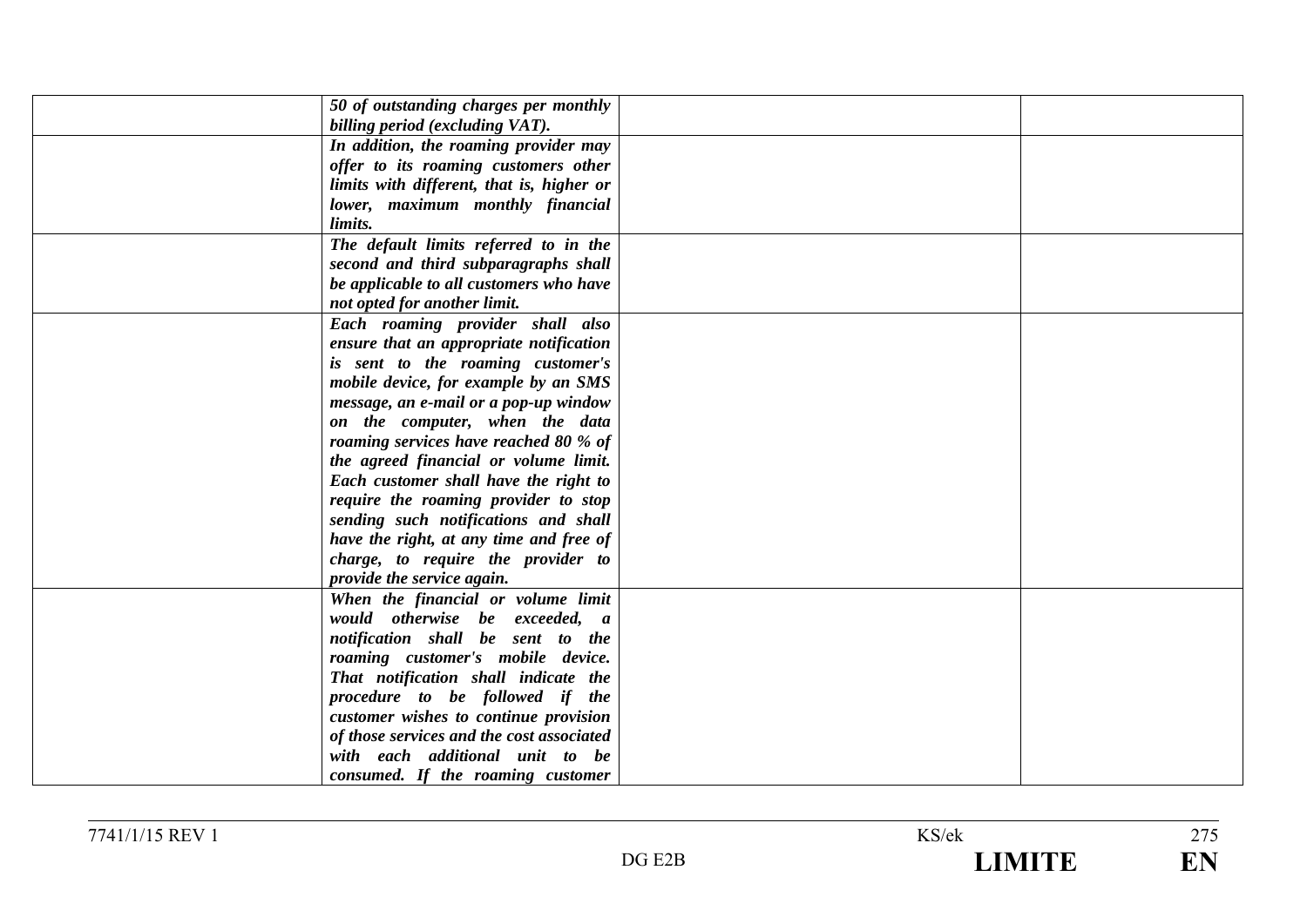| does not respond as prompted in the       |                                                        |  |
|-------------------------------------------|--------------------------------------------------------|--|
| notification received, the roaming        |                                                        |  |
| provider shall immediately cease to       |                                                        |  |
| provide and to charge the roaming         |                                                        |  |
| customer for regulated data roaming       |                                                        |  |
| services, unless and until the roaming    |                                                        |  |
| customer requests the continued or        |                                                        |  |
| renewed provision of those services.      |                                                        |  |
| Whenever a roaming customer requests      |                                                        |  |
| to opt for or to remove a financial or    |                                                        |  |
| volume limit facility, the change shall   |                                                        |  |
| be made within one working day of         |                                                        |  |
| receipt of the request, shall be free of  |                                                        |  |
| charge, and shall not entail conditions   |                                                        |  |
| or restrictions pertaining to other       |                                                        |  |
| elements of the subscription.             |                                                        |  |
| 4. Paragraphs 2 and 3 shall not apply     |                                                        |  |
| to machine-to-machine devices that use    |                                                        |  |
| mobile data communication.'               |                                                        |  |
| 5. Roaming providers shall take           |                                                        |  |
| reasonable steps to protect their         |                                                        |  |
| customers from paying roaming             |                                                        |  |
| charges for inadvertently accessed        |                                                        |  |
| roaming services while situated in their  |                                                        |  |
| home Member State. This shall include     |                                                        |  |
| informing customers on how to avoid       |                                                        |  |
| inadvertent roaming in border regions.    |                                                        |  |
| This article shall apply in cases where   | 6. This Article, with the exception of paragraph 5 and |  |
| the consumption of data roaming           | of the reference to the basic roaming allowance in     |  |
| services at the applicable domestic       | paragraph 2, and subject to the second and third       |  |
| service rate is limited by reference to a | subparagraph of this paragraph, shall also apply to    |  |
| fair use criterion in accordance with     | data roaming services used by roaming customers        |  |
| Article 6b and when the consumption       | travelling outside the Union and provided by a         |  |
| has reached the fair use limit.           | roaming provider.                                      |  |
| It shall also apply to data roaming       |                                                        |  |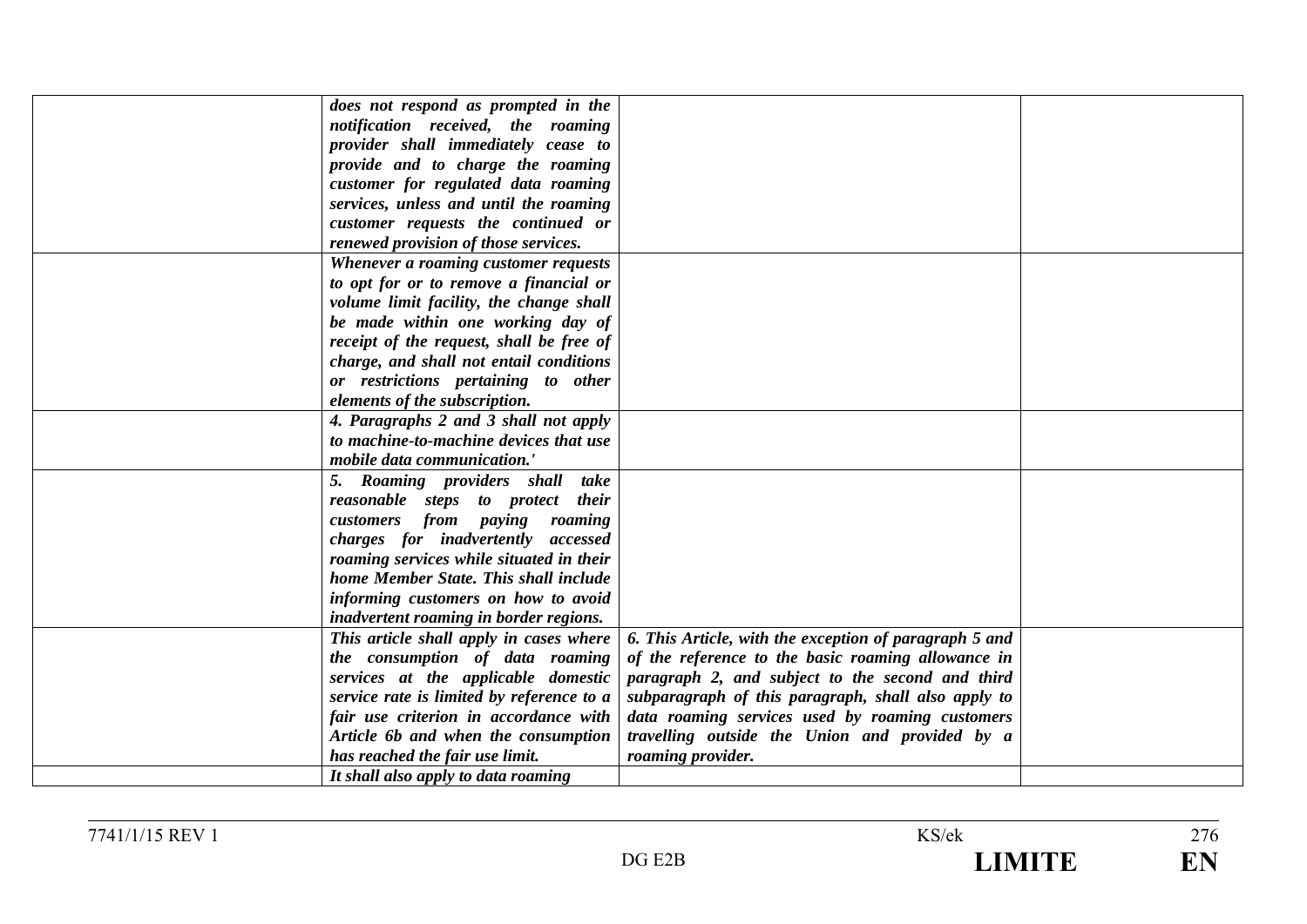| services used by roaming customers<br>travelling outside the Union and<br>provided by a roaming provider.                                                                                                                                                                                                                                           |                                                                                                                                                                                                            |  |
|-----------------------------------------------------------------------------------------------------------------------------------------------------------------------------------------------------------------------------------------------------------------------------------------------------------------------------------------------------|------------------------------------------------------------------------------------------------------------------------------------------------------------------------------------------------------------|--|
| Where the customer opts for the facility<br>referred to in the first subparagraph of<br>paragraph 3, the requirements provided<br>in paragraph 3 shall not apply if the<br>visited network operator in the visited<br>country outside the Union does not<br>allow the roaming provider to monitor<br>its customers' usage on a real- time<br>basis. |                                                                                                                                                                                                            |  |
| In such a case the customer shall be<br>notified by an SMS message when<br>entering such a country, without undue<br>delay and free of charge, that<br>information<br>$\mathbf{0}\mathbf{n}$<br>accumulated<br>consumption and the guarantee not to<br>exceed a specified financial limit are<br>not available.                                     |                                                                                                                                                                                                            |  |
|                                                                                                                                                                                                                                                                                                                                                     | (8) Article 16 is amended as follows:                                                                                                                                                                      |  |
|                                                                                                                                                                                                                                                                                                                                                     | a) in the first paragraph, the following subparagraph<br>is added:                                                                                                                                         |  |
|                                                                                                                                                                                                                                                                                                                                                     | National regulatory authorities shall monitor in<br>particular whether roaming providers availing of<br>Article 6a(4) engage in business practices which<br>amount to circumvention of Articles 6a and 6b. |  |
|                                                                                                                                                                                                                                                                                                                                                     | b) paragraph 2 is replaced by the following:                                                                                                                                                               |  |
|                                                                                                                                                                                                                                                                                                                                                     | National regulatory authorities shall make up-to-date<br>information on the application of this Regulation, in<br>particular Articles 6a, 6b, 7, 9, and 12 publicly                                        |  |

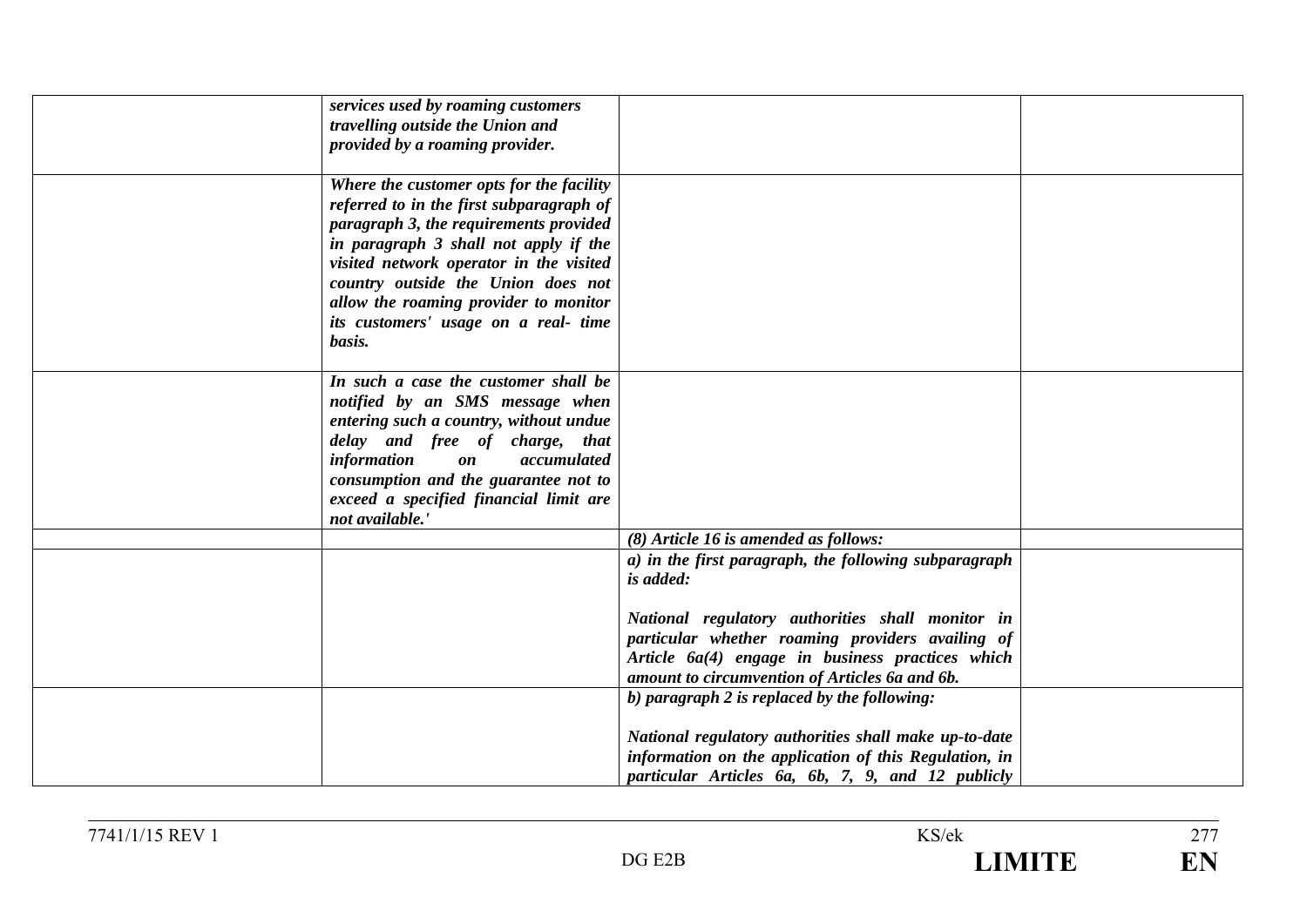|                                       |         | available in a manner that enables interested parties                         |                                       |
|---------------------------------------|---------|-------------------------------------------------------------------------------|---------------------------------------|
|                                       |         | to have easy access to it.                                                    |                                       |
| (8) Article 19 is amended as follows: | deleted | $(8)$ (9) Article 19 is amended as follows replaced by the                    |                                       |
|                                       |         | following:                                                                    |                                       |
|                                       |         | 1. Upon entry into force of this Regulation, the                              |                                       |
|                                       |         | Commission shall initiate a review of the wholesale                           |                                       |
|                                       |         | roaming market with a view to assessing measures                              |                                       |
|                                       |         | necessary, if any, to ensure phasing out of retail                            |                                       |
|                                       |         | roaming surcharges. The Commission shall review,                              |                                       |
|                                       |         | inter alia, the degree of competition in national                             |                                       |
|                                       |         | wholesale markets, and in particular assess the level                         |                                       |
|                                       |         | of wholesale costs incurred and wholesale charges                             |                                       |
|                                       |         | applied, and the competitive situation of operators                           |                                       |
|                                       |         | with limited geographic scope, including the effects of                       |                                       |
|                                       |         | commercial agreements on competition as well as the                           |                                       |
|                                       |         | ability of operators to take advantage of economies of                        |                                       |
|                                       |         | scale. The Commission shall also assess the                                   |                                       |
|                                       |         | competition developments in the retail roaming                                |                                       |
|                                       |         | markets. In particular, the review shall take into                            |                                       |
|                                       |         | account the extent to which roaming providers have                            |                                       |
|                                       |         | supplemented the basic roaming allowance, also in                             |                                       |
|                                       |         | light of the BEREC assessment referred to paragraph                           |                                       |
|                                       |         | 5, and the development of the level of the roaming                            |                                       |
|                                       |         |                                                                               |                                       |
|                                       |         | surcharges.                                                                   |                                       |
|                                       |         | 2. The Commission shall, by 30 June 2018, after a 2. The Commission shall, by |                                       |
|                                       |         | public consultation, report to the European                                   | 31 December 2017, after a             |
|                                       |         |                                                                               |                                       |
|                                       |         | Parliament and the Council on the findings of the                             | <i>public consultation, report to</i> |
|                                       |         | review referred to in paragraph 1.                                            | the European Parliament               |
|                                       |         |                                                                               | and the Council on the                |
|                                       |         |                                                                               | findings of the review                |
|                                       |         |                                                                               | referred to in paragraph 1.           |
|                                       |         | 3. If the report referred to in paragraph 2 shows that                        |                                       |
|                                       |         | there is no level playing field between roaming                               |                                       |
|                                       |         | providers and consequently that there is a need to                            |                                       |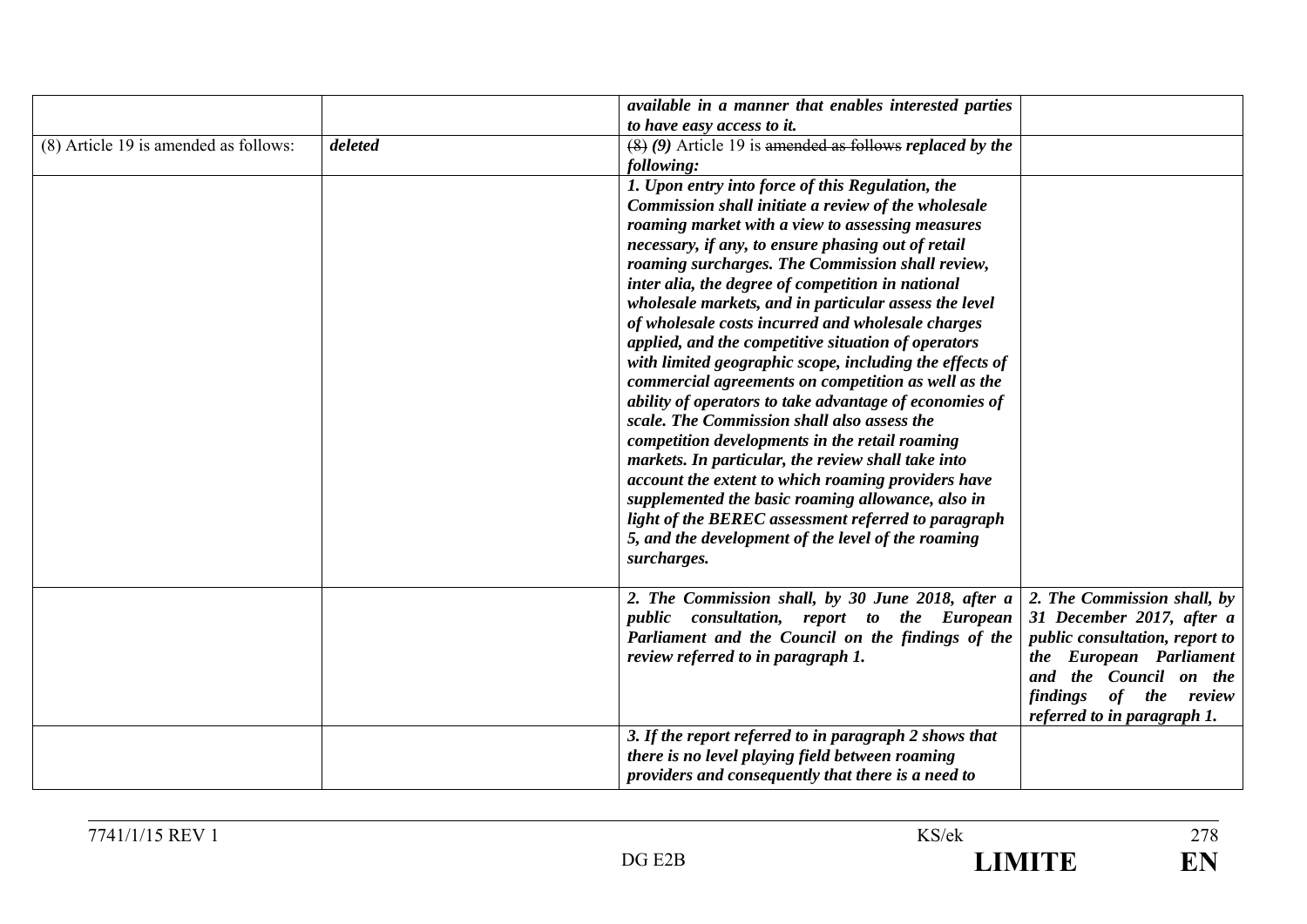| amend wholesale roaming charges or to provide for          |
|------------------------------------------------------------|
| another solution to address the issues identified at       |
| wholesale level with a view to phase out retail roaming    |
| surcharges, the Commission shall, after consulting         |
| BEREC, make appropriate legislative proposals to the       |
| <b>European Parliament and the Council to address this</b> |
| situation.                                                 |
| 4. In addition, the Commission shall submit a report to    |
| the European Parliament and the Council every two          |
| years after the report referred to in paragraph 2. Each    |
| report shall include a summary of the monitoring of        |
| the provision of roaming services in the Union and an      |
| assessment of the progress towards achieving the           |
| objectives of this Regulation.                             |
| 5. In order to assess the competitive developments in      |
| the Union-wide roaming markets, BEREC shall                |
| regularly collect data from national regulatory            |
| authorities on the development of retail and wholesale     |
| charges for regulated voice, SMS and data roaming          |
| services. Those data shall be notified to the              |
| <b>Commission at least twice a year. The Commission</b>    |
| shall make them public.                                    |
| On the basis of collected data, BEREC shall also           |
| report regularly on the evolution of pricing and           |
| consumption patterns in the Member States both for         |
|                                                            |
| domestic and roaming services and the evolution of         |
| actual wholesale roaming rates for unbalanced traffic      |
| between roaming providers. BEREC shall annually            |
| publish information on market developments and             |
| provide their assessment on how these developments         |
| might affect the volume and availability of the basic      |
| roaming allowance.                                         |
| <b>BEREC</b> shall also annually collect information from  |
| national regulatory authorities on transparency and        |
| comparability of different tariffs offered by operators    |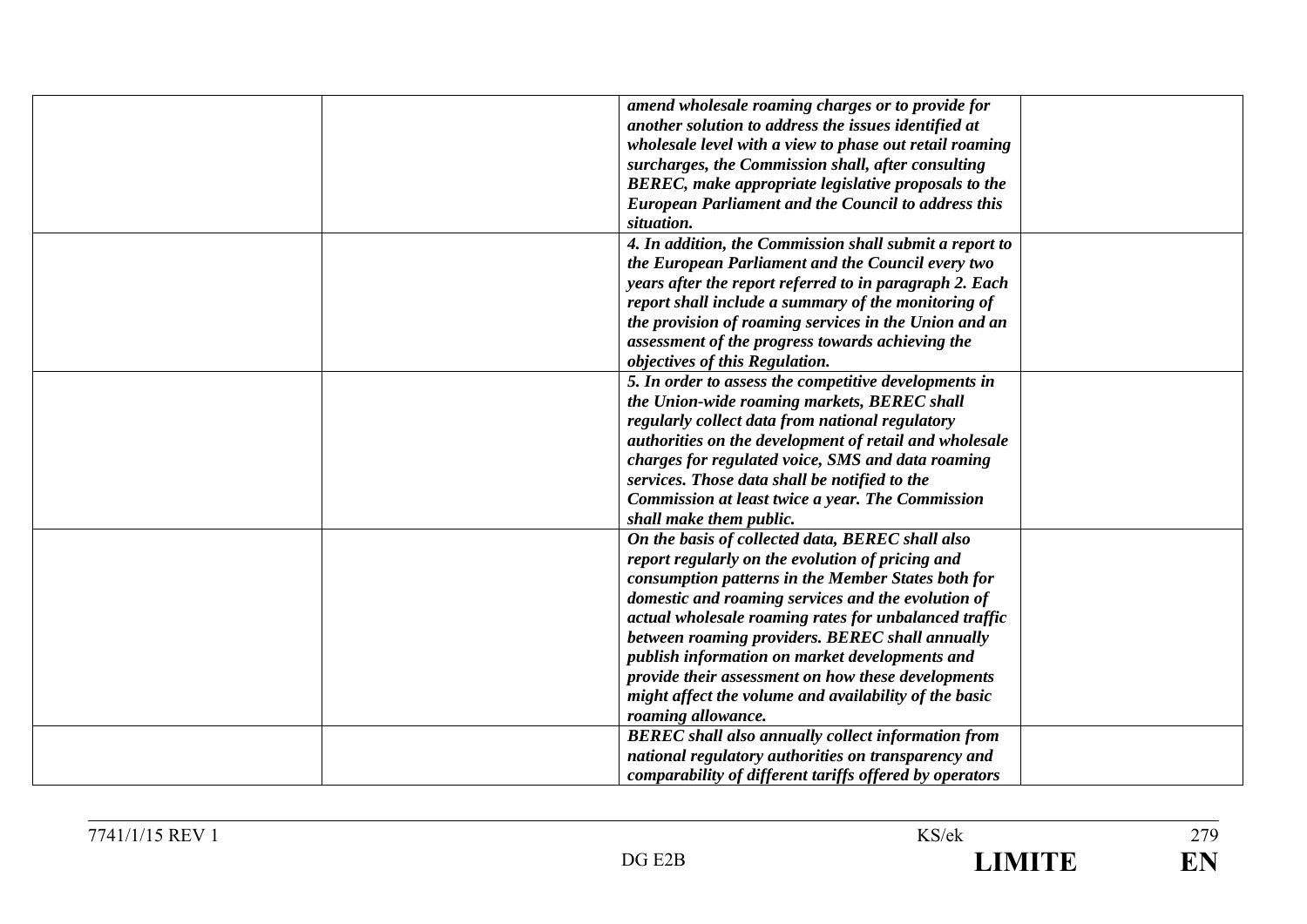|                                                     |         | to their customers. The Commission shall make those |  |
|-----------------------------------------------------|---------|-----------------------------------------------------|--|
|                                                     |         | data and findings public.                           |  |
| (a) Paragraph 1 is amended as                       | deleted | deleted                                             |  |
| follows:                                            |         |                                                     |  |
| (b)                                                 |         |                                                     |  |
| (i) the first sentence is replaced by the $\vert$   | deleted | deleted                                             |  |
| following:                                          |         |                                                     |  |
| 'The Commission shall review the                    |         |                                                     |  |
| functioning of this regulation and, after           |         |                                                     |  |
| a publice consultation, shall report to             |         |                                                     |  |
| the European Parliament and the                     |         |                                                     |  |
| Council by 31December 2016 at the                   |         |                                                     |  |
| latest.'                                            |         |                                                     |  |
|                                                     |         |                                                     |  |
| (ii) point (g) is replaced by the $\frac{d}{delta}$ |         | deleted                                             |  |
| following:                                          |         |                                                     |  |
| (g) the extent to which the                         |         |                                                     |  |
| implementation of the structural                    |         |                                                     |  |
| measures provided for in Articles 3 and             |         |                                                     |  |
| 4 and of the alternative regime                     |         |                                                     |  |
| provided for in Article 4a has produced             |         |                                                     |  |
| results in EN 66 EN developing                      |         |                                                     |  |
| competition in the internal market for              |         |                                                     |  |
| roaming services to the extent that                 |         |                                                     |  |
| there is no effective difference between            |         |                                                     |  |
| roaming and domestic tariffs;'                      |         |                                                     |  |
|                                                     |         |                                                     |  |
| (iii) the following point (i) is inserted:          | deleted | deleted                                             |  |
|                                                     |         |                                                     |  |
| (i) the extent, if any, to which the                | deleted | deleted                                             |  |
| evolution of domestic retail prices is              |         |                                                     |  |
| observably affected by the application              |         |                                                     |  |
| by roaming providers of the domestic                |         |                                                     |  |
| service rate to both domestic services              |         |                                                     |  |
| and regulated roaming services                      |         |                                                     |  |

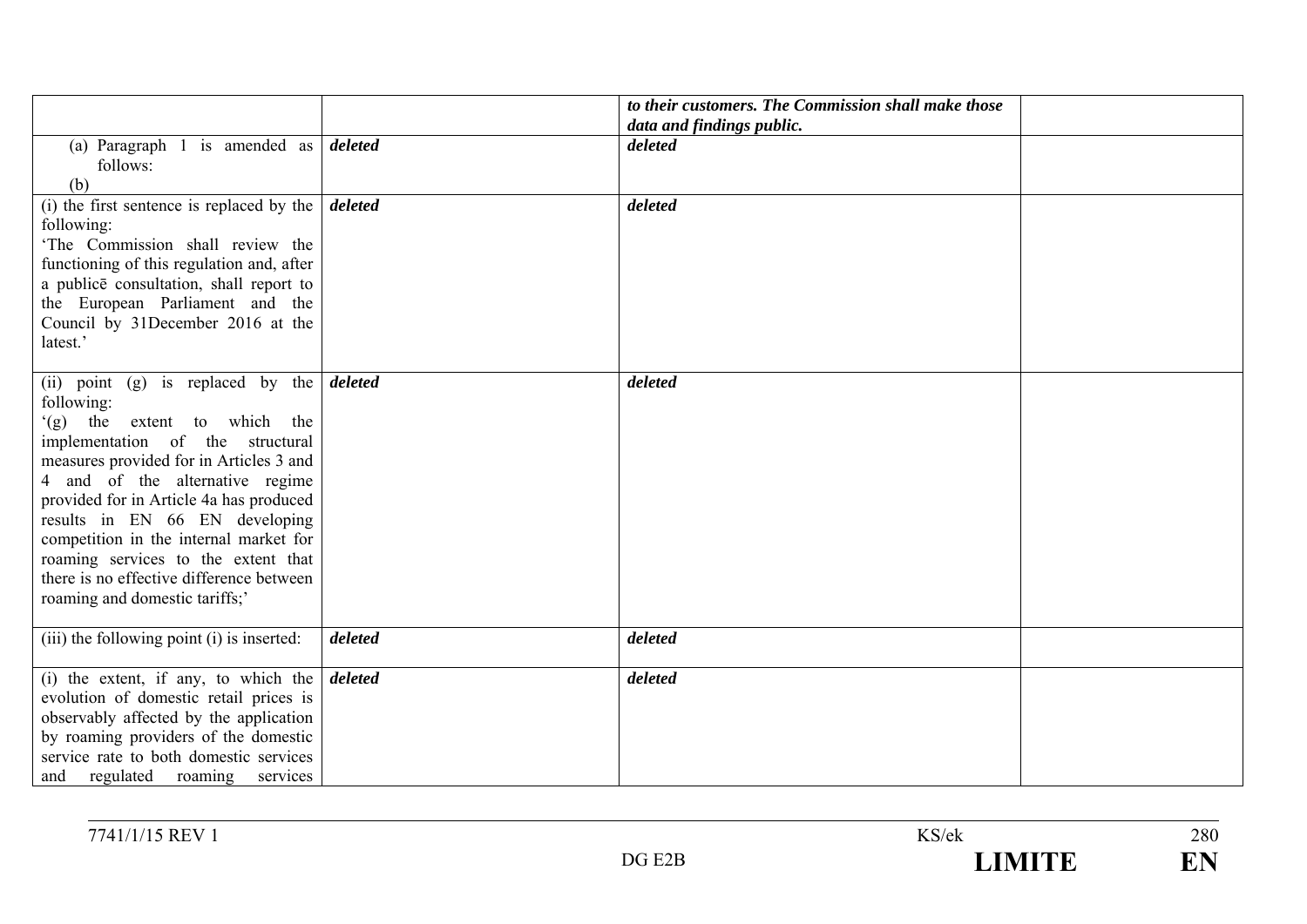| throughout the Union.                                                                                                                                                                                                                                                                                                                                                                                                                                                                                                                                                                                                                                                                                                                                                                                           |         |         |  |
|-----------------------------------------------------------------------------------------------------------------------------------------------------------------------------------------------------------------------------------------------------------------------------------------------------------------------------------------------------------------------------------------------------------------------------------------------------------------------------------------------------------------------------------------------------------------------------------------------------------------------------------------------------------------------------------------------------------------------------------------------------------------------------------------------------------------|---------|---------|--|
| (b) Paragraph 2 is amended as follows:                                                                                                                                                                                                                                                                                                                                                                                                                                                                                                                                                                                                                                                                                                                                                                          | deleted | deleted |  |
| (i) The first sentence is replaced by the $\int$ <i>deleted</i><br>following:<br>'If the report shows that tariff options,<br>in which the domestic service rate<br>applies both to domestic and regulated<br>roaming services, are not provided in<br>all retail packages for reasonable use<br>by at least one roaming provider in<br>each Member State, or that the offers<br>by alternative roaming providers have<br>not made substantially equivalent retail<br>roaming tariffs easily available to<br>consumers throughout the Union, the<br>Commission shall by the same date<br>make appropriate proposals to the<br>European Parliament and the Council<br>to address the situation and ensure that<br>there is no difference between national<br>and roaming tariffs within the internal<br>market.' |         | deleted |  |
| (ii) Point (d) is replaced by the $\delta$ deleted<br>following:<br>'(d) to change the duration or reduce<br>the level of maximum wholesale<br>charges provided for in Articles 7, 9<br>and 12 with a view to reinforcing the<br>ability of all roaming providers to<br>make available in their respective retail<br>packages for reasonable use tariff<br>options in which the applicable                                                                                                                                                                                                                                                                                                                                                                                                                      |         | deleted |  |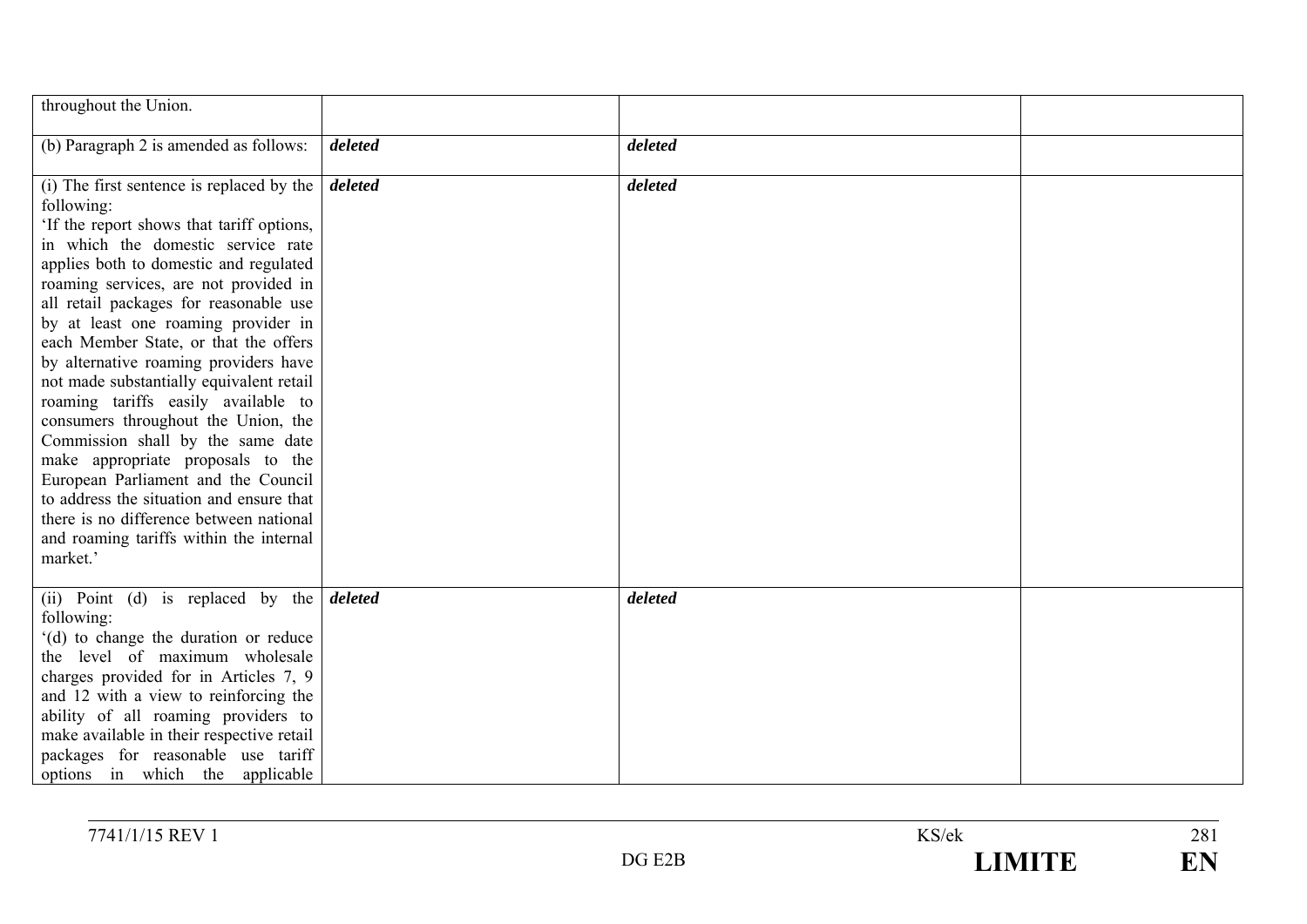| domestic service rate applies to both   |                                           |  |
|-----------------------------------------|-------------------------------------------|--|
| domestic services and regulated         |                                           |  |
| roaming services, as if the latter were |                                           |  |
| consumed on the home network.'          |                                           |  |
|                                         |                                           |  |
|                                         | $(8a)$ Article 19 is deleted and replaced |  |
|                                         |                                           |  |
|                                         | by the following:                         |  |
|                                         | '1. The Commission shall review the       |  |
|                                         | functioning of this Regulation and        |  |
|                                         | shall report to the European              |  |
|                                         | Parliament and the Council in             |  |
|                                         | accordance with paragraphs 2 to 6.        |  |
|                                         | 2. The Commission shall, by 30 June       |  |
|                                         | 2015, after a public consultation, report |  |
|                                         | to the European Parliament and the        |  |
|                                         | Council on whether to change the          |  |
|                                         | duration or revise the level of           |  |
|                                         | maximum wholesale charges provided        |  |
|                                         | for in Articles 7, 9 and 12 or to provide |  |
|                                         | for other arrangements to address         |  |
|                                         | wholesale market problems, including      |  |
|                                         | as regards mobile termination rates       |  |
|                                         | applicable to roaming. BEREC shall,       |  |
|                                         | by 31 December 2014, after a public       |  |
|                                         | consultation, lay down guidelines on      |  |
|                                         | measures to prevent anomalous or          |  |
|                                         | abusive usage for the purpose of Article  |  |
|                                         | <b>ба.</b>                                |  |
|                                         | 3. The Commission shall, by 30 June       |  |
|                                         | 2016, after a public consultation, report |  |
|                                         | to the European Parliament and the        |  |
|                                         | Council on, inter alia:                   |  |
|                                         | $(a)$ the availability and quality of     |  |
|                                         | services including those which are an     |  |
|                                         | alternative to voice, SMS and data        |  |
|                                         |                                           |  |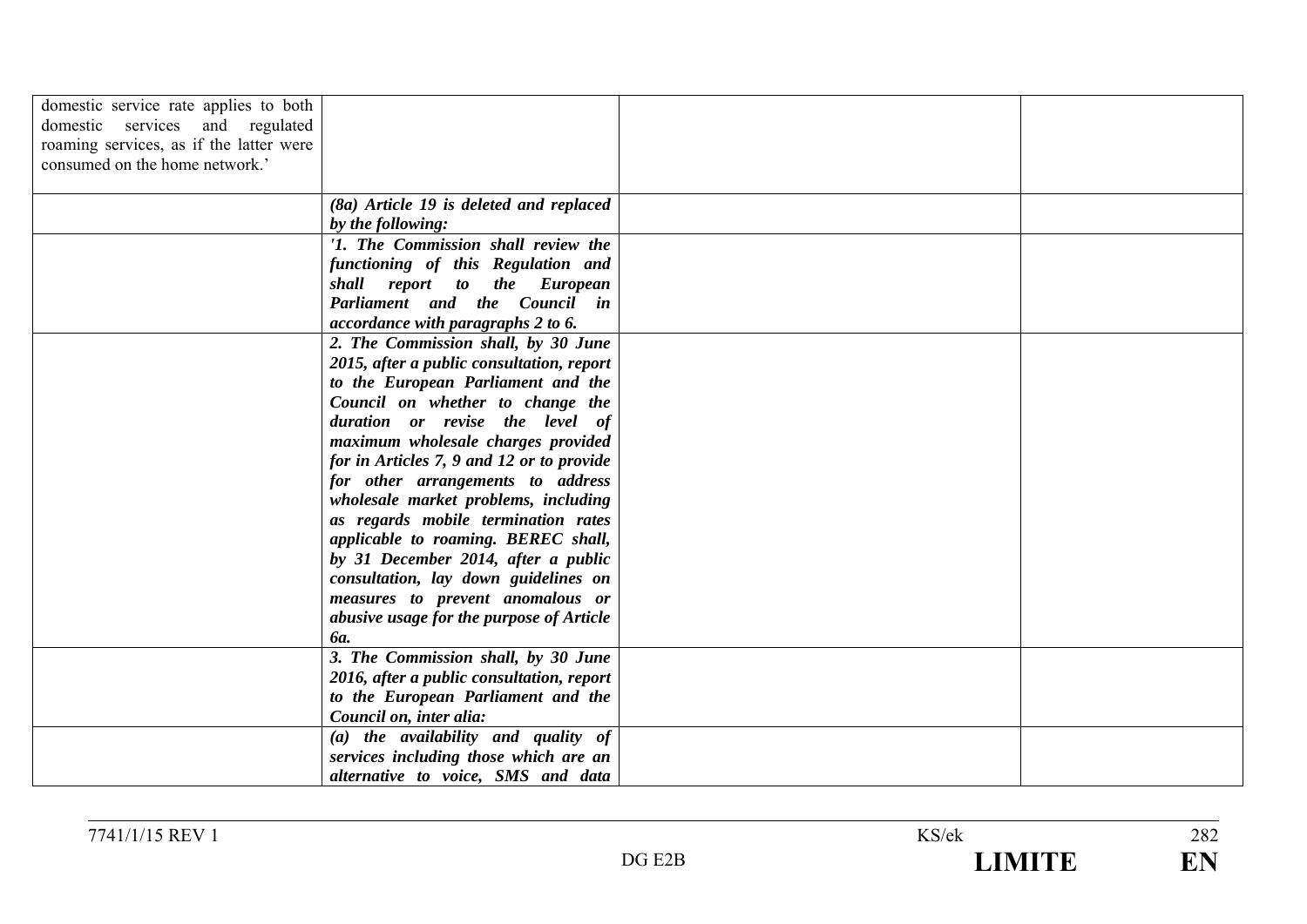|                                         | roaming services, in particular in the            |         |  |
|-----------------------------------------|---------------------------------------------------|---------|--|
|                                         | light of technological developments;              |         |  |
|                                         | (b) the degree of competition in both             |         |  |
|                                         | the retail and wholesale markets, in              |         |  |
|                                         | particular the competitive situation of           |         |  |
|                                         | smaller, independent or newly started             |         |  |
|                                         | operators, including the competition              |         |  |
|                                         | effects of commercial agreements and              |         |  |
|                                         | the degree of interconnection between             |         |  |
|                                         | operators;                                        |         |  |
| difference<br>between<br>roaming<br>and | which<br>the<br>(c)<br><i>the</i><br>extent<br>to | deleted |  |
| national tariffs has approached zero;   | implementation of the structural                  |         |  |
|                                         | measures provided for in Articles 3 and           |         |  |
|                                         | 4 has produced results in developing              |         |  |
|                                         | competition in the internal market for            |         |  |
|                                         | roaming service.s                                 |         |  |
|                                         | The Commission shall examine, in                  |         |  |
|                                         | particular, whether it is necessary to lay        |         |  |
|                                         | down additional technical and                     |         |  |
|                                         | structural measures or to modify the              |         |  |
|                                         | structural measures.                              |         |  |
|                                         |                                                   |         |  |
|                                         | 4. If the report referred to in paragraph         |         |  |
|                                         | 2 shows that there is no level playing            |         |  |
|                                         | field between roaming providers and               |         |  |
|                                         | consequently that there is a need to              |         |  |
|                                         | change the duration or lower the level            |         |  |
|                                         | of maximum wholesale charges or to                |         |  |
|                                         | provide for other arrangements to                 |         |  |
|                                         | address wholesale market problems,                |         |  |
|                                         | including by a significant reduction of           |         |  |
|                                         | the mobile termination rates applicable           |         |  |
|                                         | to roaming throughout the Union, the              |         |  |
|                                         | Commission shall, after consulting                |         |  |
|                                         | <b>BEREC</b> , make appropriate legislative       |         |  |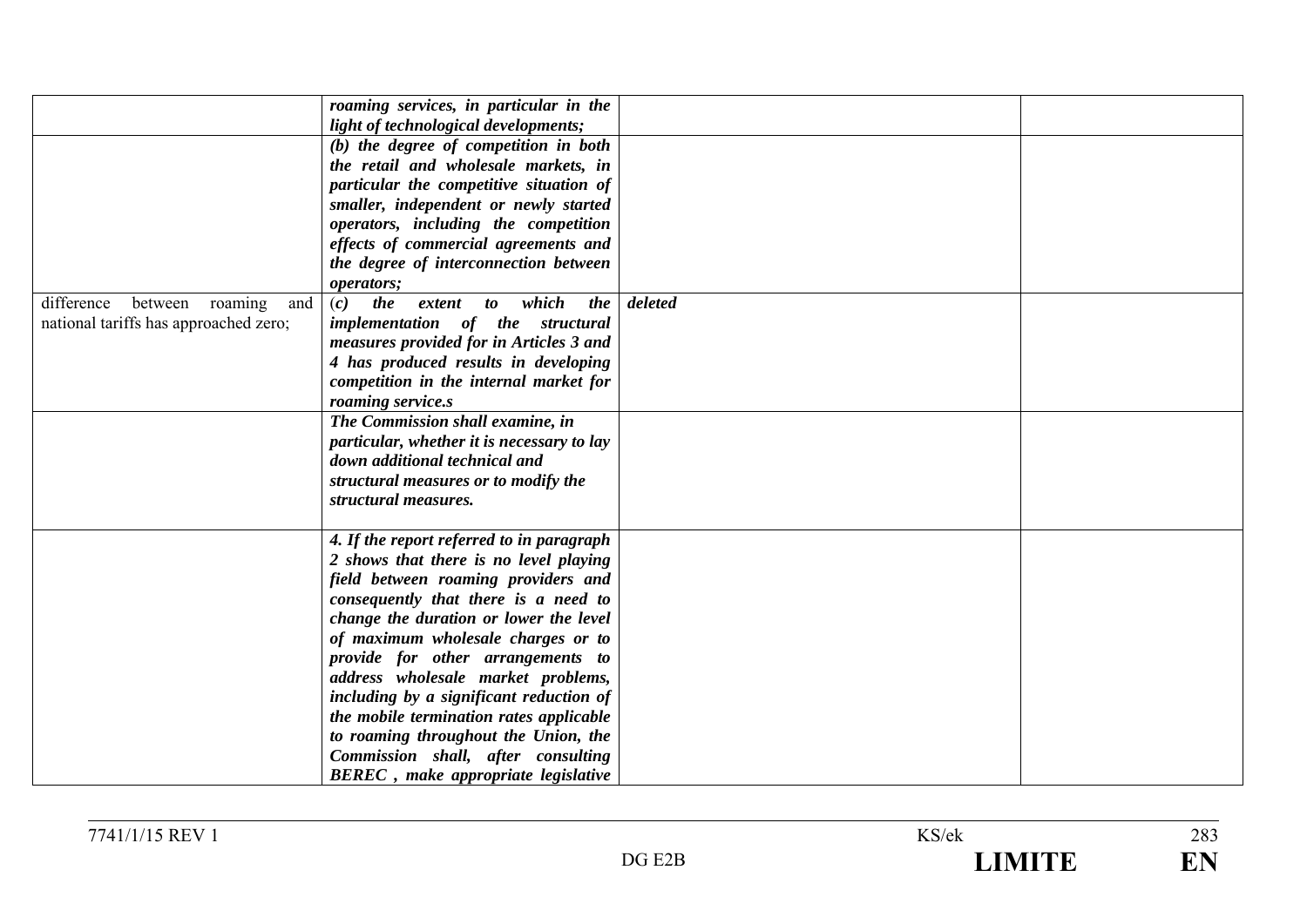| proposals to the European Parliament                              |  |
|-------------------------------------------------------------------|--|
| and the Council to address this                                   |  |
| situation by 30 June 2015.                                        |  |
| If the report referred to in paragraph 3                          |  |
| shows that the structural measures                                |  |
| provided for by this Regulation have                              |  |
| not been sufficient to promote                                    |  |
| competition in the internal market for                            |  |
| roaming services for the benefit of all                           |  |
| European consumers, the Commission                                |  |
| shall make appropriate proposals to the                           |  |
| <b>European Parliament and the Council</b>                        |  |
| to address this situation. With respect to                        |  |
| both reports, proposals for<br>any                                |  |
| shall<br><i>appropriate</i> measures<br>be                        |  |
| presented simultaneously with the                                 |  |
| reports.                                                          |  |
| 5. In addition, the Commission shall                              |  |
| submit a report to the European                                   |  |
| Parliament and the Council every two                              |  |
| years after the report referred to in                             |  |
| paragraph 3. Each report shall include                            |  |
| a summary of the monitoring of the                                |  |
| provision of roaming services in the                              |  |
| Union and an assessment of the                                    |  |
| progress towards achieving the                                    |  |
| objectives of this Regulation.                                    |  |
| 6. In order to assess the competitive                             |  |
| developments in the Union-wide                                    |  |
| roaming markets, BEREC shall                                      |  |
| regularly collect data from national                              |  |
| regulatory<br>authorities<br><i>the</i><br>$\mathbf{0}\mathbf{n}$ |  |
| development of retail and wholesale                               |  |
| charges for voice, SMS and data                                   |  |
| roaming services. Those data shall be                             |  |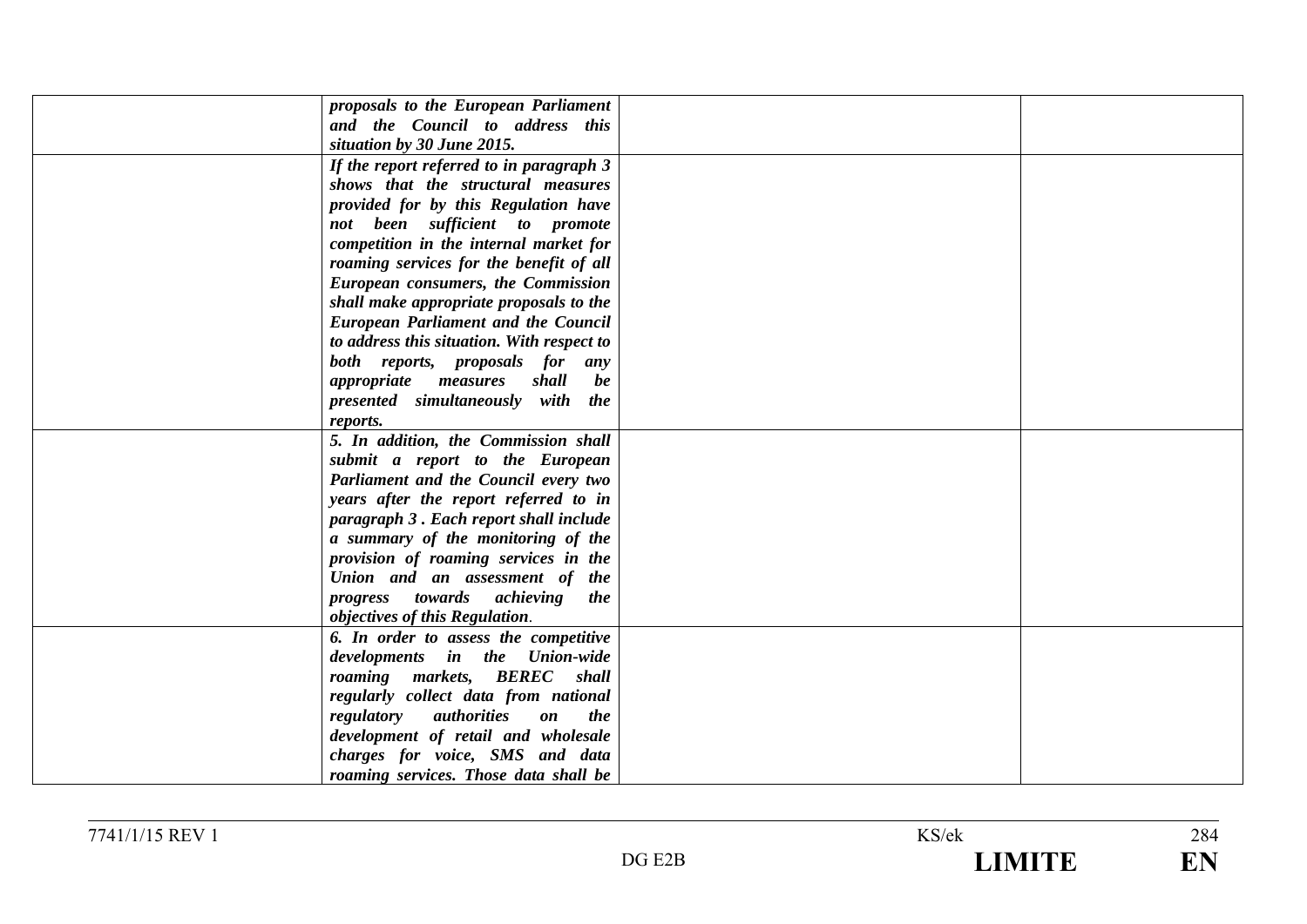| <b>Article 38 – Amendments to</b>                                                                                                                                                                                                                      | notified to the Commission at least<br>twice a year. The Commission shall<br>make them public.<br><b>BEREC</b> shall also annually collect<br>information from national regulatory<br>authorities on transparency and<br>comparability of different tariffs<br>offered by operators to their customers.<br>The Commission shall make those data<br>and findings public.'<br>[no changes] | deleted |  |
|--------------------------------------------------------------------------------------------------------------------------------------------------------------------------------------------------------------------------------------------------------|------------------------------------------------------------------------------------------------------------------------------------------------------------------------------------------------------------------------------------------------------------------------------------------------------------------------------------------------------------------------------------------|---------|--|
| Regulation (EC) No 1211/2009                                                                                                                                                                                                                           |                                                                                                                                                                                                                                                                                                                                                                                          |         |  |
| Regulation (EC) No 1211/2009 is<br>amended as follows:<br>$(1)$ In Article 1, paragraph 2 is replaced<br>by the following:                                                                                                                             | $[no\ changes]$                                                                                                                                                                                                                                                                                                                                                                          | deleted |  |
| '2. BEREC shall act within the scope<br>of Directive 2002/21/EC (Framework<br>Directive) and Directives 2002/19/EC,<br>2002/22/EC<br>2002/20/EC,<br>and<br>2002/58/EC (Specific Directives), and<br>of Regulations (EU) No 531/2012 and<br>No XX/2014' | $[no\ changes]$                                                                                                                                                                                                                                                                                                                                                                          | deleted |  |
|                                                                                                                                                                                                                                                        | $(1a)$ In Article 3(1), the following<br>points (ma) and (mb) are inserted:                                                                                                                                                                                                                                                                                                              |         |  |
|                                                                                                                                                                                                                                                        | '(ma) to receive notifications submitted<br>pursuant to Article 3 of Directive<br>2002/20/EC, to maintain an inventory<br>of those notifications and to inform the<br>national<br>regulatory<br><i>authorities</i><br>concerned about notifications received;<br>( <i>mb</i> ) to issue opinions on measures                                                                             |         |  |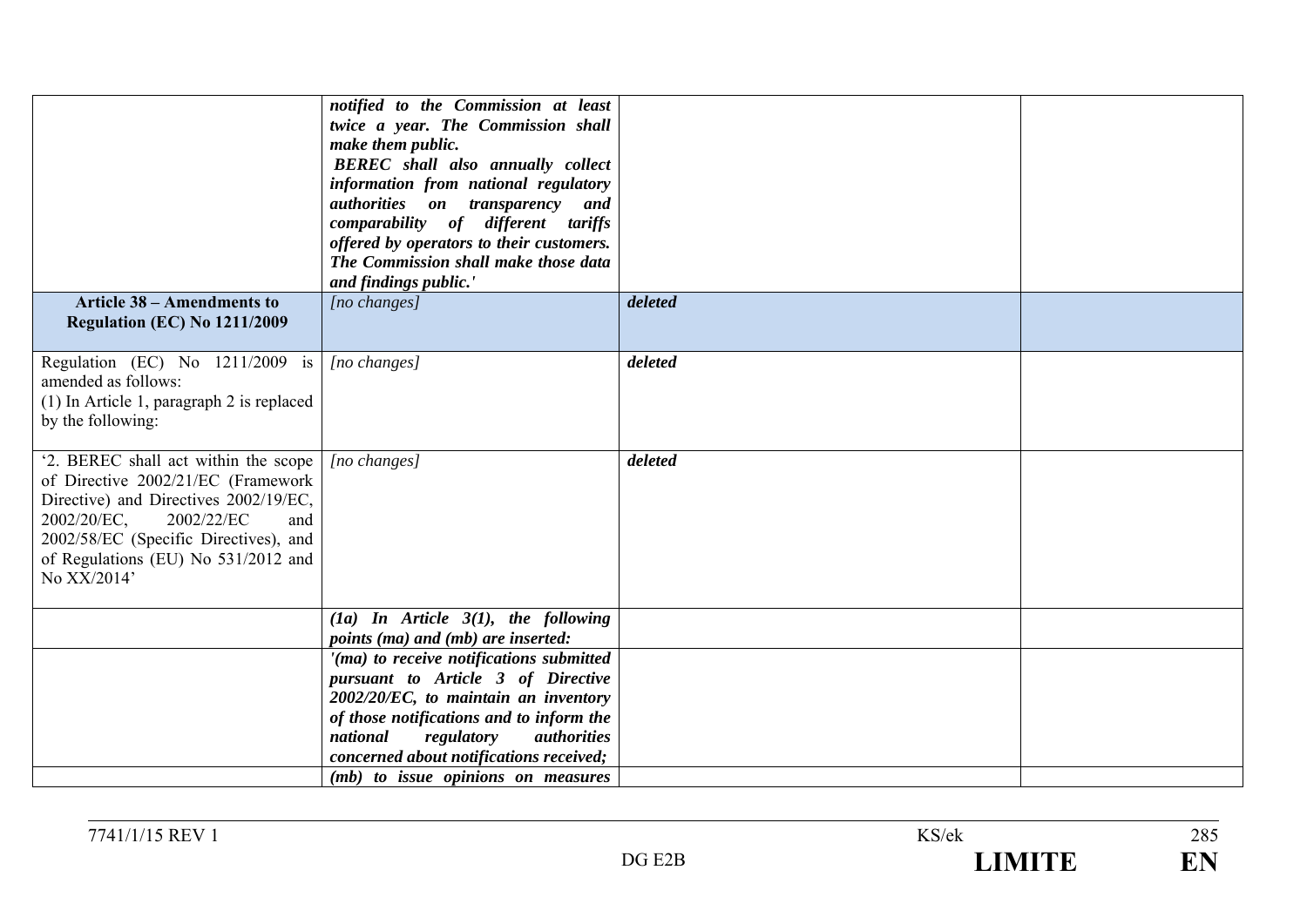|                                                               | intended to be adopted by national                        |         |  |
|---------------------------------------------------------------|-----------------------------------------------------------|---------|--|
|                                                               | regulatory authorities under Article 10,                  |         |  |
|                                                               | paragraphs 5 and 6, of Directive                          |         |  |
|                                                               | 2002/20/EC.'                                              |         |  |
|                                                               | (1b) In Article $3(1)$ , the following point              |         |  |
|                                                               | $(na)$ is inserted:                                       |         |  |
|                                                               | $'(na)$ to support the development of                     |         |  |
|                                                               | Union policy and law in the field of                      |         |  |
|                                                               | electronic communications, including                      |         |  |
|                                                               | delivering opinions<br><i>to</i><br>the<br>$\mathbf{b}$ y |         |  |
|                                                               | Commission with respect to<br>any                         |         |  |
|                                                               | planned initiative'                                       |         |  |
| (2) In Article 4, paragraphs 4 and 5 are                      | deleted                                                   | deleted |  |
| deleted                                                       |                                                           |         |  |
|                                                               |                                                           |         |  |
| (3) The following Article 4a is $\delta$ deleted              |                                                           | deleted |  |
| inserted:                                                     |                                                           |         |  |
|                                                               |                                                           |         |  |
| 'Article 4a – Appointment and tasks of $\vert$ <i>deleted</i> |                                                           | deleted |  |
| the Chairperson                                               |                                                           |         |  |
|                                                               |                                                           |         |  |
| 1. The Board of Regulators shall be $\frac{d}{dt}$            |                                                           | deleted |  |
| represented by a Chairperson, who                             |                                                           |         |  |
| shall be a full-time independent                              |                                                           |         |  |
| professional. The Chairperson shall be                        |                                                           |         |  |
| engaged as a temporary agent of the                           |                                                           |         |  |
| Office under Article $2(a)$ of the                            |                                                           |         |  |
| Conditions of Employment of Other                             |                                                           |         |  |
| servants. The Chairperson shall be                            |                                                           |         |  |
| responsible for preparing the work of                         |                                                           |         |  |
|                                                               |                                                           |         |  |
| the Board of Regulators and shall chair                       |                                                           |         |  |
| without the right to vote the meetings                        |                                                           |         |  |
| of the Board of Regulators and the                            |                                                           |         |  |
| Management Committee.<br>Without                              |                                                           |         |  |
| prejudice to the role of the Board of                         |                                                           |         |  |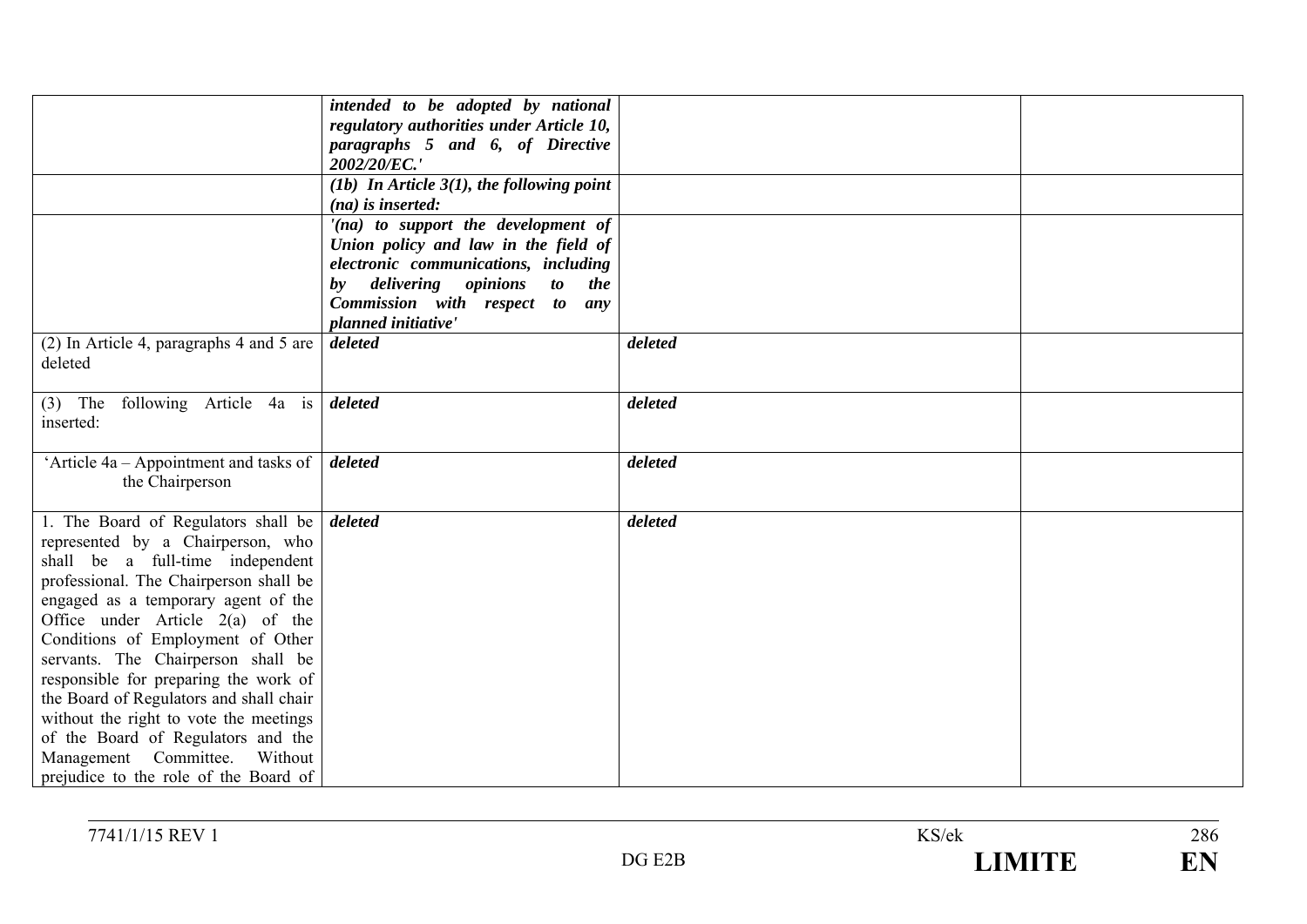| Regulators in relation to the tasks of<br>the Chairperson, the Chairperson shall<br>neither seek nor accept any instruction<br>from any government or NRA, from<br>the Commission, or from any other<br>public or private entity. EN 67 EN                                                                                                                                                                                                                                                                                                                                                                                                                                                                                                                                                                                                    |         |         |  |
|-----------------------------------------------------------------------------------------------------------------------------------------------------------------------------------------------------------------------------------------------------------------------------------------------------------------------------------------------------------------------------------------------------------------------------------------------------------------------------------------------------------------------------------------------------------------------------------------------------------------------------------------------------------------------------------------------------------------------------------------------------------------------------------------------------------------------------------------------|---------|---------|--|
| 2. The Chairperson shall be appointed $\frac{d}{dt}$ deleted<br>by the Board of Regulators on the basis<br>of merit, skills, knowledge of<br>communication<br>electronic<br>market<br>participants and markets, and of<br>experience relevant to supervision and<br>regulation, following an open selection<br>procedure. Before appointment, the<br>candidate selected by the Board of<br>Regulators may be invited to make a<br>statement before the competent<br>committee of the European Parliament<br>and to answer questions put by its<br>members. The appointment of the<br>Chairperson is effective only after<br>approval<br>of<br>the<br>Management<br>Committee. The Board of Regulators<br>shall also elect, from among its<br>members, a Vice-Chair who shall carry<br>out the functions of the Chairperson in<br>his absence. |         | deleted |  |
| 3. The Chairperson's term of office deleted<br>shall be 3 years and may be extended<br>once.                                                                                                                                                                                                                                                                                                                                                                                                                                                                                                                                                                                                                                                                                                                                                  |         | deleted |  |
| 4. In the course of the 9 months<br>preceding the end of the 3-year term of                                                                                                                                                                                                                                                                                                                                                                                                                                                                                                                                                                                                                                                                                                                                                                   | deleted | deleted |  |

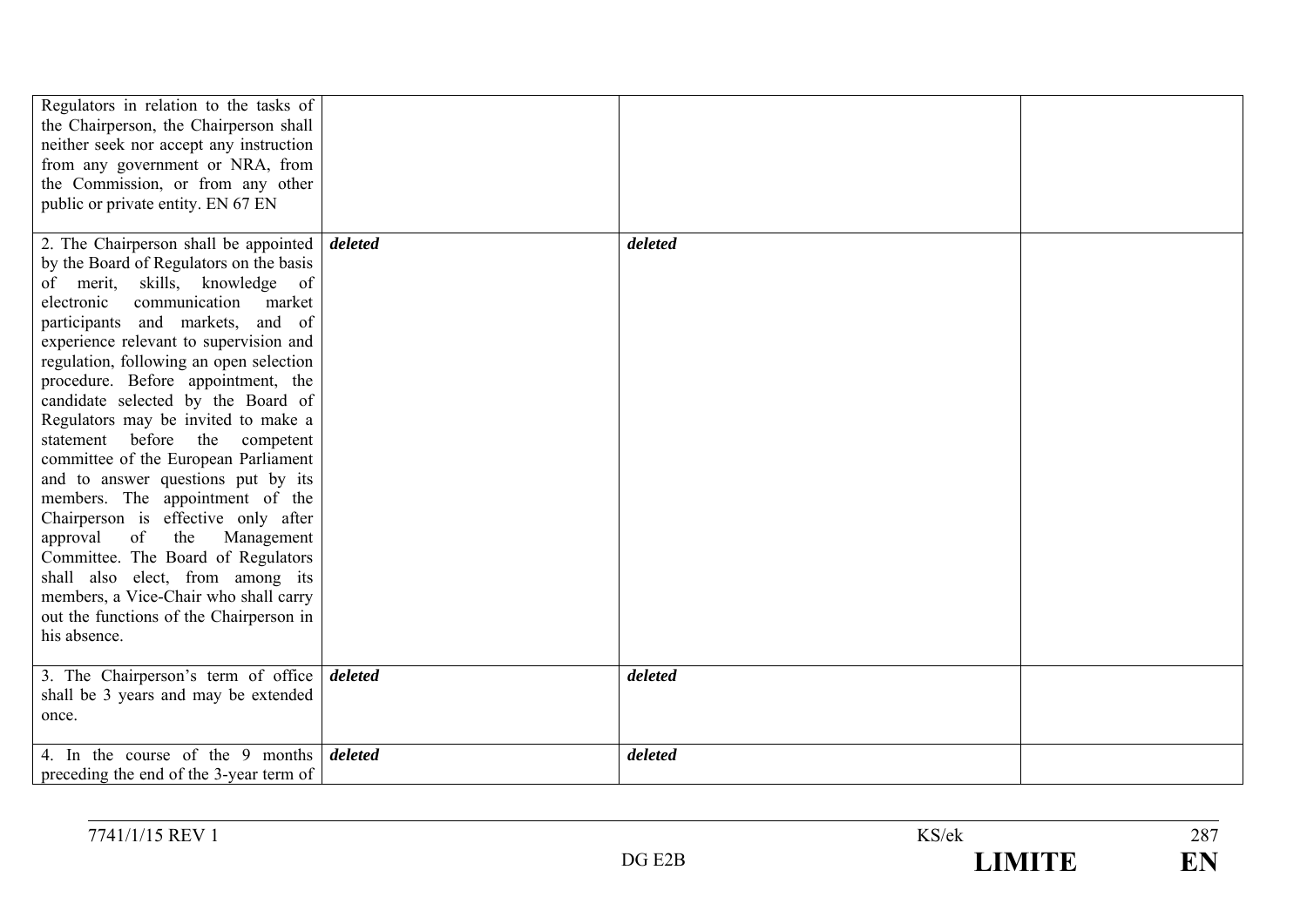| office of the Chairperson, the Board of<br>Regulators shall evaluate:                                                                                                                                                                                                                                                                                                                                                                                                                        |         |         |  |
|----------------------------------------------------------------------------------------------------------------------------------------------------------------------------------------------------------------------------------------------------------------------------------------------------------------------------------------------------------------------------------------------------------------------------------------------------------------------------------------------|---------|---------|--|
| (a) the results achieved in the first term $\vert$ <i>deleted</i><br>of office and the way they were<br>achieved;                                                                                                                                                                                                                                                                                                                                                                            |         | deleted |  |
| (b) the Board of Regulators' duties and $\int$ <i>deleted</i><br>requirements in the coming years. The<br>Board of Regulators shall inform the<br>European Parliament if it intends to<br>extend the Chairperson's term of office.<br>Within one month before any such<br>extension, the Chairperson may be<br>invited to make a statement before the<br>competent committee of the Parliament<br>and answer questions put by its<br>members.                                                |         | deleted |  |
| 5. The Chairperson may be removed deleted<br>from office only upon a decision of the<br>Board of Regulators acting on a<br>proposal from the Commission and<br>after approval of the Management<br>Committee. The Chairperson shall not<br>prevent the Board of Regulators and<br>the Management Committee from<br>discussing matters relating to the<br>Chairperson, in particular the need for<br>his removal, and shall not be involved<br>in deliberations concerning such a<br>matter.' |         | deleted |  |
| (4) Article 6 is amended as follows:                                                                                                                                                                                                                                                                                                                                                                                                                                                         | deleted | deleted |  |

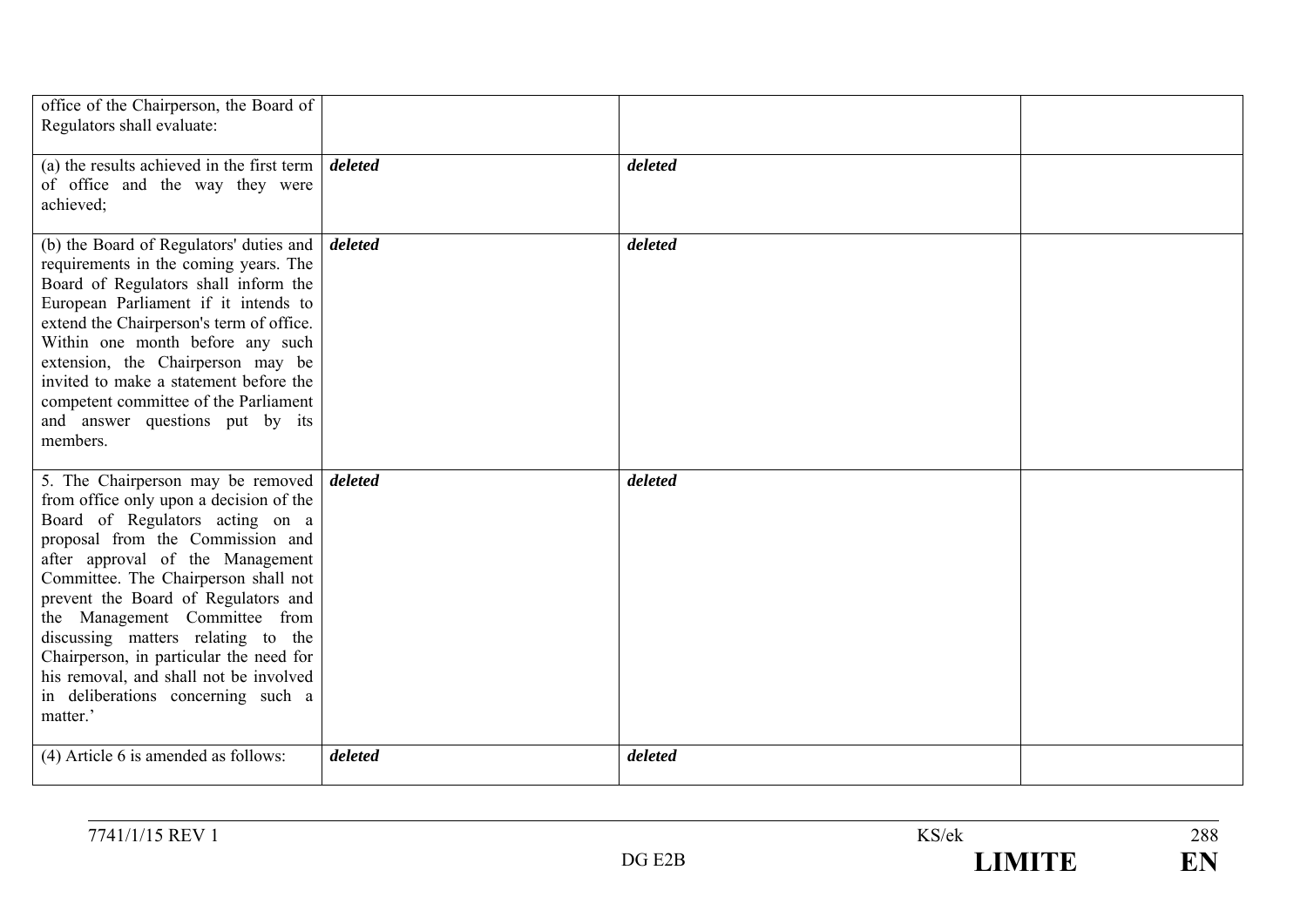| (a) Paragraph 2, indent 4 is deleted.                                                                                                                                                                                                                                                                                                                                         | deleted | deleted |  |
|-------------------------------------------------------------------------------------------------------------------------------------------------------------------------------------------------------------------------------------------------------------------------------------------------------------------------------------------------------------------------------|---------|---------|--|
| (b) Paragraph 3 is amended as follows:                                                                                                                                                                                                                                                                                                                                        | deleted | deleted |  |
| '3. The Office shall comprise:                                                                                                                                                                                                                                                                                                                                                | deleted | deleted |  |
| (a) a Chairperson of the Board of<br>Regulators;                                                                                                                                                                                                                                                                                                                              | deleted | deleted |  |
| (b) a Management Committee;                                                                                                                                                                                                                                                                                                                                                   | deleted | deleted |  |
| (c) an Administrative Manager.'                                                                                                                                                                                                                                                                                                                                               | deleted | deleted |  |
| 5) Article 7 is amended as follows:                                                                                                                                                                                                                                                                                                                                           | deleted | deleted |  |
| (a) Paragraph 2 is amended as follows:<br>'2. The Management Committee shall<br>appoint the Administrative Manager<br>and, where relevant, extend his/her<br>term of office or remove him/her from<br>office in accordance with Article 8.<br>Administrative<br>The<br>Manager<br>designated shall not participate in the<br>preparation of, or vote on, such a<br>decision.' | deleted | deleted |  |
| (b) Paragraph 4 is deleted.                                                                                                                                                                                                                                                                                                                                                   | deleted | deleted |  |
| $(6)$ Article 8 paragraphs 2, 3, 4, are<br>deleted and replaced as follows:<br>'2. The Administrative Manager shall<br>be engaged as a temporary agent of the<br>Office under Article 2(a) of the<br>Conditions of Employment of Other<br>servants.                                                                                                                           | deleted | deleted |  |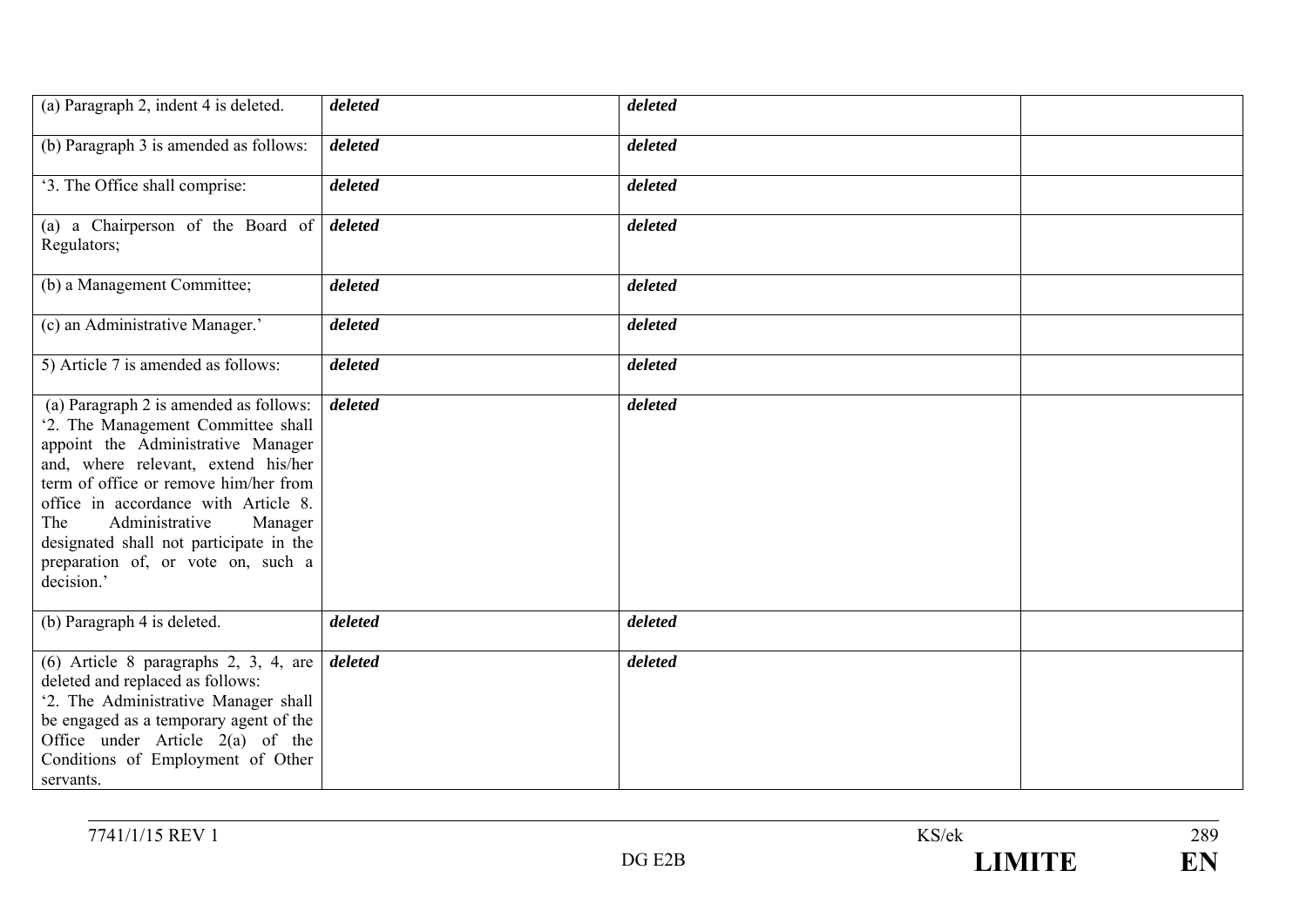| 3. The Administrative Manager shall <i>deleted</i> |         | deleted |  |
|----------------------------------------------------|---------|---------|--|
| be appointed by the Management                     |         |         |  |
| Committee from a list of candidates                |         |         |  |
| by the<br>Commission,<br>proposed                  |         |         |  |
| following an open and transparent                  |         |         |  |
|                                                    |         |         |  |
| selection procedure. For the purpose of            |         |         |  |
| concluding the contract with the                   |         |         |  |
| Administrative Manager, the Office                 |         |         |  |
| shall be represented by the Chairperson            |         |         |  |
| of the Management Committee. Before                |         |         |  |
| appointment, the candidate selected by             |         |         |  |
| the Management Committee may be                    |         |         |  |
| invited to make a statement before the             |         |         |  |
| competent committee of the European                |         |         |  |
| Parliament and to answer questions put             |         |         |  |
| by its members.                                    |         |         |  |
|                                                    |         |         |  |
| 4. The term of office of the                       | deleted | deleted |  |
| Administrative Manager shall be five               |         |         |  |
| years. By the end of that period, the              |         |         |  |
| Commission shall undertake<br>an                   |         |         |  |
| assessment that takes into account an              |         |         |  |
| evaluation of the Administrative                   |         |         |  |
| and the<br>Manager's performance                   |         |         |  |
| Office's future tasks and challenges.              |         |         |  |
|                                                    |         |         |  |
| 5. The Management Committee, acting                | deleted | deleted |  |
| on a proposal from the Commission                  |         |         |  |
| that takes into account the assessment             |         |         |  |
| referred to in paragraph 4, may extend             |         |         |  |
| the term of office of the Administrative           |         |         |  |
| Manager once, for no more than five                |         |         |  |
| years.                                             |         |         |  |
|                                                    |         |         |  |
| 6. The Management Committee shall <i>deleted</i>   |         | deleted |  |

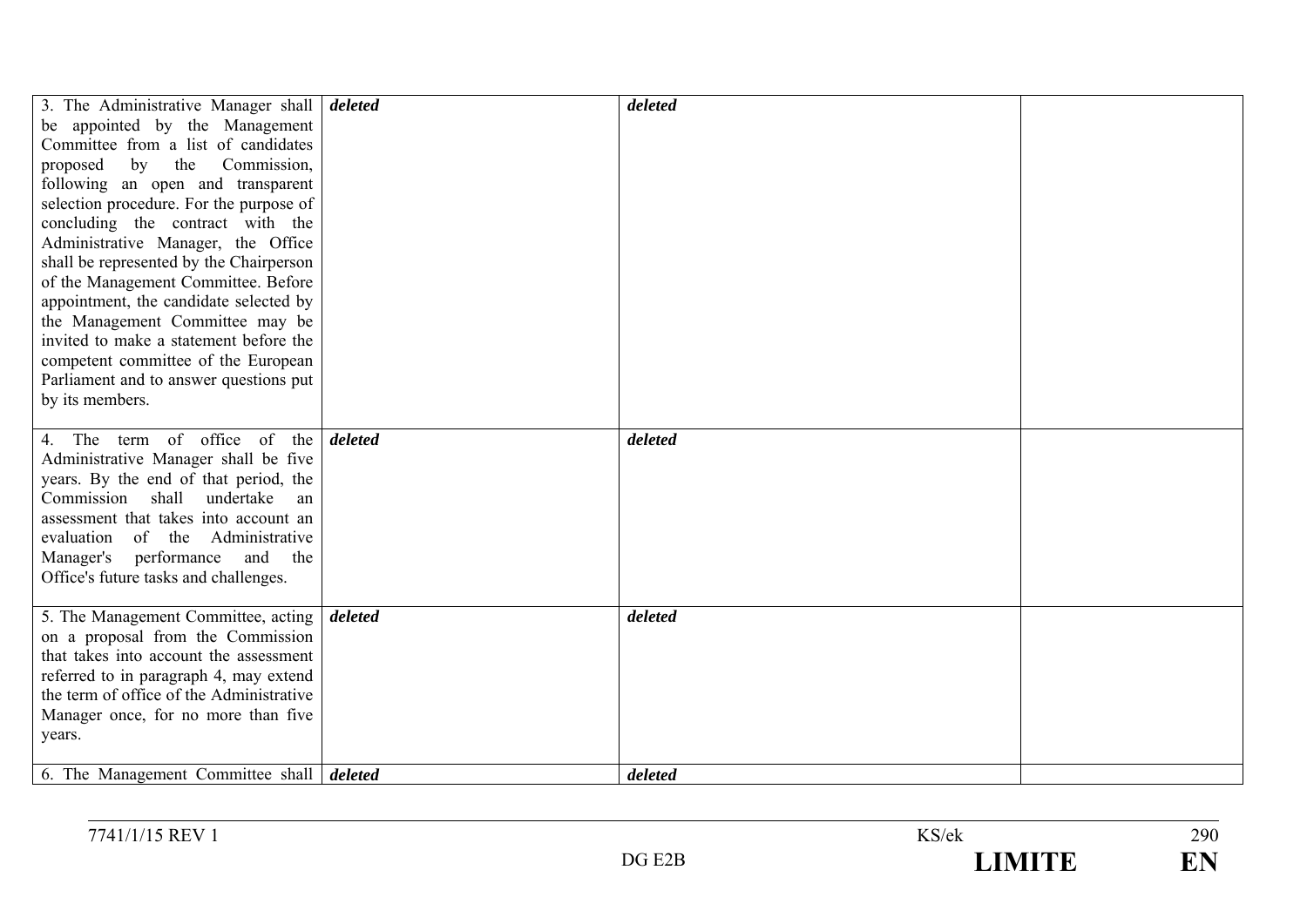| inform the European Parliament if it<br>intends to extend the Administrative<br>Manager's term of office. Within one<br>month before any such extension, the<br>Administrative Manager may be<br>invited to make a statement before the<br>competent committee of the Parliament<br>and answer questions put by its<br>members. |         |         |  |
|---------------------------------------------------------------------------------------------------------------------------------------------------------------------------------------------------------------------------------------------------------------------------------------------------------------------------------|---------|---------|--|
| 7. An Administrative Manager whose<br>term of office has been extended may<br>not participate in another selection<br>procedure for the same post at the end<br>of the overall period.                                                                                                                                          | deleted | deleted |  |
| 8. The Administrative Manager may be<br>removed from office only upon a<br>of<br>the<br>Management<br>decision<br>Committee acting on a proposal from<br>the Commission.                                                                                                                                                        | deleted | deleted |  |
| 9. The Management Committee shall<br>reach decisions on appointment,<br>extension of the term of office or<br>office<br>of<br>from<br>the<br>removal<br>Administrative Manager on the basis of<br>a two-thirds majority of its members<br>with voting rights.'                                                                  | deleted | deleted |  |
| (7) In Article 9, paragraph 2 is deleted<br>amended as follows:                                                                                                                                                                                                                                                                 |         | deleted |  |
| 2. The Administrative Manager shall<br>assist the Chairperson of the Board of                                                                                                                                                                                                                                                   | deleted | deleted |  |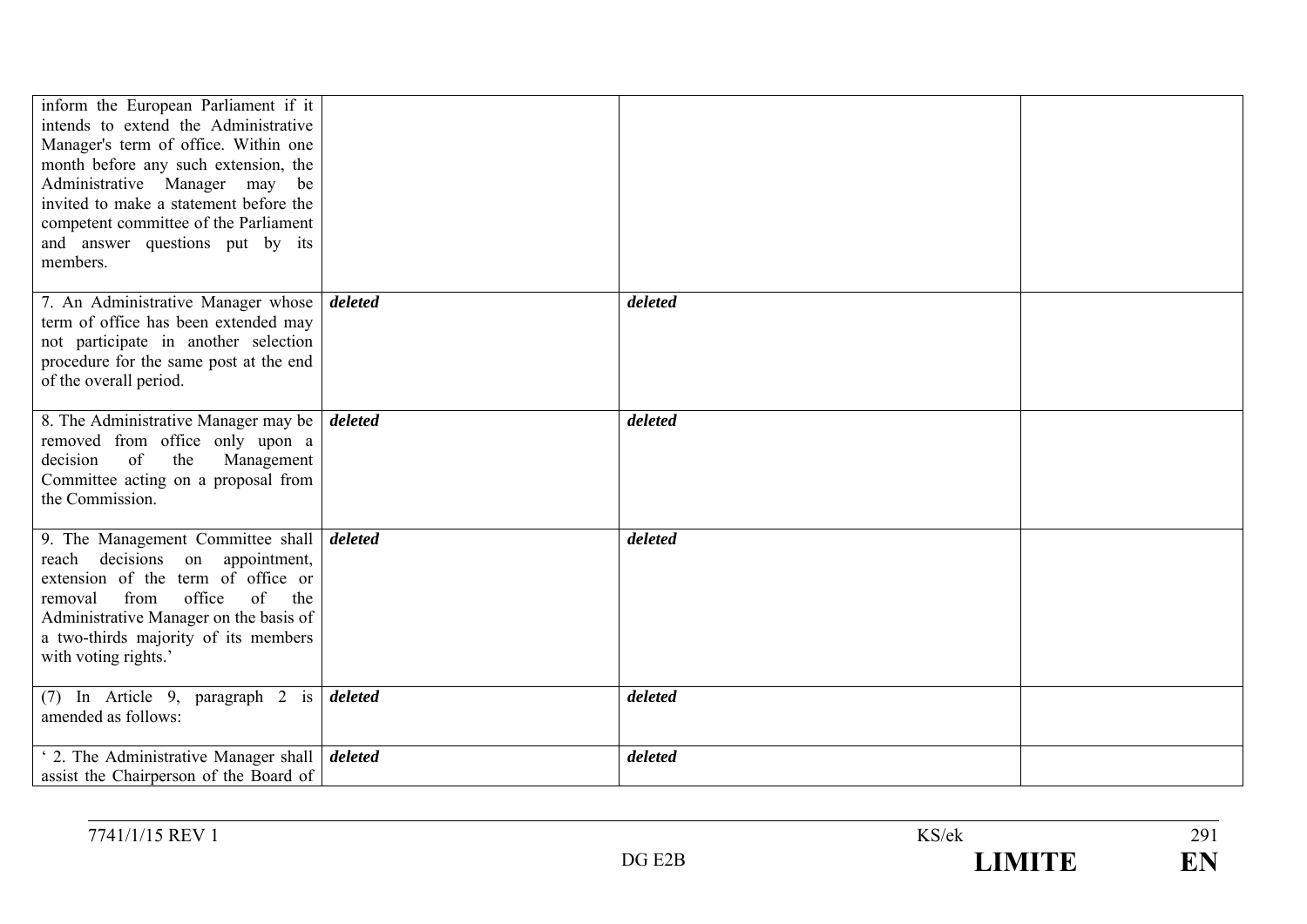| Regulators with the preparation of the<br>agenda of the Board of Regulators, the<br>Management Committee and the<br>Expert Working Groups.<br>The<br>Administrative<br>Manager<br>shall<br>participate, without having the right to<br>vote, in the work of the Board of<br>Regulators and the Management<br>Committee.'                                                                                                        |         |         |  |
|---------------------------------------------------------------------------------------------------------------------------------------------------------------------------------------------------------------------------------------------------------------------------------------------------------------------------------------------------------------------------------------------------------------------------------|---------|---------|--|
| (8) Article 10 is amended as follows:                                                                                                                                                                                                                                                                                                                                                                                           | deleted | deleted |  |
| '1. The Staff Regulations and the <i>deleted</i><br>Conditions of Employment of Other<br>Servants and the rules adopted by<br>agreement between the institutions of<br>the Union for giving effect to those<br>Staff Regulations and the Conditions of<br>Employment of Other Servants shall<br>apply to the staff of the Office,<br>including the Chairperson of the Board<br>of Regulators and the Administrative<br>Manager. |         | deleted |  |
| 2. The Management Committee shall <i>deleted</i><br>adopt appropriate implementing rules<br>for giving effect to the Staff<br>Regulations and the Conditions of<br>Employment of Other Servants in<br>accordance with Article 110 of the<br><b>Staff Regulations.</b>                                                                                                                                                           |         | deleted |  |
| 3. The Management Committee shall <i>deleted</i><br>in accordance with paragraph 4,<br>exercise with respect to the staff of the                                                                                                                                                                                                                                                                                                |         | deleted |  |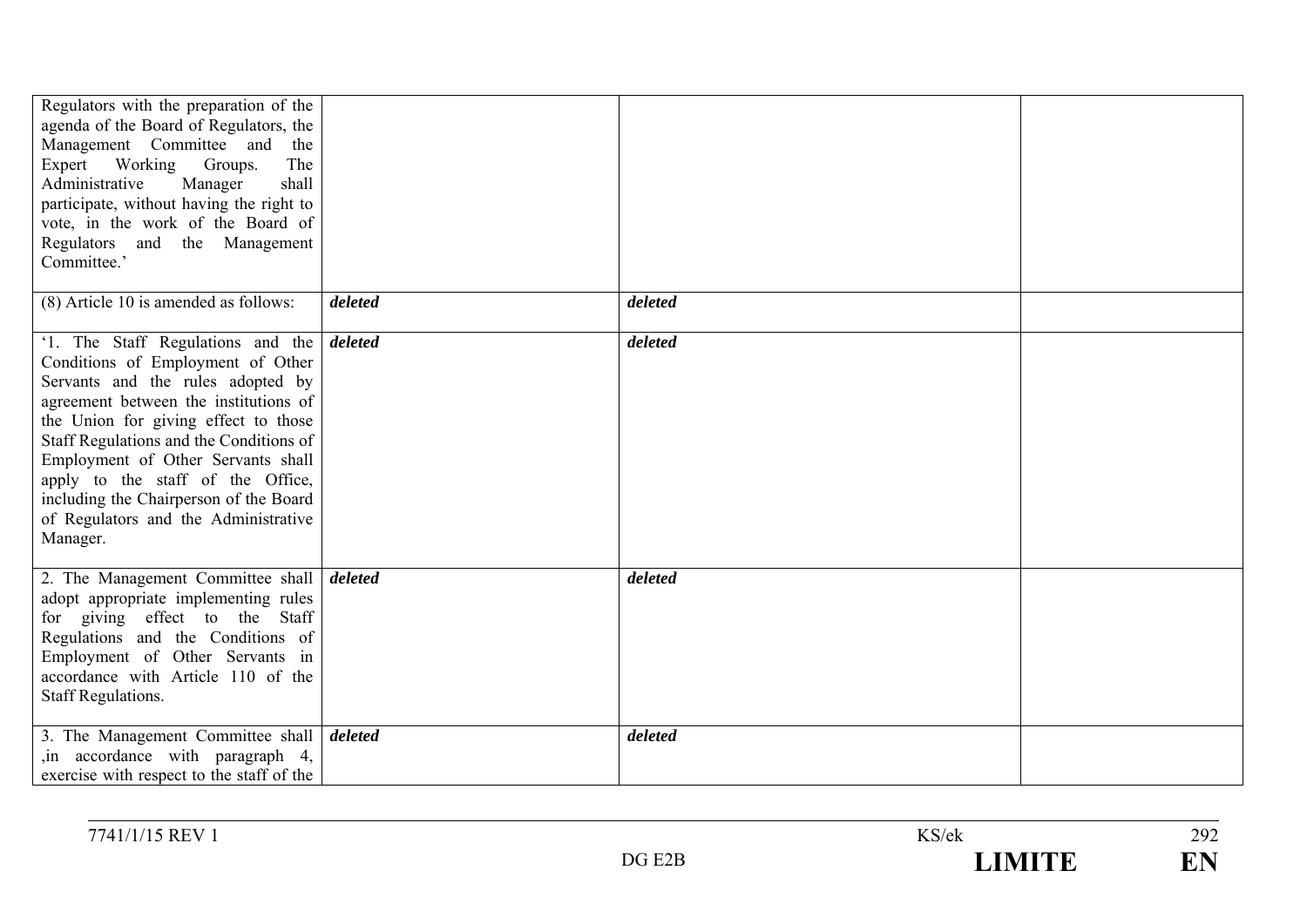| Office the powers conferred by the<br>Staff Regulations on the Appointing<br>EN 69 EN Authority and by the<br>Conditions of Employment of Other<br>Servants on the Authority Empowered<br>to Conclude a Contract of Employment<br>("the appointing authority powers"). |         |         |  |
|------------------------------------------------------------------------------------------------------------------------------------------------------------------------------------------------------------------------------------------------------------------------|---------|---------|--|
| 4. The Management Committee shall <i>deleted</i><br>adopt, in accordance with Article 110                                                                                                                                                                              |         | deleted |  |
| of the Staff Regulations, a decision                                                                                                                                                                                                                                   |         |         |  |
| based on Article $2.(1)$ of the Staff                                                                                                                                                                                                                                  |         |         |  |
| Regulations and on Article 6 of the                                                                                                                                                                                                                                    |         |         |  |
| Conditions of Employment of Other                                                                                                                                                                                                                                      |         |         |  |
| Servants,<br>delegating<br>relevant                                                                                                                                                                                                                                    |         |         |  |
| appointing authority powers to the<br>Administrative Manager and defining                                                                                                                                                                                              |         |         |  |
| the conditions under which this                                                                                                                                                                                                                                        |         |         |  |
| delegation of powers can be suspended.                                                                                                                                                                                                                                 |         |         |  |
| The Administrative Manager shall be                                                                                                                                                                                                                                    |         |         |  |
| authorised to sub-delegate those                                                                                                                                                                                                                                       |         |         |  |
| Where<br>exceptional<br>powers.                                                                                                                                                                                                                                        |         |         |  |
| require,<br>the<br>circumstances<br>SO <sub>1</sub><br>Management Committee may by way                                                                                                                                                                                 |         |         |  |
| of a decision temporarily suspend the                                                                                                                                                                                                                                  |         |         |  |
| delegation of the appointing authority                                                                                                                                                                                                                                 |         |         |  |
| powers to the Administrative Manager                                                                                                                                                                                                                                   |         |         |  |
| and those sub-delegated by the latter                                                                                                                                                                                                                                  |         |         |  |
| and exercise them itself or delegate                                                                                                                                                                                                                                   |         |         |  |
| them to one of its members or to a staff                                                                                                                                                                                                                               |         |         |  |
| member other than the Administrative<br>Manager.'                                                                                                                                                                                                                      |         |         |  |
|                                                                                                                                                                                                                                                                        |         |         |  |
| $(9)$ The following Article 10a is<br>inserted:                                                                                                                                                                                                                        | deleted | deleted |  |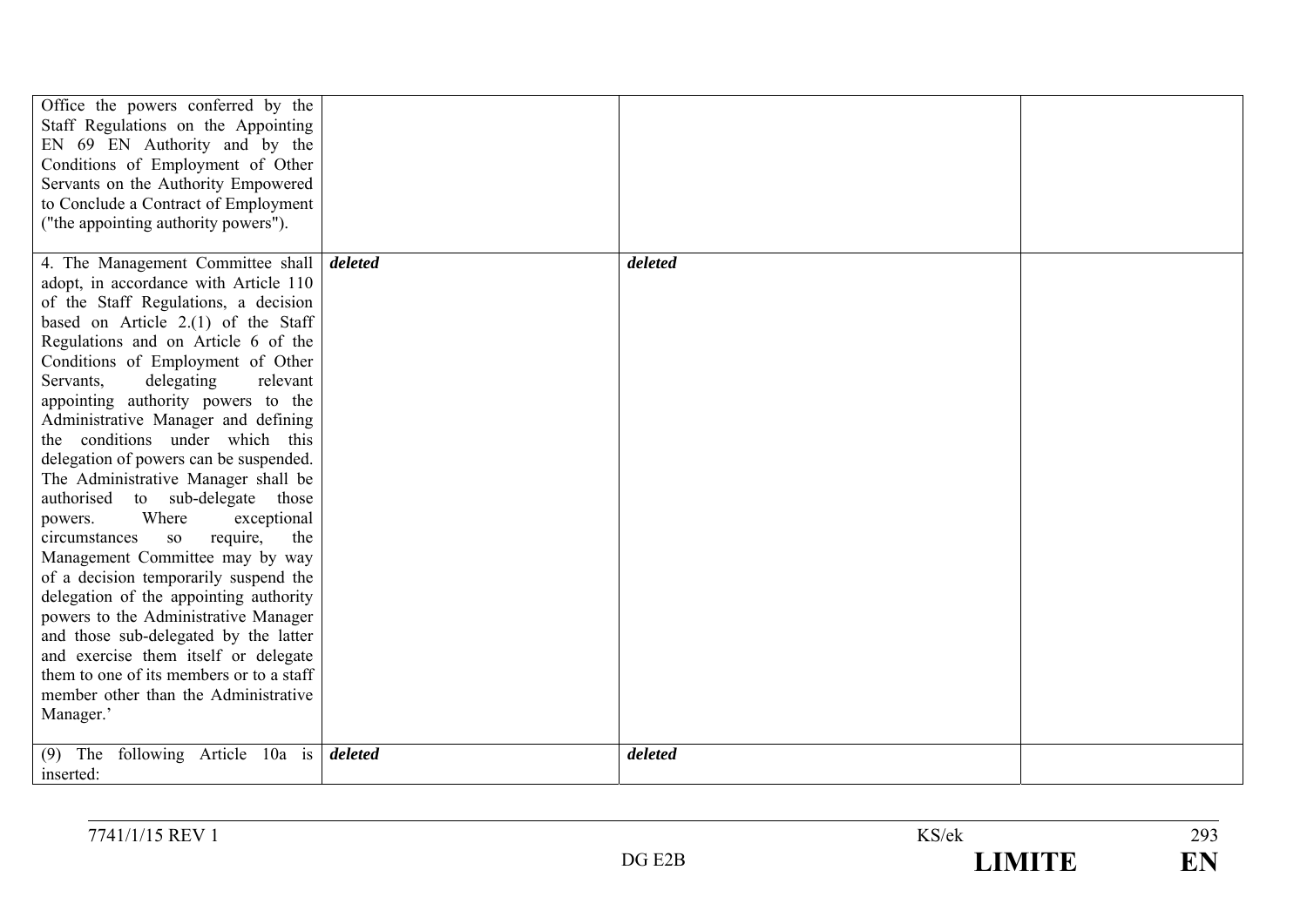| 'Article 10a - Seconded national<br>experts and other staff                                                                                                                                                                                                                                                                                                                                                                                                                                                                                                                                                                                                             | deleted                                                                                                                                                                                                                                                                                                                                                                                                                                                                                                                                                                                                                                                                                                                                                                                                                                                      | deleted                                                                                                                                                                                                                                                                                                                                                                                                                                                                                                                                                                                                                                                                          |  |
|-------------------------------------------------------------------------------------------------------------------------------------------------------------------------------------------------------------------------------------------------------------------------------------------------------------------------------------------------------------------------------------------------------------------------------------------------------------------------------------------------------------------------------------------------------------------------------------------------------------------------------------------------------------------------|--------------------------------------------------------------------------------------------------------------------------------------------------------------------------------------------------------------------------------------------------------------------------------------------------------------------------------------------------------------------------------------------------------------------------------------------------------------------------------------------------------------------------------------------------------------------------------------------------------------------------------------------------------------------------------------------------------------------------------------------------------------------------------------------------------------------------------------------------------------|----------------------------------------------------------------------------------------------------------------------------------------------------------------------------------------------------------------------------------------------------------------------------------------------------------------------------------------------------------------------------------------------------------------------------------------------------------------------------------------------------------------------------------------------------------------------------------------------------------------------------------------------------------------------------------|--|
| 1. The Office may make use of<br>Seconded national experts or other staff<br>not employed by the Office.                                                                                                                                                                                                                                                                                                                                                                                                                                                                                                                                                                | deleted                                                                                                                                                                                                                                                                                                                                                                                                                                                                                                                                                                                                                                                                                                                                                                                                                                                      | deleted                                                                                                                                                                                                                                                                                                                                                                                                                                                                                                                                                                                                                                                                          |  |
| 2. The Management Committee shall<br>adopt a decision laying down rules on<br>the secondment of national experts to<br>the Office.'                                                                                                                                                                                                                                                                                                                                                                                                                                                                                                                                     | deleted                                                                                                                                                                                                                                                                                                                                                                                                                                                                                                                                                                                                                                                                                                                                                                                                                                                      | deleted                                                                                                                                                                                                                                                                                                                                                                                                                                                                                                                                                                                                                                                                          |  |
| <b>Article 39 – Review clause</b>                                                                                                                                                                                                                                                                                                                                                                                                                                                                                                                                                                                                                                       | $[no \; changes]$                                                                                                                                                                                                                                                                                                                                                                                                                                                                                                                                                                                                                                                                                                                                                                                                                                            | Article 39 7 - Review clause                                                                                                                                                                                                                                                                                                                                                                                                                                                                                                                                                                                                                                                     |  |
| The Commission shall submit reports<br>on the evaluation and review of this<br>Regulation to the European Parliament<br>and the Council at regular intervals.<br>The first report shall be submitted no<br>later than 1 July 2018. Subsequent<br>reports shall be submitted every four<br>years thereafter. The Commission<br>shall, if necessary, submit appropriate<br>proposals with a view to amending this<br>Regulation, and aligning other legal<br>taking<br>instruments,<br>account<br>in<br>developments<br>of<br>particular<br>in<br>information technology and of the state<br>of progress in the information society.<br>The reports shall be made public. | The Commission shall submit reports on<br>the <i>perform a comprehensive</i> evaluation<br>and review of this Regulation the entire<br>regulatory framework for electronic<br>communications, and shall submit a<br>report with appropriate proposals to the<br>European Parliament and the Council at<br>regular intervals by 30 June 2016 in<br>order to allow sufficient time for the<br>legislator to analyse and debate the<br>proposals properly. The first report shall<br>be submitted no later than 1 July 2018.<br>Subsequent reports shall be submitted<br>every four years thereafter. The<br>Commission shall, if necessary, submit<br>appropriate proposals with a view to<br>amending this Regulation, and aligning<br>other legal instruments, taking account<br>in particular of developments in<br>information technology and of the state | The Commission shall submit reports on the evaluation<br>and review articles 3, 4 and 5 of this Regulation and<br>report to the European Parliament and the Council at<br>regular intervals. The first report shall be submitted no<br>later than 1 July 30 June 2018. Subsequent reports shall<br>be submitted every four years thereafter. The<br>Commission shall, if necessary, submit appropriate<br>proposals with a view to amending this Regulation, and<br>aligning other legal instruments, taking account in<br>particular of developments in information technology<br>and of the state of progress in the information society.<br>The reports shall be made public. |  |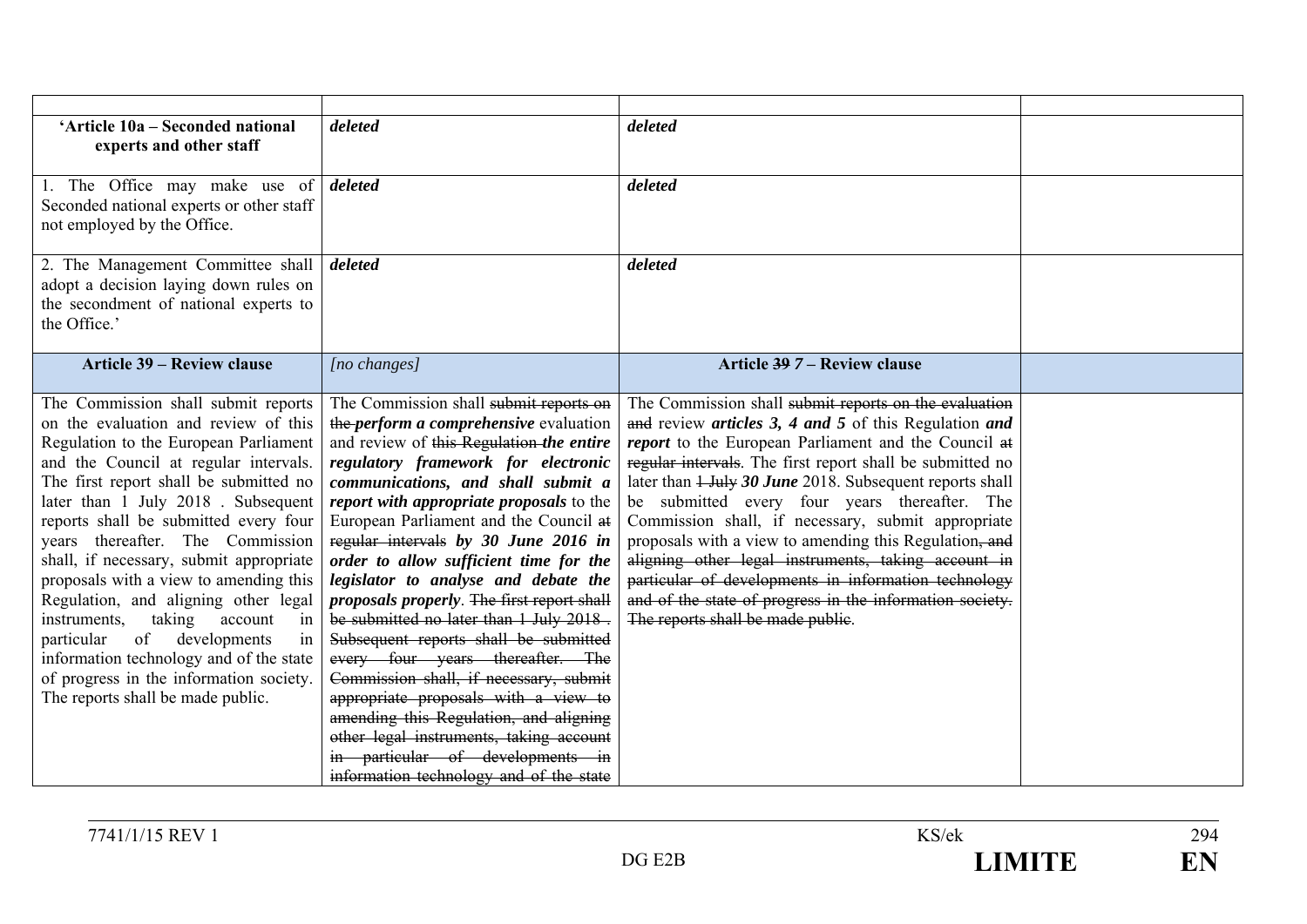| of progress in the information society.     |  |
|---------------------------------------------|--|
| The reports shall be made public.           |  |
|                                             |  |
| The review shall be based on a full         |  |
| public consultation as well as on ex-       |  |
| post assessments of the impact of the       |  |
| regulatory framework since 2009 and a       |  |
| thorough ex-ante assessment of the          |  |
|                                             |  |
| expected impact of the options              |  |
| emanating from the review.                  |  |
| The main goals of the review shall          |  |
| include:                                    |  |
| (i) ensuring that substitutable services    |  |
| are subject to the same rules, taking       |  |
| into consideration the definition of        |  |
| electronic communications services in       |  |
| Article $2(c)$ of Directive 2002/21/EC, in  |  |
|                                             |  |
| order to achieve equivalent, coherent       |  |
| and consistent regulation of electronic     |  |
| communications services and services        |  |
| substitutable to them, including with       |  |
| respect to access, all aspects of           |  |
| <i>protection,</i><br>including<br>consumer |  |
| portability, as well as privacy and data    |  |
| protection;                                 |  |
| (ii) ensuring a high degree of consumer     |  |
| protection and<br>informed<br>more          |  |
|                                             |  |
| consumer choice through increased           |  |
| transparency and access to clear and        |  |
| comprehensive information, including        |  |
| on data delivery speeds and mobile          |  |
| network coverage;                           |  |
| (iii) ensuring that users of digital        |  |
| services are able to control their digital  |  |
| life and data by removing obstacles to      |  |
|                                             |  |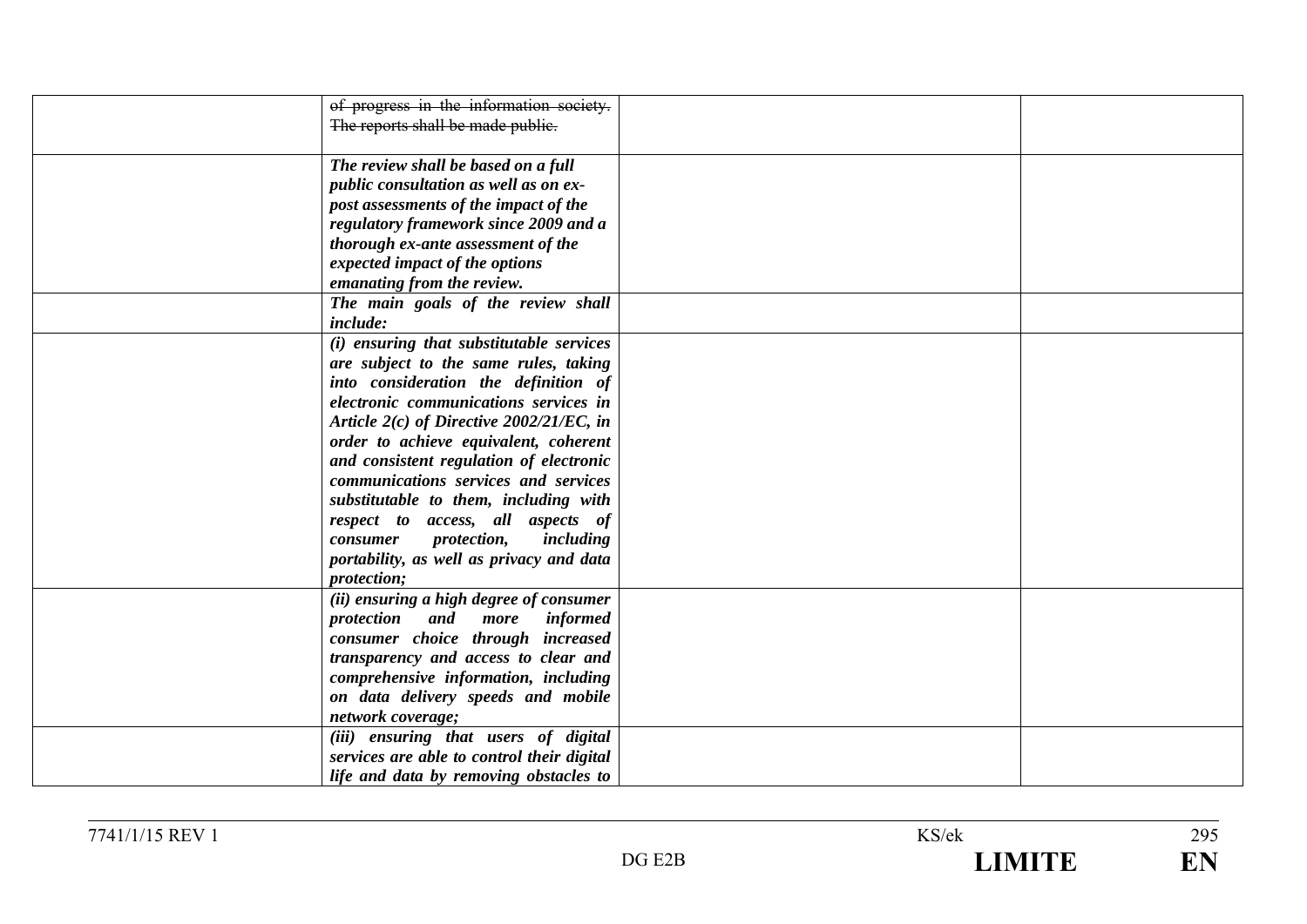| switching operating systems without       |  |
|-------------------------------------------|--|
| losing their applications and data;       |  |
| (iv) further promoting effective and      |  |
| sustainable competition;                  |  |
| $(v)$ providing a stable and sustainable  |  |
| framework for investment;                 |  |
| (vi) ensuring a harmonised, consistent    |  |
| and effective application;                |  |
| (vii) facilitating the development of     |  |
| pan-European providers and the            |  |
| provision of cross-border business        |  |
| services;                                 |  |
| (viii) ensuring that the regulatory       |  |
| framework is adequate for the digital     |  |
| age and delivers an internet ecosystem    |  |
| that supports the entire economy, and     |  |
| $(ix)$ increasing user confidence in the  |  |
| internal market for electronic            |  |
| communications, including through         |  |
| measures to implement the future          |  |
| regulatory framework for the protection   |  |
| of personal data and measures to          |  |
| increase the security of electronic       |  |
| communications in the internal market.    |  |
| The review shall inter alia include:      |  |
| (i) the universal service obligation,     |  |
| including a review of the need for an     |  |
| additional obligation to offer            |  |
| broadband internet access at a fair       |  |
| price;                                    |  |
| (ii) the competence of national           |  |
| regulatory authorities for all issues,    |  |
| including spectrum, that are addressed    |  |
| by the framework; the powers granted      |  |
| to the national regulatory authorities in |  |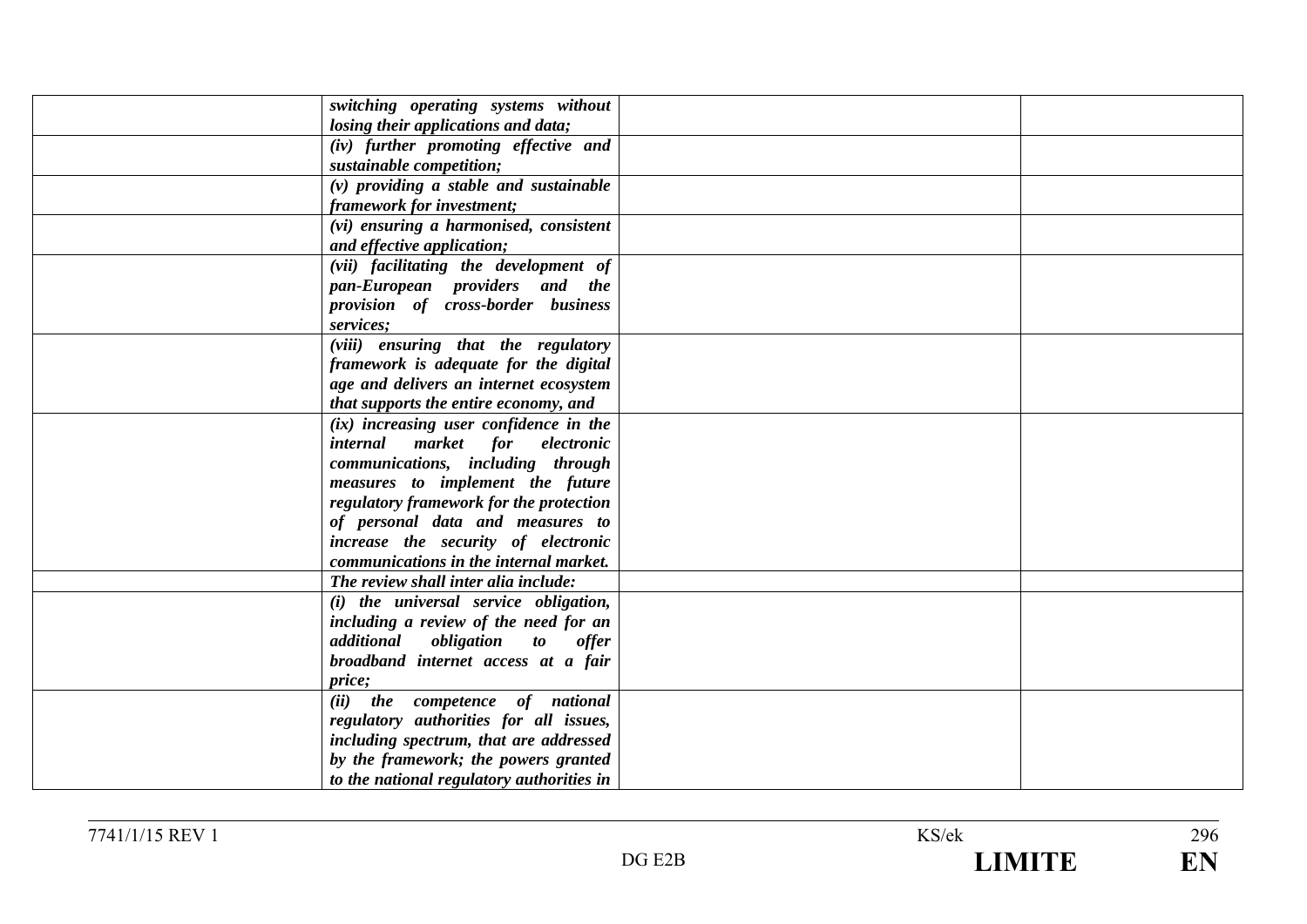| the Member States and the scope of the                             |  |
|--------------------------------------------------------------------|--|
| requirement of independence of<br>national regulatory authorities; |  |
|                                                                    |  |
| (iii) cooperation between the national                             |  |
| regulatory authorities and national                                |  |
| competition authorities                                            |  |
| (iv) the symmetric obligations relating                            |  |
| to network access;                                                 |  |
| $(v)$ the rules on leverage effects and                            |  |
| <i>joint dominance;</i>                                            |  |
| (vi) the market review processes;                                  |  |
| (vii) the impact of services that are                              |  |
| substitutable<br>$\boldsymbol{\mathit{to}}$<br>electronic          |  |
| communications services; including                                 |  |
| whether clarifications are needed                                  |  |
| regarding the reach of the regulatory                              |  |
| framework's technological neutrality                               |  |
| and regarding the dichotomy between                                |  |
| services in the ' information society'                             |  |
| bracket and those in the 'electronic                               |  |
| communications' bracket;                                           |  |
| (viii) the necessity of abolishing                                 |  |
| redundant regulation;                                              |  |
| (ix) the lifting of regulation where a                             |  |
| market analysis has shown the market                               |  |
| concerned to be truly competitive and                              |  |
| that ways and means exist for extended                             |  |
| <i>monitoring</i> ;                                                |  |
| $(x)$ the experience with<br>$non-$                                |  |
| discrimination<br>obligations<br>and                               |  |
| remedies;                                                          |  |
| (xi) the effectiveness and functioning of                          |  |
| the procedures established in Articles 7                           |  |
| and 7a of Directive 2002/21/EC;                                    |  |
| (xii) initiation of an Article 7/7a                                |  |
|                                                                    |  |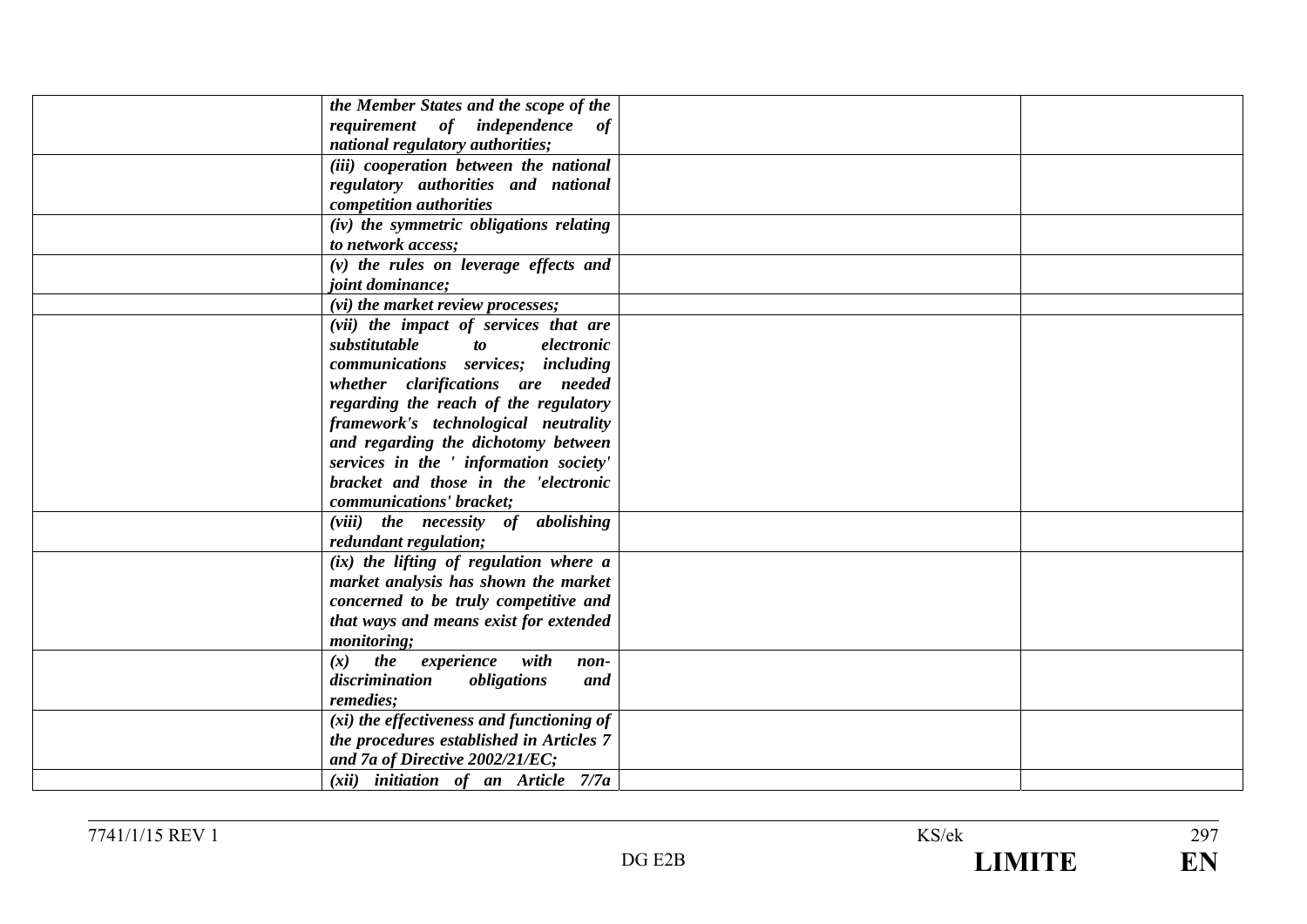| procedure in situations where phase II        |  |
|-----------------------------------------------|--|
| of the procedure is not triggered due to      |  |
| an NRA withdrawal of its draft                |  |
| measure or where an NRA does not              |  |
| propose a remedy to a problem                 |  |
| recognised on a certain market;               |  |
| (xiii) the effectiveness and functioning      |  |
| of the procedure established in Article       |  |
| 19 of Directive 2002/21/EC;                   |  |
| (xiv) transnational services<br>and           |  |
| operators, taking into account the            |  |
| possibility for the Commission to             |  |
| identify transnational markets under          |  |
| Article 15(4) of Directive 2002/21/EC,        |  |
| and with a focus on the competitive           |  |
| provision of communications services          |  |
| to EU businesses and to the effective         |  |
| and consistent application of business        |  |
| grade remedies across the EU;                 |  |
| $(xv)$ identification of transnational        |  |
| markets, initially at least with respect to   |  |
| business services; enabling providers to      |  |
| notify BEREC of their intention to            |  |
| serve such markets, and supervision of        |  |
| providers serving such markets by             |  |
| <b>BEREC:</b>                                 |  |
| <b>BEREC's</b><br>the<br>of<br>scope<br>(xvi) |  |
| competencies;                                 |  |
| (xvii) a single Union authorisation and       |  |
| the supervisory structure for the             |  |
| framework as a whole;                         |  |
| (xviii) active and passive inputs;            |  |
| $(xix)$ the recommendation on relevant        |  |
| markets;                                      |  |
| $(xx)$ the regulation of equipment,           |  |
|                                               |  |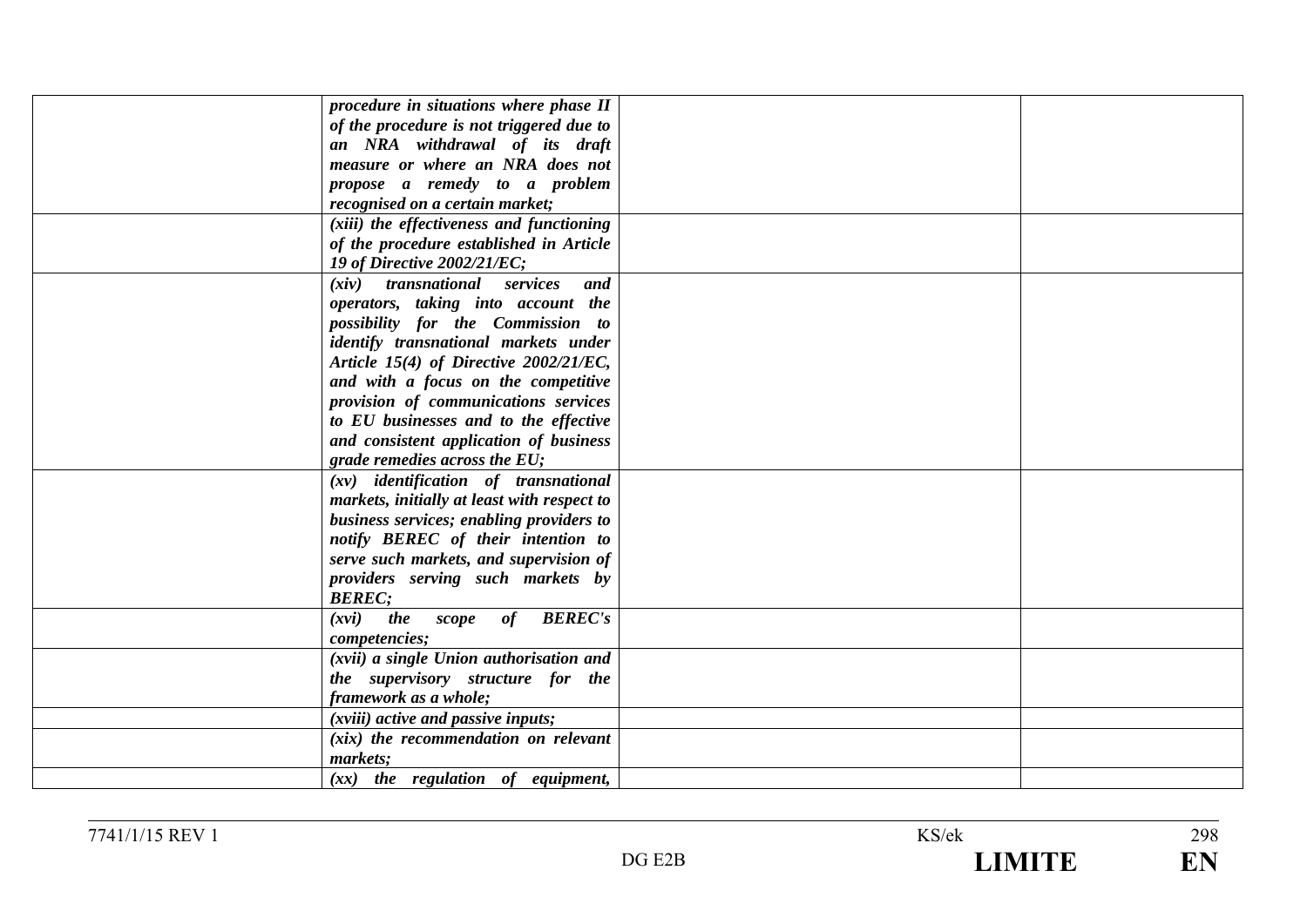| including bundling of equipment and              |  |
|--------------------------------------------------|--|
| operating systems;                               |  |
| (xxi) the effectiveness of the                   |  |
| implementation of the European                   |  |
| emergency call number '112', including           |  |
| in particular necessary measures to              |  |
| improve the accuracy and reliability of          |  |
| caller location criteria;                        |  |
| (xxii) the feasibility of setting up a           |  |
| 'reverse EU '112' communication                  |  |
| system';                                         |  |
| (xxiii) the impact of the internet having        |  |
| become a crucial infrastructure for              |  |
| conducting a wide array of economic              |  |
| and social activities.                           |  |
| Article 39a                                      |  |
| <b>Transposition</b>                             |  |
| 1. Member States shall bring into force          |  |
| the<br>laws,<br>regulations<br>and               |  |
| administrative provisions necessary to           |  |
| comply with Articles 34, 35 and 36 by            |  |
| 12 months after the date of entry into           |  |
| force of this Regulation. They shall             |  |
| communicate to<br><i>forthwith</i><br><i>the</i> |  |
| Commission the text of those                     |  |
| <i>provisions.</i>                               |  |
| 2. When Member States adopt those                |  |
| provisions, they shall contain a                 |  |
| reference to this Regulation or be               |  |
| accompanied by such reference on the             |  |
| occasion of their official publication.          |  |
| Member States shall determine how                |  |
| such reference is to be made.                    |  |
| 3. Member States shall communicate to            |  |
| the Commission the text of the main              |  |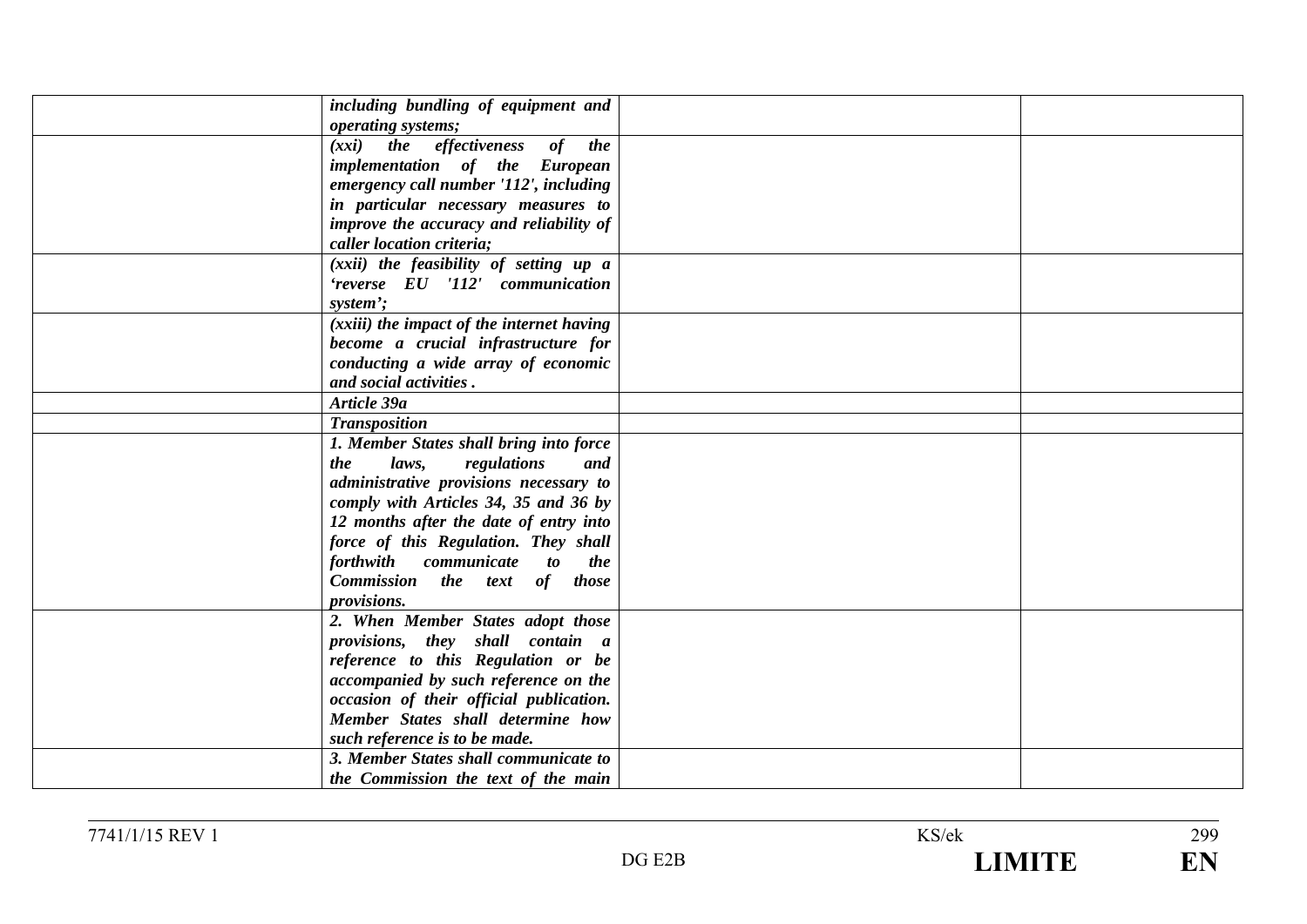|                                                                                                                                                       | provisions of national law which they<br>adopt in the field covered by Articles<br>34, 35 and 36. |                                                                                                                                                                                                                                                                                                                                                                                                    |                                                                                                                                                                                                                                     |
|-------------------------------------------------------------------------------------------------------------------------------------------------------|---------------------------------------------------------------------------------------------------|----------------------------------------------------------------------------------------------------------------------------------------------------------------------------------------------------------------------------------------------------------------------------------------------------------------------------------------------------------------------------------------------------|-------------------------------------------------------------------------------------------------------------------------------------------------------------------------------------------------------------------------------------|
| Article 40 – Entry into force                                                                                                                         | $[no \; changes]$                                                                                 | Article $408 -$ Entry into force                                                                                                                                                                                                                                                                                                                                                                   |                                                                                                                                                                                                                                     |
| 1. This Regulation shall enter into force<br>the twentieth day following that of its<br>publication in the Official Journal of<br>the European Union. | [no change]                                                                                       | [no change]                                                                                                                                                                                                                                                                                                                                                                                        |                                                                                                                                                                                                                                     |
| 2. It shall apply from 1 July 2014.                                                                                                                   | [no change]                                                                                       | for the following:                                                                                                                                                                                                                                                                                                                                                                                 | 2. It shall apply from $\frac{1 \text{ July}}{2}$<br>30 April 2014 2016, except<br>for the following:                                                                                                                               |
| However, Articles 21, 22, 23, 24, 25,<br>26, 27, 28, 29 and 30 shall apply from<br>1 July 2016.                                                       | deleted                                                                                           | deleted                                                                                                                                                                                                                                                                                                                                                                                            |                                                                                                                                                                                                                                     |
|                                                                                                                                                       |                                                                                                   | (a) point (c) of Article $6(4)$ which shall apply from the<br>date of entry into force of this Regulation,                                                                                                                                                                                                                                                                                         |                                                                                                                                                                                                                                     |
|                                                                                                                                                       |                                                                                                   | (b) Article $6(5)$ , (6) and (7) shall apply to contracts,<br>which include regulated roaming services and which<br>were concluded before the date of entry into force of<br>this Regulation, from 1 January 2017.                                                                                                                                                                                 | (b) Article $6(5)$ , $(6)$ and $(7)$<br>shall apply to contracts,<br>which include regulated<br>roaming services and which<br>were concluded before the<br>date of entry into force of<br>this Regulation, from 31<br>October 2016. |
|                                                                                                                                                       |                                                                                                   | 3. The provisions of Regulation 1203/2012 related to<br>the technical modality for the implementation of<br>accessing local data roaming services on a visited<br>network shall continue to apply for the purposes of<br>separate sale of retail regulated data roaming services<br>until the adoption of the implementing act referred to<br>in point $(c)$ of Article $6(4)$ of this Regulation. |                                                                                                                                                                                                                                     |
| This Regulation shall be binding in its<br>entirety and directly applicable in all<br>Member States.                                                  | [no change]                                                                                       | $[no \space change]$                                                                                                                                                                                                                                                                                                                                                                               |                                                                                                                                                                                                                                     |

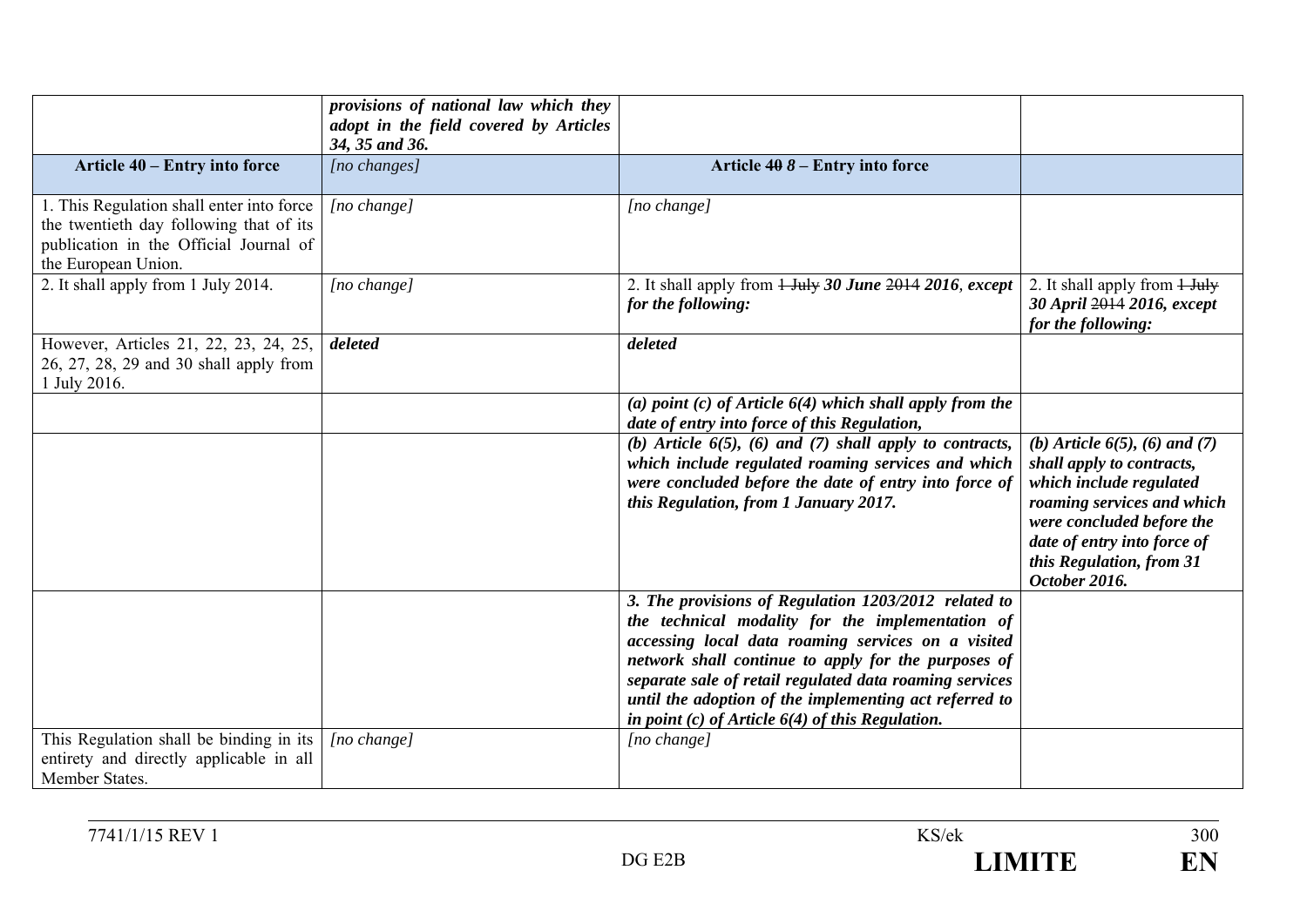| <b>ANNEX I</b><br><b>MINIMUM PARAMETERS FOR</b><br><b>OFFERS OF EUROPEAN</b><br><b>VIRTUAL</b><br><b>BROADBAND ACCESS</b><br><b>PRODUCTS</b>                                                                                                                                                                                                                                                                                                      | deleted | deleted |  |
|---------------------------------------------------------------------------------------------------------------------------------------------------------------------------------------------------------------------------------------------------------------------------------------------------------------------------------------------------------------------------------------------------------------------------------------------------|---------|---------|--|
| 1. <b>OFFER 1</b> - Fixed network<br>wholesale access product offered over<br>next generation networks at Layer 2 of<br>International<br>Standards<br>the<br>Organisation seven layer model for<br>communications protocols ('Data Link<br>that offers<br>equivalent<br>Layer'),<br>functionalities to physical unbundling,<br>with handover points at a level that is<br>closer to the customer premises than<br>the national or regional level. | deleted | deleted |  |
| 1.1 Network elements and related<br>information:<br>(a) a description of the network access<br>to be provided, including technical<br>characteristics (which shall include<br>information on network configuration<br>where necessary to make effective use<br>of network access);                                                                                                                                                                | deleted | deleted |  |
| (b) the locations at which network<br>access will be provided;                                                                                                                                                                                                                                                                                                                                                                                    | deleted | deleted |  |
| (c) any relevant technical standards for<br>network access, including any usage<br>restrictions and other security issues;                                                                                                                                                                                                                                                                                                                        | deleted | deleted |  |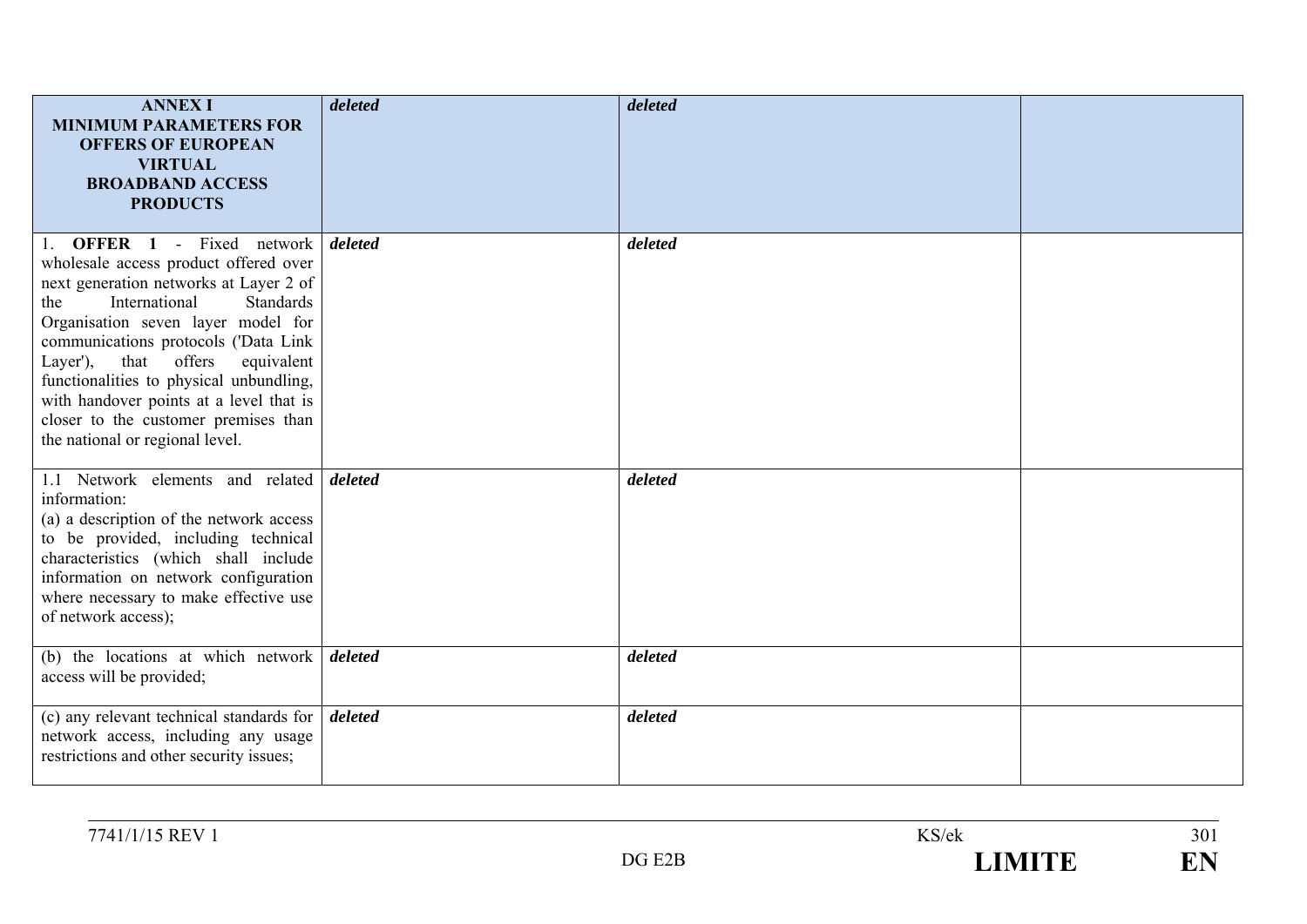| (d) technical specifications for the $\theta$ deleted<br>interface at handover points and<br>network termination points (customer<br>premises);                        |         | deleted |  |
|------------------------------------------------------------------------------------------------------------------------------------------------------------------------|---------|---------|--|
| (e) specifications of equipment to be<br>used on the network; and                                                                                                      | deleted | deleted |  |
| (f) details of interoperability tests.                                                                                                                                 | deleted | deleted |  |
| 1.2 Network functionalities:                                                                                                                                           | deleted | deleted |  |
| (a) flexible allocation of VLANs based<br>on common technical specification;                                                                                           | deleted | deleted |  |
| service-agnostic<br>connectivity,<br>(b)<br>enabling control of download and<br>upload traffic speeds;                                                                 | deleted | deleted |  |
| (c) security enabling;                                                                                                                                                 | deleted | deleted |  |
| flexible choice<br>of<br>customer<br>(d)<br>premises equipment<br>(as<br>long as<br>technically possible);                                                             | deleted | deleted |  |
| (e) remote access to the customer<br>premise equipment; and                                                                                                            | deleted | deleted |  |
| (f) multicast functionality, where there<br>is demand and such functionality is<br>technical<br>to<br>ensure<br>necessary<br>replicability of competing retail offers. | deleted | deleted |  |
| 1.3 Operational and business process:                                                                                                                                  | deleted | deleted |  |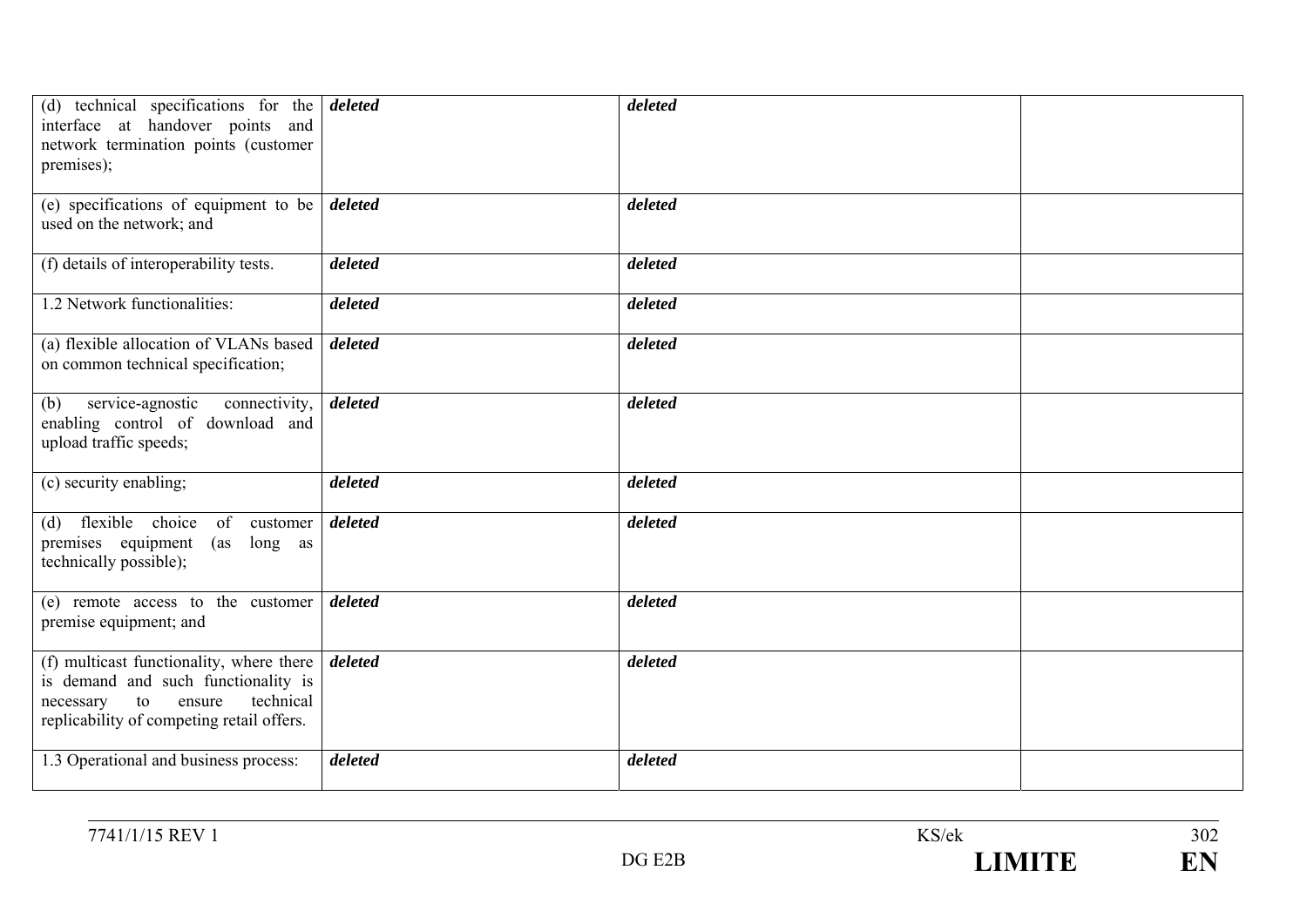| (a) eligibility requirement processes for<br>ordering and provisioning;                                                                                                                                                                                                                                                                                             | deleted              | deleted |  |
|---------------------------------------------------------------------------------------------------------------------------------------------------------------------------------------------------------------------------------------------------------------------------------------------------------------------------------------------------------------------|----------------------|---------|--|
| (b) billing information;                                                                                                                                                                                                                                                                                                                                            | deleted              | deleted |  |
| (c) procedures for migration, moves<br>and ceases; and                                                                                                                                                                                                                                                                                                              | deleted              | deleted |  |
| (d) specific time scales for repair and<br>maintenance.                                                                                                                                                                                                                                                                                                             | deleted              | deleted |  |
| 1.4 Ancillary services and IT Systems:                                                                                                                                                                                                                                                                                                                              | deleted              | deleted |  |
| information<br>and<br>conditions<br>(a)<br>concerning the provision of co-location<br>and backhaul;                                                                                                                                                                                                                                                                 | $\overline{deleted}$ | deleted |  |
| (b) specifications for access to and use<br>of ancillary IT systems for operational<br>support systems, information systems<br>databases for pre-ordering,<br>and<br>provisioning, ordering, maintenance<br>and repair requests and billing,<br>including their usage restrictions and<br>procedures to access those services.                                      | deleted              | deleted |  |
| <b>2. OFFER 2:</b> Fixed network wholesale<br>access product offered at Layer 3 of the<br>International Standards Organisation<br>seven layer model for communications<br>protocols ('Network Layer'), at the IP<br>level bit-stream level with handover<br>points offering a higher degree of<br>resource aggregation such as at<br>national and/or regional level | deleted              | deleted |  |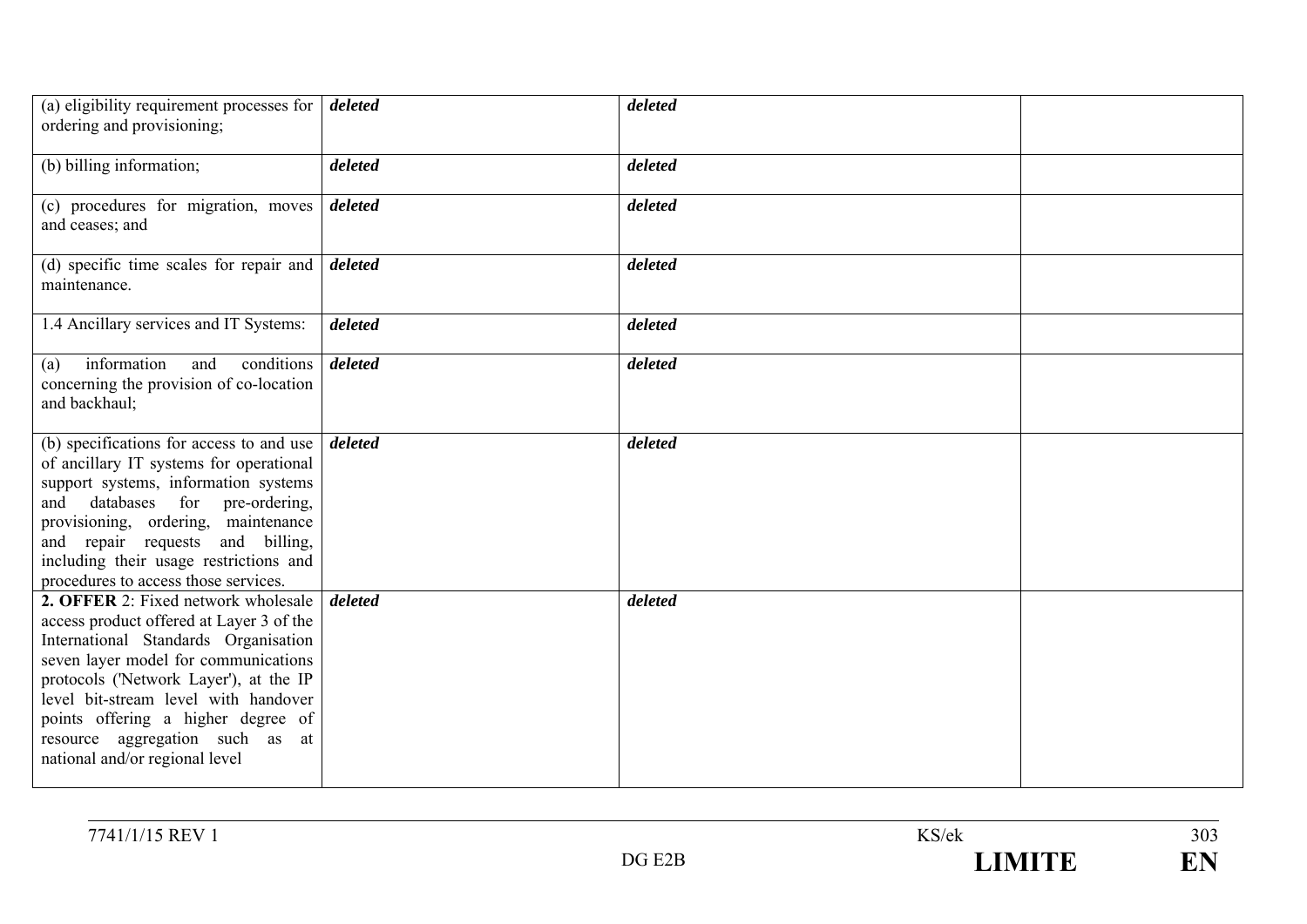| 2.1 Network elements and related <i>deleted</i><br>information:                                                                                                                        |         | deleted |  |
|----------------------------------------------------------------------------------------------------------------------------------------------------------------------------------------|---------|---------|--|
| (a) the characteristics of the connection $\vert$ <i>deleted</i><br>link provided at the handover points (in<br>terms of speed, Quality of Service,<br>$etc.$ );                       |         | deleted |  |
| (b) a description of the broadband $\theta$ deleted<br>network connecting the customer<br>premise to the handover points, in<br>terms of backhaul and access network<br>architectures; |         | deleted |  |
| (c) the location of the handover deleted<br>$point(s)$ ; and                                                                                                                           |         | deleted |  |
| (d) the technical specifications for $\frac{d}{delta}$<br>interfaces at handover points.                                                                                               |         | deleted |  |
| 2.2 Network functionalities:                                                                                                                                                           | deleted | deleted |  |
| Ability to support different quality of <i>deleted</i><br>service levels (e.g. $QoS$ 1, 2 and 3)<br>with regard to:                                                                    |         | deleted |  |
| $(i)$ delay;                                                                                                                                                                           | deleted | deleted |  |
| $(ii)$ jitter;                                                                                                                                                                         | deleted | deleted |  |
| (iii) packet loss; and                                                                                                                                                                 | deleted | deleted |  |
| (iv) contention ratio.                                                                                                                                                                 | deleted | deleted |  |
| 2.3 Operational and business process:                                                                                                                                                  | deleted | deleted |  |
| (a) eligibility requirement processes for                                                                                                                                              | deleted | deleted |  |
| ordering and provisioning;                                                                                                                                                             |         |         |  |
| (b) billing information;                                                                                                                                                               | deleted | deleted |  |
| (c) procedures for migration, moves<br>and ceases; and                                                                                                                                 | deleted | deleted |  |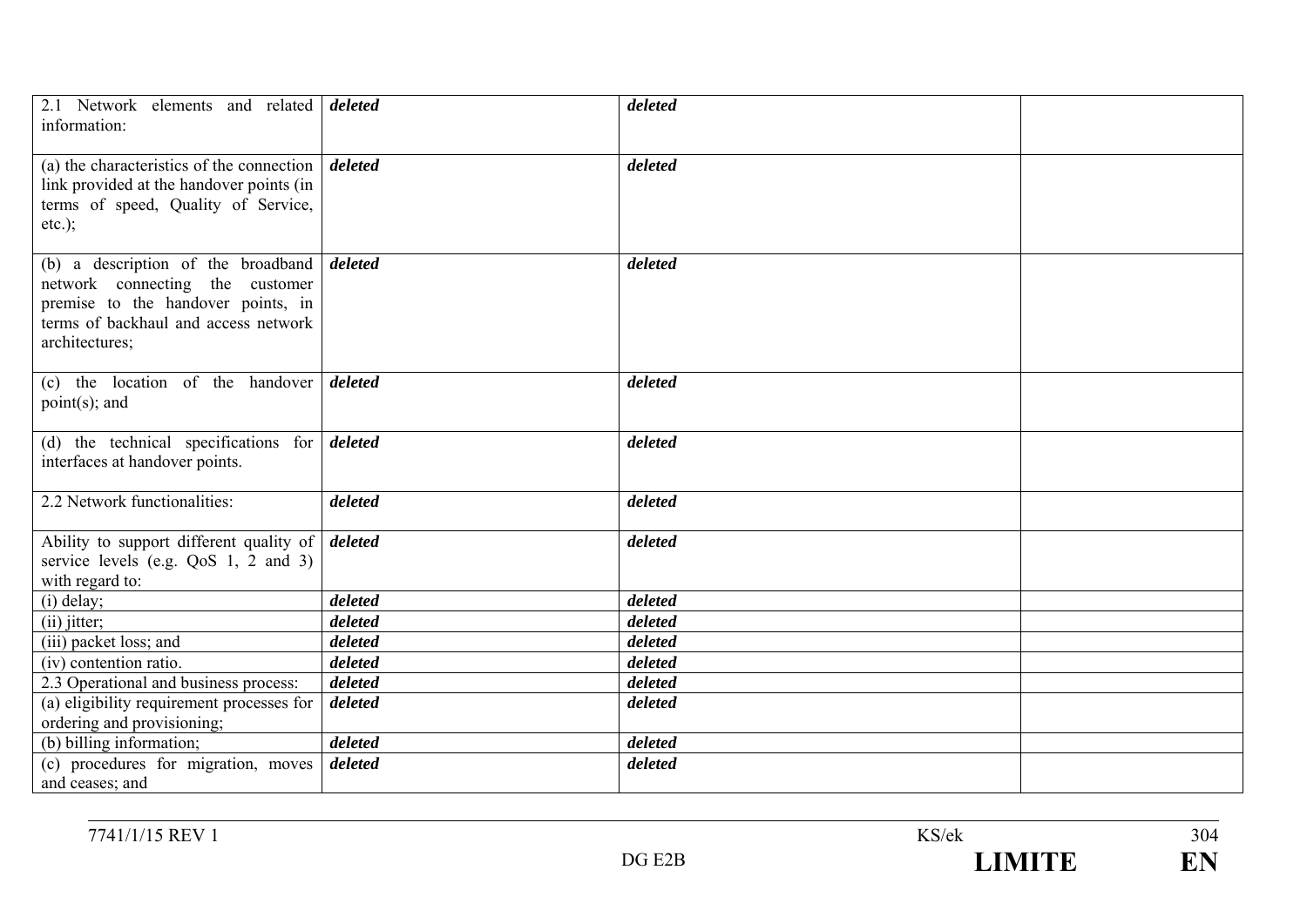| (d) specific time scales for repair and        | deleted | deleted |  |
|------------------------------------------------|---------|---------|--|
| maintenance.                                   |         |         |  |
| 2.4 Ancillary IT Systems:                      | deleted | deleted |  |
| Specifications for access to and use of        |         |         |  |
| ancillary IT systems for operational           |         |         |  |
| support systems, information systems           |         |         |  |
| databases<br>for<br>pre-ordering,<br>and       |         |         |  |
| provisioning, ordering, maintenance            |         |         |  |
| and repair requests<br>and billing,            |         |         |  |
| including their usage restrictions and         |         |         |  |
| procedures to access those services.           |         |         |  |
| 3. <b>OFFER 3:</b> Wholesale terminating       | deleted | deleted |  |
| segments of leased lines with enhanced         |         |         |  |
| interface for the exclusive use of the         |         |         |  |
| access seeker providing permanent              |         |         |  |
| symmetric capacity without restriction         |         |         |  |
| as regards usage and with service level        |         |         |  |
| grade agreements, by means of a point-         |         |         |  |
| to-point connection and with Layer 2           |         |         |  |
| International<br><b>Standards</b><br>the<br>of |         |         |  |
| Organisation (ISO) seven layer model           |         |         |  |
| for communications protocols ('Data            |         |         |  |
| Link Layer') network interfaces.               |         |         |  |
| 3.1 Network elements and related               | deleted | deleted |  |
| information:                                   |         |         |  |
| (a) a description of the network access        | deleted | deleted |  |
| to be provided, including technical            |         |         |  |
| characteristics (which shall include           |         |         |  |
| information on network configuration           |         |         |  |
| where necessary to make effective use          |         |         |  |
| of network access);                            |         |         |  |
| (b) the locations at which network             | deleted | deleted |  |
| access will be provided;                       |         |         |  |
| (c) the different speeds and maximum           | deleted | deleted |  |
| length offered; EN 72 EN                       |         |         |  |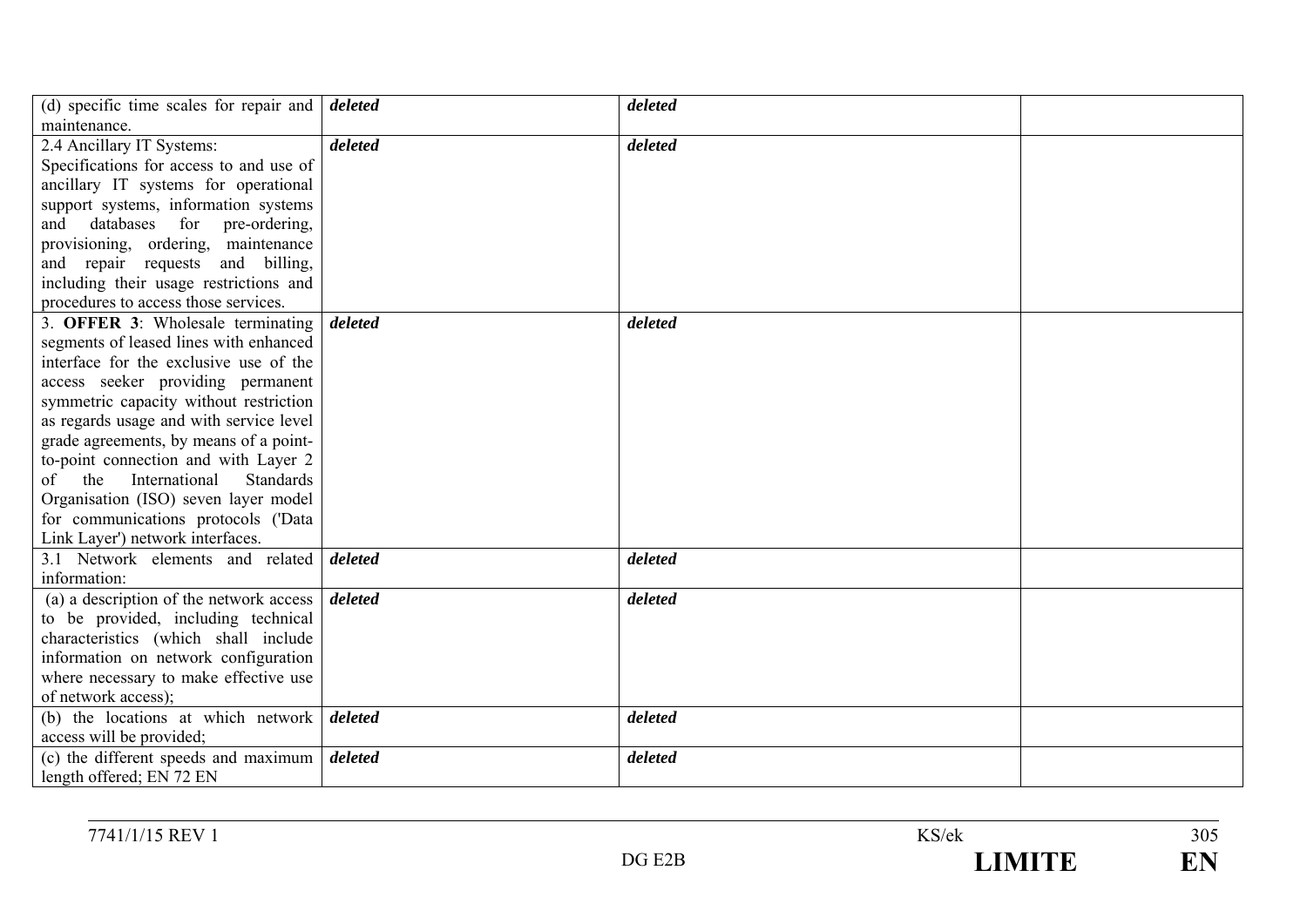| (d) any relevant technical standards for $\vert$ <i>deleted</i> |         | deleted |  |
|-----------------------------------------------------------------|---------|---------|--|
| network access (including any usage                             |         |         |  |
| restrictions and other security issues);                        |         |         |  |
| (e) details of interoperability tests;                          | deleted | deleted |  |
| (f) specifications of equipment allowed                         | deleted | deleted |  |
| on the network:                                                 |         |         |  |
| (g) network-to-network (NNI) interface                          | deleted | deleted |  |
| available;                                                      |         |         |  |
| (h) maximum frame size allowed, in $\vert$ deleted              |         | deleted |  |
| bytes.                                                          |         |         |  |
| 3.2<br>Network<br>and<br>product $\vert$ deleted                |         | deleted |  |
| functionalities:                                                |         |         |  |
| uncontended and symmetrical<br>(a)                              | deleted | deleted |  |
| dedicated access;                                               |         |         |  |
| service-agnostic<br>connectivity,<br>(b)                        | deleted | deleted |  |
| enabling control of traffic speed and                           |         |         |  |
| symmetry;                                                       |         |         |  |
| protocol transparency, flexible<br>(c)                          | deleted | deleted |  |
| allocation of VLANs based on                                    |         |         |  |
| common technical specification;                                 |         |         |  |
| (d) Quality of Service parameters                               | deleted | deleted |  |
| (delay, jitter, packet loss) enabling                           |         |         |  |
| business-critical performance.                                  |         |         |  |
| 3.3 Operational and business process:                           | deleted | deleted |  |
| (a) eligibility requirement processes for                       | deleted | deleted |  |
| ordering and provisioning;                                      |         |         |  |
| (b) procedures for migration, moves                             | deleted | deleted |  |
| and ceases;                                                     |         |         |  |
| (c) specific time scales for repair and                         | deleted | deleted |  |
| maintenance;                                                    |         |         |  |
| (d) changes to IT systems (to the extent                        | deleted | deleted |  |
| that it impacts alternative operators);                         |         |         |  |
| and                                                             |         |         |  |
| (e) relevant charges, terms of payment                          | deleted | deleted |  |
| and billing procedures.                                         |         |         |  |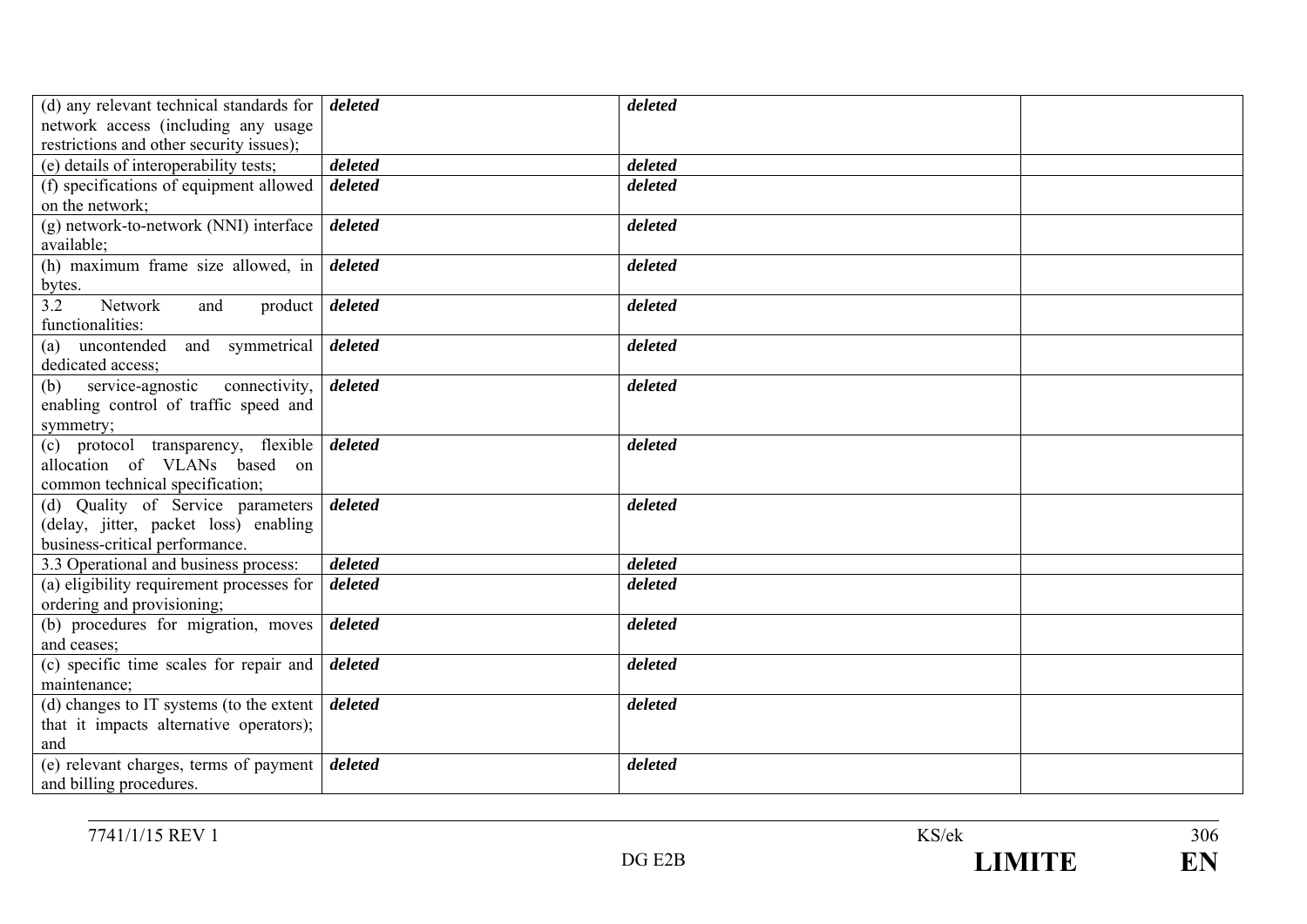| 3.4 Service level agreements (a) the $\frac{d}{dt}$             |         | deleted |  |
|-----------------------------------------------------------------|---------|---------|--|
| amount of compensation payable by                               |         |         |  |
| one party to another for failure to                             |         |         |  |
| perform contractual commitments,                                |         |         |  |
| including provisioning and repair time,                         |         |         |  |
| as well as the conditions for eligibility                       |         |         |  |
| to compensations;                                               |         |         |  |
| (b) a definition and limitation of $\delta$                     |         | deleted |  |
| liability and indemnity;                                        |         |         |  |
| (c) procedures in the event of $\delta$                         |         | deleted |  |
| alterations being proposed to- the                              |         |         |  |
| service offerings, for example, launch                          |         |         |  |
| of new services, changes to existing                            |         |         |  |
| services or change to prices;                                   |         |         |  |
|                                                                 |         |         |  |
| (d) details of any relevant intellectual $\vert$ <i>deleted</i> |         | deleted |  |
| property rights;                                                |         |         |  |
| (e) details of duration and renegotiation                       | deleted | deleted |  |
| of agreements.                                                  |         |         |  |
| 3.5 Ancillary IT systems:                                       | deleted | deleted |  |
| specifications for access to and use of                         |         |         |  |
| ancillary IT systems for operational                            |         |         |  |
| support systems, information systems                            |         |         |  |
| and databases for pre-ordering,                                 |         |         |  |
| provisioning, ordering, maintenance                             |         |         |  |
| and repair requests and billing,                                |         |         |  |
| including their usage restrictions and                          |         |         |  |
| procedures to access those services.                            |         |         |  |